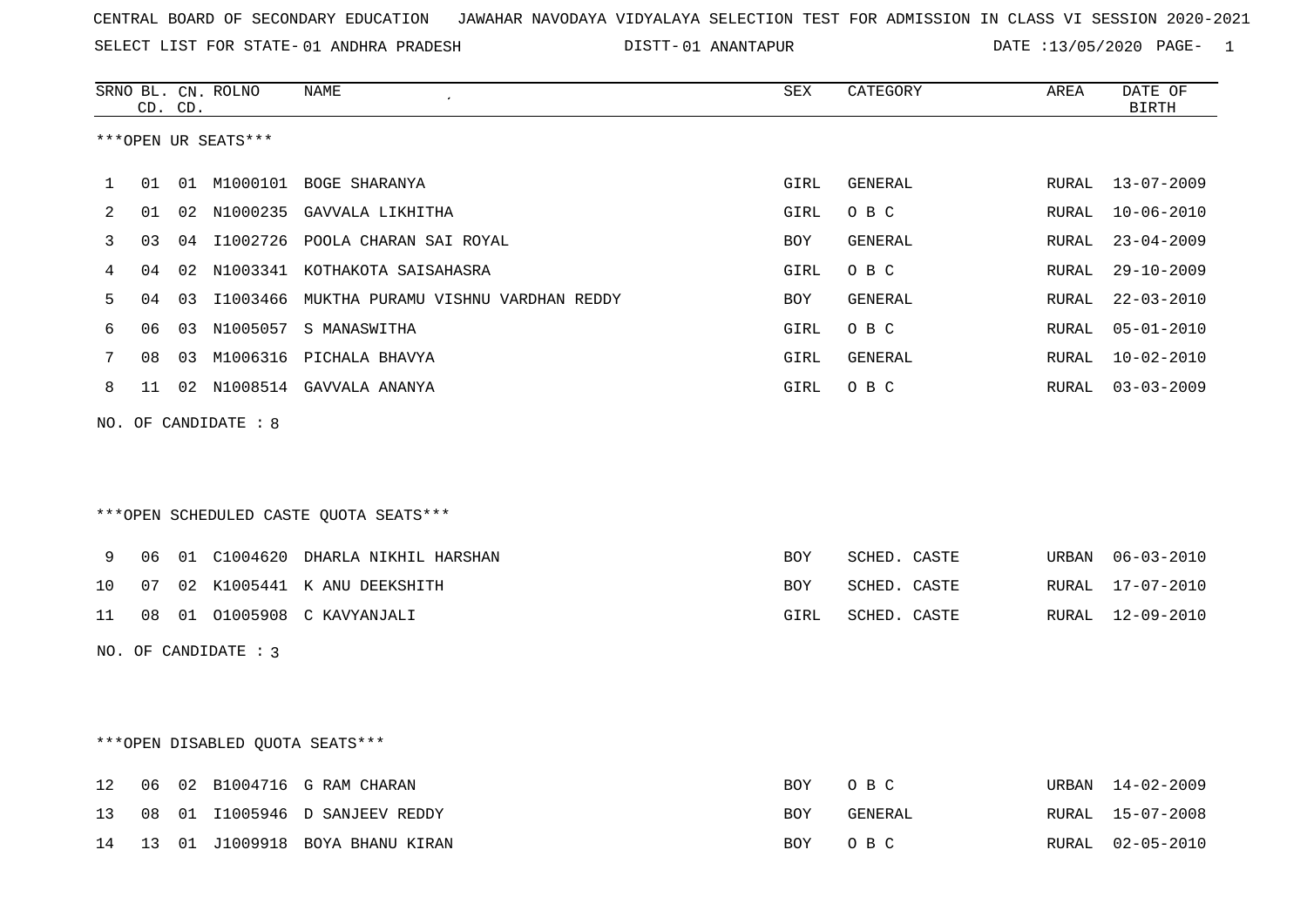SELECT LIST FOR STATE- DISTT- 01 ANDHRA PRADESH

01 ANANTAPUR DATE :13/05/2020 PAGE- 2

|    |    | CD. CD. | SRNO BL. CN. ROLNO     | NAME                                   | ${\tt SEX}$ | CATEGORY       | AREA  | DATE OF<br><b>BIRTH</b> |
|----|----|---------|------------------------|----------------------------------------|-------------|----------------|-------|-------------------------|
|    |    |         | NO. OF CANDIDATE : 3   |                                        |             |                |       |                         |
|    |    |         |                        |                                        |             |                |       |                         |
|    |    |         |                        |                                        |             |                |       |                         |
|    |    |         |                        | *** OPEN BACKWARD CLASS QUOTA SEATS*** |             |                |       |                         |
| 15 | 03 |         |                        | 01 B1001979 BAGEPALLI HRUDAY KRISHNA   | BOY         | O B C          | URBAN | $02 - 01 - 2010$        |
| 16 | 03 | 02      |                        | J1002272 G PRANAV CHAITHANYA           | BOY         | O B C          | RURAL | $03 - 06 - 2010$        |
| 17 | 03 |         |                        | 02 B1002379 K.C BAASWANTH PRAJWAL      | BOY         | O B C          | URBAN | $05 - 03 - 2010$        |
| 18 | 05 |         |                        | 03 B1004248 PALLAREDDY NARASIMHA YADAV | BOY         | O B C          | URBAN | $18 - 06 - 2009$        |
| 19 | 07 |         |                        | 01 J1005285 D JANITH KRISHNA           | BOY         | O B C          | RURAL | $30 - 12 - 2008$        |
|    |    |         | NO. OF CANDIDATE : 5   |                                        |             |                |       |                         |
|    |    |         |                        |                                        |             |                |       |                         |
|    |    |         |                        |                                        |             |                |       |                         |
|    |    |         |                        | ***OPEN SCHEDULED TRIBE QUOTA SEATS*** |             |                |       |                         |
| 20 |    |         | 04 03 L1003625 R UMESH |                                        | BOY         | SCHED. TRIBE   | RURAL | $27 - 04 - 2009$        |
|    |    |         |                        |                                        |             |                |       |                         |
|    |    |         | NO. OF CANDIDATE : $1$ |                                        |             |                |       |                         |
|    |    |         |                        |                                        |             |                |       |                         |
|    |    |         |                        |                                        |             |                |       |                         |
|    |    |         | ***RURAL OPEN SEATS*** |                                        |             |                |       |                         |
| 21 | 01 | 02      | M1000301               | INTURI MADHULIKA                       | GIRL        | <b>GENERAL</b> | RURAL | $09 - 12 - 2009$        |
| 22 | 01 |         |                        | 02 J1000350 KASIRAJU MOHITH VARMA      | <b>BOY</b>  | O B C          | RURAL | $01 - 01 - 2010$        |
| 23 | 02 |         |                        | 05 J1001904 YALA NARENDRA KUMAR        | BOY         | O B C          |       | RURAL 10-01-2010        |
| 24 | 02 | 05      |                        | M1001910 YEDDULA TEJASREE              | GIRL        | GENERAL        | RURAL | $23 - 06 - 2010$        |
| 25 | 03 |         |                        | 01 M1002034 B MOUNIKA                  | GIRL        | GENERAL        | RURAL | $18 - 09 - 2009$        |
| 26 | 03 | 03      |                        | I1002424 K LOKNATH REDDY               | BOY         | GENERAL        | RURAL | $07 - 10 - 2009$        |
| 27 |    |         |                        | 03  05  N1002831  S KEERTHI            | GIRL        | O B C          | RURAL | $11 - 04 - 2009$        |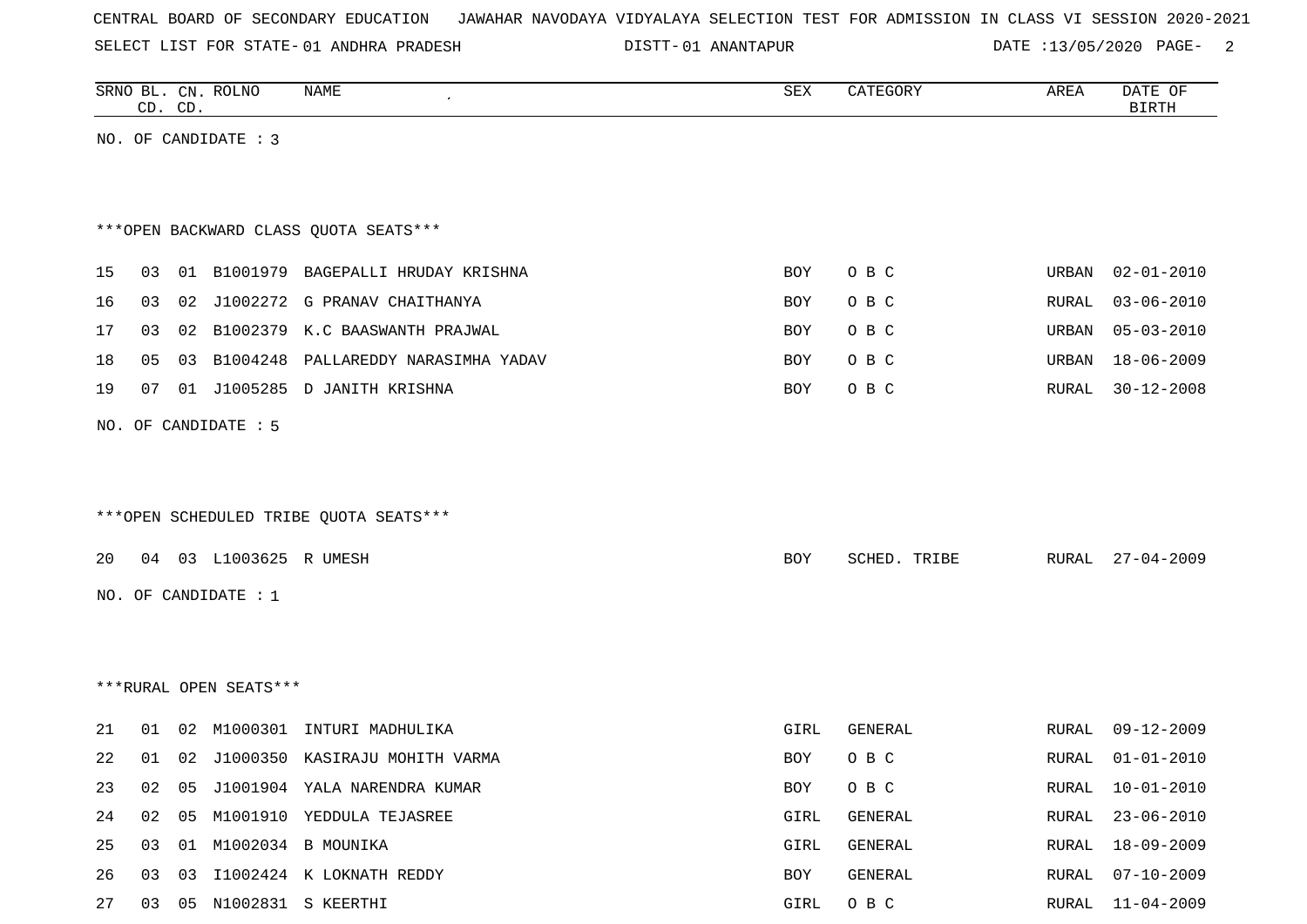SELECT LIST FOR STATE- DISTT- 01 ANDHRA PRADESH

01 ANANTAPUR DATE :13/05/2020 PAGE- 3

|    |    | CD. CD. | SRNO BL. CN. ROLNO     | NAME                              | <b>SEX</b> | CATEGORY       | AREA         | DATE OF<br><b>BIRTH</b> |
|----|----|---------|------------------------|-----------------------------------|------------|----------------|--------------|-------------------------|
|    |    |         | ***RURAL OPEN SEATS*** |                                   |            |                |              |                         |
| 28 | 04 |         |                        | 03 N1003524 PARAKALA GAGANA SREE  | GIRL       | O B C          | <b>RURAL</b> | $26 - 05 - 2008$        |
| 29 | 04 | 03      |                        | J1003525 PARAKALA SAI CHARAN GOUD | <b>BOY</b> | O B C          | RURAL        | $27 - 12 - 2009$        |
| 30 | 05 | 01      |                        | J1003863 AMBE DILEEP KUMAR        | BOY        | O B C          | <b>RURAL</b> | $06 - 07 - 2007$        |
| 31 | 05 | 02      |                        | I1004180 M HRUTHIK                | BOY        | GENERAL        | RURAL        | $26 - 04 - 2010$        |
| 32 | 06 | 01      |                        | M1004563 B SAI PRANAVI            | GIRL       | <b>GENERAL</b> | RURAL        | $07 - 05 - 2009$        |
| 33 | 06 | 02      |                        | J1004852 K YOGANANDA              | <b>BOY</b> | O B C          | RURAL        | $04 - 03 - 2010$        |
| 34 | 06 | 03      | P1005087               | THIMMAPPA BINDU SREE              | GIRL       | SCHED. TRIBE   | RURAL        | $15 - 04 - 2009$        |
| 35 | 07 | 03      |                        | J1005591 NEELURI HARI CHARAN      | BOY        | O B C          | RURAL        | $18 - 08 - 2009$        |
| 36 | 07 | 03      |                        | M1005610 P HARIKA                 | GIRL       | GENERAL        | RURAL        | $01 - 01 - 2010$        |
| 37 | 07 | 03      |                        | M1005749 YERRADIMME CHETHANA      | GIRL       | <b>GENERAL</b> | <b>RURAL</b> | $27 - 12 - 2009$        |
| 38 | 08 |         |                        | 01 J1005938 DONAPPA PRABHASH      | <b>BOY</b> | O B C          | RURAL        | $07 - 08 - 2008$        |
| 39 | 08 | 02      |                        | J1006084 KARRE CHESTANANDA        | <b>BOY</b> | O B C          | RURAL        | $01 - 12 - 2007$        |
| 40 | 09 | 02      |                        | N1006883 K SAI RITHVIKA           | GIRL       | O B C          | RURAL        | $05 - 02 - 2010$        |
| 41 | 09 | 03      |                        | J1006986 M S JAYANTH SIDDU        | BOY        | O B C          | <b>RURAL</b> | $25 - 01 - 2010$        |
| 42 | 09 | 04      |                        | J1007441 YERRAGORLA JAGADEESH     | BOY        | O B C          | RURAL        | $25 - 01 - 2009$        |
| 43 | 10 | 01      | J1007485               | BADADASARI JYOTHISWARA            | <b>BOY</b> | O B C          | RURAL        | $27 - 08 - 2009$        |
| 44 | 10 | 02      |                        | M1007793 KANUKU MANVITHA          | GIRL       | GENERAL        | <b>RURAL</b> | $04 - 01 - 2010$        |
| 45 | 10 | 02      |                        | I1007832 KONANKI SANDEEP SAGAR    | <b>BOY</b> | GENERAL        | RURAL        | $18 - 11 - 2008$        |
| 46 | 11 | 02      |                        | J1008571 J CHARAN                 | BOY        | O B C          | RURAL        | $01 - 02 - 2009$        |
| 47 | 11 | 03      |                        | M1008772 M THANVI                 | GIRL       | GENERAL        | RURAL        | $16 - 10 - 2009$        |
| 48 | 12 | 01      | J1009170               | CHAGANDLA BHANUPRAKASH            | BOY        | O B C          | <b>RURAL</b> | $27 - 09 - 2009$        |
| 49 | 12 | 02      | I1009422               | KONA SATWIK REDDY                 | BOY        | GENERAL        | RURAL        | $18 - 07 - 2010$        |
| 50 | 13 | 03      | K1010372               | TALARI<br>MITHUN SURYATEJA        | <b>BOY</b> | SCHED. CASTE   | <b>RURAL</b> | $11 - 08 - 2010$        |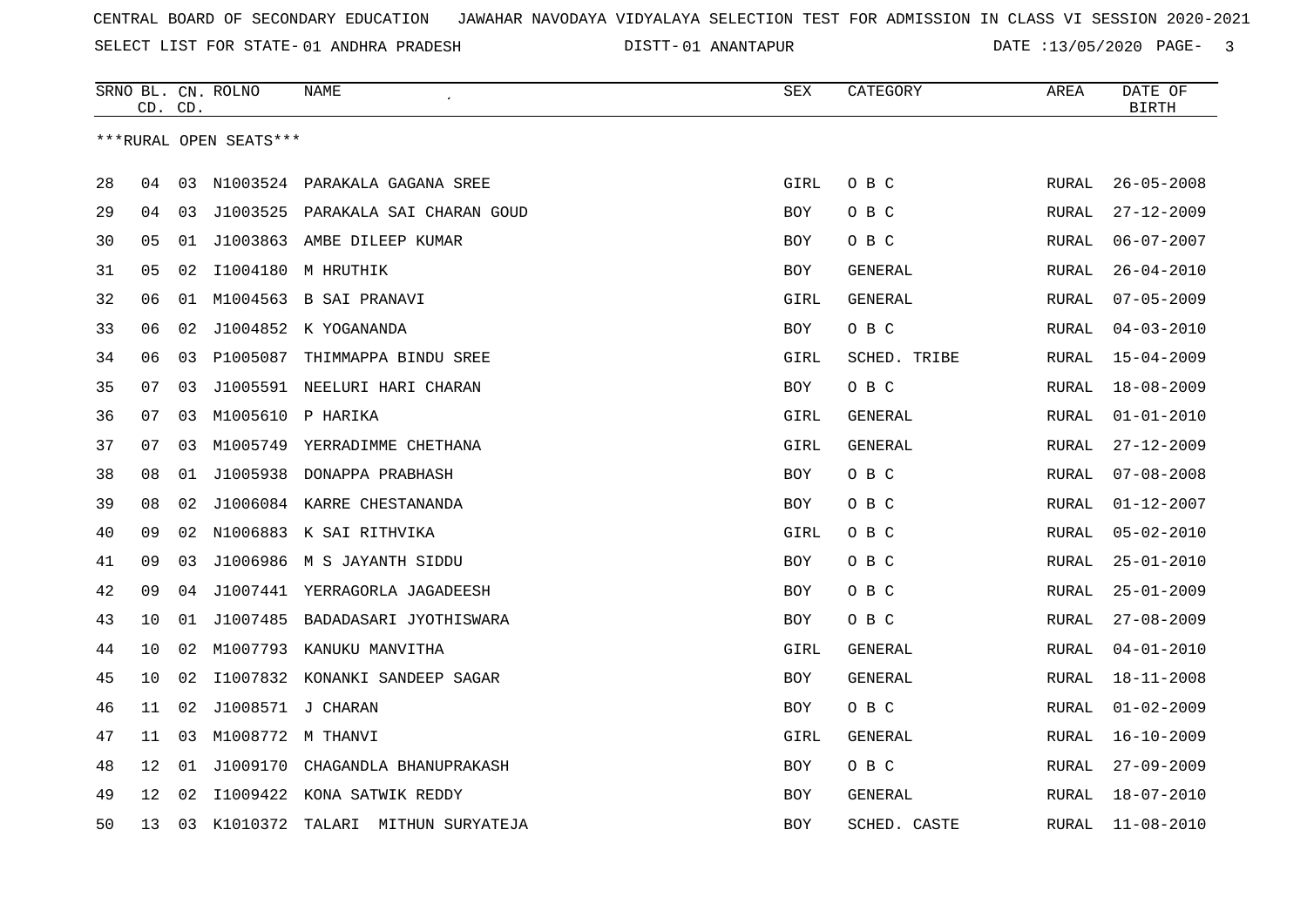| CENTRAL BOARD OF SECONDARY EDUCATION – JAWAHAR NAVODAYA VIDYALAYA SELECTION TEST FOR ADMISSION IN CLASS VI SESSION 2020-2021 |  |  |  |  |
|------------------------------------------------------------------------------------------------------------------------------|--|--|--|--|
|------------------------------------------------------------------------------------------------------------------------------|--|--|--|--|

SELECT LIST FOR STATE- 01 ANDHRA PRADESH

01 ANDHRA PRADESH 01 ANANTAPUR DATE :13/05/2020 PAGE- 4

|    |    | CD. CD. | SRNO BL. CN. ROLNO    | NAME<br>$\pmb{\cdot}$                     | SEX         | CATEGORY     | AREA         | DATE OF<br><b>BIRTH</b> |
|----|----|---------|-----------------------|-------------------------------------------|-------------|--------------|--------------|-------------------------|
|    |    |         | NO. OF CANDIDATE : 30 |                                           |             |              |              |                         |
|    |    |         |                       |                                           |             |              |              |                         |
|    |    |         |                       |                                           |             |              |              |                         |
|    |    |         |                       | ***RURAL SCHEDULED CASTE OUOTA SEATS***   |             |              |              |                         |
| 51 | 03 |         | 03 K1002477 K SANJAY  |                                           | <b>BOY</b>  | SCHED. CASTE | RURAL        | 19-01-2010              |
| 52 | 04 |         |                       | 02 K1003326 KOMMU DHANUSH KUMAR           | BOY         | SCHED. CASTE | RURAL        | $26 - 04 - 2010$        |
| 53 | 04 |         | 04 K1003752           | THOLISAKU PREMAN                          | BOY         | SCHED. CASTE | RURAL        | $02 - 04 - 2009$        |
| 54 | 05 |         |                       | 01 K1003857 ALDURTHY SAI KUMAR            | <b>BOY</b>  | SCHED. CASTE | RURAL        | $20 - 10 - 2009$        |
| 55 | 07 |         |                       | 01 K1005293 E DHARMATEJA                  | <b>BOY</b>  | SCHED. CASTE | <b>RURAL</b> | $14 - 03 - 2010$        |
| 56 | 07 |         |                       | 03 K1005609 PENNAYYA GARI DHIKSHITH KUMAR | <b>BOY</b>  | SCHED. CASTE | RURAL        | $22 - 06 - 2010$        |
| 57 | 08 | 02      |                       | K1006098 K HARSHAVARDHAN                  | BOY         | SCHED. CASTE | RURAL        | $12 - 01 - 2010$        |
| 58 | 09 | 02      |                       | 01006868 K NANDINI                        | GIRL        | SCHED. CASTE | RURAL        | $15 - 05 - 2010$        |
| 59 | 09 |         |                       | 02 01006932 M DEEPSHIKA SWAMY             | GIRL        | SCHED. CASTE | RURAL        | $11 - 08 - 2009$        |
|    |    |         | NO. OF CANDIDATE : 9  |                                           |             |              |              |                         |
|    |    |         |                       |                                           |             |              |              |                         |
|    |    |         |                       |                                           |             |              |              |                         |
|    |    |         |                       | *** RURAL BACKWARD CLASS QUOTA SEATS***   |             |              |              |                         |
|    |    |         |                       |                                           |             |              |              |                         |
| 60 | 01 | 02      |                       | J1000275 G TEJOGRUTHIGNESWAR              | BOY         | O B C        | RURAL        | $16 - 11 - 2009$        |
| 61 | 01 |         |                       | 02 N1000345 KAPPALA PUJITHA               | <b>GIRL</b> | O B C        | RURAL        | $03 - 02 - 2010$        |
| 62 | 02 |         |                       | 02 N1001100 G ABHIGNA                     | GIRL        | O B C        | RURAL        | $20 - 03 - 2010$        |
| 63 | 02 |         |                       | 02 N1001223 J SAFOORA JANNATH             | GIRL        | O B C        | RURAL        | $03 - 05 - 2010$        |
| 64 | 02 | 03      |                       | J1001336 K TEJESH                         | BOY         | O B C        | RURAL        | $14 - 03 - 2010$        |
| 65 | 03 | 02      |                       | J1002363 KARI HANUMANTHAPPAGARI MANOHAR   | <b>BOY</b>  | O B C        | RURAL        | $01 - 07 - 2009$        |
| 66 | 03 | 05      |                       | J1002853 S SANKAR VIVEK                   | <b>BOY</b>  | O B C        | RURAL        | $20 - 05 - 2009$        |
| 67 | 03 | 05      |                       | J1002976 V VARUN KUMAR                    | <b>BOY</b>  | O B C        | RURAL        | $23 - 02 - 2010$        |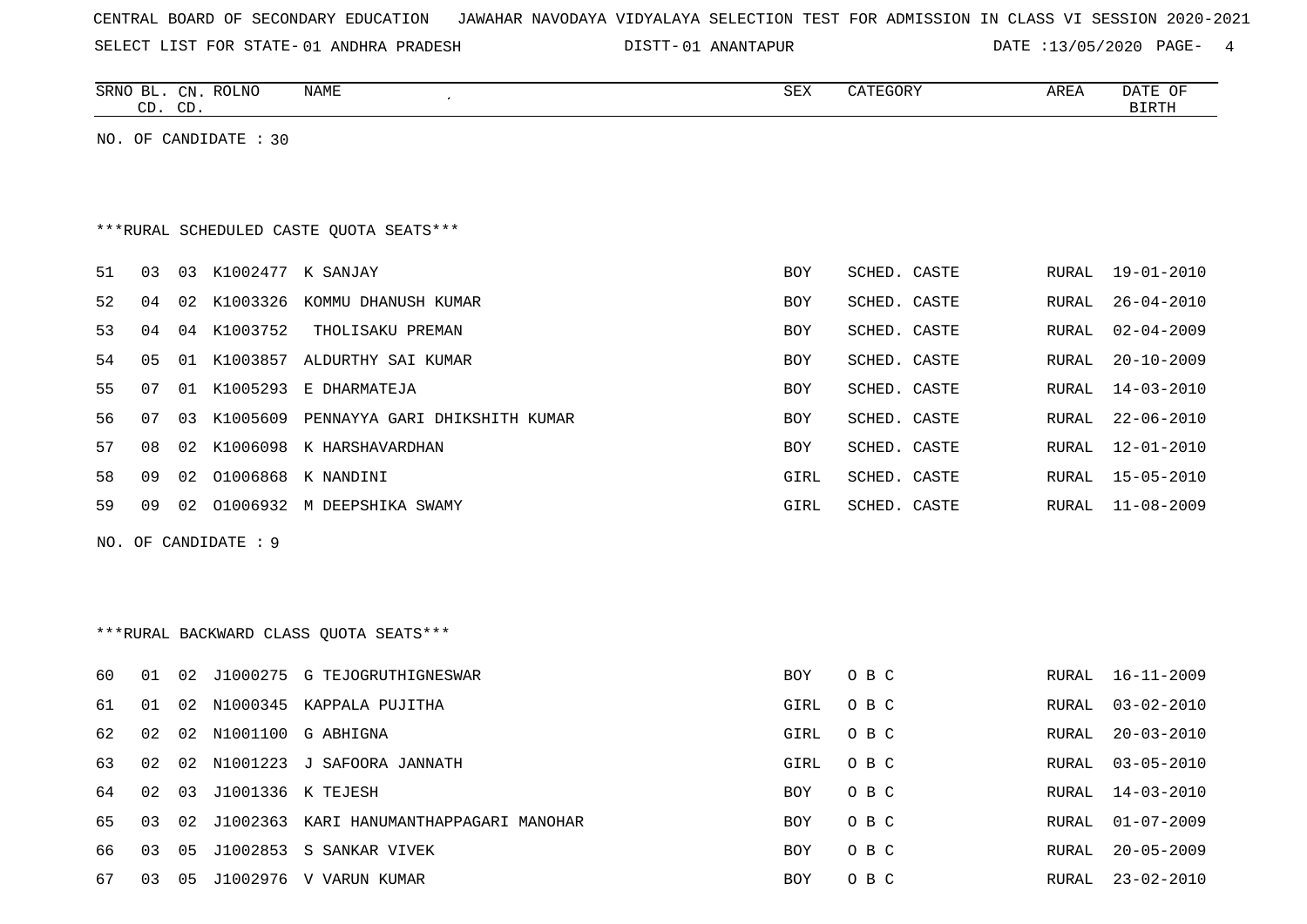SELECT LIST FOR STATE- DISTT- 01 ANDHRA PRADESH

01 ANANTAPUR DATE :13/05/2020 PAGE- 5

|    |                                        |    | SRNO BL. CN. ROLNO | NAME                             | SEX        | CATEGORY | AREA  | DATE OF          |  |  |
|----|----------------------------------------|----|--------------------|----------------------------------|------------|----------|-------|------------------|--|--|
|    | CD. CD.                                |    |                    |                                  |            |          |       | BIRTH            |  |  |
|    | ***RURAL BACKWARD CLASS OUOTA SEATS*** |    |                    |                                  |            |          |       |                  |  |  |
| 68 | 04                                     | 03 |                    | J1003679 SHAIK MAHAMMAD SAMEER   | <b>BOY</b> | O B C    | RURAL | 18-12-2010       |  |  |
| 69 | 04                                     | 04 | N1003757           | THUNGA MANOGNA                   | GIRL       | O B C    | RURAL | 09-02-2009       |  |  |
| 70 | 05                                     | 03 |                    | J1004311 R HARSHAVARDHANRAJU     | <b>BOY</b> | O B C    | RURAL | $23 - 07 - 2009$ |  |  |
| 71 | 07                                     | 01 |                    | N1005366 GURRAM LAKSHMI PRASANNA | GIRL       | O B C    | RURAL | $01 - 01 - 2008$ |  |  |
| 72 | 10 <sup>°</sup>                        | 01 | J1007659           | D HEMESH KUMAR                   | <b>BOY</b> | O B C    | RURAL | 04-04-2009       |  |  |
| 73 | 10 <sup>°</sup>                        | 02 |                    | J1007876 KURUBA JASWANTH KUMAR   | <b>BOY</b> | O B C    | RURAL | $29 - 09 - 2009$ |  |  |
| 74 | 11                                     | 04 |                    | J1008969 T HRUSHIKESH            | BOY        | O B C    | RURAL | $13 - 10 - 2009$ |  |  |
| 75 | 11                                     | 04 |                    | J1009046 YALLABOYINA JAYA SIMHA  | <b>BOY</b> | O B C    | RURAL | $25 - 01 - 2009$ |  |  |
|    | NO. OF CANDIDATE : $16$                |    |                    |                                  |            |          |       |                  |  |  |

# \*\*\*RURAL SCHEDULED TRIBE QUOTA SEATS\*\*\*

|  |  | 76 04 01 L1003068 BHUKKE SAI SHANKAR NAIK | BOY        | SCHED. TRIBE | RURAL 26-03-2009 |
|--|--|-------------------------------------------|------------|--------------|------------------|
|  |  | 77 08 03 L1006435 SUGALI ABHI RAM NAIK    | BOY        | SCHED. TRIBE | RURAL 30-12-2008 |
|  |  | 78 10 04 L1008287 V KARTHIK NAIK          | <b>BOY</b> | SCHED. TRIBE | RURAL 13-12-2008 |
|  |  | 79 10 04 L1008294 V YASWANTH NAIK         | BOY        | SCHED. TRIBE | RURAL 25-04-2008 |
|  |  | 80 13 03 P1010362 S SAI BHAVITHA          | GIRL       | SCHED. TRIBE | RURAL 27-06-2010 |

NO. OF CANDIDATE : 5

TOTAL SELECTED CANDIDATE : 80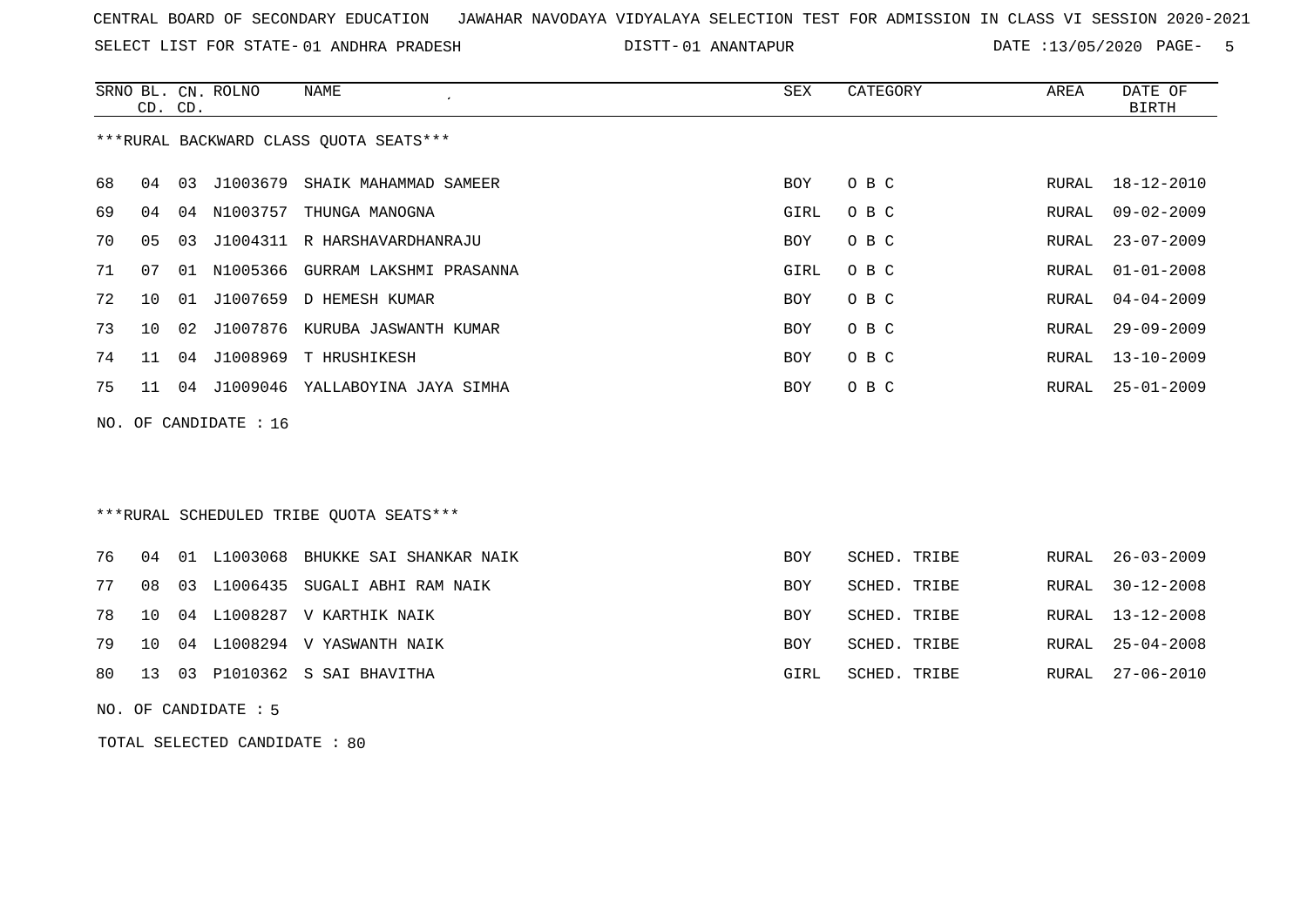SELECT LIST FOR STATE- DISTT- 01 ANDHRA PRADESH

02 CHITTOOR DATE :13/05/2020 PAGE- 1

|         |    | CD. CD. | SRNO BL. CN. ROLNO   | NAME                                   | SEX        | CATEGORY     | AREA  | DATE OF<br><b>BIRTH</b> |
|---------|----|---------|----------------------|----------------------------------------|------------|--------------|-------|-------------------------|
|         |    |         | ***OPEN UR SEATS***  |                                        |            |              |       |                         |
| 1       | 04 |         |                      | 01 01011434 PALLAM VENNELA SNEHITHA    | GIRL       | SCHED. CASTE | RURAL | $26 - 01 - 2010$        |
| 2       | 04 |         |                      | 01 I1011459 POTHAPU SUDHARSAN REDDY    | BOY        | GENERAL      | RURAL | $22 - 12 - 2009$        |
| 3       | 07 |         |                      | 02 J1012731 V.PUNEETH                  | <b>BOY</b> | O B C        | RURAL | $17 - 07 - 2010$        |
| 4       | 10 |         | 01 C1013882 R MONISH |                                        | BOY        | SCHED. CASTE | URBAN | $16 - 07 - 2010$        |
| 5       | 11 |         |                      | 02 F1014309 P NITHYA SREE              | GIRL       | O B C        | URBAN | $31 - 07 - 2009$        |
| 6       | 11 |         | 02 E1014508 Y SREYA  |                                        | GIRL       | GENERAL      | URBAN | $23 - 11 - 2009$        |
| 7       | 17 |         |                      | 01 E1016077 DADIMI DIVIJA REDDY        | GIRL       | GENERAL      | URBAN | $19 - 01 - 2010$        |
|         |    |         | NO. OF CANDIDATE : 7 |                                        |            |              |       |                         |
|         |    |         |                      |                                        |            |              |       |                         |
|         |    |         |                      |                                        |            |              |       |                         |
|         |    |         |                      | ***OPEN SCHEDULED CASTE QUOTA SEATS*** |            |              |       |                         |
|         |    |         |                      |                                        |            |              |       |                         |
| 8       | 04 |         |                      | 01 K1011365 MANDAPALLI RESHWANTH SAI   | <b>BOY</b> | SCHED. CASTE | RURAL | $09 - 01 - 2010$        |
| 9       | 04 |         |                      | 01  01011429  N VARSHINI               | GIRL       | SCHED. CASTE | RURAL | $11 - 09 - 2009$        |
| 10      | 12 |         |                      | 01 01014833 T. BHAVANA                 | GIRL       | SCHED. CASTE | RURAL | $23 - 11 - 2009$        |
| 11      | 13 |         |                      | 01 K1015084 V CHRIS KENNEDY            | BOY        | SCHED. CASTE | RURAL | $11 - 06 - 2009$        |
|         |    |         | NO. OF CANDIDATE : 4 |                                        |            |              |       |                         |
|         |    |         |                      |                                        |            |              |       |                         |
|         |    |         |                      |                                        |            |              |       |                         |
|         |    |         |                      | ***OPEN DISABLED QUOTA SEATS***        |            |              |       |                         |
| $12 \,$ | 09 | 02      |                      | I1013590 SAYED MOHAMMED ISHAQ          | BOY        | GENERAL      | RURAL | $13 - 09 - 2008$        |
| 13      | 15 |         |                      | 01 A1015561 V JIVITESH REDDY           | BOY        | GENERAL      | URBAN | $21 - 03 - 2009$        |
| 14      | 16 |         |                      | 01 J1015803 KUTAGOLLA MAHAMMAD SHAREEF | <b>BOY</b> | O B C        | RURAL | $01 - 01 - 2010$        |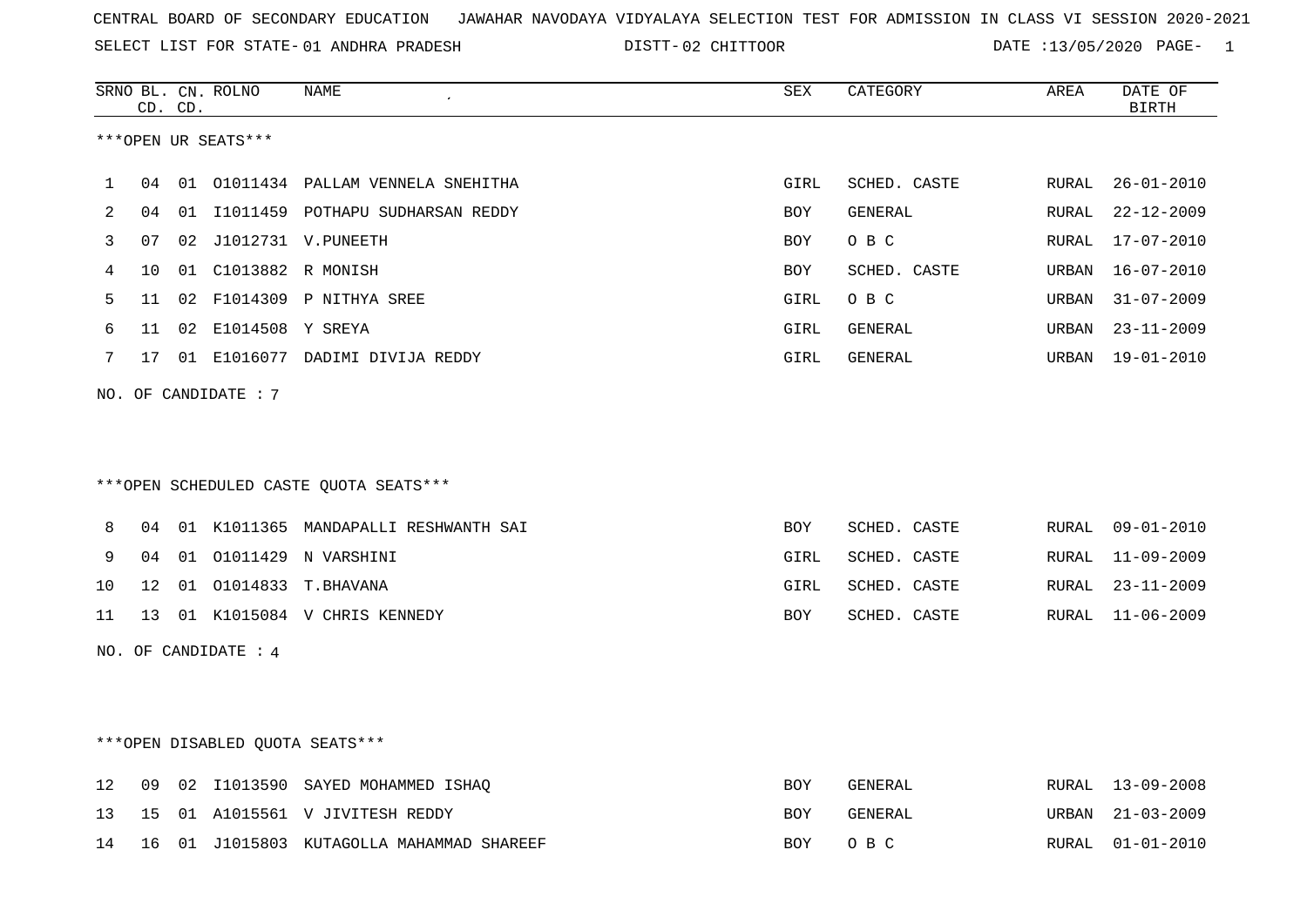SELECT LIST FOR STATE- DISTT- 01 ANDHRA PRADESH

02 CHITTOOR DATE :13/05/2020 PAGE- 2

|    |    | CD. CD. | SRNO BL. CN. ROLNO     | NAME                                   | SEX        | CATEGORY     | AREA         | DATE OF<br><b>BIRTH</b> |
|----|----|---------|------------------------|----------------------------------------|------------|--------------|--------------|-------------------------|
|    |    |         | NO. OF CANDIDATE : 3   |                                        |            |              |              |                         |
|    |    |         |                        |                                        |            |              |              |                         |
|    |    |         |                        |                                        |            |              |              |                         |
|    |    |         |                        | *** OPEN BACKWARD CLASS QUOTA SEATS*** |            |              |              |                         |
| 15 | 01 |         |                        | 01 J1010637 S VENKATESH                | BOY        | O B C        | RURAL        | $06 - 08 - 2010$        |
| 16 | 03 |         |                        | 01 N1011081 M RASHEEDA BANU            | GIRL       | O B C        | <b>RURAL</b> | $17 - 06 - 2009$        |
| 17 | 04 |         |                        | 01 J1011185 BANDI DHANUSH BABU         | BOY        | O B C        | <b>RURAL</b> | $10 - 08 - 2009$        |
| 18 | 16 |         |                        | 01 J1015711 GOPANNAGARI GOVARDHAN      | BOY        | O B C        | <b>RURAL</b> | $27 - 01 - 2009$        |
| 19 | 17 |         |                        | 01 J1016239 YADIKI BHAVYA THEJ         | <b>BOY</b> | O B C        | RURAL        | $06 - 07 - 2009$        |
|    |    |         | NO. OF CANDIDATE : 5   |                                        |            |              |              |                         |
|    |    |         |                        |                                        |            |              |              |                         |
|    |    |         |                        |                                        |            |              |              |                         |
|    |    |         |                        | ***OPEN SCHEDULED TRIBE QUOTA SEATS*** |            |              |              |                         |
| 20 |    |         | 07 02 L1012680 S VINAY |                                        | BOY        | SCHED. TRIBE | RURAL        | $23 - 05 - 2009$        |
|    |    |         | NO. OF CANDIDATE : $1$ |                                        |            |              |              |                         |
|    |    |         |                        |                                        |            |              |              |                         |
|    |    |         |                        |                                        |            |              |              |                         |
|    |    |         | ***RURAL OPEN SEATS*** |                                        |            |              |              |                         |
|    |    |         |                        |                                        |            |              |              |                         |
| 21 | 01 |         |                        | 01 I1010542 M BHARGAV SAI              | BOY        | GENERAL      | RURAL        | $16 - 09 - 2010$        |
| 22 | 01 |         |                        | 01 J1010654 U JASWANTH                 | BOY        | O B C        | <b>RURAL</b> | $11 - 03 - 2010$        |
| 23 | 02 |         |                        | 01 N1010776 K HARATHI                  | GIRL       | O B C        | RURAL        | $28 - 05 - 2009$        |
| 24 | 03 |         |                        | 01 N1011009 D MADHUMITHA               | GIRL       | O B C        | RURAL        | $16 - 06 - 2010$        |
| 25 | 04 |         |                        | 01 I1011178 A.REDDYHEMANTH             | BOY        | GENERAL      | RURAL        | $15 - 09 - 2009$        |
| 26 | 04 |         |                        | 01 I1011448 P KEERTHAN REDDY           | BOY        | GENERAL      | RURAL        | $13 - 03 - 2010$        |
| 27 |    |         |                        | 05 01 M1011603 BANDI MOUNIKA           | GIRL       | GENERAL      |              | RURAL 17-09-2009        |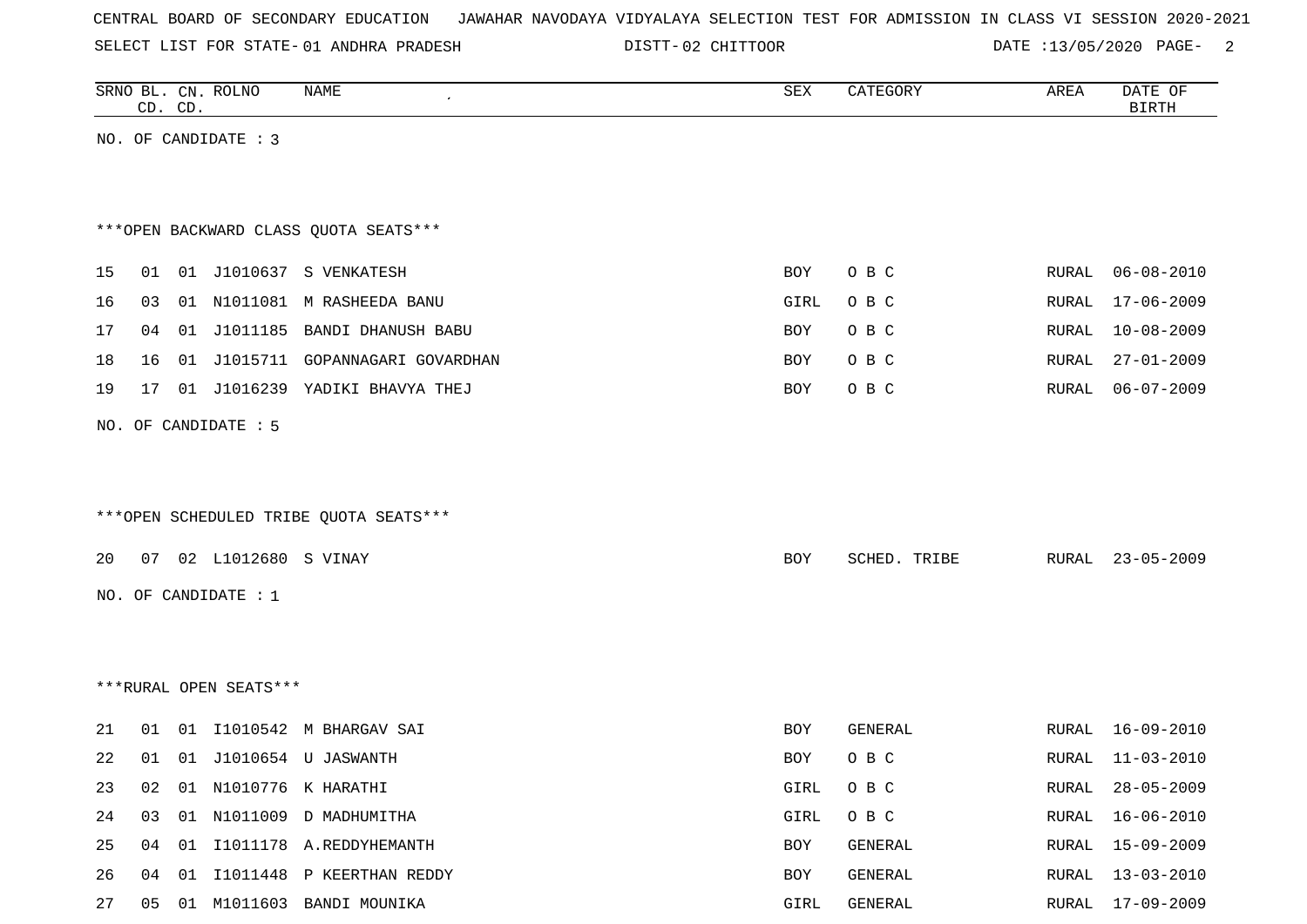SELECT LIST FOR STATE- DISTT- 01 ANDHRA PRADESH

02 CHITTOOR DATE :13/05/2020 PAGE- 3

|    | CD. CD. |    | SRNO BL. CN. ROLNO     | <b>NAME</b>                       | <b>SEX</b> | CATEGORY       | AREA         | DATE OF<br><b>BIRTH</b> |
|----|---------|----|------------------------|-----------------------------------|------------|----------------|--------------|-------------------------|
|    |         |    | ***RURAL OPEN SEATS*** |                                   |            |                |              |                         |
| 28 | 05      |    |                        | 01 M1011628 B.MANOGNA             | GIRL       | <b>GENERAL</b> | RURAL        | $07 - 09 - 2010$        |
| 29 | 06      | 01 |                        | N1012141 K. JANANI SAI SREE       | GIRL       | O B C          | RURAL        | $12 - 03 - 2010$        |
| 30 | 07      | 01 |                        | I1012305 G DILEEP KUMAR           | <b>BOY</b> | <b>GENERAL</b> | RURAL        | $09 - 02 - 2009$        |
| 31 | 07      | 02 |                        | M1012532 P JAHNAVI                | GIRL       | <b>GENERAL</b> | RURAL        | $08 - 07 - 2009$        |
| 32 | 07      | 02 | I1012540               | P.N.SAI MOUNISH                   | BOY        | <b>GENERAL</b> | RURAL        | $28 - 02 - 2010$        |
| 33 | 08      | 01 |                        | M1012782 G JASMITHA REDDY         | GIRL       | <b>GENERAL</b> | RURAL        | $25 - 10 - 2009$        |
| 34 | 09      | 01 | J1013043               | D PUNYAVARDHAN                    | <b>BOY</b> | O B C          | <b>RURAL</b> | $30 - 06 - 2009$        |
| 35 | 10      | 01 |                        | N1013796 A D JAYALAKSHMI          | GIRL       | O B C          | RURAL        | $20 - 12 - 2009$        |
| 36 | 11      | 01 |                        | I1014141 K KARUNAKAR REDDY        | BOY        | <b>GENERAL</b> | RURAL        | $10 - 10 - 2009$        |
| 37 | 11      | 02 | M1014330               | RATNALA PAVITHRA                  | GIRL       | <b>GENERAL</b> | RURAL        | $11 - 02 - 2010$        |
| 38 | 12      | 01 |                        | J1014875 V NISHANTH               | <b>BOY</b> | O B C          | RURAL        | $03 - 09 - 2009$        |
| 39 | 13      | 01 | J1014984 L DEEPAK      |                                   | <b>BOY</b> | O B C          | RURAL        | $19 - 05 - 2009$        |
| 40 | 14      | 01 |                        | K1015111 BHABANI SANKAR PATRA     | BOY        | SCHED. CASTE   | RURAL        | $18 - 04 - 2009$        |
| 41 | 14      | 01 |                        | J1015179 KONDURU PARIKSHITH VARMA | BOY        | O B C          | RURAL        | $12 - 11 - 2009$        |
| 42 | 15      | 01 |                        | I1015324 B.CHETAN KUMAR REDDY     | BOY        | GENERAL        | RURAL        | $05 - 01 - 2009$        |
| 43 | 15      | 01 | 01015363               | ELURI HARSHITHA                   | GIRL       | SCHED. CASTE   | RURAL        | $12 - 07 - 2010$        |
| 44 | 16      | 01 |                        | M1015594 AVULA ARCHANA            | GIRL       | <b>GENERAL</b> | RURAL        | $09 - 01 - 2009$        |
| 45 | 16      | 02 | M1015912               | P SRAVANI                         | GIRL       | GENERAL        | RURAL        | $10 - 08 - 2009$        |
| 46 | 17      | 01 |                        | I1016114 K KIRAN KUMAR REDDY      | BOY        | GENERAL        | RURAL        | $12 - 03 - 2010$        |
| 47 | 17      | 01 |                        | J1016184 PURAM PRANAV TEJA        | BOY        | O B C          | RURAL        | $14 - 11 - 2009$        |
|    |         |    |                        |                                   |            |                |              |                         |

NO. OF CANDIDATE : 27

\*\*\*RURAL SCHEDULED CASTE QUOTA SEATS\*\*\*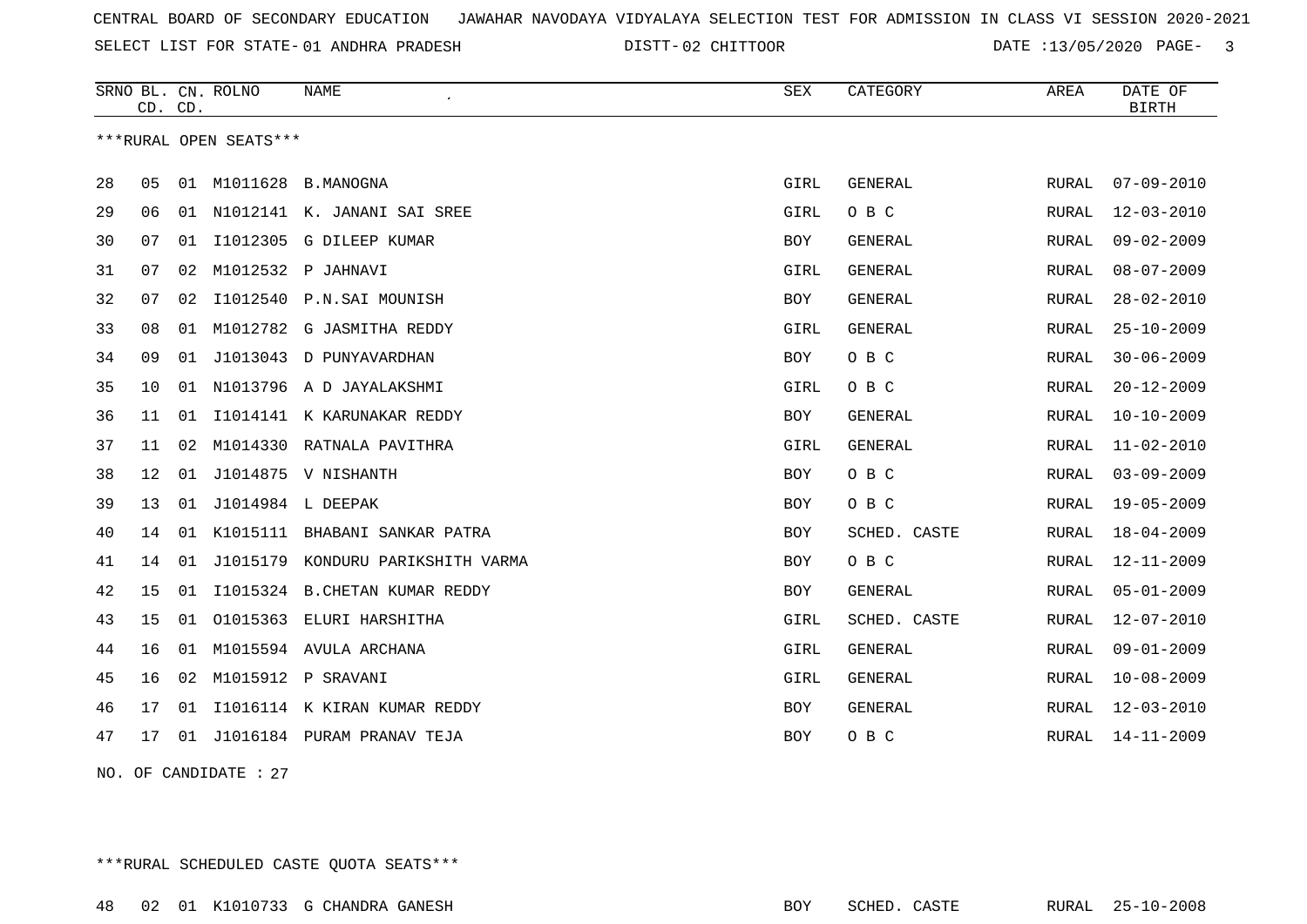SELECT LIST FOR STATE- DISTT- 01 ANDHRA PRADESH

02 CHITTOOR DATE :13/05/2020 PAGE- 4

|    |                                         | CD. CD. | SRNO BL. CN. ROLNO | NAME                                              | SEX        | CATEGORY     | AREA  | DATE OF<br><b>BIRTH</b> |  |  |
|----|-----------------------------------------|---------|--------------------|---------------------------------------------------|------------|--------------|-------|-------------------------|--|--|
|    | ***RURAL SCHEDULED CASTE OUOTA SEATS*** |         |                    |                                                   |            |              |       |                         |  |  |
| 49 | 04                                      |         |                    | 01 K1011234 C YASWANTH                            | <b>BOY</b> | SCHED. CASTE | RURAL | $25 - 11 - 2008$        |  |  |
| 50 | 04                                      |         |                    | 01 K1011257 G BHARGAV SAI                         | <b>BOY</b> | SCHED. CASTE | RURAL | $23 - 05 - 2008$        |  |  |
| 51 | 05                                      | 01      |                    | K1011647 B RUTHVIK                                | <b>BOY</b> | SCHED. CASTE | RURAL | $25 - 08 - 2009$        |  |  |
| 52 | 0 <sub>5</sub>                          | 02      |                    | K1012000 SANGEETHAM ARUNNIVAS                     | BOY        | SCHED. CASTE | RURAL | $06 - 04 - 2010$        |  |  |
| 53 | 07                                      | 01      |                    | K1012346 J N S RITHVIK                            | BOY        | SCHED. CASTE | RURAL | $26 - 05 - 2010$        |  |  |
| 54 | 07                                      | 01      |                    | K1012490 NELATURI LATHESH                         | BOY        | SCHED. CASTE | RURAL | $02 - 02 - 2010$        |  |  |
| 55 | 09                                      | 01      |                    | 01013017 DARA DEEKSHITHA                          | GIRL       | SCHED. CASTE | RURAL | 17-12-2007              |  |  |
| 56 | 11                                      | 01      |                    | K1014043 D CHARAN TEJA                            | <b>BOY</b> | SCHED. CASTE | RURAL | $29 - 09 - 2009$        |  |  |
| 57 | 15                                      |         |                    | 01 K1015566 V METHYUSH                            | <b>BOY</b> | SCHED. CASTE | RURAL | $30 - 08 - 2010$        |  |  |
| 58 | 16                                      | 01      |                    | K1015603 BAYATAPALLI THUSHAR                      | BOY        | SCHED. CASTE | RURAL | $23 - 03 - 2010$        |  |  |
| 59 | 17                                      |         |                    | 01 K1016151 MUTHYALA POSHITH SAI KARTHIKEYA REDDY | <b>BOY</b> | SCHED. CASTE | RURAL | $20 - 09 - 2009$        |  |  |
|    | NO. OF CANDIDATE : 12                   |         |                    |                                                   |            |              |       |                         |  |  |

\*\*\*RURAL BACKWARD CLASS QUOTA SEATS\*\*\*

| 60 | 03  | 01              | J1011014          | EGAVINTI MONEESH             | <b>BOY</b> | O B C | RURAL | 28-03-2010       |
|----|-----|-----------------|-------------------|------------------------------|------------|-------|-------|------------------|
| 61 | 03  |                 |                   | 01 N1011016 E MADHUPRIYA     | GIRL       | O B C | RURAL | 27-05-2010       |
| 62 | 03  | 01              |                   | J1011067 K SAI SRIKAR        | <b>BOY</b> | O B C | RURAL | 15-08-2010       |
| 63 | 04  | 01              |                   | J1011200 B. REDDY KAARTIKEYA | <b>BOY</b> | O B C | RURAL | 18-07-2009       |
| 64 | 07  | 02              | J1012509          | N SASIDHAR                   | BOY        | O B C | RURAL | $17 - 12 - 2009$ |
| 65 | 07  |                 |                   | 02 J1012716 V KOWSHIK        | <b>BOY</b> | O B C | RURAL | 17-08-2009       |
| 66 | 08  |                 |                   | 01 J1012808 M PRASANTH       | <b>BOY</b> | O B C | RURAL | 17-10-2009       |
| 67 | 09  | 02 <sub>o</sub> |                   | J1013492 P NAGACHARAN        | <b>BOY</b> | O B C | RURAL | 08-05-2009       |
| 68 | 11  | . N 1           |                   | N1014023 C. MOUNISHA         | GIRL       | O B C | RURAL | 25-04-2010       |
| 69 | -11 | 01              | J1014133 K DILEEP |                              | <b>BOY</b> | O B C | RURAL | $12 - 05 - 2008$ |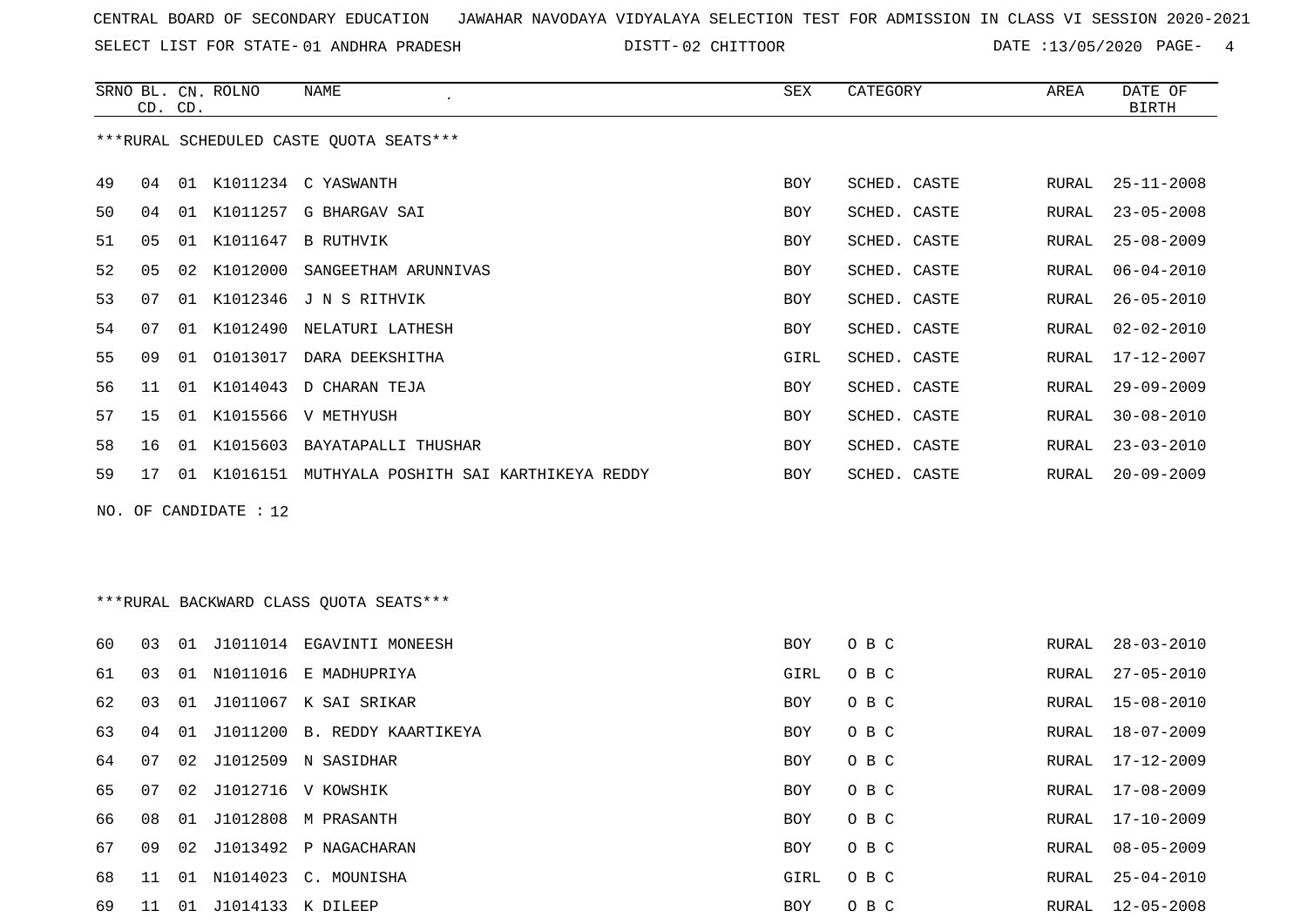SELECT LIST FOR STATE- DISTT- 01 ANDHRA PRADESH

02 CHITTOOR DATE :13/05/2020 PAGE- 5

|                                        | CD. CD.         |    | SRNO BL. CN. ROLNO      | NAME                       | SEX        | CATEGORY | AREA  | DATE OF<br>BIRTH |
|----------------------------------------|-----------------|----|-------------------------|----------------------------|------------|----------|-------|------------------|
| ***RURAL BACKWARD CLASS QUOTA SEATS*** |                 |    |                         |                            |            |          |       |                  |
| 70                                     | 12              | 01 |                         | J1014592 FAYAZ BABU A      | BOY        | O B C    | RURAL | 11-07-2009       |
| 71                                     | 12 <sup>°</sup> | 01 | N1014649                | K.JASTNAVI                 | GIRL       | O B C    | RURAL | $22 - 02 - 2009$ |
| 72                                     | 16              | 01 |                         | N1015695 GARLAPETA SANJANA | GIRL       | O B C    | RURAL | 03-08-2010       |
| 73                                     | 16              | 02 | N1015820                | MANERI GREESHMITHA         | GIRL       | O B C    | RURAL | $18 - 01 - 2010$ |
| 74                                     | 16              | 02 | N1015919                | PULAKUNTA KASMIYA          | GIRL       | O B C    | RURAL | $26 - 04 - 2010$ |
| 75                                     | 17              | 01 | J1016107                | KANDALA YASHWANTH          | <b>BOY</b> | O B C    | RURAL | $25 - 09 - 2009$ |
|                                        |                 |    | NO. OF CANDIDATE : $16$ |                            |            |          |       |                  |

# \*\*\*RURAL SCHEDULED TRIBE QUOTA SEATS\*\*\*

|  |  | 76 04 01 L1011194 B KUMAR NAIK             | <b>BOY</b> | SCHED. TRIBE | RURAL 29-04-2009 |
|--|--|--------------------------------------------|------------|--------------|------------------|
|  |  | 77 07 01 L1012249 B SOWRYA TEJA            | BOY        | SCHED. TRIBE | RURAL 22-08-2010 |
|  |  | 78 16 01 L1015636 BUKKE PRAJVAL NAIK       | <b>BOY</b> | SCHED. TRIBE | RURAL 10-08-2010 |
|  |  | 79 16 01 L1015812 MADINE JEEVAN SAI        | <b>BOY</b> | SCHED. TRIBE | RURAL 15-05-2009 |
|  |  | 80 16 02 P1015921 PULLURU REDDY RAMYA SREE | GIRL       | SCHED. TRIBE | RURAL 30-06-2010 |

NO. OF CANDIDATE : 5

TOTAL SELECTED CANDIDATE : 80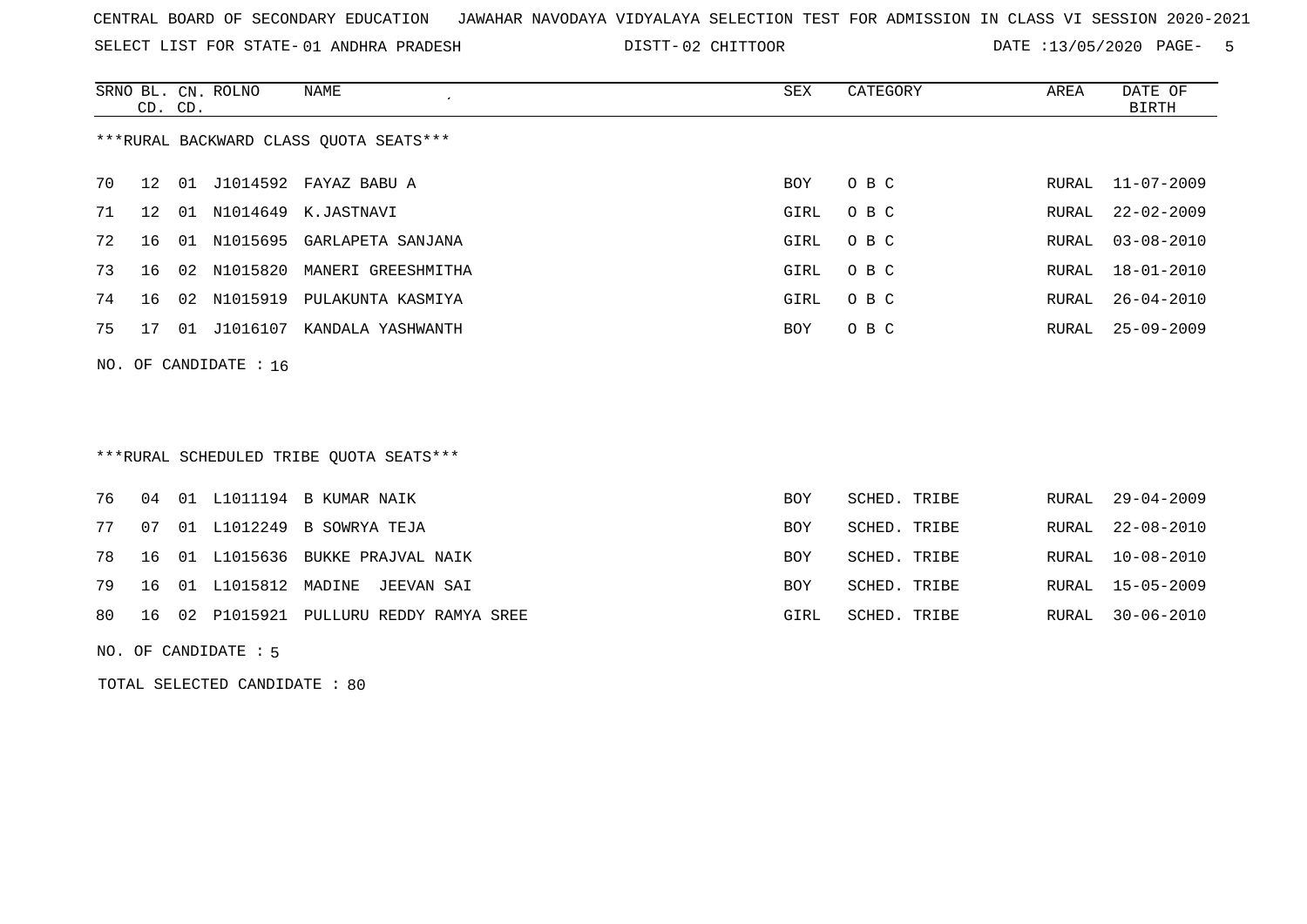SELECT LIST FOR STATE- DISTT- 01 ANDHRA PRADESH

DISTT-03 EAST GODAVARI-I DATE :13/05/2020 PAGE- 1

|    |    | CD. CD. | SRNO BL. CN. ROLNO   | NAME                                    | SEX        | CATEGORY     | AREA         | DATE OF<br><b>BIRTH</b> |
|----|----|---------|----------------------|-----------------------------------------|------------|--------------|--------------|-------------------------|
|    |    |         | ***OPEN UR SEATS***  |                                         |            |              |              |                         |
| 1  | 01 |         |                      | 01 M1016245 ADABALA DEVI SRI DEEPTHI    | GIRL       | GENERAL      | RURAL        | $19 - 05 - 2009$        |
| 2  | 01 |         |                      | 01 J1016411 JANYAM SAI PAVAN            | <b>BOY</b> | O B C        | <b>RURAL</b> | $10 - 01 - 2010$        |
| 3  | 01 | 01      |                      | J1016478 KURADA SATYANANDAM             | <b>BOY</b> | O B C        | RURAL        | $23 - 01 - 2010$        |
| 4  | 02 | 01      |                      | J1016860 G AKSHAY YAGNA VALKYA          | BOY        | O B C        | RURAL        | $07 - 03 - 2009$        |
| 5  | 02 | 02      |                      | N1017151 PASAM BABY SRAVYA              | GIRL       | O B C        | RURAL        | $23 - 12 - 2009$        |
| 6  | 07 | 04      |                      | E1021041 NUKALA ALEKHYA                 | GIRL       | GENERAL      | URBAN        | $27 - 11 - 2009$        |
| 7  | 07 | 06      |                      | A1021382 SANKURU KARTHIK SAI            | BOY        | GENERAL      | URBAN        | 12-09-2009              |
| 8  | 12 | 02      |                      | I1024730 NIDHISH MANI RANKIREDDY        | BOY        | GENERAL      | RURAL        | $04 - 10 - 2008$        |
|    |    |         | NO. OF CANDIDATE : 8 | ***OPEN SCHEDULED CASTE QUOTA SEATS***  |            |              |              |                         |
| 9  | 05 | 02      |                      | C1018488 KATHULA SIMON                  | BOY        | SCHED. CASTE | URBAN        | $12 - 08 - 2009$        |
| 10 | 07 | 02      |                      | G1020395 DURGAM CHANDINI SUMA           | GIRL       | SCHED. CASTE | URBAN        | $31 - 10 - 2007$        |
| 11 | 07 |         |                      | 05 K1021196 PERELLA SUDHEER KUMAR       | <b>BOY</b> | SCHED. CASTE | RURAL        | $10 - 09 - 2009$        |
|    |    |         | NO. OF CANDIDATE : 3 |                                         |            |              |              |                         |
|    |    |         |                      | ***OPEN DISABLED QUOTA SEATS***         |            |              |              |                         |
| 12 | 06 | 04      |                      | I1019834 SABBINEEDI HEMANTH CHOWDARY    | <b>BOY</b> | GENERAL      | RURAL        | $02 - 01 - 2010$        |
| 13 | 07 |         |                      | 01 E1020236 BURRA VENKATA GANGA BHAVANI | GIRL       | GENERAL      | URBAN        | $30 - 12 - 2009$        |

14 08 03 J1022123 TEKI VENKATA NAVEEN BOY O B C RURAL 27-05-2010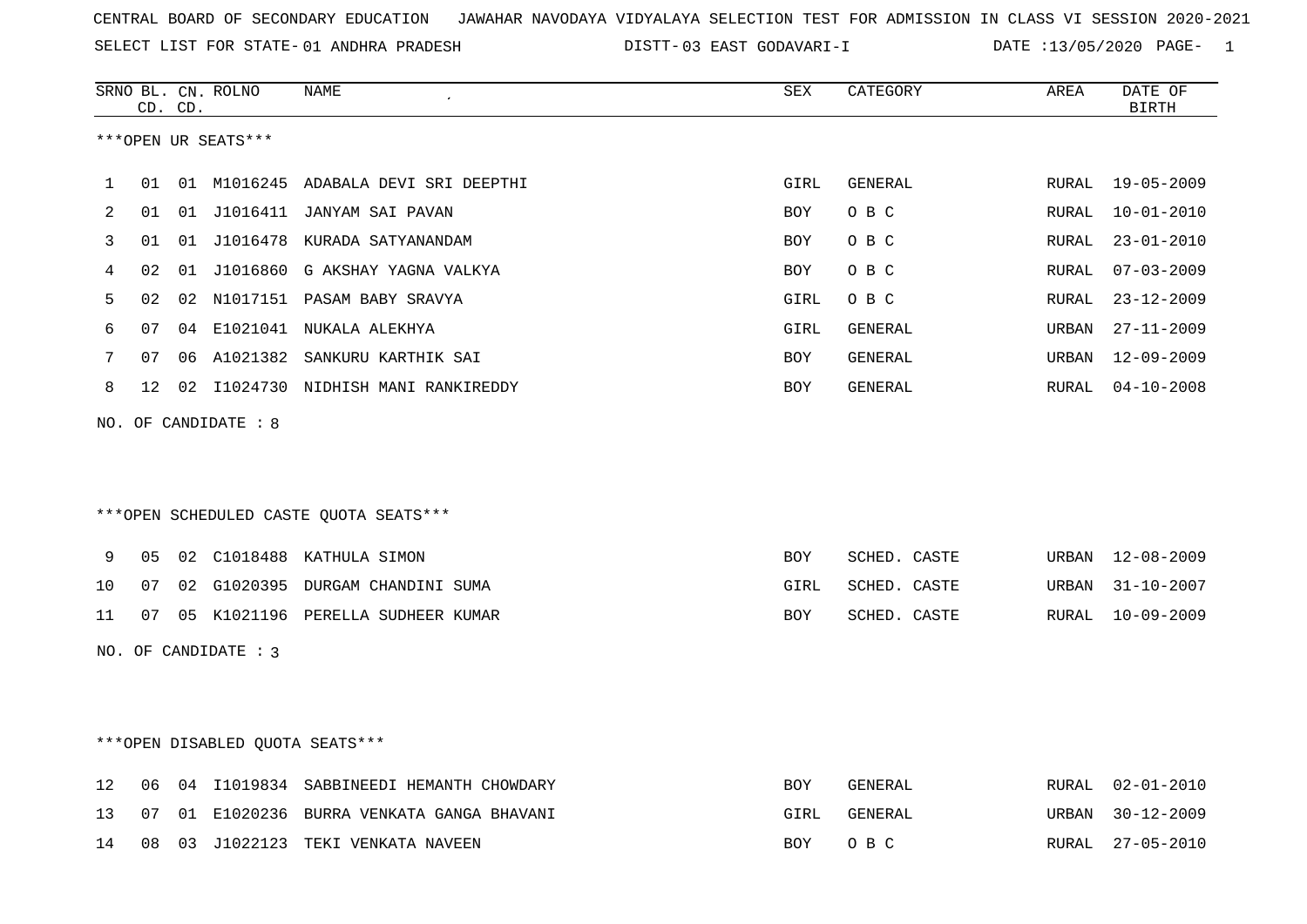SELECT LIST FOR STATE- DISTT- 01 ANDHRA PRADESH

DISTT-03 EAST GODAVARI-I DATE :13/05/2020 PAGE- 2

|    |    | CD. CD. | SRNO BL. CN. ROLNO     | NAME                                                  | ${\tt SEX}$ | CATEGORY     | AREA  | DATE OF<br><b>BIRTH</b> |
|----|----|---------|------------------------|-------------------------------------------------------|-------------|--------------|-------|-------------------------|
|    |    |         | NO. OF CANDIDATE : 3   |                                                       |             |              |       |                         |
|    |    |         |                        |                                                       |             |              |       |                         |
|    |    |         |                        |                                                       |             |              |       |                         |
|    |    |         |                        | *** OPEN BACKWARD CLASS QUOTA SEATS***                |             |              |       |                         |
| 15 | 04 |         |                        | 01 N1017668 BOJJA SRAVYA SRI DEEPTHI                  | GIRL        | O B C        | RURAL | 16-06-2009              |
| 16 | 04 |         |                        | 03 B1018117 REVADA GOVARDHANA SRI SIVA RAMA GOPALARAO | BOY         | O B C        | URBAN | $08 - 05 - 2010$        |
| 17 | 05 |         |                        | 02 B1018498 KHANDIVILLI SIVA GANESH                   | BOY         | O B C        | URBAN | 25-12-2009              |
| 18 | 13 |         |                        | 02 J1025546 PILLI DEVA HARSHA                         | BOY         | O B C        | RURAL | $13 - 04 - 2010$        |
| 19 | 15 |         |                        | 02 B1026890 KOLLI JATHIN                              | BOY         | O B C        | URBAN | 17-04-2009              |
|    |    |         | NO. OF CANDIDATE : 5   |                                                       |             |              |       |                         |
|    |    |         |                        |                                                       |             |              |       |                         |
|    |    |         |                        |                                                       |             |              |       |                         |
|    |    |         |                        | ***OPEN SCHEDULED TRIBE QUOTA SEATS***                |             |              |       |                         |
| 20 | 08 |         |                        | 03 P1022168 YEKASIRI NANDINI                          | GIRL        | SCHED. TRIBE | RURAL | $20 - 02 - 2009$        |
|    |    |         | NO. OF CANDIDATE : 1   |                                                       |             |              |       |                         |
|    |    |         |                        |                                                       |             |              |       |                         |
|    |    |         |                        |                                                       |             |              |       |                         |
|    |    |         | ***RURAL OPEN SEATS*** |                                                       |             |              |       |                         |
|    |    |         |                        |                                                       |             |              |       |                         |
| 21 | 01 |         |                        | 01 K1016494 MARRI PREM                                | BOY         | SCHED. CASTE | RURAL | $21 - 03 - 2010$        |
| 22 | 02 |         |                        | 01 K1016941 JUTHUKA AKASH                             | BOY         | SCHED. CASTE | RURAL | 19-10-2010              |
| 23 | 02 |         |                        | 02 I1017113 NALLURI CHARAN BHUVANESH                  | BOY         | GENERAL      | RURAL | $25 - 12 - 2009$        |
| 24 | 03 |         |                        | 01 M1017434 GANUGULA HEMA NAGAVALLI                   | GIRL        | GENERAL      | RURAL | 12-10-2009              |
| 25 | 04 |         |                        | 01 J1017755 ERIPILLI SATYA DEVA                       | BOY         | O B C        | RURAL | $25 - 09 - 2009$        |
| 26 | 04 |         |                        | 03 J1018224 VITHANALA SOMANADHA DURGA MANIKANTA       | BOY         | O B C        | RURAL | 15-02-2010              |
| 27 | 05 |         |                        | 02 M1018544 KOTIPALLI HANEESHA                        | GIRL        | GENERAL      | RURAL | 19-12-2009              |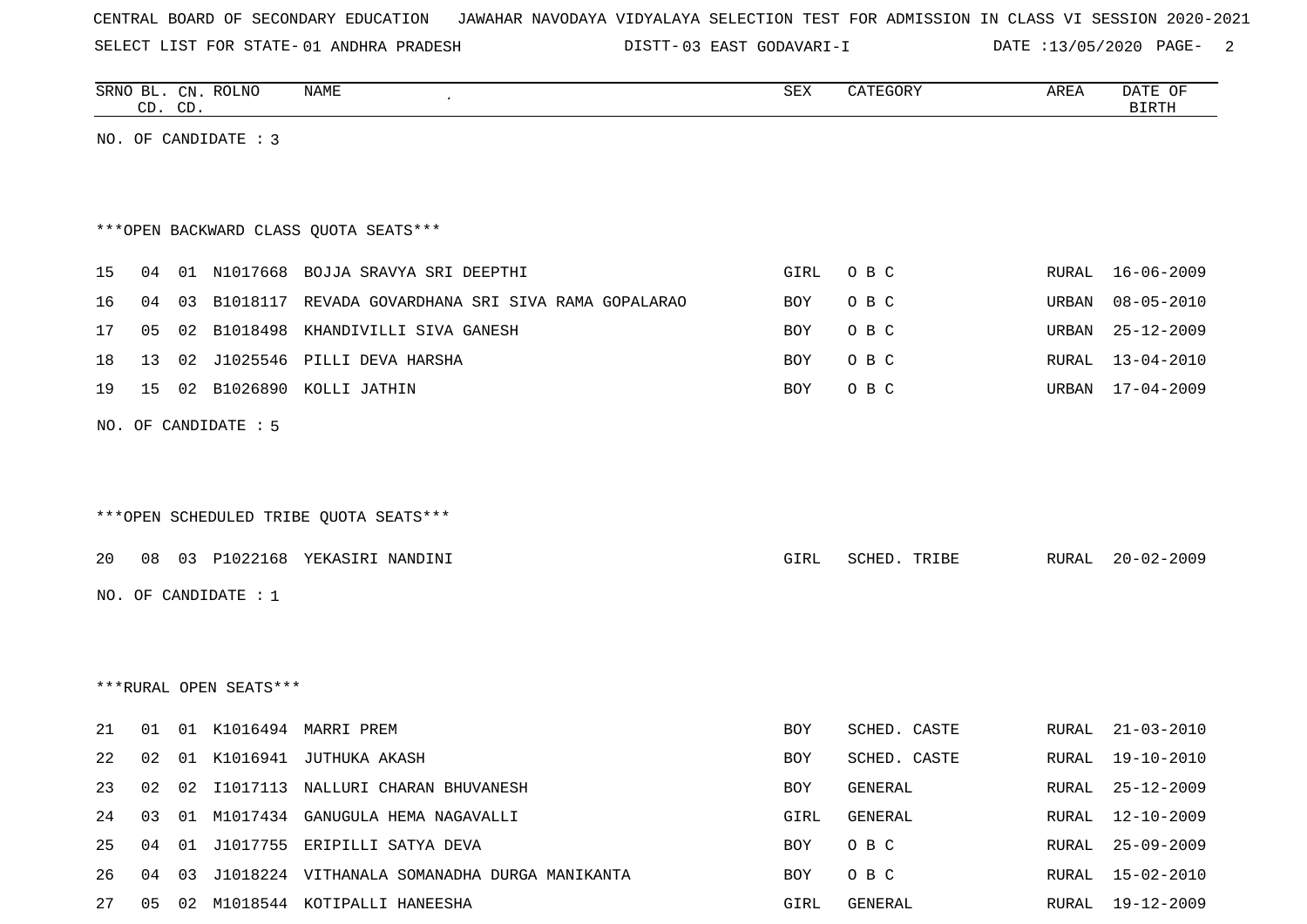SELECT LIST FOR STATE- DISTT- 01 ANDHRA PRADESH

03 EAST GODAVARI-I DATE :13/05/2020 PAGE- 3

|    |    | CD. CD. | SRNO BL. CN. ROLNO     | <b>NAME</b>                           | SEX        | CATEGORY     | AREA  | DATE OF<br><b>BIRTH</b> |
|----|----|---------|------------------------|---------------------------------------|------------|--------------|-------|-------------------------|
|    |    |         | ***RURAL OPEN SEATS*** |                                       |            |              |       |                         |
| 28 | 06 | 01      | I1019077               | CHIKKALA VENKATESWARLU                | <b>BOY</b> | GENERAL      | RURAL | $06 - 08 - 2009$        |
| 29 | 06 | 05      |                        | I1019991 VARUPULA ARAVIND             | BOY        | GENERAL      | RURAL | $04 - 05 - 2010$        |
| 30 | 07 | 02      | M1020468               | GOPISETTI VENKATA LAHARI              | GIRL       | GENERAL      | RURAL | $03 - 12 - 2009$        |
| 31 | 07 | 04      | J1020849               | MAMIDISETTI VENKATA SATYA KARTHIK     | <b>BOY</b> | O B C        | RURAL | $09 - 10 - 2009$        |
| 32 | 07 | 06      | I1021435               | SURAVARAPU NAVANEETHI                 | BOY        | GENERAL      | RURAL | $03 - 07 - 2009$        |
| 33 | 08 | 01      |                        | J1021797 KADAGALA SHANMUKHA GANGADHAR | BOY        | O B C        | RURAL | $17 - 10 - 2009$        |
| 34 | 08 | 03      | M1022152               | VEERAMALLA VEERA VENKATA VASUNDARA    | GIRL       | GENERAL      | RURAL | $15 - 05 - 2010$        |
| 35 | 09 | 03      |                        | N1022947 RAYUDU NAGA AKSHAYA SHREE    | GIRL       | O B C        | RURAL | $21 - 01 - 2009$        |
| 36 | 10 | 02      |                        | J1023484 MATTA LOKESH                 | <b>BOY</b> | O B C        | RURAL | $30 - 01 - 2009$        |
| 37 | 10 | 02      |                        | I1023494 MERLA SAI SRAVAN             | <b>BOY</b> | GENERAL      | RURAL | 19-09-2010              |
| 38 | 11 | 01      | J1023877               | GOWTHAM KUMAR VASAMSETTI              | <b>BOY</b> | O B C        | RURAL | $01 - 10 - 2009$        |
| 39 | 11 | 02      | I1024038               | NALAM LEETHIN                         | <b>BOY</b> | GENERAL      | RURAL | $01 - 06 - 2008$        |
| 40 | 12 | 02      | I1024629               | MALLIDI SRINIVASA REDDY               | BOY        | GENERAL      | RURAL | $16 - 01 - 2010$        |
| 41 | 12 | 03      |                        | I1024881 TETALA NAVADEEP SAI          | <b>BOY</b> | GENERAL      | RURAL | $11 - 01 - 2010$        |
| 42 | 13 | 02      | I1025443               | NALLA VEERABABU                       | <b>BOY</b> | GENERAL      | RURAL | $23 - 06 - 2009$        |
| 43 | 13 | 03      | J1025549               | PINJARLA SHANMUKHA BALAJI             | <b>BOY</b> | O B C        | RURAL | $30 - 03 - 2010$        |
| 44 | 14 | 02      | K1026095               | KOMBATHULA PRASANNA KARTHIKEYA        | BOY        | SCHED. CASTE | RURAL | $23 - 05 - 2010$        |
| 45 | 14 | 02      |                        | K1026270 NUKAPEYYI ABHINAV            | BOY        | SCHED. CASTE | RURAL | $13 - 09 - 2008$        |
| 46 | 14 | 03      | M1026417               | SAYYAD HALIMA SADIYA                  | GIRL       | GENERAL      | RURAL | $31 - 12 - 2009$        |
| 47 | 15 | 02      |                        | N1026994 M K S PADMAJA                | GIRL       | O B C        | RURAL | $30 - 12 - 2009$        |
| 48 | 15 | 02      |                        | M1027017 MUTYALA SAI SAHASRA          | GIRL       | GENERAL      | RURAL | $13 - 07 - 2010$        |
| 49 | 15 | 03      |                        | N1027088 PESINGI PRATHIBA             | GIRL       | O B C        | RURAL | $31 - 12 - 2009$        |

NO. OF CANDIDATE : 29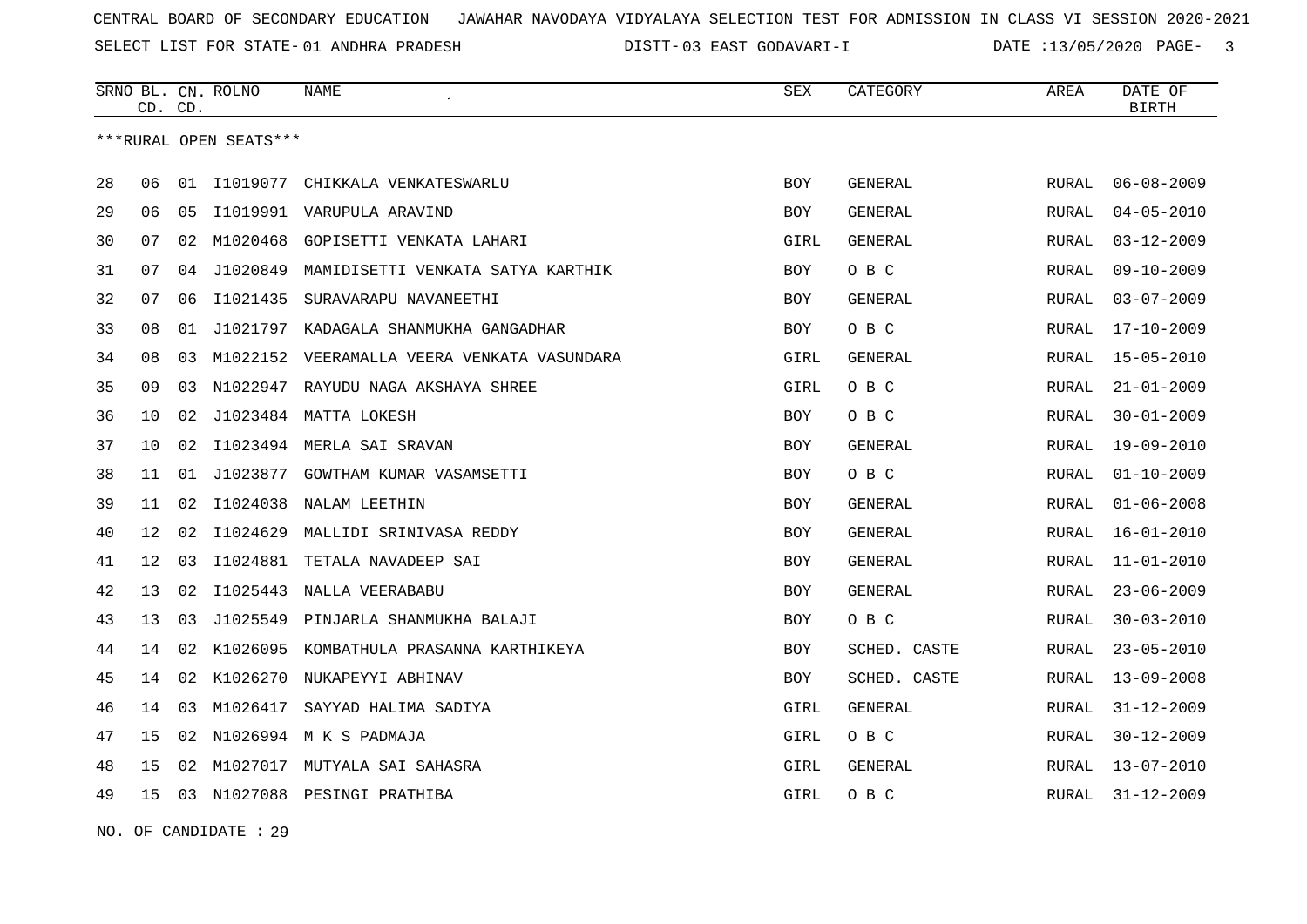SELECT LIST FOR STATE- DISTT- 01 ANDHRA PRADESH

DISTT-03 EAST GODAVARI-I DATE :13/05/2020 PAGE- 4

|    | CD. CD. |    | SRNO BL. CN. ROLNO    | NAME                                     | SEX  | CATEGORY     | AREA  | DATE OF<br><b>BIRTH</b> |
|----|---------|----|-----------------------|------------------------------------------|------|--------------|-------|-------------------------|
|    |         |    |                       | ***RURAL SCHEDULED CASTE QUOTA SEATS***  |      |              |       |                         |
| 50 | 02      |    |                       | 01 K1016792 BUSI VARUN SANDESH           | BOY  | SCHED. CASTE | RURAL | $24 - 01 - 2010$        |
| 51 | 03      | 01 |                       | 01017536 PITTA SUREKHA                   | GIRL | SCHED. CASTE | RURAL | $23 - 02 - 2009$        |
| 52 | 04      | 02 |                       | K1017957 MATCHA PRANAY SYAM              | BOY  | SCHED. CASTE | RURAL | 12-03-2010              |
| 53 | 06      | 01 | 01019064              | CHARMALA<br>SANTHI                       | GIRL | SCHED. CASTE | RURAL | $27 - 10 - 2009$        |
| 54 | 06      | 02 | 01019405              | KOMARAPU CHAITANYA SRI                   | GIRL | SCHED. CASTE | RURAL | $11 - 11 - 2008$        |
| 55 | 07      | 04 |                       | K1020854 MANDANAKKA WILLIAM STANLEY      | BOY  | SCHED. CASTE | RURAL | $14 - 06 - 2010$        |
| 56 | 08      | 01 |                       | K1021764 GORTHA HARSHA VARDHAN           | BOY  | SCHED. CASTE | RURAL | 16-01-2009              |
| 57 | 11      | 02 |                       | 01024049 NIHARIKA RAMPA                  | GIRL | SCHED. CASTE | RURAL | $06 - 04 - 2011$        |
| 58 | 13      | 01 | 01024988              | BEERA NAGA SRIVALLI                      | GIRL | SCHED. CASTE | RURAL | $15 - 12 - 2009$        |
| 59 | 13      |    |                       | 01 K1025038 CHILLA VIDYA ABHINAV         | BOY  | SCHED. CASTE | RURAL | $18 - 11 - 2009$        |
|    |         |    | NO. OF CANDIDATE : 10 |                                          |      |              |       |                         |
|    |         |    |                       |                                          |      |              |       |                         |
|    |         |    |                       |                                          |      |              |       |                         |
|    |         |    |                       | *** RURAL BACKWARD CLASS QUOTA SEATS***  |      |              |       |                         |
| 60 | 02      | 01 | J1016843              | DOMMETI SURYA                            | BOY  | O B C        | RURAL | $21 - 06 - 2009$        |
| 61 | 04      | 02 | J1017908              | KOVVIRI ISSAKU                           | BOY  | O B C        | RURAL | $16 - 06 - 2009$        |
| 62 | 04      | 03 | J1018057              | PENDYALA CHAKRADHARA SATYA SRINU         | BOY  | O B C        | RURAL | $24 - 01 - 2009$        |
| 63 | 04      | 03 |                       | J1018113 RAYUDU LOVA KIRAN               | BOY  | O B C        | RURAL | $30 - 03 - 2009$        |
| 64 | 06      | 01 | J1019167              | GALLLA LASYA MALLESWAR                   | BOY  | O B C        | RURAL | $25 - 04 - 2009$        |
| 65 | 06      | 05 |                       | N1019876 SHEIK CHANDHINI BE              | GIRL | O B C        | RURAL | $02 - 08 - 2010$        |
| 66 | 07      | 04 |                       | J1020913 MEDISETTI RAM BALAJI            | BOY  | O B C        | RURAL | $07 - 04 - 2010$        |
| 67 | 07      | 05 |                       | J1021116 PAMPANA BHARATH SRIRAMA KRISHNA | BOY  | O B C        | RURAL | $04 - 04 - 2010$        |
| 68 | 07      |    |                       | 06 N1021446 TANUJA SATYA SRI MURUKURTHI  | GIRL | O B C        | RURAL | $20 - 10 - 2009$        |
| 69 | 08      |    |                       | 01 N1021783 JAGARAPU VIJAYA SRIJA        | GIRL | O B C        | RURAL | $20 - 07 - 2010$        |
| 70 | 09      |    |                       | 02 J1022520 KANCHI GAGAN SRI             | BOY  | O B C        | RURAL | $13 - 06 - 2009$        |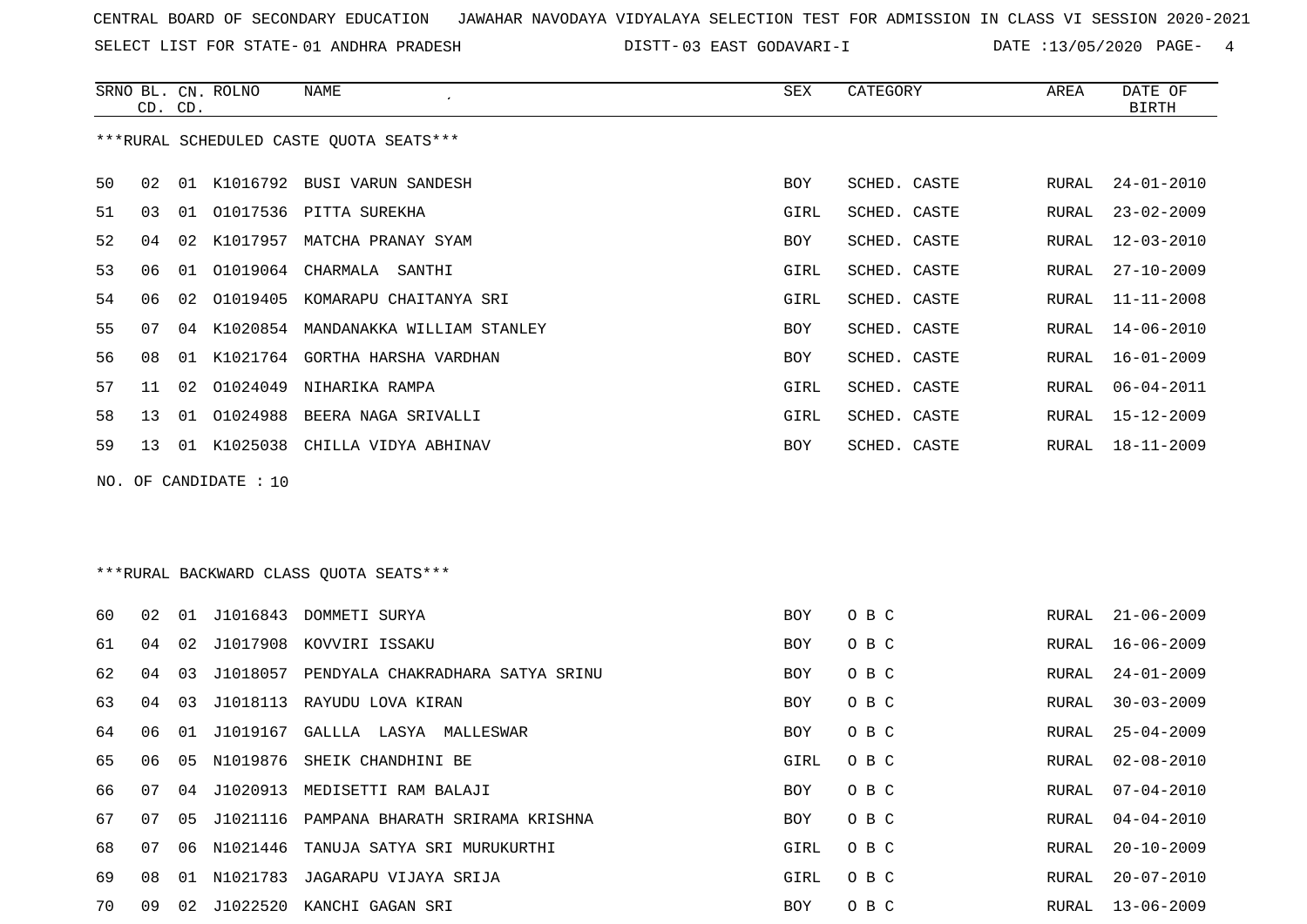SELECT LIST FOR STATE- DISTT- 01 ANDHRA PRADESH

03 EAST GODAVARI-I DATE :13/05/2020 PAGE- 5

|                                         | CD. CD. |       | SRNO BL. CN. ROLNO      | NAME<br>$\cdot$              | SEX  | CATEGORY | AREA  | DATE OF<br>BIRTH |  |
|-----------------------------------------|---------|-------|-------------------------|------------------------------|------|----------|-------|------------------|--|
| *** RURAL BACKWARD CLASS QUOTA SEATS*** |         |       |                         |                              |      |          |       |                  |  |
| 71                                      | 09      | 03    | N1022790                | PADIDADAKALA LALITHA PRIYA   | GIRL | O B C    | RURAL | 09-09-2009       |  |
| 72                                      | 09      | 03    | J1022837                | PARAMSETTI DURGA MADHU VINAY | BOY  | O B C    | RURAL | 14-07-2009       |  |
| 73                                      | 09      | 04    | J1023108                | VASAMSETTI SAMPATH KUMAR     | BOY  | O B C    |       | RURAL 15-02-2010 |  |
| 74                                      |         | . N 1 | N1023950                | KODI DEEPIKA JYOTHI          | GIRL | O B C    | RURAL | $23 - 09 - 2010$ |  |
| 75                                      | 12      | 03    | J1024768                | PECHETTI SUDHEER             | BOY  | O B C    | RURAL | 25-11-2009       |  |
|                                         |         |       | NO. OF CANDIDATE : $16$ |                              |      |          |       |                  |  |

\*\*\*RURAL SCHEDULED TRIBE QUOTA SEATS\*\*\*

|  |  | 76 01 01 L1016520 MURIPINDI SATYA DEEPAK CHIRANJEEVI | <b>BOY</b> | SCHED. TRIBE | RURAL 23-12-2009 |
|--|--|------------------------------------------------------|------------|--------------|------------------|
|  |  | 77 02 01 L1017033 MADAKAM SANJAN SRI VATSAVA         | BOY.       | SCHED. TRIBE | RURAL 01-10-2009 |
|  |  | 78 02 02 L1017078 MIDDEM MANOJ                       | <b>BOY</b> | SCHED. TRIBE | RURAL 17-05-2009 |
|  |  | 79 07 04 L1020869 MANUPATI SASANK                    | <b>BOY</b> | SCHED. TRIBE | RURAL 27-11-2009 |
|  |  | 80 13 02 P1025396 MOGALI SATYA ANJALI                | GIRL       | SCHED. TRIBE | RURAL 20-02-2010 |
|  |  |                                                      |            |              |                  |

NO. OF CANDIDATE : 5

TOTAL SELECTED CANDIDATE : 80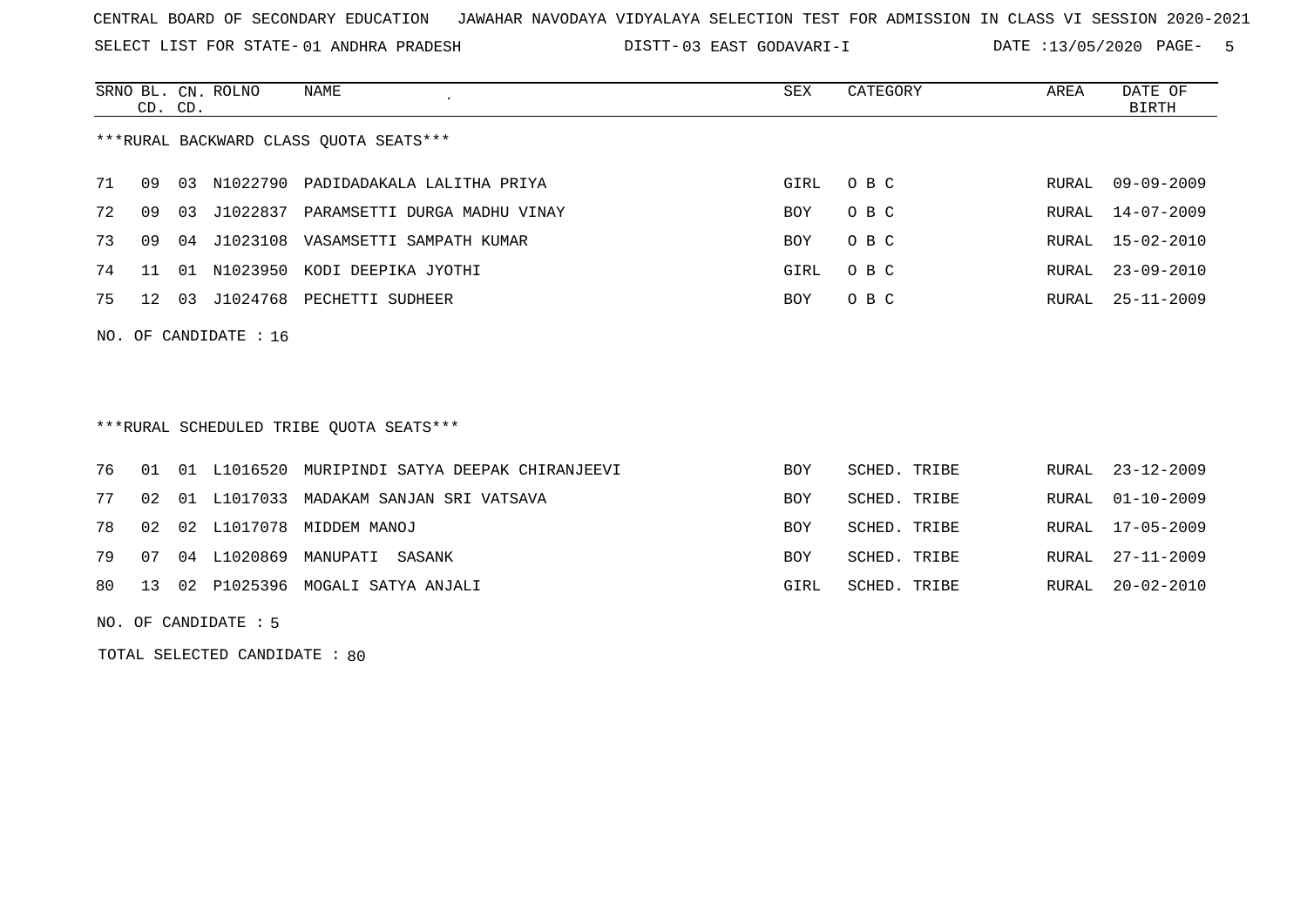SELECT LIST FOR STATE- DISTT- 01 ANDHRA PRADESH

04 GUNTUR DATE :13/05/2020 PAGE- 1

|    |    | CD. CD. | SRNO BL. CN. ROLNO   | <b>NAME</b>                                | <b>SEX</b> | CATEGORY     | AREA  | DATE OF<br><b>BIRTH</b> |
|----|----|---------|----------------------|--------------------------------------------|------------|--------------|-------|-------------------------|
|    |    |         | ***OPEN UR SEATS***  |                                            |            |              |       |                         |
| 1  | 02 |         |                      | 01 B1027416 VANGARA SOMA SATTVIC           | <b>BOY</b> | O B C        | URBAN | $16 - 02 - 2010$        |
| 2  | 03 |         |                      | 02 M1027818 NALAJALA SASI SRI HANVITHA     | GIRL       | GENERAL      | RURAL | $27 - 08 - 2010$        |
| 3  | 04 |         |                      | 01 I1028289 KONURI PRASANNA VENKATESH BABU | <b>BOY</b> | GENERAL      | RURAL | $28 - 07 - 2009$        |
| 4  | 05 | 01      |                      | I1028545 JANGA LOKESH NAIDU                | BOY        | GENERAL      | RURAL | $15 - 04 - 2010$        |
| 5  | 07 |         |                      | 01 E1029355 DHANYA ORUGANTI                | GIRL       | GENERAL      | URBAN | $04 - 10 - 2009$        |
| 6  | 07 |         |                      | 02 E1029569 LEKHYA SRI TUMATI              | GIRL       | GENERAL      | URBAN | $24 - 01 - 2010$        |
| 7  |    |         |                      | 12 02 I1031625 MAMIDIPAKA SAI KRISHNA      | BOY        | GENERAL      | RURAL | $01 - 10 - 2009$        |
|    |    |         | NO. OF CANDIDATE : 7 |                                            |            |              |       |                         |
|    |    |         |                      |                                            |            |              |       |                         |
|    |    |         |                      |                                            |            |              |       |                         |
|    |    |         |                      | ***OPEN SCHEDULED CASTE QUOTA SEATS***     |            |              |       |                         |
| 8  | 03 |         |                      | 01 K1027439 AMBADIPUDI JASHUVA             | <b>BOY</b> | SCHED. CASTE | RURAL | $09 - 09 - 2009$        |
| 9  | 03 |         |                      | 01 C1027575 GALI HANSAL HARSHITH           | BOY        | SCHED. CASTE | URBAN | $06 - 05 - 2009$        |
| 10 | 07 |         |                      | 03 K1029922 TIPPAGUDISA VIJAY SEKHAR       | <b>BOY</b> | SCHED. CASTE | RURAL | $03 - 03 - 2009$        |
| 11 | 12 |         |                      | 01 K1031260 AMRUTHAPUDI CHANAKYA CHANDRAN  | <b>BOY</b> | SCHED. CASTE | RURAL | $25 - 06 - 2010$        |
|    |    |         | NO. OF CANDIDATE : 4 |                                            |            |              |       |                         |
|    |    |         |                      |                                            |            |              |       |                         |
|    |    |         |                      |                                            |            |              |       |                         |
|    |    |         |                      | ***OPEN DISABLED QUOTA SEATS***            |            |              |       |                         |
| 12 | 09 |         |                      | 01 N1030625 PINNINTI CHANDINI              | GIRL       | O B C        | RURAL | $27 - 06 - 2008$        |

13 10 01 O1030841 MANCHU SAI GEETHIKA GIRL SCHED. CASTE RURAL 20-09-2010

14 12 01 J1031240 AADHIMULAM PAVAN SAI BOY O B C RURAL 26-04-2010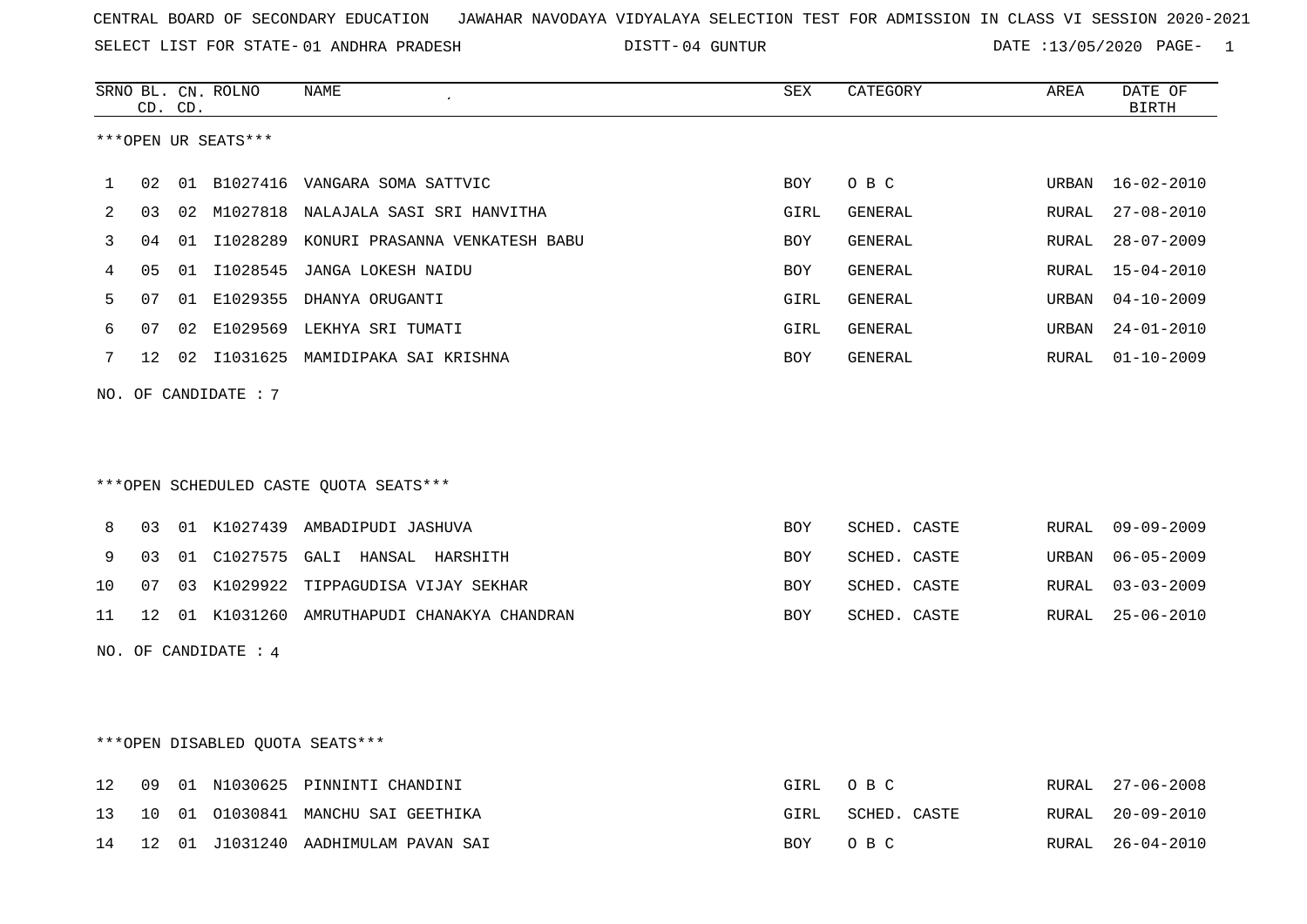|  |  | CENTRAL BOARD OF SECONDARY EDUCATION JAWAHAR NAVODAYA VIDYALAYA SELECTION TEST FOR ADMISSION IN CLASS VI SESSION 2020-2021 |  |  |  |  |  |  |  |
|--|--|----------------------------------------------------------------------------------------------------------------------------|--|--|--|--|--|--|--|
|  |  |                                                                                                                            |  |  |  |  |  |  |  |

SELECT LIST FOR STATE- 01 ANDHRA PRADESH

01 ANDHRA PRADESH 04 GUNTUR DATE :13/05/2020 PAGE- 2

|    |    | CD. CD. | SRNO BL. CN. ROLNO     | NAME                                          | SEX        | CATEGORY     | AREA         | DATE OF<br><b>BIRTH</b> |
|----|----|---------|------------------------|-----------------------------------------------|------------|--------------|--------------|-------------------------|
|    |    |         | NO. OF CANDIDATE : 3   |                                               |            |              |              |                         |
|    |    |         |                        |                                               |            |              |              |                         |
|    |    |         |                        |                                               |            |              |              |                         |
|    |    |         |                        | *** OPEN BACKWARD CLASS QUOTA SEATS***        |            |              |              |                         |
| 15 | 04 |         |                        | 02 J1028372 PALAKALURI BHARAT KUMAR           | <b>BOY</b> | O B C        | RURAL        | $13 - 01 - 2010$        |
| 16 | 07 |         |                        | 01 J1029257 BANDARU YASWANTH                  | BOY        | O B C        | RURAL        | $13 - 08 - 2008$        |
| 17 | 07 |         |                        | 02 B1029599 MD. ASHRAF SHAIK                  | BOY        | O B C        | URBAN        | $15 - 08 - 2009$        |
| 18 | 08 |         |                        | 02 N1030394 SHAIK SAIMANISHABEE               | GIRL       | O B C        | RURAL        | $06 - 12 - 2008$        |
| 19 | 12 |         |                        | 02 J1031645 MEDARAPALEM SHAIK MOHAMMAD ALTHAF | BOY        | O B C        | <b>RURAL</b> | $01 - 05 - 2010$        |
|    |    |         | NO. OF CANDIDATE : 5   |                                               |            |              |              |                         |
|    |    |         |                        |                                               |            |              |              |                         |
|    |    |         |                        |                                               |            |              |              |                         |
|    |    |         |                        | ***OPEN SCHEDULED TRIBE QUOTA SEATS***        |            |              |              |                         |
| 20 |    |         |                        | 12 01 P1031409 DUMAVATHU PRANATHI             | GIRL       | SCHED. TRIBE | RURAL        | $01 - 06 - 2010$        |
|    |    |         | NO. OF CANDIDATE : $1$ |                                               |            |              |              |                         |
|    |    |         |                        |                                               |            |              |              |                         |
|    |    |         |                        |                                               |            |              |              |                         |
|    |    |         | ***RURAL OPEN SEATS*** |                                               |            |              |              |                         |
|    |    |         |                        |                                               |            |              |              |                         |
| 21 | 01 |         |                        | 01 K1027292 MADDU BHARGAV                     | BOY        | SCHED. CASTE | RURAL        | $08 - 09 - 2010$        |
| 22 | 02 |         |                        | 01 J1027346 KONDURU JAI SEKHAR                | BOY        | O B C        | RURAL        | $08 - 07 - 2009$        |
| 23 | 02 |         |                        | 01 N1027429 YENUMALA VARSHINI                 | GIRL       | O B C        |              | RURAL 08-01-2009        |
| 24 | 03 |         |                        | 02 P1027742 KUMBA TONYDIVYA                   | GIRL       | SCHED. TRIBE | RURAL        | $23 - 05 - 2010$        |
| 25 |    |         |                        | 03 03 K1028067 VADDALA HARSHA KUMAR           | BOY        | SCHED. CASTE | RURAL        | $20 - 10 - 2009$        |
| 26 |    |         |                        | 04 01 N1028236 JAGADHABHI LAHARI NAGA DURGA   | GIRL       | O B C        | RURAL        | $06 - 07 - 2010$        |
| 27 | 04 |         |                        | 01 01028256 KANCHARLA DARISHKA                | GIRL       | SCHED. CASTE | RURAL        | 17-12-2009              |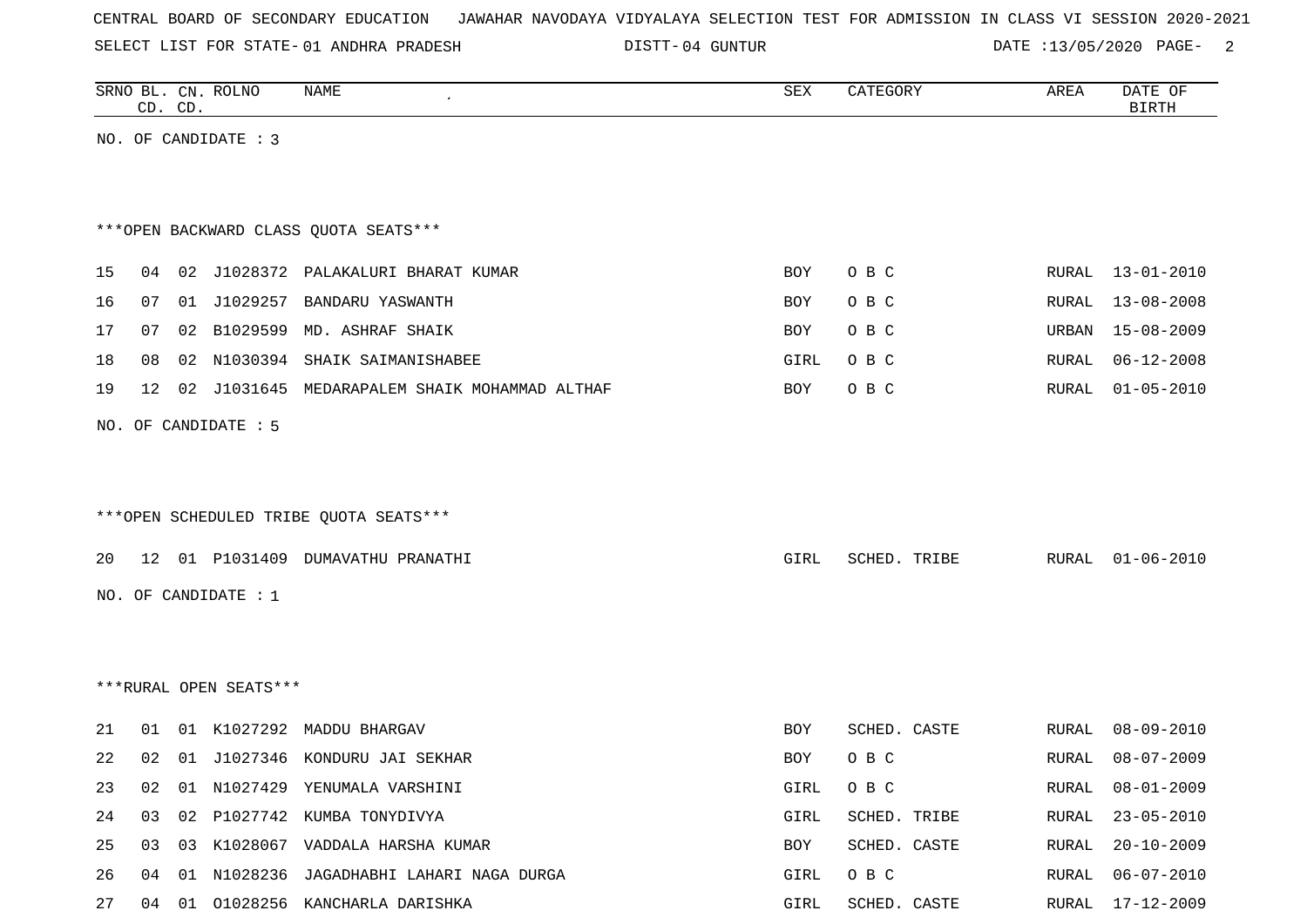SELECT LIST FOR STATE- DISTT- 01 ANDHRA PRADESH

04 GUNTUR DATE :13/05/2020 PAGE- 3

|    |                 | CD. CD. | SRNO BL. CN. ROLNO     | <b>NAME</b>                           | <b>SEX</b> | CATEGORY       | AREA         | DATE OF<br><b>BIRTH</b> |
|----|-----------------|---------|------------------------|---------------------------------------|------------|----------------|--------------|-------------------------|
|    |                 |         | ***RURAL OPEN SEATS*** |                                       |            |                |              |                         |
| 28 | 04              |         | 02 N1028413            | SANGEPU SAHITHI                       | GIRL       | O B C          | RURAL        | $18 - 01 - 2010$        |
|    |                 |         |                        |                                       |            |                |              |                         |
| 29 | 04              | 02      | N1028428               | SHAIK JAMEELA BEGUM                   | GIRL       | O B C          | RURAL        | $18 - 04 - 2009$        |
| 30 | 05              | 01      |                        | I1028515 ALLURI SURYA                 | <b>BOY</b> | <b>GENERAL</b> | RURAL        | $15 - 02 - 2010$        |
| 31 | 05              | 01      | J1028570               | MUDIGONDA VYBHAV                      | BOY        | O B C          | RURAL        | $27 - 11 - 2009$        |
| 32 | 05              | 01      | K1028607               | VALLABAPURAPU KARTHIK                 | BOY        | SCHED. CASTE   | RURAL        | $21 - 05 - 2010$        |
| 33 | 06              | 01      | J1028800               | JEVISETTI MARUTHI NAGA CHAITANYA      | <b>BOY</b> | O B C          | RURAL        | $03 - 05 - 2009$        |
| 34 | 06              | 03      | I1029042               | POTLA ROHITH KUMAR                    | <b>BOY</b> | GENERAL        | RURAL        | $18 - 05 - 2008$        |
| 35 | 06              | 03      | J1029094               | SHAIK ABDULLA BASHA                   | <b>BOY</b> | O B C          | RURAL        | $21 - 12 - 2007$        |
| 36 | 07              | 01      |                        | I1029378 GADDAM SAI VAMSIDHAR REDDY   | <b>BOY</b> | <b>GENERAL</b> | RURAL        | $13 - 11 - 2009$        |
| 37 | 07              | 03      | J1029920               | THOTA VAMSI                           | <b>BOY</b> | O B C          | RURAL        | $24 - 05 - 2009$        |
| 38 | 08              | 01      |                        | I1030192 KAVURI YUVARAJ CHOWDARY      | <b>BOY</b> | <b>GENERAL</b> | RURAL        | $17 - 03 - 2009$        |
| 39 | 08              | 02      | I1030262               | MODEPALLI VINAY CHOWDARY              | <b>BOY</b> | <b>GENERAL</b> | RURAL        | $18 - 07 - 2009$        |
| 40 | 09              | 01      | J1030536               | JAYAMANGALA VARUN                     | BOY        | O B C          | RURAL        | $27 - 08 - 2007$        |
| 41 | 09              | 01      | I1030608               | PAGADAM MANI KIRAN REDDY              | <b>BOY</b> | GENERAL        | RURAL        | $24 - 05 - 2007$        |
| 42 | 10              | 01      |                        | M1030692 AVULA DEEKSHITHA             | GIRL       | <b>GENERAL</b> | <b>RURAL</b> | $11 - 06 - 2010$        |
| 43 | 10              | 02      |                        | I1030922 RAGHAVENDRA KANKANALA        | <b>BOY</b> | <b>GENERAL</b> | RURAL        | $18 - 10 - 2009$        |
| 44 | 11              | 01      | J1031141               | MUVVA KINVESH YADAV                   | <b>BOY</b> | O B C          | RURAL        | 19-04-2010              |
| 45 | 11              | 01      | J1031142               | MUVVA POORNA VENKATA HARSHIT YADAV    | BOY        | O B C          | RURAL        | $16 - 07 - 2009$        |
| 46 | 12              | 01      |                        | I1031251 AKULA MANIDEEP               | <b>BOY</b> | <b>GENERAL</b> | RURAL        | 19-09-2009              |
| 47 | 12 <sup>7</sup> |         |                        | 02 J1031518 KANNEBOYINA REVANTH YADAV | <b>BOY</b> | O B C          | RURAL        | $01 - 07 - 2009$        |
|    |                 |         |                        |                                       |            |                |              |                         |

NO. OF CANDIDATE : 27

\*\*\*RURAL SCHEDULED CASTE QUOTA SEATS\*\*\*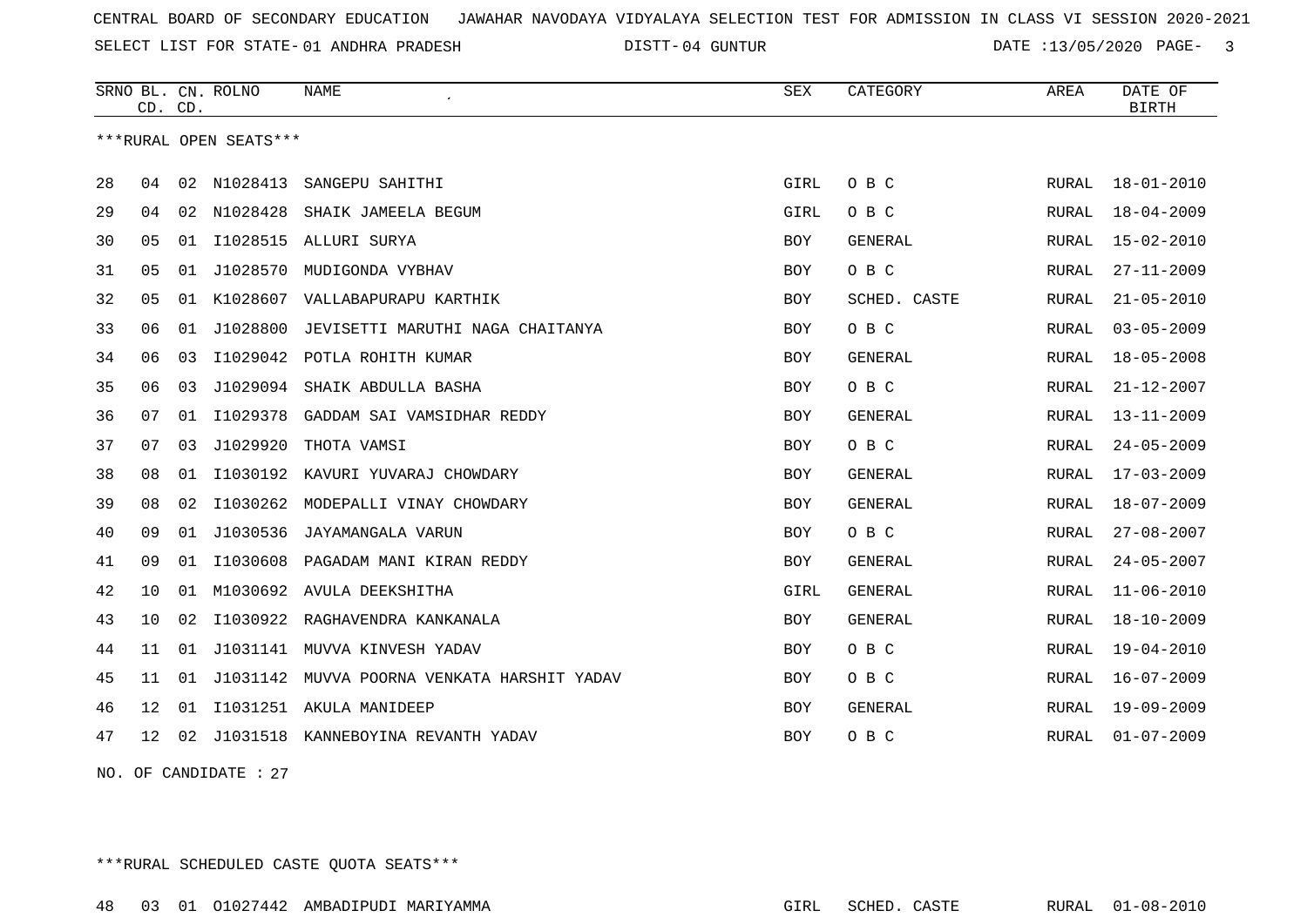SELECT LIST FOR STATE- DISTT- 01 ANDHRA PRADESH

04 GUNTUR DATE :13/05/2020 PAGE- 4

|     | CD. CD.         |                      | SRNO BL. CN. ROLNO | <b>NAME</b>                              | <b>SEX</b> | CATEGORY     | AREA  | DATE OF<br><b>BIRTH</b> |
|-----|-----------------|----------------------|--------------------|------------------------------------------|------------|--------------|-------|-------------------------|
|     |                 |                      |                    | *** RURAL SCHEDULED CASTE QUOTA SEATS*** |            |              |       |                         |
| 49  | 03              | 01                   |                    | 01027571 GADDAM SRILAKSHMI               | GIRL       | SCHED. CASTE | RURAL | $29 - 06 - 2010$        |
| 50  | 03              | 02 <sub>o</sub>      | K1027883           | PERUMALLA VENKATESWARLU                  | BOY        | SCHED. CASTE | RURAL | $29 - 09 - 2009$        |
| 51  | 03              | 03                   | K1027903           | PULLAGURA AJAY KUMAR                     | BOY        | SCHED. CASTE | RURAL | $31 - 03 - 2009$        |
| 52  | 03              | 03                   | 01028057           | TURAKA MERCY                             | GIRL       | SCHED. CASTE | RURAL | $09 - 04 - 2010$        |
| 53  | 06              | 01                   | K1028703           | CHILAPARAPU VISHNU VARDHAN               | <b>BOY</b> | SCHED. CASTE | RURAL | $23 - 12 - 2009$        |
| 54  | 06              | 03                   | 01029024           | PERAKALAPUDI PRANITHA                    | GIRL       | SCHED. CASTE | RURAL | $24 - 08 - 2009$        |
| 55  | 07              |                      |                    | 01 K1029431 GUNTUR RITHWIK ANYA          | BOY        | SCHED. CASTE | RURAL | $13 - 09 - 2009$        |
| 56  | 09              |                      |                    | 01 K1030494 CHIKKALA RUFUSSUNDAR         | <b>BOY</b> | SCHED. CASTE | RURAL | $22 - 09 - 2009$        |
| 57  | 10              | 02                   | 01030970           | TALLAPOGU AISWARYA                       | GIRL       | SCHED. CASTE | RURAL | $19 - 09 - 2009$        |
| 58  | $12 \,$         | 01                   | K1031419           | ETTADI SAGAR BABU                        | BOY        | SCHED. CASTE | RURAL | $24 - 05 - 2008$        |
| 59  | 12 <sup>°</sup> |                      |                    | 02 K1031737 PANDULA SAHASA PRINCE        | <b>BOY</b> | SCHED. CASTE | RURAL | $03 - 07 - 2010$        |
| NO. |                 |                      | OF CANDIDATE : 12  |                                          |            |              |       |                         |
|     |                 |                      |                    | *** RURAL BACKWARD CLASS QUOTA SEATS***  |            |              |       |                         |
| 60  | 03              |                      |                    | 03 N1027917 RATNAKARAM PRASANNA LAKSHMI  | GIRL       | O B C        | RURAL | $02 - 02 - 2010$        |
| 61  | 0 <sub>3</sub>  | 03                   |                    | N1028001 SHAIK SANA SAMREEN              | GIRL       | O B C        | RURAL | $11 - 07 - 2010$        |
|     |                 | $\sim$ $\sim$ $\sim$ | .                  |                                          |            |              |       | .                       |

| 60 | 03 | 03 | N1027917    | RATNAKARAM PRASANNA LAKSHMI      | GIRL       | O B C | RURAL | 02-02-2010       |
|----|----|----|-------------|----------------------------------|------------|-------|-------|------------------|
| 61 | 03 | 03 |             | N1028001 SHAIK SANA SAMREEN      | GIRL       | O B C | RURAL | $11 - 07 - 2010$ |
| 62 | 06 | 03 | J1029020    | PEDAVALLI ANIL KUMAR             | BOY        | O B C | RURAL | $01 - 01 - 2008$ |
| 63 | 07 | 01 |             | N1029254 BANDARU POOJITHA        | GIRL       | O B C | RURAL | 08-01-2009       |
| 64 | 07 |    | 02 J1029596 | MARTHA MANIKANTA                 | BOY        | O B C | RURAL | 25-08-2008       |
| 65 | 07 |    | 02 J1029647 | MUPPURI SHANMUKHA TEJA           | BOY        | O B C | RURAL | $13 - 03 - 2009$ |
| 66 | 07 |    | 02 J1029672 | NARALA VENKATA KRISHNA CHAITANYA | <b>BOY</b> | O B C | RURAL | 14-11-2009       |
| 67 | 08 |    |             | 01 J1030115 DEVALLA SRINIVAS     | BOY        | O B C | RURAL | $07 - 03 - 2009$ |
| 68 | 08 |    | 01 J1030124 | DUDUKU.BHARADWAJ                 | BOY        | O B C | RURAL | 06-08-2009       |
| 69 | 08 | 01 | N1030136    | GANJIKUNTA UMA MAHESWARI         | GIRL       | O B C | RURAL | $04 - 11 - 2009$ |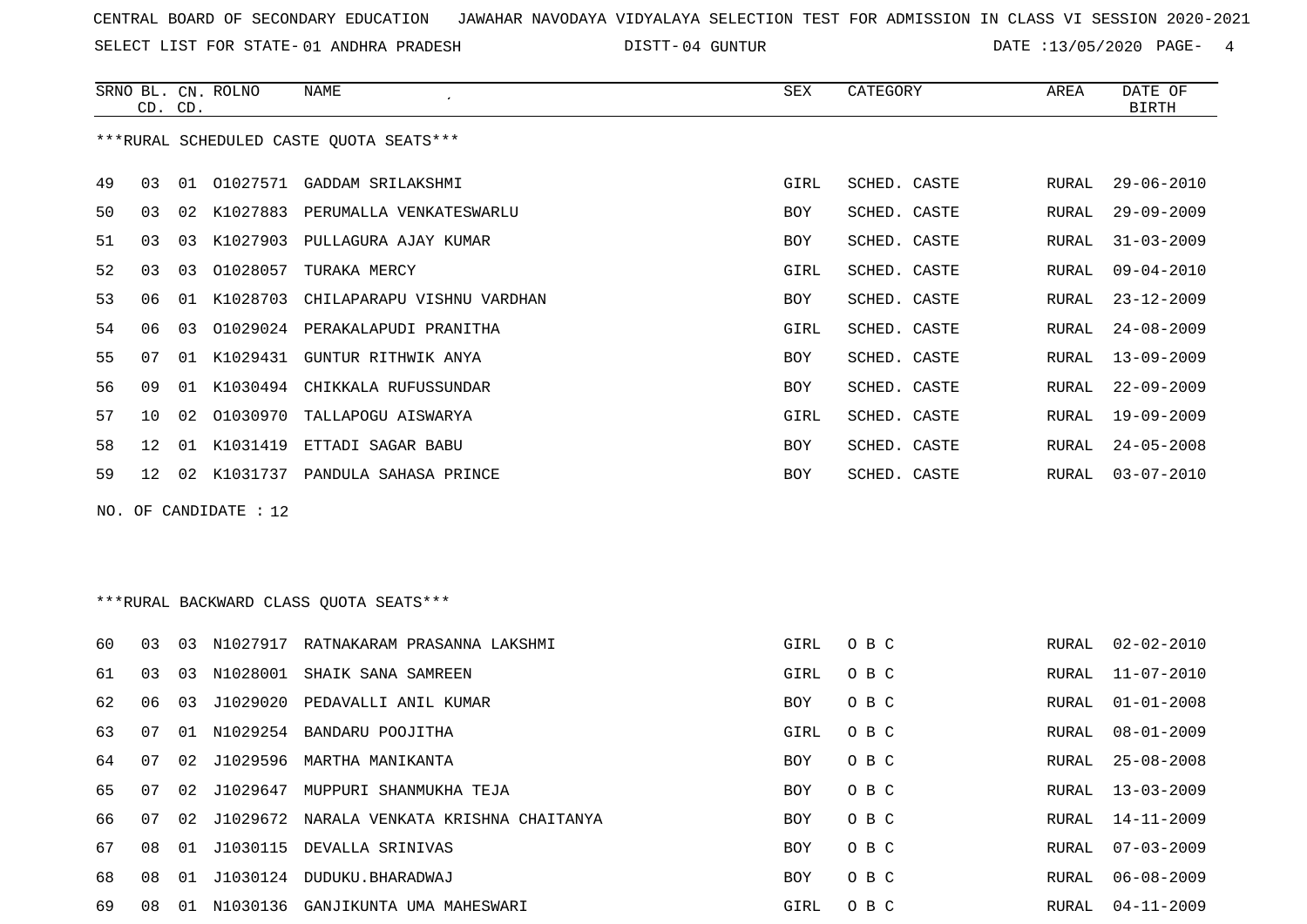SELECT LIST FOR STATE- DISTT- 01 ANDHRA PRADESH

04 GUNTUR DATE :13/05/2020 PAGE- 5

|                                        | CD. CD. |    | SRNO BL. CN. ROLNO | NAME<br>$\cdot$                         | SEX        | CATEGORY | AREA  | DATE OF<br>BIRTH |
|----------------------------------------|---------|----|--------------------|-----------------------------------------|------------|----------|-------|------------------|
| ***RURAL BACKWARD CLASS OUOTA SEATS*** |         |    |                    |                                         |            |          |       |                  |
| 70                                     | 08      | 01 | J1030157           | GUMMADEELA NARENDRAKUMAR                | BOY        | O B C    | RURAL | $15 - 04 - 2009$ |
| 71                                     | 08      | 02 | J1030285           | NAIDU UDAY PAVAN                        | BOY        | O B C    | RURAL | $30 - 08 - 2009$ |
| 72                                     | 08      | 02 | N1030359           | SAMPATHI NAGAKEERTHI                    | GIRL       | O B C    | RURAL | $07 - 02 - 2010$ |
| 73                                     | 09      | 01 | J1030579           | MARAKA VINAY                            | <b>BOY</b> | O B C    | RURAL | $29 - 09 - 2007$ |
| 74                                     | 10      | 02 |                    | J1030982 UDAYAGIRI HARI NAGA MANI KANTA | <b>BOY</b> | O B C    | RURAL | $08 - 11 - 2009$ |
| 75                                     | 11      | 01 | J1031148           | NAKKA VISHNUVARDHAN                     | <b>BOY</b> | O B C    | RURAL | $21 - 07 - 2009$ |
|                                        |         |    |                    |                                         |            |          |       |                  |

NO. OF CANDIDATE : 16

# \*\*\*RURAL SCHEDULED TRIBE QUOTA SEATS\*\*\*

|  |  | 76 03 02 P1027740 KUMBA SRILATHA         | GIRL       | SCHED. TRIBE |  | RURAL 11-11-2009 |
|--|--|------------------------------------------|------------|--------------|--|------------------|
|  |  | 77 07 01 P1029249 BANAVATH ANUSHA BAI    | GIRL       | SCHED. TRIBE |  | RURAL 08-08-2010 |
|  |  | 78 07 01 L1029349 DEVARAKONDA KARTHIK    | <b>BOY</b> | SCHED. TRIBE |  | RURAL 29-07-2009 |
|  |  | 79 07 02 L1029699 PALAPARTHI SRI LAKSHMI | <b>BOY</b> | SCHED. TRIBE |  | RURAL 24-03-2009 |
|  |  | 80 08 01 P1030050 BANAVATHU VIHARIKA     | GIRL       | SCHED. TRIBE |  | RURAL 21-06-2009 |

NO. OF CANDIDATE : 5

TOTAL SELECTED CANDIDATE : 80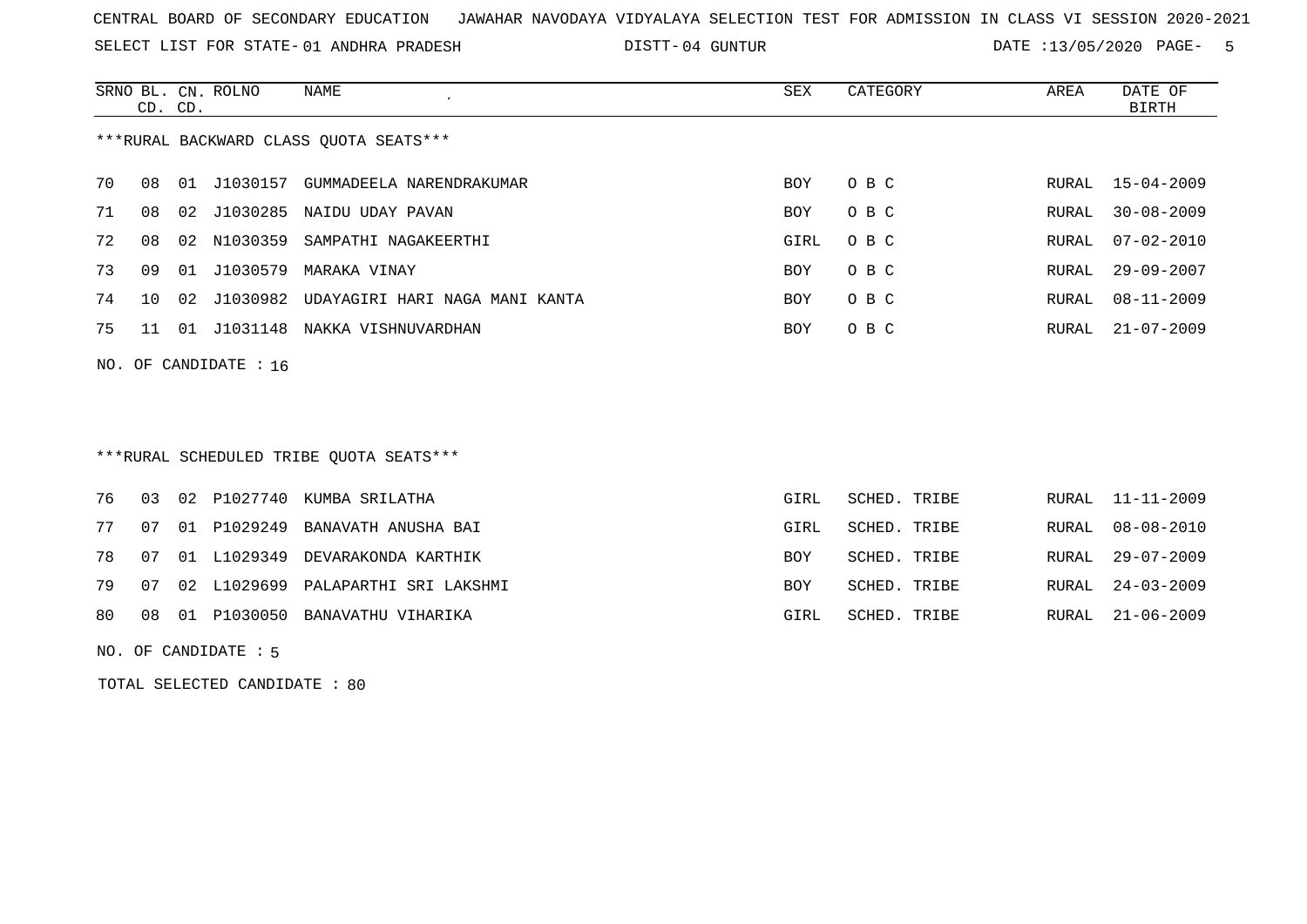SELECT LIST FOR STATE- DISTT- 01 ANDHRA PRADESH

05 KADAPA DATE :13/05/2020 PAGE- 1

|     |    | CD. CD. | SRNO BL. CN. ROLNO   | <b>NAME</b>                                       | ${\tt SEX}$ | CATEGORY     | AREA  | DATE OF<br><b>BIRTH</b> |
|-----|----|---------|----------------------|---------------------------------------------------|-------------|--------------|-------|-------------------------|
|     |    |         | ***OPEN UR SEATS***  |                                                   |             |              |       |                         |
|     |    |         |                      |                                                   |             |              |       |                         |
| 1   | 01 |         |                      | 01 I1032037 BOVILLA TEJESH VENKATA SAINATHA REDDY | BOY         | GENERAL      | RURAL | $30 - 07 - 2009$        |
| 2   | 01 | 03      | B1032587             | SIDDAM VIJAY CHETHAN KRISHNA                      | BOY         | O B C        | URBAN | $18 - 06 - 2009$        |
| 3   | 04 | 02      |                      | M1033475 PASUPULETI SIVANI                        | GIRL        | GENERAL      | RURAL | $22 - 02 - 2009$        |
| 4   | 04 | 02      |                      | M1033529 SIDDAVATAM LAKSHMI PRIYA                 | GIRL        | GENERAL      | RURAL | $07 - 10 - 2009$        |
| 5   | 05 | 01      |                      | M1033731 PIDIKITI DIVYA SREE                      | GIRL        | GENERAL      | RURAL | $11 - 08 - 2009$        |
| 6   | 07 |         |                      | 01 B1034174 GOGULA CHANDU                         | <b>BOY</b>  | O B C        | URBAN | $21 - 06 - 2008$        |
| 7   | 10 |         |                      | 01 M1035684 CHINNAPOLU CHETANA                    | GIRL        | GENERAL      | RURAL | $12 - 05 - 2010$        |
| 8   | 10 | 01      |                      | N1035736 ERIKALA REDDY PRIYANKA                   | GIRL        | O B C        | RURAL | $04 - 02 - 2010$        |
| 9   | 10 |         |                      | 04 I1036292 SURA GOPINATH REDDY                   | BOY         | GENERAL      | RURAL | $06 - 06 - 2009$        |
| NO. |    |         | OF CANDIDATE : 9     |                                                   |             |              |       |                         |
|     |    |         |                      |                                                   |             |              |       |                         |
|     |    |         |                      |                                                   |             |              |       |                         |
|     |    |         |                      | ***OPEN SCHEDULED CASTE QUOTA SEATS***            |             |              |       |                         |
|     |    |         |                      |                                                   |             |              |       |                         |
| 10  | 03 |         |                      | 01 01033052 DAPPEPALLI HARSHITHA                  | GIRL        | SCHED. CASTE | RURAL | $29 - 06 - 2010$        |
| 11  | 07 |         |                      | 02 K1034271 KONDEPOGU LEELA PAVAN                 | BOY         | SCHED. CASTE | RURAL | $19 - 03 - 2010$        |
| 12  | 08 |         |                      | 02 C1035021 RABBI MATTA                           | <b>BOY</b>  | SCHED. CASTE | URBAN | $08 - 09 - 2009$        |
|     |    |         | NO. OF CANDIDATE : 3 |                                                   |             |              |       |                         |
|     |    |         |                      |                                                   |             |              |       |                         |
|     |    |         |                      |                                                   |             |              |       |                         |
|     |    |         |                      |                                                   |             |              |       |                         |

# \*\*\*OPEN DISABLED QUOTA SEATS\*\*\*

|  |  | 13 01 03 11032674 VORIVINDI RAM VINIDAR REDDY | <b>BOY</b> | GENERAL | RURAL 31-05-2008 |
|--|--|-----------------------------------------------|------------|---------|------------------|
|  |  | 14 12 01 J1036819 BUREPALLI VENKATA CHARAN    | BOY OBC    |         | RURAL 07-03-2009 |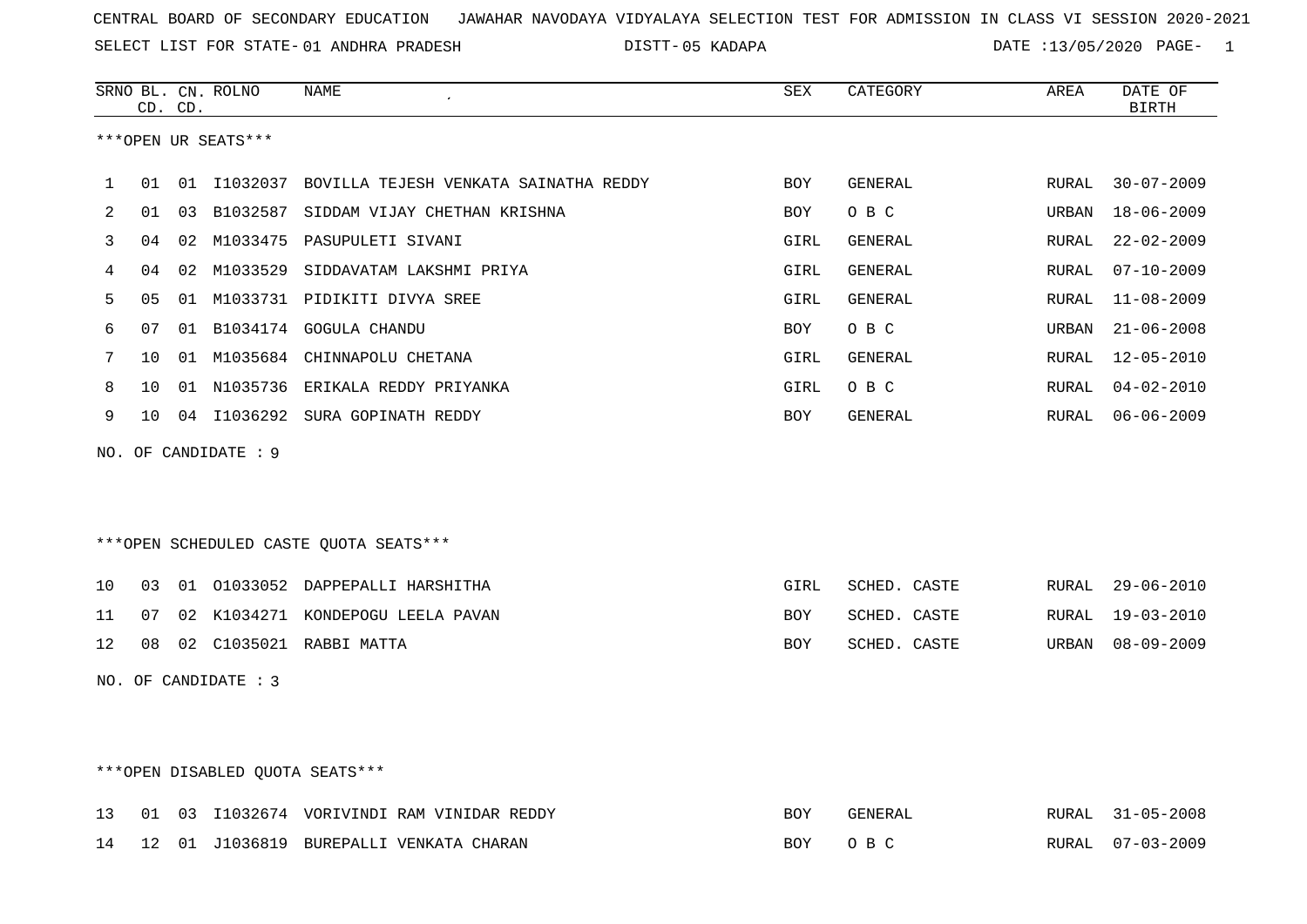SELECT LIST FOR STATE- DISTT- 01 ANDHRA PRADESH

05 KADAPA DATE :13/05/2020 PAGE- 2

|    | CD. CD.                                |    | SRNO BL. CN. ROLNO     | NAME                                          | SEX  | CATEGORY       | AREA          | DATE OF<br><b>BIRTH</b> |  |  |
|----|----------------------------------------|----|------------------------|-----------------------------------------------|------|----------------|---------------|-------------------------|--|--|
|    |                                        |    | NO. OF CANDIDATE : 2   |                                               |      |                |               |                         |  |  |
|    |                                        |    |                        |                                               |      |                |               |                         |  |  |
|    | *** OPEN BACKWARD CLASS QUOTA SEATS*** |    |                        |                                               |      |                |               |                         |  |  |
| 15 | 01                                     |    |                        | 02 J1032378 NALLAGONDU CHANDRA HEMANTH        | BOY  | O B C          | RURAL         | $20 - 07 - 2008$        |  |  |
| 16 | 02                                     |    |                        | 01 B1032749 B YESHASWI SAI                    | BOY  | O B C          | URBAN         | $25 - 09 - 2009$        |  |  |
| 17 | 07                                     |    |                        | 01 J1034061 BONTHA YOGESWAR                   | BOY  | O B C          | RURAL         | $27 - 12 - 2008$        |  |  |
| 18 | 08                                     |    |                        | 02 J1034887 LAGASANI SUBA CHARAN              | BOY  | O B C          | RURAL         | $31 - 01 - 2010$        |  |  |
| 19 | 10                                     |    |                        | 03 J1036026 NARU NEERADH KRISHNA              | BOY  | O B C          | RURAL         | $07 - 06 - 2009$        |  |  |
|    |                                        |    | NO. OF CANDIDATE : 5   |                                               |      |                |               |                         |  |  |
|    |                                        |    |                        |                                               |      |                |               |                         |  |  |
|    |                                        |    |                        |                                               |      |                |               |                         |  |  |
|    |                                        |    |                        | ***OPEN SCHEDULED TRIBE QUOTA SEATS***        |      |                |               |                         |  |  |
| 20 | 10                                     |    |                        | 02 P1035958 M JASHNIKA                        | GIRL | SCHED. TRIBE   | RURAL         | 11-02-2010              |  |  |
|    |                                        |    | NO. OF CANDIDATE : 1   |                                               |      |                |               |                         |  |  |
|    |                                        |    |                        |                                               |      |                |               |                         |  |  |
|    |                                        |    |                        |                                               |      |                |               |                         |  |  |
|    |                                        |    | ***RURAL OPEN SEATS*** |                                               |      |                |               |                         |  |  |
| 21 | 01                                     |    |                        | 01 M1032075 CHINTHA VEERA POOJITHA REDDY      | GIRL | GENERAL        | RURAL         | 12-02-2009              |  |  |
| 22 | 01                                     |    |                        | 01 M1032082 DADIREDDY VENKATA HEMA SUCHARITHA | GIRL | <b>GENERAL</b> | RURAL         | 17-03-2008              |  |  |
| 23 | 01                                     |    |                        | 02 M1032351 MULAPAKU SUKEERTHE                | GIRL | GENERAL        | ${\tt RURAL}$ | $05 - 03 - 2009$        |  |  |
| 24 | 02                                     |    |                        | 01 I1032856 MATLI. DEEPAK KUMAR REDDY         | BOY  | GENERAL        | RURAL         | $19 - 05 - 2010$        |  |  |
| 25 | 02                                     | 01 |                        | J1032880 NALLA BOTHULA. VINOD                 | BOY  | O B C          | RURAL         | $05 - 04 - 2009$        |  |  |
| 26 | 03                                     | 01 |                        | J1033063 D PERUMAL KRISHNA NIVEDAN            | BOY  | O B C          | RURAL         | 17-10-2009              |  |  |
| 27 | 03                                     | 02 |                        | I1033293 YSM MAHEEN                           | BOY  | GENERAL        | RURAL         | $10 - 03 - 2010$        |  |  |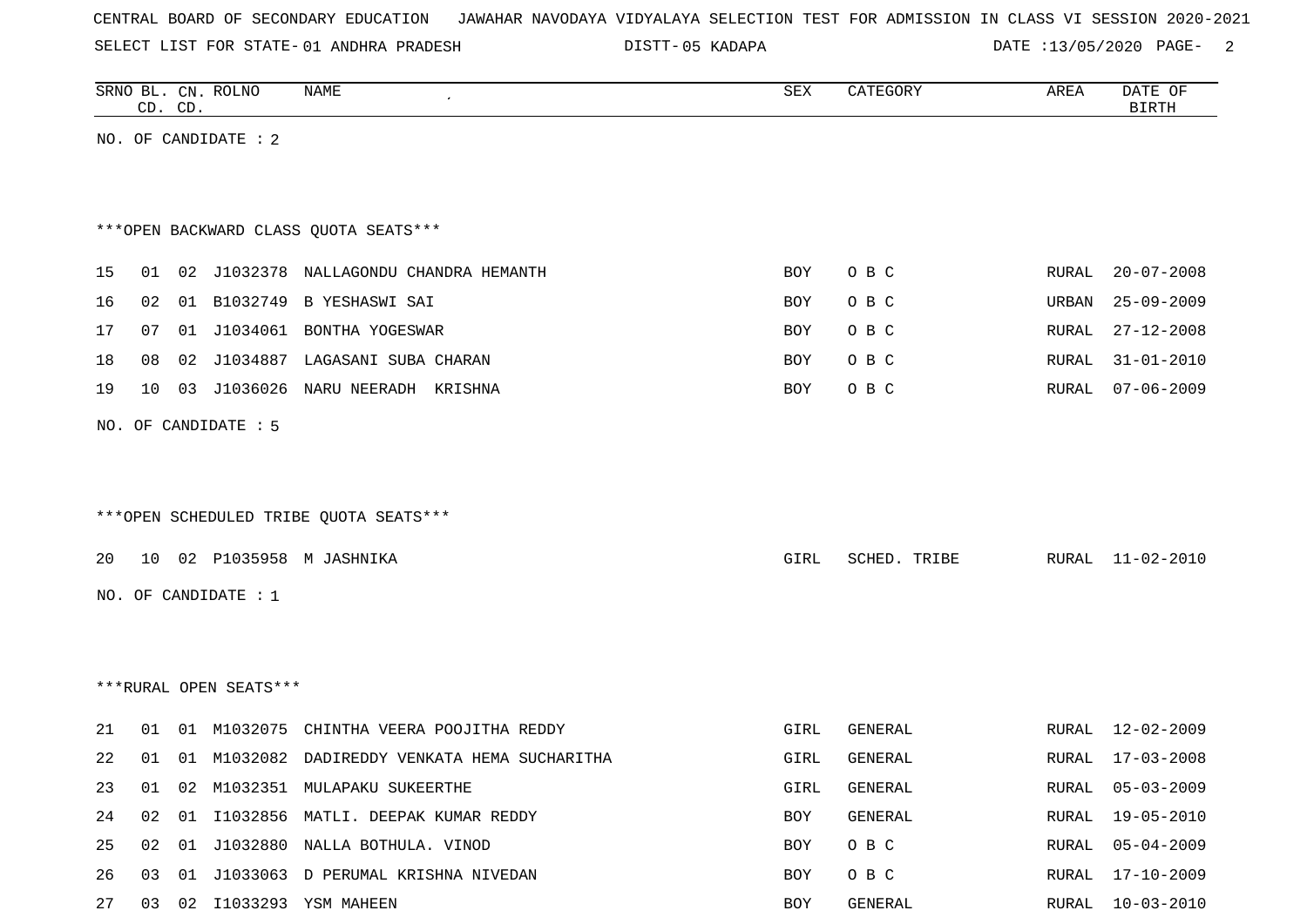SELECT LIST FOR STATE- DISTT- 01 ANDHRA PRADESH

05 KADAPA DATE :13/05/2020 PAGE- 3

|    | CD. | CD. | SRNO BL. CN. ROLNO     | <b>NAME</b>                              | <b>SEX</b> | CATEGORY       | AREA         | DATE OF<br><b>BIRTH</b> |
|----|-----|-----|------------------------|------------------------------------------|------------|----------------|--------------|-------------------------|
|    |     |     | ***RURAL OPEN SEATS*** |                                          |            |                |              |                         |
| 28 | 04  | 01  | M1033400               | KASSA SRAMITHA                           | GIRL       | GENERAL        | RURAL        | $19 - 11 - 2008$        |
| 29 | 04  | 02  | N1033522               | SHAIK MAAHIRA TAJ                        | GIRL       | O B C          | <b>RURAL</b> | $27 - 09 - 2009$        |
| 30 | 04  |     |                        | 02 J1033564 VADDE TIRUMALESH             | <b>BOY</b> | O B C          | RURAL        | $09 - 08 - 2008$        |
| 31 | 05  |     | 01 N1033639            | G JASMITHA                               | GIRL       | O B C          | RURAL        | $22 - 08 - 2010$        |
| 32 | 05  | 01  | I1033692               | MANDAPATI LITHIK VENKAT KUMAR            | BOY        | <b>GENERAL</b> | <b>RURAL</b> | $03 - 08 - 2010$        |
| 33 | 05  | 01  | M1033716               | PALAKONDU BHAVITHA REDDY                 | GIRL       | GENERAL        | RURAL        | $13 - 08 - 2010$        |
| 34 | 06  | 01  | I1033850               | DESAM KARTHIKEYA REDDY                   | BOY        | GENERAL        | RURAL        | $23 - 03 - 2009$        |
| 35 | 07  | 01  | M1034016               | ARAVA MANI                               | GIRL       | <b>GENERAL</b> | RURAL        | $21 - 04 - 2008$        |
| 36 | 07  | 02  | J1034272               | KONKALA MONATHRA                         | BOY        | O B C          | RURAL        | $04 - 07 - 2010$        |
| 37 | 07  | 02  | M1034366               | NAGIREDDY BHAVITHA                       | GIRL       | GENERAL        | <b>RURAL</b> | $30 - 12 - 2009$        |
| 38 | 08  | 01  | M1034633               | BADVELI DEEPIKA REDDY                    | GIRL       | GENERAL        | RURAL        | 17-09-2010              |
| 39 | 08  | 01  | I1034634               | BADVELU MAHINDRA REDDY                   | BOY        | <b>GENERAL</b> | RURAL        | $14 - 10 - 2009$        |
| 40 | 08  | 01  | J1034753               | GAJJALA REVANTH REDDY                    | BOY        | O B C          | RURAL        | $13 - 03 - 2010$        |
| 41 | 09  |     | 01 M1035208            | BOREDDY NIKHITHA                         | GIRL       | GENERAL        | RURAL        | $01 - 05 - 2010$        |
| 42 | 09  |     | 01 M1035335            | KASIREDDY JASWITHA                       | GIRL       | GENERAL        | <b>RURAL</b> | $31 - 08 - 2009$        |
| 43 | 09  | 02  | M1035443               | OBILIPAPANNAGARI ASWINI                  | GIRL       | <b>GENERAL</b> | RURAL        | $12 - 02 - 2009$        |
| 44 | 10  |     |                        | 01 J1035651 BVM ARAVIND DAS              | BOY        | O B C          | RURAL        | $18 - 06 - 2010$        |
| 45 | 10  | 04  | I1036330               | U JASWANTH REDDY                         | <b>BOY</b> | GENERAL        | <b>RURAL</b> | $04 - 02 - 2010$        |
| 46 | 11  |     | 01 M1036499            | GOBUGARI RAMYASREE                       | GIRL       | GENERAL        | RURAL        | $28 - 07 - 2009$        |
| 47 | 11  | 02  |                        | I1036654 PAPUDIPPU PRAVEEN KUMAR REDDY   | BOY        | GENERAL        | RURAL        | $29 - 06 - 2009$        |
| 48 | 12  | 01  | 01036795               | BANALA LAKSHMI SRIVANI                   | GIRL       | SCHED. CASTE   | RURAL        | $21 - 10 - 2009$        |
| 49 | 12  |     |                        | 01 I1036897 NARAPUREDDY DUSHYANITH REDDY | BOY        | GENERAL        | RURAL        | $20 - 05 - 2009$        |

NO. OF CANDIDATE : 29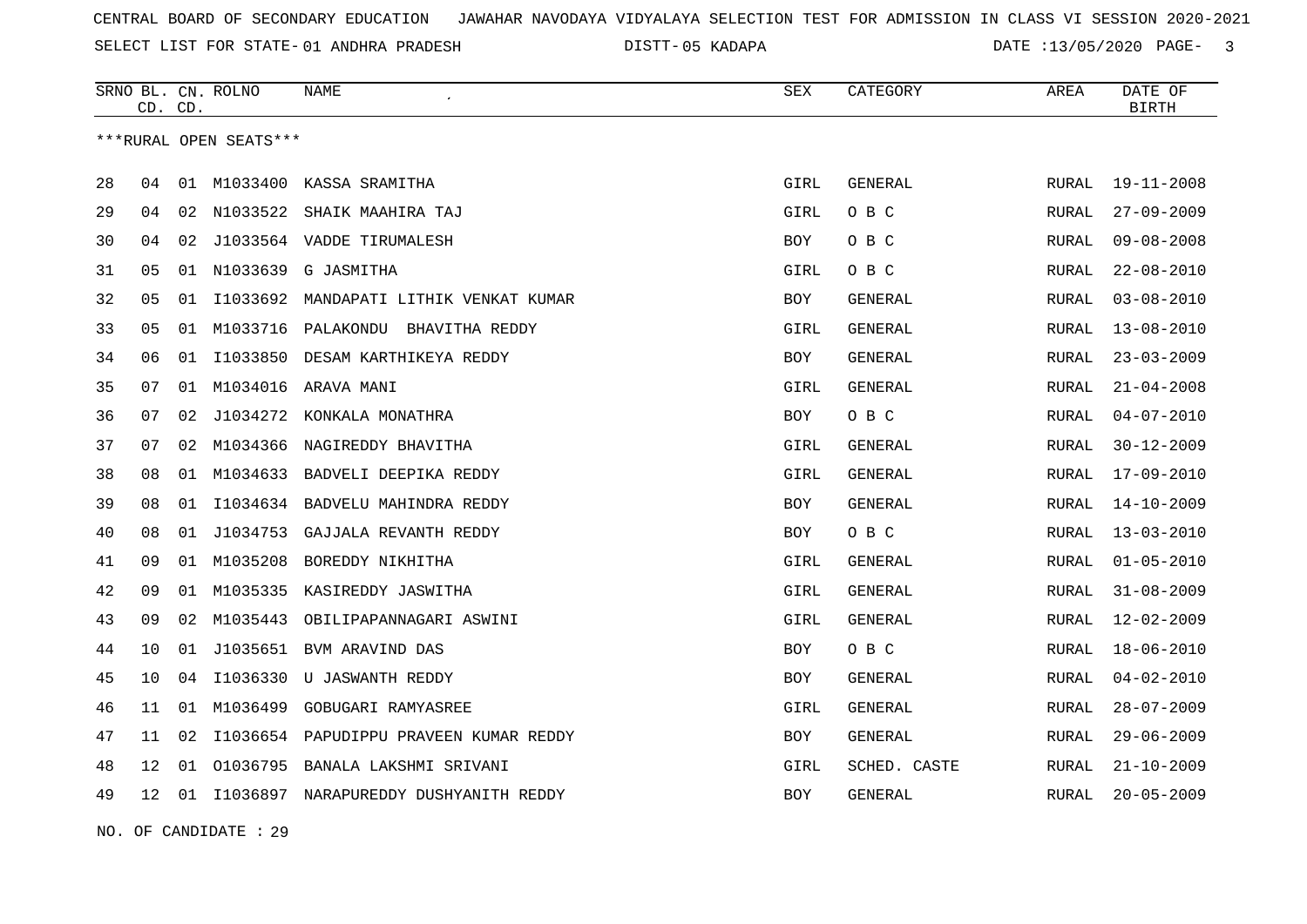SELECT LIST FOR STATE- DISTT- 01 ANDHRA PRADESH

05 KADAPA DATE :13/05/2020 PAGE- 4

|    | CD. CD.                                 |    | SRNO BL. CN. ROLNO    | NAME                            | SEX  | CATEGORY     | AREA  | DATE OF<br>BIRTH |  |  |
|----|-----------------------------------------|----|-----------------------|---------------------------------|------|--------------|-------|------------------|--|--|
|    | ***RURAL SCHEDULED CASTE OUOTA SEATS*** |    |                       |                                 |      |              |       |                  |  |  |
| 50 | 01                                      | 02 |                       | K1032384 NAMALA AKHIL           | BOY  | SCHED. CASTE | RURAL | $03 - 11 - 2009$ |  |  |
| 51 | 02                                      | 01 |                       | K1032844 MADDELA PRANEETH KUMAR | BOY  | SCHED. CASTE | RURAL | $01 - 01 - 2008$ |  |  |
| 52 | 03                                      | 01 |                       | K1033056 DASTI SATISH           | BOY  | SCHED. CASTE | RURAL | $15 - 05 - 2010$ |  |  |
| 53 | 04                                      | 02 |                       | K1033574 YEDDULA SANJEEV        | BOY  | SCHED. CASTE | RURAL | $13 - 09 - 2009$ |  |  |
| 54 | 08                                      | 02 |                       | K1035084 SRIRAM UDAY CHARAN     | BOY  | SCHED. CASTE | RURAL | $04 - 06 - 2009$ |  |  |
| 55 | 08                                      | 02 |                       | K1035114 THUMMALURU RAJU        | BOY  | SCHED. CASTE | RURAL | $01 - 11 - 2008$ |  |  |
| 56 | 10                                      | 03 | K1036096              | PEDDIVEETI CHARAN               | BOY  | SCHED. CASTE | RURAL | $01 - 01 - 2009$ |  |  |
| 57 | 11                                      | 01 | K1036427              | BODDU VIKRAM                    | BOY  | SCHED. CASTE | RURAL | $15 - 06 - 2010$ |  |  |
| 58 | 11                                      | 01 |                       | 01036458 DARA POOJITHA          | GIRL | SCHED. CASTE | RURAL | 15-06-2008       |  |  |
| 59 | $12^{\circ}$                            | 01 |                       | K1036957 SIGE SHASHIDHAR        | BOY  | SCHED. CASTE | RURAL | $31 - 05 - 2009$ |  |  |
|    |                                         |    | NO. OF CANDIDATE : 10 |                                 |      |              |       |                  |  |  |

\*\*\*RURAL BACKWARD CLASS QUOTA SEATS\*\*\*

| 60 | 01  | 01 | J1032107    | DEVARASETTY CHARAN DEEPAK        | <b>BOY</b> | O B C | RURAL | $07 - 12 - 2008$ |
|----|-----|----|-------------|----------------------------------|------------|-------|-------|------------------|
| 61 | 01  |    |             | 02 J1032404 NIGINENI SURENDRA    | BOY        | O B C | RURAL | $12 - 07 - 2008$ |
| 62 | 01  | 03 |             | N1032524 REDDY SRAVANA LAKSHMI   | GIRL       | O B C | RURAL | 15-01-2010       |
| 63 | 04  |    | 02 J1033463 | NOOKALA YASWANTH                 | BOY        | O B C | RURAL | $28 - 05 - 2010$ |
| 64 | O 4 |    | 02 J1033507 | SAMA RAM CHARAN                  | BOY        | O B C | RURAL | 14-11-2009       |
| 65 | 04  |    |             | 02 J1033514 SANKARAPU PAVAN SAI  | BOY        | O B C | RURAL | $30 - 06 - 2009$ |
| 66 | 05  |    |             | 01 J1033706 NALLABOTHULA YUVARAJ | BOY        | O B C | RURAL | 11-05-2009       |
| 67 | 07  |    |             | 01 J1034120 DODLA JAYAVARDHAN    | BOY        | O B C | RURAL | $31 - 12 - 2009$ |
| 68 | 08  |    |             | 01 N1034845 KODURU SAHITHI       | GIRL       | O B C | RURAL | $23 - 05 - 2009$ |
| 69 | 08  |    | 02 J1035097 | TANGUTURU CHARAN KUMAR           | BOY        | O B C | RURAL | $25 - 05 - 2009$ |
| 70 | 09  | 01 | 11035289    | G KULASHEKHAR REDDY              | BOY        | O B C | RURAL | $14 - 12 - 2008$ |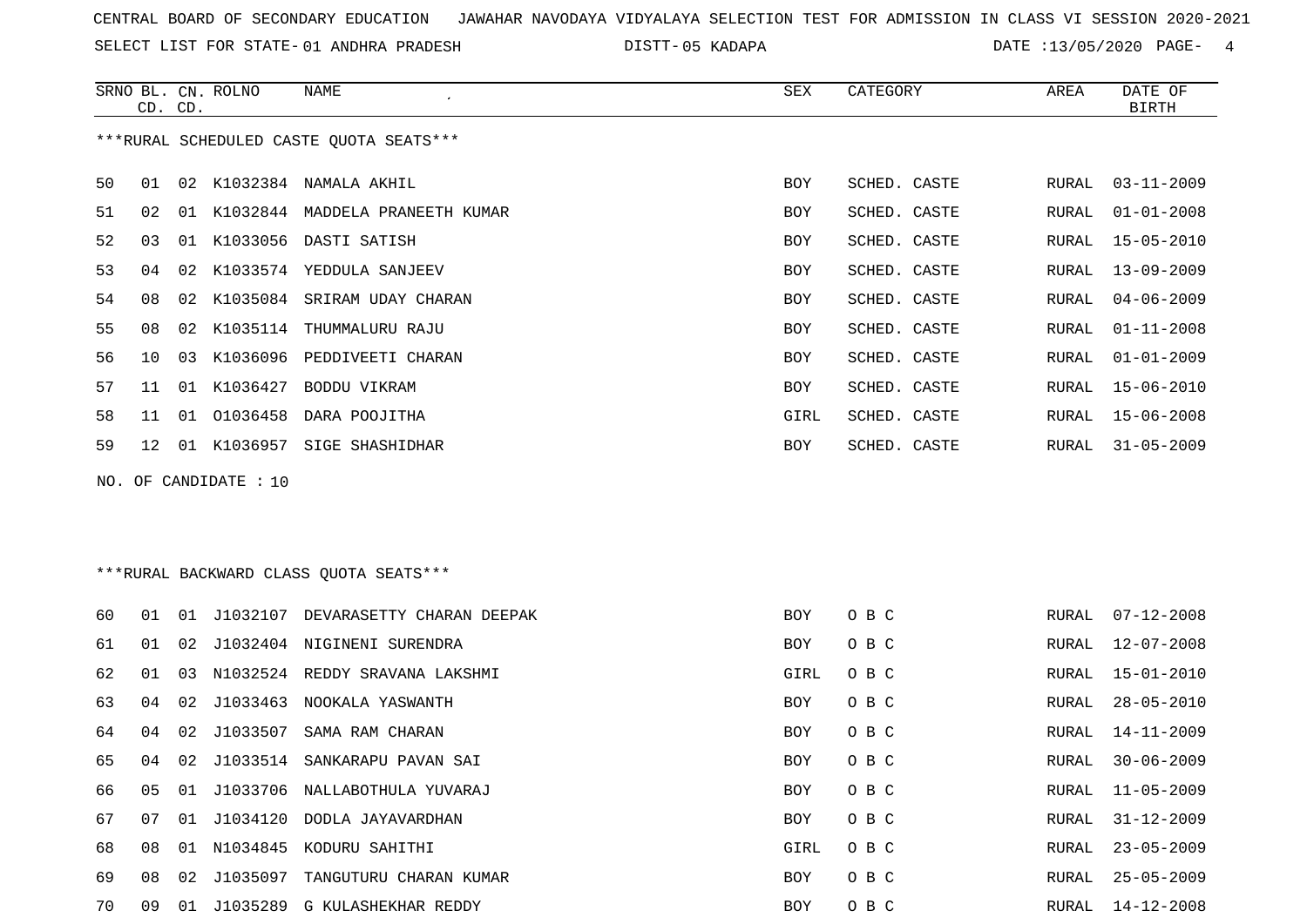SELECT LIST FOR STATE- DISTT- 01 ANDHRA PRADESH

05 KADAPA DATE :13/05/2020 PAGE- 5

|    | CD. CD.                 |       | SRNO BL. CN. ROLNO | NAME                                   | SEX        | CATEGORY | AREA  | DATE OF<br>BIRTH |  |
|----|-------------------------|-------|--------------------|----------------------------------------|------------|----------|-------|------------------|--|
|    |                         |       |                    | ***RURAL BACKWARD CLASS OUOTA SEATS*** |            |          |       |                  |  |
| 71 | 09                      | . N 1 |                    | N1035308 JAJALA NAVA SAYITHI           | GIRL       | $O$ B C  | RURAL | 18-11-2009       |  |
| 72 | 09                      |       | 02 J1035404        | MEKALA VENU                            | <b>BOY</b> | O B C    |       | RURAL 12-09-2009 |  |
| 73 | 09                      |       | 02 J1035419        | MUTHUKURU NAGA CHAITHANYA              | <b>BOY</b> | O B C    |       | RURAL 15-04-2010 |  |
| 74 | 11                      |       | 01 J1036529        | KALIMILLA KHADEER                      | <b>BOY</b> | O B C    | RURAL | $24 - 03 - 2010$ |  |
| 75 | 11                      | 01    |                    | J1036530 KALISAPPIDI VENKATARATHNAM    | <b>BOY</b> | O B C    | RURAL | $11 - 07 - 2008$ |  |
|    | NO. OF CANDIDATE : $16$ |       |                    |                                        |            |          |       |                  |  |

\*\*\*RURAL SCHEDULED TRIBE QUOTA SEATS\*\*\*

|  |  | 76 03 01 L1033024 BUKKE LAKSHMI PRANEETH DAS NAIK | <b>BOY</b> | SCHED. TRIBE | RURAL 17-10-2009 |
|--|--|---------------------------------------------------|------------|--------------|------------------|
|  |  | 77 05 01 L1033600 BUKKE ABHIRAM DEV NAIK          | BOY        | SCHED. TRIBE | RURAL 17-12-2009 |
|  |  | 78 09 02 L1035541 VADITHE PAVANKUMAR NAIK         | BOY        | SCHED. TRIBE | RURAL 10-12-2009 |
|  |  | 79 10 02 P1035957 M JAHNIKA                       | GIRL       | SCHED. TRIBE | RURAL 11-02-2010 |
|  |  | 80 11 02 L1036617 MUDE JASWANTH NAIK              | BOY        | SCHED. TRIBE | RURAL 12-08-2008 |

NO. OF CANDIDATE : 5

TOTAL SELECTED CANDIDATE : 80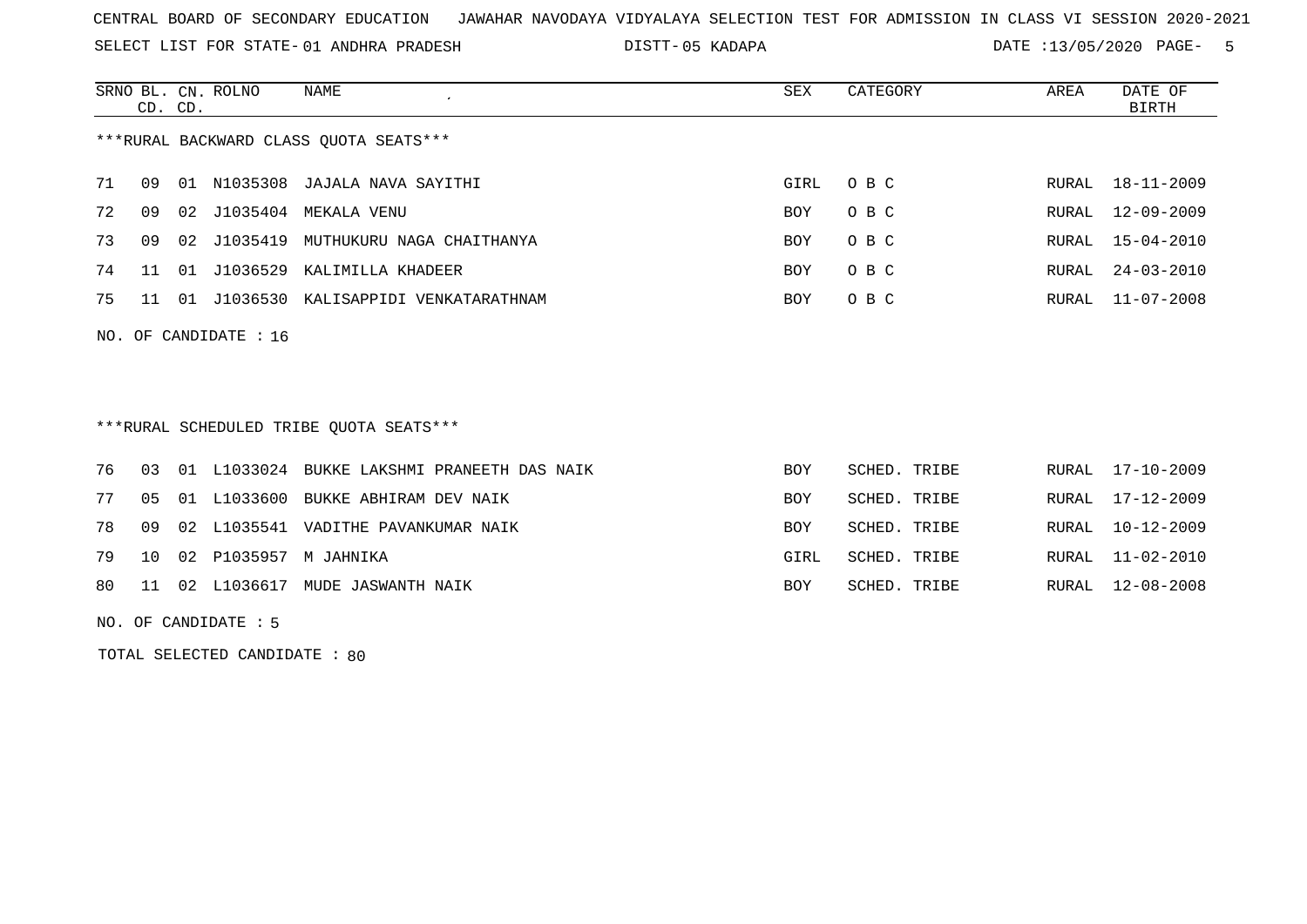SELECT LIST FOR STATE- DISTT- 01 ANDHRA PRADESH

06 KRISHNA DATE :13/05/2020 PAGE- 1

|              |    | CD. CD. | SRNO BL. CN. ROLNO   | <b>NAME</b><br>$\epsilon$                     | SEX        | CATEGORY     | AREA         | DATE OF<br><b>BIRTH</b> |
|--------------|----|---------|----------------------|-----------------------------------------------|------------|--------------|--------------|-------------------------|
|              |    |         | ***OPEN UR SEATS***  |                                               |            |              |              |                         |
| $\mathbf{1}$ | 01 |         |                      | 01 I1037041 KADAVAKOLLU HEMA VARUN CHATURVEDI | <b>BOY</b> | GENERAL      | <b>RURAL</b> | $06 - 12 - 2009$        |
| 2            | 01 |         | 01 J1037099          | PEDDI VIJAYA KUMAR                            | BOY        | O B C        | RURAL        | $05 - 03 - 2009$        |
| 3            | 04 | 01      |                      | B1037503 KALAKURI ROHITH BHAVANI PRASAD       | BOY        | O B C        | URBAN        | $22 - 09 - 2009$        |
| 4            | 04 |         | 01 I1037568          | NAGISETTI RESHWAN                             | <b>BOY</b> | GENERAL      | <b>RURAL</b> | $12 - 12 - 2009$        |
| 5            | 13 |         |                      | 01 K1038821 SREERAM RAHUL PREMJI              | <b>BOY</b> | SCHED. CASTE | <b>RURAL</b> | $11 - 06 - 2010$        |
| 6            | 15 |         | 01 I1039200          | UPPALAPATI BHUVAN CHOWDARY                    | <b>BOY</b> | GENERAL      | <b>RURAL</b> | $09 - 03 - 2010$        |
| 7            | 16 |         | 01 L1039220          | BANOTHU VASANTH NAYAK                         | <b>BOY</b> | SCHED. TRIBE | RURAL        | $14 - 11 - 2008$        |
| 8            | 16 |         |                      | 01 J1039343 PALLAGANI HARI KRISHNA            | <b>BOY</b> | O B C        | RURAL        | $11 - 10 - 2009$        |
|              |    |         | NO. OF CANDIDATE : 8 |                                               |            |              |              |                         |
|              |    |         |                      |                                               |            |              |              |                         |
|              |    |         |                      |                                               |            |              |              |                         |
|              |    |         |                      | ***OPEN SCHEDULED CASTE QUOTA SEATS***        |            |              |              |                         |
| 9            | 04 |         |                      | 01 01037467 DOPPALAPUDI ROHINI                | GIRL       | SCHED. CASTE | RURAL        | $25 - 08 - 2009$        |
| 10           | 04 |         |                      | 01 K1037496 JAMESVARMA KANIGANTI              | <b>BOY</b> | SCHED. CASTE | <b>RURAL</b> | $14 - 01 - 2010$        |
| 11           | 14 | 02      | 01039060             | PULAPAKA PRIYANKA                             | GIRL       | SCHED. CASTE | <b>RURAL</b> | $15 - 07 - 2009$        |
| 12           | 16 |         |                      | 01 01039300 KOTA SRUJANA DASU                 | GIRL       | SCHED. CASTE | RURAL        | $26 - 11 - 2009$        |
|              |    |         | NO. OF CANDIDATE : 4 |                                               |            |              |              |                         |
|              |    |         |                      |                                               |            |              |              |                         |
|              |    |         |                      |                                               |            |              |              |                         |

# \*\*\*OPEN DISABLED QUOTA SEATS\*\*\*

|  |  | 13 11 01 I1038553 SUDANI BHANU SIVA PRASAD | BOY  | GENERAL | RURAL 08-01-2008 |
|--|--|--------------------------------------------|------|---------|------------------|
|  |  | 14 17 01 M1039472 KODE HAVILA              | GIRL | GENERAL | RURAL 19-09-2008 |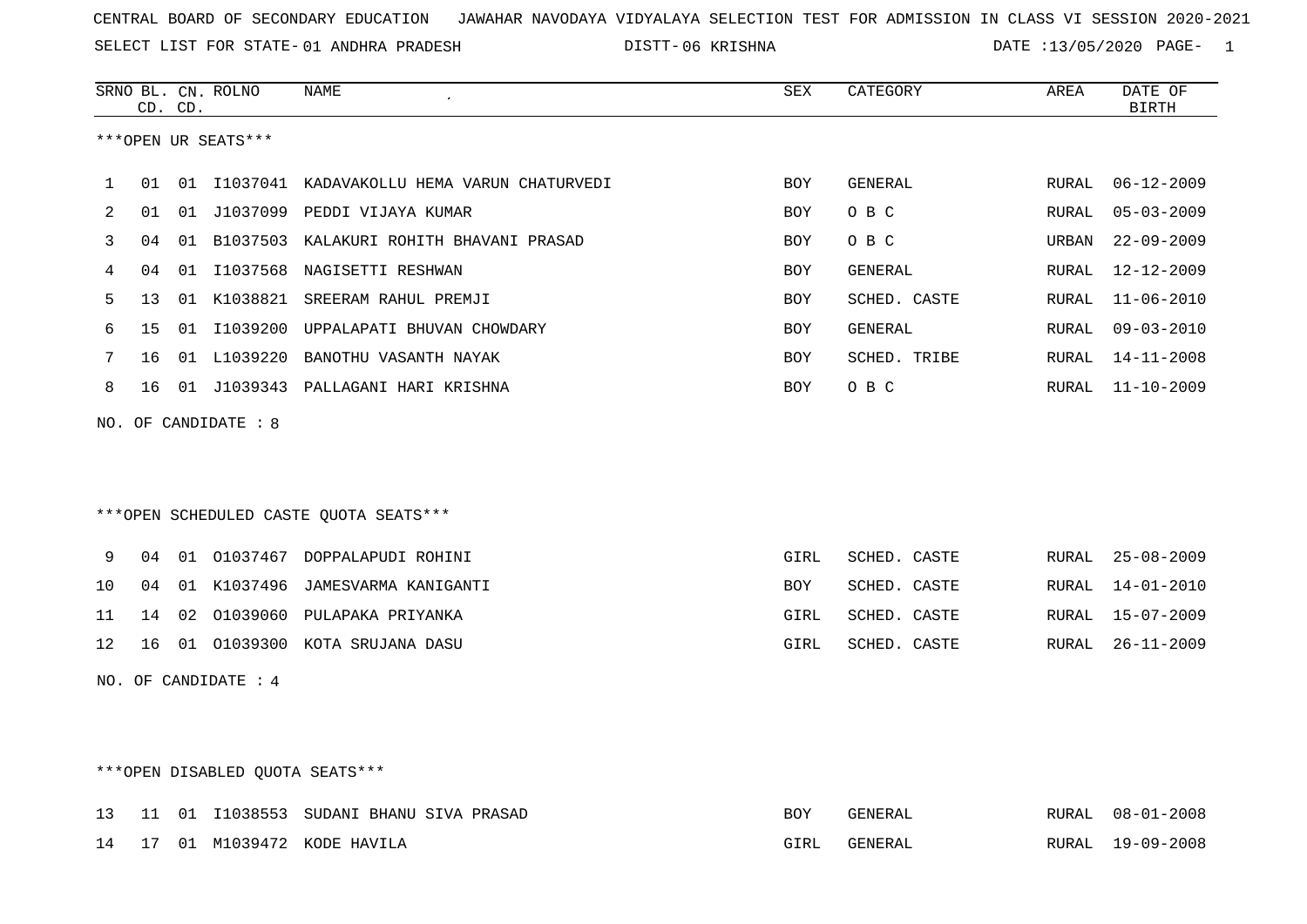SELECT LIST FOR STATE- DISTT- 01 ANDHRA PRADESH

06 KRISHNA DATE :13/05/2020 PAGE- 2

|    |    | CD. CD. | SRNO BL. CN. ROLNO     | NAME                                    | SEX        | CATEGORY     | AREA  | DATE OF<br><b>BIRTH</b> |
|----|----|---------|------------------------|-----------------------------------------|------------|--------------|-------|-------------------------|
|    |    |         | NO. OF CANDIDATE : 2   |                                         |            |              |       |                         |
|    |    |         |                        |                                         |            |              |       |                         |
|    |    |         |                        |                                         |            |              |       |                         |
|    |    |         |                        | *** OPEN BACKWARD CLASS QUOTA SEATS***  |            |              |       |                         |
| 15 | 06 |         |                        | 01 J1037946 KODURI ABHISHAK             | BOY        | O B C        | RURAL | 12-11-2008              |
| 16 | 07 |         | 01 J1038115            | PAMARTHI ASLESHA BALAVARDHAN            | BOY        | O B C        | RURAL | $08 - 01 - 2009$        |
|    |    |         |                        | 01 N1038790 MALLELA SRUJANA             |            | O B C        | RURAL | $24 - 01 - 2010$        |
| 17 | 13 |         |                        |                                         | GIRL       |              |       |                         |
| 18 | 16 |         | 01 N1039273            | JUBBOORI VARSHITHA                      | GIRL       | O B C        | RURAL | $05 - 08 - 2010$        |
| 19 | 17 |         | 01 J1039528            | YADALA THENEESH                         | BOY        | O B C        | RURAL | $29 - 04 - 2010$        |
|    |    |         | NO. OF CANDIDATE : 5   |                                         |            |              |       |                         |
|    |    |         |                        |                                         |            |              |       |                         |
|    |    |         |                        |                                         |            |              |       |                         |
|    |    |         |                        | ***OPEN SCHEDULED TRIBE QUOTA SEATS***  |            |              |       |                         |
|    |    |         |                        |                                         |            |              |       |                         |
| 20 | 16 |         |                        | 01 P1039286 KAPPALA NEELIMA             | GIRL       | SCHED. TRIBE | RURAL | $27 - 11 - 2008$        |
|    |    |         | NO. OF CANDIDATE : 1   |                                         |            |              |       |                         |
|    |    |         |                        |                                         |            |              |       |                         |
|    |    |         |                        |                                         |            |              |       |                         |
|    |    |         | ***RURAL OPEN SEATS*** |                                         |            |              |       |                         |
|    |    |         |                        |                                         |            |              |       |                         |
| 21 | 01 | 01      | M1037076               | MEKA NAVYA                              | GIRL       | GENERAL      | RURAL | $17 - 03 - 2009$        |
| 22 | 01 |         |                        | 01 J1037116 SIVAKOTI JASWANTH BABI      | <b>BOY</b> | O B C        | RURAL | $29 - 09 - 2009$        |
| 23 | 02 |         |                        | 01 J1037198 GATTE HEMANTH KUMAR         | BOY        | O B C        |       | RURAL 13-07-2010        |
| 24 | 03 |         |                        | 01 N1037380 POLAGANI HASINI             | GIRL       | O B C        | RURAL | $25 - 02 - 2010$        |
| 25 | 04 |         |                        | 01 K1037421 BANGARI PAUL TEJA           | BOY        | SCHED. CASTE | RURAL | $22 - 04 - 2009$        |
| 26 | 04 | 01      |                        | M1037508 KANCHARLAPALLI HASITHA         | GIRL       | GENERAL      | RURAL | $24 - 03 - 2010$        |
| 27 | 05 |         |                        | 01 I1037890 YARRABOLU YUVA SAI PRANEETH | BOY        | GENERAL      | RURAL | 17-03-2009              |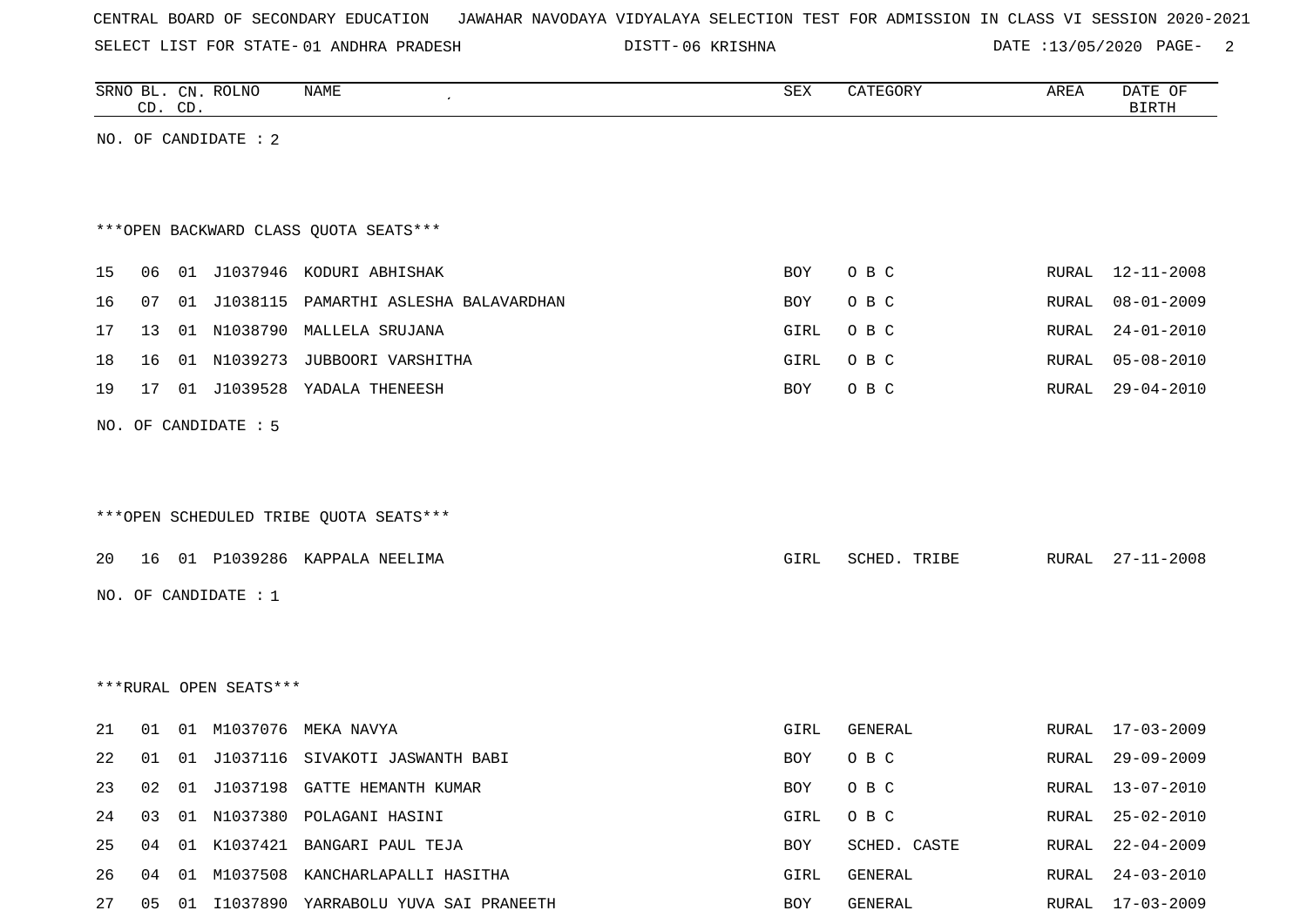SELECT LIST FOR STATE- DISTT- 01 ANDHRA PRADESH

06 KRISHNA DATE :13/05/2020 PAGE- 3

|    | CD. CD.                |    | SRNO BL. CN. ROLNO | NAME                                     | <b>SEX</b> | CATEGORY       | AREA         | DATE OF<br><b>BIRTH</b> |  |  |
|----|------------------------|----|--------------------|------------------------------------------|------------|----------------|--------------|-------------------------|--|--|
|    | ***RURAL OPEN SEATS*** |    |                    |                                          |            |                |              |                         |  |  |
| 28 | 06                     |    |                    | 01 P1037900 BANAVATH NANDINI             | GIRL       | SCHED. TRIBE   | RURAL        | $13 - 04 - 2009$        |  |  |
| 29 | 07                     |    |                    | 01 J1038099 MORU VENKATESH               | BOY        | O B C          | RURAL        | $21 - 03 - 2008$        |  |  |
| 30 | 07                     | 01 | J1038103           | MURUDODDI ABISHAI                        | BOY        | O B C          | RURAL        | $27 - 08 - 2010$        |  |  |
| 31 | 08                     | 01 | K1038222           | VELPULA MICHAEL                          | <b>BOY</b> | SCHED. CASTE   | RURAL        | $03 - 08 - 2009$        |  |  |
| 32 | 09                     | 01 |                    | I1038283 GADDE KRANTHI KIRAN             | <b>BOY</b> | <b>GENERAL</b> | RURAL        | $13 - 06 - 2010$        |  |  |
| 33 | 10                     | 01 | M1038466           | DUSANAPUDI NAVYA CHANDINI                | GIRL       | <b>GENERAL</b> | RURAL        | $17 - 11 - 2009$        |  |  |
| 34 | 11                     | 01 | N1038520           | GORRE LOCHASREE                          | GIRL       | O B C          | RURAL        | $16 - 04 - 2010$        |  |  |
| 35 | 12                     | 01 | I1038597           | CHANAMOLU JAYANTH SAI                    | <b>BOY</b> | <b>GENERAL</b> | RURAL        | $31 - 08 - 2009$        |  |  |
| 36 | 13                     | 01 | I1038768           | GINJUPALLI VISHAL SAI LOKESH             | <b>BOY</b> | <b>GENERAL</b> | RURAL        | $28 - 07 - 2008$        |  |  |
| 37 | 13                     | 01 | K1038793           | MARAKAPUDI LOKESH                        | <b>BOY</b> | SCHED. CASTE   | RURAL        | $06 - 10 - 2009$        |  |  |
| 38 | 14                     | 01 | I1038847           | BALLEM SAI BHASKAR                       | <b>BOY</b> | <b>GENERAL</b> | <b>RURAL</b> | $29 - 09 - 2009$        |  |  |
| 39 | 14                     | 01 | K1038903           | DUBBAKU SRI HARSHA                       | BOY        | SCHED. CASTE   | RURAL        | $22 - 05 - 2009$        |  |  |
| 40 | 15                     | 01 |                    | J1039134 BALAGA HARSHAVARDHAN            | <b>BOY</b> | O B C          | RURAL        | $22 - 07 - 2009$        |  |  |
| 41 | 16                     | 01 | 01039315           | MAMIDI SINDHUPRIYA                       | GIRL       | SCHED. CASTE   | RURAL        | $24 - 02 - 2010$        |  |  |
| 42 | 16                     | 01 | I1039390           | SURAMSETTI VENKATA NAGA SAI ABHILASH     | <b>BOY</b> | GENERAL        | RURAL        | $27 - 08 - 2010$        |  |  |
| 43 | 17                     |    | 01 01039459        | ILA SHEBA                                | GIRL       | SCHED. CASTE   | RURAL        | $27 - 02 - 2010$        |  |  |
| 44 | 17                     | 01 | N1039492           | NARISETTI JAHNAVI                        | GIRL       | O B C          | <b>RURAL</b> | $02 - 06 - 2010$        |  |  |
| 45 | 18                     | 01 | 01039538           | BALUVURI AMRUTHA                         | GIRL       | SCHED. CASTE   | RURAL        | $30 - 03 - 2010$        |  |  |
| 46 | 18                     |    |                    | 01 K1039573 GORANTLA TONY KRISHNA SUHAAS | <b>BOY</b> | SCHED. CASTE   | RURAL        | $16 - 10 - 2009$        |  |  |

NO. OF CANDIDATE : 26

\*\*\*RURAL SCHEDULED CASTE QUOTA SEATS\*\*\*

|  |  | 47 04 01 K1037408 AJAYBABU MANDAVALLI | <b>BOY</b> | SCHED. CASTE |  | RURAL 16-11-2009 |
|--|--|---------------------------------------|------------|--------------|--|------------------|
|  |  | 48 04 01 K1037443 CHATLA LIKHITHA     | BOY        | SCHED. CASTE |  | RURAL 13-01-2010 |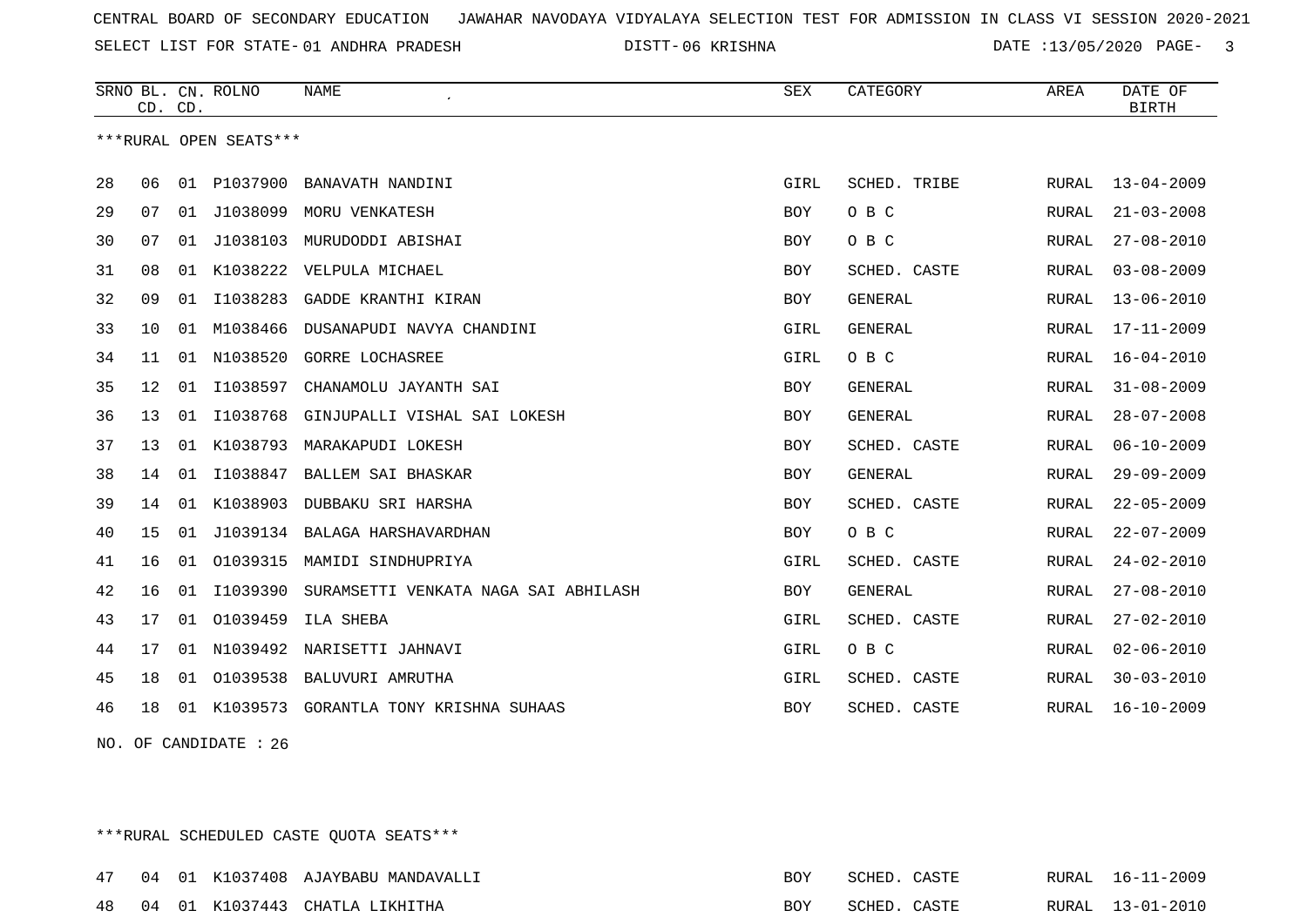SELECT LIST FOR STATE- DISTT- 01 ANDHRA PRADESH

06 KRISHNA DATE :13/05/2020 PAGE- 4

RURAL 02-09-2009

RURAL 06-07-2010

|    |    | CD. CD. | SRNO BL. CN. ROLNO    | <b>NAME</b>                             | ${\tt SEX}$ | CATEGORY     | AREA         | DATE OF<br><b>BIRTH</b> |
|----|----|---------|-----------------------|-----------------------------------------|-------------|--------------|--------------|-------------------------|
|    |    |         |                       | ***RURAL SCHEDULED CASTE OUOTA SEATS*** |             |              |              |                         |
| 49 | 04 | 01      | K1037494              | INTI SOURYA SANDESH BABU                | <b>BOY</b>  | SCHED. CASTE | RURAL        | $11 - 08 - 2010$        |
| 50 | 04 | 01      | 01037619              | SARIHADDU VARSHINI                      | GIRL        | SCHED. CASTE | <b>RURAL</b> | $26 - 05 - 2009$        |
| 51 | 12 | 01      | 01038737              | TELLURI AGNAS                           | GIRL        | SCHED. CASTE | RURAL        | $16 - 01 - 2010$        |
| 52 | 14 | 01      | 01038932              | INAPANURI YOGITHANJALI                  | GIRL        | SCHED. CASTE | RURAL        | $18 - 08 - 2010$        |
| 53 | 14 | 02      | K1039102              | TADIGADAPA CHARAN BABU                  | <b>BOY</b>  | SCHED. CASTE | RURAL        | $31 - 08 - 2009$        |
| 54 | 16 | 01      | 01039264              | GOLLAMANDALA VARSHITHA                  | GIRL        | SCHED. CASTE | RURAL        | $08 - 05 - 2010$        |
| 55 | 16 | 01      | K1039279              | KAMALA ABHILASH                         | <b>BOY</b>  | SCHED. CASTE | <b>RURAL</b> | $16 - 06 - 2010$        |
| 56 | 16 |         | 01 K1039329           | MULAKAPATI VARSHITH                     | <b>BOY</b>  | SCHED. CASTE | <b>RURAL</b> | $09 - 12 - 2008$        |
| 57 | 18 | 01      | K1039566              | GADDALA HARSHA                          | <b>BOY</b>  | SCHED. CASTE | RURAL        | $21 - 10 - 2009$        |
| 58 | 18 | 01      | K1039571              | GANDHAM AKEERA                          | <b>BOY</b>  | SCHED. CASTE | <b>RURAL</b> | $10 - 04 - 2010$        |
| 59 | 18 |         |                       | 01 K1039625 NAKKA ASHWIN                | <b>BOY</b>  | SCHED. CASTE | RURAL        | $13 - 04 - 2010$        |
|    |    |         | NO. OF CANDIDATE : 13 |                                         |             |              |              |                         |
|    |    |         |                       | ***RURAL BACKWARD CLASS OUOTA SEATS***  |             |              |              |                         |
| 60 | 01 |         |                       | 01 N1037094 PAMARTHI LOUKYA             | GIRL        | O B C        | RURAL        | $05 - 07 - 2009$        |
| 61 | 04 |         |                       | 01 N1037474 GANDI KEERTHI               | GIRL        | O B C        | RURAL        | $29 - 04 - 2010$        |

62 04 01 J1037624 SHAIK DILAVAR BOY O B C RURAL 13-04-2010

69 14 02 J1039069 RAJAVARAPU RUTHVIK BOY O B C RURAL 22-07-2009

|  |  | 63 06 01 J1037969 MEKA HARISH       | BOY OBC | RURAL 13-02-2009 |
|--|--|-------------------------------------|---------|------------------|
|  |  | 64 12 01 J1038713 RUDRA NIKHILENDRA | BOY OBC | RURAL 21-10-2009 |
|  |  | 65 12 01 J1038726 SOLA SHASHANK     | BOY OBC | RURAL 30-07-2010 |

66 14 01 J1038859 BEKKAM SIVA NAGA PRASANTH BOY O B C

67 14 02 J1039042 PAMARTHI YASWANTH GOPI NARAYANA BOY O B C

68 14 02 J1039050 PERAM.GOPI CHARAN TEJA BOY O B C RURAL 26-09-2008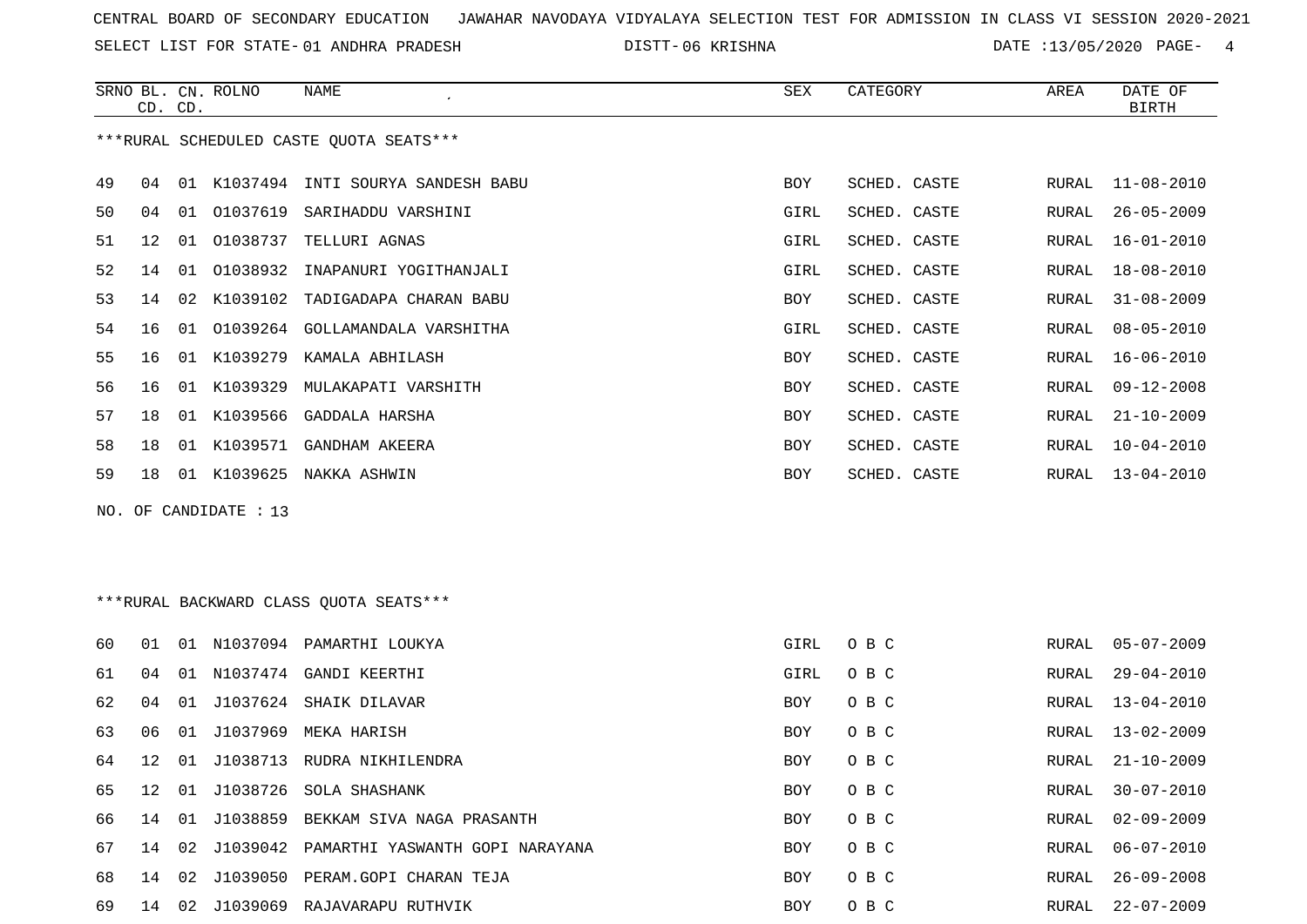SELECT LIST FOR STATE- DISTT- 01 ANDHRA PRADESH

06 KRISHNA DATE :13/05/2020 PAGE- 5

|                                        | CD. CD.                 |    | SRNO BL. CN. ROLNO | NAME<br>$\epsilon$                       | SEX  | CATEGORY | AREA  | DATE OF<br>BIRTH |  |
|----------------------------------------|-------------------------|----|--------------------|------------------------------------------|------|----------|-------|------------------|--|
| ***RURAL BACKWARD CLASS QUOTA SEATS*** |                         |    |                    |                                          |      |          |       |                  |  |
| 70                                     | 14                      |    |                    | 02 J1039093 SOLA MANJUNADH               | BOY  | O B C    |       | RURAL 10-02-2009 |  |
| 71                                     | 16                      | 01 |                    | J1039247 ELASAGARAPU REVANTH KRISHNA     | BOY  | O B C    | RURAL | 19-07-2010       |  |
| 72                                     | 16                      | 01 |                    | J1039396 THOTA ASHOK                     | BOY  | O B C    | RURAL | 27-07-2007       |  |
| 73                                     | 16                      | 01 |                    | N1039418 YALAGANDALA DIMPLE NAGA LAKSHMI | GIRL | O B C    | RURAL | $26 - 03 - 2010$ |  |
| 74                                     | 18                      | 01 |                    | J1039556 CHEEDIRALA.LALIT NAGA PREM SAI  | BOY  | O B C    | RURAL | 02-08-2010       |  |
| 75                                     | 18                      | 01 | N1039638           | POLA ANJALI PREETHI                      | GIRL | O B C    | RURAL | $05 - 05 - 2009$ |  |
|                                        | NO. OF CANDIDATE : $16$ |    |                    |                                          |      |          |       |                  |  |

\*\*\*RURAL SCHEDULED TRIBE QUOTA SEATS\*\*\*

|  |  | 76 04 01 P1037569 NAGULA LAKSHMI KEERTHI   | GIRL       | SCHED. TRIBE | RURAL 14-07-2009 |
|--|--|--------------------------------------------|------------|--------------|------------------|
|  |  | 77 12 01 L1038695 PALTHYA CHARAN RAM NAYAK | BOY.       | SCHED. TRIBE | RURAL 23-01-2010 |
|  |  | 78 15 01 L1039204 VINAY SEELAM             | <b>BOY</b> | SCHED. TRIBE | RURAL 16-11-2009 |
|  |  | 79 18 01 L1039604 LAKAVATHU MAHESH         | <b>BOY</b> | SCHED. TRIBE | RURAL 04-05-2009 |
|  |  | 80 18 01 P1039624 MUDU LATHA SRI           | GIRL       | SCHED. TRIBE | RURAL 24-04-2009 |
|  |  |                                            |            |              |                  |

NO. OF CANDIDATE : 5

TOTAL SELECTED CANDIDATE : 80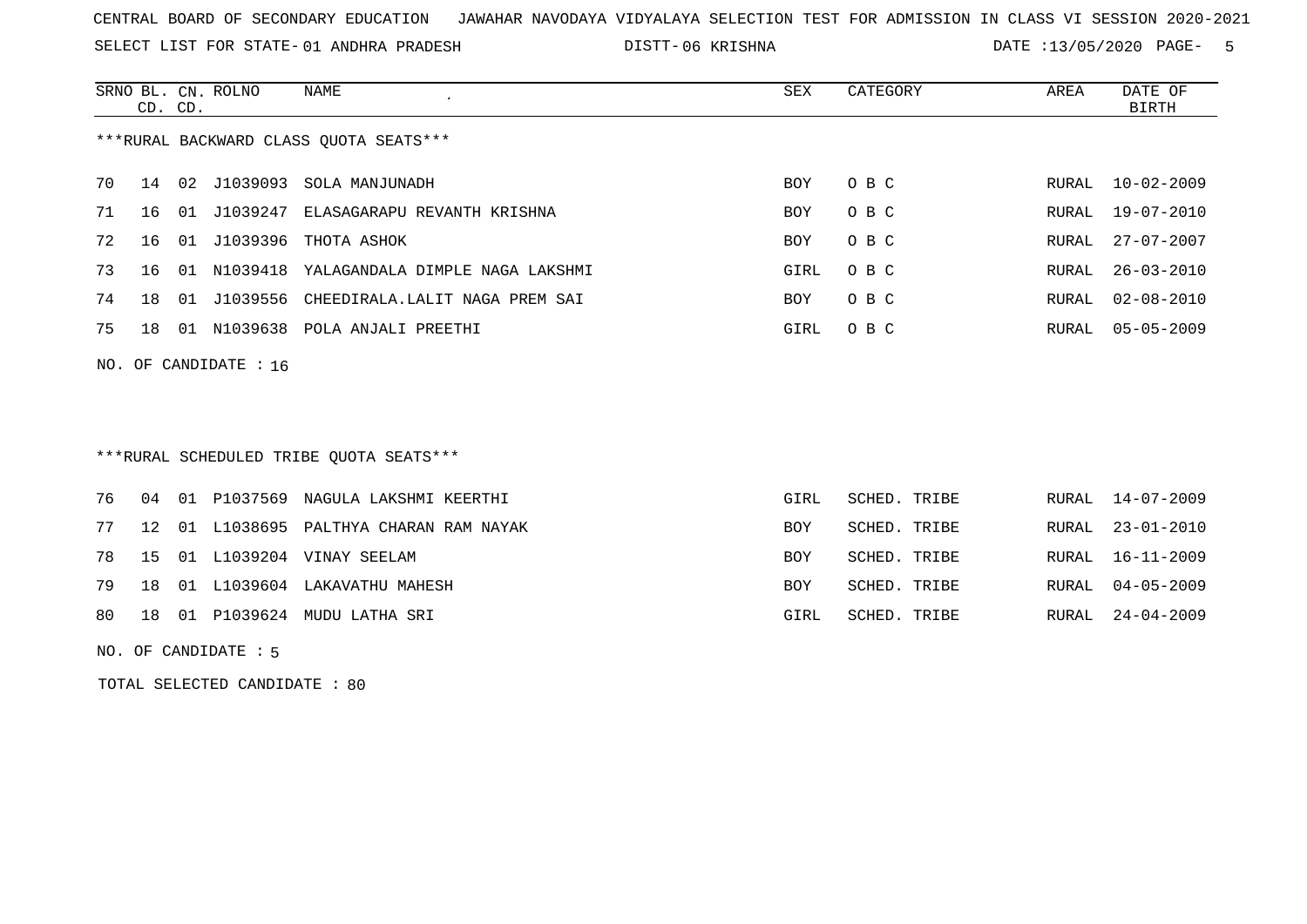SELECT LIST FOR STATE- DISTT- 01 ANDHRA PRADESH

07 KURNOOL DATE :13/05/2020 PAGE- 1

|    |                     | CD. CD. | SRNO BL. CN. ROLNO              | NAME                                   | SEX        | CATEGORY     | AREA  | DATE OF<br>$\operatorname{BIRTH}$ |  |  |
|----|---------------------|---------|---------------------------------|----------------------------------------|------------|--------------|-------|-----------------------------------|--|--|
|    | ***OPEN UR SEATS*** |         |                                 |                                        |            |              |       |                                   |  |  |
|    |                     |         |                                 |                                        |            |              |       |                                   |  |  |
| 1  | 07                  |         |                                 | 01 N1041944 EDIGA DIVYA                | GIRL       | O B C        | RURAL | $27 - 02 - 2009$                  |  |  |
| 2  | 13                  |         |                                 | 01 F1044143 CHAYA PAVANI PRIYA         | GIRL       | O B C        | URBAN | $22 - 08 - 2009$                  |  |  |
| 3  | 13                  |         |                                 | 01 K1044203 GANIGA KIRAN               | <b>BOY</b> | SCHED. CASTE | RURAL | $02 - 01 - 2008$                  |  |  |
| 4  | 13                  |         |                                 | 01 N1044204 GANJIHALLI RANI AKSHAYA    | GIRL       | O B C        | RURAL | $11 - 11 - 2008$                  |  |  |
| 5  | 13                  |         |                                 | 02 J1044450 KURUVA RAM BALAJI          | BOY        | O B C        | RURAL | $03 - 12 - 2009$                  |  |  |
| 6  | 13                  |         |                                 | 02 N1044541 MANNEGUNTA SAI KEERTHANA   | GIRL       | O B C        | RURAL | $13 - 12 - 2009$                  |  |  |
| 7  | 13                  |         |                                 | 03 B1044596 MUSANALLI ESWAR            | <b>BOY</b> | O B C        |       | URBAN 17-10-2008                  |  |  |
|    |                     |         | NO. OF CANDIDATE : 7            |                                        |            |              |       |                                   |  |  |
|    |                     |         |                                 |                                        |            |              |       |                                   |  |  |
|    |                     |         |                                 |                                        |            |              |       |                                   |  |  |
|    |                     |         |                                 | ***OPEN SCHEDULED CASTE QUOTA SEATS*** |            |              |       |                                   |  |  |
|    |                     |         |                                 |                                        |            |              |       |                                   |  |  |
| 8  | 04                  |         |                                 | 02 01041004 R MAHALATHA                | GIRL       | SCHED. CASTE | RURAL | $09 - 05 - 2010$                  |  |  |
| 9  | 10                  |         |                                 | 01 01043051 BAIRI NIHARIKA             | GIRL       | SCHED. CASTE | RURAL | $28 - 02 - 2010$                  |  |  |
| 10 | 12                  |         |                                 | 01 K1043652 BATHINI YASWANTH VARMA     | <b>BOY</b> | SCHED. CASTE | RURAL | $22 - 10 - 2009$                  |  |  |
| 11 | 12 <sup>°</sup>     |         |                                 | 01 K1043796 MADIGA JAYENDRA VARMA      | BOY        | SCHED. CASTE | RURAL | $05 - 08 - 2010$                  |  |  |
|    |                     |         | NO. OF CANDIDATE : 4            |                                        |            |              |       |                                   |  |  |
|    |                     |         |                                 |                                        |            |              |       |                                   |  |  |
|    |                     |         |                                 |                                        |            |              |       |                                   |  |  |
|    |                     |         |                                 |                                        |            |              |       |                                   |  |  |
|    |                     |         | ***OPEN DISABLED QUOTA SEATS*** |                                        |            |              |       |                                   |  |  |
| 12 | 05                  |         |                                 | 01 J1041194 DUDEKULA PEDDA DASTHAGIRI  | BOY        | O B C        | RURAL | $21 - 06 - 2010$                  |  |  |
| 13 | 08                  |         |                                 | 01 M1042218 CHAPALA SHAIK HAFEEZA BANU | GIRL       | GENERAL      | RURAL | $05 - 02 - 2009$                  |  |  |
| 14 | 13                  |         |                                 | 01 B1044185 EDIGA SRINATH              | BOY        | O B C        | URBAN | $23 - 04 - 2009$                  |  |  |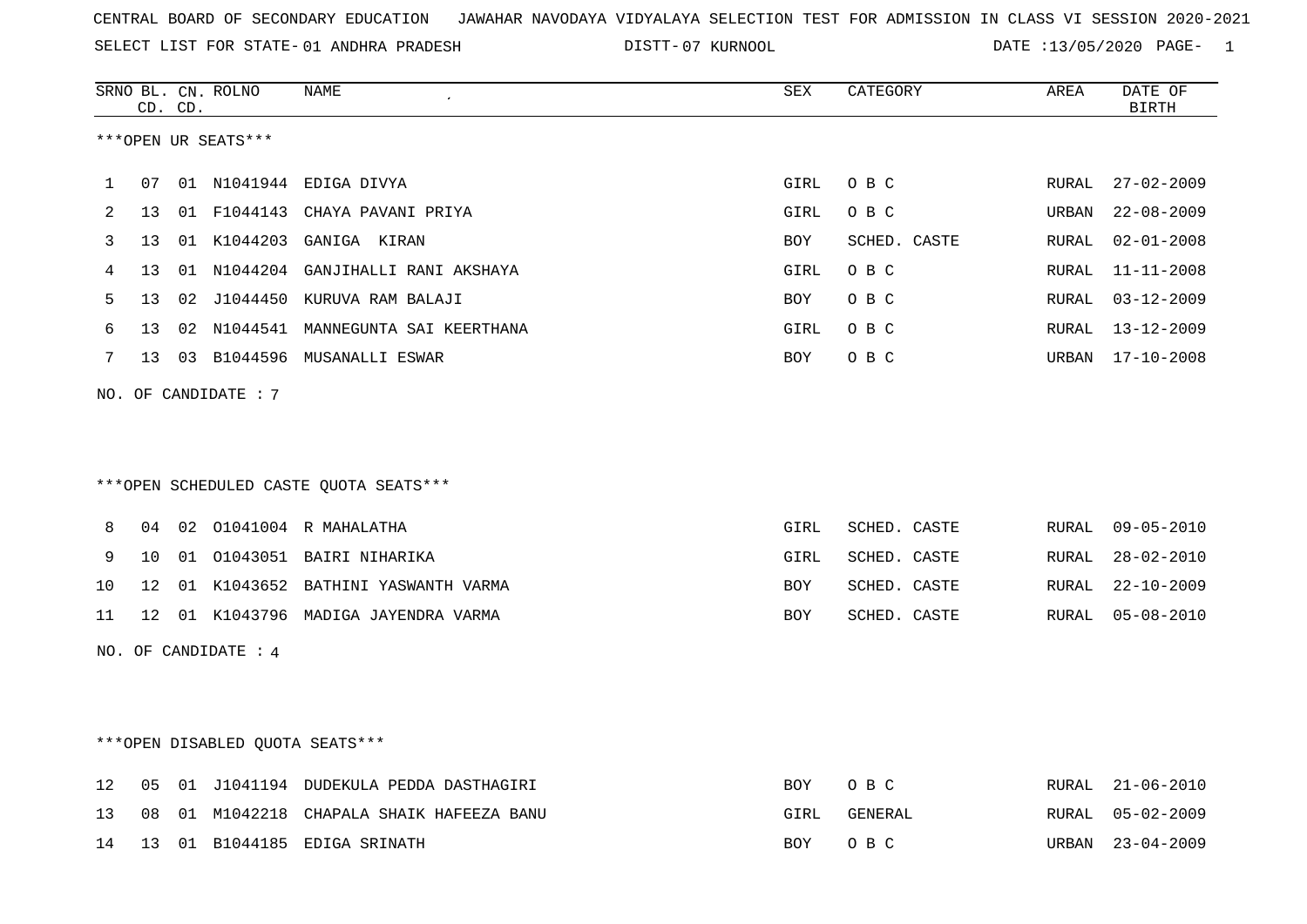SELECT LIST FOR STATE- DISTT- 01 ANDHRA PRADESH

07 KURNOOL DATE :13/05/2020 PAGE- 2

|    | CD. CD. | SRNO BL. CN. ROLNO     | NAME                                   | SEX        | CATEGORY     | AREA         | DATE OF<br><b>BIRTH</b> |
|----|---------|------------------------|----------------------------------------|------------|--------------|--------------|-------------------------|
|    |         | NO. OF CANDIDATE : 3   |                                        |            |              |              |                         |
|    |         |                        |                                        |            |              |              |                         |
|    |         |                        |                                        |            |              |              |                         |
|    |         |                        | *** OPEN BACKWARD CLASS QUOTA SEATS*** |            |              |              |                         |
| 15 | 07      |                        | 01 J1041972 GOLLA RAGHAVENDRA          | BOY        | O B C        | RURAL        | $06 - 08 - 2009$        |
| 16 |         |                        | 13 02 B1044346 KENCHUGUNDU KARTHIK     | BOY        | O B C        | URBAN        | $26 - 11 - 2007$        |
| 17 |         |                        | 13 02 J1044396 KUMMARI VIKRAM          | <b>BOY</b> | O B C        | <b>RURAL</b> | $01 - 01 - 2009$        |
| 18 | 13      | 03 J1044768            | THATTE<br>ESWAR                        | BOY        | O B C        | RURAL        | $22 - 06 - 2010$        |
| 19 | 13      |                        | 03 B1044799 UPPARA YASWANTH            | <b>BOY</b> | O B C        | URBAN        | $08 - 11 - 2009$        |
|    |         | NO. OF CANDIDATE : 5   |                                        |            |              |              |                         |
|    |         |                        |                                        |            |              |              |                         |
|    |         |                        |                                        |            |              |              |                         |
|    |         |                        | ***OPEN SCHEDULED TRIBE QUOTA SEATS*** |            |              |              |                         |
|    |         |                        |                                        |            |              |              |                         |
| 20 |         |                        | 12 01 L1043702 GALATI PRAJWAL          | BOY        | SCHED. TRIBE | RURAL        | $09 - 01 - 2008$        |
|    |         | NO. OF CANDIDATE : $1$ |                                        |            |              |              |                         |
|    |         |                        |                                        |            |              |              |                         |
|    |         |                        |                                        |            |              |              |                         |
|    |         | ***RURAL OPEN SEATS*** |                                        |            |              |              |                         |
| 21 | 01      |                        | 01 I1039683 ATLA GOVARDHAN REDDY       | BOY        | GENERAL      | RURAL        | $05 - 08 - 2009$        |
| 22 | 01      |                        | 01 N1039933 UPPARA RAVITHRAYINI SAI    | GIRL       | O B C        | RURAL        | $07 - 10 - 2009$        |
| 23 | 02      |                        | 01 J1039958 AESA MAHENDRA              | BOY        | O B C        | RURAL        | $05 - 09 - 2009$        |
| 24 | 02      |                        | 01 J1040027 KURUVA NAVEEN              | BOY        | O B C        | RURAL        | $02 - 02 - 2010$        |
| 25 | 03      |                        | 01 J1040133 BANGI HARSHA VARDHAN       | BOY        | O B C        | RURAL        | $28 - 11 - 2008$        |
| 26 | 03      |                        | 01 M1040351 KALUKUNTLA AKSHAYA         | GIRL       | GENERAL      | RURAL        | $07 - 10 - 2009$        |
| 27 |         |                        | 03 02 N1040489 MEENIGA SANDHYA         | GIRL       | O B C        | RURAL        | $05 - 06 - 2009$        |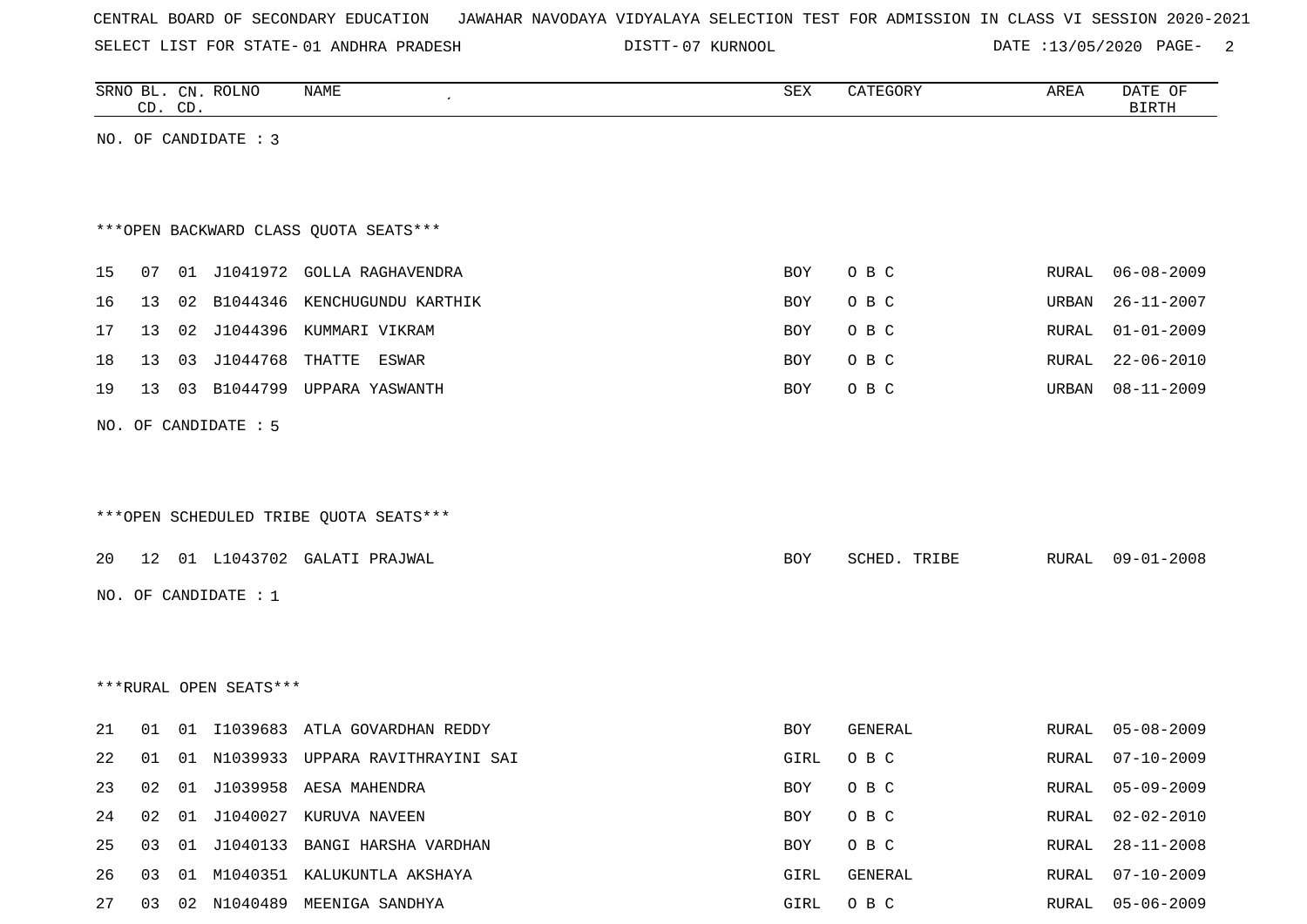SELECT LIST FOR STATE- DISTT- 01 ANDHRA PRADESH

07 KURNOOL DATE :13/05/2020 PAGE- 3

|    | CD. CD.                |    | SRNO BL. CN. ROLNO | <b>NAME</b>                   | <b>SEX</b> | CATEGORY       | AREA         | DATE OF<br><b>BIRTH</b> |  |  |
|----|------------------------|----|--------------------|-------------------------------|------------|----------------|--------------|-------------------------|--|--|
|    | ***RURAL OPEN SEATS*** |    |                    |                               |            |                |              |                         |  |  |
| 28 | 04                     | 01 | J1040690           | BANTANAHAL NAVADEEP           | <b>BOY</b> | O B C          | RURAL        | $07 - 02 - 2009$        |  |  |
| 29 | 04                     | 01 | J1040863           | KAMMARI UDAY KIRAN            | BOY        | O B C          | RURAL        | $13 - 02 - 2009$        |  |  |
| 30 | 05                     |    | 01 M1041211        | GILIBILI SREEVARSHINI         | GIRL       | <b>GENERAL</b> | RURAL        | $13 - 05 - 2009$        |  |  |
| 31 | 06                     | 01 | J1041620           | JOLAPURAM ABHIRAM             | BOY        | O B C          | RURAL        | $02 - 05 - 2009$        |  |  |
| 32 | 06                     | 02 |                    | N1041714 MUKKELLA MAHALAKSHMI | GIRL       | O B C          | RURAL        | $10 - 02 - 2009$        |  |  |
| 33 | 06                     | 02 | N1041814           | UPPARA DEEPIKA                | GIRL       | O B C          | <b>RURAL</b> | $22 - 03 - 2009$        |  |  |
| 34 | 07                     | 01 | N1041894           | BOYA SRUTHI                   | GIRL       | O B C          | <b>RURAL</b> | $14 - 03 - 2008$        |  |  |
| 35 | 07                     | 02 | N1042050           | MADDURU GOWTHAMI              | GIRL       | O B C          | RURAL        | $08 - 01 - 2009$        |  |  |
| 36 | 08                     | 01 | J1042236           | DUDEKULA SADIK BASHA          | <b>BOY</b> | O B C          | RURAL        | $02 - 06 - 2009$        |  |  |
| 37 | 08                     | 01 | I1042365           | ZILLA SAISIDDARTHA            | BOY        | <b>GENERAL</b> | RURAL        | $19 - 01 - 2010$        |  |  |
| 38 | 09                     | 02 | I1042645           | K BRAMHANANDA REDDY           | BOY        | <b>GENERAL</b> | RURAL        | $11 - 08 - 2008$        |  |  |
| 39 | 09                     | 02 | J1042653 K NEERAJ  |                               | <b>BOY</b> | O B C          | <b>RURAL</b> | $25 - 12 - 2008$        |  |  |
| 40 | 10                     | 01 | J1043181           | GONEGANDLA SHAIK SOHAIL       | BOY        | O B C          | <b>RURAL</b> | $05 - 03 - 2009$        |  |  |
| 41 | 10                     | 01 | J1043250           | KURUVA CHIKKAM BALAMADDAIAH   | BOY        | O B C          | RURAL        | $01 - 01 - 2009$        |  |  |
| 42 | 11                     |    | 01 N1043516        | BOYA VAISHALI                 | GIRL       | O B C          | RURAL        | $25 - 08 - 2010$        |  |  |
| 43 | 11                     |    | 01 J1043530        | DEGA THIRUMALESH              | BOY        | O B C          | RURAL        | $26 - 08 - 2009$        |  |  |
| 44 | 12                     | 01 | J1043660           | BOINA MANO ESWAR              | BOY        | O B C          | RURAL        | $07 - 04 - 2009$        |  |  |
| 45 | 12                     | 01 | J1043730           | KAMMARI RAJESH ACHARI         | <b>BOY</b> | O B C          | RURAL        | $10 - 03 - 2010$        |  |  |
| 46 | 12                     | 01 | M1043750           | K GAGANASINDHU                | GIRL       | <b>GENERAL</b> | <b>RURAL</b> | $24 - 08 - 2010$        |  |  |
| 47 | 13                     | 03 | J1044648           | POLANKI SAI VENKAT            | <b>BOY</b> | O B C          | <b>RURAL</b> | $02 - 05 - 2010$        |  |  |
| 48 | 13                     | 03 |                    | J1044806 VADDE GANESH         | <b>BOY</b> | O B C          | RURAL        | $04 - 12 - 2009$        |  |  |
|    |                        |    |                    |                               |            |                |              |                         |  |  |

NO. OF CANDIDATE : 28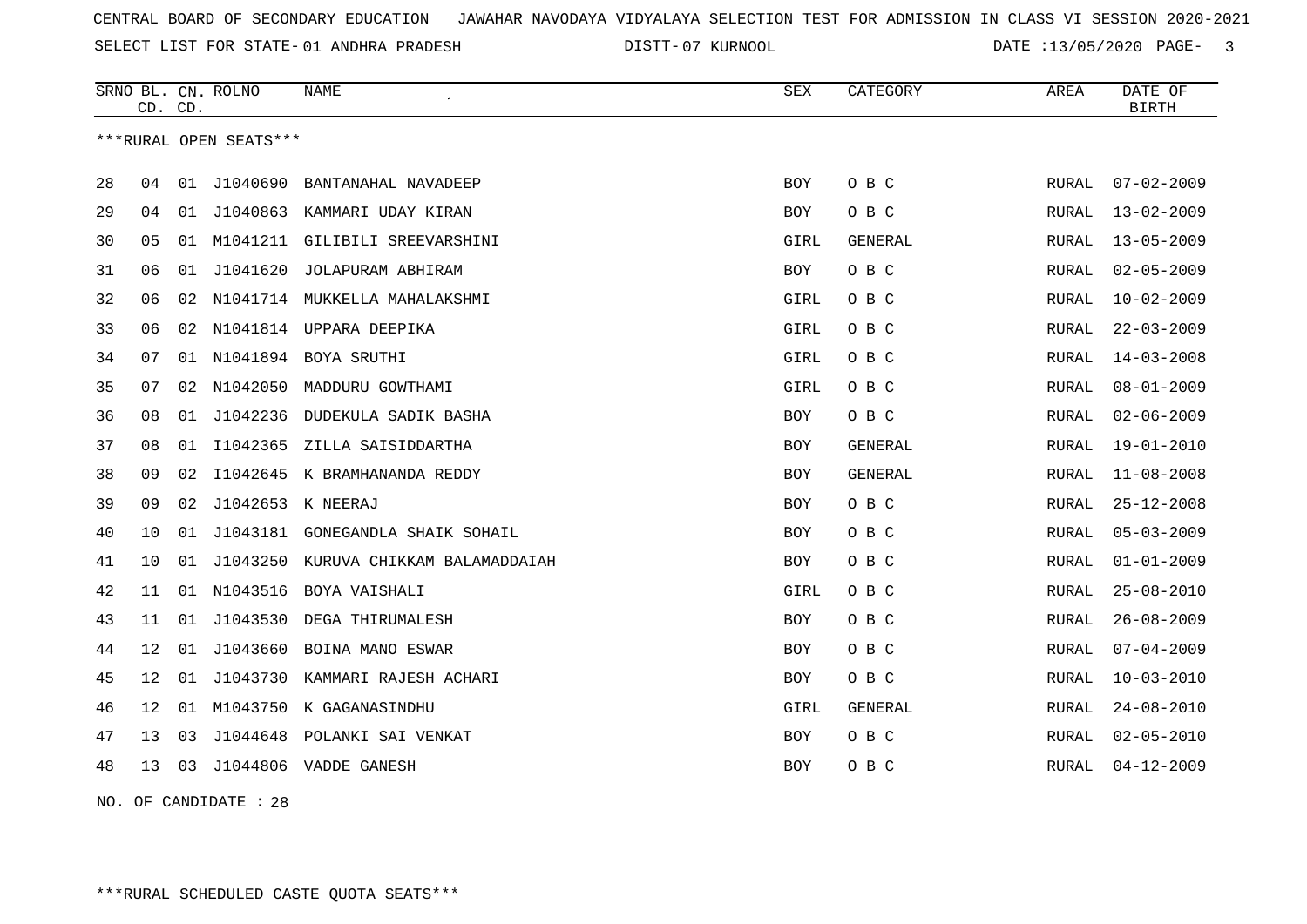SELECT LIST FOR STATE- DISTT- 01 ANDHRA PRADESH

07 KURNOOL DATE :13/05/2020 PAGE- 4

|                                         |                 | CD. CD. | SRNO BL. CN. ROLNO | NAME                          | SEX        | CATEGORY     | AREA         | DATE OF<br><b>BIRTH</b> |  |
|-----------------------------------------|-----------------|---------|--------------------|-------------------------------|------------|--------------|--------------|-------------------------|--|
| ***RURAL SCHEDULED CASTE OUOTA SEATS*** |                 |         |                    |                               |            |              |              |                         |  |
| 49                                      | 03              |         |                    | 01 01040202 C GEETHA SRI      | GIRL       | SCHED. CASTE | RURAL        | $03 - 06 - 2010$        |  |
| 50                                      | 04              |         |                    | 01 K1040864 KANGARI KRUPARAJU | <b>BOY</b> | SCHED. CASTE | RURAL        | $01 - 01 - 2010$        |  |
| 51                                      | 0 <sub>5</sub>  | 01      | K1041210           | GARIKALA JASWANTH             | <b>BOY</b> | SCHED. CASTE | <b>RURAL</b> | $22 - 11 - 2009$        |  |
| 52                                      | 13              | 01      | K1044233           | <b>GONE ABHI</b>              | <b>BOY</b> | SCHED. CASTE | RURAL        | $10 - 05 - 2010$        |  |
| 53                                      | 13              | 02      | K1044269           | JARADODDI ADEEP RAJ           | <b>BOY</b> | SCHED. CASTE | RURAL        | $12 - 07 - 2010$        |  |
| 54                                      | 13              | 02      | 01044270           | JARADODDI SUSAN JOY           | GIRL       | SCHED. CASTE | RURAL        | $01 - 11 - 2009$        |  |
| 55                                      | 13              | 02      | K1044314           | KANUGALA HARSHITH             | <b>BOY</b> | SCHED. CASTE | RURAL        | $14 - 03 - 2009$        |  |
| 56                                      | 13              | 02      | 01044402           | KURNOOL SRUTHI                | GIRL       | SCHED. CASTE | RURAL        | $26 - 01 - 2010$        |  |
| 57                                      | 13              | 02      | 01044483           | MADIGA SANTHIPRIYA            | GIRL       | SCHED. CASTE | RURAL        | $18 - 04 - 2010$        |  |
| 58                                      | 13 <sup>°</sup> | 03      | K1044680           | RUDRAKSHALA MALLESH BABU      | <b>BOY</b> | SCHED. CASTE | RURAL        | $11 - 02 - 2009$        |  |
| 59                                      | 13 <sup>7</sup> | 03      |                    | 01044823 VAGARURU LIKHITHA    | GIRL       | SCHED. CASTE | RURAL        | $19 - 05 - 2010$        |  |
| NO. OF CANDIDATE : 11                   |                 |         |                    |                               |            |              |              |                         |  |
|                                         |                 |         |                    |                               |            |              |              |                         |  |
|                                         |                 |         |                    |                               |            |              |              |                         |  |
| ***RURAL BACKWARD CLASS OUOTA SEATS***  |                 |         |                    |                               |            |              |              |                         |  |

| 60 | 02 | . በ 1 | N1039978    | CHAKALI SIRI VENNELA              | GIRL       | O B C | RURAL | $02 - 07 - 2010$ |
|----|----|-------|-------------|-----------------------------------|------------|-------|-------|------------------|
| 61 | 02 | 01    | J1040050    | PALLE VENKATA SASHIVARDHAN GOUD   | <b>BOY</b> | O B C | RURAL | $30 - 09 - 2009$ |
| 62 | 04 | 01    |             | N1040721 BOYA NAKSHATHRA          | GIRL       | O B C | RURAL | 15-12-2009       |
| 63 | 04 | 01    | N1040730    | BOYA SNEHA                        | GIRL       | O B C | RURAL | 27-01-2009       |
| 64 | 04 | 01    | N1040778    | DANDU AMRUTHA                     | GIRL       | O B C |       | RURAL 08-03-2010 |
| 65 | 07 | 01    | N1041937    | DHONE RAGHA MAYURI                | GIRL       | O B C |       | RURAL 19-09-2009 |
| 66 | 07 |       |             | 01 J1042031 KURUVA ANIL           | <b>BOY</b> | O B C | RURAL | $01 - 10 - 2009$ |
| 67 | 07 |       | 02 J1042109 | N VENKATA SAINATH                 | BOY        | O B C | RURAL | $08 - 11 - 2008$ |
| 68 | 07 | 02    | N1042113    | PARAGI PALLAVI                    | GIRL       | O B C | RURAL | $26 - 10 - 2008$ |
| 69 | 08 | 01    |             | J1042234 DUDEKULA MANSOOR HUSSAIN | <b>BOY</b> | O B C | RURAL | 03-01-2009       |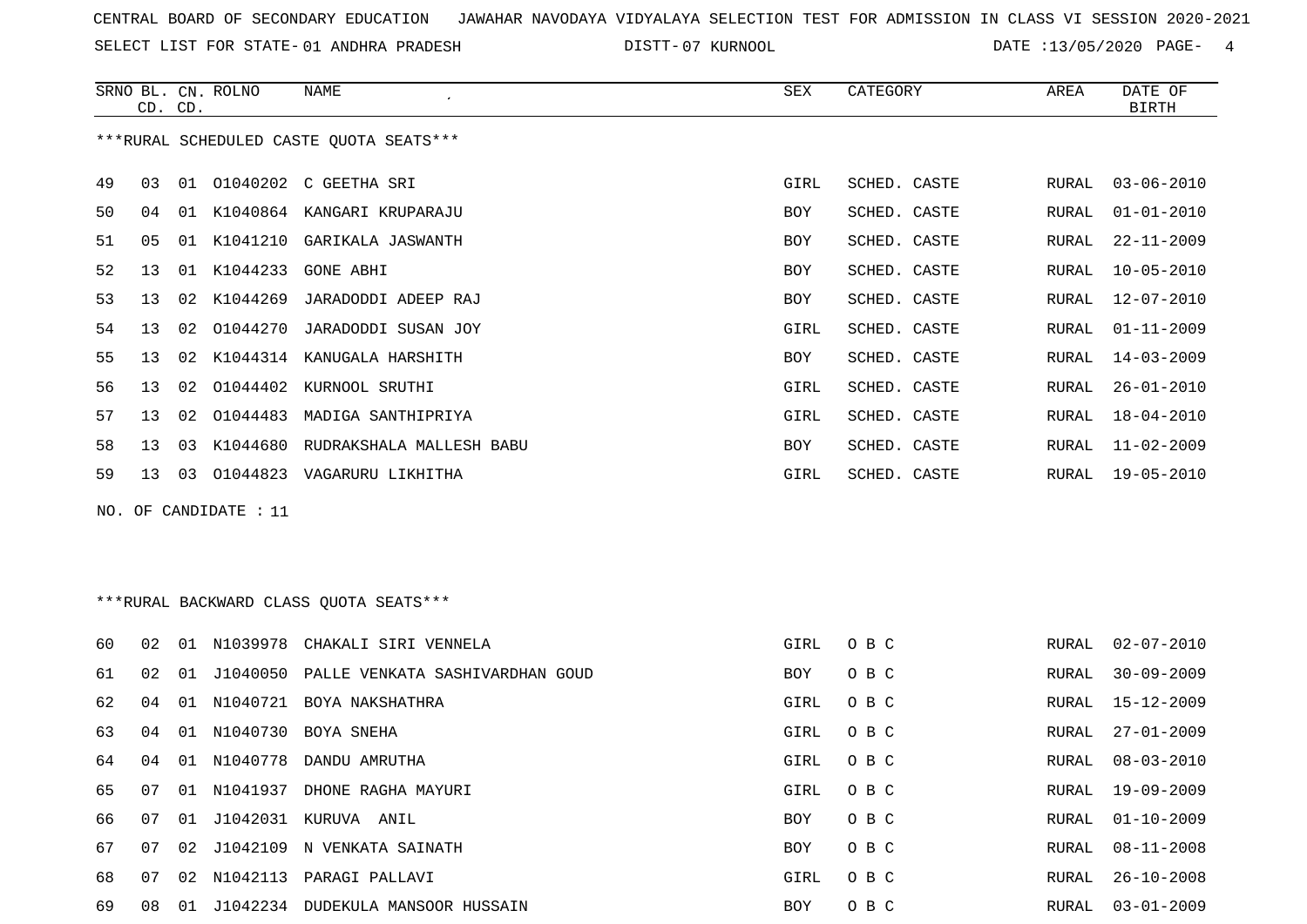SELECT LIST FOR STATE- DISTT- 01 ANDHRA PRADESH

07 KURNOOL DATE :13/05/2020 PAGE- 5

|                                        | CD. CD.                 |    | SRNO BL. CN. ROLNO | NAME                    | SEX        | CATEGORY | AREA  | DATE OF<br>BIRTH |  |  |  |
|----------------------------------------|-------------------------|----|--------------------|-------------------------|------------|----------|-------|------------------|--|--|--|
| ***RURAL BACKWARD CLASS OUOTA SEATS*** |                         |    |                    |                         |            |          |       |                  |  |  |  |
| 70                                     | 08                      | 01 | N1042276           | KUMMARI RUSHYA SREE     | GIRL       | O B C    | RURAL | $07 - 05 - 2010$ |  |  |  |
| 71                                     | 09                      | 03 | N1042987           | VADLA SRIVALLI          | GIRL       | O B C    | RURAL | 18-12-2009       |  |  |  |
| 72                                     | 12                      | 01 | J1043731           | KAMMARI RAJ KUMAR       | BOY        | O B C    | RURAL | $01 - 01 - 2010$ |  |  |  |
| 73                                     | 12                      | 01 | J1043768           | KURUBA PAVAN SAI        | BOY        | O B C    |       | RURAL 12-02-2009 |  |  |  |
| 74                                     | 13                      | 01 | J1044019           | BOYA CHENNAKESAVA NAIDU | <b>BOY</b> | O B C    | RURAL | $07 - 09 - 2010$ |  |  |  |
| 75                                     | 13                      |    | 02 J1044370        | KONDAPUR RIHAN MALIK    | BOY        | O B C    | RURAL | $01 - 01 - 2009$ |  |  |  |
|                                        | NO. OF CANDIDATE : $16$ |    |                    |                         |            |          |       |                  |  |  |  |

# \*\*\*RURAL SCHEDULED TRIBE QUOTA SEATS\*\*\*

|  | 77 07 02 L1042158 SUGALI KARTHIK NAIK  | <b>BOY</b>                         | SCHED. TRIBE | RURAL 16-11-2008 |
|--|----------------------------------------|------------------------------------|--------------|------------------|
|  |                                        |                                    |              |                  |
|  | 78 12 01 L1043894 SUGALI CHAITANYA RAJ | <b>BOY</b>                         | SCHED. TRIBE | RURAL 05-10-2009 |
|  | 79 12 01 L1043943 YERUKALA SHIVARAM    | <b>BOY</b>                         | SCHED. TRIBE | RURAL 07-03-2009 |
|  |                                        | GIRL                               | SCHED. TRIBE | RURAL 16-07-2009 |
|  |                                        | 80 13 03 P1044839 YERUKALA SRAVANI |              |                  |

NO. OF CANDIDATE : 5

TOTAL SELECTED CANDIDATE : 80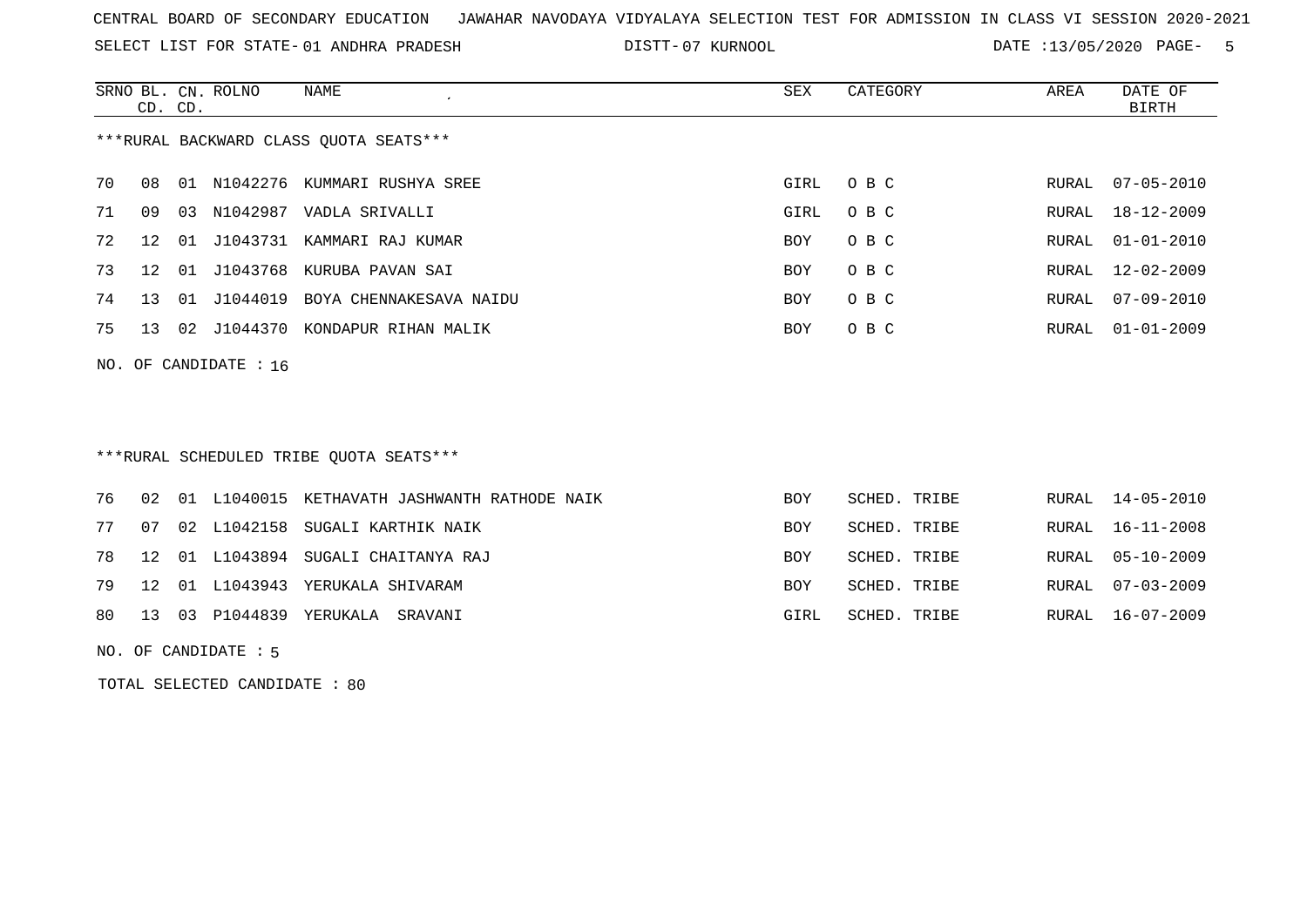SELECT LIST FOR STATE- DISTT- 01 ANDHRA PRADESH

DISTT-08 NELLORE **DATE** :13/05/2020 PAGE- 1

|                      | CD. CD.                                |    | SRNO BL. CN. ROLNO | <b>NAME</b>                        | SEX        | CATEGORY       | AREA  | DATE OF<br><b>BIRTH</b> |  |  |  |
|----------------------|----------------------------------------|----|--------------------|------------------------------------|------------|----------------|-------|-------------------------|--|--|--|
| ***OPEN UR SEATS***  |                                        |    |                    |                                    |            |                |       |                         |  |  |  |
| 1                    | 05                                     |    | 01 M1046208        | PAPIREDDY BIMALA REDDY             | GIRL       | GENERAL        | RURAL | $18 - 03 - 2009$        |  |  |  |
| 2                    | 13                                     |    | 01 M1048717        | BOGALA YAGHNA SREE                 | GIRL       | GENERAL        | RURAL | $05 - 04 - 2010$        |  |  |  |
| 3                    | 13                                     | 01 | K1048829           | E SAMPATH KUMAR                    | BOY        | SCHED. CASTE   | RURAL | $12 - 04 - 2008$        |  |  |  |
| 4                    | 13                                     | 02 | K1049040           | MUNDLAPATI NIKIL                   | <b>BOY</b> | SCHED. CASTE   | RURAL | $20 - 02 - 2010$        |  |  |  |
| 5                    | 13 <sup>°</sup>                        | 03 | M1049320           | SYED HABEEBA KULSUM                | GIRL       | <b>GENERAL</b> | RURAL | $27 - 10 - 2009$        |  |  |  |
| 6                    | 13                                     | 03 | I1049375           | YADLAPALLI MIDHUN CHOWDARY         | BOY        | <b>GENERAL</b> | RURAL | $10 - 10 - 2009$        |  |  |  |
| 7                    | 15                                     | 01 |                    | M1049654 BASIREDDY RISHITHA        | GIRL       | <b>GENERAL</b> | RURAL | $18 - 07 - 2010$        |  |  |  |
| 8                    | 15                                     |    |                    | 01 B1049697 LAVISETTY MUNIVARUN    | <b>BOY</b> | O B C          | URBAN | $06 - 02 - 2009$        |  |  |  |
| NO. OF CANDIDATE : 8 |                                        |    |                    |                                    |            |                |       |                         |  |  |  |
|                      |                                        |    |                    |                                    |            |                |       |                         |  |  |  |
|                      |                                        |    |                    |                                    |            |                |       |                         |  |  |  |
|                      | ***OPEN SCHEDULED CASTE QUOTA SEATS*** |    |                    |                                    |            |                |       |                         |  |  |  |
|                      |                                        |    |                    |                                    |            |                |       |                         |  |  |  |
| 9                    | 02                                     |    | 02 K1045357        | MYLARI CHARAN                      | <b>BOY</b> | SCHED. CASTE   | RURAL | $19 - 01 - 2009$        |  |  |  |
| 10                   | 13                                     | 03 |                    | 01049304 SOMIREDDYPALLI CHANDRIKA  | GIRL       | SCHED. CASTE   | RURAL | $09 - 02 - 2009$        |  |  |  |
| 11                   | 13                                     | 03 | K1049360           | UTUKURI CAVEIN                     | BOY        | SCHED. CASTE   | RURAL | $09 - 05 - 2009$        |  |  |  |
| 12                   | 15                                     | 01 | C1049648           | ATMAKURU PUSHKAR                   | BOY        | SCHED. CASTE   | URBAN | $24 - 08 - 2009$        |  |  |  |
| 13                   | 15                                     | 01 |                    | 01049672 GADDALA NISHITHA VARSHINI | GIRL       | SCHED. CASTE   | RURAL | 15-12-2009              |  |  |  |
|                      | NO. OF CANDIDATE : 5                   |    |                    |                                    |            |                |       |                         |  |  |  |

\*\*\*OPEN BACKWARD CLASS QUOTA SEATS\*\*\*

|  |  | 14 04 01 J1045924 GUNDUBOYINA AMRUTESH        | BOY OBC | RURAL 17-04-2008 |
|--|--|-----------------------------------------------|---------|------------------|
|  |  | 15 08 01 J1046943 NASINA MADHAN KUMAR         | BOY OBC | RURAL 30-06-2008 |
|  |  | 16 12 01 J1048545 GUNDLAPALLI VENKATA SANDEEP | BOY OBC | RURAL 27-06-2010 |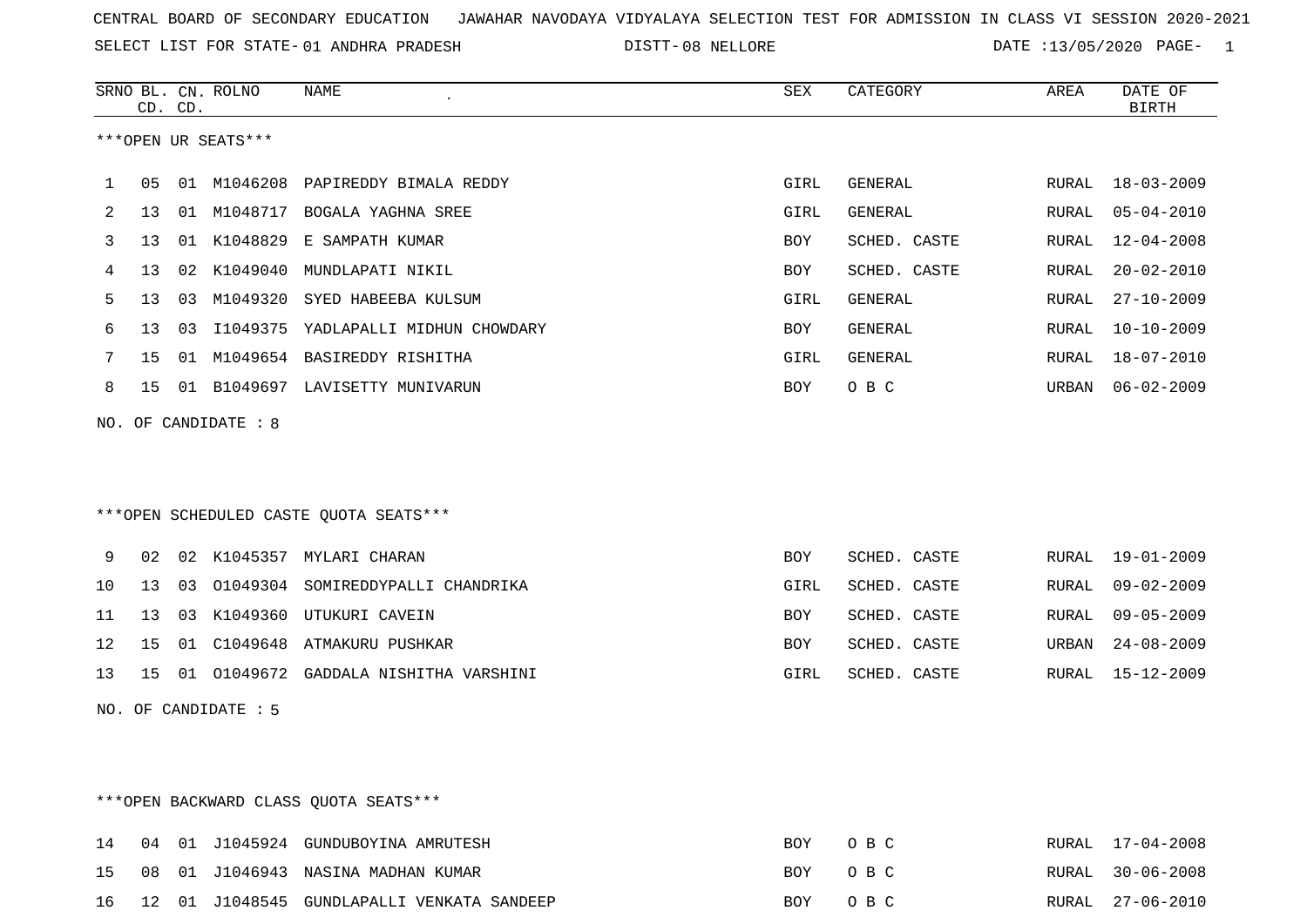SELECT LIST FOR STATE- DISTT- 01 ANDHRA PRADESH

DISTT-08 NELLORE **DATE** :13/05/2020 PAGE- 2

|    |    | CD. CD. | SRNO BL. CN. ROLNO     | <b>NAME</b>                                 | SEX  | CATEGORY       | AREA  | DATE OF<br><b>BIRTH</b> |
|----|----|---------|------------------------|---------------------------------------------|------|----------------|-------|-------------------------|
|    |    |         |                        | *** OPEN BACKWARD CLASS QUOTA SEATS***      |      |                |       |                         |
| 17 | 13 |         |                        | 01 N1048776 DABBUGOTTU BHAVYA THANISHA      | GIRL | O B C          | RURAL | $23 - 12 - 2009$        |
| 18 | 15 |         |                        | 01 J1049670 DUDDUKURU CHANDU                | BOY  | O B C          | RURAL | $08 - 09 - 2009$        |
|    |    |         | NO. OF CANDIDATE : 5   |                                             |      |                |       |                         |
|    |    |         |                        | ***OPEN SCHEDULED TRIBE QUOTA SEATS***      |      |                |       |                         |
| 19 | 02 |         |                        | 01 L1045206 CHALAMCHARLA ROHITH             | BOY  | SCHED. TRIBE   | RURAL | $19 - 10 - 2009$        |
| 20 | 03 |         |                        | 01 L1045652 M VENKATA DHARMENDRA            | BOY  | SCHED. TRIBE   | RURAL | $20 - 03 - 2009$        |
|    |    |         | NO. OF CANDIDATE : 2   |                                             |      |                |       |                         |
|    |    |         |                        |                                             |      |                |       |                         |
|    |    |         |                        |                                             |      |                |       |                         |
|    |    |         | ***RURAL OPEN SEATS*** |                                             |      |                |       |                         |
| 21 | 01 |         |                        | 01 I1044890 CHALLA VISWA TEJ                | BOY  | GENERAL        |       | RURAL 15-08-2010        |
| 22 | 02 |         |                        | 01 N1045195 BATHALA ANJALI                  | GIRL | O B C          | RURAL | $26 - 10 - 2008$        |
| 23 | 02 |         |                        | 01 N1045199 BODDEPALLI<br>CHAYA DEVI        | GIRL | O B C          | RURAL | $17 - 11 - 2009$        |
| 24 | 03 | 02      |                        | I1045703 P.UDAY SIMHA REDDY                 | BOY  | <b>GENERAL</b> | RURAL | $01 - 12 - 2010$        |
| 25 | 03 | 02      |                        | J1045793 TIRUMALAPUDI ESHWAR VENGALA RAO    | BOY  | O B C          | RURAL | $07 - 11 - 2007$        |
| 26 | 04 | 01      | K1045905               | GANDIKOTA VISWESWARA KUMAR                  | BOY  | SCHED. CASTE   | RURAL | $02 - 12 - 2009$        |
| 27 | 05 |         |                        | 01 I1046217 SANGANA RUPA HAZITH KUMAR REDDY | BOY  | GENERAL        | RURAL | $12 - 12 - 2009$        |
| 28 | 06 |         |                        | 01 M1046342 GUNNAM NAVYA MAHATHI REDDY      | GIRL | GENERAL        | RURAL | $03 - 04 - 2010$        |
| 29 | 06 |         |                        | 01 N1046516 SHAIK BHANU SREE                | GIRL | O B C          | RURAL | $24 - 10 - 2009$        |
| 30 | 07 |         |                        | 01 J1046645 KATLA TINU MOKSHITH             | BOY  | O B C          | RURAL | $08 - 09 - 2010$        |
| 31 | 07 |         |                        | 01 J1046703 VELUGU UMAMAHESH                | BOY  | O B C          | RURAL | 19-05-2010              |
| 32 |    |         |                        | 08 01 M1046894 MANDA PRAHALLIKA REDDY       | GIRL | GENERAL        |       | RURAL 17-04-2010        |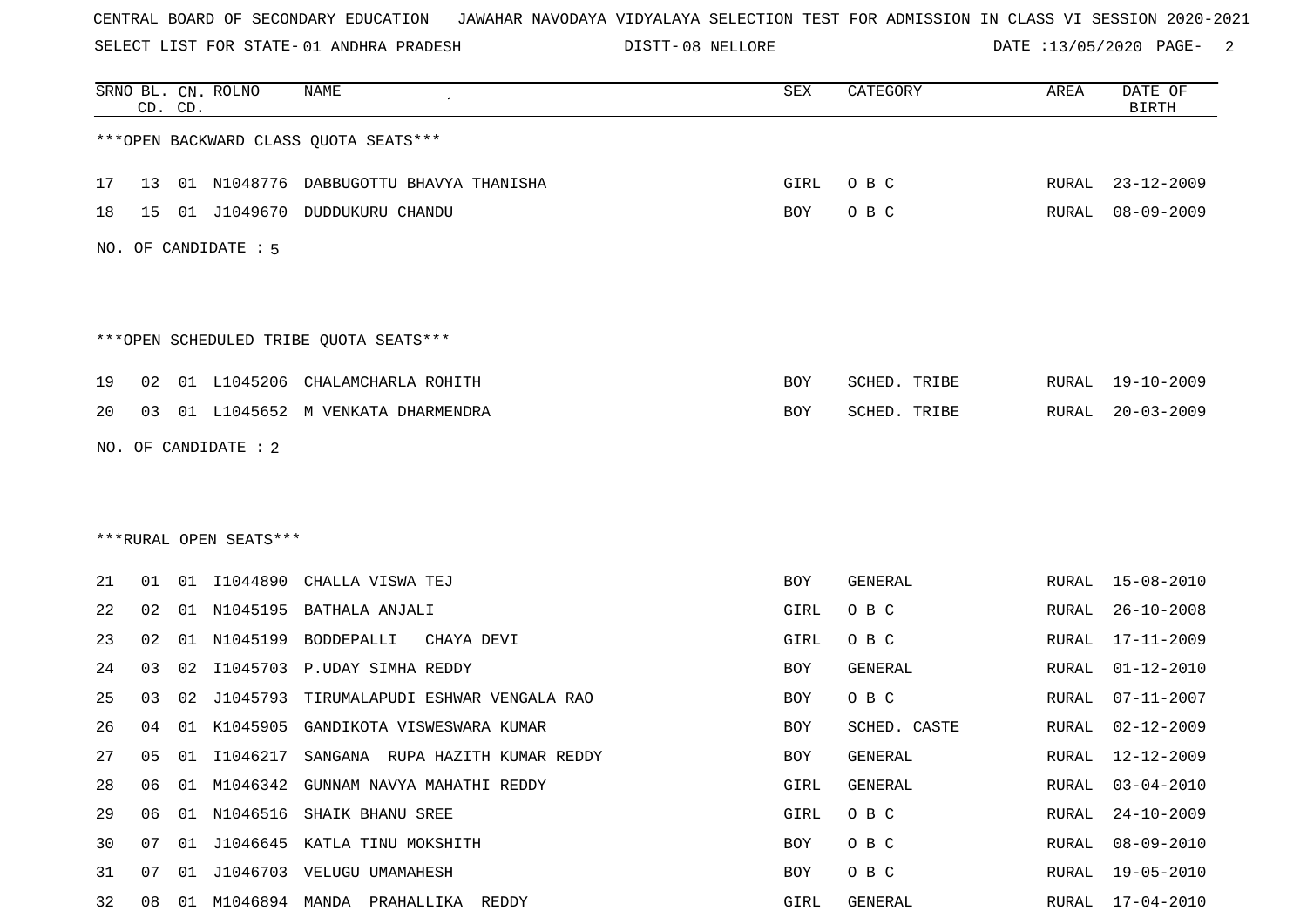SELECT LIST FOR STATE- DISTT- 01 ANDHRA PRADESH

DISTT-08 NELLORE **DATE** :13/05/2020 PAGE- 3

|     | CD. CD.         |    | SRNO BL. CN. ROLNO     | <b>NAME</b>                             | <b>SEX</b> | CATEGORY       | AREA         | DATE OF<br><b>BIRTH</b> |
|-----|-----------------|----|------------------------|-----------------------------------------|------------|----------------|--------------|-------------------------|
|     |                 |    | ***RURAL OPEN SEATS*** |                                         |            |                |              |                         |
| 33  | 09              | 01 | J1047168               | ERUGU<br>SAI KARTHIKESH                 | BOY        | O B C          | RURAL        | $13 - 06 - 2010$        |
| 34  | 09              | 01 |                        | J1047220 PUTTU GURU JAGADEESH           | BOY        | O B C          | RURAL        | $31 - 12 - 2009$        |
| 35  | 10              | 02 |                        | M1047673 KOVURU KAVYA SREE              | GIRL       | GENERAL        | RURAL        | $14 - 10 - 2009$        |
| 36  | 10              | 02 | I1047751               | MEDIKONDA AUMSUDHAR                     | BOY        | <b>GENERAL</b> | RURAL        | $05 - 09 - 2009$        |
| 37  | 11              | 01 | I1048342               | BOYAPATI VINAY                          | BOY        | GENERAL        | RURAL        | $28 - 04 - 2009$        |
| 38  | 11              |    |                        | 01 J1048375 GOPIDESI DHANVEER           | BOY        | O B C          | RURAL        | $12 - 04 - 2010$        |
| 39  | 12 <sub>1</sub> | 01 | J1048551               | KAKARLA GURU BALAJI                     | BOY        | O B C          | RURAL        | $03 - 04 - 2010$        |
| 40  | 13              | 02 | M1048888               | INDELA SWARNA BHARATHI                  | GIRL       | GENERAL        | RURAL        | $14 - 06 - 2010$        |
| 41  | 13              | 03 | I1049380               | YARAGUTI VENKATA KOUSIK REDDY           | BOY        | GENERAL        | RURAL        | $01 - 01 - 2010$        |
| 42  | 14              | 01 | I1049481               | KANALA DINESH KARTHIK                   | BOY        | GENERAL        | RURAL        | $25 - 03 - 2009$        |
| 43  | 15              | 01 | I1049675               | GANGAVARAPU SASIDHAR                    | <b>BOY</b> | <b>GENERAL</b> | <b>RURAL</b> | $10 - 08 - 2009$        |
| 44  | 15              |    |                        | 01 M1049751 SRISTLA LAKSHMI CHETHANA    | GIRL       | GENERAL        | RURAL        | $08 - 06 - 2010$        |
| NO. |                 |    | OF CANDIDATE : 24      |                                         |            |                |              |                         |
|     |                 |    |                        |                                         |            |                |              |                         |
|     |                 |    |                        | ***RURAL SCHEDULED CASTE QUOTA SEATS*** |            |                |              |                         |
| 45  | 01              | 01 | K1045018               | NANDIPATI.JEEVAN                        | BOY        | SCHED. CASTE   | RURAL        | $14 - 04 - 2009$        |
| 46  | 01              |    |                        | 01 K1045055 PUNUGUNTA ROHITH            | <b>BOY</b> | SCHED. CASTE   | RURAL        | $12 - 06 - 2010$        |

| 47 | 03  | . N 1 | K1045638 | MARELLA PRANAY TEJA  | <b>BOY</b> | SCHED, CASTE | RURAL | 26-10-2009       |
|----|-----|-------|----------|----------------------|------------|--------------|-------|------------------|
| 48 | 03  | -01   | K1045651 | MUTYALA PRANAY KUMAR | <b>BOY</b> | SCHED. CASTE | RURAL | 25-12-2010       |
| 49 | 03  | O 2.  | 01045709 | ROKKAROKKALA PRANAVI | GIRL       | SCHED, CASTE | RURAL | $07 - 05 - 2009$ |
| 50 | 06  | - 01  | 01046287 | CHITTETI BHARGAVI    | GIRL       | SCHED. CASTE | RURAL | 19-06-2007       |
| 51 | 06  | . በ 1 | K1046398 | KORSIPATI<br>ESWAR   | <b>BOY</b> | SCHED, CASTE | RURAL | $29 - 12 - 2009$ |
| 52 | 08  | . N 1 | 01046897 | MANGALAPURI SHREEJA  | GIRL       | SCHED, CASTE | RURAL | $18 - 03 - 2009$ |
| 53 | 09. | .N.1  | 01047177 | KALAPATI LARANYA     | GIRL       | SCHED, CASTE | RURAL | 26-07-2010       |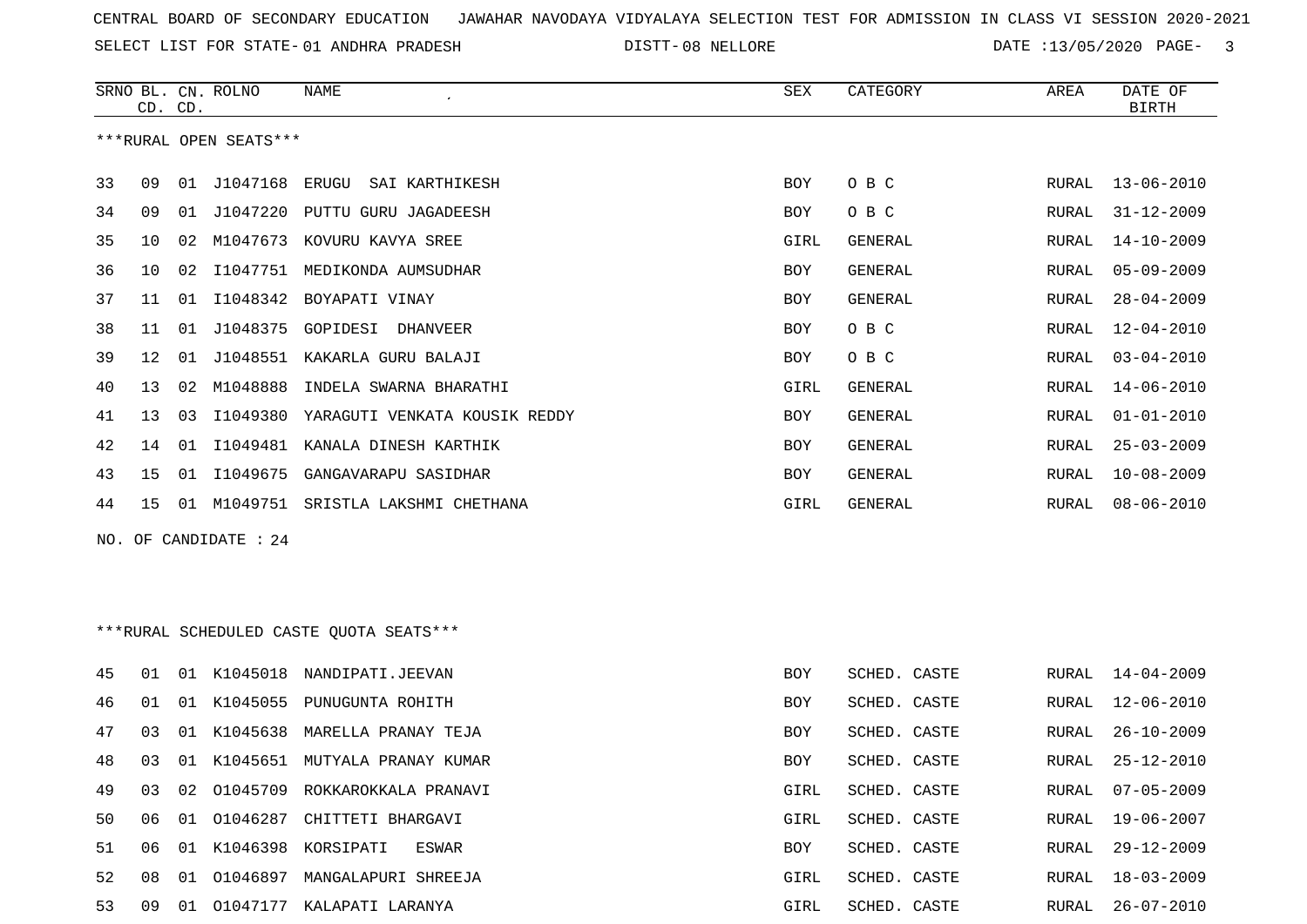SELECT LIST FOR STATE- DISTT- 01 ANDHRA PRADESH

SRNO BL. CN.

ROLNO NAME SEX CATEGORY AREA DATE OF

DISTT-08 NELLORE **DATE** :13/05/2020 PAGE- 4

|    | CD. CD. |    |                       |                                            |            |              |       | <b>BIRTH</b>     |
|----|---------|----|-----------------------|--------------------------------------------|------------|--------------|-------|------------------|
|    |         |    |                       | ***RURAL SCHEDULED CASTE QUOTA SEATS***    |            |              |       |                  |
| 54 | 11      |    |                       | 01 K1048358 DARSI VIKAS                    | <b>BOY</b> | SCHED. CASTE | RURAL | $28 - 09 - 2008$ |
| 55 | 12      | 01 | 01048529              | DAMAI RESHMAJA                             | GIRL       | SCHED. CASTE | RURAL | 15-11-2009       |
| 56 | 13      |    |                       | 02 K1048929 KATHI SUNNY                    | BOY        | SCHED. CASTE | RURAL | $23 - 05 - 2010$ |
| 57 | 13      |    |                       | 02 K1049074 NUTHALAPATI ARAVIND            | BOY        | SCHED. CASTE | RURAL | $09 - 10 - 2009$ |
| 58 | 15      |    |                       | 01 K1049703 MANYAM ROHITH                  | BOY        | SCHED. CASTE | RURAL | $23 - 11 - 2008$ |
|    |         |    | NO. OF CANDIDATE : 14 |                                            |            |              |       |                  |
|    |         |    |                       |                                            |            |              |       |                  |
|    |         |    |                       |                                            |            |              |       |                  |
|    |         |    |                       | *** RURAL BACKWARD CLASS QUOTA SEATS***    |            |              |       |                  |
| 59 | 01      | 01 |                       | J1045049 POLLAKAYALA YASWANTH              | BOY        | O B C        | RURAL | 17-06-2007       |
| 60 | 05      | 01 |                       | J1046167 KANNELURI VENKATA RAM CHARAN TEJA | BOY        | O B C        | RURAL | 14-11-2008       |
| 61 | 05      |    | 01 N1046190           | MUNGARA SETHU SOWMYA                       | GIRL       | O B C        | RURAL | $23 - 12 - 2009$ |
| 62 | 08      | 01 | J1046716              | ALAPAKA MANJITH                            | BOY        | O B C        | RURAL | $08 - 10 - 2008$ |
| 63 | 08      | 01 | J1046817              | GURRAM SAI HARSHA                          | BOY        | O B C        | RURAL | $21 - 07 - 2010$ |
| 64 | 08      | 01 | J1046818              | GURRAM SURYA TEJA                          | BOY        | O B C        | RURAL | $12 - 11 - 2008$ |
| 65 | 08      | 01 | N1046929              | MUKKU SARANYA                              | GIRL       | O B C        | RURAL | $20 - 05 - 2009$ |
| 66 | 08      | 01 | J1047078              | TANDRA<br>MANOJ                            | BOY        | O B C        | RURAL | $10 - 11 - 2008$ |
| 67 | 11      | 01 | J1048450              | PARISIBOINA HARI KRISHNA                   | BOY        | O B C        | RURAL | $04 - 12 - 2009$ |
| 68 | 11      | 01 | J1048471              | SHAIK KHAJA RAMTHULLA                      | BOY        | O B C        | RURAL | $13 - 03 - 2009$ |
| 69 | 11      | 01 | J1048481              | TAMMISETTY YASWANTH                        | BOY        | O B C        | RURAL | $24 - 09 - 2009$ |
| 70 | 11      | 01 | J1048490              | ULLIPAYALA HEMASANKAR                      | BOY        | O B C        | RURAL | $02 - 08 - 2009$ |
| 71 |         |    |                       | 13 02 J1048927 KARYAVULA AVINASH           | BOY        | O B C        | RURAL | $05 - 04 - 2010$ |
| 72 | 13      |    |                       | 02 N1048976 KURRA SRIJA YADAV              | GIRL       | O B C        | RURAL | $25 - 03 - 2010$ |
| 73 | 13      |    | 03 N1049143 POOJA     |                                            | GIRL       | O B C        | RURAL | $12 - 04 - 2010$ |
| 74 | 13      |    |                       | 03 N1049226 SHAIK ASWARIN                  | GIRL       | O B C        | RURAL | $24 - 10 - 2008$ |
|    |         |    |                       |                                            |            |              |       |                  |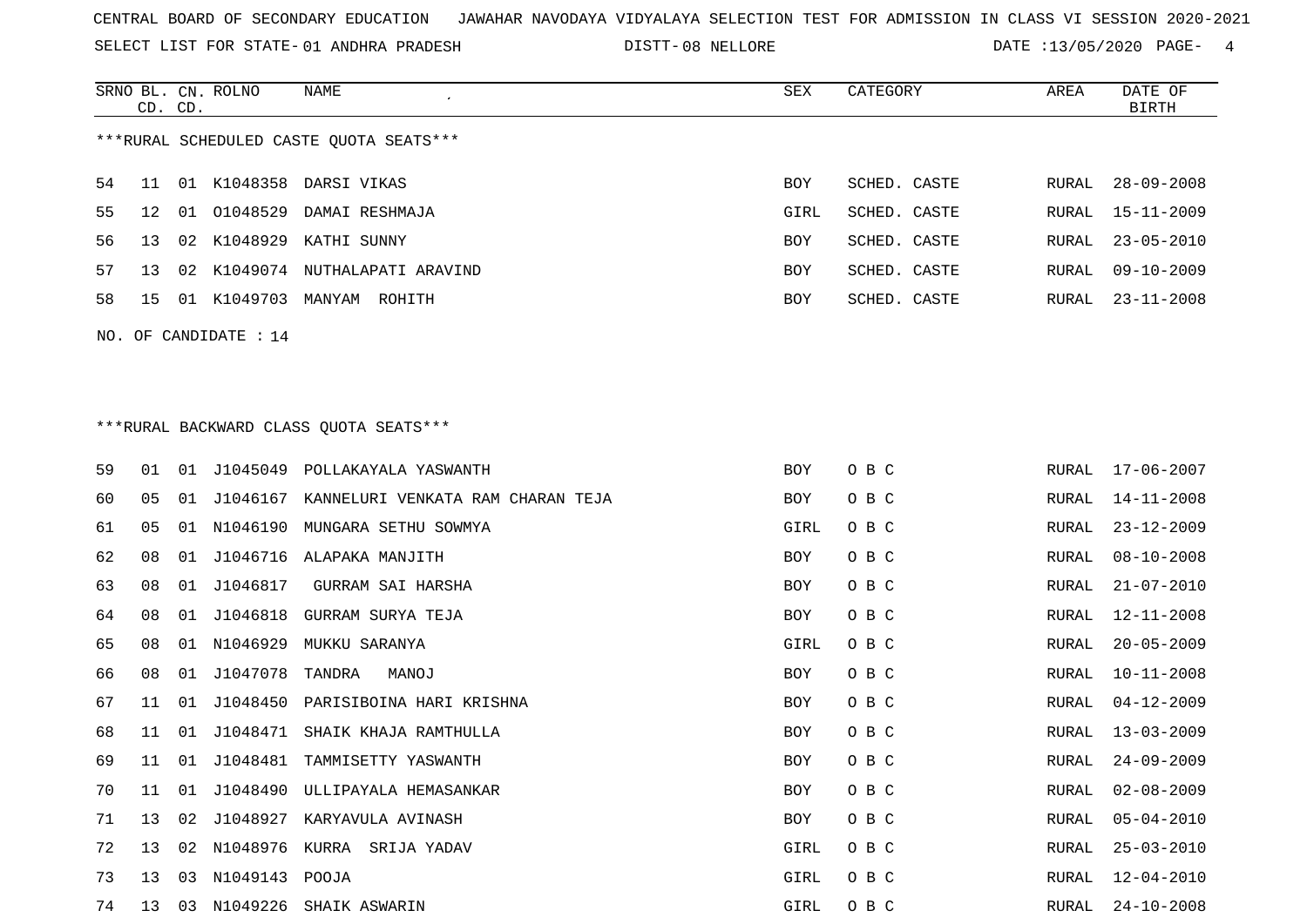SELECT LIST FOR STATE- DISTT- 01 ANDHRA PRADESH

DISTT-08 NELLORE **DATE** :13/05/2020 PAGE- 5

| SRNO<br>$\sim$<br>⊐∟ | CN           | <b>ROLNO</b> | <b>NAME</b> | SEX | CATEGORY | AREA | n a mm<br>ΟF<br>DA I L |
|----------------------|--------------|--------------|-------------|-----|----------|------|------------------------|
| $\sim$<br>ىت         | $\cap$<br>ىب |              |             |     |          |      | 3IRTH                  |

NO. OF CANDIDATE : 16

# \*\*\*RURAL SCHEDULED TRIBE QUOTA SEATS\*\*\*

|          |  |                         | 75 01 01 L1045161 YELLASIRI MANOHAR     | <b>BOY</b> | SCHED. TRIBE | RURAL 03-05-2009 |
|----------|--|-------------------------|-----------------------------------------|------------|--------------|------------------|
|          |  |                         | 76 02 02 L1045414 RACHAGIRI SANJAY      | <b>BOY</b> | SCHED. TRIBE | RURAL 12-02-2009 |
|          |  |                         | 77 03 01 L1045503 ADIPUDI BANGARU RAHUL | <b>BOY</b> | SCHED. TRIBE | RURAL 30-06-2010 |
|          |  | 78  03  02  P1045788    | THIRIVIDHI KAVYA                        | GIRL       | SCHED. TRIBE | RURAL 05-08-2007 |
|          |  | 79   05   01   P1046204 | PAMULA SUPRAJA                          | GIRL       | SCHED. TRIBE | RURAL 08-12-2009 |
| 80 11 01 |  | L1048444                | PALAKIRTHI HEMANTH                      | <b>BOY</b> | SCHED. TRIBE | RURAL 15-12-2008 |

NO. OF CANDIDATE : 6

TOTAL SELECTED CANDIDATE : 80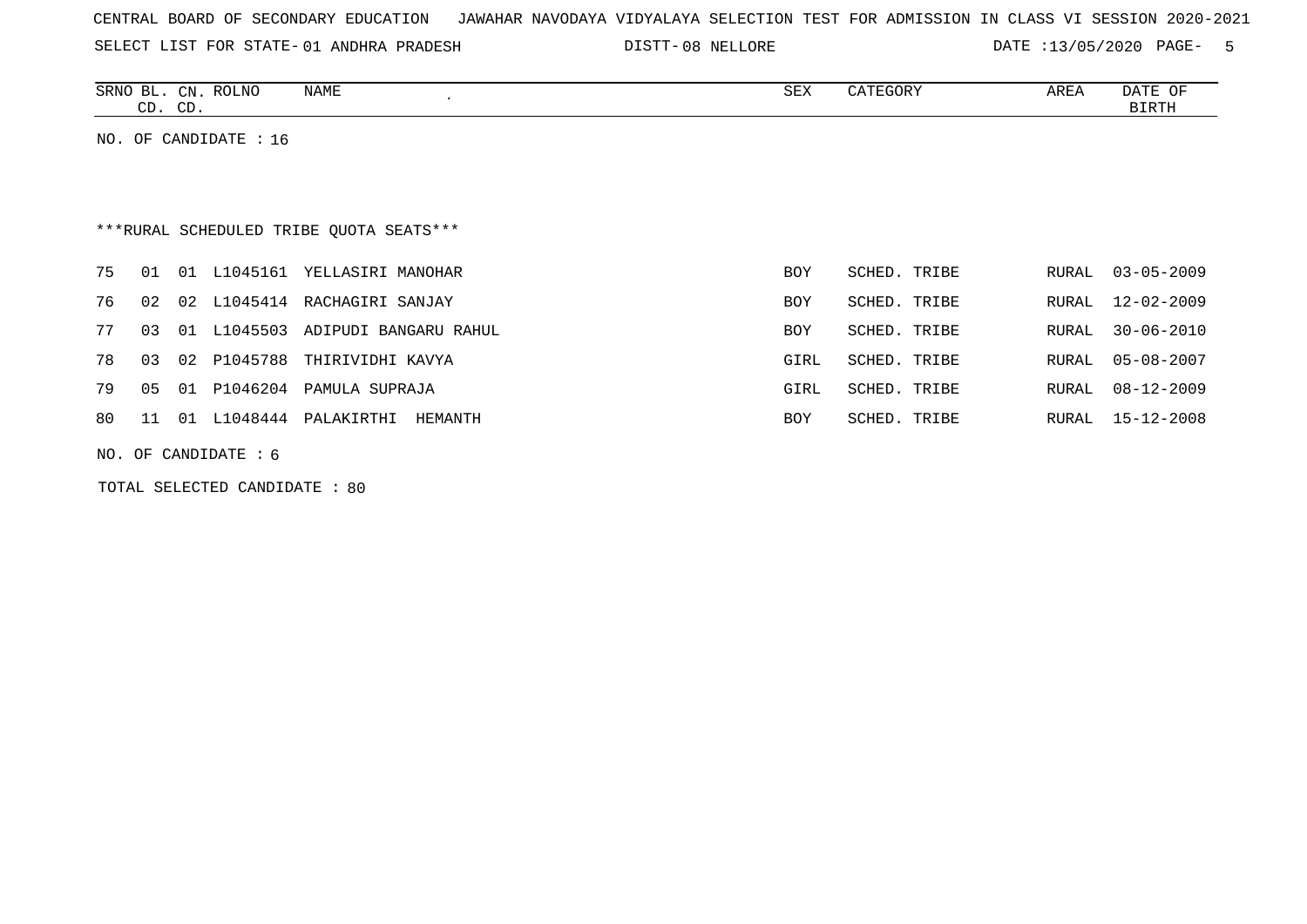SELECT LIST FOR STATE- DISTT- 01 ANDHRA PRADESH

DISTT-09 PRAKASAM-I DATE :13/05/2020 PAGE- 1

|             |    | CD. CD. | SRNO BL. CN. ROLNO     | NAME                                    | <b>SEX</b> | CATEGORY     | AREA  | DATE OF<br><b>BIRTH</b> |
|-------------|----|---------|------------------------|-----------------------------------------|------------|--------------|-------|-------------------------|
|             |    |         | ***OPEN UR SEATS***    |                                         |            |              |       |                         |
| $\mathbf 1$ | 02 |         |                        | 01 M1050039 DUGGIREDDY DEEKSHA          | GIRL       | GENERAL      | RURAL | $27 - 06 - 2010$        |
| 2           | 03 |         |                        | 01 K1050168 DAVULURI TEJA RAM           | BOY        | SCHED. CASTE | RURAL | $16 - 02 - 2010$        |
| 3           | 04 | 01      |                        | O1050519 LAKHAMTHOTI NEHA JESI          | GIRL       | SCHED. CASTE | RURAL | $02 - 06 - 2010$        |
| 4           | 04 |         |                        | 02 M1050595 PERLA LAKSHMI VYSHNAVI DEVI | GIRL       | GENERAL      | RURAL | $20 - 11 - 2009$        |
| 5           | 06 |         |                        | 03 F1051288 PIDATHALA PRANAVI           | GIRL       | O B C        | URBAN | $24 - 02 - 2008$        |
| 6           | 07 |         |                        | 01 A1051518 DAMA SURYA TEJA             | BOY        | GENERAL      | URBAN | $21 - 01 - 2010$        |
|             |    |         | NO. OF CANDIDATE : $6$ |                                         |            |              |       |                         |
|             |    |         |                        |                                         |            |              |       |                         |
|             |    |         |                        |                                         |            |              |       |                         |
|             |    |         |                        | ***OPEN SCHEDULED CASTE QUOTA SEATS***  |            |              |       |                         |
| 7           | 02 |         |                        | 01 K1050004 ARETI VINAY                 | <b>BOY</b> | SCHED. CASTE | RURAL | $29 - 01 - 2008$        |
| 8           | 03 |         |                        | 01 K1050262 PATIBANDLA PAVAN KALYAN     | <b>BOY</b> | SCHED. CASTE | RURAL | $17 - 12 - 2009$        |
| 9           | 04 |         |                        | 01 K1050439 GOWDIPERI RANAAKSHAY        | BOY        | SCHED. CASTE | RURAL | $16 - 12 - 2009$        |
| 10          | 04 |         |                        | 02 K1050546 MIDASALA. ARUDRA            | BOY        | SCHED. CASTE | RURAL | $22 - 06 - 2009$        |
| 11          | 06 |         |                        | 03 G1051322 RAGI GREESHMA               | GIRL       | SCHED. CASTE | URBAN | $30 - 09 - 2009$        |
|             |    |         | NO. OF CANDIDATE : 5   |                                         |            |              |       |                         |
|             |    |         |                        |                                         |            |              |       |                         |
|             |    |         |                        |                                         |            |              |       |                         |
|             |    |         |                        | ***OPEN DISABLED QUOTA SEATS***         |            |              |       |                         |
| 12          | 03 |         |                        | 01 01050215 KOTTE PUJITHA               | GIRL       | SCHED. CASTE | RURAL | $01 - 01 - 2008$        |
| 13          | 04 |         |                        | 01 I1050469 KANTA BRAHMATEJA            | BOY        | GENERAL      | RURAL | $19 - 01 - 2008$        |
| 14          | 04 |         |                        | 02 J1050596 PERNAPATI ROHITH SATHISH    | BOY        | O B C        | RURAL | $25 - 11 - 2008$        |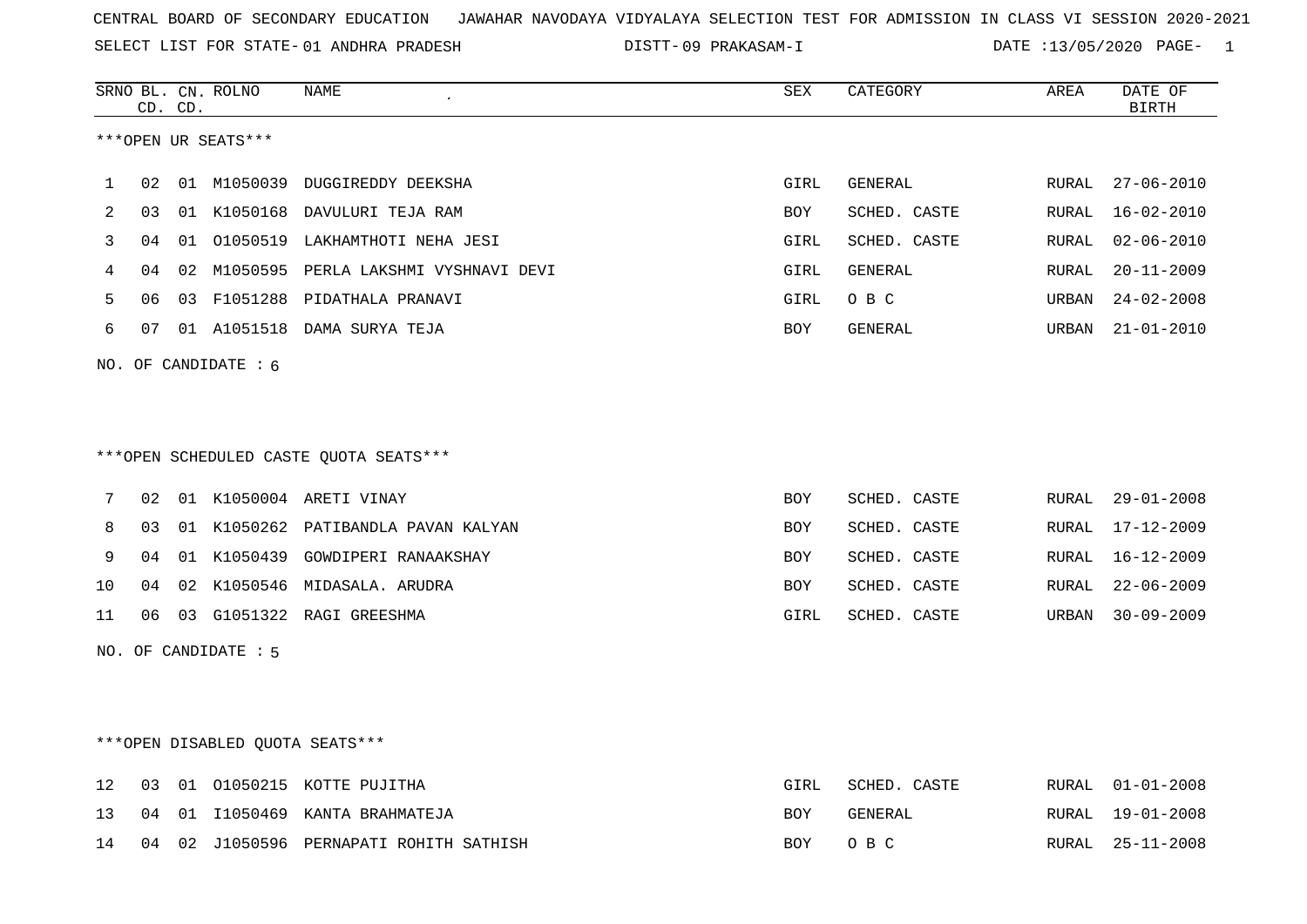SELECT LIST FOR STATE- DISTT- 01 ANDHRA PRADESH

09 PRAKASAM-I DATE :13/05/2020 PAGE- 2

|    |    | CD. CD. | SRNO BL. CN. ROLNO     | <b>NAME</b>                             | SEX  | CATEGORY     | AREA  | DATE OF<br><b>BIRTH</b> |
|----|----|---------|------------------------|-----------------------------------------|------|--------------|-------|-------------------------|
|    |    |         | NO. OF CANDIDATE : 3   |                                         |      |              |       |                         |
|    |    |         |                        |                                         |      |              |       |                         |
|    |    |         |                        |                                         |      |              |       |                         |
|    |    |         |                        | *** OPEN BACKWARD CLASS QUOTA SEATS***  |      |              |       |                         |
| 15 |    |         |                        | 03 01 J1050292 SANNEBOYINA YASWANTH     | BOY  | O B C        | RURAL | $03 - 04 - 2010$        |
| 16 | 04 | 01      | J1050392               | CHANDA MOKSHITH                         | BOY  | O B C        | RURAL | $10 - 02 - 2009$        |
| 17 | 04 | 02      |                        | J1050572 N VIGNESH MANIKANTA            | BOY  | O B C        | RURAL | $19 - 07 - 2009$        |
| 18 | 06 |         | 01 F1050919            | BALIGODUGULA NAGA SANJANA               | GIRL | O B C        | URBAN | $11 - 07 - 2008$        |
| 19 | 06 |         |                        | 03 B1051287 PIDATHALA ARJUN             | BOY  | O B C        | URBAN | $20 - 09 - 2008$        |
|    |    |         | NO. OF CANDIDATE : 5   |                                         |      |              |       |                         |
|    |    |         |                        |                                         |      |              |       |                         |
|    |    |         |                        |                                         |      |              |       |                         |
|    |    |         |                        | *** OPEN SCHEDULED TRIBE QUOTA SEATS*** |      |              |       |                         |
|    |    |         |                        |                                         |      |              |       |                         |
| 20 | 10 |         |                        | 01 L1052308 RAMAVATHU BALANAGU NAIK     | BOY  | SCHED. TRIBE | RURAL | $30 - 12 - 2007$        |
|    |    |         | NO. OF CANDIDATE : $1$ |                                         |      |              |       |                         |
|    |    |         |                        |                                         |      |              |       |                         |
|    |    |         |                        |                                         |      |              |       |                         |
|    |    |         | ***RURAL OPEN SEATS*** |                                         |      |              |       |                         |
| 21 | 01 |         |                        | 01 N1049862 KANAPARTHI PAVITRA          | GIRL | O B C        | RURAL | 12-11-2010              |
| 22 | 02 | 01      | I1050008               | BELLAM YASWANTH                         | BOY  | GENERAL      | RURAL | $08 - 06 - 2008$        |
| 23 | 02 | 01      |                        | I1050044 GAJJALA VENKATA BALAJI         | BOY  | GENERAL      |       | RURAL 11-09-2009        |
| 24 | 03 |         |                        | 01 N1050171 DHANEKULA ROOPADEVI         | GIRL | O B C        | RURAL | 19-10-2009              |
| 25 | 03 |         |                        | 01 M1050200 KANDAGADDALA NEHA SRI       | GIRL | GENERAL      | RURAL | $28 - 05 - 2010$        |
| 26 |    | 04 02   |                        | M1050566 NANDALA SRILEKHA               | GIRL | GENERAL      | RURAL | $29 - 09 - 2009$        |
| 27 |    |         |                        | 04 02 M1050658 THANIKONDA HARSHINI      | GIRL | GENERAL      | RURAL | $18 - 11 - 2008$        |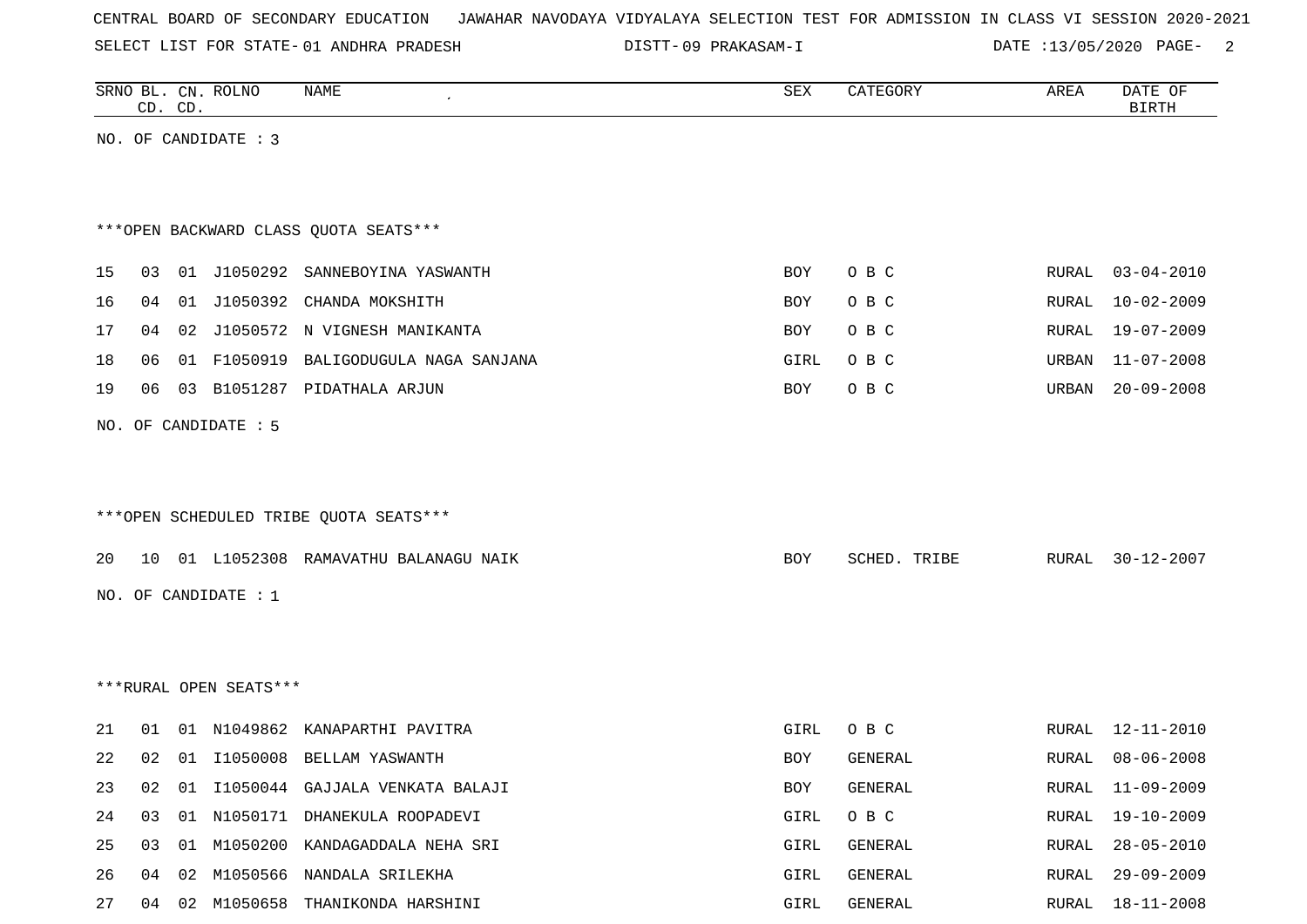SELECT LIST FOR STATE- DISTT- 01 ANDHRA PRADESH

09 PRAKASAM-I DATE :13/05/2020 PAGE- 3

|    | CD. CD. |    | SRNO BL. CN. ROLNO     | <b>NAME</b>                     | <b>SEX</b> | CATEGORY       | AREA  | DATE OF<br><b>BIRTH</b> |
|----|---------|----|------------------------|---------------------------------|------------|----------------|-------|-------------------------|
|    |         |    | ***RURAL OPEN SEATS*** |                                 |            |                |       |                         |
| 28 | 05      |    | 01 K1050753            | KANNEDHARA BENNI                | <b>BOY</b> | SCHED. CASTE   | RURAL | $22 - 02 - 2009$        |
| 29 | 05      | 01 | 01050813               | PENUMAKA PUNEETA PRIYA DARSHINI | GIRL       | SCHED. CASTE   | RURAL | $02 - 06 - 2009$        |
| 30 | 05      | 01 | I1050871               | UNDAVALLI JAGADEESH CHOWDARY    | <b>BOY</b> | <b>GENERAL</b> | RURAL | $07 - 01 - 2010$        |
| 31 | 06      | 01 | K1051068               | GOWDIPERI PUNEETH RAJ           | <b>BOY</b> | SCHED. CASTE   | RURAL | $20 - 06 - 2010$        |
| 32 | 06      | 02 | M1051134               | KATTHULAPALLI HAMSINI REDDY     | GIRL       | <b>GENERAL</b> | RURAL | $06 - 05 - 2010$        |
| 33 | 06      | 02 |                        | J1051264 ODUGU PRATHEEP KUMAR   | <b>BOY</b> | O B C          | RURAL | $06 - 09 - 2008$        |
| 34 | 07      | 01 | I1051539               | GANDU RAMU                      | <b>BOY</b> | GENERAL        | RURAL | $11 - 11 - 2009$        |
| 35 | 07      | 01 | K1051550               | GOKATHOTI VENKATA MANIKANTA     | <b>BOY</b> | SCHED. CASTE   | RURAL | $15 - 09 - 2010$        |
| 36 | 07      | 01 | 01051572               | JADRAJUPALLI KEERTHANA          | GIRL       | SCHED. CASTE   | RURAL | $01 - 08 - 2009$        |
| 37 | 07      | 02 | J1051671               | NANDAVARAPU NAZEERVALI          | <b>BOY</b> | O B C          | RURAL | $13 - 12 - 2009$        |
| 38 | 08      | 01 | I1051935               | NARISETTI SREE SAI              | <b>BOY</b> | <b>GENERAL</b> | RURAL | $03 - 03 - 2010$        |
| 39 | 08      | 01 | N1051937               | OBULASETTY VYSHNAVI             | GIRL       | O B C          | RURAL | $30 - 12 - 2008$        |
| 40 | 08      | 01 | I1051991               | THATI THANUSH                   | <b>BOY</b> | <b>GENERAL</b> | RURAL | $01 - 04 - 2010$        |
| 41 | 09      | 01 | I1052033               | CHAGANTI PRANAV                 | <b>BOY</b> | <b>GENERAL</b> | RURAL | $06 - 05 - 2009$        |
| 42 | 09      | 01 |                        | J1052144 SHAIK GOHAR            | <b>BOY</b> | O B C          | RURAL | $24 - 08 - 2010$        |
| 43 | 10      | 01 | I1052310               | RAVIPATI SAI KRISHNA            | <b>BOY</b> | <b>GENERAL</b> | RURAL | $18 - 07 - 2008$        |
| 44 | 10      | 01 | M1052341               | SYED SUHANA SANAM               | GIRL       | <b>GENERAL</b> | RURAL | $13 - 11 - 2010$        |

NO. OF CANDIDATE : 24

\*\*\*RURAL SCHEDULED CASTE QUOTA SEATS\*\*\*

|  |  | 45 02 01 01050031 DARLA TRIPURA              | GIRL       | SCHED. CASTE | RURAL 06-06-2010 |
|--|--|----------------------------------------------|------------|--------------|------------------|
|  |  | 46 02 01 01050054 GUNTHOTI AMRUTHA VARSHINI  | GIRL       | SCHED. CASTE | RURAL 28-10-2009 |
|  |  | 47 02 01 K1050055 KAPPALA AMOSHU             | <b>BOY</b> | SCHED. CASTE | RURAL 05-06-2010 |
|  |  | 48 04 01 K1050393 CHAVALAM KRISHNA CHAITANYA | <b>BOY</b> | SCHED. CASTE | RURAL 28-05-2009 |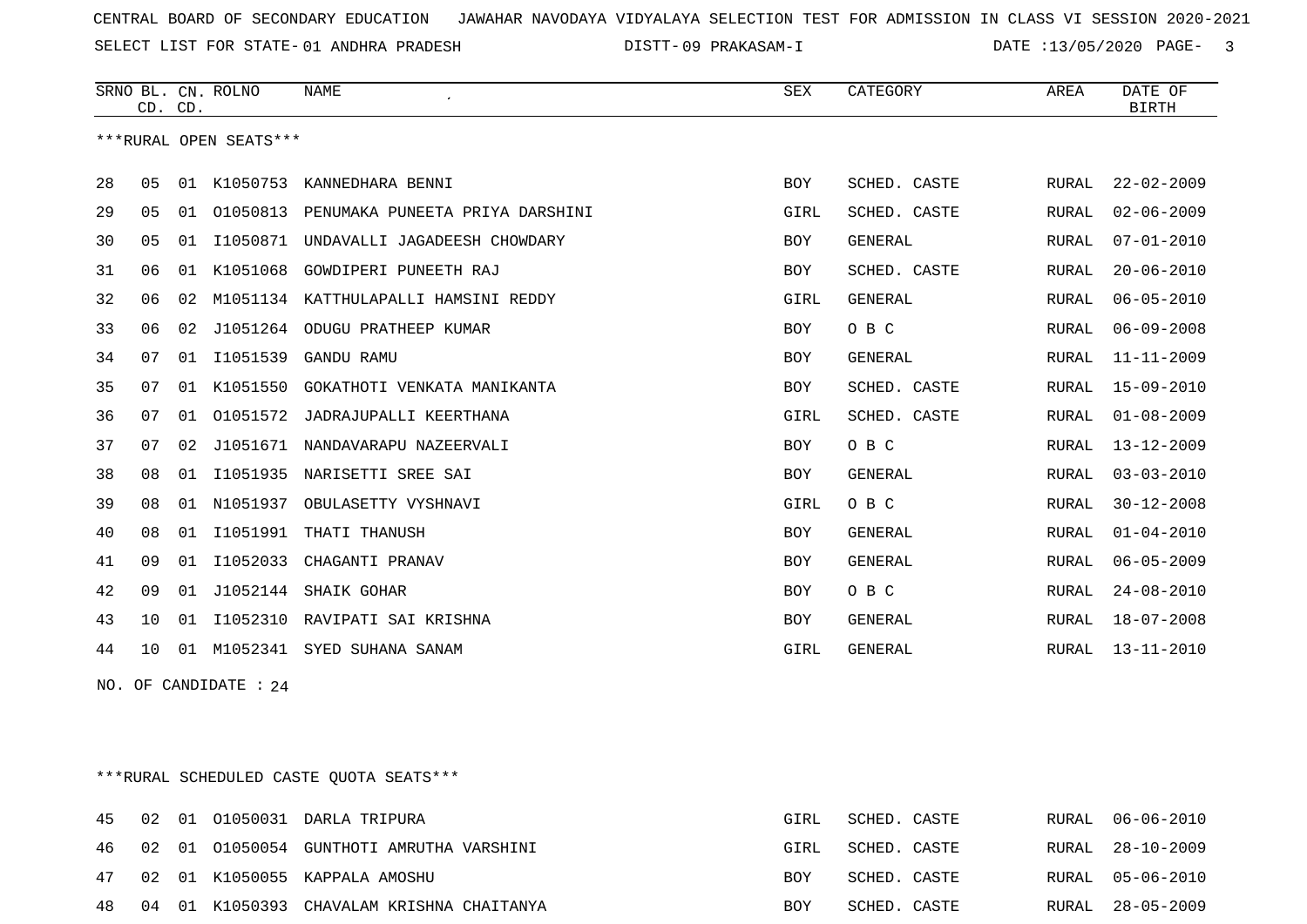SELECT LIST FOR STATE- DISTT- 01 ANDHRA PRADESH

09 PRAKASAM-I DATE :13/05/2020 PAGE- 4

|    | CD. CD. |    | SRNO BL. CN. ROLNO    | NAME                                     | SEX        | CATEGORY     | AREA  | DATE OF<br><b>BIRTH</b> |
|----|---------|----|-----------------------|------------------------------------------|------------|--------------|-------|-------------------------|
|    |         |    |                       | *** RURAL SCHEDULED CASTE QUOTA SEATS*** |            |              |       |                         |
|    |         |    |                       |                                          |            |              |       |                         |
| 49 | 04      |    |                       | 01 K1050415 DARLA MANOGNA BABU           | <b>BOY</b> | SCHED. CASTE | RURAL | $27 - 08 - 2010$        |
| 50 | 04      |    |                       | 01 K1050423 DUGGIRALA MANIVARMA          | <b>BOY</b> | SCHED. CASTE | RURAL | $15 - 05 - 2008$        |
| 51 | 04      |    |                       | 01 K1050465 KANAPARTHI SUMANTH           | BOY        | SCHED. CASTE | RURAL | $22 - 07 - 2007$        |
| 52 | 04      |    |                       | 01 K1050520 LAKKAPOGU JASWANTH           | BOY        | SCHED. CASTE | RURAL | $24 - 12 - 2009$        |
| 53 | 04      |    |                       | 02 K1050562 NALAM SATWIK                 | <b>BOY</b> | SCHED. CASTE | RURAL | $17 - 11 - 2010$        |
| 54 | 04      |    |                       | 02 K1050589 PATIBANDLA ABHISHEK          | BOY        | SCHED. CASTE | RURAL | $29 - 11 - 2008$        |
| 55 | 04      | 02 |                       | 01050611 PRAISY SUNAINA KAKUMANU         | GIRL       | SCHED. CASTE | RURAL | $12 - 09 - 2010$        |
| 56 | 06      |    |                       | 01 K1050988 DAMATHOTI JALAIAH            | <b>BOY</b> | SCHED. CASTE | RURAL | $28 - 02 - 2010$        |
| 57 | 06      |    |                       | 01 K1050999 DASARI SATHVIK               | BOY        | SCHED. CASTE | RURAL | $14 - 01 - 2010$        |
| 58 | 09      |    |                       | 01 K1052062 JETTI AKHIL                  | <b>BOY</b> | SCHED. CASTE | RURAL | $17 - 11 - 2008$        |
| 59 | 10      |    |                       | 01 K1052279 NANNAM STEEVEN SON           | <b>BOY</b> | SCHED. CASTE | RURAL | $15 - 11 - 2009$        |
|    |         |    | NO. OF CANDIDATE : 15 |                                          |            |              |       |                         |
|    |         |    |                       |                                          |            |              |       |                         |
|    |         |    |                       |                                          |            |              |       |                         |
|    |         |    |                       | *** RURAL BACKWARD CLASS QUOTA SEATS***  |            |              |       |                         |
|    |         |    |                       |                                          |            |              |       |                         |
| 60 | 01      |    |                       | 01 J1049990 YANAMALAMANDA ANAMAIAH       | BOY        | O B C        | RURAL | $02 - 10 - 2008$        |
| 61 | 02      |    |                       | 01 N1050003 ARDHAKULA DEEPIKA            | GIRL       | O B C        | RURAL | $03 - 09 - 2009$        |
| 62 | 02      |    |                       | 01 J1050019 CHAPPIDI SANJAY              | <b>BOY</b> | O B C        | RURAL | $22 - 07 - 2008$        |
| 63 | 02      |    | 01 J1050110           | UMMADIPOLU BHASHYANTH                    | BOY        | O B C        | RURAL | $03 - 11 - 2008$        |
| 64 | 03      |    |                       | 01 N1050140 BUCHINGARI JWALITHA          | GIRL       | O B C        | RURAL | $16 - 08 - 2009$        |
| 65 | 03      | 01 |                       | J1050221 KURRU JOTHESH                   | BOY        | O B C        | RURAL | $18 - 04 - 2010$        |
| 66 | 03      |    |                       | 01 J1050309 SHAIK IMRAN                  | BOY        | O B C        | RURAL | $30 - 09 - 2008$        |
| 67 | 03      |    |                       | 01 N1050313 SHAIK MISBA ALI              | GIRL       | O B C        | RURAL | $24 - 07 - 2009$        |
| 68 | 04      |    |                       | 01 J1050425 EERLA VENKATA VARUN KUMAR    | <b>BOY</b> | O B C        | RURAL | 15-08-2009              |

04 01 J1050427 EMANI TULASIRAM BOY O B C RURAL 30-07-2009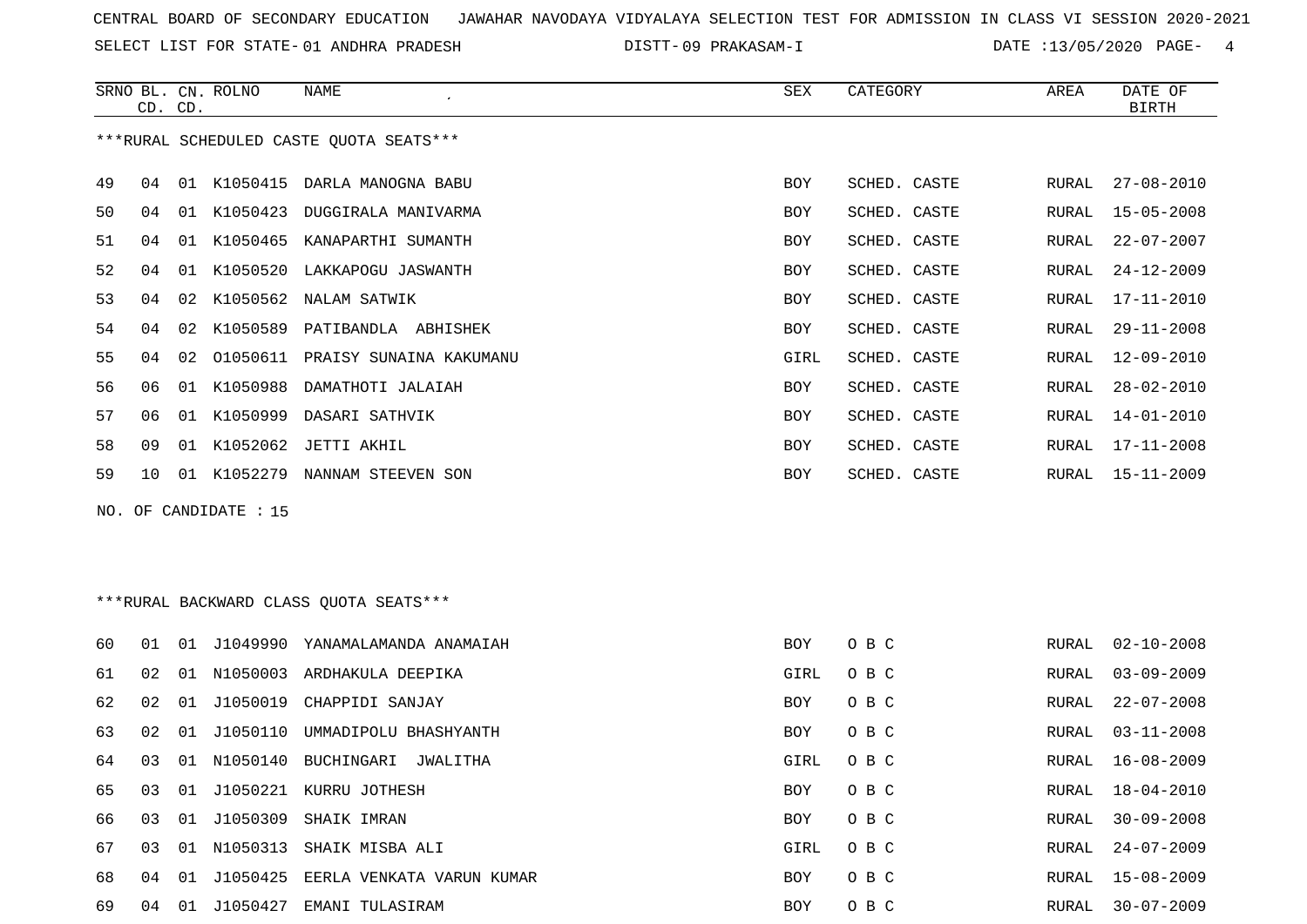SELECT LIST FOR STATE- DISTT- 01 ANDHRA PRADESH

09 PRAKASAM-I DATE :13/05/2020 PAGE- 5

|     |    | CD. CD. | SRNO BL. CN. ROLNO | NAME                                       | <b>SEX</b> | CATEGORY     | AREA  | DATE OF<br><b>BIRTH</b> |
|-----|----|---------|--------------------|--------------------------------------------|------------|--------------|-------|-------------------------|
|     |    |         |                    | *** RURAL BACKWARD CLASS QUOTA SEATS***    |            |              |       |                         |
| 70  | 04 |         |                    | 01 J1050482 KATTI.TEJA LAKSHMI NARASIMHA   | BOY        | O B C        | RURAL | $03 - 07 - 2009$        |
| 71  | 04 |         | 02 N1050532        | MALLAVARAPU AKSHITHA                       | GIRL       | O B C        | RURAL | $02 - 07 - 2009$        |
| 72  | 08 | 01      | N1051849           | GOLI. YASWITHA NAGA SRILAKSHMI             | GIRL       | O B C        | RURAL | $01 - 05 - 2010$        |
| 73  | 08 | 01      |                    | N1051872 KALLURI VENKATA SIVA NAGALAKSHMI  | GIRL       | O B C        | RURAL | $11 - 11 - 2009$        |
| 74  | 10 | 01      |                    | J1052192 ANUBHAM MAHESH KUMAR              | <b>BOY</b> | O B C        | RURAL | $21 - 05 - 2010$        |
| 75  | 10 |         |                    | 01 N1052313 SANKE VYSHNAVI                 | GIRL       | O B C        | RURAL | $16 - 04 - 2009$        |
| NO. |    |         | OF CANDIDATE : 16  |                                            |            |              |       |                         |
|     |    |         |                    |                                            |            |              |       |                         |
|     |    |         |                    |                                            |            |              |       |                         |
|     |    |         |                    | ***RURAL SCHEDULED TRIBE OUOTA SEATS***    |            |              |       |                         |
| 76  | 01 |         |                    | 01 L1049963 SIDDAPUREDDY KARTHIKEYA        | <b>BOY</b> | SCHED. TRIBE | RURAL | $02 - 04 - 2009$        |
| 77  | 07 |         |                    | 01 L1051593 KANDULOTU SAI CHARAN TEJA NAIK | <b>BOY</b> | SCHED. TRIBE | RURAL | $05 - 04 - 2010$        |
| 78  | 08 |         | 01 L1051808        | BANAVATHU<br>SOMLA NAIK                    | <b>BOY</b> | SCHED. TRIBE | RURAL | $01 - 11 - 2007$        |
| 79  | 08 | 01      | L1051861           | ITTA VENKATA SAI CHARAN                    | <b>BOY</b> | SCHED. TRIBE | RURAL | $21 - 08 - 2008$        |
|     |    |         |                    |                                            |            |              |       |                         |

80 10 01 L1052307 RAMAVATH SIVALAL NAIK BOY SCHED.TRIBE RURAL 02-12-2008

NO. OF CANDIDATE : 5

TOTAL SELECTED CANDIDATE : 80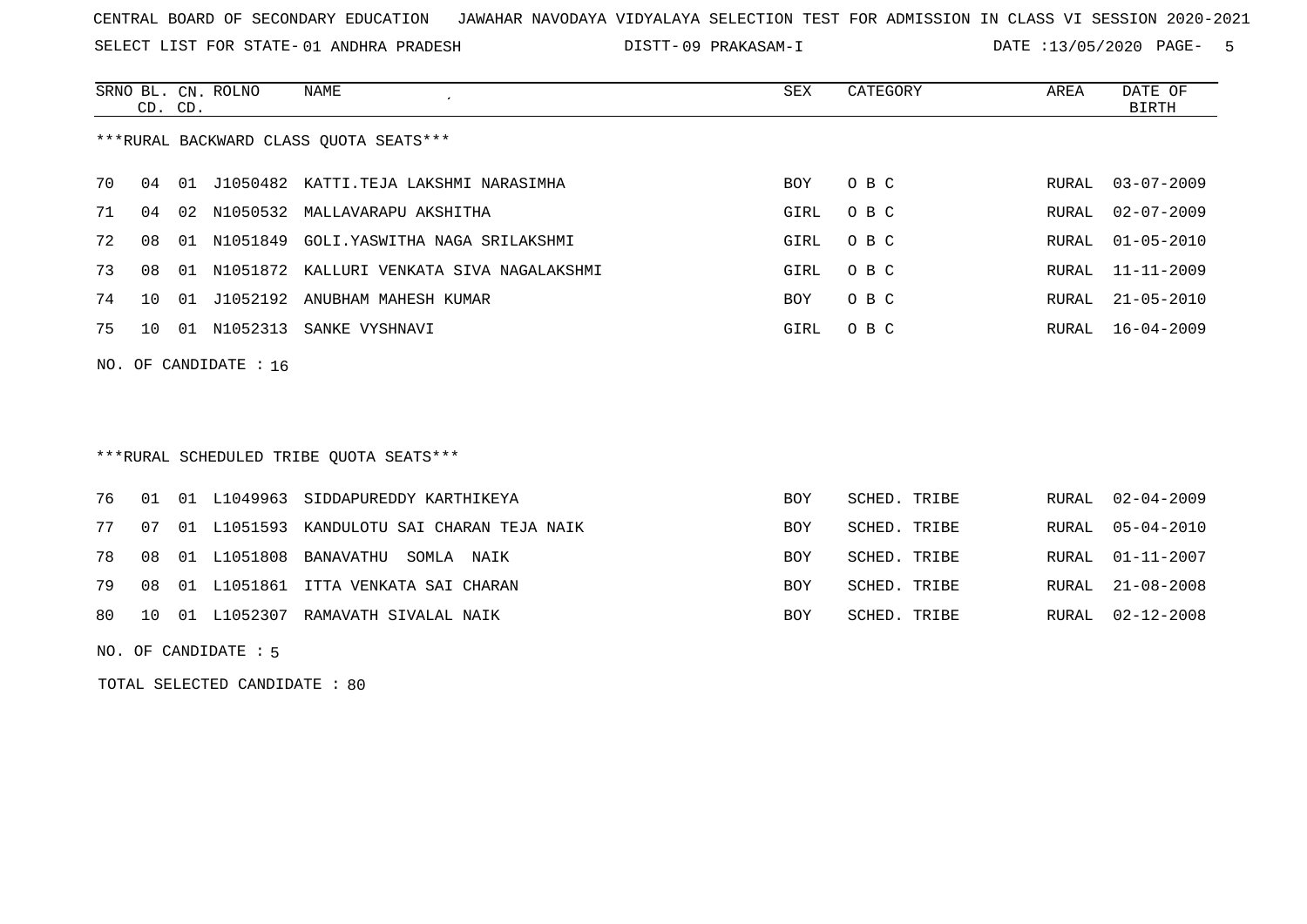SELECT LIST FOR STATE- DISTT- 01 ANDHRA PRADESH

10 PRAKASAM-II DATE :13/05/2020 PAGE- 1

|                | CD. CD.        |    | SRNO BL. CN. ROLNO   | <b>NAME</b><br>$\lambda$                        | ${\tt SEX}$ | CATEGORY     | AREA          | DATE OF<br><b>BIRTH</b> |
|----------------|----------------|----|----------------------|-------------------------------------------------|-------------|--------------|---------------|-------------------------|
|                |                |    | ***OPEN UR SEATS***  |                                                 |             |              |               |                         |
| $\mathbf 1$    |                |    |                      | 01 01 J1052396 BOLA DINESH                      | <b>BOY</b>  | O B C        | RURAL         | $10 - 11 - 2008$        |
| $\overline{2}$ | 01             |    |                      | 02 C1052607 NAGIPOGU AJITH                      | <b>BOY</b>  | SCHED. CASTE | URBAN         | $29 - 12 - 2008$        |
| 3              | 04             | 01 |                      | E1053651 AVULA PAVANI                           | GIRL        | GENERAL      | URBAN         | $12 - 03 - 2009$        |
| 4              | 04             |    |                      | 02 I1054122 PAPAGATLA VENKATA SAI CHETHAN REDDY | <b>BOY</b>  | GENERAL      | RURAL         | $19 - 02 - 2010$        |
| 5              | 0 <sub>5</sub> |    |                      | 01 J1054414 BALIJEPALLI BHUVANESWAR             | BOY         | O B C        | RURAL         | $23 - 12 - 2009$        |
| 6              | 06             |    |                      | 01 M1054636 CHEEMALAMARRI SRUTHI                | GIRL        | GENERAL      | RURAL         | $30 - 10 - 2010$        |
| 7              | 06             |    |                      | 01 J1054645 GORIA VENKATA RAJESH                | <b>BOY</b>  | O B C        | ${\tt RURAL}$ | $13 - 07 - 2010$        |
| 8              | 08             |    |                      | 01 J1055343 KUPPANABOINA KOWSHIK                | <b>BOY</b>  | O B C        | RURAL         | $09 - 07 - 2010$        |
|                |                |    | NO. OF CANDIDATE : 8 |                                                 |             |              |               |                         |
|                |                |    |                      | ***OPEN SCHEDULED CASTE QUOTA SEATS***          |             |              |               |                         |
| 9              | 04             |    |                      | 01 K1053703 BONDALAPATI TRISHANTH               | <b>BOY</b>  | SCHED. CASTE | RURAL         | $02 - 08 - 2009$        |
| 10             | 06             | 01 | 01054683             | MUTLURI ASHLESHA                                | GIRL        | SCHED. CASTE | RURAL         | $03 - 01 - 2010$        |
| 11             | 08             | 01 | 01055262             | BATHULA VENKATA SINDUJA                         | GIRL        | SCHED. CASTE | RURAL         | $11 - 12 - 2009$        |
| 12             | 09             |    |                      | 01 K1055500 ELIKA EINSTEIN                      | BOY         | SCHED. CASTE | RURAL         | $10 - 06 - 2010$        |
| NO.            |                |    | OF CANDIDATE : 4     |                                                 |             |              |               |                         |

# \*\*\*OPEN DISABLED QUOTA SEATS\*\*\*

| 13    | 04 | 02 |           | 2 M1053927 KANDULA JAYA LAKSHMI |     | $TENFR$ $\Delta$ 1. | RURAI | $26 - 08 - 2008$ |
|-------|----|----|-----------|---------------------------------|-----|---------------------|-------|------------------|
| 14 09 |    | 01 | .T1055581 | 1 OSURI BALA VAISHNAV KUMAR     | BOY |                     | RURAL | 16-08-2009       |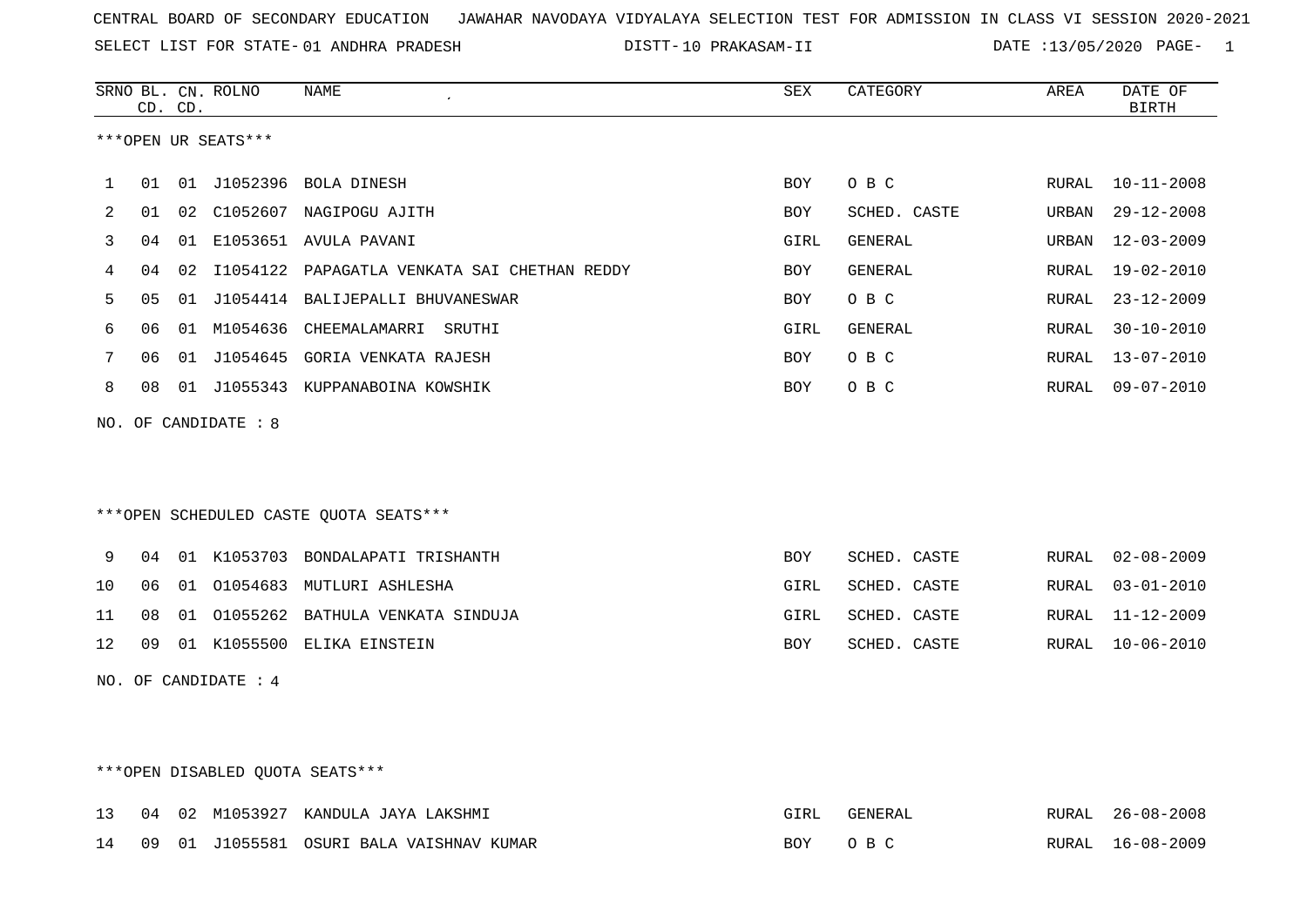SELECT LIST FOR STATE- DISTT- 01 ANDHRA PRADESH

10 PRAKASAM-II DATE :13/05/2020 PAGE- 2

|    |    | CD. CD. | SRNO BL. CN. ROLNO     | NAME                                    | SEX  | CATEGORY     | AREA  | DATE OF<br><b>BIRTH</b> |
|----|----|---------|------------------------|-----------------------------------------|------|--------------|-------|-------------------------|
|    |    |         | NO. OF CANDIDATE : $2$ |                                         |      |              |       |                         |
|    |    |         |                        |                                         |      |              |       |                         |
|    |    |         |                        |                                         |      |              |       |                         |
|    |    |         |                        | *** OPEN BACKWARD CLASS QUOTA SEATS***  |      |              |       |                         |
| 15 |    |         |                        | 01 02 F1052644 PASUPULETI HARI CHANDANA | GIRL | O B C        | URBAN | $08 - 02 - 2010$        |
| 16 | 01 |         | 02 J1052688            | SETTIPALLI MUNI SAI SREE HARSHA         | BOY  | O B C        | RURAL | $29 - 11 - 2008$        |
| 17 | 05 | 01      |                        | J1054516 MUVVA KARTHIK                  | BOY  | O B C        | RURAL | $24 - 10 - 2008$        |
| 18 | 07 | 02      |                        | J1055239 YENDHOTI NAGA CHAITANYA        | BOY  | O B C        | RURAL | 11-11-2008              |
| 19 | 08 |         |                        | 01 J1055358 MEKALA JANARDHAN            | BOY  | O B C        | RURAL | $10 - 03 - 2010$        |
|    |    |         | NO. OF CANDIDATE : 5   |                                         |      |              |       |                         |
|    |    |         |                        |                                         |      |              |       |                         |
|    |    |         |                        |                                         |      |              |       |                         |
|    |    |         |                        | *** OPEN SCHEDULED TRIBE QUOTA SEATS*** |      |              |       |                         |
|    |    |         |                        |                                         |      |              |       |                         |
| 20 |    |         |                        | 03 03 P1053474 POPAVATH SRIVALLI BAI    | GIRL | SCHED. TRIBE | RURAL | $24 - 12 - 2009$        |
|    |    |         | NO. OF CANDIDATE : $1$ |                                         |      |              |       |                         |
|    |    |         |                        |                                         |      |              |       |                         |
|    |    |         |                        |                                         |      |              |       |                         |
|    |    |         | ***RURAL OPEN SEATS*** |                                         |      |              |       |                         |
| 21 |    |         |                        | 01 01 J1052363 ANKALA NAGENDRA          | BOY  | O B C        | RURAL | $18 - 06 - 2010$        |
| 22 | 01 | 01      | I1052482               | GOPAVARAM RAJESWARA REDDY               | BOY  | GENERAL      | RURAL | $30 - 01 - 2009$        |
| 23 |    |         |                        | 01 02 J1052608 NALLABOTHULA CHAITHANYA  | BOY  | O B C        |       | RURAL 17-01-2010        |
| 24 |    |         |                        | 02 01 I1052790 BANDARU SURYANARAYANA    | BOY  | GENERAL      |       | RURAL 10-12-2009        |
| 25 |    |         |                        | 02 01 I1052873 KULLURI PAVAN TEJA       | BOY  | GENERAL      | RURAL | $02 - 03 - 2010$        |
| 26 |    |         |                        | 03 01 M1053213 GUNTURU SOWMYA           | GIRL | GENERAL      |       | RURAL 23-01-2009        |
| 27 |    |         |                        | 03 03 N1053442 PASAM HARSHITHA          | GIRL | O B C        |       | RURAL 26-07-2010        |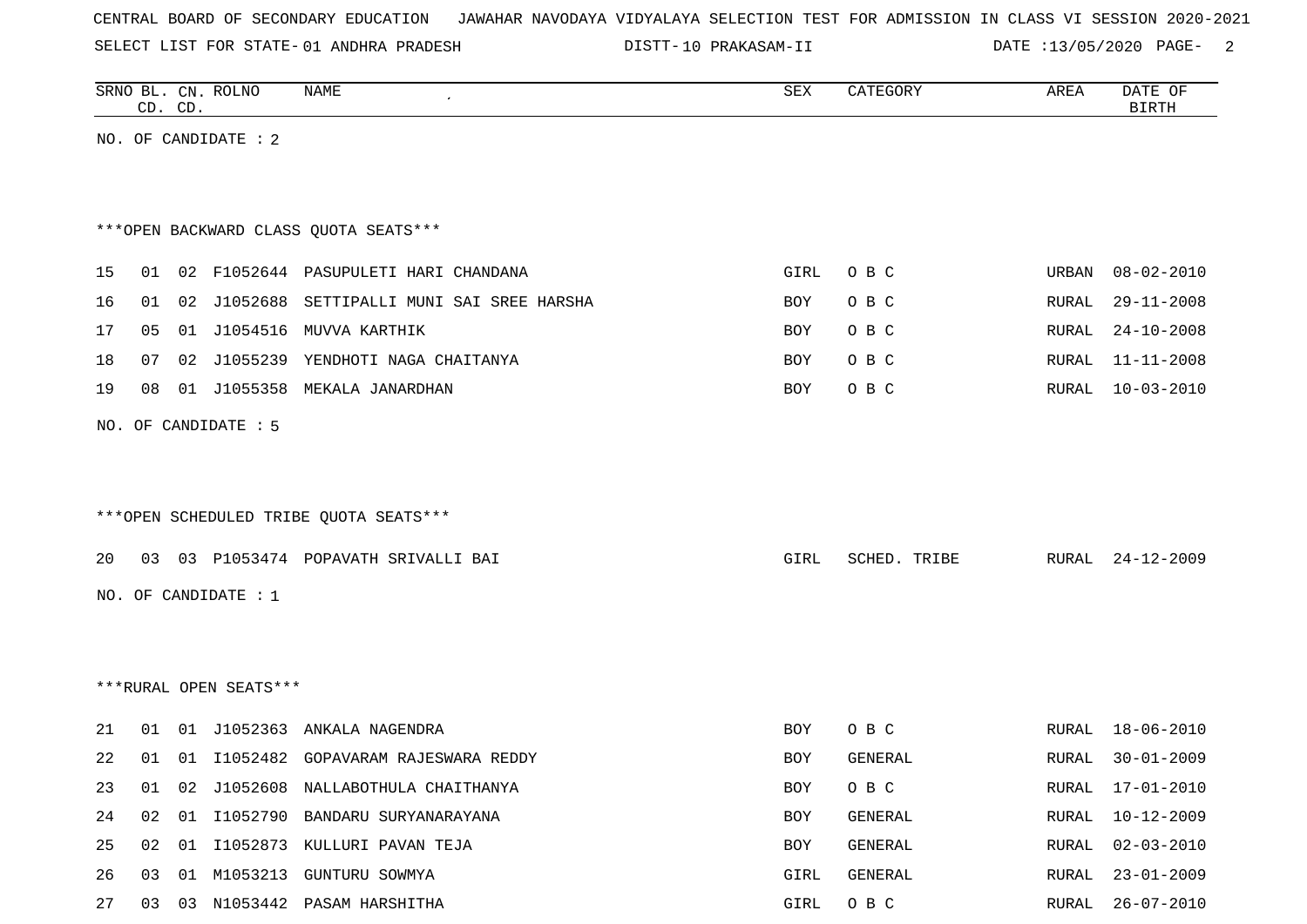SELECT LIST FOR STATE- DISTT- 01 ANDHRA PRADESH

10 PRAKASAM-II DATE :13/05/2020 PAGE- 3

|    | CD. | CD. | SRNO BL. CN. ROLNO     | <b>NAME</b>                          | <b>SEX</b> | CATEGORY       | AREA         | DATE OF<br><b>BIRTH</b> |
|----|-----|-----|------------------------|--------------------------------------|------------|----------------|--------------|-------------------------|
|    |     |     | ***RURAL OPEN SEATS*** |                                      |            |                |              |                         |
| 28 | 03  | 03  | I1053450               | PAVULURI VEERA VENKATA SATYANARAYANA | BOY        | GENERAL        | RURAL        | $21 - 08 - 2010$        |
| 29 | 03  | 03  | I1053505               | SALIBINDI MAHESWAR REDDY             | <b>BOY</b> | <b>GENERAL</b> | RURAL        | $12 - 04 - 2010$        |
| 30 | 04  | 01  | M1053885               | G V PAVANI SAI PRAGHNA               | GIRL       | <b>GENERAL</b> | RURAL        | $25 - 04 - 2010$        |
| 31 | 04  | 03  | I1054298               | TAADI KALYAN REDDY                   | BOY        | GENERAL        | <b>RURAL</b> | $14 - 05 - 2009$        |
| 32 | 04  | 03  |                        | I1054381 V.SAI SOMA SEKHAR           | <b>BOY</b> | <b>GENERAL</b> | <b>RURAL</b> | $19 - 05 - 2009$        |
| 33 | 05  | 01  | N1054513               | MUNULAPATI SRIJA                     | GIRL       | O B C          | RURAL        | $25 - 05 - 2009$        |
| 34 | 05  | 01  | I1054605               | YAKKANTI JASWANTH REDDY              | <b>BOY</b> | <b>GENERAL</b> | <b>RURAL</b> | $11 - 03 - 2010$        |
| 35 | 06  | 01  | M1054659               | KATRAGADDA HASINI                    | GIRL       | <b>GENERAL</b> | <b>RURAL</b> | $08 - 11 - 2009$        |
| 36 | 06  | 01  | J1054737               | T KUSHWANTH PRADHYU                  | BOY        | O B C          | RURAL        | $23 - 03 - 2010$        |
| 37 | 06  | 01  | I1054747               | VELUGOLU VENKATA SIVA GANESH         | <b>BOY</b> | <b>GENERAL</b> | <b>RURAL</b> | $24 - 09 - 2008$        |
| 38 | 07  | 01  | M1054770               | ANNAPUREDDY JAHNAVI                  | GIRL       | <b>GENERAL</b> | RURAL        | $09 - 12 - 2010$        |
| 39 | 07  | 01  | J1054885               | GANGISETTY.NAGA APURVA               | BOY        | O B C          | RURAL        | $18 - 08 - 2010$        |
| 40 | 07  | 02  | I1055132               | RASAMSETTY LEELAMANI KARTHIKEYA      | <b>BOY</b> | <b>GENERAL</b> | RURAL        | $20 - 07 - 2010$        |
| 41 | 07  | 02  | M1055226               | YARAGUTI NITHYA                      | GIRL       | <b>GENERAL</b> | <b>RURAL</b> | $20 - 12 - 2009$        |
| 42 | 08  | 01  | M1055275               | CHAGANI ESWITHA REDDY                | GIRL       | <b>GENERAL</b> | <b>RURAL</b> | $04 - 11 - 2009$        |
| 43 | 08  | 01  | I1055334               | KESARI PARDHASARADHI REDDY           | <b>BOY</b> | <b>GENERAL</b> | <b>RURAL</b> | $09 - 08 - 2010$        |
| 44 | 09  | 01  | I1055548               | MADATALA SAI ABHIRAM REDDY           | BOY        | <b>GENERAL</b> | <b>RURAL</b> | $23 - 09 - 2010$        |
| 45 | 09  | 01  | J1055583               | PABBULETI VENKATA MONISH TEJA        | BOY        | O B C          | RURAL        | $25 - 07 - 2010$        |
| 46 | 09  | 01  | I1055640               | VENNAPUSA JASWANTH REDDY             | <b>BOY</b> | GENERAL        | RURAL        | $25 - 01 - 2008$        |

NO. OF CANDIDATE : 26

\*\*\*RURAL SCHEDULED CASTE QUOTA SEATS\*\*\*

|  |  | 47 03 03 01053539 TAPPETLA SUDARSHANA BLESSY |     | GIRL SCHED. CASTE |  | RURAL 24-03-2010 |
|--|--|----------------------------------------------|-----|-------------------|--|------------------|
|  |  | 48 04 01 K1053661 B.AJAY KUMAR               | BOY | SCHED. CASTE      |  | RURAL 23-11-2008 |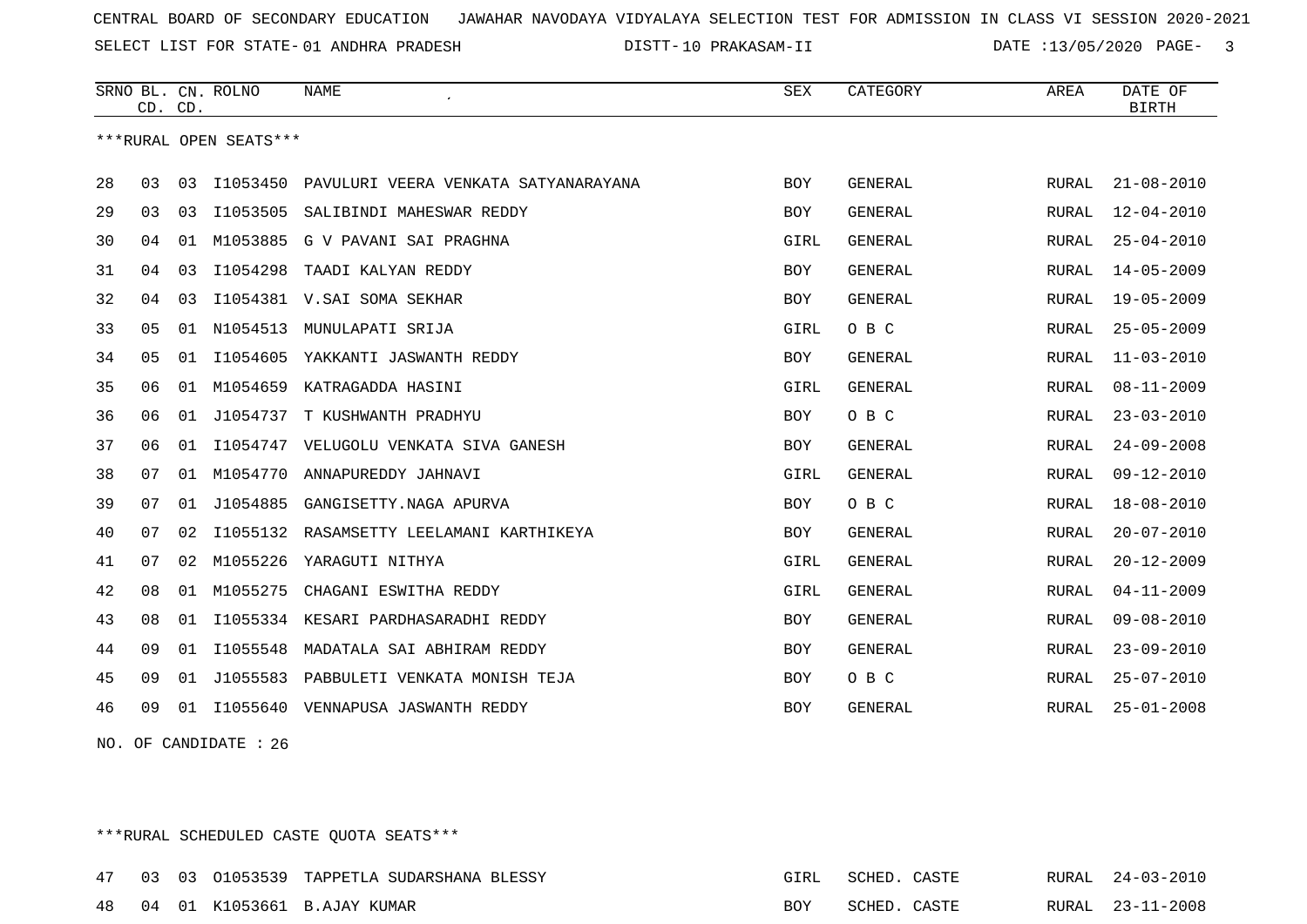SELECT LIST FOR STATE- DISTT- 01 ANDHRA PRADESH

10 PRAKASAM-II DATE :13/05/2020 PAGE- 4

|    |                | CD. CD. | SRNO BL. CN. ROLNO    | <b>NAME</b><br>$\mathcal{L}_{\mathcal{L}}$ | SEX        | CATEGORY     | AREA  | DATE OF<br><b>BIRTH</b> |
|----|----------------|---------|-----------------------|--------------------------------------------|------------|--------------|-------|-------------------------|
|    |                |         |                       | ***RURAL SCHEDULED CASTE QUOTA SEATS***    |            |              |       |                         |
| 49 | 04             | 03      |                       | K1054284 STEEVENSON GONA                   | <b>BOY</b> | SCHED. CASTE | RURAL | $29 - 07 - 2009$        |
| 50 | 04             | 03      |                       | K1054301 TALAPATI SANTOSH KUMAR            | <b>BOY</b> | SCHED. CASTE | RURAL | $25 - 04 - 2009$        |
| 51 | 05             |         |                       | 01 K1054423 BEJAWADA VIJAY KUMAR           | <b>BOY</b> | SCHED. CASTE | RURAL | $20 - 08 - 2009$        |
| 52 | 0 <sub>5</sub> | 01      |                       | 01054442 CHAPPIDI ANJANI SUVARCHALA        | GIRL       | SCHED. CASTE | RURAL | $12 - 09 - 2010$        |
| 53 | 06             | 01      |                       | K1054701 POTHIPOGU BARNABA                 | <b>BOY</b> | SCHED. CASTE | RURAL | $21 - 07 - 2010$        |
| 54 | 06             | 01      | 01054734              | THUDIMELLA GAYATHRI                        | GIRL       | SCHED. CASTE | RURAL | $06 - 11 - 2009$        |
| 55 | 07             | 01      | K1054775              | ANUPARTHY SUNOD JOSHI                      | <b>BOY</b> | SCHED. CASTE | RURAL | $07 - 07 - 2010$        |
| 56 | 07             | 01      |                       | 01054986 KATURI MAHITHA                    | GIRL       | SCHED. CASTE | RURAL | $08 - 12 - 2009$        |
| 57 | 07             | 02      |                       | K1055088 NUTALAPATI VASANTHA MADHUKAR      | <b>BOY</b> | SCHED. CASTE | RURAL | $02 - 10 - 2009$        |
| 58 | 07             | 02      |                       | 01055185 TIRUPATI MAHANTHI LAKSHMI         | GIRL       | SCHED. CASTE | RURAL | $13 - 08 - 2010$        |
| 59 | 09             | 01      |                       | 01055468 BASIMALLA SHARMILA                | GIRL       | SCHED. CASTE | RURAL | $19 - 06 - 2009$        |
|    |                |         | NO. OF CANDIDATE : 13 |                                            |            |              |       |                         |
|    |                |         |                       |                                            |            |              |       |                         |
|    |                |         |                       |                                            |            |              |       |                         |

\*\*\*RURAL BACKWARD CLASS QUOTA SEATS\*\*\*

| 60 | 02 | . N 1 | N1052950    | SHAIK RUBENA                           | GIRL       | O B C | RURAL | $19 - 02 - 2009$ |
|----|----|-------|-------------|----------------------------------------|------------|-------|-------|------------------|
| 61 | 02 | 01    | J1052973    | TALLURI RANGANAYAKULU                  | <b>BOY</b> | O B C | RURAL | $22 - 07 - 2010$ |
| 62 | 03 | . O 1 | J1053015    | AREPATI CHENNA DINESH RAO              | BOY        | O B C | RURAL | 02-08-2010       |
| 63 | 03 | 01    | J1053141    | DEVARAGATTU VENKATA SATYA SIVA GOUTAM  | <b>BOY</b> | O B C | RURAL | 16-05-2010       |
| 64 | 03 |       | 02 N1053287 | KONDAPALLI POOJANVITHA                 | GIRL       | O B C | RURAL | $17 - 03 - 2010$ |
| 65 | 03 | 02    | N1053391    | NARALA NAVYA                           | GIRL       | O B C | RURAL | $04 - 01 - 2010$ |
| 66 | 03 | 03    | J1053504    | SAKE LAKSHMAN                          | <b>BOY</b> | O B C | RURAL | $16 - 06 - 2009$ |
| 67 | 03 | 03    | 11053535    | TAMMISETTY VEERA VENKATA SIVA SAI TEJA | <b>BOY</b> | O B C | RURAL | $15 - 01 - 2009$ |
| 68 | 03 | 03    | J1053552    | THOTA SRIHARI                          | <b>BOY</b> | O B C | RURAL | $10 - 01 - 2009$ |
| 69 | 03 | 03    | N1053567    | UDDANDAM BHAVYA SRI                    | GIRL       | O B C | RURAL | $14 - 10 - 2010$ |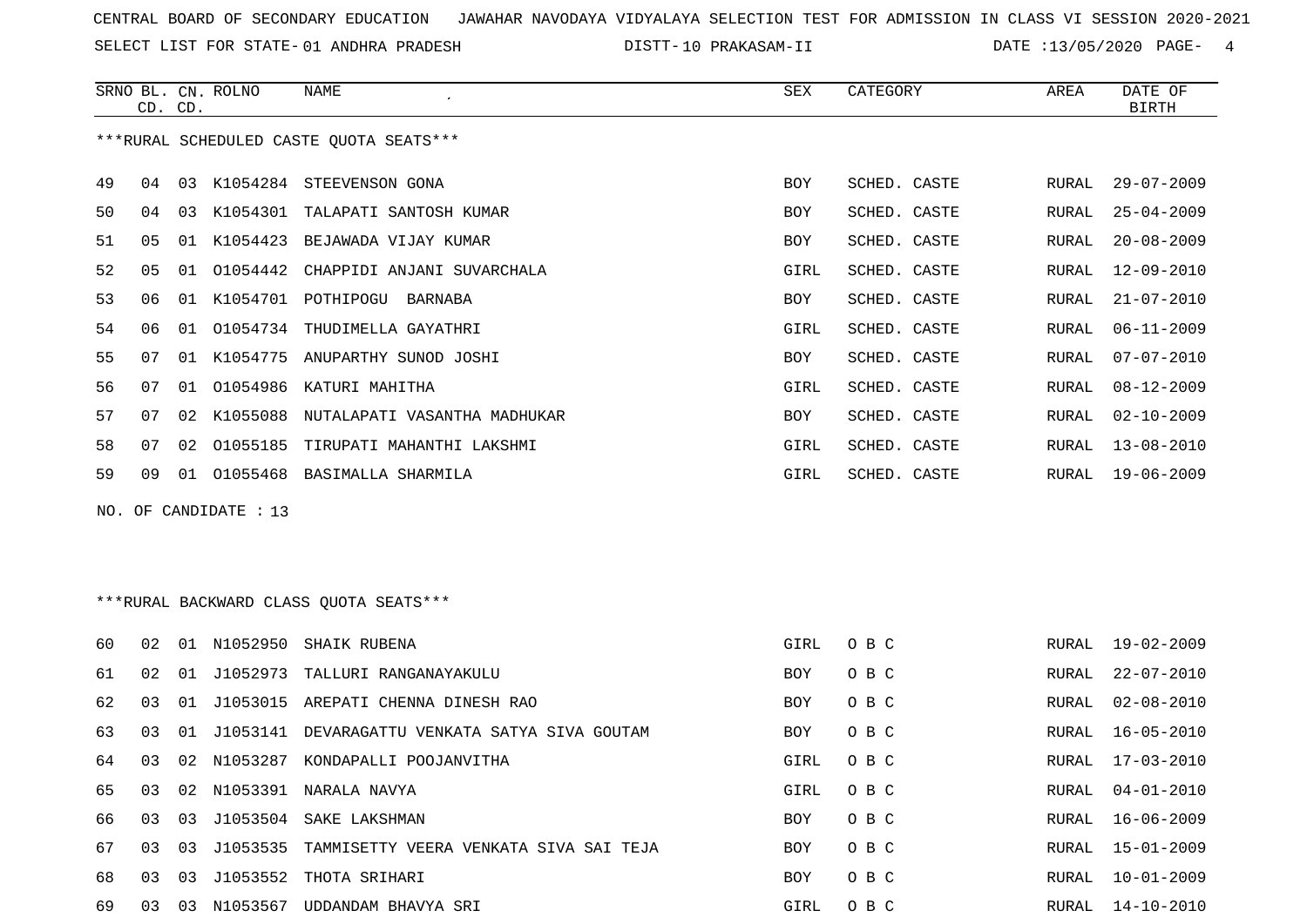SELECT LIST FOR STATE- DISTT- 01 ANDHRA PRADESH

10 PRAKASAM-II DATE :13/05/2020 PAGE- 5

|    | CD. CD. |       | SRNO BL. CN. ROLNO      | NAME<br>$\cdot$                           | SEX        | CATEGORY | AREA  | DATE OF<br>BIRTH |
|----|---------|-------|-------------------------|-------------------------------------------|------------|----------|-------|------------------|
|    |         |       |                         | ***RURAL BACKWARD CLASS QUOTA SEATS***    |            |          |       |                  |
| 70 | 04      | . O 1 | J1053737                | CHILAKAPATI SHANMUKHA SANKARA VARA PRASAD | <b>BOY</b> | O B C    |       | RURAL 12-06-2010 |
| 71 | 04      |       | 02 J1054064             | MUTTALURI.VENKATA NAGA CHAITANYA          | <b>BOY</b> | O B C    | RURAL | $02 - 01 - 2010$ |
| 72 | 06      | 01    |                         | J1054648 G.SONU SRIKAR                    | <b>BOY</b> | O B C    |       | RURAL 23-12-2009 |
| 73 | 06      | 01    | J1054725                | SIMBOTULA RAM CHARAN RAJU                 | <b>BOY</b> | O B C    |       | RURAL 14-06-2009 |
| 74 | 07      | O 1   | J1054761                | ALAVALAPATI JASWANTH                      | <b>BOY</b> | O B C    | RURAL | $09 - 07 - 2009$ |
| 75 | 09      | 01    | N1055560                | MEKALA HARSHITHA                          | GIRL       | O B C    | RURAL | 08-11-2009       |
|    |         |       | NO. OF CANDIDATE : $16$ |                                           |            |          |       |                  |

# \*\*\*RURAL SCHEDULED TRIBE QUOTA SEATS\*\*\*

|  |  | 76 03 01 L1053133 DESAVATH KOWSIK NAIK       | BOY  | SCHED. TRIBE | RURAL 09-02-2008 |
|--|--|----------------------------------------------|------|--------------|------------------|
|  |  | 77 03 01 P1053137 DESAVATH VASAVI BAI        | GIRL | SCHED. TRIBE | RURAL 26-03-2010 |
|  |  | 78 03 02 L1053219 HASAVATH KUMARA SWAMY NAIK | BOY  | SCHED. TRIBE | RURAL 06-02-2010 |
|  |  | 79 03 03 L1053495 RAMAVATHU CHARAN NAIK      | BOY  | SCHED. TRIBE | RURAL 24-04-2009 |
|  |  | 80 07 01 L1054788 BANAVATH SAI HARSHA NAIK   | BOY  | SCHED. TRIBE | RURAL 08-01-2009 |

NO. OF CANDIDATE : 5

TOTAL SELECTED CANDIDATE : 80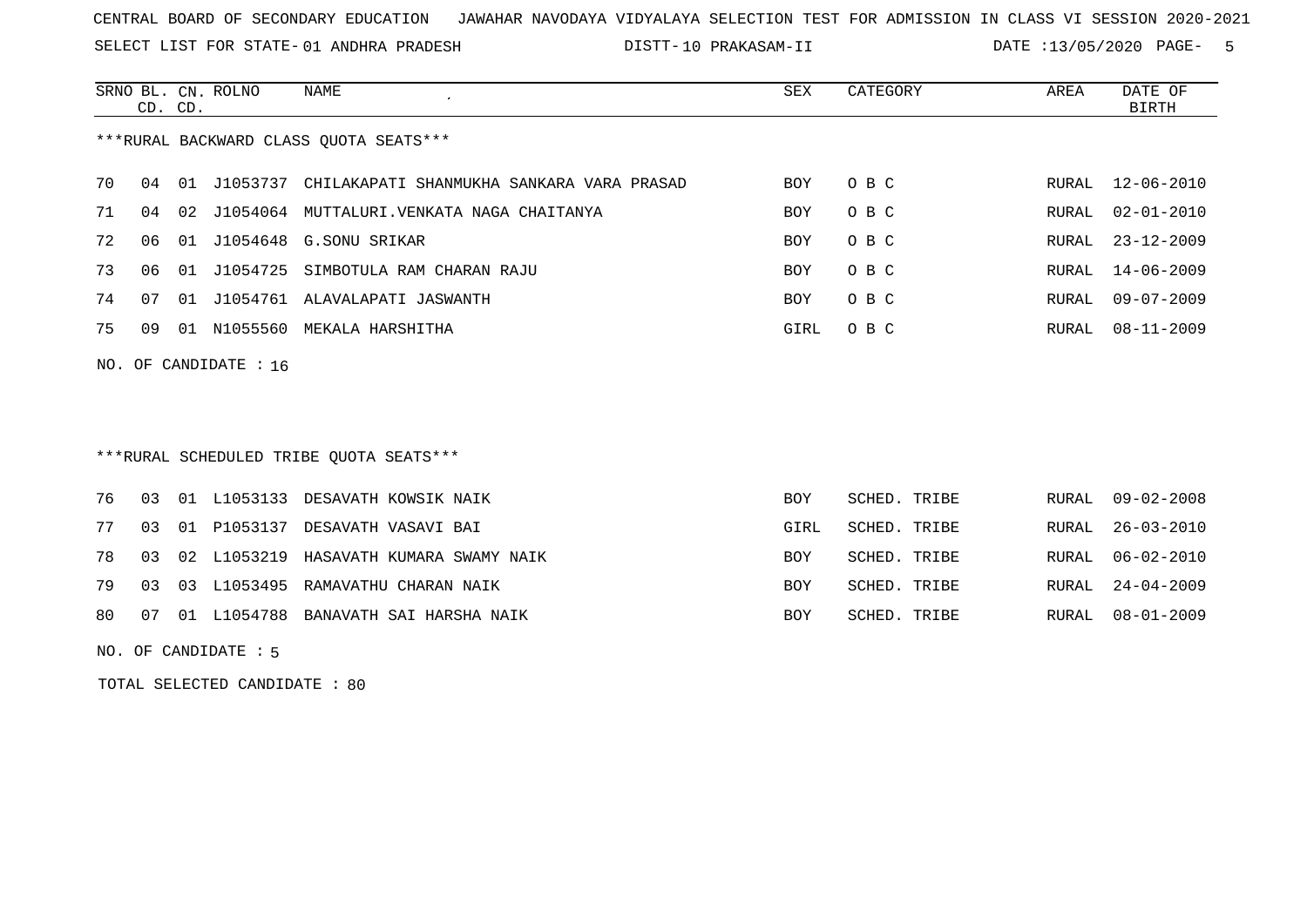SELECT LIST FOR STATE- DISTT- 01 ANDHRA PRADESH

DISTT-11 SRIKAKULAM DATE :13/05/2020 PAGE- 1

|    |    | CD. CD. | SRNO BL. CN. ROLNO   | NAME                                           | SEX        | CATEGORY     | AREA         | DATE OF<br><b>BIRTH</b> |
|----|----|---------|----------------------|------------------------------------------------|------------|--------------|--------------|-------------------------|
|    |    |         | ***OPEN UR SEATS***  |                                                |            |              |              |                         |
| 1  | 04 |         |                      | 01 J1057833 BUDUMURU SIVARAM                   | BOY        | O B C        | RURAL        | $18 - 06 - 2010$        |
| 2  | 05 |         |                      | 02 J1058733 PALINA HARSHA VARDHAN              | BOY        | O B C        | RURAL        | $08 - 08 - 2009$        |
| 3  | 05 |         |                      | 02 J1058927 VYDUGU LOHITH                      | BOY        | O B C        | RURAL        | $29 - 06 - 2008$        |
| 4  | 08 |         |                      | 01 N1060192 GAJARAVU VASAVYA                   | GIRL       | O B C        | RURAL        | 12-06-2010              |
| 5  | 08 |         |                      | 01 J1060266 KALISETTI PARDASARADHI             | BOY        | O B C        | <b>RURAL</b> | $10 - 06 - 2010$        |
| 6  | 10 |         |                      | 01 J1061444 GURUGUBELLI YASWANTH BHARADWAJ     | BOY        | O B C        | RURAL        | $22 - 06 - 2010$        |
| 7  | 11 |         |                      | 01 N1062055 BALI RENUSRI RAJHNI                | GIRL       | O B C        | RURAL        | 15-11-2009              |
| 8  | 13 |         |                      | 01 B1063322 DHARMANA DURGA PRASAD              | BOY        | O B C        | URBAN        | $15 - 09 - 2009$        |
|    |    |         | NO. OF CANDIDATE : 8 | ***OPEN SCHEDULED CASTE QUOTA SEATS***         |            |              |              |                         |
| 9  | 06 |         |                      | 01 01059105 GANGARAPU GEETHIKA                 | GIRL       | SCHED. CASTE | RURAL        | $24 - 11 - 2009$        |
| 10 | 14 |         |                      | 01 01064232 GANDHAPU ASHRITHA                  | GIRL       | SCHED. CASTE | RURAL        | $07 - 01 - 2010$        |
| 11 |    |         |                      | 14 02 K1064505 REYYI JAYA LAXMAN HARDIK        | BOY        | SCHED. CASTE | RURAL        | $24 - 06 - 2009$        |
|    |    |         | NO. OF CANDIDATE : 3 |                                                |            |              |              |                         |
|    |    |         |                      | ***OPEN DISABLED QUOTA SEATS***                |            |              |              |                         |
| 12 | 06 |         |                      | 01 J1058953 ARASAVILLI SAI MOULI               | <b>BOY</b> | O B C        | RURAL        | $28 - 03 - 2010$        |
| 13 | 08 |         |                      | 02 N1060450 PALINA NIVEDITHA                   | GIRL       | O B C        | RURAL        | $13 - 07 - 2010$        |
| 14 | 13 |         |                      | 01 B1063341 DUMPALA JYOTHI KALYAN CHAKRAVARTHI | <b>BOY</b> | O B C        | URBAN        | $23 - 11 - 2009$        |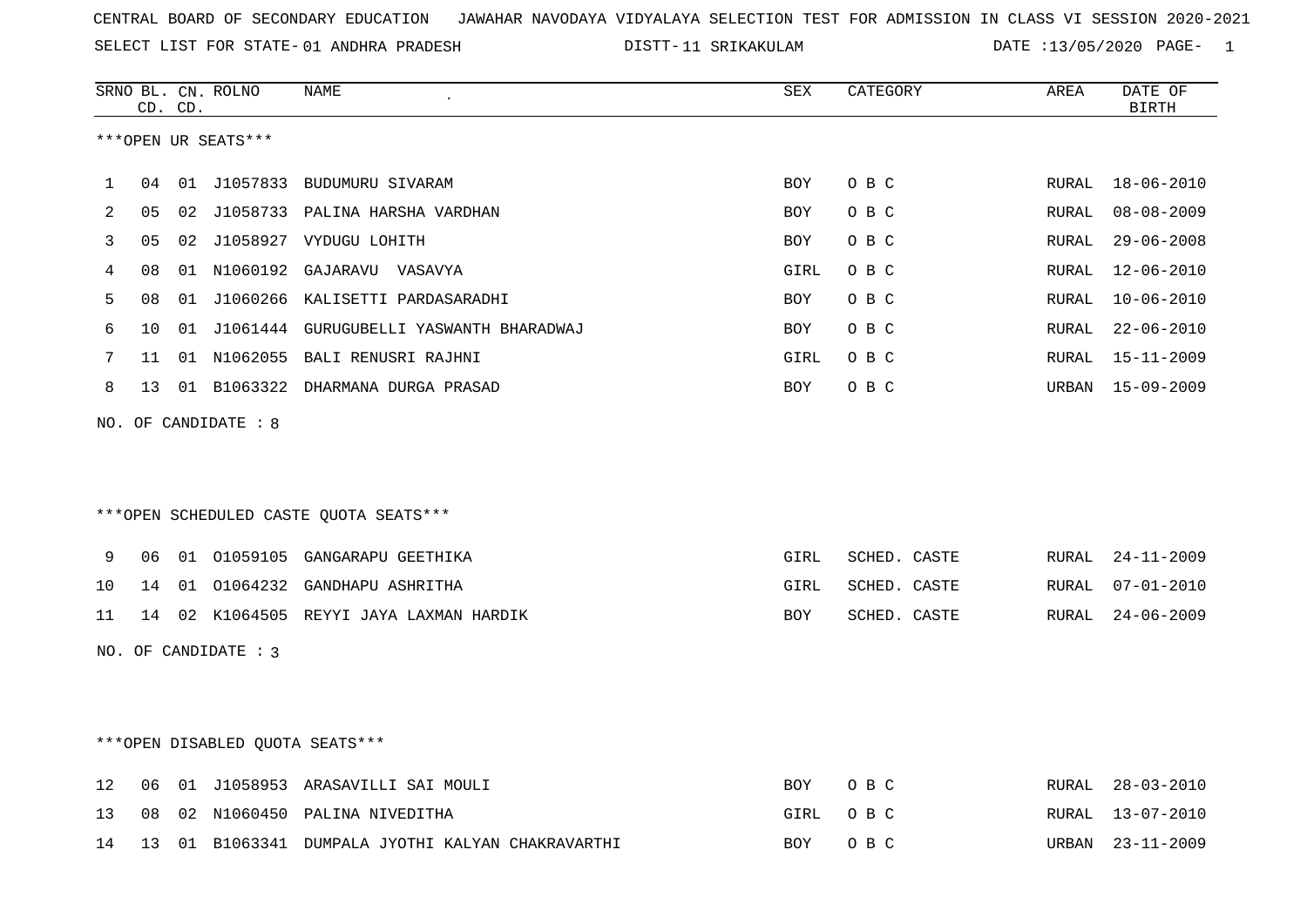|  |  |  |  | CENTRAL BOARD OF SECONDARY EDUCATION – JAWAHAR NAVODAYA VIDYALAYA SELECTION TEST FOR ADMISSION IN CLASS VI SESSION 2020-2021 |  |  |  |  |  |  |  |  |  |  |  |  |
|--|--|--|--|------------------------------------------------------------------------------------------------------------------------------|--|--|--|--|--|--|--|--|--|--|--|--|
|--|--|--|--|------------------------------------------------------------------------------------------------------------------------------|--|--|--|--|--|--|--|--|--|--|--|--|

SELECT LIST FOR STATE- 01 ANDHRA PRADESH

01 ANDHRA PRADESH 11 SRIKAKULAM DATE :13/05/2020 PAGE- 2

|    |    | CD. CD. | SRNO BL. CN. ROLNO     | <b>NAME</b>                            | ${\tt SEX}$ | CATEGORY     | AREA  | DATE OF<br><b>BIRTH</b> |
|----|----|---------|------------------------|----------------------------------------|-------------|--------------|-------|-------------------------|
|    |    |         | NO. OF CANDIDATE : 3   |                                        |             |              |       |                         |
|    |    |         |                        |                                        |             |              |       |                         |
|    |    |         |                        |                                        |             |              |       |                         |
|    |    |         |                        | *** OPEN BACKWARD CLASS QUOTA SEATS*** |             |              |       |                         |
| 15 | 05 |         |                        | 01 N1058389 BALLA RISHITA              | GIRL        | O B C        | RURAL | $28 - 04 - 2010$        |
| 16 | 08 |         |                        | 01 N1060113 BOKKARI SANJANA            | GIRL        | O B C        | RURAL | $28 - 01 - 2009$        |
| 17 | 09 |         |                        | 02 F1061152 YATHIRAJULA MOHINI         | GIRL        | O B C        | URBAN | $18 - 06 - 2010$        |
| 18 | 10 |         |                        | 01 J1061180 ALUBILLI SIVA              | BOY         | O B C        | RURAL | $05 - 06 - 2009$        |
| 19 | 12 |         |                        | 01 J1062497 ABHIRAM PATNAIK            | BOY         | O B C        | RURAL | $13 - 07 - 2010$        |
|    |    |         | NO. OF CANDIDATE : 5   |                                        |             |              |       |                         |
|    |    |         |                        |                                        |             |              |       |                         |
|    |    |         |                        |                                        |             |              |       |                         |
|    |    |         |                        | ***OPEN SCHEDULED TRIBE QUOTA SEATS*** |             |              |       |                         |
|    |    |         |                        |                                        |             |              |       |                         |
| 20 |    |         |                        | 12 02 L1062980 SAVARA JASWANTH         | BOY         | SCHED. TRIBE |       | RURAL 16-01-2010        |
|    |    |         | NO. OF CANDIDATE : $1$ |                                        |             |              |       |                         |
|    |    |         |                        |                                        |             |              |       |                         |
|    |    |         |                        |                                        |             |              |       |                         |
|    |    |         | ***RURAL OPEN SEATS*** |                                        |             |              |       |                         |
| 21 | 01 |         |                        | 01 N1055709 BEVARA KAVITHA             | GIRL        | O B C        | RURAL | $24 - 02 - 2010$        |
| 22 | 02 |         |                        | 02 J1056740 KUMMARI SOHADEV BEHERA     | <b>BOY</b>  | O B C        | RURAL | 16-12-2008              |
| 23 |    |         |                        | 02 03 N1056909 NIKHILA SAHU            | GIRL        | O B C        | RURAL | $07 - 02 - 2010$        |
| 24 |    |         |                        | 03 01 K1057290 DEVADI DAKSH            | BOY         | SCHED. CASTE | RURAL | $03 - 11 - 2009$        |
| 25 |    |         |                        | 03 02 J1057400 KORLAPU UGANDHAR        | BOY         | O B C        | RURAL | $10 - 03 - 2009$        |
| 26 |    |         |                        | 04 01 J1057901 GANTEDA SIDDARHA        | BOY         | O B C        | RURAL | $23 - 12 - 2009$        |
| 27 |    |         |                        | 04 01 K1057948 GUNDU KARUNAKAR         | BOY         | SCHED. CASTE |       | RURAL 31-08-2010        |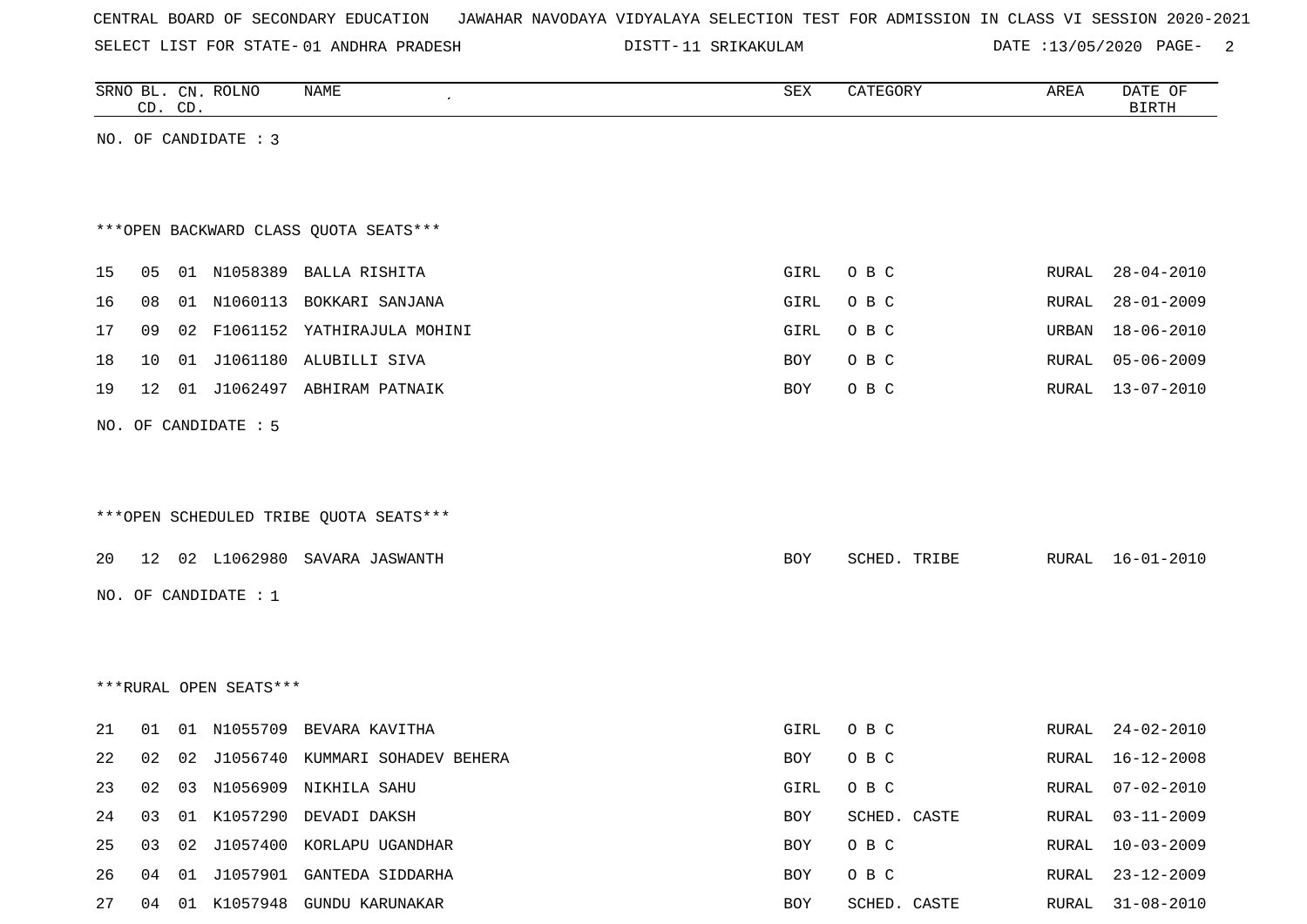SELECT LIST FOR STATE- DISTT- 01 ANDHRA PRADESH

DISTT-11 SRIKAKULAM DATE :13/05/2020 PAGE- 3

|    | CD. | CD. | SRNO BL. CN. ROLNO     | <b>NAME</b>                                   | SEX        | CATEGORY       | AREA         | DATE OF<br><b>BIRTH</b> |
|----|-----|-----|------------------------|-----------------------------------------------|------------|----------------|--------------|-------------------------|
|    |     |     | ***RURAL OPEN SEATS*** |                                               |            |                |              |                         |
| 28 | 04  |     |                        | 01 N1058016 KOPPALA PRANEETA                  | GIRL       | O B C          | <b>RURAL</b> | $22 - 08 - 2010$        |
| 29 | 05  |     |                        | 01 J1058488 GEDELA BHISHMA                    | BOY        | O B C          | RURAL        | 17-10-2008              |
| 30 | 06  |     | 01 N1059166            | JARUGULLA SRUTHI                              | GIRL       | O B C          | <b>RURAL</b> | $21 - 01 - 2010$        |
| 31 | 06  |     |                        | 02 N1059394 PONNANA YASASWINI                 | GIRL       | O B C          | <b>RURAL</b> | $29 - 11 - 2009$        |
| 32 | 07  | 01  | I1059568               | ADABALA JATHINDRA SAI                         | <b>BOY</b> | <b>GENERAL</b> | <b>RURAL</b> | $11 - 07 - 2010$        |
| 33 | 07  | 02  |                        | J1059783 KUPPILI SHANMUKHA RAO                | BOY        | O B C          | <b>RURAL</b> | $02 - 06 - 2009$        |
| 34 | 07  | 02  |                        | J1059842 M YUVA SANKAR NAIDU                  | <b>BOY</b> | O B C          | <b>RURAL</b> | $12 - 12 - 2009$        |
| 35 | 08  | 02  |                        | J1060511 RATNALA PRANEETH                     | <b>BOY</b> | O B C          | <b>RURAL</b> | $06 - 01 - 2010$        |
| 36 | 08  | 02  |                        | N1060606 SOWDALA JHANSI                       | GIRL       | O B C          | RURAL        | $02 - 12 - 2008$        |
| 37 | 09  |     |                        | 01 N1060740 ANUPOJU GEETHIKA                  | GIRL       | O B C          | RURAL        | $24 - 11 - 2009$        |
| 38 | 09  |     |                        | 01 N1060744 BALI LALITHA                      | GIRL       | O B C          | RURAL        | $01 - 11 - 2008$        |
| 39 | 09  |     | 01 N1060909            | KEMBURU LAKSHMI                               | GIRL       | O B C          | <b>RURAL</b> | $16 - 01 - 2008$        |
| 40 | 10  | 03  |                        | J1061931 THAMMINAINA SIMHAGIRI NARAHARI NAIDU | <b>BOY</b> | O B C          | RURAL        | $02 - 10 - 2010$        |
| 41 | 10  | 03  | J1061985               | VAVILAPALLI CHAKRADHAR                        | <b>BOY</b> | O B C          | <b>RURAL</b> | $26 - 06 - 2009$        |
| 42 | 11  | 01  | I1062048               | BADAM LALITHSAGAR                             | BOY        | <b>GENERAL</b> | RURAL        | $19 - 03 - 2010$        |
| 43 | 12  | 01  |                        | J1062522 AYITHAM VAGDEV                       | <b>BOY</b> | O B C          | RURAL        | $21 - 03 - 2010$        |
| 44 | 12  | 02  | J1063010               | SIRIPURAM JOSHITH                             | <b>BOY</b> | O B C          | RURAL        | $11 - 06 - 2010$        |
| 45 | 13  | 02  |                        | J1063564 KORNU RAKESH                         | <b>BOY</b> | O B C          | RURAL        | $03 - 06 - 2009$        |
| 46 | 14  | 01  |                        | J1064097 AITHAM ANIL                          | BOY        | O B C          | RURAL        | $22 - 06 - 2009$        |
| 47 | 14  |     |                        | 02 K1064382 MATTA NEERAJ KUMAR                | <b>BOY</b> | SCHED. CASTE   | RURAL        | $31 - 07 - 2009$        |
| 48 | 14  | 02  |                        | N1064588 VATTIKULA CHANDINI                   | GIRL       | O B C          | RURAL        | $18 - 02 - 2010$        |
| 49 | 15  | 01  |                        | N1064612 ALUBILLI SARISHMA                    | GIRL       | O B C          | RURAL        | $30 - 06 - 2010$        |
| 50 | 15  | 01  | J1064708               | GUNTREDDI DEVISRI PRASAD                      | <b>BOY</b> | O B C          | RURAL        | 15-08-2010              |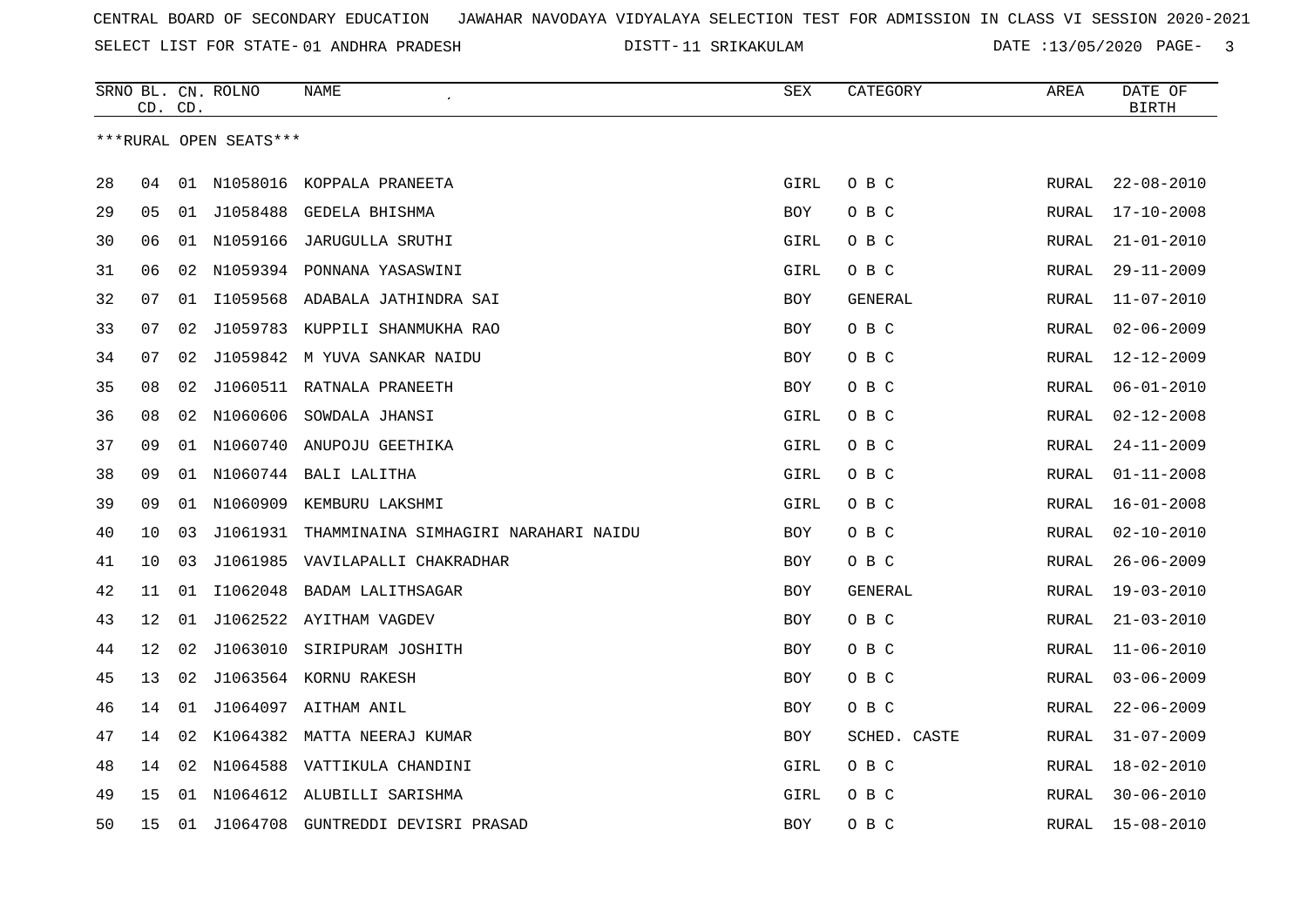| CENTRAL BOARD OF SECONDARY EDUCATION – JAWAHAR NAVODAYA VIDYALAYA SELECTION TEST FOR ADMISSION IN CLASS VI SESSION 2020-2021 |  |  |  |  |
|------------------------------------------------------------------------------------------------------------------------------|--|--|--|--|
|------------------------------------------------------------------------------------------------------------------------------|--|--|--|--|

SELECT LIST FOR STATE- 01 ANDHRA PRADESH

01 ANDHRA PRADESH 11 SRIKAKULAM DATE :13/05/2020 PAGE- 4

|    |    | CD. CD. | SRNO BL. CN. ROLNO    | NAME                                     | SEX        | CATEGORY     | AREA         | DATE OF<br><b>BIRTH</b> |
|----|----|---------|-----------------------|------------------------------------------|------------|--------------|--------------|-------------------------|
|    |    |         | NO. OF CANDIDATE : 30 |                                          |            |              |              |                         |
|    |    |         |                       |                                          |            |              |              |                         |
|    |    |         |                       |                                          |            |              |              |                         |
|    |    |         |                       | *** RURAL SCHEDULED CASTE QUOTA SEATS*** |            |              |              |                         |
| 51 | 04 |         |                       | 01 K1057898 GANTA MANORANJAN             | BOY        | SCHED. CASTE | RURAL        | 19-11-2009              |
| 52 | 05 |         |                       | 01 K1058553 KALIGANA SASHANK             | <b>BOY</b> | SCHED. CASTE | RURAL        | $21 - 08 - 2010$        |
| 53 | 05 | 02      |                       | K1058723 NONDRANA UMA SANKAR             | <b>BOY</b> | SCHED. CASTE | RURAL        | $20 - 06 - 2009$        |
| 54 | 06 | 02      |                       | K1059371 PATNANA RAM VARSHITH            | <b>BOY</b> | SCHED. CASTE | <b>RURAL</b> | $12 - 12 - 2008$        |
| 55 | 07 | 02      | 01059975              | TANDARA NAKSHATRA                        | GIRL       | SCHED. CASTE | <b>RURAL</b> | $15 - 06 - 2010$        |
| 56 | 09 | 02      |                       | K1061032 PAMU RAKESH                     | <b>BOY</b> | SCHED. CASTE | <b>RURAL</b> | $30 - 06 - 2009$        |
| 57 | 10 | 03      | K1061779              | POLSAPALLI ARYAN                         | BOY        | SCHED. CASTE | RURAL        | $30 - 01 - 2009$        |
| 58 | 13 | 02      |                       | K1063501 KARIMERAKALA DINESH             | BOY        | SCHED. CASTE | RURAL        | $25 - 06 - 2009$        |
| 59 | 14 |         |                       | 02 01064443 PANDIRI HARIKA               | GIRL       | SCHED. CASTE | RURAL        | $18 - 05 - 2010$        |
|    |    |         | NO. OF CANDIDATE : 9  |                                          |            |              |              |                         |
|    |    |         |                       |                                          |            |              |              |                         |
|    |    |         |                       |                                          |            |              |              |                         |
|    |    |         |                       | *** RURAL BACKWARD CLASS QUOTA SEATS***  |            |              |              |                         |
| 60 | 01 |         |                       | 01 N1055808 EEDI GAYATHRI                | GIRL       | O B C        | RURAL        | $23 - 03 - 2009$        |
| 61 | 01 | 02      | N1056234              | TANGI NEERAJA                            | GIRL       | O B C        | RURAL        | $04 - 07 - 2009$        |
| 62 | 05 |         |                       | 01 N1058404 BATTINI KEERTHI CHAITANYA    | GIRL       | O B C        | RURAL        | $22 - 11 - 2010$        |
| 63 | 05 | 02      |                       | J1058684 MAMIDI PRIYA VARDHAN            | <b>BOY</b> | O B C        | RURAL        | $02 - 09 - 2009$        |
| 64 | 06 | 01      | J1059026              | CHANCHALI ROHITH                         | BOY        | O B C        | RURAL        | $09 - 01 - 2010$        |
| 65 | 06 | 01      |                       | J1059122 GODDU RAM CHARAN                | <b>BOY</b> | O B C        | RURAL        | $13 - 03 - 2009$        |
| 66 | 06 | 01      |                       | N1059188 KINJARAPU HIMAVARSHA            | GIRL       | O B C        | RURAL        | $21 - 04 - 2010$        |
| 67 |    |         |                       | 06 02 J1059329 NUKA CHANDU               | <b>BOY</b> | $O$ B $C$    |              | RURAL 05-10-2009        |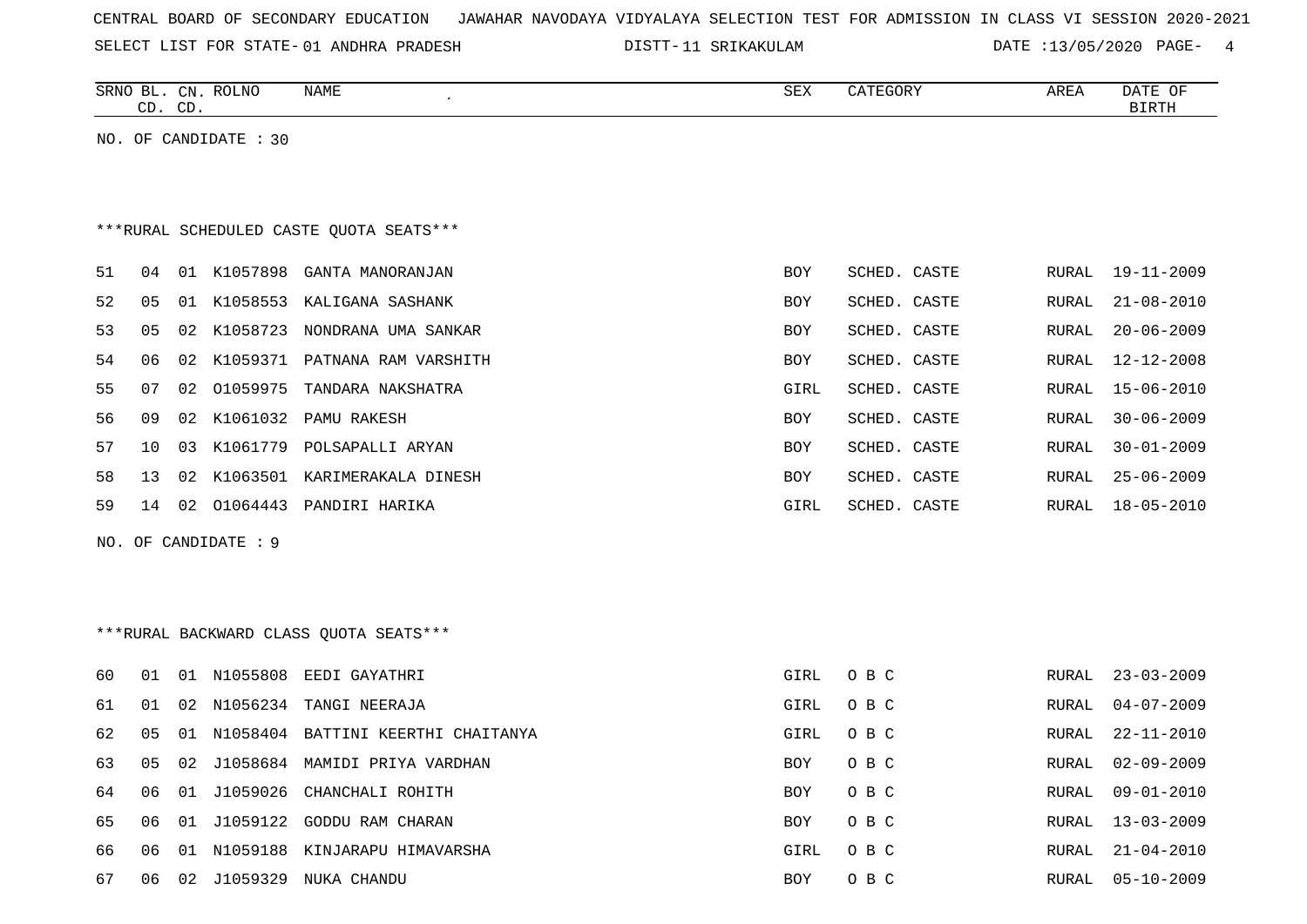SELECT LIST FOR STATE- DISTT- 01 ANDHRA PRADESH

DISTT-11 SRIKAKULAM DATE :13/05/2020 PAGE- 5

|    | CD. CD. |    | SRNO BL. CN. ROLNO    | <b>NAME</b>                             | SEX        | CATEGORY     | AREA  | DATE OF<br><b>BIRTH</b> |
|----|---------|----|-----------------------|-----------------------------------------|------------|--------------|-------|-------------------------|
|    |         |    |                       | *** RURAL BACKWARD CLASS QUOTA SEATS*** |            |              |       |                         |
| 68 | 06      | 02 | N1059363              | PANGA SAI CHARISHMA                     | GIRL       | O B C        | RURAL | $23 - 11 - 2009$        |
| 69 | 06      | 02 | J1059381              | PEDDINI GUNA BABU                       | <b>BOY</b> | O B C        | RURAL | $10 - 09 - 2009$        |
| 70 | 06      | 02 | J1059436              | REDDY AKSHAY                            | BOY        | O B C        | RURAL | $27 - 05 - 2009$        |
| 71 | 08      | 01 | J1060159              | DATTI MANOJ                             | BOY        | O B C        | RURAL | $24 - 01 - 2008$        |
| 72 | 09      | 01 | N1060911              | KEMBURU LASYAPRIYA                      | GIRL       | O B C        | RURAL | $01 - 03 - 2009$        |
| 73 | 11      | 01 |                       | J1062061 BANTU BHANU PRAKASH            | BOY        | O B C        | RURAL | $09 - 03 - 2010$        |
| 74 | 11      | 02 | J1062309              | MEESALA CHAKRAVARTHI                    | BOY        | O B C        | RURAL | $26 - 06 - 2009$        |
| 75 | 11      | 02 |                       | J1062494 YENNI PRADYUMNA                | BOY        | O B C        | RURAL | $10 - 10 - 2009$        |
|    |         |    | NO. OF CANDIDATE : 16 |                                         |            |              |       |                         |
|    |         |    |                       |                                         |            |              |       |                         |
|    |         |    |                       |                                         |            |              |       |                         |
|    |         |    |                       | ***RURAL SCHEDULED TRIBE QUOTA SEATS*** |            |              |       |                         |
|    |         |    |                       |                                         |            |              |       |                         |
| 76 | 07      | 02 | L1059965              | TADANGI HEMACHAND                       | BOY        | SCHED. TRIBE | RURAL | $26 - 02 - 2010$        |
| 77 | 11      |    |                       | 01 L1062126 DORA JASWANTH KUMAR         | <b>BOY</b> | SCHED. TRIBE | RURAL | $11 - 07 - 2010$        |
| 78 | 12      | 02 | L1062780              | LAXMIPURAM GANESH                       | <b>BOY</b> | SCHED. TRIBE | RURAL | $13 - 10 - 2008$        |
| 79 | 12      | 02 | L1062983              | SAVARA MAHESH                           | BOY        | SCHED. TRIBE | RURAL | $09 - 11 - 2009$        |
| 80 | 15      | 01 | P1064682              | GEDELA CHANDINI                         | GIRL       | SCHED. TRIBE | RURAL | $06 - 06 - 2010$        |

NO. OF CANDIDATE : 5

TOTAL SELECTED CANDIDATE : 80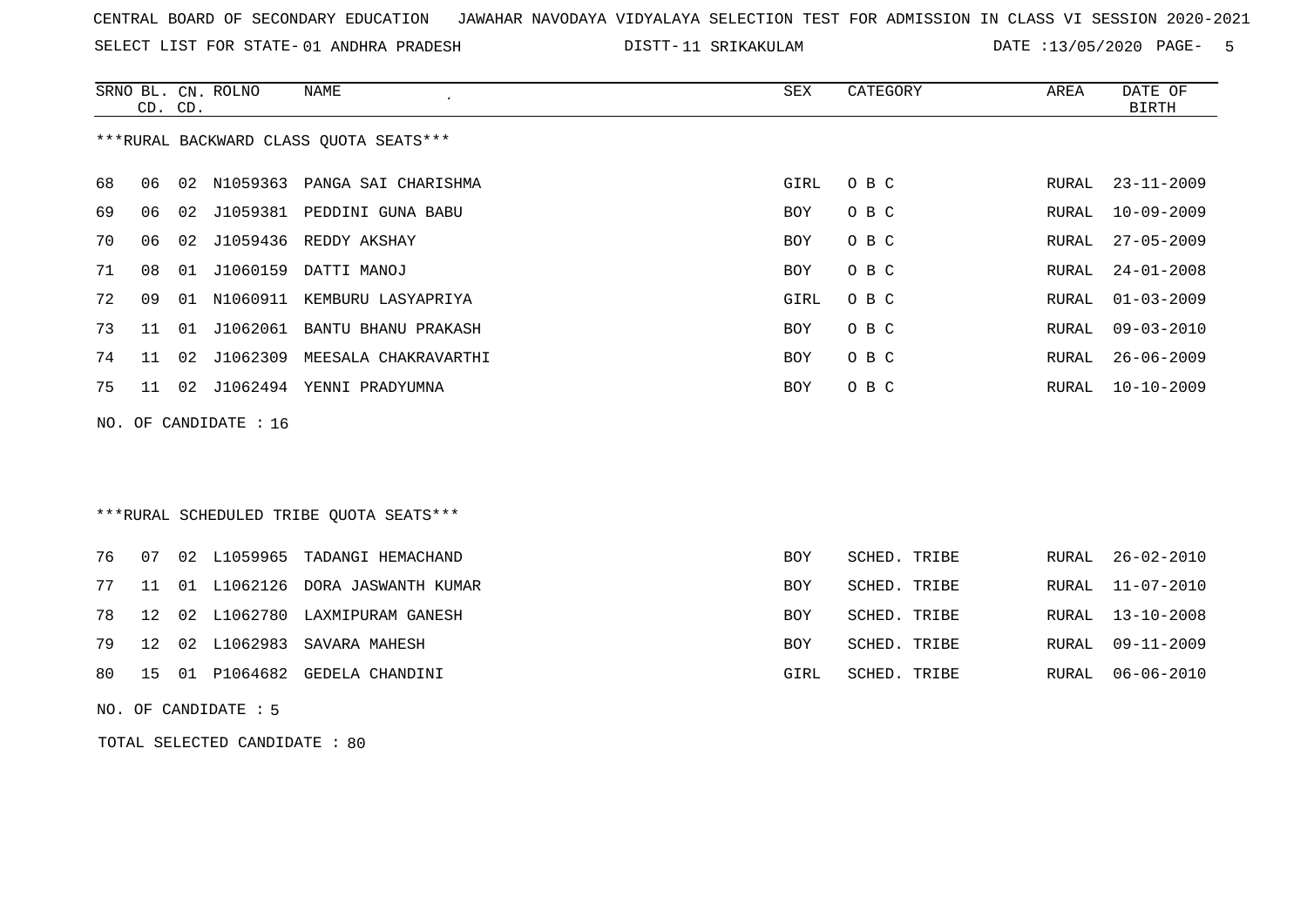SELECT LIST FOR STATE- DISTT- 01 ANDHRA PRADESH

DISTT-12 VISAKHAPATNAM DATE :13/05/2020 PAGE- 1

|    |    | CD. CD. | SRNO BL. CN. ROLNO     | NAME                                          | ${\tt SEX}$ | CATEGORY     | AREA  | DATE OF<br><b>BIRTH</b> |
|----|----|---------|------------------------|-----------------------------------------------|-------------|--------------|-------|-------------------------|
|    |    |         | ***OPEN UR SEATS***    |                                               |             |              |       |                         |
| 1  | 03 |         |                        | 01 B1067424 DINESH KARTHIKEYA VEJENDLA        | <b>BOY</b>  | O B C        | URBAN | $28 - 11 - 2009$        |
| 2  | 10 | 01      |                        | I1071176 KOMARA JNANA SAGAR                   | <b>BOY</b>  | GENERAL      | RURAL | $23 - 03 - 2010$        |
| 3  | 10 |         |                        | 02 J1071320 YANNAMSETTY HARSHA VARDHAN        | BOY         | O B C        | RURAL | $05 - 12 - 2009$        |
| 4  | 11 |         |                        | 01 N1071430 DAMAROWTHU DEEPIKA                | GIRL        | O B C        | RURAL | $02 - 07 - 2010$        |
| 5  | 11 |         |                        | 03 J1071774 PILLA SUBHASH                     | <b>BOY</b>  | O B C        | RURAL | $16 - 11 - 2010$        |
| 6  |    |         |                        | 11 03 J1071848 SHAIK SADIQ                    | BOY         | O B C        | RURAL | 25-09-2010              |
|    |    |         | NO. OF CANDIDATE : $6$ |                                               |             |              |       |                         |
|    |    |         |                        |                                               |             |              |       |                         |
|    |    |         |                        |                                               |             |              |       |                         |
|    |    |         |                        | ***OPEN SCHEDULED CASTE QUOTA SEATS***        |             |              |       |                         |
| 7  | 02 |         |                        | 03 G1066165 GONNA SWARNA GEETHIKA             | GIRL        | SCHED. CASTE | URBAN | $22 - 12 - 2009$        |
| 8  | 03 |         |                        | 02 K1067664 KOTHAPALLI MADHAVA AJAY VENKATESH | BOY         | SCHED. CASTE | RURAL | 16-09-2009              |
| 9  | 12 |         |                        | 01 K1071959 BHUPATHI UMESH CHANDRA            | BOY         | SCHED. CASTE | RURAL | $07 - 01 - 2010$        |
|    |    |         | NO. OF CANDIDATE : 3   |                                               |             |              |       |                         |
|    |    |         |                        |                                               |             |              |       |                         |
|    |    |         |                        |                                               |             |              |       |                         |
|    |    |         |                        | ***OPEN DISABLED QUOTA SEATS***               |             |              |       |                         |
| 10 | 02 |         |                        | 04 N1066429 KOTANA KASTURI                    | GIRL        | O B C        | RURAL | 19-10-2008              |
| 11 | 10 |         |                        | 01 N1071153 KANCHIPATI TEJA SRI               | GIRL        | O B C        | RURAL | $07 - 02 - 2010$        |
| 12 | 11 |         |                        | 03 K1071868 SURLA ABHIYA SAMEER               | BOY         | SCHED. CASTE | RURAL | $09 - 03 - 2010$        |
|    |    |         | NO. OF CANDIDATE: 3    |                                               |             |              |       |                         |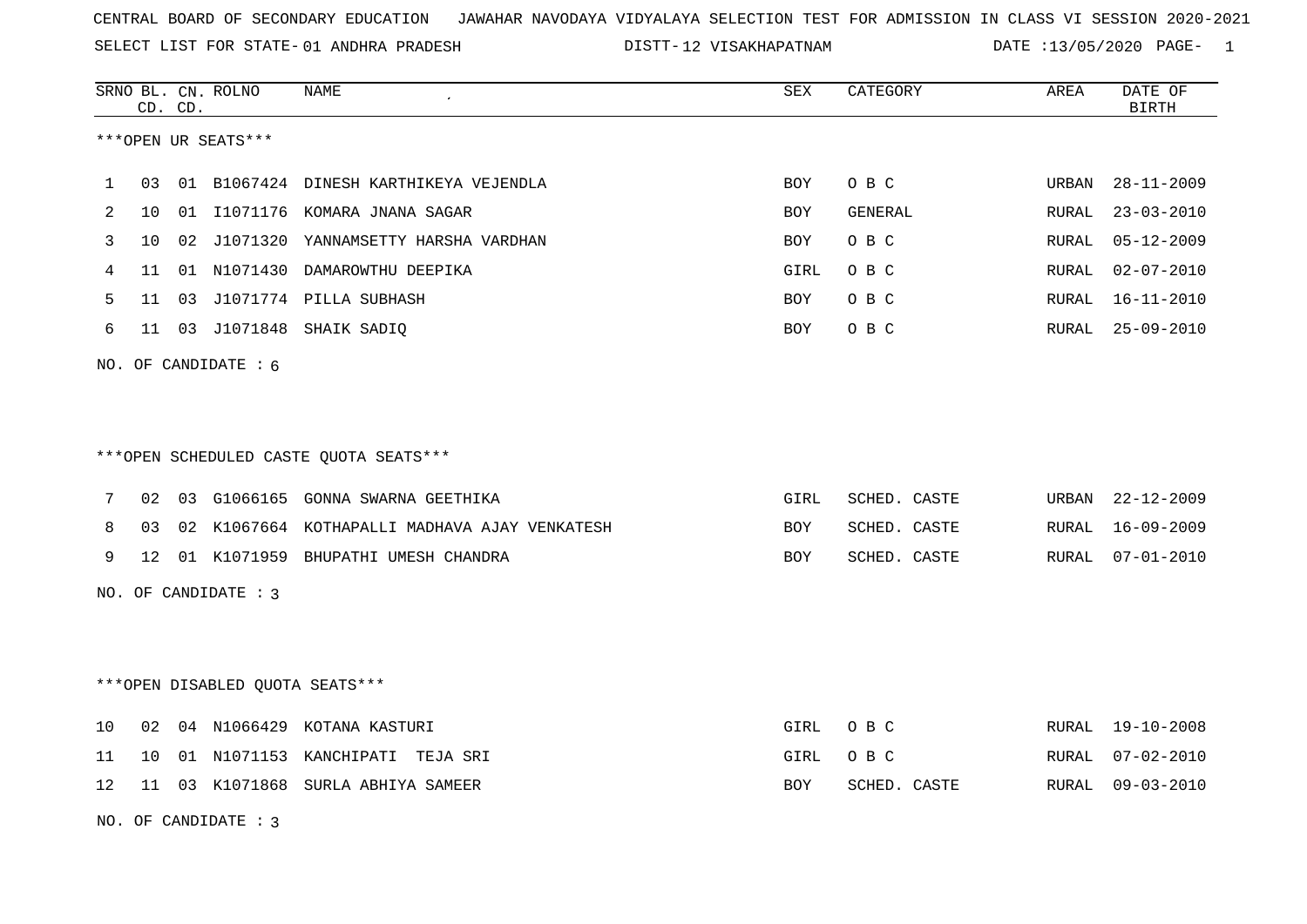SELECT LIST FOR STATE- DISTT- 01 ANDHRA PRADESH

12 VISAKHAPATNAM DATE :13/05/2020 PAGE- 2

|    |    | CD. CD. | SRNO BL. CN. ROLNO     | NAME                                        | SEX        | CATEGORY     | AREA          | DATE OF<br><b>BIRTH</b> |
|----|----|---------|------------------------|---------------------------------------------|------------|--------------|---------------|-------------------------|
|    |    |         |                        | *** OPEN BACKWARD CLASS QUOTA SEATS***      |            |              |               |                         |
| 13 |    |         |                        | 01 03 N1065585 TUMMI RUTCHITA               | GIRL       | O B C        | RURAL         | $27 - 04 - 2010$        |
| 14 | 03 |         |                        | 03 J1067920 POLAMARASETTI SATHWIK           | BOY        | O B C        | RURAL         | $28 - 02 - 2009$        |
| 15 | 04 | 02      |                        | N1068430 PAILA CHANDRAHASINI                | GIRL       | O B C        | RURAL         | $01 - 11 - 2009$        |
| 16 | 08 | 01      |                        | B1070254 G HRISHIKESH                       | BOY        | O B C        | URBAN         | $30 - 04 - 2010$        |
| 17 | 10 |         |                        | 01 N1071091 DASARI YESASWANI                | GIRL       | O B C        | RURAL         | $04 - 06 - 2010$        |
|    |    |         | NO. OF CANDIDATE : 5   |                                             |            |              |               |                         |
|    |    |         |                        |                                             |            |              |               |                         |
|    |    |         |                        | ***OPEN SCHEDULED TRIBE QUOTA SEATS***      |            |              |               |                         |
| 18 | 14 |         |                        | 01 L1072422 CHITTAPULI KOWSHIK RAJ PADAL    | <b>BOY</b> | SCHED. TRIBE | RURAL         | $28 - 01 - 2010$        |
| 19 | 14 | 02      |                        | L1072593 MATTAM RAVINDRA NAIDU              | BOY        | SCHED. TRIBE | RURAL         | $29 - 07 - 2009$        |
| 20 |    |         |                        | 14 02 L1072749 TURRE SYAMCHARAN TEJA        | BOY        | SCHED. TRIBE | RURAL         | $04 - 10 - 2009$        |
|    |    |         | NO. OF CANDIDATE : 3   |                                             |            |              |               |                         |
|    |    |         |                        |                                             |            |              |               |                         |
|    |    |         |                        |                                             |            |              |               |                         |
|    |    |         | ***RURAL OPEN SEATS*** |                                             |            |              |               |                         |
| 21 | 01 | 01      |                        | P1065099 GOGGI YASODHARA NAVYA              | GIRL       | SCHED. TRIBE | RURAL         | $22 - 07 - 2010$        |
| 22 | 01 | 03      | J1065408               | PATNALA JAYANTH SAI VENKATA SATYA CHAITANYA | BOY        | O B C        | RURAL         | $04 - 05 - 2010$        |
| 23 | 02 | 01      | J1065766               | BADIREDDI SAI CHERAN                        | BOY.       | O B C        | RURAL         | $18 - 06 - 2009$        |
|    |    |         |                        | 24 03 01 J1067330 BODDAPU PRAMOD            | BOY        | $O$ B C      |               | RURAL 01-06-2009        |
| 25 | 03 | 03      |                        | J1067956 RAJANA YASWANTH                    | BOY        | O B C        | RURAL         | $26 - 12 - 2008$        |
| 26 | 04 |         |                        | 01 N1068387 MANGALA NIHARIKA                | GIRL       | O B C        | ${\tt RURAL}$ | $06 - 06 - 2009$        |
| 27 |    |         |                        | 04 02 J1068393 MERUGU BHAVANI PRASAD        | BOY        | O B C        | RURAL         | $05 - 05 - 2008$        |
| 28 |    |         |                        | 05 01 I1068776 JALLA SHYAM KUMAR            | BOY        | GENERAL      | RURAL         | $17 - 05 - 2010$        |
|    |    |         |                        |                                             |            |              |               |                         |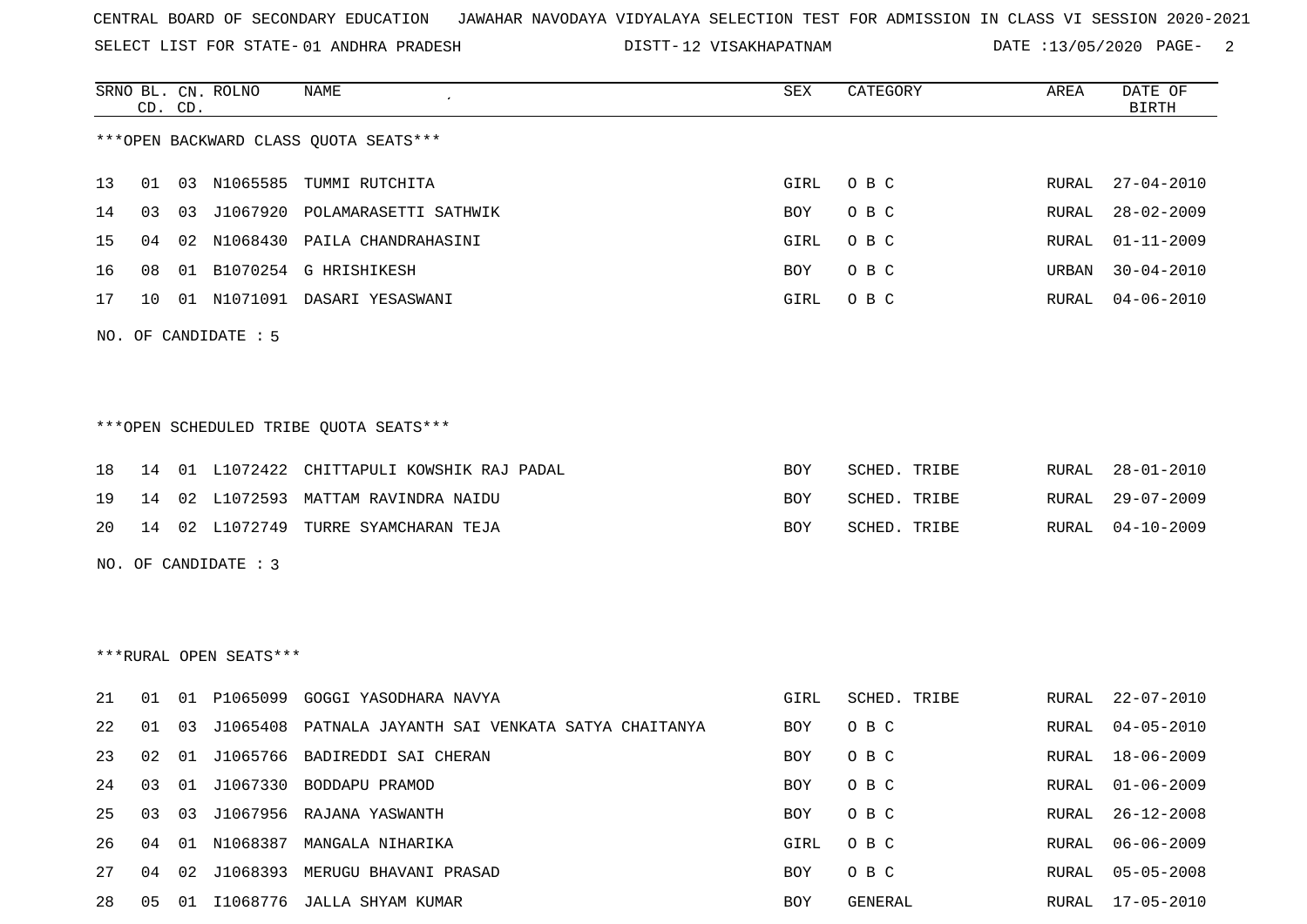SELECT LIST FOR STATE- DISTT- 01 ANDHRA PRADESH

12 VISAKHAPATNAM DATE :13/05/2020 PAGE- 3

|    | CD. CD.         |    | SRNO BL. CN. ROLNO     | NAME                                 | SEX        | CATEGORY            | AREA         | DATE OF<br><b>BIRTH</b> |
|----|-----------------|----|------------------------|--------------------------------------|------------|---------------------|--------------|-------------------------|
|    |                 |    | ***RURAL OPEN SEATS*** |                                      |            |                     |              |                         |
| 29 | 05              | 02 | I1069117               | SENAPATHI YASHODHA KRISHNA           | <b>BOY</b> | <b>GENERAL</b>      | RURAL        | $08 - 12 - 2008$        |
| 30 | 06              | 01 |                        | I1069231 AYUSH TRIPATHY              | <b>BOY</b> | <b>GENERAL</b>      | <b>RURAL</b> | $09 - 10 - 2009$        |
| 31 | 06              | 01 | M1069420               | KASIREDDY LIKHITTHA BHAVANI PRASANNA | GIRL       | GENERAL             | RURAL        | $12 - 08 - 2009$        |
| 32 | 07              | 01 | J1069816               | <b>GOLLU PRAVEEN KUMAR</b>           | BOY        | O B C               | RURAL        | $02 - 07 - 2009$        |
| 33 | 08              | 01 | J1070122               | BOBBY SIDDHARTHA PAILA               | <b>BOY</b> | O B C               | RURAL        | $23 - 01 - 2010$        |
| 34 | 08              | 03 | J1070739               | SARVASUDDI LAKSHMI PRASANNA          | <b>BOY</b> | O B C               | RURAL        | $02 - 11 - 2009$        |
| 35 | 09              |    | 01 N1070942            | GULIMI JERUSHA GRACE                 | GIRL       | O B C               | RURAL        | $31 - 10 - 2009$        |
| 36 | 10              | 01 |                        | J1071174 KOLLIMALLA SWETHAHAR        | <b>BOY</b> | O B C               | RURAL        | $03 - 06 - 2008$        |
| 37 | 10 <sup>°</sup> | 02 | M1071309               | VIDUDALA DHANU SRI                   | GIRL       | <b>GENERAL</b>      | RURAL        | $10 - 03 - 2010$        |
| 38 | 11              | 01 | N1071400               | BONU NIHARIKA                        | GIRL       | O B C               | RURAL        | $27 - 04 - 2009$        |
| 39 | 11              | 03 |                        | J1071741 PANDURU KOMAL RAO           | <b>BOY</b> | O B C               | RURAL        | $14 - 06 - 2010$        |
| 40 | 12              | 01 | J1072068               | KARAKA SAI NATH                      | <b>BOY</b> | O B C               | RURAL        | $25 - 09 - 2008$        |
| 41 | 13              | 01 |                        | I1072274 KETHAVARAPU JASWANTH CHARAN | <b>BOY</b> | <b>GENERAL</b>      | <b>RURAL</b> | $08 - 04 - 2010$        |
| 42 | 13              | 01 | M1072334               | REKHA JYOSHNA                        | GIRL       | <b>GENERAL</b>      | <b>RURAL</b> | $09 - 07 - 2009$        |
| 43 | 14              | 01 | L1072421               | CHITTAPULI DEEPAK                    | BOY        | SCHED. TRIBE        | RURAL        | $18 - 03 - 2009$        |
| 44 | 14              | 02 | P1072689               | SAMAREDDI HARSHINI                   | GIRL       | <b>SCHED. TRIBE</b> | <b>RURAL</b> | $30 - 06 - 2010$        |
| 45 | 15              | 01 | P1072888               | MADALA TERISHA                       | GIRL       | SCHED. TRIBE        | RURAL        | $18 - 10 - 2009$        |
| 46 | 15              | 01 | J1072906               | NEMALIPURI HARSHITHA                 | BOY        | O B C               | RURAL        | 17-05-2010              |

NO. OF CANDIDATE : 26

\*\*\*RURAL SCHEDULED CASTE QUOTA SEATS\*\*\*

| 47 |  | 01 03 K1065456 PULLETIKURTHI RAJASEKHAR | BOY | SCHED. CASTE |  | RURAL 06-02-2010 |
|----|--|-----------------------------------------|-----|--------------|--|------------------|
| 48 |  | 01 03 K1065567 TELUGU BHANU PRAKASH     | BOY | SCHED. CASTE |  | RURAL 18-12-2009 |
| 49 |  | 05 01 K1068771 ILLAPU KUMARSWAMI        | BOY | SCHED. CASTE |  | RURAL 03-10-2008 |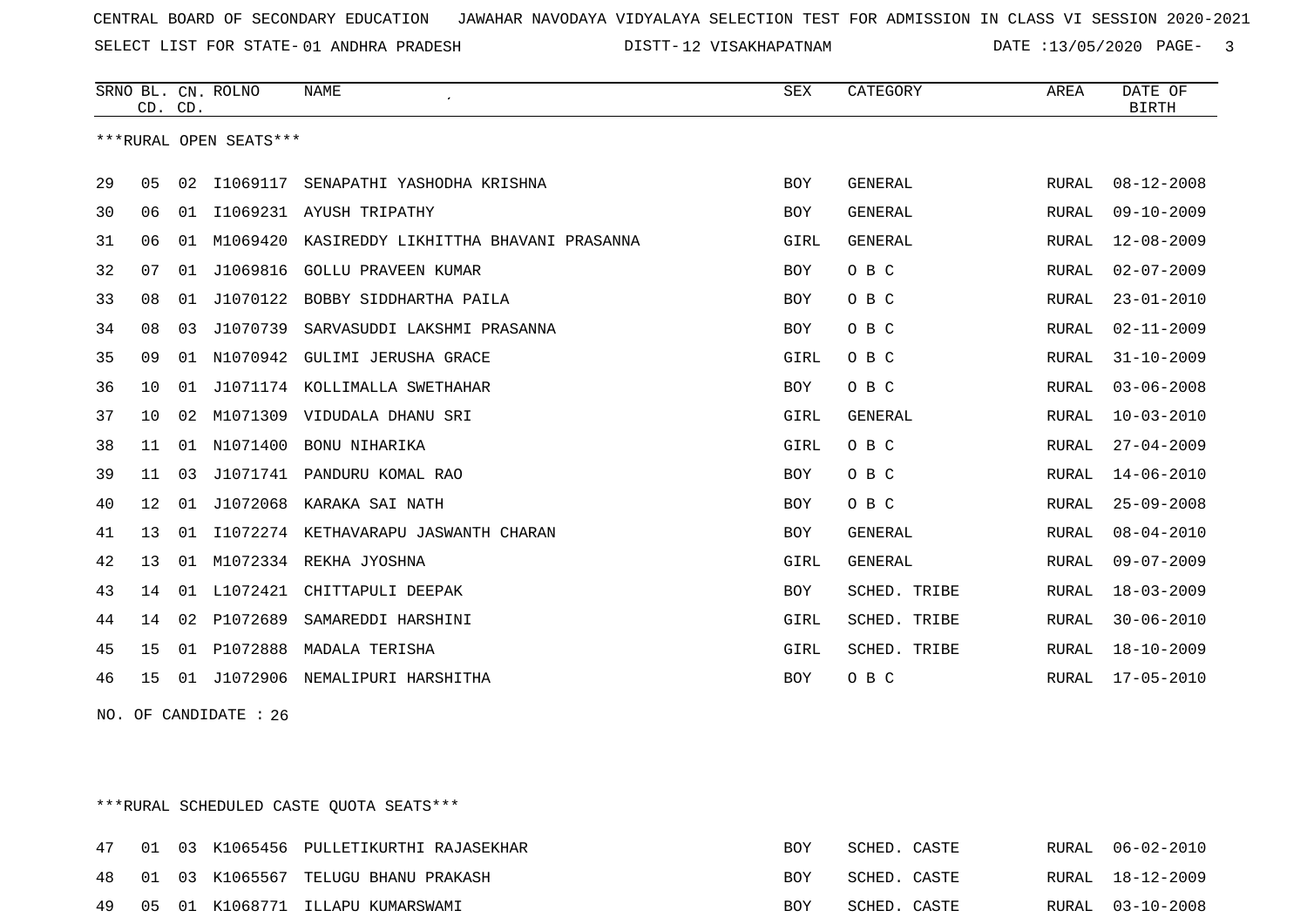SELECT LIST FOR STATE- DISTT- 01 ANDHRA PRADESH

12 VISAKHAPATNAM DATE :13/05/2020 PAGE- 4

|    | CD. CD. |    | SRNO BL. CN. ROLNO  | NAME                                             | SEX  | CATEGORY     | AREA  | DATE OF<br><b>BIRTH</b> |
|----|---------|----|---------------------|--------------------------------------------------|------|--------------|-------|-------------------------|
|    |         |    |                     | ***RURAL SCHEDULED CASTE QUOTA SEATS***          |      |              |       |                         |
| 50 | 06      |    |                     | 01 01069379 KAKARA SUHANA SANTHOSHI SRI          | GIRL | SCHED. CASTE | RURAL | $07 - 01 - 2010$        |
| 51 | 06      |    |                     | 02 K1069608 RONAK KUMAR BEHERA                   | BOY  | SCHED. CASTE | RURAL | $15 - 09 - 2009$        |
| 52 | 07      | 01 |                     | K1069894 MARTHI DHARMA TEJA                      | BOY  | SCHED. CASTE | RURAL | $20 - 02 - 2010$        |
| 53 | 08      | 01 | 01070189            | DANDA CHANDRIKA                                  | GIRL | SCHED. CASTE | RURAL | $25 - 11 - 2008$        |
| 54 | 08      | 01 | K1070214            | ENAPASAPPALA SATYA TEJA                          | BOY  | SCHED. CASTE | RURAL | $19 - 08 - 2009$        |
| 55 | 11      | 02 |                     | 01071647 KUNDRAPU JESSIKA                        | GIRL | SCHED. CASTE | RURAL | $25 - 10 - 2009$        |
|    |         |    | NO. OF CANDIDATE: 9 |                                                  |      |              |       |                         |
|    |         |    |                     |                                                  |      |              |       |                         |
|    |         |    |                     | *** RURAL BACKWARD CLASS QUOTA SEATS***          |      |              |       |                         |
| 56 | 02      | 04 |                     | J1066361 KIRLA TARA PRANAYA TEJA                 | BOY  | O B C        | RURAL | $19 - 10 - 2009$        |
| 57 | 05      | 01 | J1068750            | GORLE SYAM SAI SUSANTH                           | BOY  | O B C        | RURAL | $06 - 09 - 2009$        |
| 58 | 05      | 02 | J1069017            | PANCHADARLA HEMACHARAN                           | BOY  | O B C        | RURAL | $22 - 10 - 2008$        |
| 59 | 05      | 02 | J1069126            | SONTENA VARASIDDESH                              | BOY  | O B C        | RURAL | $01 - 07 - 2008$        |
| 60 | 10      | 01 | N1071109            | GANJI NAGA VAISHNAVI                             | GIRL | O B C        | RURAL | $21 - 09 - 2009$        |
| 61 | 10      | 01 | J1071192            | LAVETI RAVI KUMAR                                | BOY  | O B C        | RURAL | $25 - 02 - 2009$        |
| 62 | 10      | 02 | J1071223            | NANDAMURI GOWTHAM                                | BOY  | O B C        | RURAL | $13 - 07 - 2010$        |
| 63 | 10      | 02 | N1071253            | PULIGA BAGYA DEVI SHREE                          | GIRL | O B C        | RURAL | $23 - 10 - 2009$        |
| 64 | 10      | 02 |                     | N1071272 SANAPATHI MEGHANA                       | GIRL | O B C        | RURAL | $18 - 12 - 2008$        |
| 65 | 11      | 02 |                     | J1071570 KANCHIPATI MEGHA CHANDRA HARSHA VARDHAN | BOY  | O B C        | RURAL | $11 - 08 - 2010$        |
| 66 | 11      | 02 |                     | N1071581 KARANAM SRIVANI                         | GIRL | O B C        | RURAL | $03 - 06 - 2010$        |
| 67 | 11      |    |                     | 03 N1071802 REDDY HEMALATHA                      | GIRL | O B C        | RURAL | $13 - 01 - 2009$        |
| 68 | 11      | 03 | N1071838            | SEELAM PRASANNA LAKSHMI                          | GIRL | O B C        | RURAL | $07 - 12 - 2009$        |
| 69 | 11      | 03 |                     | N1071899 VIROTHI TEJWANI                         | GIRL | O B C        | RURAL | $27 - 10 - 2010$        |
| 70 |         |    |                     | 12 01 J1072002 DOGGA SIVA                        | BOY  | O B C        |       | RURAL 27-09-2010        |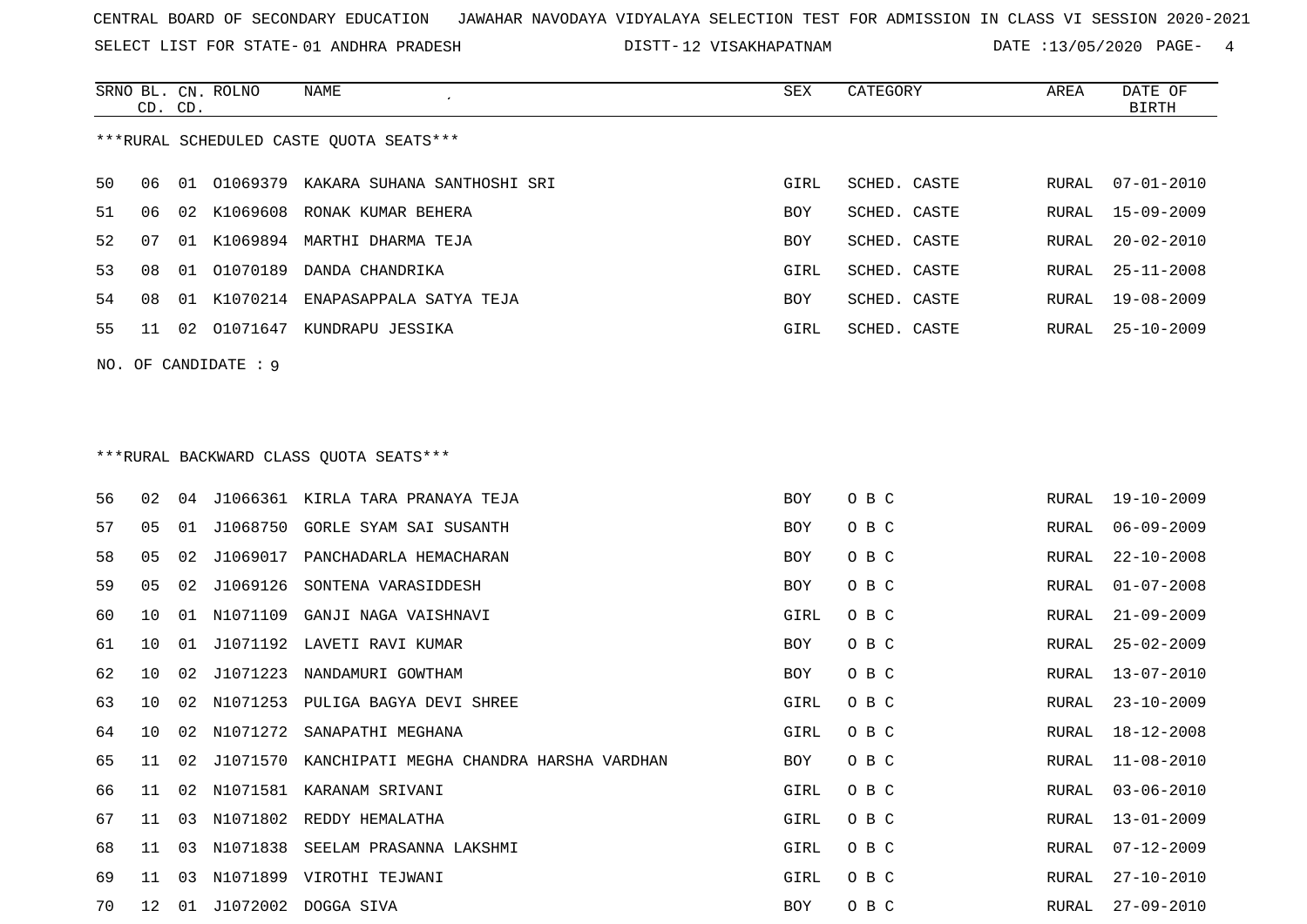SELECT LIST FOR STATE- DISTT- 01 ANDHRA PRADESH

12 VISAKHAPATNAM DATE :13/05/2020 PAGE- 5

|    | CD. CD. |    | SRNO BL. CN. ROLNO      | <b>NAME</b>                             | SEX        | CATEGORY     | <b>AREA</b> | DATE OF<br><b>BIRTH</b> |
|----|---------|----|-------------------------|-----------------------------------------|------------|--------------|-------------|-------------------------|
|    |         |    |                         | ***RURAL BACKWARD CLASS OUOTA SEATS***  |            |              |             |                         |
| 71 | 12      | 01 | J1072007                | DWARAPUREDDI ANAND                      | BOY        | O B C        | RURAL       | $10 - 08 - 2010$        |
|    |         |    | NO. OF CANDIDATE : $16$ |                                         |            |              |             |                         |
|    |         |    |                         |                                         |            |              |             |                         |
|    |         |    |                         | ***RURAL SCHEDULED TRIBE QUOTA SEATS*** |            |              |             |                         |
| 72 | 08      | 01 |                         | L1070077 ARADA SHALEM ISRAEL            | <b>BOY</b> | SCHED. TRIBE | RURAL       | $22 - 01 - 2010$        |
| 73 | 10      | 02 | P1071275                | SERREKI P.L.VAGDEVI SREE                | GIRL       | SCHED. TRIBE | RURAL       | $14 - 11 - 2009$        |
| 74 | 11      | 01 | L1071346                | ARLA UDAY VARDHAN                       | <b>BOY</b> | SCHED. TRIBE | RURAL       | $20 - 06 - 2010$        |
| 75 | 14      | 02 | L1072613                | M.V.SAI KIRAN TEJA                      | <b>BOY</b> | SCHED. TRIBE | RURAL       | $01 - 07 - 2009$        |
| 76 | 14      | 02 | L1072686                | SALABHANGI RUTWICK                      | <b>BOY</b> | SCHED. TRIBE | RURAL       | $19 - 01 - 2010$        |
| 77 | 14      | 02 | P1072714                | SETTI KEERTHI                           | GIRL       | SCHED. TRIBE | RURAL       | $01 - 01 - 2010$        |
| 78 | 14      | 02 | L1072740                | THAMARBHA LALITH CHANDRA NAIDU          | BOY        | SCHED. TRIBE | RURAL       | $25 - 04 - 2009$        |
| 79 | 15      | 01 | P1072798                | BURIDI PRANAVI                          | GIRL       | SCHED. TRIBE | RURAL       | $29 - 06 - 2009$        |
| 80 | 15      | 01 | L1072847                | KILLO JAYA PRAKASH                      | BOY        | SCHED. TRIBE | RURAL       | $05 - 08 - 2009$        |

NO. OF CANDIDATE : 9

TOTAL SELECTED CANDIDATE : 80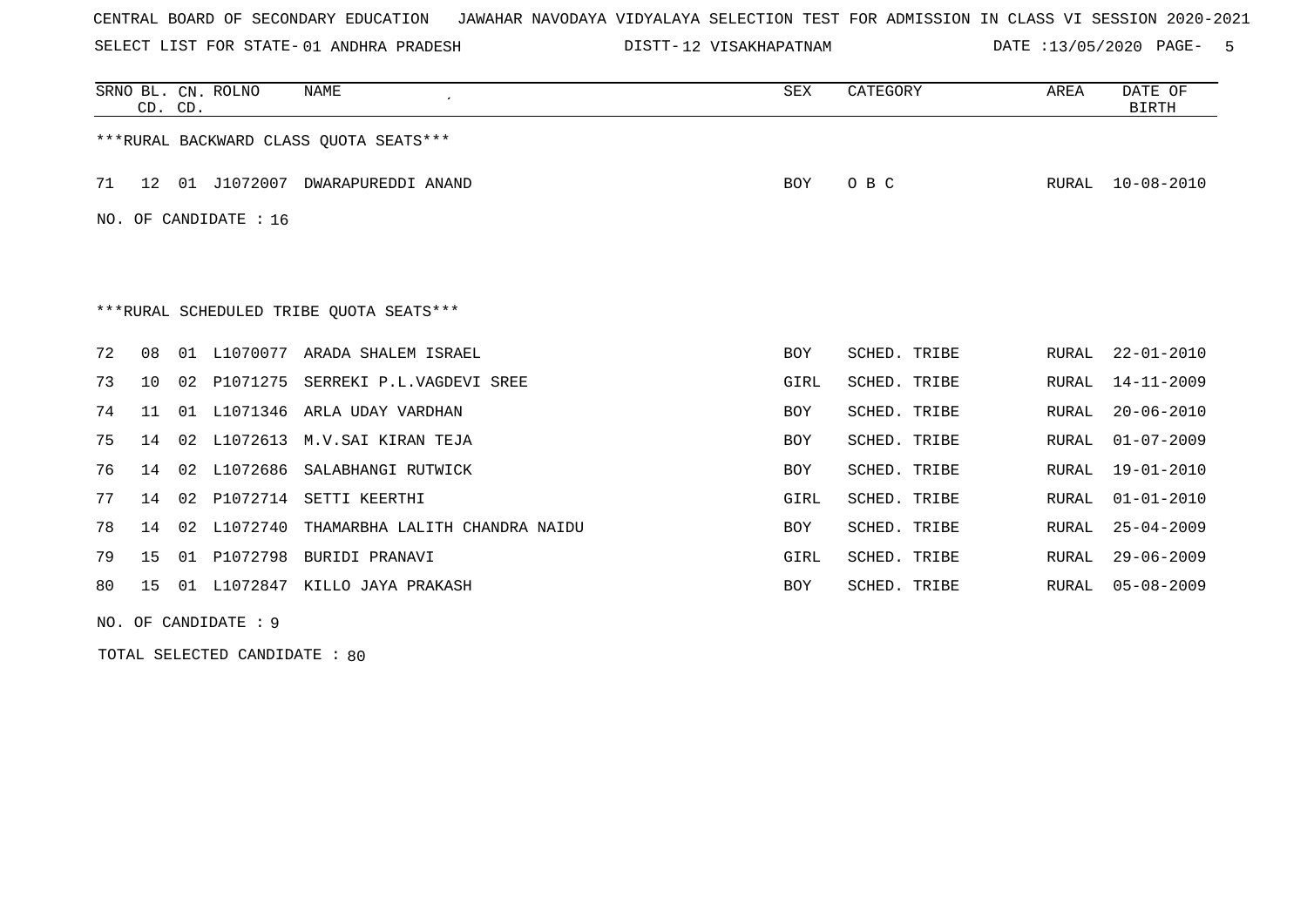SELECT LIST FOR STATE- DISTT- 01 ANDHRA PRADESH

13 VIZIANAGARAM DATE :13/05/2020 PAGE- 1

|    |    | CD. CD. | SRNO BL. CN. ROLNO     | NAME                                    | SEX        | CATEGORY     | AREA  | DATE OF<br>BIRTH |
|----|----|---------|------------------------|-----------------------------------------|------------|--------------|-------|------------------|
|    |    |         | ***OPEN UR SEATS***    |                                         |            |              |       |                  |
| 1  | 02 |         |                        | 01 N1073358 KANDULA LAKSHYA             | GIRL       | O B C        | RURAL | $23 - 05 - 2009$ |
| 2  | 06 |         |                        | 01 J1075444 CHALUMURI PAVAN KUMAR       | BOY        | O B C        | RURAL | $22 - 05 - 2010$ |
| 3  | 06 |         |                        | 02 J1075725 MARADA GOWRI SANKAR         | <b>BOY</b> | O B C        | RURAL | $13 - 03 - 2010$ |
| 4  | 10 |         |                        | 01 J1077893 MARPINA HRUSHIKESH          | <b>BOY</b> | O B C        | RURAL | $09 - 01 - 2010$ |
| 5  | 10 |         |                        | 01 J1077931 NANGIREDDI NAVADEEP         | <b>BOY</b> | O B C        | RURAL | $16 - 03 - 2009$ |
| 6  | 11 |         |                        | 01 N1078214 EDUBILLI PAVITHRA           | GIRL       | O B C        | RURAL | 19-09-2009       |
| 7  | 11 |         |                        | 01 N1078261 GOLLU JANAKI VASUNDHARA     | GIRL       | O B C        | RURAL | $23 - 08 - 2010$ |
| 8  | 12 |         |                        | 01 A1079022 DANTULURI RISHI VARMA       | BOY        | GENERAL      | URBAN | $08 - 07 - 2009$ |
|    |    |         | NO. OF CANDIDATE : 8   | ***OPEN SCHEDULED CASTE QUOTA SEATS***  |            |              |       |                  |
| 9  | 04 |         |                        | 01 G1074055 GOLLAPALLI VENKATAYASASWINI | GIRL       | SCHED. CASTE | URBAN | $22 - 01 - 2009$ |
| 10 | 06 |         |                        | 01 01075611 KINTHALI KEERTHANA          | GIRL       | SCHED. CASTE | RURAL | $08 - 10 - 2009$ |
| 11 | 10 |         |                        | 02 G1077973 RAMAJANNI SHINY             | GIRL       | SCHED. CASTE | URBAN | $03 - 03 - 2009$ |
|    |    |         | NO. OF CANDIDATE : $3$ |                                         |            |              |       |                  |
|    |    |         |                        | ***OPEN DISABLED QUOTA SEATS***         |            |              |       |                  |
| 12 | 09 |         |                        | 03 J1077587 VADDI SATEESH KUMAR SAHU    | BOY        | O B C        | RURAL | $23 - 09 - 2010$ |
| 13 |    |         |                        | 11 02 J1078509 MUMMULURI MURALI MOHAN   | <b>BOY</b> | O B C        | RURAL | $20 - 08 - 2010$ |
|    |    |         | NO. OF CANDIDATE: 2    |                                         |            |              |       |                  |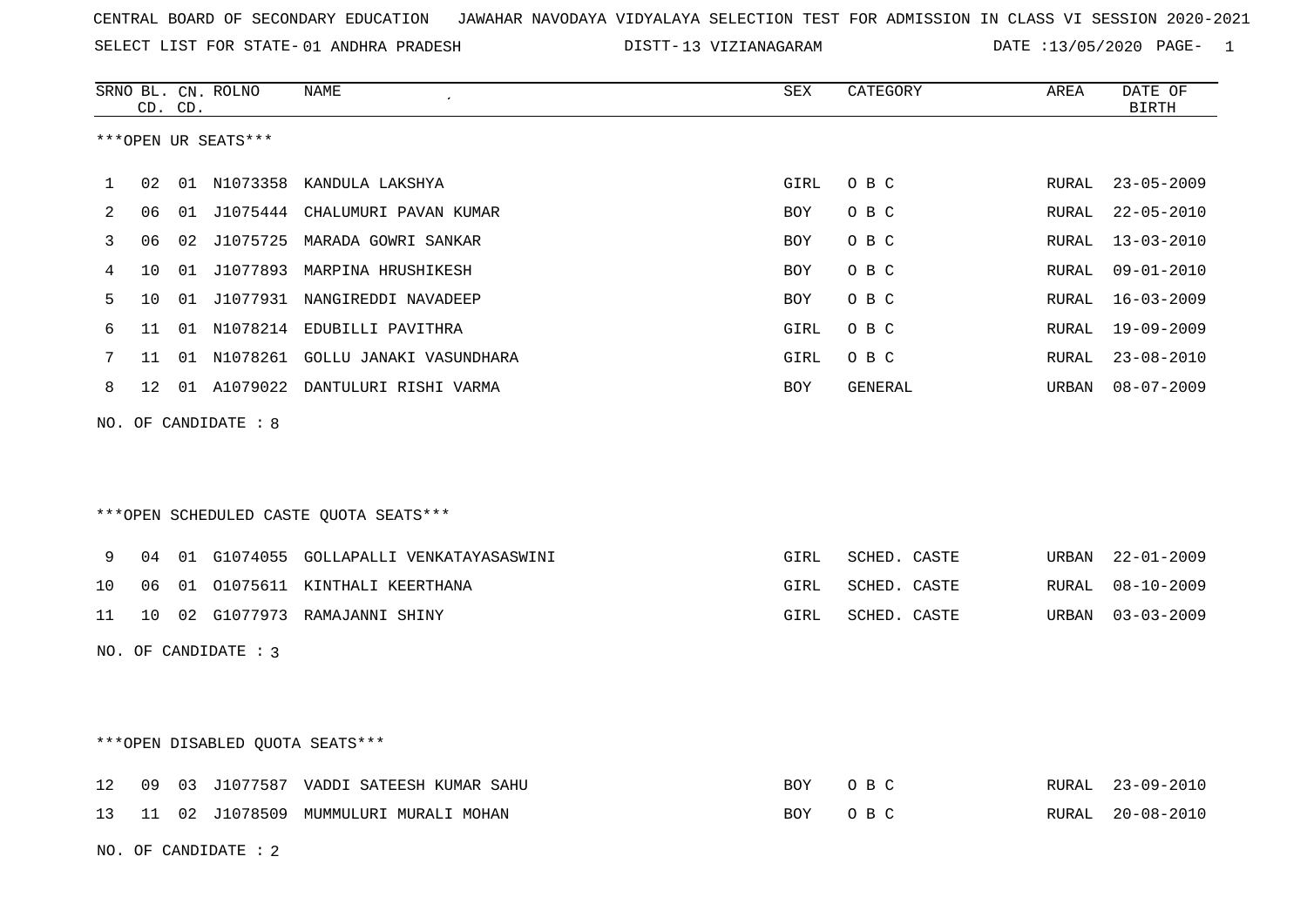SELECT LIST FOR STATE- DISTT- 01 ANDHRA PRADESH

13 VIZIANAGARAM DATE :13/05/2020 PAGE- 2

|    |    | CD. CD. | SRNO BL. CN. ROLNO     | NAME                                   | SEX        | CATEGORY     | AREA  | DATE OF<br><b>BIRTH</b> |
|----|----|---------|------------------------|----------------------------------------|------------|--------------|-------|-------------------------|
|    |    |         |                        | *** OPEN BACKWARD CLASS QUOTA SEATS*** |            |              |       |                         |
| 14 | 08 |         |                        | 02 J1076611 NAJANA GUNASEKHAR          | BOY        | O B C        | RURAL | 18-01-2010              |
| 15 | 09 | 03      | N1077543               | SUNKARI KUSUMANJALI                    | GIRL       | O B C        | RURAL | $20 - 07 - 2009$        |
| 16 | 12 | 02      |                        | F1079394 MASADA SAI AMRUTHA            | GIRL       | O B C        | URBAN | $05 - 06 - 2010$        |
| 17 | 12 | 03      |                        | B1079504 PARADI MOHITH                 | BOY        | O B C        | URBAN | $11 - 08 - 2010$        |
| 18 | 12 | 03      |                        | B1079511 PATHI VADA DEVA HARSHA        | BOY        | O B C        | URBAN | $01 - 11 - 2009$        |
|    |    |         | NO. OF CANDIDATE : 5   |                                        |            |              |       |                         |
|    |    |         |                        | ***OPEN SCHEDULED TRIBE QUOTA SEATS*** |            |              |       |                         |
| 19 | 04 | 03      | D1074480               | SAGARAJANNI JAGADEESH                  | BOY        | SCHED. TRIBE | URBAN | 09-08-2010              |
| 20 | 09 |         |                        | 01 P1076857 BANDI MOKSHITHA            | GIRL       | SCHED. TRIBE | RURAL | $05 - 01 - 2010$        |
|    |    |         | NO. OF CANDIDATE : 2   |                                        |            |              |       |                         |
|    |    |         |                        |                                        |            |              |       |                         |
|    |    |         |                        |                                        |            |              |       |                         |
|    |    |         | ***RURAL OPEN SEATS*** |                                        |            |              |       |                         |
| 21 | 01 | 01      |                        | J1073016 CHINTA TEJA SAI MANOJ         | BOY        | O B C        | RURAL | $09 - 06 - 2010$        |
| 22 | 01 | 01      | J1073099               | MARPINA SHREYANSH                      | BOY        | O B C        | RURAL | $26 - 05 - 2009$        |
| 23 | 01 | 01      | J1073163               | REDDI VARUN SANDESH                    | BOY        | O B C        | RURAL | $14 - 06 - 2010$        |
| 24 | 02 |         | 01 P1073350            | JANNI SANGEETHA                        | GIRL       | SCHED. TRIBE | RURAL | $08 - 11 - 2009$        |
| 25 | 02 | 01      |                        | J1073403 MARADANA DHANANJAYA           | <b>BOY</b> | O B C        | RURAL | $22 - 04 - 2009$        |
| 26 | 02 |         |                        | 01 N1073428 NAGIREDDI SUNANDHA         | GIRL       | O B C        | RURAL | $25 - 05 - 2010$        |
| 27 | 02 |         |                        | 01 N1073523 YEMALA DIVYAKEERTHI        | GIRL       | O B C        | RURAL | $04 - 07 - 2010$        |
| 28 | 03 | 01      | N1073607               | GORLE UDAYASRI                         | GIRL       | O B C        | RURAL | $17 - 07 - 2009$        |
| 29 | 03 |         |                        | 01 J1073659 KOYYA GUNASEKHAR           | BOY        | O B C        | RURAL | $15 - 02 - 2010$        |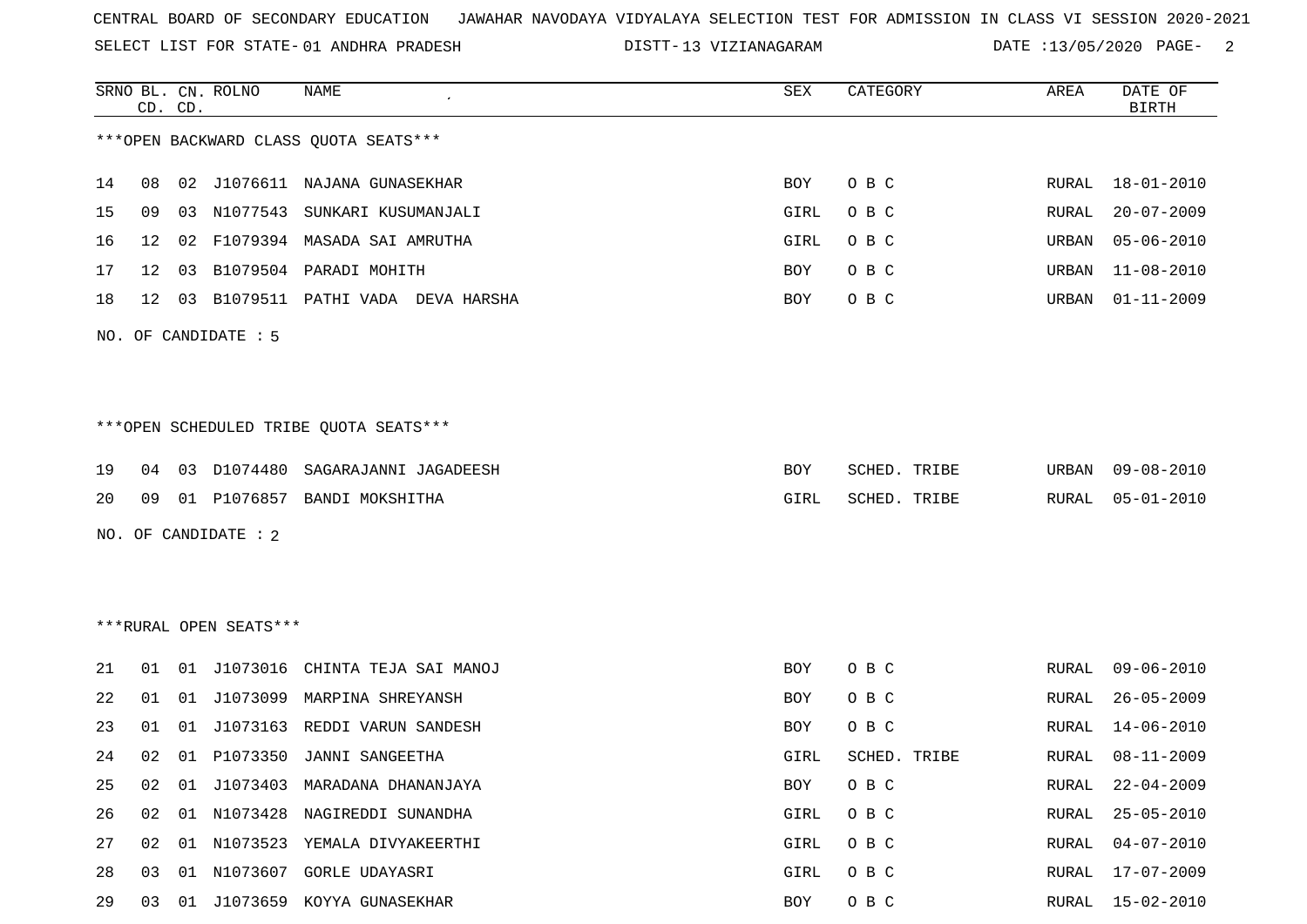SELECT LIST FOR STATE- DISTT- 01 ANDHRA PRADESH

13 VIZIANAGARAM DATE :13/05/2020 PAGE- 3

|    | CD. CD. |    | SRNO BL. CN. ROLNO     | <b>NAME</b>                    | SEX        | CATEGORY     | AREA         | DATE OF<br><b>BIRTH</b> |
|----|---------|----|------------------------|--------------------------------|------------|--------------|--------------|-------------------------|
|    |         |    | ***RURAL OPEN SEATS*** |                                |            |              |              |                         |
| 30 | 03      |    |                        | 01 N1073776 REDDI JYOTHSNA     | GIRL       | O B C        | RURAL        | $16 - 01 - 2010$        |
| 31 | 04      | 01 |                        | N1074074 GOTTIPALLI HASINI     | GIRL       | O B C        | RURAL        | $10 - 07 - 2010$        |
| 32 | 04      | 01 | J1074130               | KARRI DINESH KUMAR             | <b>BOY</b> | O B C        | <b>RURAL</b> | $15 - 08 - 2008$        |
| 33 | 05      | 01 | N1074746               | BONTHU SAHASRA CHANWI          | GIRL       | O B C        | RURAL        | $27 - 08 - 2010$        |
| 34 | 06      | 01 | N1075453               | CHELLURI YESASWINI             | GIRL       | O B C        | <b>RURAL</b> | $06 - 08 - 2010$        |
| 35 | 06      | 01 | J1075567               | JAKKU SRI DILEEP SRINIVAS      | <b>BOY</b> | O B C        | <b>RURAL</b> | $05 - 09 - 2009$        |
| 36 | 06      | 02 | J1075985               | VANAPALLI HITHESWAR GOPAL      | BOY        | O B C        | RURAL        | $01 - 01 - 2010$        |
| 37 | 07      | 01 | N1076019               | ALLAKA SREEVATSALYA            | GIRL       | O B C        | RURAL        | $09 - 10 - 2009$        |
| 38 | 07      | 01 | J1076202               | PALLA PRAVEEN KUMAR            | BOY        | O B C        | RURAL        | $25 - 10 - 2009$        |
| 39 | 07      | 01 | J1076257               | SARIKI CHARAN                  | BOY        | O B C        | RURAL        | $27 - 07 - 2009$        |
| 40 | 08      | 01 | N1076506               | KONCHADA BALABHARATHI          | GIRL       | O B C        | RURAL        | $29 - 05 - 2010$        |
| 41 | 09      | 03 | N1077608               | VEGIREDDI MANJU                | GIRL       | O B C        | RURAL        | $31 - 01 - 2010$        |
| 42 | 10      | 01 | J1077763               | <b>GADI ABHILASH</b>           | <b>BOY</b> | O B C        | RURAL        | $01 - 06 - 2010$        |
| 43 | 10      | 01 | J1077803               | JAGANA KARTHIKEYA NAIDU        | BOY        | O B C        | <b>RURAL</b> | $31 - 07 - 2010$        |
| 44 | 10      | 02 | I1077971               | RAJABATTULA SHANMUKHA SRINIVAS | BOY        | GENERAL      | <b>RURAL</b> | $20 - 06 - 2010$        |
| 45 | 11      | 01 | J1078215               | EEDIBILLI SASIKIRAN            | <b>BOY</b> | O B C        | <b>RURAL</b> | $07 - 12 - 2008$        |
| 46 | 11      | 01 | L1078279               | GUBAYI VIKASH                  | <b>BOY</b> | SCHED. TRIBE | RURAL        | $05 - 08 - 2009$        |
| 47 | 12      | 02 | J1079280               | KOROPOLU SUMANTH               | BOY        | O B C        | RURAL        | $15 - 02 - 2010$        |
| 48 | 12      | 02 | J1079286               | KORUPOLU PURNAUDAY             | <b>BOY</b> | O B C        | RURAL        | $15 - 02 - 2010$        |

NO. OF CANDIDATE : 28

\*\*\*RURAL SCHEDULED CASTE QUOTA SEATS\*\*\*

|  | 49 02 01 01073439 NIMMAKA PRASAMSA |                                        | FTRI | SCHED        | U Z C⊥L   | RURAL 08-02-2010 |
|--|------------------------------------|----------------------------------------|------|--------------|-----------|------------------|
|  |                                    | 50 04 01 K1074121 KALYANA SARATH KUMAR | BOY  | <b>COUTD</b> | C A C T F | RURAL 23-09-2010 |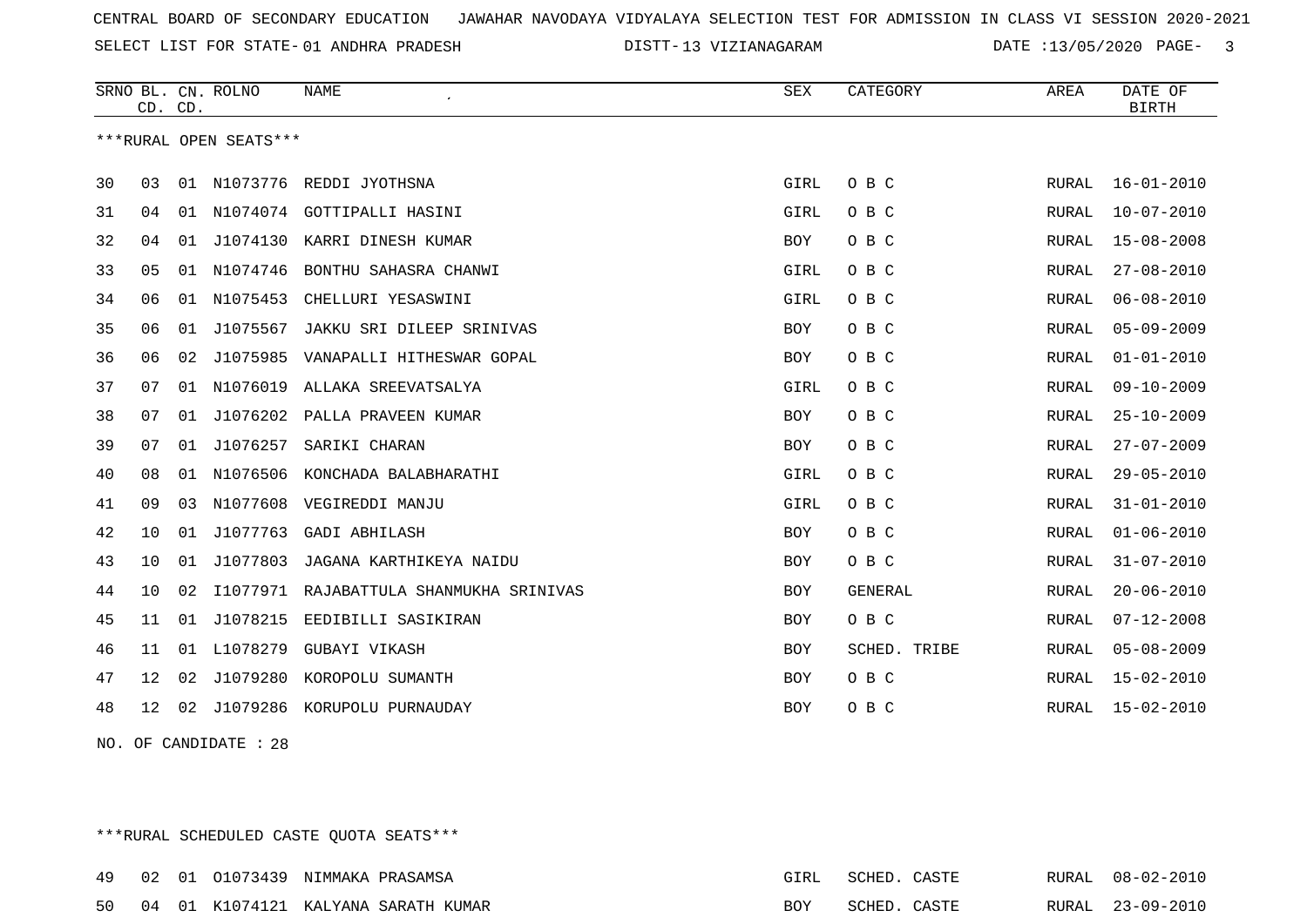SELECT LIST FOR STATE- DISTT- 01 ANDHRA PRADESH

13 VIZIANAGARAM DATE :13/05/2020 PAGE- 4

|    | CD. CD. |    | SRNO BL. CN. ROLNO   | NAME                                      | SEX        | CATEGORY     | AREA  | DATE OF<br><b>BIRTH</b> |
|----|---------|----|----------------------|-------------------------------------------|------------|--------------|-------|-------------------------|
|    |         |    |                      | ***RURAL SCHEDULED CASTE QUOTA SEATS***   |            |              |       |                         |
| 51 | 04      |    |                      | 02 K1074326 NALLALA VINAY                 | BOY        | SCHED. CASTE | RURAL | $14 - 01 - 2009$        |
| 52 | 06      |    |                      | 01 01075363 ALAPU SUSANTHI                | GIRL       | SCHED. CASTE | RURAL | $27 - 04 - 2008$        |
| 53 | 06      | 02 | K1075757             | NAGURU SRI HARSHAVARDHAN                  | BOY        | SCHED. CASTE | RURAL | $13 - 09 - 2009$        |
| 54 | 09      | 01 | K1077080             | GUJJALA SUKUMAR                           | BOY        | SCHED. CASTE | RURAL | $03 - 07 - 2009$        |
| 55 | 10      | 02 | K1077998             | SAMBANA SAMRUDH                           | BOY        | SCHED. CASTE | RURAL | $28 - 08 - 2010$        |
| 56 | 11      | 01 | 01078287             | GUMMALA ASRITHA                           | GIRL       | SCHED. CASTE | RURAL | $25 - 10 - 2008$        |
| 57 | 11      |    |                      | 02 K1078592 PIDIDHI CHINNI                | BOY        | SCHED. CASTE | RURAL | $05 - 11 - 2007$        |
|    |         |    | NO. OF CANDIDATE : 9 |                                           |            |              |       |                         |
|    |         |    |                      |                                           |            |              |       |                         |
|    |         |    |                      |                                           |            |              |       |                         |
|    |         |    |                      | ***RURAL BACKWARD CLASS QUOTA SEATS***    |            |              |       |                         |
| 58 | 04      | 02 |                      | J1074340 NETURI VASAVI DATTACHARI         | <b>BOY</b> | O B C        | RURAL | $12 - 12 - 2008$        |
| 59 | 05      | 01 | J1074698             | ATTADA LOKESH                             | BOY        | O B C        | RURAL | $10 - 12 - 2009$        |
| 60 | 05      | 01 | J1074738             | BODASINGI YASWANTH KUMAR                  | BOY        | O B C        | RURAL | $21 - 07 - 2009$        |
| 61 | 05      | 01 | J1074747             | BONTHU SRI SAI RUTHWIK NAIDU              | BOY        | O B C        | RURAL | $27 - 08 - 2010$        |
| 62 | 06      | 02 | J1075678             | LATCHIREDDI JASWANTH                      | BOY        | O B C        | RURAL | $09 - 07 - 2010$        |
| 63 | 09      | 01 | J1077130             | JAVVADI GOWTHAM SIDHARDHA                 | BOY        | O B C        | RURAL | $19 - 06 - 2010$        |
| 64 | 09      | 02 | N1077391             | PENTA SUSMITHA                            | GIRL       | O B C        | RURAL | $06 - 06 - 2010$        |
| 65 | 11      | 01 |                      | J1078064 ADAPUREDDY MOULI SASANK          | BOY        | O B C        | RURAL | $05 - 06 - 2010$        |
| 66 | 11      |    |                      | 01 N1078166 CHEEPURUPALLI LEELA VATHI     | GIRL       | O B C        | RURAL | $12 - 08 - 2010$        |
| 67 | 11      |    |                      | 01 N1078180 CHIPPADA BHUVANA KRUTHI       | GIRL       | овс          | RURAL | $21 - 11 - 2009$        |
| 68 | 11      | 03 |                      | J1078780 VULLI SATYANARAYANA              | BOY        | O B C        | RURAL | $07 - 03 - 2009$        |
| 69 | 12      | 01 |                      | J1079108 GOPISETTI VENKATA CHANAKYA PAVAN | BOY        | O B C        | RURAL | $15 - 08 - 2010$        |
| 70 | 12      |    |                      | 01 J1079111 GORLE MANOJ                   | BOY        | O B C        | RURAL | $19 - 09 - 2008$        |
| 71 |         |    |                      | 12 01 N1079147 ILLAPU HEMALATHA           | GIRL       | O B C        |       | RURAL 13-07-2010        |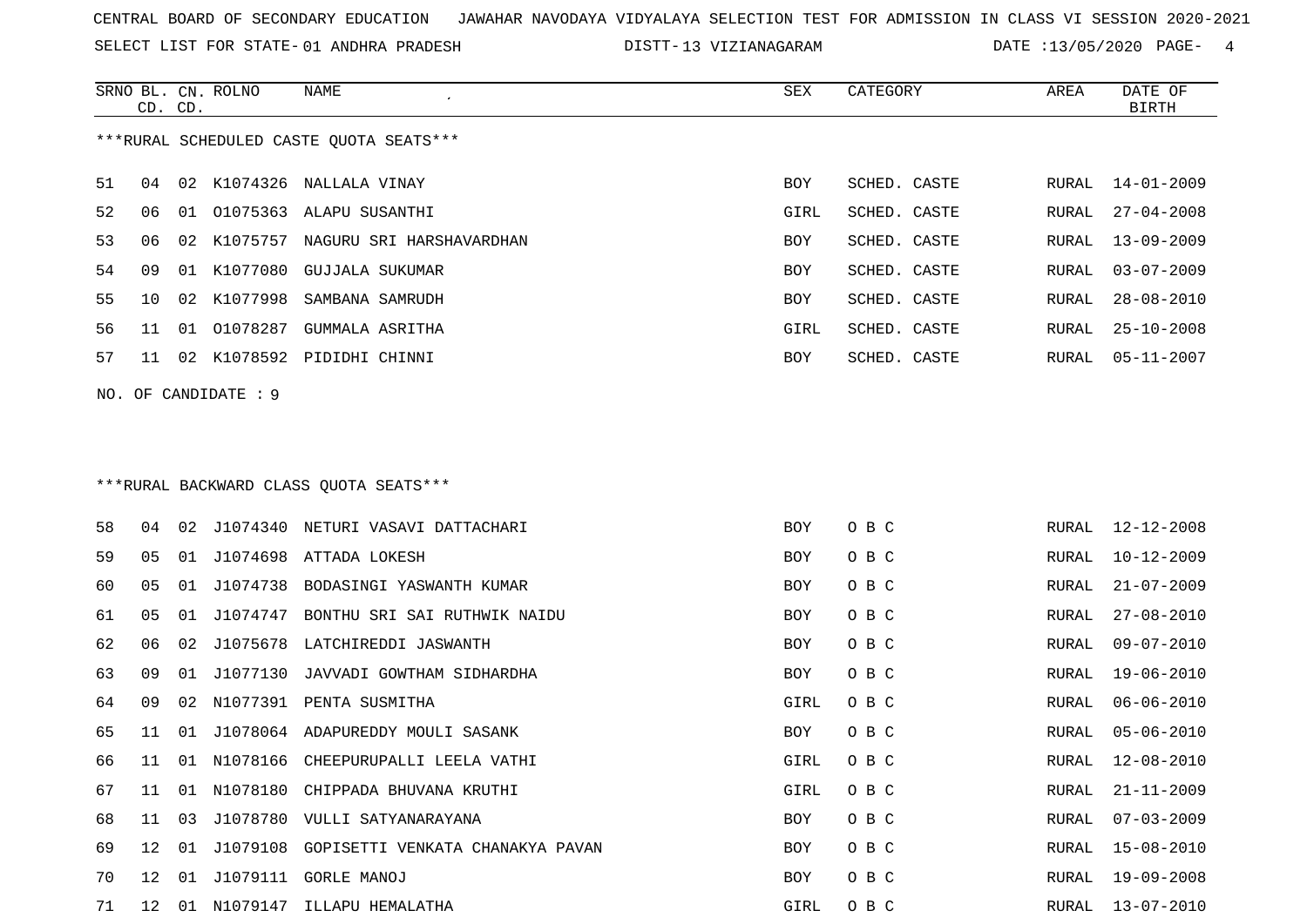SELECT LIST FOR STATE- DISTT- 01 ANDHRA PRADESH

13 VIZIANAGARAM DATE :13/05/2020 PAGE- 5

|    | CD. CD.         |    | SRNO BL. CN. ROLNO      | <b>NAME</b>                             | <b>SEX</b> | CATEGORY     | AREA  | DATE OF<br><b>BIRTH</b> |
|----|-----------------|----|-------------------------|-----------------------------------------|------------|--------------|-------|-------------------------|
|    |                 |    |                         | ***RURAL BACKWARD CLASS QUOTA SEATS***  |            |              |       |                         |
| 72 | 12 <sup>°</sup> | 02 |                         | J1079229 KILAPARTHI ROHITH              | BOY        | O B C        | RURAL | $21 - 09 - 2008$        |
| 73 | 12 <sub>1</sub> | 02 | N1079282                | KORUPOLU MEGHANA                        | GIRL       | O B C        | RURAL | $24 - 07 - 2009$        |
|    |                 |    | NO. OF CANDIDATE : $16$ |                                         |            |              |       |                         |
|    |                 |    |                         |                                         |            |              |       |                         |
|    |                 |    |                         |                                         |            |              |       |                         |
|    |                 |    |                         | ***RURAL SCHEDULED TRIBE QUOTA SEATS*** |            |              |       |                         |
| 74 | 02              | 01 | P1073230                | ADDAKULA KARISHMA                       | GIRL       | SCHED. TRIBE | RURAL | 13-09-2009              |
| 75 | 02 <sub>o</sub> | 01 | L1073366                | KOLAKA VASHIKAR                         | <b>BOY</b> | SCHED. TRIBE | RURAL | $14 - 02 - 2010$        |
| 76 | 02              | 01 | P1073397                | MANDANGI LAHARI                         | GIRL       | SCHED. TRIBE | RURAL | $08 - 09 - 2009$        |
| 77 | 02              | 01 | P1073419                | MELLAKA NAMRATHA                        | GIRL       | SCHED. TRIBE | RURAL | $14 - 08 - 2008$        |
| 78 | 02              | 01 | L1073436                | NIMMAKA CHANDU                          | <b>BOY</b> | SCHED. TRIBE | RURAL | $10 - 07 - 2007$        |
| 79 | 02              | 01 | P1073518                | YADLA PRANAVI SAI SRI                   | GIRL       | SCHED. TRIBE | RURAL | $08 - 10 - 2010$        |
| 80 | 12              | 02 |                         | P1079338 MADALA JOSHNA                  | GIRL       | SCHED. TRIBE | RURAL | 12-09-2008              |

NO. OF CANDIDATE : 7

TOTAL SELECTED CANDIDATE : 80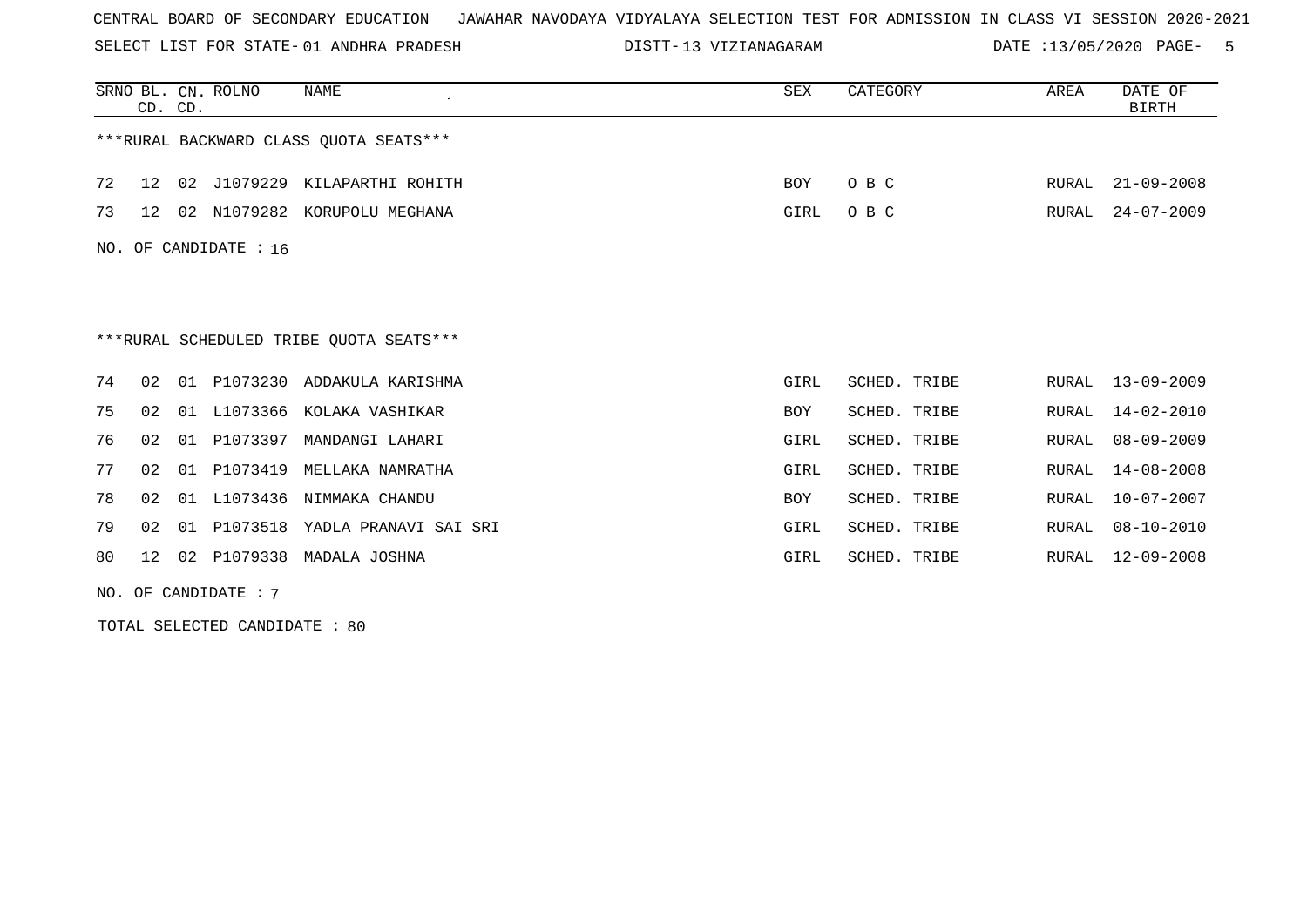SELECT LIST FOR STATE- DISTT- 01 ANDHRA PRADESH

14 WEST GODAVARI DATE :13/05/2020 PAGE- 1

|              |    | CD. CD. | SRNO BL. CN. ROLNO   | <b>NAME</b>                             | ${\tt SEX}$ | CATEGORY     | AREA  | DATE OF<br><b>BIRTH</b> |
|--------------|----|---------|----------------------|-----------------------------------------|-------------|--------------|-------|-------------------------|
|              |    |         | ***OPEN UR SEATS***  |                                         |             |              |       |                         |
| $\mathbf{1}$ | 01 |         |                      | 01 J1079919 CH. RAM SRIHARSHITH         | <b>BOY</b>  | O B C        | RURAL | $28 - 07 - 2010$        |
| 2            | 02 |         |                      | 01 K1080362 PANDU PANDU BABU            | BOY         | SCHED. CASTE | RURAL | $01 - 01 - 2008$        |
| 3            | 04 |         |                      | 01 K1080938 PALLE ANAND                 | BOY         | SCHED. CASTE | RURAL | $13 - 09 - 2009$        |
| 4            | 06 |         |                      | 02 J1081773 VIJJI CHARAN SAI            | BOY         | O B C        | RURAL | $10 - 01 - 2009$        |
| 5            | 07 |         |                      | 01 I1081905 GUNDABATTULA KARTHEEK       | BOY         | GENERAL      | RURAL | $23 - 02 - 2010$        |
| 6            | 07 |         |                      | 01 N1081915 JAKKAMSETTI DIVYA SREE      | GIRL        | O B C        | RURAL | $23 - 06 - 2010$        |
| 7            | 07 |         |                      | 01 J1081920 JUTTIGA DAVID RAJU          | <b>BOY</b>  | O B C        | RURAL | $28 - 02 - 2010$        |
| 8            | 10 |         |                      | 01 K1082818 MARAPATLA JASWANTH          | BOY         | SCHED. CASTE |       | RURAL 15-01-2010        |
|              |    |         | NO. OF CANDIDATE : 8 |                                         |             |              |       |                         |
|              |    |         |                      |                                         |             |              |       |                         |
|              |    |         |                      |                                         |             |              |       |                         |
|              |    |         |                      | *** OPEN SCHEDULED CASTE QUOTA SEATS*** |             |              |       |                         |
| 9            | 04 |         |                      | 01 K1080775 BANTU RITHVIK               | <b>BOY</b>  | SCHED. CASTE | RURAL | $22 - 09 - 2009$        |
| 10           | 05 |         |                      | 01 C1081049 CHILAKA JOEL GNANA DEEP     | BOY         | SCHED. CASTE | URBAN | $06 - 05 - 2010$        |
| 11           | 07 |         |                      | 01 K1081922 KAMATHAM MANOJ              | BOY         | SCHED. CASTE | RURAL | $06 - 01 - 2010$        |
| 12           |    |         |                      | 08 01 01082159 BONTHA SUSHMA            | GIRL        | SCHED. CASTE | RURAL | $18 - 05 - 2009$        |
|              |    |         | NO. OF CANDIDATE : 4 |                                         |             |              |       |                         |
|              |    |         |                      |                                         |             |              |       |                         |
|              |    |         |                      |                                         |             |              |       |                         |
|              |    |         |                      |                                         |             |              |       |                         |

# \*\*\*OPEN DISABLED QUOTA SEATS\*\*\*

|  |  | 13 03 01 N1080482 CHOKKAPU CHAITRIKA TULASI SRI DURGA | GIRL OBC | RURAL 07-08-2010 |
|--|--|-------------------------------------------------------|----------|------------------|
|  |  | 14 05 01 E1081014 ALURI VENKATA SATYA NAGA KRITHI     | GENERAL  | URBAN 06-11-2009 |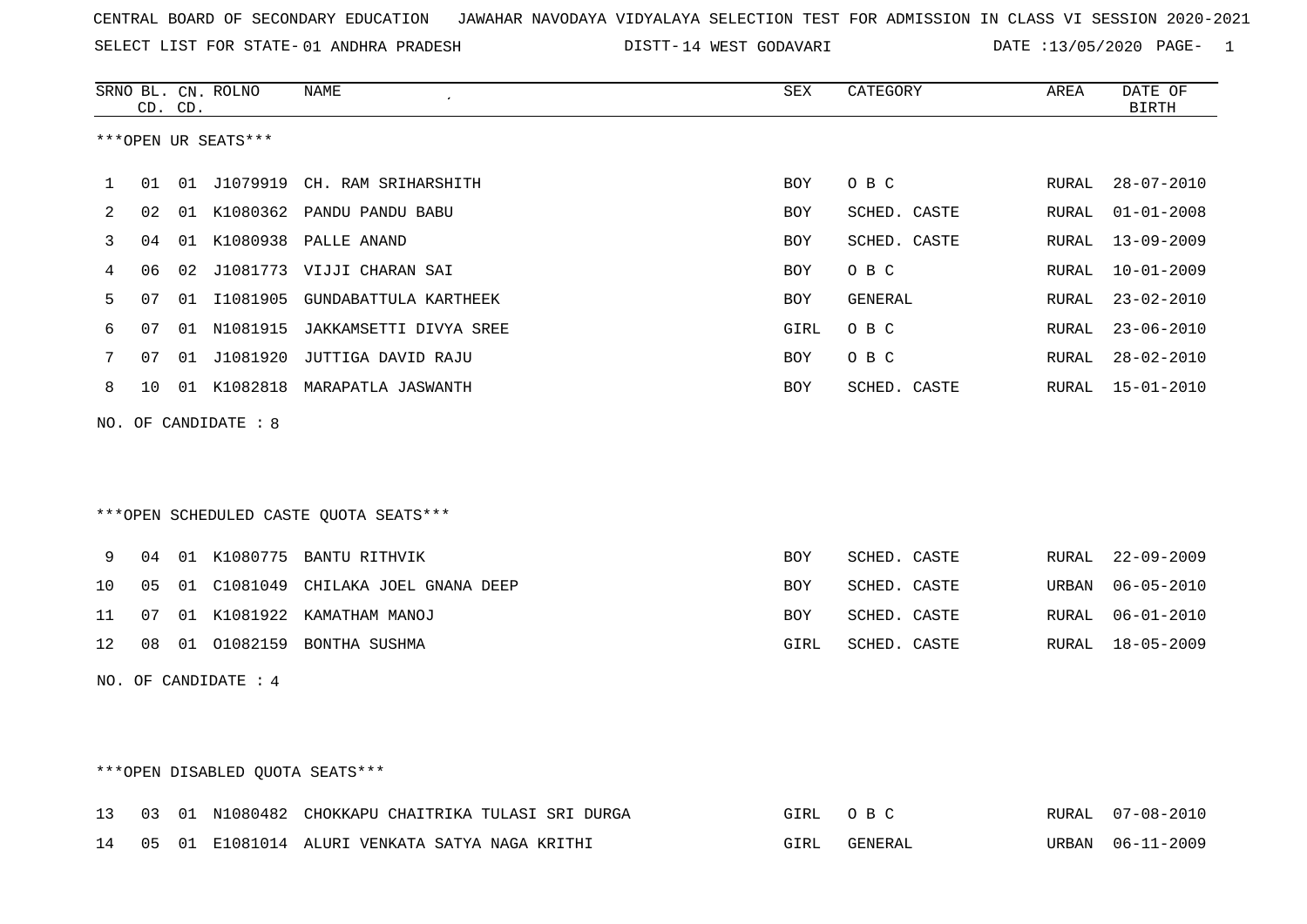SELECT LIST FOR STATE- DISTT- 01 ANDHRA PRADESH

14 WEST GODAVARI DATE :13/05/2020 PAGE- 2

|    |    | CD. CD. | SRNO BL. CN. ROLNO     | NAME                                     | SEX  | CATEGORY     | AREA  | DATE OF<br><b>BIRTH</b> |
|----|----|---------|------------------------|------------------------------------------|------|--------------|-------|-------------------------|
|    |    |         | NO. OF CANDIDATE : 2   |                                          |      |              |       |                         |
|    |    |         |                        |                                          |      |              |       |                         |
|    |    |         |                        |                                          |      |              |       |                         |
|    |    |         |                        | *** OPEN BACKWARD CLASS QUOTA SEATS***   |      |              |       |                         |
| 15 |    |         |                        | 02 01 N1080292 GAJULASETTI SIRI CHANDANA | GIRL | O B C        | RURAL | $25 - 11 - 2009$        |
| 16 | 03 |         |                        | 01 N1080583 KOLLATI BALA SARANYA         | GIRL | O B C        | RURAL | $24 - 09 - 2009$        |
| 17 | 06 |         |                        | 01 J1081504 KUNUKU ISRAEL                | BOY  | O B C        | RURAL | $21 - 04 - 2009$        |
| 18 | 07 |         |                        | 01 N1081950 KOKKIRALA GEYASRI            | GIRL | O B C        | RURAL | $28 - 07 - 2010$        |
| 19 |    |         |                        | 12 01 B1083525 KOTANA SAI SAMPATH        | BOY  | O B C        | URBAN | $07 - 07 - 2009$        |
|    |    |         | NO. OF CANDIDATE : 5   |                                          |      |              |       |                         |
|    |    |         |                        |                                          |      |              |       |                         |
|    |    |         |                        |                                          |      |              |       |                         |
|    |    |         |                        | ***OPEN SCHEDULED TRIBE QUOTA SEATS***   |      |              |       |                         |
| 20 |    |         |                        | 07 01 P1081819 BODDU HARINI              |      | SCHED. TRIBE | RURAL | $09 - 08 - 2010$        |
|    |    |         |                        |                                          | GIRL |              |       |                         |
|    |    |         | NO. OF CANDIDATE : 1   |                                          |      |              |       |                         |
|    |    |         |                        |                                          |      |              |       |                         |
|    |    |         |                        |                                          |      |              |       |                         |
|    |    |         | ***RURAL OPEN SEATS*** |                                          |      |              |       |                         |
| 21 | 01 |         |                        | 02 J1080064 MADDIRALA STEEVEN RAJ        | BOY  | O B C        | RURAL | $18 - 07 - 2009$        |
| 22 | 01 | 02      |                        | K1080227 VANTABATHINA SUSHANTH NIHAL     | BOY  | SCHED. CASTE | RURAL | $27 - 05 - 2008$        |
| 23 |    |         |                        | 02 01 J1080361 PALIVELA GANESH KUMAR     | BOY  | O B C        |       | RURAL 13-06-2009        |
| 24 |    |         |                        | 02 01 01080393 UDARAKONDA AKSHAYA        | GIRL | SCHED. CASTE | RURAL | 23-09-2009              |
| 25 |    |         |                        | 03 01 K1080469 CHABATTULA SUVARTHA RAJU  | BOY  | SCHED. CASTE | RURAL | $04 - 09 - 2009$        |
| 26 |    |         |                        | 04 01 M1080949 PONNAMANENI GAYATHRI      | GIRL | GENERAL      | RURAL | 07-11-2008              |
| 27 |    |         |                        | 04 01 K1080976 SIDDELA VISHNU MANIKANTA  | BOY  | SCHED. CASTE |       | RURAL 10-02-2009        |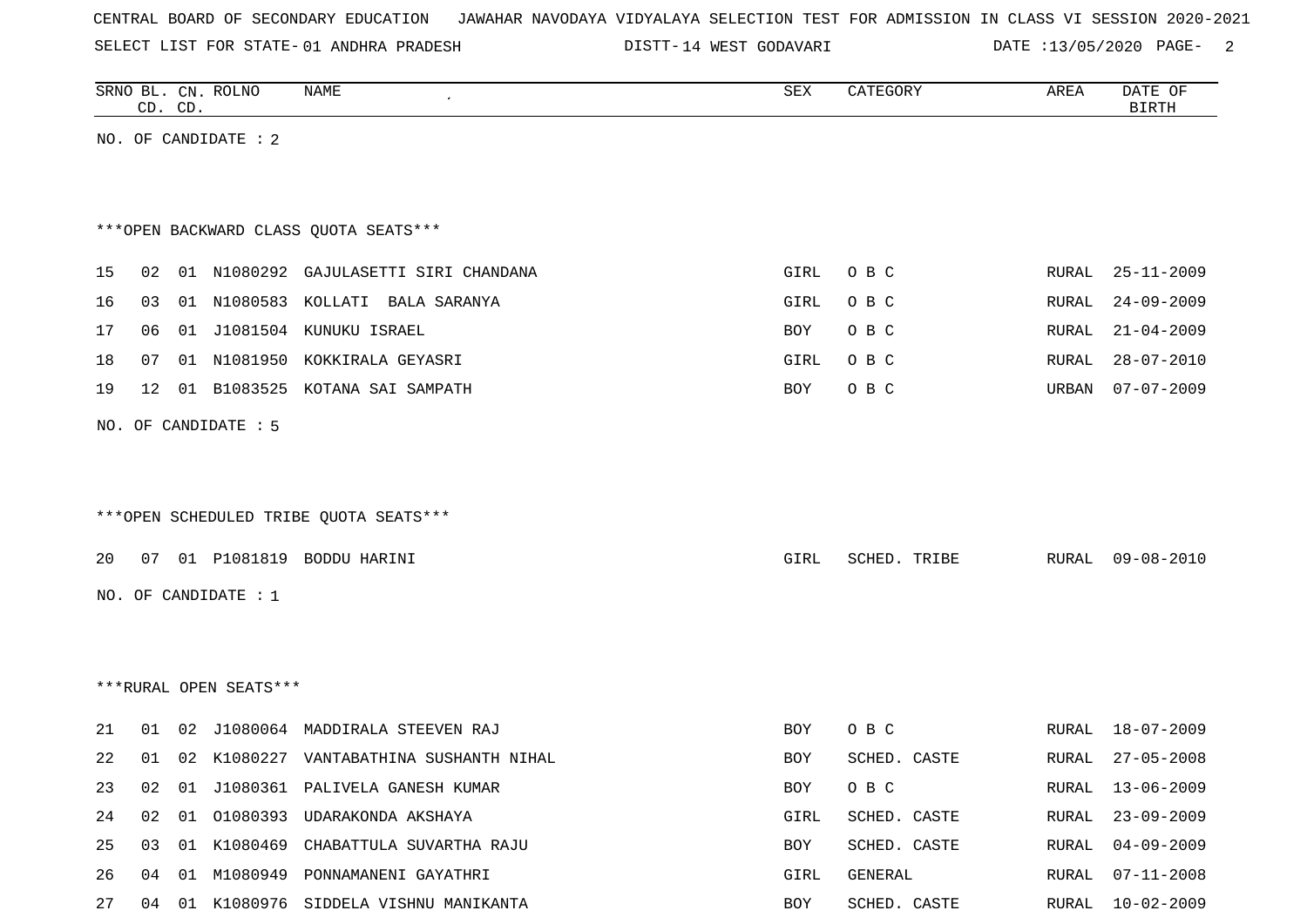SELECT LIST FOR STATE- DISTT- 01 ANDHRA PRADESH

DISTT-14 WEST GODAVARI DATE :13/05/2020 PAGE- 3

|    | CD. CD. |    | SRNO BL. CN. ROLNO     | <b>NAME</b>                             | <b>SEX</b> | CATEGORY       | AREA  | DATE OF<br><b>BIRTH</b> |
|----|---------|----|------------------------|-----------------------------------------|------------|----------------|-------|-------------------------|
|    |         |    | ***RURAL OPEN SEATS*** |                                         |            |                |       |                         |
| 28 | 06      |    |                        | 01 N1081413 GUNUPURU KHYATHI PRIYA      | GIRL       | O B C          | RURAL | $17 - 05 - 2010$        |
| 29 | 06      | 02 | J1081613               | PAILA DHANUSH                           | BOY        | O B C          | RURAL | $03 - 10 - 2009$        |
| 30 | 07      | 01 |                        | 01081951 KOLATI THANUJA                 | GIRL       | SCHED. CASTE   | RURAL | $30 - 12 - 2009$        |
| 31 | 07      | 02 |                        | M1082083 RAJANALA VARSHITHA             | GIRL       | GENERAL        | RURAL | $12 - 06 - 2010$        |
| 32 | 08      | 01 | K1082150               | BADITHI TEJA MAHESH                     | BOY        | SCHED. CASTE   | RURAL | $23 - 06 - 2010$        |
| 33 | 08      |    |                        | 01 J1082284 MERAPALA LOKSHITH VIVEK SAI | <b>BOY</b> | O B C          | RURAL | $16 - 04 - 2010$        |
| 34 | 09      |    | 01 L1082485            | KOMARAM CHARAN                          | <b>BOY</b> | SCHED. TRIBE   | RURAL | $11 - 08 - 2009$        |
| 35 | 09      | 01 |                        | M1082579 POTHANA MEGHANA SAI SREE       | GIRL       | GENERAL        | RURAL | $23 - 04 - 2010$        |
| 36 | 10      | 01 |                        | P1082764 KANITHI SATHWIKA PRIYA         | GIRL       | SCHED. TRIBE   | RURAL | $27 - 01 - 2010$        |
| 37 | 10      | 01 | I1082837               | MUTTINTI GANESH                         | BOY        | GENERAL        | RURAL | $30 - 09 - 2009$        |
| 38 | 11      | 02 | N1083237               | PONNAPALLI NANDINI                      | GIRL       | O B C          | RURAL | $25 - 09 - 2009$        |
| 39 | 12      | 01 | I1083398               | CHIVALURI NAGA VENKATA NIHAR            | BOY        | <b>GENERAL</b> | RURAL | $23 - 09 - 2009$        |
| 40 | 12      | 02 | J1083733               | YADLA SURYA                             | <b>BOY</b> | O B C          | RURAL | $14 - 09 - 2009$        |
| 41 | 13      | 02 | K1084036               | KODAMANCHILI NAVEEN                     | <b>BOY</b> | SCHED. CASTE   | RURAL | $31 - 01 - 2010$        |
| 42 | 14      | 01 | I1084495               | JAVVADI YASWANTH SAI SRI RAM            | BOY        | GENERAL        | RURAL | $22 - 07 - 2010$        |
| 43 | 14      | 01 | M1084609               | RACHAKONDA TARINI                       | GIRL       | GENERAL        | RURAL | $09 - 01 - 2010$        |
| 44 | 15      | 02 |                        | 01084892 MAILE GEETHIKA                 | GIRL       | SCHED. CASTE   | RURAL | $03 - 09 - 2009$        |
| 45 | 16      |    |                        | 01 K1085277 KALLEM AJAY                 | <b>BOY</b> | SCHED. CASTE   | RURAL | $21 - 01 - 2010$        |
| 46 | 17      | 02 | N1085896               | KHANDAVALLI RAMA TULASI                 | GIRL       | O B C          | RURAL | $19 - 05 - 2009$        |
| 47 | 17      | 02 |                        | N1085924 MADDULA VENKATA SAI ABHINAYA   | GIRL       | O B C          | RURAL | $29 - 07 - 2008$        |
|    |         |    |                        |                                         |            |                |       |                         |

NO. OF CANDIDATE : 27

\*\*\*RURAL SCHEDULED CASTE QUOTA SEATS\*\*\*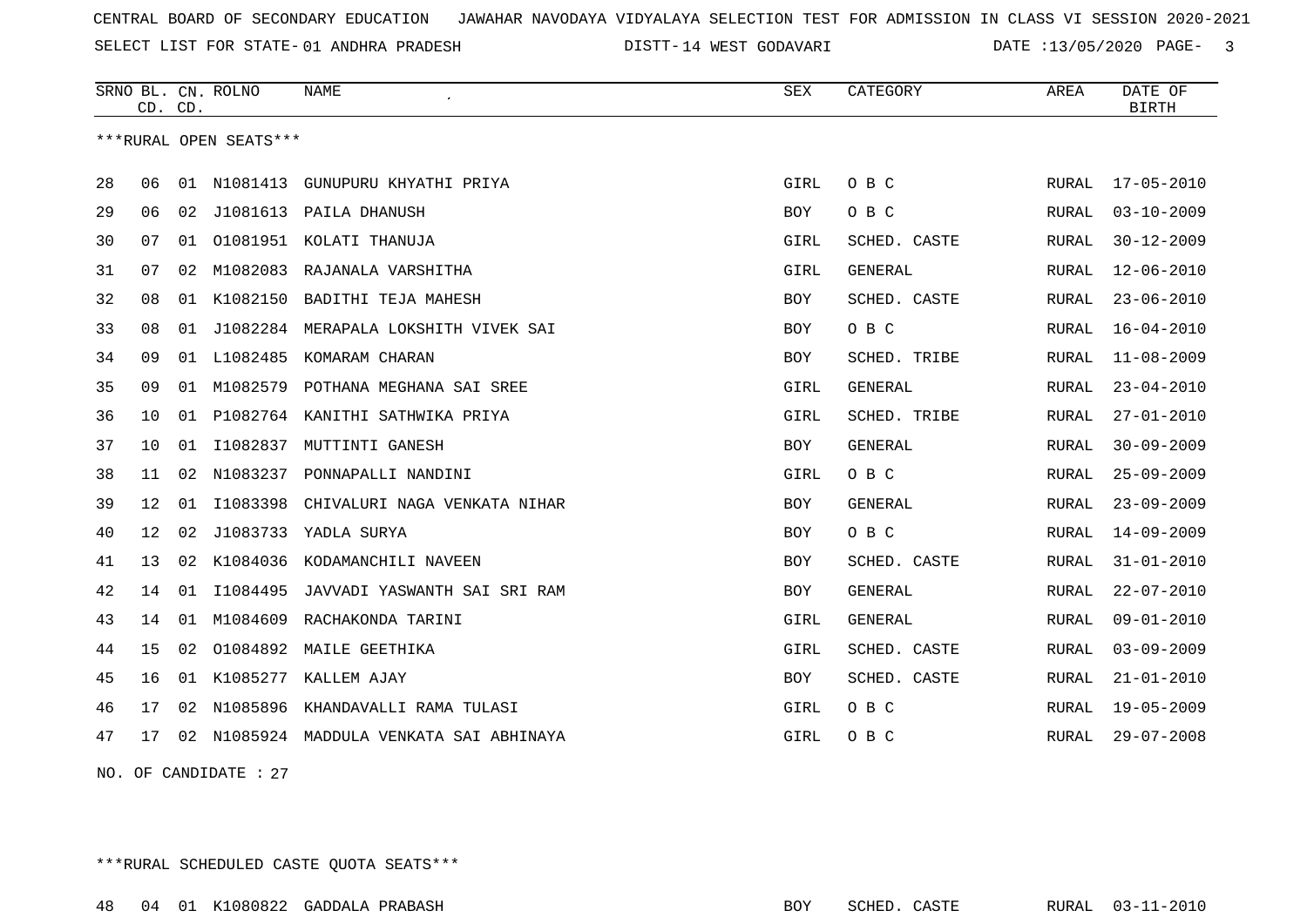SELECT LIST FOR STATE- DISTT- 01 ANDHRA PRADESH

DISTT-14 WEST GODAVARI DATE :13/05/2020 PAGE- 4

 $\overline{\phantom{a}}$ 

|    | CD. CD. |    | SRNO BL. CN. ROLNO    | NAME                                    | SEX        | CATEGORY     | AREA  | DATE OF<br><b>BIRTH</b> |
|----|---------|----|-----------------------|-----------------------------------------|------------|--------------|-------|-------------------------|
|    |         |    |                       | ***RURAL SCHEDULED CASTE QUOTA SEATS*** |            |              |       |                         |
| 49 | 04      |    |                       | 01 K1080837 INTI SUNDAR CHARAN          | BOY        | SCHED. CASTE | RURAL | $12 - 08 - 2010$        |
| 50 | 04      |    |                       | 01 K1080868 KATARI BANGARA SWAMI        | BOY        | SCHED. CASTE | RURAL | $29 - 07 - 2008$        |
| 51 | 04      | 01 | K1080967              | SANDIPAMU RAJA ISAAC                    | BOY        | SCHED. CASTE | RURAL | $12 - 02 - 2010$        |
| 52 | 04      | 01 | K1080988              | TALLURI PRANAV LOHITH                   | BOY        | SCHED. CASTE | RURAL | $02 - 03 - 2010$        |
| 53 | 04      | 01 | K1080997              | TUMMALAPALLI SANDEEP                    | BOY        | SCHED. CASTE | RURAL | $15 - 09 - 2008$        |
| 54 | 04      | 01 | 01081007              | YALAMARTHI PRANATHI                     | GIRL       | SCHED. CASTE | RURAL | $23 - 09 - 2010$        |
| 55 | 06      | 01 |                       | K1081404 GUJJULA CHARAN TEJA            | BOY        | SCHED. CASTE | RURAL | $08 - 09 - 2009$        |
| 56 | 07      | 01 | K1081805              | BALE VARUN                              | BOY        | SCHED. CASTE | RURAL | $21 - 06 - 2009$        |
| 57 | 07      | 01 | 01081823              | BOLLARAPU MOUNIKA                       | GIRL       | SCHED. CASTE | RURAL | $20 - 06 - 2009$        |
| 58 | 08      |    |                       | 01 K1082281 MEDIDI MANOJ                | BOY        | SCHED. CASTE | RURAL | $02 - 05 - 2009$        |
| 59 | 09      |    |                       | 01 01082483 KOLLABATHULA RITHIKA KOMALI | GIRL       | SCHED. CASTE | RURAL | $28 - 07 - 2010$        |
|    |         |    | NO. OF CANDIDATE : 12 |                                         |            |              |       |                         |
|    |         |    |                       |                                         |            |              |       |                         |
|    |         |    |                       | *** RURAL BACKWARD CLASS QUOTA SEATS*** |            |              |       |                         |
| 60 | 03      |    |                       | 01 J1080585 KOLLATI BHANU TEJA          | <b>BOY</b> | O B C        | RURAL | $12 - 05 - 2009$        |
| 61 | 03      | 02 |                       | J1080641 MOKA BHARANI KUMAR             | BOY        | O B C        | RURAL | $27 - 06 - 2010$        |
| 62 | 04      | 01 | J1080840              | JAYAVARAPU UJWAL KRISHNA SAI            | BOY        | O B C        | RURAL | $25 - 10 - 2010$        |
| 63 | 04      | 01 |                       | J1080873 KODE KUMAR SRI SATYA SAI       | BOY        | O B C        | RURAL | $30 - 07 - 2008$        |
| 64 | 04      |    |                       | 01 J1080884 KONDETI HARI KRISHNA        | BOY        | O B C        | RURAL | $10 - 02 - 2009$        |
| 65 | 04      |    |                       | 01 J1080990 TATA SANTHOSH               | BOY        | O B C        | RURAL | $31 - 10 - 2007$        |
| 66 | 04      |    |                       | 01 J1081001 VEERANKI NAGA SAI PHANENDRA | BOY        | O B C        | RURAL | $30 - 10 - 2008$        |
| 67 | 07      |    |                       | 01 J1081813 BHIRI RAKESH                | BOY        | O B C        | RURAL | $16 - 04 - 2010$        |
| 68 | 07      |    |                       | 01 N1081858 DOGGA SARANYA SRI MANVIKA   | GIRL       | O B C        | RURAL | $06 - 06 - 2010$        |
| 69 |         |    |                       | 07 02 N1082126 VASA VARSHINI            | GIRL       | O B C        |       | RURAL 01-09-2010        |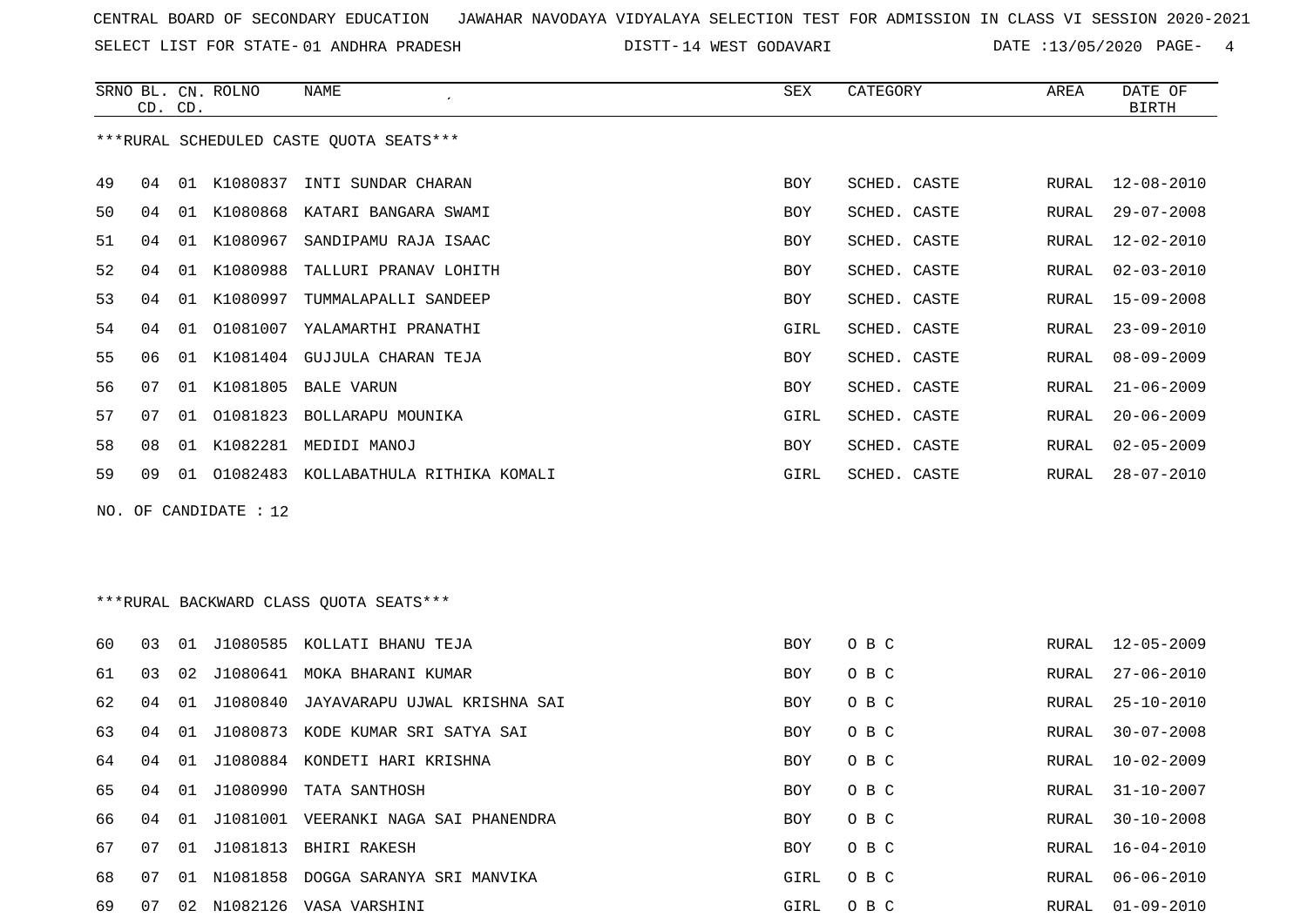SELECT LIST FOR STATE- DISTT- 01 ANDHRA PRADESH

14 WEST GODAVARI DATE :13/05/2020 PAGE- 5

|                                        | CD. CD. |       | SRNO BL. CN. ROLNO   | NAME                               | SEX        | CATEGORY | AREA  | DATE OF<br>BIRTH |
|----------------------------------------|---------|-------|----------------------|------------------------------------|------------|----------|-------|------------------|
| ***RURAL BACKWARD CLASS OUOTA SEATS*** |         |       |                      |                                    |            |          |       |                  |
| 70                                     | 08      | 01    | J1082296             | MUSUNURI NAGA VEERA GANESH         | BOY        | O B C    |       | RURAL 23-10-2009 |
| 71                                     | 09      | . N 1 |                      | N1082415 ARIGE KARTHIKA SASI       | GIRL       | O B C    | RURAL | $20 - 07 - 2009$ |
| 72                                     | 11      | O 1   | N1082996             | BOKKA NAGASWETHA                   | GIRL       | O B C    | RURAL | 19-01-2010       |
| 73                                     | 15 01   |       | J1084709             | BOKKA YASWANTH                     | <b>BOY</b> | O B C    | RURAL | $04 - 04 - 2010$ |
| 74                                     |         |       |                      | 15 02 J1084990 SEELAM PRABHU KUMAR | BOY        | O B C    | RURAL | $24 - 06 - 2010$ |
| 75                                     | 16 01   |       | J1085173             | DWARAPUREDDY MANOHAR               | <b>BOY</b> | O B C    | RURAL | 17-12-2008       |
|                                        |         |       | NO. OF CANDIDATE: 16 |                                    |            |          |       |                  |

\*\*\*RURAL SCHEDULED TRIBE QUOTA SEATS\*\*\*

|  |  | 80 04 01 L1080928 NARAHARIPURAM PRANEETH SAI    | BOY        | SCHED. TRIBE | RURAL 12-11-2009 |
|--|--|-------------------------------------------------|------------|--------------|------------------|
|  |  | 79 04 01 P1080784 BODA ARCHANA                  | GIRL       | SCHED. TRIBE | RURAL 02-01-2010 |
|  |  | 78 04 01 P1080780 BHUKYA BHAVYA SREE            | GIRL       | SCHED. TRIBE | RURAL 31-08-2009 |
|  |  | 77 04 01 L1080769 BANAVATU NAGAPHANEENDRA KUMAR | <b>BOY</b> | SCHED. TRIBE | RURAL 16-12-2009 |
|  |  | 76 04 01 P1080768 BANAVATHU JAYASIRI CHARITHA   | GIRL       | SCHED. TRIBE | RURAL 30-12-2008 |

NO. OF CANDIDATE : 5

TOTAL SELECTED CANDIDATE : 80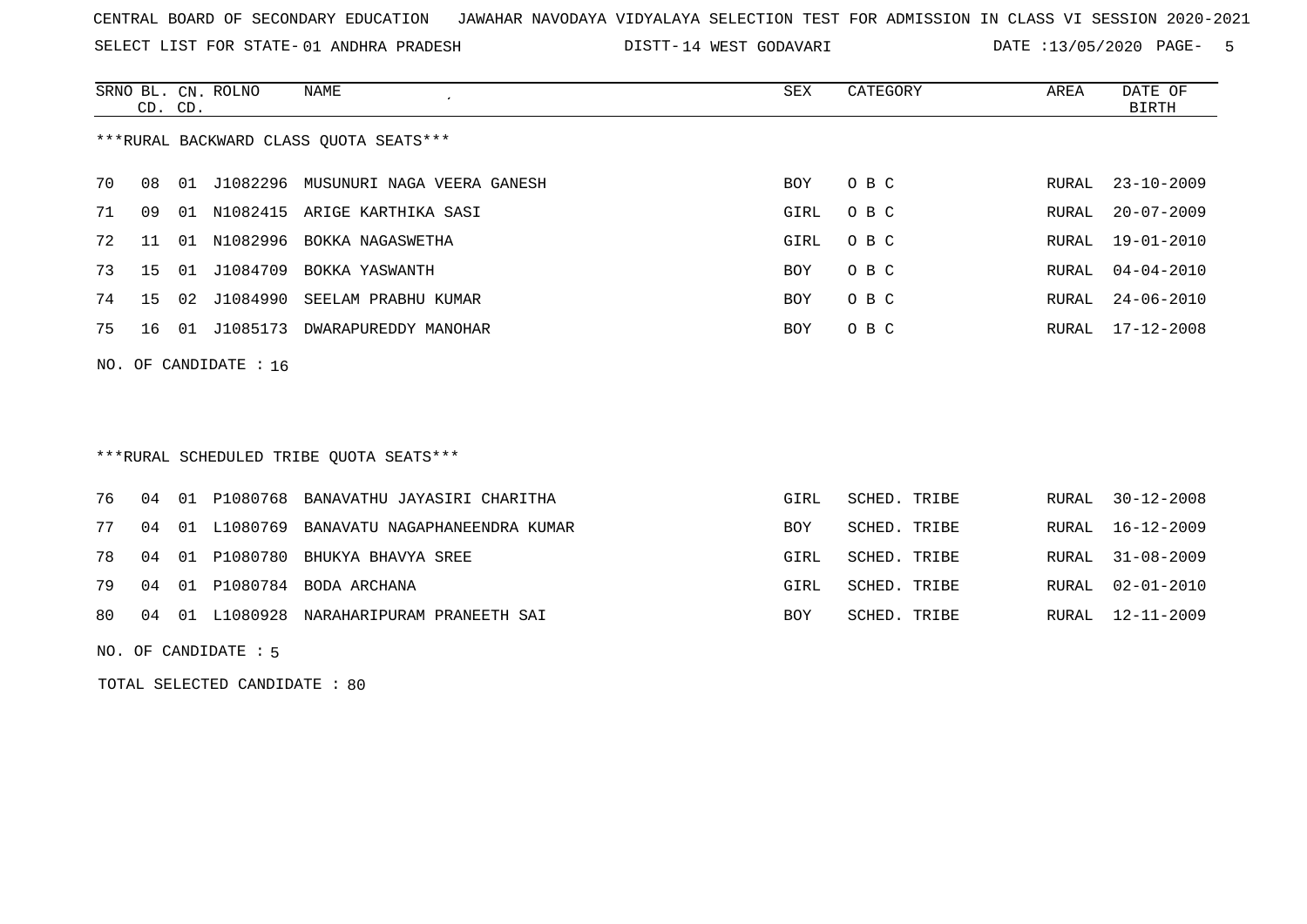SELECT LIST FOR STATE- DISTT- 01 ANDHRA PRADESH

DISTT-15 EAST GODAVARI-II DATE :13/05/2020 PAGE- 1

|   |    | CD. CD. | SRNO BL. CN. ROLNO     | NAME                                      | ${\tt SEX}$ | CATEGORY     | AREA  | DATE OF<br><b>BIRTH</b> |
|---|----|---------|------------------------|-------------------------------------------|-------------|--------------|-------|-------------------------|
|   |    |         | ***OPEN UR SEATS***    |                                           |             |              |       |                         |
| 1 |    |         |                        | 04 02 B1087581 MIRTHIPATI MADHAV HARSHAD  | <b>BOY</b>  | O B C        | URBAN | $22 - 05 - 2010$        |
| 2 |    |         |                        | 04 02 J1087634 NEMALA NAGA CHINNA SAMEER  | BOY         | O B C        |       | RURAL 17-10-2009        |
|   |    |         | NO. OF CANDIDATE : 2   |                                           |             |              |       |                         |
|   |    |         |                        |                                           |             |              |       |                         |
|   |    |         |                        | *** OPEN SCHEDULED CASTE QUOTA SEATS***   |             |              |       |                         |
| 3 | 04 |         |                        | 02 C1087591 MUKURUPU SRI VAISHNA PRASANTH | BOY         | SCHED. CASTE |       | URBAN 05-08-2010        |
| 4 |    |         |                        | 04 02 K1087594 MUPPIDI GOWTHAM            | <b>BOY</b>  | SCHED. CASTE |       | RURAL 19-12-2009        |
|   |    |         | NO. OF CANDIDATE : 2   |                                           |             |              |       |                         |
|   |    |         |                        |                                           |             |              |       |                         |
|   |    |         |                        | ***OPEN DISABLED QUOTA SEATS***           |             |              |       |                         |
| 5 |    |         |                        | 04 03 K1087872 YADAGIRI VARUN TEJ         | BOY         | SCHED. CASTE |       | RURAL 24-04-2010        |
|   |    |         | NO. OF CANDIDATE : $1$ |                                           |             |              |       |                         |
|   |    |         |                        |                                           |             |              |       |                         |
|   |    |         |                        | *** OPEN BACKWARD CLASS QUOTA SEATS***    |             |              |       |                         |
|   |    |         |                        |                                           |             |              |       |                         |
| 6 | 04 |         |                        | 02 N1087578 MIRAPALA SRI JNANA PRAVALIKA  | GIRL        | O B C        | RURAL | $20 - 10 - 2009$        |
| 7 | 04 |         |                        | 03 N1087825 TAMARANA ROOPA VAISHNAVI      | GIRL        | O B C        | RURAL | $22 - 09 - 2009$        |
| 8 | 05 |         |                        | 02 N1088134 KOTA INDU                     | GIRL        | O B C        | RURAL | $21 - 09 - 2008$        |

NO. OF CANDIDATE : 3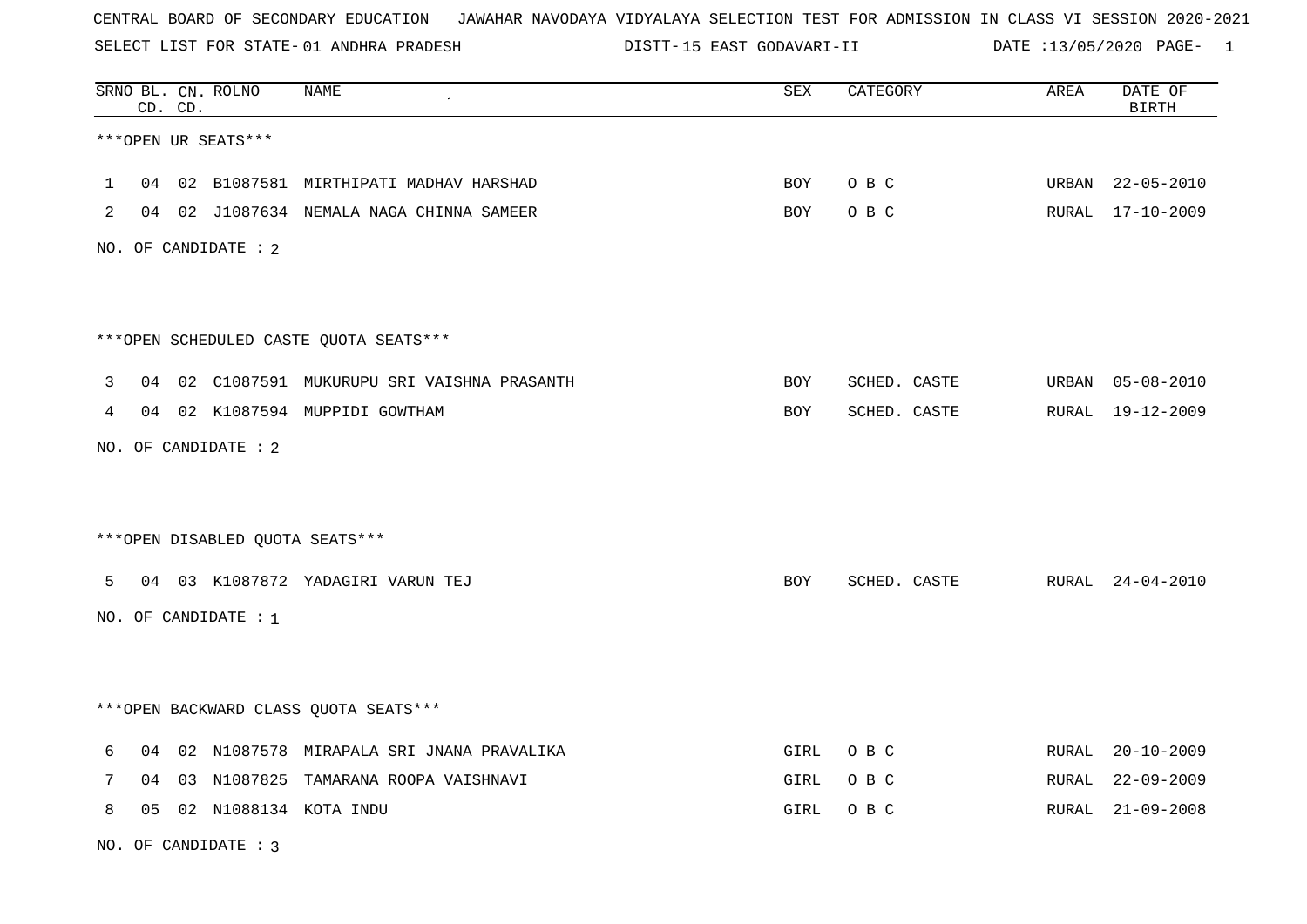SELECT LIST FOR STATE- DISTT- 01 ANDHRA PRADESH

15 EAST GODAVARI-II DATE :13/05/2020 PAGE- 2

|                                        |    | CD. CD. | SRNO BL. CN. ROLNO | <b>NAME</b>                                    | <b>SEX</b> | CATEGORY       | AREA  | DATE OF<br><b>BIRTH</b> |  |  |  |  |
|----------------------------------------|----|---------|--------------------|------------------------------------------------|------------|----------------|-------|-------------------------|--|--|--|--|
| ***OPEN SCHEDULED TRIBE OUOTA SEATS*** |    |         |                    |                                                |            |                |       |                         |  |  |  |  |
| 9                                      | 01 |         |                    | 01 L1086327 YATLA JNANESWARAREDDY              | BOY        | SCHED. TRIBE   | RURAL | $11 - 10 - 2009$        |  |  |  |  |
| 10                                     | 03 |         |                    | 01 L1086967 MADAKAM GAUTAM PRAKASH DORA        | <b>BOY</b> | SCHED. TRIBE   | RURAL | 14-02-2010              |  |  |  |  |
| NO. OF CANDIDATE : 2                   |    |         |                    |                                                |            |                |       |                         |  |  |  |  |
|                                        |    |         |                    |                                                |            |                |       |                         |  |  |  |  |
|                                        |    |         |                    |                                                |            |                |       |                         |  |  |  |  |
| ***RURAL OPEN SEATS***                 |    |         |                    |                                                |            |                |       |                         |  |  |  |  |
| 11                                     | 01 | 01      | P1086078           | BACHALA CHARISHMA                              | GIRL       | SCHED. TRIBE   | RURAL | $22 - 01 - 2010$        |  |  |  |  |
| 12                                     | 01 | 01      | L1086108           | CHINTHOJI DIVYA TEJA DURGA MANIKANTA           | <b>BOY</b> | SCHED. TRIBE   | RURAL | $09 - 11 - 2008$        |  |  |  |  |
| 13                                     | 01 |         |                    | 01 J1086234 MUVVALA JNANA VEERA VENKATA RAJESH | <b>BOY</b> | O B C          | RURAL | $05 - 08 - 2009$        |  |  |  |  |
| 14                                     | 02 | 02      | I1086750           | VARUPULA BHUVANESWARA VARUN PRAKASH            | <b>BOY</b> | <b>GENERAL</b> | RURAL | $06 - 07 - 2009$        |  |  |  |  |
| 15                                     | 03 | 01      | K1086920           | KANIKELLA VENKY                                | <b>BOY</b> | SCHED. CASTE   | RURAL | $03 - 05 - 2009$        |  |  |  |  |
| 16                                     | 03 | 02      | J1087083           | SUNDARAPALLI KAMESWARA RAO                     | <b>BOY</b> | O B C          | RURAL | $05 - 07 - 2009$        |  |  |  |  |
| 17                                     | 04 | 02      | M1087443           | KEERTHI MYTHILI                                | GIRL       | GENERAL        | RURAL | $27 - 06 - 2009$        |  |  |  |  |
| 18                                     | 04 | 02      | M1087557           | MANAM ARCHANA SIVA PRASANNA                    | GIRL       | GENERAL        | RURAL | $09 - 07 - 2010$        |  |  |  |  |
| 19                                     | 05 | 01      | N1088048           | GORLA BHAVANA SRI ALEKYA                       | GIRL       | O B C          | RURAL | $24 - 03 - 2010$        |  |  |  |  |
| 20                                     | 05 | 02      | M1088279           | RAMISETTI SEETHA MAHALAKSHMI                   | GIRL       | GENERAL        | RURAL | $29 - 10 - 2008$        |  |  |  |  |
| 21                                     | 06 | 01      | K1088396           | ALAVALA NAGACHAITHANYA                         | <b>BOY</b> | SCHED. CASTE   | RURAL | $18 - 06 - 2010$        |  |  |  |  |
| 22                                     | 06 | 01      | L1088526           | KAKA HARSHA SRI VARUN                          | <b>BOY</b> | SCHED. TRIBE   | RURAL | $25 - 03 - 2010$        |  |  |  |  |
|                                        |    |         |                    |                                                |            |                |       |                         |  |  |  |  |

NO. OF CANDIDATE : 12

\*\*\*RURAL SCHEDULED CASTE QUOTA SEATS\*\*\*

|  |  | 23 03 01 K1086929 KATUKULA JAI SHEEL  | <b>BOY</b> | SCHED. CASTE | RURAL 09-08-2010 |
|--|--|---------------------------------------|------------|--------------|------------------|
|  |  | 24 04 01 K1087269 CHITTIMURI APARANJI | BOY.       | SCHED. CASTE | RURAL 12-04-2009 |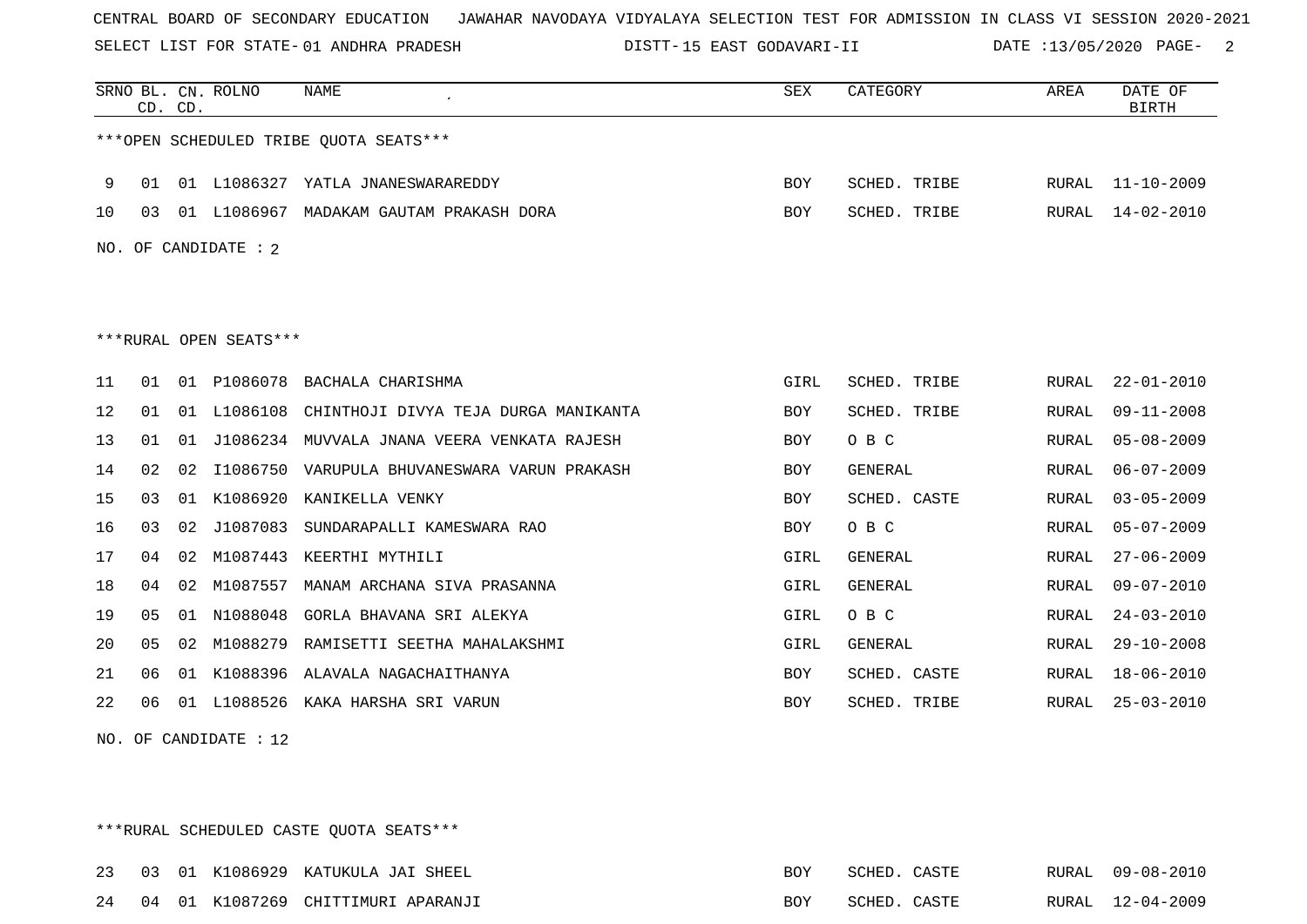SELECT LIST FOR STATE- DISTT- 01 ANDHRA PRADESH

15 EAST GODAVARI-II DATE :13/05/2020 PAGE- 3

|    | CD. CD. |    | SRNO BL. CN. ROLNO   | NAME                                      | ${\tt SEX}$ | CATEGORY     | AREA  | DATE OF<br><b>BIRTH</b> |
|----|---------|----|----------------------|-------------------------------------------|-------------|--------------|-------|-------------------------|
|    |         |    |                      | ***RURAL SCHEDULED CASTE QUOTA SEATS***   |             |              |       |                         |
| 25 |         |    |                      | 04 02 K1087622 NAMURI VIJAYA RAJ          | BOY         | SCHED. CASTE |       | RURAL 05-05-2010        |
| 26 | 04      | 03 | K1087830             | TATIPAKA SURYA TEJA                       | BOY         | SCHED. CASTE | RURAL | $16 - 03 - 2008$        |
| 27 | 06      |    |                      | 01 K1088637 MANGALAGIRI RUSHI RAGHAVENDRA | BOY         | SCHED. CASTE | RURAL | 01-07-2009              |
|    |         |    | NO. OF CANDIDATE : 5 |                                           |             |              |       |                         |
|    |         |    |                      | ***RURAL BACKWARD CLASS QUOTA SEATS***    |             |              |       |                         |
| 28 | 04      |    |                      | 01 N1087172 ARJILLI SRUTHI                | GIRL        | O B C        |       | RURAL 03-05-2009        |
| 29 | 04      | 01 |                      | J1087200 BARLA NANAJI                     | BOY         | O B C        | RURAL | 17-05-2008              |
| 30 | 04      | 01 |                      | J1087274 CHUKKALA DURGA PRASAD            | BOY         | O B C        | RURAL | $12 - 06 - 2009$        |
| 31 | 04      | 03 |                      | J1087732 PYLI BHARGAVA SRI RAMAMURTHY     | BOY         | O B C        | RURAL | 15-04-2009              |
| 32 | 04      | 03 |                      | J1087737 RAJAANA SHANMUKH KUMAR           | BOY         | O B C        | RURAL | $10 - 12 - 2009$        |
| 33 | 04      | 03 | J1087826             | TAMARANA YASWANTH SIVA                    | BOY         | O B C        | RURAL | $05 - 10 - 2008$        |
| 34 | 04      | 03 |                      | N1087856 VASAMSETTI BHAVYA SIRI           | GIRL        | O B C        | RURAL | $17 - 09 - 2010$        |
| 35 | 05      | 02 | J1088228             | PAMPANABOYINA GOWTHAM                     | BOY         | O B C        | RURAL | $09 - 04 - 2010$        |
|    |         |    | NO. OF CANDIDATE : 8 |                                           |             |              |       |                         |
|    |         |    |                      | ***RURAL SCHEDULED TRIBE QUOTA SEATS***   |             |              |       |                         |
| 36 | 06      | 01 |                      | L1088600 KUNJA SAI PRAJWAL                | BOY         | SCHED. TRIBE | RURAL | $08 - 05 - 2010$        |
| 37 | 06      | 01 |                      | P1088648 MOOTA PRANEETHA                  | GIRL        | SCHED. TRIBE | RURAL | $17 - 10 - 2010$        |
| 38 | 06      | 02 |                      | P1088705 PAIDA POOJITHA                   | GIRL        | SCHED. TRIBE | RURAL | 17-01-2010              |
| 39 | 06      | 02 | L1088811             | SODE PARDHASARADHI                        | BOY         | SCHED. TRIBE | RURAL | $26 - 10 - 2010$        |
| 40 | 06      |    |                      | 02 P1088856 THURRAM RAKSHITHA             | GIRL        | SCHED. TRIBE | RURAL | $22 - 06 - 2010$        |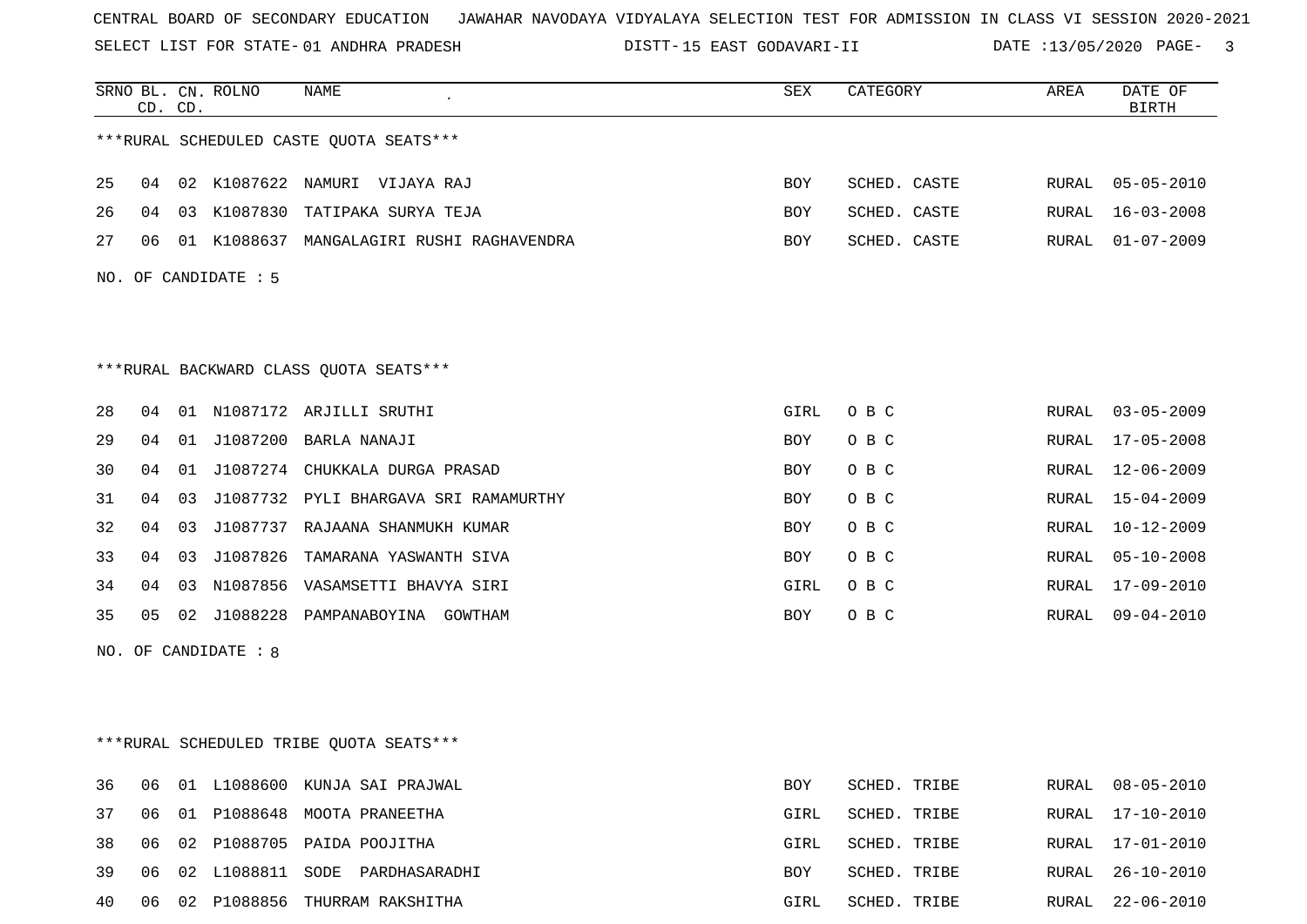SELECT LIST FOR STATE- DISTT- 01 ANDHRA PRADESH

DISTT-15 EAST GODAVARI-II DATE :13/05/2020 PAGE- 4

| ВI<br>SRNO    | $\cap$      | <b>ROLNO</b> | NAME | $\alpha$ EIV<br>∿ים כי | $C0$ $R0$ $R0$<br>$^{\prime}$<br>LUURI<br>$\overline{a}$ | AREA | OF<br>DA I E |
|---------------|-------------|--------------|------|------------------------|----------------------------------------------------------|------|--------------|
| $\cap$<br>. س | $\cap$<br>ັ |              |      |                        |                                                          |      | <b>BIRTH</b> |

NO. OF CANDIDATE : 5

TOTAL SELECTED CANDIDATE : 40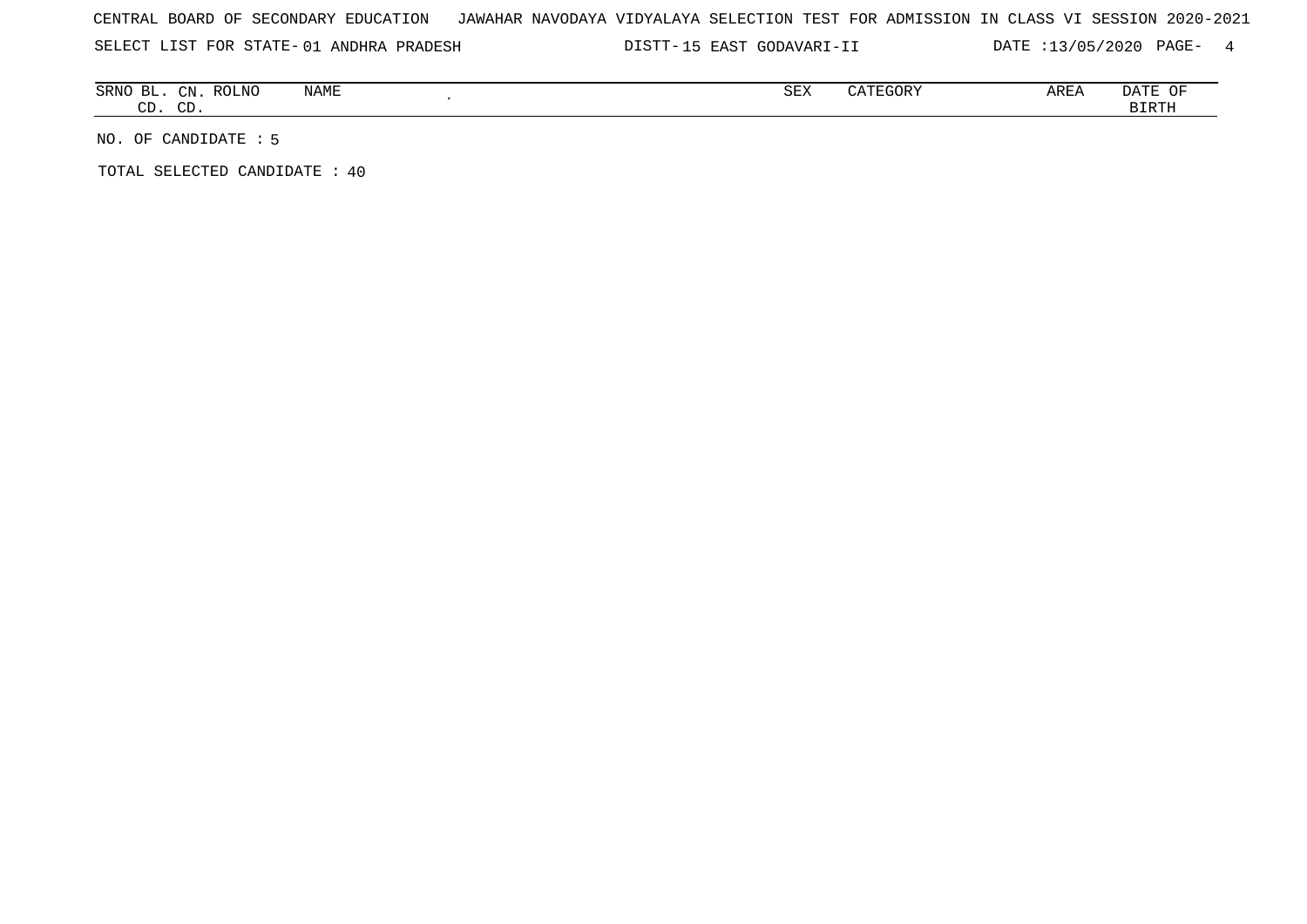SELECT LIST FOR STATE- DISTT- 10 KARNATAKA

01 BANGALORE RURAL DATE :13/05/2020 PAGE- 1

|    |    | CD. CD. | SRNO BL. CN. ROLNO              | NAME                                    | SEX        | CATEGORY     | AREA  | DATE OF<br><b>BIRTH</b> |
|----|----|---------|---------------------------------|-----------------------------------------|------------|--------------|-------|-------------------------|
|    |    |         | ***OPEN UR SEATS***             |                                         |            |              |       |                         |
| 1  | 01 |         | 02 J1576117                     | SANJEEV NAVAKUMAR PARUTAMATH            | BOY        | O B C        | RURAL | $10 - 08 - 2008$        |
| 2  | 02 |         | 03 E1576946 SMITHA A            |                                         | GIRL       | GENERAL      | URBAN | $19 - 01 - 2009$        |
| 3  | 03 |         |                                 | 01 J1577321 MANIKANTH                   | <b>BOY</b> | O B C        | RURAL | $19 - 08 - 2008$        |
| 4  | 03 |         |                                 | 02 B1577430 RAKSHITH T GOWDA            | BOY        | O B C        | URBAN | $21 - 09 - 2009$        |
| 5  | 04 | 03      | J1578227                        | MANJUNATH MAHANTESH ANGADI              | <b>BOY</b> | O B C        | RURAL | $12 - 06 - 2009$        |
| 6  | 04 |         | 05 J1578788 TARUN.B             |                                         | BOY        | O B C        | RURAL | $16 - 02 - 2009$        |
|    |    |         | NO. OF CANDIDATE : 6            |                                         |            |              |       |                         |
|    |    |         |                                 |                                         |            |              |       |                         |
|    |    |         |                                 |                                         |            |              |       |                         |
|    |    |         |                                 | *** OPEN SCHEDULED CASTE QUOTA SEATS*** |            |              |       |                         |
| 7  | 01 |         |                                 | 01 G1575840 APEKSHA M                   | GIRL       | SCHED. CASTE | URBAN | $14 - 11 - 2009$        |
| 8  | 01 |         |                                 | 01 K1575989 MANIKANTA                   | BOY        | SCHED. CASTE | RURAL | $28 - 12 - 2008$        |
| 9  | 01 |         |                                 | 02 G1576135 SHRAVANI S                  | GIRL       | SCHED. CASTE | URBAN | $06 - 08 - 2009$        |
| 10 | 03 |         |                                 | 01 K1577200 DINESH R                    | BOY        | SCHED. CASTE | RURAL | $30 - 01 - 2009$        |
| 11 | 04 |         |                                 | 05 K1578740 SUBRAMANYA OMKAR A          | <b>BOY</b> | SCHED. CASTE | RURAL | $22 - 05 - 2009$        |
|    |    |         | NO. OF CANDIDATE : 5            |                                         |            |              |       |                         |
|    |    |         |                                 |                                         |            |              |       |                         |
|    |    |         |                                 |                                         |            |              |       |                         |
|    |    |         | ***OPEN DISABLED QUOTA SEATS*** |                                         |            |              |       |                         |
| 12 | 02 |         | 03 J1576900                     | SHASHANKA M                             | BOY        | O B C        | RURAL | $20 - 06 - 2009$        |
| 13 | 03 |         |                                 | 01 B1577340 MOHITH B S                  | BOY        | O B C        | URBAN | 11-02-2009              |

14 04 03 E1578302 NAMRATHA R GIRL GENERAL URBAN 27-08-2009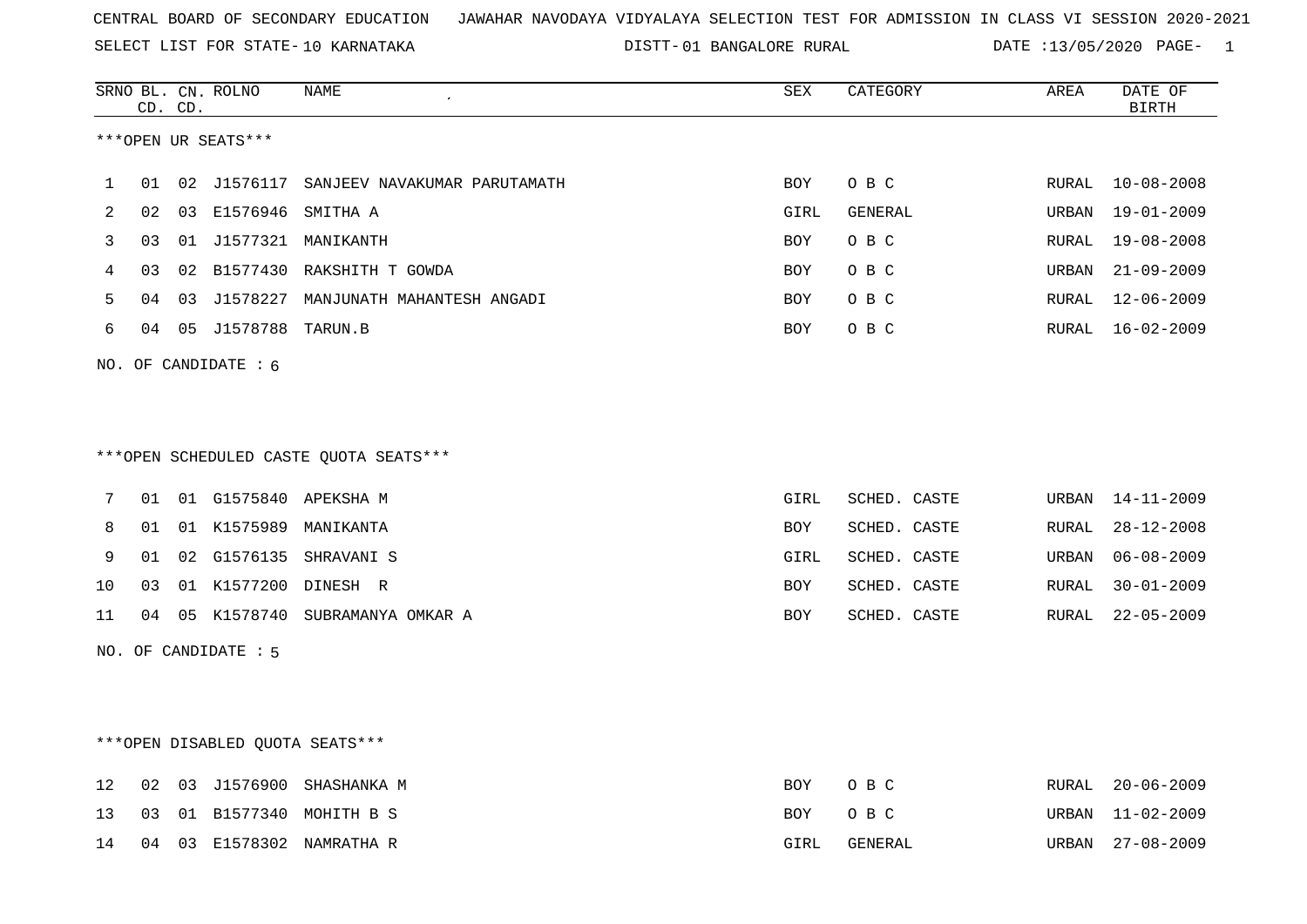SELECT LIST FOR STATE- DISTT- 10 KARNATAKA

DISTT-01 BANGALORE RURAL DATE :13/05/2020 PAGE- 2

|    |    | CD. CD. | SRNO BL. CN. ROLNO     | NAME                                   | SEX         | CATEGORY     | AREA  | DATE OF<br><b>BIRTH</b> |
|----|----|---------|------------------------|----------------------------------------|-------------|--------------|-------|-------------------------|
|    |    |         | NO. OF CANDIDATE : 3   |                                        |             |              |       |                         |
|    |    |         |                        |                                        |             |              |       |                         |
|    |    |         |                        |                                        |             |              |       |                         |
|    |    |         |                        | *** OPEN BACKWARD CLASS QUOTA SEATS*** |             |              |       |                         |
| 15 |    |         | 01 02 N1576137 SHREYA  |                                        | <b>GIRL</b> | O B C        |       | RURAL 25-04-2009        |
| 16 | 03 |         |                        | 01 J1577198 DIGANTH M                  | BOY         | O B C        | RURAL | $27 - 02 - 2009$        |
| 17 | 03 |         | 02 J1577570 YOGESH V   |                                        | <b>BOY</b>  | O B C        |       | RURAL 18-03-2009        |
| 18 | 04 |         | 03 N1578214 MANASA R   |                                        | GIRL        | O B C        | RURAL | $31 - 05 - 2009$        |
| 19 |    |         |                        | 04 04 N1578615 SAVITA P MELINMATH      | GIRL        | O B C        |       | RURAL 17-08-2009        |
|    |    |         | NO. OF CANDIDATE : 5   |                                        |             |              |       |                         |
|    |    |         |                        |                                        |             |              |       |                         |
|    |    |         |                        |                                        |             |              |       |                         |
|    |    |         |                        | ***OPEN SCHEDULED TRIBE QUOTA SEATS*** |             |              |       |                         |
| 20 |    |         |                        | 01 01 L1576008 MITHUN M                | <b>BOY</b>  | SCHED. TRIBE |       | RURAL 10-02-2009        |
|    |    |         | NO. OF CANDIDATE : $1$ |                                        |             |              |       |                         |
|    |    |         |                        |                                        |             |              |       |                         |
|    |    |         |                        |                                        |             |              |       |                         |
|    |    |         | ***RURAL OPEN SEATS*** |                                        |             |              |       |                         |
|    |    |         |                        |                                        |             |              |       |                         |
| 21 |    |         |                        | 01 01 J1575819 AKSHA KUMAR             | BOY         | O B C        | RURAL | $22 - 06 - 2008$        |
| 22 | 01 |         | 01 J1575902 DEVARAJ    |                                        | <b>BOY</b>  | O B C        | RURAL | $02 - 03 - 2009$        |
| 23 |    |         |                        | 01 02 M1576059 PAVANI T R              | GIRL        | GENERAL      |       | RURAL 28-06-2009        |
| 24 |    |         |                        | 01 02 N1576133 SHOBHITA NAREGADADA     | GIRL        | O B C        |       | RURAL 04-06-2009        |
| 25 |    |         |                        | 01 02 J1576140 SHRISAIL B              | BOY         | O B C        |       | RURAL 12-01-2009        |
| 26 |    |         |                        | 02 01 I1576393 D SAI ANAND RAO         | BOY         | GENERAL      |       | RURAL 16-01-2010        |
| 27 |    |         |                        | 02 01 J1576442 GURURAJ.N S             | BOY         | O B C        |       | RURAL 24-11-2009        |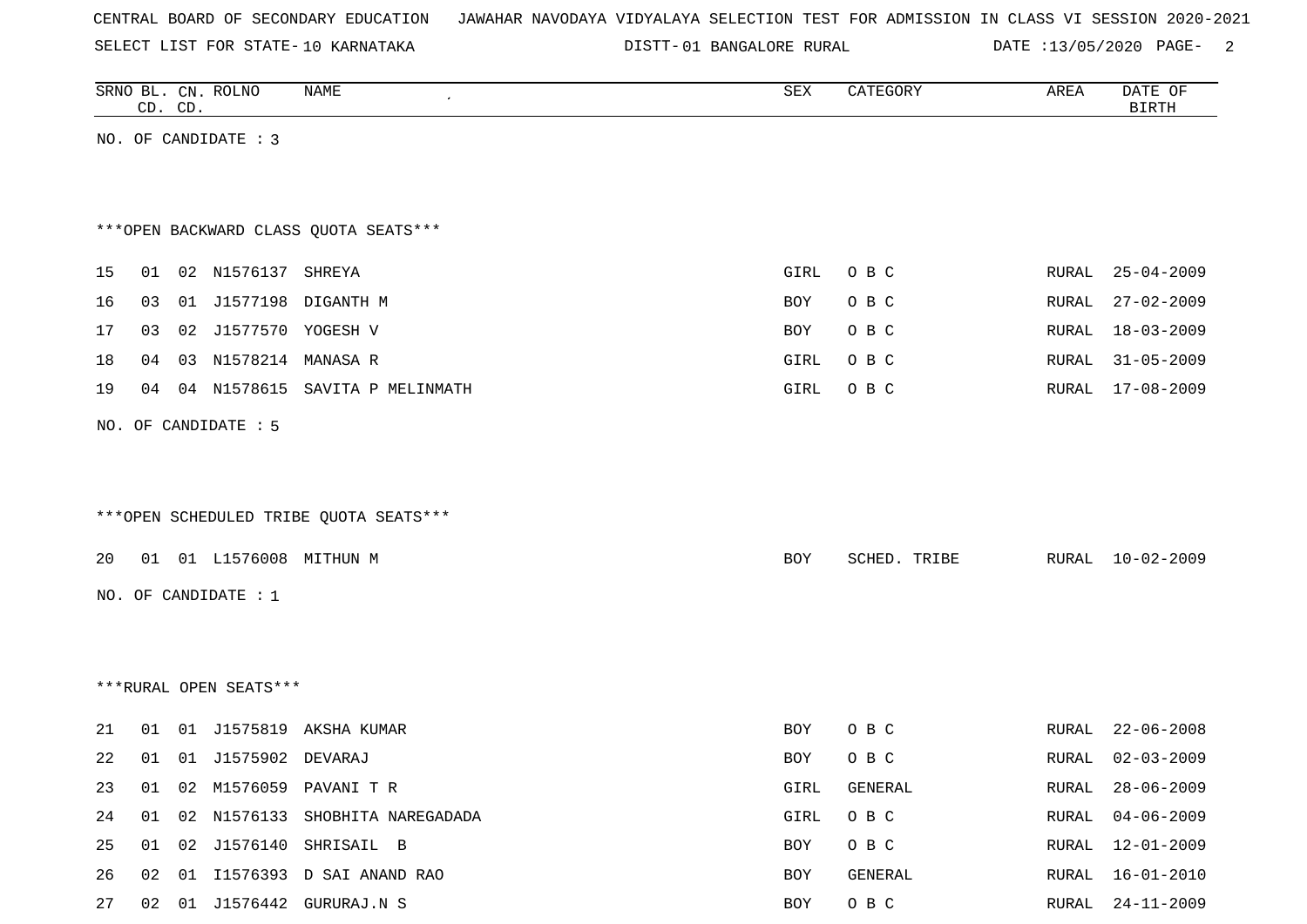SELECT LIST FOR STATE- DISTT- 10 KARNATAKA

DISTT-01 BANGALORE RURAL DATE :13/05/2020 PAGE- 3

|    | CD. CD.                |    | SRNO BL. CN. ROLNO | <b>NAME</b><br>$\epsilon$ | <b>SEX</b> | CATEGORY       | AREA         | DATE OF<br><b>BIRTH</b> |  |  |
|----|------------------------|----|--------------------|---------------------------|------------|----------------|--------------|-------------------------|--|--|
|    | ***RURAL OPEN SEATS*** |    |                    |                           |            |                |              |                         |  |  |
| 28 | 02                     | 02 |                    | I1576656 MITHUN S V       | <b>BOY</b> | <b>GENERAL</b> | RURAL        | $17 - 12 - 2008$        |  |  |
| 29 | 02                     | 03 | J1576808           | PURUSHOTHAMA H G          | <b>BOY</b> | O B C          | RURAL        | $17 - 01 - 2009$        |  |  |
| 30 | 02                     | 03 | M1576962           | SRILEKHA P                | GIRL       | <b>GENERAL</b> | <b>RURAL</b> | $31 - 05 - 2009$        |  |  |
| 31 | 02                     | 03 | N1577059           | VIDYASHREE G A            | GIRL       | O B C          | RURAL        | $12 - 09 - 2009$        |  |  |
| 32 | 02                     | 03 | I1577087           | YASHWANTHGOWDA T R        | <b>BOY</b> | GENERAL        | RURAL        | $07 - 06 - 2009$        |  |  |
| 33 | 03                     | 01 | N1577289           | K TANISHA                 | GIRL       | O B C          | <b>RURAL</b> | $09 - 01 - 2009$        |  |  |
| 34 | 03                     | 01 | J1577290           | KUSHAL D V                | <b>BOY</b> | O B C          | RURAL        | $02 - 04 - 2009$        |  |  |
| 35 | 03                     | 01 | J1577328           | MANOJ N                   | <b>BOY</b> | O B C          | RURAL        | $25 - 07 - 2009$        |  |  |
| 36 | 03                     | 02 | J1577352           | MONISH H S                | <b>BOY</b> | O B C          | <b>RURAL</b> | $03 - 05 - 2009$        |  |  |
| 37 | 03                     | 02 | N1577367           | NAVYA SHREE H B           | GIRL       | O B C          | <b>RURAL</b> | $17 - 02 - 2009$        |  |  |
| 38 | 03                     | 02 | N1577461           | SANJANA C                 | GIRL       | O B C          | RURAL        | $14 - 03 - 2009$        |  |  |
| 39 | 03                     | 02 | J1577524           | TEJU M R                  | <b>BOY</b> | O B C          | <b>RURAL</b> | $18 - 12 - 2009$        |  |  |
| 40 | 04                     | 01 |                    | N1577594 AISHWARYA H K    | GIRL       | O B C          | <b>RURAL</b> | $27 - 04 - 2009$        |  |  |
| 41 | 04                     | 01 | J1577845           | DHANUSH HIPPARAGI         | <b>BOY</b> | O B C          | RURAL        | $28 - 12 - 2008$        |  |  |
| 42 | 04                     | 02 | I1577939           | <b>GOWTHAM G NAIR</b>     | <b>BOY</b> | GENERAL        | RURAL        | $29 - 03 - 2009$        |  |  |
| 43 | 04                     | 02 | N1577975           | HARSHITHA M B             | GIRL       | O B C          | <b>RURAL</b> | $15 - 09 - 2009$        |  |  |
| 44 | 04                     | 05 | J1578909           | VISHAL KN                 | <b>BOY</b> | O B C          | RURAL        | $28 - 04 - 2009$        |  |  |

NO. OF CANDIDATE : 24

\*\*\*RURAL SCHEDULED CASTE QUOTA SEATS\*\*\*

|  |  | 45 01 02 01576055 PALLAVI R       | GIRL | SCHED. CASTE | RURAL 13-11-2009 |
|--|--|-----------------------------------|------|--------------|------------------|
|  |  | 46 01 02 01576167 THANUJA S       | GIRL | SCHED. CASTE | RURAL 06-09-2007 |
|  |  | 47 02 01 K1576375 DHANUSH J NAIKA | BOY  | SCHED. CASTE | RURAL 04-05-2010 |
|  |  | 48 02 01 01576460 HASINI J M      | GIRL | SCHED. CASTE | RURAL 24-09-2008 |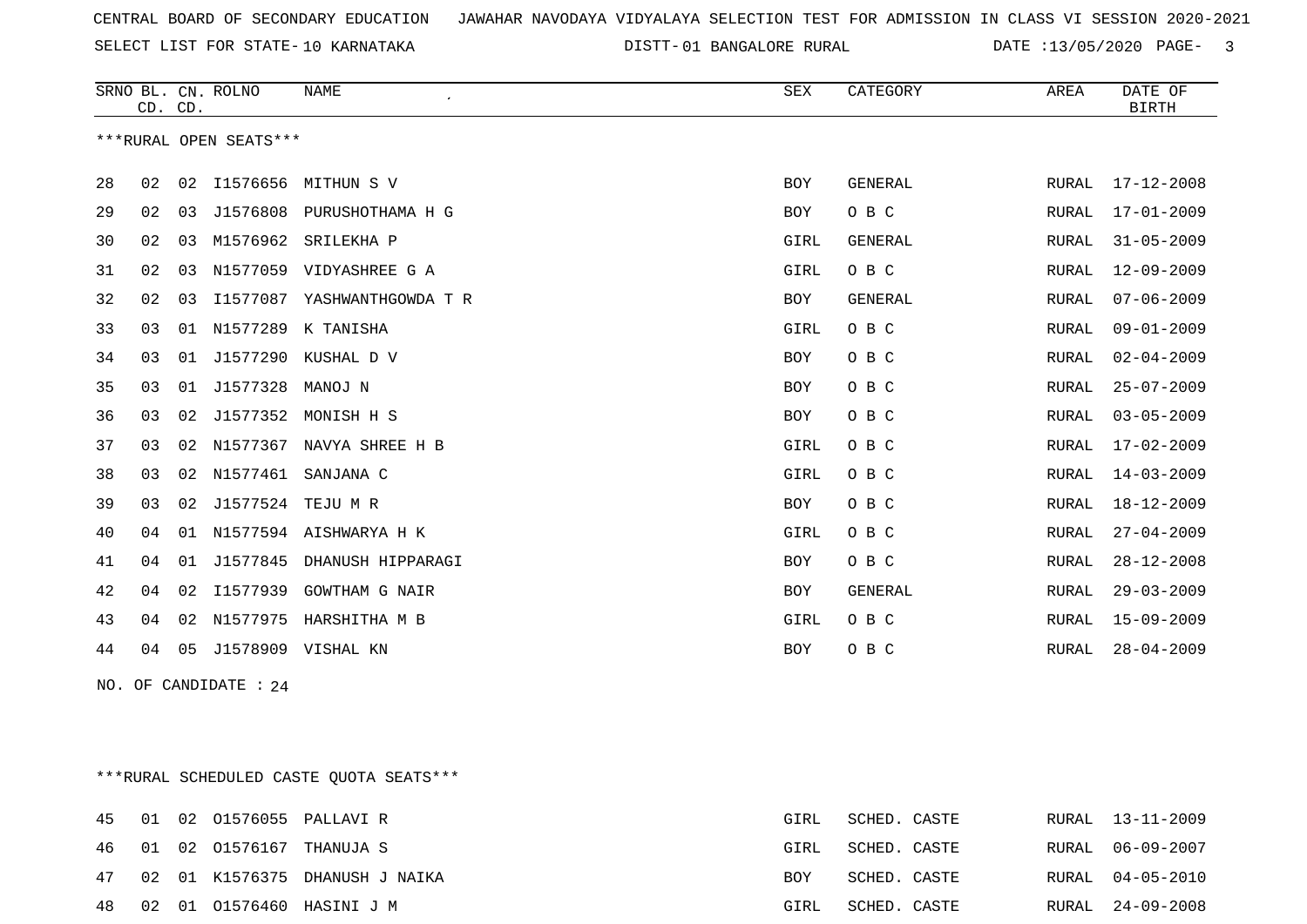SELECT LIST FOR STATE- DISTT- 10 KARNATAKA

DISTT-01 BANGALORE RURAL DATE :13/05/2020 PAGE- 4

|                                         | CD. CD. |                | SRNO BL. CN. ROLNO | NAME            | SEX  | CATEGORY     | AREA  | DATE OF<br>BIRTH |
|-----------------------------------------|---------|----------------|--------------------|-----------------|------|--------------|-------|------------------|
| ***RURAL SCHEDULED CASTE OUOTA SEATS*** |         |                |                    |                 |      |              |       |                  |
| 49                                      | 02      | 03             | 01576865           | SAHANA R        | GIRL | SCHED. CASTE | RURAL | $01 - 05 - 2008$ |
| 50                                      | 03      | 01             | 01577150           | B M BINDHU      | GIRL | SCHED. CASTE | RURAL | $28 - 12 - 2008$ |
| 51                                      | 03      | 01             | K1577163           | CHARAN H        | BOY  | SCHED. CASTE | RURAL | $19 - 03 - 2010$ |
| 52                                      | 03      | 01             | 01577202           | DIVYASHREE K M  | GIRL | SCHED. CASTE | RURAL | $29 - 05 - 2008$ |
| 53                                      | 03      | 01             | 01577245           | JAHNAVI R.S     | GIRL | SCHED. CASTE | RURAL | $30 - 01 - 2010$ |
| 54                                      | 03      | 02             | 01577402           | PAVITHRA R      | GIRL | SCHED. CASTE | RURAL | $27 - 04 - 2010$ |
| 55                                      | 03      | 02             | K1577420           | PURUSHOTHAM C M | BOY  | SCHED. CASTE | RURAL | $09 - 04 - 2009$ |
| 56                                      | 04      | 02             | K1577961           | HARSHA B        | BOY  | SCHED. CASTE | RURAL | $19 - 08 - 2009$ |
| 57                                      | 04      | 03             | 01578335 NEHA P    |                 | GIRL | SCHED. CASTE | RURAL | $14 - 03 - 2008$ |
| 58                                      | 04      | 0 <sub>3</sub> | K1578345           | NIKITH M B      | BOY  | SCHED. CASTE | RURAL | $23 - 11 - 2009$ |
| 59                                      | 04      | 04             | 01578671           | SHREYA.G        | GIRL | SCHED. CASTE | RURAL | $02 - 09 - 2009$ |

NO. OF CANDIDATE : 15

# \*\*\*RURAL BACKWARD CLASS QUOTA SEATS\*\*\*

| 60 | 01 | 01 | J1575904         | DHANARAJ                | BOY  | O B C | RURAL | 16-02-2010       |
|----|----|----|------------------|-------------------------|------|-------|-------|------------------|
| 61 | 01 | 01 | J1575978         | LINGANAGOUDA            | BOY  | O B C | RURAL | $26 - 11 - 2008$ |
| 62 | 01 | 01 | N1575995         | MANUSHREE M             | GIRL | O B C | RURAL | $10 - 02 - 2009$ |
| 63 | 01 | 01 | N1576000 MEGHANA |                         | GIRL | O B C | RURAL | 17-11-2008       |
| 64 | 01 | 02 |                  | N1576051 NITHYA SHREE V | GIRL | O B C | RURAL | $29 - 08 - 2009$ |
| 65 | 01 |    | 02 J1576096      | RAVINDRA. K             | BOY  | O B C | RURAL | $10 - 02 - 2008$ |
| 66 | 01 |    | 02 N1576098      | RUSHANI D L             | GIRL | O B C | RURAL | $21 - 02 - 2009$ |
| 67 | 01 |    | 02 J1576114      | SANJAYAGOUDA            | BOY  | O B C | RURAL | $10 - 08 - 2008$ |
| 68 | 01 | 02 | J1576171 ULLAS.J |                         | BOY  | O B C | RURAL | $20 - 06 - 2009$ |
| 69 | 01 | 02 | J1576197         | YUVARAJ                 | BOY  | O B C | RURAL | $20 - 04 - 2009$ |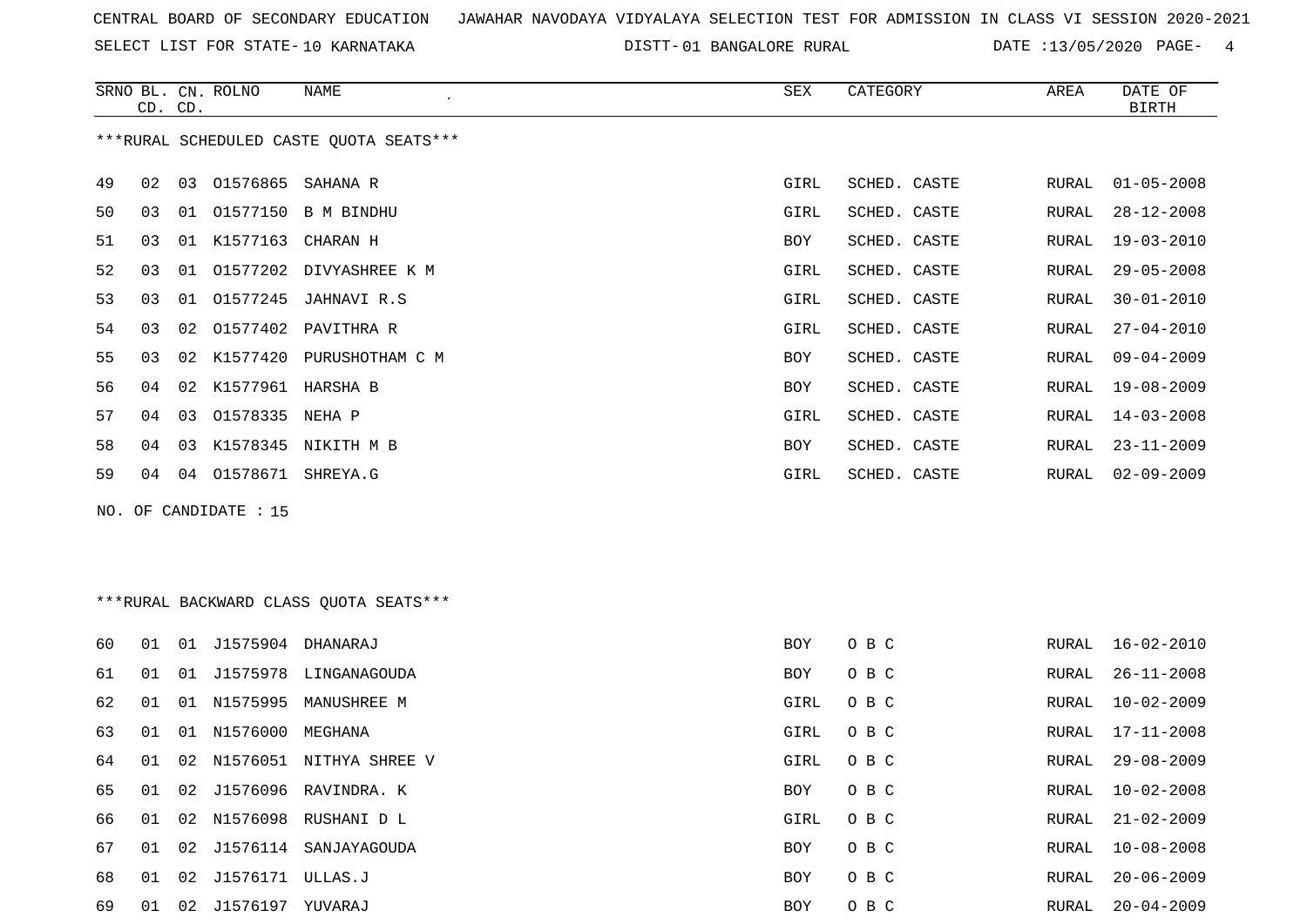SELECT LIST FOR STATE- DISTT- 10 KARNATAKA

DISTT-01 BANGALORE RURAL DATE :13/05/2020 PAGE- 5

|                                        |                         |    | SRNO BL. CN. ROLNO | NAME                    | SEX  | CATEGORY | AREA  | DATE OF          |  |
|----------------------------------------|-------------------------|----|--------------------|-------------------------|------|----------|-------|------------------|--|
|                                        | CD. CD.                 |    |                    |                         |      |          |       | BIRTH            |  |
| ***RURAL BACKWARD CLASS QUOTA SEATS*** |                         |    |                    |                         |      |          |       |                  |  |
| 70                                     | 04                      | 01 | J1577579           | ABRAR MANIYAR           | BOY  | O B C    | RURAL | $28 - 03 - 2009$ |  |
| 71                                     | 04                      | 01 | N1577705           | BHOOMIKA L              | GIRL | O B C    | RURAL | 24-01-2009       |  |
| 72                                     | 04                      | 01 |                    | J1577766 CHETHAN M      | BOY  | O B C    | RURAL | $08 - 12 - 2008$ |  |
| 73                                     | 04                      | 01 | N1577779           | CHINMAYI G              | GIRL | O B C    |       | RURAL 17-06-2009 |  |
| 74                                     | 04                      | 04 | J1578560 SACHIN P  |                         | BOY  | O B C    | RURAL | $25 - 02 - 2009$ |  |
| 75                                     | 04                      | 04 |                    | J1578564 SAGAR ALAVANDI | BOY  | O B C    |       | RURAL 24-10-2008 |  |
|                                        | NO. OF CANDIDATE : $16$ |    |                    |                         |      |          |       |                  |  |

# \*\*\*RURAL SCHEDULED TRIBE QUOTA SEATS\*\*\*

|  |                           | 76 01 01 L1575882 CHIRANTH K N  | BOY        | SCHED. TRIBE |  | RURAL 19-06-2009 |
|--|---------------------------|---------------------------------|------------|--------------|--|------------------|
|  |                           | 77 01 01 L1575992 MANOJ KUMAR M | BOY        | SCHED. TRIBE |  | RURAL 29-03-2009 |
|  | 78 02 01 L1576216 AMITH R |                                 | <b>BOY</b> | SCHED. TRIBE |  | RURAL 03-10-2009 |
|  |                           | 79 02 01 P1576344 CHINMAYI M    | GIRL       | SCHED. TRIBE |  | RURAL 12-11-2008 |
|  | 80 03 02 P1577366 NAVYA R |                                 | GIRL       | SCHED. TRIBE |  | RURAL 24-05-2010 |
|  |                           |                                 |            |              |  |                  |

#### NO. OF CANDIDATE : 5

TOTAL SELECTED CANDIDATE : 80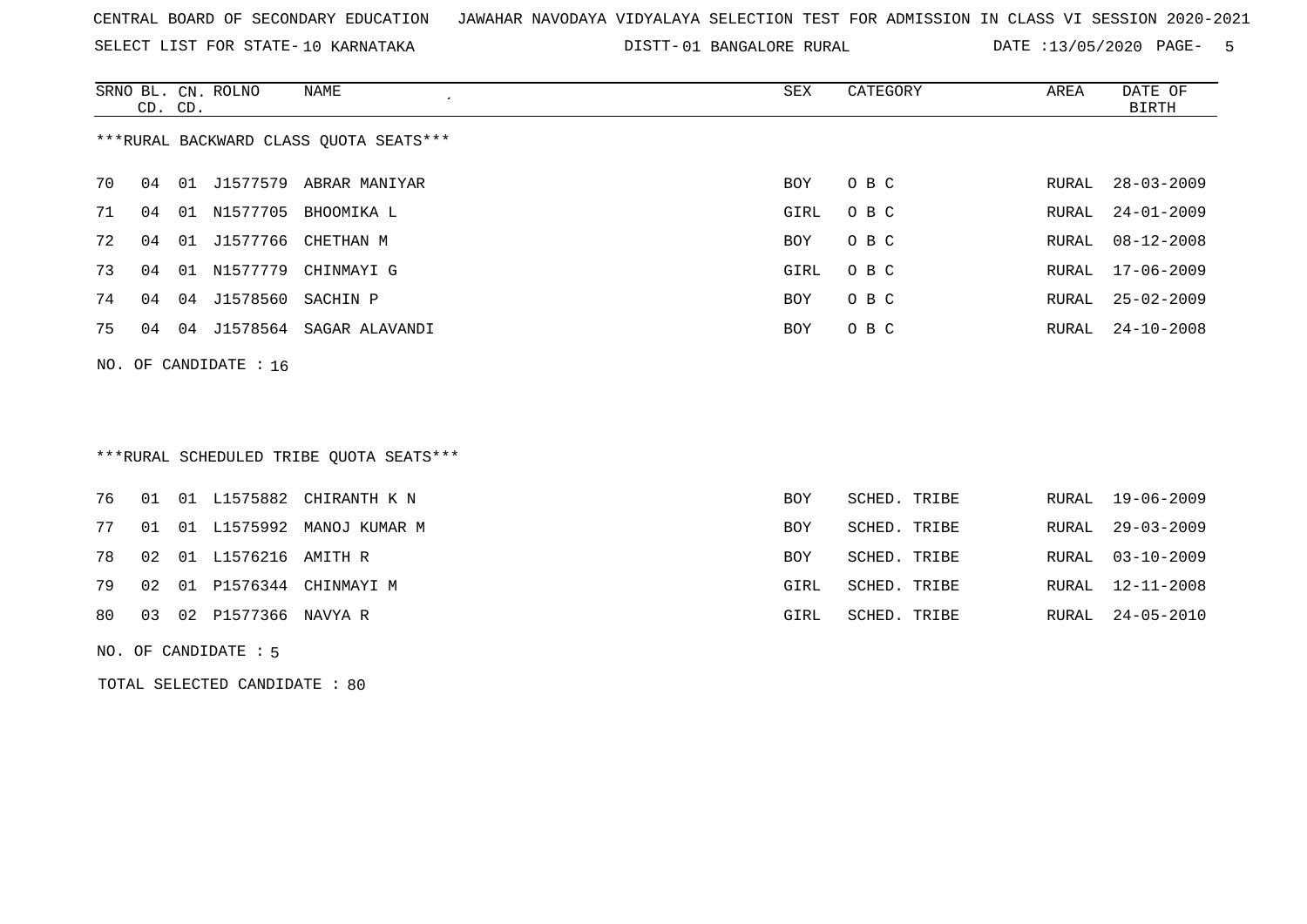SELECT LIST FOR STATE- DISTT- 10 KARNATAKA

02 CHIKMAGALUR DATE :13/05/2020 PAGE- 1

|    |                                 | CD. CD. | SRNO BL. CN. ROLNO   | NAME<br>$\cdot$                         | ${\tt SEX}$ | CATEGORY     | AREA  | DATE OF<br><b>BIRTH</b> |  |  |
|----|---------------------------------|---------|----------------------|-----------------------------------------|-------------|--------------|-------|-------------------------|--|--|
|    |                                 |         | ***OPEN UR SEATS***  |                                         |             |              |       |                         |  |  |
| 1  | 01                              |         |                      | 01 C1579077 DEVDEEP JOGAIAH             | <b>BOY</b>  | SCHED. CASTE | URBAN | $04 - 01 - 2009$        |  |  |
| 2  | 02                              |         |                      | 01 A1579568 BHUVAN M J                  | BOY         | GENERAL      | URBAN | $13 - 05 - 2009$        |  |  |
| 3  | 02                              |         | 02 N1579980 SINCHANA |                                         | GIRL        | O B C        | RURAL | $30 - 01 - 2009$        |  |  |
| 4  | 03                              |         |                      | 01 M1580352 SHREEYAANI D NOOJI          | GIRL        | GENERAL      | RURAL | $15 - 05 - 2009$        |  |  |
| 5  | 04                              |         |                      | 01 B1580556 SADHAN ABHAYA               | <b>BOY</b>  | O B C        | URBAN | $10 - 12 - 2009$        |  |  |
| 6  | 07                              | 01      | J1580987 KUSHAL P    |                                         | BOY         | O B C        | RURAL | $29 - 04 - 2009$        |  |  |
| 7  | 07                              |         |                      | 02 J1581228 SUJAN S N                   | BOY         | O B C        | RURAL | $11 - 07 - 2009$        |  |  |
| 8  | 08                              |         | 01 E1581507          | SHOBHITHA B R                           | GIRL        | GENERAL      | URBAN | $26 - 05 - 2009$        |  |  |
|    |                                 |         | NO. OF CANDIDATE : 8 |                                         |             |              |       |                         |  |  |
|    |                                 |         |                      |                                         |             |              |       |                         |  |  |
|    |                                 |         |                      |                                         |             |              |       |                         |  |  |
|    |                                 |         |                      | *** OPEN SCHEDULED CASTE QUOTA SEATS*** |             |              |       |                         |  |  |
| 9  | 02                              |         |                      | 02 01579836 PALLAVI P.A                 | GIRL        | SCHED. CASTE | RURAL | $17 - 01 - 2009$        |  |  |
| 10 | 02                              | 02      | 01579881 PUSHPA      |                                         | GIRL        | SCHED. CASTE | RURAL | $25 - 09 - 2008$        |  |  |
| 11 | 07                              |         |                      | 01 K1581082 OM PREETHAM LG              | BOY         | SCHED. CASTE | RURAL | $02 - 12 - 2009$        |  |  |
| 12 | 08                              |         |                      | 01 K1581548 YASHAS H V                  | BOY         | SCHED. CASTE | RURAL | $18 - 03 - 2009$        |  |  |
|    |                                 |         | NO. OF CANDIDATE : 4 |                                         |             |              |       |                         |  |  |
|    |                                 |         |                      |                                         |             |              |       |                         |  |  |
|    |                                 |         |                      |                                         |             |              |       |                         |  |  |
|    | ***OPEN DISABLED QUOTA SEATS*** |         |                      |                                         |             |              |       |                         |  |  |
|    |                                 |         |                      |                                         |             |              |       |                         |  |  |

|  |  | 13 02 01 J1579635 DHANUSH S       | BOY OBC |  | RURAL 18-02-2010 |
|--|--|-----------------------------------|---------|--|------------------|
|  |  | 14  05  01  01580640  BHUVAN C  J | BOY OBC |  | RURAL 20-03-2009 |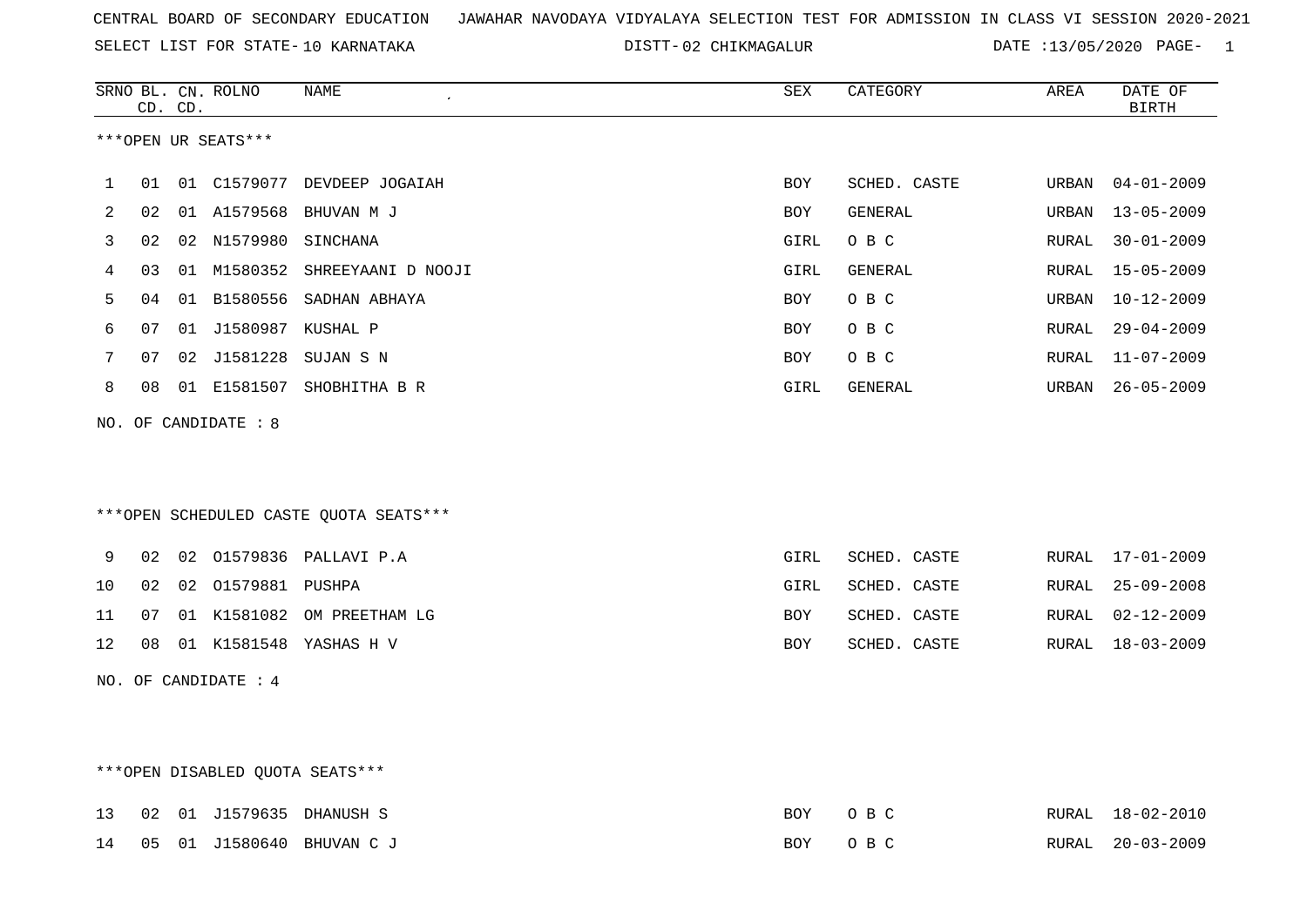SELECT LIST FOR STATE- DISTT- 10 KARNATAKA

02 CHIKMAGALUR DATE :13/05/2020 PAGE- 2

|    |    | CD. CD. | SRNO BL. CN. ROLNO     | NAME                                   | ${\tt SEX}$ | CATEGORY     | AREA  | DATE OF<br><b>BIRTH</b> |
|----|----|---------|------------------------|----------------------------------------|-------------|--------------|-------|-------------------------|
|    |    |         | NO. OF CANDIDATE : 2   |                                        |             |              |       |                         |
|    |    |         |                        |                                        |             |              |       |                         |
|    |    |         |                        |                                        |             |              |       |                         |
|    |    |         |                        | *** OPEN BACKWARD CLASS QUOTA SEATS*** |             |              |       |                         |
| 15 | 02 |         |                        | 01 N1579733 K C VARSHITHA              | GIRL        | O B C        | RURAL | $28 - 11 - 2008$        |
| 16 | 02 |         | 02 N1579928            | SAMYA AVALI J D                        | GIRL        | O B C        | RURAL | $12 - 01 - 2009$        |
| 17 | 02 |         | 02 N1579962 SHREYA S   |                                        | GIRL        | O B C        | RURAL | 25-09-2009              |
| 18 | 02 | 02      | J1580069               | YASHAS V                               | BOY         | O B C        | RURAL | $28 - 11 - 2008$        |
| 19 | 06 |         |                        | 01 N1580783 PRAVALLIKA M R             | GIRL        | O B C        | RURAL | $27 - 06 - 2009$        |
|    |    |         |                        |                                        |             |              |       |                         |
|    |    |         | NO. OF CANDIDATE : 5   |                                        |             |              |       |                         |
|    |    |         |                        |                                        |             |              |       |                         |
|    |    |         |                        |                                        |             |              |       |                         |
|    |    |         |                        | ***OPEN SCHEDULED TRIBE QUOTA SEATS*** |             |              |       |                         |
| 20 |    |         |                        | 04 01 P1580464 DEEPIKA K U             | GIRL        | SCHED. TRIBE | RURAL | $01 - 02 - 2009$        |
|    |    |         | NO. OF CANDIDATE : $1$ |                                        |             |              |       |                         |
|    |    |         |                        |                                        |             |              |       |                         |
|    |    |         |                        |                                        |             |              |       |                         |
|    |    |         |                        |                                        |             |              |       |                         |
|    |    |         | ***RURAL OPEN SEATS*** |                                        |             |              |       |                         |
| 21 | 01 |         |                        | 01 N1579153 JEEVITHA M H               | GIRL        | O B C        | RURAL | $11 - 06 - 2009$        |
| 22 |    |         |                        | 01 02 I1579391 SHODHAN M L             | BOY         | GENERAL      |       | RURAL 03-12-2008        |
| 23 | 01 |         | 02 N1579405 SIRI K.M   |                                        | GIRL        | O B C        | RURAL | $05 - 12 - 2008$        |
| 24 | 01 | 02      |                        | N1579433 SUPRABHA H P                  | GIRL        | O B C        | RURAL | $03 - 01 - 2009$        |
| 25 | 01 | 02      |                        | O1579471 VARSHINI E.D.                 | GIRL        | SCHED. CASTE | RURAL | $11 - 09 - 2008$        |
| 26 | 02 | 01      |                        | J1579600 CHETHAN .G.C                  | BOY         | O B C        | RURAL | $05 - 10 - 2009$        |
| 27 | 02 |         |                        | 01 J1579654 GAGAN C R                  | BOY         | O B C        | RURAL | $23 - 03 - 2010$        |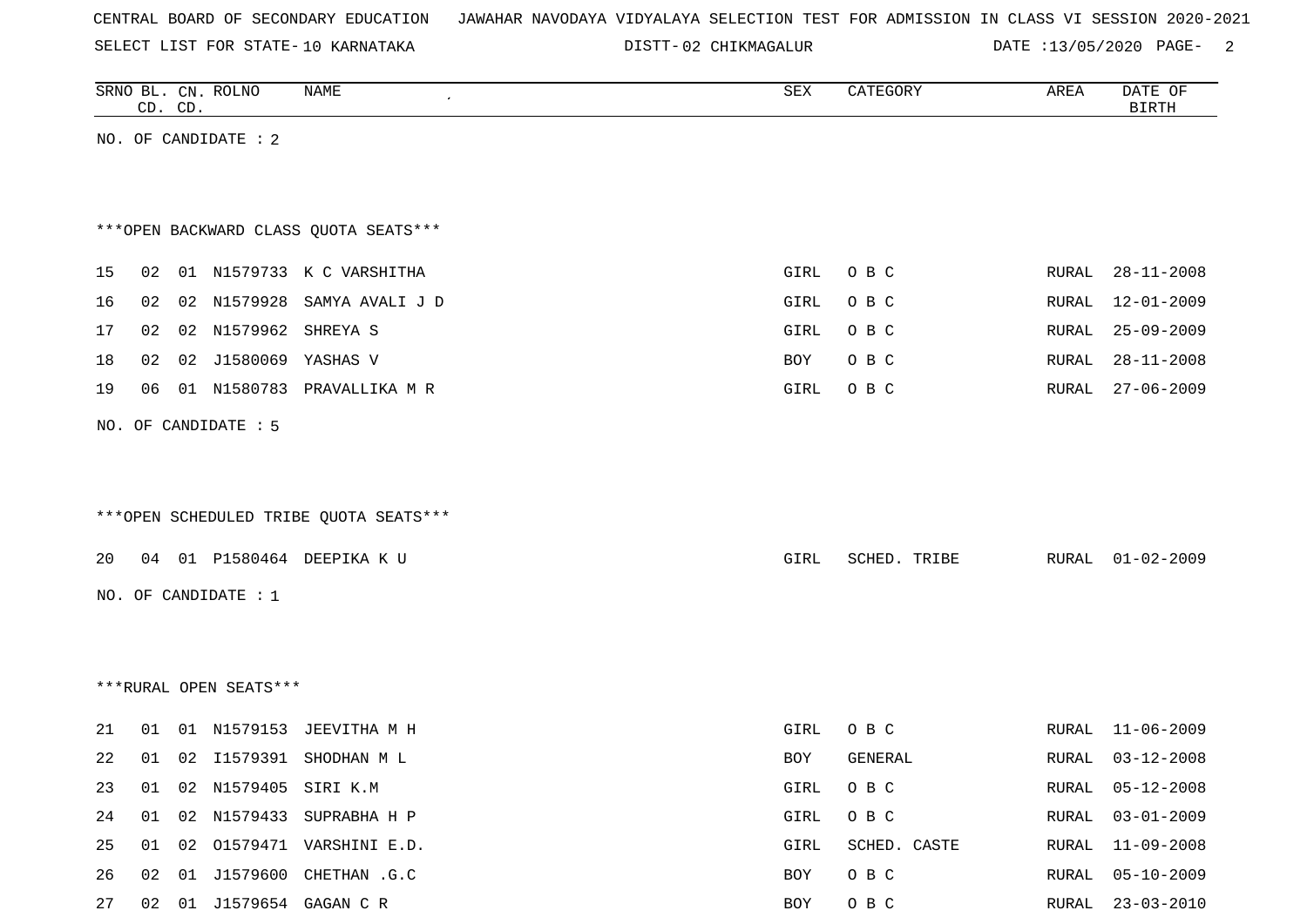SELECT LIST FOR STATE- DISTT- 10 KARNATAKA

DISTT-02 CHIKMAGALUR DATE :13/05/2020 PAGE- 3

|    | CD. CD. |    | SRNO BL. CN. ROLNO     | <b>NAME</b>              | ${\tt SEX}$ | CATEGORY       | AREA         | DATE OF<br><b>BIRTH</b> |
|----|---------|----|------------------------|--------------------------|-------------|----------------|--------------|-------------------------|
|    |         |    | ***RURAL OPEN SEATS*** |                          |             |                |              |                         |
| 28 | 02      |    |                        | 01 M1579705 HRUNMANA H   | GIRL        | <b>GENERAL</b> | RURAL        | $26 - 09 - 2009$        |
| 29 | 02      |    |                        | 01 N1579774 MADHAVI H A  | GIRL        | O B C          | RURAL        | $08 - 02 - 2008$        |
| 30 | 02      | 02 | J1579797               | MITHUN<br>S. M.          | BOY         | O B C          | RURAL        | $26 - 06 - 2009$        |
| 31 | 02      | 02 | 01579810               | MONISHA G R              | GIRL        | SCHED. CASTE   | <b>RURAL</b> | $10 - 06 - 2008$        |
| 32 | 02      | 02 |                        | N1579821 NAVYASHREE      | GIRL        | O B C          | RURAL        | $31 - 07 - 2009$        |
| 33 | 03      | 01 |                        | J1580091 ADVITH S SHETTY | <b>BOY</b>  | O B C          | RURAL        | $28 - 02 - 2009$        |
| 34 | 03      | 01 |                        | M1580161 DHEEKSHITHA.J.D | GIRL        | GENERAL        | RURAL        | $07 - 06 - 2009$        |
| 35 | 04      | 01 |                        | M1580481 HRUTHVIKA P O   | GIRL        | GENERAL        | RURAL        | $22 - 07 - 2009$        |
| 36 | 04      | 01 | I1580583               | SOURAV R                 | BOY         | <b>GENERAL</b> | RURAL        | $07 - 10 - 2009$        |
| 37 | 04      | 01 |                        | N1580601 VARSHA N D      | GIRL        | O B C          | RURAL        | $19 - 06 - 2009$        |
| 38 | 05      | 01 |                        | N1580634 ASMIYA SHEIKH   | GIRL        | O B C          | <b>RURAL</b> | $31 - 03 - 2009$        |
| 39 | 05      | 01 |                        | N1580678 NAZIFA NAJEEB   | GIRL        | O B C          | RURAL        | $26 - 02 - 2009$        |
| 40 | 06      | 01 | I1580795               | SHAMANTH B S             | <b>BOY</b>  | <b>GENERAL</b> | RURAL        | $06 - 11 - 2008$        |
| 41 | 07      | 01 | N1580889               | CHIN MAYEE M KAIDAL      | GIRL        | O B C          | <b>RURAL</b> | $11 - 08 - 2009$        |
| 42 | 07      | 01 | J1580917               | FAIZAN KHAN              | <b>BOY</b>  | O B C          | RURAL        | $01 - 10 - 2008$        |
| 43 | 07      | 02 | I1581099               | POORVAJ S P              | BOY         | GENERAL        | RURAL        | $06 - 05 - 2009$        |
| 44 | 07      | 02 | N1581140               | PURVITHA. S.             | GIRL        | O B C          | RURAL        | $12 - 03 - 2009$        |
| 45 | 07      | 02 | J1581168               | SAGAR R                  | BOY         | O B C          | RURAL        | $01 - 01 - 2009$        |
| 46 | 08      |    |                        | 01 J1581380 DHANUSH N S  | <b>BOY</b>  | O B C          | RURAL        | $10 - 06 - 2009$        |

NO. OF CANDIDATE : 26

\*\*\*RURAL SCHEDULED CASTE QUOTA SEATS\*\*\*

|  |  | 47 01 01 K1578985 ANIL KUMAR B L | BOY | SCHED. CASTE |  | RURAL 26-06-2009 |
|--|--|----------------------------------|-----|--------------|--|------------------|
|  |  | 48 01 01 K1579014 BHUVAN C.G.S.  | BOY | SCHED. CASTE |  | RURAL 06-07-2009 |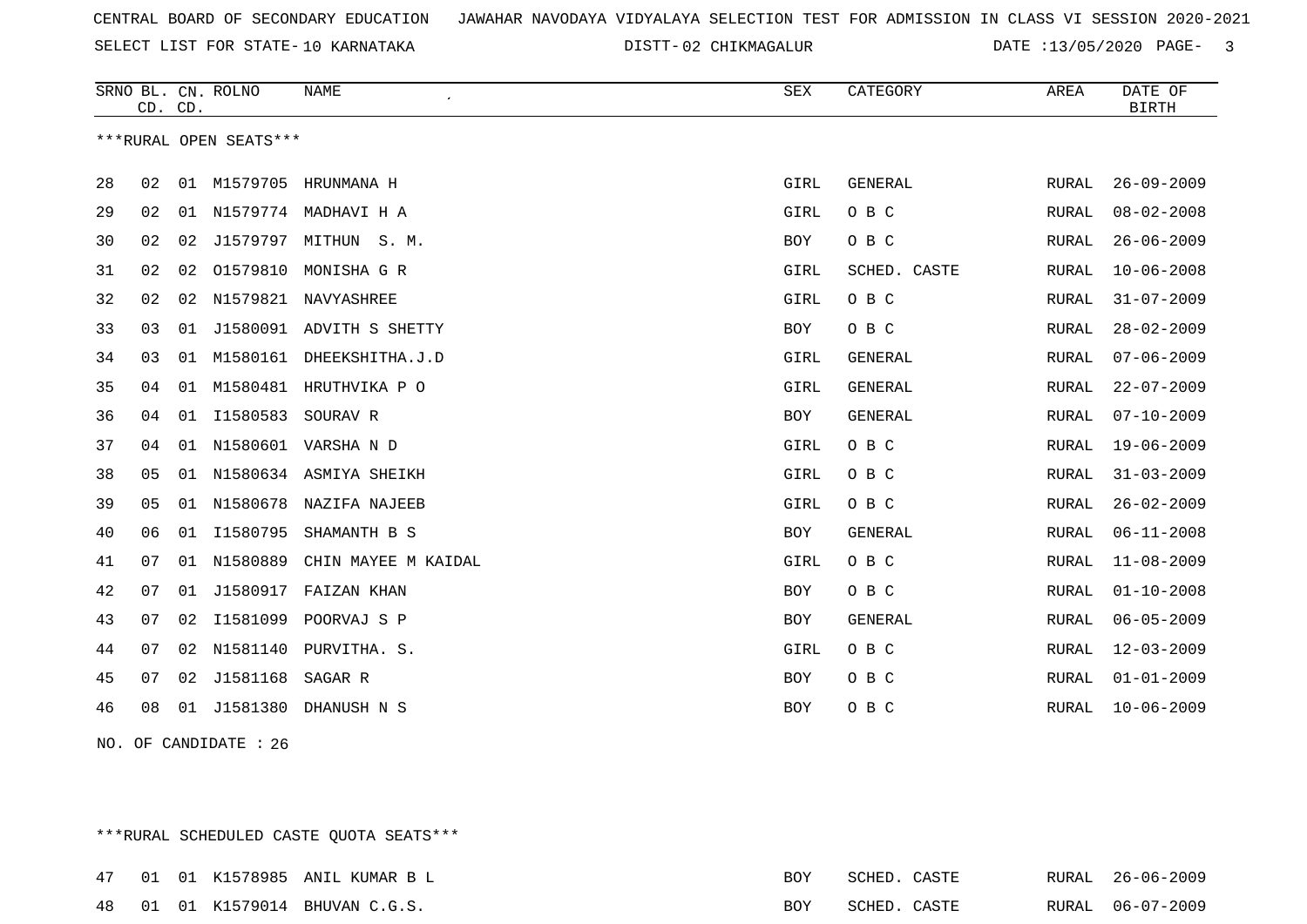SELECT LIST FOR STATE- DISTT- 10 KARNATAKA

02 CHIKMAGALUR DATE :13/05/2020 PAGE- 4

|     | CD. CD. |    | SRNO BL. CN. ROLNO   | <b>NAME</b>                              | SEX        | CATEGORY     | AREA         | DATE OF<br><b>BIRTH</b> |
|-----|---------|----|----------------------|------------------------------------------|------------|--------------|--------------|-------------------------|
|     |         |    |                      | *** RURAL SCHEDULED CASTE QUOTA SEATS*** |            |              |              |                         |
| 49  | 02      |    |                      | 01 01579704 HONEY S NAIK                 | GIRL       | SCHED. CASTE | RURAL        | $30 - 05 - 2009$        |
| 50  | 02      |    | 02 K1579807 MOHITH P |                                          | BOY        | SCHED. CASTE | <b>RURAL</b> | $21 - 08 - 2009$        |
| 51  | 02      |    |                      | 02 K1579811 MOSHAS NAIK A V              | BOY        | SCHED. CASTE | <b>RURAL</b> | $27 - 09 - 2009$        |
| 52  | 04      | 01 | 01580518             | MONISHA B R                              | GIRL       | SCHED. CASTE | RURAL        | $02 - 03 - 2009$        |
| 53  | 04      |    | 01 K1580596          | THANMAY MOURYA S                         | BOY        | SCHED. CASTE | RURAL        | $05 - 06 - 2009$        |
| 54  | 05      | 01 |                      | 01580683 NISHCHITHA                      | GIRL       | SCHED. CASTE | RURAL        | $11 - 01 - 2010$        |
| 55  | 07      |    |                      | 01 K1580820 AKASH B M                    | BOY        | SCHED. CASTE | RURAL        | $24 - 04 - 2009$        |
| 56  | 07      | 01 | 01580846             | BHANDAVYA H M                            | GIRL       | SCHED. CASTE | RURAL        | $16 - 04 - 2009$        |
| 57  | 07      |    |                      | 01 01580892 CHINMAYI M                   | GIRL       | SCHED. CASTE | RURAL        | $30 - 01 - 2009$        |
| 58  | 07      |    | 01 01580916          | DRUTHIKA K Y                             | GIRL       | SCHED. CASTE | RURAL        | $14 - 07 - 2009$        |
| 59  | 07      |    |                      | 01 K1580956 JEEVAN NAIK V                | BOY        | SCHED. CASTE | RURAL        | $16 - 06 - 2009$        |
| NO. |         |    | OF CANDIDATE : 13    |                                          |            |              |              |                         |
|     |         |    |                      |                                          |            |              |              |                         |
|     |         |    |                      |                                          |            |              |              |                         |
|     |         |    |                      | ***RURAL BACKWARD CLASS QUOTA SEATS***   |            |              |              |                         |
| 60  | 01      |    |                      | 01 J1579103 GOVARDHAN V.R.               | <b>BOY</b> | O B C        | RURAL        | $20 - 04 - 2008$        |
| 61  | 01      | 02 |                      | N1579343 RUSHBA KAUNAIN                  | GIRL       | O B C        | RURAL        | $20 - 01 - 2009$        |
| 62  | 02      | 01 | J1579629             | DHANUSH A V                              | <b>BOY</b> | O B C        | RURAL        | $14 - 01 - 2010$        |
| 63  | 02      | 01 | J1579656             | GAMBHEERARADHYA S R                      | BOY        | O B C        | RURAL        | $15 - 12 - 2009$        |
| 64  | 02      | 02 | J1579952             | SHISHIRA CHANDRA M V                     | BOY        | O B C        | RURAL        | $29 - 12 - 2008$        |
| 65  | 02      |    |                      | 02 J1579954 SHIVU H M                    | BOY        | O B C        | RURAL        | $01 - 09 - 2009$        |
|     |         |    |                      |                                          |            |              |              |                         |

67 03 01 N1580184 H N LAHARI GIRL O B C

68 04 01 J1580457 B V SARVAJITH BOY O B C RURAL 24-04-2009

69 04 01 J1580609 VION ROY RODRIGUES BOY O B C RURAL 13-10-2009

66 03 01 N1580168 DISHA G SHETTY GIRL O B C RURAL 02-08-2008 RURAL 20-06-2009 RURAL 24-04-2009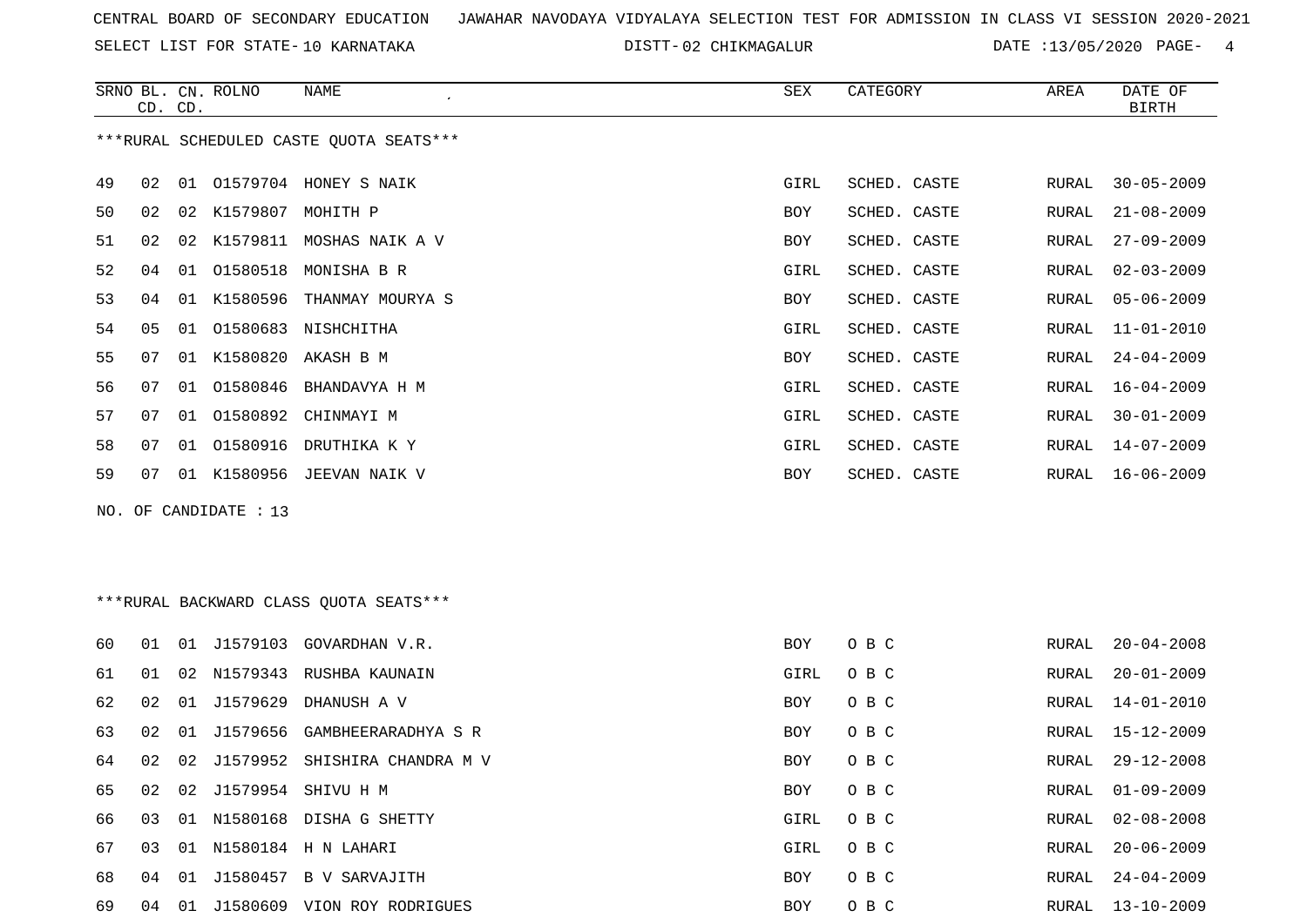SELECT LIST FOR STATE- DISTT- 10 KARNATAKA

DISTT-02 CHIKMAGALUR DATE :13/05/2020 PAGE- 5

|    | CD. CD. |    | SRNO BL. CN. ROLNO      | NAME                                   | SEX  | CATEGORY | AREA  | DATE OF<br>BIRTH |
|----|---------|----|-------------------------|----------------------------------------|------|----------|-------|------------------|
|    |         |    |                         | ***RURAL BACKWARD CLASS OUOTA SEATS*** |      |          |       |                  |
| 70 | 07      |    |                         | 02 J1581194 SHASHANK KO                | BOY  | O B C    | RURAL | 30-12-2008       |
| 71 | 07      |    | 02 N1581289             | VARSHA H P                             | GIRL | O B C    | RURAL | $26 - 05 - 2009$ |
| 72 | 07      |    |                         | 02 N1581309 VINDYASHREE C P            | GIRL | O B C    | RURAL | 04-02-2009       |
| 73 | 08      |    |                         | 01 J1581432 LIKHITH D N                | BOY  | O B C    | RURAL | $06 - 11 - 2008$ |
| 74 | 08      |    |                         | 01 N1581445 MEGHANA M C                | GIRL | O B C    |       | RURAL 24-07-2009 |
| 75 | 08      | 01 |                         | N1581533 THRISHA P                     | GIRL | O B C    | RURAL | $05 - 06 - 2009$ |
|    |         |    | NO. OF CANDIDATE : $16$ |                                        |      |          |       |                  |

# \*\*\*RURAL SCHEDULED TRIBE QUOTA SEATS\*\*\*

|  |  | 76 01 01 L1579263 NIREEKSHITH S V   | <b>BOY</b> | SCHED. TRIBE | RURAL 18-11-2009 |
|--|--|-------------------------------------|------------|--------------|------------------|
|  |  | 77 04 01 P1580526 NAYANA R NAYKA    | GIRL       | SCHED. TRIBE | RURAL 15-12-2009 |
|  |  | 78  05  01  P1580719  SHIVANI  M  S | GIRL       | SCHED. TRIBE | RURAL 09-05-2010 |
|  |  | 79 06 01 L1580768 KISHAN R NAIK     | <b>BOY</b> | SCHED. TRIBE | RURAL 28-04-2009 |
|  |  | 80  07  01  P1580922  GANAVI  B  V  | GIRL       | SCHED. TRIBE | RURAL 20-04-2009 |
|  |  |                                     |            |              |                  |

NO. OF CANDIDATE : 5

TOTAL SELECTED CANDIDATE : 80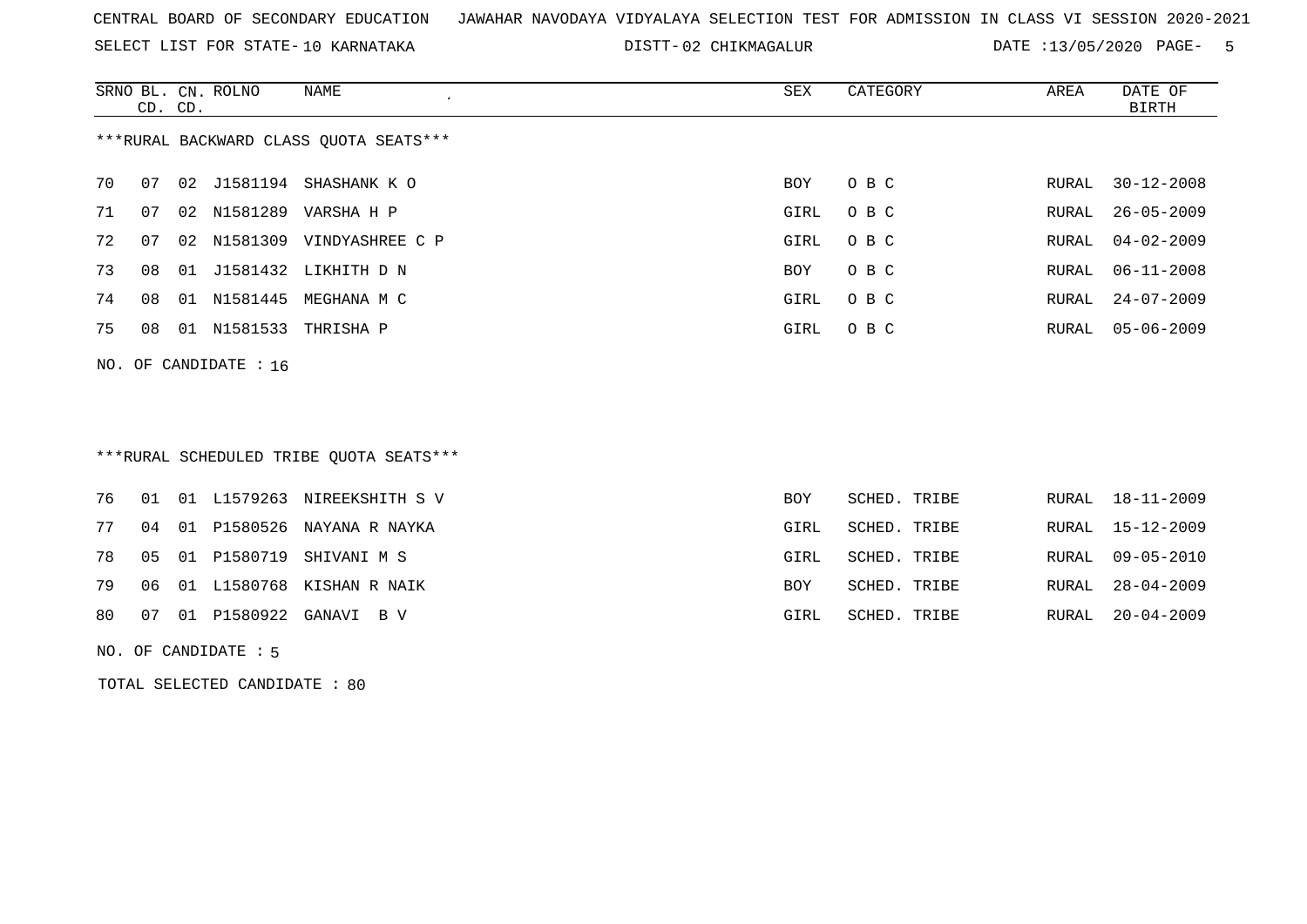SELECT LIST FOR STATE- DISTT- 10 KARNATAKA

03 CHICKBALLAPUR DATE :13/05/2020 PAGE- 1

|    |    | CD. CD. | SRNO BL. CN. ROLNO   | <b>NAME</b>                            | SEX        | CATEGORY     | AREA         | DATE OF<br><b>BIRTH</b> |
|----|----|---------|----------------------|----------------------------------------|------------|--------------|--------------|-------------------------|
|    |    |         | ***OPEN UR SEATS***  |                                        |            |              |              |                         |
| 1  | 01 | 02      | B1581938             | REVANTH K S                            | <b>BOY</b> | O B C        | URBAN        | $10 - 04 - 2009$        |
| 2  | 03 | 01      | E1582463             | DHRUTHI GOPALA S V                     | GIRL       | GENERAL      | URBAN        | $23 - 05 - 2008$        |
| 3  | 03 | 02      | F1582619             | NASTAIN G                              | GIRL       | O B C        | URBAN        | $16 - 06 - 2009$        |
| 4  | 03 | 02      | B1582649             | NISHANTH NARAYAN                       | BOY        | O B C        | URBAN        | $06 - 09 - 2009$        |
| 5  | 03 | 02      | N1582757             | SPANDANA P S                           | GIRL       | O B C        | RURAL        | $29 - 05 - 2008$        |
| 6  | 03 | 02      | B1582770             | SUHAS REDDY N A                        | <b>BOY</b> | O B C        | URBAN        | $08 - 10 - 2009$        |
| 7  | 04 |         | 01 A1582888          | ANANTHA SIMHA                          | <b>BOY</b> | GENERAL      | URBAN        | $07 - 09 - 2008$        |
| 8  | 04 | 02      | B1583198             | SUSHIL SANJEEV CHAVAN                  | <b>BOY</b> | O B C        | URBAN        | $15 - 05 - 2009$        |
|    |    |         | NO. OF CANDIDATE : 8 |                                        |            |              |              |                         |
|    |    |         |                      |                                        |            |              |              |                         |
|    |    |         |                      |                                        |            |              |              |                         |
|    |    |         |                      | ***OPEN SCHEDULED CASTE QUOTA SEATS*** |            |              |              |                         |
| 9  | 01 | 02      | G1581852             | NIKHITHA R                             | GIRL       | SCHED. CASTE | URBAN        | $28 - 11 - 2008$        |
| 10 | 03 | 01      |                      | C1582390 ASHOK SIDDARTH K S            | <b>BOY</b> | SCHED. CASTE | URBAN        | $29 - 09 - 2009$        |
| 11 | 03 | 01      | G1582441             | DAKSHITHA K S                          | GIRL       | SCHED. CASTE | URBAN        | $29 - 10 - 2009$        |
| 12 | 03 | 01      | 01582611             | MYTHRI T L                             | GIRL       | SCHED. CASTE | <b>RURAL</b> | $28 - 02 - 2010$        |
| 13 | 03 |         | 02 K1582774          | SUMAN S V                              | <b>BOY</b> | SCHED. CASTE | RURAL        | $30 - 05 - 2009$        |
|    |    |         | NO. OF CANDIDATE : 5 |                                        |            |              |              |                         |

\*\*\*OPEN BACKWARD CLASS QUOTA SEATS\*\*\*

|  |                           | 14 01 01 N1581563 AISHWARYA N | GIRL OBC | RURAL 11-06-2009 |
|--|---------------------------|-------------------------------|----------|------------------|
|  |                           | 15 01 01 N1581660 DEEPIKA V   | GIRL OBC | RURAL 04-04-2009 |
|  | 16 03 02 B1582803 ULLAS M |                               | BOY OBC  | URBAN 20-06-2009 |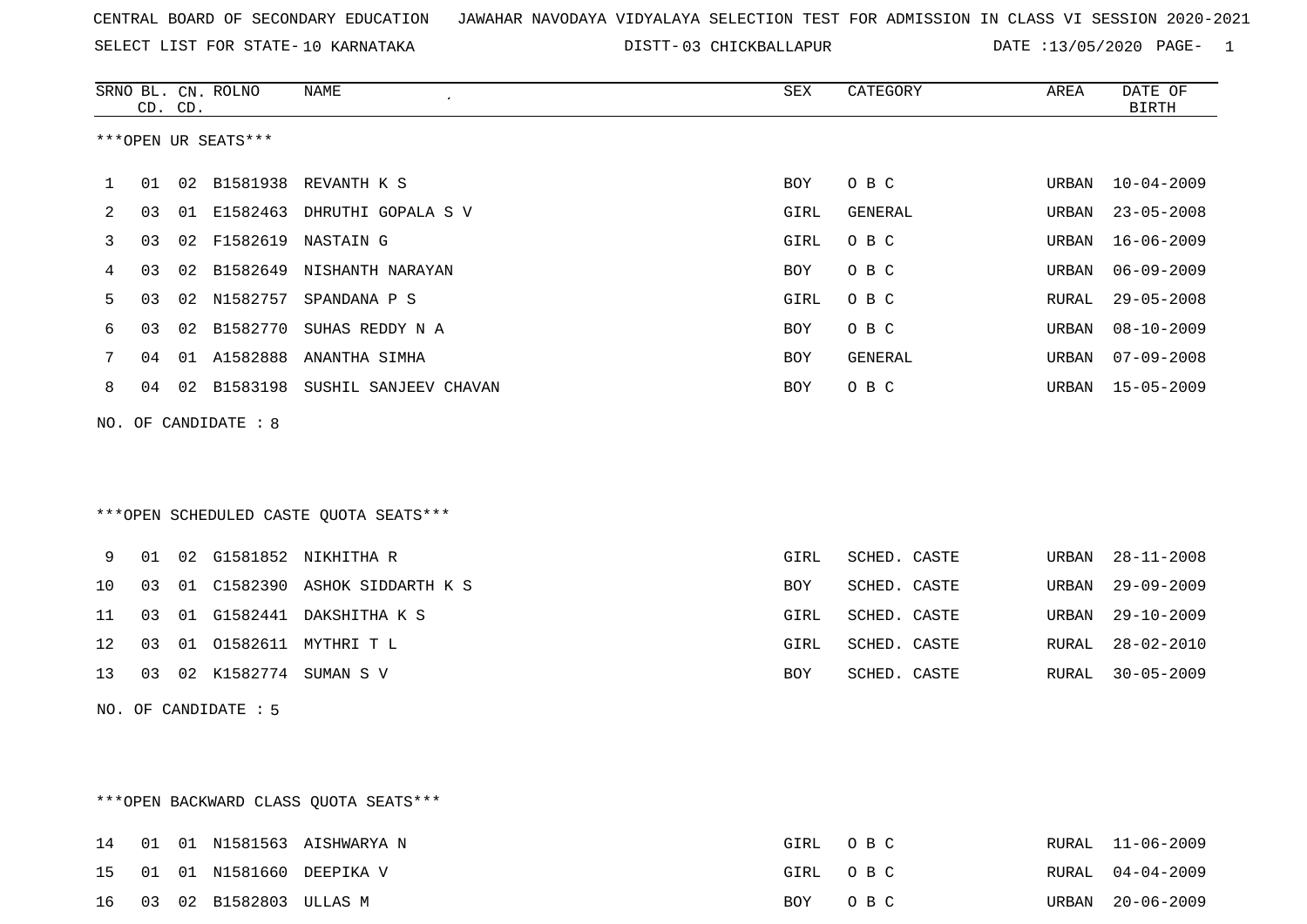SELECT LIST FOR STATE- DISTT- 10 KARNATAKA

03 CHICKBALLAPUR DATE :13/05/2020 PAGE- 2

|    | CD. CD. |    | SRNO BL. CN. ROLNO     | <b>NAME</b>                            | SEX  | CATEGORY     | AREA  | DATE OF<br><b>BIRTH</b> |
|----|---------|----|------------------------|----------------------------------------|------|--------------|-------|-------------------------|
|    |         |    |                        | *** OPEN BACKWARD CLASS QUOTA SEATS*** |      |              |       |                         |
| 17 | 04      |    |                        | 01 B1582942 DEEPK REDDY Y H            | BOY  | O B C        | URBAN | $22 - 04 - 2009$        |
| 18 | 04      |    |                        | 02 N1583140 RISHITHA H R               | GIRL | O B C        | RURAL | $30 - 06 - 2009$        |
|    |         |    | NO. OF CANDIDATE : 5   |                                        |      |              |       |                         |
|    |         |    |                        | ***OPEN SCHEDULED TRIBE QUOTA SEATS*** |      |              |       |                         |
| 19 | 02      |    |                        | 01 L1582169 DHEEMANTH M N              | BOY  | SCHED. TRIBE | RURAL | 17-06-2009              |
| 20 |         |    | 03 02 P1582726         | SANJANA G                              | GIRL | SCHED. TRIBE | RURAL | $07 - 12 - 2010$        |
|    |         |    | NO. OF CANDIDATE : 2   |                                        |      |              |       |                         |
|    |         |    |                        |                                        |      |              |       |                         |
|    |         |    |                        |                                        |      |              |       |                         |
|    |         |    | ***RURAL OPEN SEATS*** |                                        |      |              |       |                         |
| 21 |         |    |                        | 01 01 N1581642 CHANDHANA S             | GIRL | O B C        |       | RURAL 13-08-2009        |
| 22 | 01      |    |                        | 01 N1581815 MYTHALIS B                 | GIRL | O B C        | RURAL | $20 - 04 - 2010$        |
| 23 | 01      | 02 |                        | J1581934 REDDAPPA M P                  | BOY  | O B C        | RURAL | $11 - 09 - 2008$        |
| 24 | 02      | 01 | J1582205               | KOUSHIK REDDY B S                      | BOY  | O B C        | RURAL | $21 - 07 - 2009$        |
| 25 | 02      |    |                        | 01 M1582300 SHRAAVYA D RAO             | GIRL | GENERAL      | RURAL | $09 - 03 - 2009$        |
| 26 | 02      | 01 | J1582305               | SIVA BHARATHI S R                      | BOY  | O B C        | RURAL | $01 - 02 - 2009$        |
| 27 |         |    |                        | 03 01 N1582392 BABITHA R               | GIRL | O B C        | RURAL | $31 - 08 - 2009$        |
| 28 | 03      |    |                        | 01 N1582488 GOWTHAMI L                 | GIRL | O B C        | RURAL | $27 - 01 - 2009$        |
| 29 | 03      |    |                        | 01 N1582508 HARSHITHA S S              | GIRL | O B C        | RURAL | $02 - 01 - 2010$        |
| 30 | 03      |    |                        | 01 J1582560 L LIKITH MILAN             | BOY  | O B C        | RURAL | $02 - 03 - 2009$        |
| 31 | 03      | 02 |                        | J1582720 SAI KUMAR G S                 | BOY  | O B C        | RURAL | $28 - 05 - 2009$        |
| 32 |         |    |                        | 04 01 N1582874 AFIFA TABASSUM          | GIRL | O B C        |       | RURAL 19-03-2009        |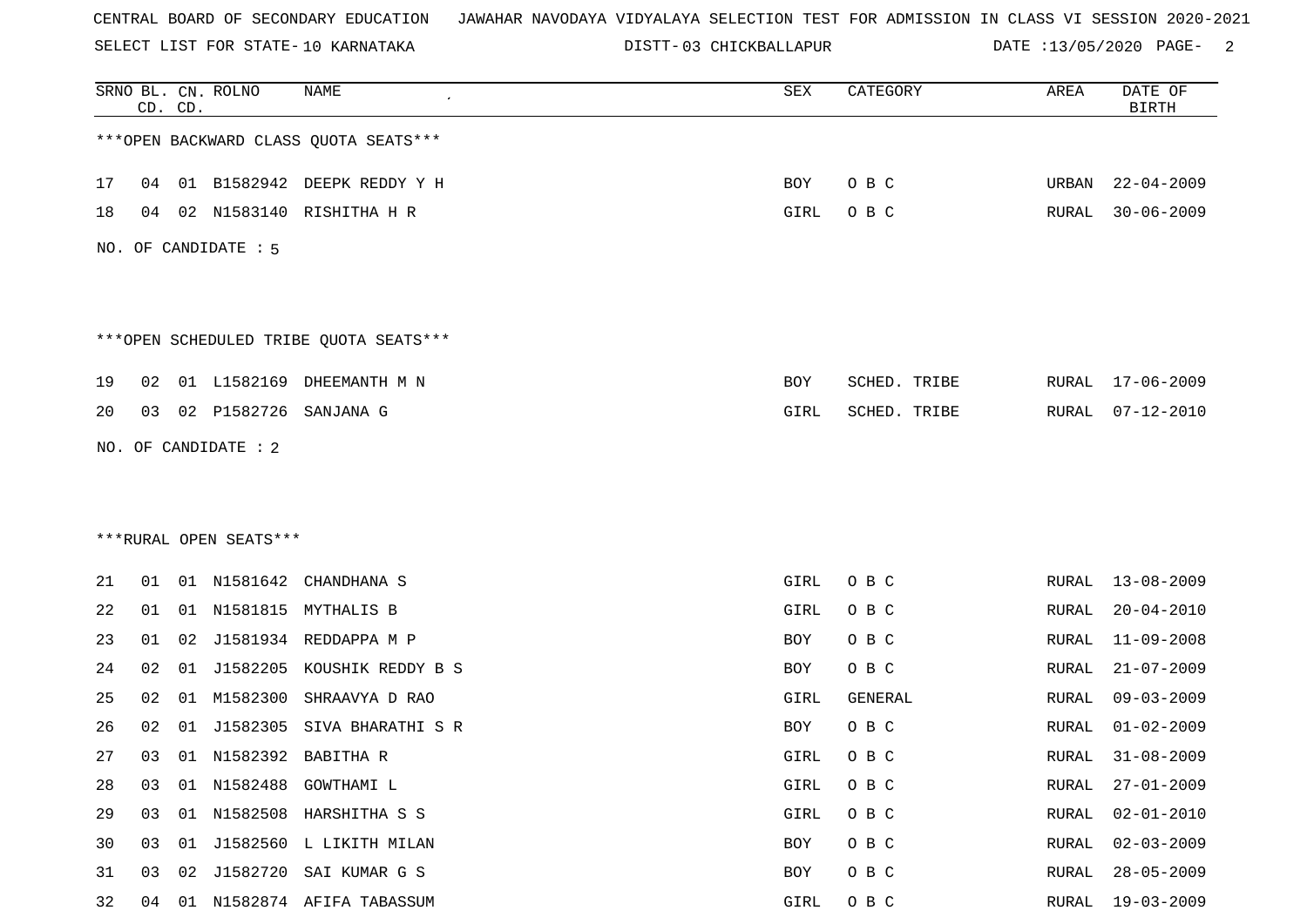SELECT LIST FOR STATE- DISTT- 10 KARNATAKA

03 CHICKBALLAPUR DATE :13/05/2020 PAGE- 3

|    | CD. CD. |    | SRNO BL. CN. ROLNO     | NAME                                    | SEX        | CATEGORY     | AREA  | DATE OF<br><b>BIRTH</b> |
|----|---------|----|------------------------|-----------------------------------------|------------|--------------|-------|-------------------------|
|    |         |    | ***RURAL OPEN SEATS*** |                                         |            |              |       |                         |
| 33 | 04      |    |                        | 01 L1583057 M D RAJESH                  | BOY        | SCHED. TRIBE | RURAL | $26 - 07 - 2009$        |
| 34 | 04      |    |                        | 01 N1583067 M R PALLAVI                 | GIRL       | O B C        | RURAL | $07 - 04 - 2009$        |
| 35 | 04      | 02 |                        | J1583112 PRAJWAL.A                      | BOY        | O B C        | RURAL | $10 - 07 - 2008$        |
| 36 | 04      | 02 | J1583126               | PUNITH GOWDA B                          | BOY        | O B C        | RURAL | $02 - 06 - 2009$        |
| 37 | 04      | 02 | I1583210               | T S YASHAS REDDY                        | BOY        | GENERAL      | RURAL | $08 - 06 - 2009$        |
| 38 | 05      |    | 01 N1583403            | VARSHA M R                              | GIRL       | O B C        | RURAL | $08 - 12 - 2009$        |
| 39 | 06      | 01 | N1583495               | DEEKSHITHA K K                          | GIRL       | O B C        | RURAL | $26 - 02 - 2009$        |
| 40 | 06      |    | 01 N1583597 MANASA H   |                                         | GIRL       | O B C        | RURAL | $04 - 01 - 2010$        |
| 41 | 06      | 02 | M1583630               | NAMRATHA B S                            | GIRL       | GENERAL      | RURAL | $22 - 10 - 2009$        |
| 42 | 06      |    |                        | 02 N1583729 SANIYABANU                  | GIRL       | O B C        | RURAL | $24 - 06 - 2009$        |
|    |         |    | NO. OF CANDIDATE : 22  |                                         |            |              |       |                         |
|    |         |    |                        |                                         |            |              |       |                         |
|    |         |    |                        |                                         |            |              |       |                         |
|    |         |    |                        | ***RURAL SCHEDULED CASTE QUOTA SEATS*** |            |              |       |                         |
| 43 | 01      | 02 | 01581981               | SHASHIPRIYA P R                         | GIRL       | SCHED. CASTE | RURAL | $26 - 10 - 2009$        |
| 44 | 01      | 02 | 01582014               | SOWMYA                                  | GIRL       | SCHED. CASTE | RURAL | $25 - 03 - 2009$        |
| 45 | 01      | 02 | K1582037               | SUDHARSHAN S                            | BOY        | SCHED. CASTE | RURAL | 18-06-2009              |
| 46 | 03      | 01 | 01582414               | CHAITHRA G S                            | GIRL       | SCHED. CASTE | RURAL | $06 - 08 - 2009$        |
| 47 | 03      | 01 |                        | K1582537 KIRAN KUMAR                    | BOY        | SCHED. CASTE | RURAL | 18-01-2009              |
| 48 | 03      |    |                        | 01 K1582612 NAGARJUNA B S               | <b>BOY</b> | SCHED. CASTE | RURAL | $10 - 05 - 2009$        |
| 49 | 03      |    |                        | 02 K1582690 PUNITH M A                  | BOY        | SCHED. CASTE | RURAL | $28 - 01 - 2008$        |
| 50 | 03      | 02 | 01582719               | SAHANA R                                | GIRL       | SCHED. CASTE | RURAL | $18 - 05 - 2009$        |
| 51 | 03      | 02 | K1582762 SRIKANTH      |                                         | BOY        | SCHED. CASTE | RURAL | $11 - 01 - 2008$        |
| 52 | 03      | 02 | 01582821 VARSHA R      |                                         | GIRL       | SCHED. CASTE | RURAL | $31 - 03 - 2009$        |
| 53 | 03      |    |                        | 02 K1582847 VINAYKUMAR.A                | BOY        | SCHED. CASTE | RURAL | $04 - 01 - 2010$        |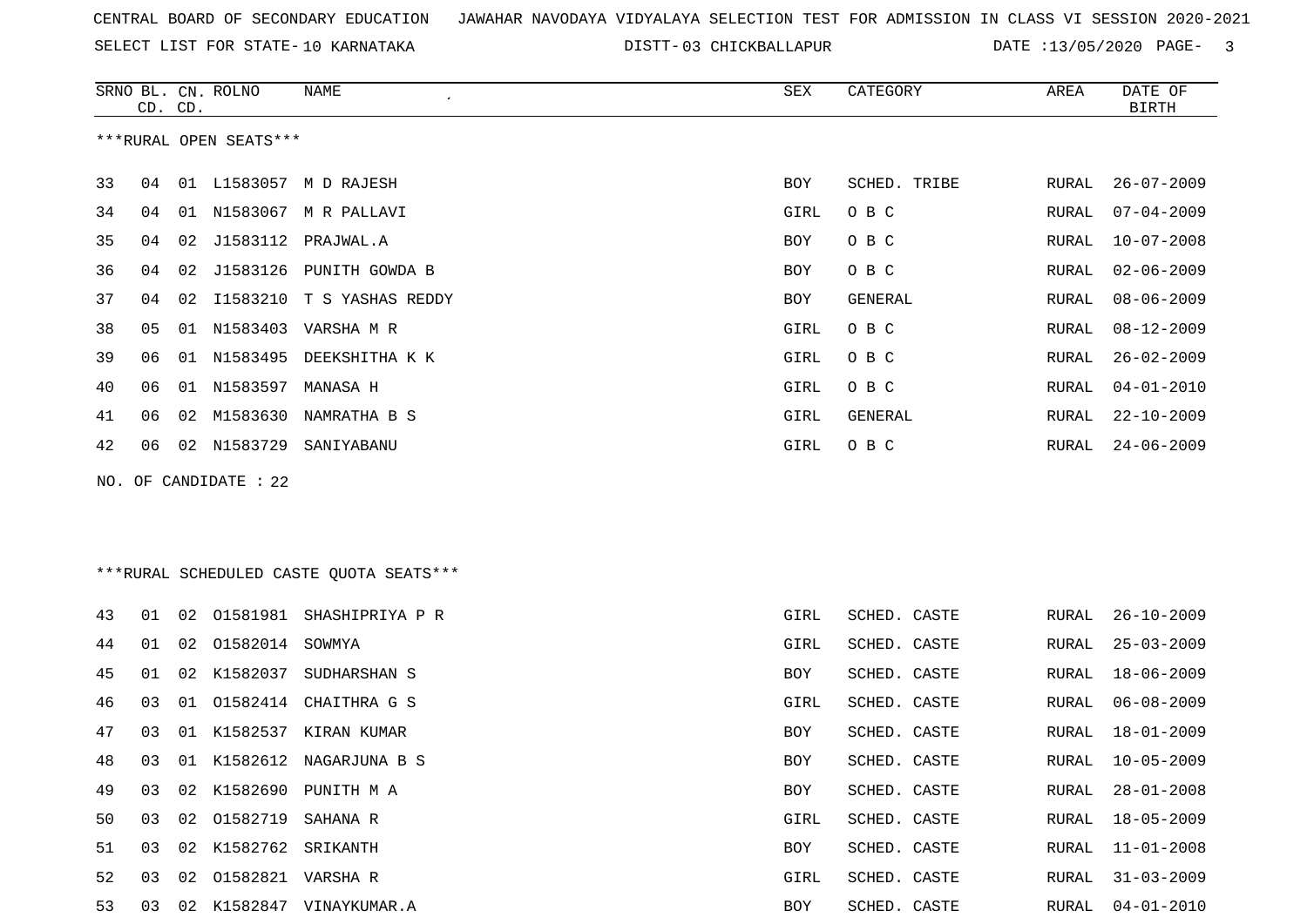SELECT LIST FOR STATE- DISTT- 10 KARNATAKA

03 CHICKBALLAPUR DATE :13/05/2020 PAGE- 4

|    | CD. CD. |    | SRNO BL. CN. ROLNO    | NAME                                    | SEX        | CATEGORY     | AREA          | DATE OF<br><b>BIRTH</b> |
|----|---------|----|-----------------------|-----------------------------------------|------------|--------------|---------------|-------------------------|
|    |         |    |                       | ***RURAL SCHEDULED CASTE QUOTA SEATS*** |            |              |               |                         |
| 54 | 03      |    |                       | 02 K1582857 VRUTHVIK V S                | <b>BOY</b> | SCHED. CASTE | RURAL         | $17 - 12 - 2008$        |
| 55 | 04      |    |                       | 02 K1583193 SUHAS S M                   | <b>BOY</b> | SCHED. CASTE | ${\tt RURAL}$ | $26 - 07 - 2009$        |
| 56 | 05      |    |                       | 01 01583250 ANUSHA MA                   | GIRL       | SCHED. CASTE | RURAL         | $13 - 06 - 2009$        |
| 57 | 06      |    |                       | 01 K1583543 HEMANTH H                   | BOY        | SCHED. CASTE | RURAL         | $29 - 01 - 2010$        |
|    |         |    | NO. OF CANDIDATE : 15 |                                         |            |              |               |                         |
|    |         |    |                       |                                         |            |              |               |                         |
|    |         |    |                       |                                         |            |              |               |                         |
|    |         |    |                       | *** RURAL BACKWARD CLASS QUOTA SEATS*** |            |              |               |                         |
|    |         |    |                       |                                         |            |              |               |                         |
| 58 | 01      |    |                       | 01 J1581602 ASHOKA M A                  | <b>BOY</b> | O B C        | RURAL         | $06 - 09 - 2009$        |
| 59 | 01      |    |                       | 01 J1581608 BABUREDDY B B               | <b>BOY</b> | O B C        | RURAL         | $04 - 06 - 2008$        |
| 60 | 01      | 02 | J1581975 SATHVIK      |                                         | <b>BOY</b> | O B C        | RURAL         | $05 - 02 - 2010$        |
| 61 | 02      | 01 |                       | J1582201 KARTHIK N                      | BOY        | O B C        | RURAL         | $12 - 09 - 2009$        |
| 62 | 03      |    |                       | 01 N1582378 APEKSHA G                   | GIRL       | O B C        | RURAL         | $18 - 07 - 2009$        |
| 63 | 03      |    |                       | 01 J1582380 ARAVIND REDDY G             | BOY        | O B C        | RURAL         | $11 - 12 - 2008$        |
| 64 | 03      |    |                       | 01 N1582487 GOWTHAMI K N                | GIRL       | O B C        | RURAL         | $07 - 11 - 2008$        |
| 65 | 03      | 01 |                       | J1582523 JAYATHIRTH H C                 | BOY        | O B C        | RURAL         | $26 - 01 - 2009$        |
| 66 | 03      |    |                       | 01 J1582566 LOKESH REDDY K R            | <b>BOY</b> | O B C        | RURAL         | $26 - 07 - 2008$        |
| 67 | 03      |    |                       | 01 N1582594 MEGHANA V                   | GIRL       | O B C        | RURAL         | $31 - 05 - 2009$        |
| 68 | 03      |    |                       | 01 N1582595 MEGHASHREE D S              | GIRL       | O B C        | RURAL         | $11 - 11 - 2009$        |
| 69 | 03      |    |                       | 01 J1582597 MITHUN KUMAR D M            | <b>BOY</b> | O B C        | RURAL         | $26 - 01 - 2009$        |
| 70 | 03      | 02 |                       | J1582643 NIRANJAN K M                   | BOY        | O B C        | RURAL         | $13 - 04 - 2009$        |
| 71 | 03      | 02 |                       | J1582769 SUDHEENDRA GOWDA J S           | BOY        | O B C        | RURAL         | $04 - 09 - 2009$        |
| 72 | 03      | 02 | J1582783              | TANAY DEEPU REDDY S                     | <b>BOY</b> | O B C        | <b>RURAL</b>  | $26 - 11 - 2008$        |
| 73 | 03      |    |                       | 02 J1582792 THANMAY RAM S               | <b>BOY</b> | O B C        | RURAL         | $27 - 11 - 2009$        |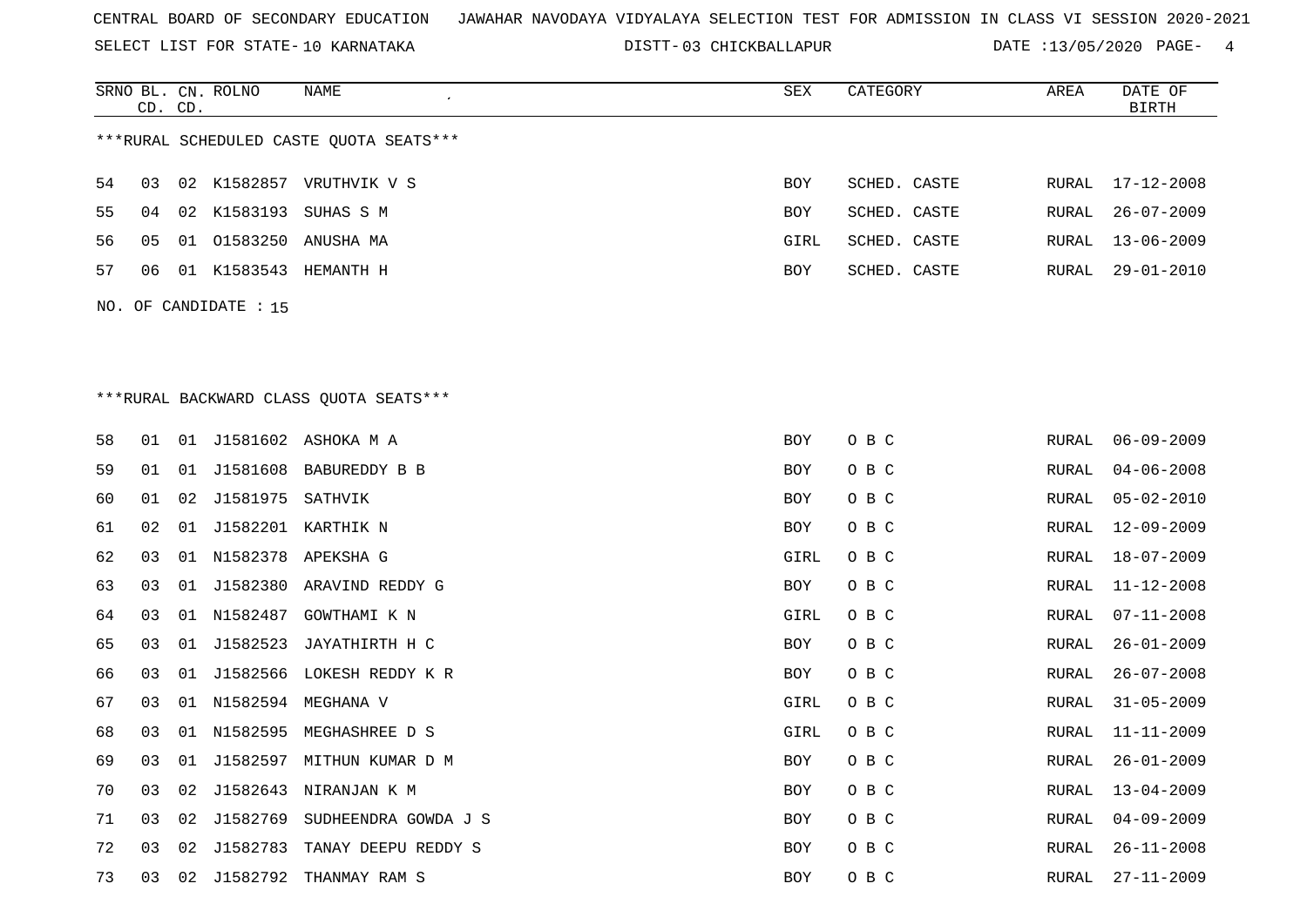|  |  |  | CENTRAL BOARD OF SECONDARY EDUCATION – JAWAHAR NAVODAYA VIDYALAYA SELECTION TEST FOR ADMISSION IN CLASS VI SESSION 2020-2021 |  |  |  |  |  |  |  |  |  |  |  |  |  |  |
|--|--|--|------------------------------------------------------------------------------------------------------------------------------|--|--|--|--|--|--|--|--|--|--|--|--|--|--|
|--|--|--|------------------------------------------------------------------------------------------------------------------------------|--|--|--|--|--|--|--|--|--|--|--|--|--|--|

03 CHICKBALLAPUR DATE :13/05/2020 PAGE- 5

| SRNO<br>൧     | CΝ<br>$\sim$ $\sim$ | <b>ROLNO</b> | <b>NAME</b> | SEX | $\sqrt{2}$<br>エレュリド | <b>AREA</b> | B <sub>m</sub><br>$\sim$ $\sim$<br>DAIL<br>UF. |
|---------------|---------------------|--------------|-------------|-----|---------------------|-------------|------------------------------------------------|
| $\cap$<br>، ب | $\cap$<br>ىت        |              |             |     |                     |             | . והחרד רי                                     |

NO. OF CANDIDATE : 16

# \*\*\*RURAL SCHEDULED TRIBE QUOTA SEATS\*\*\*

| 74 |     |    |                  | 01 01 P1581662 DEKSHITHA S R   | GIRL       | SCHED. TRIBE |       | RURAL 22-02-2009 |
|----|-----|----|------------------|--------------------------------|------------|--------------|-------|------------------|
| 75 | 01  | 01 | L1581827         | NANDHISH N                     | <b>BOY</b> | SCHED. TRIBE | RURAL | 09-06-2009       |
| 76 |     |    | 01  02  P1581954 | SAHANA G S                     | GIRL       | SCHED. TRIBE | RURAL | 03-03-2009       |
| 77 | O 1 |    |                  | 02 L1581982 SHESHADRI BABU M R | <b>BOY</b> | SCHED. TRIBE |       | RURAL 19-03-2009 |
| 78 | 03  |    |                  | 01 L1582466 D M AAKASH         | <b>BOY</b> | SCHED. TRIBE | RURAL | 12-12-2008       |
| 79 | 03  |    | 01 P1582503      | HARSHINI PRIYA L               | GIRL       | SCHED. TRIBE | RURAL | 13-10-2009       |
| 80 | 04  |    | 02 L1583143      | ROHITH NAYAKA H                | BOY        | SCHED. TRIBE |       | RURAL 15-11-2009 |
|    |     |    |                  |                                |            |              |       |                  |

NO. OF CANDIDATE : 7

TOTAL SELECTED CANDIDATE : 80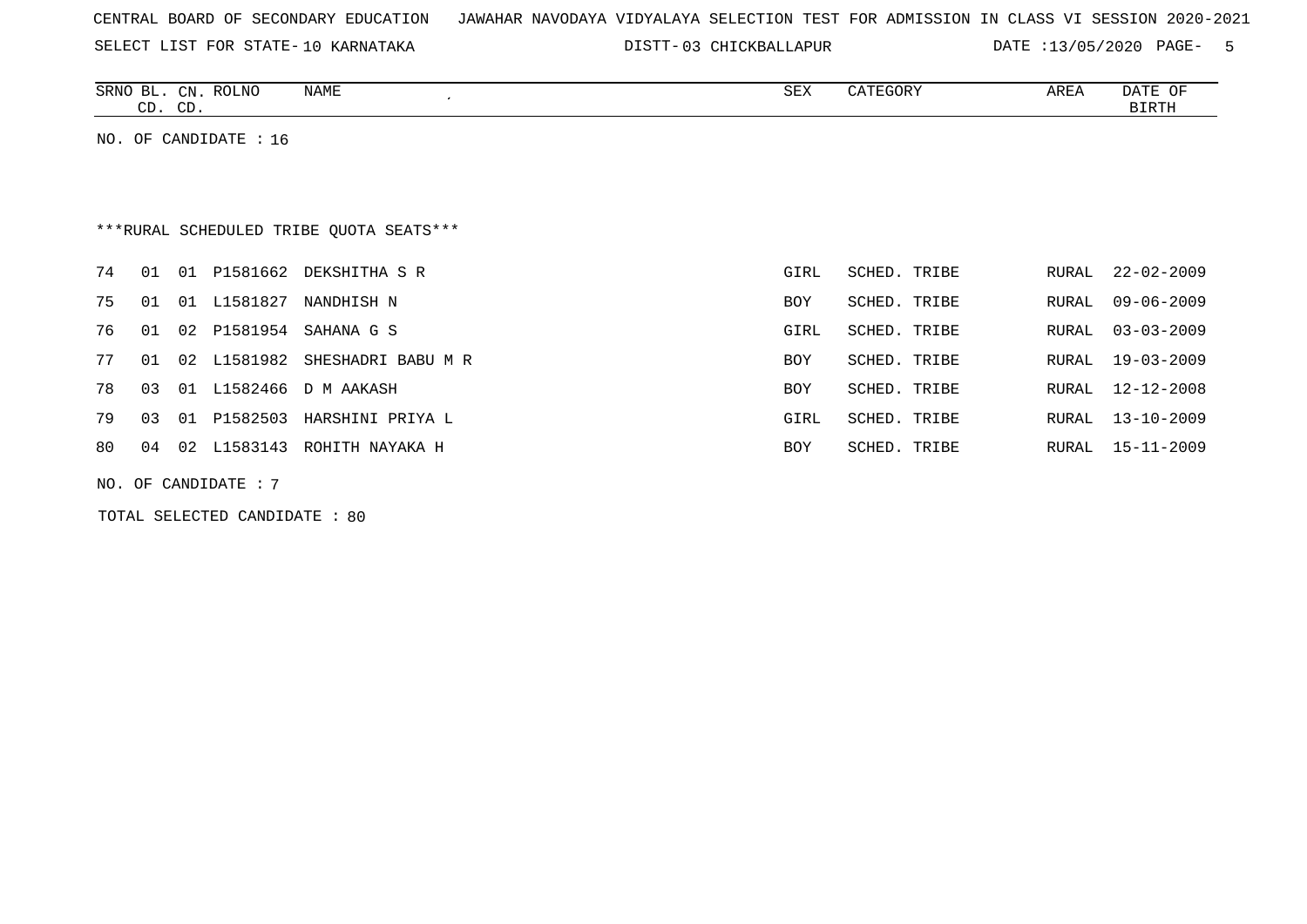04 MANDYA DATE :13/05/2020 PAGE- 1

|                   |    | CD. CD. | SRNO BL. CN. ROLNO   | NAME                                   | SEX         | CATEGORY     | AREA  | DATE OF<br><b>BIRTH</b> |
|-------------------|----|---------|----------------------|----------------------------------------|-------------|--------------|-------|-------------------------|
|                   |    |         | ***OPEN UR SEATS***  |                                        |             |              |       |                         |
| 1                 | 01 |         |                      | 01 N1583865 BINDU B M                  | GIRL        | O B C        | RURAL | $17 - 12 - 2009$        |
| 2                 | 01 |         |                      | 02 B1584103 RUDRESH L S                | BOY         | O B C        | URBAN | $20 - 02 - 2009$        |
| 3                 | 03 |         |                      | 01 J1585028 AKSHARA M S                | BOY         | O B C        | RURAL | $23 - 05 - 2010$        |
| 4                 | 04 |         |                      | 01 B1585586 ASHRITH GOWDA R            | BOY         | O B C        | URBAN | $20 - 06 - 2009$        |
| 5                 | 04 | 02      |                      | I1586013 PRITHVIK S                    | BOY         | GENERAL      | RURAL | 12-11-2009              |
| 6                 | 04 |         | 03 I1586222 YASHAS A |                                        | BOY         | GENERAL      | RURAL | $18 - 02 - 2009$        |
| 7                 | 05 |         |                      | 01 N1586343 GANAVI A C                 | GIRL        | O B C        | RURAL | $21 - 12 - 2009$        |
| 8                 | 07 |         |                      | 01 B1586999 LASHITH CHANDAN B S        | BOY         | O B C        | URBAN | $23 - 05 - 2009$        |
|                   |    |         | NO. OF CANDIDATE : 8 |                                        |             |              |       |                         |
|                   |    |         |                      | ***OPEN SCHEDULED CASTE QUOTA SEATS*** |             |              |       |                         |
| 9                 | 01 |         |                      | 01 G1583963 JEEVITHA B K               | GIRL        | SCHED. CASTE | URBAN | $01 - 09 - 2009$        |
| 10                | 02 |         |                      | 03 01584953 VEDASHREE S B              | GIRL        | SCHED. CASTE | RURAL | $16 - 08 - 2009$        |
| 11                | 02 |         | 03 K1584957 VENU M B |                                        | BOY         | SCHED. CASTE | RURAL | $22 - 06 - 2009$        |
|                   |    |         | NO. OF CANDIDATE : 3 |                                        |             |              |       |                         |
|                   |    |         |                      | ***OPEN DISABLED QUOTA SEATS***        |             |              |       |                         |
| $12 \overline{ }$ | 04 |         |                      | 01 N1585751 HARSHINI E R               | <b>GIRL</b> | O B C        | RURAL | $26 - 02 - 2010$        |
| 13                | 04 |         |                      | 02 I1586022 PUNEETH GOWDA N            | BOY         | GENERAL      | RURAL | $20 - 12 - 2008$        |
| 14                | 05 |         | 01 J1586529 S POORVA |                                        | BOY         | O B C        | RURAL | $16 - 10 - 2009$        |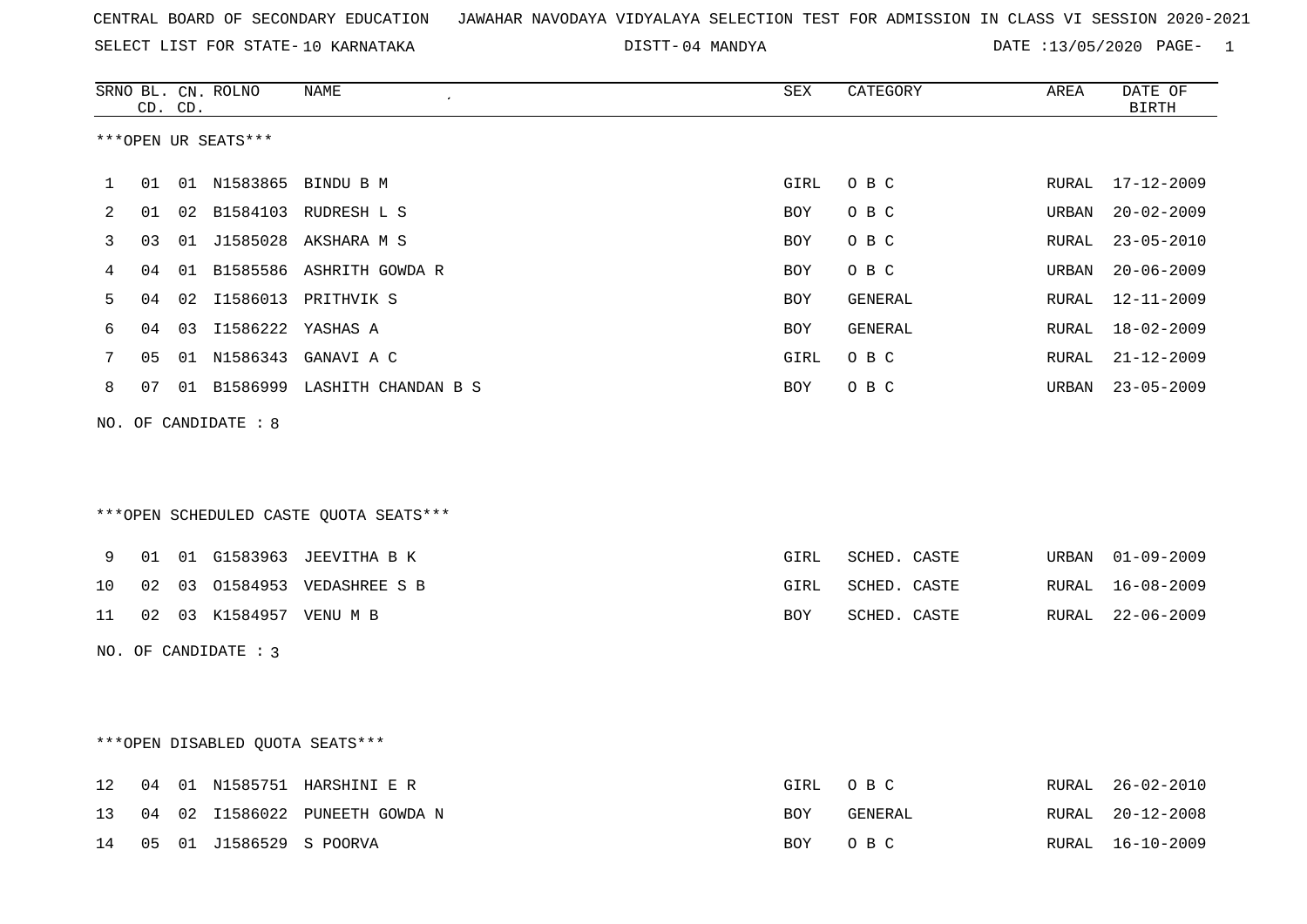|  |  |  |  | CENTRAL BOARD OF SECONDARY EDUCATION – JAWAHAR NAVODAYA VIDYALAYA SELECTION TEST FOR ADMISSION IN CLASS VI SESSION 2020-2021 |  |  |  |  |  |  |  |  |  |  |  |  |  |
|--|--|--|--|------------------------------------------------------------------------------------------------------------------------------|--|--|--|--|--|--|--|--|--|--|--|--|--|
|--|--|--|--|------------------------------------------------------------------------------------------------------------------------------|--|--|--|--|--|--|--|--|--|--|--|--|--|

DISTT-04 MANDYA 2001 2012 DATE :13/05/2020 PAGE-

|    |    | CD. CD. | SRNO BL. CN. ROLNO     | <b>NAME</b>                            | SEX  | CATEGORY     | AREA  | DATE OF<br><b>BIRTH</b> |
|----|----|---------|------------------------|----------------------------------------|------|--------------|-------|-------------------------|
|    |    |         | NO. OF CANDIDATE : 3   |                                        |      |              |       |                         |
|    |    |         |                        |                                        |      |              |       |                         |
|    |    |         |                        |                                        |      |              |       |                         |
|    |    |         |                        | *** OPEN BACKWARD CLASS QUOTA SEATS*** |      |              |       |                         |
| 15 | 01 |         |                        | 02 B1584186 VARUNRAJ B H               | BOY  | O B C        | URBAN | $06 - 05 - 2009$        |
| 16 | 02 |         |                        | 03 N1584939 VARSHIKA A K               | GIRL | O B C        | RURAL | $28 - 04 - 2009$        |
| 17 | 03 |         |                        | 01 F1585106 DHANYA SHREE D N           | GIRL | O B C        | URBAN | $17 - 04 - 2009$        |
| 18 | 03 |         | 01 B1585182            | JEEVAN S                               | BOY  | O B C        | URBAN | $17 - 04 - 2009$        |
| 19 | 04 |         |                        | 02 N1585937 NAMRATHA S GOWDA           | GIRL | O B C        | RURAL | $31 - 07 - 2009$        |
|    |    |         |                        |                                        |      |              |       |                         |
|    |    |         | NO. OF CANDIDATE : 5   |                                        |      |              |       |                         |
|    |    |         |                        |                                        |      |              |       |                         |
|    |    |         |                        |                                        |      |              |       |                         |
|    |    |         |                        | ***OPEN SCHEDULED TRIBE QUOTA SEATS*** |      |              |       |                         |
| 20 |    |         |                        | 04 01 P1585561 AKSHITHA M M            | GIRL | SCHED. TRIBE | RURAL | $26 - 04 - 2009$        |
|    |    |         | NO. OF CANDIDATE : 1   |                                        |      |              |       |                         |
|    |    |         |                        |                                        |      |              |       |                         |
|    |    |         |                        |                                        |      |              |       |                         |
|    |    |         | ***RURAL OPEN SEATS*** |                                        |      |              |       |                         |
|    |    |         |                        |                                        |      |              |       |                         |
| 21 | 01 |         |                        | 01 J1583842 ARJUN M L                  | BOY  | O B C        | RURAL | $30 - 08 - 2009$        |
| 22 | 01 |         |                        | 01 N1583870 CHAITHRA C A               | GIRL | O B C        | RURAL | $27 - 10 - 2008$        |
| 23 |    |         |                        | 01 01 N1583927 GANAVI G N              | GIRL | O B C        | RURAL | $19 - 04 - 2009$        |
| 24 | 01 |         | 02 N1584106 SAHANA     |                                        | GIRL | O B C        | RURAL | $26 - 03 - 2009$        |
| 25 |    |         |                        | 01 02 J1584160 TEJAS K K               | BOY  | O B C        | RURAL | $09 - 05 - 2009$        |
| 26 |    |         |                        | 02 01 J1584249 ARJUNGOWDA              | BOY  | O B C        | RURAL | $15 - 09 - 2009$        |
| 27 |    |         |                        | 02 02 N1584504 KRUTHIKA B N            | GIRL | O B C        |       | RURAL 11-08-2009        |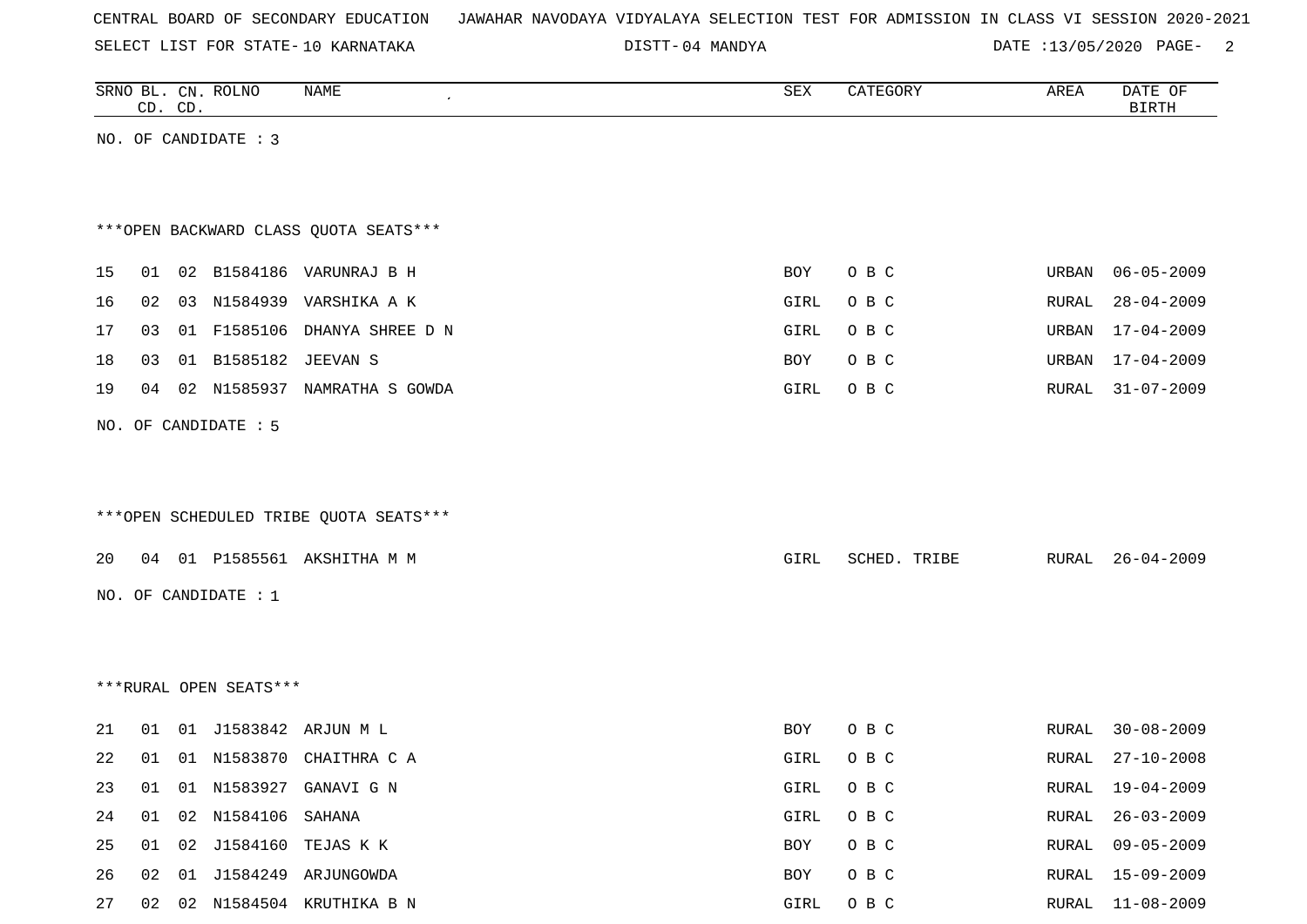04 MANDYA DATE :13/05/2020 PAGE- 3

|    | CD. CD. |    | SRNO BL. CN. ROLNO     | NAME                            | SEX        | CATEGORY       | AREA          | DATE OF<br><b>BIRTH</b> |
|----|---------|----|------------------------|---------------------------------|------------|----------------|---------------|-------------------------|
|    |         |    | ***RURAL OPEN SEATS*** |                                 |            |                |               |                         |
|    |         |    |                        |                                 |            |                |               |                         |
| 28 | 02      |    | 02 N1584578            | MANVITHA K                      | GIRL       | O B C          | RURAL         | $09 - 03 - 2009$        |
| 29 | 02      |    | 03 N1584788            | SHANTHALA C                     | GIRL       | O B C          | RURAL         | $13 - 06 - 2009$        |
| 30 | 02      | 03 |                        | N1584933 VAMSHIKA R GOWDA       | GIRL       | O B C          | <b>RURAL</b>  | $25 - 05 - 2009$        |
| 31 | 03      |    | 01 11585073            | CHANDAN                         | BOY        | <b>GENERAL</b> | RURAL         | $09 - 01 - 2009$        |
| 32 | 03      | 01 | M1585078               | CHARITHYA RAJ                   | GIRL       | GENERAL        | RURAL         | $02 - 11 - 2009$        |
| 33 | 03      | 01 |                        | J1585153 HARSHITHGOWDA H S      | <b>BOY</b> | O B C          | RURAL         | $14 - 09 - 2009$        |
| 34 | 03      | 02 |                        | J1585254 MANISHRAJ G L          | BOY        | O B C          | RURAL         | $25 - 07 - 2009$        |
| 35 | 03      | 02 | N1585389               | SAHANA R S                      | GIRL       | O B C          | RURAL         | $25 - 11 - 2009$        |
| 36 | 04      |    |                        | 01 J1585675 DHAKSHITH GOWDA B A | BOY        | O B C          | RURAL         | $13 - 05 - 2009$        |
| 37 | 04      | 01 |                        | N1585693 DHRUTHI S              | GIRL       | O B C          | RURAL         | $10 - 06 - 2009$        |
| 38 | 04      |    |                        | 01 N1585703 DIVYASHREE V        | GIRL       | O B C          | RURAL         | $17 - 06 - 2009$        |
| 39 | 04      | 01 |                        | M1585756 HARSHITHA R            | GIRL       | GENERAL        | RURAL         | $30 - 04 - 2009$        |
| 40 | 04      | 02 |                        | N1585851 LIKHITHA B M           | GIRL       | O B C          | RURAL         | $01 - 03 - 2009$        |
| 41 | 04      | 02 | I1586006               | PREETHAM M GOWDA                | BOY        | GENERAL        | ${\tt RURAL}$ | $27 - 12 - 2008$        |
| 42 | 05      | 01 | J1586346               | GOWRAV D A SHETTY               | <b>BOY</b> | O B C          | <b>RURAL</b>  | $31 - 12 - 2008$        |
| 43 | 05      |    |                        | 01 N1586399 KUSUMA P H          | GIRL       | O B C          | RURAL         | $27 - 05 - 2009$        |
| 44 | 05      |    |                        | 01 J1586460 NITHIN GOWDA B S    | BOY        | O B C          | RURAL         | $06 - 06 - 2009$        |
| 45 | 06      |    | 01 N1586710            | JNANA SHREE P GOWDA             | GIRL       | O B C          | RURAL         | $22 - 02 - 2009$        |
| 46 | 06      | 01 | N1586730               | LEKHANA D V                     | GIRL       | O B C          | RURAL         | $09 - 09 - 2009$        |
| 47 | 06      | 02 |                        | N1586815 PRIYASHREE A S         | GIRL       | O B C          | RURAL         | $14 - 02 - 2009$        |
| 48 | 07      | 01 |                        | J1586965 HARSHITH S             | BOY        | O B C          | RURAL         | $12 - 10 - 2009$        |
| 49 | 07      | 01 |                        | J1586968 HEMANTH GOWDA          | <b>BOY</b> | O B C          | RURAL         | $08 - 11 - 2009$        |
| 50 | 07      | 01 |                        | J1587065 RAVITEJ DEVEGOWDA      | <b>BOY</b> | O B C          | <b>RURAL</b>  | $22 - 09 - 2009$        |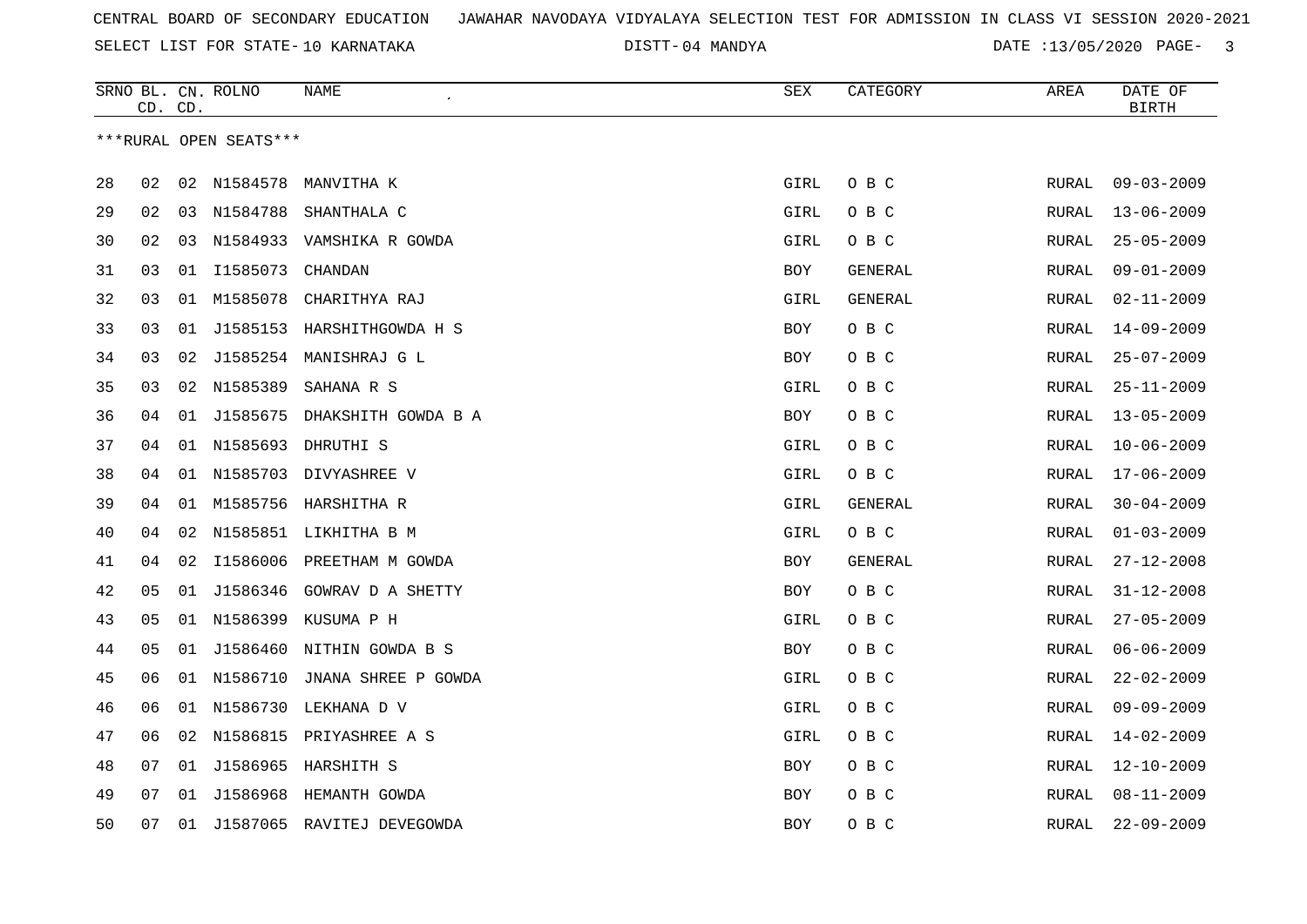|  |  | CENTRAL BOARD OF SECONDARY EDUCATION – JAWAHAR NAVODAYA VIDYALAYA SELECTION TEST FOR ADMISSION IN CLASS VI SESSION 2020-2021 |  |  |  |  |  |  |  |
|--|--|------------------------------------------------------------------------------------------------------------------------------|--|--|--|--|--|--|--|
|  |  |                                                                                                                              |  |  |  |  |  |  |  |

SELECT LIST FOR STATE- DISTT- 10 KARNATAKA 04 MANDYA DATE :13/05/2020 PAGE- 4

|     |    | CD. CD. | SRNO BL. CN. ROLNO    | NAME                                     | SEX        | CATEGORY     | AREA         | DATE OF<br>$\operatorname{BIRTH}$ |
|-----|----|---------|-----------------------|------------------------------------------|------------|--------------|--------------|-----------------------------------|
|     |    |         | NO. OF CANDIDATE : 30 |                                          |            |              |              |                                   |
|     |    |         |                       |                                          |            |              |              |                                   |
|     |    |         |                       | *** RURAL SCHEDULED CASTE QUOTA SEATS*** |            |              |              |                                   |
| 51  | 02 |         | 01 K1584372           | GAGAN                                    | <b>BOY</b> | SCHED. CASTE | RURAL        | $10 - 10 - 2008$                  |
| 52  | 02 | 03      | 01584848              | SONIKA K N                               | GIRL       | SCHED. CASTE | RURAL        | $30 - 07 - 2009$                  |
| 53  | 02 |         |                       | 03 K1584967 VINANTH G KUMAR              | BOY        | SCHED. CASTE | <b>RURAL</b> | $27 - 04 - 2009$                  |
| 54  | 03 |         | 02 K1585466           | SUDARSHAN R                              | <b>BOY</b> | SCHED. CASTE | <b>RURAL</b> | $22 - 12 - 2009$                  |
| 55  | 04 |         |                       | 01 01585592 BHAKTHI V                    | GIRL       | SCHED. CASTE | RURAL        | $25 - 01 - 2009$                  |
| 56  | 04 |         |                       | 01 K1585705 DRUVA RAMESH K               | <b>BOY</b> | SCHED. CASTE | <b>RURAL</b> | $25 - 12 - 2009$                  |
| 57  | 04 | 02      |                       | 01585826 K S SHRUJANI MOURYA             | GIRL       | SCHED. CASTE | <b>RURAL</b> | $26 - 04 - 2009$                  |
| 58  | 04 | 02      |                       | O1585965 NOOTHANA C M                    | GIRL       | SCHED. CASTE | <b>RURAL</b> | $06 - 03 - 2009$                  |
| 59  | 04 | 03      |                       | 01586123 SHREYA T S                      | GIRL       | SCHED. CASTE | RURAL        | $10 - 11 - 2008$                  |
| NO. |    |         | OF CANDIDATE : 9      |                                          |            |              |              |                                   |
|     |    |         |                       |                                          |            |              |              |                                   |
|     |    |         |                       |                                          |            |              |              |                                   |
|     |    |         |                       | *** RURAL BACKWARD CLASS QUOTA SEATS***  |            |              |              |                                   |
| 60  | 02 |         |                       | 01 J1584276 BHUVAN GOWDA S               | BOY        | O B C        | RURAL        | 18-12-2009                        |
| 61  | 02 |         | 01 N1584300           | CHETHANA C                               | GIRL       | O B C        | RURAL        | $16 - 07 - 2009$                  |
| 62  | 02 |         |                       | 01 J1584381 GAGAN URS R                  | BOY        | O B C        | RURAL        | $30 - 09 - 2009$                  |
|     |    |         |                       |                                          |            |              |              |                                   |

| 61 | 02 | 01    |             | N1584300 CHETHANA C | GIRL       | O B C | RURAL | 16-07-2009       |
|----|----|-------|-------------|---------------------|------------|-------|-------|------------------|
| 62 | 02 | . N 1 | J1584381    | GAGAN URS R         | BOY        | O B C | RURAL | $30 - 09 - 2009$ |
| 63 | 02 | 02.   | N1584560    | MADHUSHREE K        | GIRL       | O B C | RURAL | 26-06-2009       |
| 64 | 02 |       | 02 J1584657 | POORNACHANDRA A S   | BOY        | O B C | RURAL | 01-06-2009       |
| 65 | 02 | 02    | N1584713    | PUNYASHREE M R      | GIRL       | O B C | RURAL | 11-03-2009       |
| 66 | 02 | 02    | J1584717    | RAGHAVENDRA N K     | <b>BOY</b> | O B C | RURAL | $20 - 07 - 2009$ |
| 67 | 02 | 03    | J1584769    | SANDESHA T V        | <b>BOY</b> | O B C | RURAL | 25-01-2009       |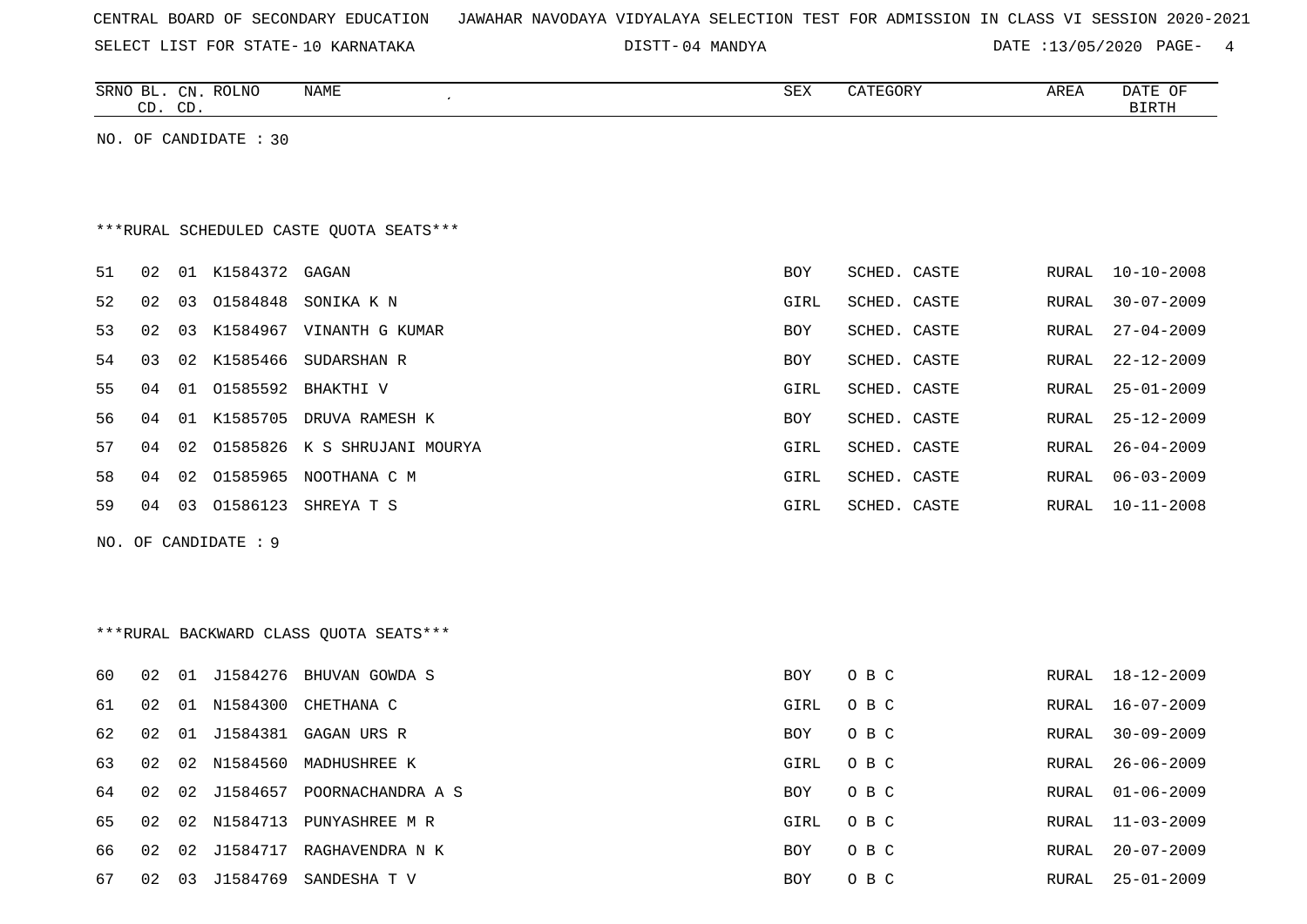SELECT LIST FOR STATE- DISTT- 10 KARNATAKA

04 MANDYA DATE :13/05/2020 PAGE- 5

|    |    | CD. CD. | SRNO BL. CN. ROLNO    | NAME<br>$\epsilon$                     | SEX  | CATEGORY | AREA  | DATE OF<br>BIRTH |
|----|----|---------|-----------------------|----------------------------------------|------|----------|-------|------------------|
|    |    |         |                       | ***RURAL BACKWARD CLASS QUOTA SEATS*** |      |          |       |                  |
| 68 | 02 |         |                       | 03 J1584925 ULLAS GOWDA D S            | BOY  | O B C    | RURAL | $25 - 01 - 2010$ |
| 69 | 04 |         | 01 N1585569 AMULYA T  |                                        | GIRL | O B C    | RURAL | $30 - 10 - 2009$ |
| 70 | 04 |         |                       | 01 N1585686 DHANUSHREE C T             | GIRL | O B C    | RURAL | $07 - 07 - 2009$ |
| 71 | 04 | 02      |                       | J1585954 NISHANTH KARTHIK M R          | BOY  | O B C    | RURAL | $24 - 12 - 2008$ |
| 72 | 04 | 02      |                       | J1585973 PARAM SRIDHAR                 | BOY  | O B C    | RURAL | $05 - 05 - 2009$ |
| 73 | 04 | 02      |                       | N1586034 PUSHPA T S                    | GIRL | O B C    | RURAL | $03 - 06 - 2009$ |
| 74 | 04 |         |                       | 03 N1586209 VIBHASHREE GOWDA           | GIRL | O B C    | RURAL | $14 - 09 - 2009$ |
| 75 | 04 | 03      |                       | J1586247 YOGA PRABHATH HEGDE           | BOY  | O B C    | RURAL | $29 - 08 - 2009$ |
|    |    |         | NO. OF CANDIDATE : 16 |                                        |      |          |       |                  |
|    |    |         |                       |                                        |      |          |       |                  |
|    |    |         |                       |                                        |      |          |       |                  |
|    |    |         |                       |                                        |      |          |       |                  |

# \*\*\*RURAL SCHEDULED TRIBE QUOTA SEATS\*\*\*

|  | 76 04 02 L1585943 NEERAJ B |                                  | BOY        | SCHED. TRIBE |  | RURAL 27-08-2009 |
|--|----------------------------|----------------------------------|------------|--------------|--|------------------|
|  |                            | 77 04 02 P1586047 RAMYA S L      | GIRL       | SCHED. TRIBE |  | RURAL 28-07-2009 |
|  |                            | 78 04 03 P1586203 VARSHITHA M    | GIRL       | SCHED. TRIBE |  | RURAL 02-12-2009 |
|  | 79 05 01 L1586424 MANU M   |                                  | <b>BOY</b> | SCHED. TRIBE |  | RURAL 18-09-2009 |
|  |                            | 80 06 01 P1586783 NISHCHITHA H J | GIRL       | SCHED. TRIBE |  | RURAL 01-08-2009 |

NO. OF CANDIDATE : 5

TOTAL SELECTED CANDIDATE : 80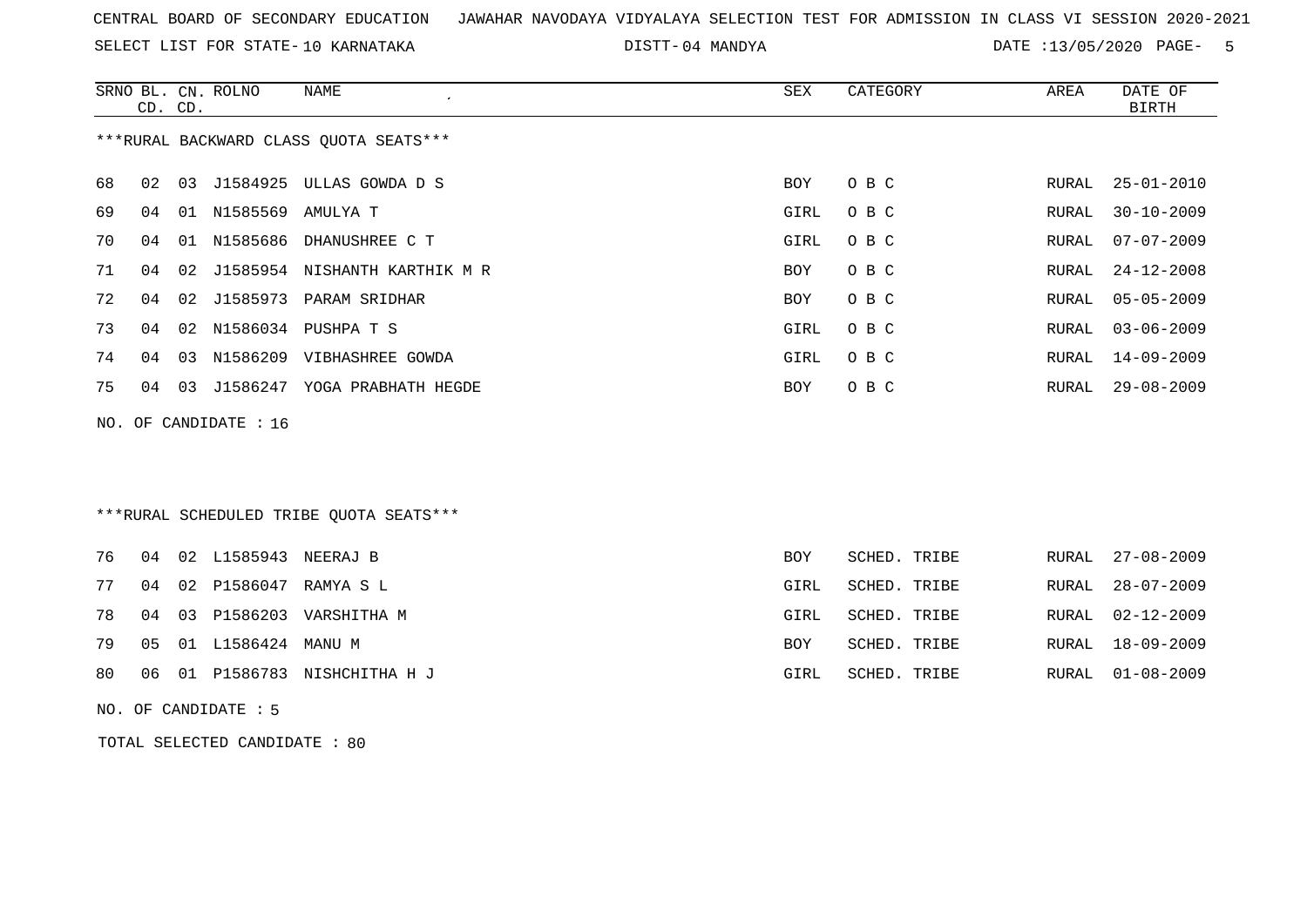| CENTRAL BOARD OF SECONDARY EDUCATION GUNAHAR NAVODAYA VIDYALAYA SELECTION TEST FOR ADMISSION IN CLASS VI SESSION 2020-2021 |  |  |  |
|----------------------------------------------------------------------------------------------------------------------------|--|--|--|
|----------------------------------------------------------------------------------------------------------------------------|--|--|--|

DISTT-05 KOPPAL 2008 2012 2020 DATE :13/05/2020 PAGE-

|    |    | CD. CD. | SRNO BL. CN. ROLNO     | NAME                                   | SEX         | CATEGORY     | AREA  | DATE OF<br><b>BIRTH</b> |
|----|----|---------|------------------------|----------------------------------------|-------------|--------------|-------|-------------------------|
|    |    |         | ***OPEN UR SEATS***    |                                        |             |              |       |                         |
| 1  | 01 |         | 01 J1587434 DEVARAJ    |                                        | <b>BOY</b>  | O B C        | RURAL | $28 - 01 - 2009$        |
| 2  | 02 |         |                        | 04 M1589614 PRARTHANA                  | GIRL        | GENERAL      | RURAL | $30 - 12 - 2009$        |
| 3  | 02 | 06      | M1590047 SINCHANA      |                                        | GIRL        | GENERAL      | RURAL | $08 - 07 - 2009$        |
| 4  | 02 | 06      | J1590212 VEERU         |                                        | BOY         | O B C        | RURAL | $15 - 08 - 2009$        |
| 5  | 02 | 06      | J1590276 VINAYAKA      |                                        | BOY         | O B C        | RURAL | 14-09-2008              |
| 6  | 04 | 05      |                        | L1593702 PRASANNAKUMAR                 | <b>BOY</b>  | SCHED. TRIBE | RURAL | $28 - 10 - 2009$        |
| 7  | 04 |         | 05 E1593931 SAMANA     |                                        | <b>GIRL</b> | GENERAL      | URBAN | $09 - 05 - 2009$        |
|    |    |         | NO. OF CANDIDATE : $7$ |                                        |             |              |       |                         |
|    |    |         |                        | ***OPEN SCHEDULED CASTE QUOTA SEATS*** |             |              |       |                         |
| 8  | 02 |         | 03 K1589186 K CHATEN   |                                        | BOY         | SCHED. CASTE |       | RURAL 17-06-2009        |
| 9  | 03 |         | 02 K1590862 DEVENDRA   |                                        | <b>BOY</b>  | SCHED. CASTE | RURAL | $07 - 09 - 2009$        |
| 10 | 04 |         |                        | 05 K1593706 PRASHANTH                  | <b>BOY</b>  | SCHED. CASTE |       | RURAL 14-02-2009        |
|    |    |         | NO. OF CANDIDATE : 3   |                                        |             |              |       |                         |
|    |    |         |                        | *** OPEN DISABLED QUOTA SEATS***       |             |              |       |                         |
| 11 | 01 |         | 01 B1587282 ARUN       |                                        | <b>BOY</b>  | O B C        | URBAN | $21 - 09 - 2008$        |
| 12 | 04 | 05      | B1593950               | SANDESH                                | BOY         | O B C        | URBAN | $18 - 01 - 2009$        |
| 13 |    |         |                        | 04 08 B1594431 YASHAVANTH              | BOY         | O B C        | URBAN | $12 - 06 - 2009$        |
|    |    |         | NO. OF CANDIDATE: 3    |                                        |             |              |       |                         |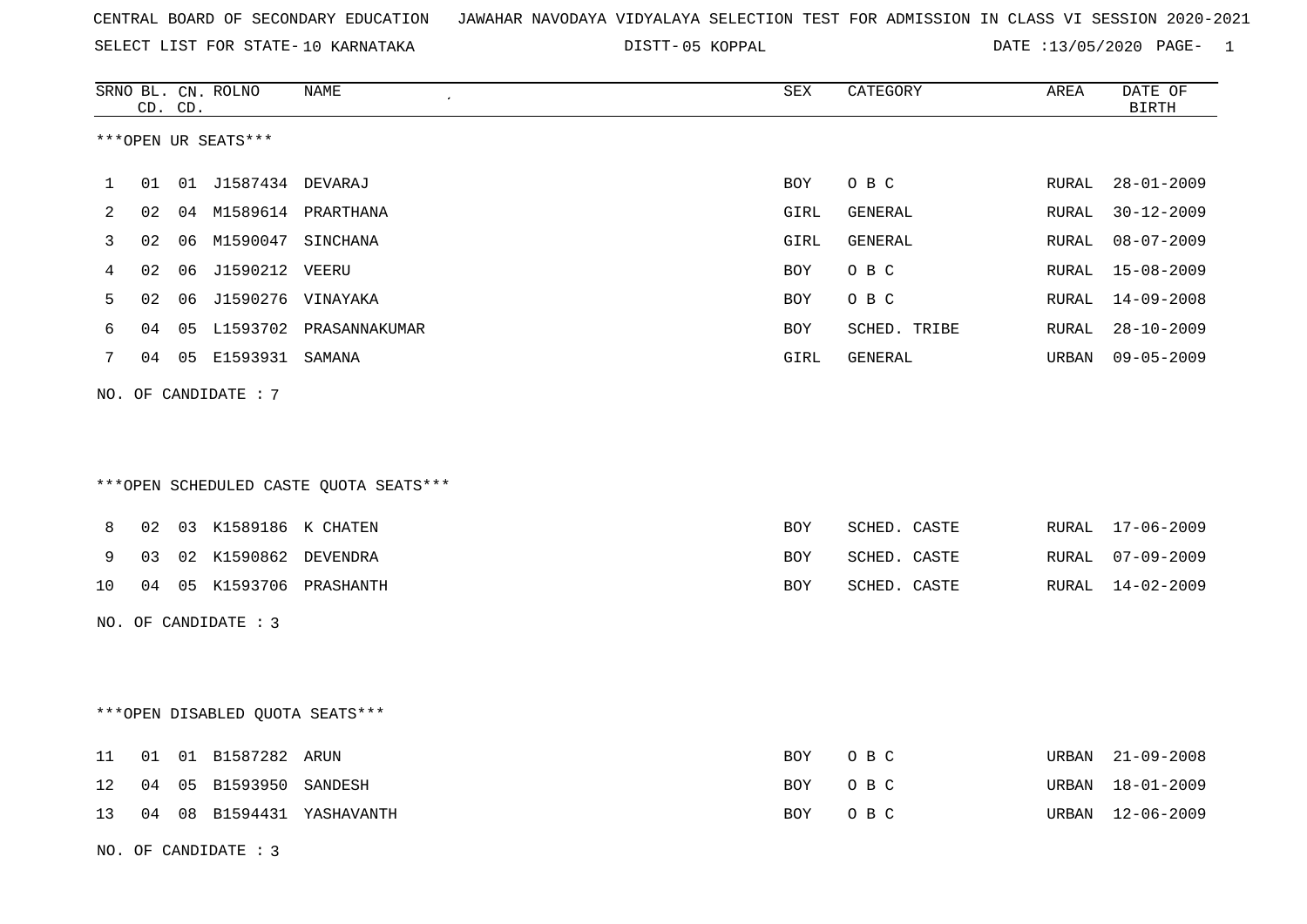SELECT LIST FOR STATE- DISTT- 10 KARNATAKA

05 KOPPAL DATE :13/05/2020 PAGE- 2

|    |    | CD. CD. | SRNO BL. CN. ROLNO         | NAME                                   | SEX  | CATEGORY     | AREA  | DATE OF<br><b>BIRTH</b> |
|----|----|---------|----------------------------|----------------------------------------|------|--------------|-------|-------------------------|
|    |    |         |                            | *** OPEN BACKWARD CLASS QUOTA SEATS*** |      |              |       |                         |
| 14 |    |         | 01 04 N1588330 SPOORTHI    |                                        | GIRL | O B C        | RURAL | $28 - 07 - 2008$        |
| 15 | 04 |         |                            | 04 N1593433 MANYA PATTED               | GIRL | O B C        | RURAL | $21 - 07 - 2009$        |
| 16 | 04 |         |                            | 04 J1593535 NAVEEN JIGALOOR            | BOY  | O B C        | RURAL | $21 - 07 - 2009$        |
| 17 | 04 | 05      | N1593666                   | PRAJNYA                                | GIRL | O B C        | RURAL | $09 - 08 - 2009$        |
| 18 | 04 |         | 05 B1593889                | RUDRAYYASWAMI                          | BOY  | O B C        | URBAN | $09 - 07 - 2008$        |
|    |    |         | NO. OF CANDIDATE : 5       |                                        |      |              |       |                         |
|    |    |         |                            |                                        |      |              |       |                         |
|    |    |         |                            |                                        |      |              |       |                         |
|    |    |         |                            | ***OPEN SCHEDULED TRIBE QUOTA SEATS*** |      |              |       |                         |
| 19 | 01 |         | 04 P1588083 RENUKA         |                                        | GIRL | SCHED. TRIBE | RURAL | 23-06-2009              |
| 20 |    |         |                            | 02 06 L1589987 SHREENIVASA             | BOY  | SCHED. TRIBE | RURAL | $07 - 06 - 2008$        |
|    |    |         | NO. OF CANDIDATE : 2       |                                        |      |              |       |                         |
|    |    |         |                            |                                        |      |              |       |                         |
|    |    |         |                            |                                        |      |              |       |                         |
|    |    |         | ***RURAL OPEN SEATS***     |                                        |      |              |       |                         |
| 21 |    |         |                            | 01 01 K1587219 ANILKUMAR               | BOY  | SCHED. CASTE | RURAL | $27 - 06 - 2009$        |
| 22 | 01 | 02      |                            | N1587688 K SOUMYA BADARLI              | GIRL | O B C        | RURAL | $24 - 07 - 2008$        |
| 23 | 01 | 03      |                            | J1587744 MALLANAGOUDA                  | BOY  | O B C        | RURAL | $22 - 03 - 2010$        |
| 24 | 01 | 03      |                            | J1587790 MANJUNATH G                   | BOY  | O B C        | RURAL | $01 - 06 - 2009$        |
|    |    |         |                            | 25 01 03 N1588017 PRIYA.J              |      | GIRL OBC     |       | RURAL 03-07-2009        |
| 26 |    |         |                            | 01 03 N1588030 RADHA GOODALAMANI       | GIRL | O B C        | RURAL | $15 - 12 - 2008$        |
| 27 |    |         |                            | 01 04 N1588108 SAHANA VIRUPAPUR        | GIRL | O B C        | RURAL | $14 - 01 - 2009$        |
| 28 |    |         |                            | 01 04 J1588234 SHIVANANDA PATIL H      | BOY  | O B C        | RURAL | $29 - 05 - 2009$        |
| 29 |    |         | 01  05  N1588441  VARSHINI |                                        | GIRL | O B C        | RURAL | $08 - 11 - 2008$        |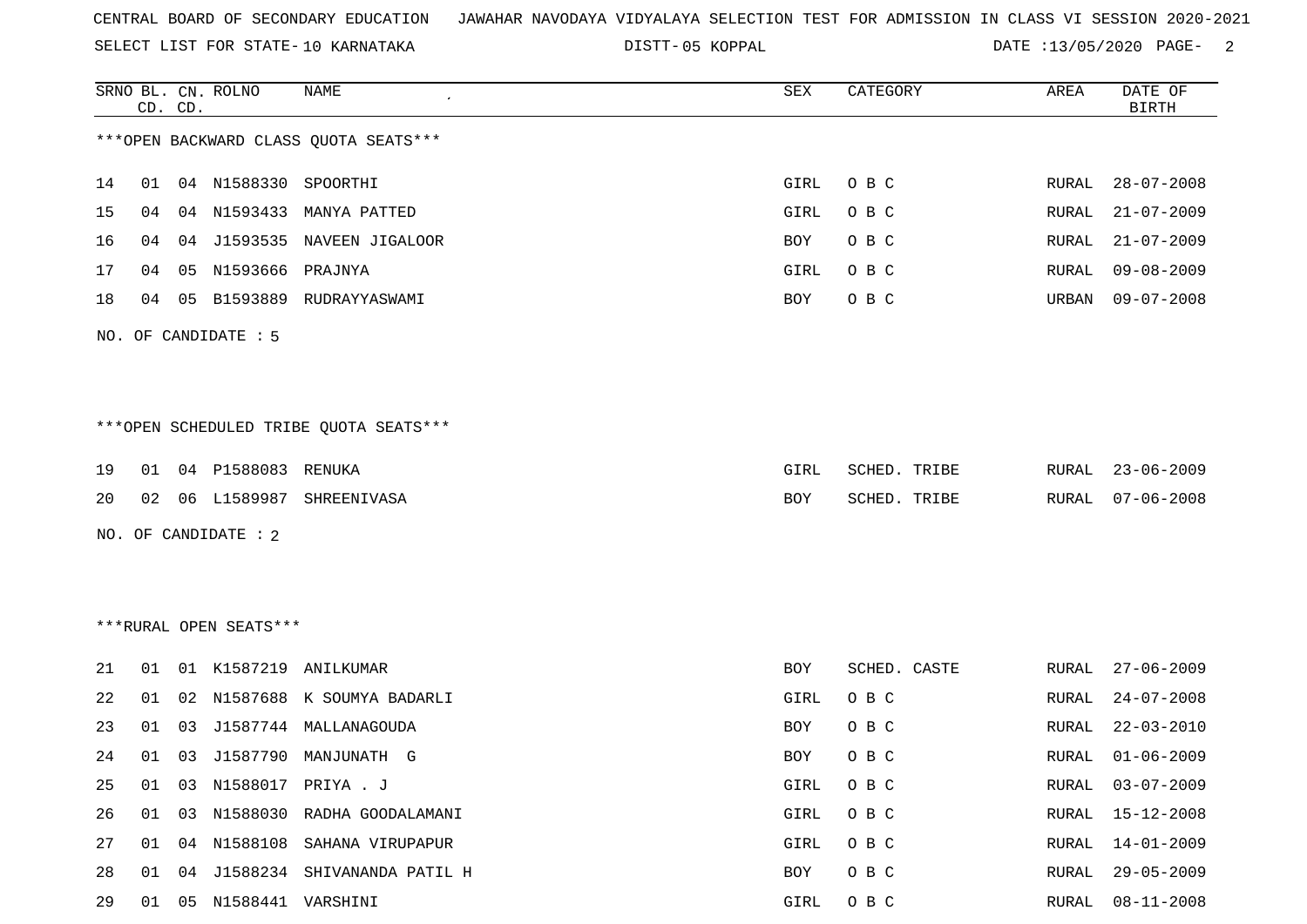SELECT LIST FOR STATE- DISTT- 10 KARNATAKA

05 KOPPAL DATE :13/05/2020 PAGE- 3

|                |                         |                               |            |                |              | DATE OF<br><b>BIRTH</b> |
|----------------|-------------------------|-------------------------------|------------|----------------|--------------|-------------------------|
|                | ***RURAL OPEN SEATS***  |                               |            |                |              |                         |
| 30<br>01       | 05<br>I1588457 VEER R E |                               | BOY        | <b>GENERAL</b> | RURAL        | $25 - 08 - 2009$        |
| 31<br>02       | 02                      | J1588808 BASAVARAJ YALAMAGERI | <b>BOY</b> | O B C          | <b>RURAL</b> | $06 - 06 - 2009$        |
| 32<br>02       | N1589160 KAVERI<br>03   |                               | GIRL       | O B C          | RURAL        | $22 - 09 - 2008$        |
| 02<br>33       | 03<br>J1589209          | KISHOR                        | <b>BOY</b> | O B C          | RURAL        | $23 - 01 - 2009$        |
| 34<br>02       | N1589438<br>03          | NAGAVENI                      | GIRL       | O B C          | <b>RURAL</b> | $10 - 09 - 2009$        |
| 35<br>02       | J1589497<br>04          | NIRANJAN                      | BOY        | O B C          | RURAL        | $07 - 06 - 2009$        |
| 02<br>36       | N1589735<br>04          | RAMYA                         | GIRL       | O B C          | RURAL        | $04 - 10 - 2009$        |
| 37<br>02<br>05 | K1589745                | RAVIKUMAR                     | <b>BOY</b> | SCHED. CASTE   | RURAL        | $30 - 03 - 2008$        |
| 38<br>03       | J1590341 ABHISHEK<br>01 |                               | <b>BOY</b> | O B C          | RURAL        | $19 - 09 - 2009$        |
| 39<br>03       | J1590367<br>01          | ADITYA KADAD                  | BOY        | O B C          | RURAL        | $06 - 06 - 2009$        |
| 40<br>03       | 05<br>J1591957          | SAMARTH HIREMATH              | <b>BOY</b> | O B C          | RURAL        | $18 - 08 - 2009$        |
| 41<br>03<br>05 | K1591960                | SAMPATH HOSAMANI              | BOY        | SCHED. CASTE   | RURAL        | $01 - 09 - 2008$        |
| 42<br>03       | J1592063<br>05          | SAYINATHA                     | <b>BOY</b> | O B C          | RURAL        | $15 - 02 - 2009$        |
| 03<br>43       | 06<br>J1592172          | SHIVAPRASAD                   | <b>BOY</b> | O B C          | RURAL        | $02 - 05 - 2008$        |
| 44<br>04       | J1592615<br>01          | ABHISHEK MUGALI               | BOY        | O B C          | RURAL        | $27 - 03 - 2010$        |
| 45<br>04       | M1592904<br>02          | BHOOMIKA                      | GIRL       | <b>GENERAL</b> | RURAL        | $14 - 02 - 2009$        |
| 04<br>46       | 02<br>N1593071          | GOUTAMI KANNALLI              | GIRL       | O B C          | <b>RURAL</b> | $18 - 04 - 2009$        |
| 47<br>04       | N1593270 LAKSHMI<br>03  |                               | GIRL       | O B C          | RURAL        | $03 - 04 - 2009$        |
| 48<br>04       | N1593283 LAXMI<br>03    |                               | GIRL       | O B C          | RURAL        | $25 - 02 - 2009$        |

NO. OF CANDIDATE : 28

\*\*\*RURAL SCHEDULED CASTE QUOTA SEATS\*\*\*

|  | 49 01 01 01587428 DEEPA | FTRT. | SCHED. | CASTE  | RURAL 30-12-2008 |
|--|-------------------------|-------|--------|--------|------------------|
|  | 50 03 01 K1590512 ANILA | BOY   | SCHED. | CASTE. | RURAL 02-10-2009 |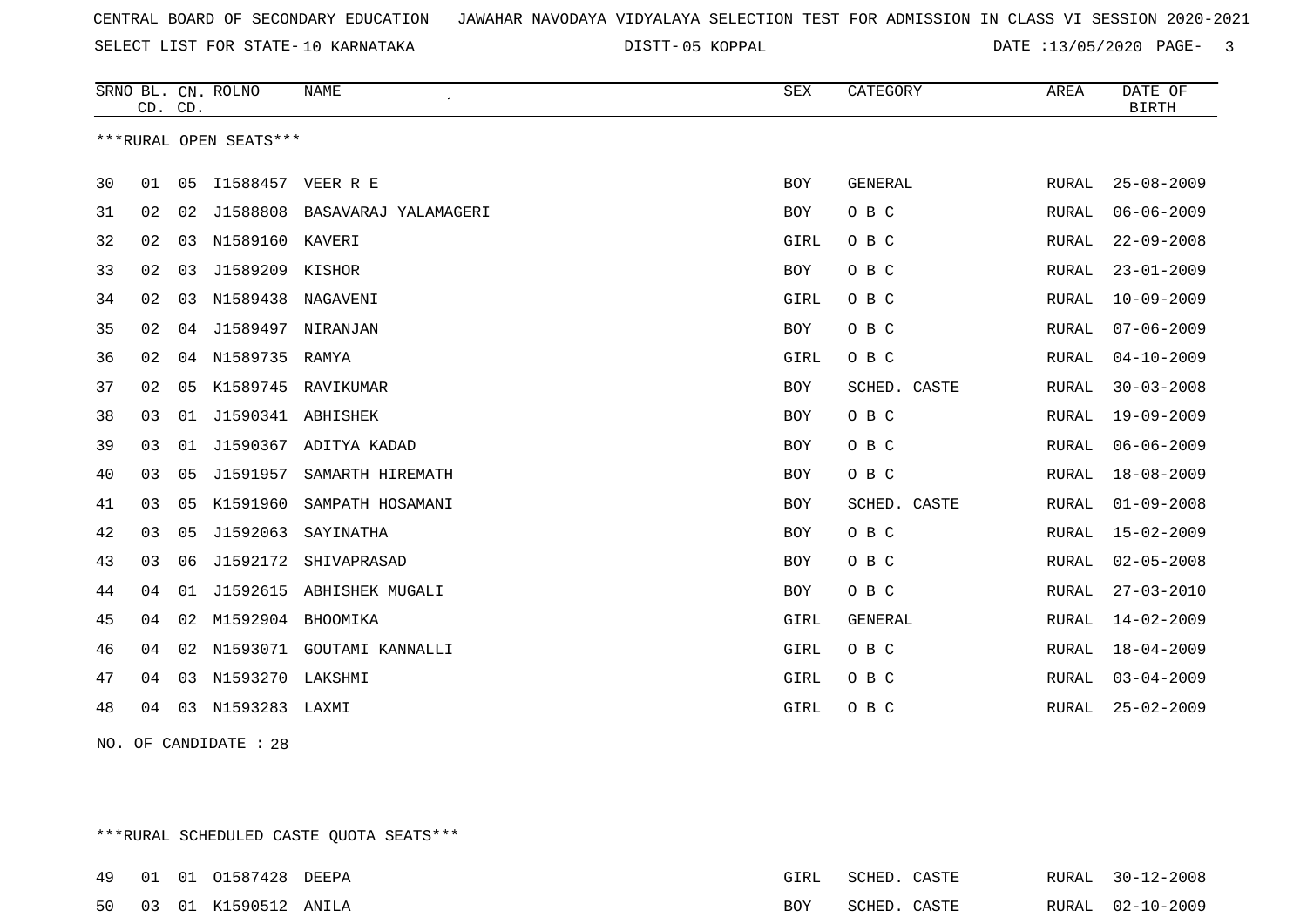SELECT LIST FOR STATE- DISTT- 10 KARNATAKA

SRNO BL. CN.

ROLNO NAME SEX CATEGORY AREA DATE OF

05 KOPPAL DATE :13/05/2020 PAGE- 4

|                                        | CD. CD. |    |                      |                                          |      |              |       | <b>BIRTH</b>     |
|----------------------------------------|---------|----|----------------------|------------------------------------------|------|--------------|-------|------------------|
|                                        |         |    |                      | *** RURAL SCHEDULED CASTE QUOTA SEATS*** |      |              |       |                  |
| 51                                     | 03      | 05 |                      | 01591924 ROOPA RATHOD                    | GIRL | SCHED. CASTE | RURAL | $06 - 02 - 2008$ |
| 52                                     | 03      | 05 | K1592035             | SANTOSHKUMAR PARASHURAM NAMADAR          | BOY  | SCHED. CASTE | RURAL | $10 - 06 - 2009$ |
| 53                                     | 04      |    |                      | 01 K1592643 AJAYAKUMAR                   | BOY  | SCHED. CASTE | RURAL | $05 - 05 - 2009$ |
| 54                                     | 04      |    |                      | 02 K1593014 ERANNA HARIJAN               | BOY  | SCHED. CASTE | RURAL | $06 - 07 - 2009$ |
| 55                                     | 04      |    |                      | 04 K1593405 MANJUNATHA                   | BOY  | SCHED. CASTE | RURAL | $01 - 05 - 2007$ |
| 56                                     | 04      |    | 04 K1593541          | NAVEEN KUMAR                             | BOY  | SCHED. CASTE | RURAL | $16 - 02 - 2009$ |
| 57                                     | 04      |    |                      | 05 K1593764 PUNIT GANTI                  | BOY  | SCHED. CASTE | RURAL | $02 - 10 - 2008$ |
|                                        |         |    | NO. OF CANDIDATE : 9 |                                          |      |              |       |                  |
|                                        |         |    |                      |                                          |      |              |       |                  |
| ***RURAL BACKWARD CLASS OUOTA SEATS*** |         |    |                      |                                          |      |              |       |                  |
| 58                                     | 01      |    |                      | 05 N1588512 VISHALAKSHI                  | GIRL | O B C        | RURAL | $14 - 10 - 2008$ |
| 59                                     | 02      | 05 | N1589900             | SHANKRAMMA                               | GIRL | O B C        | RURAL | $05 - 02 - 2009$ |
| 60                                     | 02      | 06 | J1590093 SRUJAN      |                                          | BOY  | O B C        | RURAL | $16 - 12 - 2008$ |
| 61                                     | 03      | 01 | J1590407 AKASHA      |                                          | BOY  | O B C        | RURAL | $26 - 02 - 2009$ |
| 62                                     | 03      | 02 | J1590830             | CHETAN PATIL                             | BOY  | O B C        | RURAL | $17 - 01 - 2009$ |
| 63                                     | 03      | 04 | J1591473             | MUTTURAJ KALLABAVI                       | BOY  | O B C        | RURAL | $28 - 03 - 2009$ |
| 64                                     | 03      |    |                      | 04 N1591569 NISARGA Y POOJAR             | GIRL | O B C        | RURAL | $12 - 05 - 2008$ |
| 65                                     | 03      | 06 | N1592218             | SHREYA                                   | GIRL | O B C        | RURAL | $29 - 12 - 2009$ |
| 66                                     | 04      |    |                      | 01 N1592729 ANITA PATIL                  | GIRL | O B C        | RURAL | $17 - 07 - 2009$ |
| 67                                     | 04      |    |                      | 02 J1592861 BASAVARAJ VAJJALABANDI       | BOY  | O B C        | RURAL | $21 - 06 - 2008$ |
| 68                                     | 04      |    |                      | 02 J1593063 GIREGOUDA                    | BOY  | O B C        | RURAL | $28 - 01 - 2009$ |
| 69                                     | 04      |    | 05 N1593715 PRATIBHA |                                          | GIRL | O B C        | RURAL | $11 - 08 - 2009$ |
| 70                                     | 04      | 05 |                      | J1593735 PRAVINAKUMAR                    | BOY  | O B C        | RURAL | $16 - 06 - 2009$ |
| 71                                     | 04      |    |                      | 07 J1594166 SIDDALINGASWAMI              | BOY  | O B C        | RURAL | $06 - 11 - 2007$ |
|                                        |         |    |                      |                                          |      |              |       |                  |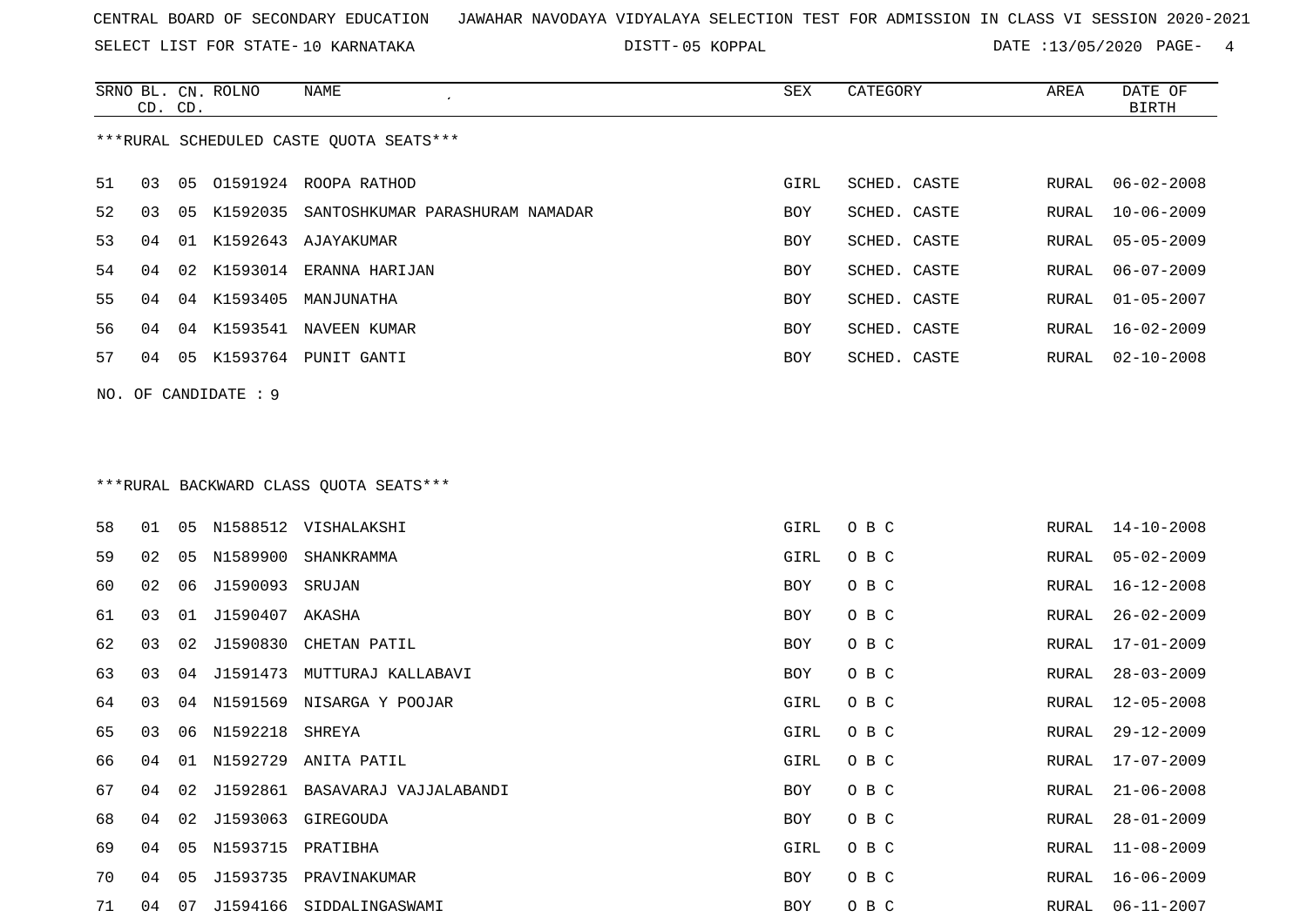SELECT LIST FOR STATE- DISTT- 10 KARNATAKA

05 KOPPAL DATE :13/05/2020 PAGE- 5

|    |                         | CD. CD. | SRNO BL. CN. ROLNO        | NAME                                    | SEX        | CATEGORY     | AREA  | DATE OF<br><b>BIRTH</b> |  |  |  |  |
|----|-------------------------|---------|---------------------------|-----------------------------------------|------------|--------------|-------|-------------------------|--|--|--|--|
|    |                         |         |                           | ***RURAL BACKWARD CLASS OUOTA SEATS***  |            |              |       |                         |  |  |  |  |
| 72 | 04                      | 08      |                           | J1594356 VIJAYAKUMAR KARADI             | <b>BOY</b> | O B C        | RURAL | $28 - 06 - 2009$        |  |  |  |  |
| 73 | 04                      | 08      |                           | J1594394 VINODAGOUDA                    | <b>BOY</b> | O B C        | RURAL | $18 - 02 - 2009$        |  |  |  |  |
|    | NO. OF CANDIDATE : $16$ |         |                           |                                         |            |              |       |                         |  |  |  |  |
|    |                         |         |                           |                                         |            |              |       |                         |  |  |  |  |
|    |                         |         |                           |                                         |            |              |       |                         |  |  |  |  |
|    |                         |         |                           | ***RURAL SCHEDULED TRIBE OUOTA SEATS*** |            |              |       |                         |  |  |  |  |
| 74 | 02                      |         | 01 L1588624 AKASHA        |                                         | BOY        | SCHED. TRIBE | RURAL | $19 - 02 - 2009$        |  |  |  |  |
| 75 | 02                      |         |                           | 04 L1589676 PRUTHVIRAJ                  | BOY        | SCHED. TRIBE | RURAL | $24 - 11 - 2008$        |  |  |  |  |
| 76 | 02                      |         |                           | 06 L1590222 VENKATESHA                  | <b>BOY</b> | SCHED. TRIBE | RURAL | $01 - 12 - 2008$        |  |  |  |  |
| 77 | 03                      |         |                           | 01 L1590386 AJAYAKUMAR TALWAR           | <b>BOY</b> | SCHED. TRIBE | RURAL | $30 - 04 - 2009$        |  |  |  |  |
| 78 | 03                      | 03      |                           | L1591181 KIRAN GWATAGI                  | <b>BOY</b> | SCHED. TRIBE | RURAL | $20 - 08 - 2008$        |  |  |  |  |
| 79 | 03                      | 07      |                           | L1592530 VISHNUKUMAR                    | <b>BOY</b> | SCHED. TRIBE | RURAL | $24 - 12 - 2009$        |  |  |  |  |
| 80 |                         |         | 04  05  L1593853  RAVITEJ |                                         | <b>BOY</b> | SCHED. TRIBE | RURAL | $14 - 03 - 2009$        |  |  |  |  |

NO. OF CANDIDATE : 7

TOTAL SELECTED CANDIDATE : 80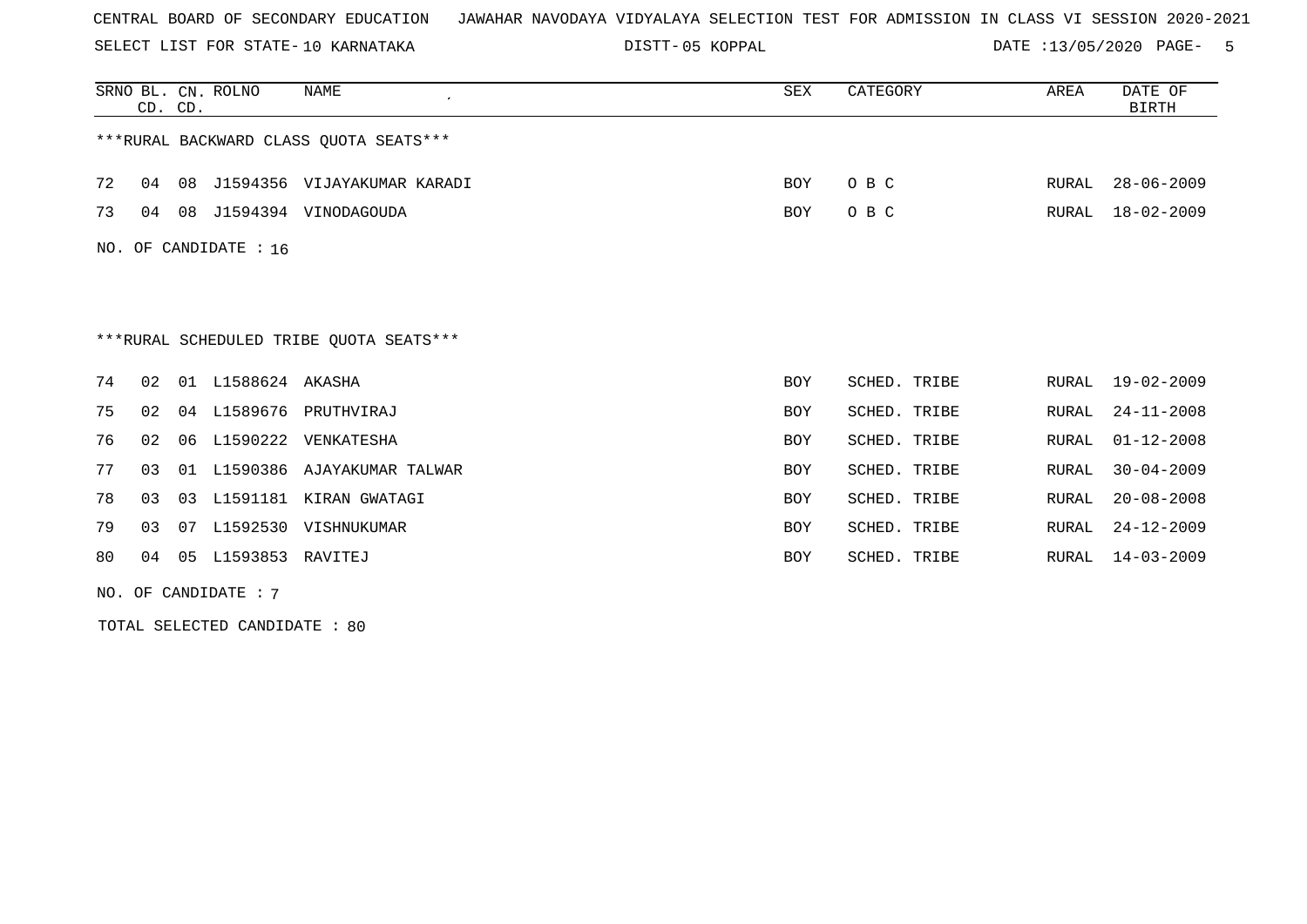DISTT-06 SHIMOGA **DATE** :13/05/2020 PAGE- 1

|    | CD. CD. |    | SRNO BL. CN. ROLNO   | NAME<br>$\epsilon$                     | SEX         | CATEGORY     | AREA         | DATE OF<br><b>BIRTH</b> |
|----|---------|----|----------------------|----------------------------------------|-------------|--------------|--------------|-------------------------|
|    |         |    | ***OPEN UR SEATS***  |                                        |             |              |              |                         |
| 1  | 04      |    | 02 K1595990 MANOJ    |                                        | BOY         | SCHED. CASTE | RURAL        | $14 - 01 - 2009$        |
| 2  | 04      |    |                      | 03 J1596502 VISHWASA KATAGAL           | BOY         | O B C        | RURAL        | $18 - 07 - 2008$        |
| 3  | 05      |    | 03 B1597227          | SUMESH P H                             | BOY         | O B C        | URBAN        | $17 - 05 - 2009$        |
| 4  | 06      |    | 01 N1597407          | ANKITHA D                              | <b>GIRL</b> | O B C        | RURAL        | $18 - 07 - 2009$        |
| 5  | 06      |    |                      | 03 J1597812 SAGAR KALLESHAPPA TALLUR   | BOY         | O B C        | RURAL        | $27 - 08 - 2009$        |
| 6  | 06      |    | 03 J1597856          | SHARATH AJJAPPA BIDARAKATTI            | <b>BOY</b>  | O B C        | <b>RURAL</b> | $12 - 10 - 2008$        |
| 7  | 06      |    |                      | 03 K1597926 SRUJANA RAMASWAMY R        | BOY         | SCHED. CASTE | RURAL        | $24 - 03 - 2009$        |
| 8  | 06      |    |                      | 03 01598003 VINUTHA R                  | <b>GIRL</b> | SCHED. CASTE | RURAL        | $05 - 02 - 2009$        |
|    |         |    | NO. OF CANDIDATE : 8 |                                        |             |              |              |                         |
|    |         |    |                      |                                        |             |              |              |                         |
|    |         |    |                      | ***OPEN SCHEDULED CASTE QUOTA SEATS*** |             |              |              |                         |
| 9  | 01      |    |                      | 02 G1594866 THANUSHREE H N             | GIRL        | SCHED. CASTE | URBAN        | $11 - 11 - 2009$        |
| 10 | 06      |    |                      | 01 K1597483 DAKSHANTHKUMAR             | BOY         | SCHED. CASTE | RURAL        | $25 - 03 - 2009$        |
| 11 | 06      | 01 |                      | G1597505 DHRUTIKA E                    | <b>GIRL</b> | SCHED. CASTE | URBAN        | $31 - 01 - 2009$        |
| 12 | 06      |    | 02 G1597590 KEERTI L |                                        | <b>GIRL</b> | SCHED. CASTE | URBAN        | $10 - 06 - 2009$        |
|    |         |    | NO. OF CANDIDATE : 4 |                                        |             |              |              |                         |
|    |         |    |                      |                                        |             |              |              |                         |
|    |         |    |                      |                                        |             |              |              |                         |

# \*\*\*OPEN DISABLED QUOTA SEATS\*\*\*

|  |  | 13 04 01 N1595685 BHAVYA SHIVANANDA GOMMANALA | GIRL | O R C | RURAL 19-11-2008 |
|--|--|-----------------------------------------------|------|-------|------------------|
|  |  | 14 06 01 N1597415 ANUSHA H K                  | GIRL | O R C | RURAL 15-09-2008 |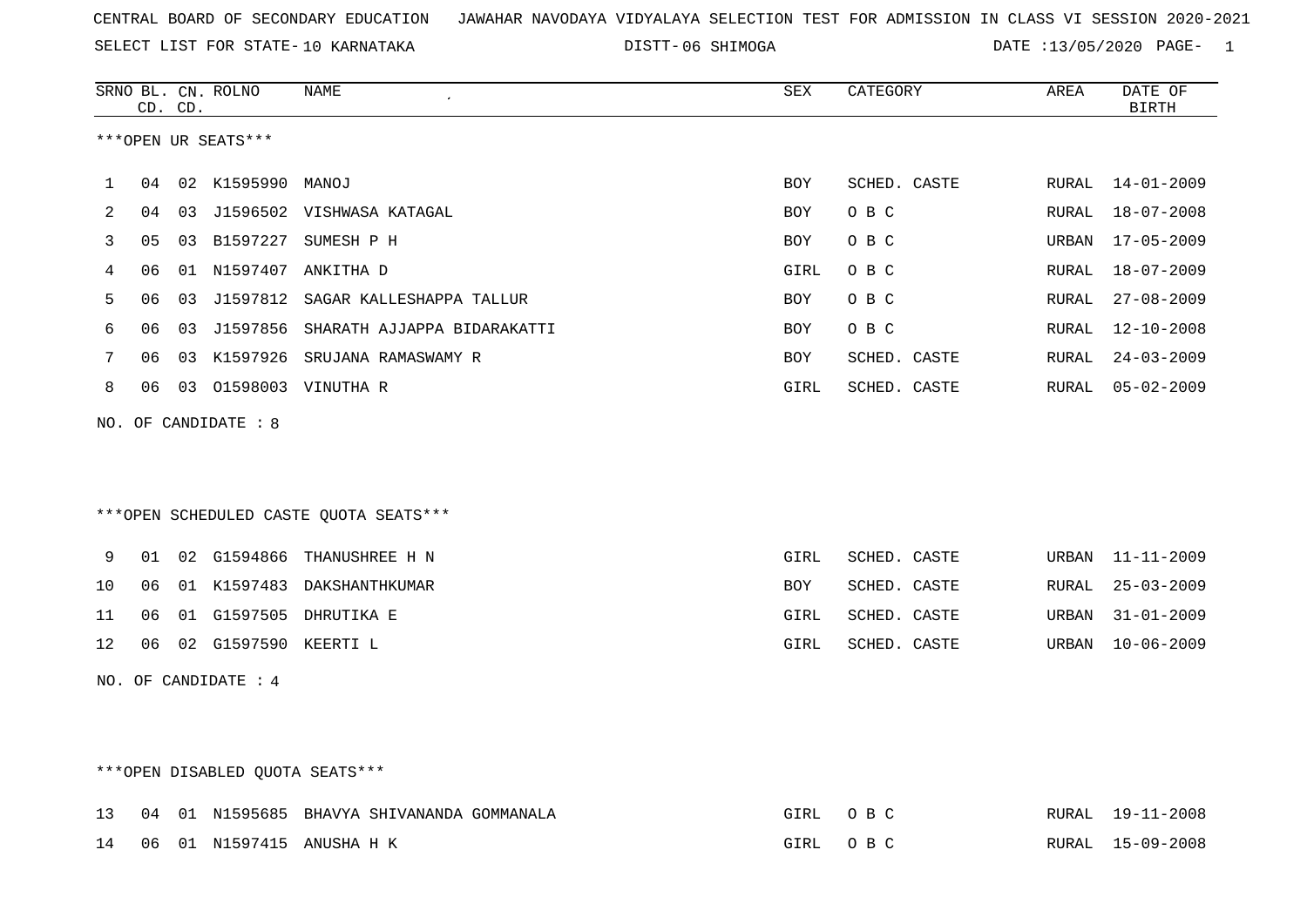| CENTRAL BOARD OF SECONDARY EDUCATION – JAWAHAR NAVODAYA VIDYALAYA SELECTION TEST FOR ADMISSION IN CLASS VI SESSION 2020-2021 |  |  |  |  |  |
|------------------------------------------------------------------------------------------------------------------------------|--|--|--|--|--|
|------------------------------------------------------------------------------------------------------------------------------|--|--|--|--|--|

DISTT-06 SHIMOGA DATE :13/05/2020 PAGE- 2

|    |    | CD. CD. | SRNO BL. CN. ROLNO     | NAME                                   | ${\tt SEX}$ | CATEGORY     | AREA         | DATE OF<br><b>BIRTH</b> |
|----|----|---------|------------------------|----------------------------------------|-------------|--------------|--------------|-------------------------|
|    |    |         | NO. OF CANDIDATE : 2   |                                        |             |              |              |                         |
|    |    |         |                        |                                        |             |              |              |                         |
|    |    |         |                        |                                        |             |              |              |                         |
|    |    |         |                        | *** OPEN BACKWARD CLASS QUOTA SEATS*** |             |              |              |                         |
| 15 | 04 |         |                        | 02 F1595913 KHUSHI U R                 | GIRL        | O B C        | URBAN        | $30 - 12 - 2008$        |
| 16 | 05 | 03      | J1597228               | SUNIL MO                               | BOY         | O B C        | <b>RURAL</b> | $02 - 10 - 2009$        |
| 17 | 06 |         |                        | 01 N1597367 ADHITI.V.H                 | GIRL        | O B C        | RURAL        | $03 - 02 - 2010$        |
| 18 | 06 |         | 01 N1597550 HIMA B K   |                                        | GIRL        | O B C        | RURAL        | $01 - 05 - 2009$        |
| 19 | 06 |         |                        | 03 J1597990 VIJAYAKUMAR P              | BOY         | O B C        | RURAL        | 17-11-2008              |
|    |    |         |                        |                                        |             |              |              |                         |
|    |    |         | NO. OF CANDIDATE : 5   |                                        |             |              |              |                         |
|    |    |         |                        |                                        |             |              |              |                         |
|    |    |         |                        |                                        |             |              |              |                         |
|    |    |         |                        | ***OPEN SCHEDULED TRIBE QUOTA SEATS*** |             |              |              |                         |
| 20 | 06 |         |                        | 03 P1597876 SHREYA C NADAR             | GIRL        | SCHED. TRIBE | RURAL        | 06-02-2009              |
|    |    |         | NO. OF CANDIDATE : $1$ |                                        |             |              |              |                         |
|    |    |         |                        |                                        |             |              |              |                         |
|    |    |         |                        |                                        |             |              |              |                         |
|    |    |         | ***RURAL OPEN SEATS*** |                                        |             |              |              |                         |
|    |    |         |                        |                                        |             |              |              |                         |
| 21 | 01 |         | 01 N1594607            | INCHARA PATEL M D                      | GIRL        | O B C        | RURAL        | 18-04-2009              |
| 22 | 01 |         |                        | 01 J1594649 KUSHAL PRASANNA            | BOY         | O B C        | RURAL        | 06-03-2009              |
| 23 | 01 |         | 02 M1594694 NIDHI S    |                                        | GIRL        | GENERAL      | RURAL        | $04 - 10 - 2008$        |
| 24 | 01 | 02      |                        | J1594752 PREETHAM C KUMBAR             | BOY         | O B C        | RURAL        | $16 - 10 - 2009$        |
| 25 | 01 |         | 02 N1594850 SUSHMA M   |                                        | GIRL        | O B C        | RURAL        | $03 - 01 - 2009$        |
| 26 | 02 |         |                        | 01 J1594922 AKASH H PATIL              | BOY         | O B C        | RURAL        | $01 - 01 - 2010$        |
| 27 |    |         |                        | 02 01 J1594951 BHAVISH G HURULI        | BOY         | $O$ B $C$    | RURAL        | $19 - 03 - 2009$        |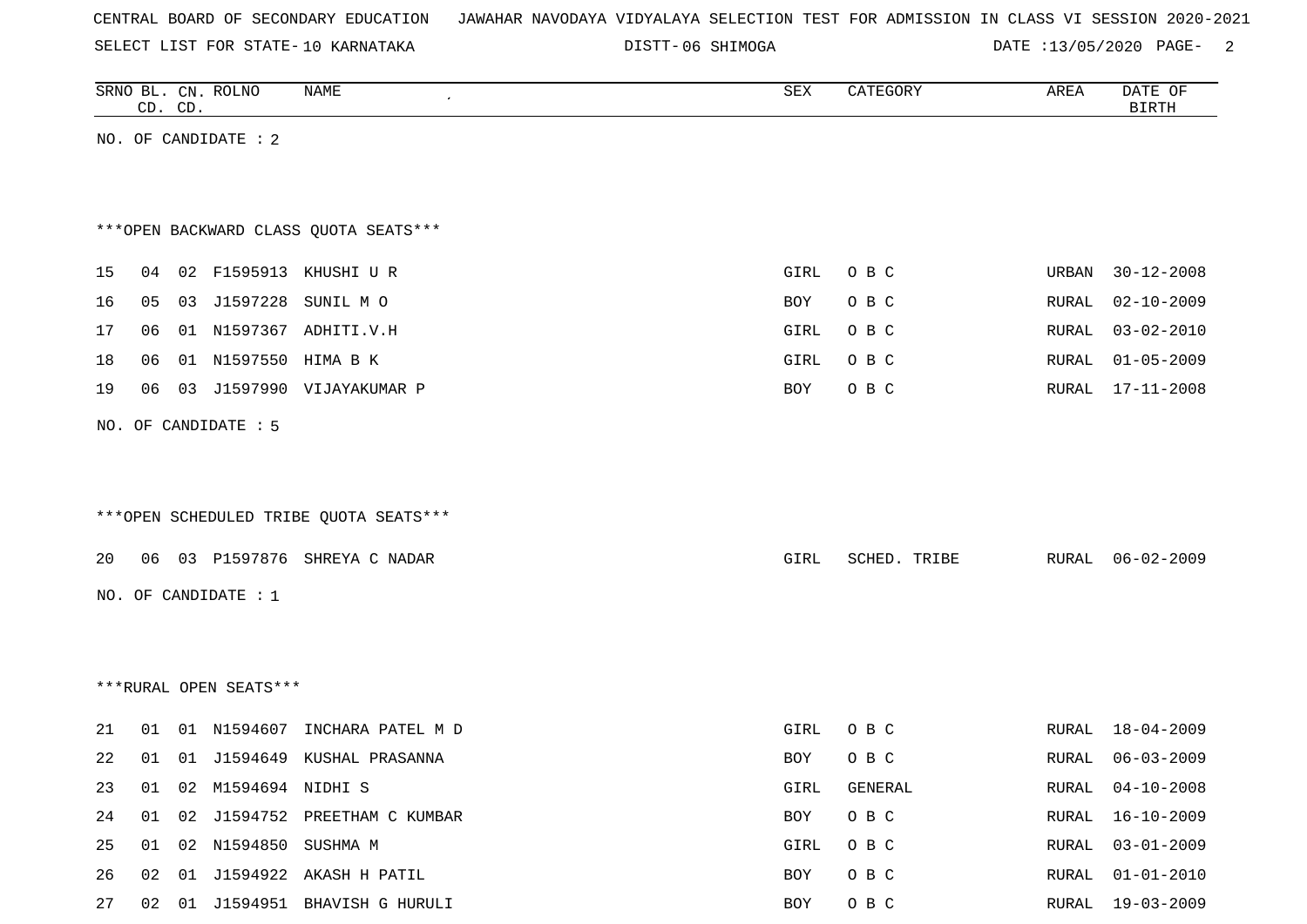SELECT LIST FOR STATE- DISTT- 10 KARNATAKA

DISTT-06 SHIMOGA **DATE** :13/05/2020 PAGE- 3

|    | CD. CD. |    | SRNO BL. CN. ROLNO     | <b>NAME</b>                | SEX        | CATEGORY       | AREA          | DATE OF<br><b>BIRTH</b> |
|----|---------|----|------------------------|----------------------------|------------|----------------|---------------|-------------------------|
|    |         |    | ***RURAL OPEN SEATS*** |                            |            |                |               |                         |
| 28 | 02      | 01 | M1595014               | MAITHRI.B K                | GIRL       | GENERAL        | RURAL         | $21 - 07 - 2009$        |
| 29 | 03      | 02 |                        | N1595401 PRUTHVIKA A R     | GIRL       | O B C          | RURAL         | $02 - 06 - 2009$        |
| 30 | 03      |    | 02 K1595422 RISHI R    |                            | BOY        | SCHED. CASTE   | RURAL         | $28 - 07 - 2009$        |
| 31 | 03      | 02 | J1595456               | SHARANA D                  | BOY        | O B C          | RURAL         | $29 - 09 - 2009$        |
| 32 | 04      |    |                        | 01 N1595591 AISHWARYA V G  | GIRL       | O B C          | RURAL         | $08 - 06 - 2009$        |
| 33 | 04      | 01 |                        | J1595790 D N NANDAN RAJ    | <b>BOY</b> | O B C          | <b>RURAL</b>  | $27 - 11 - 2008$        |
| 34 | 04      | 01 |                        | J1595822 GIRISH UN         | BOY        | O B C          | RURAL         | $31 - 12 - 2008$        |
| 35 | 04      | 01 |                        | J1595838 HARSHA D K        | <b>BOY</b> | O B C          | RURAL         | $08 - 09 - 2008$        |
| 36 | 04      | 02 | J1595953               | MADAN A                    | BOY        | O B C          | RURAL         | $03 - 05 - 2009$        |
| 37 | 05      | 01 | K1596605               | BILVATEJA M N              | BOY        | SCHED. CASTE   | RURAL         | $26 - 09 - 2009$        |
| 38 | 05      | 01 |                        | P1596686 DHANALAKSHMI M    | GIRL       | SCHED. TRIBE   | RURAL         | $23 - 05 - 2008$        |
| 39 | 05      | 01 |                        | I1596767 HARSHA H C        | BOY        | <b>GENERAL</b> | RURAL         | $04 - 04 - 2009$        |
| 40 | 05      | 02 |                        | N1596831 K R KEERTHANA     | GIRL       | O B C          | <b>RURAL</b>  | $22 - 06 - 2009$        |
| 41 | 06      | 01 |                        | J1597368 ADITHYA A S       | BOY        | O B C          | ${\tt RURAL}$ | $03 - 03 - 2009$        |
| 42 | 06      | 01 | J1597427 ARUN K        |                            | BOY        | O B C          | RURAL         | $14 - 01 - 2009$        |
| 43 | 06      | 01 |                        | J1597502 DHANUSH H KURUBAR | BOY        | O B C          | RURAL         | $09 - 03 - 2009$        |
| 44 | 06      | 02 | J1597695               | PAVAN M                    | BOY        | O B C          | RURAL         | $12 - 02 - 2009$        |
| 45 | 06      | 03 | J1597872               | SHIVARAJA B D              | BOY        | O B C          | RURAL         | $07 - 04 - 2009$        |
| 46 | 07      | 01 | I1598188               | SAHISHNU.N                 | BOY        | <b>GENERAL</b> | RURAL         | $29 - 05 - 2009$        |
| 47 | 07      | 01 |                        | 01598263 VAISHNAVI D       | GIRL       | SCHED. CASTE   | RURAL         | $30 - 12 - 2009$        |
| 48 | 07      |    |                        | 01 J1598267 VISWAS C H     | <b>BOY</b> | O B C          | RURAL         | $21 - 06 - 2009$        |
|    |         |    |                        |                            |            |                |               |                         |

NO. OF CANDIDATE : 28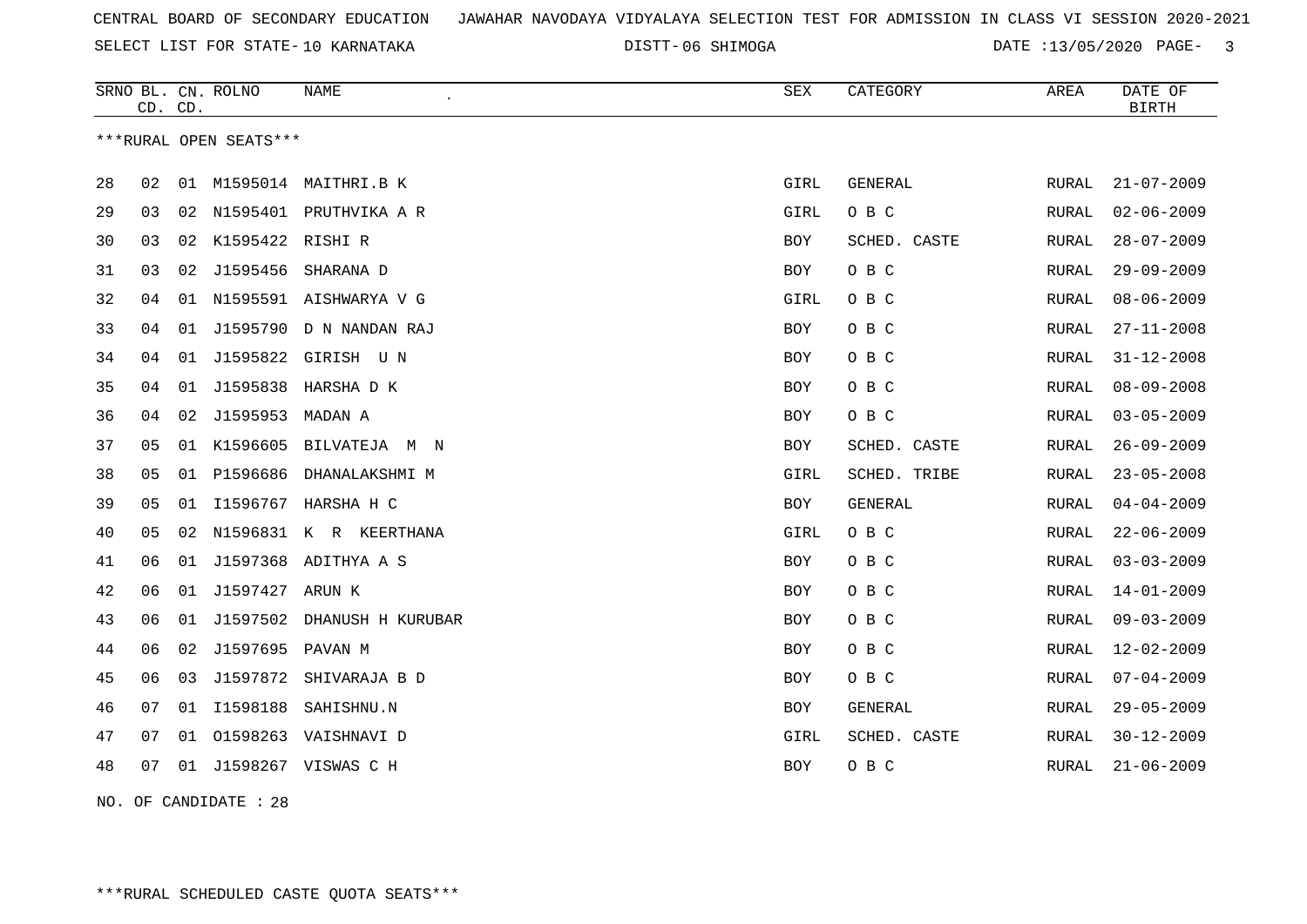SELECT LIST FOR STATE- DISTT- 10 KARNATAKA

06 SHIMOGA DATE :13/05/2020 PAGE- 4

|    | CD. | CD. | SRNO BL. CN. ROLNO      | NAME                                    | SEX        | CATEGORY     | AREA  | DATE OF<br>BIRTH |
|----|-----|-----|-------------------------|-----------------------------------------|------------|--------------|-------|------------------|
|    |     |     |                         | ***RURAL SCHEDULED CASTE OUOTA SEATS*** |            |              |       |                  |
| 49 | 03  |     |                         | 01 K1595293 KSHITIJA R                  | <b>BOY</b> | SCHED. CASTE | RURAL | $16 - 08 - 2009$ |
| 50 | 03  |     | 01 K1595325 MITHUN M    |                                         | BOY        | SCHED. CASTE | RURAL | $17 - 08 - 2009$ |
| 51 | 05  |     |                         | 01 01596617 CHAITHANYA H                | GIRL       | SCHED. CASTE | RURAL | $01 - 03 - 2009$ |
| 52 | 05  |     |                         | 01 01596702 DHANUSHRI H                 | GIRL       | SCHED. CASTE | RURAL | $19 - 05 - 2009$ |
| 53 | 06  |     |                         | 01 K1597421 ARJUN B M                   | <b>BOY</b> | SCHED. CASTE | RURAL | $14 - 03 - 2009$ |
| 54 | 06  | 01  |                         | K1597507 DIVAKARA R                     | <b>BOY</b> | SCHED. CASTE | RURAL | $30 - 10 - 2009$ |
| 55 | 06  |     | 02 K1597628             | MANOJ P                                 | BOY        | SCHED. CASTE | RURAL | $27 - 07 - 2009$ |
| 56 | 06  | 03  |                         | K1597799 RITEESHKUMAR V                 | BOY        | SCHED. CASTE | RURAL | $01 - 12 - 2008$ |
| 57 | 06  | 03  |                         | 01597831 SANJANA B S                    | GIRL       | SCHED. CASTE | RURAL | $24 - 11 - 2008$ |
| 58 | 06  | 03  | K1597911 SOURAV R       |                                         | BOY        | SCHED. CASTE | RURAL | $12 - 02 - 2008$ |
| 59 | 06  |     |                         | 03 K1598017 YASHVANTH M Y               | BOY        | SCHED. CASTE | RURAL | $18 - 03 - 2009$ |
|    |     |     | NO. OF CANDIDATE : $11$ |                                         |            |              |       |                  |
|    |     |     |                         |                                         |            |              |       |                  |
|    |     |     |                         |                                         |            |              |       |                  |
|    |     |     |                         | ***RURAL BACKWARD CLASS QUOTA SEATS***  |            |              |       |                  |
| 60 | 04  |     | 01 J1595696 BHUVAN V    |                                         | <b>BOY</b> | O B C        | RURAL | $03 - 11 - 2008$ |
| 61 | 04  | 02  |                         | J1595961 MADHUSUDAN H D                 | BOY        | O B C        | RURAL | $03 - 05 - 2009$ |
| 62 | 04  | 02  |                         | J1595984 MANIKANTHA KAMBALI             | BOY        | O B C        | RURAL | $10 - 10 - 2009$ |
| 63 | 04  | 02  |                         | J1596077 NIKIL NAGESH HALAGERI          | <b>BOY</b> | O B C        | RURAL | $16 - 03 - 2009$ |
| 64 | 04  |     |                         | 03 N1596247 RUCHITA M H                 | GIRL       | O B C        | RURAL | 18-01-2009       |
| 65 | 04  | 03  | J1596320                | SHIVANANDA R M                          | BOY        | O B C        | RURAL | $19 - 03 - 2009$ |
| 66 | 04  |     | 03 N1596340             | SHREYA VISHWANATHA SHET                 | GIRL       | O B C        | RURAL | $04 - 08 - 2009$ |
| 67 | 06  |     |                         | 01 N1597528 GHANASHREYA C               | GIRL       | O B C        | RURAL | $20 - 07 - 2009$ |

 06 01 J1597535 GOWTHAM S GERGUDDAD BOY O B C RURAL 23-02-2009 06 02 N1597620 MAMATHA GIRL O B C RURAL 05-04-2009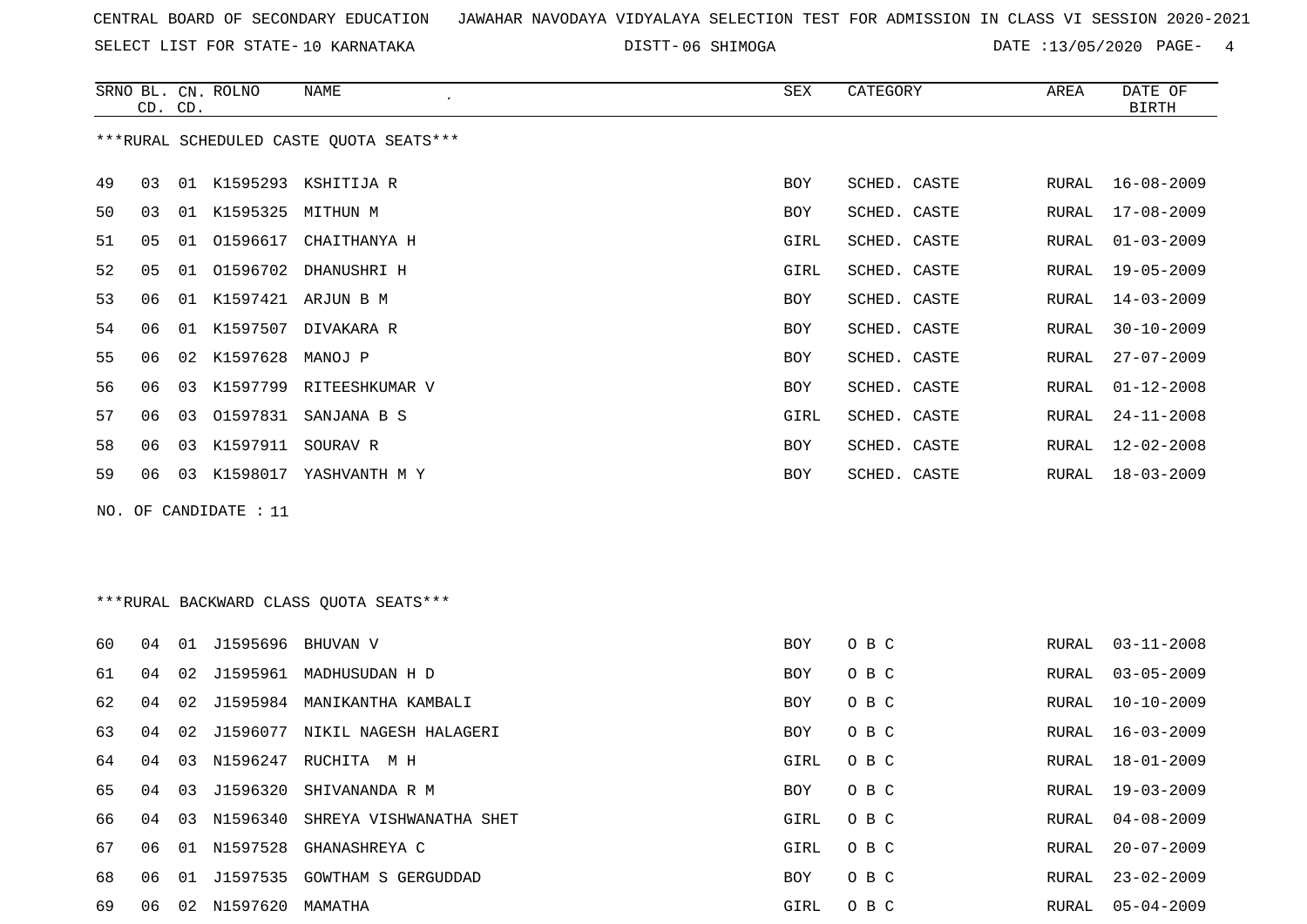SELECT LIST FOR STATE- DISTT- 10 KARNATAKA

DISTT-06 SHIMOGA DATE :13/05/2020 PAGE- 5

|    | CD. CD. |    | SRNO BL. CN. ROLNO      | NAME                                   | SEX  | CATEGORY | AREA  | DATE OF<br>BIRTH |
|----|---------|----|-------------------------|----------------------------------------|------|----------|-------|------------------|
|    |         |    |                         | ***RURAL BACKWARD CLASS OUOTA SEATS*** |      |          |       |                  |
| 70 | 06      |    | 02 J1597646             | NAGARAJA M S                           | BOY  | O B C    | RURAL | $30 - 05 - 2009$ |
| 71 | 06      |    |                         | 02 J1597690 PAVANA B J                 | BOY  | O B C    | RURAL | $08 - 04 - 2009$ |
| 72 | 06      |    | 02 J1597709             | PRAJWAL JALAGAR                        | BOY  | O B C    | RURAL | 19-09-2009       |
| 73 | 06      |    |                         | 03 J1597858 SHARATH M N                | BOY  | O B C    | RURAL | $25 - 06 - 2009$ |
| 74 | 06      | 03 | N1597879                | SHREYA SHIVAYOGAPPA MALLIGARA          | GIRL | O B C    | RURAL | 14-02-2009       |
| 75 | 06      | 03 | N1597971                | TRISHA S PATIL                         | GIRL | O B C    | RURAL | 29-07-2009       |
|    |         |    | NO. OF CANDIDATE : $16$ |                                        |      |          |       |                  |

\*\*\*RURAL SCHEDULED TRIBE QUOTA SEATS\*\*\*

|  |                                | 76 03 02 P1595493 SUDHA P KALLIMANE            | GIRL       | SCHED. TRIBE |  | RURAL 25-02-2009 |
|--|--------------------------------|------------------------------------------------|------------|--------------|--|------------------|
|  | 77 04 01 P1595621 ANKITA       |                                                | GIRL       | SCHED. TRIBE |  | RURAL 05-09-2008 |
|  | 78  04  01  L1595801  GAGAN  H |                                                | <b>BOY</b> | SCHED. TRIBE |  | RURAL 20-12-2008 |
|  |                                | 79 06 01 L1597543 HARSHA S T                   | <b>BOY</b> | SCHED. TRIBE |  | RURAL 07-08-2009 |
|  |                                | 80 06 02 P1597701 POORNIMA BASAVARAJ DODDAMANI | GIRL       | SCHED. TRIBE |  | RURAL 24-10-2007 |

NO. OF CANDIDATE : 5

TOTAL SELECTED CANDIDATE : 80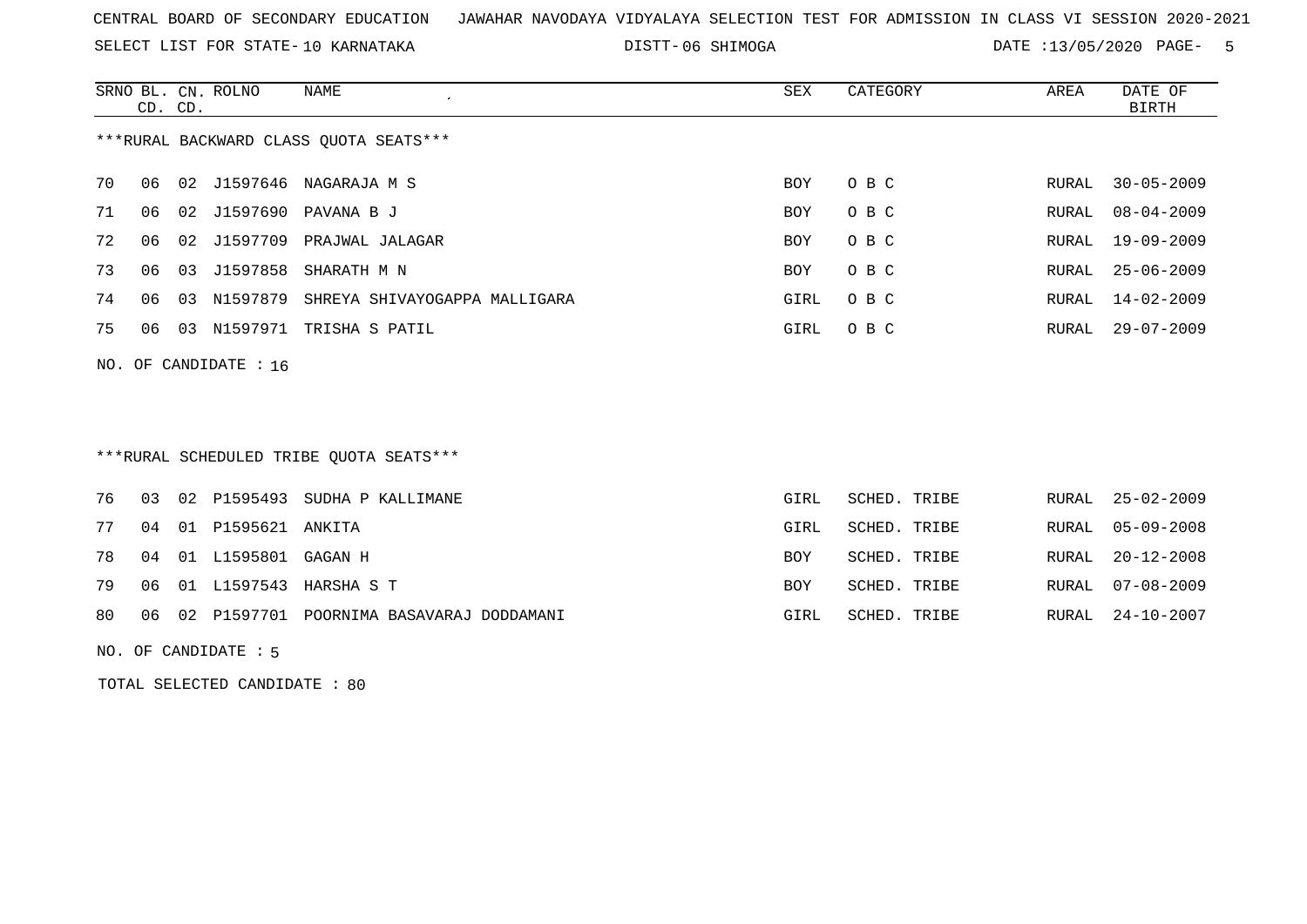07 UTTARA KANNADA DATE :13/05/2020 PAGE- 1

|    |    | CD. CD. | SRNO BL. CN. ROLNO   | <b>NAME</b>                             | SEX        | CATEGORY     | AREA  | DATE OF<br><b>BIRTH</b> |
|----|----|---------|----------------------|-----------------------------------------|------------|--------------|-------|-------------------------|
|    |    |         | ***OPEN UR SEATS***  |                                         |            |              |       |                         |
| 1  | 03 |         |                      | 01 F1598769 ANANYA MAHENDRA DUMAGOLAKAR | GIRL       | O B C        | URBAN | $07 - 10 - 2009$        |
| 2  | 03 |         | 02 M1599284 SHREEYA  |                                         | GIRL       | GENERAL      | RURAL | $03 - 12 - 2008$        |
| 3  | 07 |         |                      | 01 E1600625 MAHEERA A KHAN              | GIRL       | GENERAL      | URBAN | $24 - 05 - 2009$        |
| 4  | 07 |         |                      | 01 F1600806 SPANDANAN SHINDHE           | GIRL       | O B C        | URBAN | $29 - 01 - 2009$        |
| 5  | 09 | 01      |                      | J1601307 ADITYA C GUDAVI                | <b>BOY</b> | O B C        | RURAL | $21 - 12 - 2008$        |
| 6  | 09 |         |                      | 01 I1601331 AMRUTH BHAT                 | BOY        | GENERAL      | RURAL | $11 - 11 - 2008$        |
| 7  | 09 |         |                      | 01 I1601428 DHANUSH SHRIPAD BHAT        | BOY        | GENERAL      | RURAL | 16-12-2008              |
| 8  | 10 | 01      |                      | B1601905 RISHI SHINGANALLI              | BOY        | O B C        | URBAN | $20 - 08 - 2009$        |
| 9  | 10 |         |                      | 01 J1601914 SHIVALINGAPPA INCHAL        | <b>BOY</b> | O B C        | RURAL | $31 - 05 - 2009$        |
|    |    |         | NO. OF CANDIDATE : 9 |                                         |            |              |       |                         |
|    |    |         |                      |                                         |            |              |       |                         |
|    |    |         |                      |                                         |            |              |       |                         |
|    |    |         |                      | ***OPEN SCHEDULED CASTE QUOTA SEATS***  |            |              |       |                         |
| 10 | 04 |         |                      | 01 C1599558 D. YATISHKUMAR              | <b>BOY</b> | SCHED. CASTE | URBAN | $06 - 10 - 2008$        |
| 11 | 07 |         |                      | 01 K1600843 VIJAYAKUMAR CHAVAN          | <b>BOY</b> | SCHED. CASTE | RURAL | $17 - 05 - 2009$        |
| 12 | 09 |         |                      | 01 G1601382 BHUVANESHWARI               | GIRL       | SCHED. CASTE | URBAN | $19 - 03 - 2009$        |
|    |    |         | NO. OF CANDIDATE : 3 |                                         |            |              |       |                         |
|    |    |         |                      |                                         |            |              |       |                         |
|    |    |         |                      |                                         |            |              |       |                         |

\*\*\*OPEN DISABLED QUOTA SEATS\*\*\*

|  |  | 13 04 02 M1599837 SUNITA VINAYAK BHAT | GIRL     | GENERAL | RURAL 12-09-2009 |
|--|--|---------------------------------------|----------|---------|------------------|
|  |  | 14 06 01 N1600323 NAGASHREE           | GIRL OBC |         | RURAL 04-07-2009 |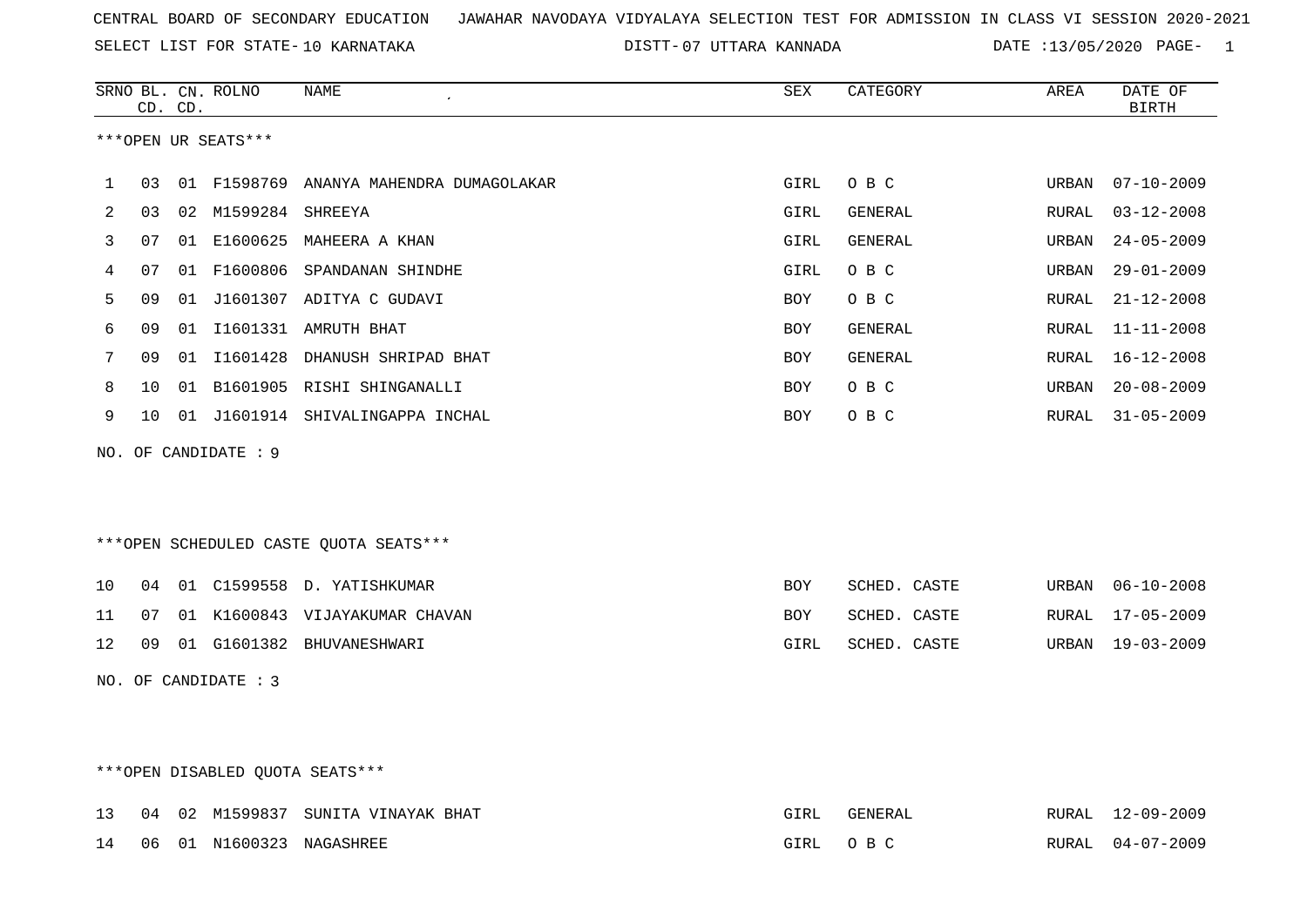|  |  | CENTRAL BOARD OF SECONDARY EDUCATION – JAWAHAR NAVODAYA VIDYALAYA SELECTION TEST FOR ADMISSION IN CLASS VI SESSION 2020-2021 |  |  |  |  |  |  |  |
|--|--|------------------------------------------------------------------------------------------------------------------------------|--|--|--|--|--|--|--|

SELECT LIST FOR STATE-10 KARNATAKA

10 KARNATAKA 07 UTTARA KANNADA DATE :13/05/2020 PAGE- 2

|    | CD. CD. |    | SRNO BL. CN. ROLNO     | <b>NAME</b>                               | <b>SEX</b> | CATEGORY     | AREA         | DATE OF<br><b>BIRTH</b> |
|----|---------|----|------------------------|-------------------------------------------|------------|--------------|--------------|-------------------------|
|    |         |    | NO. OF CANDIDATE : 2   |                                           |            |              |              |                         |
|    |         |    |                        |                                           |            |              |              |                         |
|    |         |    |                        |                                           |            |              |              |                         |
|    |         |    |                        | *** OPEN BACKWARD CLASS QUOTA SEATS***    |            |              |              |                         |
| 15 | 03      |    |                        | 01 B1598758 AMARNATH VITTAL GURAV         | BOY        | O B C        | URBAN        | $13 - 02 - 2009$        |
| 16 | 03      |    | 01 B1599075            | OMKAR RAJESH RENAKE                       | BOY        | O B C        | URBAN        | $02 - 02 - 2009$        |
| 17 | 07      |    |                        | 01 N1600790 SHIFAANJUM MANNODI            | GIRL       | O B C        | RURAL        | $28 - 09 - 2008$        |
| 18 | 09      |    |                        | 01 J1601491 KARTHIK C JAWAJJANAVAR        | BOY        | O B C        | RURAL        | $29 - 09 - 2009$        |
| 19 | 09      |    |                        | 01 J1601532 MALLIKARJUN VIRUPAKSHA KATAGI | BOY        | O B C        | RURAL        | $15 - 09 - 2009$        |
|    |         |    | NO. OF CANDIDATE : 5   |                                           |            |              |              |                         |
|    |         |    |                        |                                           |            |              |              |                         |
|    |         |    |                        |                                           |            |              |              |                         |
|    |         |    |                        | *** OPEN SCHEDULED TRIBE QUOTA SEATS***   |            |              |              |                         |
| 20 | 09      |    |                        | 01 P1601369 BHAGYALAXMI P PARASANNANAVAR  | GIRL       | SCHED. TRIBE | RURAL        | $27 - 10 - 2009$        |
|    |         |    | NO. OF CANDIDATE : 1   |                                           |            |              |              |                         |
|    |         |    |                        |                                           |            |              |              |                         |
|    |         |    |                        |                                           |            |              |              |                         |
|    |         |    | ***RURAL OPEN SEATS*** |                                           |            |              |              |                         |
|    |         |    |                        |                                           |            |              |              |                         |
| 21 | 01      |    |                        | 01 J1598321 HAREESH P. PATAGAR            | BOY        | O B C        | RURAL        | $08 - 03 - 2009$        |
| 22 | 01      |    |                        | 01 M1598457 SUNIDHI HEBBAR                | GIRL       | GENERAL      | RURAL        | $25 - 01 - 2009$        |
| 23 | 02      |    |                        | 01 I1598494 BHAGYESH MOGER                | BOY        | GENERAL      | RURAL        | $20 - 02 - 2009$        |
| 24 | 02      | 01 |                        | P1598532 DISHA SHRIDHAR GOND              | GIRL       | SCHED. TRIBE | RURAL        | $19 - 11 - 2008$        |
| 25 | 02      |    |                        | 02 L1598597 MITISH D GOND                 | BOY        | SCHED. TRIBE | RURAL        | $24 - 07 - 2009$        |
| 26 | 03      |    |                        | 01 J1598882 GANAPATI RATTI                | BOY        | O B C        | RURAL        | $31 - 01 - 2009$        |
| 27 | 03      |    | 01 J1599036 NAGARAJ    | S KARADI                                  | BOY        | O B C        | <b>RURAL</b> | $29 - 05 - 2009$        |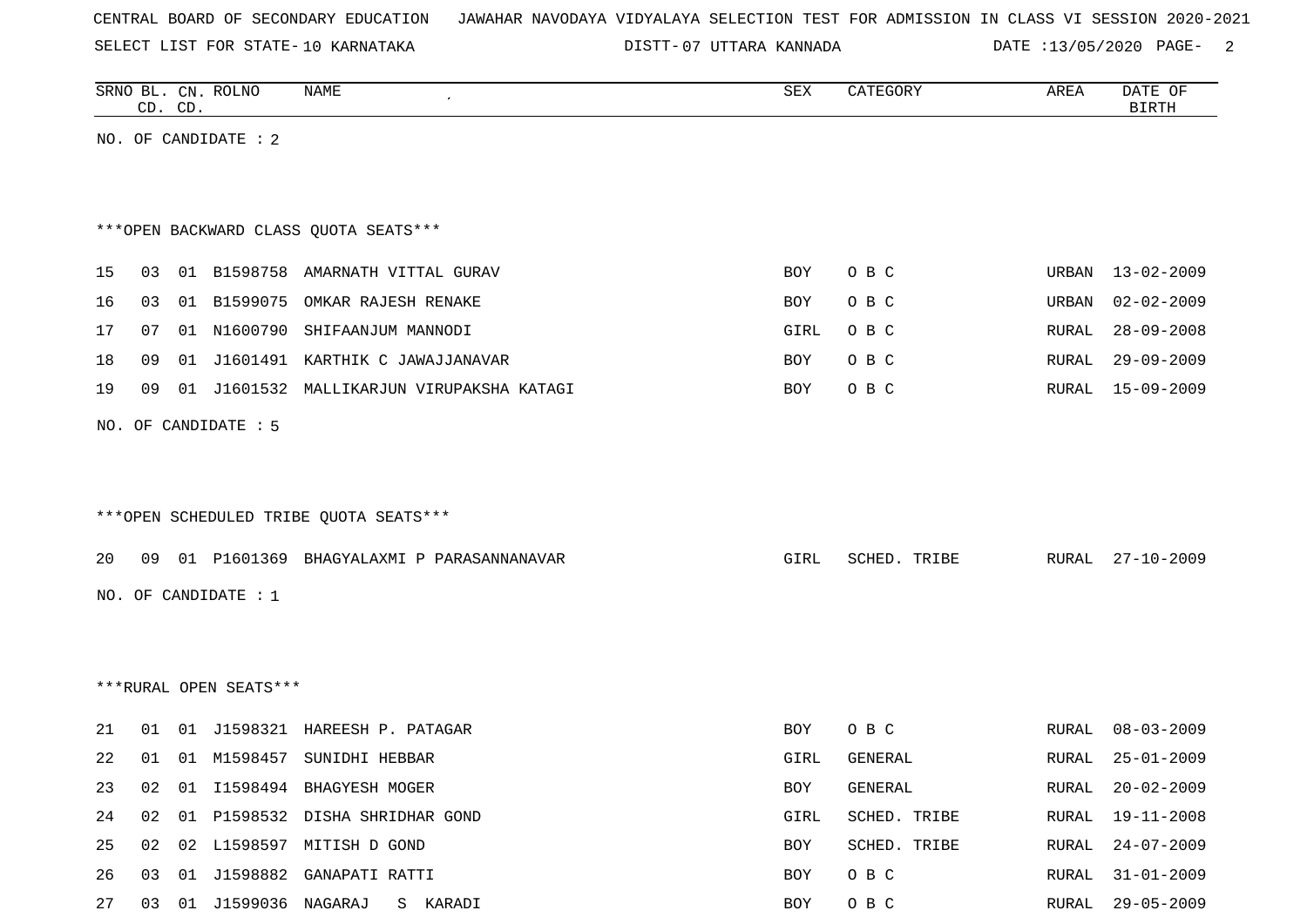07 UTTARA KANNADA DATE :13/05/2020 PAGE- 3

|    | CD. CD. |    | SRNO BL. CN. ROLNO     | <b>NAME</b>                            | SEX        | CATEGORY       | AREA         | DATE OF<br><b>BIRTH</b> |
|----|---------|----|------------------------|----------------------------------------|------------|----------------|--------------|-------------------------|
|    |         |    | ***RURAL OPEN SEATS*** |                                        |            |                |              |                         |
| 28 | 03      |    | 02 N1599385            | TEJASHWEENI KHIRAPPA JAVALIKAR         | GIRL       | O B C          | RURAL        | $12 - 04 - 2009$        |
| 29 | 04      |    |                        | 01 N1599551 DHANYA SUBRAHMANYA NAIK    | GIRL       | O B C          | RURAL        | 12-07-2009              |
| 30 | 04      |    |                        | 01 J1599601 KARTHIK NAIK               | BOY        | O B C          | <b>RURAL</b> | $12 - 10 - 2008$        |
| 31 | 04      |    |                        | 02 M1599706 POOJA VISHNU GAITONDE      | GIRL       | GENERAL        | <b>RURAL</b> | $23 - 08 - 2009$        |
| 32 | 04      | 02 |                        | N1599744 RASHMITA MANJUNATH NAIK       | GIRL       | O B C          | <b>RURAL</b> | $25 - 11 - 2008$        |
| 33 | 05      |    |                        | 01 I1599922 AYUSH UPADHYAY             | BOY        | GENERAL        | <b>RURAL</b> | $16 - 11 - 2009$        |
| 34 | 05      |    |                        | 01 N1600030 PRAJAKTA PREMANAND MIRASHI | GIRL       | O B C          | <b>RURAL</b> | $29 - 08 - 2009$        |
| 35 | 06      |    |                        | 01 M1600264 DIYA R NAYAK               | GIRL       | GENERAL        | RURAL        | $21 - 05 - 2009$        |
| 36 | 06      | 02 |                        | M1600432 SNEHA NAIK                    | GIRL       | <b>GENERAL</b> | <b>RURAL</b> | $18 - 03 - 2009$        |
| 37 | 06      | 02 | J1600451               | TANMAY VINAYAK NAIK                    | <b>BOY</b> | O B C          | RURAL        | $29 - 10 - 2008$        |
| 38 | 07      |    |                        | 01 N1600584 GOURAMMA RAJAPPA NIMBAI    | GIRL       | O B C          | <b>RURAL</b> | $13 - 11 - 2008$        |
| 39 | 07      |    |                        | 01 J1600721 PUNIT MAHESH TUMBARAGI     | <b>BOY</b> | O B C          | <b>RURAL</b> | $23 - 11 - 2008$        |
| 40 | 07      |    | 01 N1600799            | SHWETHA                                | GIRL       | O B C          | <b>RURAL</b> | $21 - 02 - 2009$        |
| 41 | 08      | 01 |                        | 11600937 DEEPAK RAJKUMAR HEGDE         | <b>BOY</b> | GENERAL        | RURAL        | $13 - 01 - 2009$        |
| 42 | 08      | 02 | M1601182               | SHASHWATI M HEGDE                      | GIRL       | <b>GENERAL</b> | RURAL        | $18 - 03 - 2009$        |
| 43 | 09      | 01 | J1601529               | MAHAMMAD SADIQ SIKANDAR MITEGAR        | BOY        | O B C          | RURAL        | $29 - 12 - 2008$        |
| 44 | 09      | 01 | J1601558               | NAGARAJ MALLIKARJUN AINAPUR            | <b>BOY</b> | O B C          | RURAL        | $13 - 08 - 2009$        |
| 45 | 09      | 02 | I1601623               | PRANAVA BHASKARA HEGDE                 | <b>BOY</b> | <b>GENERAL</b> | RURAL        | $19 - 09 - 2009$        |
| 46 | 09      | 02 |                        | J1601849 VIKAS C DESAI                 | BOY        | O B C          | RURAL        | $21 - 08 - 2009$        |
| 47 | 10      | 01 |                        | J1601873 BHUSHAN B KAPARI              | <b>BOY</b> | O B C          | RURAL        | $17 - 02 - 2009$        |
| 48 | 10      |    | 01 N1601923            | SRUSTI VEERABHADRAPPA BENACHINAMARADI  | GIRL       | O B C          | RURAL        | $20 - 09 - 2009$        |
| 49 | 11      | 01 |                        | I1602167 PANNAGA GAONKAR               | <b>BOY</b> | GENERAL        | RURAL        | $05 - 07 - 2009$        |
| 50 | 11      |    | 01 M1602264            | SHREYA SHRIRAMA HEGDE                  | GIRL       | GENERAL        | RURAL        | $01 - 11 - 2008$        |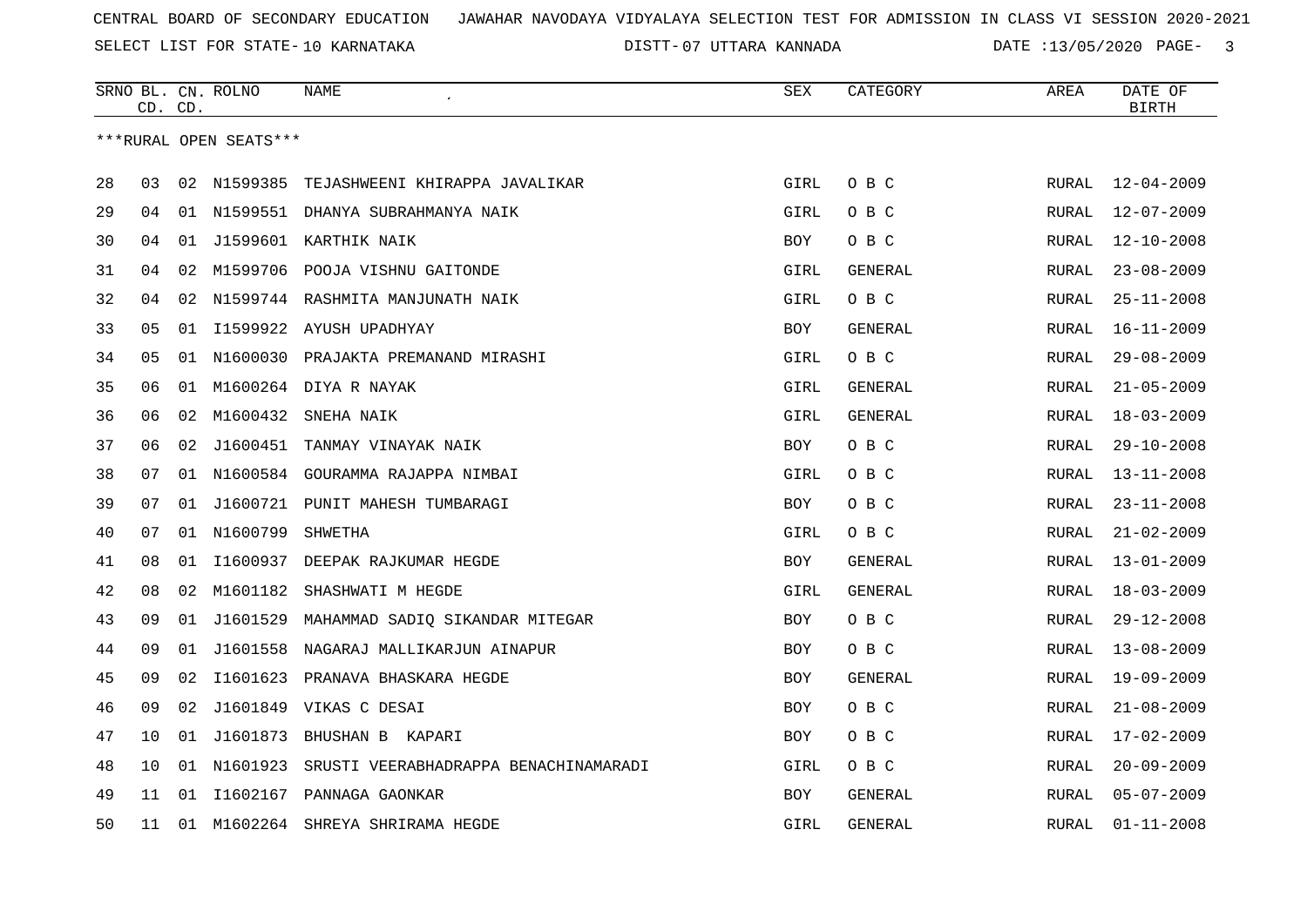|  |  |  | CENTRAL BOARD OF SECONDARY EDUCATION – JAWAHAR NAVODAYA VIDYALAYA SELECTION TEST FOR ADMISSION IN CLASS VI SESSION 2020-2021 |  |  |  |  |  |  |  |  |  |  |  |  |  |  |
|--|--|--|------------------------------------------------------------------------------------------------------------------------------|--|--|--|--|--|--|--|--|--|--|--|--|--|--|
|--|--|--|------------------------------------------------------------------------------------------------------------------------------|--|--|--|--|--|--|--|--|--|--|--|--|--|--|

07 UTTARA KANNADA DATE :13/05/2020 PAGE- 4

|    |    | CD. CD. | SRNO BL. CN. ROLNO    | NAME                                      | ${\tt SEX}$ | CATEGORY     | AREA         | DATE OF<br><b>BIRTH</b> |
|----|----|---------|-----------------------|-------------------------------------------|-------------|--------------|--------------|-------------------------|
|    |    |         | NO. OF CANDIDATE : 30 |                                           |             |              |              |                         |
|    |    |         |                       |                                           |             |              |              |                         |
|    |    |         |                       |                                           |             |              |              |                         |
|    |    |         |                       | *** RURAL SCHEDULED CASTE QUOTA SEATS***  |             |              |              |                         |
| 51 | 04 |         | 02 01599768 SANDHYA   |                                           | GIRL        | SCHED. CASTE | RURAL        | $01 - 09 - 2009$        |
| 52 | 07 |         |                       | 01 K1600486 ADITYA G CHAWHAN              | <b>BOY</b>  | SCHED. CASTE | RURAL        | $29 - 03 - 2009$        |
| 53 | 07 |         |                       | 01 K1600642 MANOJ D. CHAVHAN              | BOY         | SCHED. CASTE | RURAL        | $04 - 10 - 2009$        |
| 54 | 07 |         | 01 01600659           | NAGAMMA                                   | GIRL        | SCHED. CASTE | RURAL        | $22 - 01 - 2009$        |
| 55 | 07 |         |                       | 01 K1600685 PAVAN LAMANI                  | BOY         | SCHED. CASTE | RURAL        | $21 - 12 - 2008$        |
| 56 | 07 |         |                       | 01 K1600736 RANGNATH SHANKAR BHOVI VADDAR | <b>BOY</b>  | SCHED. CASTE | <b>RURAL</b> | $16 - 11 - 2008$        |
| 57 | 08 |         | 02  01601167  SANJANA |                                           | GIRL        | SCHED. CASTE | RURAL        | $08 - 03 - 2009$        |
| 58 | 09 |         |                       | 02 01601777 SNEHA MUDAGAL                 | GIRL        | SCHED. CASTE | RURAL        | $07 - 06 - 2009$        |
| 59 | 09 |         |                       | 02 01601824 VAIBHAVI S                    | GIRL        | SCHED. CASTE | RURAL        | $01 - 08 - 2009$        |
|    |    |         | NO. OF CANDIDATE : 9  |                                           |             |              |              |                         |
|    |    |         |                       |                                           |             |              |              |                         |
|    |    |         |                       |                                           |             |              |              |                         |
|    |    |         |                       | *** RURAL BACKWARD CLASS QUOTA SEATS***   |             |              |              |                         |
| 60 | 07 |         |                       | 01 J1600669 NANDISH P AJJAMMANAVAR        | BOY         | O B C        | RURAL        | $11 - 05 - 2009$        |
| 61 | 07 |         |                       | 01 J1600677 NIRIKSHTI NAGRAJ NAIK         | BOY         | O B C        | RURAL        | $28 - 02 - 2009$        |
| 62 | 07 |         |                       | 01 J1600732 RAKESH MAHESH PALEDAVAR       | BOY         | O B C        | RURAL        | $03 - 01 - 2008$        |
| 63 | 07 |         |                       | 01 J1600804 SOORAJ RAMACHANDRA SHINDHE    | BOY         | O B C        | RURAL        | $06 - 07 - 2009$        |
| 64 | 07 | 01      | N1600832              | TEJASWINI KERIMATH                        | GIRL        | O B C        | RURAL        | $09 - 05 - 2009$        |
| 65 | 08 |         | 01 J1600915           | CHANDAN SHREEPATI GOUDA                   | <b>BOY</b>  | O B C        | RURAL        | $11 - 08 - 2009$        |
| 66 | 08 |         |                       | 01 J1601059 MITHUNKUMAR S NAIK            | <b>BOY</b>  | O B C        | RURAL        | $13 - 01 - 2009$        |
| 67 | 08 |         |                       | 02 N1601201 SHREYA SATYANAND NAIK         | GIRL        | O B C        | RURAL        | $13 - 06 - 2009$        |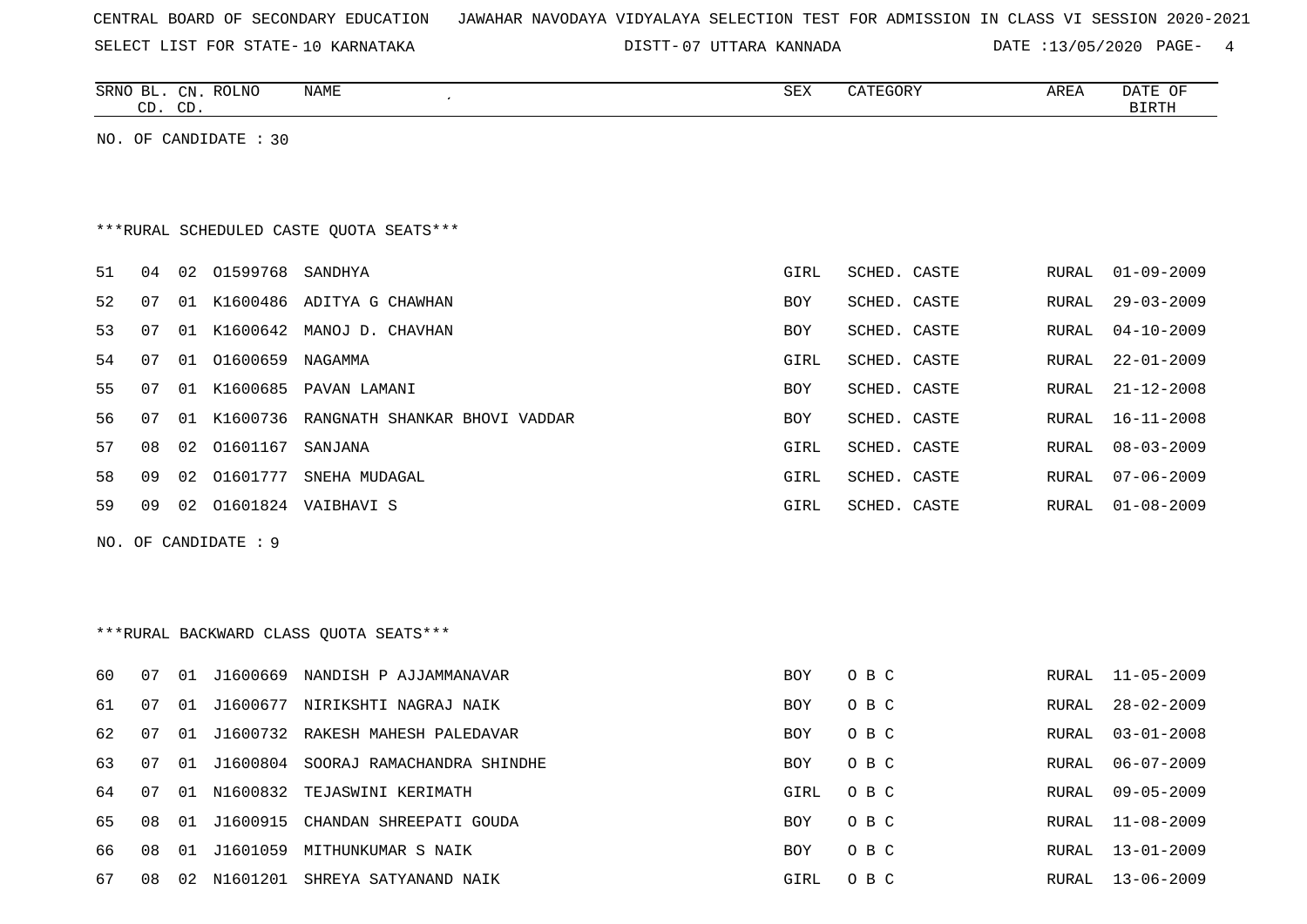SELECT LIST FOR STATE- DISTT- 10 KARNATAKA

07 UTTARA KANNADA DATE :13/05/2020 PAGE- 5

|                                        | CD. CD.  |       | SRNO BL. CN. ROLNO | NAME<br>$\cdot$              | SEX        | CATEGORY | AREA  | DATE OF<br>BIRTH |  |
|----------------------------------------|----------|-------|--------------------|------------------------------|------------|----------|-------|------------------|--|
| ***RURAL BACKWARD CLASS OUOTA SEATS*** |          |       |                    |                              |            |          |       |                  |  |
| 68                                     | 08       | 02    | J1601226           | SRUJAN SATISH NAIK           | <b>BOY</b> | O B C    | RURAL | $25 - 02 - 2009$ |  |
| 69                                     | 09       | 02    | J1601666           | RAGHAVENDRA                  | <b>BOY</b> | O B C    | RURAL | $06 - 11 - 2008$ |  |
| 70                                     | 09       | 02    | J1601723           | SANKET S K                   | <b>BOY</b> | O B C    | RURAL | $13 - 10 - 2009$ |  |
| 71                                     | 09       | 02    | J1601729           | SARVESH SANTHOSHKUMAR GOWDRU | <b>BOY</b> | O B C    | RURAL | $02 - 07 - 2009$ |  |
| 72                                     | 09       | 02    | N1601836           | VARSHA R SANAMANI            | GIRL       | O B C    | RURAL | $21 - 06 - 2009$ |  |
| 73                                     | $10^{-}$ | 01    | J1601874           | CHANNAVERAYYA KALMATH        | <b>BOY</b> | O B C    | RURAL | $12 - 07 - 2009$ |  |
| 74                                     | 11       | . O 1 | N1602074           | HARSHA RAMESH MARATHI        | GIRL       | O B C    | RURAL | $23 - 07 - 2009$ |  |
| 75                                     | 11       | 01    | N1602300           | SUSHMITA SANTOSH MARATHI     | GIRL       | O B C    | RURAL | $23 - 04 - 2009$ |  |
|                                        |          |       |                    |                              |            |          |       |                  |  |

NO. OF CANDIDATE : 16

### \*\*\*RURAL SCHEDULED TRIBE QUOTA SEATS\*\*\*

|  |  | 76 01 01 P1598446 SOUJANYA RAMESH KALLIMANI | GIRL | SCHED. TRIBE |  | RURAL 18-11-2008 |
|--|--|---------------------------------------------|------|--------------|--|------------------|
|  |  | 77 07 01 P1600616 LAXMI B HALLER            | GIRL | SCHED. TRIBE |  | RURAL 19-09-2008 |
|  |  | 78 09 02 P1601608 PAVITRA S KALLIMANI       | GIRL | SCHED. TRIBE |  | RURAL 03-06-2009 |
|  |  | 79 09 02 L1601753 SHREEDHAR U HALEBANKAPUR  | BOY  | SCHED. TRIBE |  | RURAL 05-12-2008 |
|  |  | 80 11 01 P1602159 NISARGA A R               | GIRL | SCHED. TRIBE |  | RURAL 28-08-2009 |

NO. OF CANDIDATE : 5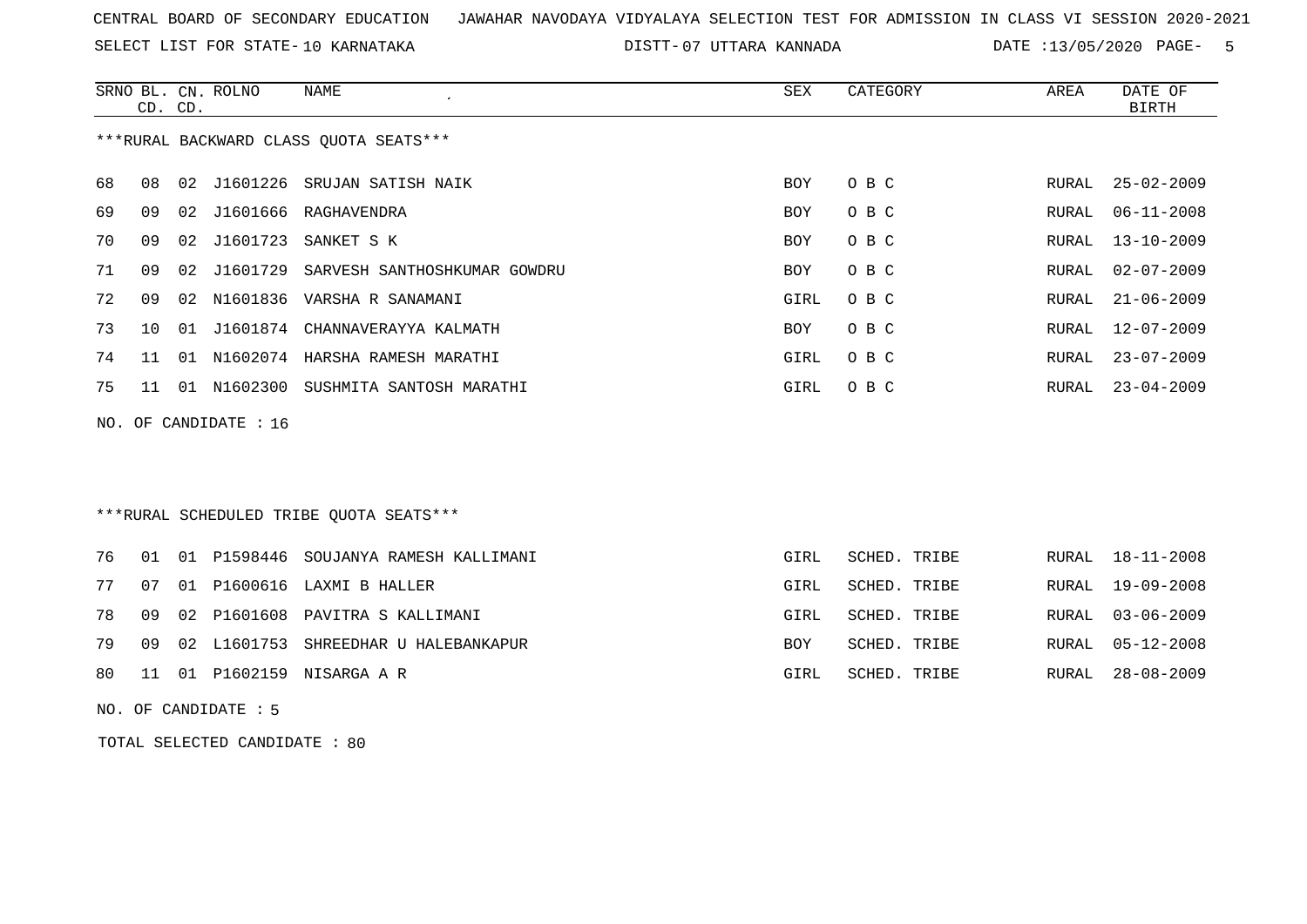SELECT LIST FOR STATE- DISTT- 10 KARNATAKA

08 HASSAN DATE :13/05/2020 PAGE- 1

|     |    | CD. CD.         | SRNO BL. CN. ROLNO   | NAME                                   | <b>SEX</b> | CATEGORY     | AREA  | DATE OF<br><b>BIRTH</b> |
|-----|----|-----------------|----------------------|----------------------------------------|------------|--------------|-------|-------------------------|
|     |    |                 | ***OPEN UR SEATS***  |                                        |            |              |       |                         |
| ı   | 03 |                 | 01 J1603055 KISHAN   | SB                                     | BOY        | O B C        | RURAL | $20 - 07 - 2009$        |
| 2   | 03 |                 |                      | 01 J1603129 MOKSHITHSHEKHAR S N        | <b>BOY</b> | O B C        | RURAL | $20 - 03 - 2009$        |
| 3   | 03 | 02              | J1603216             | RAMESH                                 | <b>BOY</b> | O B C        | RURAL | $10 - 06 - 2008$        |
| 4   | 05 | 01              | B1603709             | DHRUVAN GOWDA C A                      | <b>BOY</b> | O B C        | URBAN | $26 - 03 - 2009$        |
| 5   | 05 | 02              |                      | E1603911 PRANAMYA B M                  | GIRL       | GENERAL      | URBAN | $25 - 10 - 2009$        |
| 6   | 05 | 02              | N1604026             | SUHANI D                               | GIRL       | O B C        | RURAL | $06 - 02 - 2009$        |
| 7   | 06 | 02 <sub>o</sub> | N1604466             | PRATHEEKSHA RAJ                        | GIRL       | O B C        | RURAL | $22 - 08 - 2009$        |
| 8   | 06 | 02              | B1604619             | UDAYADRI S GOWDA                       | BOY        | O B C        | URBAN | $03 - 03 - 2009$        |
| 9   | 07 |                 | 02 J1605288          | SKANDA S GOWDA                         | BOY        | O B C        | RURAL | $12 - 05 - 2009$        |
| NO. |    |                 | OF CANDIDATE : 9     |                                        |            |              |       |                         |
|     |    |                 |                      |                                        |            |              |       |                         |
|     |    |                 |                      |                                        |            |              |       |                         |
|     |    |                 |                      | ***OPEN SCHEDULED CASTE QUOTA SEATS*** |            |              |       |                         |
| 10  | 02 |                 |                      | 01 K1602622 JAYANTH NAIK M             | <b>BOY</b> | SCHED. CASTE | RURAL | $25 - 03 - 2009$        |
| 11  | 05 | 01              | C1603809             | KUSHAL H M                             | <b>BOY</b> | SCHED. CASTE | URBAN | $26 - 08 - 2008$        |
| 12  | 06 |                 |                      | 01 K1604367 MANISH K                   | <b>BOY</b> | SCHED. CASTE | RURAL | $01 - 02 - 2010$        |
| 13  | 07 |                 | 01 C1604989          | LIKHITH G M                            | <b>BOY</b> | SCHED. CASTE | URBAN | $28 - 06 - 2008$        |
|     |    |                 | NO. OF CANDIDATE : 4 |                                        |            |              |       |                         |

\*\*\*OPEN DISABLED QUOTA SEATS\*\*\*

14 06 02 B1604656 YASHWANTH GOWDA K P SAND SON SON BOY O B C STUDEN 14-04-2009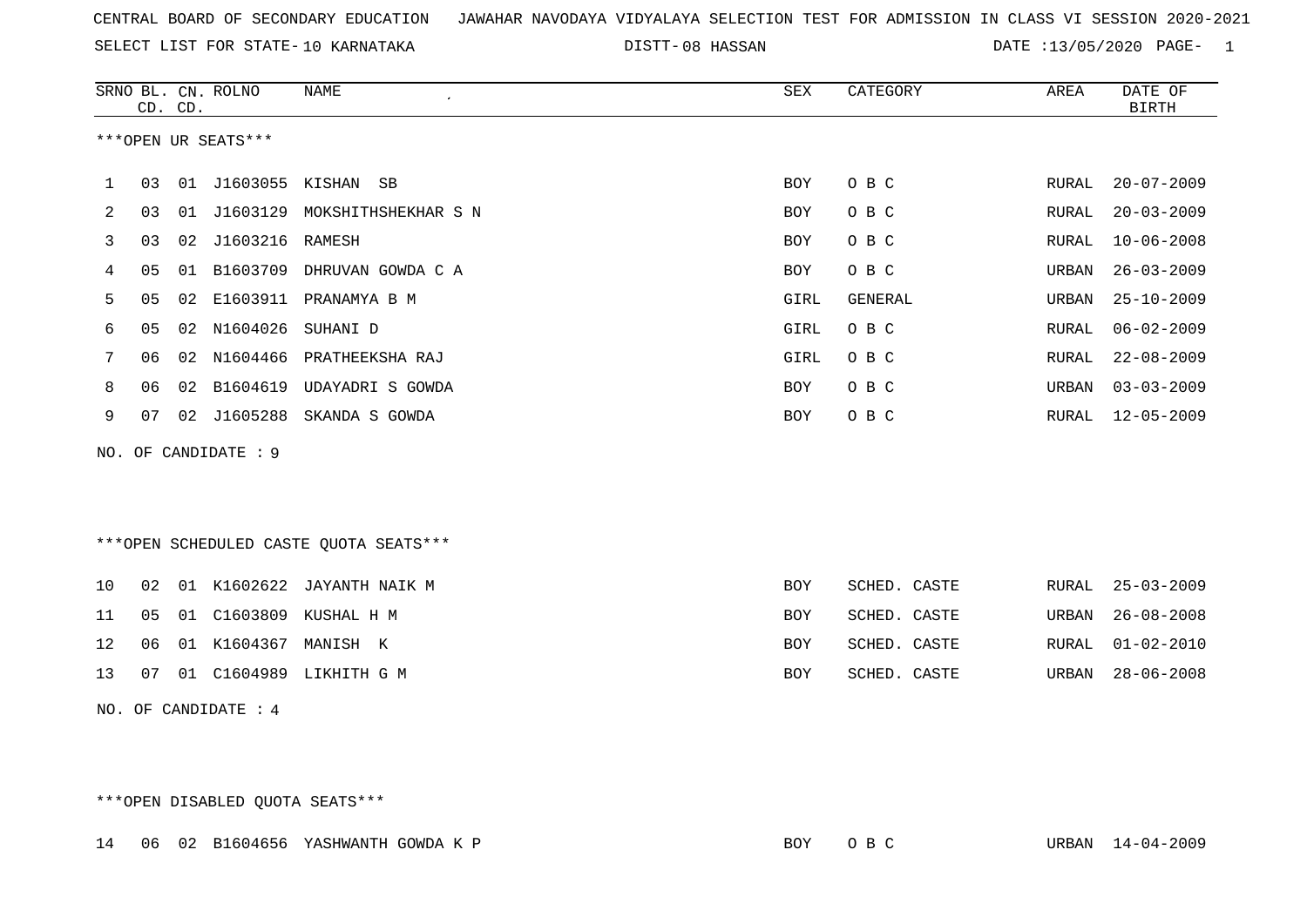| CENTRAL BOARD OF SECONDARY EDUCATION – JAWAHAR NAVODAYA VIDYALAYA SELECTION TEST FOR ADMISSION IN CLASS VI SESSION 2020-2021 |  |  |  |  |
|------------------------------------------------------------------------------------------------------------------------------|--|--|--|--|
|------------------------------------------------------------------------------------------------------------------------------|--|--|--|--|

DISTT-08 HASSAN DATE :13/05/2020 PAGE- 2

|    | CD. CD. |    | SRNO BL. CN. ROLNO      | NAME                                   | SEX  | CATEGORY     | AREA  | DATE OF<br><b>BIRTH</b> |
|----|---------|----|-------------------------|----------------------------------------|------|--------------|-------|-------------------------|
|    |         |    | NO. OF CANDIDATE : $1$  |                                        |      |              |       |                         |
|    |         |    |                         |                                        |      |              |       |                         |
|    |         |    |                         |                                        |      |              |       |                         |
|    |         |    |                         | *** OPEN BACKWARD CLASS QUOTA SEATS*** |      |              |       |                         |
| 15 | 03      |    |                         | 01 N1602973 DISHA MIRAJKAR P           | GIRL | O B C        | RURAL | 12-08-2009              |
| 16 | 03      |    |                         | 01 N1603074 LEKHANA V J                | GIRL | O B C        | RURAL | $09 - 09 - 2009$        |
| 17 | 03      |    |                         | 02 N1603343 VARSHA D C                 | GIRL | O B C        | RURAL | $09 - 01 - 2009$        |
| 18 | 05      | 01 | J1603700                | DHANUSH S S                            | BOY  | O B C        | RURAL | $09 - 08 - 2009$        |
| 19 | 05      |    | 01 F1603779             | JANYA H K                              | GIRL | O B C        | URBAN | $18 - 04 - 2009$        |
|    |         |    | NO. OF CANDIDATE : 5    |                                        |      |              |       |                         |
|    |         |    |                         |                                        |      |              |       |                         |
|    |         |    |                         |                                        |      |              |       |                         |
|    |         |    |                         | ***OPEN SCHEDULED TRIBE QUOTA SEATS*** |      |              |       |                         |
| 20 |         |    | 07  01  D1604748        | BHARATH R                              | BOY  | SCHED. TRIBE | URBAN | $24 - 10 - 2009$        |
|    |         |    |                         |                                        |      |              |       |                         |
|    |         |    | NO. OF CANDIDATE : $1$  |                                        |      |              |       |                         |
|    |         |    |                         |                                        |      |              |       |                         |
|    |         |    |                         |                                        |      |              |       |                         |
|    |         |    | ***RURAL OPEN SEATS***  |                                        |      |              |       |                         |
| 21 | 01      |    | 01 M1602468             | SAMANVITA.B                            | GIRL | GENERAL      | RURAL | $18 - 11 - 2009$        |
| 22 | 01      |    | 01 01602469             | SANJANA B Y                            | GIRL | SCHED. CASTE | RURAL | 14-11-2009              |
| 23 |         |    |                         | 02 01 J1602577 DEEKSHITH K M           | BOY  | O B C        |       | RURAL 13-07-2009        |
| 24 | 02      |    |                         | 01 N1602698 NISARGA D GOWDA            | GIRL | O B C        | RURAL | $23 - 09 - 2009$        |
| 25 |         |    |                         | 02 02 I1602774 SHARATH KUMAR G R       | BOY  | GENERAL      | RURAL | $26 - 10 - 2009$        |
| 26 |         |    | 02 02 M1602789 SIRI K R |                                        | GIRL | GENERAL      | RURAL | $04 - 08 - 2008$        |
| 27 |         |    |                         | 03 01 J1602962 DHANUSH K L             | BOY  | O B C        | RURAL | $04 - 08 - 2009$        |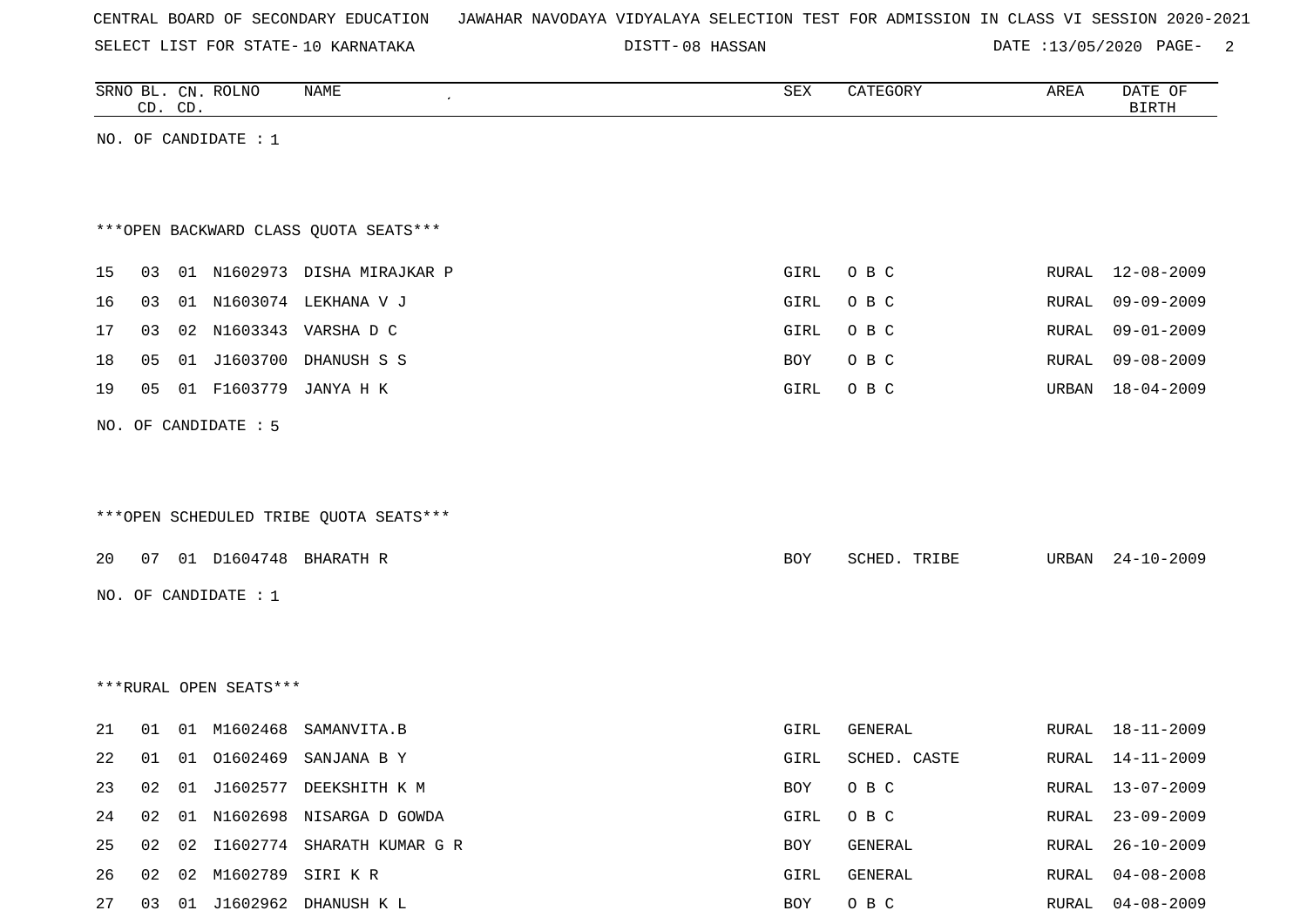SELECT LIST FOR STATE- DISTT- 10 KARNATAKA

08 HASSAN DATE :13/05/2020 PAGE- 3

|    |    | CD. CD. | SRNO BL. CN. ROLNO     | <b>NAME</b>              | SEX        | CATEGORY     | AREA         | DATE OF<br><b>BIRTH</b> |
|----|----|---------|------------------------|--------------------------|------------|--------------|--------------|-------------------------|
|    |    |         | ***RURAL OPEN SEATS*** |                          |            |              |              |                         |
| 28 | 03 |         | 01 J1603090            | MAHANTESH UDYALA         | <b>BOY</b> | O B C        | RURAL        | $23 - 11 - 2008$        |
| 29 | 03 | 01      | J1603120               | MOHAMMAD KHALANDAR       | BOY        | O B C        | RURAL        | $16 - 12 - 2009$        |
| 30 | 03 | 02      |                        | N1603143 NAMITHA PN      | GIRL       | O B C        | RURAL        | $17 - 02 - 2009$        |
| 31 | 03 | 02      |                        | N1603360 YASHASWINI B U  | GIRL       | O B C        | RURAL        | $11 - 05 - 2009$        |
| 32 | 04 | 01      | J1603387               | BAIRESH K S              | BOY        | O B C        | RURAL        | $11 - 12 - 2008$        |
| 33 | 04 |         |                        | 01 N1603441 HEMASHREE    | GIRL       | O B C        | RURAL        | $15 - 09 - 2009$        |
| 34 | 04 | 01      | N1603584               | THEJASWINI               | GIRL       | O B C        | RURAL        | $16 - 02 - 2009$        |
| 35 | 05 | 01      |                        | J1603653 B L TEJAS GOWDA | BOY        | O B C        | RURAL        | $12 - 04 - 2009$        |
| 36 | 05 | 02      |                        | J1603905 PAVAN N P       | <b>BOY</b> | O B C        | RURAL        | $12 - 02 - 2009$        |
| 37 | 05 | 02      |                        | I1603960 ROHAN J YUGA    | <b>BOY</b> | GENERAL      | RURAL        | $25 - 08 - 2009$        |
| 38 | 05 | 02      | J1603971 SAMRAT        |                          | BOY        | O B C        | RURAL        | $12 - 10 - 2009$        |
| 39 | 06 | 01      | N1604225               | DHANYASHREE M            | GIRL       | O B C        | RURAL        | $27 - 09 - 2009$        |
| 40 | 06 | 01      | N1604299               | HITHAISHI R P            | GIRL       | O B C        | RURAL        | $27 - 05 - 2009$        |
| 41 | 06 | 01      | J1604307               | JAYANTH KUMAR B S        | BOY        | O B C        | RURAL        | $25 - 10 - 2009$        |
| 42 | 06 | 01      | N1604346               | LAMYA GOWDA K M          | GIRL       | O B C        | RURAL        | $12 - 08 - 2009$        |
| 43 | 07 | 02      |                        | J1605105 PAVAN GOWDA H   | BOY        | O B C        | RURAL        | $02 - 06 - 2009$        |
| 44 | 07 | 02      |                        | N1605195 RASHMITHA G V   | GIRL       | O B C        | RURAL        | $28 - 10 - 2008$        |
| 45 | 07 | 02      | N1605243               | SATHVIKA                 | GIRL       | O B C        | <b>RURAL</b> | $07 - 11 - 2008$        |
| 46 | 08 | 01      |                        | K1605411 ADITHYA B D     | <b>BOY</b> | SCHED. CASTE | RURAL        | $09 - 03 - 2009$        |
| 47 | 08 | 01      |                        | O1605424 BINDUSHREE V M  | GIRL       | SCHED. CASTE | <b>RURAL</b> | $22 - 02 - 2009$        |

NO. OF CANDIDATE : 27

\*\*\*RURAL SCHEDULED CASTE QUOTA SEATS\*\*\*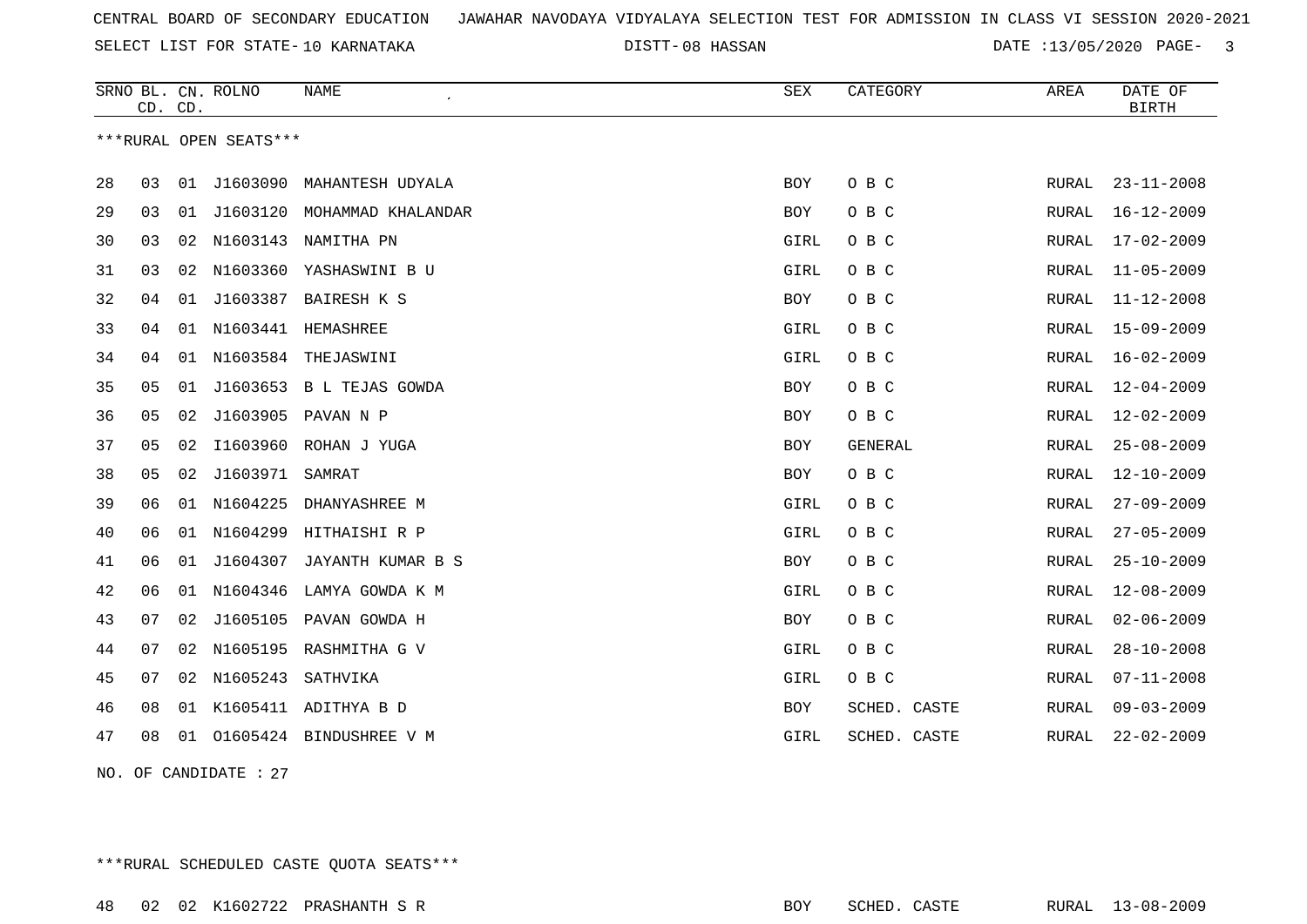SELECT LIST FOR STATE- DISTT- 10 KARNATAKA

08 HASSAN DATE :13/05/2020 PAGE- 4

|          |          | CD. CD. | SRNO BL. CN. ROLNO | NAME                                            | SEX         | CATEGORY       | AREA           | DATE OF<br><b>BIRTH</b>              |
|----------|----------|---------|--------------------|-------------------------------------------------|-------------|----------------|----------------|--------------------------------------|
|          |          |         |                    | ***RURAL SCHEDULED CASTE OUOTA SEATS***         |             |                |                |                                      |
| 49       | 02       |         | 02 K1602810        | SUJAN M J                                       | BOY         | SCHED. CASTE   | RURAL          | $31 - 08 - 2009$                     |
| 50       | 03       | 01      |                    | 01603073 LEKHANA R NAIK                         | GIRL        | SCHED. CASTE   | RURAL          | $16 - 07 - 2009$                     |
| 51       | 03       |         | 01 K1603082 LOHITH |                                                 | BOY         | SCHED. CASTE   | RURAL          | $19 - 06 - 2009$                     |
| 52       | 05       | 02      |                    | 01603953 RATHNA H M                             | GIRL        | SCHED. CASTE   | RURAL          | $10 - 07 - 2008$                     |
| 53       | 06       | 01      | 01604229           | DHRUTHI S V                                     | GIRL        | SCHED. CASTE   | RURAL          | $10 - 08 - 2009$                     |
| 54       | 06       |         |                    | 01 K1604291 HEMANTH L                           | <b>BOY</b>  | SCHED. CASTE   | RURAL          | $18 - 11 - 2008$                     |
| 55       | 06       |         |                    | 01 K1604361 MANAN S NAIK                        | <b>BOY</b>  | SCHED. CASTE   | RURAL          | $03 - 05 - 2009$                     |
| 56       | 07       |         |                    | 02 K1605151 PREETHAM G L                        | <b>BOY</b>  | SCHED. CASTE   | <b>RURAL</b>   | $14 - 07 - 2009$                     |
| 57       | 07       | 02      | 01605286           | SINCHANA S                                      | GIRL        | SCHED. CASTE   | RURAL          | $27 - 03 - 2010$                     |
| 58       | 07       |         | 02 K1605333        | THARUN                                          | BOY         | SCHED. CASTE   | RURAL          | $16 - 11 - 2009$                     |
| 59       | 08       | 01      |                    | O1605577 YASHASWINI B S                         | GIRL        | SCHED. CASTE   | RURAL          | $05 - 07 - 2009$                     |
| NO.      |          |         | OF CANDIDATE : 12  |                                                 |             |                |                |                                      |
|          |          |         |                    |                                                 |             |                |                |                                      |
|          |          |         |                    |                                                 |             |                |                |                                      |
|          |          |         |                    | *** RURAL BACKWARD CLASS QUOTA SEATS***         |             |                |                |                                      |
| 60       | 02       |         |                    | 01 J1602522 AMRUTH KUMAR M R                    | BOY         | O B C          | RURAL          | $14 - 04 - 2009$                     |
| 61       | 02       | 01      | N1602530           | ANKITHA K M                                     | GIRL        | O B C          | RURAL          | $30 - 03 - 2009$                     |
| 62       | 02       |         |                    | 01 J1602587 DHANUSH D                           | <b>BOY</b>  |                |                |                                      |
|          |          |         |                    |                                                 |             | O B C          | RURAL          | $09 - 02 - 2009$                     |
| 63       | 02       | 01      |                    | N1602636 KAVANANANDA G A                        | GIRL        | O B C          | RURAL          | $27 - 01 - 2010$                     |
| 64       | 02       |         |                    | 01 N1602637 KAVANA SHREE K S                    | GIRL        | O B C          | RURAL          | $30 - 04 - 2009$                     |
|          |          |         |                    |                                                 |             |                |                |                                      |
| 65<br>66 | 02<br>02 |         |                    | 02 J1602749 RAVISHA P<br>02 N1602750 RESHMA B R | BOY<br>GIRL | O B C<br>O B C | RURAL<br>RURAL | $12 - 06 - 2009$<br>$11 - 04 - 2009$ |

 02 02 J1602826 THEERTHA KUMAR B N BOY O B C RURAL 16-11-2009 02 02 J1602855 VIKAS K N BOY O B C RURAL 12-04-2008 03 01 J1603063 KUSHAL MA BOY O B C RURAL 06-11-2009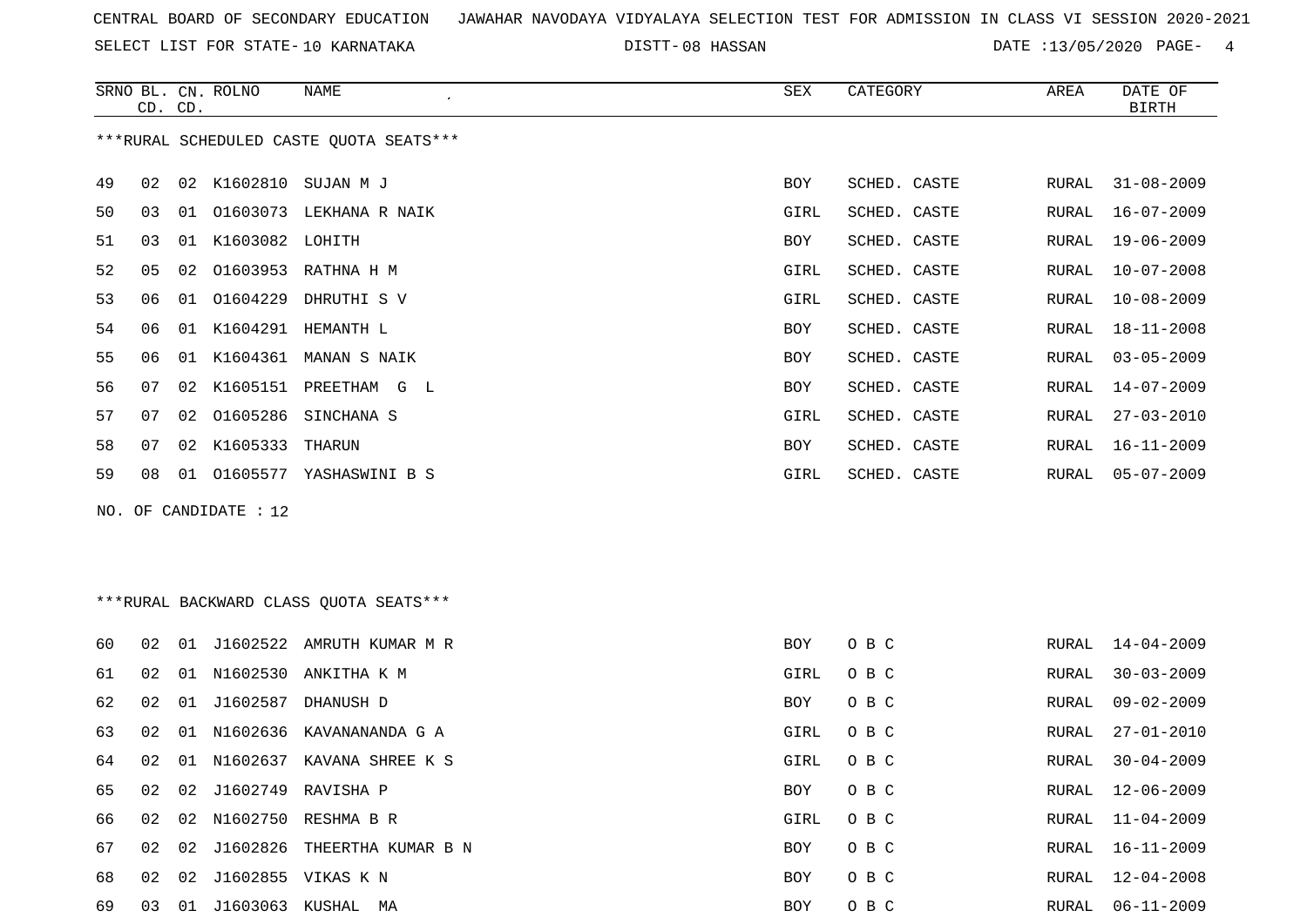SELECT LIST FOR STATE- DISTT- 10 KARNATAKA

08 HASSAN DATE :13/05/2020 PAGE- 5

|                                        | CD. CD. |    | SRNO BL. CN. ROLNO | NAME                       | SEX  | CATEGORY | AREA  | DATE OF<br>BIRTH |  |
|----------------------------------------|---------|----|--------------------|----------------------------|------|----------|-------|------------------|--|
| ***RURAL BACKWARD CLASS OUOTA SEATS*** |         |    |                    |                            |      |          |       |                  |  |
| 70                                     | 06      |    |                    | 01 J1604197 DARSHAN D R    | BOY  | O B C    |       | RURAL 13-07-2009 |  |
| 71                                     | 06      | 01 |                    | J1604198 DARSHAN GOWDA     | BOY  | O B C    | RURAL | 19-05-2009       |  |
| 72                                     | 06      |    |                    | 01 J1604378 M CHIRANTH     | BOY  | O B C    | RURAL | $08 - 12 - 2008$ |  |
| 73                                     | 07      | 01 | N1604716           | ANKITHA S P                | GIRL | O B C    | RURAL | $30 - 03 - 2009$ |  |
| 74                                     | 07      |    |                    | 01 J1604864 GHAMAN M C     | BOY  | O B C    | RURAL | $09 - 09 - 2009$ |  |
| 75                                     | 07      |    |                    | 02 N1605400 YASHASWINI T M | GIRL | O B C    |       | RURAL 14-06-2009 |  |
| NO. OF CANDIDATE : $16$                |         |    |                    |                            |      |          |       |                  |  |

## \*\*\*RURAL SCHEDULED TRIBE QUOTA SEATS\*\*\*

|  |  | 76 02 01 L1602564 CHANDRAKANTHA         | BOY        | SCHED. TRIBE | RURAL 08-12-2008 |
|--|--|-----------------------------------------|------------|--------------|------------------|
|  |  | 77 03 01 L1602904 BHAVISH U             | BOY        | SCHED. TRIBE | RURAL 19-03-2009 |
|  |  | 78 03 02 L1603171 NUTHAN N O MEGALAGERE | BOY        | SCHED. TRIBE | RURAL 11-05-2009 |
|  |  | 79 07 01 L1604950 KEERTHI C             | <b>BOY</b> | SCHED. TRIBE | RURAL 12-12-2008 |
|  |  | 80 07 02 L1605141 PRASHANTH NAYAKA A S  | BOY        | SCHED. TRIBE | RURAL 12-03-2009 |

NO. OF CANDIDATE : 5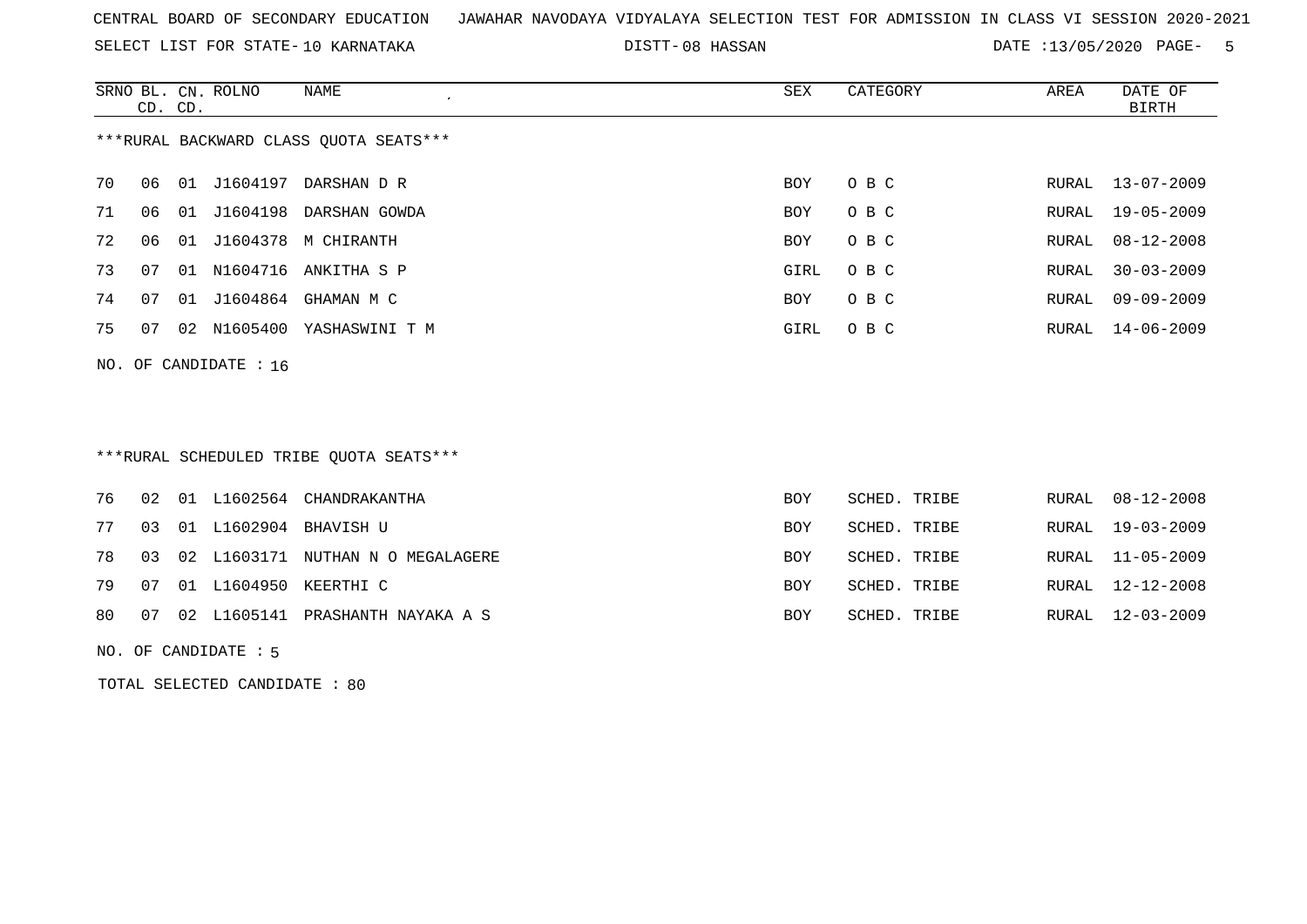SELECT LIST FOR STATE- DISTT- 10 KARNATAKA

09 BIDAR DATE :13/05/2020 PAGE- 1

|    |    | CD. CD. | SRNO BL. CN. ROLNO   | NAME<br>$\epsilon$                     | SEX  | CATEGORY     | AREA  | DATE OF<br><b>BIRTH</b> |
|----|----|---------|----------------------|----------------------------------------|------|--------------|-------|-------------------------|
|    |    |         | ***OPEN UR SEATS***  |                                        |      |              |       |                         |
| 1  | 02 |         | 03 J1607331 SAMARTH  |                                        | BOY  | O B C        | RURAL | $27 - 03 - 2009$        |
| 2  | 04 |         |                      | 01 B1608768 NISHITH SAWALGI            | BOY  | O B C        | URBAN | $20 - 04 - 2009$        |
| 3  | 05 |         |                      | 02 J1609740 SANGANABASAVA              | BOY  | O B C        | RURAL | $11 - 01 - 2010$        |
| 4  | 05 |         | 02 H1609742 SANGEETA |                                        | GIRL | SCHED. TRIBE | URBAN | $17 - 02 - 2009$        |
|    |    |         | NO. OF CANDIDATE : 4 |                                        |      |              |       |                         |
|    |    |         |                      | ***OPEN SCHEDULED CASTE QUOTA SEATS*** |      |              |       |                         |
| 5  | 01 |         | 03 01606426          | SNEHA                                  | GIRL | SCHED. CASTE | RURAL | 18-09-2008              |
| 6  | 02 |         | 02 C1607041 MARTIN   |                                        | BOY  | SCHED. CASTE | URBAN | $10 - 06 - 2009$        |
| 7  | 03 |         | 03 K1608242 SHRAVANT |                                        | BOY  | SCHED. CASTE | RURAL | $08 - 08 - 2008$        |
| 8  | 03 |         | 03 K1608337 TEJASVI  |                                        | BOY  | SCHED. CASTE | RURAL | $25 - 02 - 2009$        |
| 9  | 05 |         | 02 G1609593 POOJA    |                                        | GIRL | SCHED. CASTE | URBAN | $29 - 09 - 2008$        |
|    |    |         | NO. OF CANDIDATE : 5 |                                        |      |              |       |                         |
|    |    |         |                      |                                        |      |              |       |                         |
|    |    |         |                      | ***OPEN DISABLED QUOTA SEATS***        |      |              |       |                         |
| 10 | 01 |         | 03 G1606288 SAKSHI   |                                        | GIRL | SCHED. CASTE | URBAN | $16 - 06 - 2009$        |
| 11 | 01 |         | 03 H1606470 SUNITA   |                                        | GIRL | SCHED. TRIBE | URBAN | $02 - 12 - 2008$        |
| 12 | 02 |         |                      | 01 B1606760 BASAVARAJ                  | BOY  | O B C        | URBAN | $23 - 08 - 2008$        |
|    |    |         | NO. OF CANDIDATE: 3  |                                        |      |              |       |                         |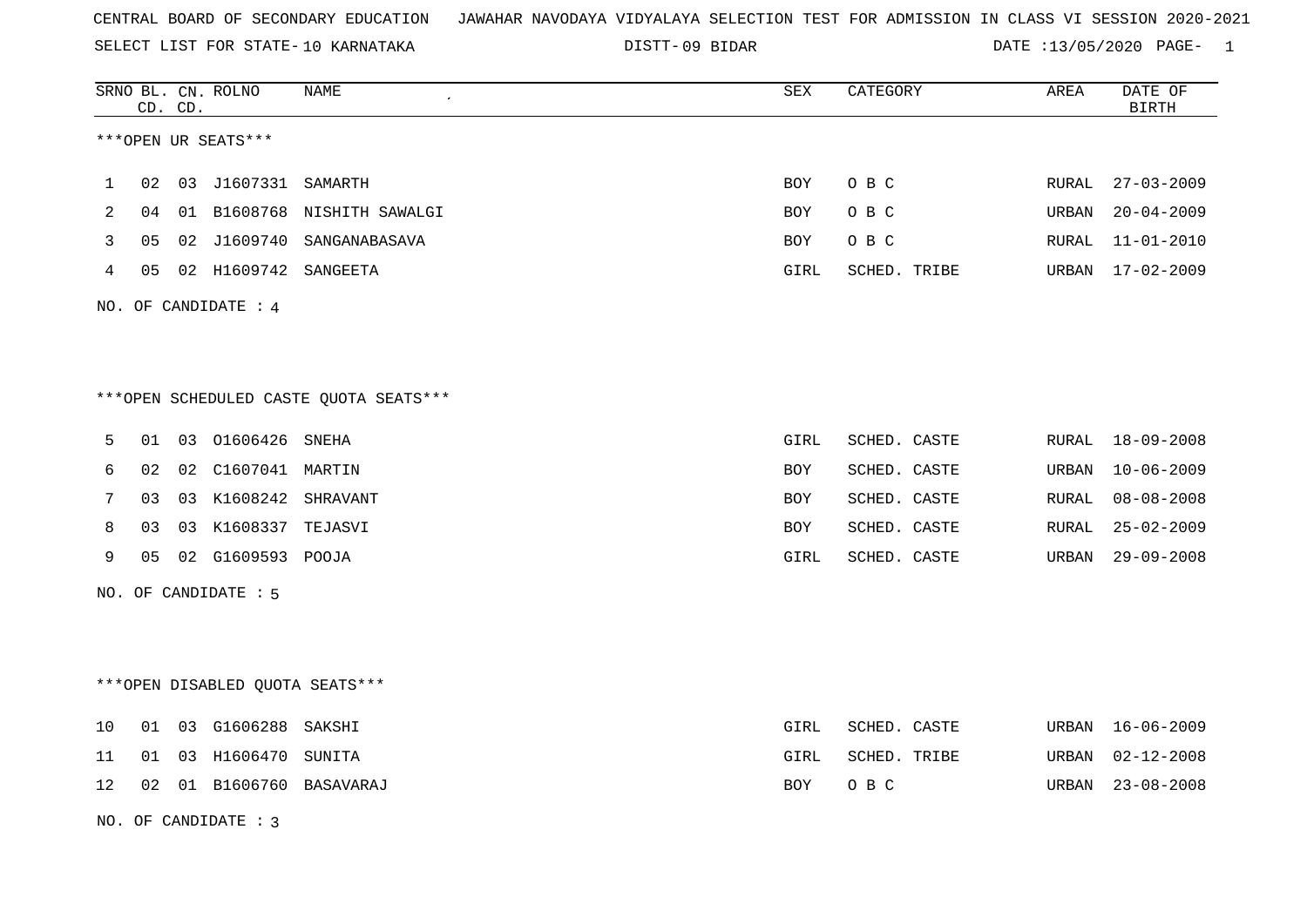SELECT LIST FOR STATE- DISTT- 10 KARNATAKA

09 BIDAR DATE :13/05/2020 PAGE- 2

|    |    | CD. CD. | SRNO BL. CN. ROLNO     | NAME                                   | SEX        | CATEGORY     | AREA  | DATE OF<br><b>BIRTH</b> |
|----|----|---------|------------------------|----------------------------------------|------------|--------------|-------|-------------------------|
|    |    |         |                        | *** OPEN BACKWARD CLASS QUOTA SEATS*** |            |              |       |                         |
| 13 | 02 |         |                        | 02 J1606918 HRUSHIKESH                 | <b>BOY</b> | O B C        | RURAL | $30 - 12 - 2009$        |
| 14 | 03 |         | 02 B1608151 SAGAR      |                                        | <b>BOY</b> | O B C        | URBAN | $21 - 02 - 2008$        |
| 15 | 03 | 03      |                        | F1608280 SREEJAA NANDRAJ PATIL         | GIRL       | O B C        | URBAN | $07 - 08 - 2009$        |
| 16 | 04 |         |                        | 01 J1608547 C. ADITYA                  | BOY        | O B C        | RURAL | $26 - 10 - 2008$        |
| 17 | 05 |         | 01 J1609575 OMKAR      |                                        | BOY        | O B C        | RURAL | $22 - 05 - 2009$        |
|    |    |         | NO. OF CANDIDATE : 5   |                                        |            |              |       |                         |
|    |    |         |                        |                                        |            |              |       |                         |
|    |    |         |                        |                                        |            |              |       |                         |
|    |    |         |                        | ***OPEN SCHEDULED TRIBE QUOTA SEATS*** |            |              |       |                         |
| 18 | 01 |         | 01 L1605604 ADITYA     |                                        | BOY        | SCHED. TRIBE | RURAL | 17-08-2007              |
| 19 | 01 |         | 03 P1606443 SRUSHTI    |                                        | GIRL       | SCHED. TRIBE | RURAL | $24 - 04 - 2009$        |
| 20 | 03 |         | 03 L1608370 VIJENDRA   |                                        | <b>BOY</b> | SCHED. TRIBE | RURAL | $04 - 06 - 2009$        |
|    |    |         | NO. OF CANDIDATE : 3   |                                        |            |              |       |                         |
|    |    |         |                        |                                        |            |              |       |                         |
|    |    |         |                        |                                        |            |              |       |                         |
|    |    |         | ***RURAL OPEN SEATS*** |                                        |            |              |       |                         |
| 21 | 01 |         | 01 J1605681 ANUJ       |                                        | BOY        | O B C        | RURAL | $23 - 08 - 2009$        |
| 22 | 01 | 02      | N1606136 POORVI        |                                        | GIRL       | O B C        | RURAL | $26 - 07 - 2009$        |
| 23 | 01 |         | 03 N1606385 SHRAVANI   |                                        | GIRL       | O B C        | RURAL | $24 - 10 - 2009$        |
| 24 | 01 |         |                        | 03 N1606519 VAISHNAVI                  | GIRL       | O B C        | RURAL | $14 - 08 - 2009$        |
| 25 | 02 |         | 01 J1606619 ADITYA     |                                        | <b>BOY</b> | O B C        | RURAL | $13 - 09 - 2009$        |
| 26 | 02 |         |                        | 02 J1607186 PRATHAMESH                 | <b>BOY</b> | O B C        | RURAL | $29 - 08 - 2009$        |

27 02 03 J1607394 SHARANAPPA BOY O B C RURAL 07-08-2008 28 02 04 N1607452 SHRUSHTI GIRL O B C RURAL 14-11-2009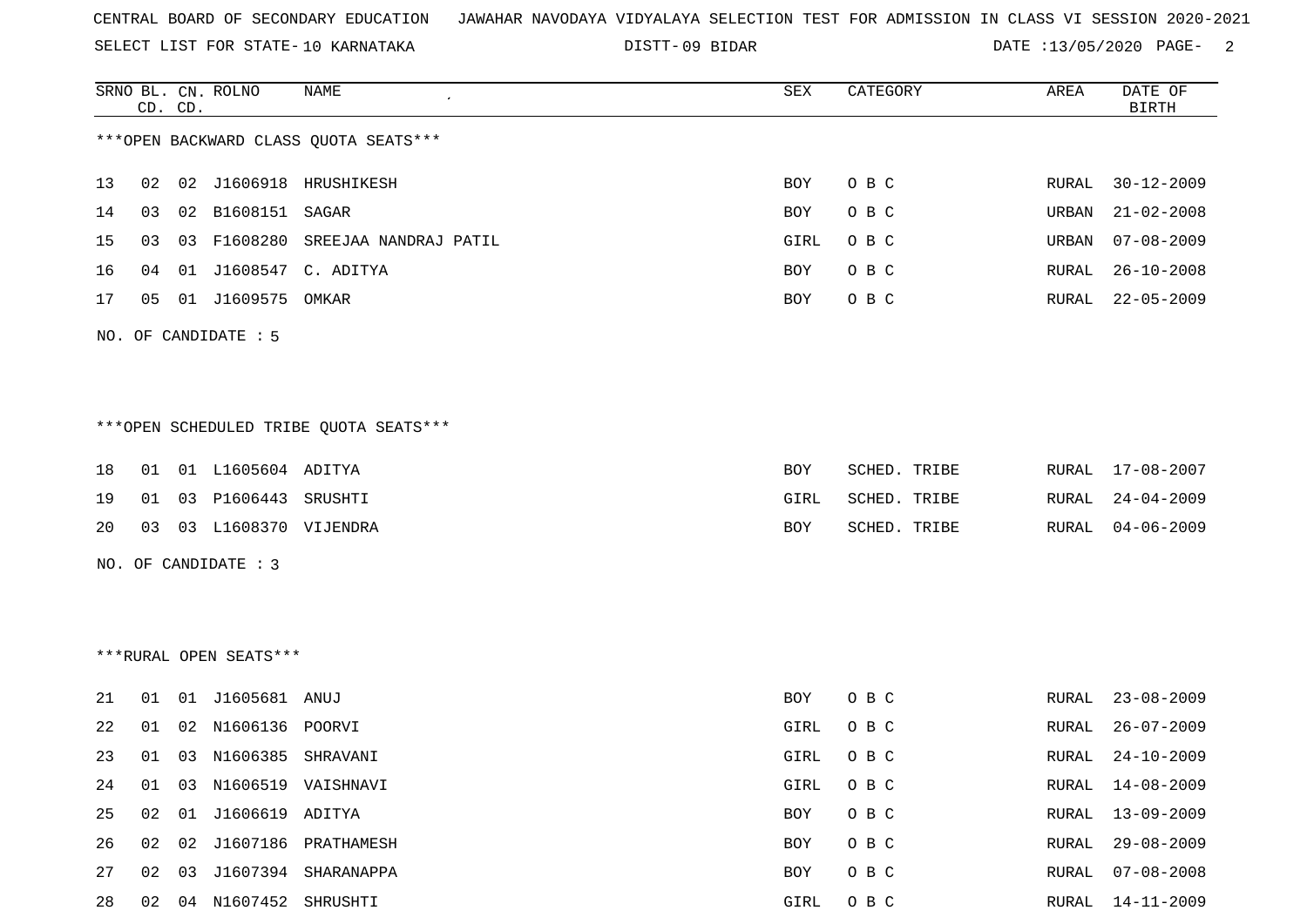09 BIDAR DATE :13/05/2020 PAGE- 3

|    | CD. CD. |    | SRNO BL. CN. ROLNO     | <b>NAME</b>        | <b>SEX</b> | CATEGORY       | AREA  | DATE OF<br><b>BIRTH</b> |
|----|---------|----|------------------------|--------------------|------------|----------------|-------|-------------------------|
|    |         |    | ***RURAL OPEN SEATS*** |                    |            |                |       |                         |
| 29 | 02      | 04 | I1607524               | SRISAI             | <b>BOY</b> | GENERAL        | RURAL | $14 - 05 - 2009$        |
| 30 | 03      | 01 | K1607871               | DARSHAN            | <b>BOY</b> | SCHED. CASTE   | RURAL | $25 - 09 - 2009$        |
| 31 | 03      | 03 | J1608217               | SHAILESH           | <b>BOY</b> | O B C          | RURAL | $22 - 11 - 2009$        |
| 32 | 03      | 03 | J1608317               | SUPREET            | <b>BOY</b> | O B C          | RURAL | $31 - 07 - 2009$        |
| 33 | 03      | 03 | J1608388               | VIVEK              | <b>BOY</b> | O B C          | RURAL | $17 - 05 - 2009$        |
| 34 | 04      | 01 | I1608403               | ABHINAV PANSHETTY  | <b>BOY</b> | <b>GENERAL</b> | RURAL | $03 - 02 - 2010$        |
| 35 | 04      | 02 | J1608816               | PRANJAL            | <b>BOY</b> | O B C          | RURAL | $07 - 04 - 2009$        |
| 36 | 04      | 02 | J1609015               | SHREYASH           | <b>BOY</b> | O B C          | RURAL | $14 - 06 - 2009$        |
| 37 | 04      | 02 | N1609032               | SINCHANA           | GIRL       | O B C          | RURAL | $10 - 05 - 2009$        |
| 38 | 05      | 01 | N1609555               | NAVYA              | GIRL       | O B C          | RURAL | $16 - 11 - 2008$        |
| 39 | 05      | 02 | J1609751               | SANKET             | <b>BOY</b> | O B C          | RURAL | $11 - 09 - 2009$        |
| 40 | 05      | 02 | L1609779               | SHARANU            | <b>BOY</b> | SCHED. TRIBE   | RURAL | $05 - 01 - 2009$        |
| 41 | 05      | 02 | L1609800               | SHIVKUMAR HALEMBER | <b>BOY</b> | SCHED. TRIBE   | RURAL | $02 - 02 - 2009$        |
| 42 | 05      | 02 | J1609937               | VEER               | <b>BOY</b> | O B C          | RURAL | $01 - 01 - 2010$        |
|    |         |    |                        |                    |            |                |       |                         |

NO. OF CANDIDATE : 22

\*\*\*RURAL SCHEDULED CASTE QUOTA SEATS\*\*\*

| 01 01605661 AMULYA<br>44<br>01<br>SCHED. CASTE<br>GIRL<br>RURAL<br>01 01605871 GANGOTRI<br>45<br>SCHED. CASTE<br>01<br>GIRL<br>RURAL<br>01 K1605886 HARIOM<br>46<br>01<br>SCHED. CASTE<br>RURAL<br>BOY<br>02 K1606062 NAMAN<br>RURAL 11-08-2009<br>47<br>01<br>SCHED. CASTE<br><b>BOY</b><br>03 K1606476 SURAJ<br>RURAL 30-04-2008<br>48<br>01<br>SCHED. CASTE<br><b>BOY</b><br>49<br>02 K1606967 KRISH<br>02<br><b>BOY</b><br>SCHED. CASTE<br>RURAL | 43 | 01 | 01 K1605641 AMAR | <b>BOY</b> | SCHED. CASTE | RURAL 28-08-2009 |
|------------------------------------------------------------------------------------------------------------------------------------------------------------------------------------------------------------------------------------------------------------------------------------------------------------------------------------------------------------------------------------------------------------------------------------------------------|----|----|------------------|------------|--------------|------------------|
|                                                                                                                                                                                                                                                                                                                                                                                                                                                      |    |    |                  |            |              | 06-02-2010       |
|                                                                                                                                                                                                                                                                                                                                                                                                                                                      |    |    |                  |            |              | 16-06-2009       |
|                                                                                                                                                                                                                                                                                                                                                                                                                                                      |    |    |                  |            |              | 07-09-2009       |
|                                                                                                                                                                                                                                                                                                                                                                                                                                                      |    |    |                  |            |              |                  |
|                                                                                                                                                                                                                                                                                                                                                                                                                                                      |    |    |                  |            |              |                  |
|                                                                                                                                                                                                                                                                                                                                                                                                                                                      |    |    |                  |            |              | 24-07-2009       |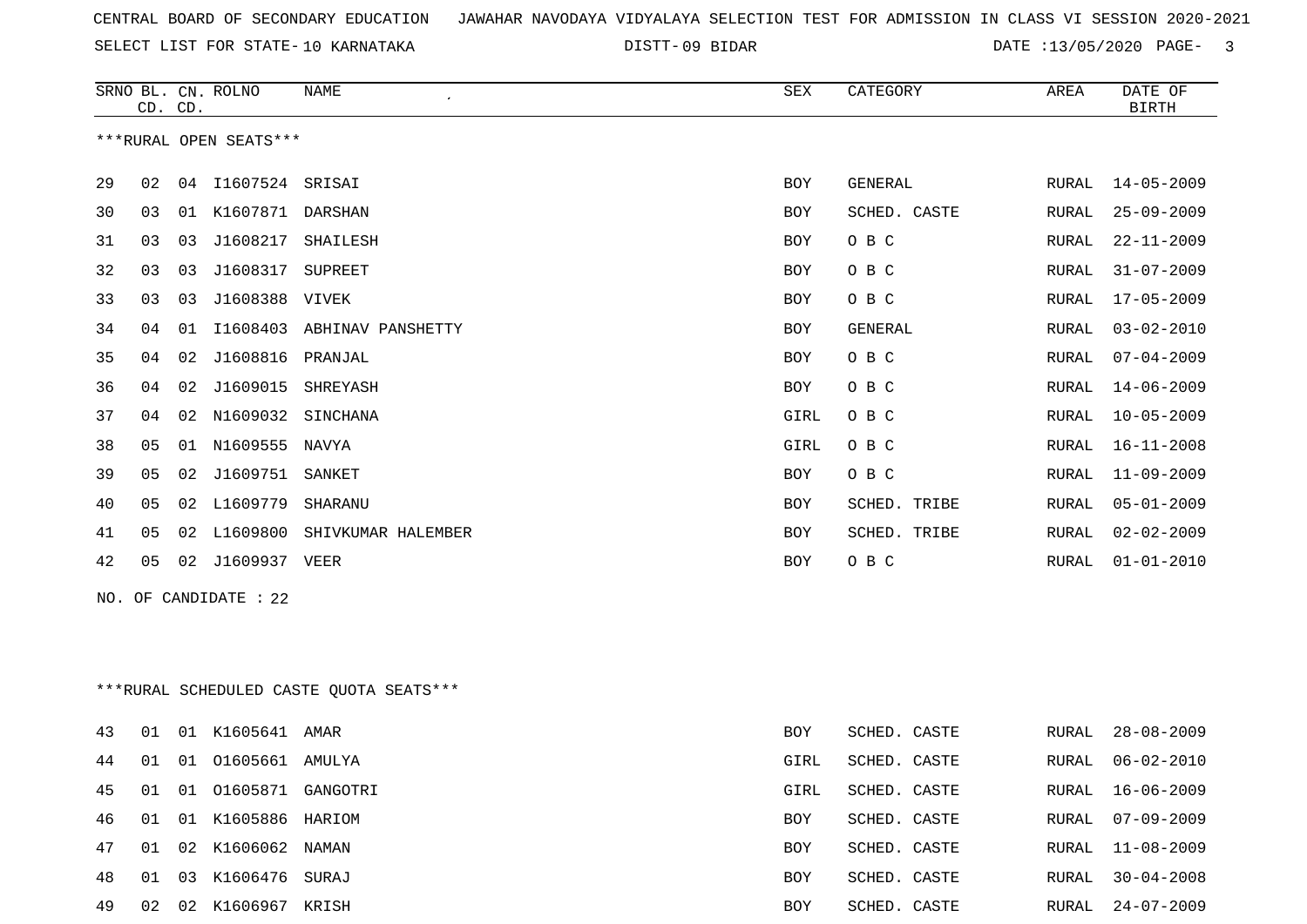SELECT LIST FOR STATE- DISTT- 10 KARNATAKA

09 BIDAR DATE :13/05/2020 PAGE- 4

|    | CD. CD. |    | SRNO BL. CN. ROLNO      | NAME                                    | SEX        | CATEGORY     | AREA  | DATE OF<br>BIRTH |
|----|---------|----|-------------------------|-----------------------------------------|------------|--------------|-------|------------------|
|    |         |    |                         | ***RURAL SCHEDULED CASTE OUOTA SEATS*** |            |              |       |                  |
| 50 | 02      |    | 02 K1607168 PRAJWAL     |                                         | BOY        | SCHED. CASTE | RURAL | 12-08-2008       |
| 51 | 05      |    | 01 K1609270 ASHWIK      |                                         | <b>BOY</b> | SCHED. CASTE | RURAL | $06 - 10 - 2008$ |
| 52 | 05      |    | 01 K1609340 DARSHAN     |                                         | BOY        | SCHED. CASTE | RURAL | 22-05-2008       |
| 53 | 05      | 01 | K1609484                | MAHENDRA KUMAR                          | BOY        | SCHED. CASTE | RURAL | $29 - 05 - 2009$ |
| 54 | 05      |    | 02 01609807             | SHREYA                                  | GIRL       | SCHED. CASTE | RURAL | $17 - 03 - 2009$ |
| 55 | 05      | 02 | K1609890                | SUPREET                                 | BOY        | SCHED. CASTE | RURAL | $01 - 12 - 2008$ |
| 56 | 05      | 02 |                         | O1609954 VIJAYLAXMI                     | GIRL       | SCHED. CASTE | RURAL | 09-11-2009       |
|    |         |    | NO. OF CANDIDATE : $14$ |                                         |            |              |       |                  |

# \*\*\*RURAL BACKWARD CLASS QUOTA SEATS\*\*\*

| 57 | 01 | 01 | N1605701 ARPITA   |             | GIRL | O B C | RURAL | $09 - 04 - 2010$ |
|----|----|----|-------------------|-------------|------|-------|-------|------------------|
| 58 | 01 | 02 | N1606172 PRATIBHA |             | GIRL | O B C | RURAL | $23 - 02 - 2009$ |
| 59 | 01 | 02 | J1606265          | SAGAR       | BOY  | O B C | RURAL | $15 - 07 - 2008$ |
| 60 | 02 | 01 | J1606621 ADITYA   |             | BOY  | O B C | RURAL | $21 - 10 - 2008$ |
| 61 | 02 | 01 | J1606836          | DARSHAN     | BOY  | O B C | RURAL | $23 - 12 - 2008$ |
| 62 | 02 | 02 | N1607153 PRAGATI  |             | GIRL | O B C | RURAL | $07 - 12 - 2009$ |
| 63 | 02 | 02 | J1607174 PRANAV   |             | BOY  | O B C | RURAL | $08 - 04 - 2009$ |
| 64 | 02 | 03 | N1607362 SANIKA   |             | GIRL | O B C | RURAL | $25 - 09 - 2009$ |
| 65 | 02 | 03 | J1607389          | SHANKARLING | BOY  | O B C | RURAL | $23 - 05 - 2009$ |
| 66 | 02 | 03 | J1607404          | SHIVABASAVA | BOY  | O B C | RURAL | $12 - 06 - 2009$ |
| 67 | 02 | 04 | N1607492          | SINDHU      | GIRL | O B C | RURAL | 17-06-2010       |
| 68 | 02 | 04 | N1607495          | SMITA       | GIRL | O B C | RURAL | 17-05-2009       |
| 69 | 03 | 02 | N1608081          | PRAKRUTI    | GIRL | O B C | RURAL | $31 - 08 - 2009$ |
| 70 | 03 | 02 | J1608147 SACHIN   |             | BOY  | O B C | RURAL | $21 - 04 - 2009$ |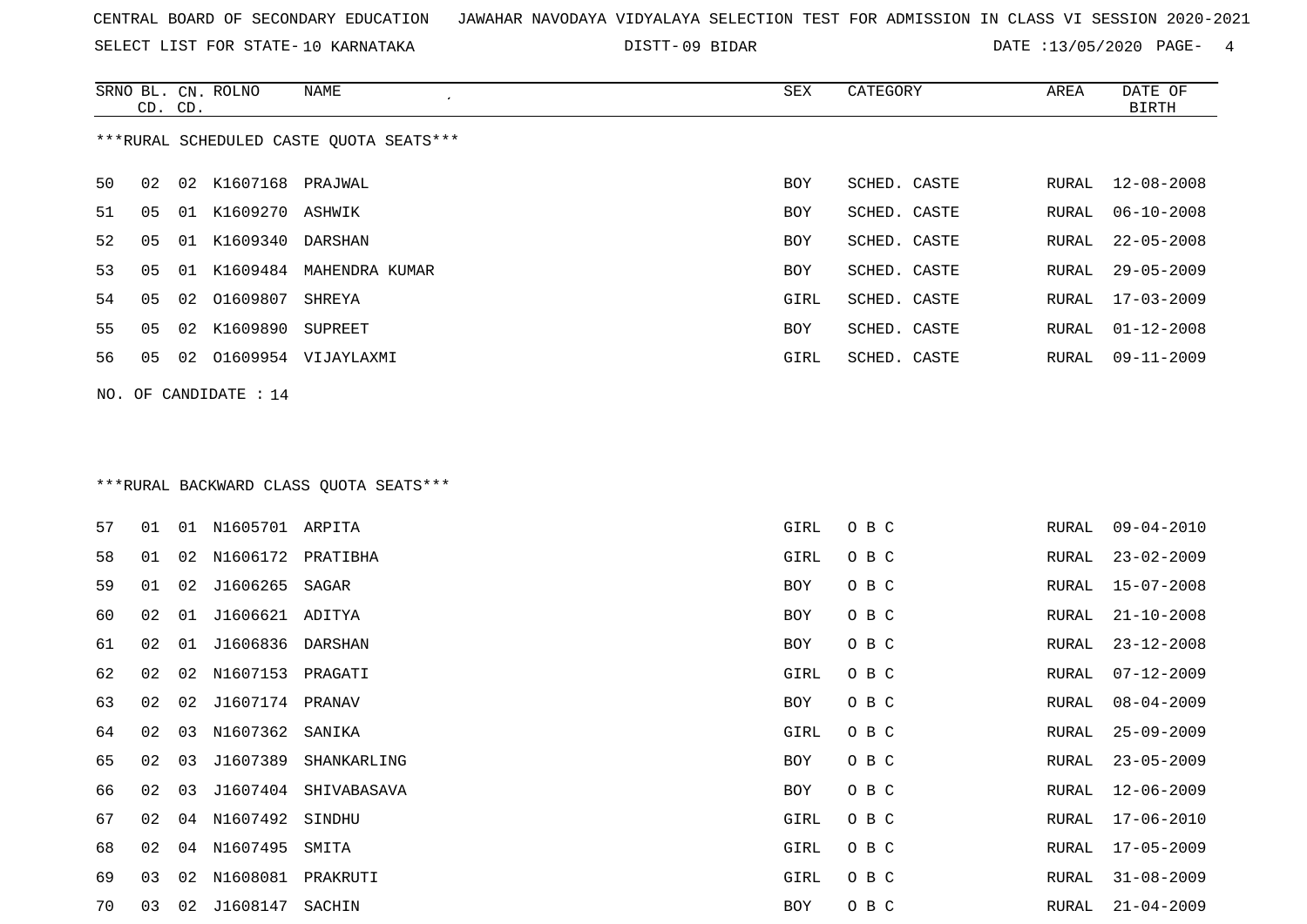SELECT LIST FOR STATE- DISTT- 10 KARNATAKA

09 BIDAR DATE :13/05/2020 PAGE- 5

|    | CD. CD.                                 |    | SRNO BL. CN. ROLNO    | <b>NAME</b>                             | <b>SEX</b> | CATEGORY     | AREA  | DATE OF<br><b>BIRTH</b> |  |  |
|----|-----------------------------------------|----|-----------------------|-----------------------------------------|------------|--------------|-------|-------------------------|--|--|
|    | *** RURAL BACKWARD CLASS QUOTA SEATS*** |    |                       |                                         |            |              |       |                         |  |  |
| 71 | 05                                      |    |                       | 01 N1609298 BHAGYASHREE                 | GIRL       | O B C        | RURAL | $23 - 06 - 2009$        |  |  |
| 72 | 05                                      |    |                       | 01 J1609327 CHANNA BASAVA               | <b>BOY</b> | O B C        | RURAL | $09 - 05 - 2009$        |  |  |
|    |                                         |    | NO. OF CANDIDATE : 16 |                                         |            |              |       |                         |  |  |
|    |                                         |    |                       |                                         |            |              |       |                         |  |  |
|    |                                         |    |                       | ***RURAL SCHEDULED TRIBE OUOTA SEATS*** |            |              |       |                         |  |  |
| 73 | 02                                      |    |                       | 01 P1606773 BHAGYASHREE                 | GIRL       | SCHED. TRIBE | RURAL | $29 - 04 - 2009$        |  |  |
| 74 | 03                                      |    | 02 P1608033 NIVEDITA  |                                         | GIRL       | SCHED. TRIBE | RURAL | $15 - 03 - 2009$        |  |  |
| 75 | 03                                      |    | 03 L1608345           | UTKARSH                                 | <b>BOY</b> | SCHED. TRIBE | RURAL | $28 - 07 - 2009$        |  |  |
| 76 | 03                                      | 03 |                       | L1608373 VIKRAMADITYA                   | BOY        | SCHED. TRIBE | RURAL | $04 - 06 - 2009$        |  |  |
| 77 | 05                                      |    | 01 L1609213           | AJAY KUMAR                              | <b>BOY</b> | SCHED. TRIBE | RURAL | $20 - 12 - 2008$        |  |  |
| 78 | 05                                      |    | 01 L1609272 ASHWIN    |                                         | BOY        | SCHED. TRIBE | RURAL | $18 - 02 - 2009$        |  |  |
| 79 | 05                                      | 01 | L1609356              | DHARI HEMANTH KUMAR                     | BOY        | SCHED. TRIBE | RURAL | $08 - 11 - 2009$        |  |  |
| 80 | 05                                      | 01 | L1609571 NRIPTUNG     |                                         | <b>BOY</b> | SCHED. TRIBE | RURAL | $22 - 07 - 2009$        |  |  |

NO. OF CANDIDATE : 8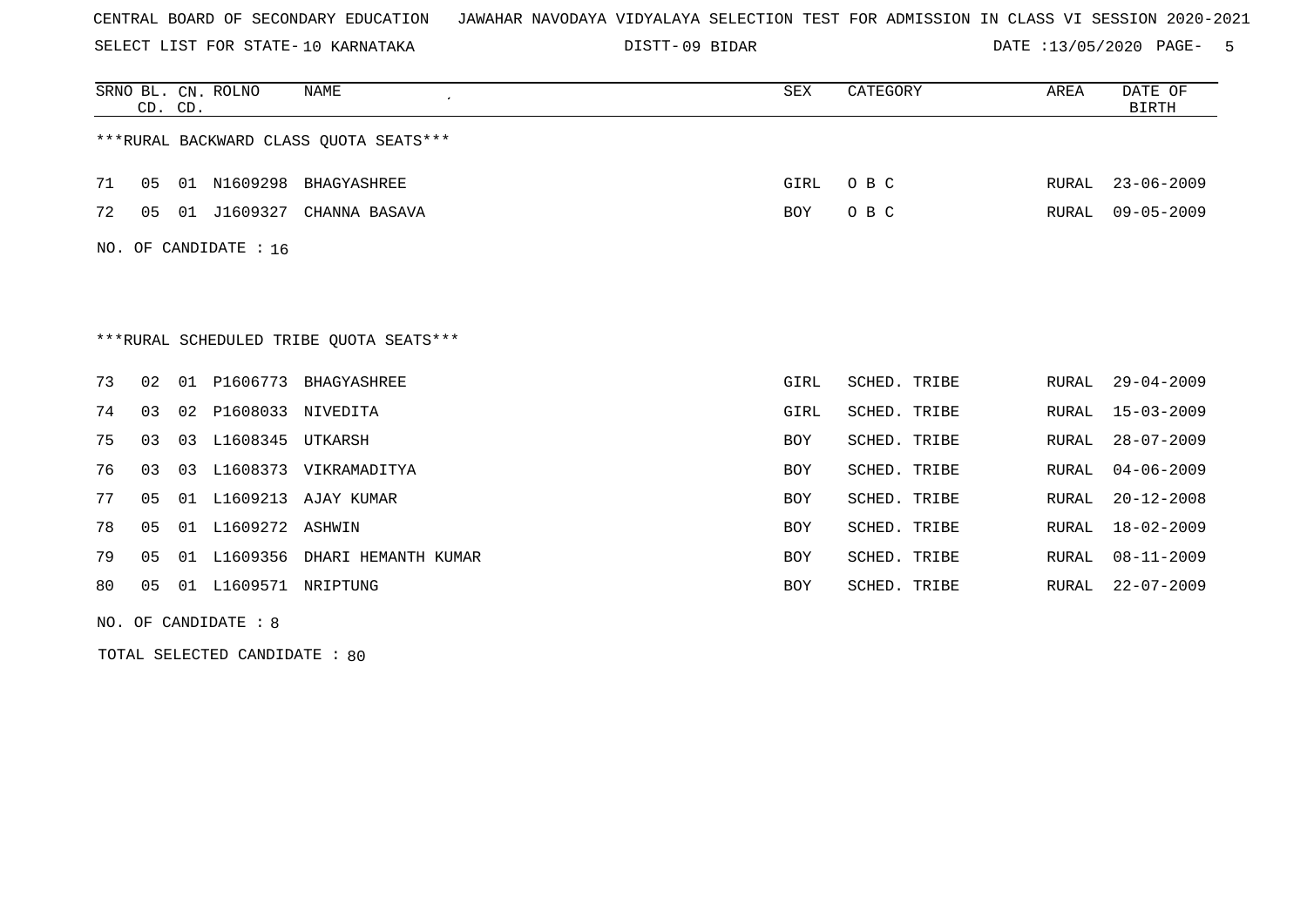| CENTRAL BOARD OF SECONDARY EDUCATION – JAWAHAR NAVODAYA VIDYALAYA SELECTION TEST FOR ADMISSION IN CLASS VI SESSION 2020-2021 |  |  |  |  |  |
|------------------------------------------------------------------------------------------------------------------------------|--|--|--|--|--|
|------------------------------------------------------------------------------------------------------------------------------|--|--|--|--|--|

DISTT-10 KODAGU DATE :13/05/2020 PAGE- 1

|    |    | CD. CD. | SRNO BL. CN. ROLNO      | NAME                                   | SEX        | CATEGORY     | AREA             | DATE OF<br><b>BIRTH</b> |
|----|----|---------|-------------------------|----------------------------------------|------------|--------------|------------------|-------------------------|
|    |    |         | ***OPEN UR SEATS***     |                                        |            |              |                  |                         |
| 1  | 01 |         |                         | 01 F1610104 KAVERAMMA I D              | GIRL       | O B C        | URBAN            | $07 - 02 - 2009$        |
| 2  | 02 |         |                         | 01 K1610358 ABHAY H D                  | BOY        | SCHED. CASTE | RURAL            | $14 - 11 - 2008$        |
| 3  | 02 |         |                         | 01 J1610469 DEEKSHITH K.M              | <b>BOY</b> | O B C        | RURAL            | $26 - 05 - 2009$        |
| 4  | 02 |         |                         | 02 B1610589 JOVIN ROBIN                | BOY        | O B C        | URBAN            | $05 - 12 - 2008$        |
| 5  | 02 |         |                         | 03 B1610742 PRANAV.G.A                 | BOY        | O B C        | $\mathtt{URBAN}$ | $02 - 02 - 2009$        |
| 6  | 02 | 03      |                         | J1610771 PURUSHOTHAM A S               | <b>BOY</b> | O B C        | RURAL            | $17 - 01 - 2009$        |
| 7  | 02 |         |                         | 03 J1610806 SAI VEDANTH RAJ B          | BOY        | O B C        | RURAL            | $05 - 02 - 2009$        |
| 8  | 02 |         |                         | 03 N1610844 SHRAAVANI . K              | GIRL       | O B C        | ${\tt RURAL}$    | $02 - 05 - 2009$        |
| 9  | 02 |         |                         | 03 N1610892 SURABHI HA                 | GIRL       | O B C        | RURAL            | $28 - 03 - 2009$        |
|    |    |         | NO. OF CANDIDATE : 9    |                                        |            |              |                  |                         |
|    |    |         |                         |                                        |            |              |                  |                         |
|    |    |         |                         |                                        |            |              |                  |                         |
|    |    |         |                         | ***OPEN SCHEDULED CASTE QUOTA SEATS*** |            |              |                  |                         |
| 10 | 02 |         |                         | 01 K1610410 ASHWIN D M                 | BOY        | SCHED. CASTE | RURAL            | $07 - 06 - 2008$        |
| 11 | 02 |         | 02 01610508 DIYA S      |                                        | GIRL       | SCHED. CASTE | RURAL            | $04 - 06 - 2009$        |
| 12 |    |         | 02 02 01610696 NEETHU S |                                        | GIRL       | SCHED. CASTE | RURAL            | $17 - 02 - 2009$        |
|    |    |         | NO. OF CANDIDATE : 3    |                                        |            |              |                  |                         |
|    |    |         |                         |                                        |            |              |                  |                         |
|    |    |         |                         |                                        |            |              |                  |                         |

\*\*\*OPEN DISABLED QUOTA SEATS\*\*\*

|  | 13 01 01 C1610145 MANISH S |  | BOY | SCHED. CASTE | URBAN 09-03-2009 |
|--|----------------------------|--|-----|--------------|------------------|
|  | NO. OF CANDIDATE : 1       |  |     |              |                  |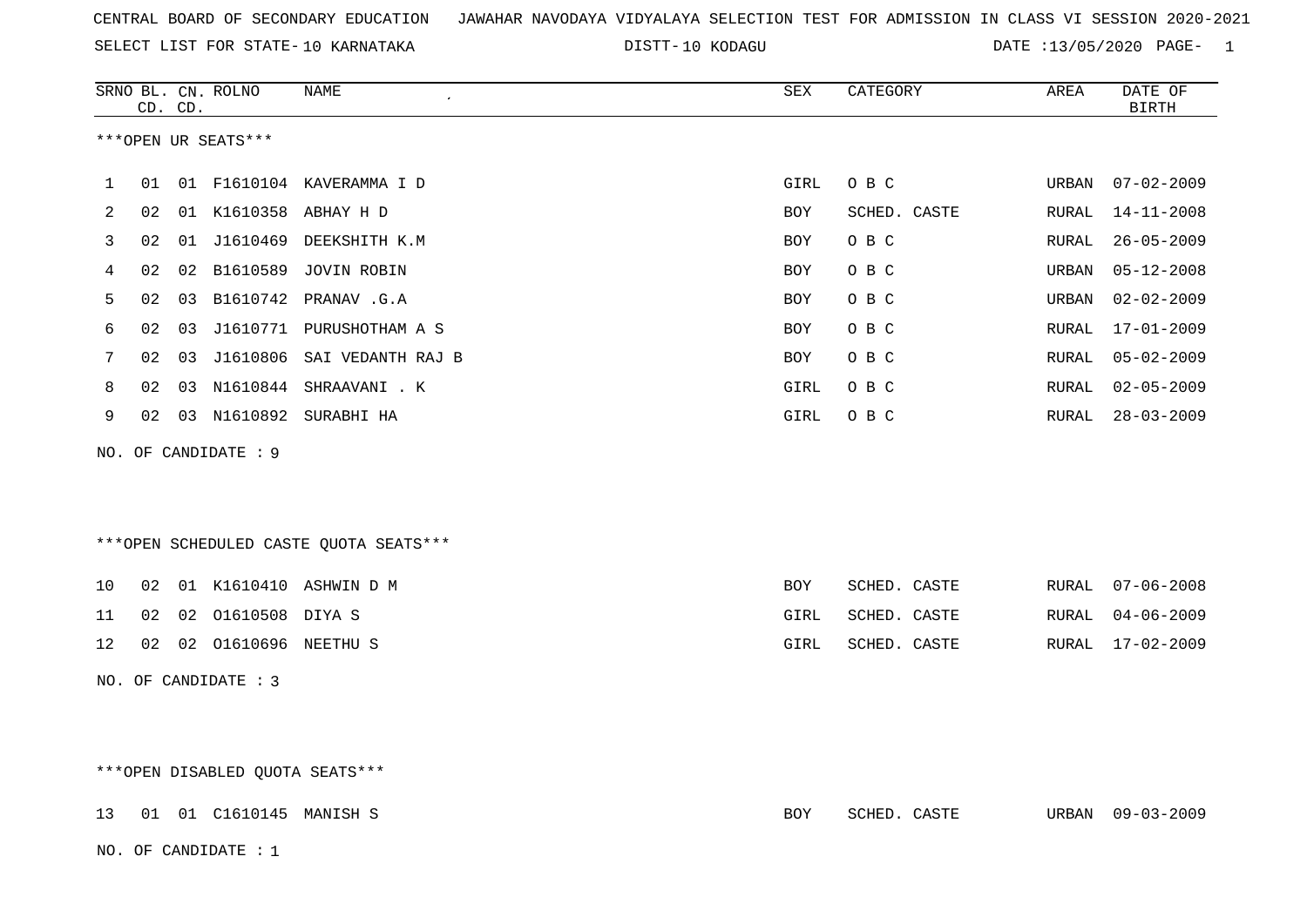SELECT LIST FOR STATE- DISTT- 10 KARNATAKA

DISTT-10 KODAGU **DATE** :13/05/2020 PAGE- 2

|    |    | CD. CD. | SRNO BL. CN. ROLNO     | NAME                                   | SEX  | CATEGORY     | AREA         | DATE OF<br><b>BIRTH</b> |
|----|----|---------|------------------------|----------------------------------------|------|--------------|--------------|-------------------------|
|    |    |         |                        | *** OPEN BACKWARD CLASS QUOTA SEATS*** |      |              |              |                         |
| 14 | 02 |         |                        | 02 J1610581 JEEVITH .S.K               | BOY  | O B C        | RURAL        | 13-07-2009              |
| 15 | 02 | 02      | J1610587               | JNANESH M A                            | BOY  | O B C        | RURAL        | $02 - 04 - 2009$        |
| 16 | 02 | 02      |                        | N1610618 K M SAMRUDDHI ACHAR           | GIRL | O B C        | RURAL        | $05 - 12 - 2008$        |
| 17 | 02 | 03      |                        | J1610775 RAJATH K D                    | BOY  | O B C        | RURAL        | $14 - 03 - 2009$        |
| 18 | 03 |         | 01 N1610980            | AANA AKKAMMA P P                       | GIRL | O B C        | RURAL        | $27 - 04 - 2009$        |
|    |    |         | NO. OF CANDIDATE : 5   |                                        |      |              |              |                         |
|    |    |         |                        | ***OPEN SCHEDULED TRIBE QUOTA SEATS*** |      |              |              |                         |
| 19 | 02 |         |                        | 02 L1610583 JITHAN K.S                 | BOY  | SCHED. TRIBE | RURAL        | 19-07-2008              |
| 20 | 02 |         | 02 L1610612 KIRAN V    |                                        | BOY  | SCHED. TRIBE | RURAL        | $28 - 10 - 2007$        |
|    |    |         | NO. OF CANDIDATE : 2   |                                        |      |              |              |                         |
|    |    |         | ***RURAL OPEN SEATS*** |                                        |      |              |              |                         |
| 21 | 01 | 01      |                        | J1610018 B P CHARAN                    | BOY  | O B C        | RURAL        | 17-09-2008              |
| 22 | 01 | 01      | J1610072               | GAUTHAM MUTHANNA C P                   | BOY  | O B C        | RURAL        | $18 - 03 - 2009$        |
| 23 | 01 | 01      | N1610085               | HAVYASHRI H K                          | GIRL | O B C        | RURAL        | $08 - 03 - 2009$        |
| 24 | 01 |         |                        | 01 M1610126 KUMUDA C E                 | GIRL | GENERAL      | RURAL        | $06 - 03 - 2009$        |
| 25 | 01 | 01      |                        | M1610130 KUSHI C U                     | GIRL | GENERAL      | <b>RURAL</b> | $16 - 11 - 2008$        |
| 26 | 01 |         |                        | 01 N1610134 LAKSHYA P S                | GIRL | O B C        | <b>RURAL</b> | $25 - 04 - 2009$        |
| 27 | 01 |         |                        | 01 M1610136 LIKHIN P R                 | GIRL | GENERAL      | RURAL        | $13 - 08 - 2009$        |
| 28 | 02 | 01      |                        | J1610478 DHANJITH K M                  | BOY  | O B C        | <b>RURAL</b> | $20 - 02 - 2009$        |
| 29 |    |         |                        | 02 02 J1610496 DHEEMANTH KUMAR R       | BOY  | O B C        | <b>RURAL</b> | $22 - 04 - 2009$        |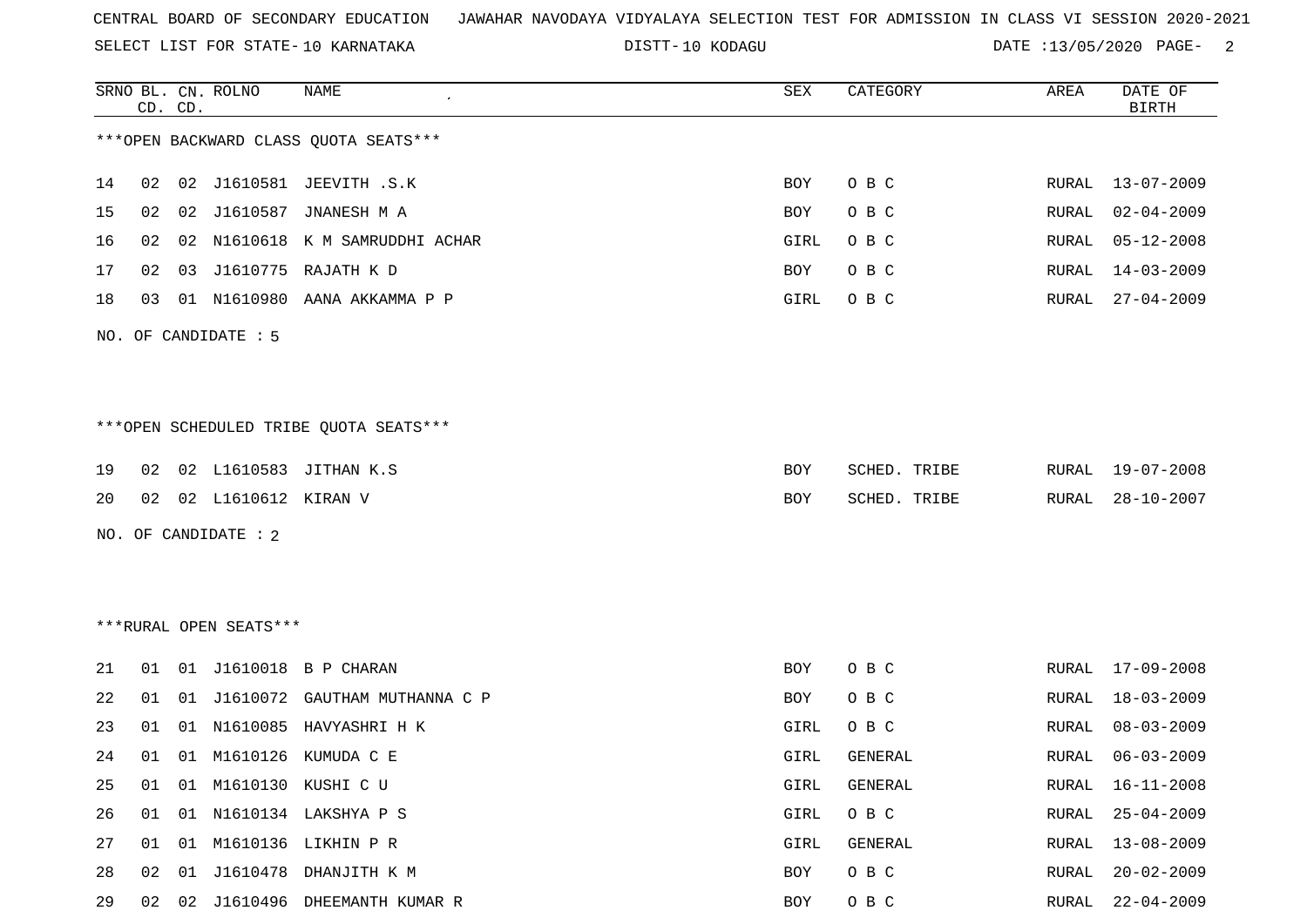SELECT LIST FOR STATE- DISTT- 10 KARNATAKA

10 KODAGU DATE :13/05/2020 PAGE- 3

|    | CD. CD. |    | SRNO BL. CN. ROLNO     | <b>NAME</b>                       | ${\tt SEX}$ | CATEGORY       | AREA         | DATE OF<br><b>BIRTH</b> |
|----|---------|----|------------------------|-----------------------------------|-------------|----------------|--------------|-------------------------|
|    |         |    | ***RURAL OPEN SEATS*** |                                   |             |                |              |                         |
| 30 | 02      |    | 02 N1610498            | DHRUTHI. B.G                      | GIRL        | O B C          | RURAL        | $03 - 11 - 2008$        |
| 31 | 02      | 02 | N1610522               | GANAVI S S                        | GIRL        | O B C          | RURAL        | $03 - 09 - 2009$        |
| 32 | 02      | 02 | N1610690               | NAVANEETHA B.M                    | GIRL        | O B C          | <b>RURAL</b> | $19 - 12 - 2009$        |
| 33 | 02      | 03 |                        | J1610761 PREETHAM.H.M             | BOY         | O B C          | RURAL        | $24 - 03 - 2009$        |
| 34 | 02      | 03 | M1610790               | RIDHI JAGADISH S                  | GIRL        | <b>GENERAL</b> | RURAL        | $25 - 08 - 2009$        |
| 35 | 02      | 03 | N1610798               | SAANVI S.P                        | GIRL        | O B C          | RURAL        | $15 - 01 - 2009$        |
| 36 | 02      | 03 | J1610895               | SWANITH RAJ .H.R                  | BOY         | O B C          | RURAL        | $25 - 03 - 2009$        |
| 37 | 02      | 03 | I1610897               | SWAROOP M.N.                      | <b>BOY</b>  | GENERAL        | RURAL        | $12 - 10 - 2008$        |
| 38 | 02      | 03 | I1610912               | THEJAS B S                        | BOY         | GENERAL        | RURAL        | $15 - 03 - 2009$        |
| 39 | 03      | 01 |                        | J1611017 ANTONIO ERNESTO FRANCIES | BOY         | O B C          | RURAL        | $03 - 05 - 2009$        |
| 40 | 03      |    | 01 J1611025 ARYA G A   |                                   | BOY         | O B C          | RURAL        | $14 - 05 - 2009$        |
| 41 | 03      | 01 | N1611038               | B C PONNAMMA                      | GIRL        | O B C          | RURAL        | $24 - 11 - 2008$        |
| 42 | 03      | 01 | N1611121               | GAYANA P R                        | GIRL        | O B C          | <b>RURAL</b> | $07 - 02 - 2008$        |
| 43 | 03      | 01 |                        | M1611158 KALPITHA PONNAPPA M      | GIRL        | GENERAL        | RURAL        | $12 - 09 - 2009$        |
| 44 | 03      | 01 |                        | J1611175 K K PELLIKA PONNANNA     | BOY         | O B C          | RURAL        | $16 - 01 - 2009$        |
| 45 | 03      | 01 |                        | J1611187 KUBERA KULDEV G T        | BOY         | O B C          | RURAL        | $08 - 05 - 2008$        |
| 46 | 03      | 02 | N1611266               | NAINIKA T P                       | GIRL        | O B C          | RURAL        | $27 - 08 - 2009$        |
| 47 | 03      | 02 | J1611338               | P U LAVEEN                        | BOY         | O B C          | <b>RURAL</b> | $03 - 11 - 2008$        |
| 48 | 03      | 02 | I1611436               | SOMAIAH MA                        | BOY         | GENERAL        | RURAL        | $21 - 04 - 2009$        |
| 49 | 03      | 02 |                        | J1611469 T B LOCHAN MUTHANNA      | <b>BOY</b>  | O B C          | RURAL        | $09 - 09 - 2009$        |

NO. OF CANDIDATE : 29

\*\*\*RURAL SCHEDULED CASTE QUOTA SEATS\*\*\*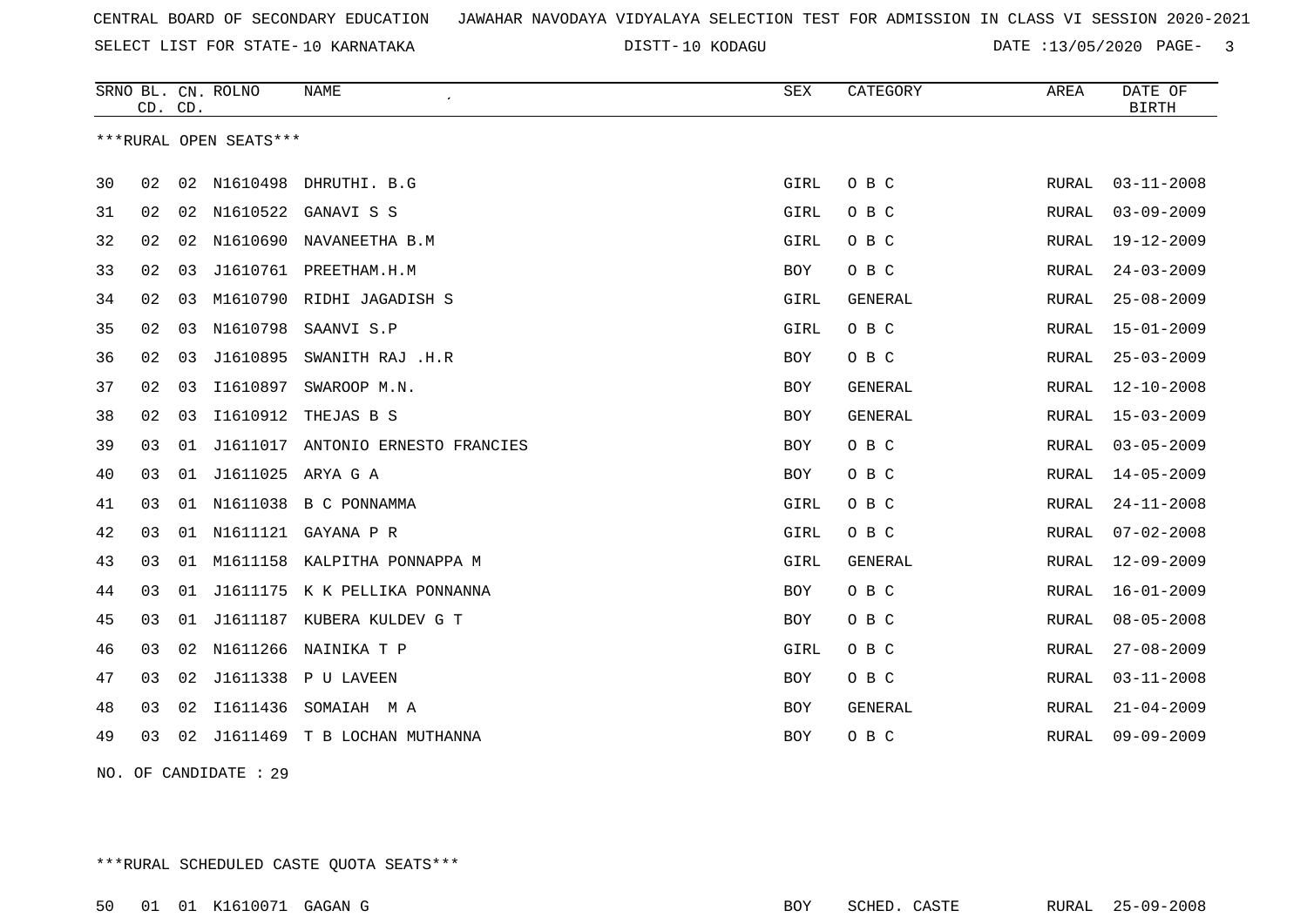SELECT LIST FOR STATE- DISTT- 10 KARNATAKA

SRNO BL. CN.

ROLNO NAME SEX CATEGORY AREA DATE OF

10 KODAGU DATE :13/05/2020 PAGE- 4

|    | CD. CD. |    |                         |                                         |      |              |               | <b>BIRTH</b>     |
|----|---------|----|-------------------------|-----------------------------------------|------|--------------|---------------|------------------|
|    |         |    |                         | ***RURAL SCHEDULED CASTE QUOTA SEATS*** |      |              |               |                  |
| 51 | 02      | 01 | K1610452                | CHIRANTH D K                            | BOY  | SCHED. CASTE | RURAL         | $25 - 05 - 2009$ |
| 52 | 02      | 02 | K1610486                | DHANUSH SHATHPAL N G                    | BOY  | SCHED. CASTE | RURAL         | 06-12-2008       |
| 53 | 02      | 02 |                         | K1610497 DHEEMANTH NAG                  | BOY  | SCHED. CASTE | RURAL         | 14-05-2009       |
| 54 | 02      | 02 |                         | K1610505 DISHANTH T H                   | BOY  | SCHED. CASTE | RURAL         | $27 - 02 - 2009$ |
| 55 | 02      | 02 |                         | K1610557 HIMANANDANA P S                | BOY  | SCHED. CASTE | RURAL         | 18-08-2009       |
| 56 | 02      | 03 |                         | O1610773 RACHITHA K S                   | GIRL | SCHED. CASTE | RURAL         | $21 - 12 - 2009$ |
| 57 | 02      | 03 |                         | 01610930 VARSHINI .M.R                  | GIRL | SCHED. CASTE | RURAL         | $27 - 04 - 2009$ |
| 58 | 02      | 03 |                         | K1610961 YASHWANTH B D                  | BOY  | SCHED. CASTE | RURAL         | $14 - 07 - 2009$ |
|    |         |    | NO. OF CANDIDATE : $9$  |                                         |      |              |               |                  |
|    |         |    |                         | ***RURAL BACKWARD CLASS QUOTA SEATS***  |      |              |               |                  |
| 59 | 02      |    |                         | 01 N1610383 AMULYA .P.R                 | GIRL | O B C        | RURAL         | $11 - 02 - 2009$ |
| 60 | 02      | 01 | J1610425                | BHAVITH PRASAD .H.R                     | BOY  | O B C        | RURAL         | $02 - 08 - 2009$ |
| 61 | 02      | 02 |                         | J1610499 DIGANTH K L                    | BOY  | O B C        | RURAL         | $23 - 04 - 2009$ |
| 62 | 02      | 02 | J1610502                | DINITH K G                              | BOY  | O B C        | ${\tt RURAL}$ | $10 - 11 - 2009$ |
| 63 | 02      | 02 |                         | N1610558 HIMANI V SHETTY                | GIRL | O B C        | RURAL         | $30 - 04 - 2009$ |
| 64 | 02      | 02 | J1610577                | JEEVAN . K                              | BOY  | O B C        | RURAL         | $01 - 09 - 2009$ |
| 65 | 02      | 02 | N1610717                | PANCHAMI K B                            | GIRL | O B C        | RURAL         | $01 - 01 - 2009$ |
| 66 | 02      | 03 | J1610729                | POORVITH K R                            | BOY  | O B C        | RURAL         | $26 - 09 - 2009$ |
| 67 | 02      | 03 |                         | N1610757 PRATHIKSHA N M                 | GIRL | O B C        | RURAL         | 14-11-2009       |
| 68 |         |    |                         | 02 03 J1610800 SACHITH .S. MANVIK       | BOY  | O B C        |               | RURAL 09-03-2009 |
| 69 |         |    |                         | 02 03 J1610835 SHASHANK. K.L            | BOY  | O B C        | RURAL         | $01 - 09 - 2009$ |
| 70 | 02      |    |                         | 03 J1610891 SUPRITH T D                 | BOY  | O B C        | RURAL         | $08 - 08 - 2009$ |
| 71 |         |    | 02 03 N1610921 VAMSHI.K |                                         | GIRL | O B C        | RURAL         | $31 - 03 - 2009$ |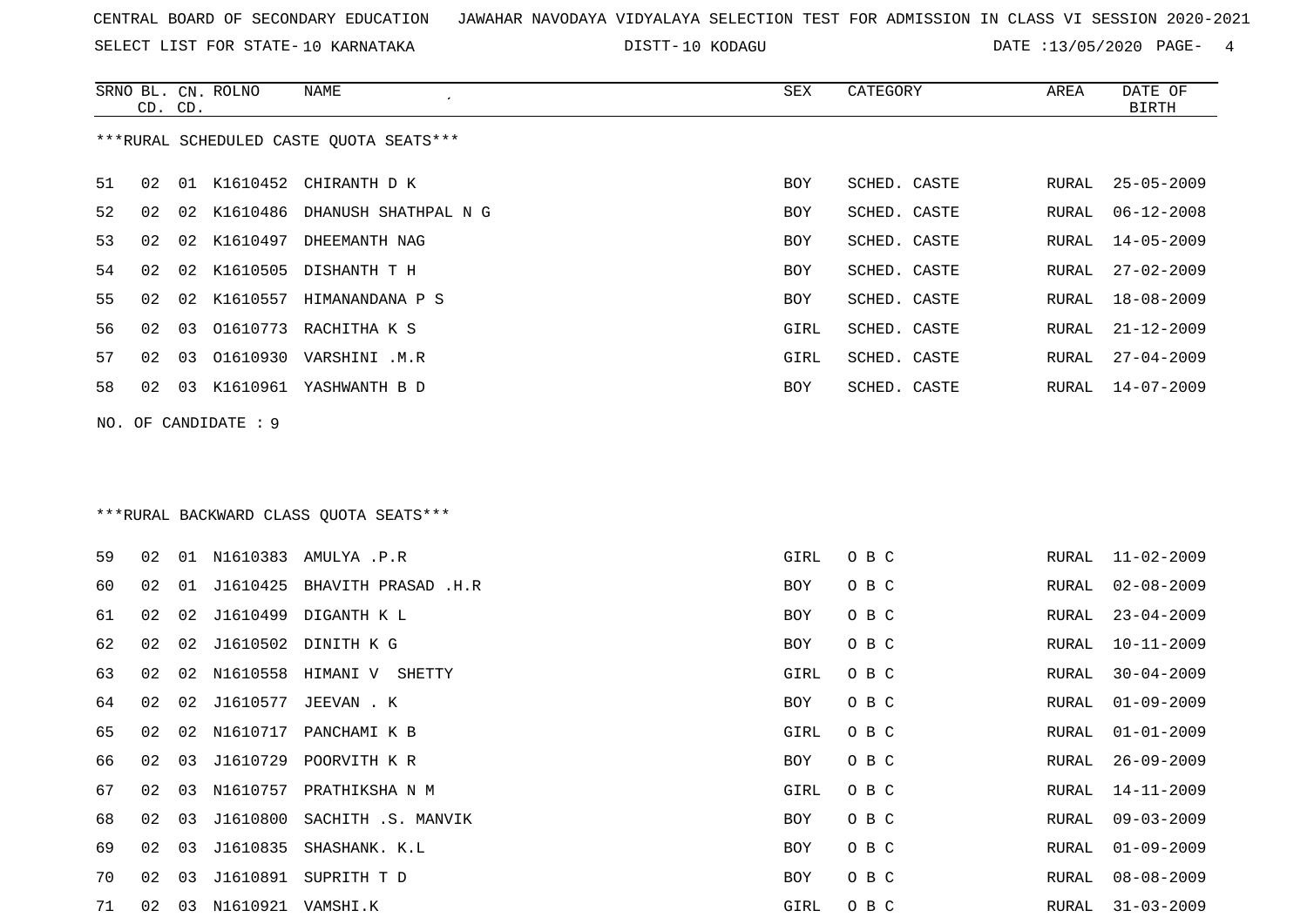SELECT LIST FOR STATE- DISTT- 10 KARNATAKA

10 KODAGU DATE :13/05/2020 PAGE- 5

|    | CD. CD.                                 |    | SRNO BL. CN. ROLNO      | <b>NAME</b>                             | SEX        | CATEGORY     | AREA  | DATE OF<br><b>BIRTH</b> |  |  |
|----|-----------------------------------------|----|-------------------------|-----------------------------------------|------------|--------------|-------|-------------------------|--|--|
|    | *** RURAL BACKWARD CLASS QUOTA SEATS*** |    |                         |                                         |            |              |       |                         |  |  |
| 72 | 02                                      | 03 |                         | J1610927 VAMSHI S. NANDAKUMAR           | BOY        | O B C        |       | RURAL 15-08-2009        |  |  |
| 73 | 02                                      |    |                         | 03 J1610956 YASHAS M R                  | BOY        | O B C        | RURAL | 19-02-2009              |  |  |
| 74 | 02                                      |    |                         | 03 N1610976 YUKTHA AMRUTH               | GIRL       | O B C        | RURAL | $18 - 02 - 2009$        |  |  |
|    |                                         |    | NO. OF CANDIDATE : $16$ |                                         |            |              |       |                         |  |  |
|    |                                         |    |                         |                                         |            |              |       |                         |  |  |
|    |                                         |    |                         |                                         |            |              |       |                         |  |  |
|    |                                         |    |                         |                                         |            |              |       |                         |  |  |
|    |                                         |    |                         | ***RURAL SCHEDULED TRIBE QUOTA SEATS*** |            |              |       |                         |  |  |
| 75 | 02                                      |    |                         | 01 P1610380 AMULYA. A.S                 | GIRL       | SCHED. TRIBE | RURAL | $03 - 06 - 2009$        |  |  |
| 76 | 02                                      |    | 01 L1610449             | CHINTHAN KUMAR S.G                      | BOY        | SCHED. TRIBE | RURAL | $21 - 05 - 2009$        |  |  |
| 77 | 02                                      |    | 01 L1610470             | DEEKSHITH NAYAKA S M                    | <b>BOY</b> | SCHED. TRIBE | RURAL | $16 - 06 - 2009$        |  |  |
| 78 | 02                                      |    |                         | 02 L1610661 MANVITH .A                  | <b>BOY</b> | SCHED. TRIBE | RURAL | $15 - 10 - 2009$        |  |  |
| 79 | 02                                      |    |                         | 03 L1610796 ROHITH S.R                  | BOY        | SCHED. TRIBE | RURAL | $08 - 05 - 2009$        |  |  |

NO. OF CANDIDATE : 6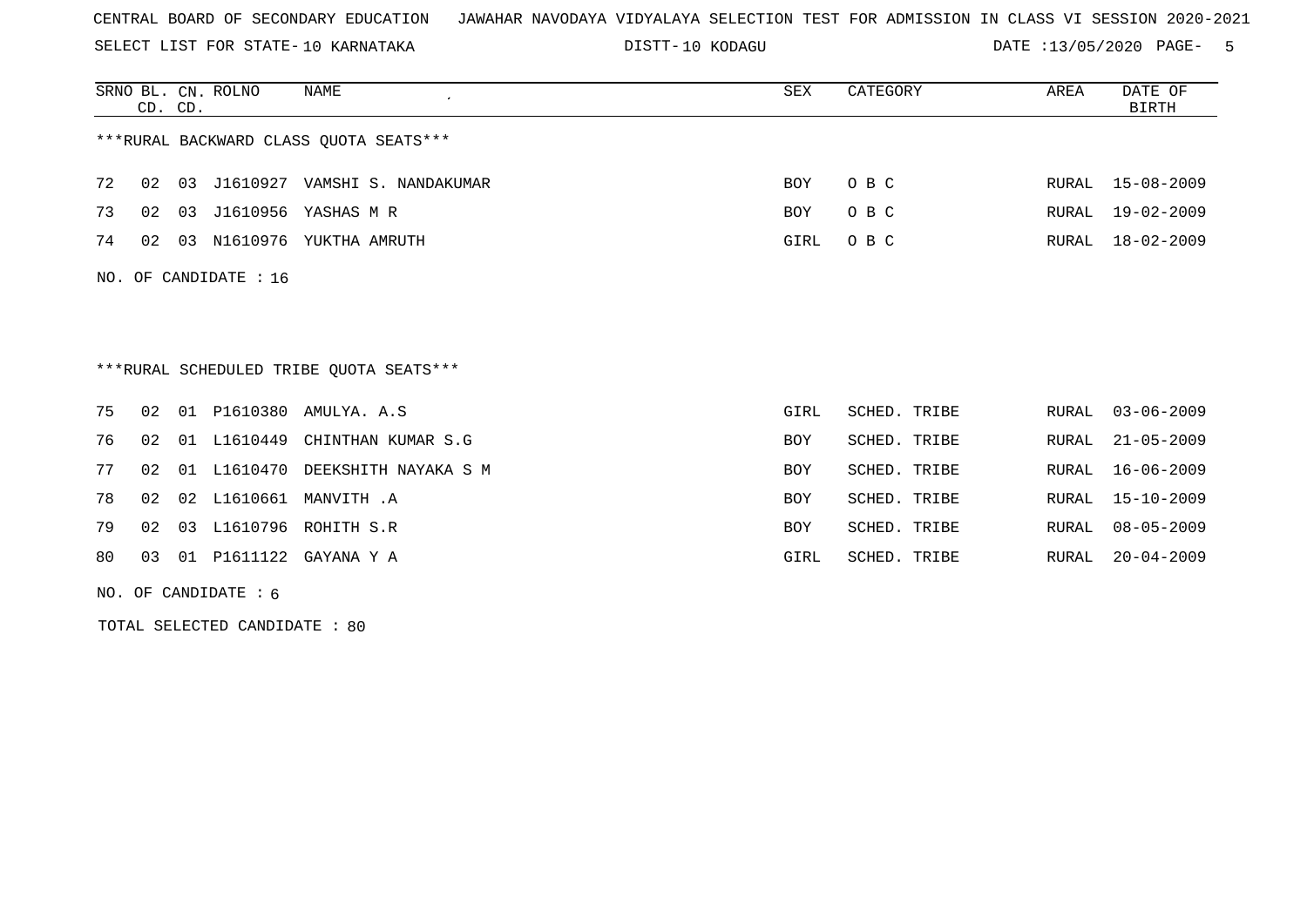SELECT LIST FOR STATE- DISTT- 10 KARNATAKA

DISTT-11 YADGIRI 11 12/05/2020 PAGE- 1

|                |    | CD. CD. | SRNO BL. CN. ROLNO              | <b>NAME</b>                            | ${\tt SEX}$ | CATEGORY     | AREA          | DATE OF<br><b>BIRTH</b> |
|----------------|----|---------|---------------------------------|----------------------------------------|-------------|--------------|---------------|-------------------------|
|                |    |         | ***OPEN UR SEATS***             |                                        |             |              |               |                         |
| 1              | 01 |         |                                 | 01 B1611704 BASAVARAJ KOLLI            | <b>BOY</b>  | O B C        | URBAN         | 17-08-2009              |
| $\overline{2}$ | 01 | 03      |                                 | J1612260 NEETIN KUMAR V                | <b>BOY</b>  | O B C        | RURAL         | $03 - 06 - 2009$        |
| 3              | 02 |         |                                 | 04 M1614150 RAMYASHRI                  | GIRL        | GENERAL      | ${\tt RURAL}$ | $09 - 04 - 2009$        |
| 4              | 05 |         |                                 | 01 J1615366 MOHIT PATIL                | BOY         | O B C        | RURAL         | $29 - 11 - 2009$        |
|                |    |         | NO. OF CANDIDATE : 4            |                                        |             |              |               |                         |
|                |    |         |                                 |                                        |             |              |               |                         |
|                |    |         |                                 | ***OPEN SCHEDULED CASTE QUOTA SEATS*** |             |              |               |                         |
| 5              | 02 |         |                                 | 02 K1613499 HARISH KUMAR               | BOY         | SCHED. CASTE | RURAL         | $22 - 10 - 2008$        |
| 6              | 02 |         | 02 K1613503 HEMANTH             |                                        | BOY         | SCHED. CASTE | RURAL         | $20 - 12 - 2009$        |
| 7              | 02 |         | 04 G1614078                     | PRIYANKA                               | GIRL        | SCHED. CASTE | URBAN         | $09 - 08 - 2009$        |
| 8              | 02 |         | 04 K1614082 PUNITHA             |                                        | BOY         | SCHED. CASTE | RURAL         | $01 - 06 - 2009$        |
| 9              | 06 |         |                                 | 04 01616184 SUPRIYA SHANKRAPPA CHAVAN  | GIRL        | SCHED. CASTE | RURAL         | $23 - 03 - 2010$        |
|                |    |         | NO. OF CANDIDATE : 5            |                                        |             |              |               |                         |
|                |    |         |                                 |                                        |             |              |               |                         |
|                |    |         | ***OPEN DISABLED QUOTA SEATS*** |                                        |             |              |               |                         |
| 10             | 01 | 02      |                                 | J1612132 MALLIKARJUNRADDI              | BOY         | O B C        | RURAL         | $27 - 01 - 2009$        |
| 11             | 02 | 05      | J1614248                        | SAMARTH                                | BOY         | O B C        | RURAL         | $25 - 06 - 2008$        |
| 12             | 03 |         |                                 | 01 J1614791 BHARAT KUMAR               | BOY         | O B C        | RURAL         | $21 - 06 - 2009$        |
|                |    |         | NO. OF CANDIDATE: 3             |                                        |             |              |               |                         |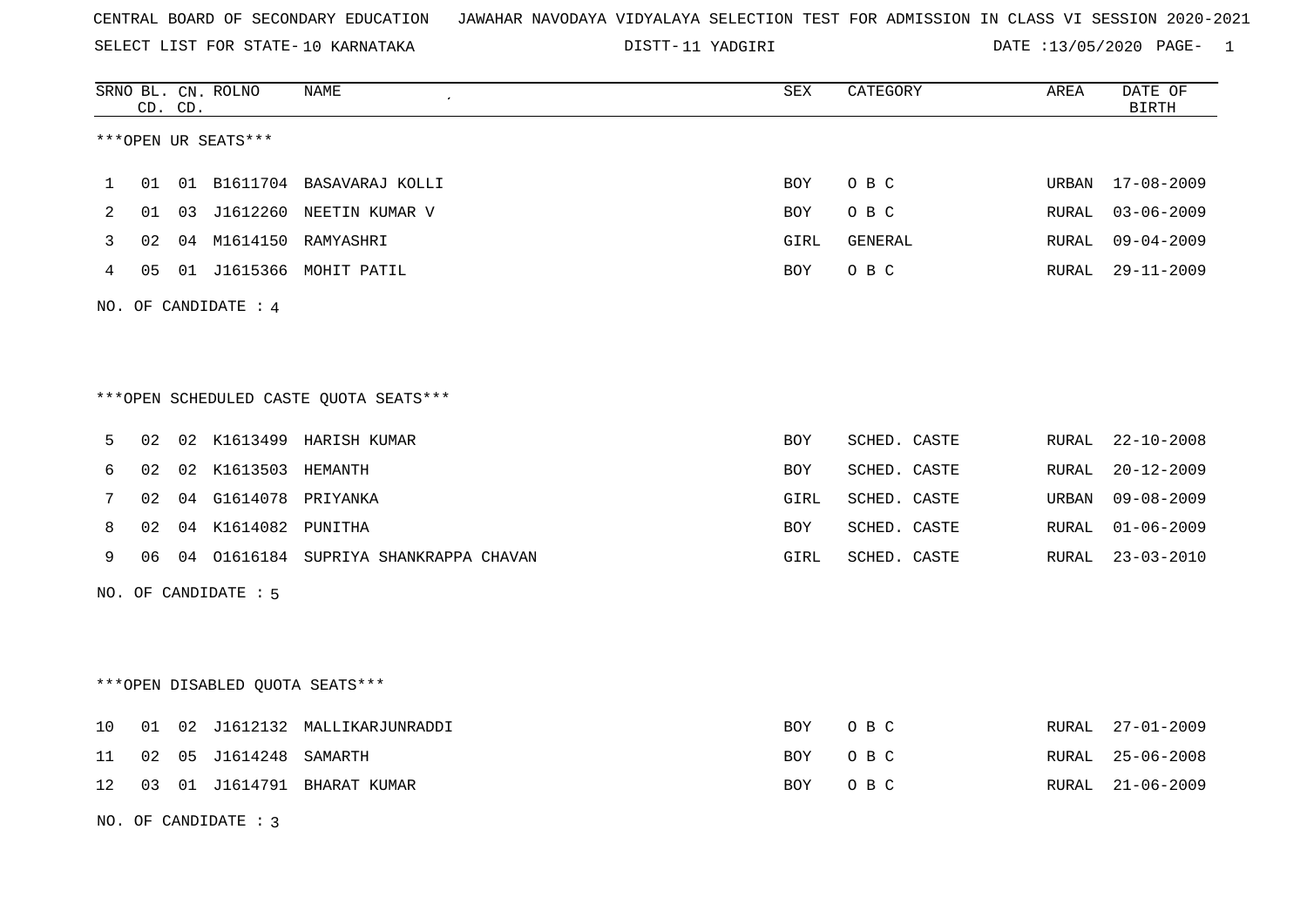SELECT LIST FOR STATE- DISTT- 10 KARNATAKA

DISTT-11 YADGIRI 13/05/2020 PAGE- 2

|    |    | CD. CD. | SRNO BL. CN. ROLNO      | <b>NAME</b>                            | SEX        | CATEGORY     | AREA         | DATE OF<br><b>BIRTH</b> |
|----|----|---------|-------------------------|----------------------------------------|------------|--------------|--------------|-------------------------|
|    |    |         |                         | *** OPEN BACKWARD CLASS QUOTA SEATS*** |            |              |              |                         |
| 13 | 01 |         |                         | 01 N1611551 AISHWARYA                  | GIRL       | O B C        | RURAL        | 17-10-2009              |
| 14 | 01 |         | 04 N1612538             | SAHANA                                 | GIRL       | O B C        | RURAL        | $27 - 02 - 2010$        |
| 15 | 01 |         |                         | 04 J1612546 SAISHARAN                  | BOY        | O B C        | RURAL        | $17 - 09 - 2009$        |
| 16 | 01 |         |                         | 05 N1612891 VAISHNAVI                  | GIRL       | O B C        | RURAL        | $05 - 03 - 2009$        |
| 17 | 03 |         | 03 N1615140             | SNEHA SHETTAR                          | GIRL       | O B C        | RURAL        | $11 - 06 - 2009$        |
|    |    |         | NO. OF CANDIDATE : 5    |                                        |            |              |              |                         |
|    |    |         |                         | ***OPEN SCHEDULED TRIBE QUOTA SEATS*** |            |              |              |                         |
| 18 | 01 |         | 02 L1611945             | GURURAJ                                | BOY        | SCHED. TRIBE | RURAL        | $08 - 02 - 2009$        |
| 19 | 02 |         | 01 L1612985 ABHISHEK    |                                        | BOY        | SCHED. TRIBE | RURAL        | $15 - 11 - 2008$        |
| 20 | 02 |         | 02 L1613407             | DEVARAJ                                | BOY        | SCHED. TRIBE | RURAL        | $06 - 07 - 2009$        |
|    |    |         | NO. OF CANDIDATE : 3    |                                        |            |              |              |                         |
|    |    |         |                         |                                        |            |              |              |                         |
|    |    |         | ***RURAL OPEN SEATS***  |                                        |            |              |              |                         |
| 21 | 01 |         | 01 J1611532 ABHISHEK    |                                        | BOY        | O B C        | RURAL        | $23 - 07 - 2008$        |
| 22 | 01 | 03      |                         | J1612173 MD. FAYAZ MEERASAB JAINAMALE  | BOY        | O B C        | RURAL        | $28 - 02 - 2009$        |
| 23 | 01 |         | 03 J1612340 PRAJWAL     |                                        | <b>BOY</b> | O B C        | RURAL        | $13 - 01 - 2009$        |
| 24 | 01 | 05      |                         | J1612755 SIDDHESHWAR                   | BOY        | O B C        | RURAL        | $28 - 06 - 2009$        |
| 25 | 01 | 05      | J1612799                | SRUJAN                                 | BOY        | O B C        | RURAL        | $07 - 07 - 2009$        |
| 26 | 02 |         |                         | 01 J1613198 BASAVANTAPPA               | BOY        | O B C        | <b>RURAL</b> | $02 - 11 - 2009$        |
| 27 | 02 | 02      | J1613349                | CHANNAREDDIGOUDA                       | BOY        | O B C        | RURAL        | $20 - 07 - 2009$        |
| 28 |    |         | 02 02 J1613506 HONNAPPA |                                        | BOY        | $O$ B $C$    | RURAL        | $20 - 08 - 2008$        |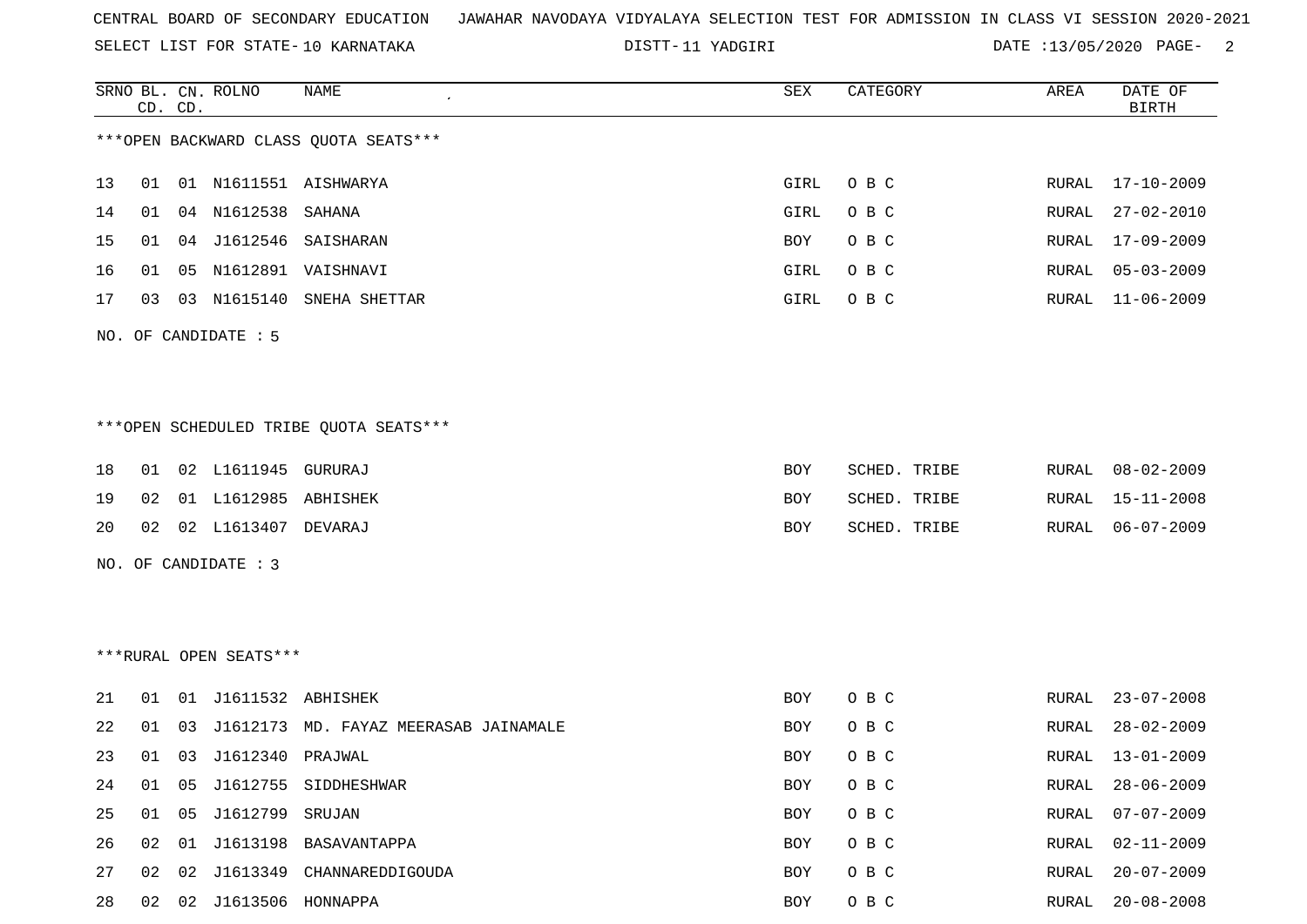11 YADGIRI DATE :13/05/2020 PAGE- 3

|    | CD. CD. |    | SRNO BL. CN. ROLNO      | <b>NAME</b>                             | <b>SEX</b>  | CATEGORY       | AREA          | DATE OF<br><b>BIRTH</b> |
|----|---------|----|-------------------------|-----------------------------------------|-------------|----------------|---------------|-------------------------|
|    |         |    | ***RURAL OPEN SEATS***  |                                         |             |                |               |                         |
| 29 | 02      |    |                         | 03 J1613674 MAHANTESH                   | BOY         | O B C          | ${\tt RURAL}$ | $21 - 12 - 2009$        |
| 30 | 02      |    |                         | 05 J1614202 REVANASIDDAPPA              | <b>BOY</b>  | O B C          | RURAL         | $27 - 06 - 2008$        |
| 31 | 02      | 05 | J1614333 SHANKAR        |                                         | <b>BOY</b>  | O B C          | RURAL         | $10 - 06 - 2009$        |
| 32 | 03      |    | 01 J1614730 ANAND       |                                         | <b>BOY</b>  | O B C          | RURAL         | $12 - 07 - 2009$        |
| 33 | 03      |    |                         | 02 J1615003 PRAVEENKUMAR                | BOY         | O B C          | RURAL         | $17 - 06 - 2009$        |
| 34 | 03      | 02 | J1615058                | SAMEER                                  | BOY         | овс            | RURAL         | 18-06-2009              |
| 35 | 03      | 03 | 01615121 SHRIDEVI       |                                         | GIRL        | SCHED. CASTE   | RURAL         | $24 - 03 - 2009$        |
| 36 | 03      | 03 | J1615193 VIKAS          |                                         | <b>BOY</b>  | O B C          | RURAL         | $18 - 07 - 2009$        |
| 37 | 04      |    |                         | 01 K1615256 K LEKHAN                    | BOY         | SCHED. CASTE   | RURAL         | $16 - 04 - 2009$        |
| 38 | 04      |    |                         | 01 J1615272 MOHAMMED AYAN               | BOY         | O B C          | RURAL         | 14-08-2009              |
| 39 | 05      |    | 01 J1615375 SAGAR       |                                         | <b>BOY</b>  | O B C          | RURAL         | $08 - 06 - 2009$        |
| 40 | 05      |    |                         | 01  01615384  VAISHNAVI                 | GIRL        | SCHED. CASTE   | RURAL         | $04 - 12 - 2009$        |
| 41 | 06      |    | 01 M1615559 CHAITRA     |                                         | <b>GIRL</b> | <b>GENERAL</b> | <b>RURAL</b>  | $29 - 11 - 2009$        |
| 42 | 06      |    |                         | 04 J1616130 SHRICHETAN                  | BOY         | O B C          | RURAL         | $25 - 07 - 2009$        |
|    |         |    | NO. OF CANDIDATE : $22$ |                                         |             |                |               |                         |
|    |         |    |                         |                                         |             |                |               |                         |
|    |         |    |                         | ***RURAL SCHEDULED CASTE QUOTA SEATS*** |             |                |               |                         |
| 43 | 01      |    | 01 K1611604 ANANDA      |                                         | <b>BOY</b>  | SCHED. CASTE   | RURAL         | $20 - 08 - 2009$        |
| 44 | 01      |    | 02 K1611870 DEVARAJ     |                                         | <b>BOY</b>  | SCHED. CASTE   | RURAL         | $25 - 08 - 2009$        |
| 45 | 01      |    | 03 K1612359 PRAKASH     |                                         | BOY         | SCHED. CASTE   | RURAL         | $15 - 06 - 2009$        |
| 46 | 01      |    | 05 K1612744 SIDDANTH    |                                         | BOY         | SCHED. CASTE   | RURAL         | $24 - 12 - 2008$        |
| 47 | 01      | 05 | 01612760 SINCHANA       |                                         | GIRL        | SCHED. CASTE   | RURAL         | $10 - 12 - 2009$        |

 01 05 O1612793 SPOORTI VIBHUTI GIRL SCHED. CASTE RURAL 20-07-2009 01 05 O1612893 VAISHNAVI CHAVAN GIRL SCHED. CASTE RURAL 12-06-2009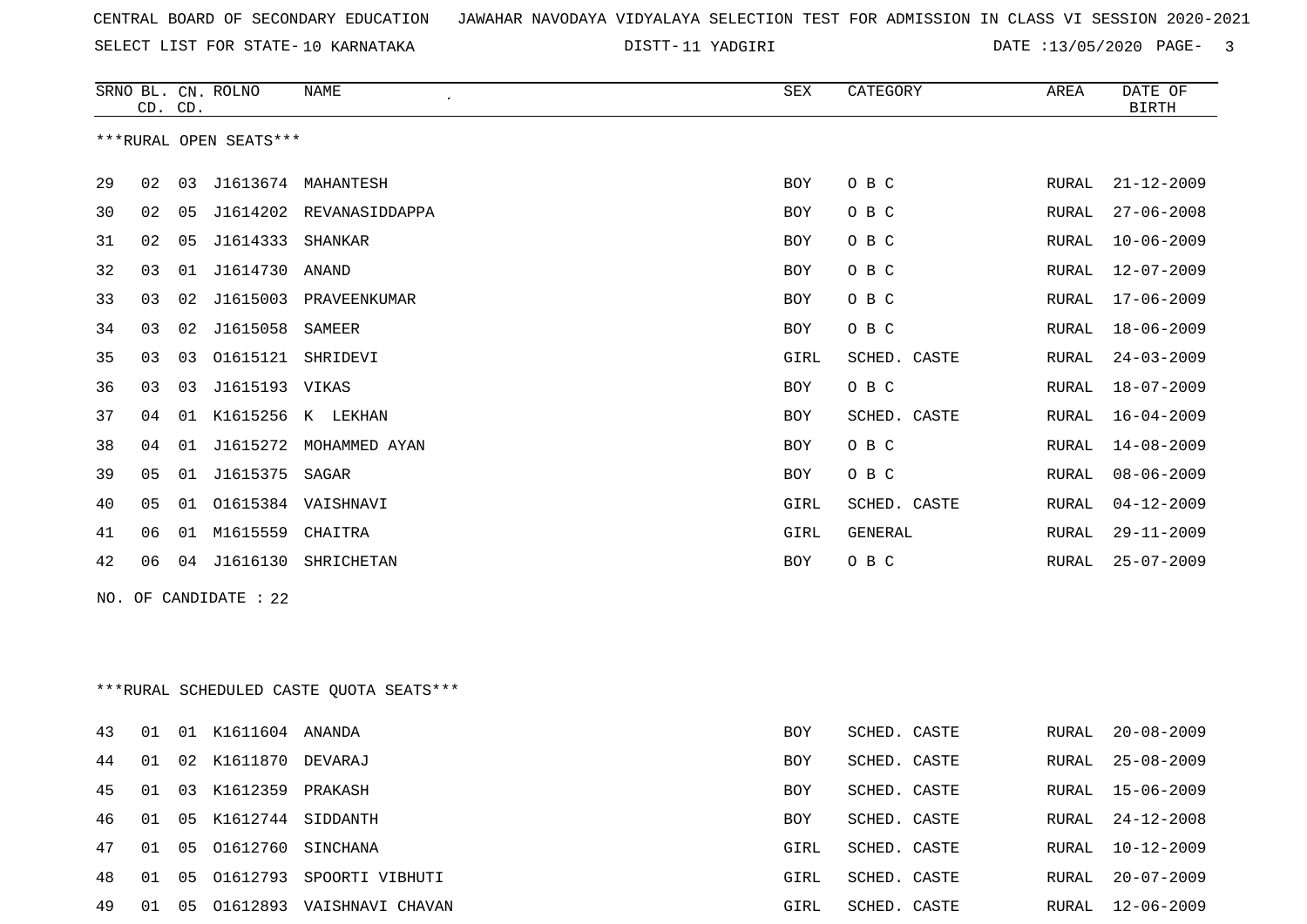SELECT LIST FOR STATE- DISTT- 10 KARNATAKA

11 YADGIRI DATE :13/05/2020 PAGE- 4

|    |    | CD. CD. | SRNO BL. CN. ROLNO    | NAME                                    | SEX  | CATEGORY     | AREA  | DATE OF<br><b>BIRTH</b> |
|----|----|---------|-----------------------|-----------------------------------------|------|--------------|-------|-------------------------|
|    |    |         |                       | ***RURAL SCHEDULED CASTE QUOTA SEATS*** |      |              |       |                         |
| 50 | 02 |         |                       | 02 K1613443 GANESH BHEEMANNA JADHAV     | BOY  | SCHED. CASTE | RURAL | $20 - 06 - 2009$        |
| 51 | 02 | 04      | K1614017 PRADEEP      |                                         | BOY  | SCHED. CASTE | RURAL | $02 - 03 - 2009$        |
| 52 | 02 | 06      |                       | K1614546 SUDEEP HAMPANNA RATHOD         | BOY  | SCHED. CASTE | RURAL | $20 - 07 - 2009$        |
| 53 | 03 | 02      | 01615035              | RENUKA                                  | GIRL | SCHED. CASTE | RURAL | $26 - 07 - 2007$        |
| 54 | 06 | 02      | K1615625              | GANESH PAWAR                            | BOY  | SCHED. CASTE | RURAL | $10 - 06 - 2007$        |
| 55 | 06 | 02      |                       | K1615754 MADESH RATHOD                  | BOY  | SCHED. CASTE | RURAL | $06 - 01 - 2009$        |
| 56 | 06 |         |                       | 04 K1616203 UMESH CHAVAN                | BOY  | SCHED. CASTE | RURAL | 15-07-2009              |
|    |    |         | NO. OF CANDIDATE : 14 |                                         |      |              |       |                         |
|    |    |         |                       |                                         |      |              |       |                         |
|    |    |         |                       | *** RURAL BACKWARD CLASS QUOTA SEATS*** |      |              |       |                         |
| 57 | 01 | 02      | N1611933 GOURI        |                                         | GIRL | O B C        | RURAL | $02 - 09 - 2008$        |
| 58 | 01 | 02      |                       | N1612015 KAVYASHREE                     | GIRL | O B C        | RURAL | 14-04-2009              |
| 59 | 01 | 03      | N1612308              | PAVITRA                                 | GIRL | O B C        | RURAL | $15 - 02 - 2008$        |
| 60 | 01 | 04      | J1612500              | ROHAN GUTTEDAR                          | BOY  | O B C        | RURAL | $20 - 07 - 2009$        |
| 61 | 01 | 05      | J1612759              | SIDRAMREDDY                             | BOY  | O B C        | RURAL | $03 - 10 - 2009$        |
| 62 | 01 | 05      | N1612820              | SUMATI                                  | GIRL | O B C        | RURAL | $24 - 12 - 2008$        |
| 63 | 02 | 01      | J1613089              | ANANDA                                  | BOY  | O B C        | RURAL | $06 - 08 - 2008$        |
| 64 | 02 | 03      | N1613593 KAVYA        |                                         | GIRL | O B C        | RURAL | $25 - 06 - 2008$        |
| 65 | 02 | 03      | N1613637 LAXMI        |                                         | GIRL | O B C        | RURAL | $29 - 05 - 2009$        |
| 66 | 02 | 03      |                       | J1613813 MOHAMMAD SAMEER                | BOY  | O B C        | RURAL | $29 - 11 - 2009$        |
| 67 | 02 | 04      |                       | N1614050 PRAKRUTI RADDY                 | GIRL | O B C        | RURAL | $12 - 12 - 2009$        |
| 68 | 03 | 03      | N1615163              | SUSHMA                                  | GIRL | O B C        | RURAL | $04 - 07 - 2009$        |
| 69 | 06 | 01      | J1615390 ABHISHEK     |                                         | BOY  | O B C        | RURAL | $03 - 05 - 2009$        |
| 70 |    |         |                       | 06 03 J1616016 ROHIT WALI               | BOY  | O B C        |       | RURAL 18-06-2009        |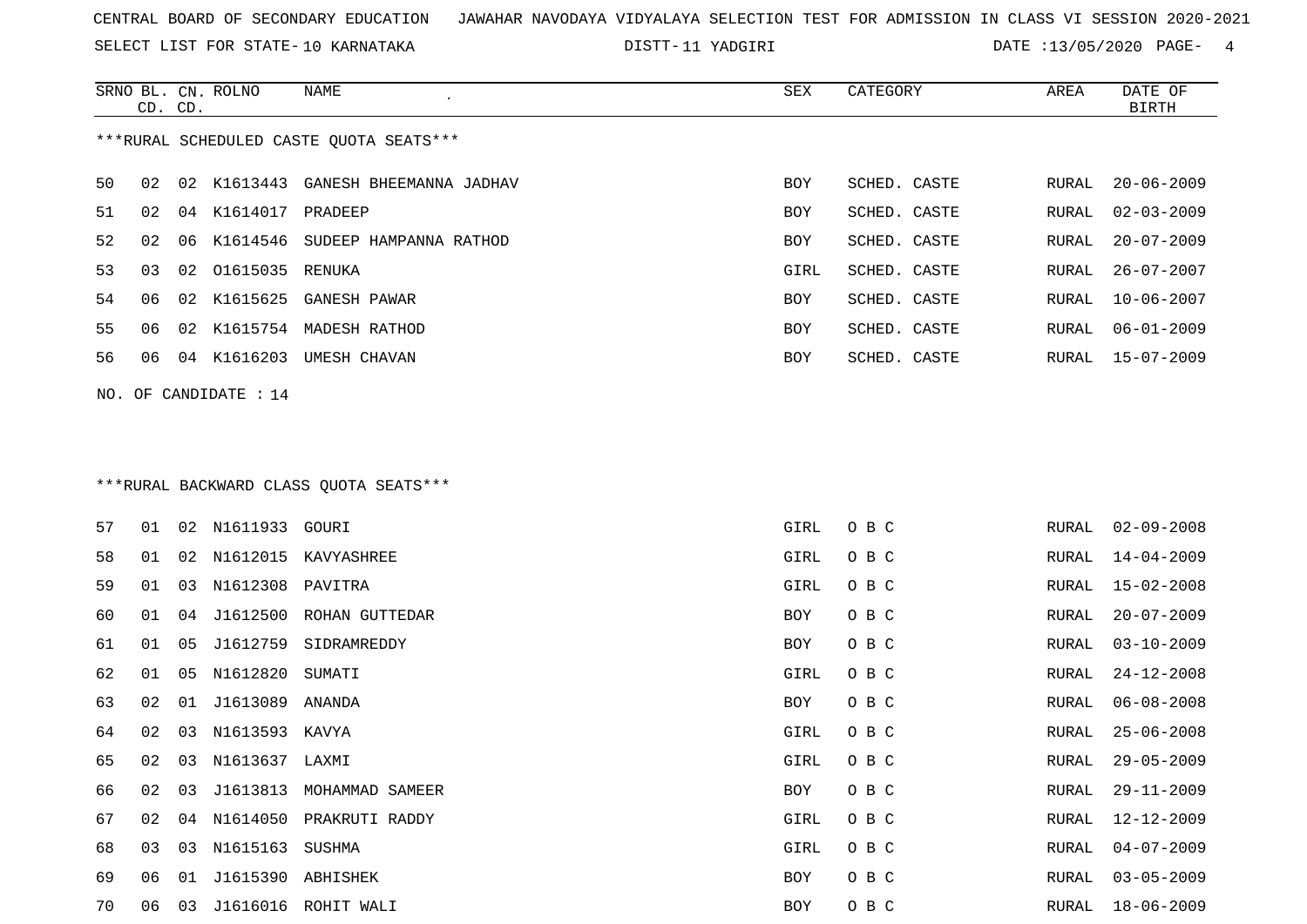SELECT LIST FOR STATE- DISTT- 10 KARNATAKA

11 YADGIRI DATE :13/05/2020 PAGE- 5

|     | CD. CD.                                 |                | SRNO BL. CN. ROLNO | <b>NAME</b><br>$\cdot$                  | <b>SEX</b> | CATEGORY     | AREA  | DATE OF<br><b>BIRTH</b> |  |
|-----|-----------------------------------------|----------------|--------------------|-----------------------------------------|------------|--------------|-------|-------------------------|--|
|     |                                         |                |                    | *** RURAL BACKWARD CLASS QUOTA SEATS*** |            |              |       |                         |  |
| 71  | 06                                      | 04             | N1616217           | VIDYASHREE                              | GIRL       | O B C        | RURAL | $05 - 02 - 2009$        |  |
| 72  | 06                                      | 04             |                    | J1616244 V S MURUGESH                   | BOY        | O B C        | RURAL | $19 - 04 - 2009$        |  |
| NO. |                                         |                | OF CANDIDATE : 16  |                                         |            |              |       |                         |  |
|     |                                         |                |                    |                                         |            |              |       |                         |  |
|     | ***RURAL SCHEDULED TRIBE OUOTA SEATS*** |                |                    |                                         |            |              |       |                         |  |
| 73  | 01                                      | 0 <sub>5</sub> | L1612753           | SIDDAYYA                                | <b>BOY</b> | SCHED. TRIBE | RURAL | $16 - 05 - 2008$        |  |
| 74  | 02                                      | 01             | L1613073           | AMBRESH                                 | <b>BOY</b> | SCHED. TRIBE | RURAL | $05 - 07 - 2009$        |  |
| 75  | 02                                      | 02             | L1613415           | DEVARAJNAYAK                            | <b>BOY</b> | SCHED. TRIBE | RURAL | $13 - 06 - 2009$        |  |
| 76  | 02                                      | 03             | L1613848           | MOUNESHA                                | <b>BOY</b> | SCHED. TRIBE | RURAL | $02 - 07 - 2009$        |  |
| 77  | 03                                      | 02             | P1614966           | NANDINI                                 | GIRL       | SCHED. TRIBE | RURAL | $19 - 06 - 2009$        |  |
| 78  | 06                                      | 01             | P1615451           | APOORVA                                 | GIRL       | SCHED. TRIBE | RURAL | $14 - 12 - 2007$        |  |
| 79  | 06                                      | 01             | P1615531           | BHAGYAVANTHI                            | GIRL       | SCHED. TRIBE | RURAL | $06 - 01 - 2009$        |  |
| 80  | 06                                      | 02             | P1615666           | JAYASHREE BENASINAGADDI                 | GIRL       | SCHED. TRIBE | RURAL | $30 - 12 - 2008$        |  |

NO. OF CANDIDATE : 8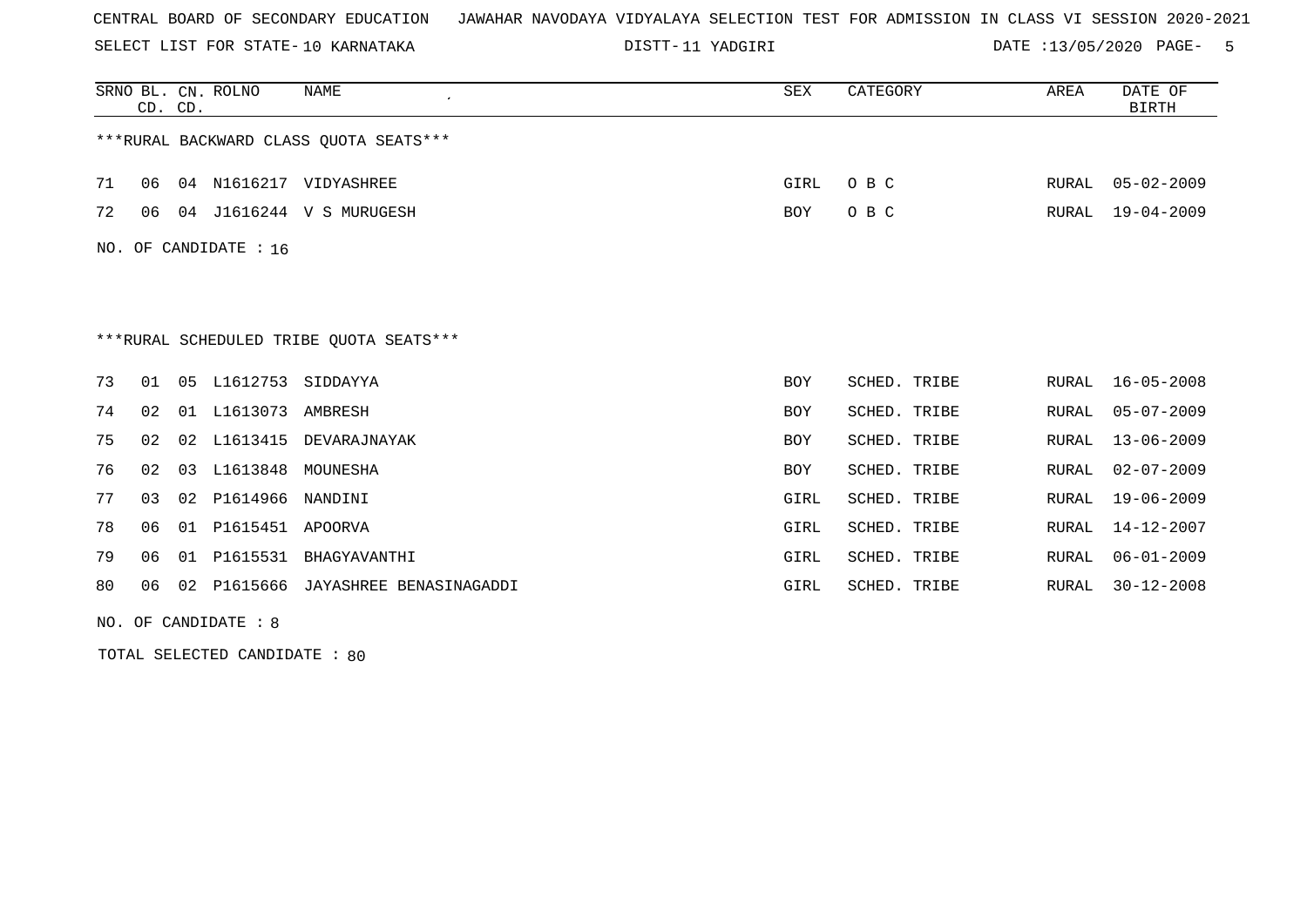SELECT LIST FOR STATE- DISTT- 10 KARNATAKA

12 DHARWAD DATE :13/05/2020 PAGE- 1

|    |    | CD. CD. | SRNO BL. CN. ROLNO   | $\ensuremath{\mathsf{NAME}}$            | ${\tt SEX}$ | CATEGORY     | AREA  | DATE OF<br><b>BIRTH</b> |
|----|----|---------|----------------------|-----------------------------------------|-------------|--------------|-------|-------------------------|
|    |    |         | ***OPEN UR SEATS***  |                                         |             |              |       |                         |
| 1  | 01 |         |                      | 02 J1616702 KARTIK A HAIBATTI           | <b>BOY</b>  | O B C        | RURAL | $15 - 06 - 2008$        |
| 2  | 01 |         |                      | 04 B1617463 SOHAN MUNNOLLI              | <b>BOY</b>  | O B C        | URBAN | $01 - 06 - 2009$        |
| 3  | 02 |         |                      | 01 A1617789 ANUJ M DODDAKARAGI          | <b>BOY</b>  | GENERAL      | URBAN | $04 - 03 - 2009$        |
| 4  | 03 |         |                      | 01 E1618597 DIVYA KAMMAR                | GIRL        | GENERAL      | URBAN | $27 - 01 - 2009$        |
| 5  | 04 | 02      |                      | L1619324 NISHANTH KUBIHAL               | <b>BOY</b>  | SCHED. TRIBE | RURAL | $27 - 01 - 2010$        |
| 6  | 04 | 03      |                      | J1619532 VARUN TARLAGHATTA              | BOY         | O B C        | RURAL | $04 - 08 - 2009$        |
| 7  | 05 | 03      |                      | E1620176 SANNIDHI N HARIHAR             | GIRL        | GENERAL      | URBAN | $11 - 01 - 2010$        |
| 8  | 05 |         |                      | 03 J1620287 SUDARSHAN M SHIVAPUJIMATH   | BOY         | O B C        | RURAL | $23 - 08 - 2008$        |
|    |    |         | NO. OF CANDIDATE : 8 |                                         |             |              |       |                         |
|    |    |         |                      |                                         |             |              |       |                         |
|    |    |         |                      | *** OPEN SCHEDULED CASTE QUOTA SEATS*** |             |              |       |                         |
| 9  | 01 |         |                      | 02 C1616647 HARSHA NAGARAJ BAJANTRI     | <b>BOY</b>  | SCHED. CASTE | URBAN | $21 - 07 - 2009$        |
| 10 | 01 |         |                      | 04 C1617496 SRUJAN G SHIVAYAGOL         | <b>BOY</b>  | SCHED. CASTE | URBAN | $25 - 11 - 2008$        |
| 11 | 04 |         |                      | 01 K1619097 BALACHANDRA J PUJAR         | BOY         | SCHED. CASTE | RURAL | $16 - 04 - 2009$        |
|    |    |         | NO. OF CANDIDATE : 3 |                                         |             |              |       |                         |
|    |    |         |                      |                                         |             |              |       |                         |
|    |    |         |                      |                                         |             |              |       |                         |
|    |    |         |                      | ***OPEN DISABLED QUOTA SEATS***         |             |              |       |                         |
| 12 | 01 |         |                      | 03 B1617229 ROHIT S DHARWAD             | BOY         | O B C        |       | URBAN 19-10-2009        |
| 13 | 01 |         |                      | 04 H1617603 VAIJANYA MEDAR              | GIRL        | SCHED. TRIBE |       | URBAN 14-07-2008        |

14 02 03 B1618324 SIDDU BARAKER BOY O B C URBAN 03-01-2010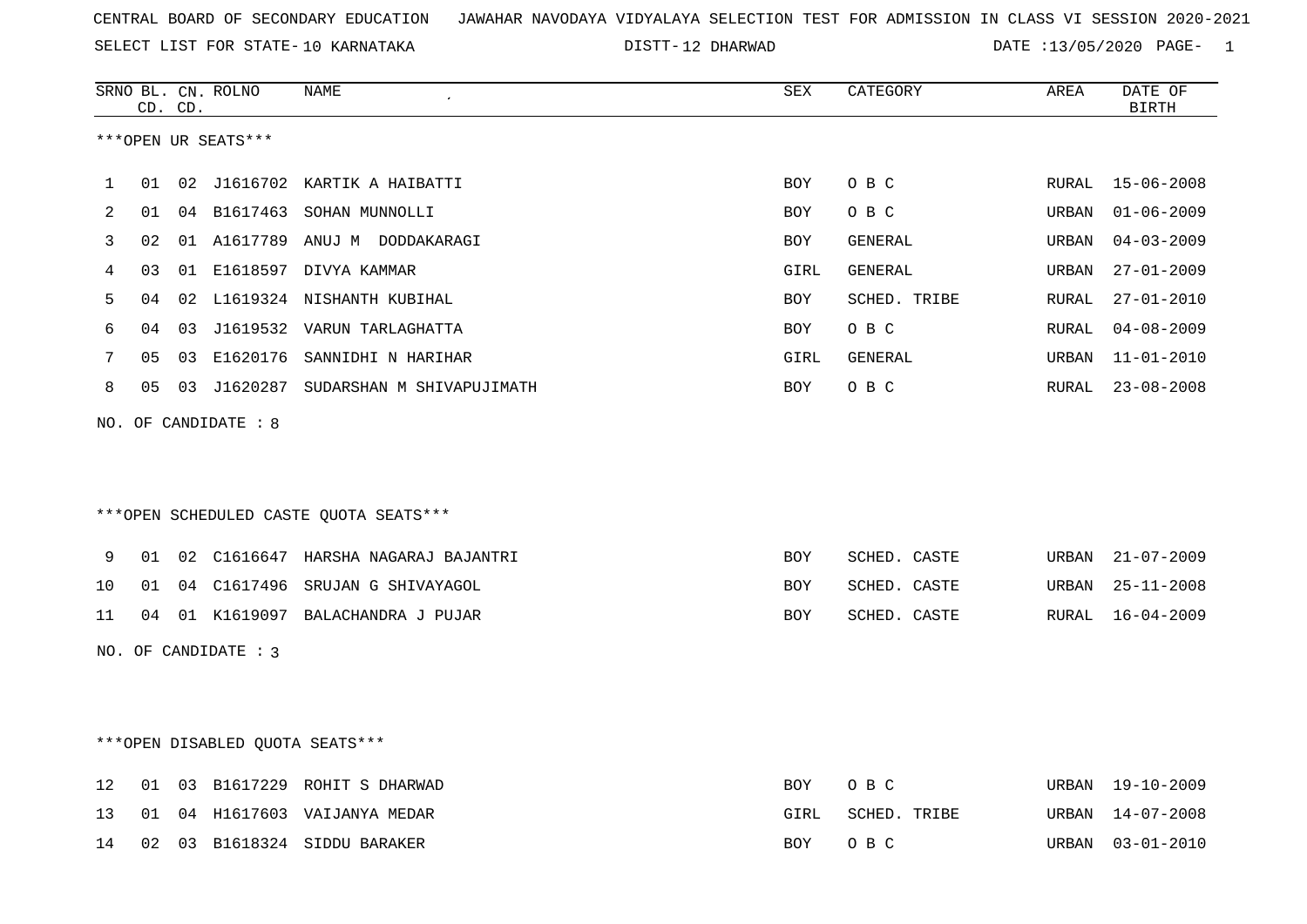| CENTRAL BOARD OF SECONDARY EDUCATION – JAWAHAR NAVODAYA VIDYALAYA SELECTION TEST FOR ADMISSION IN CLASS VI SESSION 2020-2021 |  |  |  |  |  |  |  |  |  |  |  |  |  |  |  |  |  |  |  |
|------------------------------------------------------------------------------------------------------------------------------|--|--|--|--|--|--|--|--|--|--|--|--|--|--|--|--|--|--|--|
|------------------------------------------------------------------------------------------------------------------------------|--|--|--|--|--|--|--|--|--|--|--|--|--|--|--|--|--|--|--|

DISTT-12 DHARWAD DATE :13/05/2020 PAGE- 2

|    | CD. CD. |    | SRNO BL. CN. ROLNO     | <b>NAME</b>                            | ${\tt SEX}$ | CATEGORY     | AREA  | DATE OF<br><b>BIRTH</b> |
|----|---------|----|------------------------|----------------------------------------|-------------|--------------|-------|-------------------------|
|    |         |    | NO. OF CANDIDATE : 3   |                                        |             |              |       |                         |
|    |         |    |                        |                                        |             |              |       |                         |
|    |         |    |                        |                                        |             |              |       |                         |
|    |         |    |                        | *** OPEN BACKWARD CLASS QUOTA SEATS*** |             |              |       |                         |
| 15 | 01      |    |                        | 03 F1617053 PRADNYA BOBBI              | GIRL        | O B C        | URBAN | $18 - 11 - 2008$        |
| 16 | 01      |    | 04 N1617317            | SANTOSHI M ULAVI                       | GIRL        | O B C        | RURAL | $05 - 05 - 2009$        |
| 17 | 01      |    | 04 F1617530            | SUKAVYA G HANABARATTI                  | GIRL        | O B C        | URBAN | $09 - 05 - 2009$        |
| 18 | 03      | 01 | F1618593               | DEEPTI ULLEGADDI                       | GIRL        | O B C        | URBAN | $03 - 06 - 2009$        |
| 19 | 05      | 03 | J1620272               | SOMALING VAKUND                        | BOY         | O B C        | RURAL | $07 - 05 - 2008$        |
|    |         |    | NO. OF CANDIDATE : 5   |                                        |             |              |       |                         |
|    |         |    |                        |                                        |             |              |       |                         |
|    |         |    |                        |                                        |             |              |       |                         |
|    |         |    |                        | ***OPEN SCHEDULED TRIBE QUOTA SEATS*** |             |              |       |                         |
|    |         |    |                        |                                        |             |              |       |                         |
| 20 | 05      |    |                        | 03 L1620174 SANJU F LADDIGATTI         | BOY         | SCHED. TRIBE | RURAL | $08 - 06 - 2008$        |
|    |         |    | NO. OF CANDIDATE : $1$ |                                        |             |              |       |                         |
|    |         |    |                        |                                        |             |              |       |                         |
|    |         |    |                        |                                        |             |              |       |                         |
|    |         |    | ***RURAL OPEN SEATS*** |                                        |             |              |       |                         |
| 21 | 01      |    |                        | 01 J1616346 AMIT ANIL KALAYI           | BOY         | O B C        | RURAL | $03 - 07 - 2009$        |
| 22 | 01      |    |                        | 01 K1616516 CHAITAN I SANADI           | <b>BOY</b>  | SCHED. CASTE | RURAL | $21 - 06 - 2009$        |
| 23 | 01      |    |                        | 01 J1616607 GANESH HOSAMANI            | BOY         | O B C        | RURAL | $01 - 01 - 2009$        |
| 24 | 01      | 03 |                        | J1617069 PRAJWAL PRAKASH HAMPANNAVAR   | BOY         | O B C        | RURAL | $01 - 01 - 2009$        |
| 25 | 01      | 03 |                        | J1617222 ROHIT BASAPPA PATADARI        | BOY         | O B C        | RURAL | $27 - 02 - 2009$        |
| 26 | 01 03   |    |                        | J1617235 RUDRAGOUDA PATIL              | BOY         | O B C        | RURAL | $06 - 04 - 2009$        |
| 27 |         |    |                        | 01 04 J1617366 SHIVAKUMAR PATTAR       | BOY         | O B C        |       | RURAL 24-09-2009        |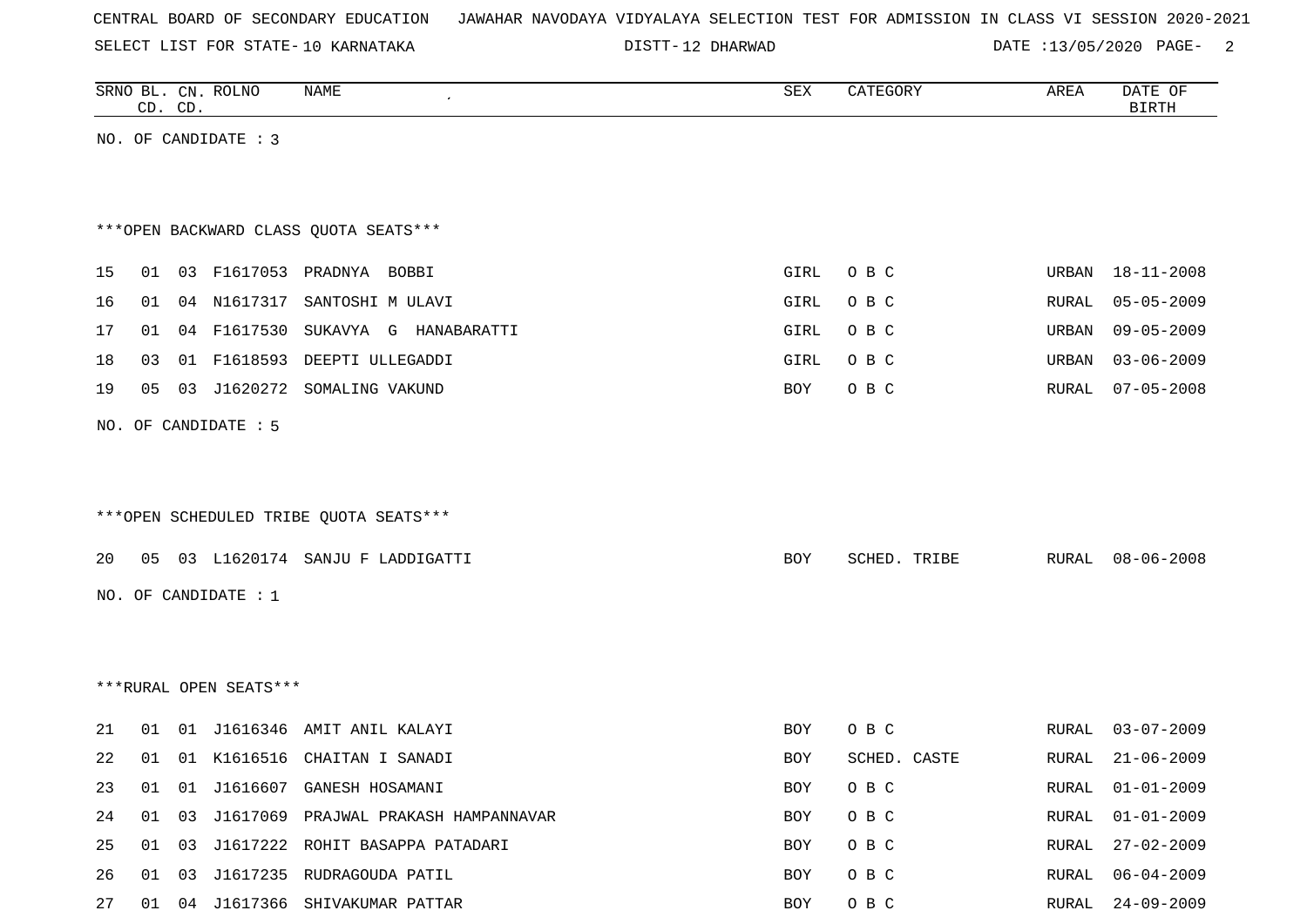12 DHARWAD DATE :13/05/2020 PAGE- 3

|    | CD. CD. |    | SRNO BL. CN. ROLNO     | NAME                                  | SEX        | CATEGORY     | AREA         | DATE OF<br><b>BIRTH</b> |
|----|---------|----|------------------------|---------------------------------------|------------|--------------|--------------|-------------------------|
|    |         |    | ***RURAL OPEN SEATS*** |                                       |            |              |              |                         |
|    |         |    |                        |                                       |            |              |              |                         |
| 28 | 01      |    | 04 J1617428            | SHRIRAM HAIBATTI                      | <b>BOY</b> | O B C        | RURAL        | $23 - 11 - 2009$        |
| 29 | 01      |    |                        | 04 J1617454 SIDDHARTH Y VITTAPPANAVAR | <b>BOY</b> | O B C        | RURAL        | $15 - 07 - 2009$        |
| 30 | 02      | 01 | N1617889               | GAYITRI SHIVALLIMATH                  | GIRL       | O B C        | RURAL        | $26 - 11 - 2009$        |
| 31 | 02      | 01 |                        | N1617901 HARSHA B MATTIHALLI          | GIRL       | O B C        | RURAL        | $04 - 04 - 2009$        |
| 32 | 02      | 02 |                        | N1617987 LALITA S GOLLAR              | GIRL       | O B C        | RURAL        | $07 - 04 - 2009$        |
| 33 | 02      | 03 | J1618368               | SUNIL PARMESH BASANAKATTI             | <b>BOY</b> | O B C        | RURAL        | $28 - 02 - 2009$        |
| 34 | 02      | 03 | J1618371               | SUPRIT RAMESH NADUVINMANI             | <b>BOY</b> | O B C        | RURAL        | $22 - 07 - 2009$        |
| 35 | 03      | 01 | J1618581               | CHINMAY GURUSIDDAPPA HONNIHALLI       | <b>BOY</b> | O B C        | RURAL        | $11 - 11 - 2008$        |
| 36 | 03      |    |                        | 01 N1618662 KEERTI M KEMPPANNAVAR     | GIRL       | O B C        | RURAL        | $08 - 11 - 2008$        |
| 37 | 03      | 01 | J1618709               | MALLIKARJUN RAJAKUMAR NOOLVI          | <b>BOY</b> | O B C        | RURAL        | $16 - 03 - 2009$        |
| 38 | 03      | 02 | J1618967               | SUPREET K TUKOLKAR                    | <b>BOY</b> | O B C        | RURAL        | $29 - 11 - 2009$        |
| 39 | 03      | 02 | L1618985               | TANUKUMARA TALAVARA                   | <b>BOY</b> | SCHED. TRIBE | <b>RURAL</b> | $30 - 10 - 2008$        |
| 40 | 04      |    |                        | 01 N1619078 ANUSHA HADIMANI           | GIRL       | O B C        | RURAL        | $24 - 11 - 2009$        |
| 41 | 04      | 01 | N1619110               | BHARATI.R.CHOLANAGOUDRA               | GIRL       | O B C        | <b>RURAL</b> | $18 - 11 - 2008$        |
| 42 | 04      | 02 | J1619353               | PRAMODAGOUDA N DYAPUR                 | <b>BOY</b> | O B C        | RURAL        | $31 - 07 - 2009$        |
| 43 | 04      | 02 | J1619367               | PRAVEENKUMAR C MADIWALAR              | <b>BOY</b> | O B C        | RURAL        | $30 - 08 - 2009$        |
| 44 | 04      | 03 |                        | J1619553 VIJAY KATTIMANI              | <b>BOY</b> | O B C        | <b>RURAL</b> | $15 - 07 - 2009$        |
| 45 | 04      | 03 |                        | N1619578 YASHODHA N BIDARI            | GIRL       | O B C        | RURAL        | $20 - 03 - 2009$        |
| 46 | 05      |    |                        | 01 J1619738 DEEPAK SALIYAVAR          | <b>BOY</b> | O B C        | RURAL        | $30 - 10 - 2009$        |
| 47 | 05      | 01 |                        | J1619766 GOPALARADDI CHAKALABBI       | BOY        | O B C        | RURAL        | $26 - 09 - 2009$        |
| 48 | 05      | 01 | N1619842 KEERTI        |                                       | GIRL       | O B C        | <b>RURAL</b> | $03 - 03 - 2009$        |
| 49 | 05      | 02 |                        | N1620008 PALLAVI HIREMATH             | GIRL       | O B C        | RURAL        | $13 - 02 - 2009$        |
| 50 | 05      | 03 | N1620252               | SHRUSHTI<br>S MUDDANAGOUDAR           | GIRL       | O B C        | RURAL        | $20 - 12 - 2008$        |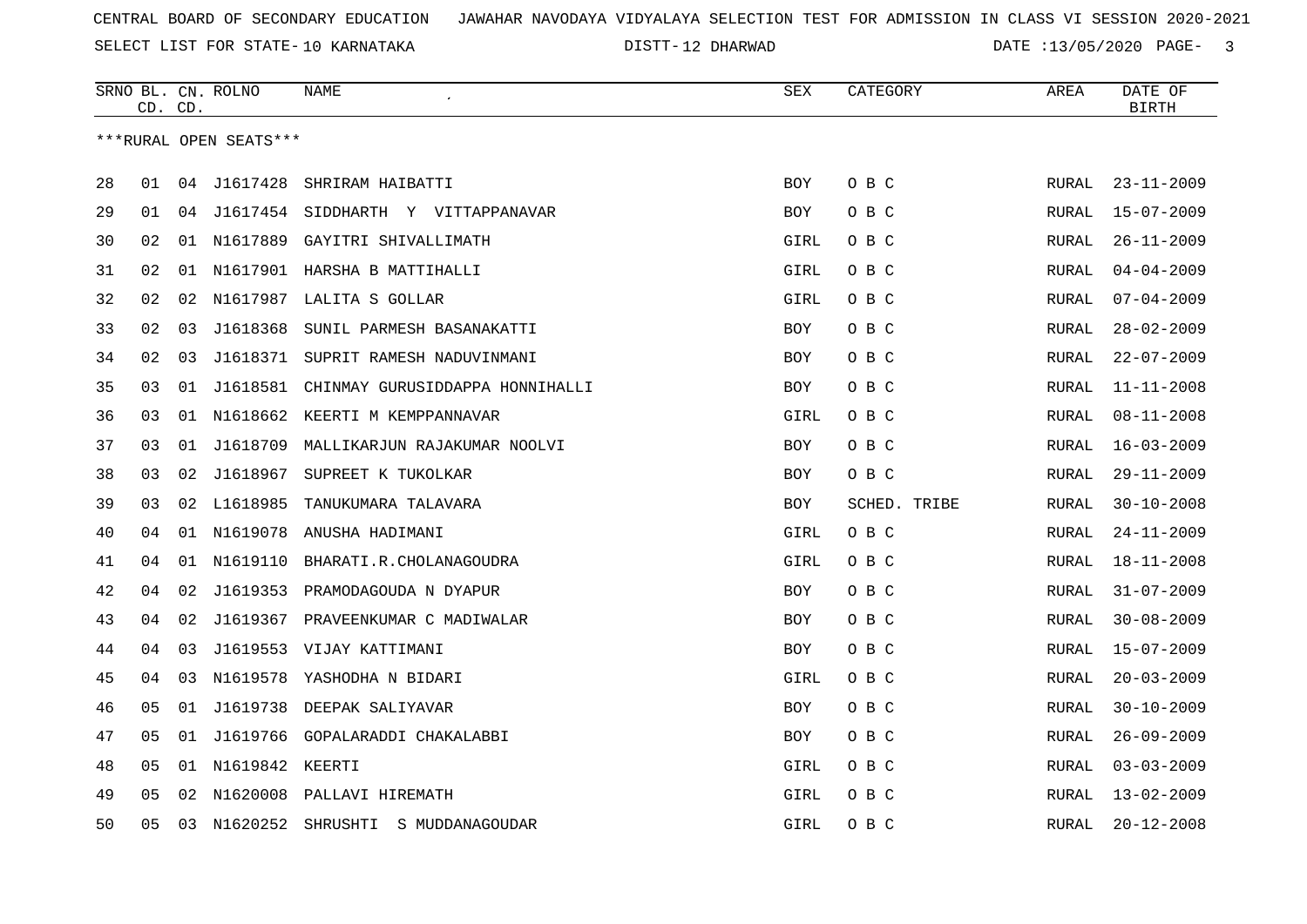| CENTRAL BOARD OF SECONDARY EDUCATION – JAWAHAR NAVODAYA VIDYALAYA SELECTION TEST FOR ADMISSION IN CLASS VI SESSION 2020-2021 |  |
|------------------------------------------------------------------------------------------------------------------------------|--|
|------------------------------------------------------------------------------------------------------------------------------|--|

DISTT-12 DHARWAD DATE :13/05/2020 PAGE- 4

|     |    | CD. CD. | SRNO BL. CN. ROLNO    | <b>NAME</b><br>$\pmb{\cdot}$             | SEX        | CATEGORY     | AREA         | DATE OF<br><b>BIRTH</b> |
|-----|----|---------|-----------------------|------------------------------------------|------------|--------------|--------------|-------------------------|
|     |    |         | NO. OF CANDIDATE : 30 |                                          |            |              |              |                         |
|     |    |         |                       |                                          |            |              |              |                         |
|     |    |         |                       |                                          |            |              |              |                         |
|     |    |         |                       | *** RURAL SCHEDULED CASTE QUOTA SEATS*** |            |              |              |                         |
|     |    |         |                       |                                          |            |              |              |                         |
| 51  | 01 |         |                       | 01 01616473 BHAGEERATHI CHAVHAN          | GIRL       | SCHED. CASTE | RURAL        | $28 - 01 - 2008$        |
| 52  | 01 |         |                       | 02 K1616817 MAHANTESH MUDAKAPPA VIBHUTI  | <b>BOY</b> | SCHED. CASTE | RURAL        | $20 - 10 - 2007$        |
| 53  | 01 | 02      |                       | K1616842 MALLIKARJUN MUDEPPANAVAR        | BOY        | SCHED. CASTE | RURAL        | $13 - 10 - 2009$        |
| 54  | 03 | 02      | 01618949              | SOUNDARY MALAKANAKOPPA                   | GIRL       | SCHED. CASTE | RURAL        | $20 - 07 - 2008$        |
| 55  | 03 |         |                       | 02 K1619011 VENUGOPAL BANDIVADDAR        | BOY        | SCHED. CASTE | RURAL        | $22 - 06 - 2009$        |
| 56  | 04 |         |                       | 02 K1619394 ROHITA M BAJANTRI            | <b>BOY</b> | SCHED. CASTE | RURAL        | $02 - 07 - 2009$        |
| 57  | 05 |         |                       | 01 K1619597 ADITYA D GUDIMANI            | BOY        | SCHED. CASTE | RURAL        | $04 - 04 - 2009$        |
| 58  | 05 |         |                       | 01 K1619848 KIRAN BASAVARAJ AVARADI      | BOY        | SCHED. CASTE | RURAL        | $12 - 08 - 2008$        |
| 59  | 05 |         |                       | 03 K1620227 SHIVANAND . M . LAMANI .     | <b>BOY</b> | SCHED. CASTE | RURAL        | 14-08-2009              |
| NO. |    |         | OF CANDIDATE : 9      |                                          |            |              |              |                         |
|     |    |         |                       |                                          |            |              |              |                         |
|     |    |         |                       |                                          |            |              |              |                         |
|     |    |         |                       |                                          |            |              |              |                         |
|     |    |         |                       | *** RURAL BACKWARD CLASS QUOTA SEATS***  |            |              |              |                         |
| 60  | 01 |         |                       | 01 J1616358 AMRUT ULAVAPPA ULLEGADDI     | <b>BOY</b> | O B C        | RURAL        | $03 - 04 - 2009$        |
| 61  | 01 |         |                       | 02 J1616627 GOURISH G KHEMJI             | <b>BOY</b> | O B C        | RURAL        | $20 - 06 - 2009$        |
| 62  | 01 | 02      |                       | J1616961 NANDISH SANKANNAVAR             | <b>BOY</b> | O B C        | RURAL        | $22 - 06 - 2009$        |
| 63  | 01 | 03      |                       | J1617020 PARAMESHWARAPPA MATTI           | <b>BOY</b> | O B C        | RURAL        | $06 - 01 - 2009$        |
| 64  | 01 | 03      |                       | J1617088 PRASHANT M UGARKOD              | <b>BOY</b> | O B C        | <b>RURAL</b> | $22 - 10 - 2008$        |
| 65  | 01 |         |                       | 03 J1617110 PRAVEEN S<br>GANAGI          | <b>BOY</b> | O B C        | RURAL        | $17 - 09 - 2008$        |

66 01 03 N1617138 PRITI JODALLI GIRL O B C RURAL 06-04-2009 67 01 03 J1617157 PUNDALIK KITTUR 67 BOY O B C RURAL 26-03-2009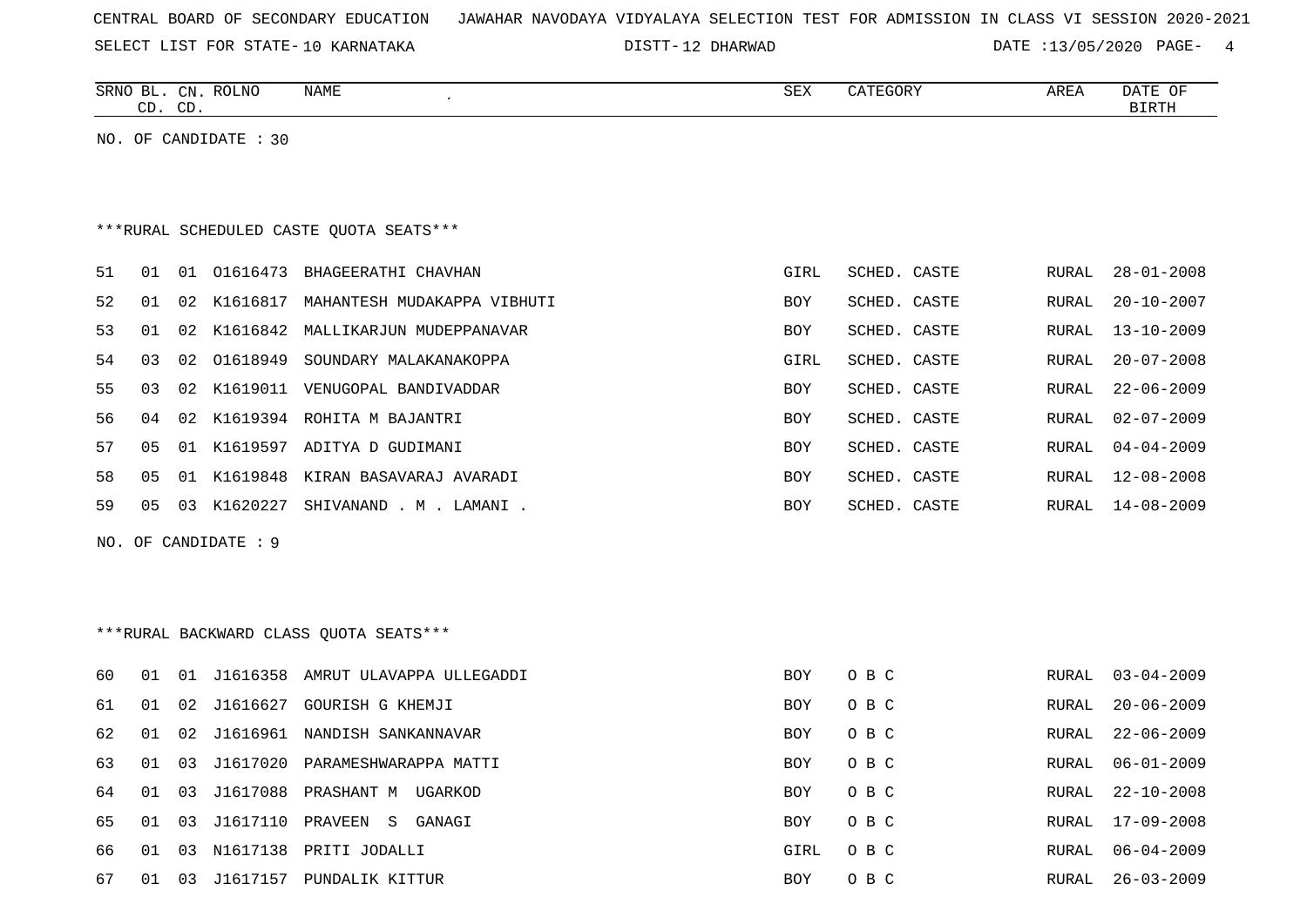SELECT LIST FOR STATE- DISTT- 10 KARNATAKA

12 DHARWAD DATE :13/05/2020 PAGE- 5

|    |                | CD. CD. | SRNO BL. CN. ROLNO      | NAME                                    | SEX  | CATEGORY | AREA  | DATE OF<br><b>BIRTH</b> |
|----|----------------|---------|-------------------------|-----------------------------------------|------|----------|-------|-------------------------|
|    |                |         |                         | *** RURAL BACKWARD CLASS QUOTA SEATS*** |      |          |       |                         |
| 68 | 01             |         |                         | 04 J1617357 SHIVAJI MADIVALAPPA TOROJI  | BOY  | O B C    | RURAL | $01 - 05 - 2009$        |
| 69 | 01             |         |                         | 04 N1617416 SHREYA S TIGADI             | GIRL | O B C    | RURAL | $30 - 03 - 2009$        |
| 70 | 01             |         |                         | 04 J1617634 VASUDEV KITTUR              | BOY  | O B C    | RURAL | $23 - 04 - 2009$        |
| 71 | 0 <sub>5</sub> | 01      |                         | N1619735 DEEPA HADAPAD                  | GIRL | O B C    | RURAL | $09 - 01 - 2009$        |
| 72 | 05             |         |                         | 01 N1619798 ISHWARI S TIRLAPUR          | GIRL | O B C    | RURAL | $09 - 07 - 2009$        |
| 73 | 0 <sub>5</sub> |         |                         | 01 N1619806 KADAMBARI                   | GIRL | O B C    | RURAL | $20 - 09 - 2008$        |
| 74 | 05             |         |                         | 02 J1620106 RAKHESH KADAKOL             | BOY  | O B C    | RURAL | $06 - 03 - 2010$        |
| 75 | 05             | 03      |                         | N1620247 SHRINIDHI BANNADANOOLMATH      | GIRL | O B C    | RURAL | 15-05-2009              |
|    |                |         | NO. OF CANDIDATE : $16$ |                                         |      |          |       |                         |
|    |                |         |                         |                                         |      |          |       |                         |

### \*\*\*RURAL SCHEDULED TRIBE QUOTA SEATS\*\*\*

|  |  | 76 01 03 P1617313 SANJANA Y MARENNI         | GIRL       | SCHED. TRIBE | RURAL 21-02-2009 |
|--|--|---------------------------------------------|------------|--------------|------------------|
|  |  | 77 01 04 L1617415 SHREYAS S TALAVAR         | <b>BOY</b> | SCHED. TRIBE | RURAL 06-09-2009 |
|  |  | 78 01 04 P1617690 VINUTA TALAWAR            | GIRL       | SCHED. TRIBE | RURAL 09-02-2010 |
|  |  | 79 03 02 L1618928 SHREYAS NAGARAJ WALIKAR   | <b>BOY</b> | SCHED. TRIBE | RURAL 20-07-2008 |
|  |  | 80 05 03 L1620217 SHASHANK SHANKRAPPA GUBBI | BOY        | SCHED. TRIBE | RURAL 31-10-2009 |

NO. OF CANDIDATE : 5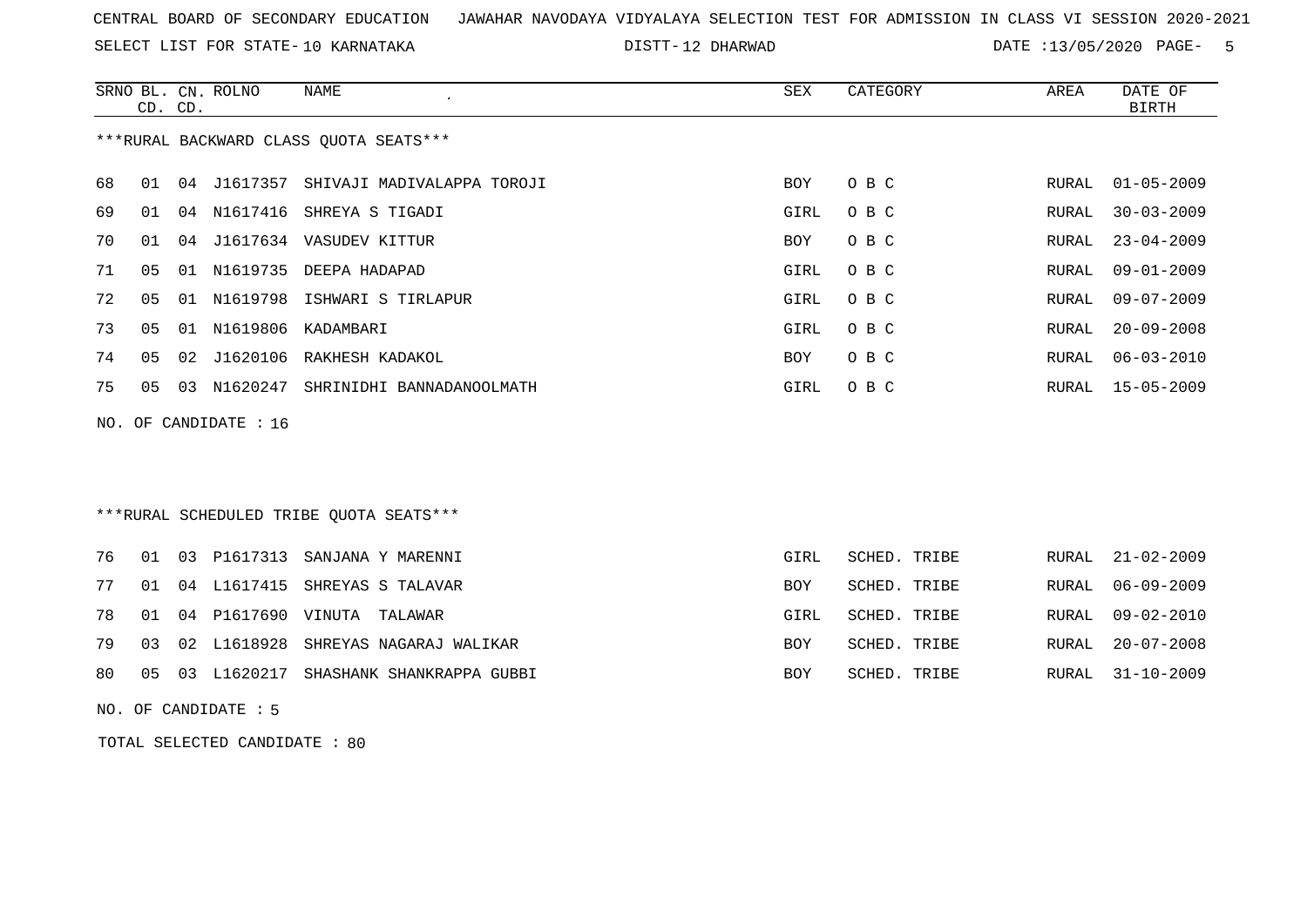SELECT LIST FOR STATE- DISTT- 10 KARNATAKA

DISTT-13 BELGAUM **DATE** :13/05/2020 PAGE- 1

|    | CD. CD. |    | SRNO BL. CN. ROLNO   | NAME                                      | SEX        | CATEGORY     | AREA         | DATE OF<br><b>BIRTH</b> |
|----|---------|----|----------------------|-------------------------------------------|------------|--------------|--------------|-------------------------|
|    |         |    | ***OPEN UR SEATS***  |                                           |            |              |              |                         |
| 1  | 03      |    |                      | 01 M1621934 CHATURTHI N ULLEGADDI         | GIRL       | GENERAL      | RURAL        | $12 - 05 - 2009$        |
| 2  | 08      |    | 02 01626487          | SAMRUDDI VISHWANATH DEVAMANE              | GIRL       | SCHED. CASTE | RURAL        | $23 - 03 - 2009$        |
| 3  | 08      | 03 |                      | J1626589 SIDDANNA SINDOOR                 | <b>BOY</b> | O B C        | <b>RURAL</b> | $06 - 07 - 2009$        |
| 4  | 13      |    | 02 B1630265          | CHETAN MALESH TANDALE                     | <b>BOY</b> | O B C        | URBAN        | $06 - 07 - 2009$        |
| 5  | 13      |    |                      | 07 F1632033 SUPRITA BELAGALI              | GIRL       | O B C        | URBAN        | $03 - 06 - 2009$        |
| 6  | 13      | 07 |                      | E1632284 YAMUNA MUTALIKDESAI              | GIRL       | GENERAL      | URBAN        | $04 - 09 - 2009$        |
| 7  | 15      | 05 |                      | F1634870 VARALAXMI SIDDAPPA BANAJ         | GIRL       | O B C        | URBAN        | $11 - 06 - 2009$        |
| 8  | 15      |    |                      | 05 B1634898 VIKAS SHETTI                  | BOY        | O B C        | URBAN        | $01 - 08 - 2009$        |
|    |         |    | NO. OF CANDIDATE : 8 |                                           |            |              |              |                         |
|    |         |    |                      |                                           |            |              |              |                         |
|    |         |    |                      |                                           |            |              |              |                         |
|    |         |    |                      | ***OPEN SCHEDULED CASTE OUOTA SEATS***    |            |              |              |                         |
|    |         |    |                      |                                           |            |              |              |                         |
| 9  | 06      |    |                      | 05 K1624642 VIJAY ASHOK METRI             | BOY        | SCHED. CASTE | RURAL        | $04 - 02 - 2008$        |
| 10 | 08      |    |                      | 02 K1626383 PRUTHVIRAJ CHAVAN             | <b>BOY</b> | SCHED. CASTE | RURAL        | $16 - 06 - 2009$        |
| 11 | 12      |    |                      | 01 01629290 LAXMI MUNNOLI                 | GIRL       | SCHED. CASTE | RURAL        | $04 - 02 - 2009$        |
|    |         |    | NO. OF CANDIDATE : 3 |                                           |            |              |              |                         |
|    |         |    |                      |                                           |            |              |              |                         |
|    |         |    |                      |                                           |            |              |              |                         |
|    |         |    |                      | ***OPEN DISABLED QUOTA SEATS***           |            |              |              |                         |
| 12 | 03      |    |                      | 01 N1621876 APEKSHA NINGAPPA GURUVANNAVAR | GIRL       | O B C        | RURAL        | $25 - 03 - 2009$        |
| 13 | 06      | 02 |                      | N1623544 LAXMI N YALIGAR                  | GIRL       | O B C        | <b>RURAL</b> | $30 - 01 - 2009$        |
| 14 | 13      |    |                      | 01 J1630131 BASAVARAJ KADAM               | <b>BOY</b> | O B C        | RURAL        | $08 - 05 - 2008$        |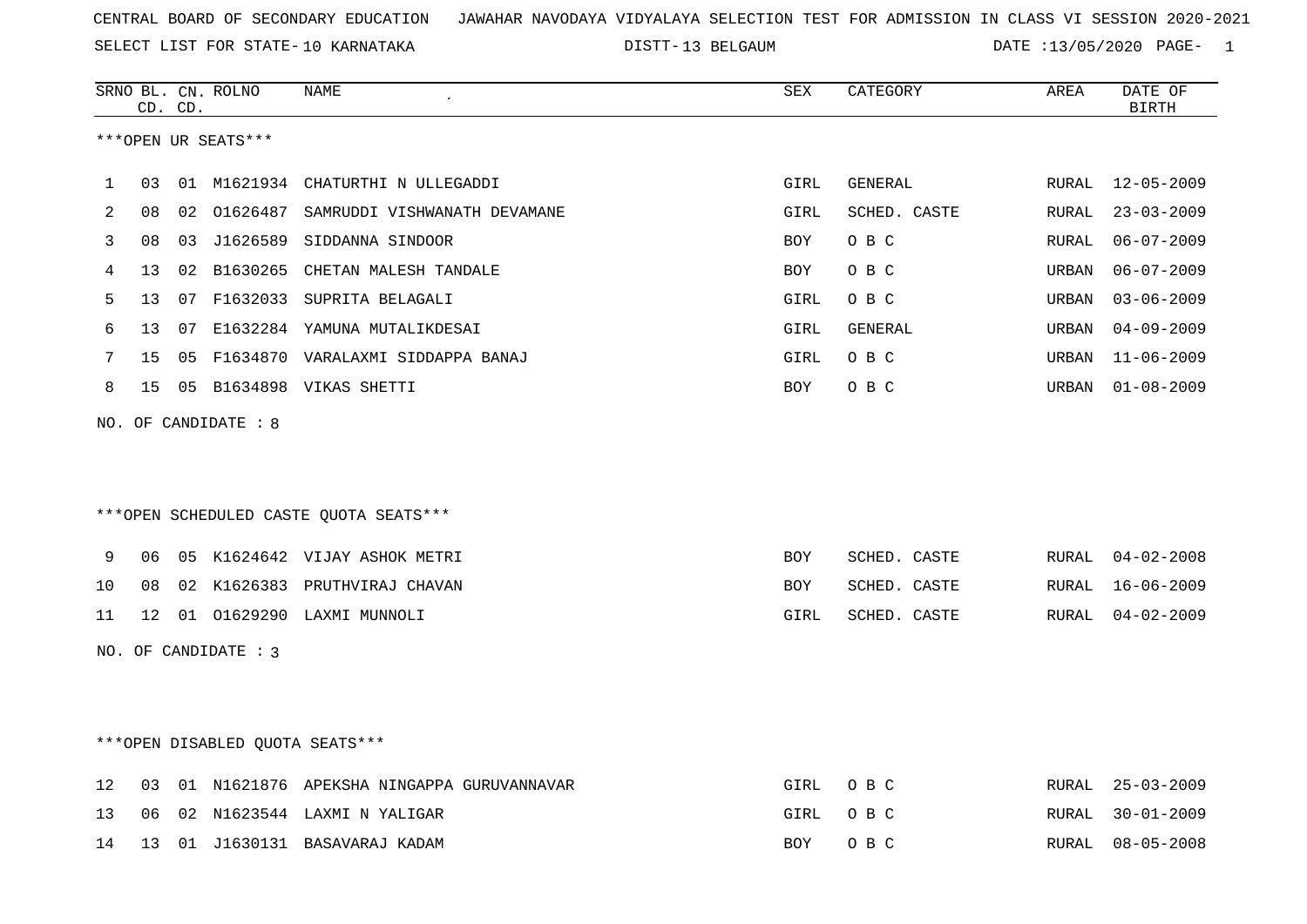|  | CENTRAL BOARD OF SECONDARY EDUCATION – JAWAHAR NAVODAYA VIDYALAYA SELECTION TEST FOR ADMISSION IN CLASS VI SESSION 2020-2021 |  |  |  |  |  |  |
|--|------------------------------------------------------------------------------------------------------------------------------|--|--|--|--|--|--|
|--|------------------------------------------------------------------------------------------------------------------------------|--|--|--|--|--|--|

13 BELGAUM DATE :13/05/2020 PAGE- 2

|    | CD. CD. | SRNO BL. CN. ROLNO     | <b>NAME</b>                                | SEX  | CATEGORY     | AREA  | DATE OF<br><b>BIRTH</b> |
|----|---------|------------------------|--------------------------------------------|------|--------------|-------|-------------------------|
|    |         | NO. OF CANDIDATE : 3   |                                            |      |              |       |                         |
|    |         |                        |                                            |      |              |       |                         |
|    |         |                        | *** OPEN BACKWARD CLASS QUOTA SEATS***     |      |              |       |                         |
| 15 |         |                        | 08 02 B1626353 PRAVEEN SHIVAGOL            | BOY  | O B C        | URBAN | 16-04-2009              |
| 16 | 09      |                        | 02 N1627189 TANUSHREE KAGI                 | GIRL | O B C        | RURAL | $16 - 12 - 2008$        |
| 17 | 14      |                        | 02 J1632738 MANING MARUTI KURI             | BOY  | O B C        | RURAL | $15 - 03 - 2009$        |
| 18 | 14      |                        | 02 N1632795 NAVYA DAYANAND BELLAD          | GIRL | O B C        | RURAL | $29 - 09 - 2008$        |
| 19 |         |                        | 14 02 J1632894 PREETAM MOUNESH BADIGER     | BOY  | O B C        | RURAL | $10 - 11 - 2009$        |
|    |         | NO. OF CANDIDATE : 5   |                                            |      |              |       |                         |
|    |         |                        |                                            |      |              |       |                         |
|    |         |                        |                                            |      |              |       |                         |
|    |         |                        | *** OPEN SCHEDULED TRIBE QUOTA SEATS***    |      |              |       |                         |
| 20 |         |                        | 07 01 L1625124 KIRAN H KUNTOJI             | BOY  | SCHED. TRIBE | RURAL | $02 - 12 - 2008$        |
|    |         | NO. OF CANDIDATE : 1   |                                            |      |              |       |                         |
|    |         |                        |                                            |      |              |       |                         |
|    |         |                        |                                            |      |              |       |                         |
|    |         | ***RURAL OPEN SEATS*** |                                            |      |              |       |                         |
|    |         |                        |                                            |      |              |       |                         |
| 21 |         |                        | 01 02 J1620952 PRAVEEN SOMANATTI           | BOY  | O B C        | RURAL | $28 - 07 - 2009$        |
| 22 | 01      |                        | 03 J1621379 VINAYAK NAGENDRA SIDDANNAVAWAR | BOY  | O B C        | RURAL | $26 - 08 - 2009$        |
| 23 | 02      |                        | 01 I1621580 NAGABUSHANA HIREMATH           | BOY  | GENERAL      | RURAL | 18-02-2009              |
| 24 | 03      |                        | 01 J1621891 BASAVANT MELAGIRI GUNDLUR      | BOY  | O B C        | RURAL | $03 - 01 - 2009$        |
| 25 | 03      |                        | 01 J1621892 BASAVANT VITTAL GUNDLUR        | BOY  | O B C        | RURAL | $20 - 03 - 2009$        |
| 26 |         |                        | 03 02 N1622205 SAHANA SURESH HANCHINAMANI  | GIRL | O B C        | RURAL | 27-02-2009              |

27 05 01 J1622621 BABU RAMAPPA ARALIKATTI BOY O B C RURAL 02-02-2009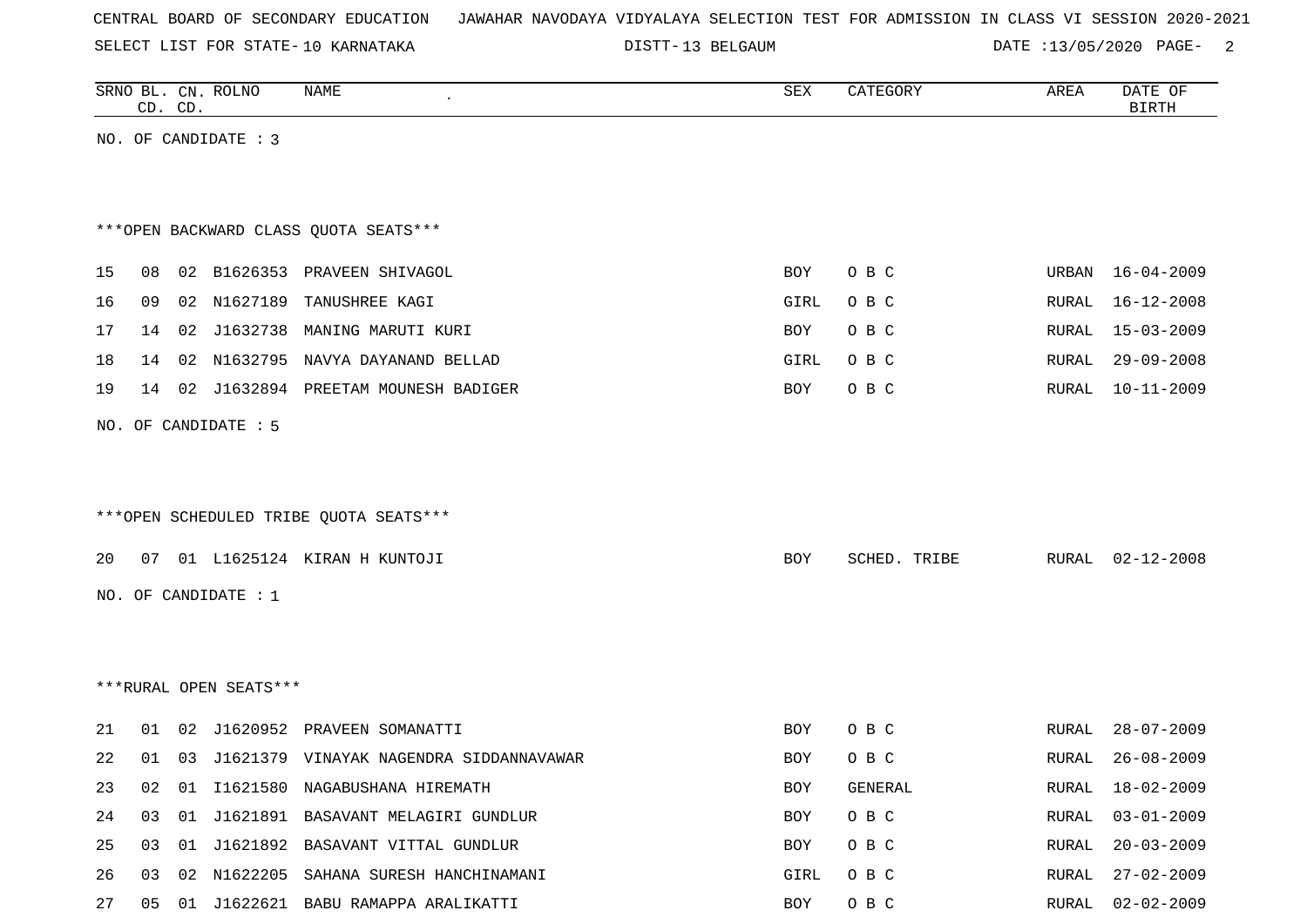DISTT-13 BELGAUM **DATE** :13/05/2020 PAGE- 3

|    |    | CD. CD. | SRNO BL. CN. ROLNO     | NAME                               | SEX        | CATEGORY | AREA         | DATE OF<br><b>BIRTH</b> |
|----|----|---------|------------------------|------------------------------------|------------|----------|--------------|-------------------------|
|    |    |         | ***RURAL OPEN SEATS*** |                                    |            |          |              |                         |
|    |    |         |                        |                                    |            |          |              |                         |
| 28 | 05 | 01      | N1622859               | SUKANYA SANJEEV PARISHWAD          | GIRL       | O B C    | RURAL        | $27 - 03 - 2009$        |
| 29 | 06 | 04      | 11624166               | SAMARTH PATTANASHETTI              | <b>BOY</b> | O B C    | <b>RURAL</b> | $10 - 01 - 2009$        |
| 30 | 06 | 04      | M1624284               | SHARANESHWARI M AMBLI              | GIRL       | GENERAL  | RURAL        | $29 - 12 - 2008$        |
| 31 | 07 | 01      | J1625090               | KARTIK KARIGONNAVAR                | BOY        | O B C    | RURAL        | $26 - 11 - 2008$        |
| 32 | 07 | 02      | J1625502               | SAGAR SIDDAPPA METAGUDDA           | <b>BOY</b> | O B C    | RURAL        | $17 - 07 - 2009$        |
| 33 | 08 | 02      | N1626450               | SAHANA SHIVAGOND DODAWAD           | GIRL       | O B C    | <b>RURAL</b> | $09 - 07 - 2009$        |
| 34 | 08 | 02      | N1626461               | SAKSHI INCHALKARANJI               | GIRL       | O B C    | RURAL        | $26 - 05 - 2009$        |
| 35 | 08 | 03      | J1626612               | SOHAN MAHAVEER KATRAL              | BOY        | O B C    | RURAL        | $26 - 01 - 2009$        |
| 36 | 09 | 01      |                        | J1626801 ANISH RAMCHANDRA KILLEDAR | BOY        | O B C    | RURAL        | $14 - 07 - 2009$        |
| 37 | 10 | 02      | N1627701               | PRIYA S KABBURE                    | GIRL       | O B C    | <b>RURAL</b> | $01 - 04 - 2009$        |
| 38 | 10 | 02      | J1627806               | SAMARTH CHOUGULE                   | <b>BOY</b> | O B C    | <b>RURAL</b> | $12 - 12 - 2008$        |
| 39 | 11 | 02      | J1628548               | PRANAV SANKPAL                     | BOY        | O B C    | RURAL        | $22 - 03 - 2009$        |
| 40 | 11 | 03      | J1628927               | SUMIT R DESHAD                     | BOY        | O B C    | RURAL        | $16 - 06 - 2009$        |
| 41 | 12 | 02      | J1629643               | SIDDAPPA MURI                      | <b>BOY</b> | O B C    | RURAL        | $20 - 06 - 2009$        |
| 42 | 13 | 03      | N1630670               | LAXMI MANING LOKURI                | GIRL       | O B C    | <b>RURAL</b> | $16 - 06 - 2009$        |
| 43 | 13 | 07      |                        | J1632240 VISHAL JIDDIMANI          | <b>BOY</b> | O B C    | <b>RURAL</b> | $08 - 07 - 2009$        |
| 44 | 13 | 07      |                        | J1632246 VISHNU KARAGANNI          | BOY        | O B C    | RURAL        | $22 - 09 - 2009$        |
| 45 | 14 | 02      |                        | J1632650 KAREPPA S JANBALE         | BOY        | O B C    | RURAL        | $22 - 02 - 2009$        |
| 46 | 14 | 02      |                        | J1632781 NAITIK N DEVANNAVAR       | <b>BOY</b> | O B C    | <b>RURAL</b> | $03 - 04 - 2009$        |
| 47 | 14 | 03      | J1633142               | SHREYAS KALLAPPA PATIL             | <b>BOY</b> | O B C    | <b>RURAL</b> | $10 - 06 - 2009$        |
| 48 | 15 | 01      | N1633387               | ABHILASHA SHIRAGANNAVAR            | GIRL       | O B C    | <b>RURAL</b> | $25 - 10 - 2008$        |
| 49 | 15 | 03      |                        | N1634301 RASHMI M HIREMATH         | GIRL       | O B C    | RURAL        | $15 - 07 - 2009$        |
| 50 | 15 | 05      | J1634778               | SUNIL S MASARAGUPPI                | <b>BOY</b> | O B C    | <b>RURAL</b> | $05 - 08 - 2009$        |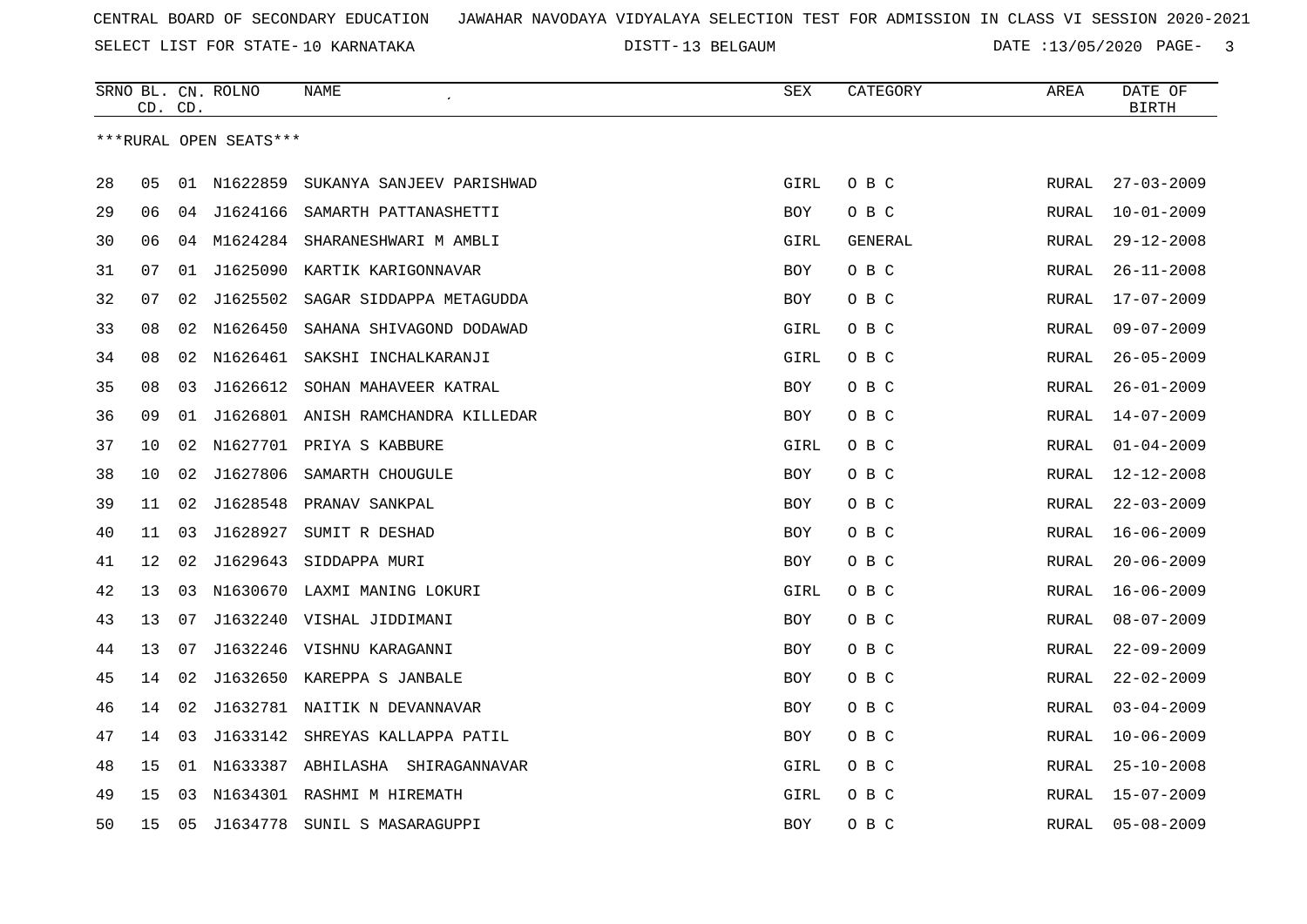| CENTRAL BOARD OF SECONDARY EDUCATION – JAWAHAR NAVODAYA VIDYALAYA SELECTION TEST FOR ADMISSION IN CLASS VI SESSION 2020-2021 |  |
|------------------------------------------------------------------------------------------------------------------------------|--|
|------------------------------------------------------------------------------------------------------------------------------|--|

DISTT-13 BELGAUM **DATE** :13/05/2020 PAGE- 4

|                                         |    | CD. CD. | SRNO BL. CN. ROLNO    | NAME                                            | SEX        | CATEGORY     | AREA         | DATE OF<br><b>BIRTH</b> |
|-----------------------------------------|----|---------|-----------------------|-------------------------------------------------|------------|--------------|--------------|-------------------------|
|                                         |    |         | NO. OF CANDIDATE : 30 |                                                 |            |              |              |                         |
|                                         |    |         |                       |                                                 |            |              |              |                         |
|                                         |    |         |                       |                                                 |            |              |              |                         |
| ***RURAL SCHEDULED CASTE OUOTA SEATS*** |    |         |                       |                                                 |            |              |              |                         |
| 51                                      | 01 |         |                       | 01 K1620458 ADRUSHYAPPA SHIRAKOL                | <b>BOY</b> | SCHED. CASTE | RURAL        | $27 - 04 - 2009$        |
| 52                                      | 08 |         |                       | 01 K1625913 ADITYA BHIMARAO SURYAVANSHI         | <b>BOY</b> | SCHED. CASTE | RURAL        | $01 - 06 - 2009$        |
| 53                                      | 08 |         |                       | 01 01626039 BHAGYALAXMI MADEV TAKATARAV         | GIRL       | SCHED. CASTE | <b>RURAL</b> | $01 - 06 - 2009$        |
| 54                                      | 08 | 03      | 01626619              | SOUMYA DAMAJI RATHOD                            | GIRL       | SCHED. CASTE | <b>RURAL</b> | $19 - 08 - 2009$        |
| 55                                      | 08 | 03      |                       | 01626621 SOUMYA PATROOT                         | GIRL       | SCHED. CASTE | RURAL        | $06 - 08 - 2009$        |
| 56                                      | 15 |         |                       | 02 K1633727 GANESH SHIVALING DOMBAR             | <b>BOY</b> | SCHED. CASTE | RURAL        | $26 - 08 - 2009$        |
| 57                                      | 15 | 04      | 01634556 SHRADDHA     |                                                 | GIRL       | SCHED. CASTE | RURAL        | $20 - 06 - 2009$        |
| 58                                      | 15 |         |                       | 04 01634579 SHREYA GUDIMANI                     | GIRL       | SCHED. CASTE | RURAL        | $27 - 04 - 2009$        |
| 59                                      | 15 |         |                       | 04 01634582 SHREYA KODATE                       | GIRL       | SCHED. CASTE | RURAL        | $11 - 09 - 2009$        |
|                                         |    |         | NO. OF CANDIDATE: 9   |                                                 |            |              |              |                         |
|                                         |    |         |                       |                                                 |            |              |              |                         |
|                                         |    |         |                       |                                                 |            |              |              |                         |
|                                         |    |         |                       | ***RURAL BACKWARD CLASS OUOTA SEATS***          |            |              |              |                         |
| 60                                      | 01 |         |                       | 01 N1620749 LAXMI PATIL                         | GIRL       | O B C        | RURAL        | $13 - 02 - 2009$        |
| 61                                      | 01 |         |                       | 02 J1620878 OMKAR RUDRAYYA KULKARNI             | <b>BOY</b> | O B C        | RURAL        | $09 - 08 - 2009$        |
| 62                                      | 06 | 03      |                       | J1624034 RAMESH NAKATI                          | <b>BOY</b> | O B C        | RURAL        | $15 - 07 - 2009$        |
| 63                                      | 08 |         |                       | 01 J1625902 ABHISHEK SANGAOUDA MALAGOUDAR PATIL | <b>BOY</b> | O B C        | RURAL        | $12 - 08 - 2009$        |
| 64                                      | 08 |         |                       | 01 N1626162 KARUNA PUNDALIK SHINDE              | GIRL       | O B C        | RURAL        | $25 - 05 - 2009$        |
| 65                                      | 08 |         |                       | 01 J1626210 MAHESH BEVANUR                      | <b>BOY</b> | O B C        | RURAL        | $05 - 07 - 2009$        |
| 66                                      | 08 |         |                       | 02 J1626340 PRATHAMESH TANAJI PATIL             | <b>BOY</b> | O B C        | RURAL        | $28 - 12 - 2008$        |

67 08 02 J1626341 PRATHMESH TANAJI AWALEKAR BOY O B C BOY O B C RURAL 06-09-2008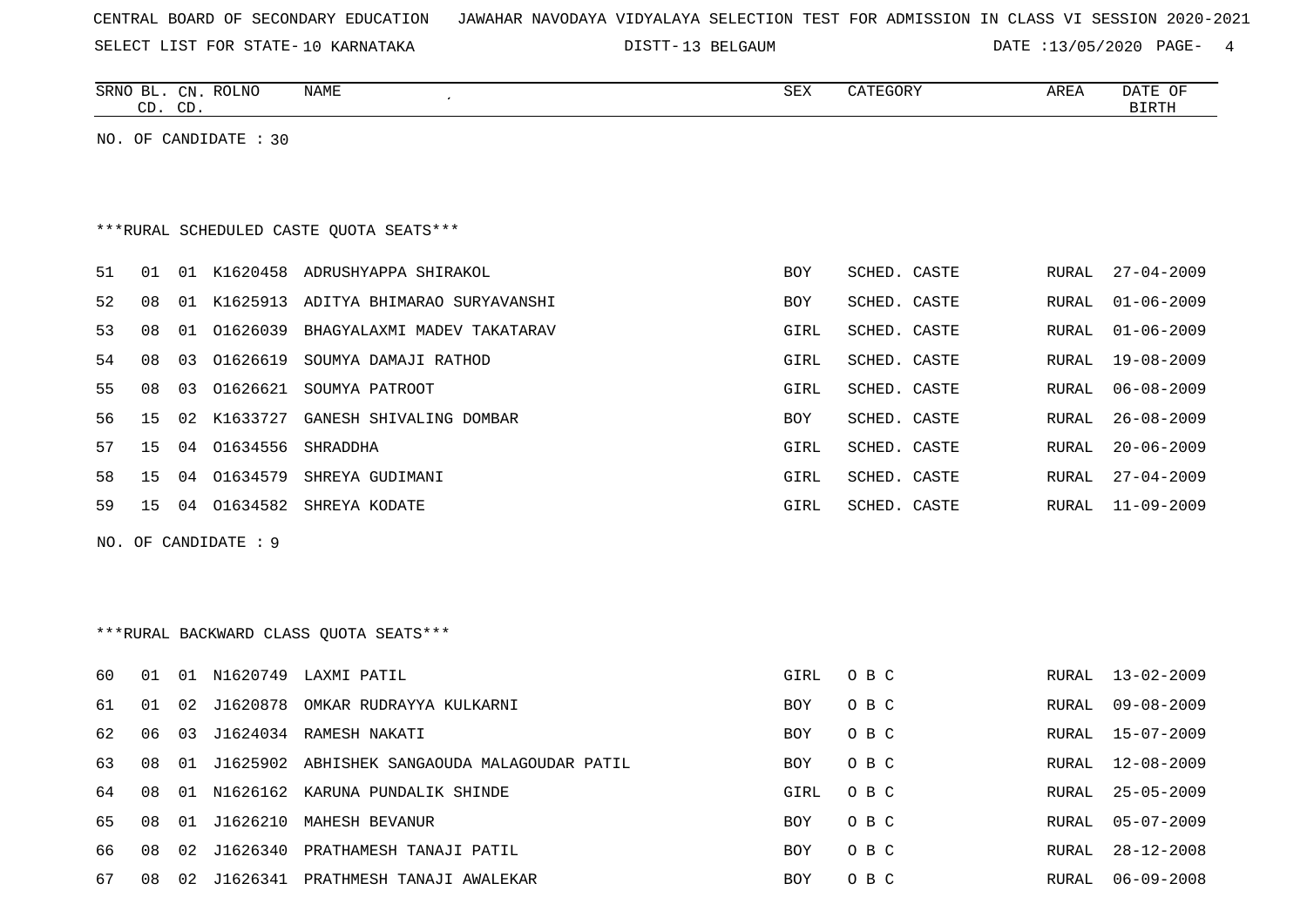SELECT LIST FOR STATE- DISTT- 10 KARNATAKA

13 BELGAUM DATE :13/05/2020 PAGE- 5

|    | CD. CD. |    | SRNO BL. CN. ROLNO    | NAME<br>$\cdot$                        | SEX  | CATEGORY | AREA  | DATE OF<br>BIRTH |
|----|---------|----|-----------------------|----------------------------------------|------|----------|-------|------------------|
|    |         |    |                       | ***RURAL BACKWARD CLASS QUOTA SEATS*** |      |          |       |                  |
| 68 | 08      | 03 |                       | N1626635 SRUSHTI GIREPPA KALAJ         | GIRL | O B C    | RURAL | 26-06-2009       |
| 69 | 08      | 03 |                       | J1626737 VISHNU SIDARAY TANVASHI       | BOY  | O B C    | RURAL | $03 - 07 - 2009$ |
| 70 | 09      |    |                       | 02 J1627194 TEJAS RAMESHKUMAR PATIL    | BOY  | O B C    | RURAL | $01 - 06 - 2009$ |
| 71 | 10      |    |                       | 02 J1627755 ROHAN RAMADAS PATIL        | BOY  | O B C    | RURAL | 14-09-2009       |
| 72 | 10      | 03 |                       | J1627988 SIDDARTH R PATIL              | BOY  | O B C    | RURAL | $22 - 06 - 2009$ |
| 73 | 10      |    |                       | 03 J1628163 YASHWANT VISHWASRAO NIKAM  | BOY  | O B C    | RURAL | $03 - 05 - 2009$ |
| 74 | 11      |    |                       | 01 J1628173 ADARSH AJIT ZELE           | BOY  | O B C    | RURAL | $15 - 10 - 2009$ |
| 75 | 11      |    | 02 N1628715           | SAMIKSHA DADASO CHAVAN                 | GIRL | O B C    | RURAL | 12-04-2009       |
|    |         |    | NO. OF CANDIDATE : 16 |                                        |      |          |       |                  |
|    |         |    |                       |                                        |      |          |       |                  |
|    |         |    |                       |                                        |      |          |       |                  |
|    |         |    |                       |                                        |      |          |       |                  |

### \*\*\*RURAL SCHEDULED TRIBE QUOTA SEATS\*\*\*

|  |  | 76 01 01 L1620605 DARSHAN IRAPPA VANNUR    | <b>BOY</b> | SCHED. TRIBE | RURAL 07-08-2009 |
|--|--|--------------------------------------------|------------|--------------|------------------|
|  |  | 77 01 02 P1620797 MANJULA ARAKERI          | GIRL       | SCHED. TRIBE | RURAL 05-03-2009 |
|  |  | 78 01 02 L1620908 PRAJVAL MAVINAKATTI      | <b>BOY</b> | SCHED. TRIBE | RURAL 22-10-2009 |
|  |  | 79 06 04 L1624188 SANDESH HANAMANT MUGAJOL | <b>BOY</b> | SCHED. TRIBE | RURAL 09-07-2009 |
|  |  | 80 12 01 L1629127 BALESH NAGAPPA SHIDARAYI | <b>BOY</b> | SCHED. TRIBE | RURAL 31-07-2009 |

NO. OF CANDIDATE : 5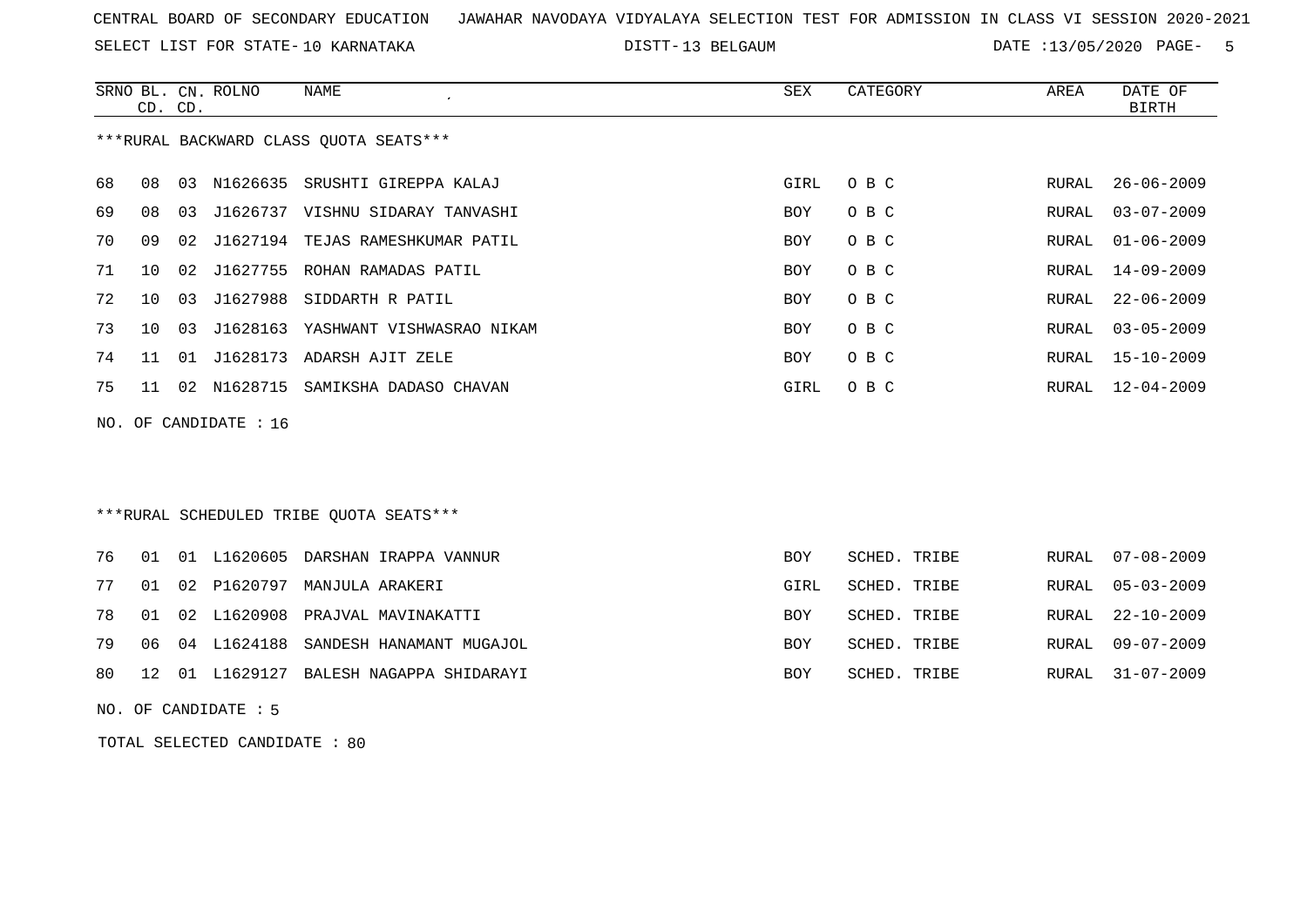DISTT-14 BIJAPUR **DATE** :13/05/2020 PAGE- 1

|    |    | CD. CD. | SRNO BL. CN. ROLNO   | NAME                                   | SEX        | CATEGORY       | AREA  | DATE OF<br><b>BIRTH</b> |
|----|----|---------|----------------------|----------------------------------------|------------|----------------|-------|-------------------------|
|    |    |         | ***OPEN UR SEATS***  |                                        |            |                |       |                         |
| 1  | 02 |         |                      | 03 E1638120 DISHA S SAJJANAR           | GIRL       | GENERAL        | URBAN | $05 - 08 - 2009$        |
| 2  | 02 |         |                      | 07 E1639301 RAJESHWARI B CHINCHOLI     | GIRL       | <b>GENERAL</b> | URBAN | $07 - 08 - 2009$        |
| 3  | 02 | 10      |                      | B1639971 SHRAVAN HUNACHAGI             | BOY        | O B C          | URBAN | $03 - 08 - 2009$        |
| 4  | 04 | 07      | N1644766             | SUNITA M BIRADAR                       | GIRL       | O B C          | RURAL | $19 - 11 - 2008$        |
| 5  | 05 |         |                      | 01 B1645130 AKASH SIDDANAGOUDA BIRADAR | BOY        | O B C          | URBAN | $21 - 08 - 2009$        |
| 6  | 05 |         |                      | 04 J1645946 MAHESH TAVARAGERI          | <b>BOY</b> | O B C          | RURAL | $25 - 07 - 2009$        |
| 7  | 05 |         |                      | 05 B1646415 PRAVEEN SADASHIVAPPA PATIL | BOY        | O B C          | URBAN | $12 - 07 - 2009$        |
|    |    |         | NO. OF CANDIDATE: 7  |                                        |            |                |       |                         |
|    |    |         |                      |                                        |            |                |       |                         |
|    |    |         |                      |                                        |            |                |       |                         |
|    |    |         |                      | ***OPEN SCHEDULED CASTE QUOTA SEATS*** |            |                |       |                         |
| 8  | 02 |         |                      | 06 C1639041 PRAJWAL YANTAMANI          | <b>BOY</b> | SCHED. CASTE   | URBAN | $03 - 07 - 2009$        |
| 9  | 05 |         |                      | 01 K1645127 AKASH.SHARANAPPA.BAJANTRI  | <b>BOY</b> | SCHED. CASTE   | RURAL | $13 - 02 - 2008$        |
| 10 | 05 | 02      |                      | K1645384 BASAVARAJ SHRIKANT SOMAJAL    | BOY        | SCHED. CASTE   | RURAL | $12 - 07 - 2009$        |
| 11 | 05 |         |                      | 03 K1645792 KARUNASAGAR NADAVINAKERI   | <b>BOY</b> | SCHED. CASTE   | RURAL | $16 - 08 - 2008$        |
|    |    |         | NO. OF CANDIDATE : 4 |                                        |            |                |       |                         |
|    |    |         |                      |                                        |            |                |       |                         |
|    |    |         |                      |                                        |            |                |       |                         |
|    |    |         |                      | ***OPEN DISABLED OUOTA SEATS***        |            |                |       |                         |
| 12 | 03 | 03      |                      | N1641214 BHUVANESWARI YAKANCHI         | GIRL       | O B C          | RURAL | $12 - 05 - 2008$        |
| 13 | 04 | 05      |                      | J1644256 RAVIKUMAR PUJARI              | BOY        | O B C          | RURAL | $01 - 06 - 2009$        |
| 14 |    |         |                      | 05 04 J1645972 MAKABOOL.AKBAR.GADIVAL  | <b>BOY</b> | O B C          | RURAL | $20 - 01 - 2009$        |
|    |    |         |                      |                                        |            |                |       |                         |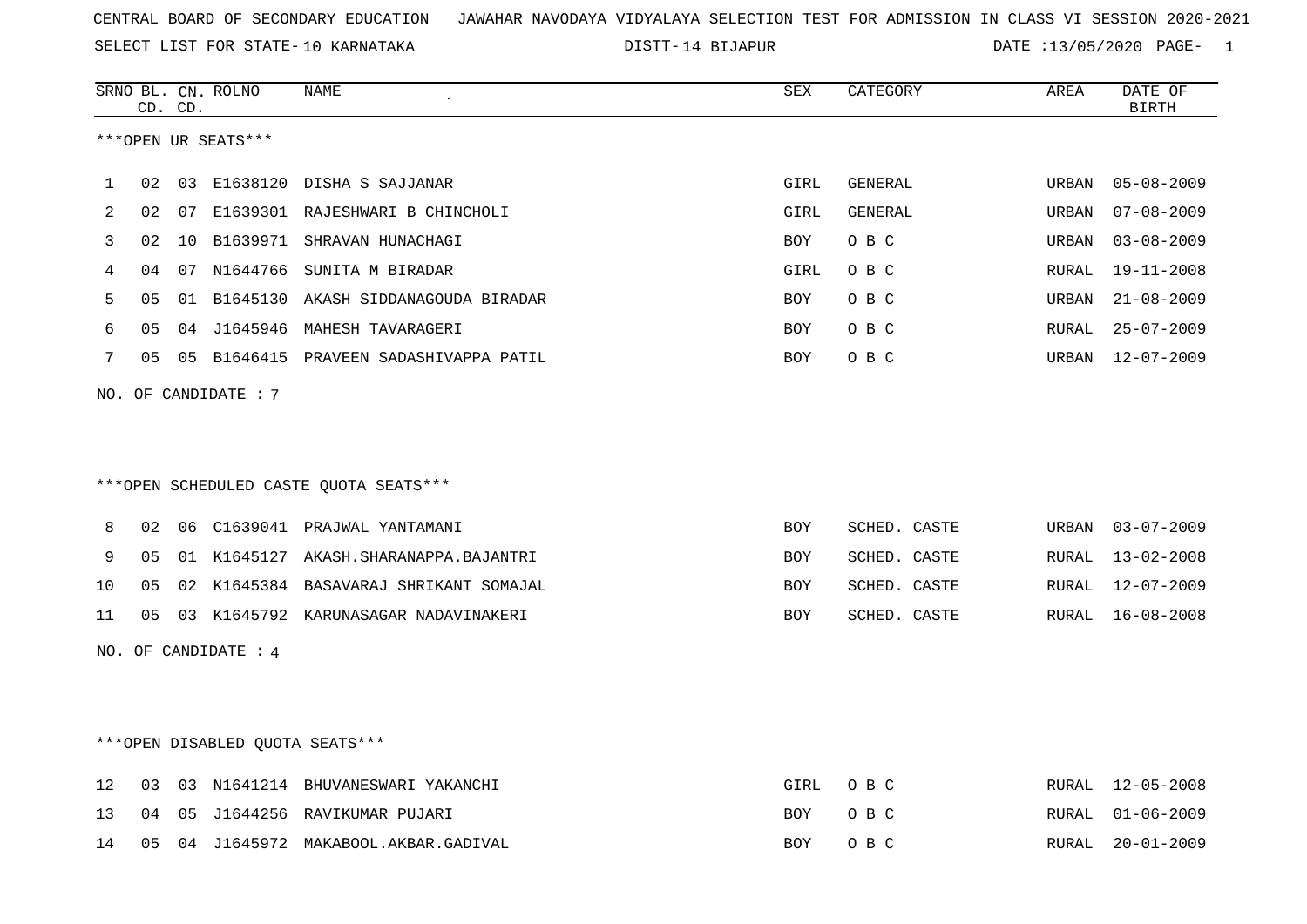|  |  | CENTRAL BOARD OF SECONDARY EDUCATION – JAWAHAR NAVODAYA VIDYALAYA SELECTION TEST FOR ADMISSION IN CLASS VI SESSION 2020-2021 |  |  |  |  |  |  |  |
|--|--|------------------------------------------------------------------------------------------------------------------------------|--|--|--|--|--|--|--|
|  |  |                                                                                                                              |  |  |  |  |  |  |  |

DISTT-14 BIJAPUR DATE :13/05/2020 PAGE- 2

|    |       | CD. CD. | SRNO BL. CN. ROLNO     | <b>NAME</b>                             | ${\tt SEX}$ | CATEGORY     | AREA         | DATE OF<br><b>BIRTH</b> |
|----|-------|---------|------------------------|-----------------------------------------|-------------|--------------|--------------|-------------------------|
|    |       |         | NO. OF CANDIDATE : 3   |                                         |             |              |              |                         |
|    |       |         |                        |                                         |             |              |              |                         |
|    |       |         |                        |                                         |             |              |              |                         |
|    |       |         |                        | *** OPEN BACKWARD CLASS QUOTA SEATS***  |             |              |              |                         |
| 15 | 01    |         |                        | 06 F1636310 RAJIYABEGAM JALAGAR         | GIRL        | O B C        | URBAN        | $28 - 03 - 2009$        |
| 16 | 01    |         |                        | 06 N1636360 RASHMI NADAGOUDA            | GIRL        | O B C        | RURAL        | $25 - 09 - 2008$        |
| 17 | 05    |         |                        | 04 J1646146 NAVEEN ANKALAGI             | BOY         | O B C        | RURAL        | $24 - 12 - 2009$        |
| 18 | 05    | 06      | J1646651               | SACHIN RAYAGOND                         | BOY         | O B C        | <b>RURAL</b> | $26 - 06 - 2009$        |
| 19 | 05    |         |                        | 06 J1646756 SAMRTH MUCHANDI             | BOY         | O B C        | RURAL        | $06 - 07 - 2009$        |
|    |       |         | NO. OF CANDIDATE : 5   |                                         |             |              |              |                         |
|    |       |         |                        |                                         |             |              |              |                         |
|    |       |         |                        |                                         |             |              |              |                         |
|    |       |         |                        | *** OPEN SCHEDULED TRIBE QUOTA SEATS*** |             |              |              |                         |
| 20 |       |         |                        | 02 10 P1640025 SHREYA SANGAMESH KOLAKAR | GIRL        | SCHED. TRIBE | RURAL        | $30 - 07 - 2009$        |
|    |       |         |                        |                                         |             |              |              |                         |
|    |       |         | NO. OF CANDIDATE : 1   |                                         |             |              |              |                         |
|    |       |         |                        |                                         |             |              |              |                         |
|    |       |         |                        |                                         |             |              |              |                         |
|    |       |         | ***RURAL OPEN SEATS*** |                                         |             |              |              |                         |
| 21 | 01    |         | 01 I1635153 ANANDA     |                                         | BOY         | GENERAL      | RURAL        | $08 - 09 - 2008$        |
| 22 | 01    |         |                        | 01 N1635192 ANUSHA G PATTAR             | GIRL        | O B C        | RURAL        | $27 - 08 - 2009$        |
| 23 | 01    |         |                        | 02 J1635301 BASAVARAJ HADIMANI          | BOY         | O B C        | RURAL        | $02 - 05 - 2009$        |
| 24 | 01    | 05      |                        | J1636159 PRAJWAL JIDDIMANI              | BOY         | O B C        | RURAL        | $26 - 02 - 2009$        |
| 25 | 01    | 06      |                        | N1636339 RAKSHITA S SAJJAN              | GIRL        | O B C        | RURAL        | $10 - 12 - 2009$        |
| 26 | 02 05 |         |                        | I1638678 MANOJ MADAGOND                 | BOY         | GENERAL      | RURAL        | 14-07-2009              |
| 27 |       |         |                        | 02 07 J1639136 PREETAM A BELLUNDAGI     | BOY         | O B C        | RURAL        | $02 - 10 - 2009$        |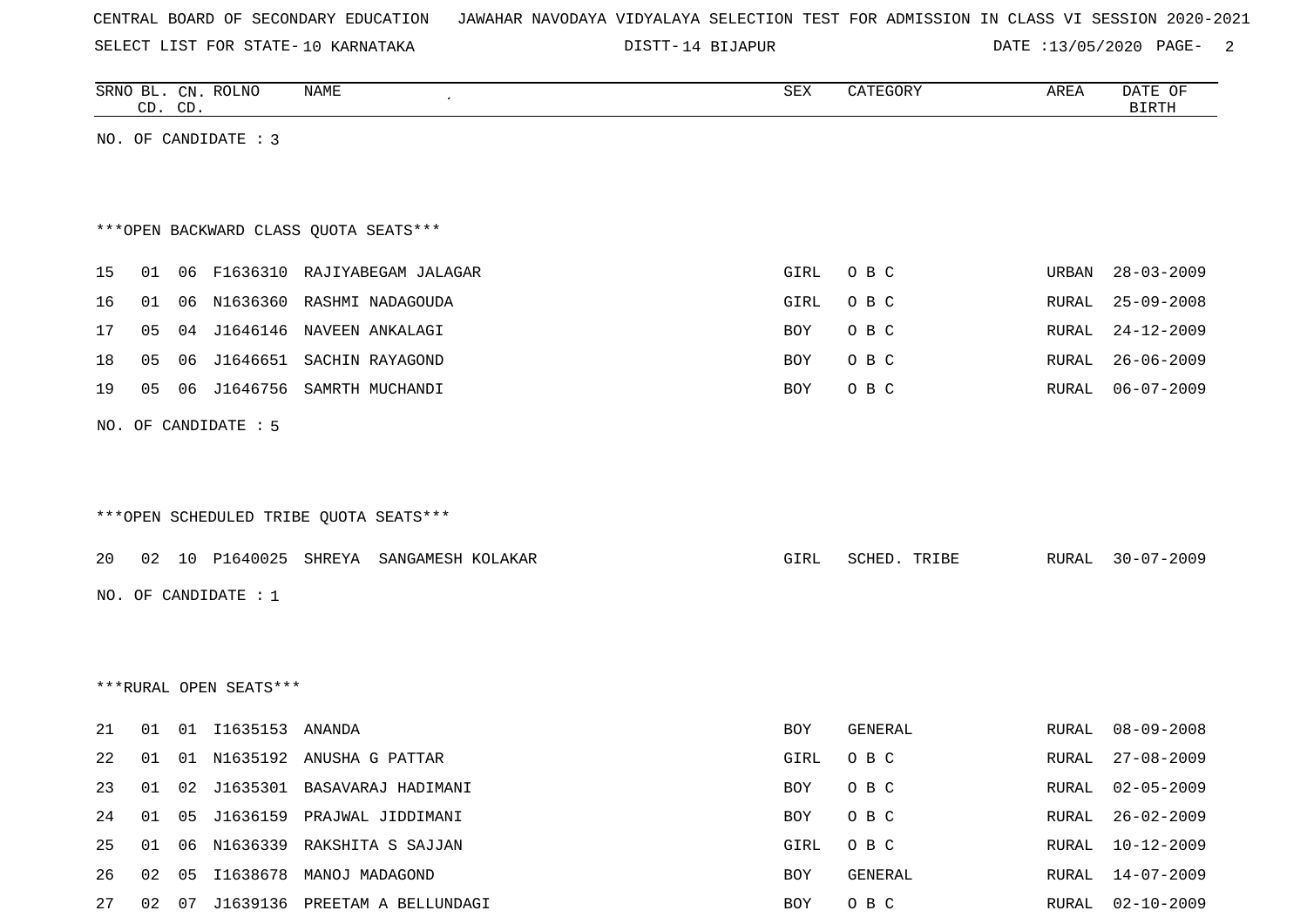DISTT-14 BIJAPUR **DATE** :13/05/2020 PAGE- 3

|    | CD. CD. |    | SRNO BL. CN. ROLNO     | <b>NAME</b>                          | <b>SEX</b> | CATEGORY | AREA         | DATE OF<br><b>BIRTH</b> |
|----|---------|----|------------------------|--------------------------------------|------------|----------|--------------|-------------------------|
|    |         |    | ***RURAL OPEN SEATS*** |                                      |            |          |              |                         |
| 28 | 02      | 08 | N1639369               | RASHMI M PATIL                       | GIRL       | O B C    | RURAL        | $11 - 07 - 2009$        |
| 29 | 02      | 09 | J1639945               | SHIVARAJ S MAMADAPUR                 | <b>BOY</b> | O B C    | <b>RURAL</b> | $12 - 07 - 2008$        |
| 30 | 02      | 10 | N1640257               | SPOORTI KALASARADDI                  | GIRL       | O B C    | RURAL        | $14 - 05 - 2009$        |
| 31 | 02      | 11 | J1640433               | SUSHANT RADDI                        | BOY        | O B C    | RURAL        | $25 - 07 - 2009$        |
| 32 | 03      | 03 | N1641205               | BHOURAMMA AKALAWADI                  | GIRL       | O B C    | RURAL        | $02 - 02 - 2009$        |
| 33 | 03      | 03 | J1641251               | CHETAN S METRI                       | <b>BOY</b> | O B C    | RURAL        | $01 - 02 - 2009$        |
| 34 | 03      | 03 | J1641357               | GOURISH S LAKKANAGAON                | BOY        | O B C    | RURAL        | $10 - 07 - 2009$        |
| 35 | 03      | 03 | J1641371               | GURURAJ TENAHALLI                    | <b>BOY</b> | O B C    | RURAL        | $01 - 06 - 2009$        |
| 36 | 03      | 04 | J1641546               | LAKSHMIPUTRA BISANAL                 | <b>BOY</b> | O B C    | RURAL        | $25 - 07 - 2009$        |
| 37 | 03      | 05 | J1641761               | NAVEEN HANAMANT ZALAKI               | BOY        | O B C    | <b>RURAL</b> | $12 - 06 - 2008$        |
| 38 | 04      | 01 |                        | J1643094 AKHEELAHMED                 | <b>BOY</b> | O B C    | <b>RURAL</b> | $26 - 11 - 2008$        |
| 39 | 04      | 02 | J1643301               | BASAVARAJ CHANNABASAPPA DAMBAL       | <b>BOY</b> | O B C    | <b>RURAL</b> | $09 - 07 - 2009$        |
| 40 | 04      | 04 | J1644052               | PRABHULING SIDDAPPA KAMBAR           | BOY        | O B C    | RURAL        | $21 - 06 - 2008$        |
| 41 | 04      | 05 | J1644208               | RAJASHEKHAR REDDY                    | BOY        | O B C    | RURAL        | $07 - 11 - 2008$        |
| 42 | 05      | 03 | J1645613               | GANESH HATTARAKI                     | <b>BOY</b> | O B C    | RURAL        | $20 - 07 - 2009$        |
| 43 | 05      | 06 | J1646607               | ROHIT MOPAGAR                        | <b>BOY</b> | O B C    | <b>RURAL</b> | $29 - 08 - 2009$        |
| 44 | 05      | 07 | J1646931               | SHARANAGOUDA BAGALI                  | <b>BOY</b> | O B C    | <b>RURAL</b> | $22 - 07 - 2009$        |
| 45 | 05      | 07 | J1646988               | SHIVANAGOUDA                         | BOY        | O B C    | RURAL        | $15 - 07 - 2009$        |
| 46 | 05      | 08 | N1647101               | SHWETA                               | GIRL       | O B C    | RURAL        | $01 - 01 - 2008$        |
| 47 | 05      | 09 |                        | J1647555 VISHAL SHIVAKUMAR ALALAMATH | <b>BOY</b> | O B C    | RURAL        | $02 - 01 - 2009$        |

NO. OF CANDIDATE : 27

\*\*\*RURAL SCHEDULED CASTE QUOTA SEATS\*\*\*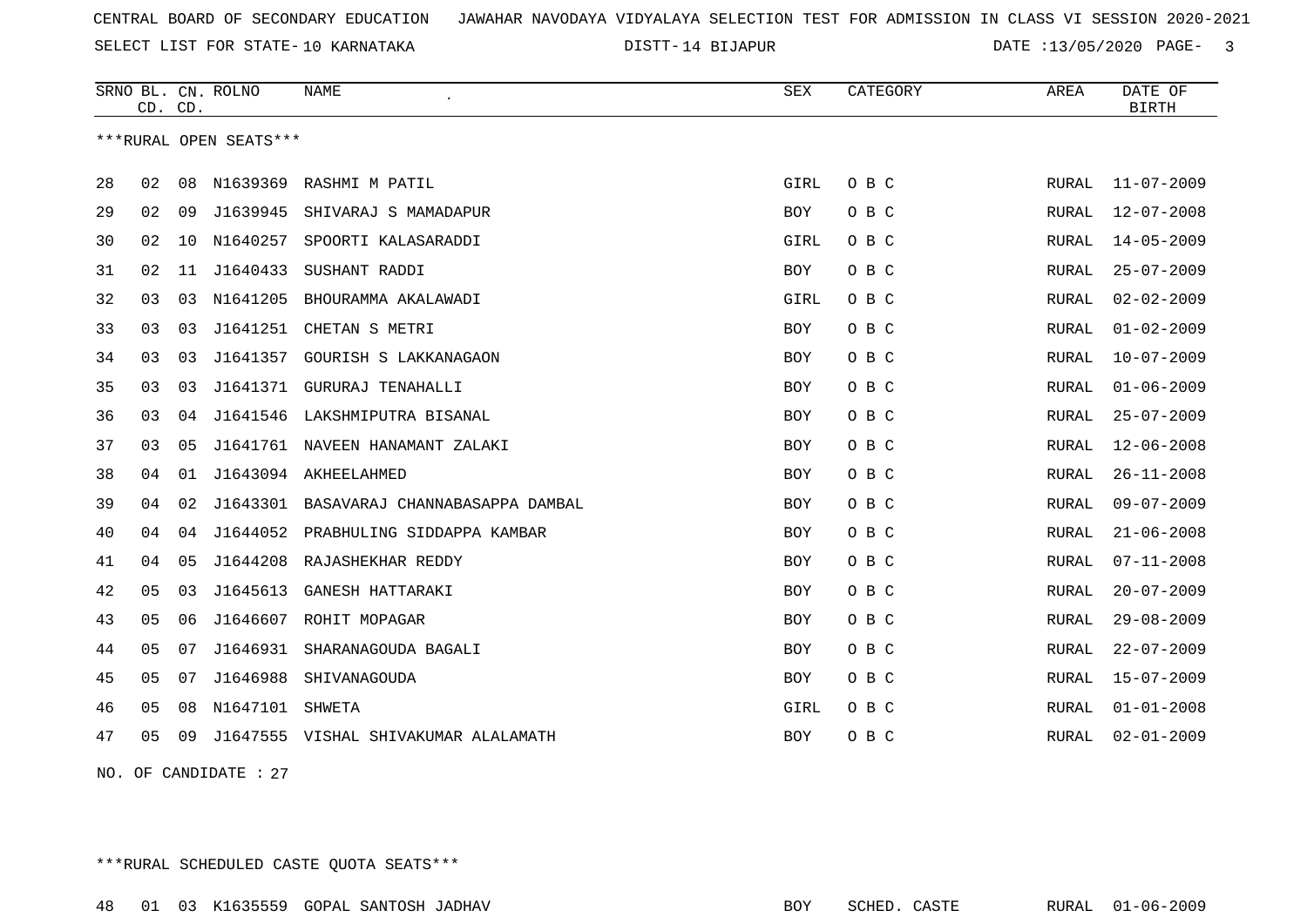SELECT LIST FOR STATE- DISTT- 10 KARNATAKA

DISTT-14 BIJAPUR 14 BOATE 213/05/2020 PAGE- 4

|                                          | CD. CD. |    | SRNO BL. CN. ROLNO  | NAME                                      | <b>SEX</b> | CATEGORY     | AREA  | DATE OF<br><b>BIRTH</b> |  |
|------------------------------------------|---------|----|---------------------|-------------------------------------------|------------|--------------|-------|-------------------------|--|
| *** RURAL SCHEDULED CASTE QUOTA SEATS*** |         |    |                     |                                           |            |              |       |                         |  |
|                                          |         |    |                     |                                           |            |              |       |                         |  |
| 49                                       | 01      |    |                     | 03 K1635662 KARAN K KATTIMANI             | BOY        | SCHED. CASTE | RURAL | $14 - 10 - 2009$        |  |
| 50                                       | 01      | 05 |                     | 01636049 NIRMALA CHAVAN                   | GIRL       | SCHED. CASTE | RURAL | $01 - 01 - 2008$        |  |
| 51                                       | 01      | 08 |                     | 01636913 SNEHA M MADAR                    | GIRL       | SCHED. CASTE | RURAL | $03 - 07 - 2009$        |  |
| 52                                       | 01      | 09 |                     | 01637301 YASHASHWINI BASAPPA MAHENDRAKAR  | GIRL       | SCHED. CASTE | RURAL | $20 - 02 - 2009$        |  |
| 53                                       | 02      | 07 |                     | K1639359 RANADHIR SIDARADDI               | BOY        | SCHED. CASTE | RURAL | $01 - 01 - 2008$        |  |
| 54                                       | 02      | 09 |                     | K1639711 SANDIP RATHOD                    | BOY        | SCHED. CASTE | RURAL | $18 - 08 - 2008$        |  |
| 55                                       | 04      | 07 |                     | K1644984 YUVARAJ LAMANI                   | BOY        | SCHED. CASTE | RURAL | $21 - 06 - 2009$        |  |
| 56                                       | 05      |    |                     | 04 K1646042 MANOJ BHOVI                   | BOY        | SCHED. CASTE | RURAL | $12 - 12 - 2008$        |  |
| 57                                       | 05      |    |                     | 04 K1646145 NAVEENAKUMAR SANTOSH DODAMANI | <b>BOY</b> | SCHED. CASTE | RURAL | $08 - 07 - 2009$        |  |
| 58                                       | 05      | 06 |                     | K1646611 ROHIT RATHOD                     | BOY        | SCHED. CASTE | RURAL | $07 - 08 - 2009$        |  |
| 59                                       | 05      |    |                     | 08 K1647295 SUMIT RATHOD                  | BOY        | SCHED. CASTE | RURAL | $28 - 07 - 2009$        |  |
| NO. OF CANDIDATE : $12$                  |         |    |                     |                                           |            |              |       |                         |  |
|                                          |         |    |                     |                                           |            |              |       |                         |  |
|                                          |         |    |                     |                                           |            |              |       |                         |  |
| ***RURAL BACKWARD CLASS QUOTA SEATS***   |         |    |                     |                                           |            |              |       |                         |  |
|                                          |         |    |                     |                                           |            |              |       |                         |  |
| 60                                       | 01      |    |                     | 04 N1635899 MANJULA S PATIL               | GIRL       | O B C        | RURAL | $13 - 02 - 2009$        |  |
| 61                                       | 04      |    | 01 J1643128 AMBRESH |                                           | BOY        | O B C        | RURAL | $06 - 08 - 2009$        |  |
| 62                                       | 04      | 04 |                     | J1643984 NINGARAJ MALAGALADINNI           | BOY        | O B C        | RURAL | $16 - 06 - 2009$        |  |
| 63                                       | 04      |    |                     | 04 J1644034 PAVAN METI                    | <b>BOY</b> | O B C        | RURAL | $21 - 07 - 2009$        |  |
| 64                                       | 04      | 05 |                     | J1644343 SAGAR PADEKANUR                  | BOY        | O B C        | RURAL | $02 - 09 - 2008$        |  |
| 65                                       | 04      | 06 | N1644708            | SPANDANA HEMMODAGI                        | GIRL       | O B C        | RURAL | $15 - 07 - 2009$        |  |
| 66                                       | 05      |    |                     | 04 J1645974 MALAKAREDDY MANTGOUD CHOUDRI  | BOY        | O B C        | RURAL | $14 - 02 - 2009$        |  |
| 67                                       | 05      |    |                     | 04 N1646026 MANJULA BASAVARADDI           | GIRL       | O B C        | RURAL | $04 - 04 - 2009$        |  |

 05 05 J1646229 PARAMANAND S BISANAL BOY O B C RURAL 25-04-2009 05 05 J1646333 PRAJWALKUMAR BIRADAR BOY O B C RURAL 24-07-2009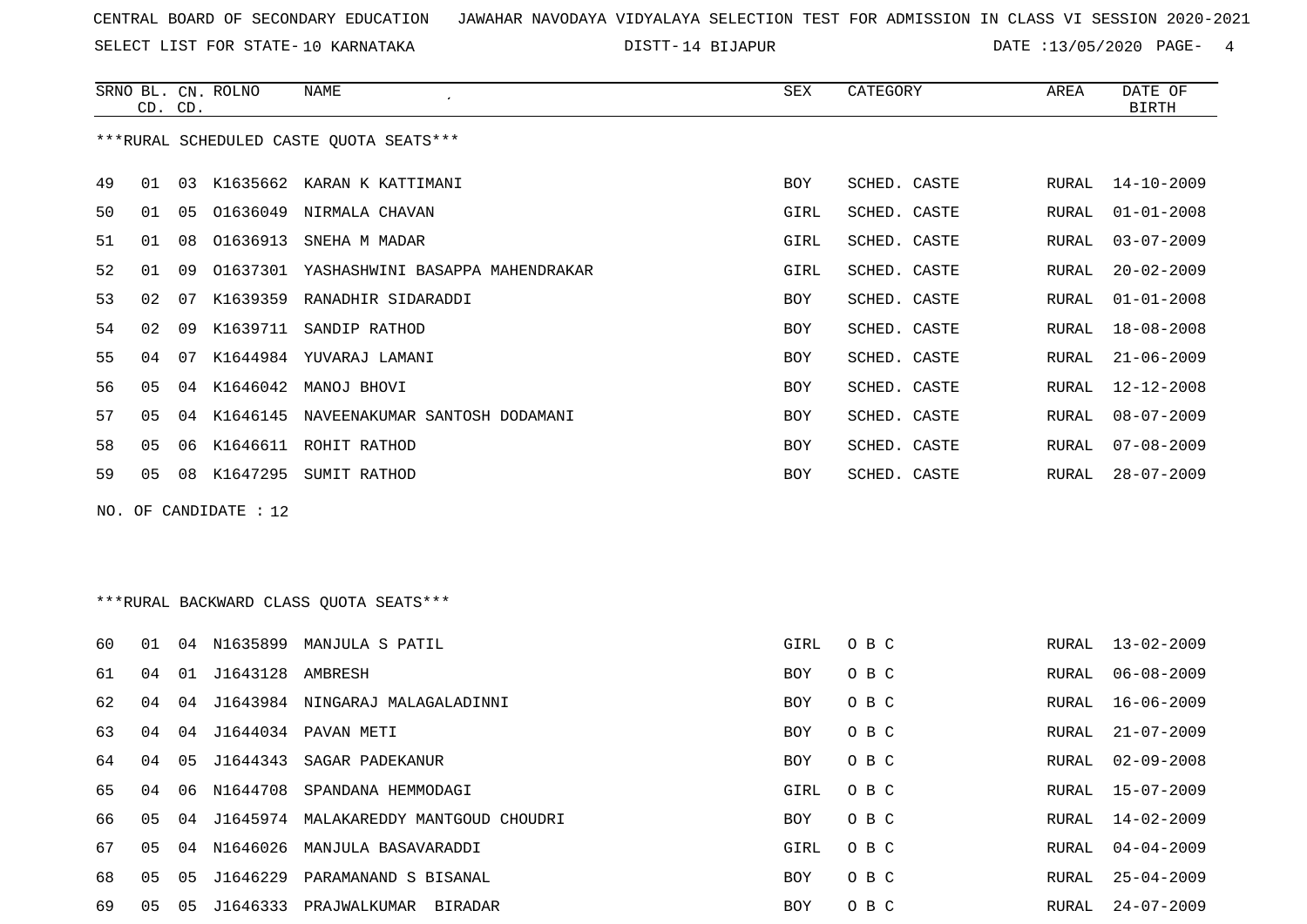SELECT LIST FOR STATE- DISTT- 10 KARNATAKA

14 BIJAPUR DATE :13/05/2020 PAGE- 5

|                                        | CD. CD. |    | SRNO BL. CN. ROLNO | NAME                               | SEX  | CATEGORY | AREA  | DATE OF<br>BIRTH   |  |
|----------------------------------------|---------|----|--------------------|------------------------------------|------|----------|-------|--------------------|--|
| ***RURAL BACKWARD CLASS OUOTA SEATS*** |         |    |                    |                                    |      |          |       |                    |  |
| 70                                     | 05      |    |                    | 05 N1646385 PRATIBHA GORAVAGUNDAGI | GIRL | O B C    |       | RURAL 08-04-2009   |  |
| 71                                     | 05      |    |                    | 05 N1646445 PRIYANKA PATIL         | GIRL | O B C    |       | RURAL 15-05-2009   |  |
| 72                                     | 05      | 05 |                    | N1646446 PRIYANKA P BIRADAR        | GIRL | O B C    |       | RURAL 14-06-2009   |  |
| 73                                     | 05      | 07 |                    | N1646924 SHARADHI B HIREMATH       | GIRL | O B C    | RURAL | $05 - 07 - 2009$   |  |
| 74                                     | 05      | 07 | N1647083           | SHRUSHTI JAGIRADAR                 | GIRL | O B C    | RURAL | $31 - 01 - 2009$   |  |
| 75                                     | 05      |    | 08 J1647185        | SOMANAGOUDA EVOOR                  | BOY  | O B C    |       | RURAL $02-10-2008$ |  |
| NO. OF CANDIDATE : $16$                |         |    |                    |                                    |      |          |       |                    |  |

## \*\*\*RURAL SCHEDULED TRIBE QUOTA SEATS\*\*\*

|  |  | 76 01 05 L1636096 PAVAN NAYAKODI      | BOY        | SCHED. TRIBE | RURAL 13-09-2008 |
|--|--|---------------------------------------|------------|--------------|------------------|
|  |  | 77 01 05 P1636106 POOJA BADIGER       | GIRL       | SCHED. TRIBE | RURAL 20-08-2008 |
|  |  | 78 05 02 P1645483 BHUMIK KATTIMANI    | GIRL       | SCHED. TRIBE | RURAL 03-08-2009 |
|  |  | 79 05 03 P1645627 GANGA BHATTAGOUDAR  | GIRL       | SCHED. TRIBE | RURAL 15-07-2009 |
|  |  | 80 05 06 L1646664 SAGAR ASHOK NAIKODI | <b>BOY</b> | SCHED. TRIBE | RURAL 15-07-2009 |
|  |  |                                       |            |              |                  |

NO. OF CANDIDATE : 5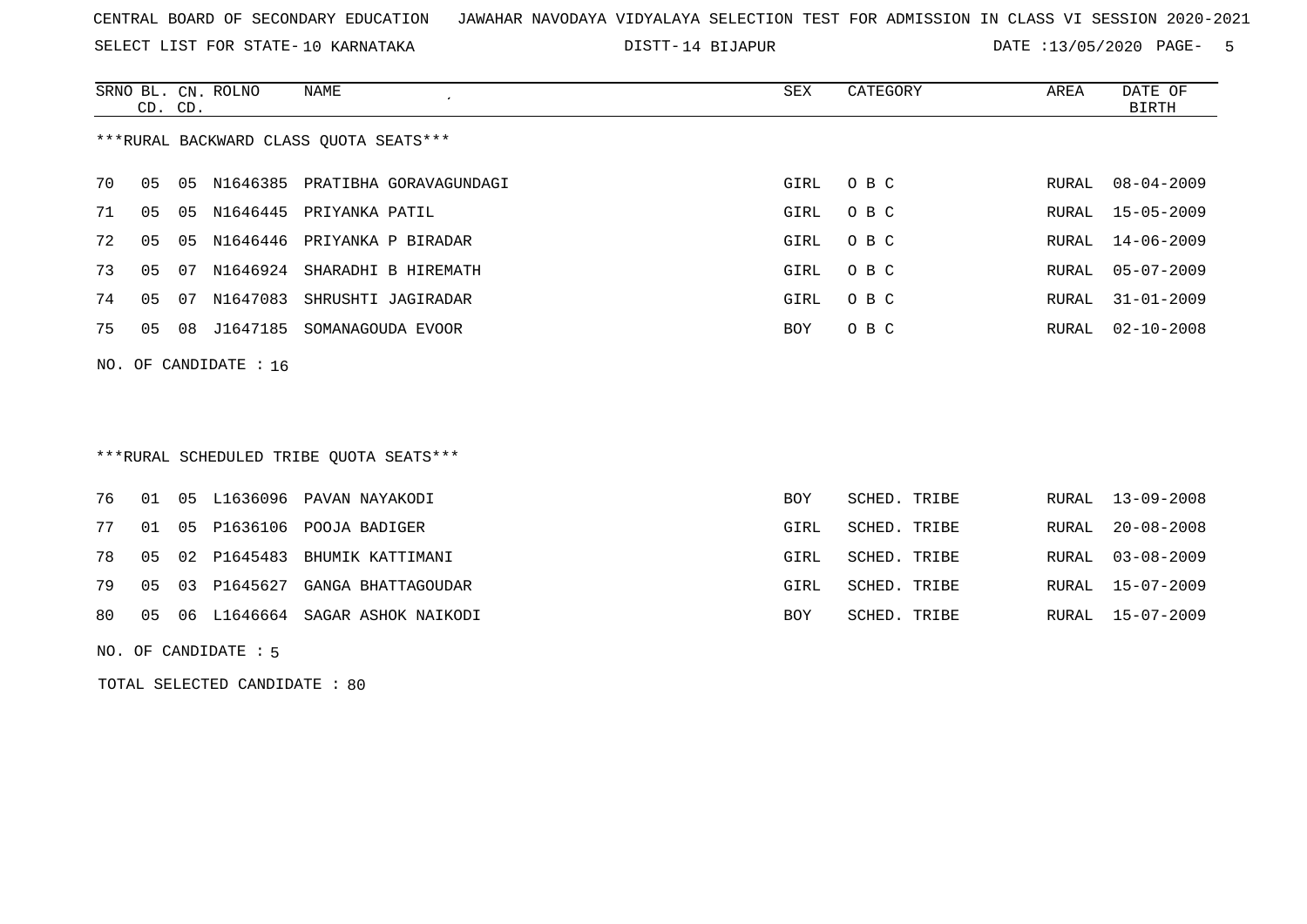SELECT LIST FOR STATE- DISTT- 10 KARNATAKA

DISTT-16 CHITRADURGA DATE :13/05/2020 PAGE- 1

|              |    | CD. CD. | SRNO BL. CN. ROLNO     | <b>NAME</b>                             | SEX        | CATEGORY     | AREA         | DATE OF<br><b>BIRTH</b> |
|--------------|----|---------|------------------------|-----------------------------------------|------------|--------------|--------------|-------------------------|
|              |    |         | ***OPEN UR SEATS***    |                                         |            |              |              |                         |
| $\mathbf{1}$ | 01 |         |                        | 01 J1658425 G R NUTHAN REDDY            | BOY        | O B C        | RURAL        | $30 - 07 - 2009$        |
| 2            | 06 |         |                        | 02 L1661855 P MALLIKARJUNA              | BOY        | SCHED. TRIBE | RURAL        | $08 - 06 - 2009$        |
| 3            |    |         |                        | 06  02  P1661964  SHRAVANI  S           | GIRL       | SCHED. TRIBE | RURAL        | $23 - 02 - 2009$        |
| 4            | 06 |         |                        | 02 J1662043 VINAYKUMAR G T              | BOY        | O B C        | <b>RURAL</b> | $14 - 07 - 2009$        |
| 5            |    |         |                        | 06  02  N1662059  YASHASVI  S  T        | GIRL       | O B C        | RURAL        | $03 - 11 - 2008$        |
|              |    |         | NO. OF CANDIDATE : 5   |                                         |            |              |              |                         |
|              |    |         |                        |                                         |            |              |              |                         |
|              |    |         |                        | *** OPEN SCHEDULED CASTE QUOTA SEATS*** |            |              |              |                         |
| 6            |    |         |                        | 02 02 K1659476 PRAJWAL P T              | <b>BOY</b> | SCHED. CASTE |              | RURAL 12-02-2009        |
| 7            | 04 |         |                        | 02 K1660960 VIJAYA KUMAR S P            | BOY        | SCHED. CASTE | RURAL        | $29 - 04 - 2009$        |
| 8            | 06 |         |                        | 01 K1661552 ABHISHEK G                  | <b>BOY</b> | SCHED. CASTE | RURAL        | $21 - 07 - 2009$        |
| 9            |    |         |                        | 06 02 K1661866 PRAJWAL T                | <b>BOY</b> | SCHED. CASTE | RURAL        | $07 - 11 - 2007$        |
|              |    |         | NO. OF CANDIDATE : $4$ |                                         |            |              |              |                         |
|              |    |         |                        |                                         |            |              |              |                         |
|              |    |         |                        | ***OPEN DISABLED QUOTA SEATS***         |            |              |              |                         |
| 10           | 01 |         |                        | 01 J1658443 HARSHATH P R                | BOY        | O B C        | RURAL        | $28 - 05 - 2009$        |
| 11           | 01 |         |                        | 03 J1658817 SANDEEPA G M                | BOY        | O B C        | RURAL        | $05 - 02 - 2008$        |
| 12           |    |         |                        | 02 02 N1659484 PRARTHANA C H            | GIRL       | O B C        | RURAL        | $28 - 06 - 2009$        |
|              |    |         | NO. OF CANDIDATE: 3    |                                         |            |              |              |                         |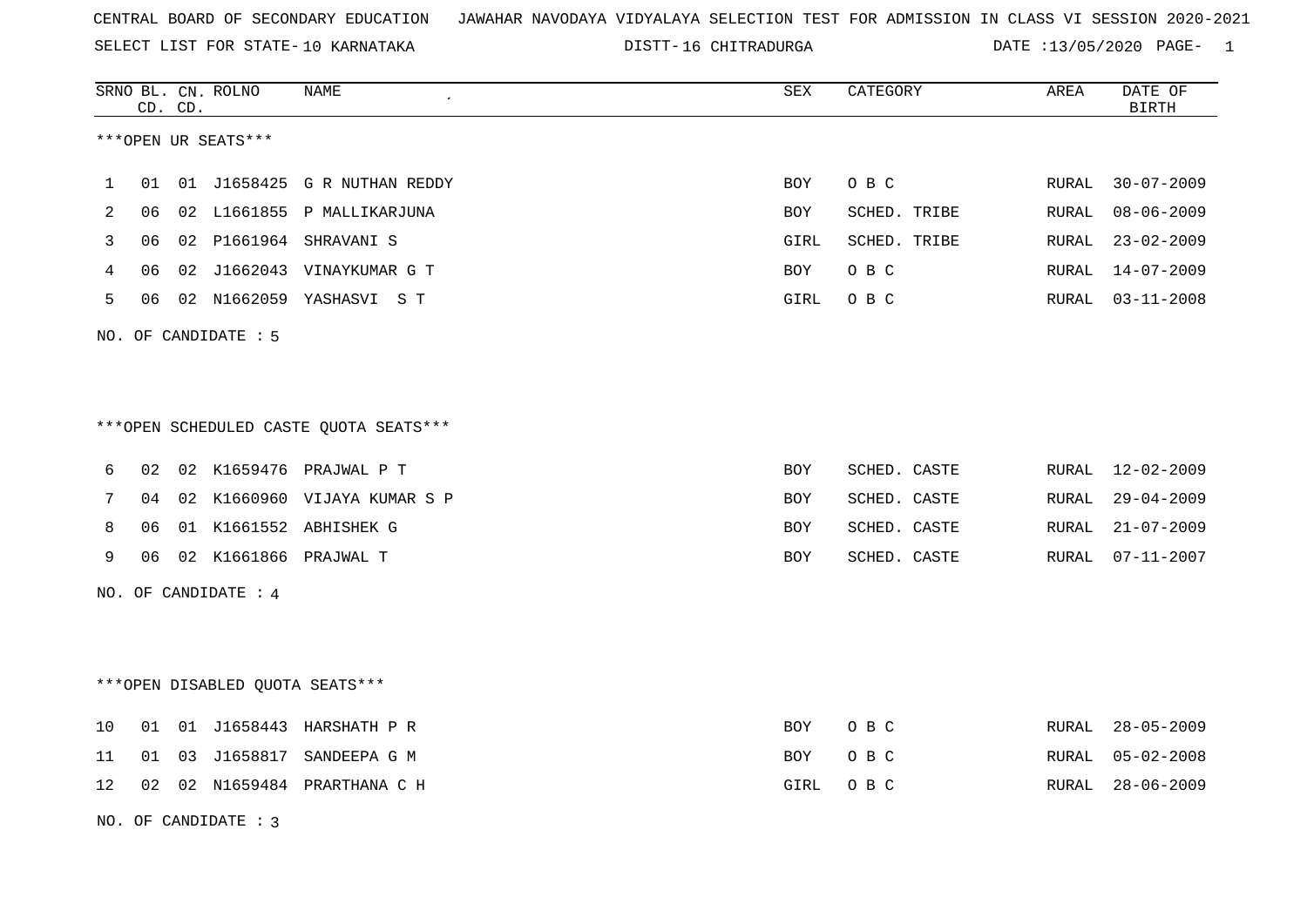SELECT LIST FOR STATE- DISTT- 10 KARNATAKA

16 CHITRADURGA DATE :13/05/2020 PAGE- 2

|    |    | CD. CD. | SRNO BL. CN. ROLNO     | <b>NAME</b>                            | SEX  | CATEGORY     | AREA  | DATE OF<br><b>BIRTH</b> |
|----|----|---------|------------------------|----------------------------------------|------|--------------|-------|-------------------------|
|    |    |         |                        | *** OPEN BACKWARD CLASS QUOTA SEATS*** |      |              |       |                         |
| 13 | 01 |         |                        | 01 F1658394 DISHA T NAGARAL            | GIRL | O B C        | URBAN | 14-05-2010              |
| 14 | 01 |         |                        | 03 N1658977 T M SHYAMALA               | GIRL | O B C        | RURAL | $30 - 10 - 2009$        |
| 15 | 03 |         | 03 J1660259 RAKESH R   |                                        | BOY  | O B C        | RURAL | $27 - 10 - 2008$        |
| 16 | 04 |         |                        | 01 N1660574 BHOOMIKA VALI K H          | GIRL | O B C        | RURAL | 18-10-2007              |
| 17 | 06 |         |                        | 01 N1661735 K R KEERTHI                | GIRL | O B C        | RURAL | $02 - 10 - 2007$        |
|    |    |         | NO. OF CANDIDATE : 5   |                                        |      |              |       |                         |
|    |    |         |                        |                                        |      |              |       |                         |
|    |    |         |                        |                                        |      |              |       |                         |
|    |    |         |                        | ***OPEN SCHEDULED TRIBE QUOTA SEATS*** |      |              |       |                         |
| 18 | 01 |         |                        | 03 D1658825 SANJAY T S                 | BOY  | SCHED. TRIBE | URBAN | $21 - 04 - 2009$        |
| 19 | 06 |         |                        | 01 H1661618 B VAISHNAVI DEVI           | GIRL | SCHED. TRIBE | URBAN | $03 - 02 - 2009$        |
| 20 | 06 |         |                        | 01 D1661776 MANOJ KUMAR G A            | BOY  | SCHED. TRIBE | URBAN | $01 - 03 - 2009$        |
|    |    |         | NO. OF CANDIDATE : 3   |                                        |      |              |       |                         |
|    |    |         |                        |                                        |      |              |       |                         |
|    |    |         |                        |                                        |      |              |       |                         |
|    |    |         | ***RURAL OPEN SEATS*** |                                        |      |              |       |                         |
| 21 | 01 |         | 01 01658395 DIVYA R    |                                        | GIRL | SCHED. CASTE | RURAL | $02 - 01 - 2009$        |
| 22 | 01 | 02      |                        | J1658529 KRISHNA PRAJWAL S G           | BOY  | O B C        | RURAL | $03 - 01 - 2009$        |
| 23 | 01 |         | 02 J1658549 LEKHAN P   |                                        | BOY  | O B C        | RURAL | $02 - 09 - 2007$        |
| 24 | 01 |         |                        | 02 N1658603 MANYA J R                  | GIRL | O B C        | RURAL | $10 - 08 - 2008$        |
| 25 | 01 |         |                        | 02 J1658672 NITHIN GOWDA S             | BOY  | O B C        | RURAL | $31 - 07 - 2009$        |
| 26 | 01 |         |                        | 02 N1658753 PUNYASHREE P R             | GIRL | O B C        | RURAL | $03 - 06 - 2009$        |
| 27 | 02 |         |                        | 01 J1659274 JEEVAN K L                 | BOY  | O B C        | RURAL | $22 - 02 - 2009$        |

28 02 02 M1659345 LIKHITHA G R GIRL GENERAL RURAL 28-12-2009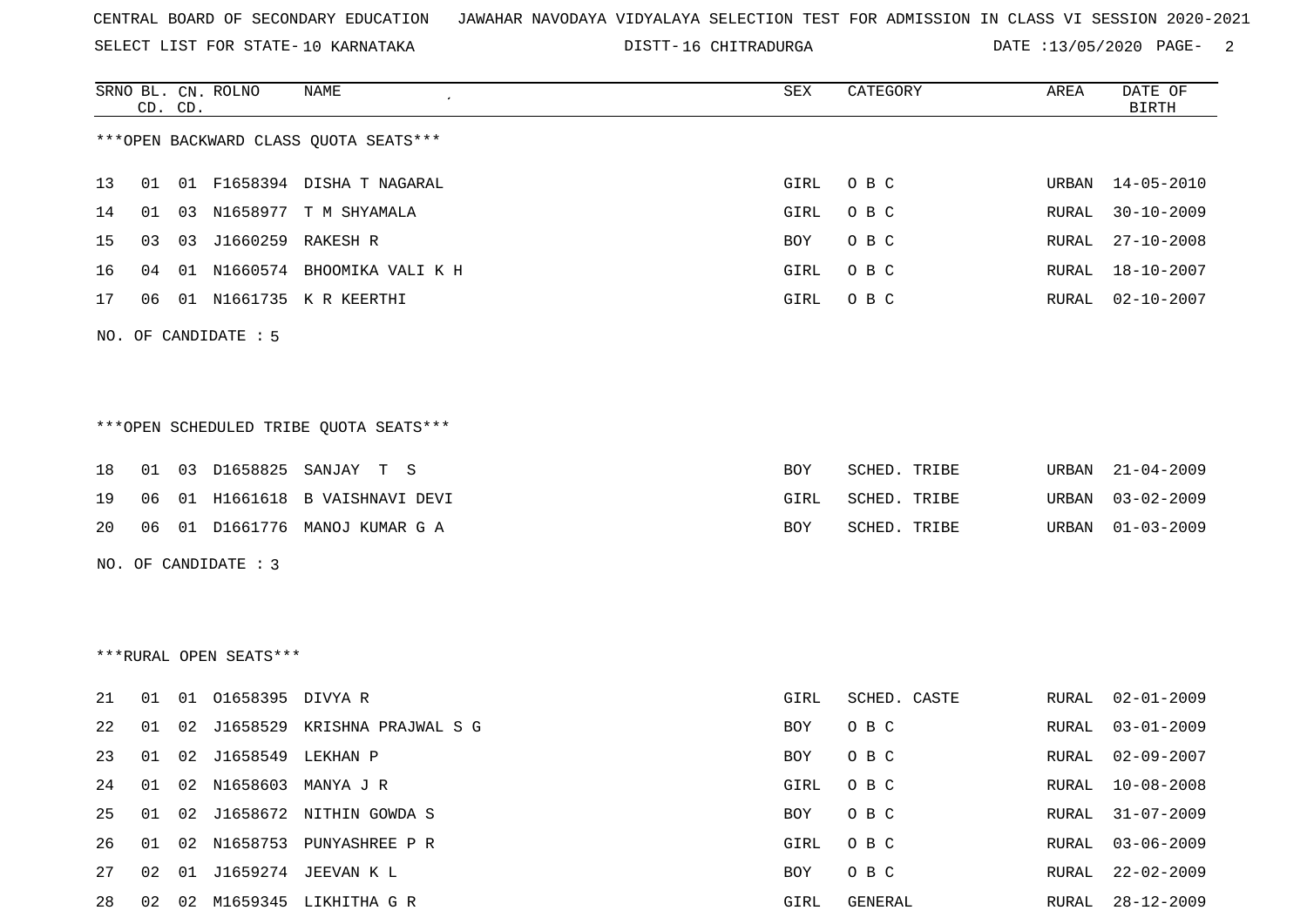SELECT LIST FOR STATE- DISTT- 10 KARNATAKA

DISTT-16 CHITRADURGA DATE :13/05/2020 PAGE- 3

|                        | CD. CD.        |    | SRNO BL. CN. ROLNO | <b>NAME</b><br>$\epsilon$ | <b>SEX</b> | CATEGORY       | AREA         | DATE OF<br><b>BIRTH</b> |
|------------------------|----------------|----|--------------------|---------------------------|------------|----------------|--------------|-------------------------|
| ***RURAL OPEN SEATS*** |                |    |                    |                           |            |                |              |                         |
| -29                    | 02             | 02 | N1659415           | NANDITHA T L              | GIRL       | O B C          | RURAL        | $21 - 01 - 2009$        |
| 30                     | 02             | 02 | I1659417           | NARESH S H                | BOY        | <b>GENERAL</b> | RURAL        | $09 - 05 - 2009$        |
| 31                     | 02             | 02 | J1659507           | RAGHUNANDAN S C           | BOY        | O B C          | RURAL        | $14 - 02 - 2009$        |
| 32                     | 03             | 01 | I1659891           | ESHWARA PRASAD H N        | <b>BOY</b> | <b>GENERAL</b> | RURAL        | $07 - 04 - 2009$        |
| 33                     | 03             | 03 | J1660254           | RAJESHGOWDA S J H         | <b>BOY</b> | O B C          | RURAL        | $28 - 07 - 2009$        |
| 34                     | 03             | 03 | N1660360           | SINCHANA S GOWDA          | GIRL       | O B C          | <b>RURAL</b> | $04 - 09 - 2009$        |
| 35                     | 03             | 03 | I1660416           | TEJAS M P PRANAL          | <b>BOY</b> | <b>GENERAL</b> | RURAL        | $19 - 08 - 2009$        |
| 36                     | 04             | 01 | I1660646           | GANESH A                  | BOY        | <b>GENERAL</b> | RURAL        | $30 - 06 - 2008$        |
| 37                     | 04             | 02 | N1660754           | MEGHANA P J               | GIRL       | O B C          | RURAL        | $11 - 02 - 2009$        |
| 38                     | 04             | 02 | N1660904           | SRIRAKSH K S              | GIRL       | O B C          | RURAL        | $23 - 12 - 2009$        |
| 39                     | 05             | 01 | M1660989           | ADYA D                    | GIRL       | <b>GENERAL</b> | RURAL        | $17 - 10 - 2008$        |
| 40                     | 05             | 01 | J1661150           | HEMANTH KUMAR B V         | BOY        | O B C          | RURAL        | $12 - 01 - 2009$        |
| 41                     | 05             | 02 | J1661316           | NUTHAN KALAM RAJ S M      | BOY        | O B C          | RURAL        | $01 - 11 - 2008$        |
| 42                     | 0 <sub>5</sub> | 03 | N1661442           | SHREYA A S                | GIRL       | O B C          | <b>RURAL</b> | $12 - 07 - 2009$        |
| 43                     | 06             | 02 | J1661965           | SHRAVANTH D               | <b>BOY</b> | O B C          | RURAL        | $09 - 07 - 2009$        |
| 44                     | 06             | 02 | L1661988           | SUDARSHN NAYAKA R V       | <b>BOY</b> | SCHED. TRIBE   | RURAL        | $19 - 08 - 2008$        |

NO. OF CANDIDATE : 24

\*\*\*RURAL SCHEDULED CASTE QUOTA SEATS\*\*\*

|       |    |                            | 45 01 01 K1658478 JEEVAN SAI N | BOY        | SCHED. CASTE | RURAL 01-09-2009 |
|-------|----|----------------------------|--------------------------------|------------|--------------|------------------|
| 46 01 |    |                            | 02 01658541 LAVANYA C          | GIRL       | SCHED. CASTE | RURAL 09-07-2007 |
|       |    | 47 01 02 K1658594 MANOJ S  |                                | <b>BOY</b> | SCHED. CASTE | RURAL 07-12-2009 |
|       |    | 48 02 01 01659081 AKSHATHA |                                | GIRL       | SCHED. CASTE | RURAL 20-09-2009 |
| 49    | 02 |                            | 03 01659557 SAVITHA J          | GIRL       | SCHED. CASTE | RURAL 21-11-2008 |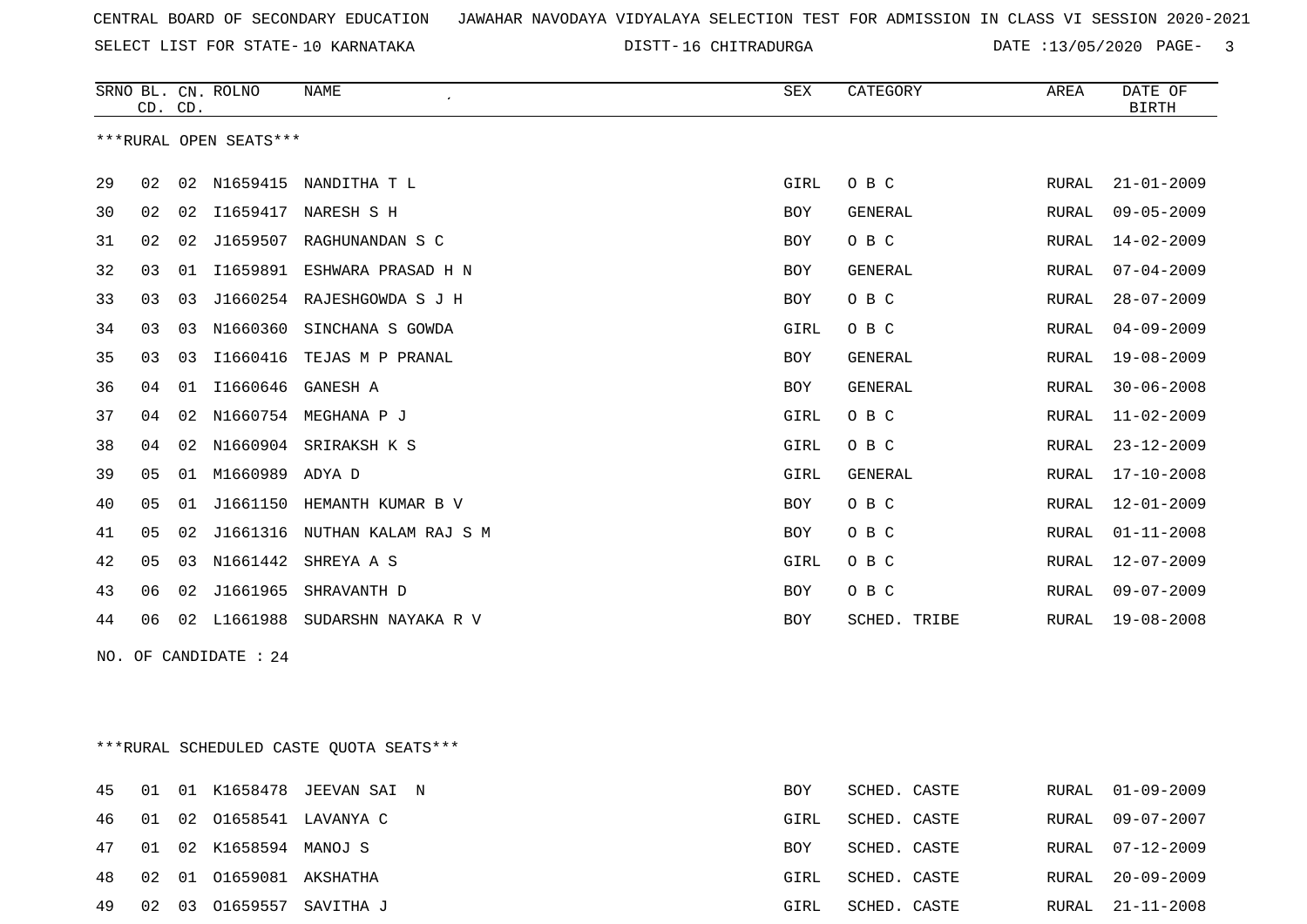SELECT LIST FOR STATE- DISTT- 10 KARNATAKA

16 CHITRADURGA DATE :13/05/2020 PAGE- 4

|                                         | CD. CD. |    | SRNO BL. CN. ROLNO    | <b>NAME</b><br>$\epsilon$              | SEX        | CATEGORY     | AREA  | DATE OF<br><b>BIRTH</b> |
|-----------------------------------------|---------|----|-----------------------|----------------------------------------|------------|--------------|-------|-------------------------|
| ***RURAL SCHEDULED CASTE QUOTA SEATS*** |         |    |                       |                                        |            |              |       |                         |
| 50                                      | 03      | 01 | 01659811 BINDU A      |                                        | GIRL       | SCHED. CASTE | RURAL | $19 - 03 - 2009$        |
| 51                                      | 03      | 02 |                       | 01660004 KAVYASHREE R                  | GIRL       | SCHED. CASTE | RURAL | $12 - 07 - 2010$        |
| 52                                      | 03      | 02 | 01660188              | PADMAVATHI S                           | GIRL       | SCHED. CASTE | RURAL | $19 - 08 - 2009$        |
| 53                                      | 04      | 01 | K1660687              | JEEVAN R                               | <b>BOY</b> | SCHED. CASTE | RURAL | $16 - 06 - 2009$        |
| 54                                      | 05      | 03 |                       | K1661547 YOGESH K R                    | <b>BOY</b> | SCHED. CASTE | RURAL | $15 - 03 - 2009$        |
| 55                                      | 06      | 01 |                       | 01661567 ALAIKY ALIYAS PALLAVI N       | GIRL       | SCHED. CASTE | RURAL | $26 - 07 - 2009$        |
| 56                                      | 06      | 01 |                       | K1661753 L K RAKESHA                   | <b>BOY</b> | SCHED. CASTE | RURAL | $16 - 12 - 2008$        |
|                                         |         |    | NO. OF CANDIDATE : 12 |                                        |            |              |       |                         |
|                                         |         |    |                       |                                        |            |              |       |                         |
|                                         |         |    |                       | ***RURAL BACKWARD CLASS OUOTA SEATS*** |            |              |       |                         |
| 57                                      | 02      | 03 | J1659528              | ROHITH K B                             | <b>BOY</b> | O B C        | RURAL | $22 - 09 - 2009$        |
| 58                                      | 03      | 01 | N1659787              | BHANUPRIYA K M                         | GIRL       | O B C        | RURAL | $28 - 10 - 2009$        |
| 59                                      | 03      | 01 |                       | J1659894 GAGANA R J                    | <b>BOY</b> | O B C        | RURAL | $02 - 09 - 2009$        |

60 03 03 N1660284 RENUKARAANI R GIRL O B C

63 04 01 N1660606 CHINMAYI G D GIRL O B C

65 04 02 N1660900 SONIKA G S GIRL O B C

69 05 02 J1661227 LIKHITH RAJ K BOY O B C

70 05 02 J1661353 PREETHAM B BOY O B C RURAL 13-11-2008

RURAL 30-06-2009 61 03 03 N1660450 USHA S N GIRL O B C RURAL 24-05-2009 62 04 01 N1660604 CHINMAYI B V GIRL O B C RURAL 24-04-2009RURAL 06-10-2009 64 04 02 N1660733 LIKHITHA B GIRL O B C RURAL 09-09-2009 RURAL 06-12-2008 66 05 01 N1661064 CHINMAYI S N GIRL O B C RURAL 01-11-2009 67 05 01 J1661079 DEEPAK M R BOY O B C RURAL 26-02-2009 68 05 01 J1661140 HARSHITH B M BOY O B C RURAL 01-05-2009 RURAL 01-03-2009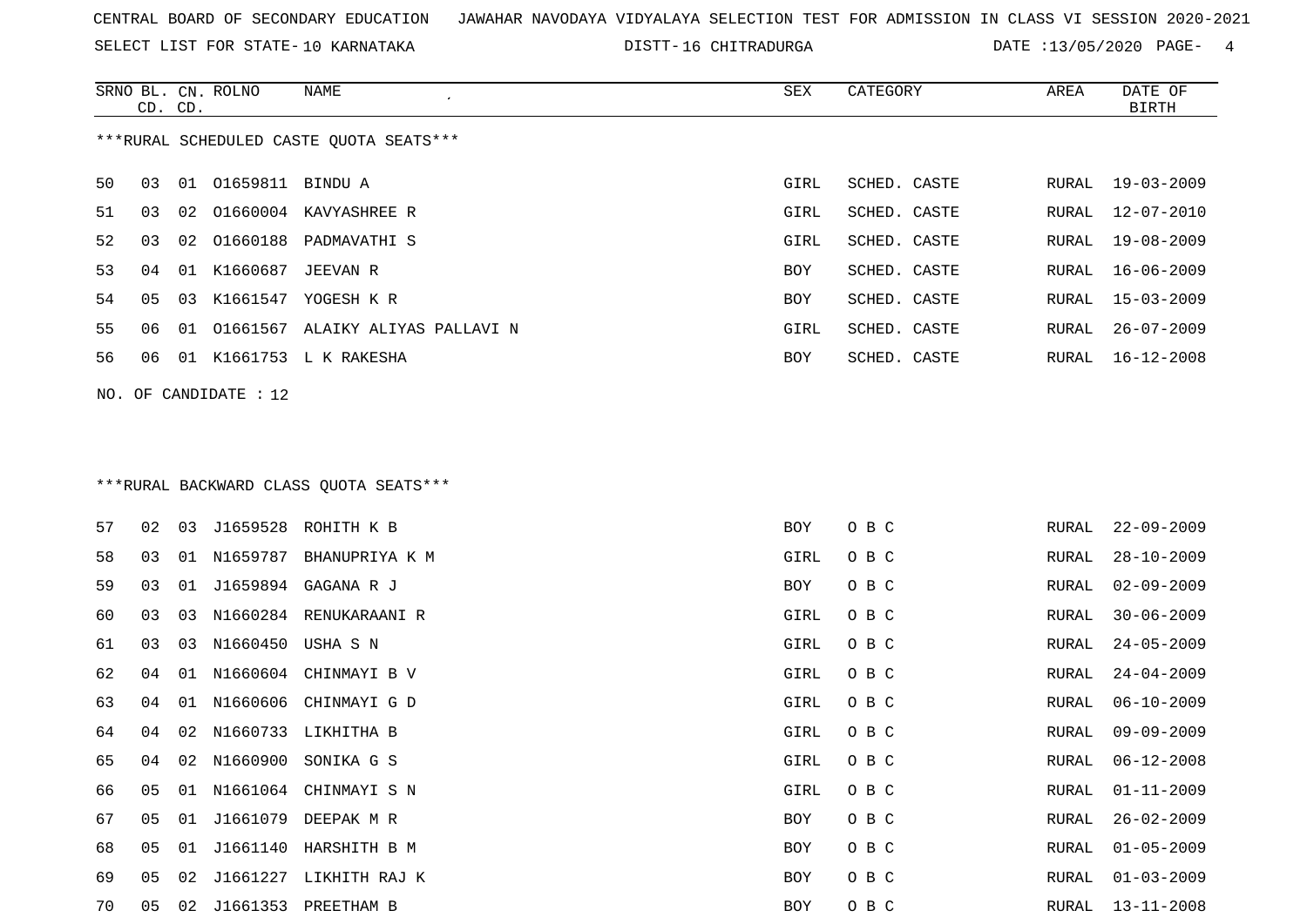SELECT LIST FOR STATE- DISTT- 10 KARNATAKA

DISTT-16 CHITRADURGA DATE :13/05/2020 PAGE- 5

|     | CD. CD. |    | SRNO BL. CN. ROLNO   | <b>NAME</b>                              | SEX        | CATEGORY        | AREA         | DATE OF<br><b>BIRTH</b> |
|-----|---------|----|----------------------|------------------------------------------|------------|-----------------|--------------|-------------------------|
|     |         |    |                      | ***RURAL BACKWARD CLASS OUOTA SEATS***   |            |                 |              |                         |
| 71  | 05      | 03 | J1661394 ROHITH P    |                                          | <b>BOY</b> | O B C           | RURAL        | $15 - 11 - 2009$        |
| 72  | 06      |    |                      | 02 J1662001 TEJASVI K                    | BOY        | O B C           | RURAL        | $18 - 04 - 2009$        |
| NO. |         |    | OF CANDIDATE : 16    |                                          |            |                 |              |                         |
|     |         |    |                      |                                          |            |                 |              |                         |
|     |         |    |                      | *** RURAL SCHEDULED TRIBE QUOTA SEATS*** |            |                 |              |                         |
| 73  | 02      |    |                      | 01 P1659101 APEKSHA T T                  | GIRL       | SCHED. TRIBE    | RURAL        | $15 - 12 - 2008$        |
| 74  | 02      |    | 01 L1659193          | DHANUSH S N                              | BOY        | SCHED. TRIBE    | RURAL        | $04 - 10 - 2009$        |
| 75  | 02      |    | 02 P1659402          | MONISHA D P                              | GIRL       | SCHED. TRIBE    | RURAL        | $31 - 05 - 2009$        |
| 76  | 03      |    |                      | 02 L1660206 PRABHUSHANKAR.S              | BOY        | SCHED. TRIBE    | <b>RURAL</b> | $14 - 09 - 2009$        |
| 77  | 04      |    | 01 P1660704 KAVANA R |                                          | GIRL       | SCHED. TRIBE    | RURAL        | $22 - 06 - 2009$        |
| 78  | 05      |    |                      | 02 P1661219 LAKSHMI P E                  | GIRL       | SCHED. TRIBE    | RURAL        | $24 - 04 - 2009$        |
| 79  | 06      |    | 01 P1661588          | ASHWINI B                                | GIRL       | SCHED. TRIBE    | RURAL        | $09 - 03 - 2009$        |
| 80  | 06      | 02 | L1662051             | VISHNU NAGARI A                          | <b>BOY</b> | SCHED.<br>TRIBE | RURAL        | $01 - 04 - 2009$        |

NO. OF CANDIDATE : 8

TOTAL SELECTED CANDIDATE : 80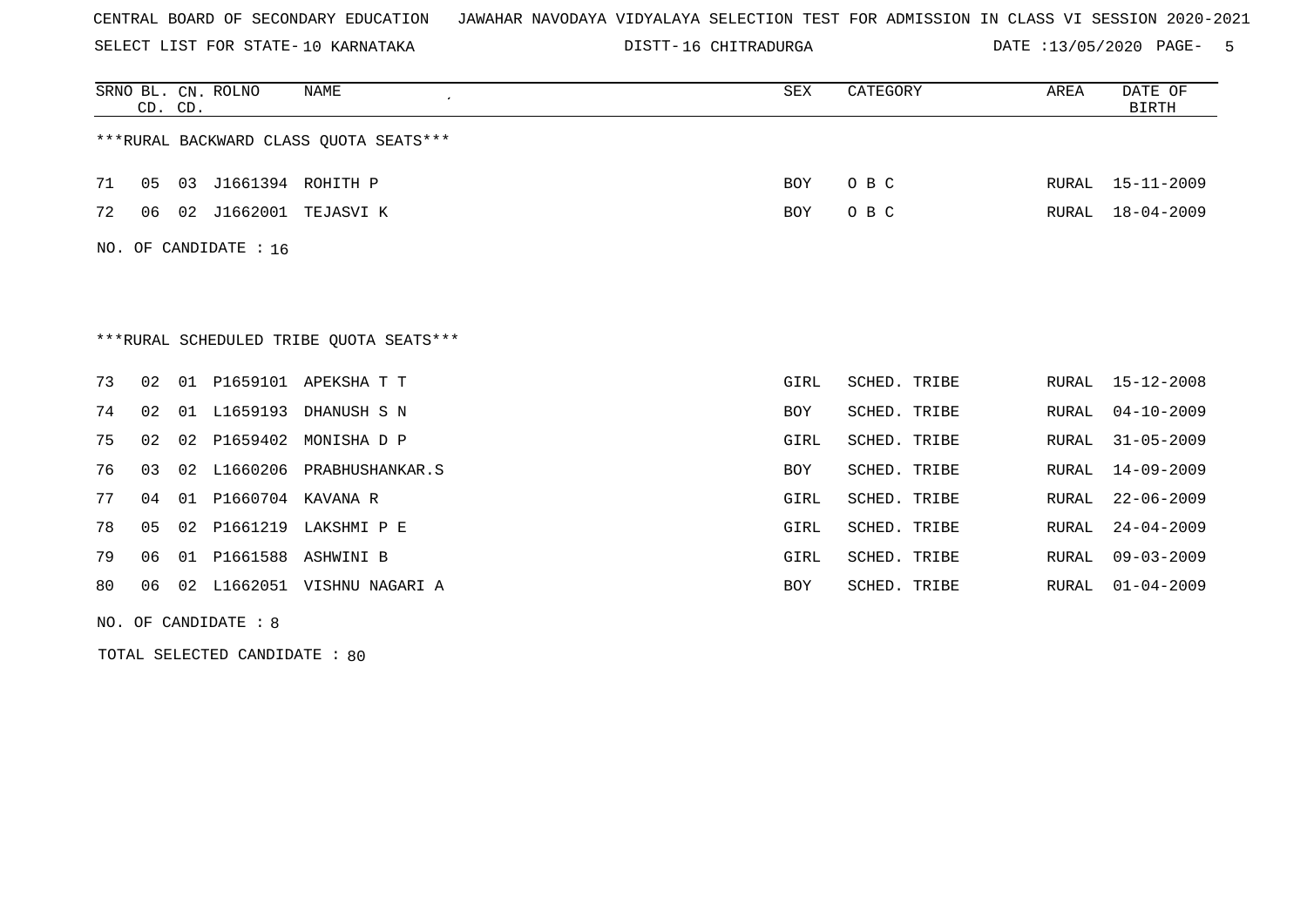SELECT LIST FOR STATE- DISTT- 10 KARNATAKA

DISTT-17 CHAMARAJANAGAR DATE :13/05/2020 PAGE- 1

|    |                | CD. CD. | SRNO BL. CN. ROLNO              | NAME<br>$\pmb{\cdot}$                  | SEX  | CATEGORY     | AREA  | DATE OF<br><b>BIRTH</b> |
|----|----------------|---------|---------------------------------|----------------------------------------|------|--------------|-------|-------------------------|
|    |                |         | ***OPEN UR SEATS***             |                                        |      |              |       |                         |
| 1  | 01             |         |                                 | 06 E1664040 VEDANKITHA K S             | GIRL | GENERAL      | URBAN | $12 - 09 - 2009$        |
| 2  | 02             |         | 05 J1665704 SRUJAN M            |                                        | BOY  | O B C        | RURAL | $15 - 07 - 2009$        |
| 3  | 03             |         |                                 | 02 G1666578 NIDHISHEKAR S              | GIRL | SCHED. CASTE | URBAN | $19 - 02 - 2009$        |
| 4  | 0 <sub>5</sub> |         | 01 B1668251 GOWRAV S            |                                        | BOY  | O B C        | URBAN | $07 - 08 - 2009$        |
| 5  | 05             |         |                                 | 05 J1669449 YAJATH AM                  | BOY  | O B C        | RURAL | $08 - 08 - 2009$        |
|    |                |         | NO. OF CANDIDATE : 5            |                                        |      |              |       |                         |
|    |                |         |                                 |                                        |      |              |       |                         |
|    |                |         |                                 |                                        |      |              |       |                         |
|    |                |         |                                 | ***OPEN SCHEDULED CASTE QUOTA SEATS*** |      |              |       |                         |
| 6  | 01             |         |                                 | 04 K1663166 NIRANJAN A S               | BOY  | SCHED. CASTE | RURAL | $28 - 08 - 2009$        |
| 7  | 01             |         |                                 | 04 C1663209 N MITHUN SURAN             | BOY  | SCHED. CASTE | URBAN | $03 - 05 - 2009$        |
| 8  | 03             |         |                                 | 01 G1666210 HARSHAPRADA M S            | GIRL | SCHED. CASTE | URBAN | $06 - 02 - 2009$        |
| 9  | 03             |         | 02 G1666321 KHUSHI S            |                                        | GIRL | SCHED. CASTE | URBAN | $06 - 02 - 2009$        |
| 10 | 0 <sub>5</sub> |         |                                 | 05 01669467 YOSHITHA DEVI              | GIRL | SCHED. CASTE | RURAL | $15 - 04 - 2009$        |
|    |                |         | NO. OF CANDIDATE : 5            |                                        |      |              |       |                         |
|    |                |         |                                 |                                        |      |              |       |                         |
|    |                |         |                                 |                                        |      |              |       |                         |
|    |                |         | ***OPEN DISABLED QUOTA SEATS*** |                                        |      |              |       |                         |
| 11 | 01             |         | 06 N1663917 SUNEETHA            |                                        | GIRL | O B C        | RURAL | $26 - 11 - 2008$        |
| 12 | 02             |         |                                 | 02 K1664576 GURUDEEKSHITH G            | BOY  | SCHED. CASTE | RURAL | $27 - 05 - 2009$        |
| 13 |                |         | 02 02 D1664655 JEEVAN R         |                                        | BOY  | SCHED. TRIBE | URBAN | $27 - 02 - 2009$        |
|    |                |         | NO. OF CANDIDATE : 3            |                                        |      |              |       |                         |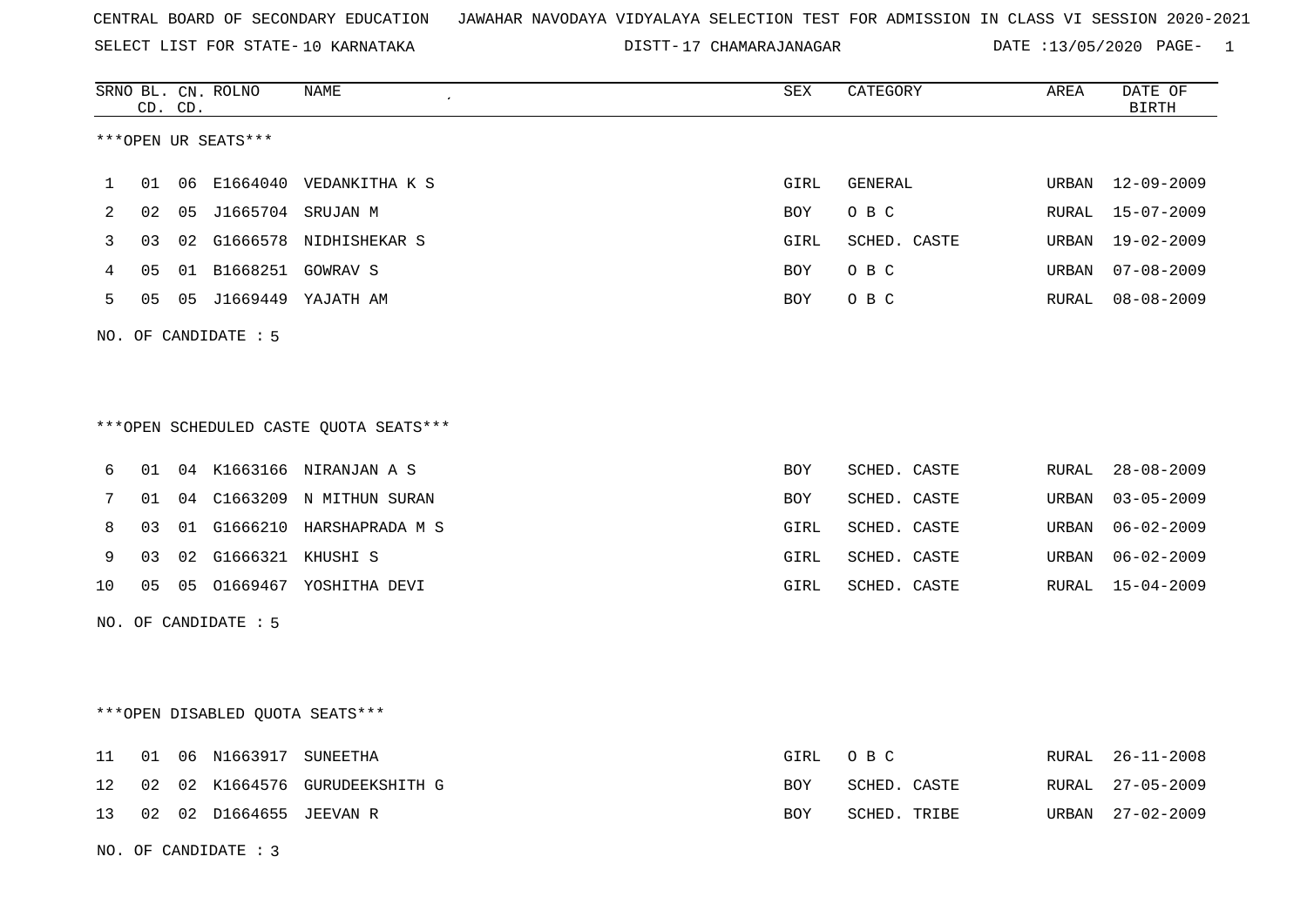SELECT LIST FOR STATE- DISTT- 10 KARNATAKA

17 CHAMARAJANAGAR DATE :13/05/2020 PAGE- 2

|    |    | CD. CD. | SRNO BL. CN. ROLNO     | NAME                                   | SEX  | CATEGORY     | AREA  | DATE OF<br><b>BIRTH</b> |
|----|----|---------|------------------------|----------------------------------------|------|--------------|-------|-------------------------|
|    |    |         |                        | *** OPEN BACKWARD CLASS QUOTA SEATS*** |      |              |       |                         |
| 14 | 01 |         |                        | 01 B1662219 A R YASHAS                 | BOY  | O B C        | URBAN | $02 - 11 - 2008$        |
| 15 | 01 | 03      |                        | J1662740 KUSHAL PRABHU M               | BOY  | O B C        | RURAL | $20 - 10 - 2008$        |
| 16 | 01 | 03      |                        | F1662754 LAKSHMI P                     | GIRL | O B C        | URBAN | $03 - 02 - 2009$        |
| 17 | 01 | 04      |                        | B1663147 NEEDARSHAN GOWDA M            | BOY  | O B C        | URBAN | $17 - 11 - 2008$        |
| 18 | 05 |         |                        | 01 B1668252 GOWRI SHANKARA GOWDA L     | BOY  | O B C        | URBAN | $21 - 12 - 2009$        |
|    |    |         | NO. OF CANDIDATE : 5   |                                        |      |              |       |                         |
|    |    |         |                        |                                        |      |              |       |                         |
|    |    |         |                        | ***OPEN SCHEDULED TRIBE QUOTA SEATS*** |      |              |       |                         |
| 19 |    |         | 01 03 L1662988         | MANOJ. B                               | BOY  | SCHED. TRIBE | RURAL | $03 - 01 - 2009$        |
| 20 | 05 |         |                        | 01 P1668083 BHUVANESHWARI B            | GIRL | SCHED. TRIBE | RURAL | $20 - 09 - 2009$        |
|    |    |         | NO. OF CANDIDATE : 2   |                                        |      |              |       |                         |
|    |    |         |                        |                                        |      |              |       |                         |
|    |    |         |                        |                                        |      |              |       |                         |
|    |    |         | ***RURAL OPEN SEATS*** |                                        |      |              |       |                         |
| 21 | 01 |         | 01 N1662322            | $\mathbf{B}$<br>SHUSHMA                | GIRL | O B C        | RURAL | $31 - 10 - 2009$        |
| 22 | 01 | 02      | J1662472               | GAGAN KUMAR                            | BOY  | O B C        | RURAL | $30 - 09 - 2009$        |
| 23 | 01 | 03      | N1662955               | MANASA .B                              | GIRL | O B C        | RURAL | $20 - 04 - 2009$        |
| 24 | 01 |         | 03 N1663065 M RAMYA    |                                        | GIRL | O B C        | RURAL | $07 - 05 - 2009$        |
| 25 | 01 |         |                        | 04 N1663374 PREETHU V                  | GIRL | O B C        | RURAL | $22 - 04 - 2009$        |
| 26 | 01 |         |                        | 05 N1663526 RESHMA K N                 | GIRL | O B C        | RURAL | $06 - 12 - 2009$        |
| 27 |    |         |                        | 01  06  J1664093  V  M  SHIVAKUMAR     | BOY  | O B C        | RURAL | $18 - 01 - 2010$        |
| 28 | 01 | 06      |                        | N1664138 YOGESHWARI                    | GIRL | O B C        | RURAL | $30 - 08 - 2009$        |
| 29 |    |         |                        | 02 01 J1664167 AFFAN BAGAVAN           | BOY  | O B C        | RURAL | $08 - 11 - 2009$        |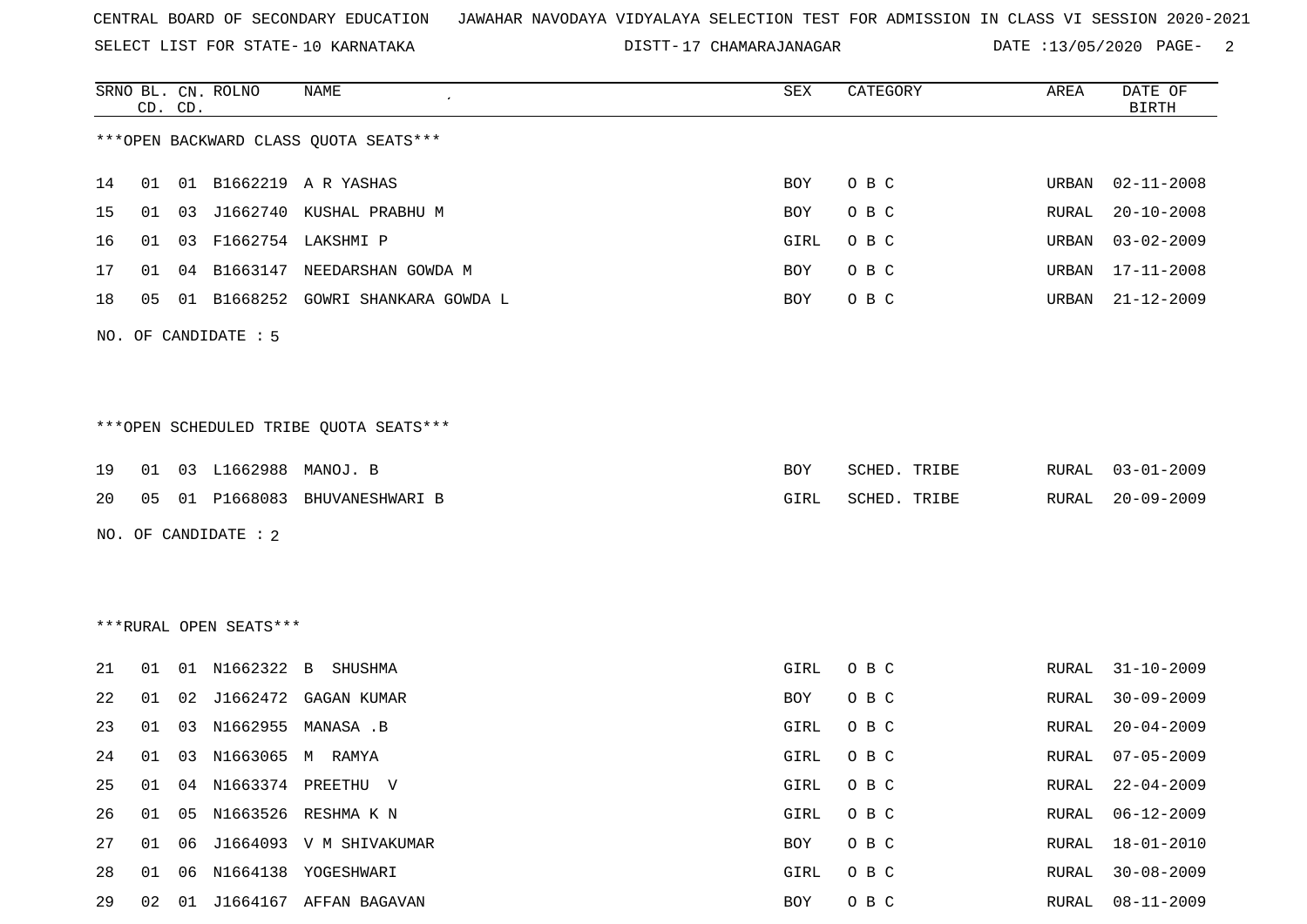DISTT-17 CHAMARAJANAGAR DATE :13/05/2020 PAGE- 3

|    |    | CD. CD. | SRNO BL. CN. ROLNO     | <b>NAME</b>                             | SEX  | CATEGORY     | AREA         | DATE OF<br><b>BIRTH</b> |
|----|----|---------|------------------------|-----------------------------------------|------|--------------|--------------|-------------------------|
|    |    |         | ***RURAL OPEN SEATS*** |                                         |      |              |              |                         |
| 30 | 02 |         |                        | 01 J1664192 AJAYKUMAR                   | BOY  | O B C        | RURAL        | $09 - 02 - 2010$        |
| 31 | 02 | 01      | J1664425               | CHANDRU M                               | BOY  | O B C        | RURAL        | $06 - 03 - 2009$        |
| 32 | 02 | 02      | J1664506               | DHRUVA                                  | BOY  | O B C        | RURAL        | $12 - 05 - 2009$        |
| 33 | 02 | 05      |                        | N1665671 SPANDANA                       | GIRL | O B C        | RURAL        | $30 - 05 - 2009$        |
| 34 | 03 | 02      | N1666318               | K HARSHINI                              | GIRL | O B C        | RURAL        | $01 - 05 - 2009$        |
| 35 | 03 | 02      | N1666394 MADEVI        |                                         | GIRL | O B C        | RURAL        | $28 - 07 - 2009$        |
| 36 | 03 | 04      | M1667063               | TANYA K                                 | GIRL | GENERAL      | <b>RURAL</b> | $05 - 08 - 2009$        |
| 37 | 04 | 01      | N1667319               | GOWTHAMI Y V                            | GIRL | O B C        | RURAL        | $07 - 08 - 2009$        |
| 38 | 04 | 03      | 01667866               | VINUTHA S                               | GIRL | SCHED. CASTE | RURAL        | $03 - 01 - 2009$        |
| 39 | 05 | 01      | N1668054               | <b>BHANUSHREE P</b>                     | GIRL | O B C        | RURAL        | $17 - 04 - 2009$        |
| 40 | 05 | 05      | N1669355               | THANUJA G                               | GIRL | O B C        | RURAL        | $07 - 12 - 2009$        |
| 41 | 05 | 05      | N1669450               | YASHASHWINI S                           | GIRL | O B C        | RURAL        | $08 - 09 - 2008$        |
| 42 | 05 | 05      |                        | P1669452 YASHASWINI.V                   | GIRL | SCHED. TRIBE | RURAL        | $11 - 08 - 2008$        |
|    |    |         | NO. OF CANDIDATE : 22  |                                         |      |              |              |                         |
|    |    |         |                        |                                         |      |              |              |                         |
|    |    |         |                        | ***RURAL SCHEDULED CASTE QUOTA SEATS*** |      |              |              |                         |
| 43 | 01 |         | 01 01662295 B HEMSA    |                                         | GIRL | SCHED. CASTE | RURAL        | $01 - 05 - 2009$        |
| 44 | 01 | 01      | K1662371 C             | SIDDARTHA                               | BOY  | SCHED. CASTE | RURAL        | $18 - 10 - 2009$        |
| 45 | 01 | 02      | 01662573               | IMPANA M                                | GIRL | SCHED. CASTE | RURAL        | $04 - 02 - 2009$        |
| 46 | 01 |         | 03 01663021 MANYA      |                                         | GIRL | SCHED. CASTE | RURAL        | 03-02-2010              |
| 47 | 01 | 03      | 01663035 MEGHANA       |                                         | GIRL | SCHED. CASTE | RURAL        | $07 - 09 - 2009$        |
| 48 | 01 |         |                        | 04 01663158 NIKHITHA M R                | GIRL | SCHED. CASTE | RURAL        | $14 - 08 - 2008$        |
| 49 | 01 |         |                        | 04 01663276 POOJA SHREE                 | GIRL | SCHED. CASTE | RURAL        | $08 - 04 - 2009$        |
| 50 | 01 |         |                        | 05 01663545 R SUPREETHA                 | GIRL | SCHED. CASTE | RURAL        | $02 - 07 - 2009$        |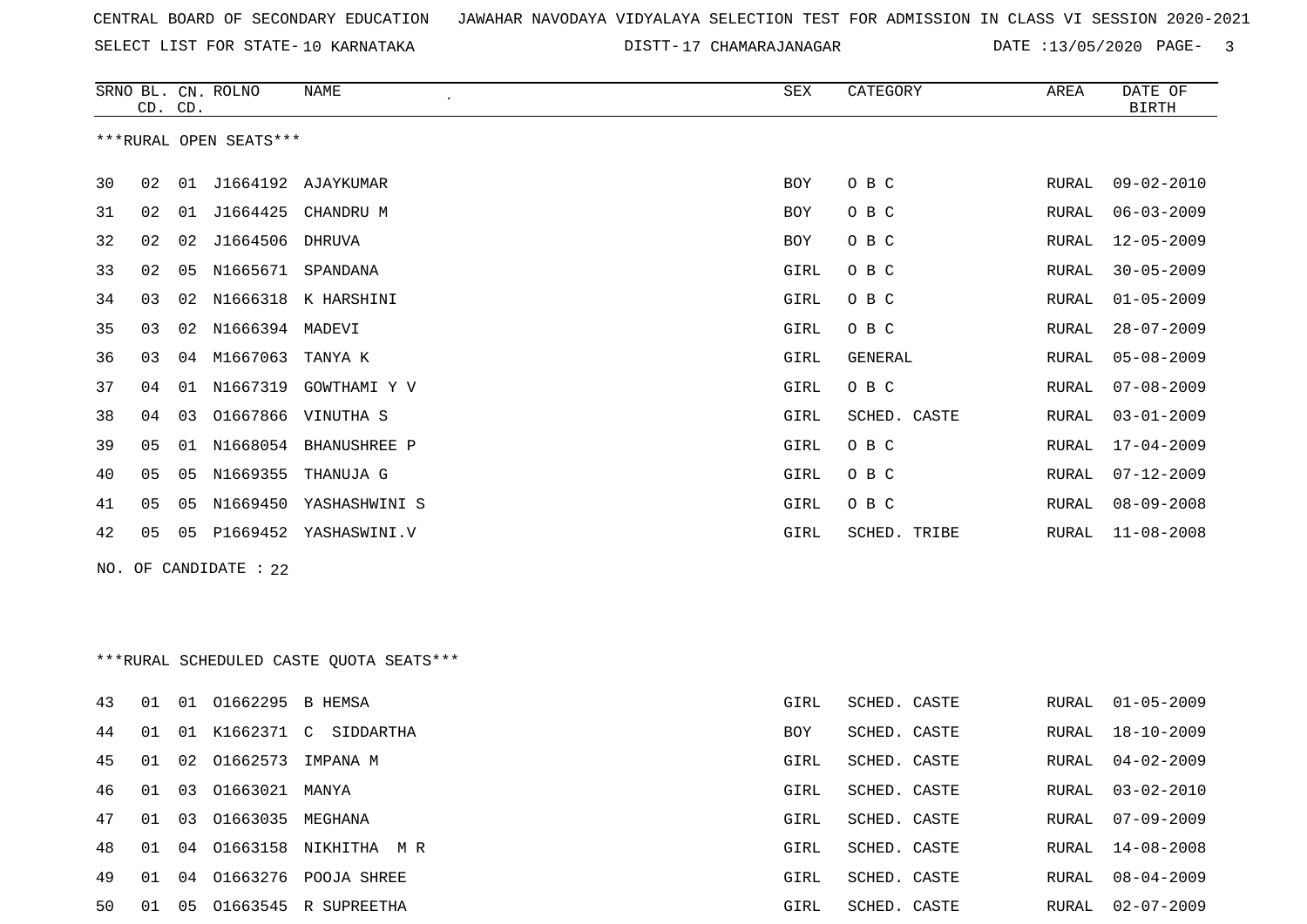SELECT LIST FOR STATE- DISTT- 10 KARNATAKA

17 CHAMARAJANAGAR DATE :13/05/2020 PAGE- 4

|    | CD. CD. |    | SRNO BL. CN. ROLNO    | NAME<br>$\epsilon$                      | SEX        | CATEGORY     | AREA         | DATE OF<br><b>BIRTH</b> |
|----|---------|----|-----------------------|-----------------------------------------|------------|--------------|--------------|-------------------------|
|    |         |    |                       | ***RURAL SCHEDULED CASTE QUOTA SEATS*** |            |              |              |                         |
| 51 | 01      | 06 |                       | K1664094 V M SHREYAS                    | BOY        | SCHED. CASTE | RURAL        | $15 - 05 - 2009$        |
| 52 | 02      | 01 | K1664247 ANIL P       |                                         | BOY        | SCHED. CASTE | RURAL        | $23 - 12 - 2009$        |
| 53 | 02      | 01 |                       | 01664457 DANAVI B M                     | GIRL       | SCHED. CASTE | RURAL        | $21 - 02 - 2010$        |
| 54 | 02      | 02 | K1664572              | GOWTHAM P                               | <b>BOY</b> | SCHED. CASTE | <b>RURAL</b> | $03 - 08 - 2009$        |
| 55 | 02      |    | 04 K1665481 SANJAY S  |                                         | BOY        | SCHED. CASTE | RURAL        | $20 - 09 - 2009$        |
| 56 | 02      |    | 04 K1665490           | SANTHOSH R                              | BOY        | SCHED. CASTE | RURAL        | $23 - 11 - 2009$        |
| 57 | 04      |    |                       | 01 01667432 MAHALAKSHMI                 | GIRL       | SCHED. CASTE | RURAL        | $12 - 12 - 2009$        |
|    |         |    | NO. OF CANDIDATE : 15 |                                         |            |              |              |                         |
|    |         |    |                       |                                         |            |              |              |                         |
|    |         |    |                       |                                         |            |              |              |                         |
|    |         |    |                       | *** RURAL BACKWARD CLASS QUOTA SEATS*** |            |              |              |                         |
| 58 | 01      | 04 |                       | J1663168 NIRANJAN M                     | BOY        | O B C        | RURAL        | $05 - 07 - 2009$        |
| 59 | 01      | 04 |                       | N1663319 PRARTHANA K S                  | GIRL       | O B C        | RURAL        | $15 - 07 - 2009$        |
| 60 | 01      | 04 | N1663391 PRIYANKA     |                                         | GIRL       | O B C        | RURAL        | $01 - 06 - 2009$        |
| 61 | 01      | 05 | N1663577 SANDHYA      |                                         | GIRL       | O B C        | RURAL        | 14-10-2009              |
| 62 | 01      | 06 |                       | J1664096 V N MADESH                     | BOY        | O B C        | RURAL        | $08 - 03 - 2010$        |
| 63 | 02      | 01 |                       | N1664215 AKSHATHA C R                   | GIRL       | O B C        | RURAL        | $13 - 10 - 2009$        |
| 64 | 02      | 01 | N1664325              | BABY                                    | GIRL       | O B C        | RURAL        | $31 - 05 - 2009$        |
| 65 | 02      | 02 | J1664579              | GURUPRASAD K M                          | BOY        | O B C        | RURAL        | $16 - 10 - 2009$        |
| 66 | 02      | 03 | N1665004 MANYA S      |                                         | GIRL       | O B C        | RURAL        | $02 - 11 - 2009$        |
| 67 | 02      | 04 |                       | J1665212 PRAJWAL HP                     | BOY        | O B C        | RURAL        | $07 - 06 - 2009$        |
| 68 | 02      | 04 |                       | J1665329 RAJITH S M                     | <b>BOY</b> | O B C        | RURAL        | $09 - 07 - 2009$        |
| 69 | 02      | 05 | J1665734 SUNIL        |                                         | BOY        | O B C        | RURAL        | $02 - 06 - 2009$        |
| 70 | 02      | 05 |                       | N1665781 THANUSHREE                     | GIRL       | O B C        | RURAL        | $20 - 01 - 2009$        |
| 71 | 02      |    |                       | 05 N1665817 VARSHINI M                  | GIRL       | O B C        | RURAL        | $30 - 06 - 2009$        |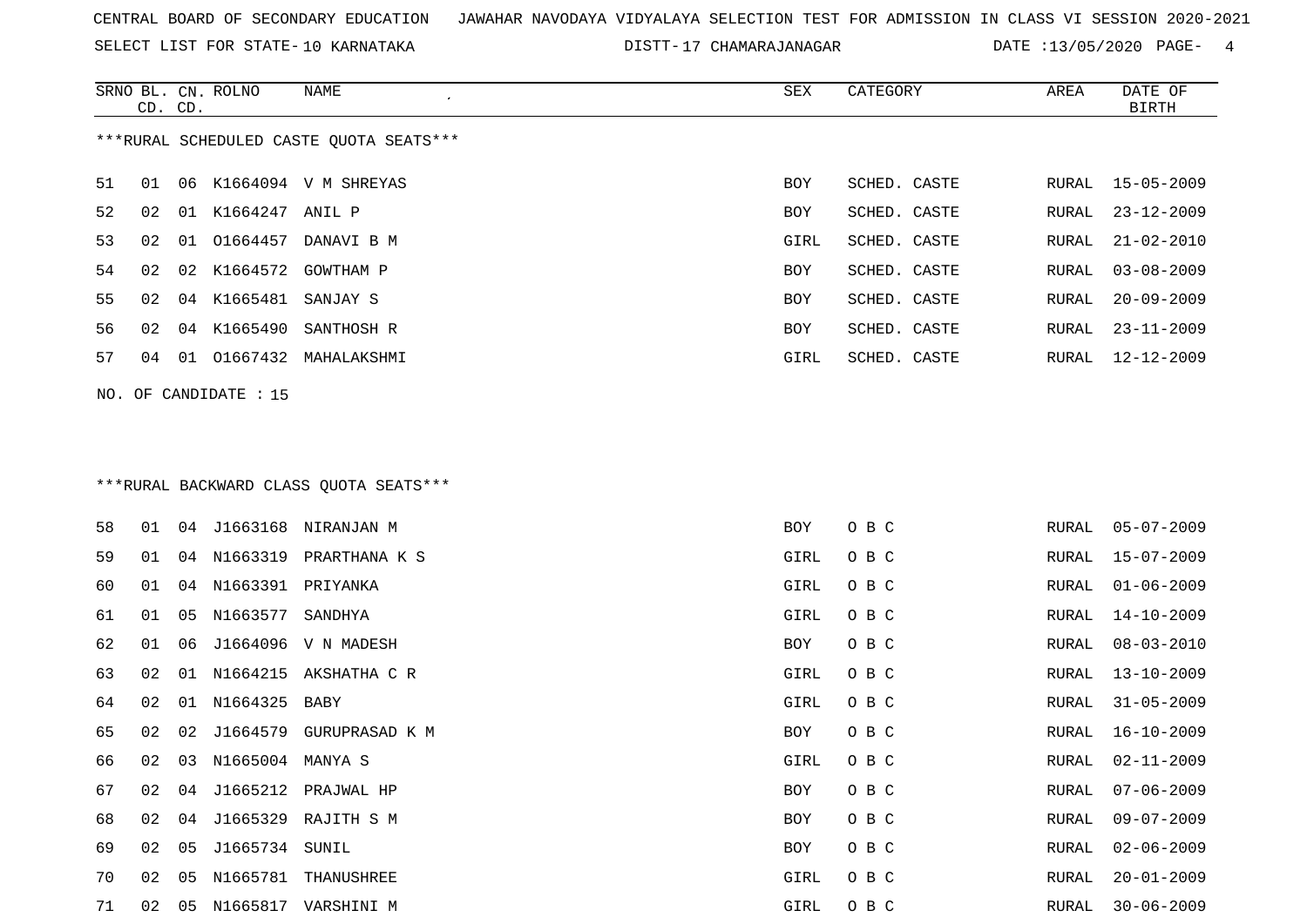SELECT LIST FOR STATE- DISTT- 10 KARNATAKA

17 CHAMARAJANAGAR DATE :13/05/2020 PAGE- 5

|    | CD. CD. |    | SRNO BL. CN. ROLNO    | NAME                                    | SEX        | CATEGORY     | AREA  | DATE OF<br><b>BIRTH</b> |
|----|---------|----|-----------------------|-----------------------------------------|------------|--------------|-------|-------------------------|
|    |         |    |                       | *** RURAL BACKWARD CLASS QUOTA SEATS*** |            |              |       |                         |
| 72 | 02      |    |                       | 05 N1665820 VARSHITHA                   | GIRL       | O B C        | RURAL | $28 - 03 - 2009$        |
| 73 | 04      |    | 01 N1667208 ANJALI    |                                         | GIRL       | O B C        | RURAL | $16 - 02 - 2009$        |
|    |         |    | NO. OF CANDIDATE : 16 |                                         |            |              |       |                         |
|    |         |    |                       |                                         |            |              |       |                         |
|    |         |    |                       |                                         |            |              |       |                         |
|    |         |    |                       | ***RURAL SCHEDULED TRIBE OUOTA SEATS*** |            |              |       |                         |
| 74 | 01      | 05 | P1663731              | SHREE LAKSHMI                           | GIRL       | SCHED. TRIBE | RURAL | $29 - 10 - 2008$        |
| 75 | 02      | 02 | L1664656              | JEEVAN S                                | BOY        | SCHED. TRIBE | RURAL | $31 - 10 - 2009$        |
| 76 | 03      |    | 04 P1666941           | SIDDAMMA                                | GIRL       | SCHED. TRIBE | RURAL | $01 - 05 - 2009$        |
| 77 | 04      |    | 01 L1667227           | ARJUN N                                 | <b>BOY</b> | SCHED. TRIBE | RURAL | $20 - 06 - 2009$        |
| 78 | 04      | 01 | P1667369              | K CHAITRA                               | GIRL       | SCHED. TRIBE | RURAL | $24 - 07 - 2009$        |
| 79 | 04      | 01 | L1667420              | MADHU B                                 | <b>BOY</b> | SCHED. TRIBE | RURAL | $31 - 12 - 2009$        |
| 80 | 04      |    |                       | 03 L1667871 VISHWAS G                   | <b>BOY</b> | SCHED. TRIBE | RURAL | 27-11-2009              |
|    |         |    | NO. OF CANDIDATE: 7   |                                         |            |              |       |                         |

TOTAL SELECTED CANDIDATE : 80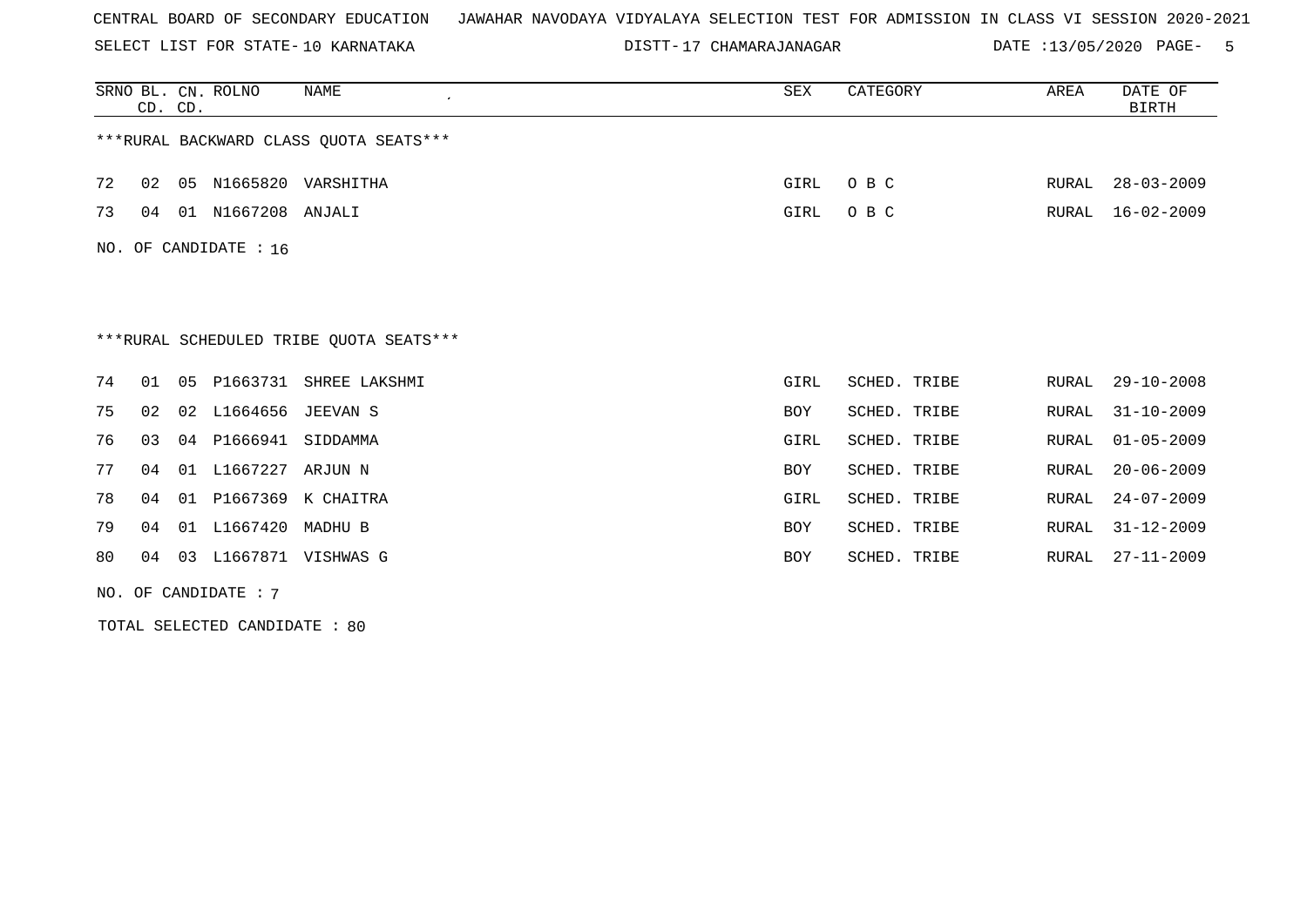SELECT LIST FOR STATE- DISTT- 10 KARNATAKA

DISTT-18 TUMKUR 18 13/05/2020 PAGE- 1

|    |    | CD. CD. | SRNO BL. CN. ROLNO     | NAME                                   | <b>SEX</b> | CATEGORY     | AREA  | DATE OF<br><b>BIRTH</b> |
|----|----|---------|------------------------|----------------------------------------|------------|--------------|-------|-------------------------|
|    |    |         | ***OPEN UR SEATS***    |                                        |            |              |       |                         |
| 1  | 06 |         |                        | 01 E1671075 HOMITHASHREE G R           | GIRL       | GENERAL      | URBAN | $28 - 05 - 2009$        |
| 2  | 06 |         | 02 G1671295 SAHANA     |                                        | GIRL       | SCHED. CASTE | URBAN | $04 - 04 - 2009$        |
| 3  | 06 |         |                        | 02 I1671302 SAI SUBRAMANYAM            | BOY        | GENERAL      | RURAL | $21 - 09 - 2009$        |
| 4  | 06 |         |                        | 02 N1671342 SHREEJA T                  | GIRL       | O B C        | RURAL | $03 - 12 - 2008$        |
| 5  | 06 |         |                        | 02 P1671390 TEJASHWINI B               | GIRL       | SCHED. TRIBE | RURAL | $28 - 08 - 2009$        |
| 6  | 08 |         |                        | 01 N1672310 B. SPANDANA                | GIRL       | O B C        | RURAL | $09 - 07 - 2008$        |
|    |    |         | NO. OF CANDIDATE $: 6$ |                                        |            |              |       |                         |
|    |    |         |                        |                                        |            |              |       |                         |
|    |    |         |                        |                                        |            |              |       |                         |
|    |    |         |                        | ***OPEN SCHEDULED CASTE QUOTA SEATS*** |            |              |       |                         |
| 7  | 06 |         |                        | 01 G1671015 DISOJABAI                  | GIRL       | SCHED. CASTE | URBAN | $06 - 11 - 2009$        |
| 8  | 06 |         |                        | 02 C1671240 PRAJWAL R                  | BOY        | SCHED. CASTE | URBAN | $13 - 03 - 2009$        |
| 9  | 06 |         |                        | 02 K1671344 SHRUTHIKETAN               | BOY        | SCHED. CASTE | RURAL | $09 - 08 - 2008$        |
| 10 | 06 |         |                        | 02 G1671345 SHUBHA SHREE . S           | GIRL       | SCHED. CASTE | URBAN | $20 - 12 - 2009$        |
|    |    |         | NO. OF CANDIDATE : $4$ |                                        |            |              |       |                         |
|    |    |         |                        |                                        |            |              |       |                         |
|    |    |         |                        |                                        |            |              |       |                         |
|    |    |         |                        | ***OPEN DISABLED QUOTA SEATS***        |            |              |       |                         |
| 11 | 01 |         |                        | 02 B1669791 RAJESH B S                 | <b>BOY</b> | O B C        | URBAN | $03 - 09 - 2008$        |
| 12 | 01 |         |                        | 02 01669895 VARSHINI V                 | GIRL       | SCHED. CASTE | RURAL | $13 - 02 - 2009$        |
| 13 |    |         |                        | 08 02 L1672553 SRINIVASA S N           | BOY        | SCHED. TRIBE | RURAL | $05 - 06 - 2009$        |
|    |    |         | NO. OF CANDIDATE : 3   |                                        |            |              |       |                         |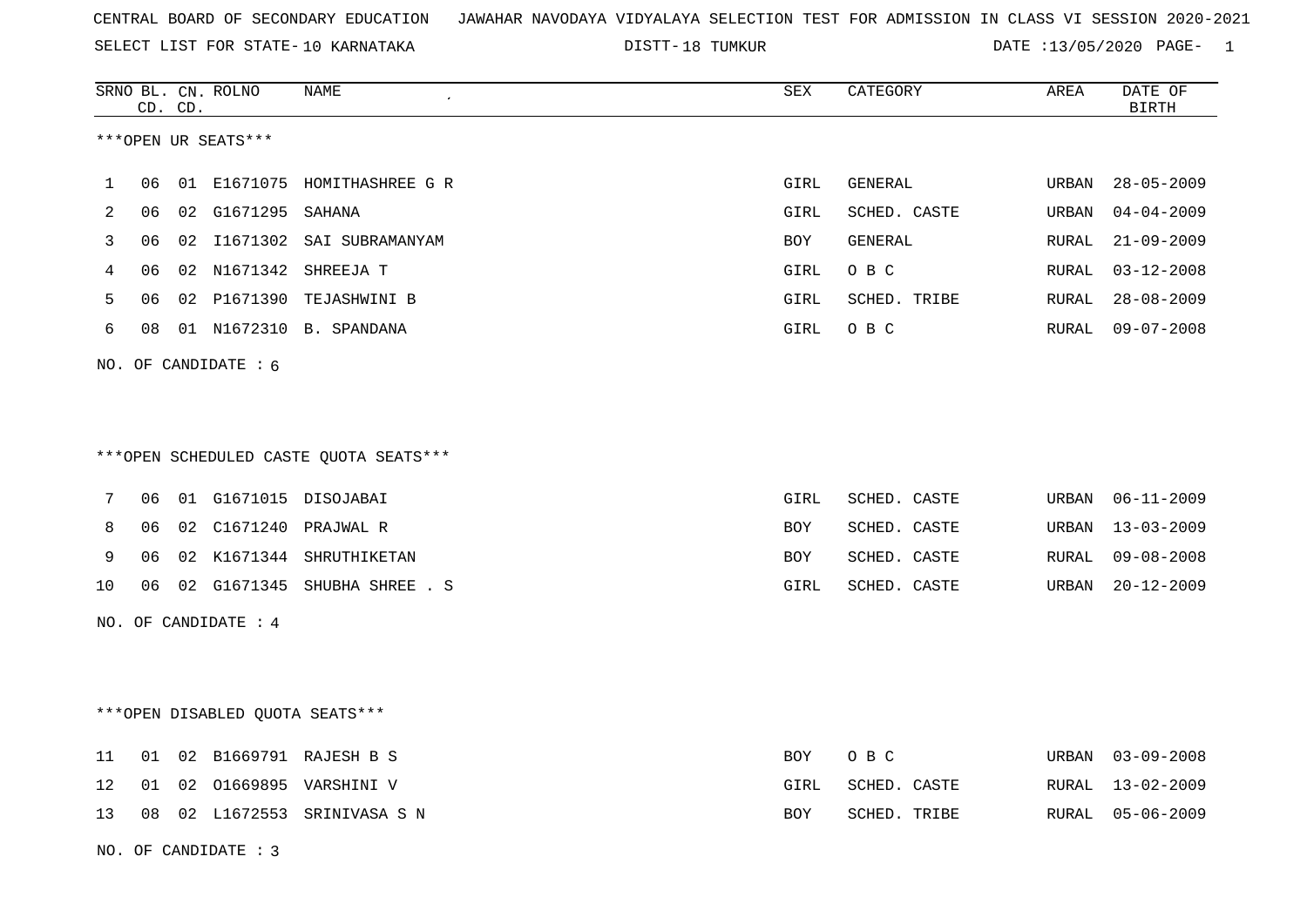SELECT LIST FOR STATE- DISTT- 10 KARNATAKA

DISTT-18 TUMKUR 18 18 18 18 18 18 18 18 18 18 18 19 19 11 12 13 14 15 16 17 18 18 19 19 10 11 12 13 14 15 16 1

|    |    | CD. CD. | SRNO BL. CN. ROLNO     | NAME                                   | SEX  | CATEGORY     | AREA  | DATE OF<br><b>BIRTH</b> |
|----|----|---------|------------------------|----------------------------------------|------|--------------|-------|-------------------------|
|    |    |         |                        | *** OPEN BACKWARD CLASS QUOTA SEATS*** |      |              |       |                         |
| 14 | 03 |         |                        | 01 N1670201 KEERTHANA ARADHYA R M      | GIRL | O B C        | RURAL | $09 - 10 - 2009$        |
| 15 | 06 | 02      |                        | J1671452 YAWANTH GOWDA T               | BOY  | O B C        | RURAL | $25 - 04 - 2009$        |
| 16 | 08 | 01      |                        | N1672311 B. SPOORTI                    | GIRL | O B C        | RURAL | $08 - 10 - 2009$        |
| 17 | 09 | 01      | B1672776               | HARSHITH K S                           | BOY  | O B C        | URBAN | $14 - 09 - 2009$        |
| 18 | 09 | 03      |                        | J1673032 ROCHAN NAG G S                | BOY  | O B C        | RURAL | $15 - 02 - 2009$        |
|    |    |         | NO. OF CANDIDATE : 5   |                                        |      |              |       |                         |
|    |    |         |                        |                                        |      |              |       |                         |
|    |    |         |                        | ***OPEN SCHEDULED TRIBE QUOTA SEATS*** |      |              |       |                         |
| 19 | 03 |         |                        | 01 P1670247 NESARA T S                 | GIRL | SCHED. TRIBE | RURAL | $26 - 11 - 2008$        |
| 20 | 06 |         |                        | 02 L1671450 YASHWANTH P                | BOY  | SCHED. TRIBE | RURAL | $26 - 12 - 2008$        |
|    |    |         | NO. OF CANDIDATE : 2   |                                        |      |              |       |                         |
|    |    |         |                        |                                        |      |              |       |                         |
|    |    |         |                        |                                        |      |              |       |                         |
|    |    |         | ***RURAL OPEN SEATS*** |                                        |      |              |       |                         |
| 21 | 01 | 01      |                        | M1669480 APEKSHA K M                   | GIRL | GENERAL      | RURAL | $25 - 05 - 2009$        |
| 22 | 01 | 02      |                        | N1669737 MONISHA R                     | GIRL | O B C        | RURAL | $28 - 06 - 2009$        |
| 23 | 02 | 01      | N1669980               | GANGOTHRI                              | GIRL | O B C        | RURAL | $24 - 02 - 2009$        |
| 24 | 02 |         |                        | 01 N1670010 J. SHARADA                 | GIRL | O B C        | RURAL | 12-02-2009              |
| 25 | 02 | 01      |                        | J1670080 RITHVIK JAIN B M              | BOY  | $O$ B $C$    | RURAL | $01 - 07 - 2009$        |
| 26 | 03 | 01      |                        | N1670262 PRATHEEKSHA K M               | GIRL | O B C        | RURAL | $09 - 08 - 2008$        |
| 27 | 03 |         |                        | 01 J1670289 SHREERAMNATH RAO           | BOY  | O B C        | RURAL | 18-12-2007              |
| 28 | 04 |         |                        | 01 J1670359 CHETHANGOWDA A R           | BOY  | O B C        | RURAL | $12 - 08 - 2009$        |
| 29 | 04 |         |                        | 01 J1670362 DHANUSH C G                | BOY  | O B C        | RURAL | $23 - 04 - 2009$        |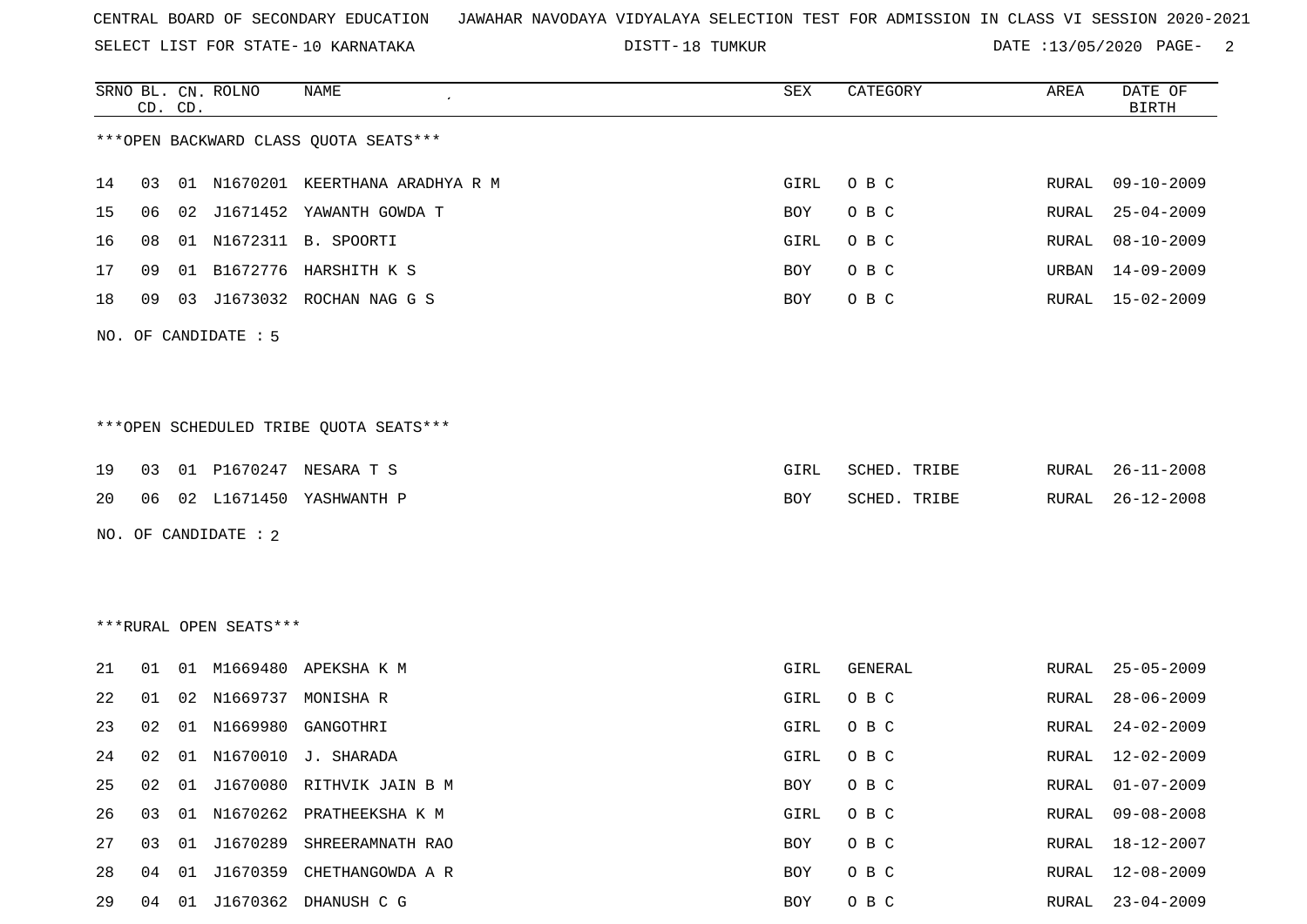18 TUMKUR DATE :13/05/2020 PAGE- 3

|    | CD. CD. |    | SRNO BL. CN. ROLNO     | NAME                      | SEX        | CATEGORY       | AREA  | DATE OF<br><b>BIRTH</b> |
|----|---------|----|------------------------|---------------------------|------------|----------------|-------|-------------------------|
|    |         |    | ***RURAL OPEN SEATS*** |                           |            |                |       |                         |
| 30 | 04      | 01 | J1670467               | THILAKGOWDA H S           | <b>BOY</b> | O B C          | RURAL | $20 - 01 - 2009$        |
| 31 | 05      | 01 |                        | I1670508 BHARATHESHA K    | BOY        | GENERAL        | RURAL | $27 - 05 - 2009$        |
| 32 | 05      | 01 | I1670611               | JASHITH REDDY K           | <b>BOY</b> | <b>GENERAL</b> | RURAL | $15 - 01 - 2010$        |
| 33 | 05      | 02 | N1670744 PRIYA A       |                           | GIRL       | O B C          | RURAL | $27 - 07 - 2009$        |
| 34 | 06      |    | 01 N1670905 AKSHATHA   |                           | GIRL       | O B C          | RURAL | $25 - 05 - 2009$        |
| 35 | 06      | 01 |                        | J1671012 DIGANTH C S      | <b>BOY</b> | O B C          | RURAL | $25 - 03 - 2009$        |
| 36 | 06      | 02 | J1671247               | PRASHANTH T S             | <b>BOY</b> | O B C          | RURAL | $01 - 06 - 2009$        |
| 37 | 07      | 01 | N1671485 ANUSHA K      |                           | GIRL       | O B C          | RURAL | $08 - 08 - 2008$        |
| 38 | 07      | 02 | N1671844 MANASA N      |                           | GIRL       | O B C          | RURAL | $10 - 03 - 2009$        |
| 39 | 07      | 03 | J1672054 ROHITH K      |                           | <b>BOY</b> | O B C          | RURAL | $05 - 02 - 2010$        |
| 40 | 07      | 03 | J1672239               | YASHAS B S                | <b>BOY</b> | O B C          | RURAL | $24 - 09 - 2009$        |
| 41 | 08      | 01 | J1672291               | BASAVARAJ                 | <b>BOY</b> | O B C          | RURAL | $19 - 09 - 2008$        |
| 42 | 08      | 02 | J1672554               | SUBRAMANYA PATEL P        | <b>BOY</b> | O B C          | RURAL | $01 - 03 - 2009$        |
| 43 | 09      | 01 | I1672698               | DAYA KRISHNA H L          | <b>BOY</b> | <b>GENERAL</b> | RURAL | $25 - 03 - 2009$        |
| 44 | 09      | 01 | J1672728               | DODDA BASAVA              | BOY        | O B C          | RURAL | $10 - 03 - 2009$        |
| 45 | 09      | 01 | J1672785               | HOLEYAPPA K               | <b>BOY</b> | O B C          | RURAL | $06 - 06 - 2008$        |
| 46 | 09      | 03 | J1673007               | PUNITH V                  | <b>BOY</b> | O B C          | RURAL | $12 - 03 - 2009$        |
| 47 | 10      | 01 |                        | N1673229 DIMPAL GOWDA H R | GIRL       | O B C          | RURAL | $02 - 05 - 2009$        |
| 48 | 10      |    |                        | 01 N1673284 MOULYA M A    | GIRL       | O B C          | RURAL | $08 - 12 - 2009$        |

NO. OF CANDIDATE : 28

\*\*\*RURAL SCHEDULED CASTE QUOTA SEATS\*\*\* 01 02 O1669836 SHARVARI R RATHOD GIRL SCHED. CASTE RURAL 02-12-2008 05 01 O1670659 LEKHANA N GIRL SCHED. CASTE RURAL 20-02-2010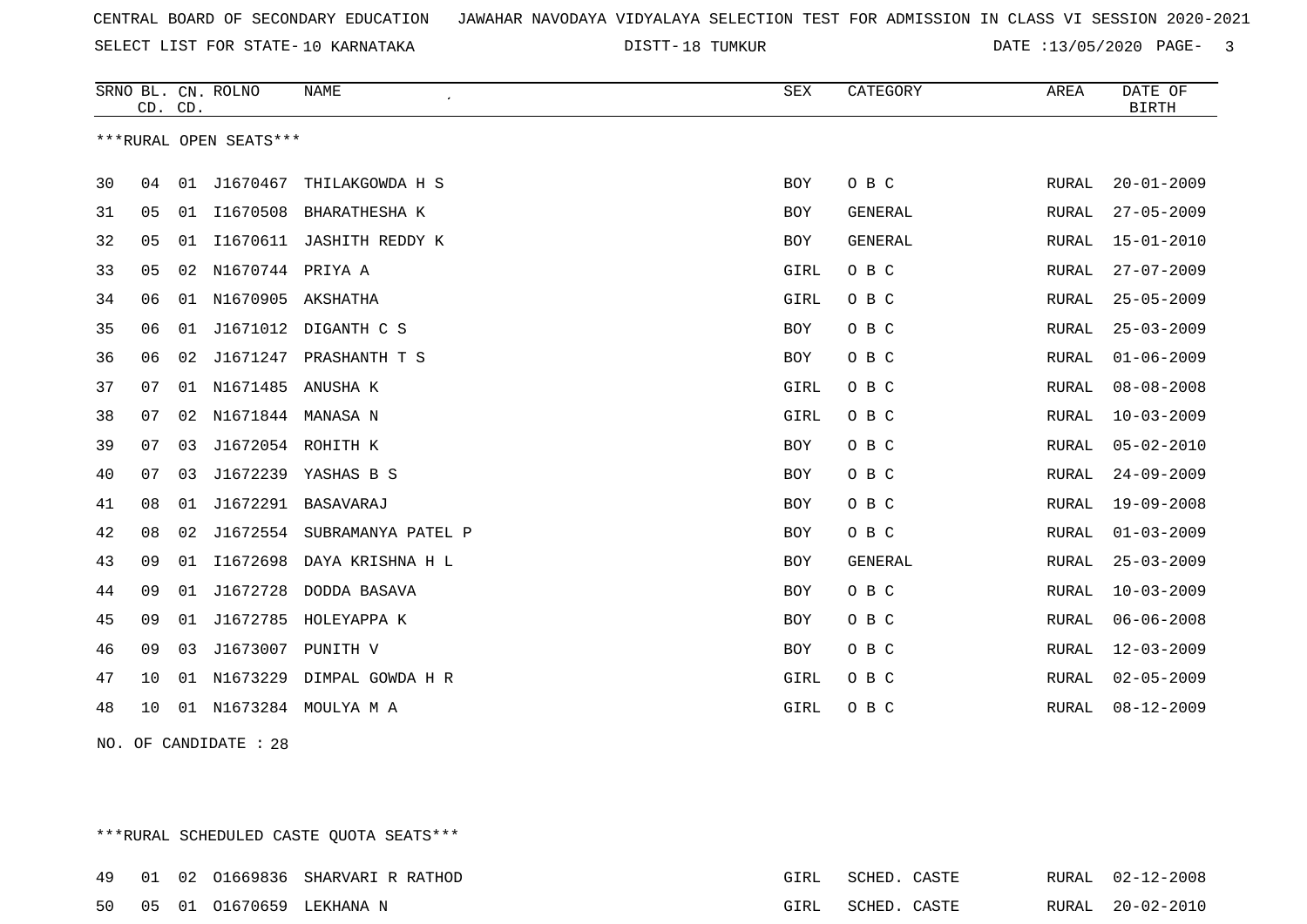SELECT LIST FOR STATE- DISTT- 10 KARNATAKA

DISTT-18 TUMKUR 18 13/05/2020 PAGE- 4

|    | CD. CD. |    | SRNO BL. CN. ROLNO | NAME                                    | SEX  | CATEGORY     | AREA  | DATE OF<br><b>BIRTH</b> |
|----|---------|----|--------------------|-----------------------------------------|------|--------------|-------|-------------------------|
|    |         |    |                    | ***RURAL SCHEDULED CASTE QUOTA SEATS*** |      |              |       |                         |
| 51 | 05      |    |                    | 02 K1670803 SHIVAKUMAR M                | BOY  | SCHED. CASTE | RURAL | $01 - 04 - 2008$        |
| 52 | 07      | 01 |                    | O1671565 CHINMAYI B C                   | GIRL | SCHED. CASTE | RURAL | $20 - 07 - 2009$        |
| 53 | 07      | 01 | 01671616           | DIVYA H S                               | GIRL | SCHED. CASTE | RURAL | $04 - 10 - 2009$        |
| 54 | 07      | 02 |                    | O1671973 PRAKRUTHI K T                  | GIRL | SCHED. CASTE | RURAL | $30 - 06 - 2009$        |
| 55 | 07      | 02 | K1671998           | PUNITHKUMAR B N                         | BOY  | SCHED. CASTE | RURAL | $03 - 02 - 2010$        |
| 56 | 08      | 01 | 01672449           | NAGAVENI                                | GIRL | SCHED. CASTE | RURAL | $08 - 01 - 2008$        |
| 57 | 08      | 02 | 01672557           | TANUJA BAYI                             | GIRL | SCHED. CASTE | RURAL | $11 - 04 - 2009$        |
| 58 | 09      | 02 | K1672816           | KARTHIK K B                             | BOY  | SCHED. CASTE | RURAL | $07 - 11 - 2009$        |
| 59 | 09      | 02 |                    | O1672855 LAKSHMIDEVI                    | GIRL | SCHED. CASTE | RURAL | $17 - 05 - 2008$        |
|    |         |    |                    | *** RURAL BACKWARD CLASS QUOTA SEATS*** |      |              |       |                         |
| 60 | 01      | 01 | J1669550           | DEEKSHITH K V                           | BOY  | O B C        | RURAL | $25 - 11 - 2008$        |
| 61 | 01      | 02 | J1669778           | PRAJWAL GOWDA H Y                       | BOY  | O B C        | RURAL | $09 - 06 - 2009$        |
| 62 | 01      | 02 | J1669919           | YASHWAN R A                             | BOY  | O B C        | RURAL | $25 - 12 - 2008$        |
| 63 | 02      | 01 |                    | N1670050 NOMITHA R K                    | GIRL | O B C        | RURAL | $12 - 01 - 2010$        |
| 64 | 06      | 01 |                    | N1670909 A L SINCHANA                   | GIRL | O B C        | RURAL | $18 - 05 - 2009$        |
| 65 | 06      | 01 |                    | J1671164 MANOJ YADAV                    | BOY  | O B C        | RURAL | $09 - 09 - 2008$        |
| 66 | 07      | 01 |                    | J1671457 ABHINAV SHREYAS N              | BOY  | O B C        | RURAL | $12 - 05 - 2009$        |
| 67 | 07      | 01 | J1671669 HARSHA G  |                                         | BOY  | O B C        | RURAL | $12 - 01 - 2009$        |
| 68 | 07      |    |                    | 01 J1671730 JITHIN P GOWDA              | BOY  | O B C        | RURAL | $18 - 04 - 2009$        |
| 69 | 07      |    |                    | 02 N1671935 N S NISARGA                 | GIRL | O B C        | RURAL | $30 - 04 - 2010$        |
| 70 | 07      |    |                    | 02 N1672000 PUNYASHREE K T              | GIRL | O B C        | RURAL | $08 - 04 - 2009$        |
| 71 | 08      |    | 02 N1672502 REKHA  |                                         | GIRL | O B C        | RURAL | $04 - 06 - 2009$        |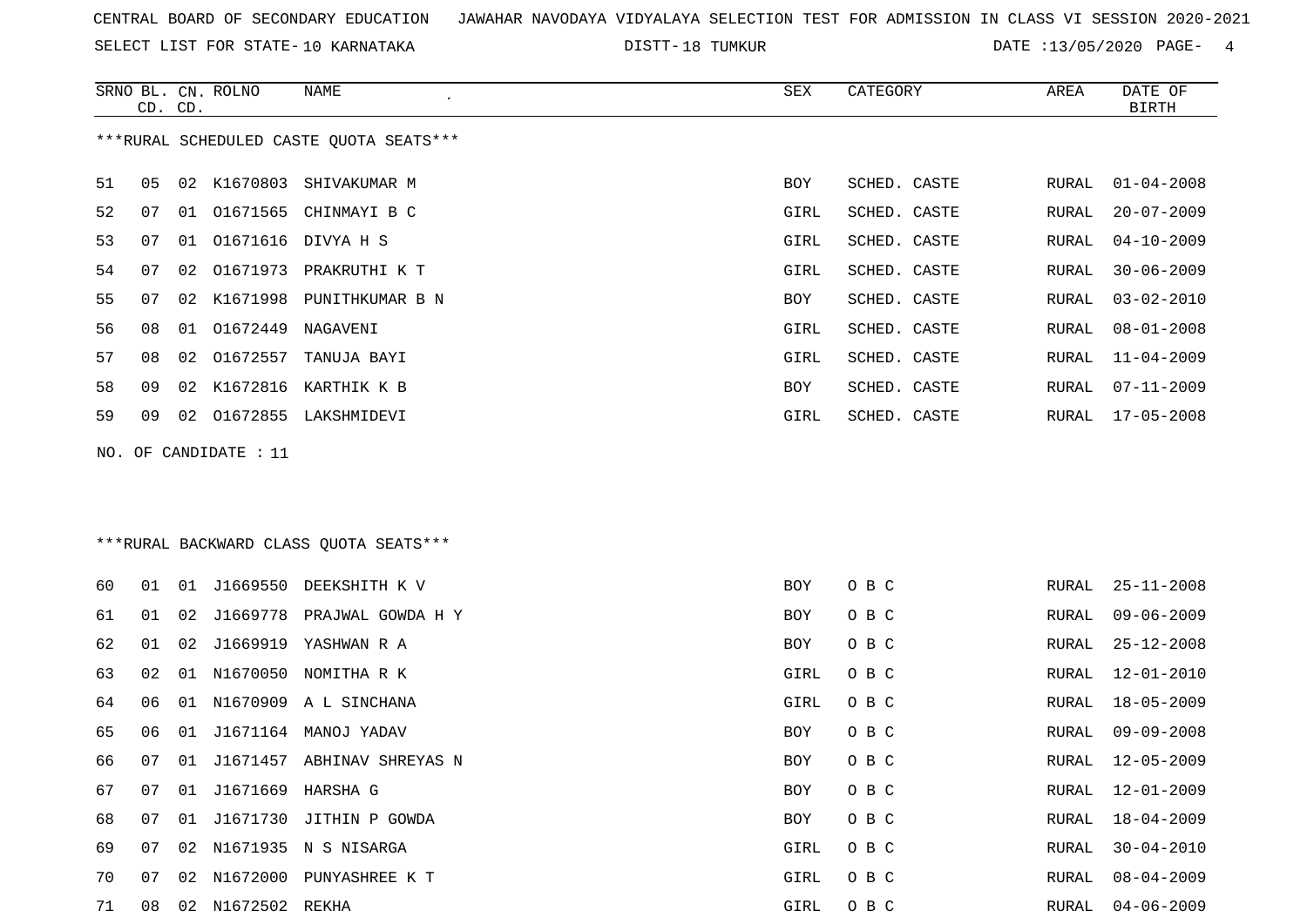SELECT LIST FOR STATE- DISTT- 10 KARNATAKA

18 TUMKUR DATE :13/05/2020 PAGE- 5

|                                        | CD. CD. |       | SRNO BL. CN. ROLNO      | NAME           | SEX  | CATEGORY | AREA  | DATE OF<br>BIRTH |  |
|----------------------------------------|---------|-------|-------------------------|----------------|------|----------|-------|------------------|--|
| ***RURAL BACKWARD CLASS QUOTA SEATS*** |         |       |                         |                |      |          |       |                  |  |
| 72                                     | 09      | . O 1 | N1672624                | APOORVAKRISHNA | GIRL | O B C    |       | RURAL 04-05-2010 |  |
| 73                                     | 09      | 01    | J1672723                | DILEEP KUMAR K | BOY  | O B C    | RURAL | $20 - 05 - 2009$ |  |
| 74                                     | 09      | 02    | J1672915                | NANDAN H S     | BOY  | O B C    | RURAL | $25 - 09 - 2009$ |  |
| 75                                     | 09      | 03    | N1673044                | SAHANA         | GIRL | O B C    | RURAL | $22 - 09 - 2008$ |  |
|                                        |         |       | NO. OF CANDIDATE : $16$ |                |      |          |       |                  |  |

\*\*\*RURAL SCHEDULED TRIBE QUOTA SEATS\*\*\*

|  |  | 76 05 02 L1670748 PUNEETH RANGANATH M N | BOY        | SCHED. TRIBE | RURAL 02-06-2009 |
|--|--|-----------------------------------------|------------|--------------|------------------|
|  |  | 77 06 01 P1671121 KRISHNAVENI M         | GIRL       | SCHED. TRIBE | RURAL 27-05-2009 |
|  |  | 78   06   02   L1671200   NEHARU   B    | <b>BOY</b> | SCHED. TRIBE | RURAL 10-10-2009 |
|  |  | 79 06 02 P1671324 S HARSHITHA           | GIRL       | SCHED. TRIBE | RURAL 30-11-2009 |
|  |  | 80 09 02 P1672828 KIRAN A TALWAR        | GIRL       | SCHED. TRIBE | RURAL 04-03-2009 |

NO. OF CANDIDATE : 5

TOTAL SELECTED CANDIDATE : 80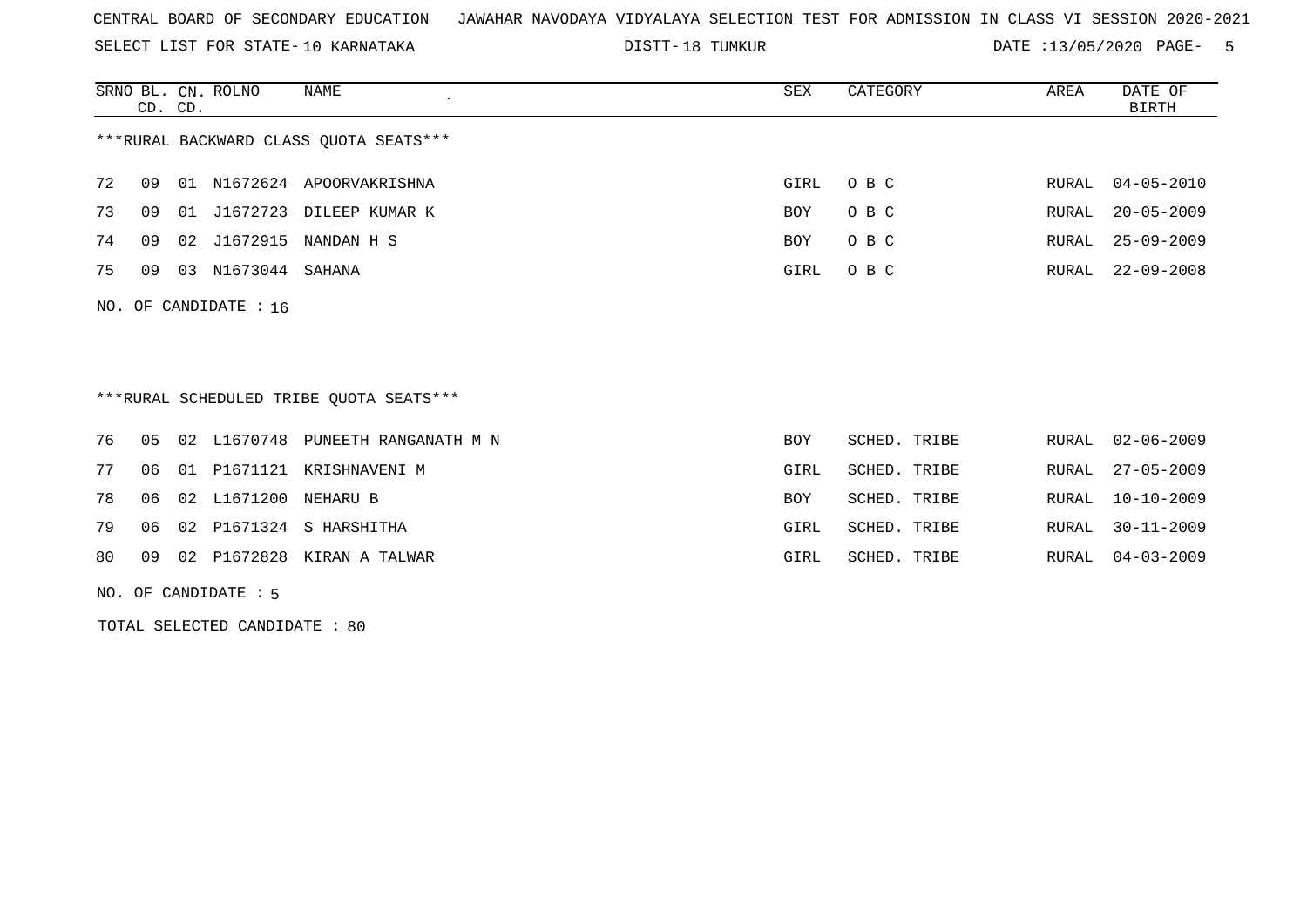SELECT LIST FOR STATE- DISTT- 10 KARNATAKA

DISTT-19 UDUPI DATE :13/05/2020 PAGE- 1

|     |    | CD. CD. | SRNO BL. CN. ROLNO   | <b>NAME</b>                            | ${\tt SEX}$ | CATEGORY     | AREA  | DATE OF<br><b>BIRTH</b> |
|-----|----|---------|----------------------|----------------------------------------|-------------|--------------|-------|-------------------------|
|     |    |         | ***OPEN UR SEATS***  |                                        |             |              |       |                         |
| 1   | 01 |         |                      | 01 P1673402 AMULYA K V NAIK            | GIRL        | SCHED. TRIBE | RURAL | $14 - 10 - 2008$        |
| 2   | 01 | 01      |                      | B1673507 K.SUDEESH ACHARYA             | BOY         | O B C        | URBAN | $01 - 10 - 2009$        |
| 3   | 01 |         |                      | 02 J1673611 RISHI S SHETTY             | BOY         | O B C        | RURAL | $18 - 04 - 2009$        |
| 4   | 01 | 02      |                      | J1673646 SATYANARAYAN SUBRAMANYA       | BOY         | O B C        | RURAL | $12 - 08 - 2009$        |
| 5   | 01 |         |                      | 02 N1673746 VASUDHA SHETTY             | GIRL        | O B C        | RURAL | $18 - 07 - 2009$        |
| 6   | 02 |         |                      | 01 N1673888 CHIRA THANMAYI             | GIRL        | O B C        | RURAL | $15 - 03 - 2009$        |
| 7   | 02 |         | 01 N1674011 MEGHANA  |                                        | GIRL        | O B C        | RURAL | $17 - 05 - 2009$        |
| 8   | 02 |         |                      | 01 J1674092 PRATHVISH                  | BOY         | O B C        | RURAL | $10 - 02 - 2009$        |
| 9   | 02 |         |                      | 02 E1674393 VIMSHATHI M PUTHU          | GIRL        | GENERAL      | URBAN | $12 - 08 - 2009$        |
| 10  | 03 |         |                      | 01 J1674483 DHANWIN G SHETTY           | BOY         | O B C        | RURAL | $18 - 06 - 2009$        |
| 11  | 03 |         |                      | 01 N1674630 SHARVANI D                 | GIRL        | O B C        | RURAL | $09 - 04 - 2009$        |
| NO. |    |         | OF CANDIDATE : 11    |                                        |             |              |       |                         |
|     |    |         |                      |                                        |             |              |       |                         |
|     |    |         |                      |                                        |             |              |       |                         |
|     |    |         |                      | ***OPEN SCHEDULED CASTE QUOTA SEATS*** |             |              |       |                         |
|     |    |         |                      |                                        |             |              |       |                         |
| 12  | 02 |         | 01 01673950 JANAVI   |                                        | GIRL        | SCHED. CASTE | RURAL | $01 - 04 - 2009$        |
| 13  | 03 |         |                      | 01 01674512 KRATHIKA.K                 | GIRL        | SCHED. CASTE | RURAL | $22 - 04 - 2009$        |
| 14  | 03 |         | 01 C1674522 MANOJ K  |                                        | BOY         | SCHED. CASTE | URBAN | $18 - 12 - 2008$        |
|     |    |         | NO. OF CANDIDATE : 3 |                                        |             |              |       |                         |
|     |    |         |                      |                                        |             |              |       |                         |
|     |    |         |                      |                                        |             |              |       |                         |

\*\*\*OPEN BACKWARD CLASS QUOTA SEATS\*\*\*

|  | 15 01 02 F1673723 SWASTHI |                             | GIRL OBC | URBAN 21-10-2009 |
|--|---------------------------|-----------------------------|----------|------------------|
|  |                           | 16 02 01 N1674018 NAGASHREE | GIRL OBC | RURAL 27-08-2009 |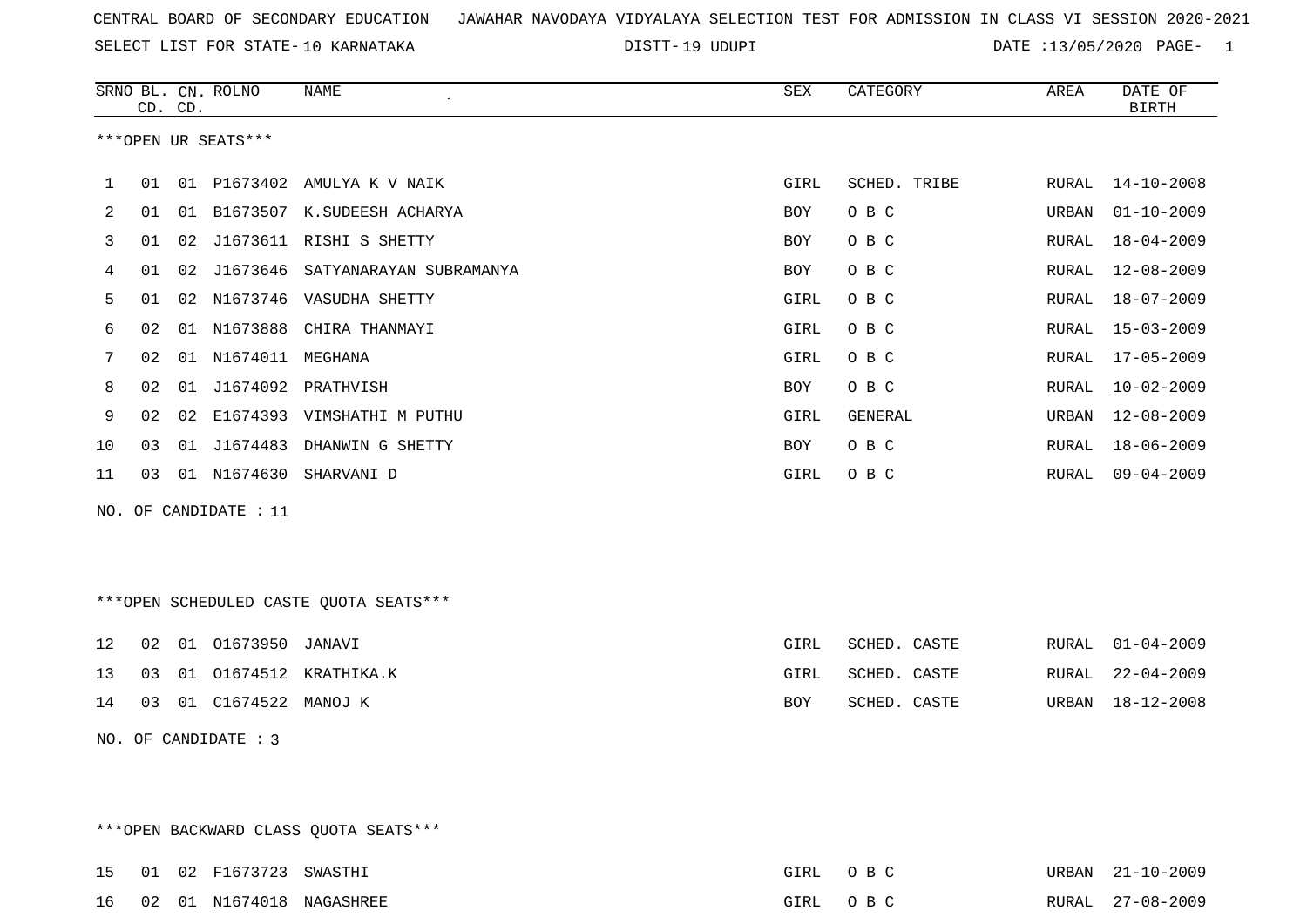SELECT LIST FOR STATE- DISTT- 10 KARNATAKA

19 UDUPI DATE :13/05/2020 PAGE- 2

|    |    | CD. CD. | SRNO BL. CN. ROLNO     | <b>NAME</b>                            | SEX        | CATEGORY     | AREA         | DATE OF<br><b>BIRTH</b> |
|----|----|---------|------------------------|----------------------------------------|------------|--------------|--------------|-------------------------|
|    |    |         |                        | *** OPEN BACKWARD CLASS QUOTA SEATS*** |            |              |              |                         |
| 17 | 03 |         |                        | 01 N1674627 SHARANYA PRABHU            | GIRL       | O B C        | RURAL        | $23 - 06 - 2009$        |
| 18 | 03 | 01      | J1674658               | SNEHAL HEGDE                           | <b>BOY</b> | O B C        | RURAL        | $27 - 07 - 2009$        |
| 19 | 03 |         | 01 N1674702            | UNNATHI SHETTY                         | GIRL       | O B C        | RURAL        | $09 - 07 - 2009$        |
|    |    |         | NO. OF CANDIDATE : 5   |                                        |            |              |              |                         |
|    |    |         |                        | ***OPEN SCHEDULED TRIBE QUOTA SEATS*** |            |              |              |                         |
| 20 | 03 |         | 01 P1674545 PRAGATHI   |                                        | GIRL       | SCHED. TRIBE | RURAL        | $10 - 01 - 2009$        |
|    |    |         | NO. OF CANDIDATE : 1   |                                        |            |              |              |                         |
|    |    |         |                        |                                        |            |              |              |                         |
|    |    |         |                        |                                        |            |              |              |                         |
|    |    |         | ***RURAL OPEN SEATS*** |                                        |            |              |              |                         |
| 21 | 01 |         | 01 N1673460 DISHA      |                                        | GIRL       | O B C        | RURAL        | $14 - 01 - 2009$        |
| 22 | 01 |         |                        | 01 I1673475 GURUPRASAD BHAT D          | BOY        | GENERAL      | RURAL        | $24 - 02 - 2009$        |
| 23 | 01 |         | 01 N1673520            | MANYA                                  | GIRL       | O B C        | RURAL        | $25 - 11 - 2008$        |
| 24 | 01 | 01      | I1673554               | PAVANKUMAR PARASHURAM KUMMANNAVAR      | <b>BOY</b> | GENERAL      | RURAL        | $26 - 01 - 2010$        |
| 25 | 01 | 02      | J1673572               | PRATHEEK                               | BOY        | O B C        | RURAL        | $31 - 03 - 2008$        |
| 26 | 01 | 02      | J1673703               | SUDARSHAN                              | BOY        | O B C        | RURAL        | $23 - 02 - 2009$        |
| 27 | 02 |         |                        | 01 J1673778 ADITHYA GOWDA              | <b>BOY</b> | O B C        | RURAL        | $24 - 09 - 2009$        |
| 28 | 02 |         | 01 N1673822 ANANYA     |                                        | GIRL       | O B C        | RURAL        | $12 - 05 - 2009$        |
| 29 | 02 |         | 01 J1673854 ASHIK      |                                        | BOY        | O B C        | <b>RURAL</b> | $18 - 03 - 2009$        |
| 30 | 02 |         | 01 P1673891 DEEKSHA    |                                        | GIRL       | SCHED. TRIBE | RURAL        | $02 - 10 - 2009$        |
| 31 | 02 | 01      | M1673955 KAMAKSHI      |                                        | GIRL       | GENERAL      | <b>RURAL</b> | $26 - 05 - 2009$        |
| 32 | 02 | 01      |                        | I1674032 NIDHEESH U SHETTY             | BOY        | GENERAL      | RURAL        | $28 - 03 - 2009$        |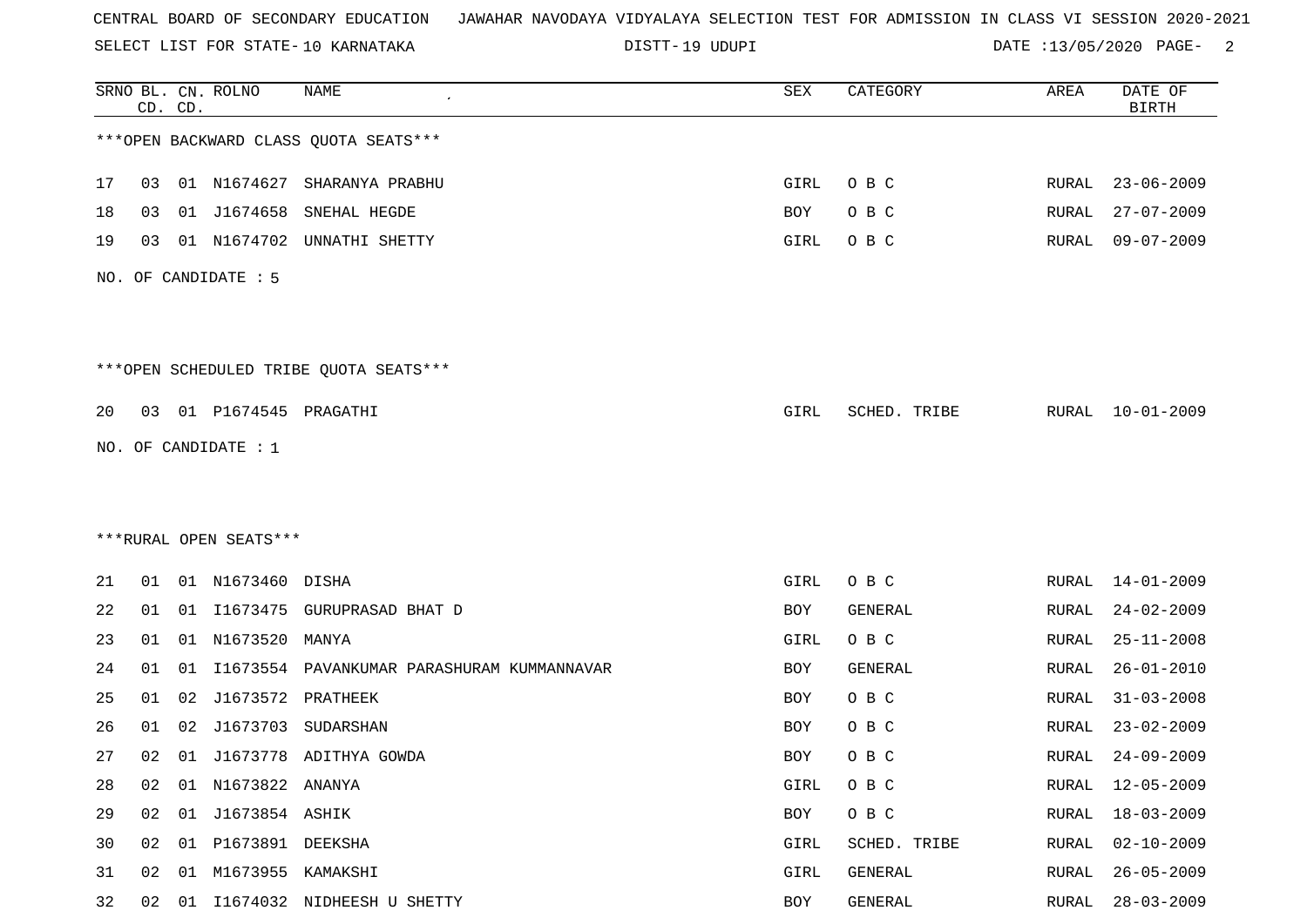19 UDUPI DATE :13/05/2020 PAGE- 3

|    | CD. CD. |    | SRNO BL. CN. ROLNO     | <b>NAME</b>              | <b>SEX</b> | CATEGORY | AREA  | DATE OF<br><b>BIRTH</b> |
|----|---------|----|------------------------|--------------------------|------------|----------|-------|-------------------------|
|    |         |    | ***RURAL OPEN SEATS*** |                          |            |          |       |                         |
| 33 | 02      |    | 01 N1674060 PRAJNA S   |                          | GIRL       | O B C    | RURAL | $30 - 06 - 2009$        |
| 34 | 02      | 01 | N1674089 PRATHVI       |                          | GIRL       | O B C    | RURAL | $04 - 07 - 2009$        |
| 35 | 02      |    | 02 N1674192 SANUSHA    |                          | GIRL       | O B C    | RURAL | $23 - 06 - 2009$        |
| 36 | 02      | 02 | J1674247               | SHRAYAN                  | BOY        | O B C    | RURAL | $11 - 07 - 2009$        |
| 37 | 02      | 02 | J1674272               | SHUSHANTH                | BOY        | O B C    | RURAL | $23 - 02 - 2009$        |
| 38 | 02      | 02 | M1674306               | SRINIDHI HEGDE           | GIRL       | GENERAL  | RURAL | $28 - 05 - 2009$        |
| 39 | 02      | 02 | N1674361               | THVISHA                  | GIRL       | O B C    | RURAL | $20 - 02 - 2009$        |
| 40 | 03      | 01 |                        | J1674441 ARJUN V SHETTY  | BOY        | O B C    | RURAL | $12 - 07 - 2009$        |
| 41 | 03      | 01 | J1674447               | T KAUSHIK<br>$\mathbb A$ | BOY        | O B C    | RURAL | $06 - 02 - 2009$        |
| 42 | 03      | 01 | N1674453               | CHAITANYA SHETTY B       | GIRL       | O B C    | RURAL | $02 - 02 - 2009$        |
| 43 | 03      | 01 | N1674458               | CHETANA K KHAVAST        | GIRL       | O B C    | RURAL | $10 - 01 - 2009$        |
| 44 | 03      | 01 | N1674499               | JNANA                    | GIRL       | O B C    | RURAL | $20 - 12 - 2008$        |
| 45 | 03      | 01 | N1674598               | SANMITHA SHETTY          | GIRL       | O B C    | RURAL | $04 - 05 - 2009$        |
| 46 | 03      | 01 | J1674615               | SATHVIK K H              | BOY        | O B C    | RURAL | $01 - 01 - 2009$        |
| 47 | 03      | 01 | N1674644               | SHREEYA RAO S R          | GIRL       | O B C    | RURAL | $20 - 04 - 2009$        |
| 48 | 03      | 01 | J1674646               | SHREYAS                  | BOY        | O B C    | RURAL | $16 - 09 - 2008$        |
| 49 | 03      | 01 | J1674692               | TARUN M SHETTY           | BOY        | O B C    | RURAL | $12 - 12 - 2009$        |
| 50 | 03      | 01 | N1674710               | VARSHA SHETTY            | GIRL       | O B C    | RURAL | $15 - 08 - 2009$        |
|    |         |    |                        |                          |            |          |       |                         |

NO. OF CANDIDATE : 30

\*\*\*RURAL SCHEDULED CASTE QUOTA SEATS\*\*\*

|  |                           | 51 01 01 L1673433 BHUVAN KUMAR | <b>BOY</b> | SCHED. TRIBE |  | RURAL 16-04-2009 |
|--|---------------------------|--------------------------------|------------|--------------|--|------------------|
|  | 52 02 01 01674010 MANYA S |                                | GIRL       | SCHED. CASTE |  | RURAL 31-05-2009 |
|  | 53 02 02 P1674185 SANJANA |                                | GIRL       | SCHED. TRIBE |  | RURAL 10-12-2009 |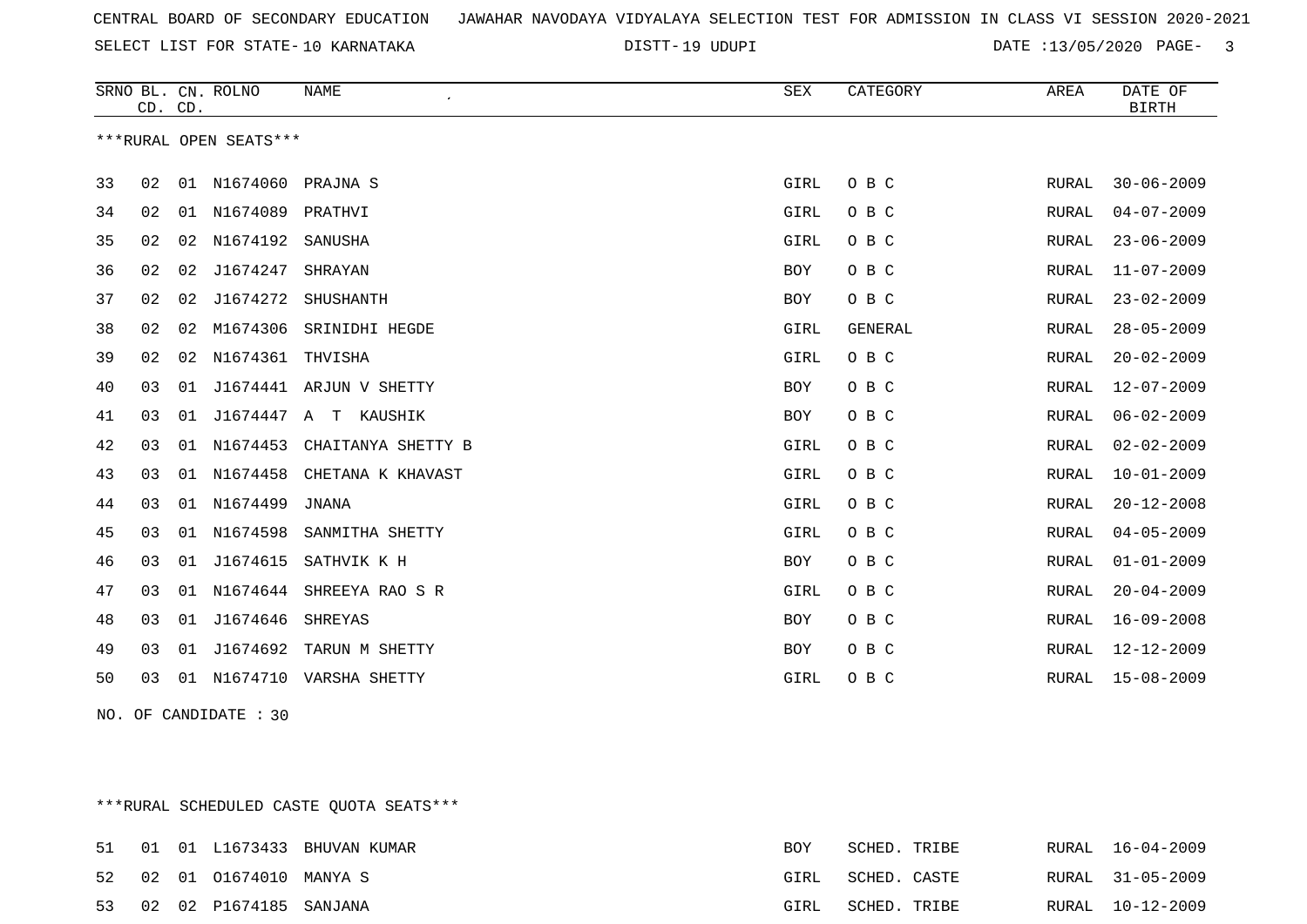SELECT LIST FOR STATE- DISTT- 10 KARNATAKA

19 UDUPI DATE :13/05/2020 PAGE- 4

|                                         | CD. CD.              |    | SRNO BL. CN. ROLNO | NAME                  | SEX        | CATEGORY     | AREA  | DATE OF<br>BIRTH |  |
|-----------------------------------------|----------------------|----|--------------------|-----------------------|------------|--------------|-------|------------------|--|
| ***RURAL SCHEDULED CASTE QUOTA SEATS*** |                      |    |                    |                       |            |              |       |                  |  |
| 54                                      | 02                   |    | 02 P1674254        | SHRESHTA S NAIK       | GIRL       | SCHED. TRIBE | RURAL | 08-07-2009       |  |
| 55                                      | 02                   |    |                    | 02 P1674294 SPANDHANA | GIRL       | SCHED. TRIBE | RURAL | 18-07-2009       |  |
| 56.                                     | 02                   |    | 02 L1674328 SUKESH |                       | <b>BOY</b> | SCHED. TRIBE | RURAL | 19-09-2009       |  |
| 57                                      | 03                   |    | 01 01674426 ANANYA |                       | GIRL       | SCHED. CASTE | RURAL | $13 - 03 - 2009$ |  |
| 58                                      | 03                   |    | 01 01674428        | ANNAPOORNA            | GIRL       | SCHED. CASTE | RURAL | 16-12-2007       |  |
| 59                                      | 03                   | 01 |                    | 01674574 RAKSHITHA    | GIRL       | SCHED. CASTE | RURAL | $21 - 03 - 2009$ |  |
|                                         | NO. OF CANDIDATE : 9 |    |                    |                       |            |              |       |                  |  |

# \*\*\*RURAL BACKWARD CLASS QUOTA SEATS\*\*\*

| 60 | 01 | 01 | J1673372 ABHAY     |                                | BOY  | O B C |       | RURAL 13-05-2009 |
|----|----|----|--------------------|--------------------------------|------|-------|-------|------------------|
| 61 | 01 | 01 | J1673437 CHIRAG    |                                | BOY  | O B C | RURAL | $10 - 11 - 2009$ |
| 62 | 01 | 02 | J1673675 SHREYAS   |                                | BOY  | O B C | RURAL | $14 - 01 - 2009$ |
| 63 | 01 | 02 |                    | J1673697 SRIKANTHA             | BOY  | O B C | RURAL | $18 - 01 - 2010$ |
| 64 | 01 | 02 |                    | J1673706 SUHAS SUDHAKAR SHETTY | BOY  | O B C | RURAL | $02 - 07 - 2009$ |
| 65 | 02 |    | 01 N1673826 ANJALI |                                | GIRL | O B C | RURAL | $26 - 08 - 2009$ |
| 66 | 02 | 01 |                    | N1673912 DHRITHI S SHETTY      | GIRL | O B C | RURAL | $31 - 03 - 2009$ |
| 67 | 02 |    | 01 N1673913 DISHA  |                                | GIRL | O B C | RURAL | $09 - 11 - 2009$ |
| 68 | 02 | 01 |                    | J1673937 HARSHAN G SHETTY      | BOY  | O B C | RURAL | $12 - 08 - 2009$ |
| 69 | 02 | 01 |                    | N1673941 HARSHITHA M SHETTY    | GIRL | O B C | RURAL | $07 - 03 - 2009$ |
| 70 | 02 | 01 |                    | N1674042 NIYATHI P. POOJARY    | GIRL | O B C | RURAL | $17 - 03 - 2009$ |
| 71 | 02 | 01 | N1674058 PRAJNA    |                                | GIRL | O B C | RURAL | $10 - 06 - 2009$ |
| 72 | 02 | 01 | J1674075 PRANAM    |                                | BOY  | O B C | RURAL | $26 - 08 - 2009$ |
| 73 | 02 | 02 | J1674252           | SHREESHA                       | BOY  | O B C | RURAL | $24 - 01 - 2009$ |
| 74 | 02 | 02 |                    | J1674330 SUMANTH POOJARY       | BOY  | O B C | RURAL | 14-08-2009       |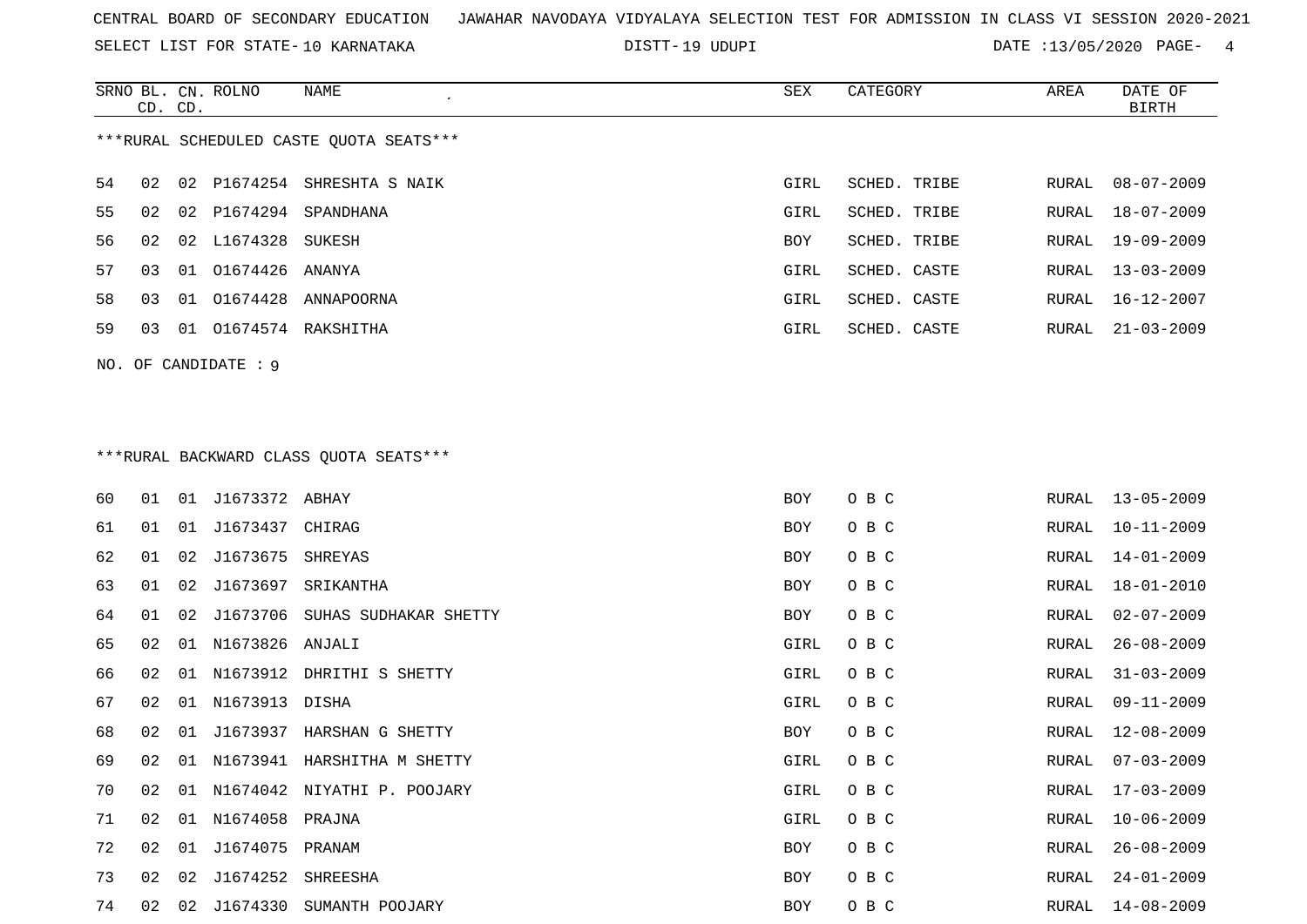SELECT LIST FOR STATE- DISTT- 10 KARNATAKA

19 UDUPI DATE :13/05/2020 PAGE- 5

| SRNO BL. CN. ROLNO<br>NAME<br>CD. CD.   | SEX        | CATEGORY     | AREA  | DATE OF<br>BIRTH |
|-----------------------------------------|------------|--------------|-------|------------------|
| *** RURAL BACKWARD CLASS QUOTA SEATS*** |            |              |       |                  |
| 01 J1674488 DHRUV N HEGDE<br>75<br>03   | BOY        | O B C        | RURAL | $28 - 12 - 2008$ |
| NO. OF CANDIDATE : 16                   |            |              |       |                  |
|                                         |            |              |       |                  |
| ***RURAL SCHEDULED TRIBE QUOTA SEATS*** |            |              |       |                  |
| 01 L1673392 AKASH K R<br>76<br>01       | <b>BOY</b> | SCHED. TRIBE | RURAL | $23 - 12 - 2007$ |
| 02 L1673730 THARUN<br>77<br>01          | <b>BOY</b> | SCHED. TRIBE | RURAL | $24 - 02 - 2009$ |
| 01 L1673998 MANISH R<br>78<br>02        | BOY        | SCHED. TRIBE | RURAL | $31 - 05 - 2009$ |
| 01 L1674039 NITHIN KUMAR<br>79<br>02    | <b>BOY</b> | SCHED. TRIBE | RURAL | $13 - 03 - 2010$ |
| 01 L1674506 K DHEEMATH NAIK<br>80<br>03 | <b>BOY</b> | SCHED. TRIBE | RURAL | $27 - 04 - 2009$ |
| NO. OF CANDIDATE $: 5$                  |            |              |       |                  |

TOTAL SELECTED CANDIDATE : 80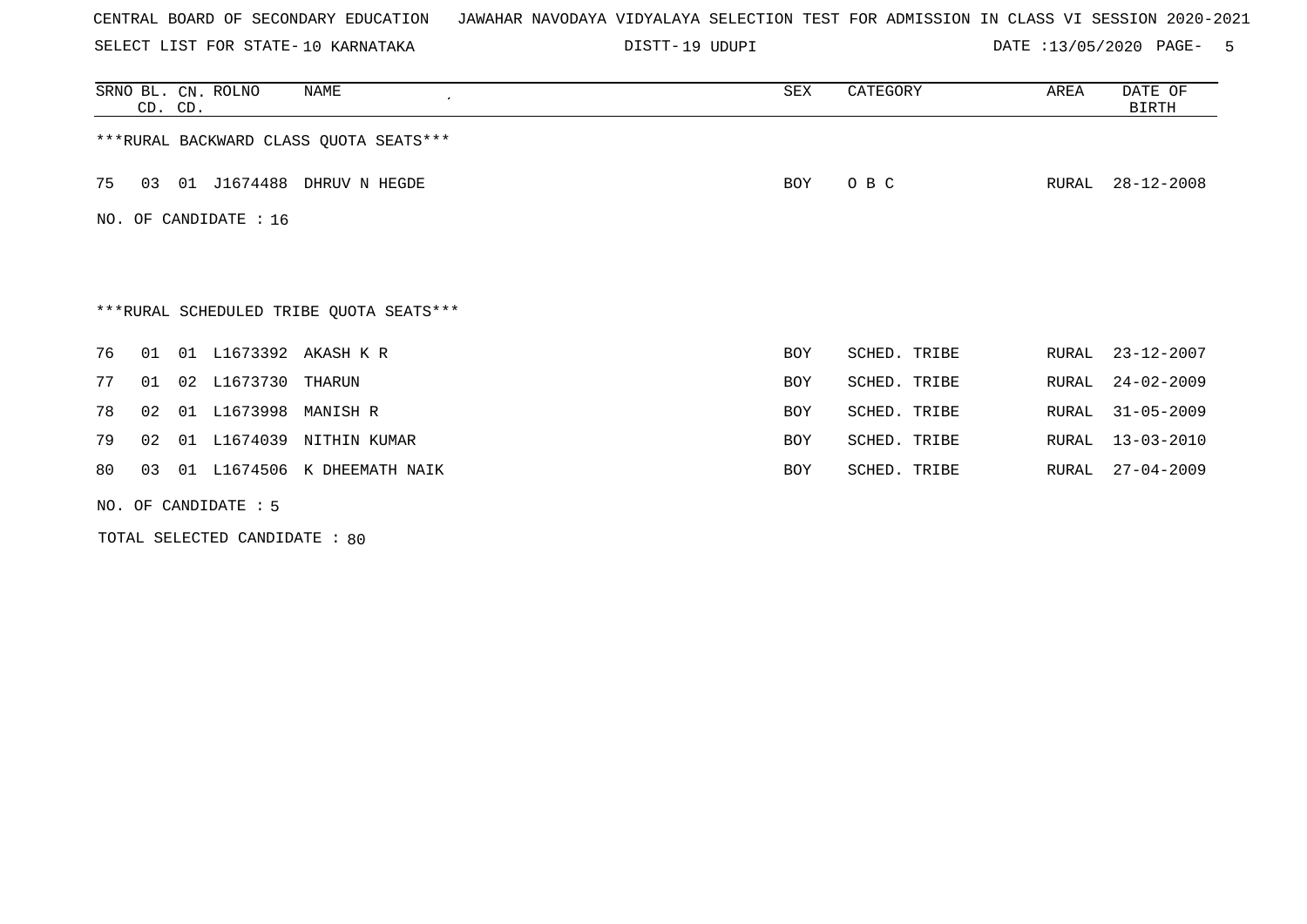|    |    | CD. CD. | SRNO BL. CN. ROLNO     | NAME                                       | <b>SEX</b> | CATEGORY       | AREA  | DATE OF<br><b>BIRTH</b> |
|----|----|---------|------------------------|--------------------------------------------|------------|----------------|-------|-------------------------|
|    |    |         | ***OPEN UR SEATS***    |                                            |            |                |       |                         |
| 1  | 01 |         |                        | 01 A1674760 ADITYA S MASALEKAR             | <b>BOY</b> | <b>GENERAL</b> | URBAN | 13-06-2009              |
| 2  |    |         |                        | 01 03 B1675825 PRAJITH M GAMA              | BOY        | O B C          | URBAN | 12-07-2009              |
| 3  | 01 |         | 04 E1676094 S GAHANA   |                                            | GIRL       | GENERAL        | URBAN | $16 - 05 - 2009$        |
| 4  | 01 |         | 05 N1676270 SURUCHI    |                                            | GIRL       | O B C          | RURAL | $09 - 07 - 2009$        |
| 5  | 02 |         |                        | 01 A1676903 HRISHIKESH MURAGESHGOUDA PATIL | <b>BOY</b> | <b>GENERAL</b> | URBAN | $04 - 08 - 2009$        |
| 6  | 03 |         |                        | 01 B1677776 JESWIN NALLAGU                 | BOY        | O B C          | URBAN | $09 - 10 - 2008$        |
| 7  | 03 |         |                        | 01 A1677896 VAYALPATI REDDI HARSHITH       | BOY        | GENERAL        | URBAN | 12-10-2009              |
| 8  |    |         |                        | 04 01 F1677924 ADITI DEVENDRA MUDALAGI     | GIRL       | O B C          | URBAN | 21-12-2008              |
|    |    |         |                        | ***OPEN SCHEDULED CASTE QUOTA SEATS***     |            |                |       |                         |
| 9  | 01 |         |                        | 03 C1675558 MANU PARASHURAM BHOVI          | <b>BOY</b> | SCHED. CASTE   | URBAN | $20 - 05 - 2009$        |
| 10 | 01 |         |                        | 04 K1676037 SAGAR TUKARAM LAMANI           | BOY        | SCHED. CASTE   | RURAL | $14 - 07 - 2008$        |
| 11 |    |         | 02 03 G1677288 RACHANA |                                            | GIRL       | SCHED. CASTE   | URBAN | $28 - 04 - 2009$        |
|    |    |         | NO. OF CANDIDATE : 3   |                                            |            |                |       |                         |
|    |    |         |                        | ***OPEN DISABLED QUOTA SEATS***            |            |                |       |                         |
| 12 | 02 |         |                        | 01 A1676741 CHIRANTANA N S                 | BOY        | GENERAL        | URBAN | $23 - 09 - 2008$        |
| 13 | 02 |         |                        | 02 E1677082 MAYURI PANDA                   | GIRL       | GENERAL        | URBAN | $11 - 03 - 2009$        |
| 14 | 04 |         |                        | 01 J1678099 GOWTHAM CHANDRA SAGAR M.S      | <b>BOY</b> | O B C          | RURAL | $02 - 08 - 2009$        |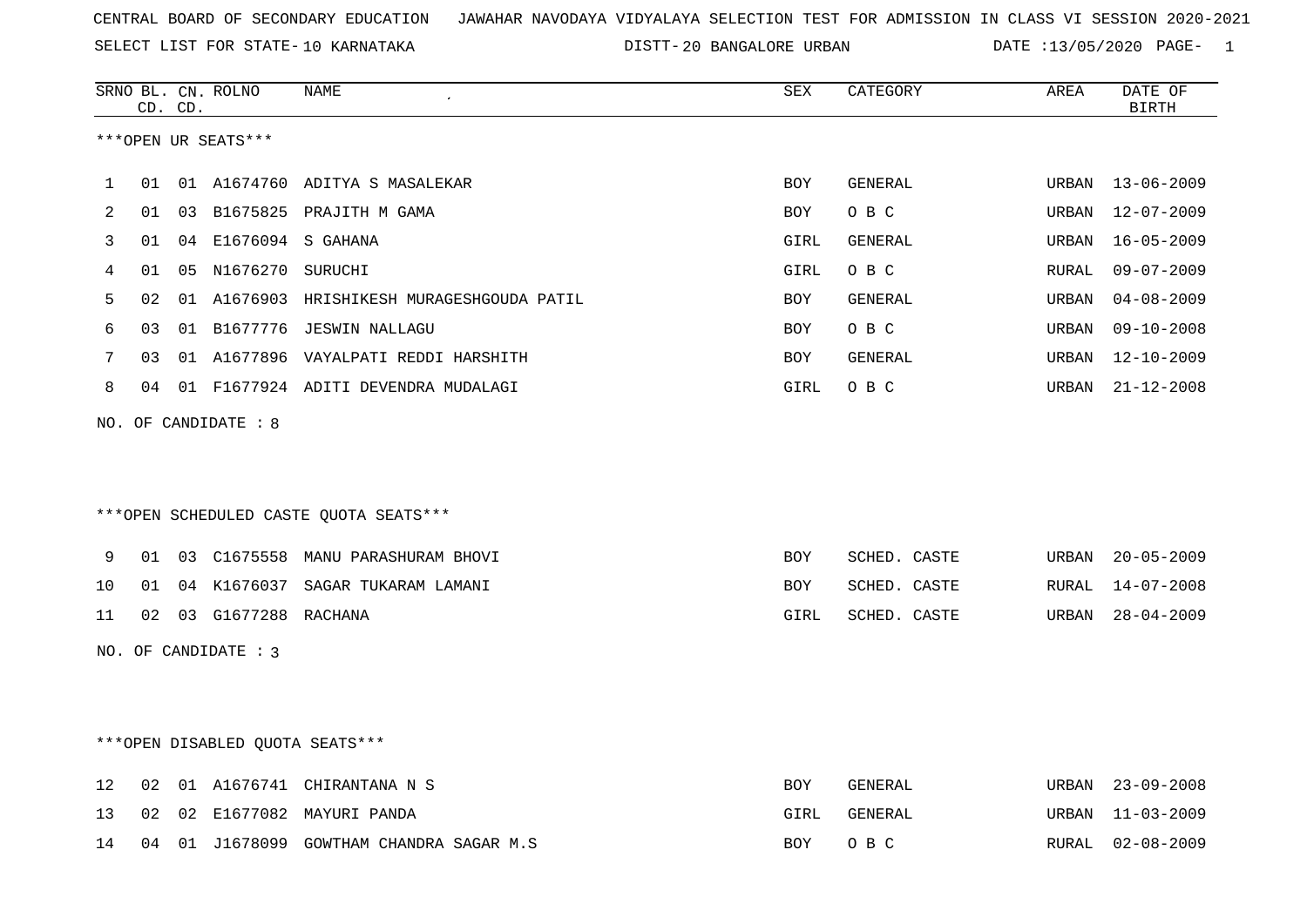SELECT LIST FOR STATE- DISTT- 10 KARNATAKA

|    |    | CD. CD. | SRNO BL. CN. ROLNO     | <b>NAME</b>                            | SEX        | CATEGORY     | AREA  | DATE OF<br><b>BIRTH</b> |
|----|----|---------|------------------------|----------------------------------------|------------|--------------|-------|-------------------------|
|    |    |         | NO. OF CANDIDATE : 3   |                                        |            |              |       |                         |
|    |    |         |                        |                                        |            |              |       |                         |
|    |    |         |                        |                                        |            |              |       |                         |
|    |    |         |                        | *** OPEN BACKWARD CLASS QUOTA SEATS*** |            |              |       |                         |
| 15 | 02 |         |                        | 01 B1676614 ANVITH H.P                 | BOY        | O B C        |       | URBAN 17-07-2009        |
| 16 | 02 |         |                        | 01 F1676665 BHOOMIKA H D               | GIRL       | O B C        | URBAN | $09 - 06 - 2009$        |
| 17 | 02 |         |                        | 01 B1676893 HEMANTH M HULIHALLI        | <b>BOY</b> | O B C        | URBAN | 18-11-2008              |
| 18 | 03 |         |                        | 01 B1677713 BATHINI SOURABH            | BOY        | O B C        | URBAN | $08 - 04 - 2009$        |
| 19 | 04 |         |                        | 01 F1678034 DEESHA SAINI               | GIRL       | O B C        | URBAN | $18 - 11 - 2009$        |
|    |    |         | NO. OF CANDIDATE : 5   |                                        |            |              |       |                         |
|    |    |         |                        |                                        |            |              |       |                         |
|    |    |         |                        |                                        |            |              |       |                         |
|    |    |         |                        | ***OPEN SCHEDULED TRIBE QUOTA SEATS*** |            |              |       |                         |
| 20 |    |         |                        | 05 01 D1678859 NINADA DRUVA HONKALAD   | BOY        | SCHED. TRIBE |       | URBAN 17-02-2009        |
|    |    |         | NO. OF CANDIDATE : 1   |                                        |            |              |       |                         |
|    |    |         |                        |                                        |            |              |       |                         |
|    |    |         |                        |                                        |            |              |       |                         |
|    |    |         | ***RURAL OPEN SEATS*** |                                        |            |              |       |                         |
|    |    |         |                        |                                        |            |              |       |                         |
| 21 | 01 |         |                        | 01 J1674783 AMARESH N                  | BOY        | O B C        | RURAL | $27 - 03 - 2009$        |
| 22 | 01 |         |                        | 01 K1674874 BHARATHKUMAR N             | BOY        | SCHED. CASTE | RURAL | $03 - 08 - 2009$        |
| 23 |    |         |                        | 01 03 J1675766 PARTHA M                | BOY        | O B C        |       | RURAL 12-02-2009        |
| 24 |    |         |                        | 01 04 J1675888 PREETHAM VALAKALADINNI  | BOY        | O B C        | RURAL | 25-11-2009              |
| 25 |    |         |                        | 01 04 J1676117 SHASHANK GOWDA N        | BOY        | O B C        | RURAL | 12-06-2009              |
| 26 |    |         |                        | 01 04 J1676133 SHIVAKUMARA             | BOY        | O B C        | RURAL | $21 - 12 - 2009$        |
| 27 |    |         |                        | 01 04 J1676204 SOMAN GOWDA S D         | BOY        | O B C        |       | RURAL 10-03-2009        |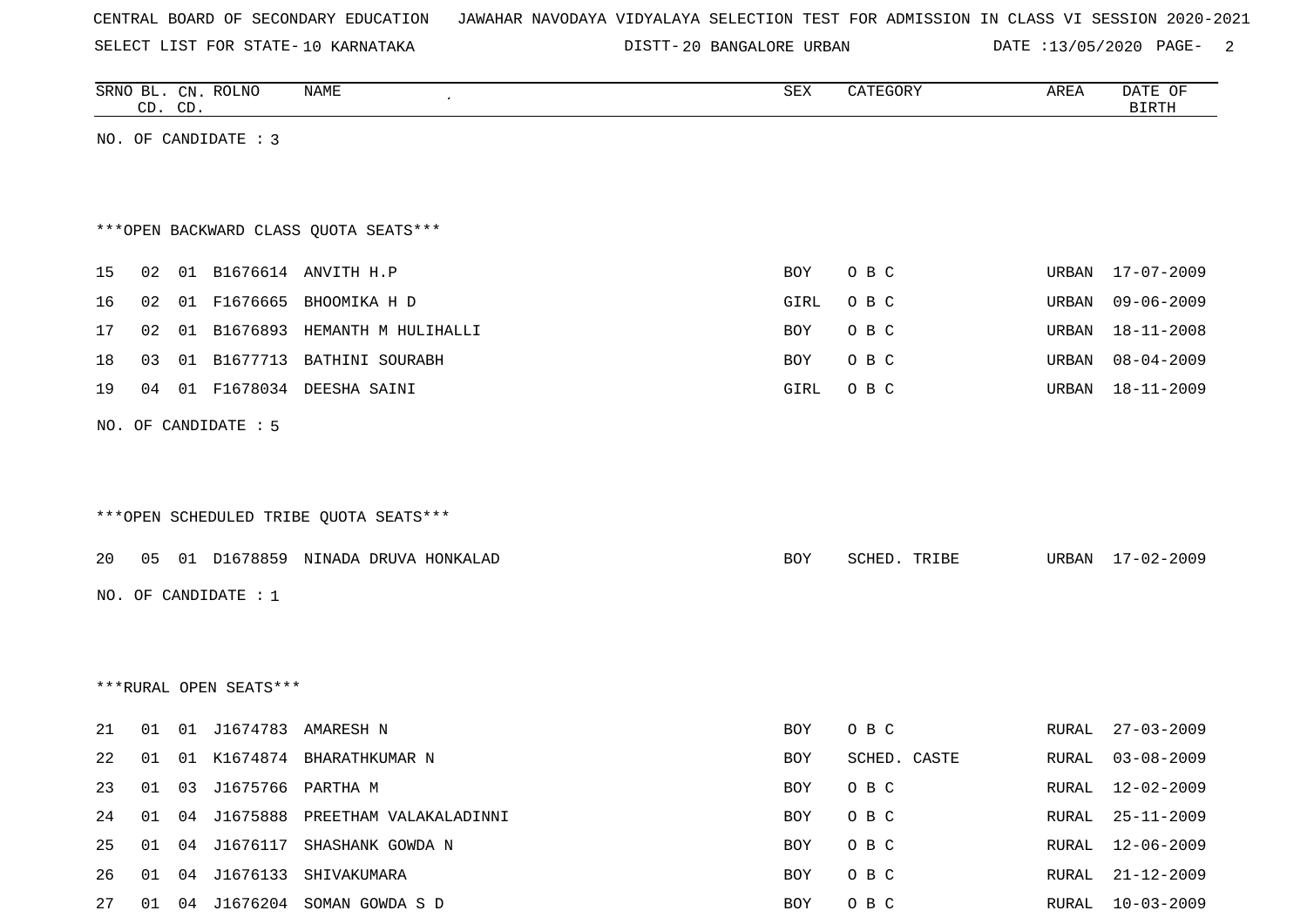SELECT LIST FOR STATE- DISTT- 10 KARNATAKA

|    | CD. CD. |    | SRNO BL. CN. ROLNO     | NAME                                     | SEX        | CATEGORY       | AREA         | DATE OF<br><b>BIRTH</b> |
|----|---------|----|------------------------|------------------------------------------|------------|----------------|--------------|-------------------------|
|    |         |    | ***RURAL OPEN SEATS*** |                                          |            |                |              |                         |
|    |         |    |                        |                                          |            |                |              |                         |
| 28 | 01      |    | 05 N1676292            | TANYA M                                  | GIRL       | O B C          | RURAL        | $16 - 02 - 2009$        |
| 29 | 01      |    | 05 N1676405 VARSHA H   |                                          | GIRL       | O B C          | RURAL        | $29 - 03 - 2009$        |
| 30 | 02      | 01 | I1676736               | CHINMAY TURAMARI                         | <b>BOY</b> | GENERAL        | <b>RURAL</b> | $10 - 01 - 2009$        |
| 31 | 02      | 02 |                        | J1676995 KUSHAL GOWDA A                  | <b>BOY</b> | O B C          | RURAL        | $27 - 05 - 2009$        |
| 32 | 02      |    |                        | 02 K1677060 MANIT P.K                    | <b>BOY</b> | SCHED. CASTE   | RURAL        | $03 - 05 - 2009$        |
| 33 | 02      |    |                        | 03 N1677208 PALLAVI N                    | GIRL       | O B C          | RURAL        | $27 - 07 - 2009$        |
| 34 | 02      | 03 |                        | I1677243 PRAMATH D BHAT                  | BOY        | <b>GENERAL</b> | RURAL        | $11 - 02 - 2009$        |
| 35 | 02      | 03 |                        | J1677333 ROHITH H R                      | <b>BOY</b> | O B C          | RURAL        | $10 - 04 - 2009$        |
| 36 | 03      |    |                        | 01 N1677823 PENCHCALA GAYATHRI PERUMALLA | GIRL       | O B C          | RURAL        | $11 - 11 - 2009$        |
| 37 | 03      |    |                        | 01 J1677864 SOHAN J N                    | <b>BOY</b> | O B C          | RURAL        | $25 - 03 - 2009$        |
| 38 | 03      |    | 01 N1677889            | UNNATHI C P                              | GIRL       | O B C          | RURAL        | $14 - 08 - 2009$        |
| 39 | 04      |    | 01 N1677986            | BINDUSHREE.A.S                           | GIRL       | O B C          | RURAL        | $06 - 07 - 2009$        |
| 40 | 04      |    |                        | 01 K1678140 JAYANTH.R                    | <b>BOY</b> | SCHED. CASTE   | RURAL        | $22 - 11 - 2009$        |
| 41 | 04      | 01 |                        | J1678194 LAKSHMI NARAYANA.G.R            | <b>BOY</b> | O B C          | RURAL        | $24 - 01 - 2010$        |
| 42 | 04      |    |                        | 01 I1678205 LIBIN LINSON                 | <b>BOY</b> | GENERAL        | RURAL        | $27 - 04 - 2009$        |
| 43 | 04      | 02 | N1678289               | NITHYAPRIYA M                            | GIRL       | O B C          | RURAL        | $21 - 01 - 2009$        |
| 44 | 04      |    |                        | 02 N1678319 POORVIKA REDDY R             | GIRL       | O B C          | RURAL        | $30 - 06 - 2009$        |
| 45 | 04      |    |                        | 02 I1678374 RAMANAND VISHWAKARMA         | BOY        | GENERAL        | RURAL        | $08 - 05 - 2009$        |
| 46 | 04      |    |                        | 02 I1678383 R GUNADEEP REDDY             | <b>BOY</b> | GENERAL        | RURAL        | $24 - 11 - 2009$        |
| 47 | 04      | 02 |                        | I1678405 SAMANYU SHASHIDHARA             | <b>BOY</b> | GENERAL        | RURAL        | $16 - 10 - 2009$        |
| 48 | 04      | 02 | J1678462               | SHREYAS.M                                | BOY        | O B C          | RURAL        | $09 - 02 - 2009$        |
| 49 | 04      |    | 02 N1678527            | THANISHKA REDDY H                        | GIRL       | O B C          | RURAL        | $14 - 03 - 2009$        |
| 50 | 04      |    | 02 J1678580 VIKRAM.K   |                                          | <b>BOY</b> | O B C          | RURAL        | $11 - 09 - 2009$        |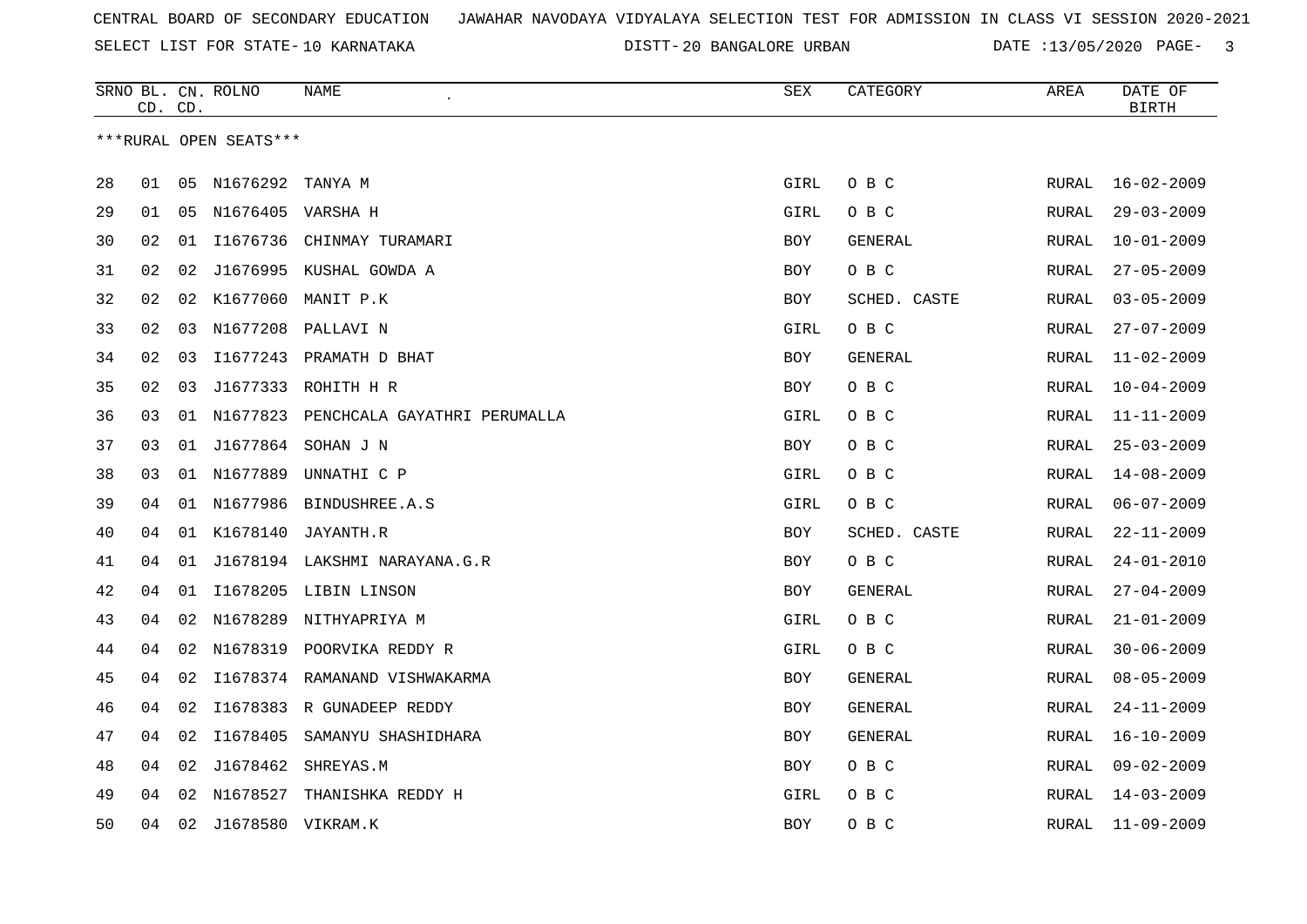| CENTRAL BOARD OF SECONDARY EDUCATION – JAWAHAR NAVODAYA VIDYALAYA SELECTION TEST FOR ADMISSION IN CLASS VI SESSION 2020-2021 |  |  |  |  |  |  |  |
|------------------------------------------------------------------------------------------------------------------------------|--|--|--|--|--|--|--|
|------------------------------------------------------------------------------------------------------------------------------|--|--|--|--|--|--|--|

|    |    | CD. CD. | SRNO BL. CN. ROLNO    | <b>NAME</b>                             | ${\tt SEX}$ | CATEGORY     | AREA         | DATE OF<br><b>BIRTH</b> |
|----|----|---------|-----------------------|-----------------------------------------|-------------|--------------|--------------|-------------------------|
|    |    |         | NO. OF CANDIDATE : 30 |                                         |             |              |              |                         |
|    |    |         |                       |                                         |             |              |              |                         |
|    |    |         |                       |                                         |             |              |              |                         |
|    |    |         |                       | ***RURAL SCHEDULED CASTE QUOTA SEATS*** |             |              |              |                         |
| 51 | 01 | 03      |                       | K1675726 NITHIN PRASAD B L              | BOY         | SCHED. CASTE | RURAL        | $07 - 04 - 2009$        |
| 52 | 01 | 03      | 01675745 N POOJA      |                                         | GIRL        | SCHED. CASTE | <b>RURAL</b> | $23 - 08 - 2009$        |
| 53 | 02 | 04      |                       | 01677484 SOUNDARYABAI C                 | GIRL        | SCHED. CASTE | RURAL        | $15 - 01 - 2009$        |
| 54 | 02 | 04      | K1677516              | SUDHARSHAN                              | BOY         | SCHED. CASTE | RURAL        | $28 - 09 - 2009$        |
| 55 | 04 | 01      | K1677912              | ABHILASH.B.R                            | BOY         | SCHED. CASTE | RURAL        | $18 - 08 - 2009$        |
| 56 | 04 | 01      | 01677990              | BODHANA.A                               | GIRL        | SCHED. CASTE | <b>RURAL</b> | $14 - 05 - 2009$        |
| 57 | 04 |         |                       | 01 K1678169 KIRAN KUMAR H               | BOY         | SCHED. CASTE | RURAL        | $21 - 09 - 2009$        |
| 58 | 04 |         | 01 K1678181 KUSHAL.M  |                                         | BOY         | SCHED. CASTE | RURAL        | $13 - 12 - 2008$        |
| 59 | 04 | 02      | K1678548              | UDAYAKUMAR.K.R                          | BOY         | SCHED. CASTE | RURAL        | $03 - 03 - 2009$        |
|    |    |         | NO. OF CANDIDATE : 9  |                                         |             |              |              |                         |
|    |    |         |                       |                                         |             |              |              |                         |
|    |    |         |                       |                                         |             |              |              |                         |
|    |    |         |                       | *** RURAL BACKWARD CLASS QUOTA SEATS*** |             |              |              |                         |
| 60 | 01 |         |                       | 01 J1674954 CHANDAN RAJ K               | <b>BOY</b>  | O B C        | <b>RURAL</b> | $05 - 10 - 2009$        |
| 61 | 01 | 03      |                       | J1675488 LIKHITH M P                    | <b>BOY</b>  | O B C        | <b>RURAL</b> | $23 - 05 - 2009$        |
| 62 | 01 | 03      |                       | N1675734 NITHYASHREE R                  | GIRL        | O B C        | <b>RURAL</b> | $31 - 07 - 2009$        |
| 63 | 01 | 03      |                       | J1675833 PRAJWAL M                      | BOY         | O B C        | <b>RURAL</b> | $15 - 01 - 2009$        |
| 64 | 01 | 04      | J1676080              | SANJAY S P                              | BOY         | O B C        | <b>RURAL</b> | $11 - 11 - 2008$        |
| 65 | 01 | 04      | N1676132              | SHIVAJYOTHI A                           | GIRL        | O B C        | <b>RURAL</b> | $02 - 12 - 2008$        |
| 66 | 04 |         |                       | 01 N1677950 ANUSHA.D.S                  | GIRL        | O B C        | <b>RURAL</b> | $26 - 01 - 2009$        |
| 67 | 04 |         |                       | 01 N1678050 DHANYA KUMARI M             | GIRL        | O B C        | RURAL        | $23 - 06 - 2010$        |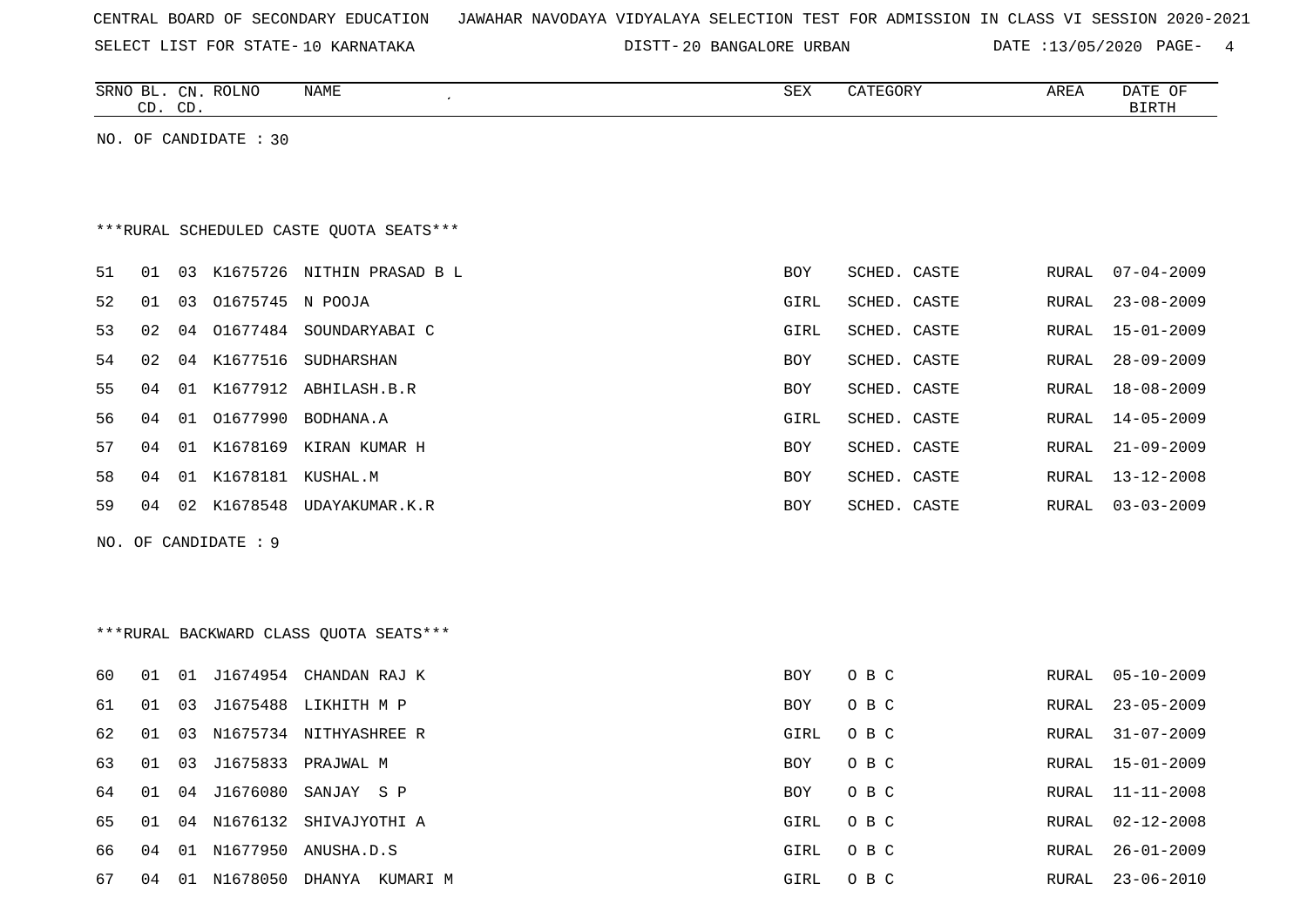SELECT LIST FOR STATE- DISTT- 10 KARNATAKA

DISTT-20 BANGALORE URBAN DATE :13/05/2020 PAGE- 5

|    | CD. CD. | SRNO BL. CN. ROLNO      | NAME<br>$\epsilon$                     | SEX  | CATEGORY | AREA  | DATE OF<br>BIRTH |
|----|---------|-------------------------|----------------------------------------|------|----------|-------|------------------|
|    |         |                         | ***RURAL BACKWARD CLASS QUOTA SEATS*** |      |          |       |                  |
| 68 | 04      |                         | 01 J1678065 DRUVA KUMAR S              | BOY  | O B C    |       | RURAL 15-07-2009 |
| 69 | 04      |                         | 01 N1678120 HARSHITHA.S                | GIRL | O B C    | RURAL | 06-02-2009       |
| 70 | 04      |                         | 01 N1678149 JEEVIKA N                  | GIRL | O B C    | RURAL | $02 - 12 - 2008$ |
| 71 | 04      |                         | 01 N1678253 MOULIKA.B.V                | GIRL | O B C    | RURAL | $04 - 05 - 2009$ |
| 72 | 04      | 02 J1678367 RAGHU.M.    |                                        | BOY  | O B C    | RURAL | $03 - 06 - 2009$ |
| 73 | 04      |                         | 02 N1678432 SHALINI R KALANOORKAR      | GIRL | O B C    | RURAL | 14-11-2009       |
| 74 | 04      | 02 N1678529             | THANMAYI.H.U                           | GIRL | O B C    | RURAL | $23 - 12 - 2008$ |
| 75 | 04      |                         | 02 N1678563 VARSHITHA M                | GIRL | O B C    | RURAL | $01 - 07 - 2008$ |
|    |         | NO. OF CANDIDATE : $16$ |                                        |      |          |       |                  |
|    |         |                         |                                        |      |          |       |                  |
|    |         |                         |                                        |      |          |       |                  |

## \*\*\*RURAL SCHEDULED TRIBE QUOTA SEATS\*\*\*

|  |                           | 76 01 02 P1675218 HANSIKA SOWMYA SWAROOPA | GIRL | SCHED. TRIBE | RURAL 17-08-2009 |
|--|---------------------------|-------------------------------------------|------|--------------|------------------|
|  |                           | 77 01 02 P1675461 LAKSHMI B               | GIRL | SCHED. TRIBE | RURAL 10-09-2009 |
|  |                           | 78 01 03 P1675537 MANISHA BARI            | GIRL | SCHED. TRIBE | RURAL 16-09-2008 |
|  |                           | 79 04 01 P1678200 LATHA.P.S               | GIRL | SCHED. TRIBE | RURAL 13-04-2009 |
|  | 80 04 02 P1678366 RADHA R |                                           | GIRL | SCHED. TRIBE | RURAL 09-04-2009 |
|  |                           |                                           |      |              |                  |

NO. OF CANDIDATE : 5

TOTAL SELECTED CANDIDATE : 80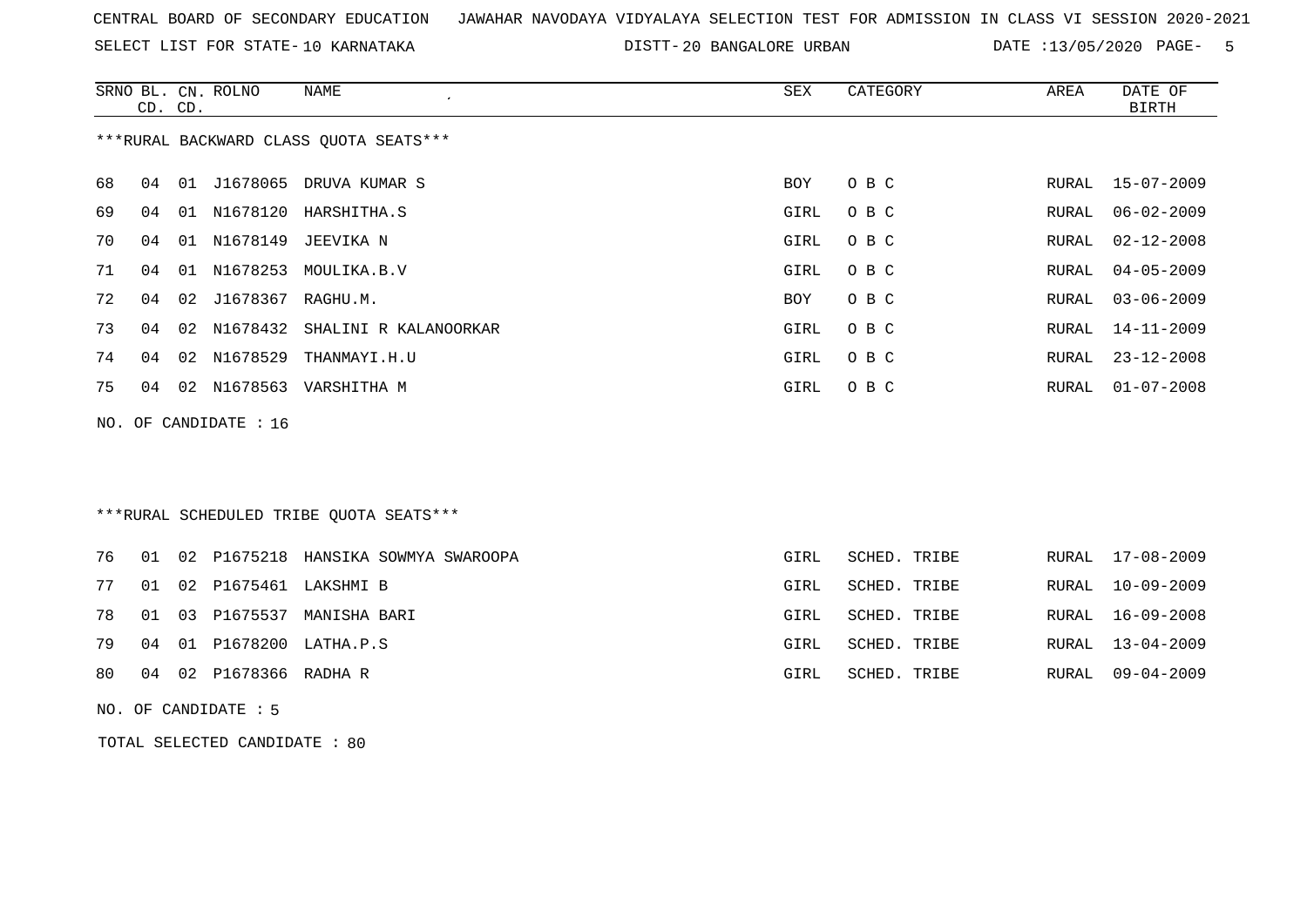21 GADAG DATE :13/05/2020 PAGE- 1

|     |    | CD. CD. | SRNO BL. CN. ROLNO              | <b>NAME</b>                                 | ${\tt SEX}$ | CATEGORY       | AREA  | DATE OF<br><b>BIRTH</b> |
|-----|----|---------|---------------------------------|---------------------------------------------|-------------|----------------|-------|-------------------------|
|     |    |         | ***OPEN UR SEATS***             |                                             |             |                |       |                         |
| 1   | 01 |         |                                 | 01 J1679268 CHANNAVEERESH SAVADI            | BOY         | O B C          | RURAL | $13 - 09 - 2009$        |
| 2   | 01 |         |                                 | 03 J1679736 PRABHU GOURI                    | <b>BOY</b>  | O B C          | RURAL | $28 - 04 - 2009$        |
| 3   | 04 |         |                                 | 01 N1681942 ADHITI ARAHUNASI                | GIRL        | O B C          | RURAL | $28 - 07 - 2009$        |
| 4   | 04 |         |                                 | 01 I1682306 GOUTAM BHAVI                    | BOY         | <b>GENERAL</b> | RURAL | $23 - 02 - 2009$        |
| 5   | 05 |         |                                 | 01 F1683759 CHANDANA AKKI                   | GIRL        | O B C          | URBAN | $08 - 04 - 2009$        |
| 6   | 05 |         |                                 | 02 P1683924 LAXMI HANUMANTAPPA DANAKATTAWAR | GIRL        | SCHED. TRIBE   | RURAL | $28 - 10 - 2008$        |
| 7   | 05 |         | 02 N1683976                     | MANUPRIYA BELAHUNSI                         | GIRL        | O B C          | RURAL | $03 - 05 - 2009$        |
| 8   | 05 |         | 02 J1684043                     | PARASHURAM MARADDI                          | BOY         | O B C          | RURAL | $24 - 12 - 2009$        |
| 9   | 05 |         |                                 | 03 J1684200 SANDESH HARLAPUR                | BOY         | O B C          | RURAL | $26 - 09 - 2008$        |
| NO. |    |         | OF CANDIDATE : 9                |                                             |             |                |       |                         |
|     |    |         |                                 |                                             |             |                |       |                         |
|     |    |         |                                 |                                             |             |                |       |                         |
|     |    |         |                                 | ***OPEN SCHEDULED CASTE QUOTA SEATS***      |             |                |       |                         |
| 10  | 04 |         |                                 | 02 C1682638 MEGHARAJ MALOTTAR               | <b>BOY</b>  | SCHED. CASTE   | URBAN | 16-11-2008              |
| 11  | 05 |         |                                 | 01 01683695 ARPITA SANTOSH CHANNADASAR      | GIRL        | SCHED. CASTE   | RURAL | $14 - 09 - 2009$        |
| 12  | 05 |         |                                 | 03 K1684358 VARUN PUJAR                     | BOY         | SCHED. CASTE   | RURAL | $06 - 10 - 2009$        |
|     |    |         | NO. OF CANDIDATE : 3            |                                             |             |                |       |                         |
|     |    |         |                                 |                                             |             |                |       |                         |
|     |    |         |                                 |                                             |             |                |       |                         |
|     |    |         | ***OPEN DISABLED OUOTA SEATS*** |                                             |             |                |       |                         |

|  |                          | 13 03 03 J1681735 SHIDLINGESHA MALAVAD | BOY OBC |  | RURAL 13-10-2008 |
|--|--------------------------|----------------------------------------|---------|--|------------------|
|  | 14 03 03 B1681813 SRUJAN |                                        | BOY OBC |  | URBAN 16-11-2008 |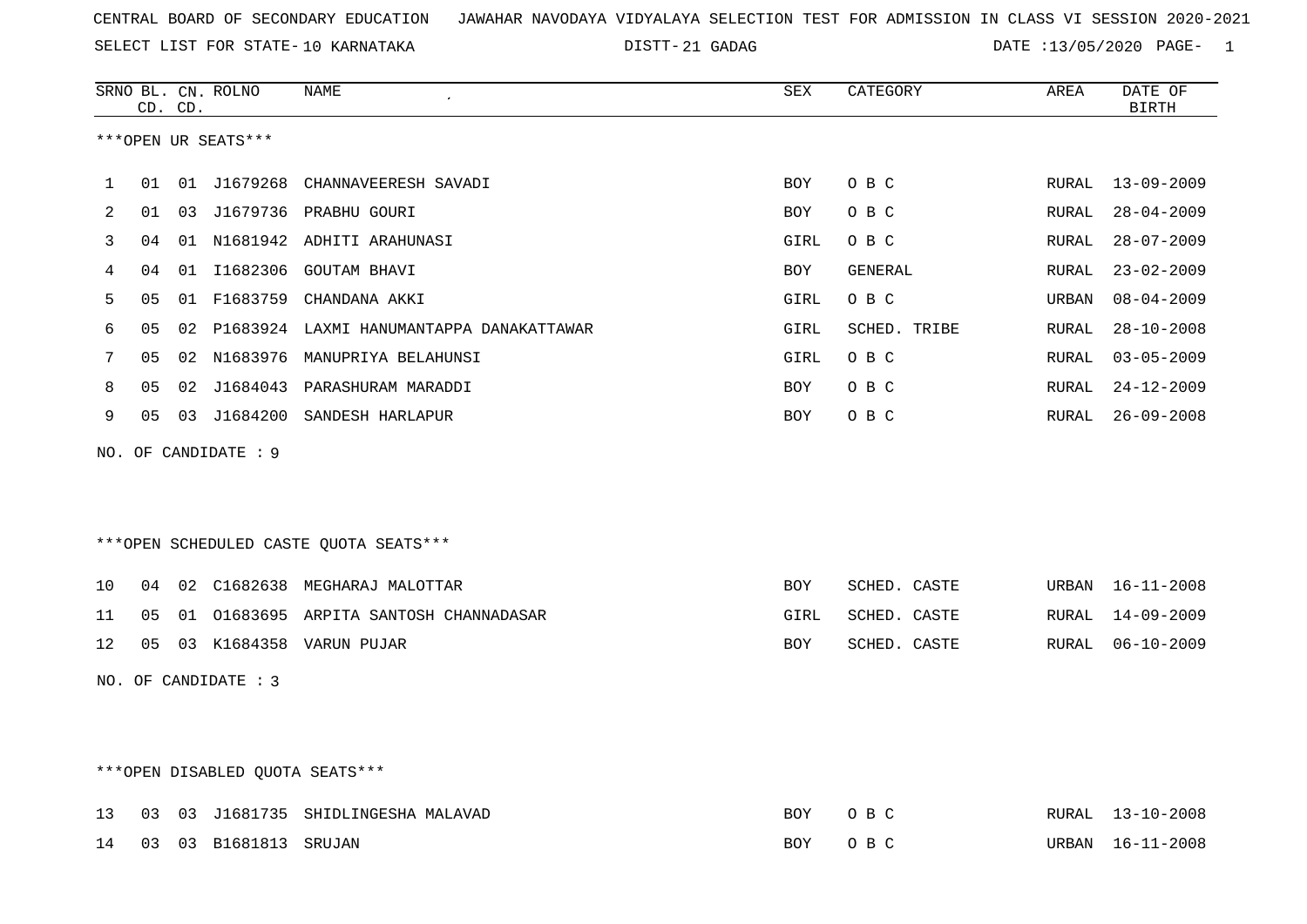|  |  | CENTRAL BOARD OF SECONDARY EDUCATION – JAWAHAR NAVODAYA VIDYALAYA SELECTION TEST FOR ADMISSION IN CLASS VI SESSION 2020-2021 |  |  |  |  |  |  |  |
|--|--|------------------------------------------------------------------------------------------------------------------------------|--|--|--|--|--|--|--|
|  |  |                                                                                                                              |  |  |  |  |  |  |  |

DISTT-21 GADAG 20020 DATE :13/05/2020 PAGE-

|    |    | CD. CD. | SRNO BL. CN. ROLNO     | NAME                                       | SEX        | CATEGORY     | AREA  | DATE OF<br><b>BIRTH</b> |
|----|----|---------|------------------------|--------------------------------------------|------------|--------------|-------|-------------------------|
|    |    |         | NO. OF CANDIDATE : $2$ |                                            |            |              |       |                         |
|    |    |         |                        |                                            |            |              |       |                         |
|    |    |         |                        |                                            |            |              |       |                         |
|    |    |         |                        | *** OPEN BACKWARD CLASS QUOTA SEATS***     |            |              |       |                         |
| 15 |    |         |                        | 02  02  J1680746  NAGARAJ SUDI             | <b>BOY</b> | O B C        | RURAL | $22 - 07 - 2009$        |
| 16 | 04 |         |                        | 03 B1682694 NAVEEN SANKANUR                | BOY        | O B C        | URBAN | $02 - 09 - 2008$        |
| 17 | 04 | 05      |                        | J1683550 VIRUPAXAGOUDA PATIL               | BOY        | O B C        | RURAL | $15 - 08 - 2009$        |
| 18 | 05 |         | 02 J1684089            | PRATEEK MEKALI                             | BOY        | O B C        | RURAL | $30 - 06 - 2009$        |
| 19 | 05 |         |                        | 03 N1684326 TANUJABEGAM NADAF              | GIRL       | O B C        | RURAL | $04 - 05 - 2009$        |
|    |    |         | NO. OF CANDIDATE : 5   |                                            |            |              |       |                         |
|    |    |         |                        |                                            |            |              |       |                         |
|    |    |         |                        |                                            |            |              |       |                         |
|    |    |         |                        | *** OPEN SCHEDULED TRIBE QUOTA SEATS***    |            |              |       |                         |
| 20 |    |         |                        | 01 02 P1679518 LAXMI WALMIKI               | GIRL       | SCHED. TRIBE | RURAL | $26 - 01 - 2009$        |
|    |    |         |                        |                                            |            |              |       |                         |
|    |    |         | NO. OF CANDIDATE : 1   |                                            |            |              |       |                         |
|    |    |         |                        |                                            |            |              |       |                         |
|    |    |         |                        |                                            |            |              |       |                         |
|    |    |         | ***RURAL OPEN SEATS*** |                                            |            |              |       |                         |
| 21 | 01 |         |                        | 03 J1679782 PREETAM IDLI                   | BOY        | O B C        | RURAL | $06 - 10 - 2009$        |
| 22 | 01 | 03      |                        | J1679838 RANGANAGOUDA HITTALAMANI          | BOY        | O B C        | RURAL | 16-04-2009              |
| 23 | 01 | 03      |                        | J1679913 SAMPAT KUDUVAKKLIGER              | BOY        | O B C        | RURAL | $04 - 01 - 2009$        |
| 24 | 01 | 03      |                        | J1679914 SAMPATTAKUMAR HURAKADLI           | BOY        | O B C        | RURAL | $20 - 06 - 2009$        |
| 25 | 01 |         |                        | 04 N1680078 SOUMYA SHIVARADDI CHAVARADDI   | GIRL       | O B C        | RURAL | 18-06-2009              |
| 26 |    |         |                        | 01 04 J1680228 VIRANAGOUDA TAMMANGOUDRA    | BOY        | O B C        | RURAL | $04 - 07 - 2008$        |
| 27 |    |         |                        | 01 04 J1680229 VIRUPAKSHAPPA SANGAPPA ALUR | BOY        | O B C        |       | RURAL 27-09-2008        |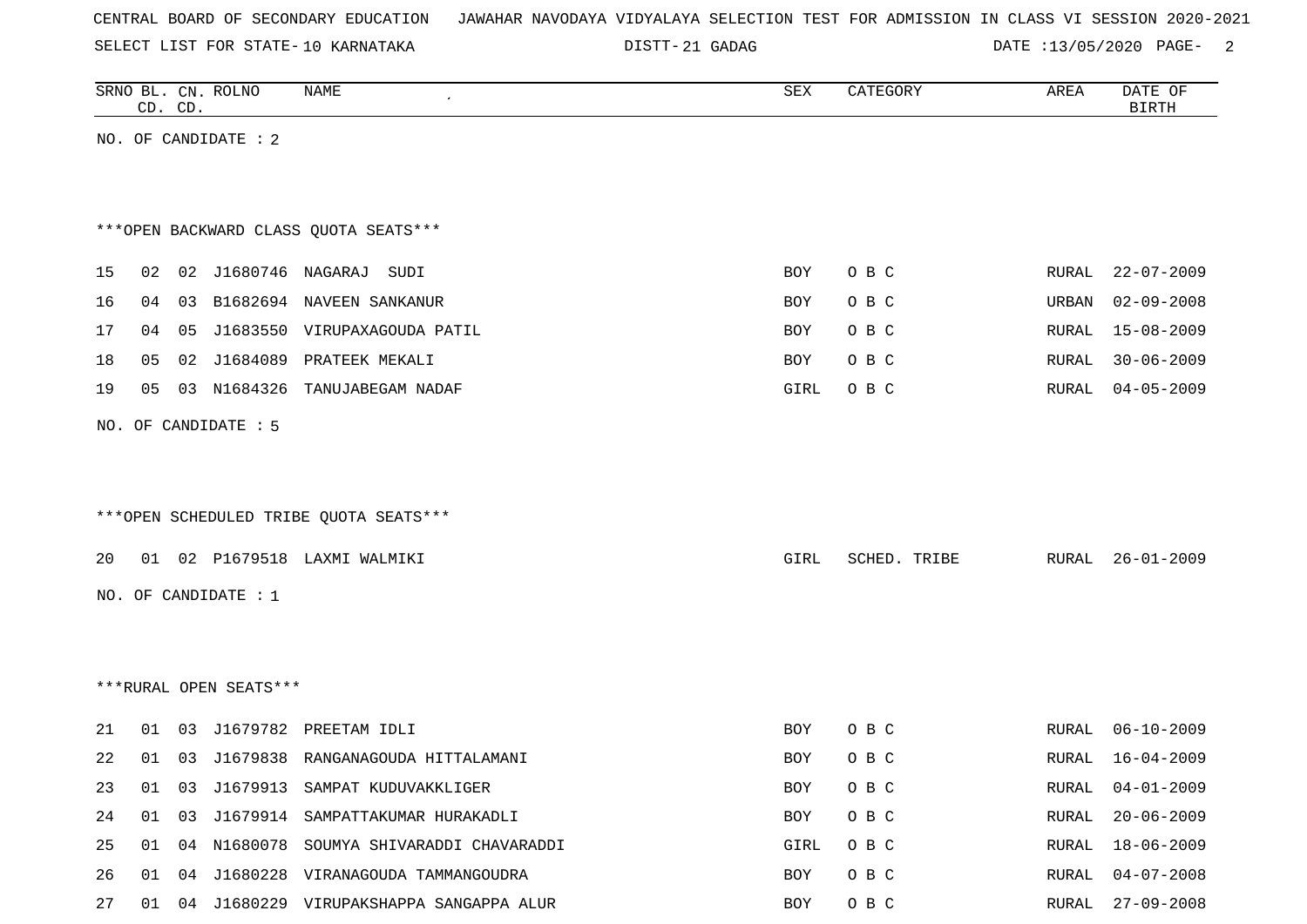DISTT-21 GADAG 2020 DATE :13/05/2020 PAGE- 3

|    | CD. CD. |    | SRNO BL. CN. ROLNO     | NAME                                  | <b>SEX</b> | CATEGORY     | AREA  | DATE OF<br><b>BIRTH</b> |
|----|---------|----|------------------------|---------------------------------------|------------|--------------|-------|-------------------------|
|    |         |    | ***RURAL OPEN SEATS*** |                                       |            |              |       |                         |
| 28 | 02      | 01 | J1680270               | ABHISHEK HANAMAPPA DAMBAL             | <b>BOY</b> | O B C        | RURAL | $16 - 11 - 2008$        |
| 29 | 02      | 02 | J1680695               | MANJU CHAVADI                         | <b>BOY</b> | O B C        | RURAL | $13 - 05 - 2008$        |
| 30 | 02      | 02 | J1680818               | PRADEEP CHANDRAPPA ITI                | <b>BOY</b> | O B C        | RURAL | $08 - 07 - 2009$        |
| 31 | 02      | 02 | J1680830               | PRAJWAL M HOLEYACHE                   | BOY        | O B C        | RURAL | $26 - 10 - 2008$        |
| 32 | 02      | 03 | K1681138               | SUBHAS ISHWAR CHAVAN                  | BOY        | SCHED. CASTE | RURAL | 15-03-2008              |
| 33 | 03      | 01 | J1681412               | GURUNATH PATIL                        | <b>BOY</b> | O B C        | RURAL | $20 - 07 - 2007$        |
| 34 | 03      | 03 |                        | J1681891 VIRAKTANAND BADIGER          | <b>BOY</b> | O B C        | RURAL | 12-06-2009              |
| 35 | 03      | 03 |                        | L1681907 YUVARAJ IRAPPA ARAHUNASHI    | <b>BOY</b> | SCHED. TRIBE | RURAL | $18 - 03 - 2009$        |
| 36 | 04      | 01 |                        | J1681938 ADARSHA BARADDI              | BOY        | O B C        | RURAL | $03 - 07 - 2009$        |
| 37 | 04      |    |                        | 01 M1682254 DIVYA H ROLLI             | GIRL       | GENERAL      | RURAL | $06 - 07 - 2009$        |
| 38 | 04      |    | 01 K1682310            | GOUTAM Y BHAJANTRI                    | BOY        | SCHED. CASTE | RURAL | $01 - 01 - 2008$        |
| 39 | 04      |    |                        | 01 L1682328 HANAMAPPA TALAWAR         | <b>BOY</b> | SCHED. TRIBE | RURAL | $28 - 02 - 2009$        |
| 40 | 04      | 02 | J1682348               | IBRAHIM MULLA                         | BOY        | O B C        | RURAL | $27 - 08 - 2009$        |
| 41 | 04      | 02 | J1682546               | MAHESHAGOUD BAMMANAGOUDRA             | <b>BOY</b> | O B C        | RURAL | $02 - 05 - 2009$        |
| 42 | 04      | 04 | J1683010               | SACHIN DESAI                          | BOY        | O B C        | RURAL | $10 - 08 - 2008$        |
| 43 | 04      | 04 | J1683266               | SHREYAS SONNAD                        | <b>BOY</b> | O B C        | RURAL | $14 - 03 - 2009$        |
| 44 | 05      | 01 |                        | J1683716 BASAVARAJ RAMESH BASAVARADDI | BOY        | O B C        | RURAL | $13 - 04 - 2009$        |
| 45 | 05      |    |                        | 01 N1683853 JANHAVI BELAHUNASI        | GIRL       | O B C        | RURAL | $07 - 04 - 2010$        |
| 46 | 05      | 01 |                        | J1683879 KARTIK METI                  | BOY        | O B C        | RURAL | $03 - 10 - 2008$        |
| 47 | 05      | 02 |                        | N1684016 NAYANA KARJAGI               | GIRL       | O B C        | RURAL | $27 - 08 - 2009$        |
| 48 | 05      | 02 | J1684092               | PRATIKGOUDA PATIL                     | <b>BOY</b> | O B C        | RURAL | $24 - 09 - 2009$        |
| 49 | 05      | 03 | J1684258               | SHIVARAJ SHANKERGOUDA PATIL           | BOY        | O B C        | RURAL | 12-12-2007              |

NO. OF CANDIDATE : 29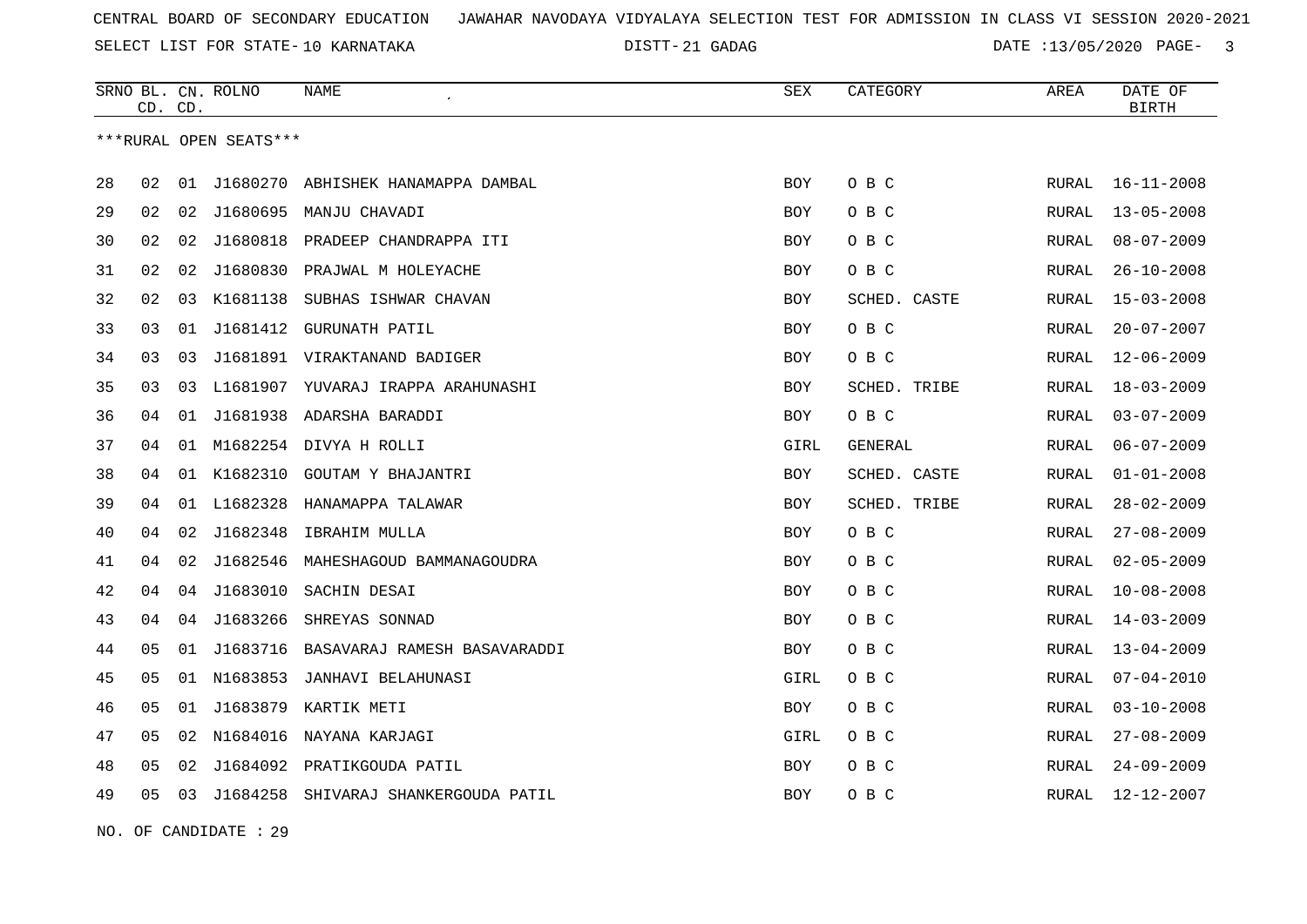SELECT LIST FOR STATE- DISTT- 10 KARNATAKA

DISTT-21 GADAG 2020 DATE :13/05/2020 PAGE- 4

|                                         | CD. CD. |    | SRNO BL. CN. ROLNO | NAME                        | SEX        | CATEGORY     | AREA  | DATE OF<br>BIRTH |
|-----------------------------------------|---------|----|--------------------|-----------------------------|------------|--------------|-------|------------------|
| ***RURAL SCHEDULED CASTE QUOTA SEATS*** |         |    |                    |                             |            |              |       |                  |
| 50                                      | 02      | 01 | 01680319           | AMULY LAMANI                | GIRL       | SCHED. CASTE | RURAL | $04 - 10 - 2008$ |
| 51                                      | 02      | 02 | K1680950           | ROHIT LAMANI                | BOY        | SCHED. CASTE | RURAL | $03 - 02 - 2008$ |
| 52                                      | 02      | 03 | 01681243           | YASHASWINI                  | GIRL       | SCHED. CASTE | RURAL | $12 - 05 - 2009$ |
| 53                                      | 03      |    |                    | 01 01681367 CHAITRA TANGALI | GIRL       | SCHED. CASTE | RURAL | $20 - 07 - 2009$ |
| 54                                      | 04      | 04 | K1683139           | SATISHKUMAR S RATHOD        | <b>BOY</b> | SCHED. CASTE | RURAL | $02 - 01 - 2009$ |
| 55                                      | 04      | 05 | K1683604           | YASHRAJ WALLYAPUR           | BOY        | SCHED. CASTE | RURAL | $03 - 10 - 2008$ |
| 56                                      | 05      | 01 | K1683909           | KISHOR R LAMANI             | <b>BOY</b> | SCHED. CASTE | RURAL | $30 - 12 - 2008$ |
| 57                                      | 05      | 03 | K1684171           | SACHIN G LAMANI             | <b>BOY</b> | SCHED. CASTE | RURAL | $21 - 01 - 2009$ |
| 58                                      | 05      | 03 | 01684187           | SAHANA R                    | GIRL       | SCHED. CASTE | RURAL | $29 - 08 - 2009$ |
| 59                                      | 05      | 03 | K1684198           | SANDEEP HANUMANT LAMANI     | BOY        | SCHED. CASTE | RURAL | $28 - 11 - 2008$ |

NO. OF CANDIDATE : 10

\*\*\*RURAL BACKWARD CLASS QUOTA SEATS\*\*\*

| 60 | 03 | 03 | N1681806 SPANDANA |                                     | GIRL | O B C | RURAL | $21 - 12 - 2009$ |
|----|----|----|-------------------|-------------------------------------|------|-------|-------|------------------|
| 61 | 04 | 01 | N1682041 ANUSHREE |                                     | GIRL | O B C | RURAL | $02 - 04 - 2009$ |
| 62 | 04 | 01 |                   | N1682046 APEKSHA P AIHOLLI          | GIRL | O B C | RURAL | 06-04-2009       |
| 63 | 04 | 03 | N1682708          | NETRA KAKANUR                       | GIRL | O B C | RURAL | $30 - 04 - 2010$ |
| 64 | 04 | 03 |                   | N1682736 NIVEDITA KERUR             | GIRL | O B C | RURAL | $10 - 02 - 2009$ |
| 65 | 04 | 03 | J1682910          | RACHAYYA HIREMATH                   | BOY  | O B C | RURAL | $15 - 05 - 2009$ |
| 66 | 04 | 04 |                   | N1683102 SANJANA KALYANI            | GIRL | O B C | RURAL | 11-10-2008       |
| 67 | 05 | 01 |                   | N1683852 JANAKI BALLARI             | GIRL | O B C | RURAL | $01 - 11 - 2008$ |
| 68 | 05 | 02 |                   | J1683966 MANJUNATH B PARASAPPANAVAR | BOY  | O B C | RURAL | $20 - 03 - 2009$ |
| 69 | 05 | 02 | N1683991          | MUSKAN MOHAMMADASAB BETAGERI        | GIRL | O B C | RURAL | $07 - 10 - 2008$ |
| 70 | 05 | 02 | J1684049          | PAVAN FAKKIRESH PUJAR               | BOY  | O B C | RURAL | $17 - 10 - 2009$ |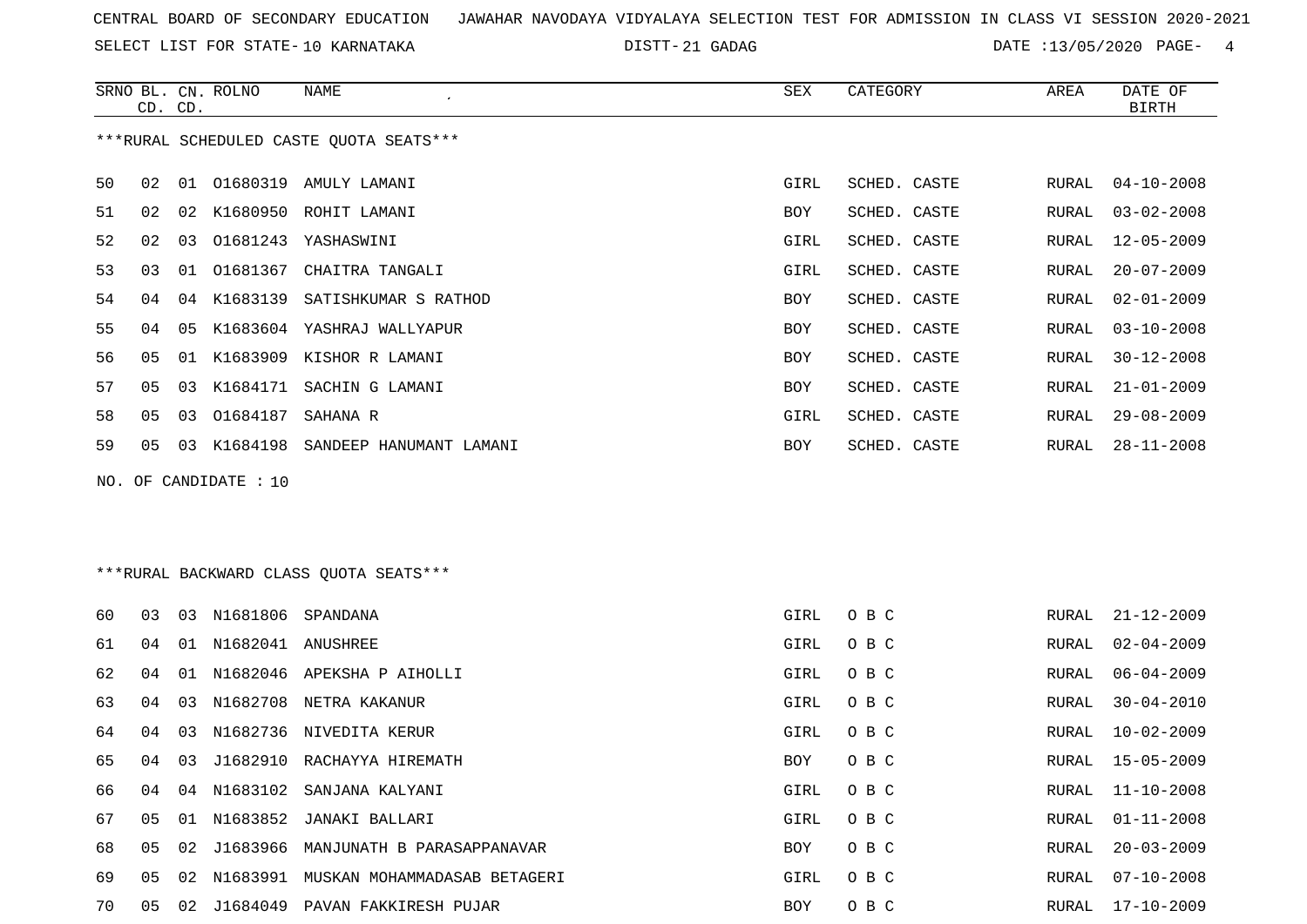SELECT LIST FOR STATE- DISTT- 10 KARNATAKA

21 GADAG DATE :13/05/2020 PAGE- 5

|                      | CD. CD. |    | SRNO BL. CN. ROLNO | NAME                                   | SEX        | CATEGORY | AREA  | DATE OF<br>BIRTH |
|----------------------|---------|----|--------------------|----------------------------------------|------------|----------|-------|------------------|
|                      |         |    |                    | ***RURAL BACKWARD CLASS OUOTA SEATS*** |            |          |       |                  |
| 71                   | 05      | 03 | J1684163           | RENUKACHARYA MARADURMATH               | <b>BOY</b> | O B C    | RURAL | $28 - 10 - 2008$ |
| 72                   | 05      | 03 | N1684276           | SINCHANA<br>WARAD                      | GIRL       | O B C    | RURAL | 05-06-2009       |
| 73                   | 05      | 03 | N1684299           | SRUSTI MALLIKARJUN PATTANASHETTI       | GIRL       | O B C    | RURAL | $02 - 05 - 2008$ |
| 74                   | 05      | 03 | J1684351           | ULLAS ALADAKATTI                       | <b>BOY</b> | O B C    | RURAL | $20 - 06 - 2009$ |
| 75                   | 05      | 03 | N1684406           | YALLAMMA REVANEPPA ANEPPANAVAR         | GIRL       | O B C    | RURAL | $26 - 06 - 2009$ |
| NO. OF CANDIDATE: 16 |         |    |                    |                                        |            |          |       |                  |

## \*\*\*RURAL SCHEDULED TRIBE QUOTA SEATS\*\*\*

|  |  | 76 04 01 L1682214 CHANDRUSHEKARA                | BOY  | SCHED. TRIBE | RURAL 21-05-2008 |
|--|--|-------------------------------------------------|------|--------------|------------------|
|  |  | 77 04 03 L1682920 RAJANEESH SUBHAS MADALAGERI   | BOY  | SCHED. TRIBE | RURAL 29-03-2009 |
|  |  | 78 05 01 P1683871 KALPANA NINGAPPA DANAKATTAWAR | GIRL | SCHED. TRIBE | RURAL 23-07-2009 |
|  |  | 79 05 01 L1683878 KARTIK K TALAVAR              | BOY  | SCHED. TRIBE | RURAL 11-05-2008 |
|  |  | 80 05 03 L1684346 TRIMURTI BADAMMANAVAR         | BOY  | SCHED. TRIBE | RURAL 15-03-2009 |

NO. OF CANDIDATE : 5

TOTAL SELECTED CANDIDATE : 80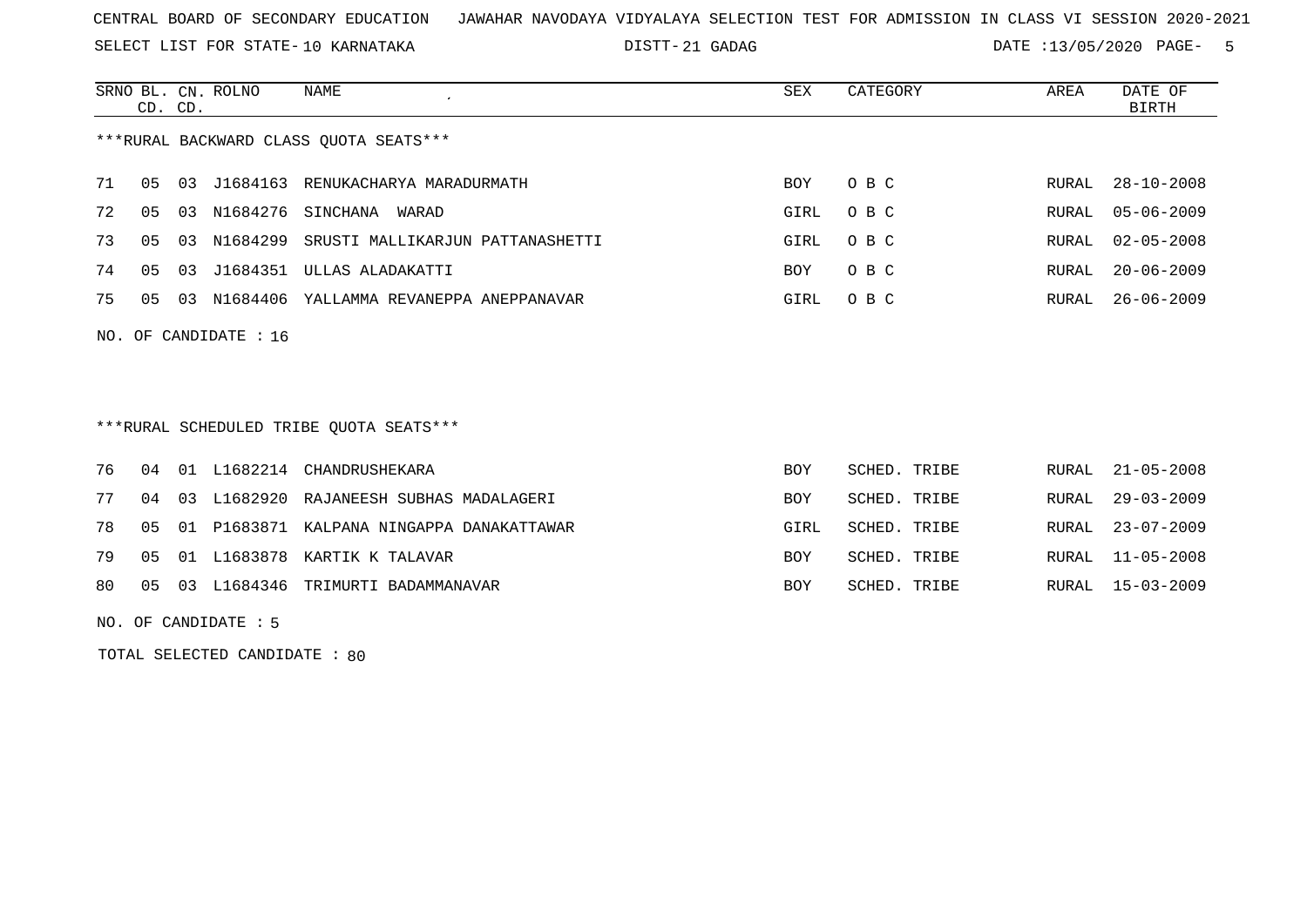SELECT LIST FOR STATE- DISTT- 10 KARNATAKA

22 RAICHUR DATE :13/05/2020 PAGE- 1

|    |    | CD. CD. | SRNO BL. CN. ROLNO   | NAME                                   | SEX        | CATEGORY     | AREA  | DATE OF<br><b>BIRTH</b> |
|----|----|---------|----------------------|----------------------------------------|------------|--------------|-------|-------------------------|
|    |    |         | ***OPEN UR SEATS***  |                                        |            |              |       |                         |
| 1  | 02 | 05      |                      | B1687759 SHUBHASHA                     | <b>BOY</b> | O B C        | URBAN | $31 - 07 - 2009$        |
| 2  | 05 |         |                      | 01 J1690364 CHINMAY. S.V               | <b>BOY</b> | O B C        | RURAL | $20 - 07 - 2009$        |
| 3  | 05 |         |                      | 01 I1690365 CHINMAY S Y                | <b>BOY</b> | GENERAL      | RURAL | $14 - 07 - 2009$        |
| 4  | 05 |         |                      | 04 F1691382 SPOORTI H P                | GIRL       | O B C        | URBAN | 14-03-2009              |
|    |    |         | NO. OF CANDIDATE : 4 |                                        |            |              |       |                         |
|    |    |         |                      |                                        |            |              |       |                         |
|    |    |         |                      | ***OPEN SCHEDULED CASTE QUOTA SEATS*** |            |              |       |                         |
| 5  | 02 | 04      |                      | C1687375 RAJVARDHAN RATHOD             | <b>BOY</b> | SCHED. CASTE | URBAN | $07 - 02 - 2009$        |
| 6  | 02 | 06      |                      | G1687921 TANUSHREE                     | GIRL       | SCHED. CASTE | URBAN | $23 - 09 - 2008$        |
| 7  | 03 |         | 01 C1688092 ABHISHEK |                                        | BOY        | SCHED. CASTE | URBAN | $14 - 04 - 2009$        |
| 8  | 03 |         | 02 K1688390 DARSHAN  |                                        | <b>BOY</b> | SCHED. CASTE | RURAL | $06 - 10 - 2008$        |
|    |    |         | NO. OF CANDIDATE : 4 |                                        |            |              |       |                         |
|    |    |         |                      |                                        |            |              |       |                         |
|    |    |         |                      | ***OPEN DISABLED QUOTA SEATS***        |            |              |       |                         |
| 9  | 01 |         | 01 J1684716 BHUVAN   |                                        | <b>BOY</b> | O B C        | RURAL | $01 - 01 - 2009$        |
| 10 | 02 | 04      |                      | J1687165 PAVAN KUMAR                   | BOY        | O B C        | RURAL | $01 - 07 - 2009$        |
| 11 | 05 |         | 03 J1691076 RAVI     |                                        | <b>BOY</b> | O B C        | RURAL | $03 - 05 - 2009$        |

NO. OF CANDIDATE : 3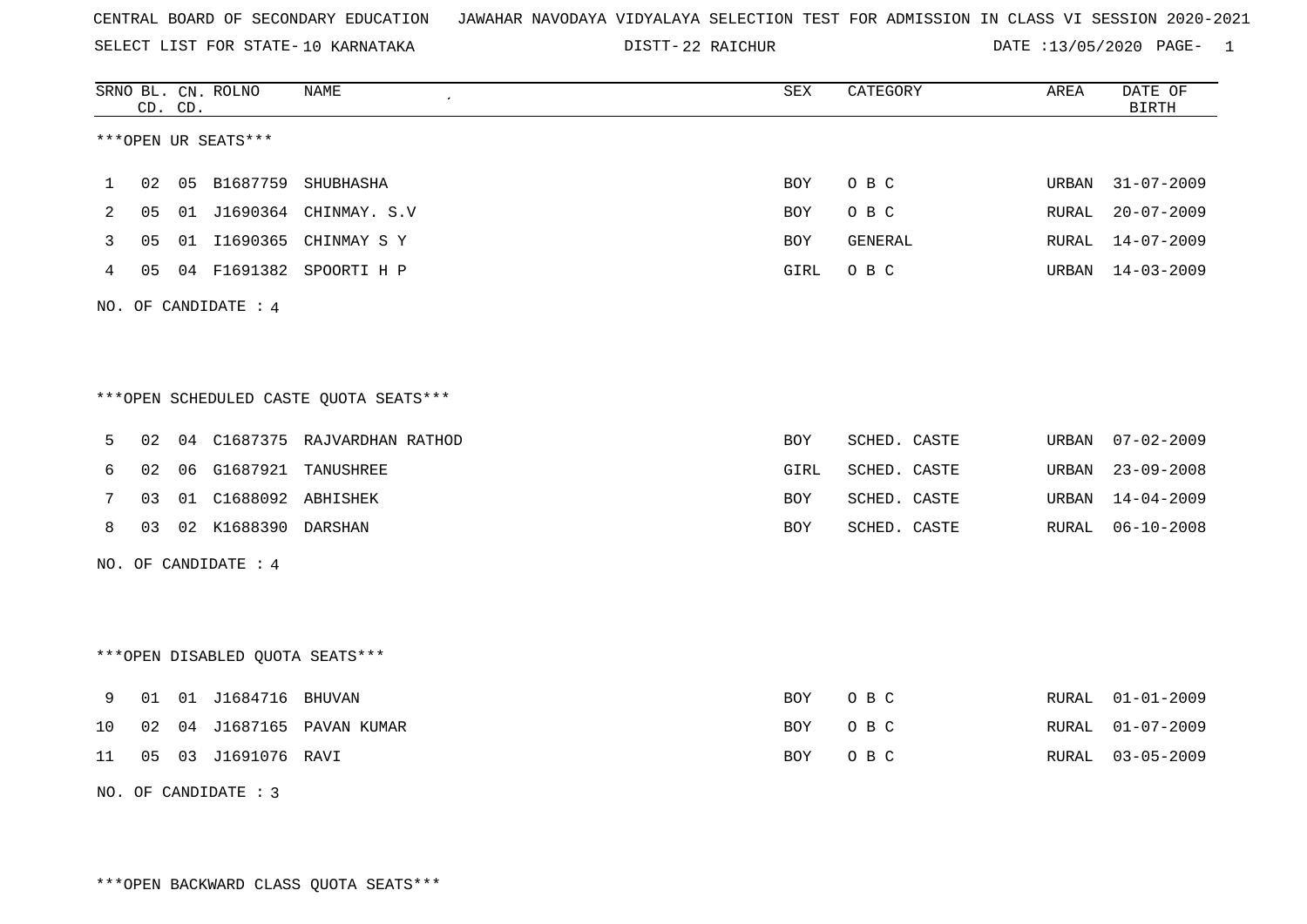SELECT LIST FOR STATE- DISTT- 10 KARNATAKA

22 RAICHUR DATE :13/05/2020 PAGE- 2

RURAL 06-10-2008

|    |    | SRNO BL. CN. ROLNO<br>CD. CD. |                        | NAME                                   | SEX        | CATEGORY     | AREA          | DATE OF<br>$\operatorname{BIRTH}$ |
|----|----|-------------------------------|------------------------|----------------------------------------|------------|--------------|---------------|-----------------------------------|
|    |    |                               |                        | *** OPEN BACKWARD CLASS QUOTA SEATS*** |            |              |               |                                   |
| 12 | 01 |                               |                        | 01 F1684574 ASHITA NEELI               | GIRL       | O B C        | URBAN         | $03 - 10 - 2008$                  |
| 13 | 01 |                               |                        | 04 J1685769 SRUJAN PATIL               | <b>BOY</b> | O B C        | ${\tt RURAL}$ | $27 - 02 - 2009$                  |
| 14 | 02 |                               |                        | 04 J1687310 PRITHVIRAJ HIREMATH        | BOY        | O B C        | RURAL         | $08 - 06 - 2009$                  |
| 15 | 03 |                               |                        | 03 F1688878 NETRAVATHI                 | GIRL       | O B C        | URBAN         | $08 - 07 - 2008$                  |
| 16 | 05 |                               | 01 F1690132 ANANYA     |                                        | GIRL       | O B C        |               | URBAN 19-06-2009                  |
|    |    |                               | NO. OF CANDIDATE : 5   |                                        |            |              |               |                                   |
|    |    |                               |                        |                                        |            |              |               |                                   |
|    |    |                               |                        | ***OPEN SCHEDULED TRIBE QUOTA SEATS*** |            |              |               |                                   |
| 17 |    |                               |                        | 01 01 D1684558 A. RANGANATH            | <b>BOY</b> | SCHED. TRIBE | URBAN         | $03 - 03 - 2008$                  |
| 18 | 01 |                               | 01 H1684578 ASHWINI    |                                        | GIRL       | SCHED. TRIBE | URBAN         | 15-11-2009                        |
| 19 | 01 |                               |                        | 03 P1685298 P RAKSHA NAYAK             | GIRL       | SCHED. TRIBE | RURAL         | 16-11-2009                        |
| 20 |    |                               |                        | 03 03 D1688929 PAVAN KUMAR             | BOY        | SCHED. TRIBE |               | URBAN 10-11-2008                  |
|    |    |                               | NO. OF CANDIDATE : 4   |                                        |            |              |               |                                   |
|    |    |                               |                        |                                        |            |              |               |                                   |
|    |    |                               | ***RURAL OPEN SEATS*** |                                        |            |              |               |                                   |
| 21 | 01 |                               | 01 J1684450 AJAYA      |                                        | <b>BOY</b> | O B C        |               | RURAL 17-10-2009                  |
| 22 | 01 |                               |                        | 02 J1685197 NEERAJ N DHARANI           | <b>BOY</b> | O B C        | RURAL         | $26 - 01 - 2010$                  |
| 23 | 01 |                               | 03 N1685240 PALLAVI    |                                        | GIRL       | O B C        | RURAL         | $30 - 11 - 2008$                  |
| 24 | 01 |                               |                        | 04 N1685851 VAISHNAVI ANGADI           | GIRL       | O B C        | RURAL         | 12-12-2008                        |
| 25 | 02 |                               |                        | 01 J1685985 ABHISHEK<br>INGALGI        | BOY        | O B C        | RURAL         | $02 - 07 - 2009$                  |

27 02 06 N1687855 SUCHITRA GIRL O B C RURAL 26-03-2008

26 02 04 J1687291 PREETAM GOUDAR BOY O B C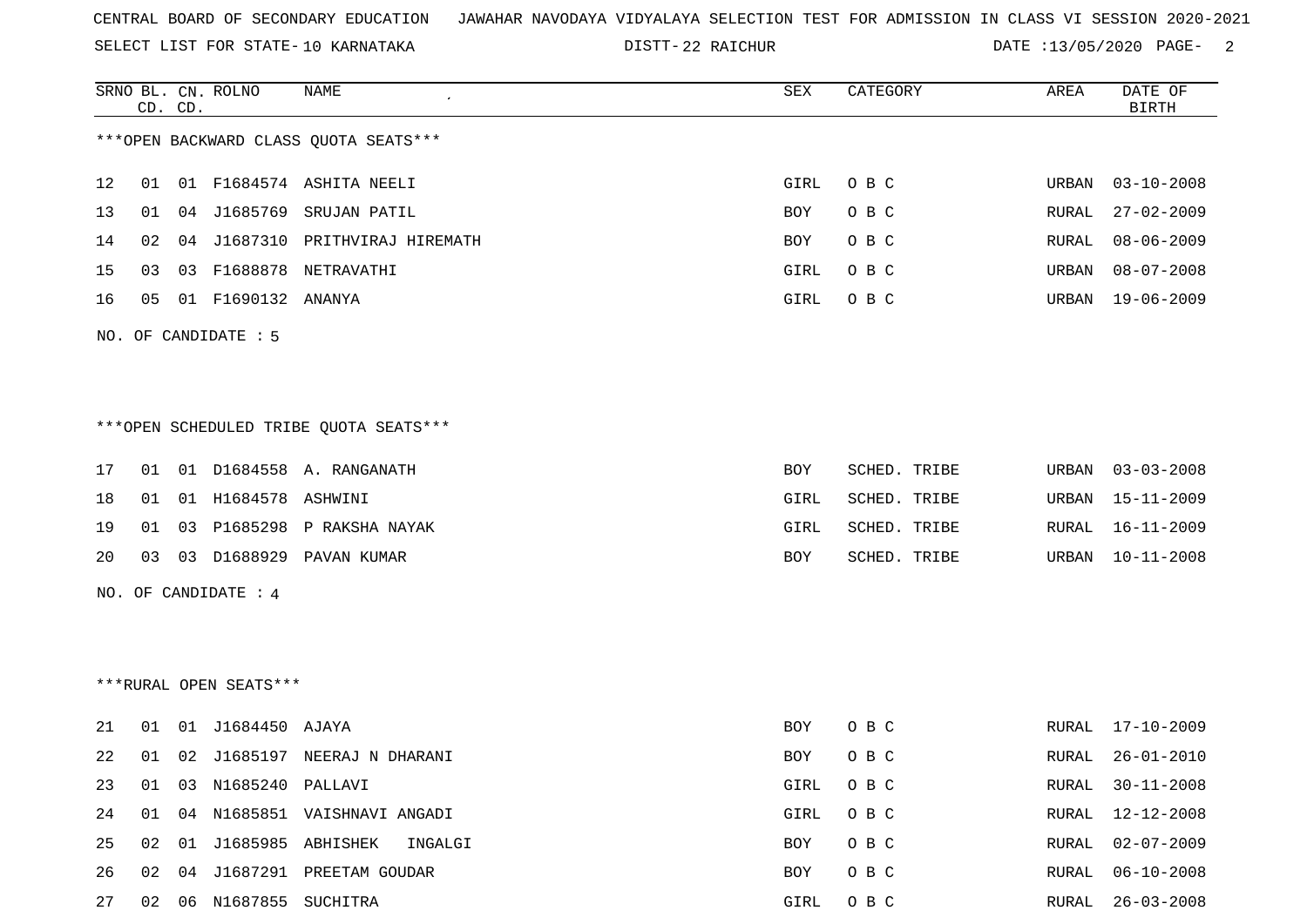SELECT LIST FOR STATE- DISTT- 10 KARNATAKA

22 RAICHUR DATE :13/05/2020 PAGE- 3

|    | CD. CD. |    | SRNO BL. CN. ROLNO     | <b>NAME</b>                              | <b>SEX</b> | CATEGORY       | AREA  | DATE OF<br><b>BIRTH</b> |
|----|---------|----|------------------------|------------------------------------------|------------|----------------|-------|-------------------------|
|    |         |    | ***RURAL OPEN SEATS*** |                                          |            |                |       |                         |
| 28 | 02      | 06 |                        | J1687929 TEJASWI POOJARI                 | BOY        | O B C          | RURAL | $21 - 11 - 2009$        |
| 29 | 03      | 01 |                        | J1688285 BASAVA KUMAR                    | BOY        | O B C          | RURAL | $14 - 06 - 2009$        |
| 30 | 03      | 03 | J1688809               | M SIDDARTHA                              | BOY        | O B C          | RURAL | $16 - 08 - 2009$        |
| 31 | 03      | 03 |                        | I1688899 N SIDDARTH                      | <b>BOY</b> | <b>GENERAL</b> | RURAL | $01 - 04 - 2009$        |
| 32 | 03      | 03 | J1688912               | PANCHAKSHARAYYA KAMBI                    | <b>BOY</b> | O B C          | RURAL | $21 - 07 - 2008$        |
| 33 | 03      | 05 | N1689291               | SINCHANA                                 | GIRL       | O B C          | RURAL | $04 - 04 - 2009$        |
| 34 | 04      |    | 01 N1689571 AMRUTHA    |                                          | GIRL       | O B C          | RURAL | $23 - 10 - 2008$        |
| 35 | 04      | 02 | J1689868 R.RAKESH      |                                          | BOY        | O B C          | RURAL | $26 - 06 - 2009$        |
| 36 | 04      | 02 | N1689920               | SHRUTHI                                  | GIRL       | O B C          | RURAL | $25 - 02 - 2009$        |
| 37 | 05      |    |                        | 01 J1690361 CHETAN K.R                   | BOY        | O B C          | RURAL | $19 - 03 - 2009$        |
| 38 | 05      | 02 | J1690672 MAHESH        |                                          | BOY        | O B C          | RURAL | $10 - 06 - 2009$        |
| 39 | 05      | 03 |                        | J1690877 NIKHIL KUMAR M                  | <b>BOY</b> | O B C          | RURAL | $30 - 04 - 2010$        |
| 40 | 05      | 04 | N1691423               | SUMEDHA S.N                              | GIRL       | O B C          | RURAL | $06 - 12 - 2009$        |
| 41 | 05      |    |                        | 04 I1691496 U. SHYAM CHOUDARY            | BOY        | GENERAL        | RURAL | $27 - 11 - 2009$        |
|    |         |    | NO. OF CANDIDATE : 21  |                                          |            |                |       |                         |
|    |         |    |                        |                                          |            |                |       |                         |
|    |         |    |                        | *** RURAL SCHEDULED CASTE QUOTA SEATS*** |            |                |       |                         |
|    |         |    |                        |                                          |            |                |       |                         |
| 42 | 01      |    | 01 01684551 ANUSHA     |                                          | GIRL       | SCHED. CASTE   | RURAL | $11 - 06 - 2009$        |

| 43 |    |    |                         | 01 02 K1685188 NARASIMHA | <b>BOY</b> | SCHED. CASTE |       | RURAL 06-10-2009 |
|----|----|----|-------------------------|--------------------------|------------|--------------|-------|------------------|
| 44 |    |    | 01 03 K1685434          | RAVI KUMAR               | <b>BOY</b> | SCHED. CASTE | RURAL | 28-09-2009       |
| 45 |    |    | 01 04 K1685864          | VEERESH                  | <b>BOY</b> | SCHED. CASTE |       | RURAL 12-04-2009 |
|    |    |    | 46 02 02 01686500 DIVYA |                          | GIRL       | SCHED. CASTE |       | RURAL 01-09-2008 |
| 47 |    |    | 02 04 K1687285          | PRAVEENKUMAR             | <b>BOY</b> | SCHED. CASTE |       | RURAL 16-08-2009 |
| 48 | 02 | 04 | K1687347                | RAHUL                    | <b>BOY</b> | SCHED. CASTE | RURAL | 10-06-2009       |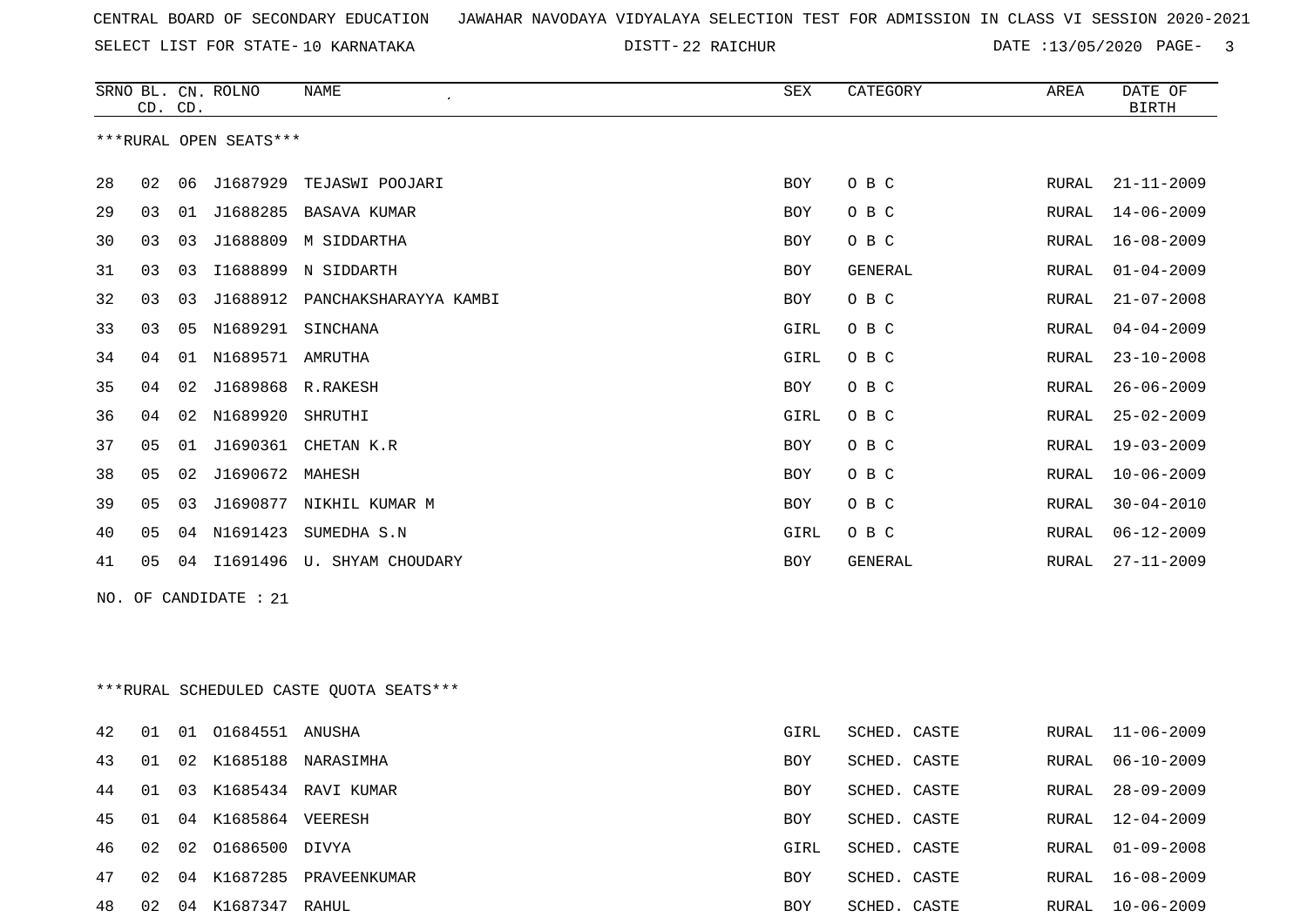SELECT LIST FOR STATE- DISTT- 10 KARNATAKA

DISTT-22 RAICHUR **DATE** :13/05/2020 PAGE- 4

|     |    | CD. CD. | SRNO BL. CN. ROLNO      | NAME                                    | SEX  | CATEGORY     | AREA  | DATE OF<br><b>BIRTH</b> |
|-----|----|---------|-------------------------|-----------------------------------------|------|--------------|-------|-------------------------|
|     |    |         |                         | ***RURAL SCHEDULED CASTE QUOTA SEATS*** |      |              |       |                         |
| 49  | 02 |         |                         | 05 K1687586 SATISH KUMAR                | BOY  | SCHED. CASTE | RURAL | $29 - 10 - 2009$        |
| 50  | 02 | 06      |                         | K1688084 YUVARAJ SURESH CHAVHAN         | BOY  | SCHED. CASTE | RURAL | $07 - 03 - 2009$        |
| 51  | 03 |         | 01 K1688093 ABHISHEK    |                                         | BOY  | SCHED. CASTE | RURAL | $14 - 02 - 2009$        |
| 52  | 04 | 02      |                         | K1690025 Y.GANESH                       | BOY  | SCHED. CASTE | RURAL | $16 - 06 - 2009$        |
| 53  | 05 |         |                         | 01 01690204 ARCHANA NAIK                | GIRL | SCHED. CASTE | RURAL | $20 - 11 - 2008$        |
| NO. |    |         | OF CANDIDATE : 12       |                                         |      |              |       |                         |
|     |    |         |                         |                                         |      |              |       |                         |
|     |    |         |                         |                                         |      |              |       |                         |
|     |    |         |                         | *** RURAL BACKWARD CLASS QUOTA SEATS*** |      |              |       |                         |
| 54  | 01 | 01      | J1684433 ABHISHEK       |                                         | BOY  | O B C        | RURAL | $13 - 03 - 2009$        |
| 55  | 01 | 01      | J1684623                | BASAVA K                                | BOY  | O B C        | RURAL | $27 - 03 - 2009$        |
| 56  | 01 | 02      |                         | N1684968 KHUSHI PATIL                   | GIRL | O B C        | RURAL | $01 - 09 - 2009$        |
| 57  | 01 | 03      | N1685262 PAVITRA        |                                         | GIRL | O B C        | RURAL | $14 - 11 - 2008$        |
| 58  | 01 | 03      | N1685494                | SAHANA                                  | GIRL | O B C        | RURAL | $23 - 06 - 2009$        |
| 59  | 01 | 03      | N1685497                | SAHANA PATIL                            | GIRL | O B C        | RURAL | $20 - 12 - 2008$        |
| 60  | 01 | 03      | J1685518                | SANDEEP                                 | BOY  | O B C        | RURAL | $12 - 11 - 2008$        |
| 61  | 01 | 04      |                         | J1685704 SHREYAS CHINIVAR               | BOY  | O B C        | RURAL | $21 - 07 - 2009$        |
| 62  | 01 | 04      | N1685739                | SINDHU                                  | GIRL | O B C        | RURAL | $11 - 07 - 2009$        |
| 63  | 01 | 04      | J1685768 SRUJAN         |                                         | BOY  | O B C        | RURAL | $10 - 08 - 2009$        |
| 64  | 01 |         | 04 N1685792 SUKANYA     |                                         | GIRL | O B C        | RURAL | $25 - 05 - 2008$        |
| 65  | 02 | 05      |                         | J1687604 SHAHEEN HAWALDAR               | BOY  | O B C        | RURAL | $05 - 02 - 2009$        |
| 66  | 02 | 06      |                         | J1688041 VINOOTHRADDI                   | BOY  | O B C        | RURAL | $20 - 09 - 2008$        |
| 67  | 03 | 04      | N1688996 PRIYANKA       |                                         | GIRL | O B C        | RURAL | $20 - 09 - 2009$        |
| 68  | 03 | 05      | J1689510 VIKAS          |                                         | BOY  | O B C        | RURAL | $13 - 09 - 2009$        |
| 69  |    |         | 05 03 N1690870 N DEVIKA |                                         | GIRL | O B C        |       | RURAL 19-03-2010        |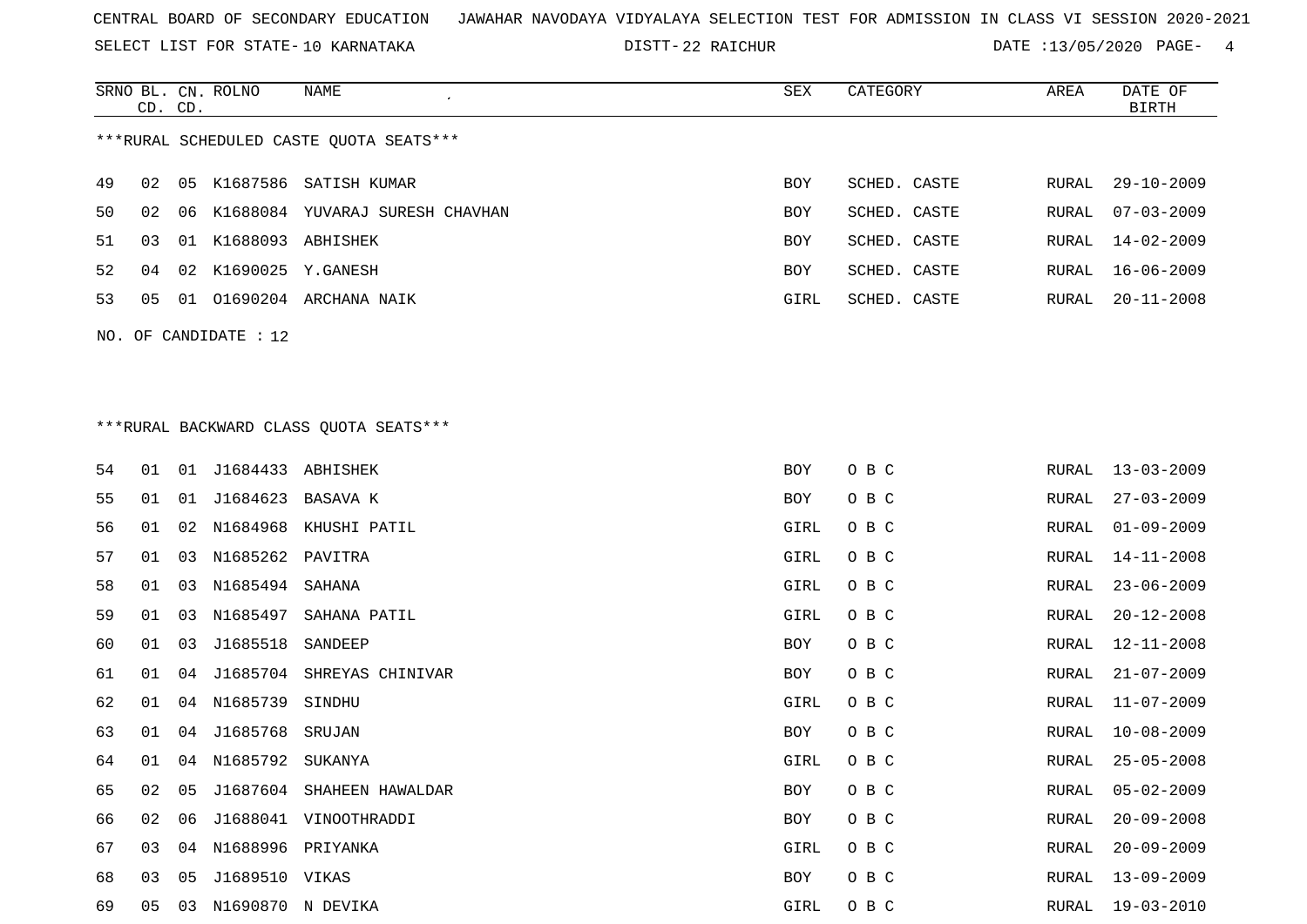| CENTRAL BOARD OF SECONDARY EDUCATION – JAWAHAR NAVODAYA VIDYALAYA SELECTION TEST FOR ADMISSION IN CLASS VI SESSION 2020-2021 |  |  |  |
|------------------------------------------------------------------------------------------------------------------------------|--|--|--|
|------------------------------------------------------------------------------------------------------------------------------|--|--|--|

DISTT-22 RAICHUR 2020 DATE :13/05/2020 PAGE- 5

|    |                       | CD. CD. | SRNO BL. CN. ROLNO    | NAME                                    | SEX        | CATEGORY     | AREA  | DATE OF<br><b>BIRTH</b> |  |  |
|----|-----------------------|---------|-----------------------|-----------------------------------------|------------|--------------|-------|-------------------------|--|--|
|    |                       |         | NO. OF CANDIDATE : 16 |                                         |            |              |       |                         |  |  |
|    |                       |         |                       |                                         |            |              |       |                         |  |  |
|    |                       |         |                       |                                         |            |              |       |                         |  |  |
|    |                       |         |                       | ***RURAL SCHEDULED TRIBE OUOTA SEATS*** |            |              |       |                         |  |  |
| 70 | 01                    |         |                       | 01 L1684568 ARUNAGOUDA NAYAKA           | <b>BOY</b> | SCHED. TRIBE | RURAL | $02 - 08 - 2008$        |  |  |
| 71 | 01                    |         |                       | 01 L1684626 BASAVANAGOUDA               | BOY        | SCHED. TRIBE | RURAL | $23 - 08 - 2009$        |  |  |
| 72 | 01                    |         | 02 L1685028           | MAHESH                                  | <b>BOY</b> | SCHED. TRIBE | RURAL | $10 - 03 - 2009$        |  |  |
| 73 | 01                    |         | 03 P1685259           | PAVITRA                                 | GIRL       | SCHED. TRIBE | RURAL | $03 - 02 - 2009$        |  |  |
| 74 | 02                    |         | 01 L1686029           | AJAYANAYAK                              | <b>BOY</b> | SCHED. TRIBE | RURAL | $13 - 11 - 2008$        |  |  |
| 75 | 03                    |         | 02 L1688564 KARNA     |                                         | <b>BOY</b> | SCHED. TRIBE | RURAL | $10 - 07 - 2009$        |  |  |
| 76 | 03                    | 03      | L1688860              | NARESHA                                 | <b>BOY</b> | SCHED. TRIBE | RURAL | $09 - 02 - 2009$        |  |  |
| 77 | 03                    |         | 04 L1689019           | RAGHAVENDRA NAYAKA                      | <b>BOY</b> | SCHED. TRIBE | RURAL | $15 - 03 - 2009$        |  |  |
| 78 | 03                    |         | 04 P1689273           | SHRIDEVI                                | GIRL       | SCHED. TRIBE | RURAL | $25 - 04 - 2008$        |  |  |
| 79 | 04                    |         | 01 L1689560           | AJAY NAYAK                              | <b>BOY</b> | SCHED. TRIBE | RURAL | $21 - 03 - 2008$        |  |  |
| 80 | 04                    |         | 01 L1689578           | ANIL KUMAR                              | <b>BOY</b> | SCHED. TRIBE | RURAL | $31 - 05 - 2009$        |  |  |
|    | NO. OF CANDIDATE : 11 |         |                       |                                         |            |              |       |                         |  |  |

TOTAL SELECTED CANDIDATE : 80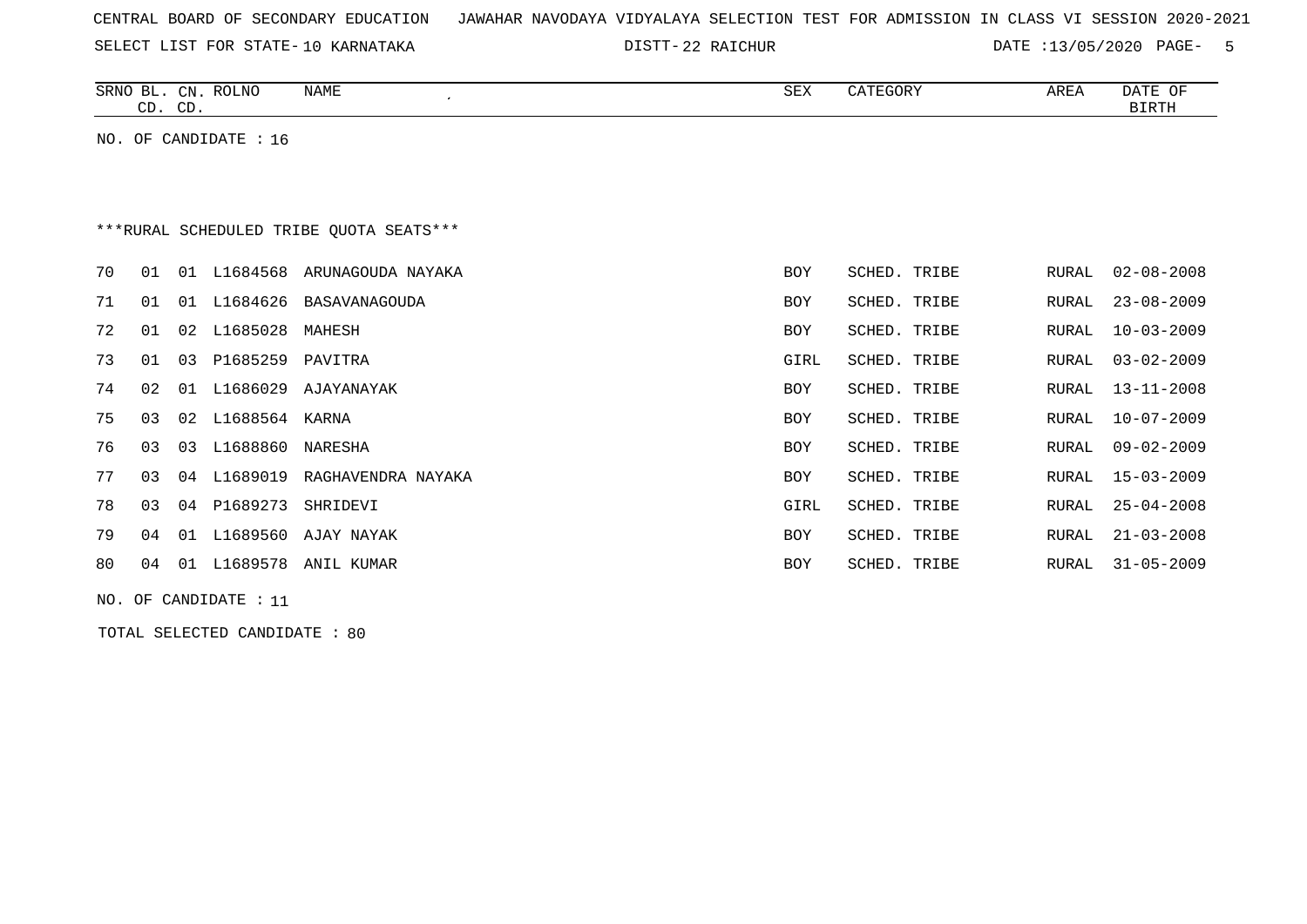23 HAVERI DATE :13/05/2020 PAGE- 1

|                                        |    | CD. CD. | SRNO BL. CN. ROLNO | <b>NAME</b>                                    | <b>SEX</b> | CATEGORY     | AREA  | DATE OF<br><b>BIRTH</b> |
|----------------------------------------|----|---------|--------------------|------------------------------------------------|------------|--------------|-------|-------------------------|
| ***OPEN UR SEATS***                    |    |         |                    |                                                |            |              |       |                         |
| $\mathbf{1}$                           | 02 |         |                    | 01 J1692877 CHETAN KARABASANAGOUDA DODDAGOUDRA | <b>BOY</b> | O B C        | RURAL | $11 - 11 - 2008$        |
| 2                                      | 02 |         |                    | 04 N1693868 SHREEYA R VADIYAR                  | GIRL       | O B C        | RURAL | $03 - 08 - 2009$        |
| 3                                      | 03 |         |                    | 04 N1695331 SOUMYA BANAKAR                     | GIRL       | O B C        | RURAL | $13 - 08 - 2008$        |
| 4                                      | 04 |         |                    | 02 K1696354 PRATHIKRAJ.M.NAIK                  | <b>BOY</b> | SCHED. CASTE | RURAL | $03 - 06 - 2009$        |
| 5                                      | 05 |         |                    | 02 I1697570 LOHIT R SAVANUR                    | BOY        | GENERAL      | RURAL | $07 - 01 - 2009$        |
| 6                                      | 06 | 02      |                    | J1698939 PREETAM YARLAGATTI                    | BOY        | O B C        | RURAL | $15 - 05 - 2009$        |
| 7                                      | 07 |         |                    | 03 J1700128 RAJSHEKHAR YADALLI                 | BOY        | O B C        | RURAL | 07-05-2009              |
| NO. OF CANDIDATE : 7                   |    |         |                    |                                                |            |              |       |                         |
|                                        |    |         |                    |                                                |            |              |       |                         |
|                                        |    |         |                    |                                                |            |              |       |                         |
| ***OPEN SCHEDULED CASTE QUOTA SEATS*** |    |         |                    |                                                |            |              |       |                         |
| 8                                      | 01 |         |                    | 01 C1691824 GAGANADEEP P TAGADINAMANI          | BOY        | SCHED. CASTE | URBAN | $16 - 08 - 2008$        |
| 9                                      | 02 |         |                    | 04 K1693819 SHASHANK.D.H                       | BOY        | SCHED. CASTE | RURAL | $12 - 06 - 2009$        |
| 10                                     | 04 |         |                    | 03 01696371 PREETI BHOGAVI                     | GIRL       | SCHED. CASTE | RURAL | 15-10-2008              |
| NO. OF CANDIDATE : 3                   |    |         |                    |                                                |            |              |       |                         |
|                                        |    |         |                    |                                                |            |              |       |                         |
|                                        |    |         |                    |                                                |            |              |       |                         |
| ***OPEN DISABLED QUOTA SEATS***        |    |         |                    |                                                |            |              |       |                         |
| 11                                     | 03 |         |                    | 04 B1695150 SAMARTHAREDDI S NANDIHALLI         | BOY        | O B C        | URBAN | $07 - 10 - 2009$        |
| 12                                     | 04 | 02      |                    | J1696017 KHWAJA BALLARI                        | BOY        | O B C        | RURAL | $01 - 01 - 2009$        |
| 13                                     | 05 |         |                    | 02 F1697691 MUKTA G ADMANI                     | GIRL       | O B C        | URBAN | $21 - 11 - 2008$        |
| NO. OF CANDIDATE : 3                   |    |         |                    |                                                |            |              |       |                         |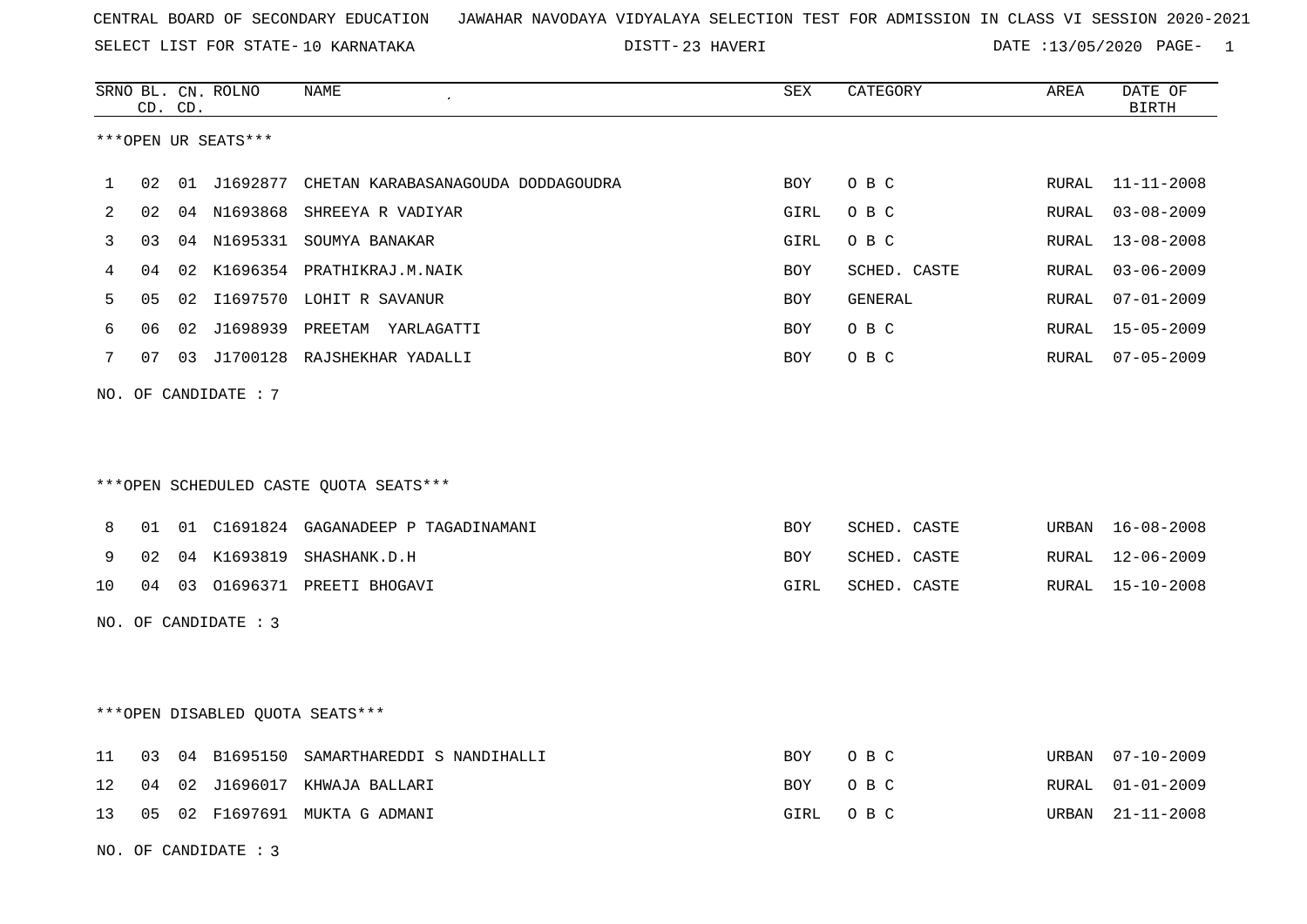SELECT LIST FOR STATE- DISTT- 10 KARNATAKA

DISTT-23 HAVERI 20020 DATE :13/05/2020 PAGE- 2

|    | CD. CD. |    | SRNO BL. CN. ROLNO     | NAME                                    | SEX  | CATEGORY     | AREA  | DATE OF<br><b>BIRTH</b> |
|----|---------|----|------------------------|-----------------------------------------|------|--------------|-------|-------------------------|
|    |         |    |                        | *** OPEN BACKWARD CLASS OUOTA SEATS***  |      |              |       |                         |
| 14 | 03      |    |                        | 03 J1694911 NITHESH D                   | BOY  | O B C        | RURAL | $09 - 10 - 2009$        |
| 15 | 03      |    |                        | 05 N1695438 VARSHA N ALADAKATTI         | GIRL | O B C        | RURAL | $09 - 06 - 2008$        |
| 16 | 04      | 03 |                        | J1696429 RAJATH S HONNALLI              | BOY  | O B C        | RURAL | $03 - 04 - 2009$        |
| 17 | 04      | 03 | N1696717               | SPOORTI ARIKATTI                        | GIRL | O B C        | RURAL | $14 - 02 - 2009$        |
| 18 | 07      |    |                        | 03 J1699979 NIKILAGOUDA PATIL           | BOY  | O B C        | RURAL | 15-07-2009              |
|    |         |    | NO. OF CANDIDATE : 5   |                                         |      |              |       |                         |
|    |         |    |                        |                                         |      |              |       |                         |
|    |         |    |                        | *** OPEN SCHEDULED TRIBE QUOTA SEATS*** |      |              |       |                         |
| 19 | 03      |    |                        | 03 P1694863 NANDITA GIRIYAMMANAVAR      | GIRL | SCHED. TRIBE | RURAL | $02 - 04 - 2009$        |
| 20 | 03      |    |                        | 05 P1695369 SUDHA G DABALI              | GIRL | SCHED. TRIBE | RURAL | $01 - 06 - 2009$        |
|    |         |    | NO. OF CANDIDATE : 2   |                                         |      |              |       |                         |
|    |         |    |                        |                                         |      |              |       |                         |
|    |         |    |                        |                                         |      |              |       |                         |
|    |         |    | ***RURAL OPEN SEATS*** |                                         |      |              |       |                         |
| 21 |         |    |                        | 01 01 N1691713 BHOOMIKA R MUTTALLI      | GIRL | O B C        | RURAL | $22 - 02 - 2009$        |
| 22 | 01      | 01 |                        | J1691959 KUMARESHAGOUDA PATIL           | BOY  | O B C        | RURAL | $29 - 04 - 2009$        |
| 23 | 01      | 03 |                        | N1692486 VANDANA M DHUNDASI             | GIRL | O B C        | RURAL | $09 - 09 - 2008$        |
| 24 | 02      |    |                        | 01 M1692662 ANAGHA RAGHUNATH NADIGER    | GIRL | GENERAL      | RURAL | $10 - 02 - 2009$        |
|    |         |    |                        | 25 02 01 J1692786 BHARAT S GWADYAL      |      | BOY OBC      |       | RURAL 25-04-2009        |
| 26 | 02      |    |                        | 01 N1692808 BHOOMIKA M DODDAMANI        | GIRL | O B C        | RURAL | $03 - 11 - 2008$        |
| 27 | 02      |    | 03 N1693360 NAVYA G    |                                         | GIRL | O B C        | RURAL | $23 - 09 - 2009$        |
| 28 | 02      |    |                        | 03 N1693651 REKHA SHASHIKANT GOULI      | GIRL | O B C        | RURAL | 11-08-2009              |
| 29 |         |    |                        | 02 05 N1694021 TRIVENI BADIGER          | GIRL | O B C        | RURAL | $20 - 01 - 2009$        |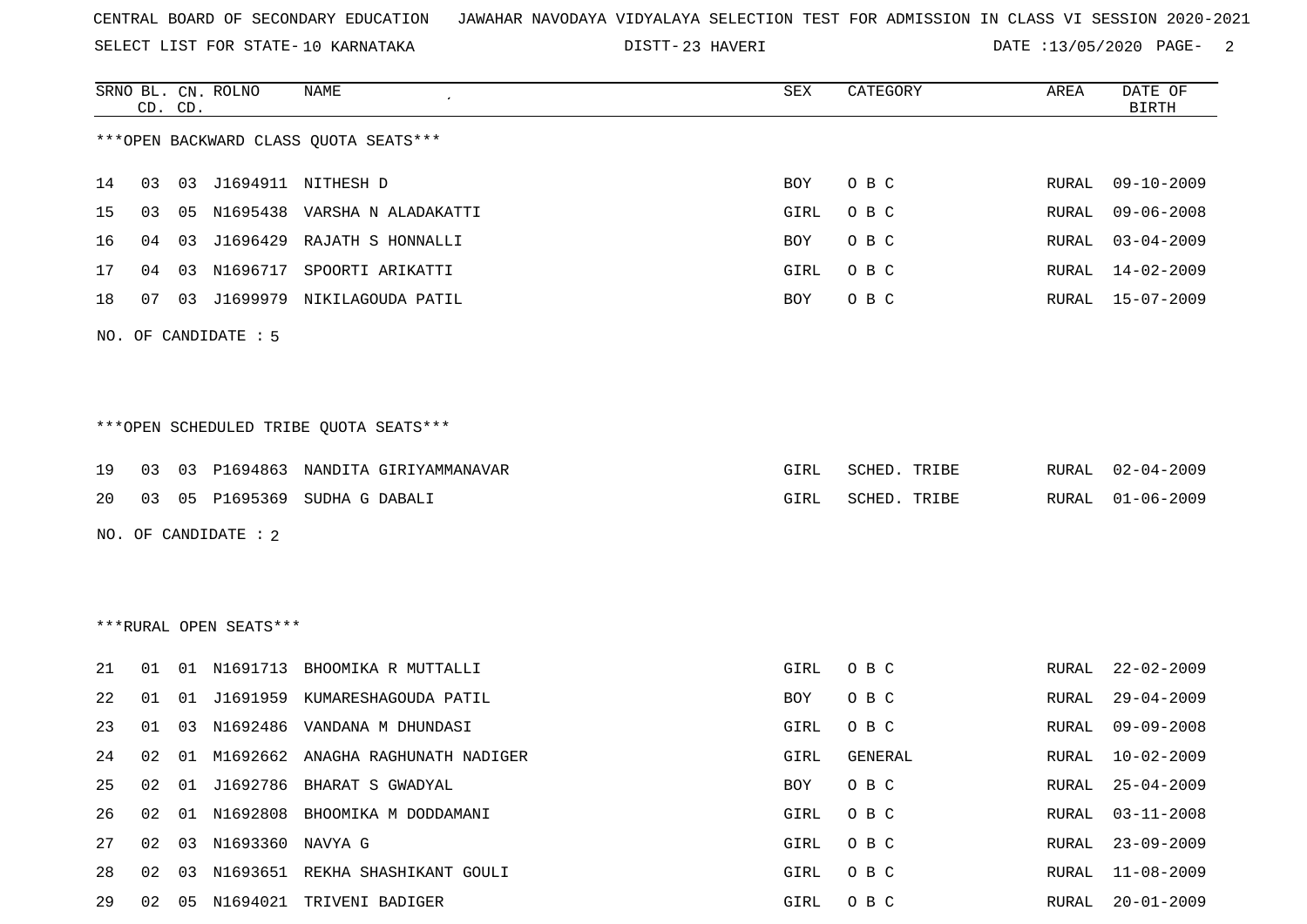23 HAVERI DATE :13/05/2020 PAGE- 3

|    | CD. CD. |    | SRNO BL. CN. ROLNO     | NAME                                | <b>SEX</b> | CATEGORY       | AREA         | DATE OF<br><b>BIRTH</b> |
|----|---------|----|------------------------|-------------------------------------|------------|----------------|--------------|-------------------------|
|    |         |    | ***RURAL OPEN SEATS*** |                                     |            |                |              |                         |
| 30 | 03      | 01 | M1694193               | AISHWARYA BASAVARAJAYYA VIRAKTAMATH | GIRL       | <b>GENERAL</b> | <b>RURAL</b> | $06 - 08 - 2008$        |
| 31 | 03      | 02 | J1694376               | CHANDRASHEKAR HADAPAD               | BOY        | O B C          | RURAL        | $08 - 11 - 2009$        |
| 32 | 03      | 02 |                        | N1694384 CHETANA A JEERAGI          | GIRL       | O B C          | RURAL        | $25 - 08 - 2009$        |
| 33 | 03      | 03 | N1694879               | NAVITA HIRALLI                      | GIRL       | O B C          | <b>RURAL</b> | $02 - 05 - 2009$        |
| 34 | 03      | 04 | J1695328               | SOMANAGOUDA B GOUDAR                | <b>BOY</b> | O B C          | RURAL        | $28 - 07 - 2009$        |
| 35 | 04      | 02 | J1696023               | KIRANKUMAR GADIGEPPA BADIGER        | <b>BOY</b> | O B C          | <b>RURAL</b> | $02 - 02 - 2009$        |
| 36 | 04      | 02 | I1696106               | MALLIKARJUN MAKANUR                 | <b>BOY</b> | GENERAL        | RURAL        | $09 - 05 - 2009$        |
| 37 | 04      | 02 | J1696170               | MOHAMMED ASIF ANGADI                | BOY        | O B C          | <b>RURAL</b> | $03 - 11 - 2008$        |
| 38 | 04      | 03 | N1696697               | SINDHU V MARIGOUDRA                 | GIRL       | O B C          | RURAL        | $28 - 07 - 2009$        |
| 39 | 04      | 03 | N1696713               | SPOORTHI MATTIKOTI                  | GIRL       | O B C          | RURAL        | $09 - 06 - 2009$        |
| 40 | 05      | 01 | J1696970               | AKASH ELI                           | BOY        | O B C          | RURAL        | $16 - 05 - 2009$        |
| 41 | 05      | 03 |                        | J1697872 PRAMOD P CHANDAPUR         | <b>BOY</b> | O B C          | RURAL        | $17 - 10 - 2009$        |
| 42 | 05      | 04 | N1698235               | SUVARNA KATTI                       | GIRL       | O B C          | RURAL        | $21 - 02 - 2009$        |
| 43 | 05      | 04 |                        | J1698297 VAISHNAV CHINNIKATTI       | BOY        | O B C          | RURAL        | $19 - 06 - 2009$        |
| 44 | 05      | 04 | J1698375               | VINAY SHEKARAPPA RADDER             | BOY        | O B C          | <b>RURAL</b> | $21 - 09 - 2008$        |
| 45 | 06      | 02 | N1698733               | LOKESHWARI CHANDRASHEKHAR GOJANUR   | GIRL       | O B C          | RURAL        | $29 - 03 - 2009$        |
| 46 | 06      | 02 | J1698790               | MARUTI MULIMANI                     | BOY        | O B C          | RURAL        | $04 - 10 - 2008$        |
| 47 | 06      | 02 | N1698949               | PRIYA MOTE                          | GIRL       | O B C          | RURAL        | $26 - 10 - 2008$        |
| 48 | 07      | 01 | J1699491               | DAVALMALLIK.E.GOULI                 | BOY        | O B C          | RURAL        | $29 - 05 - 2009$        |
| 49 | 07      | 01 | J1699595               | HRITIK D MADALLI                    | <b>BOY</b> | O B C          | RURAL        | $04 - 04 - 2009$        |
| 50 | 07      | 04 | N1700349               | SNEHA KANAVI                        | GIRL       | O B C          | RURAL        | $19 - 11 - 2008$        |
|    |         |    |                        |                                     |            |                |              |                         |

NO. OF CANDIDATE : 30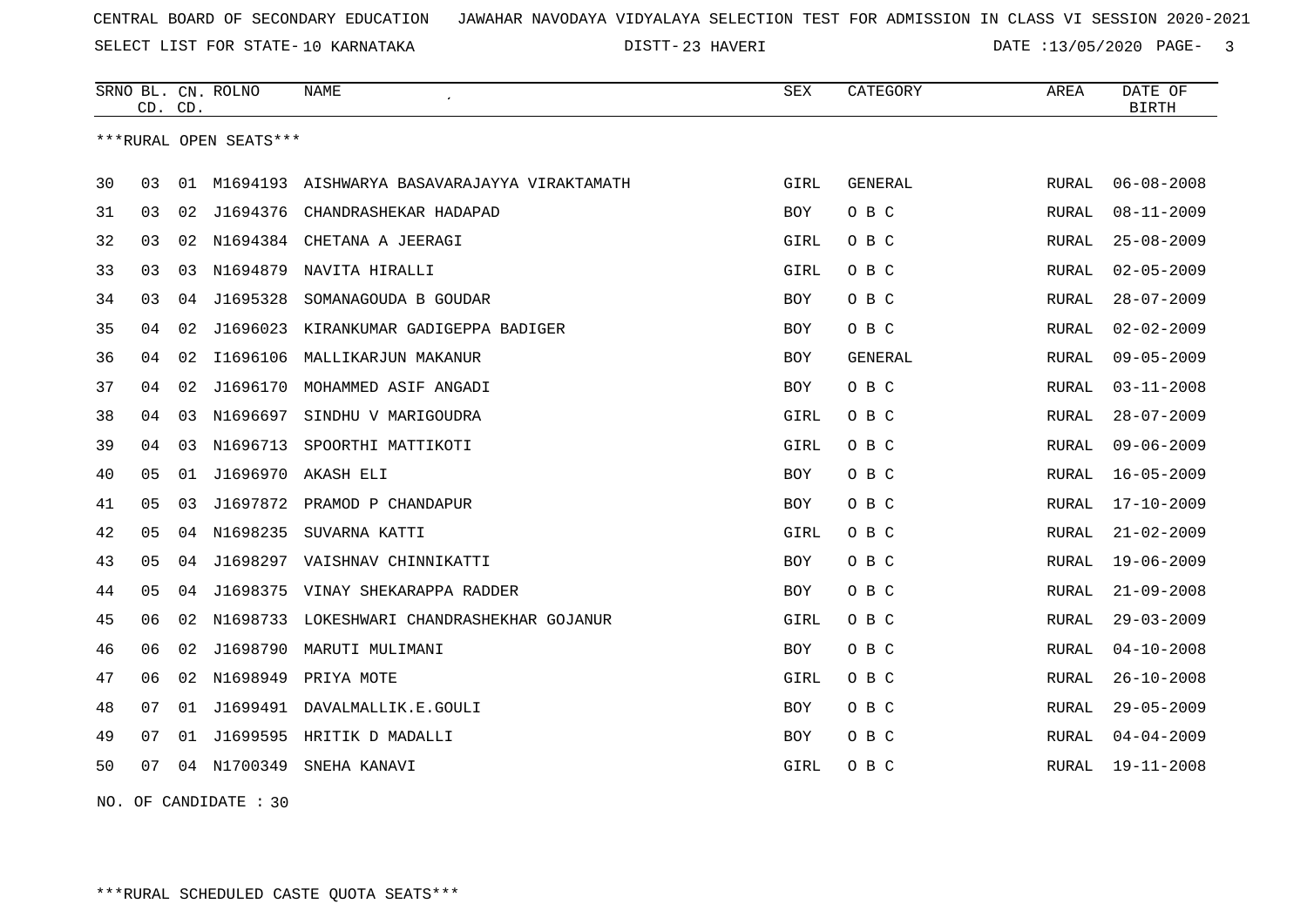SELECT LIST FOR STATE- DISTT- 10 KARNATAKA

SRNO BL. CN.

ROLNO NAME SEX CATEGORY AREA DATE OF

23 HAVERI DATE :13/05/2020 PAGE- 4

|                                         |    |    |                 |                                         |             |              |       | <b>BIRTH</b>     |
|-----------------------------------------|----|----|-----------------|-----------------------------------------|-------------|--------------|-------|------------------|
| ***RURAL SCHEDULED CASTE QUOTA SEATS*** |    |    |                 |                                         |             |              |       |                  |
| 51                                      | 01 | 02 |                 | O1692168 POOJA C KORAMA                 | <b>GIRL</b> | SCHED. CASTE | RURAL | $27 - 02 - 2009$ |
| 52                                      | 02 | 01 |                 | K1692584 ABHISHEK LAKSHMAPPA MADAR      | <b>BOY</b>  | SCHED. CASTE | RURAL | $25 - 03 - 2009$ |
| 53                                      | 02 | 03 |                 | 01693403 PALLAVI LAMANI                 | GIRL        | SCHED. CASTE | RURAL | $07 - 05 - 2009$ |
| 54                                      | 03 | 04 | K1694962        | PRAJWAL BEVINAHALLI                     | BOY         | SCHED. CASTE | RURAL | $21 - 04 - 2009$ |
| 55                                      | 03 | 04 |                 | 01695061 RAKSHITA MANJUNATH BHAJANTRI   | GIRL        | SCHED. CASTE | RURAL | 18-01-2009       |
| 56                                      | 04 | 01 | 01695621        | ANUSHA MALLAPPA POOJAR                  | GIRL        | SCHED. CASTE | RURAL | $02 - 12 - 2008$ |
| 57                                      | 06 | 03 | K1699061        | SANJEEVKUMAR KRISHNAPPA KORAVAR         | BOY         | SCHED. CASTE | RURAL | 16-12-2009       |
| 58                                      | 07 | 01 | 01699337        | ANKITA G HARIJAN                        | GIRL        | SCHED. CASTE | RURAL | $23 - 08 - 2008$ |
| 59                                      | 07 | 02 | K1699758        | MADHUKUMARA N DASAPPANAVAR              | BOY         | SCHED. CASTE | RURAL | $20 - 11 - 2008$ |
| NO.                                     |    |    | OF CANDIDATE: 9 |                                         |             |              |       |                  |
|                                         |    |    |                 |                                         |             |              |       |                  |
|                                         |    |    |                 | *** RURAL BACKWARD CLASS QUOTA SEATS*** |             |              |       |                  |
|                                         |    |    |                 |                                         |             |              |       |                  |
| 60                                      | 02 | 01 |                 | J1692587 ABHISHEK RAMESH TUMMANNAVAR    | <b>BOY</b>  | O B C        | RURAL | $18 - 11 - 2008$ |
| 61                                      | 02 | 01 |                 | J1692658 AMRUTH HULLAMANI               | <b>BOY</b>  | O B C        | RURAL | $20 - 02 - 2009$ |
| 62                                      | 02 | 02 |                 | J1693214 MAHESH M PILLIKATTI            | BOY         | O B C        | RURAL | $11 - 02 - 2009$ |
| 63                                      | 02 | 03 | N1693406        | PALLAVI PRASHANT MIRJI                  | GIRL        | O B C        | RURAL | 19-01-2009       |
| 64                                      | 02 | 05 | J1693981        | SURESHGOUDA C HIREGOUDRA                | BOY         | O B C        | RURAL | 12-09-2009       |
| 65                                      | 03 | 01 | J1694327        | BHARAT SAVANUR                          | <b>BOY</b>  | O B C        | RURAL | $02 - 12 - 2008$ |
| 66                                      | 03 | 02 |                 | J1694624 KISHANRADDI S BHARADI          | BOY         | O B C        | RURAL | $22 - 03 - 2009$ |
| 67                                      | 03 | 04 | J1694982        | PRASHANTA A HANUMANAHALLI               | BOY         | O B C        | RURAL | $29 - 09 - 2009$ |
| 68                                      |    |    |                 | 03 04 J1695276 SHREYAS HOSURA           | BOY         | O B C        | RURAL | $31 - 01 - 2009$ |
| 69                                      |    |    |                 | 04 01 J1695762 CHETANAGOUDA PATIL       | <b>BOY</b>  | O B C        | RURAL | $01 - 08 - 2009$ |
| 70                                      | 04 |    |                 | 01 J1695871 GNANESHWARAGOUDA            | BOY         | O B C        | RURAL | $02 - 04 - 2009$ |
| 71                                      | 04 |    |                 | 02 J1696172 MOHAMMED QALANDAR JAMAKHANI | BOY         | O B C        | RURAL | $09 - 07 - 2009$ |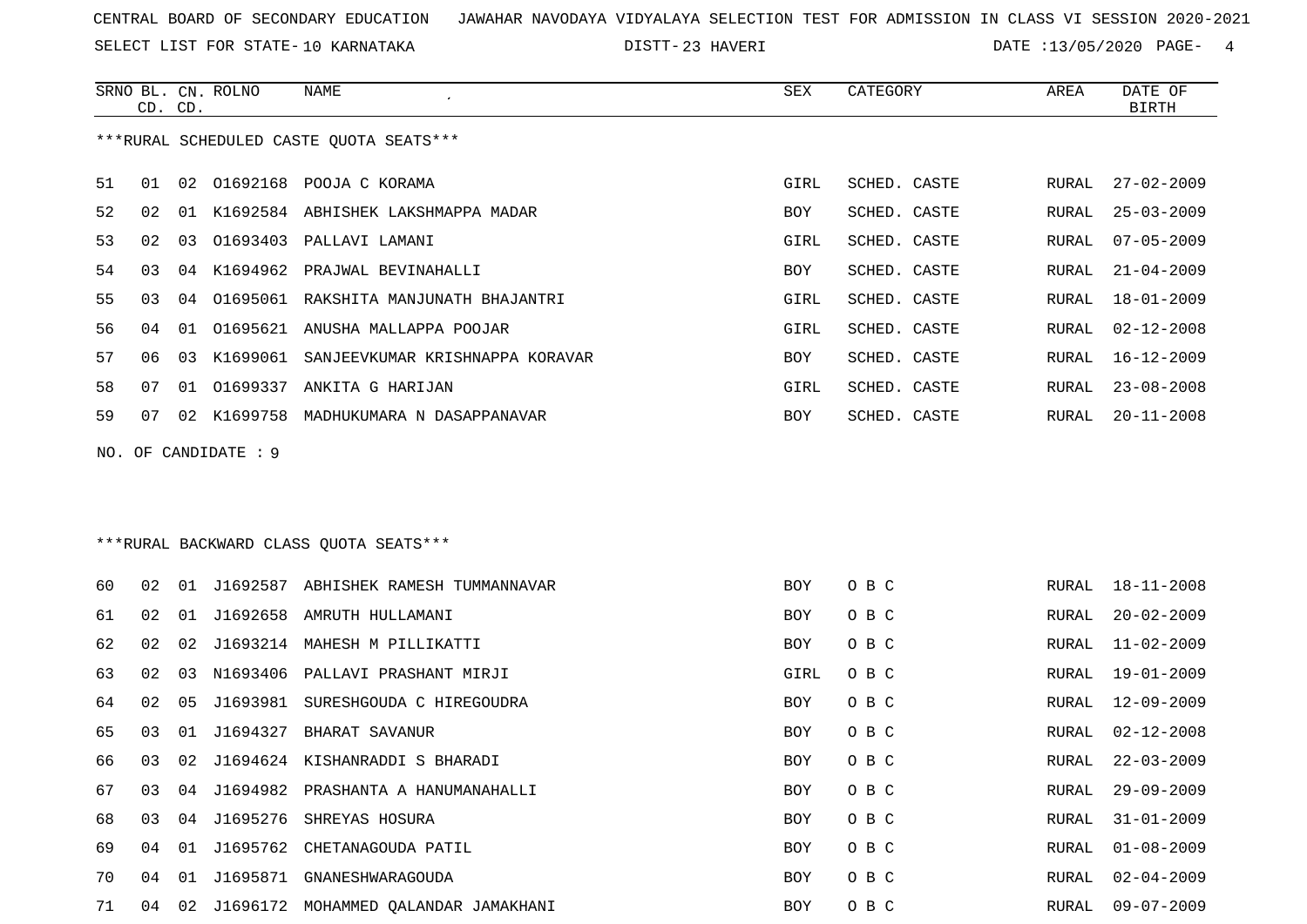SELECT LIST FOR STATE- DISTT- 10 KARNATAKA

23 HAVERI DATE :13/05/2020 PAGE- 5

|    |    | CD. CD. | SRNO BL. CN. ROLNO      | NAME                                    | SEX  | CATEGORY     | AREA  | DATE OF<br>BIRTH |
|----|----|---------|-------------------------|-----------------------------------------|------|--------------|-------|------------------|
|    |    |         |                         | *** RURAL BACKWARD CLASS QUOTA SEATS*** |      |              |       |                  |
| 72 | 04 | 03      | J1696580                | SANJU KARIYANNANAVAR                    | BOY  | O B C        | RURAL | 18-12-2008       |
| 73 | 07 |         | 01 J1699393             | BASAVANNEYYA HALLIKOPPADAMATH           | BOY  | O B C        | RURAL | 17-11-2008       |
| 74 | 07 |         |                         | 01 N1699432 BHOOMIKA R DYAMANAKOAPPA    | GIRL | O B C        | RURAL | $09 - 06 - 2009$ |
| 75 | 07 |         |                         | 02 N1699731 LAXMI KODLI                 | GIRL | O B C        | RURAL | 19-10-2009       |
|    |    |         | NO. OF CANDIDATE : $16$ |                                         |      |              |       |                  |
|    |    |         |                         |                                         |      |              |       |                  |
|    |    |         |                         | ***RURAL SCHEDULED TRIBE OUOTA SEATS*** |      |              |       |                  |
| 76 | 02 | 01      | P1692852                | CHANDANA R ANGADIYAVAR                  | GIRL | SCHED. TRIBE | RURAL | 24-12-2008       |

|  |  | 77 02 03 P1693506 PRATIBHA M DUMMANNAVAR  | GIRL | SCHED. TRIBE |  | RURAL 31-07-2008 |
|--|--|-------------------------------------------|------|--------------|--|------------------|
|  |  | 78 03 03 P1694894 NESARA D DURAGANNANAVAR | GIRL | SCHED. TRIBE |  | RURAL 08-12-2008 |
|  |  | 79 04 04 P1696733 SUCHITRA TALAVAR        | GIRL | SCHED. TRIBE |  | RURAL 29-07-2009 |
|  |  | 80 07 04 L1700463 VIJAY OLEKAR            | BOY  | SCHED. TRIBE |  | RURAL 31-05-2008 |

NO. OF CANDIDATE : 5

TOTAL SELECTED CANDIDATE : 80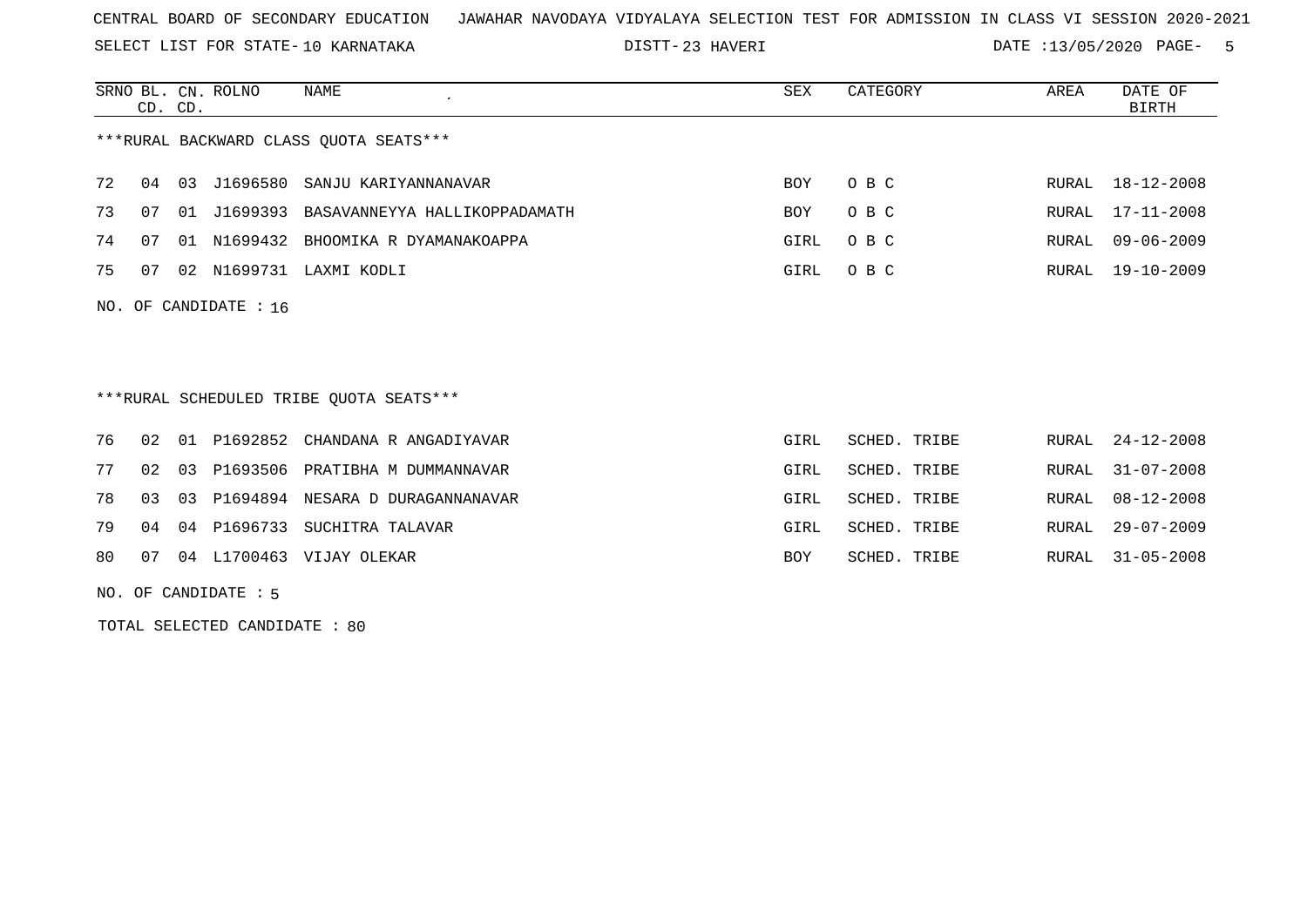SELECT LIST FOR STATE- DISTT- 10 KARNATAKA

DISTT-24 DAVANAGERE DATE :13/05/2020 PAGE- 1

|   |    | CD. CD. | SRNO BL. CN. ROLNO   | NAME<br>$\cdot$                        | SEX        | CATEGORY     | AREA  | DATE OF<br><b>BIRTH</b>   |
|---|----|---------|----------------------|----------------------------------------|------------|--------------|-------|---------------------------|
|   |    |         | ***OPEN UR SEATS***  |                                        |            |              |       |                           |
| 1 | 01 |         |                      | 02 J1700909 KOUSHIK A G                | <b>BOY</b> | O B C        | RURAL | $07 - 03 - 2009$          |
| 2 | 02 |         |                      | 02 A1701788 DHAVAN S REDDY             | <b>BOY</b> | GENERAL      | URBAN | $13 - 05 - 2009$          |
| 3 | 02 | 04      |                      | E1702444 PRIYANKA G N                  | GIRL       | GENERAL      | URBAN | $12 - 02 - 2009$          |
| 4 | 03 |         |                      | 01 J1703201 HARSHAVARDHANA R GURUM     | <b>BOY</b> | O B C        | RURAL | $07 - 03 - 2009$          |
| 5 | 03 |         | 01 F1703278 KUMUDA B |                                        | GIRL       | O B C        | URBAN | $19 - 10 - 2008$          |
| 6 | 04 | 02      |                      | N1704141 PALLAVI H S                   | GIRL       | O B C        | RURAL | $09 - 09 - 2008$          |
|   | 05 |         |                      | 01 C1704552 CHIRANTH.M.H.BELLIBATTALU  | BOY        | SCHED. CASTE | URBAN | $10 - 11 - 2009$          |
| 8 | 05 | 01      | B1704590             | GNANENDRA B PATEL                      | <b>BOY</b> | O B C        | URBAN | $07 - 11 - 2009$          |
|   |    |         | NO. OF CANDIDATE : 8 |                                        |            |              |       |                           |
|   |    |         |                      |                                        |            |              |       |                           |
|   |    |         |                      |                                        |            |              |       |                           |
|   |    |         |                      | ***OPEN SCHEDULED CASTE QUOTA SEATS*** |            |              |       |                           |
|   |    |         |                      |                                        | $C$ TDT    | COURD ORCER  |       | <u>חחחר סח 1.4</u> דגמזזמ |

|  | A NI NI NINDOSO HMULIA S |                                       |            | GIKT PCHED CAPIE |  | KUKAL 14-08-ZUUY |
|--|--------------------------|---------------------------------------|------------|------------------|--|------------------|
|  |                          | 10 02 04 G1702682 SHWETA F BELLAMUDDI | GIRL       | SCHED. CASTE     |  | URBAN 10-07-2009 |
|  |                          | 11 02 05 C1703014 YUVARAJ N           | BOY        | SCHED. CASTE     |  | URBAN 16-12-2009 |
|  |                          | 12  05  01  K1704486  AJANTHA  S  K   | <b>BOY</b> | SCHED. CASTE     |  | RURAL 21-01-2009 |
|  |                          |                                       |            |                  |  |                  |

NO. OF CANDIDATE : 4

# \*\*\*OPEN DISABLED QUOTA SEATS\*\*\*

|  |                        | 13 02 03 E1702246 NANDINI BANKAPURMATH | GIRL | GENERAL | URBAN 09-04-2008 |
|--|------------------------|----------------------------------------|------|---------|------------------|
|  | NO. OF CANDIDATE : $1$ |                                        |      |         |                  |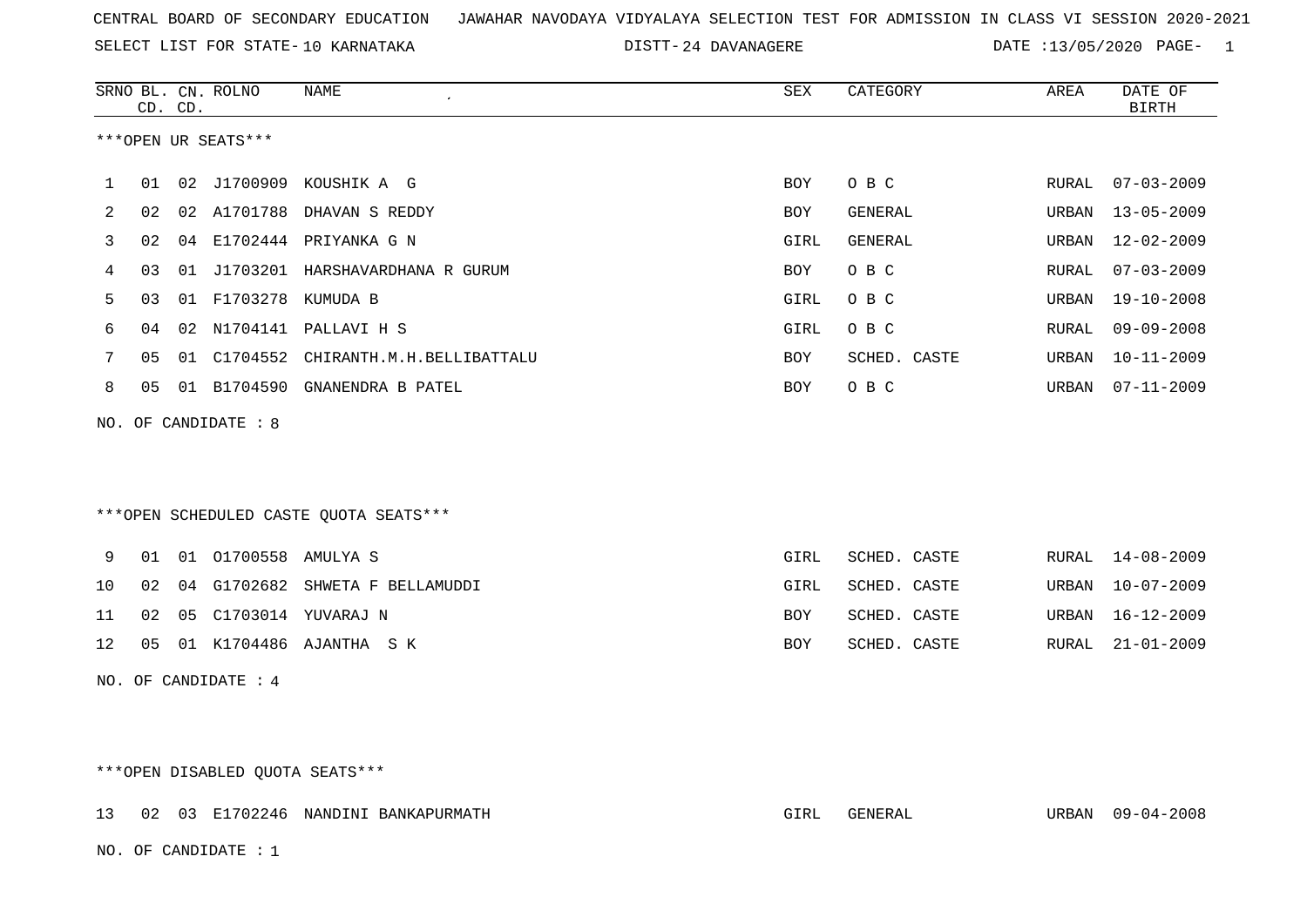|  |  |  |  | CENTRAL BOARD OF SECONDARY EDUCATION – JAWAHAR NAVODAYA VIDYALAYA SELECTION TEST FOR ADMISSION IN CLASS VI SESSION 2020-2021 |  |  |  |  |  |  |  |  |  |  |  |  |  |  |
|--|--|--|--|------------------------------------------------------------------------------------------------------------------------------|--|--|--|--|--|--|--|--|--|--|--|--|--|--|
|--|--|--|--|------------------------------------------------------------------------------------------------------------------------------|--|--|--|--|--|--|--|--|--|--|--|--|--|--|

DISTT-24 DAVANAGERE DATE :13/05/2020 PAGE- 2

|    |    | CD. CD. | SRNO BL. CN. ROLNO     | <b>NAME</b>                            | SEX        | CATEGORY     | AREA         | DATE OF<br><b>BIRTH</b> |
|----|----|---------|------------------------|----------------------------------------|------------|--------------|--------------|-------------------------|
|    |    |         |                        | *** OPEN BACKWARD CLASS QUOTA SEATS*** |            |              |              |                         |
| 14 | 02 |         |                        | 02 B1701792 DIGANTH M S                | BOY        | O B C        | URBAN        | $07 - 09 - 2009$        |
| 15 | 02 | 02      |                        | J1701814 DRUVA D A                     | BOY        | O B C        | RURAL        | $24 - 01 - 2009$        |
| 16 | 02 | 04      |                        | J1702538 ROHAN N T                     | BOY        | O B C        | RURAL        | $04 - 06 - 2009$        |
| 17 | 02 | 05      |                        | F1702871 TRIVENI S B                   | GIRL       | O B C        | URBAN        | 19-03-2009              |
| 18 | 05 |         |                        | 01 J1704736 NAGARAJA S B               | BOY        | O B C        | RURAL        | $20 - 09 - 2009$        |
|    |    |         | NO. OF CANDIDATE : 5   |                                        |            |              |              |                         |
|    |    |         |                        | ***OPEN SCHEDULED TRIBE QUOTA SEATS*** |            |              |              |                         |
| 19 | 03 |         |                        | 01 D1703028 AJAYA KUMAR B S            | <b>BOY</b> | SCHED. TRIBE | URBAN        | $21 - 01 - 2009$        |
| 20 | 04 |         |                        | 01 L1703898 HARISH B P                 | BOY        | SCHED. TRIBE | RURAL        | $18 - 08 - 2009$        |
|    |    |         | NO. OF CANDIDATE : 2   |                                        |            |              |              |                         |
|    |    |         |                        |                                        |            |              |              |                         |
|    |    |         | ***RURAL OPEN SEATS*** |                                        |            |              |              |                         |
| 21 | 01 | 01      |                        | J1700700 DARSHAN S R                   | <b>BOY</b> | O B C        | RURAL        | $08 - 12 - 2008$        |
| 22 | 01 | 01      | J1700846 JEEVAN M      |                                        | BOY        | O B C        | RURAL        | $01 - 09 - 2009$        |
| 23 | 01 | 03      |                        | J1701212 RUDRESH H S                   | BOY        | O B C        | RURAL        | $25 - 11 - 2008$        |
| 24 | 02 |         |                        | 01 I1701533 AKSHAY M B                 | <b>BOY</b> | GENERAL      | RURAL        | $26 - 04 - 2009$        |
| 25 | 02 | 01      |                        | 01701536 AMRUTHA B                     | GIRL       | SCHED. CASTE | RURAL        | $30 - 06 - 2009$        |
| 26 | 02 | 01      |                        | O1701538 AMRUTHA H M                   | GIRL       | SCHED. CASTE | <b>RURAL</b> | $18 - 02 - 2009$        |
| 27 | 02 |         |                        | 01 J1701601 AVINASHA T M               | BOY        | O B C        | RURAL        | $01 - 11 - 2008$        |
| 28 | 02 | 01      |                        | N1701750 DEEKSHA.T B                   | GIRL       | O B C        | <b>RURAL</b> | $04 - 10 - 2009$        |
| 29 | 02 |         |                        | 01 N1701751 DEEKSHITA M M              | GIRL       | O B C        | RURAL        | $31 - 08 - 2009$        |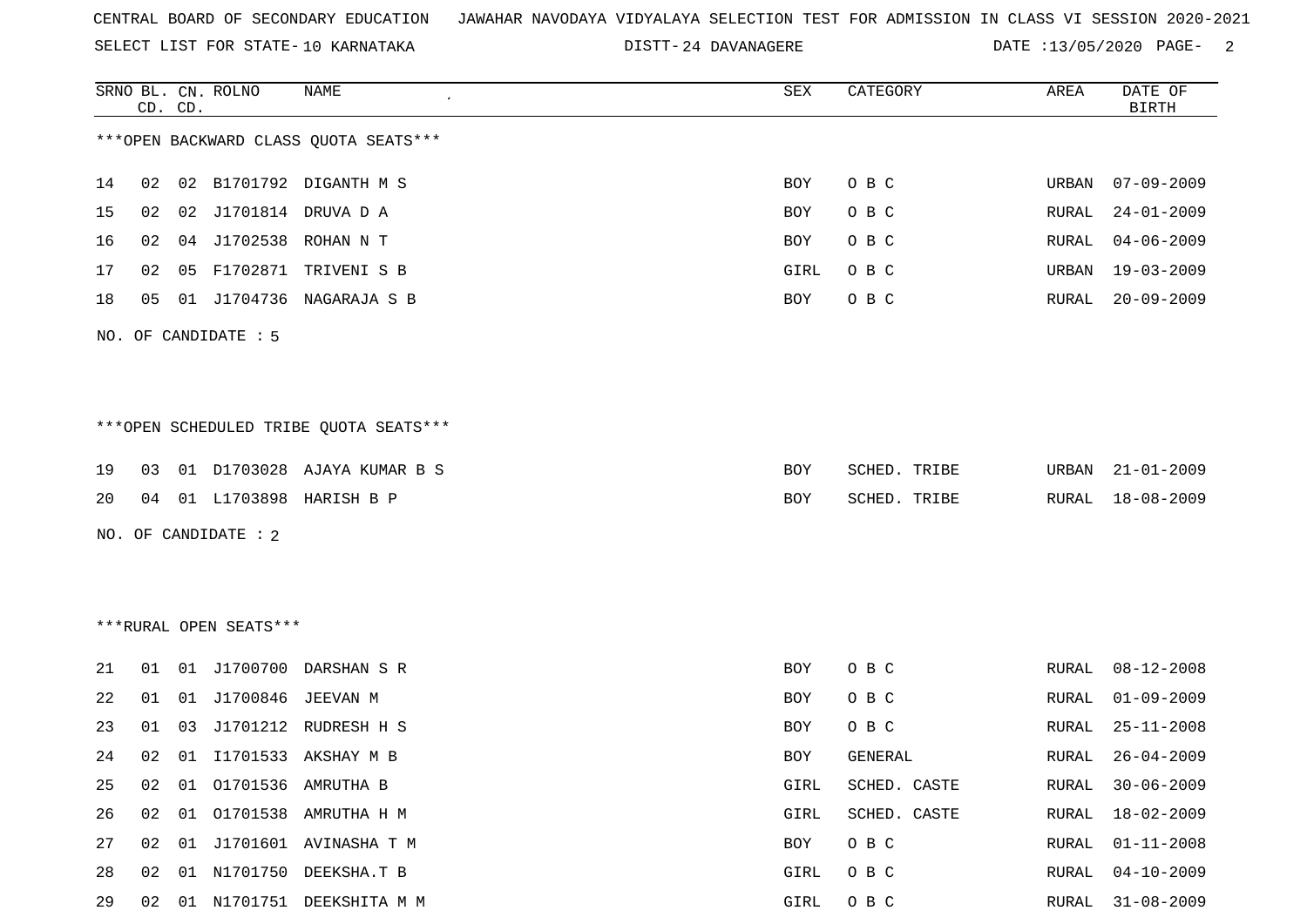SELECT LIST FOR STATE- DISTT- 10 KARNATAKA

DISTT-24 DAVANAGERE DATE :13/05/2020 PAGE- 3

|    | CD. CD. |                | SRNO BL. CN. ROLNO     | <b>NAME</b><br>$\mathcal{L}_{\mathcal{A}}$ | <b>SEX</b> | CATEGORY     | AREA         | DATE OF<br><b>BIRTH</b> |
|----|---------|----------------|------------------------|--------------------------------------------|------------|--------------|--------------|-------------------------|
|    |         |                | ***RURAL OPEN SEATS*** |                                            |            |              |              |                         |
| 30 | 02      | 01             | J1701772               | DEVARAJ S M                                | <b>BOY</b> | O B C        | RURAL        | $17 - 06 - 2009$        |
| 31 | 02      | 02             | N1701956               | JEEVITHA K S                               | GIRL       | O B C        | <b>RURAL</b> | $02 - 12 - 2008$        |
| 32 | 02      | 03             | J1702378               | PRAJWAL M J                                | <b>BOY</b> | O B C        | RURAL        | $20 - 03 - 2009$        |
| 33 | 02      | 04             | J1702556               | SACHIN PATIL                               | <b>BOY</b> | O B C        | RURAL        | $31 - 07 - 2008$        |
| 34 | 02      | 04             | N1702584               | SANGEETHA B S                              | GIRL       | O B C        | RURAL        | $27 - 08 - 2009$        |
| 35 | 02      | 04             | J1702633               | SHASHANKA B N                              | <b>BOY</b> | O B C        | RURAL        | $27 - 03 - 2009$        |
| 36 | 02      | 05             | N1702741               | SOWMYA SHEKAPPA KALLIMANI                  | GIRL       | O B C        | RURAL        | $13 - 07 - 2009$        |
| 37 | 02      | 05             | N1702744               | SPANDANA M B                               | GIRL       | O B C        | RURAL        | $18 - 05 - 2009$        |
| 38 | 02      | 0 <sub>5</sub> | K1702782               | SUJAY H                                    | <b>BOY</b> | SCHED. CASTE | RURAL        | $06 - 03 - 2009$        |
| 39 | 03      | 01             | K1703228               | JEEVAN M                                   | <b>BOY</b> | SCHED. CASTE | <b>RURAL</b> | $30 - 09 - 2009$        |
| 40 | 03      | 02             | J1703657               | YASHWANTH R GOUDAR                         | <b>BOY</b> | O B C        | RURAL        | $01 - 11 - 2008$        |
| 41 | 04      | 01             | J1703897               | HARI PRASAD.R                              | <b>BOY</b> | O B C        | <b>RURAL</b> | $10 - 01 - 2010$        |
| 42 | 04      | 03             | J1704373               | SUHAS S S                                  | <b>BOY</b> | O B C        | <b>RURAL</b> | $02 - 03 - 2009$        |
| 43 | 04      | 03             | N1704424               | U NARASIMHA MANI                           | GIRL       | O B C        | <b>RURAL</b> | $27 - 11 - 2009$        |
| 44 | 05      | 01             | N1704524               | BHAVANI.N.T                                | GIRL       | O B C        | <b>RURAL</b> | $27 - 08 - 2009$        |
| 45 | 05      | 01             | N1704725               | MOUNIKA.R.J                                | GIRL       | O B C        | RURAL        | $21 - 08 - 2009$        |

NO. OF CANDIDATE : 25

\*\*\*RURAL SCHEDULED CASTE QUOTA SEATS\*\*\*

|    |    |                            | 46 01 01 01700835 JAHNAVIA P | GIRL       | SCHED. CASTE |  | RURAL 27-11-2009 |
|----|----|----------------------------|------------------------------|------------|--------------|--|------------------|
|    |    | 47 01 01 K1700853          | JEEVAN V                     | <b>BOY</b> | SCHED. CASTE |  | RURAL 24-08-2009 |
|    |    |                            | 48 01 02 01701110 POORNIMA V | GIRL       | SCHED. CASTE |  | RURAL 16-10-2009 |
|    |    | 49 02 02 01701994 KAVERI L |                              | GIRL       | SCHED. CASTE |  | RURAL 08-06-2008 |
| 50 | 02 | 04 K1702418 PREETHAM       |                              | BOY        | SCHED. CASTE |  | RURAL 19-08-2009 |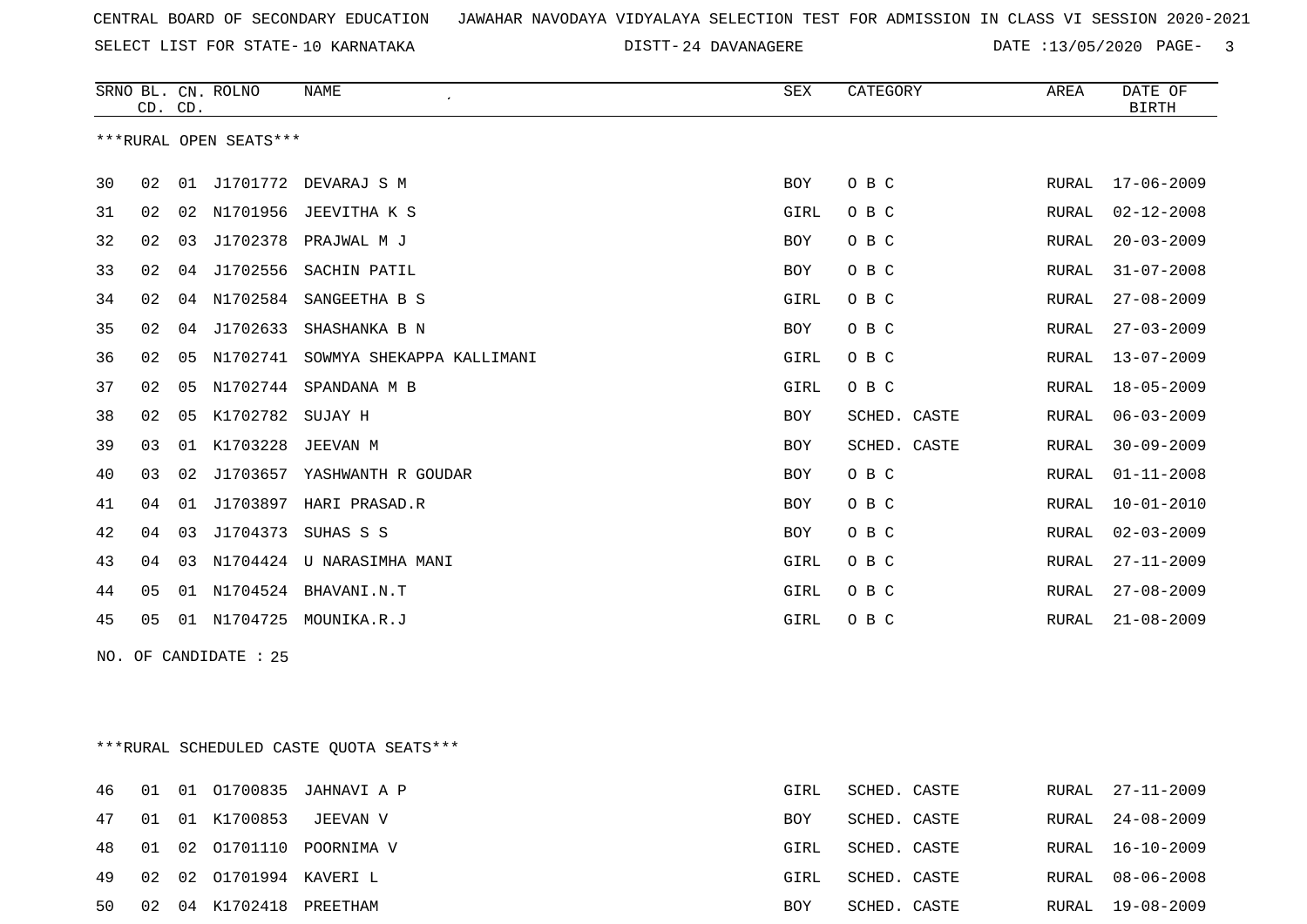SELECT LIST FOR STATE- DISTT- 10 KARNATAKA

DISTT-24 DAVANAGERE DATE :13/05/2020 PAGE- 4

|    | CD. CD. |    | SRNO BL. CN. ROLNO      | NAME                                    | SEX        | CATEGORY     | AREA  | DATE OF<br><b>BIRTH</b> |
|----|---------|----|-------------------------|-----------------------------------------|------------|--------------|-------|-------------------------|
|    |         |    |                         | ***RURAL SCHEDULED CASTE QUOTA SEATS*** |            |              |       |                         |
| 51 | 02      |    |                         | 04 01702601 SANJANA R                   | GIRL       | SCHED. CASTE | RURAL | $10 - 02 - 2009$        |
| 52 | 02      |    |                         | 05 K1702945 VIJAY L H NAIK              | <b>BOY</b> | SCHED. CASTE | RURAL | $25 - 05 - 2009$        |
| 53 | 02      | 05 | K1702950 VIKAS C        |                                         | BOY        | SCHED. CASTE | RURAL | $01 - 04 - 2009$        |
| 54 | 04      | 01 | 01703705 ANUSHA R       |                                         | GIRL       | SCHED. CASTE | RURAL | $26 - 01 - 2009$        |
| 55 | 04      |    |                         | 02 K1704010 LEKHAK M G                  | BOY        | SCHED. CASTE | RURAL | $23 - 05 - 2009$        |
| 56 | 04      | 03 |                         | 01704281 SANNIDHI S SHIROORKAR          | GIRL       | SCHED. CASTE | RURAL | $13 - 04 - 2009$        |
| 57 | 05      |    | 01 K1704660 KUBERA T    |                                         | BOY        | SCHED. CASTE | RURAL | $21 - 01 - 2010$        |
|    |         |    | NO. OF CANDIDATE : $12$ |                                         |            |              |       |                         |
|    |         |    |                         | ***RURAL BACKWARD CLASS QUOTA SEATS***  |            |              |       |                         |
| 58 | 01      |    |                         | 01 J1700545 AKASHA S B                  | BOY        | O B C        | RURAL | $06 - 09 - 2009$        |
| 59 | 01      | 01 |                         | J1700649 BRUNDAVAN N A                  | <b>BOY</b> | O B C        | RURAL | $27 - 03 - 2010$        |
| 60 | 01      |    |                         | 01 N1700813 HEMALATHA J                 | GIRL       | O B C        | RURAL | $13 - 04 - 2008$        |
| 61 | 01      | 01 |                         | J1700839 JAYANTH U C                    | BOY        | O B C        | RURAL | $25 - 01 - 2009$        |
| 62 | 01      |    |                         | 02 N1700897 KHUSHI B G                  | GIRL       | O B C        | RURAL | $28 - 03 - 2009$        |
| 63 | 01      | 02 |                         | J1701150 PREETHAM REDDERA               | BOY        | O B C        | RURAL | $21 - 03 - 2009$        |
| 64 | 01      | 02 |                         | N1701183 RAKSHITHA S V                  | GIRL       | O B C        | RURAL | $28 - 12 - 2008$        |
| 65 | 01      | 03 |                         | N1701295 SINCHANA DK                    | GIRL       | O B C        | RURAL | $18 - 03 - 2009$        |
| 66 | 01      | 03 |                         | N1701296 SINCHANA G U                   | GIRL       | O B C        | RURAL | $07 - 09 - 2009$        |
| 67 | 02      |    |                         | 04 N1702620 SHAKUNTHALA D M             | GIRL       | O B C        | RURAL | $07 - 04 - 2009$        |
| 68 | 02      | 04 | J1702670 SHREYASH       |                                         | BOY        | O B C        | RURAL | $22 - 10 - 2008$        |
| 69 | 03      |    |                         | 02 N1703405 POORNIMA P                  | GIRL       | O B C        | RURAL | $24 - 11 - 2008$        |

 04 01 J1703764 CHANDAN A L BOY O B C RURAL 01-11-2009 04 03 N1704347 SIRI H R GIRL O B C RURAL 01-01-2009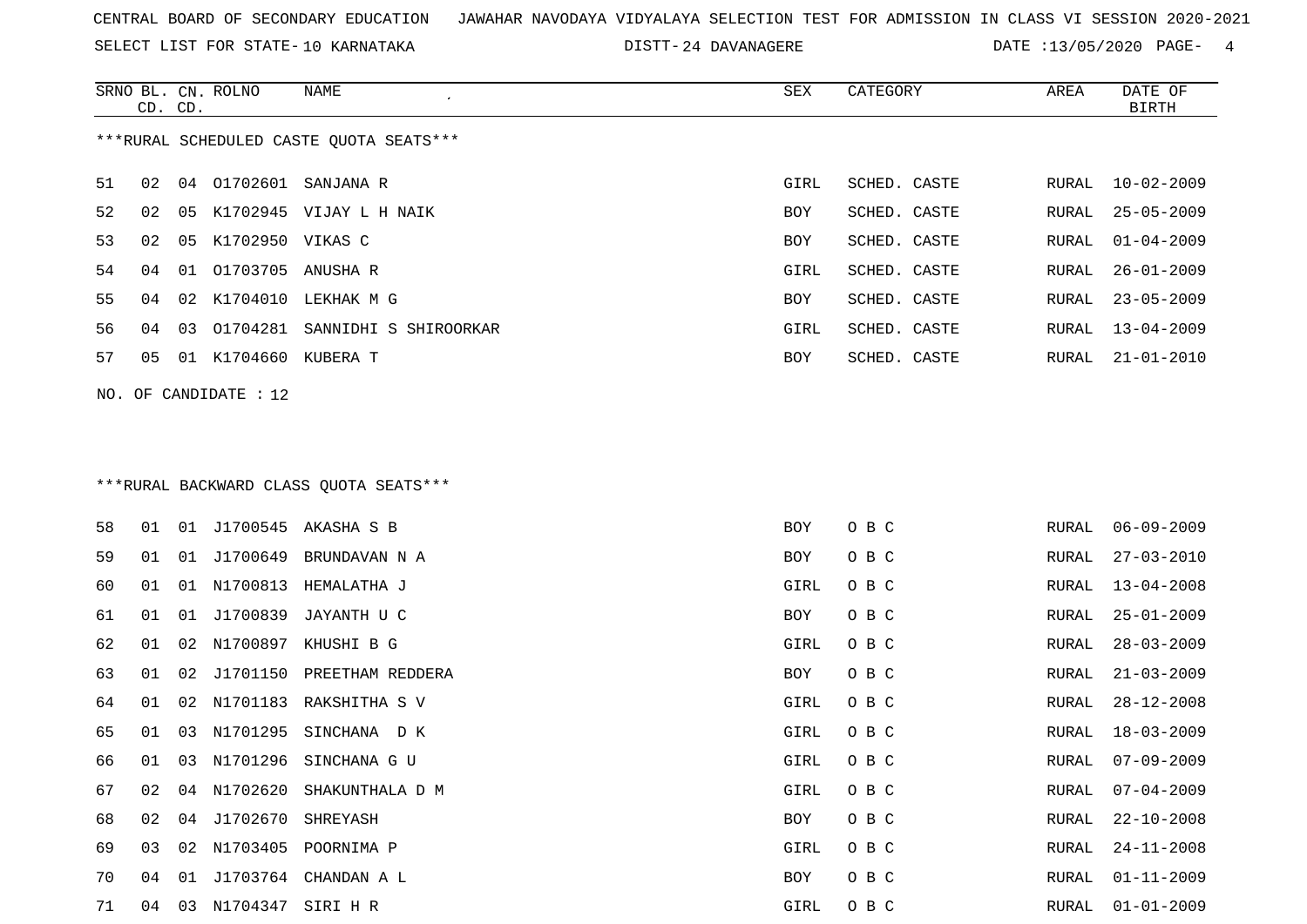SELECT LIST FOR STATE- DISTT- 10 KARNATAKA

24 DAVANAGERE DATE :13/05/2020 PAGE- 5

|     | CD. CD.                                 |    | SRNO BL. CN. ROLNO   | <b>NAME</b>                             | SEX        | CATEGORY     | AREA  | DATE OF<br><b>BIRTH</b> |  |  |  |
|-----|-----------------------------------------|----|----------------------|-----------------------------------------|------------|--------------|-------|-------------------------|--|--|--|
|     | *** RURAL BACKWARD CLASS QUOTA SEATS*** |    |                      |                                         |            |              |       |                         |  |  |  |
| 72  | 05                                      |    | 02 N1704846          | SHAMBHAVI A N                           | GIRL       | O B C        | RURAL | $26 - 02 - 2009$        |  |  |  |
| 73  | 05                                      |    | 02 N1704879 S.RADHA  |                                         | GIRL       | O B C        | RURAL | $19 - 10 - 2009$        |  |  |  |
| NO. | OF CANDIDATE : 16                       |    |                      |                                         |            |              |       |                         |  |  |  |
|     |                                         |    |                      |                                         |            |              |       |                         |  |  |  |
|     |                                         |    |                      |                                         |            |              |       |                         |  |  |  |
|     |                                         |    |                      | ***RURAL SCHEDULED TRIBE QUOTA SEATS*** |            |              |       |                         |  |  |  |
| 74  | 01                                      | 01 | L1700710             | DEEPAK G                                | <b>BOY</b> | SCHED. TRIBE | RURAL | $30 - 01 - 2009$        |  |  |  |
| 75  | 01                                      | 02 |                      | L1700894 KEERTHI KUMAR M                | <b>BOY</b> | SCHED. TRIBE | RURAL | $19 - 10 - 2008$        |  |  |  |
| 76  | 04                                      |    | 03 L1704277          | SANJAY T H                              | <b>BOY</b> | SCHED. TRIBE | RURAL | $31 - 10 - 2009$        |  |  |  |
| 77  | 05                                      |    | 01 L1704512 ARYA P N |                                         | <b>BOY</b> | SCHED. TRIBE | RURAL | $27 - 01 - 2009$        |  |  |  |
| 78  | 05                                      | 01 | L1704691             | MAHESH P M                              | <b>BOY</b> | SCHED. TRIBE | RURAL | $30 - 08 - 2008$        |  |  |  |
| 79  | 05                                      | 01 |                      | L1704744 NAVEENA G R                    | <b>BOY</b> | SCHED. TRIBE | RURAL | $10 - 08 - 2008$        |  |  |  |
| 80  | 05                                      | 02 | P1704805 RADHIKA     |                                         | GIRL       | SCHED. TRIBE | RURAL | $23 - 05 - 2008$        |  |  |  |

NO. OF CANDIDATE : 7

TOTAL SELECTED CANDIDATE : 80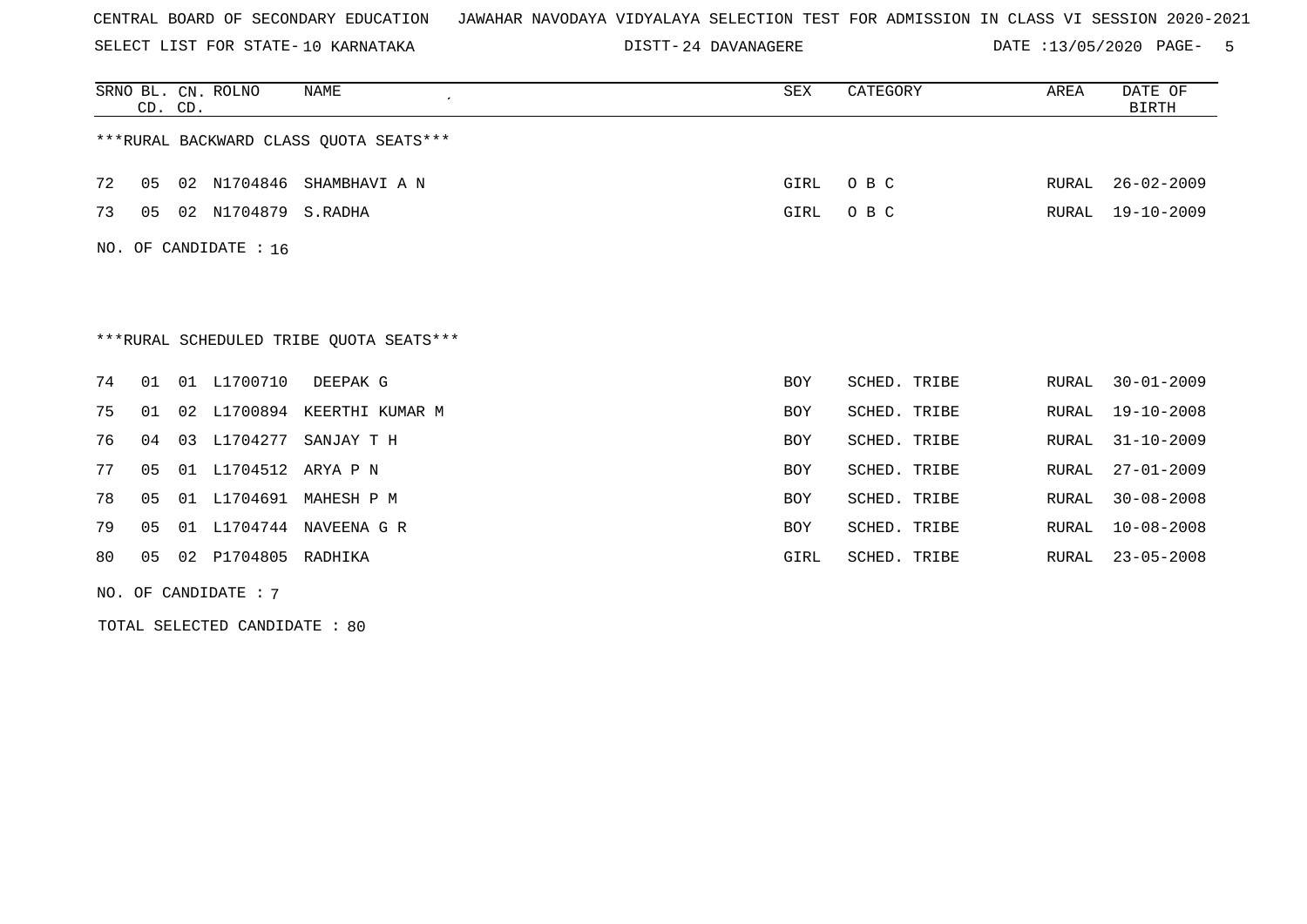SELECT LIST FOR STATE- DISTT- 10 KARNATAKA

\*\*\*OPEN BACKWARD CLASS QUOTA SEATS\*\*\*

25 DAKSHINA KANNADA DATE :13/05/2020 PAGE- 1

|    |    | CD. CD. | SRNO BL. CN. ROLNO      | NAME                                   | SEX  | CATEGORY     | AREA  | DATE OF<br><b>BIRTH</b> |
|----|----|---------|-------------------------|----------------------------------------|------|--------------|-------|-------------------------|
|    |    |         | ***OPEN UR SEATS***     |                                        |      |              |       |                         |
| 1  | 02 |         |                         | 01 N1705221 AMRUTHA R                  | GIRL | O B C        | RURAL | 17-01-2009              |
| 2  | 04 |         | 01 N1705586             | ATHMI J ADAPA                          | GIRL | O B C        | RURAL | $15 - 01 - 2009$        |
| 3  | 04 |         | 01 B1705682 JNAN N D    |                                        | BOY  | O B C        | URBAN | $15 - 05 - 2009$        |
| 4  | 04 |         |                         | 01 K1705694 KEERTHAN K                 | BOY  | SCHED. CASTE | RURAL | $02 - 04 - 2009$        |
| 5  | 04 |         |                         | 01 N1705790 PALLAVI P                  | GIRL | O B C        | RURAL | $12 - 02 - 2009$        |
| 6  | 04 |         |                         | 01 J1705915 YAJNESH A R                | BOY  | O B C        | RURAL | $11 - 05 - 2009$        |
| 7  | 05 |         |                         | 01 N1706126 POORVI K M                 | GIRL | O B C        | RURAL | $14 - 11 - 2009$        |
| 8  | 05 |         |                         | 01 F1706142 RACHANA KOLCHARU           | GIRL | O B C        | URBAN | 12-12-2009              |
| 9  | 05 |         |                         | 01 N1706199 SOMILA RAM K S             | GIRL | O B C        | RURAL | $21 - 04 - 2009$        |
| 10 | 05 |         |                         | 01 J1706225 TUSHAR GOWDA U H           | BOY  | O B C        | RURAL | $26 - 11 - 2008$        |
| 11 |    |         |                         | 05 01 I1706241 VATHAN P V              | BOY  | GENERAL      | RURAL | $08 - 10 - 2009$        |
|    |    |         | NO. OF CANDIDATE : $11$ |                                        |      |              |       |                         |
|    |    |         |                         |                                        |      |              |       |                         |
|    |    |         |                         | ***OPEN SCHEDULED CASTE QUOTA SEATS*** |      |              |       |                         |
|    |    |         |                         |                                        |      |              |       |                         |
| 12 | 04 |         | 01 01705898 THUSHARA    |                                        | GIRL | SCHED. CASTE | RURAL | $03 - 07 - 2009$        |
| 13 | 05 |         |                         | 01 G1705928 ABHIJNA N                  | GIRL | SCHED. CASTE | URBAN | $13 - 10 - 2009$        |
| 14 |    |         |                         | 05 01 01705995 DHANYASHREE A           | GIRL | SCHED. CASTE | RURAL | 18-09-2009              |
|    |    |         | NO. OF CANDIDATE : 3    |                                        |      |              |       |                         |
|    |    |         |                         |                                        |      |              |       |                         |
|    |    |         |                         |                                        |      |              |       |                         |

|  |  | 15 02 01 B1705262 MOHAMMED ARMAAN | BOY OBC |  | URBAN 02-11-2009 |
|--|--|-----------------------------------|---------|--|------------------|
|  |  | 16 03 01 B1705537 YALLALINGA      | BOY OBC |  | URBAN 12-02-2009 |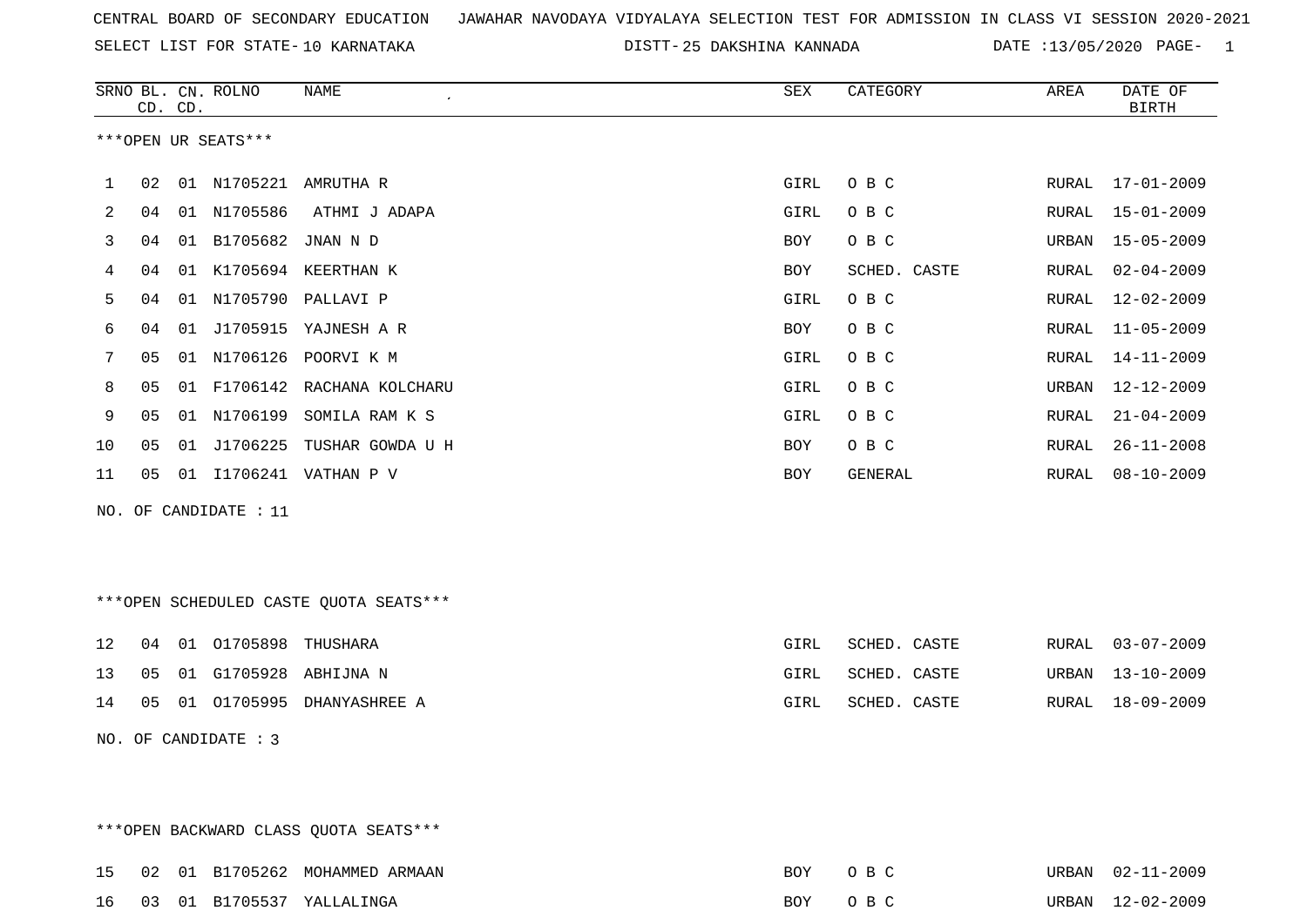SELECT LIST FOR STATE- DISTT- 10 KARNATAKA

25 DAKSHINA KANNADA DATE :13/05/2020 PAGE- 2

|    |    | CD. CD. | SRNO BL. CN. ROLNO     | NAME                                   | ${\tt SEX}$ | CATEGORY     | AREA  | DATE OF<br><b>BIRTH</b> |
|----|----|---------|------------------------|----------------------------------------|-------------|--------------|-------|-------------------------|
|    |    |         |                        | *** OPEN BACKWARD CLASS QUOTA SEATS*** |             |              |       |                         |
| 17 | 04 |         |                        | 01 N1705741 MANYA K N                  | GIRL        | O B C        |       | RURAL 17-12-2008        |
| 18 | 05 | 01      | B1706004               | GAHAN U S                              | BOY         | O B C        | URBAN | $20 - 04 - 2009$        |
| 19 | 05 | 01      | J1706089               | MOURYAKRISHNA N PAREPPADY              | BOY         | O B C        | RURAL | $30 - 05 - 2009$        |
|    |    |         | NO. OF CANDIDATE : 5   |                                        |             |              |       |                         |
|    |    |         |                        | ***OPEN SCHEDULED TRIBE QUOTA SEATS*** |             |              |       |                         |
| 20 | 05 |         | 01 L1705993            | DHANUSH C H                            | BOY         | SCHED. TRIBE | RURAL | $02 - 01 - 2009$        |
|    |    |         | NO. OF CANDIDATE : $1$ |                                        |             |              |       |                         |
|    |    |         |                        |                                        |             |              |       |                         |
|    |    |         |                        |                                        |             |              |       |                         |
|    |    |         | ***RURAL OPEN SEATS*** |                                        |             |              |       |                         |
| 21 | 01 |         | 01 P1704983            | ARCHANA                                | GIRL        | SCHED. TRIBE | RURAL | $04 - 11 - 2009$        |
| 22 | 01 |         | 01 J1705008            | CHINMAY T M                            | BOY         | O B C        | RURAL | 15-07-2009              |
| 23 | 01 |         | 01 N1705015            | DHANVITHA S                            | GIRL        | O B C        | RURAL | $22 - 05 - 2009$        |
| 24 | 01 | 01      | N1705035               | HALEEMA THABSHIRA                      | GIRL        | O B C        | RURAL | $16 - 10 - 2009$        |
| 25 | 01 | 01      | K1705099               | NIRANJAN M                             | BOY         | SCHED. CASTE | RURAL | $11 - 07 - 2009$        |
| 26 | 01 | 01      | J1705141               | SACCHIDANANDA ACHARYA B S              | BOY         | O B C        | RURAL | $11 - 01 - 2010$        |
| 27 | 01 |         |                        | 01 M1705152 SANJANA MORABADA           | GIRL        | GENERAL      | RURAL | 16-09-2009              |
| 28 | 01 |         |                        | 01 N1705174 SINCHANA KULAL             | GIRL        | O B C        | RURAL | $15 - 06 - 2009$        |
| 29 | 02 |         | 01 N1705212 ADHIRA K   |                                        | GIRL        | O B C        | RURAL | $06 - 04 - 2009$        |
| 30 | 02 |         | 01 J1705217 AKHIL J    |                                        | BOY         | O B C        | RURAL | $23 - 12 - 2008$        |
| 31 | 02 | 01      |                        | J1705230 BASAVARAJ IRAPPA SUNKAD       | BOY         | O B C        | RURAL | $07 - 01 - 2008$        |
| 32 | 02 | 01      |                        | J1705260 MANVITH K R GOWDA             | BOY         | O B C        | RURAL | $10 - 12 - 2009$        |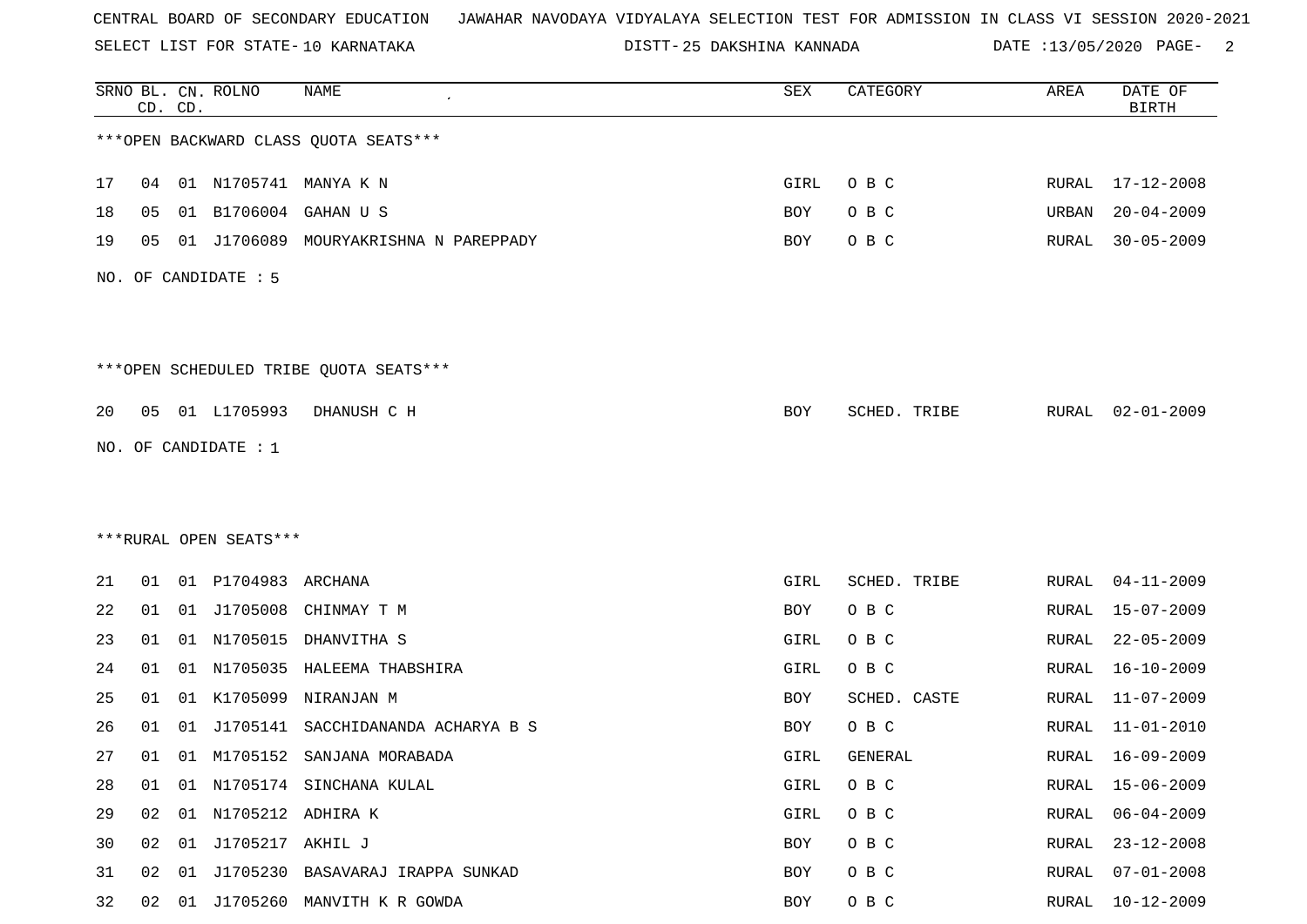SELECT LIST FOR STATE- DISTT- 10 KARNATAKA

25 DAKSHINA KANNADA DATE :13/05/2020 PAGE- 3

|                        | CD. CD. |    | SRNO BL. CN. ROLNO | <b>NAME</b>                | ${\tt SEX}$ | CATEGORY       | AREA  | DATE OF<br><b>BIRTH</b> |
|------------------------|---------|----|--------------------|----------------------------|-------------|----------------|-------|-------------------------|
| ***RURAL OPEN SEATS*** |         |    |                    |                            |             |                |       |                         |
| 33                     | 02      | 01 | N1705302           | SHREELAKSHMI NAVEEN SHETTY | GIRL        | O B C          | RURAL | $23 - 03 - 2009$        |
| 34                     | 02      | 01 | J1705319           | SUKANTH K                  | BOY         | O B C          | RURAL | $27 - 05 - 2009$        |
| 35                     | 02      | 01 | J1705321 SUYOG     |                            | <b>BOY</b>  | O B C          | RURAL | $02 - 03 - 2009$        |
| 36                     | 03      | 01 | I1705382           | DIGANTH J SHETTY           | BOY         | GENERAL        | RURAL | $11 - 07 - 2009$        |
| 37                     | 03      | 01 | I1705412           | JYESHTA KASHYAP            | <b>BOY</b>  | <b>GENERAL</b> | RURAL | $29 - 05 - 2009$        |
| 38                     | 03      | 01 | N1705434 MANASWI   |                            | GIRL        | O B C          | RURAL | $09 - 03 - 2009$        |
| 39                     | 03      |    | 01 J1705470 PRANAM |                            | <b>BOY</b>  | O B C          | RURAL | $08 - 04 - 2009$        |
| 40                     | 03      | 01 | J1705475           | PRATHYUSH B KOTIAN         | BOY         | O B C          | RURAL | $03 - 12 - 2008$        |
| 41                     | 03      | 01 | I1705497           | SAMARTH. S. H              | <b>BOY</b>  | <b>GENERAL</b> | RURAL | $19 - 01 - 2009$        |
| 42                     | 04      | 01 | N1705576           | ANUSHREE SANTHOSH          | GIRL        | O B C          | RURAL | $25 - 07 - 2009$        |
| 43                     | 04      | 01 | J1705675           | JASWINTH N U               | <b>BOY</b>  | O B C          | RURAL | $26 - 03 - 2009$        |
| 44                     | 04      | 01 | N1705699           | KRIPA K CHOUTA             | GIRL        | O B C          | RURAL | $09 - 07 - 2009$        |
| 45                     | 04      | 01 |                    | N1705778 NEETHI SHETTY     | GIRL        | O B C          | RURAL | $21 - 10 - 2009$        |
| 46                     | 04      | 01 | N1705844           | SANIKA C                   | GIRL        | O B C          | RURAL | $07 - 06 - 2009$        |
| 47                     | 04      |    |                    | 01 J1705891 THANVITH O     | BOY         | O B C          | RURAL | $05 - 06 - 2009$        |
| 48                     | 05      |    | 01 N1706078        | MANVITHA K T               | GIRL        | O B C          | RURAL | $17 - 12 - 2008$        |
| 49                     | 05      |    | 01 J1706115        | NISHANTH N P               | <b>BOY</b>  | O B C          | RURAL | $13 - 04 - 2009$        |
| 50                     | 05      |    | 01 N1706224        | THRISHA H U                | GIRL        | O B C          | RURAL | $12 - 04 - 2009$        |

NO. OF CANDIDATE : 30

\*\*\*RURAL SCHEDULED CASTE QUOTA SEATS\*\*\*

|  | 51 01 01 01704984 ASHA |                               | GIRL       | SCHED. CASTE |  | RURAL 01-10-2008 |
|--|------------------------|-------------------------------|------------|--------------|--|------------------|
|  |                        | 52 02 01 01705312 SPOORTHIKS  | GIRL       | SCHED. CASTE |  | RURAL 19-05-2009 |
|  |                        | 53 03 01 K1705436 MANJUNATH S | <b>BOY</b> | SCHED. CASTE |  | RURAL 10-07-2009 |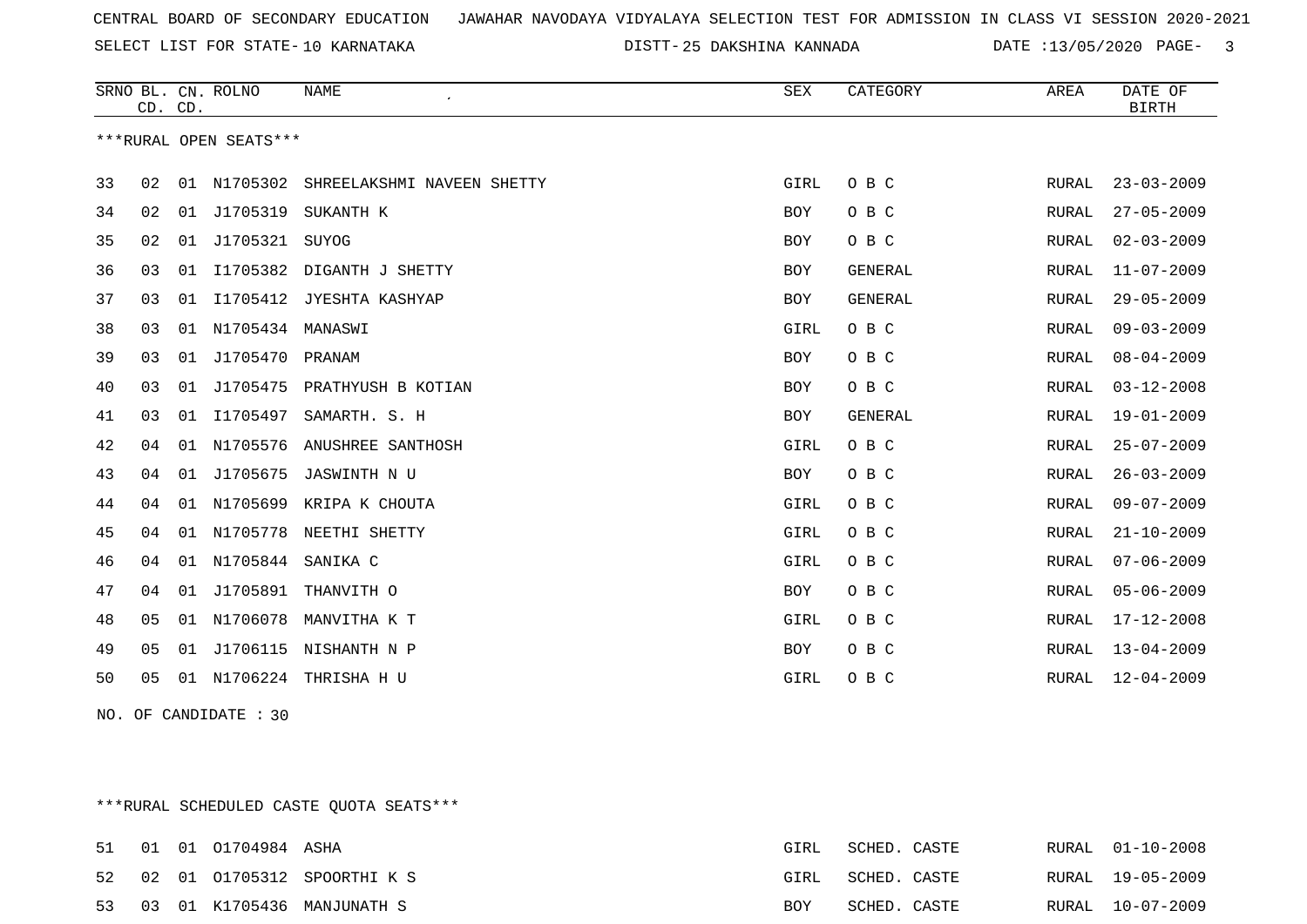SELECT LIST FOR STATE- DISTT- 10 KARNATAKA

25 DAKSHINA KANNADA DATE :13/05/2020 PAGE- 4

|    | CD. CD.              |    | SRNO BL. CN. ROLNO | NAME                                    | SEX  | CATEGORY     | AREA | DATE OF<br>BIRTH |  |
|----|----------------------|----|--------------------|-----------------------------------------|------|--------------|------|------------------|--|
|    |                      |    |                    | ***RURAL SCHEDULED CASTE OUOTA SEATS*** |      |              |      |                  |  |
| 54 | 03                   |    |                    | 01 K1705510 SHREYAS S                   | BOY  | SCHED. CASTE |      | RURAL 25-03-2009 |  |
| 55 | 04                   | 01 |                    | O1705595 BHARATHI B S                   | GIRL | SCHED. CASTE |      | RURAL 05-05-2009 |  |
| 56 | 04                   | 01 | 01705630           | DIVYASHREE                              | GIRL | SCHED. CASTE |      | RURAL 15-11-2008 |  |
| 57 | 04                   | 01 | 01705734 MANASA M  |                                         | GIRL | SCHED. CASTE |      | RURAL 08-12-2009 |  |
| 58 | 04                   | 01 |                    | K1705814 RAHUL SUBODHI                  | BOY  | SCHED. CASTE |      | RURAL 12-11-2009 |  |
| 59 | 05                   | 01 | 01705989           | DESHNA A                                | GIRL | SCHED. CASTE |      | RURAL 14-07-2009 |  |
|    | NO. OF CANDIDATE : 9 |    |                    |                                         |      |              |      |                  |  |

# \*\*\*RURAL BACKWARD CLASS QUOTA SEATS\*\*\*

| 60 | 04             | 01 |          | J1705832 RUCHETH T    | BOY  | O B C | RURAL | $27 - 06 - 2009$ |
|----|----------------|----|----------|-----------------------|------|-------|-------|------------------|
| 61 | 05             | 01 |          | N1705976 CHALANA B    | GIRL | O B C | RURAL | $07 - 09 - 2009$ |
| 62 | 05             | 01 | J1705985 | DEEKSHITH             | BOY  | O B C | RURAL | $24 - 03 - 2010$ |
| 63 | 05             | 01 | J1705994 | DHANUSH P             | BOY  | O B C | RURAL | $31 - 10 - 2009$ |
| 64 | 05             | 01 | N1706027 | JAHNAVI K J           | GIRL | O B C | RURAL | $14 - 05 - 2009$ |
| 65 | 05             | 01 |          | N1706068 LISHA M S    | GIRL | O B C | RURAL | $23 - 05 - 2009$ |
| 66 | 05             | 01 | J1706087 | MONISH K              | BOY  | O B C | RURAL | $11 - 02 - 2009$ |
| 67 | 05             | 01 |          | J1706098 NAVAMSHU C N | BOY  | O B C | RURAL | $02 - 05 - 2009$ |
| 68 | 05             | 01 | N1706106 | NIHARIKA P H          | GIRL | O B C | RURAL | $17 - 10 - 2009$ |
| 69 | 05             | 01 |          | J1706158 ROSHITH P D  | BOY  | O B C | RURAL | $15 - 11 - 2009$ |
| 70 | 0 <sub>5</sub> | 01 | J1706173 | SATHWIK KUMAR M       | BOY  | O B C | RURAL | $09 - 08 - 2009$ |
| 71 | 05             | 01 | J1706202 | SUDHANVA M. S.        | BOY  | O B C | RURAL | $28 - 12 - 2008$ |
| 72 | 05             | 01 | J1706206 | SUMANTH N R           | BOY  | O B C | RURAL | $01 - 08 - 2009$ |
| 73 | 05             | 01 | J1706218 | THASHWIN P K          | BOY  | O B C | RURAL | $09 - 05 - 2009$ |
| 74 | 05             | 01 |          | N1706252 VRIDDHI K    | GIRL | O B C | RURAL | $05 - 11 - 2009$ |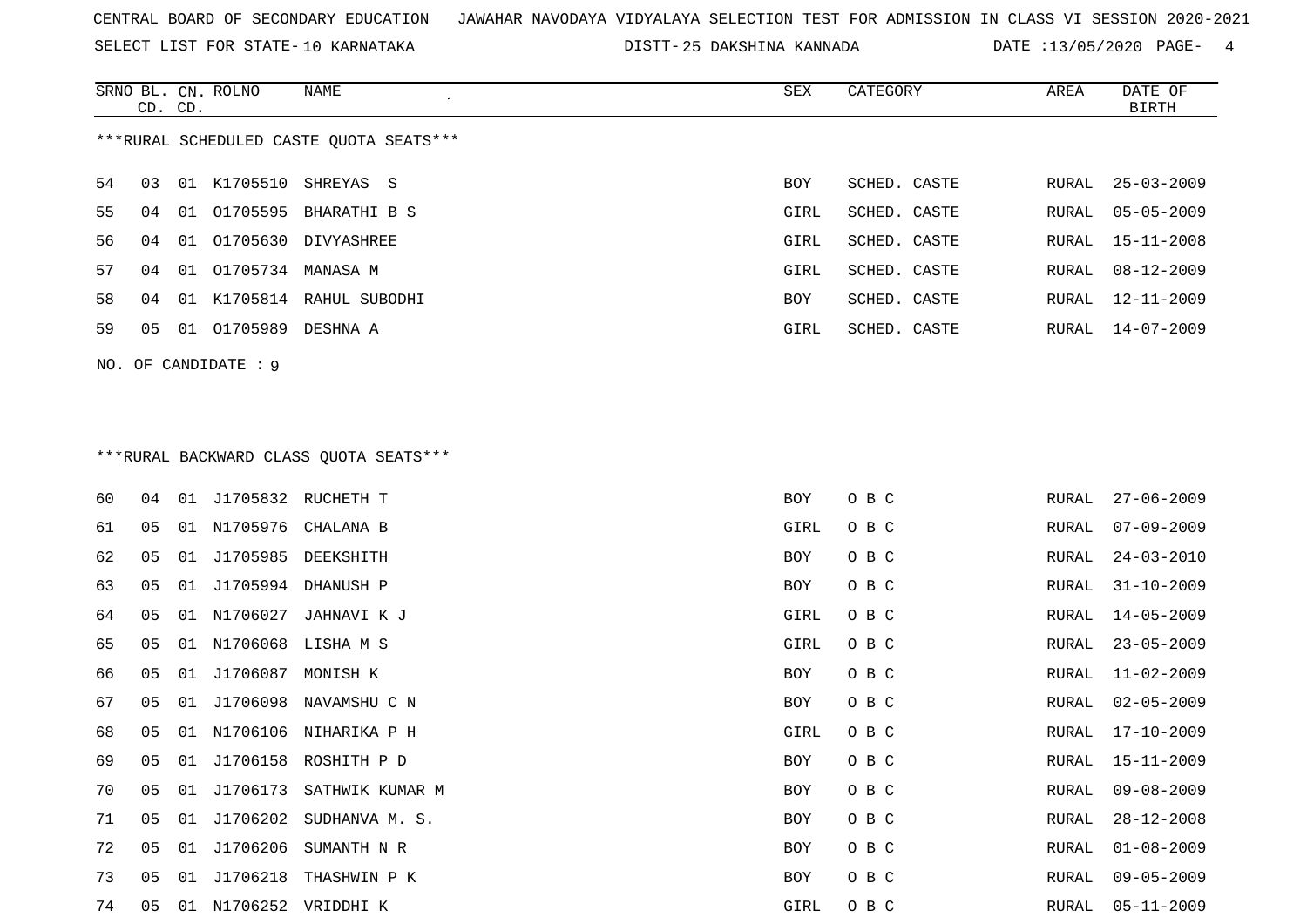SELECT LIST FOR STATE- DISTT- 10 KARNATAKA

25 DAKSHINA KANNADA DATE :13/05/2020 PAGE- 5

|                       | CD. CD.                                 |    | SRNO BL. CN. ROLNO | NAME                                    | SEX        | CATEGORY     | AREA  | DATE OF<br><b>BIRTH</b> |  |  |  |
|-----------------------|-----------------------------------------|----|--------------------|-----------------------------------------|------------|--------------|-------|-------------------------|--|--|--|
|                       | *** RURAL BACKWARD CLASS QUOTA SEATS*** |    |                    |                                         |            |              |       |                         |  |  |  |
| 75                    | 05                                      |    |                    | 01 J1706262 YATHEEN K J                 | BOY        | O B C        | RURAL | 18-03-2009              |  |  |  |
| NO. OF CANDIDATE : 16 |                                         |    |                    |                                         |            |              |       |                         |  |  |  |
|                       |                                         |    |                    |                                         |            |              |       |                         |  |  |  |
|                       |                                         |    |                    | ***RURAL SCHEDULED TRIBE QUOTA SEATS*** |            |              |       |                         |  |  |  |
| 76                    | 04                                      | 01 | L1705617           | DHANUSH KUMAR                           | <b>BOY</b> | SCHED. TRIBE | RURAL | $03 - 10 - 2009$        |  |  |  |
| 77                    | 04                                      |    |                    | 01 L1705781 NIHAR K N                   | <b>BOY</b> | SCHED. TRIBE | RURAL | $25 - 12 - 2008$        |  |  |  |
| 78                    | 05                                      | 01 | P1705945           | ANANYA B G                              | GIRL       | SCHED. TRIBE | RURAL | $28 - 10 - 2009$        |  |  |  |
| 79                    | 05                                      |    |                    | 01 L1705980 CHETHAN B                   | BOY        | SCHED. TRIBE | RURAL | $15 - 10 - 2008$        |  |  |  |
| 80                    | 05                                      | 01 | P1706187           | SHRAVYA A                               | GIRL       | SCHED. TRIBE | RURAL | $15 - 05 - 2009$        |  |  |  |
|                       | NO. OF CANDIDATE : 5                    |    |                    |                                         |            |              |       |                         |  |  |  |

TOTAL SELECTED CANDIDATE : 80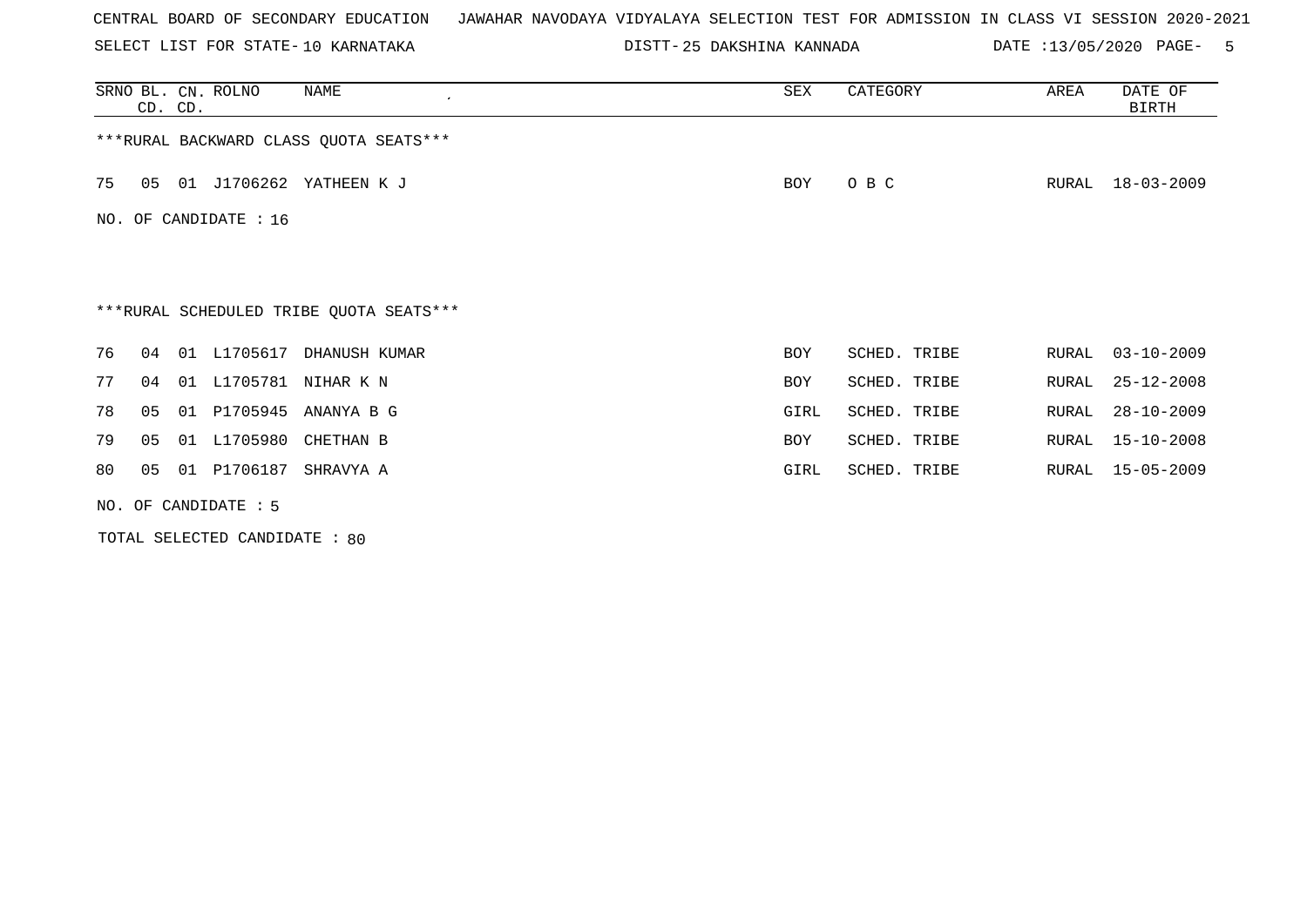SELECT LIST FOR STATE- DISTT- 10 KARNATAKA

27 MYSORE DATE :13/05/2020 PAGE- 1

|    |    | CD. CD. | SRNO BL. CN. ROLNO     | NAME                                   | ${\tt SEX}$ | CATEGORY     | AREA  | DATE OF<br><b>BIRTH</b> |
|----|----|---------|------------------------|----------------------------------------|-------------|--------------|-------|-------------------------|
|    |    |         | ***OPEN UR SEATS***    |                                        |             |              |       |                         |
| 1  | 02 |         |                        | 02 N1718887 NAYANA H C                 | GIRL        | O B C        | RURAL | $13 - 10 - 2009$        |
| 2  | 02 |         | 02 B1719275 YOGESH H   |                                        | BOY         | O B C        | URBAN | $08 - 06 - 2008$        |
| 3  | 03 |         |                        | 01 N1719534 DIMONALISA S M             | GIRL        | O B C        | RURAL | $07 - 12 - 2009$        |
| 4  | 03 |         |                        | 04 N1720147 SHREYA M S                 | GIRL        | O B C        | RURAL | $01 - 10 - 2009$        |
|    |    |         | NO. OF CANDIDATE : $4$ |                                        |             |              |       |                         |
|    |    |         |                        |                                        |             |              |       |                         |
|    |    |         |                        | ***OPEN SCHEDULED CASTE QUOTA SEATS*** |             |              |       |                         |
| 5  | 03 |         |                        | 03 G1720036 RAMITHA G                  | GIRL        | SCHED. CASTE | URBAN | $09 - 04 - 2009$        |
| 6  | 03 | 04      | 01720252               | SUSHMITHA S                            | GIRL        | SCHED. CASTE | RURAL | $04 - 07 - 2008$        |
| 7  | 04 |         |                        | 01 K1720457 BHUVANESH A R              | BOY         | SCHED. CASTE | RURAL | $10 - 06 - 2009$        |
| 8  | 04 |         | 01 C1720647 JESHTA.P   |                                        | BOY         | SCHED. CASTE | URBAN | $22 - 02 - 2009$        |
| 9  | 04 |         |                        | 01 C1720652 J VIRAT SUCHAND            | BOY         | SCHED. CASTE | URBAN | $18 - 07 - 2009$        |
| 10 | 08 |         |                        | 02 G1723536 MONISHA.M                  | GIRL        | SCHED. CASTE | URBAN | $21 - 11 - 2008$        |
|    |    |         | NO. OF CANDIDATE $: 6$ |                                        |             |              |       |                         |
|    |    |         |                        |                                        |             |              |       |                         |
|    |    |         |                        | ***OPEN DISABLED QUOTA SEATS***        |             |              |       |                         |
| 11 | 03 |         |                        | 03 J1720050 RAVIKUMAR S S              | BOY         | O B C        |       | RURAL 19-03-2009        |
| 12 | 03 |         | 04 N1720141 SHREYA     |                                        | GIRL        | O B C        | RURAL | $18 - 04 - 2009$        |
|    |    |         | NO. OF CANDIDATE : 2   |                                        |             |              |       |                         |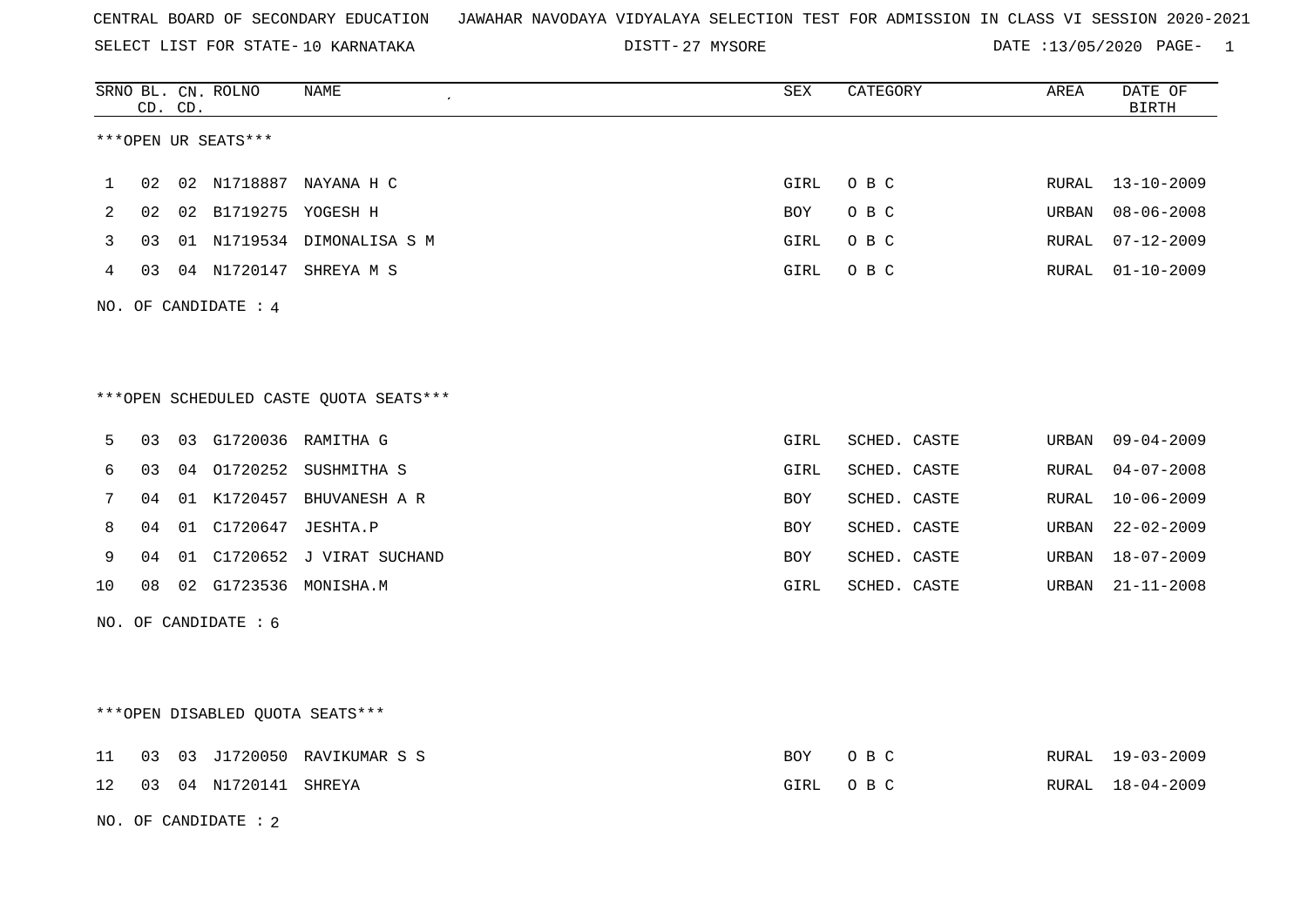SELECT LIST FOR STATE- DISTT- 10 KARNATAKA

27 MYSORE DATE :13/05/2020 PAGE- 2

|    |    | CD. CD. | SRNO BL. CN. ROLNO     | NAME                                   | SEX        | CATEGORY     | AREA         | DATE OF<br>BIRTH |
|----|----|---------|------------------------|----------------------------------------|------------|--------------|--------------|------------------|
|    |    |         |                        | *** OPEN BACKWARD CLASS QUOTA SEATS*** |            |              |              |                  |
| 13 | 02 |         |                        | 02 B1719196 THILAKGOWDA H M            | <b>BOY</b> | O B C        | URBAN        | $16 - 02 - 2009$ |
| 14 | 03 | 03      |                        | J1720056 R HARSHITH KUMAR              | <b>BOY</b> | O B C        | RURAL        | $04 - 07 - 2008$ |
| 15 | 03 |         |                        | 04 B1720341 YASHAS .J                  | <b>BOY</b> | O B C        | URBAN        | $27 - 11 - 2008$ |
| 16 | 05 |         | 01 J1721229            | ABHINAVA D B                           | <b>BOY</b> | O B C        | RURAL        | $09 - 01 - 2009$ |
| 17 | 05 |         | 02 J1721709 ROHIT S    |                                        | <b>BOY</b> | O B C        | RURAL        | $04 - 06 - 2009$ |
|    |    |         | NO. OF CANDIDATE : 5   |                                        |            |              |              |                  |
|    |    |         |                        | ***OPEN SCHEDULED TRIBE OUOTA SEATS*** |            |              |              |                  |
| 18 | 02 |         | 02 P1719049            | SAHANA                                 | GIRL       | SCHED. TRIBE | RURAL        | $15 - 06 - 2009$ |
| 19 | 03 |         |                        | 02 P1719639 JAHNAVI S                  | GIRL       | SCHED. TRIBE | RURAL        | $15 - 01 - 2010$ |
| 20 | 06 |         |                        | 02 H1722687 YOGITHA M                  | GIRL       | SCHED. TRIBE | URBAN        | $12 - 05 - 2009$ |
|    |    |         | NO. OF CANDIDATE : 3   |                                        |            |              |              |                  |
|    |    |         | ***RURAL OPEN SEATS*** |                                        |            |              |              |                  |
|    |    |         |                        |                                        |            |              |              |                  |
| 21 | 01 |         |                        | 01 N1718191 NANDITHA.R                 | GIRL       | O B C        | RURAL        | $05 - 10 - 2008$ |
| 22 | 01 |         | 02 J1718263 PREETHAM   |                                        | BOY        | O B C        | RURAL        | $25 - 11 - 2009$ |
| 23 | 02 |         | 01 N1718746 JEEVITHA   |                                        | GIRL       | O B C        | RURAL        | $15 - 01 - 2010$ |
| 24 | 02 |         | 02 N1719149            | SPOORTHI                               | GIRL       | O B C        | <b>RURAL</b> | $05 - 04 - 2009$ |
| 25 | 03 |         | 01 N1719420            | CHAITANYA S D                          | GIRL       | O B C        | RURAL        | $11 - 11 - 2008$ |
| 26 | 03 |         |                        | 04 J1720338 YAMANURAPPA                | BOY        | O B C        | RURAL        | $01 - 06 - 2008$ |
| 27 | 05 |         |                        | 01 N1721422 HEMAMRUTHA M               | GIRL       | O B C        | RURAL        | $28 - 05 - 2009$ |

28 05 01 N1721591 NIHARIKA CHANDAN GIRL O B C RURAL 18-12-2008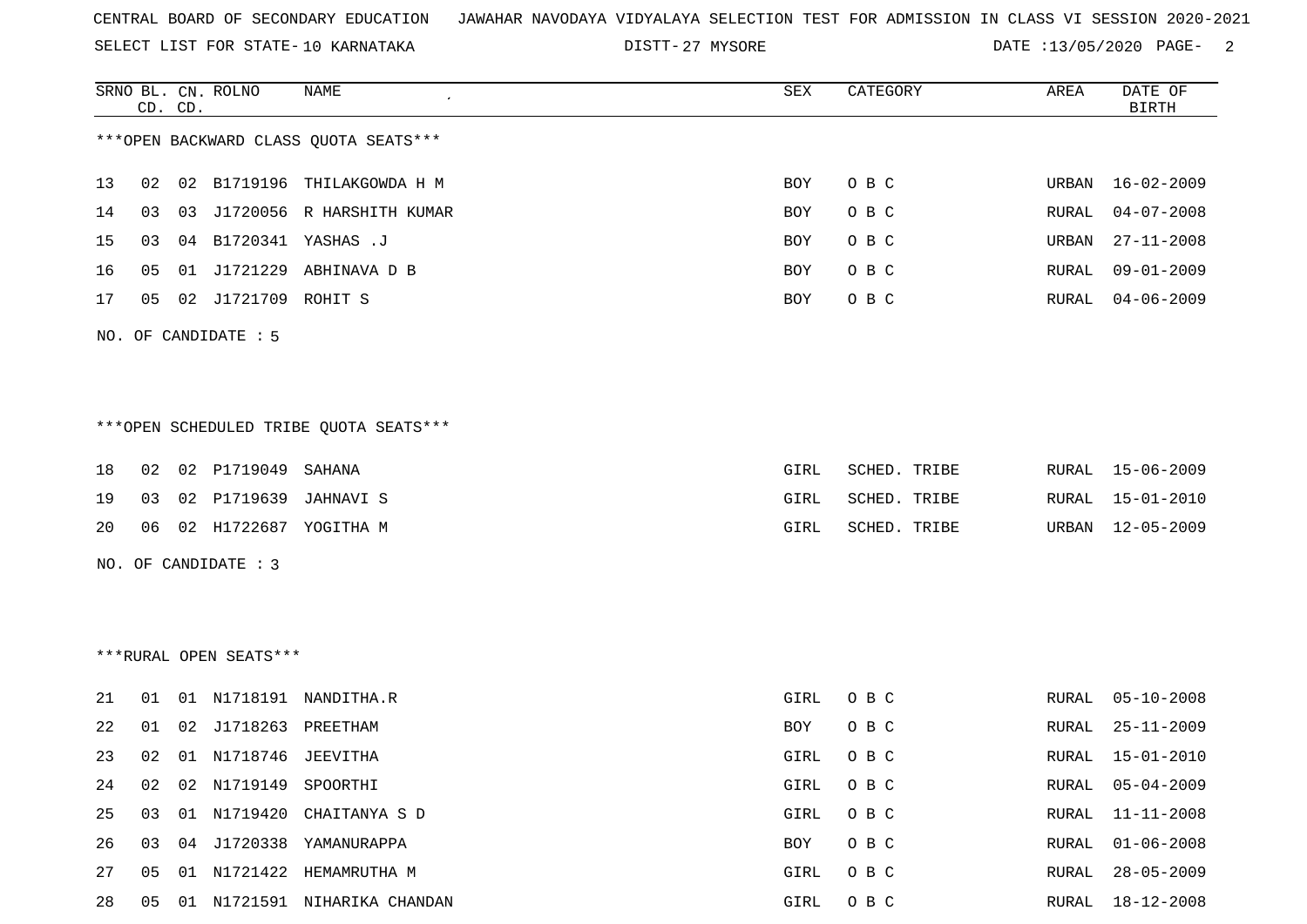SELECT LIST FOR STATE- DISTT- 10 KARNATAKA

27 MYSORE DATE :13/05/2020 PAGE- 3

|    | CD. CD. |    | SRNO BL. CN. ROLNO     | NAME                                    | SEX  | CATEGORY       | AREA  | DATE OF<br><b>BIRTH</b> |
|----|---------|----|------------------------|-----------------------------------------|------|----------------|-------|-------------------------|
|    |         |    | ***RURAL OPEN SEATS*** |                                         |      |                |       |                         |
| 29 | 05      | 02 | M1721810               | TANUJA R ARALIKATTI                     | GIRL | GENERAL        | RURAL | $31 - 10 - 2009$        |
| 30 | 06      |    | 01 I1721960 B.DHRUVA   |                                         | BOY  | <b>GENERAL</b> | RURAL | $08 - 03 - 2009$        |
| 31 | 06      | 02 | J1722486               | SANJAY B                                | BOY  | O B C          | RURAL | $11 - 10 - 2008$        |
| 32 | 06      | 02 | J1722630               | UTTAM.M.P                               | BOY  | O B C          | RURAL | $14 - 08 - 2009$        |
| 33 | 07      | 01 | N1722833               | ESHIKA .B. GOWDA                        | GIRL | O B C          | RURAL | $08 - 01 - 2009$        |
| 34 | 07      | 01 | N1722855               | HARIPRIYA .S.M                          | GIRL | O B C          | RURAL | $24 - 06 - 2009$        |
| 35 | 07      | 01 |                        | J1722960 MANOJ GOWDA .P.V               | BOY  | O B C          | RURAL | $06 - 04 - 2009$        |
| 36 | 08      | 01 | K1723367               | DEEKSHITH KUMAR B J                     | BOY  | SCHED. CASTE   | RURAL | $05 - 09 - 2009$        |
| 37 | 08      |    |                        | 02 J1723714 ULLASH KUMAR                | BOY  | O B C          | RURAL | $21 - 09 - 2009$        |
|    |         |    | NO. OF CANDIDATE : 17  |                                         |      |                |       |                         |
|    |         |    |                        |                                         |      |                |       |                         |
|    |         |    |                        | ***RURAL SCHEDULED CASTE QUOTA SEATS*** |      |                |       |                         |
| 38 | 01      | 01 | 01717942 ANANYA S      |                                         | GIRL | SCHED. CASTE   | RURAL | $29 - 04 - 2009$        |
| 39 | 01      | 01 | K1718029               | DHYAN H P                               | BOY  | SCHED. CASTE   | RURAL | $23 - 04 - 2009$        |
| 40 | 02      | 02 | K1718956               | PRASHANT C B                            | BOY  | SCHED. CASTE   | RURAL | $29 - 06 - 2009$        |
| 41 | 03      | 01 |                        | O1719347 ANVITHA D M                    | GIRL | SCHED. CASTE   | RURAL | $02 - 06 - 2009$        |
| 42 | 03      | 01 | K1719453               | CHETHAN B K                             | BOY  | SCHED. CASTE   | RURAL | $11 - 11 - 2008$        |
| 43 | 03      | 02 |                        | K1719599 HARSHAVARDHANA                 | BOY  | SCHED. CASTE   | RURAL | $17 - 06 - 2008$        |
| 44 | 03      | 03 |                        | K1720002 PREETHAM M                     | BOY  | SCHED. CASTE   | RURAL | $02 - 06 - 2009$        |
| 45 | 03      | 04 | 01720192 SNEHA         |                                         | GIRL | SCHED. CASTE   | RURAL | $25 - 07 - 2009$        |
| 46 | 04      | 02 |                        | 01721191 VISHISHTA PATEL                | GIRL | SCHED. CASTE   | RURAL | 17-07-2009              |
| 47 | 05      |    |                        | 01 K1721393 GAGAN SHEKAR                | BOY  | SCHED. CASTE   | RURAL | $23 - 03 - 2009$        |
| 48 | 05      |    | 01 01721398 GOWRAMMA   |                                         | GIRL | SCHED. CASTE   | RURAL | $20 - 07 - 2008$        |
| 49 | 05      |    |                        | 01 01721458 KEERTHANA                   | GIRL | SCHED. CASTE   | RURAL | $31 - 12 - 2009$        |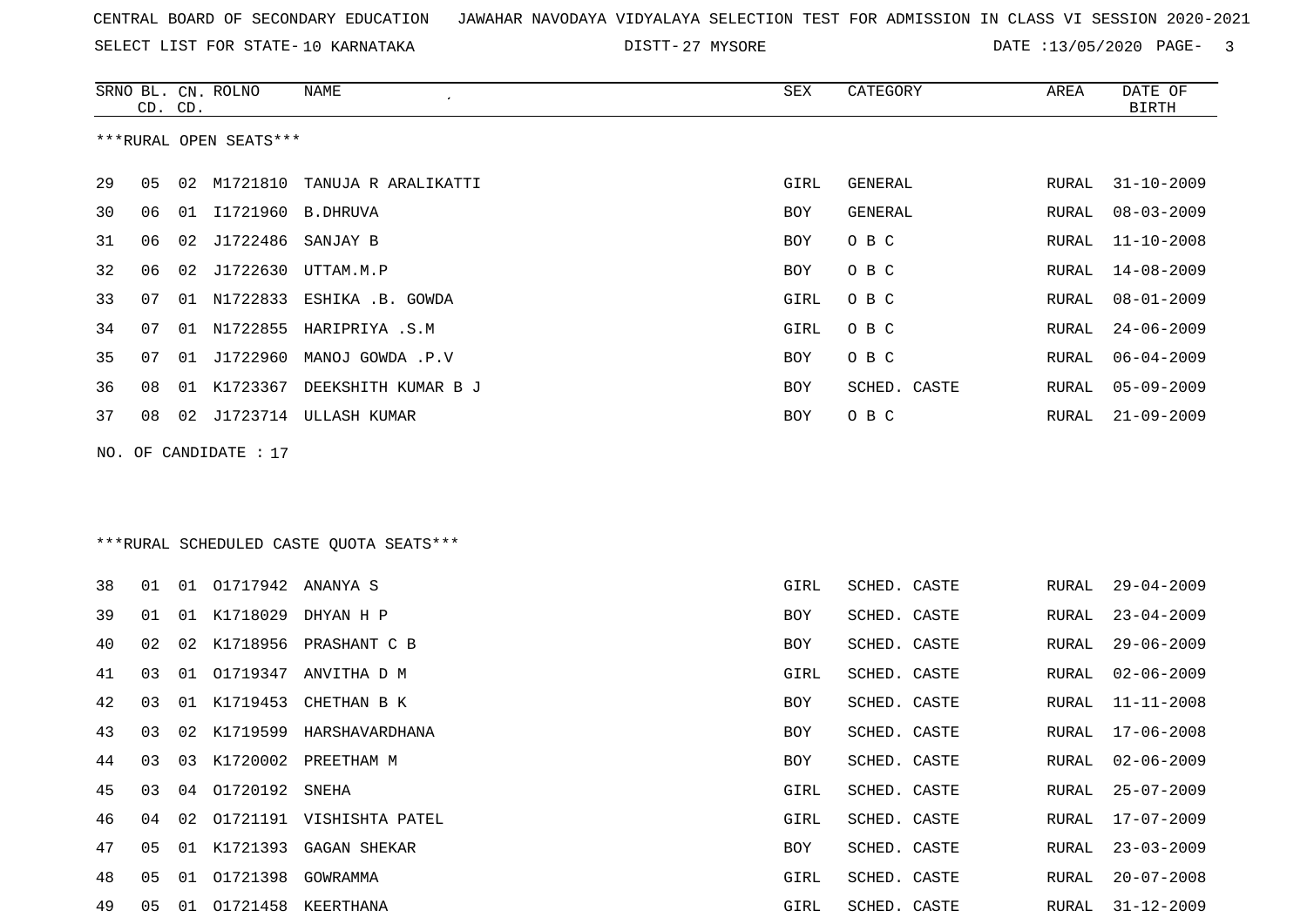SELECT LIST FOR STATE- DISTT- 10 KARNATAKA

SRNO BL. CN.

CD. CD.

ROLNO NAME SEX CATEGORY AREA DATE OF

BIRTH

DISTT-27 MYSORE 2020 DATE :13/05/2020 PAGE- 4

| ***RURAL SCHEDULED CASTE QUOTA SEATS*** |    |    |                       |                                        |      |              |       |                  |  |  |  |  |
|-----------------------------------------|----|----|-----------------------|----------------------------------------|------|--------------|-------|------------------|--|--|--|--|
| 50                                      | 05 |    |                       | 01 K1721470 KISHAN CHANDRA V           | BOY  | SCHED. CASTE | RURAL | $07 - 09 - 2009$ |  |  |  |  |
| 51                                      | 05 | 02 | 01721736              | SANJU N                                | GIRL | SCHED. CASTE | RURAL | $27 - 07 - 2009$ |  |  |  |  |
| 52                                      | 05 |    | 02 K1721798 SUJITH S  |                                        | BOY  | SCHED. CASTE | RURAL | $09 - 11 - 2009$ |  |  |  |  |
| 53                                      | 05 | 02 |                       | 01721864 V PRANATHI                    | GIRL | SCHED. CASTE | RURAL | $22 - 04 - 2009$ |  |  |  |  |
| 54                                      | 06 |    |                       | 01 K1722123 HARSHITH J                 | BOY  | SCHED. CASTE | RURAL | $08 - 11 - 2009$ |  |  |  |  |
|                                         |    |    | NO. OF CANDIDATE : 17 |                                        |      |              |       |                  |  |  |  |  |
|                                         |    |    |                       |                                        |      |              |       |                  |  |  |  |  |
|                                         |    |    |                       | ***RURAL BACKWARD CLASS QUOTA SEATS*** |      |              |       |                  |  |  |  |  |
| 55                                      | 03 |    |                       | 01 J1719476 DANISH BAIG                | BOY  | O B C        | RURAL | $31 - 01 - 2009$ |  |  |  |  |
| 56                                      | 03 | 01 |                       | J1719521 DHUSHYANTH GOWDA S M          | BOY  | O B C        | RURAL | $17 - 06 - 2009$ |  |  |  |  |
| 57                                      | 03 | 03 |                       | J1719957 PRABHUDEV G R                 | BOY  | O B C        | RURAL | $30 - 06 - 2009$ |  |  |  |  |
| 58                                      | 03 | 03 | J1719967              | PRAJWAL H P                            | BOY  | O B C        | RURAL | $05 - 05 - 2009$ |  |  |  |  |
| 59                                      | 03 | 04 | N1720148              | SHREYANKA S                            | GIRL | O B C        | RURAL | $27 - 12 - 2008$ |  |  |  |  |
| 60                                      | 03 | 04 | N1720162              | SHWETHA S B                            | GIRL | O B C        | RURAL | $17 - 04 - 2008$ |  |  |  |  |
| 61                                      | 03 | 04 | N1720265              | THANUJA S M                            | GIRL | O B C        | RURAL | $16 - 02 - 2009$ |  |  |  |  |
| 62                                      | 03 | 04 | N1720281              | THRUPTHI S M                           | GIRL | O B C        | RURAL | $10 - 01 - 2010$ |  |  |  |  |
| 63                                      | 03 | 04 |                       | J1720361 YOGARAJ GOWDA M R             | BOY  | O B C        | RURAL | 19-11-2009       |  |  |  |  |
| 64                                      | 04 | 01 | J1720502 CHIRAG M     |                                        | BOY  | O B C        | RURAL | $21 - 05 - 2009$ |  |  |  |  |
| 65                                      | 04 | 01 |                       | J1720704 K Y APPU GOWDA                | BOY  | O B C        | RURAL | $04 - 11 - 2008$ |  |  |  |  |
| 66                                      | 04 | 02 |                       | J1720820 MUKHESH MAYIG M A             | BOY  | O B C        | RURAL | $20 - 11 - 2008$ |  |  |  |  |
| 67                                      | 05 |    |                       | 02 J1721699 RAVISHANKAR                | BOY  | O B C        | RURAL | $11 - 07 - 2008$ |  |  |  |  |
| 68                                      | 05 |    |                       | 02 N1721755 SHREE VALLI B              | GIRL | O B C        | RURAL | $15 - 05 - 2009$ |  |  |  |  |
| 69                                      | 05 |    |                       | 02 J1721850 VENUGOPAL Y                | BOY  | O B C        | RURAL | $25 - 05 - 2009$ |  |  |  |  |
| 70                                      | 07 |    | 01 J1722791 DARSHUN   |                                        | BOY  | O B C        | RURAL | $22 - 05 - 2009$ |  |  |  |  |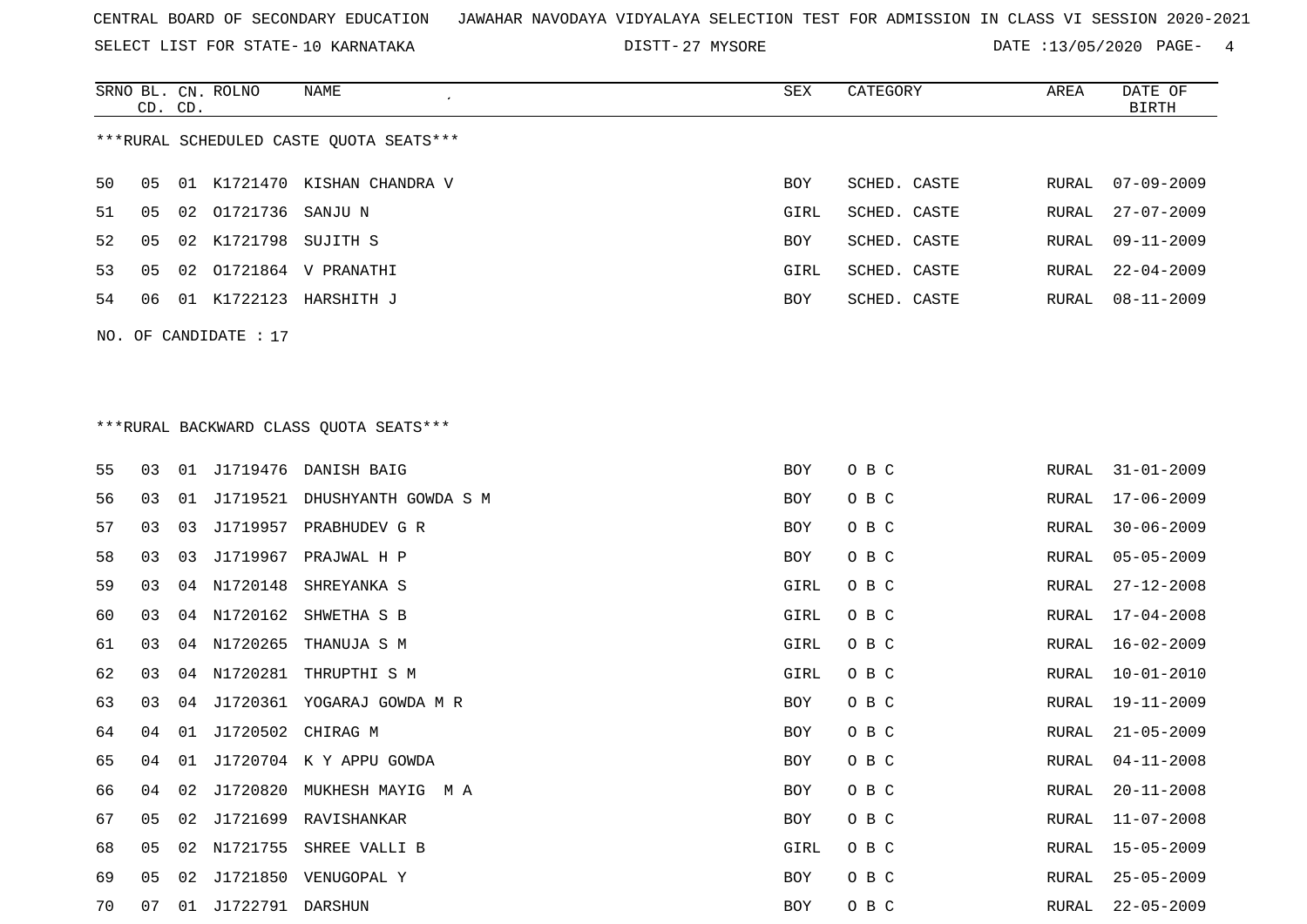|  |  |  |  | CENTRAL BOARD OF SECONDARY EDUCATION – JAWAHAR NAVODAYA VIDYALAYA SELECTION TEST FOR ADMISSION IN CLASS VI SESSION 2020-2021 |  |  |  |  |  |  |  |  |  |  |  |  |  |  |
|--|--|--|--|------------------------------------------------------------------------------------------------------------------------------|--|--|--|--|--|--|--|--|--|--|--|--|--|--|
|--|--|--|--|------------------------------------------------------------------------------------------------------------------------------|--|--|--|--|--|--|--|--|--|--|--|--|--|--|

27 MYSORE DATE :13/05/2020 PAGE- 5

| SRNO<br>$\mathcal{C}N$<br>ப<br>$\cap$<br>הה | ROLNO | NAME | <b>SEX</b> | $\alpha$ <sup>n</sup> $\beta$<br>. <del>.</del> UK | AREA | <b>DATE</b><br>OF<br>BIRTH |
|---------------------------------------------|-------|------|------------|----------------------------------------------------|------|----------------------------|
| ر∟ب<br>ىب                                   |       |      |            |                                                    |      |                            |

NO. OF CANDIDATE : 16

# \*\*\*RURAL SCHEDULED TRIBE QUOTA SEATS\*\*\*

| 71 | 02 | 01 | L1718501 AKHIL  |                          | BOY        | <b>SCHED. TRIBE</b> | RURAL | $30 - 11 - 2008$ |
|----|----|----|-----------------|--------------------------|------------|---------------------|-------|------------------|
| 72 | 02 |    | 02 L1719170     | SUKESH NAYAKA            | <b>BOY</b> | SCHED. TRIBE        | RURAL | $01 - 10 - 2009$ |
| 73 | 05 | 01 | L1721234 ADARSH |                          | BOY        | SCHED. TRIBE        |       | RURAL 02-04-2009 |
| 74 | 05 |    |                 | 01 P1721246 AKANKSHA R P | GIRL       | SCHED. TRIBE        | RURAL | 31-03-2009       |
| 75 | 05 | 01 | L1721290        | ARUNAKUMARA              | BOY        | SCHED. TRIBE        | RURAL | 20-01-2009       |
| 76 | 05 |    | 01 L1721429     | HITHESH R L              | <b>BOY</b> | SCHED. TRIBE        | RURAL | 01-05-2009       |
| 77 | 05 |    | 02 L1721664     | PREETHAM V               | BOY        | SCHED. TRIBE        | RURAL | 22-11-2008       |
| 78 | 05 |    |                 | 02 L1721762 SHRUJAY V    | <b>BOY</b> | SCHED. TRIBE        | RURAL | 10-01-2010       |
| 79 | 06 |    | 02 P1722361     | PALLAVI                  | GIRL       | SCHED. TRIBE        | RURAL | $18 - 10 - 2009$ |
| 80 | 07 | 02 | P1723240        | THANUSHREE D J           | GIRL       | SCHED. TRIBE        | RURAL | 10-04-2009       |
|    |    |    |                 |                          |            |                     |       |                  |

NO. OF CANDIDATE : 10

TOTAL SELECTED CANDIDATE : 80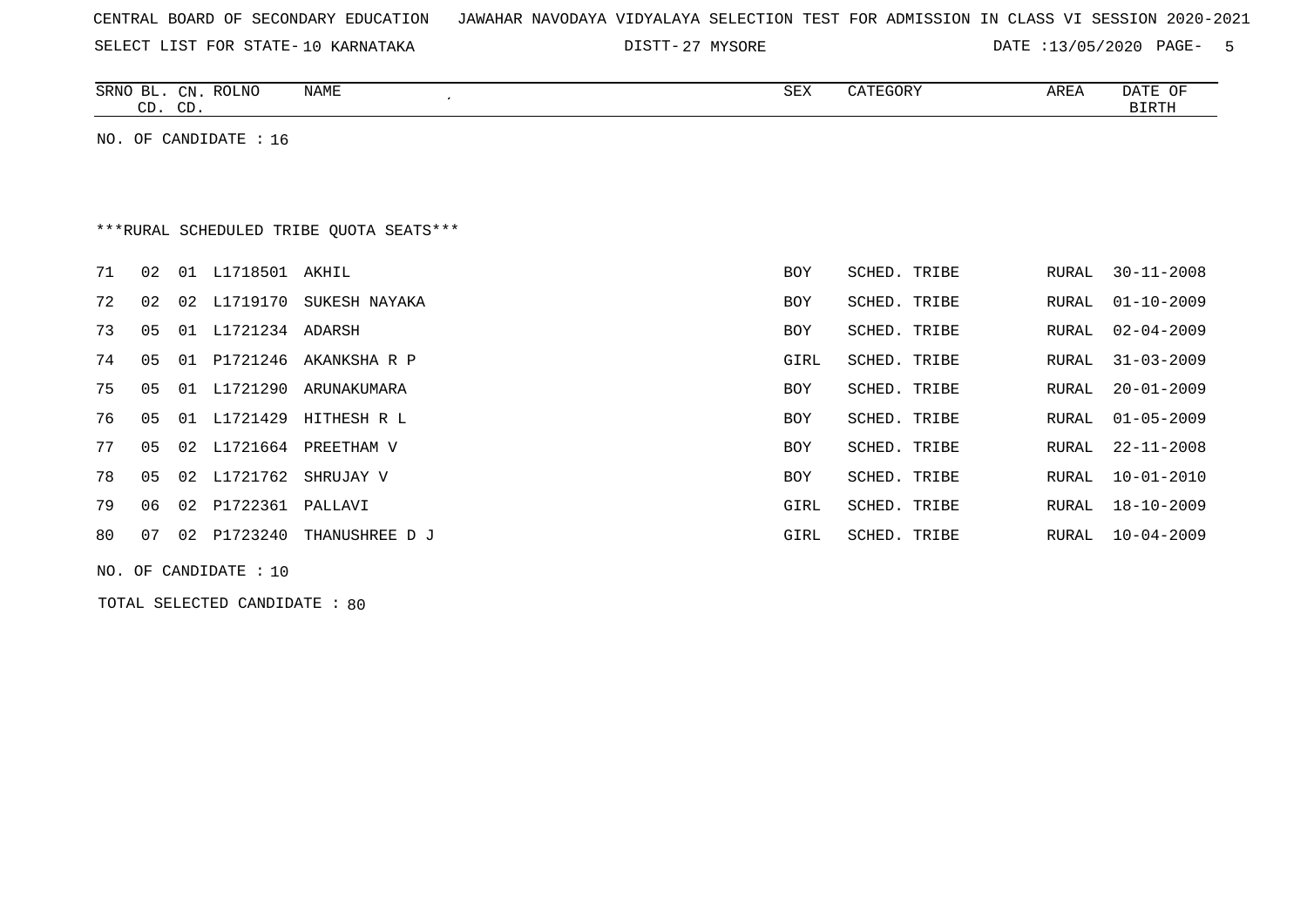SELECT LIST FOR STATE- DISTT- 10 KARNATAKA

28 KALABURAGI-II DATE :13/05/2020 PAGE- 1

|              | CD. CD. |    | SRNO BL. CN. ROLNO     | <b>NAME</b>                            | <b>SEX</b> | CATEGORY     | AREA  | DATE OF<br><b>BIRTH</b> |
|--------------|---------|----|------------------------|----------------------------------------|------------|--------------|-------|-------------------------|
|              |         |    | ***OPEN UR SEATS***    |                                        |            |              |       |                         |
| $\mathbf{1}$ | 01      | 02 |                        | 01724083 DIVYADARSHINI                 | GIRL       | SCHED. CASTE | RURAL | $20 - 11 - 2007$        |
| 2            | 01      |    | 04 K1724672 ROHIT      |                                        | BOY        | SCHED. CASTE | RURAL | $23 - 01 - 2010$        |
| 3            | 01      |    | 04 J1724733 SANDEEP    |                                        | <b>BOY</b> | O B C        | RURAL | $30 - 09 - 2009$        |
| 4            | 02      |    |                        | 01 J1725187 BASANAGOUDA                | BOY        | O B C        | RURAL | $13 - 08 - 2009$        |
| 5            | 02      | 03 |                        | J1725688 SHIVARAJ SALOTAGI             | BOY        | O B C        | RURAL | $09 - 12 - 2008$        |
|              |         |    | NO. OF CANDIDATE : 5   | ***OPEN SCHEDULED CASTE QUOTA SEATS*** |            |              |       |                         |
| 6            | 01      |    |                        | 01 K1724023 BHUVANESHWAR RATHOD        | <b>BOY</b> | SCHED. CASTE | RURAL | $05 - 02 - 2008$        |
| 7            | 01      |    | 02 K1724092 GAGAN      |                                        | <b>BOY</b> | SCHED. CASTE | RURAL | $25 - 12 - 2008$        |
| 8            | 01      | 03 | K1724431 NISHANTH      |                                        | <b>BOY</b> | SCHED. CASTE | RURAL | $15 - 01 - 2009$        |
| 9            | 01      |    | 04 K1724688 RUDRESH    |                                        | <b>BOY</b> | SCHED. CASTE | RURAL | $25 - 03 - 2009$        |
| 10           | 01      | 04 | C1724704 SAHIL         |                                        | <b>BOY</b> | SCHED. CASTE | URBAN | $31 - 01 - 2010$        |
| 11           | 03      |    |                        | 02 C1726454 V. HARSHAVARDHAN           | <b>BOY</b> | SCHED. CASTE | URBAN | $29 - 08 - 2009$        |
|              |         |    | NO. OF CANDIDATE $: 6$ |                                        |            |              |       |                         |

\*\*\*OPEN DISABLED QUOTA SEATS\*\*\*

|  |                            | 12 01 01 01723794 AILAVATI      | GIRL    | SCHED. CASTE | RURAL 21-06-2009 |
|--|----------------------------|---------------------------------|---------|--------------|------------------|
|  |                            | 13 01 03 J1724527 PRAVEEN KUMAR | BOY OBC |              | RURAL 06-06-2009 |
|  | 14 02 01 J1725202 BASVARAJ |                                 | BOY OBC |              | RURAL 03-02-2009 |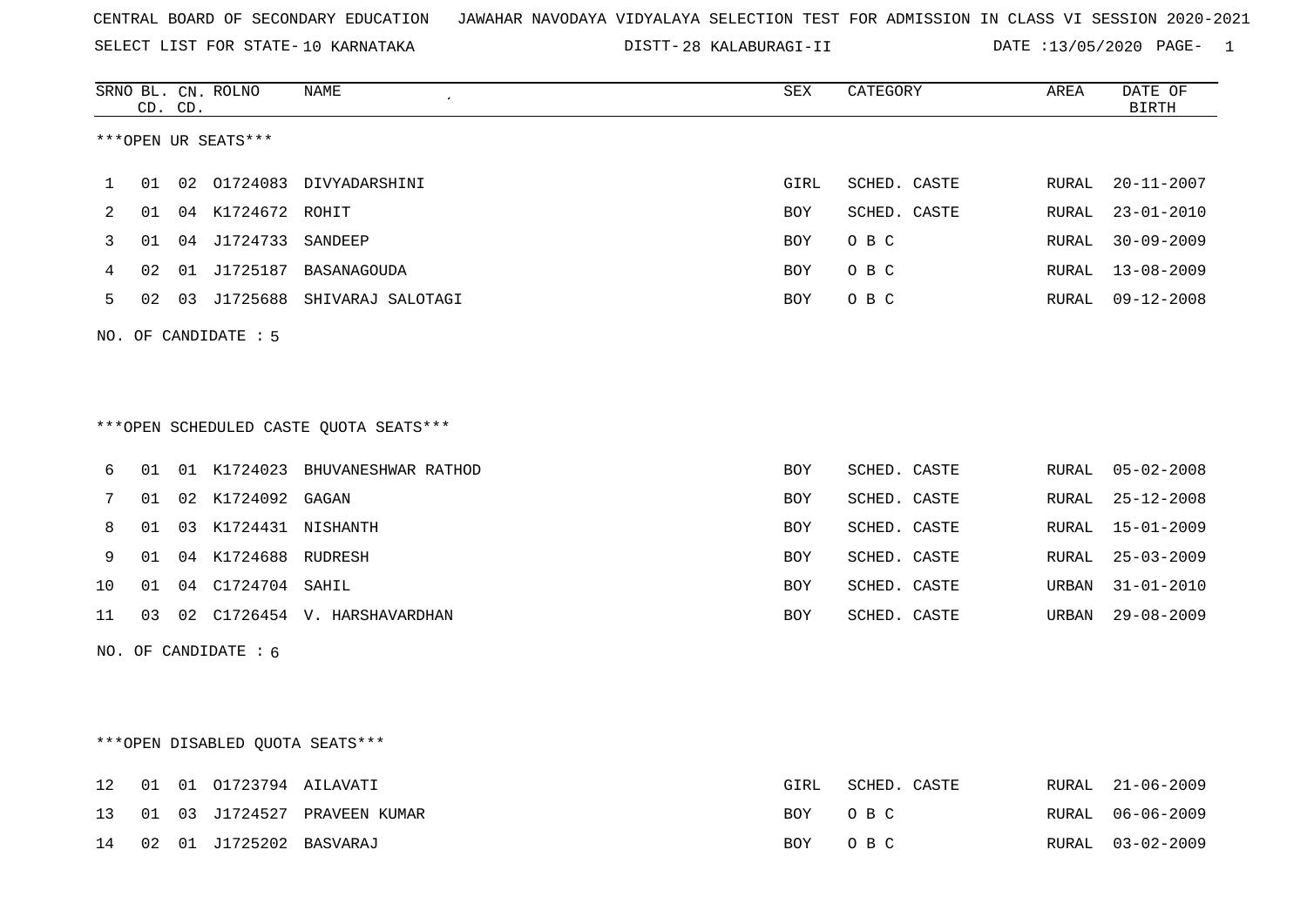SELECT LIST FOR STATE- DISTT- 10 KARNATAKA

28 KALABURAGI-II DATE :13/05/2020 PAGE- 2

|    |    | CD. CD. | SRNO BL. CN. ROLNO      | NAME                                   | SEX  | CATEGORY     | AREA  | DATE OF<br><b>BIRTH</b> |
|----|----|---------|-------------------------|----------------------------------------|------|--------------|-------|-------------------------|
|    |    |         | NO. OF CANDIDATE : 3    |                                        |      |              |       |                         |
|    |    |         |                         |                                        |      |              |       |                         |
|    |    |         |                         |                                        |      |              |       |                         |
|    |    |         |                         | *** OPEN BACKWARD CLASS QUOTA SEATS*** |      |              |       |                         |
| 15 | 01 |         |                         | 04 F1724885 SPOORTI G PATIL            | GIRL | O B C        | URBAN | $07 - 03 - 2009$        |
| 16 | 01 |         |                         | 05 N1725023 VIJAYLAXMI                 | GIRL | O B C        | RURAL | 17-02-2009              |
| 17 | 02 |         |                         | 02 N1725549 PRATIKSHA                  | GIRL | O B C        | RURAL | $06 - 11 - 2008$        |
| 18 | 02 |         |                         | 02 J1725626 SADANANDA                  | BOY  | O B C        | RURAL | 19-08-2009              |
| 19 |    |         |                         | 03 02 N1726421 TANUSHREE MAHINDRAKAR   | GIRL | O B C        | RURAL | $25 - 06 - 2009$        |
|    |    |         | NO. OF CANDIDATE : 5    |                                        |      |              |       |                         |
|    |    |         |                         |                                        |      |              |       |                         |
|    |    |         |                         |                                        |      |              |       |                         |
|    |    |         |                         | ***OPEN SCHEDULED TRIBE QUOTA SEATS*** |      |              |       |                         |
|    |    |         |                         |                                        |      |              |       |                         |
| 20 |    |         | 01 01 P1723895 ARPITA   |                                        | GIRL | SCHED. TRIBE |       | RURAL 10-08-2008        |
|    |    |         | NO. OF CANDIDATE : 1    |                                        |      |              |       |                         |
|    |    |         |                         |                                        |      |              |       |                         |
|    |    |         |                         |                                        |      |              |       |                         |
|    |    |         | ***RURAL OPEN SEATS***  |                                        |      |              |       |                         |
| 21 | 01 |         |                         | 01 J1723903 ARYAN. BIRADAR             | BOY  | O B C        | RURAL | $04 - 07 - 2009$        |
| 22 | 01 |         | 02 J1724274 MAHESH      |                                        | BOY  | O B C        | RURAL | $10 - 08 - 2009$        |
| 23 |    |         |                         | 01 03 J1724354 NAGABHOOSHAN            | BOY  | O B C        |       | RURAL 30-05-2009        |
| 24 |    |         | 01 03 L1724359 NAGARAJ  |                                        | BOY  | SCHED. TRIBE | RURAL | $01 - 01 - 2009$        |
| 25 |    |         | 01 03 J1724401 NAVEEN   |                                        | BOY  | O B C        | RURAL | $01 - 03 - 2010$        |
| 26 |    |         | 01 04 J1724801 SHASHANK |                                        | BOY  | O B C        | RURAL | $23 - 10 - 2009$        |
| 27 |    |         |                         | 01 04 J1724842 SHREESHAIL              | BOY  | O B C        |       | RURAL 01-11-2009        |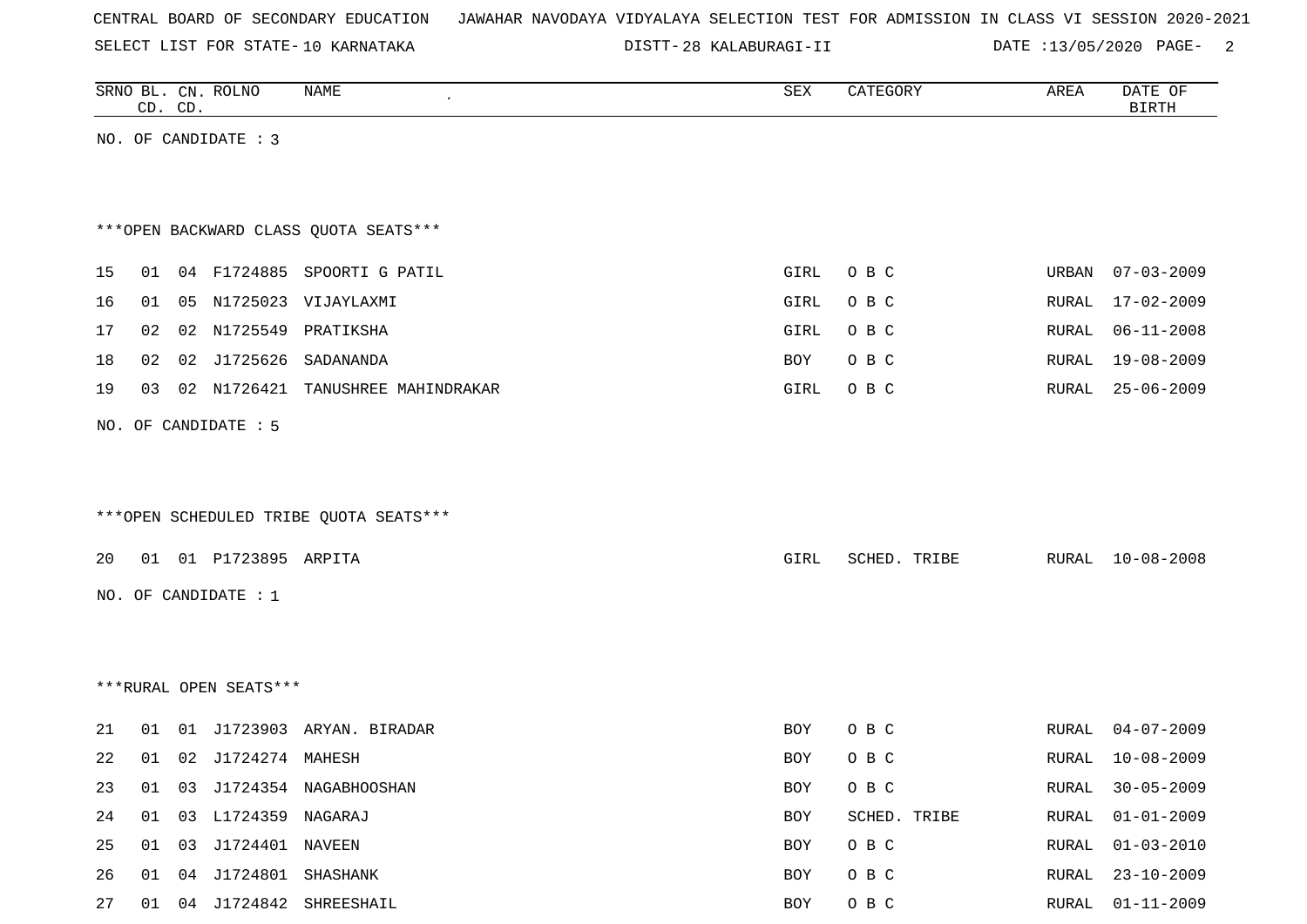28 KALABURAGI-II DATE :13/05/2020 PAGE- 3

|     | CD. CD. |    | SRNO BL. CN. ROLNO     | NAME                                     | SEX        | CATEGORY     | AREA  | DATE OF<br><b>BIRTH</b> |
|-----|---------|----|------------------------|------------------------------------------|------------|--------------|-------|-------------------------|
|     |         |    | ***RURAL OPEN SEATS*** |                                          |            |              |       |                         |
| 28  | 02      |    | 02 J1725428            | MALLANAGOUDA.S.BIRADAR                   | BOY        | O B C        | RURAL | $08 - 08 - 2009$        |
| 29  | 02      | 02 |                        | J1725556 PRAVEEN ANKALAKOTI              | <b>BOY</b> | O B C        | RURAL | $04 - 07 - 2009$        |
| 30  | 02      | 03 | J1725655               | SATISH                                   | <b>BOY</b> | O B C        | RURAL | $09 - 12 - 2009$        |
| 31  | 02      | 03 | J1725660               | SAYIREDDY                                | <b>BOY</b> | O B C        | RURAL | $30 - 05 - 2009$        |
| 32  | 02      | 03 | J1725704               | SHRINIDHI                                | <b>BOY</b> | O B C        | RURAL | $05 - 07 - 2009$        |
| 33  | 02      | 03 | J1725752               | SRUJAN                                   | BOY        | O B C        | RURAL | $20 - 01 - 2008$        |
| 34  | 02      | 03 | P1725757               | SRUSHTI S S                              | GIRL       | SCHED. TRIBE | RURAL | $05 - 08 - 2009$        |
| 35  | 02      | 03 |                        | N1725806 VAISHNAVI SALIMATH              | GIRL       | O B C        | RURAL | $04 - 09 - 2008$        |
| 36  | 03      |    | 01 J1725860 ADARSHA    |                                          | BOY        | O B C        | RURAL | $01 - 08 - 2009$        |
| 37  | 03      |    | 01 N1725888 ANANYA     |                                          | GIRL       | O B C        | RURAL | $28 - 09 - 2009$        |
| 38  | 03      | 01 | J1725903               | ANUPAKUMAR                               | BOY        | O B C        | RURAL | $27 - 09 - 2009$        |
| 39  | 03      | 01 |                        | N1726101 MAHESHWARI                      | GIRL       | O B C        | RURAL | $14 - 07 - 2009$        |
| 40  | 03      |    | 02 J1726471 VIVEK      |                                          | BOY        | O B C        | RURAL | $02 - 02 - 2009$        |
| NO. |         |    | OF CANDIDATE : 20      |                                          |            |              |       |                         |
|     |         |    |                        |                                          |            |              |       |                         |
|     |         |    |                        |                                          |            |              |       |                         |
|     |         |    |                        | *** RURAL SCHEDULED CASTE QUOTA SEATS*** |            |              |       |                         |
| 41  | 01      |    | 01 K1723785 ADITYA     |                                          | <b>BOY</b> | SCHED. CASTE | RURAL | 19-05-2010              |
| 42  | 01      |    | 02 K1724190 KARAN      |                                          | BOY        | SCHED. CASTE | RURAL | $03 - 11 - 2007$        |
| 43  | 01      |    | 03 K1724439            | OMKAR                                    | BOY        | SCHED. CASTE | RURAL | $10 - 06 - 2008$        |
| 44  | 01      |    | 03 K1724579 RAHUL      |                                          | BOY        | SCHED. CASTE | RURAL | 14-04-2009              |
| 45  | 01      |    | 05 K1724942 SUVIN      |                                          | BOY        | SCHED. CASTE | RURAL | $24 - 07 - 2009$        |
| 46  | 01      |    | 05 K1725017 VIGHNESH   |                                          | BOY        | SCHED. CASTE | RURAL | 14-12-2009              |
| 47  |         |    | 01 05 K1725043 VILAS   |                                          | BOY        | SCHED. CASTE | RURAL | $27 - 08 - 2008$        |
| 48  |         |    |                        | 01  05  K1725045  VINITH.V.C             | BOY        | SCHED. CASTE |       | RURAL 20-11-2009        |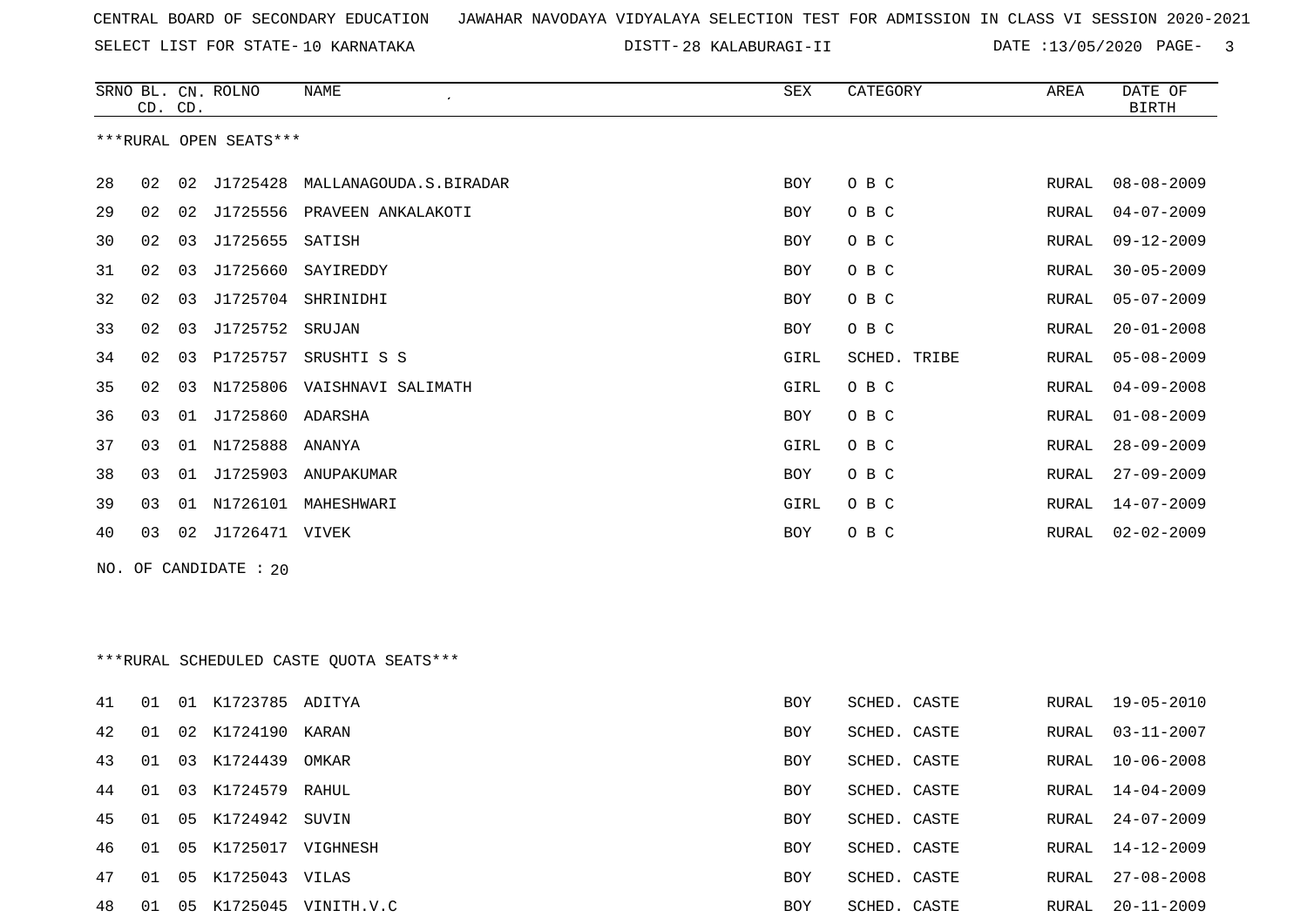SELECT LIST FOR STATE- DISTT- 10 KARNATAKA

28 KALABURAGI-II DATE :13/05/2020 PAGE- 4

|    | CD. CD. |    | SRNO BL. CN. ROLNO    | NAME                                    | SEX        | CATEGORY     | AREA  | DATE OF<br>BIRTH |
|----|---------|----|-----------------------|-----------------------------------------|------------|--------------|-------|------------------|
|    |         |    |                       | ***RURAL SCHEDULED CASTE QUOTA SEATS*** |            |              |       |                  |
| 49 | 01      | 05 | K1725058 VISHWA       |                                         | <b>BOY</b> | SCHED. CASTE | RURAL | $11 - 03 - 2009$ |
| 50 | 02      | 01 |                       | K1725072 ABHIJEET SHARANAPPA VACHCHA    | <b>BOY</b> | SCHED. CASTE | RURAL | $01 - 07 - 2009$ |
| 51 | 02      |    | 01 K1725313 GURU RAJ  |                                         | <b>BOY</b> | SCHED. CASTE | RURAL | $27 - 12 - 2009$ |
| 52 | 02      | 01 | K1725323 HIMESH       |                                         | <b>BOY</b> | SCHED. CASTE | RURAL | $01 - 06 - 2009$ |
| 53 | 02      | 02 | 01725540              | PRANJALI                                | GIRL       | SCHED. CASTE | RURAL | $12 - 07 - 2009$ |
| 54 | 02      | 03 | 01725729              | SNEHA                                   | GIRL       | SCHED. CASTE | RURAL | $20 - 03 - 2009$ |
| 55 | 02      | 03 | 01725827              | VIJAYLAXMI                              | GIRL       | SCHED. CASTE | RURAL | $21 - 02 - 2009$ |
| 56 | 03      | 01 | K1725858              | ABHISHEK                                | <b>BOY</b> | SCHED. CASTE | RURAL | $10 - 06 - 2008$ |
| 57 | 03      | 02 | K1726211              | PRAKASHA                                | <b>BOY</b> | SCHED. CASTE | RURAL | $11 - 03 - 2009$ |
| 58 | 03      | 02 | K1726252 RAMESHA      |                                         | <b>BOY</b> | SCHED. CASTE | RURAL | $05 - 04 - 2009$ |
| 59 | 03      |    | 02 01726371 SONIKA    |                                         | GIRL       | SCHED. CASTE | RURAL | $25 - 02 - 2009$ |
|    |         |    | NO. OF CANDIDATE : 19 |                                         |            |              |       |                  |

# \*\*\*RURAL BACKWARD CLASS QUOTA SEATS\*\*\*

| 60 | O 1 | 01 | J1723876 ANURAG    |                            | <b>BOY</b> | O B C | RURAL | $01 - 01 - 2010$ |
|----|-----|----|--------------------|----------------------------|------------|-------|-------|------------------|
| 61 | 01  | 02 | J1724228           | KIRANAGOUDA                | BOY        | O B C | RURAL | $23 - 09 - 2009$ |
| 62 | 01  |    | 02 N1724313        | MASHAK BEE                 | GIRL       | O B C | RURAL | 10-11-2009       |
| 63 | O 1 | 03 | N1724429 NISHA     |                            | GIRL       | O B C | RURAL | 02-02-2010       |
| 64 | 01  | 04 |                    | J1724716 SAI PRASAD NANDUR | BOY        | O B C | RURAL | 13-07-2008       |
| 65 | 01  |    |                    | 04 N1724764 SARASWATI      | GIRL       | O B C |       | RURAL 11-11-2009 |
| 66 | 01  |    | 04 N1724771 SAVANI |                            | GIRL       | O B C | RURAL | 06-03-2008       |
| 67 | 01  | 04 |                    | J1724822 SHIVANANDREDDY    | BOY        | O B C | RURAL | $23 - 02 - 2009$ |
| 68 | O 1 | 05 |                    | J1724943 S. VINAY KUMAR    | BOY        | O B C | RURAL | $25 - 03 - 2009$ |
| 69 | 01  | 05 | N1724957           | TANAVEER                   | GIRL       | O B C | RURAL | 02-01-2009       |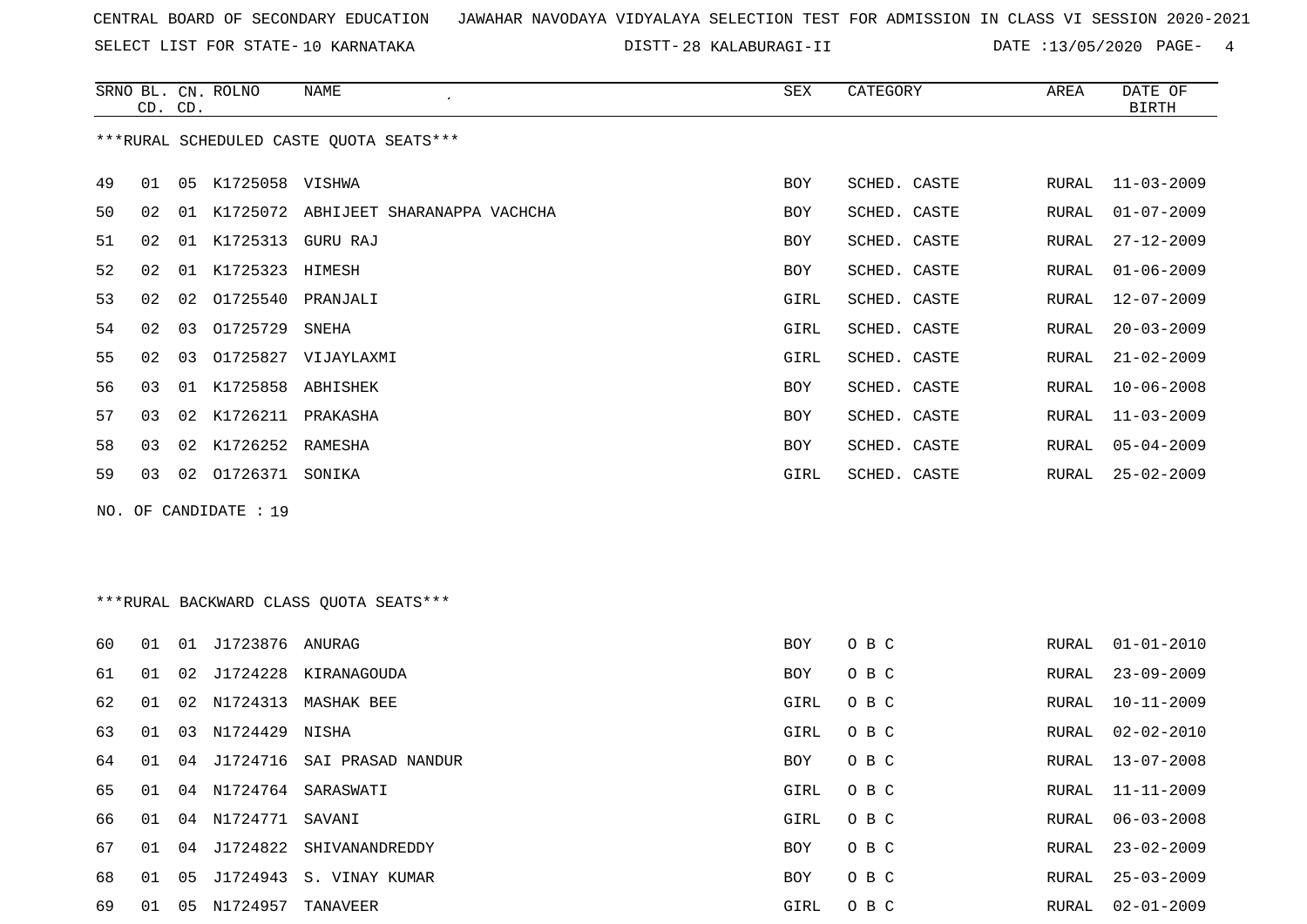SELECT LIST FOR STATE- DISTT- 10 KARNATAKA

28 KALABURAGI-II DATE :13/05/2020 PAGE- 5

|                                        | CD. CD. |    | SRNO BL. CN. ROLNO | NAME<br>$\cdot$ | SEX  | CATEGORY | AREA  | DATE OF<br>BIRTH |  |  |  |
|----------------------------------------|---------|----|--------------------|-----------------|------|----------|-------|------------------|--|--|--|
| ***RURAL BACKWARD CLASS OUOTA SEATS*** |         |    |                    |                 |      |          |       |                  |  |  |  |
| 70                                     | 01      | 05 | N1725016           | VIDYASHREE      | GIRL | O B C    | RURAL | $09 - 03 - 2009$ |  |  |  |
| 71                                     | 02      | 01 | N1725227           | BHAGYASHREE     | GIRL | O B C    | RURAL | $20 - 06 - 2008$ |  |  |  |
| 72                                     | 02      | 01 | N1725291           | ERAMMA          | GIRL | O B C    | RURAL | $28 - 01 - 2008$ |  |  |  |
| 73                                     | 02      | 02 | N1725381           | KSHITIJA        | GIRL | O B C    | RURAL | $02 - 01 - 2010$ |  |  |  |
| 74                                     | 02      | 02 | N1725488           | NAGAVEENA       | GIRL | O B C    | RURAL | 01-08-2009       |  |  |  |
| 75                                     | 03      | 02 | N1726352           | SHREYA REDDY    | GIRL | O B C    | RURAL | $04 - 12 - 2008$ |  |  |  |
|                                        |         |    |                    |                 |      |          |       |                  |  |  |  |

\*\*\*RURAL SCHEDULED TRIBE QUOTA SEATS\*\*\*

|    |  | 76 01 01 L1723860 ANIL  |                              | BOY        | SCHED. TRIBE | RURAL 01-06-2008 |
|----|--|-------------------------|------------------------------|------------|--------------|------------------|
| 77 |  |                         | 02 01 P1725099 AISHWARYA     | GIRL       | SCHED. TRIBE | RURAL 17-07-2009 |
|    |  | 78 02 02 L1725441 MANIK |                              | <b>BOY</b> | SCHED. TRIBE | RURAL 10-10-2009 |
|    |  |                         | 79 02 02 L1725518 PARMESHWAR | <b>BOY</b> | SCHED. TRIBE | RURAL 12-03-2009 |
| 80 |  |                         | 02 03 L1725692 SHIVUKUMAR    | BOY        | SCHED. TRIBE | RURAL 04-06-2008 |
|    |  |                         |                              |            |              |                  |

NO. OF CANDIDATE : 5

NO. OF CANDIDATE : 16

TOTAL SELECTED CANDIDATE : 80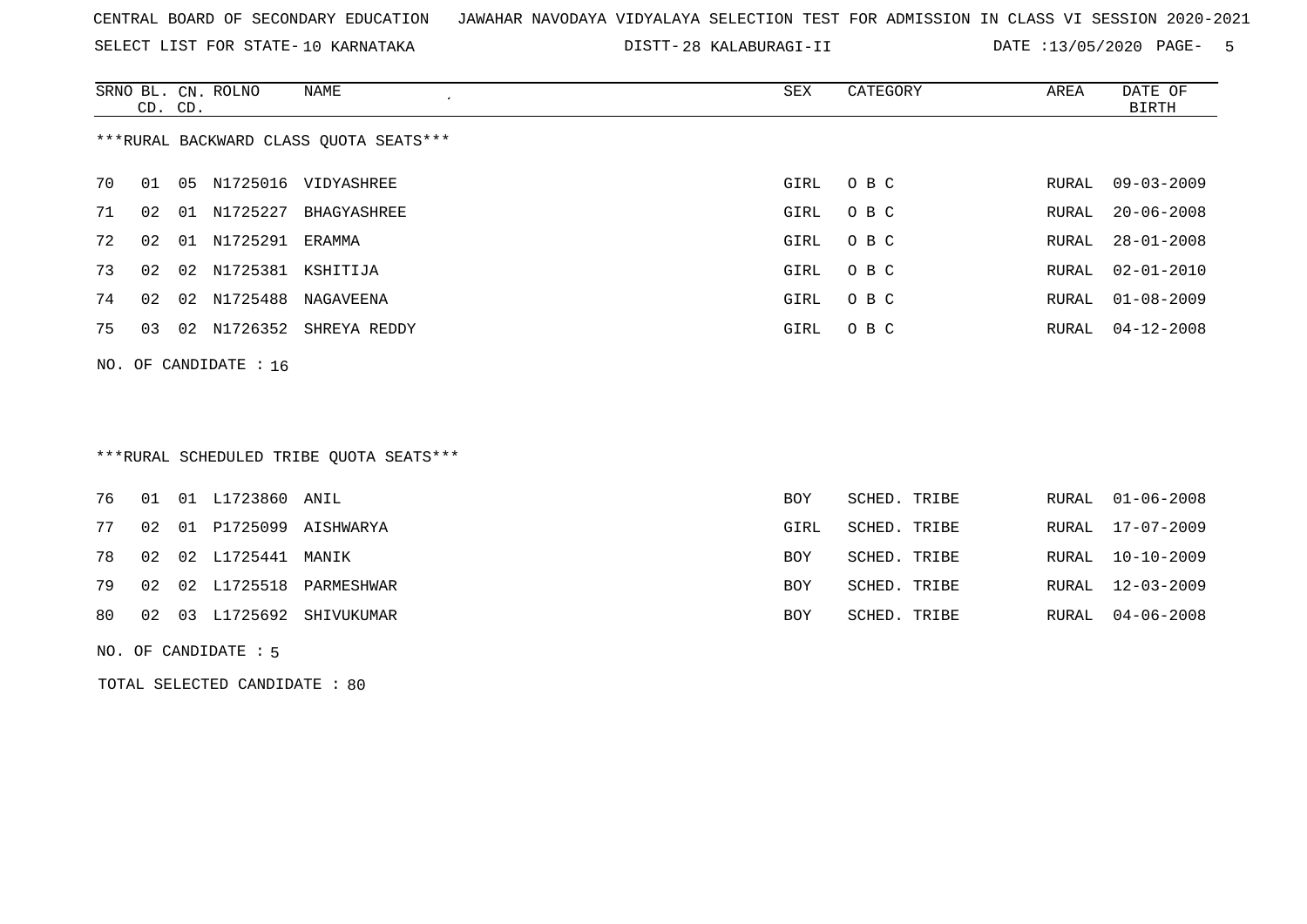SELECT LIST FOR STATE- DISTT- 10 KARNATAKA

29 RAMNAGARA DATE :13/05/2020 PAGE- 1

|   |    | CD. CD. | SRNO BL. CN. ROLNO               | NAME                                   | ${\tt SEX}$ | CATEGORY     | AREA  | DATE OF<br><b>BIRTH</b> |
|---|----|---------|----------------------------------|----------------------------------------|-------------|--------------|-------|-------------------------|
|   |    |         | ***OPEN UR SEATS***              |                                        |             |              |       |                         |
| 1 | 02 |         |                                  | 02 B1727367 MUNISH KUMAR K H           | BOY         | O B C        | URBAN | $26 - 04 - 2009$        |
| 2 |    |         |                                  | 03 01 N1727763 DEEPIKA S               | GIRL        | O B C        | RURAL | $17 - 03 - 2010$        |
| 3 |    |         | 03 01 N1727832 MANASA            |                                        | GIRL        | O B C        |       | RURAL 28-02-2009        |
|   |    |         | NO. OF CANDIDATE : 3             |                                        |             |              |       |                         |
|   |    |         |                                  |                                        |             |              |       |                         |
|   |    |         |                                  | ***OPEN SCHEDULED CASTE QUOTA SEATS*** |             |              |       |                         |
| 4 | 02 |         |                                  | 02 K1727453 PREETHAM S MOURYA          | BOY         | SCHED. CASTE | RURAL | $09 - 02 - 2009$        |
| 5 |    |         | 03 01 01727923 SWAPNA S          |                                        | GIRL        | SCHED. CASTE |       | RURAL 30-06-2009        |
|   |    |         | NO. OF CANDIDATE : 2             |                                        |             |              |       |                         |
|   |    |         |                                  |                                        |             |              |       |                         |
|   |    |         | *** OPEN DISABLED QUOTA SEATS*** |                                        |             |              |       |                         |
| 6 |    |         | 03 01 01727773 GAGANA K          |                                        | GIRL        | SCHED. CASTE |       | RURAL 01-01-2009        |
|   |    |         | NO. OF CANDIDATE : 1             |                                        |             |              |       |                         |
|   |    |         |                                  |                                        |             |              |       |                         |
|   |    |         |                                  | *** OPEN BACKWARD CLASS QUOTA SEATS*** |             |              |       |                         |
| 7 | 03 |         |                                  | 01 F1727738 BHARGAVI M P               | GIRL        | O B C        | URBAN | 19-02-2009              |
| 8 | 03 |         |                                  | 01 J1727777 GOVINDEGOWDA K A           | BOY         | O B C        | RURAL | 17-05-2009              |
| 9 | 03 |         | 01 B1727866 PAVAN R              |                                        | BOY         | O B C        | URBAN | $22 - 11 - 2008$        |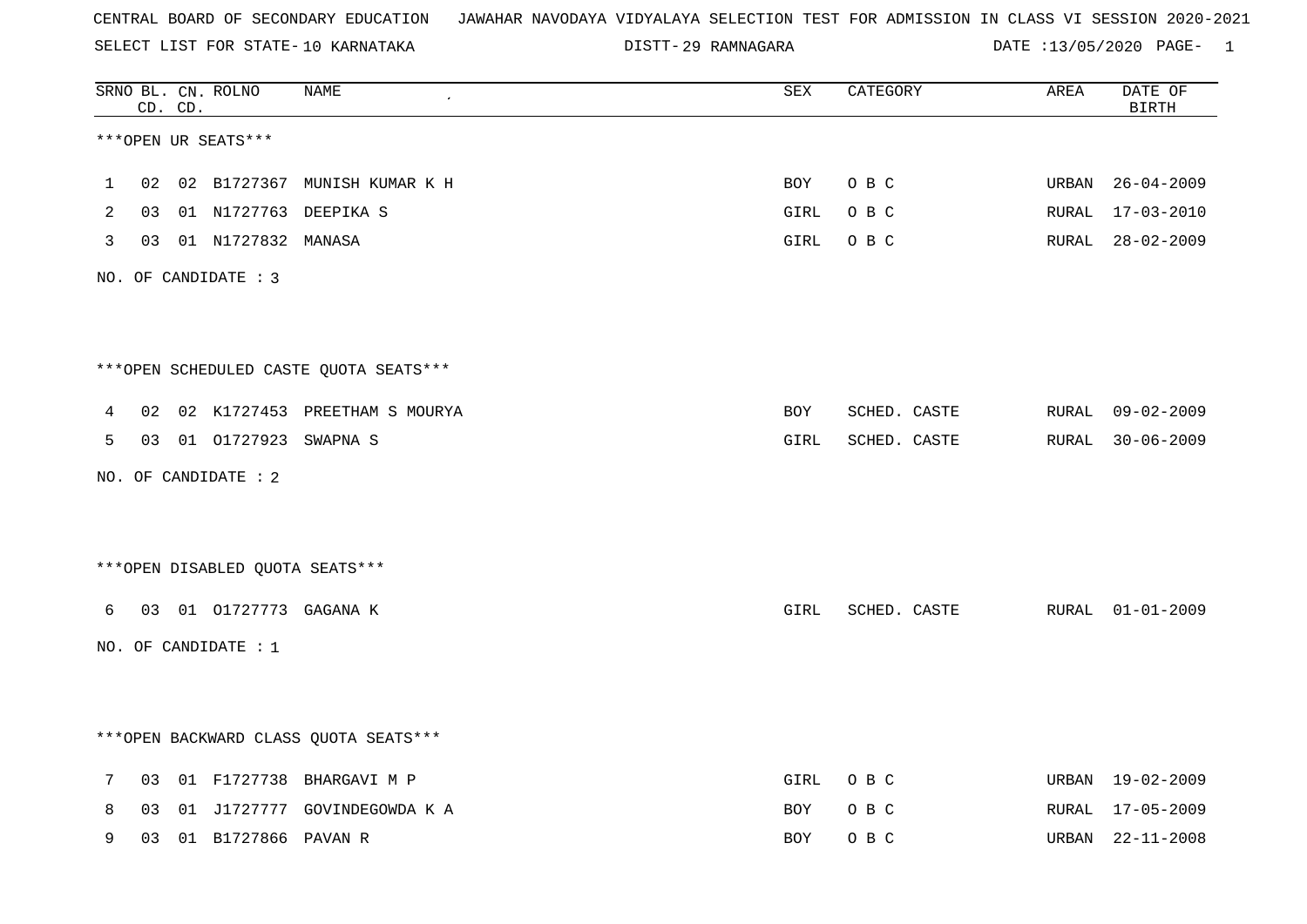| CENTRAL BOARD OF SECONDARY EDUCATION – JAWAHAR NAVODAYA VIDYALAYA SELECTION TEST FOR ADMISSION IN CLASS VI SESSION 2020-2021 |  |
|------------------------------------------------------------------------------------------------------------------------------|--|
|------------------------------------------------------------------------------------------------------------------------------|--|

DISTT-29 RAMNAGARA 2000 DATE :13/05/2020 PAGE- 2

|    | CD. CD. |    | SRNO BL. CN. ROLNO     | NAME                                    | SEX        | CATEGORY       | AREA          | DATE OF<br><b>BIRTH</b> |
|----|---------|----|------------------------|-----------------------------------------|------------|----------------|---------------|-------------------------|
|    |         |    | NO. OF CANDIDATE : 3   |                                         |            |                |               |                         |
|    |         |    |                        |                                         |            |                |               |                         |
|    |         |    |                        | *** OPEN SCHEDULED TRIBE QUOTA SEATS*** |            |                |               |                         |
| 10 | 02      |    |                        | 03 P1727599 SOWBHAGYA.B.KELUR           | GIRL       | SCHED. TRIBE   | RURAL         | $11 - 02 - 2009$        |
|    |         |    | NO. OF CANDIDATE : $1$ |                                         |            |                |               |                         |
|    |         |    |                        |                                         |            |                |               |                         |
|    |         |    |                        |                                         |            |                |               |                         |
|    |         |    | ***RURAL OPEN SEATS*** |                                         |            |                |               |                         |
| 11 | 01      |    |                        | 01 K1726623 HARSHAVARDHAN C             | <b>BOY</b> | SCHED. CASTE   | RURAL         | $08 - 11 - 2009$        |
| 12 | 01      | 02 | N1726825               | PUNYA K                                 | GIRL       | O B C          | RURAL         | $23 - 07 - 2009$        |
| 13 | 01      | 02 | M1726891               | SHRIYA R                                | GIRL       | GENERAL        | RURAL         | $27 - 10 - 2009$        |
| 14 | 02      | 01 | J1727089               | BHUVANGOWDA S P                         | BOY        | O B C          | RURAL         | $20 - 03 - 2009$        |
| 15 | 02      | 02 |                        | J1727369 NACHIKETH S                    | BOY        | O B C          | <b>RURAL</b>  | $10 - 05 - 2009$        |
| 16 | 02      | 02 |                        | J1727395 NIKHIL B R                     | <b>BOY</b> | O B C          | RURAL         | $21 - 03 - 2009$        |
| 17 | 02      | 02 |                        | J1727478 PUSHKAR H S                    | <b>BOY</b> | O B C          | RURAL         | $13 - 02 - 2009$        |
| 18 | 02      |    |                        | 03 J1727659 UDAY GOWDA C                | <b>BOY</b> | O B C          | RURAL         | $24 - 05 - 2009$        |
| 19 | 03      |    |                        | 01 J1727774 GAGAN GOWDA B T             | <b>BOY</b> | O B C          | ${\tt RURAL}$ | $20 - 04 - 2009$        |
| 20 | 03      |    | 01 N1727838            | MANYA                                   | GIRL       | O B C          | ${\tt RURAL}$ | $04 - 01 - 2010$        |
| 21 | 03      |    | 01 N1727920            | SUSHMITHA                               | GIRL       | O B C          | RURAL         | $11 - 07 - 2009$        |
| 22 | 04      | 01 | J1728035               | GANGADHAR N S                           | <b>BOY</b> | O B C          | RURAL         | $13 - 06 - 2009$        |
| 23 | 04      | 01 |                        | J1728091 LIKITHGOWDA S H                | <b>BOY</b> | O B C          | RURAL         | $26 - 04 - 2009$        |
| 24 | 04      |    |                        | 01 I1728171 RISHEEK HAMPI               | <b>BOY</b> | <b>GENERAL</b> | RURAL         | $16 - 11 - 2008$        |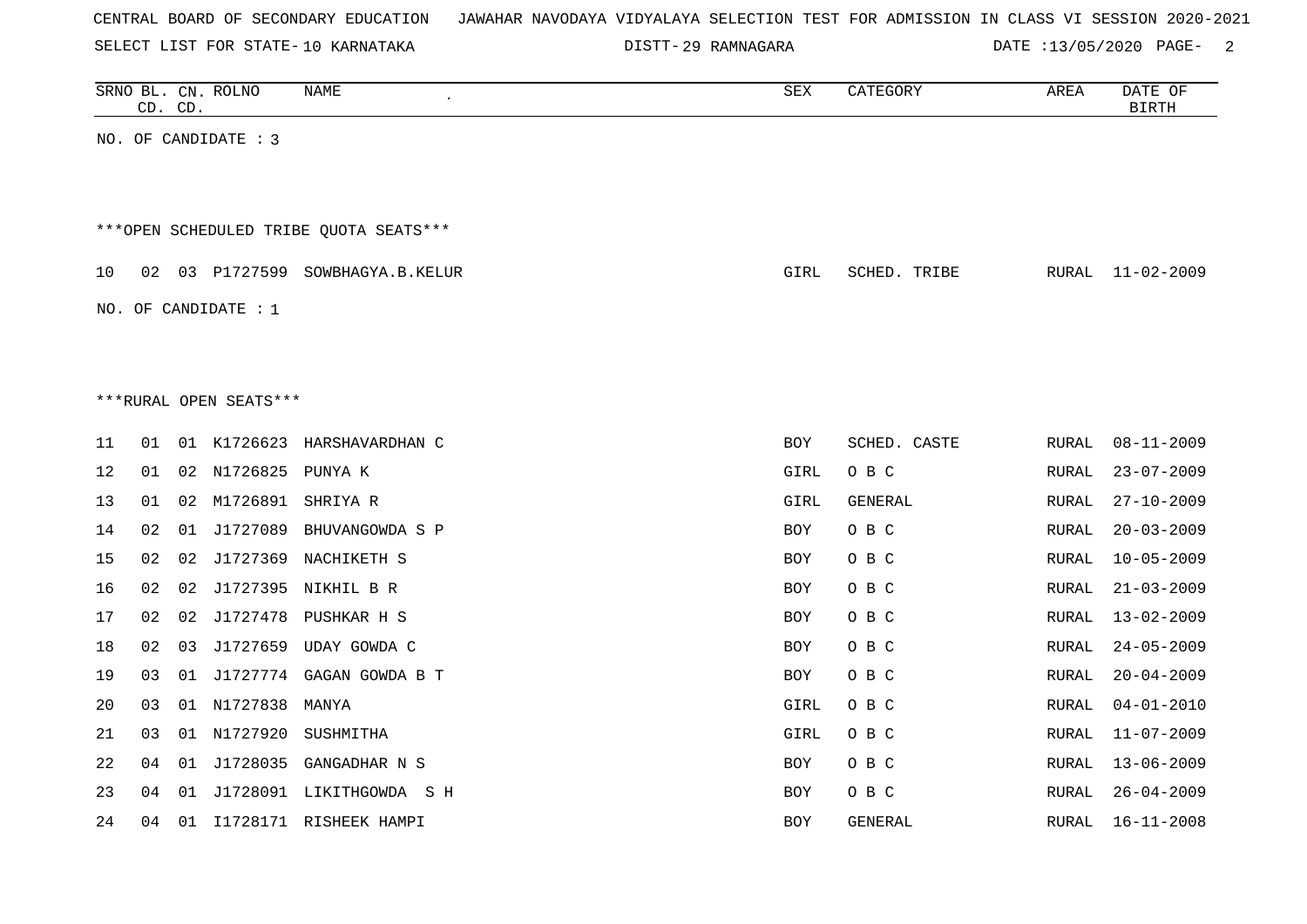|  |  |  | CENTRAL BOARD OF SECONDARY EDUCATION – JAWAHAR NAVODAYA VIDYALAYA SELECTION TEST FOR ADMISSION IN CLASS VI SESSION 2020-2021 |  |  |  |  |  |  |  |  |  |  |  |  |  |  |
|--|--|--|------------------------------------------------------------------------------------------------------------------------------|--|--|--|--|--|--|--|--|--|--|--|--|--|--|
|--|--|--|------------------------------------------------------------------------------------------------------------------------------|--|--|--|--|--|--|--|--|--|--|--|--|--|--|

DISTT-29 RAMNAGARA 2000 DATE :13/05/2020 PAGE- 3

|    | CD. CD. |    | SRNO BL. CN. ROLNO     | NAME                                     | SEX        | CATEGORY     | AREA         | DATE OF<br><b>BIRTH</b> |
|----|---------|----|------------------------|------------------------------------------|------------|--------------|--------------|-------------------------|
|    |         |    | NO. OF CANDIDATE : 14  |                                          |            |              |              |                         |
|    |         |    |                        |                                          |            |              |              |                         |
|    |         |    |                        |                                          |            |              |              |                         |
|    |         |    |                        | *** RURAL SCHEDULED CASTE QUOTA SEATS*** |            |              |              |                         |
| 25 | 01      |    |                        | 02 K1726823 PUNITH M V                   | <b>BOY</b> | SCHED. CASTE | RURAL        | $26 - 08 - 2009$        |
| 26 | 02      |    |                        | 01 K1727138 DEEKSHITH B M                | <b>BOY</b> | SCHED. CASTE | RURAL        | $21 - 05 - 2009$        |
| 27 | 03      |    | 01 01727851 NAVYA      |                                          | GIRL       | SCHED. CASTE | RURAL        | $24 - 09 - 2009$        |
| 28 | 03      |    |                        | 01 01727956 YASHASHWINI                  | GIRL       | SCHED. CASTE | <b>RURAL</b> | $05 - 10 - 2008$        |
| 29 | 04      |    |                        | 01 01728062 JANYA SHREE K B              | GIRL       | SCHED. CASTE | RURAL        | $13 - 12 - 2008$        |
| 30 | 04      |    |                        | 01 K1728081 KRITHIK T                    | <b>BOY</b> | SCHED. CASTE | RURAL        | $06 - 08 - 2009$        |
|    |         |    | NO. OF CANDIDATE $: 6$ |                                          |            |              |              |                         |
|    |         |    |                        |                                          |            |              |              |                         |
|    |         |    |                        |                                          |            |              |              |                         |
|    |         |    |                        | ***RURAL BACKWARD CLASS OUOTA SEATS***   |            |              |              |                         |
| 31 | 03      |    |                        | 01 N1727761 DARSHINI M N                 | GIRL       | O B C        | RURAL        | 17-12-2009              |
| 32 | 03      |    |                        | 01 J1727769 DHANUSH S                    | <b>BOY</b> | O B C        | RURAL        | $12 - 04 - 2010$        |
| 33 | 03      |    |                        | 01 J1727823 LIKITH GOWDA H D             | <b>BOY</b> | O B C        | RURAL        | $02 - 02 - 2009$        |
| 34 | 03      |    |                        | 01 N1727829 MAHALAKSHMI                  | GIRL       | O B C        | RURAL        | $24 - 07 - 2009$        |
| 35 | 03      | 01 | J1727837               | MANOJ GOWDA T H                          | <b>BOY</b> | O B C        | RURAL        | $17 - 09 - 2009$        |
| 36 | 03      |    |                        | 01 J1727899 SANTHOSH B K                 | <b>BOY</b> | O B C        | RURAL        | $25 - 11 - 2009$        |
| 37 | 03      |    | 01 N1727954 YAMUNA H   |                                          | GIRL       | O B C        | RURAL        | $28 - 08 - 2009$        |
| 38 | 03      |    |                        | 01 J1727962 YOGESHWAR GOWDA C            | <b>BOY</b> | O B C        | RURAL        | $12 - 05 - 2009$        |

NO. OF CANDIDATE : 8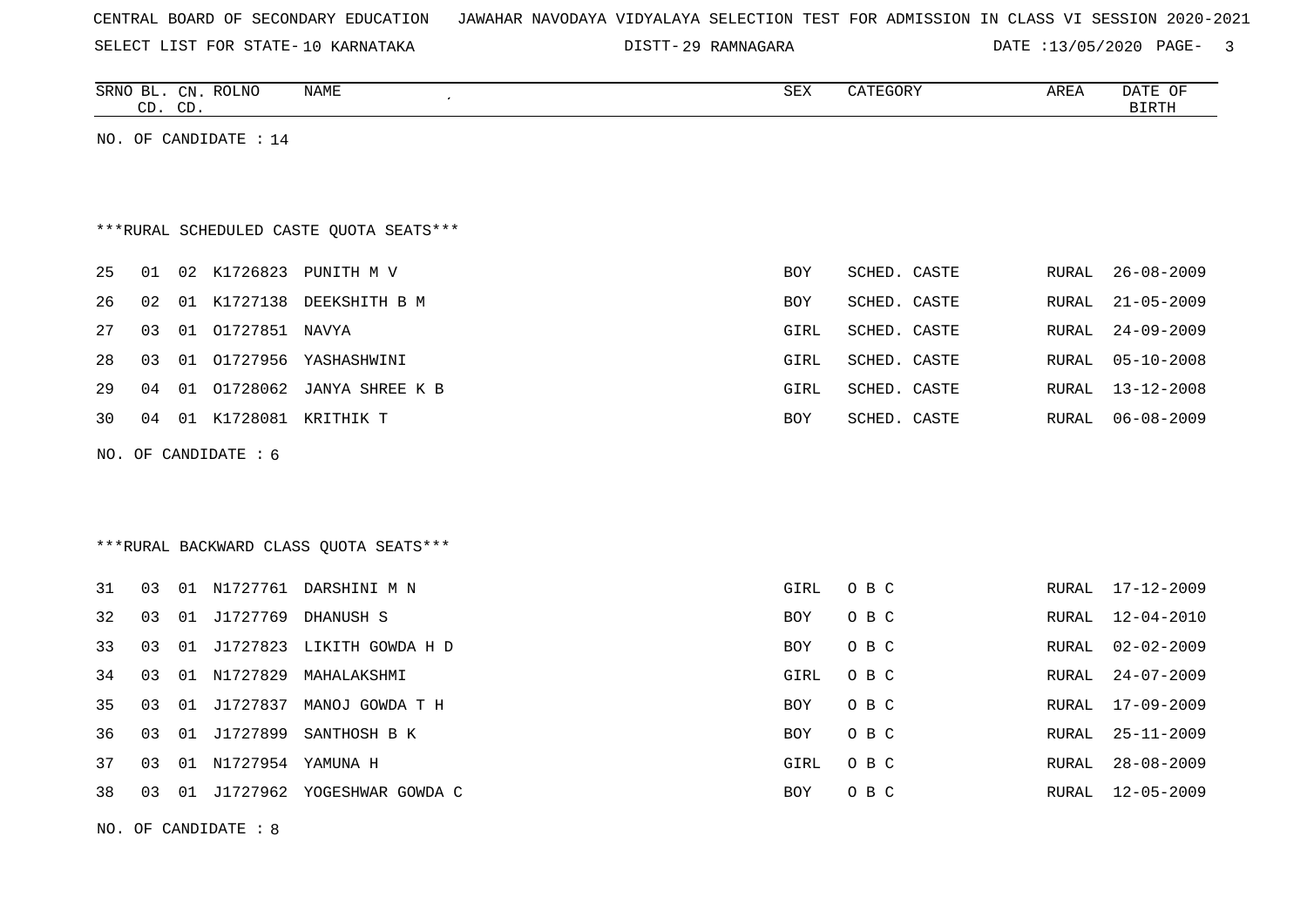SELECT LIST FOR STATE- DISTT- 10 KARNATAKA

TOTAL SELECTED CANDIDATE : 40

29 RAMNAGARA DATE :13/05/2020 PAGE- 4

|          | NAME<br>SRNO BL. CN. ROLNO<br>CD. CD.   | SEX | CATEGORY     | AREA  | DATE OF<br>BIRTH |
|----------|-----------------------------------------|-----|--------------|-------|------------------|
|          | ***RURAL SCHEDULED TRIBE QUOTA SEATS*** |     |              |       |                  |
| 39<br>02 | 02 L1727339 MANISH SHESHADRI            | BOY | SCHED. TRIBE | RURAL | 24-07-2009       |
| 40<br>03 | 01 L1727789<br>JAYANTHA T H             | BOY | SCHED. TRIBE | RURAL | 04-08-2009       |
|          | NO. OF CANDIDATE : $2$                  |     |              |       |                  |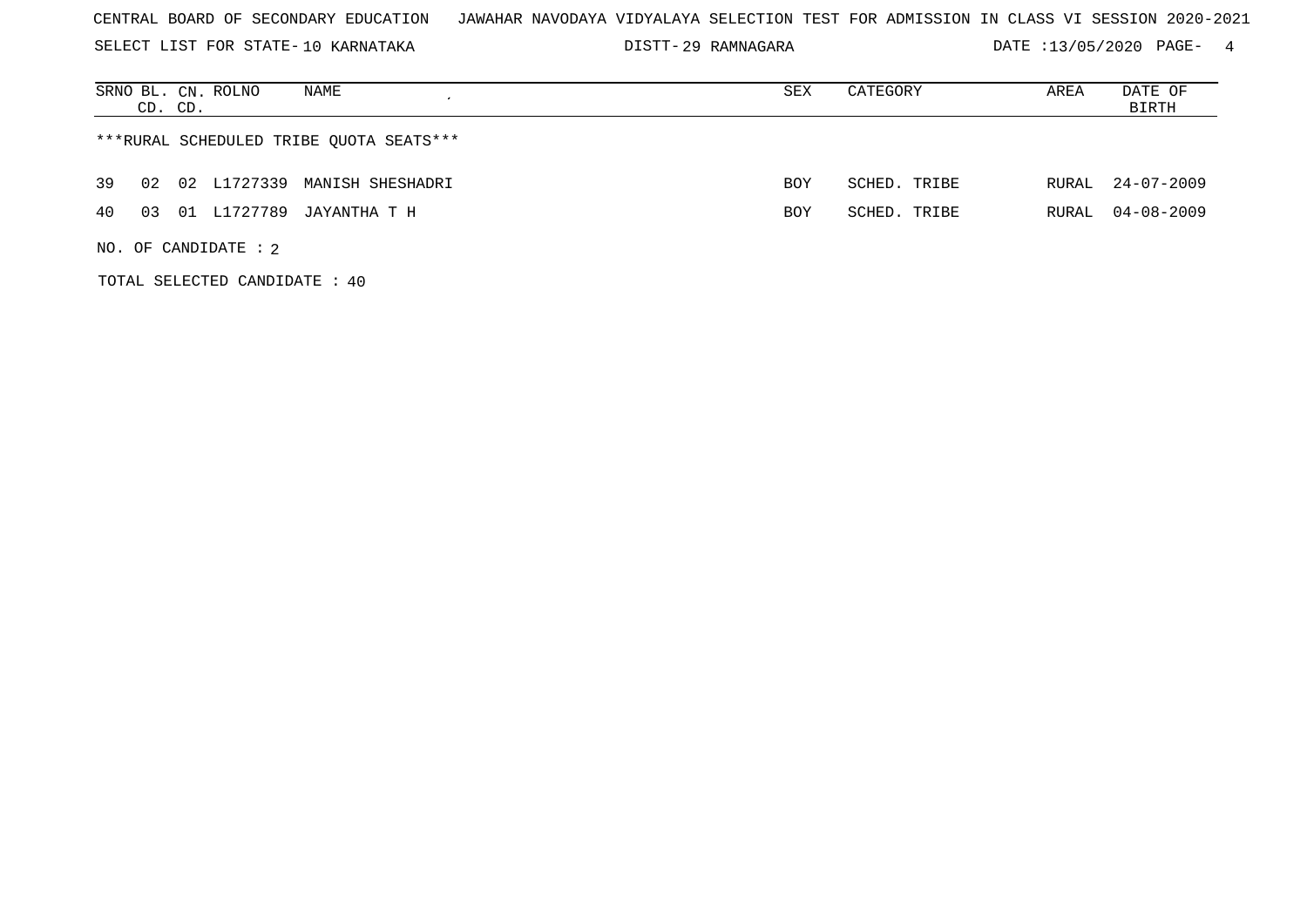SELECT LIST FOR STATE- DISTT- 10 KARNATAKA

30 KOLAR DATE :13/05/2020 PAGE- 1

|   |    | CD. CD. | SRNO BL. CN. ROLNO   | <b>NAME</b>                            | <b>SEX</b> | CATEGORY     | AREA  | DATE OF<br>BIRTH |
|---|----|---------|----------------------|----------------------------------------|------------|--------------|-------|------------------|
|   |    |         | ***OPEN UR SEATS***  |                                        |            |              |       |                  |
| 1 |    |         |                      | 04 02 J1729954 MADAN SAI GOWDA P       | BOY        | O B C        |       | RURAL 15-10-2009 |
| 2 | 04 |         | 02 N1730129 SHYLAJA  |                                        | GIRL       | O B C        | RURAL | $12 - 09 - 2008$ |
| 3 |    |         |                      | 05 01 F1730447 S. KUSUMA               | GIRL       | O B C        | URBAN | $13 - 09 - 2009$ |
|   |    |         | NO. OF CANDIDATE : 3 |                                        |            |              |       |                  |
|   |    |         |                      |                                        |            |              |       |                  |
|   |    |         |                      | ***OPEN SCHEDULED CASTE QUOTA SEATS*** |            |              |       |                  |
| 4 | 02 |         |                      | 01 G1729256 MOULYA V R                 | GIRL       | SCHED. CASTE | URBAN | $28 - 09 - 2008$ |
| 5 | 03 |         |                      | 01 C1729545 CHARAN TEJ.K.M             | BOY        | SCHED. CASTE | URBAN | $04 - 01 - 2009$ |
| 6 | 05 |         |                      | 01 K1730293 HRUSHIKESH G E             | <b>BOY</b> | SCHED. CASTE | RURAL | $10 - 07 - 2009$ |
|   |    |         | NO. OF CANDIDATE : 3 |                                        |            |              |       |                  |
|   |    |         |                      |                                        |            |              |       |                  |
|   |    |         |                      | *** OPEN BACKWARD CLASS QUOTA SEATS*** |            |              |       |                  |
| 7 |    |         |                      | 01 01 F1728402 CHANCHAL KUMARI         | GIRL       | O B C        | URBAN | $09 - 11 - 2008$ |
| 8 | 01 |         |                      | 01 B1728548 K HEMANTH SINGH            | BOY        | O B C        | URBAN | $15 - 09 - 2009$ |
| 9 | 05 |         |                      | 01 F1730246 CHANDANA PRIYA S J         | GIRL       | O B C        | URBAN | $28 - 02 - 2009$ |
|   |    |         | NO. OF CANDIDATE : 3 |                                        |            |              |       |                  |

\*\*\*OPEN SCHEDULED TRIBE QUOTA SEATS\*\*\*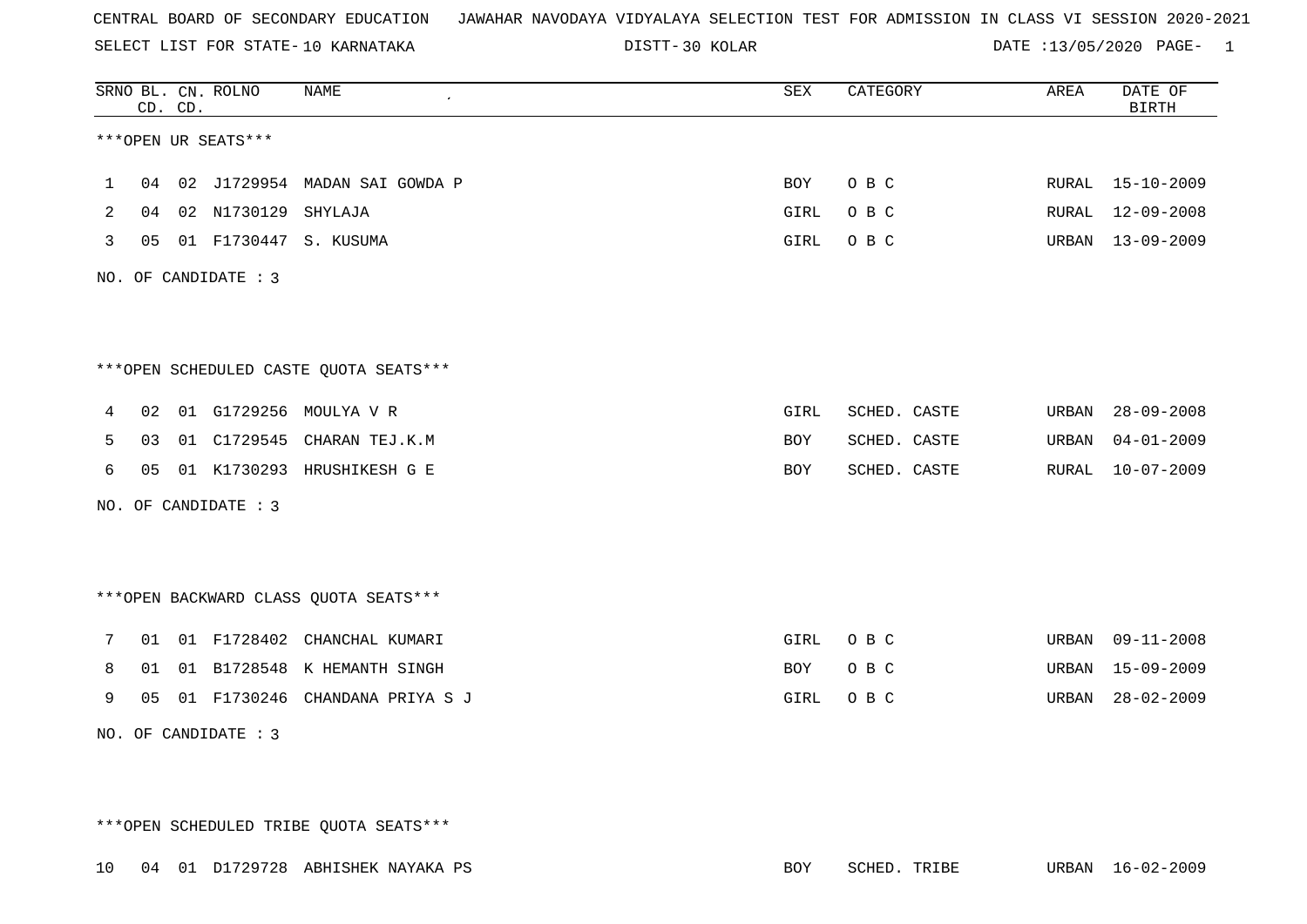| CENTRAL BOARD OF SECONDARY EDUCATION – JAWAHAR NAVODAYA VIDYALAYA SELECTION TEST FOR ADMISSION IN CLASS VI SESSION 2020-2021 |  |
|------------------------------------------------------------------------------------------------------------------------------|--|
|------------------------------------------------------------------------------------------------------------------------------|--|

30 KOLAR DATE :13/05/2020 PAGE- 2

| SRNO<br>вг.         | $CN$ .      | <b>ROLNO</b> | <b>NAME</b> | <b>OEV</b><br>コロマ | 17 meganiz<br>GOK) | AREA | DATE<br>ΟF |
|---------------------|-------------|--------------|-------------|-------------------|--------------------|------|------------|
| $\sim$ $\sim$<br>ىت | $\cap$<br>ັ |              |             |                   |                    |      | $\Gamma$   |

NO. OF CANDIDATE : 1

\*\*\*RURAL OPEN SEATS\*\*\*

| 11 | 01 | 01 | M1728463         | GAGANA M             | GIRL       | GENERAL | RURAL | $23 - 03 - 2009$ |
|----|----|----|------------------|----------------------|------------|---------|-------|------------------|
| 12 | 02 | 01 | J1729015         | ANUP M RAJU          | BOY        | O B C   | RURAL | 17-07-2009       |
| 13 | 02 | 01 | N1729044         | BHAVYASHREE R        | GIRL       | O B C   | RURAL | $27 - 09 - 2009$ |
| 14 | 02 | 02 | J1729493 VIKAS G |                      | <b>BOY</b> | O B C   | RURAL | 07-02-2009       |
| 15 | 03 | 01 | N1729656         | PURVI N              | GIRL       | O B C   | RURAL | $20 - 09 - 2009$ |
| 16 | 03 | 01 | J1729690         | SHREYAS V            | BOY        | O B C   | RURAL | $22 - 03 - 2009$ |
| 17 | 04 | 01 | J1729918         | KEDARNATH M          | BOY        | O B C   | RURAL | $24 - 06 - 2009$ |
| 18 | 04 | 02 | N1730104         | S<br>DIVYASHREE      | GIRL       | O B C   | RURAL | $19 - 05 - 2009$ |
| 19 | 05 | 01 | J1730248         | CHARAN C             | BOY        | O B C   | RURAL | 22-06-2009       |
| 20 | 05 | 01 | J1730438         | SHIVA NISCHITH REDDY | <b>BOY</b> | O B C   | RURAL | $09 - 07 - 2009$ |
| 21 | 06 | 01 | N1730558         | GNANAVI R            | GIRL       | O B C   | RURAL | 02-04-2009       |
|    |    |    |                  |                      |            |         |       |                  |

NO. OF CANDIDATE : 11

|        |    |    |             | ***RURAL SCHEDULED CASTE OUOTA SEATS*** |            |              |       |                  |
|--------|----|----|-------------|-----------------------------------------|------------|--------------|-------|------------------|
| 2.2    | 02 | 02 | 01729282    | NAYANASHREE C                           | GIRL       | SCHED. CASTE | RURAL | 29-10-2009       |
| 23     | 02 | 02 | 01729298    | PARMITHA R                              | GIRL       | SCHED. CASTE | RURAL | 17-01-2009       |
| 24     | 02 |    | 02 K1729344 | RAM CHARAN TEJ N                        | BOY        | SCHED. CASTE |       | RURAL 05-11-2008 |
| 25     | 04 | 01 | K1729828    | DEEKSHITH .H                            | <b>BOY</b> | SCHED. CASTE |       | RURAL 24-12-2009 |
| $26 -$ | 04 | 01 | K1729866    | GOKUL PRASANNA                          | BOY        | SCHED. CASTE | RURAL | 19-04-2009       |
| 27     | 04 | 01 | K1729914    | KARTHIK RAJU M                          | <b>BOY</b> | SCHED. CASTE | RURAL | $03 - 02 - 2009$ |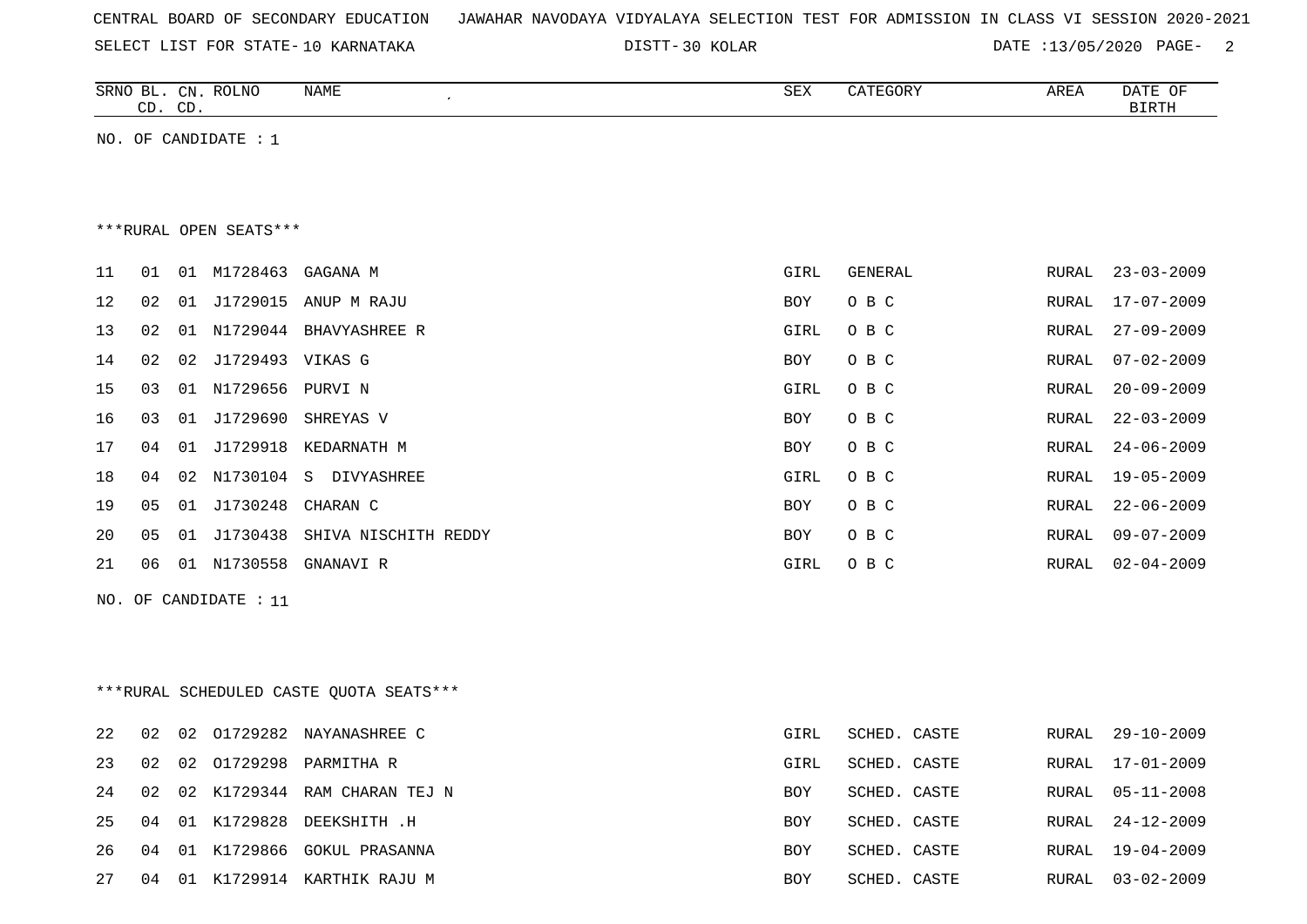SELECT LIST FOR STATE- DISTT- 10 KARNATAKA

TOTAL SELECTED CANDIDATE : 40

30 KOLAR DATE :13/05/2020 PAGE- 3

|    |    | CD. CD. | SRNO BL. CN. ROLNO   | NAME                                    | SEX        | CATEGORY     | AREA  | DATE OF<br><b>BIRTH</b> |
|----|----|---------|----------------------|-----------------------------------------|------------|--------------|-------|-------------------------|
|    |    |         |                      | ***RURAL SCHEDULED CASTE QUOTA SEATS*** |            |              |       |                         |
| 28 | 04 |         |                      | 02 K1730187 VINAY KUMAR M               | BOY        | SCHED. CASTE | RURAL | $22 - 06 - 2009$        |
| 29 | 05 |         |                      | 01 K1730277 GOWTHAM V                   | <b>BOY</b> | SCHED. CASTE | RURAL | $01 - 02 - 2009$        |
| 30 | 05 |         |                      | 01 K1730318 K R SAKEETH KUMAR           | BOY        | SCHED. CASTE | RURAL | $29 - 09 - 2009$        |
|    |    |         | NO. OF CANDIDATE : 9 |                                         |            |              |       |                         |
|    |    |         |                      |                                         |            |              |       |                         |
|    |    |         |                      |                                         |            |              |       |                         |
|    |    |         |                      | *** RURAL BACKWARD CLASS QUOTA SEATS*** |            |              |       |                         |
| 31 | 01 |         |                      | 02 J1728889 TARUN SARANGMATH            | BOY        | O B C        | RURAL | $23 - 12 - 2008$        |
| 32 | 02 |         |                      | 01 J1729269 NANDAN K V                  | BOY        | O B C        | RURAL | $18 - 08 - 2009$        |
| 33 | 05 |         |                      | 01 N1730266 DHANYASHREE Y N             | GIRL       | O B C        | RURAL | $20 - 03 - 2009$        |
| 34 | 05 |         |                      | 01 N1730291 H MEGHASHREE                | GIRL       | O B C        | RURAL | $14 - 01 - 2009$        |
| 35 | 05 |         |                      | 01 N1730296 INCHARA M                   | GIRL       | O B C        | RURAL | $26 - 04 - 2009$        |
| 36 | 05 |         |                      | 01 N1730319 KRUTHI S M                  | GIRL       | O B C        | RURAL | $04 - 12 - 2009$        |
| 37 | 05 |         |                      | 01 N1730357 MONIKA GOWDA T R            | GIRL       | O B C        | RURAL | $31 - 05 - 2009$        |
| 38 | 05 |         |                      | 01 J1730399 PREETHAM GANESH D S         | BOY        | O B C        | RURAL | $22 - 08 - 2009$        |
|    |    |         | NO. OF CANDIDATE : 8 |                                         |            |              |       |                         |
|    |    |         |                      |                                         |            |              |       |                         |
|    |    |         |                      |                                         |            |              |       |                         |
|    |    |         |                      | ***RURAL SCHEDULED TRIBE QUOTA SEATS*** |            |              |       |                         |
| 39 | 04 |         |                      | 01 P1729764 BHANUPRIYA R                | GIRL       | SCHED. TRIBE | RURAL | 10-06-2009              |
| 40 | 05 |         |                      | 01 L1730359 MOUNISH B N                 | BOY        | SCHED. TRIBE | RURAL | 10-06-2008              |
|    |    |         | NO. OF CANDIDATE : 2 |                                         |            |              |       |                         |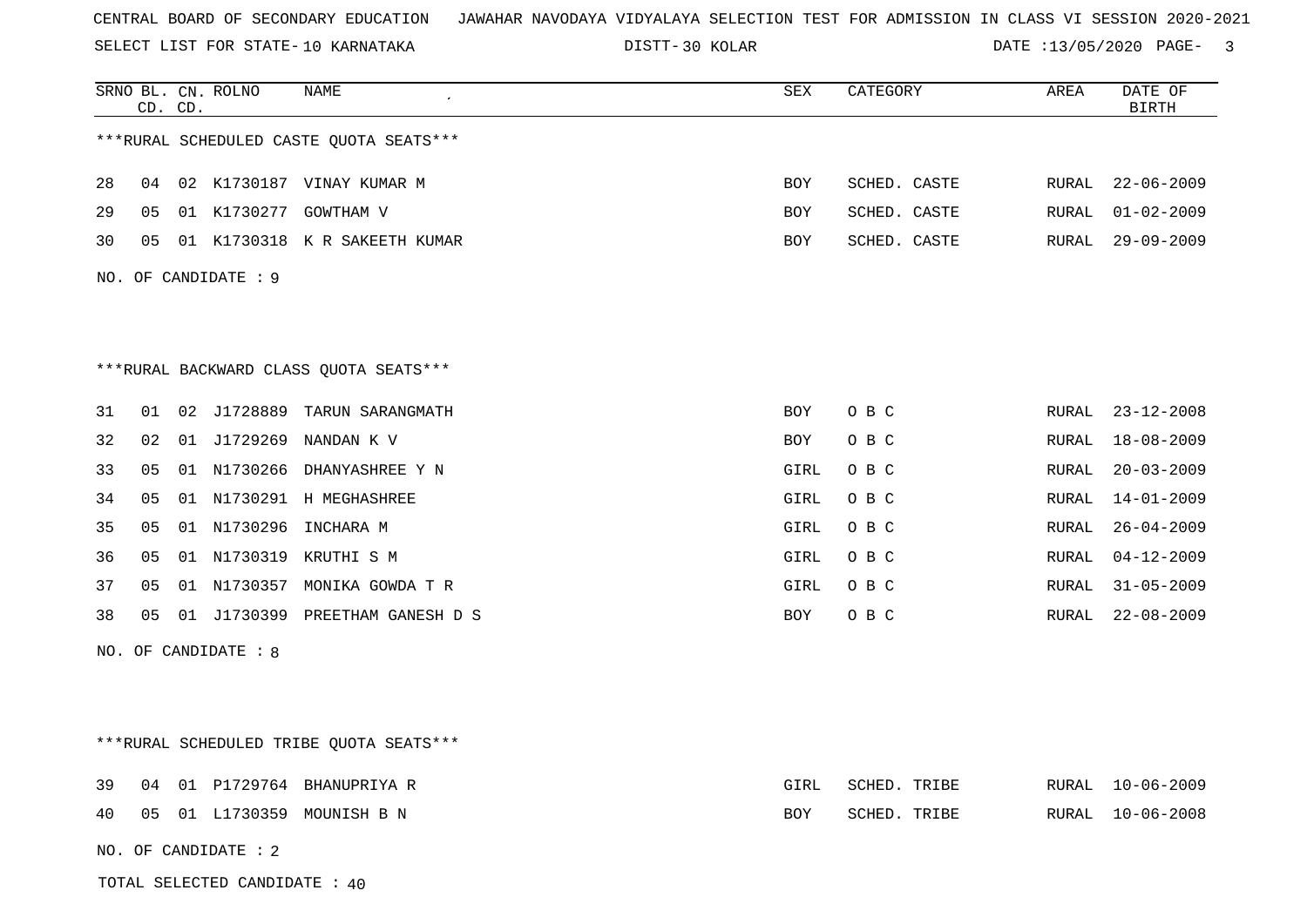SELECT LIST FOR STATE- DISTT- 10 KARNATAKA

31 KALABURAGI-I DATE :13/05/2020 PAGE- 1

|              |    | CD. CD. | SRNO BL. CN. ROLNO        | NAME                                   | ${\tt SEX}$ | CATEGORY     | AREA  | DATE OF<br><b>BIRTH</b> |
|--------------|----|---------|---------------------------|----------------------------------------|-------------|--------------|-------|-------------------------|
|              |    |         | ***OPEN UR SEATS***       |                                        |             |              |       |                         |
| $\mathbf{1}$ | 05 |         |                           | 06 J1734684 SHRIMANTHGOUDA             | BOY         | O B C        |       | RURAL 15-08-2009        |
| 2            |    |         | 05  06  N1734695  SHRUSTI |                                        | GIRL        | O B C        |       | RURAL 13-09-2008        |
|              |    |         | NO. OF CANDIDATE : 2      |                                        |             |              |       |                         |
|              |    |         |                           |                                        |             |              |       |                         |
|              |    |         |                           | ***OPEN SCHEDULED CASTE QUOTA SEATS*** |             |              |       |                         |
| 3            | 03 |         | 01 K1732818 PRATEEK       |                                        | BOY         | SCHED. CASTE |       | RURAL 31-10-2008        |
| 4            |    |         | 05 02 01733718 CHAITRA    |                                        | GIRL        | SCHED. CASTE | RURAL | 19-11-2008              |
|              |    |         | NO. OF CANDIDATE : 2      |                                        |             |              |       |                         |
|              |    |         |                           |                                        |             |              |       |                         |
|              |    |         |                           | *** OPEN DISABLED QUOTA SEATS***       |             |              |       |                         |
| 5            | 01 |         |                           | 02 N1731276 POOJA SAMBALE              | GIRL        | O B C        | RURAL | $27 - 09 - 2009$        |
| 6            |    |         |                           | 05 02 N1733668 BHAGYASHREE SARAVADA    | GIRL        | O B C        | RURAL | $18 - 05 - 2009$        |
|              |    |         | NO. OF CANDIDATE : 2      |                                        |             |              |       |                         |
|              |    |         |                           |                                        |             |              |       |                         |
|              |    |         |                           | *** OPEN BACKWARD CLASS QUOTA SEATS*** |             |              |       |                         |
| 7            | 02 |         |                           | 03 J1732438 SHRISHAIL                  | BOY         | O B C        |       | RURAL 25-12-2009        |
| 8            | 02 |         | 03 J1732536 VARUN         |                                        | BOY         | O B C        | RURAL | $17 - 08 - 2009$        |
| 9            |    |         |                           | 03 01 N1732652 RHAGYASHREE             |             | GTRI ORC     |       | RURAL 24-07-2009        |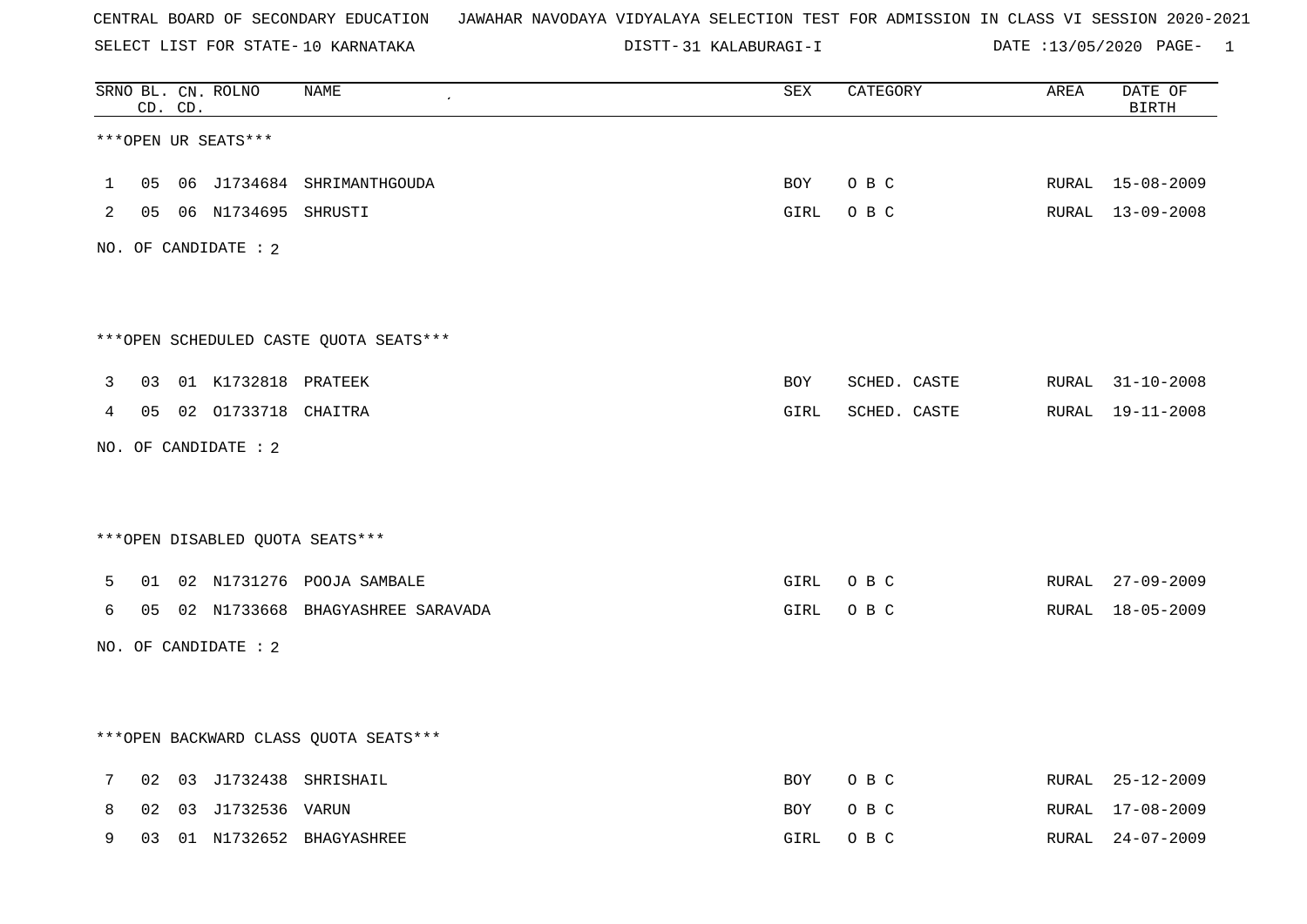| CENTRAL BOARD OF SECONDARY EDUCATION – JAWAHAR NAVODAYA VIDYALAYA SELECTION TEST FOR ADMISSION IN CLASS VI SESSION 2020-2021 |  |
|------------------------------------------------------------------------------------------------------------------------------|--|
|------------------------------------------------------------------------------------------------------------------------------|--|

31 KALABURAGI-I DATE :13/05/2020 PAGE- 2

|    |    | CD. CD. | SRNO BL. CN. ROLNO         | <b>NAME</b><br>$\pmb{\cdot}$           | ${\tt SEX}$ | CATEGORY     | ${\tt AREA}$ | DATE OF<br><b>BIRTH</b> |
|----|----|---------|----------------------------|----------------------------------------|-------------|--------------|--------------|-------------------------|
|    |    |         | NO. OF CANDIDATE : 3       |                                        |             |              |              |                         |
|    |    |         |                            |                                        |             |              |              |                         |
|    |    |         |                            | ***OPEN SCHEDULED TRIBE QUOTA SEATS*** |             |              |              |                         |
| 10 |    |         | 03  01  P1733031  VAIBHAVI |                                        | GIRL        | SCHED. TRIBE | RURAL        | 18-01-2010              |
|    |    |         | NO. OF CANDIDATE : $1$     |                                        |             |              |              |                         |
|    |    |         |                            |                                        |             |              |              |                         |
|    |    |         |                            |                                        |             |              |              |                         |
|    |    |         | ***RURAL OPEN SEATS***     |                                        |             |              |              |                         |
| 11 | 01 |         | 01 J1730945 DATTA          |                                        | BOY         | O B C        | RURAL        | $29 - 05 - 2009$        |
| 12 | 01 | 02      | J1731285 PRAJWAL           |                                        | BOY         | O B C        | RURAL        | $26 - 05 - 2009$        |
| 13 | 02 |         | 01 N1732030 JYOTI          |                                        | GIRL        | O B C        | RURAL        | $12 - 04 - 2009$        |
| 14 | 02 | 01      | J1732043 KRISHNA           |                                        | BOY         | O B C        | <b>RURAL</b> | $17 - 07 - 2009$        |
| 15 | 02 | 03      | J1732357 SANKET            |                                        | BOY         | O B C        | RURAL        | $14 - 07 - 2009$        |
| 16 | 02 | 03      |                            | J1732553 VINODKUMAR                    | BOY         | O B C        | <b>RURAL</b> | $06 - 01 - 2009$        |
| 17 | 03 | 01      | J1732714 KARAN             |                                        | BOY         | O B C        | <b>RURAL</b> | $19 - 05 - 2009$        |
| 18 | 03 | 01      | J1732868                   | REVANASIDDAPPA                         | BOY         | O B C        | <b>RURAL</b> | $01 - 02 - 2009$        |
| 19 | 04 |         | 01 K1733223                | PRAJWAL                                | BOY         | SCHED. CASTE | RURAL        | $24 - 08 - 2008$        |
| 20 | 04 | 01      | J1733298                   | SHARNKUMAR                             | BOY         | O B C        | <b>RURAL</b> | $25 - 12 - 2008$        |
| 21 | 05 |         |                            | 01 J1733547 ARUNAKUMAR                 | BOY         | O B C        | RURAL        | $28 - 10 - 2009$        |
| 22 | 05 | 06      | N1734693                   | SHRUSTI                                | GIRL        | O B C        | RURAL        | $21 - 07 - 2009$        |
| 23 | 05 |         | 06 J1734919 VISHAL         |                                        | BOY         | O B C        | RURAL        | $29 - 11 - 2009$        |
|    |    |         |                            |                                        |             |              |              |                         |

NO. OF CANDIDATE : 13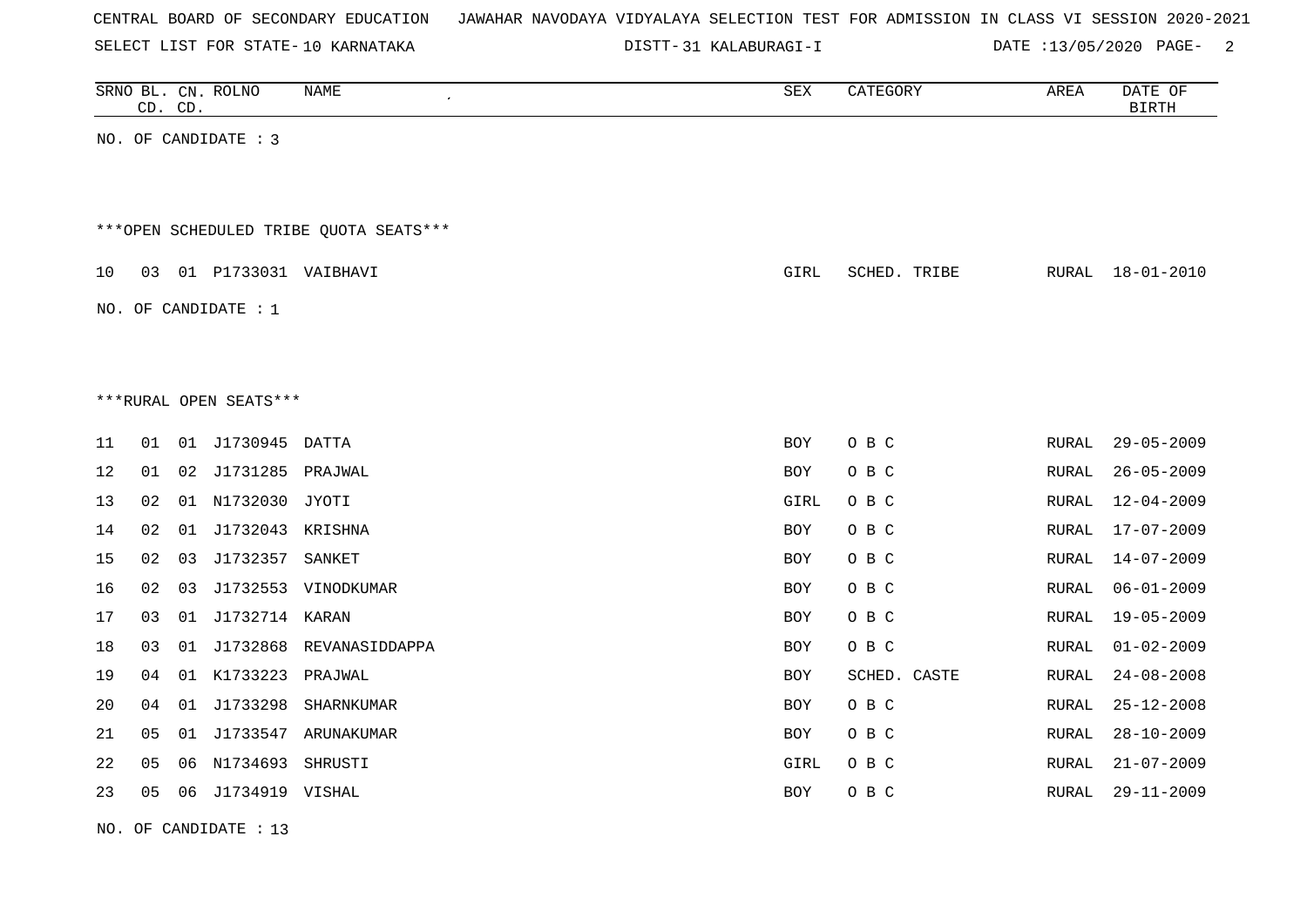SELECT LIST FOR STATE- DISTT- 10 KARNATAKA

31 KALABURAGI-I DATE :13/05/2020 PAGE- 3

|     | CD. CD.                                  |    | SRNO BL. CN. ROLNO | <b>NAME</b><br>$\epsilon$               | <b>SEX</b> | CATEGORY     | AREA         | DATE OF<br><b>BIRTH</b> |  |  |  |  |
|-----|------------------------------------------|----|--------------------|-----------------------------------------|------------|--------------|--------------|-------------------------|--|--|--|--|
|     | *** RURAL SCHEDULED CASTE QUOTA SEATS*** |    |                    |                                         |            |              |              |                         |  |  |  |  |
| 24  | 02                                       |    | 01 01732045 LAXMI  |                                         | GIRL       | SCHED. CASTE | RURAL        | $06 - 01 - 2009$        |  |  |  |  |
| 25  | 03                                       |    | 01 K1732710 JITESH |                                         | BOY        | SCHED. CASTE | RURAL        | $08 - 02 - 2009$        |  |  |  |  |
| 26  | 04                                       |    | 01 K1733371 VINOD  |                                         | BOY        | SCHED. CASTE | RURAL        | $22 - 12 - 2009$        |  |  |  |  |
| 27  | 05                                       |    |                    | 02 K1733832 HULIKANTHA                  | BOY        | SCHED. CASTE | <b>RURAL</b> | $12 - 02 - 2010$        |  |  |  |  |
| 28  | 05                                       |    | 05 K1734667        | SHRAVANAKUMAR                           | BOY        | SCHED. CASTE | RURAL        | $10 - 08 - 2009$        |  |  |  |  |
| 29  | 05                                       | 06 | K1734913 VIRENDRA  |                                         | BOY        | SCHED. CASTE | RURAL        | $01 - 05 - 2009$        |  |  |  |  |
| 30  | 05                                       |    | 06 K1734916 VISHAL |                                         | BOY        | SCHED. CASTE | RURAL        | $15 - 07 - 2009$        |  |  |  |  |
| NO. |                                          |    | OF CANDIDATE : 7   |                                         |            |              |              |                         |  |  |  |  |
|     |                                          |    |                    |                                         |            |              |              |                         |  |  |  |  |
|     |                                          |    |                    |                                         |            |              |              |                         |  |  |  |  |
|     |                                          |    |                    | *** RURAL BACKWARD CLASS QUOTA SEATS*** |            |              |              |                         |  |  |  |  |
| 31  | 02                                       |    | 01 N1732068        | MALLAMMA                                | GIRL       | O B C        | RURAL        | $19 - 01 - 2010$        |  |  |  |  |
| 32  | 02                                       | 03 | N1732471           | SPOORTHI                                | GIRL       | O B C        | RURAL        | $05 - 02 - 2009$        |  |  |  |  |
| 33  | 02                                       | 03 | N1732474           | SRUSHTI                                 | GIRL       | O B C        | RURAL        | $16 - 02 - 2009$        |  |  |  |  |
| 34  | 02                                       |    | 03 N1732482        | SUKANYA                                 | GIRL       | O B C        | RURAL        | $02 - 09 - 2009$        |  |  |  |  |

35 05 02 J1733674 BHARAT BOY O B C RURAL 20-11-2008

36 05 02 N1733751 DEEPA GIRL O B C RURAL 09-11-2008

37 05 05 J1734601 SHARANKUMAR BOY O B C

38 05 06 N1734777 SPOORTI GIRL O B C RURAL 10-08-2009

NO. OF CANDIDATE : 8

\*\*\*RURAL SCHEDULED TRIBE QUOTA SEATS\*\*\*

RURAL 18-07-2009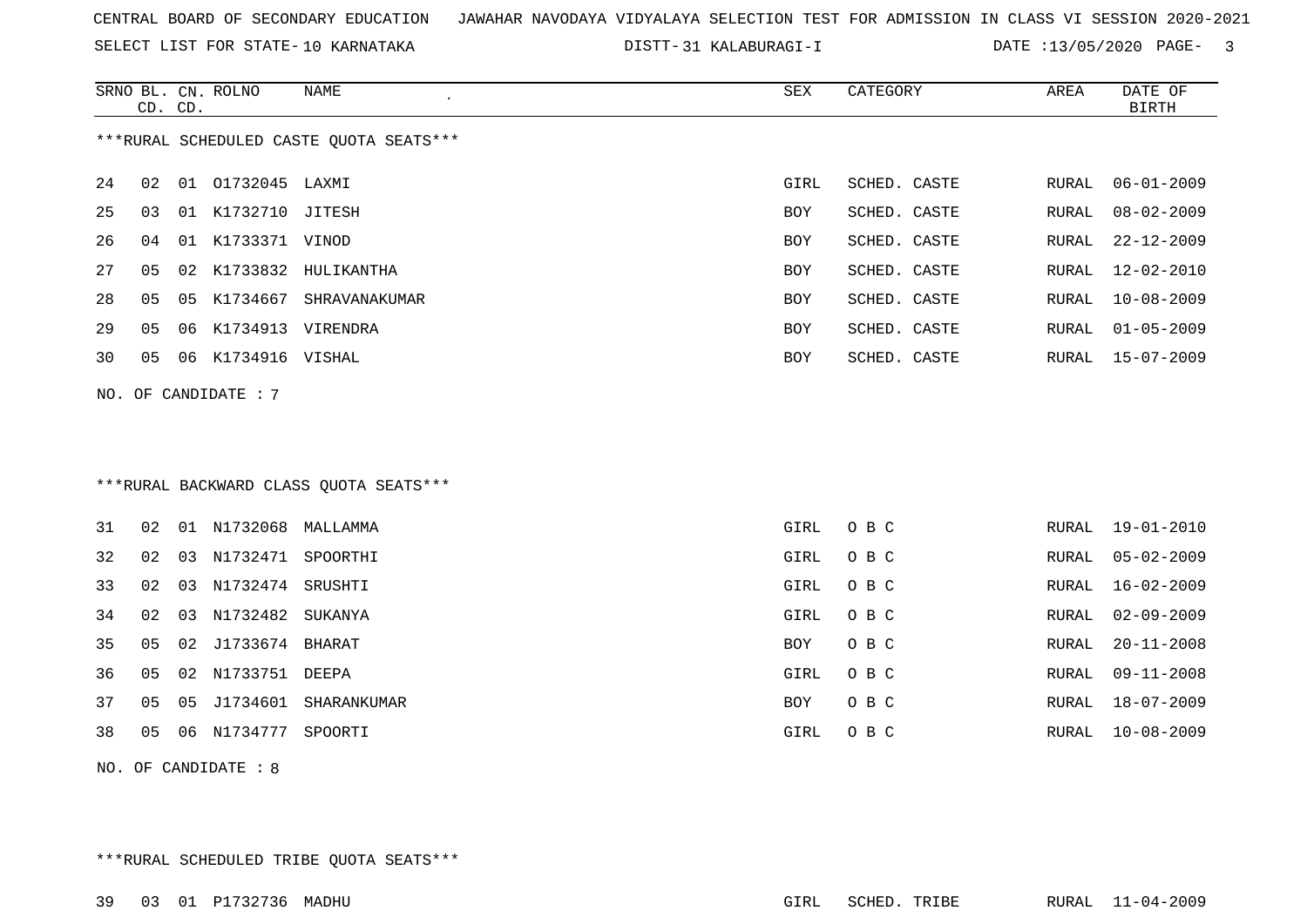|  |  |  |  | CENTRAL BOARD OF SECONDARY EDUCATION – JAWAHAR NAVODAYA VIDYALAYA SELECTION TEST FOR ADMISSION IN CLASS VI SESSION 2020-2021 |  |  |  |  |  |  |  |  |  |  |  |  |  |  |  |
|--|--|--|--|------------------------------------------------------------------------------------------------------------------------------|--|--|--|--|--|--|--|--|--|--|--|--|--|--|--|
|--|--|--|--|------------------------------------------------------------------------------------------------------------------------------|--|--|--|--|--|--|--|--|--|--|--|--|--|--|--|

SELECT LIST FOR STATE- DISTT- 10 KARNATAKA 31 KALABURAGI-I DATE :13/05/2020 PAGE- 4

| SRNO BL. CN. ROLNO<br>NAME<br>CD. CD.   | SEX        | CATEGORY     | AREA | DATE OF<br>BIRTH |
|-----------------------------------------|------------|--------------|------|------------------|
| ***RURAL SCHEDULED TRIBE QUOTA SEATS*** |            |              |      |                  |
| 05 04 L1734277 PRAKASH<br>40            | <b>BOY</b> | SCHED. TRIBE |      | RURAL 09-04-2009 |
| NO. OF CANDIDATE : 2                    |            |              |      |                  |

TOTAL SELECTED CANDIDATE : 40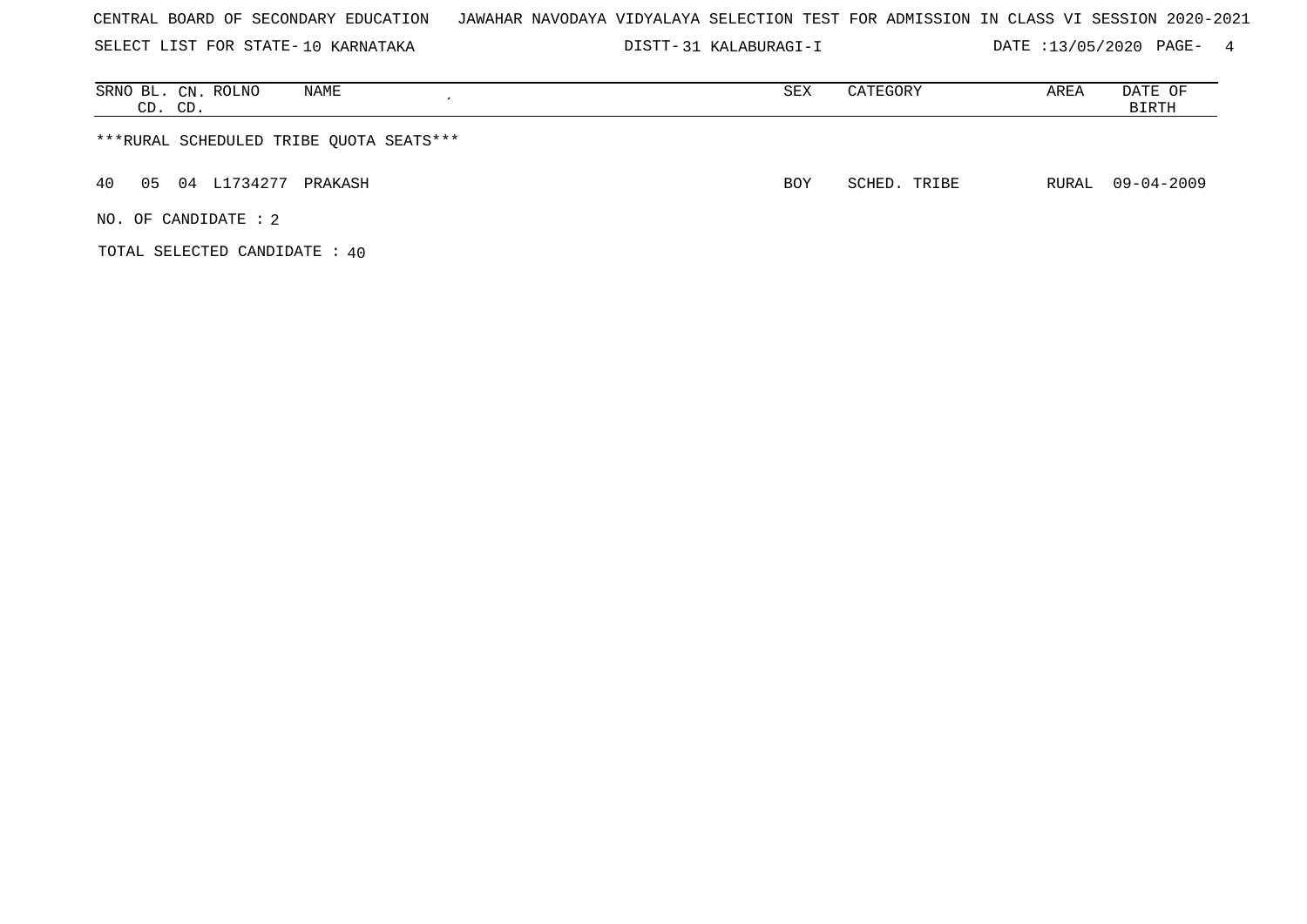SELECT LIST FOR STATE- DISTT- 11 KERALA

01 ERNAKULAM DATE :13/05/2020 PAGE- 1

|     |    | CD. CD. | SRNO BL. CN. ROLNO     | <b>NAME</b><br>$\pmb{\cdot}$           | <b>SEX</b> | CATEGORY       | AREA         | DATE OF<br><b>BIRTH</b> |
|-----|----|---------|------------------------|----------------------------------------|------------|----------------|--------------|-------------------------|
|     |    |         | ***OPEN UR SEATS***    |                                        |            |                |              |                         |
| 1   | 04 |         |                        | 01 I1735244 BALAGOPAL S                | BOY        | GENERAL        | RURAL        | $11 - 01 - 2010$        |
| 2   | 05 | 01      |                        | N1735384 ARYANANDHA REJI               | GIRL       | O B C          | <b>RURAL</b> | $03 - 01 - 2010$        |
| 3   | 05 | 01      | I1735409               | DEVADATHAN K B                         | <b>BOY</b> | <b>GENERAL</b> | RURAL        | $01 - 09 - 2009$        |
| 4   | 07 |         | 01 A1735588            | ABEN BINCE                             | BOY        | GENERAL        | URBAN        | $09 - 10 - 2008$        |
| 5   | 07 | 01      |                        | M1735593 AGNET JUSTIN                  | GIRL       | <b>GENERAL</b> | RURAL        | $27 - 05 - 2009$        |
| 6   | 07 |         | 01 M1735612            | CHRISTEEN JAISON                       | GIRL       | <b>GENERAL</b> | RURAL        | $29 - 10 - 2009$        |
| 7   | 07 | 01      | A1735613               | COLIN K SOJI                           | BOY        | GENERAL        | URBAN        | $21 - 04 - 2009$        |
| 8   | 07 | 01      |                        | I1735623 GEORGE S KOCHUMUTTOM          | <b>BOY</b> | <b>GENERAL</b> | RURAL        | $03 - 03 - 2009$        |
| 9   | 08 |         | 01 I1735699            | MATHEW KURIAN                          | <b>BOY</b> | GENERAL        | RURAL        | $13 - 06 - 2009$        |
| 10  | 09 |         |                        | 01 N1735750 POOJA MOHAN                | GIRL       | O B C          | RURAL        | $22 - 09 - 2009$        |
| 11  | 12 |         |                        | 01 N1735895 ARIA FLEMIN                | GIRL       | O B C          | RURAL        | $11 - 01 - 2010$        |
| NO. |    |         | OF CANDIDATE : 11      |                                        |            |                |              |                         |
|     |    |         |                        |                                        |            |                |              |                         |
|     |    |         |                        |                                        |            |                |              |                         |
|     |    |         |                        | ***OPEN SCHEDULED CASTE QUOTA SEATS*** |            |                |              |                         |
| 12  | 02 |         | 01 K1735055            | MAHINDH BENOY                          | <b>BOY</b> | SCHED. CASTE   | RURAL        | $14 - 10 - 2009$        |
| 13  | 05 | 01      | G1735413               | DEVIKA K ANIL                          | GIRL       | SCHED. CASTE   | URBAN        | $12 - 06 - 2009$        |
| 14  | 13 |         |                        | 01 01735984 VAIGA ANOOP                | GIRL       | SCHED. CASTE   | RURAL        | $26 - 05 - 2009$        |
|     |    |         | NO. OF CANDIDATE : $3$ |                                        |            |                |              |                         |
|     |    |         |                        |                                        |            |                |              |                         |

|  |  | ***OPEN BACKWARD CLASS OUOTA SEATS*** |          |  |                  |
|--|--|---------------------------------------|----------|--|------------------|
|  |  | 15 02 01 N1735076 SREELAKSHMI K S     | GIRL OBC |  | RURAL 21-08-2008 |
|  |  | 16 04 01 N1735248 DEVANANDA M AJI     | GIRL OBC |  | RURAL 04-03-2009 |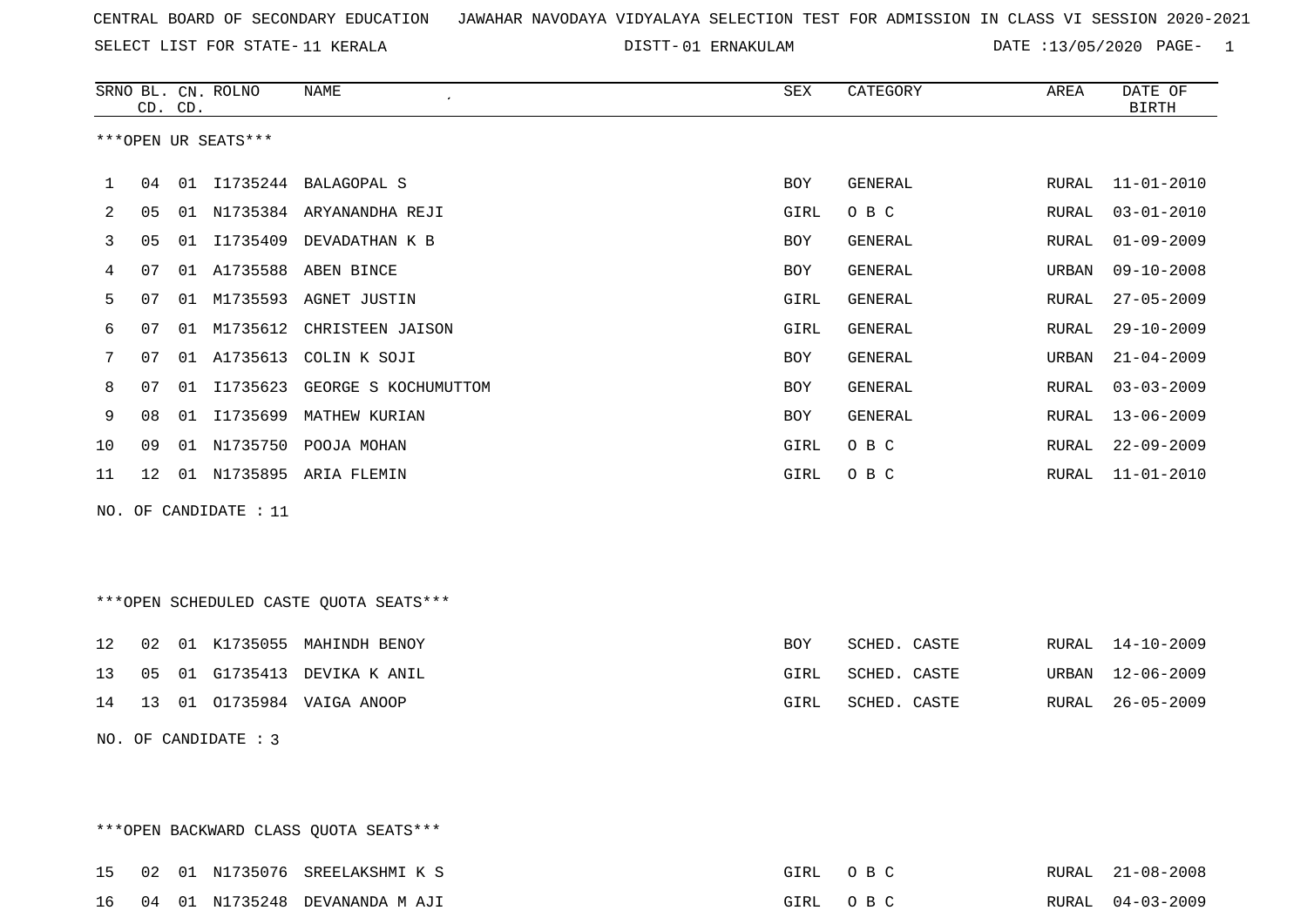SELECT LIST FOR STATE- DISTT- 11 KERALA

01 ERNAKULAM DATE :13/05/2020 PAGE- 2

|    |    | CD. CD. | SRNO BL. CN. ROLNO     | <b>NAME</b>                            | SEX        | CATEGORY     | AREA         | DATE OF<br><b>BIRTH</b> |
|----|----|---------|------------------------|----------------------------------------|------------|--------------|--------------|-------------------------|
|    |    |         |                        | *** OPEN BACKWARD CLASS QUOTA SEATS*** |            |              |              |                         |
| 17 | 04 |         |                        | 01 B1735311 UMER ABDULLA K A           | BOY        | O B C        | URBAN        | 19-02-2009              |
| 18 | 05 | 01      | B1735448               | KARTHIK SHIBU                          | BOY        | O B C        | URBAN        | $03 - 02 - 2009$        |
| 19 | 08 | 01      | J1735665               | ABHINAND M REGI                        | BOY        | O B C        | RURAL        | $14 - 10 - 2008$        |
|    |    |         | NO. OF CANDIDATE : 5   |                                        |            |              |              |                         |
|    |    |         |                        | ***OPEN SCHEDULED TRIBE QUOTA SEATS*** |            |              |              |                         |
| 20 | 11 |         |                        | 01 H1735844 KRISHNAPRIYA S             | GIRL       | SCHED. TRIBE | URBAN        | 19-08-2008              |
|    |    |         | NO. OF CANDIDATE : 1   |                                        |            |              |              |                         |
|    |    |         |                        |                                        |            |              |              |                         |
|    |    |         |                        |                                        |            |              |              |                         |
|    |    |         | ***RURAL OPEN SEATS*** |                                        |            |              |              |                         |
| 21 | 02 |         | 01 N1734980            | ABHINANDANA SABU                       | GIRL       | O B C        | RURAL        | $27 - 03 - 2009$        |
| 22 | 02 |         |                        | 01 I1734986 ADARSH BENNY               | BOY        | GENERAL      | RURAL        | $09 - 12 - 2008$        |
| 23 | 02 | 01      | M1735047               | JESNA PAUL                             | GIRL       | GENERAL      | <b>RURAL</b> | $18 - 03 - 2009$        |
| 24 | 02 | 01      | K1735066               | SAMJITH SUPRAN                         | BOY        | SCHED. CASTE | RURAL        | $08 - 08 - 2009$        |
| 25 | 03 | 01      | M1735147               | MALAVIKA C P                           | GIRL       | GENERAL      | RURAL        | $28 - 08 - 2008$        |
| 26 | 03 | 01      | M1735175               | R L ARYASHHRI RADHIKA NAIK             | GIRL       | GENERAL      | RURAL        | $10 - 05 - 2010$        |
| 27 | 04 |         |                        | 01 K1735253 DILJITH MOHANAN            | <b>BOY</b> | SCHED. CASTE | RURAL        | $25 - 02 - 2009$        |
| 28 | 04 | 01      |                        | I1735257 EHAAN MATHEW                  | BOY        | GENERAL      | RURAL        | $25 - 08 - 2009$        |
| 29 | 04 | 01      | J1735295               | SAYANTH BABU                           | BOY        | O B C        | RURAL        | $04 - 06 - 2009$        |
| 30 | 05 |         |                        | 01 N1735388 ASEELA NAJEEB KAROTHKUZHY  | GIRL       | O B C        | RURAL        | 12-10-2008              |
| 31 | 05 | 01      |                        | N1735412 DEVANANDHA RATHEESH           | GIRL       | O B C        | RURAL        | $19 - 02 - 2009$        |
| 32 | 05 |         |                        | 01 N1735426 FIDHA FATHIMA SALIM        | GIRL       | O B C        | RURAL        | $19 - 06 - 2009$        |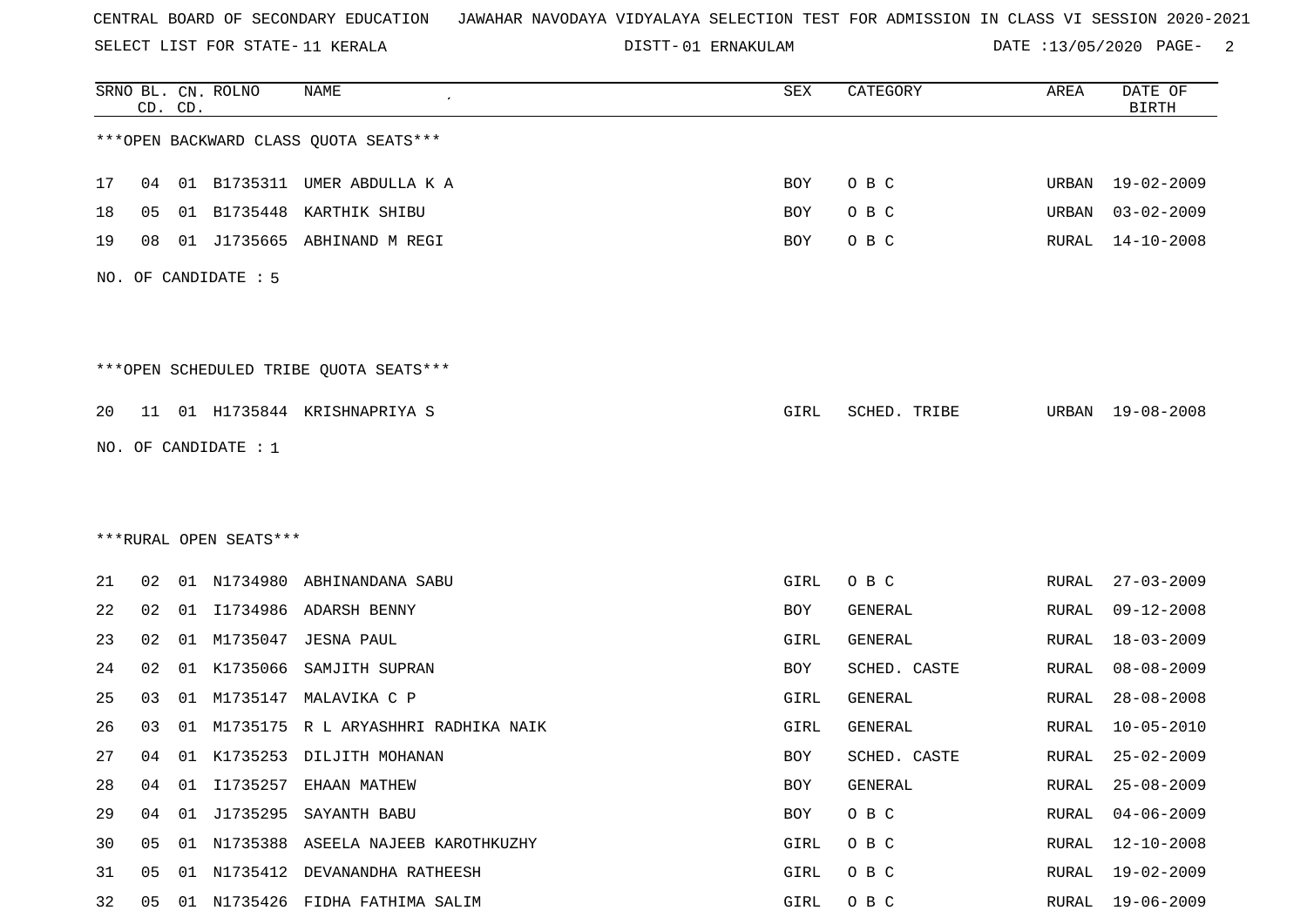SELECT LIST FOR STATE- DISTT- 11 KERALA

01 ERNAKULAM DATE :13/05/2020 PAGE- 3

|    | CD. CD. |    | SRNO BL. CN. ROLNO     | <b>NAME</b>           | <b>SEX</b> | CATEGORY       | AREA         | DATE OF<br><b>BIRTH</b> |
|----|---------|----|------------------------|-----------------------|------------|----------------|--------------|-------------------------|
|    |         |    | ***RURAL OPEN SEATS*** |                       |            |                |              |                         |
| 33 | 06      | 01 | J1735569               | NAVANEETH KRISHNA M U | BOY        | O B C          | RURAL        | $23 - 09 - 2009$        |
| 34 | 07      | 01 | M1735620               | EMY MARIA BABU        | GIRL       | <b>GENERAL</b> | RURAL        | $28 - 03 - 2009$        |
| 35 | 07      | 01 | M1735631               | IRENE REETHA PRINCE   | GIRL       | GENERAL        | RURAL        | $16 - 01 - 2009$        |
| 36 | 07      | 01 | I1735632               | IVIN SIJO             | BOY        | GENERAL        | RURAL        | $20 - 10 - 2008$        |
| 37 | 07      | 01 | J1735643               | MUHAMMED NIHAL        | BOY        | O B C          | RURAL        | $12 - 08 - 2009$        |
| 38 | 08      | 01 | I1735670               | ALWIN MATHEW JAISON   | BOY        | <b>GENERAL</b> | RURAL        | 19-12-2009              |
| 39 | 08      |    | 01 M1735685            | CHRISTEENA JOSE       | GIRL       | GENERAL        | RURAL        | 15-11-2008              |
| 40 | 08      | 01 | N1735703               | NIYA BIJU             | GIRL       | O B C          | RURAL        | $07 - 01 - 2009$        |
| 41 | 08      | 01 | N1735706               | PARVATHY ANOOP        | GIRL       | O B C          | RURAL        | $08 - 04 - 2009$        |
| 42 | 09      | 01 | N1735725               | ANASWARA B S          | GIRL       | O B C          | RURAL        | $10 - 01 - 2009$        |
| 43 | 12      | 01 | I1735916               | <b>JERSHAN BENNY</b>  | BOY        | GENERAL        | RURAL        | $11 - 03 - 2008$        |
| 44 | 12      | 01 | J1735934               | SANJAY S              | BOY        | O B C          | RURAL        | $20 - 02 - 2009$        |
| 45 | 12      | 01 | I1735936               | SIVANARAYAN S         | BOY        | GENERAL        | RURAL        | $01 - 01 - 2009$        |
| 46 | 13      | 01 | J1735945               | ABHINAV RAGESH        | <b>BOY</b> | O B C          | <b>RURAL</b> | $07 - 09 - 2008$        |
| 47 | 13      | 01 | I1735962               | <b>BASIL ELDHO</b>    | <b>BOY</b> | GENERAL        | RURAL        | $06 - 07 - 2009$        |
| 48 | 14      | 01 | J1736005               | DEVAKRISHNA BABU M    | BOY        | O B C          | <b>RURAL</b> | $14 - 12 - 2008$        |
| 49 | 14      | 01 | N1736009               | K G BHADRA            | GIRL       | O B C          | RURAL        | $14 - 10 - 2008$        |
| 50 | 14      | 01 | N1736018               | SREENANDA K J         | GIRL       | O B C          | RURAL        | $12 - 03 - 2009$        |

NO. OF CANDIDATE : 30

\*\*\*RURAL SCHEDULED CASTE QUOTA SEATS\*\*\*

| 51 |  | 05 01 01735386 ARYASREE S          | GIRL | SCHED. CASTE |  | RURAL 12-06-2009 |
|----|--|------------------------------------|------|--------------|--|------------------|
| 52 |  | 05 01 K1735432 GOUTHAM V JAYAKUMAR | BOY  | SCHED. CASTE |  | RURAL 02-01-2010 |
| 53 |  | 05 01 01735481 RUPIKA C ANIL       | GIRL | SCHED. CASTE |  | RURAL 20-12-2009 |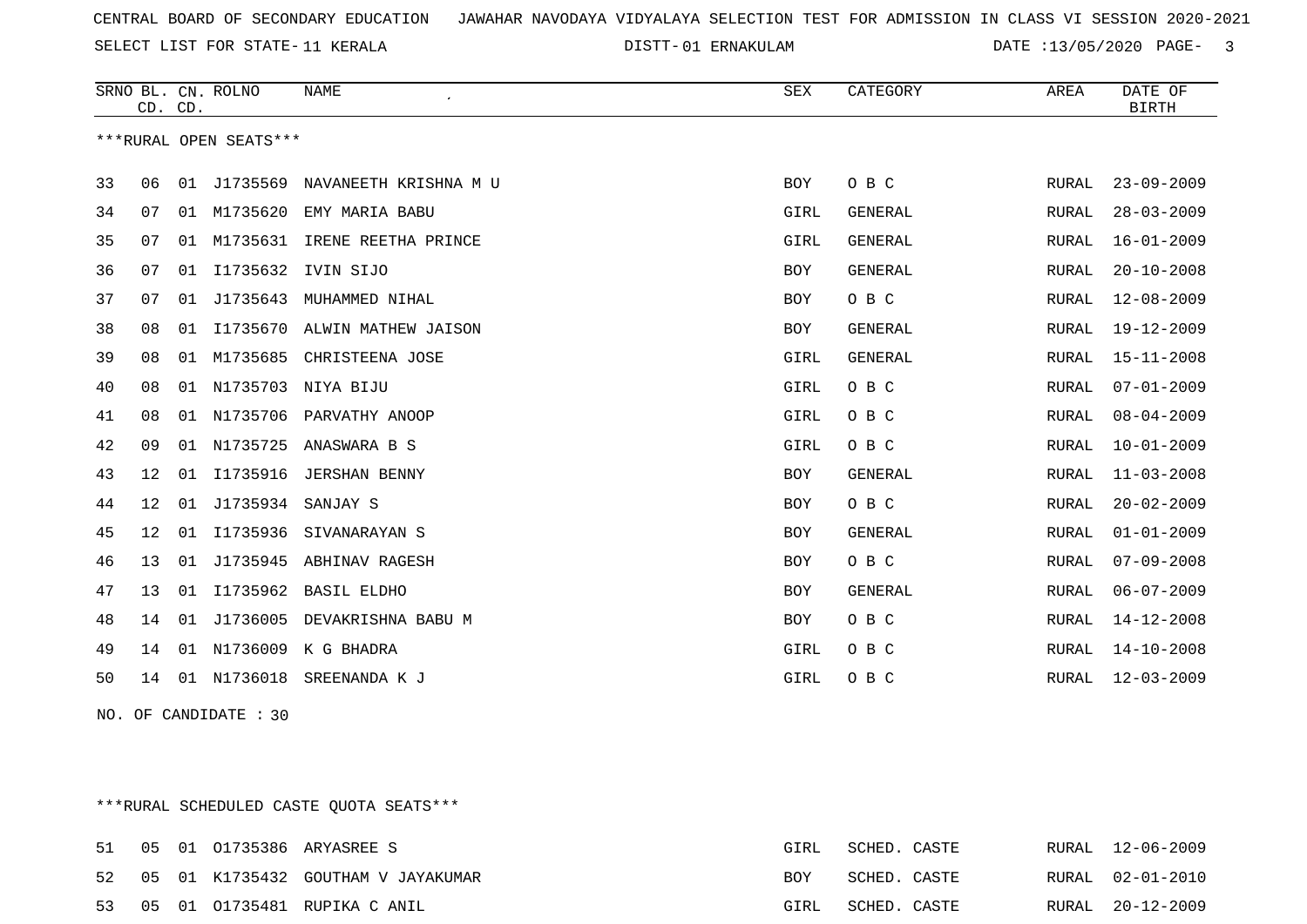SELECT LIST FOR STATE- DISTT- 11 KERALA

01 ERNAKULAM DATE :13/05/2020 PAGE- 4

|     |    | CD. CD. | SRNO BL. CN. ROLNO | NAME                                    | SEX        | CATEGORY     | AREA  | DATE OF<br><b>BIRTH</b> |
|-----|----|---------|--------------------|-----------------------------------------|------------|--------------|-------|-------------------------|
|     |    |         |                    | ***RURAL SCHEDULED CASTE QUOTA SEATS*** |            |              |       |                         |
| 54  | 06 | 01      |                    | 01735535 ANJANA S                       | GIRL       | SCHED. CASTE | RURAL | $29 - 09 - 2009$        |
| 55  | 06 |         |                    | 01 K1735544 ASHIQUE K B                 | BOY        | SCHED. CASTE | RURAL | $11 - 09 - 2009$        |
| 56  | 07 | 01      | K1735610           | BRION S                                 | <b>BOY</b> | SCHED. CASTE | RURAL | $27 - 12 - 2008$        |
| 57  | 07 | 01      |                    | K1735662 YADUKRISHNA AJI                | <b>BOY</b> | SCHED. CASTE | RURAL | $05 - 12 - 2009$        |
| 58  | 11 | 01      |                    | 01735846 MEENAKSHI SIJU                 | GIRL       | SCHED. CASTE | RURAL | $25 - 04 - 2009$        |
| 59  | 14 | 01      |                    | 01736012 NIVEDA SURESH                  | GIRL       | SCHED. CASTE | RURAL | $19 - 03 - 2009$        |
| NO. |    |         | OF CANDIDATE : 9   |                                         |            |              |       |                         |
|     |    |         |                    |                                         |            |              |       |                         |
|     |    |         |                    | *** RURAL BACKWARD CLASS QUOTA SEATS*** |            |              |       |                         |
| 60  | 01 | 01      |                    | J1734958 ANIRUDH R KUMAR                | BOY        | O B C        | RURAL | $06 - 04 - 2009$        |
| 61  | 02 | 01      |                    | N1734979 ABHANANDA S ARACKAL            | GIRL       | O B C        | RURAL | $09 - 12 - 2009$        |

| 60 | 01             | 01 |             | J1734958 ANIRUDH R KUMAR     | BOY  | O B C | RURAL | $06 - 04 - 2009$ |
|----|----------------|----|-------------|------------------------------|------|-------|-------|------------------|
| 61 | 02             | 01 |             | N1734979 ABHANANDA S ARACKAL | GIRL | O B C | RURAL | $09 - 12 - 2009$ |
| 62 | 02             | 01 |             | N1735056 MEDHA PRAVEEN       | GIRL | O B C | RURAL | $09 - 06 - 2009$ |
| 63 | 02             | 01 |             | J1735058 MUHAMMED IQBAL V S  | BOY  | O B C | RURAL | $09 - 08 - 2008$ |
| 64 | 03             | 01 |             | J1735151 M D RONAV           | BOY  | O B C | RURAL | $18 - 09 - 2009$ |
| 65 | 04             | 01 |             | J1735192 ABHINAV BINU        | BOY  | O B C | RURAL | $10 - 10 - 2008$ |
| 66 | 04             | 01 |             | N1735277 KRISHNENDU BABU     | GIRL | O B C | RURAL | $23 - 11 - 2008$ |
| 67 | 04             | 01 |             | N1735278 LAKSHMI RAJ         | GIRL | O B C | RURAL | $12 - 01 - 2009$ |
| 68 | 05             | 01 |             | N1735333 ADITHYA M BINU      | GIRL | O B C | RURAL | $07 - 04 - 2009$ |
| 69 | 05             | 01 |             | J1735405 BILAL HABEEB        | BOY  | O B C | RURAL | $10 - 11 - 2008$ |
| 70 | 0 <sub>5</sub> | 01 | N1735477    | PARVATHY PRASANTH            | GIRL | O B C | RURAL | $15 - 05 - 2009$ |
| 71 | 05             |    | 01 N1735490 | SHANIBA SHIYAS               | GIRL | O B C | RURAL | $01 - 01 - 2009$ |
| 72 | 09             | 01 |             | J1735752 RESHIKESH K VINOD   | BOY  | O B C | RURAL | $12 - 11 - 2008$ |
| 73 | 09             | 01 | J1735753    | SALVES C A                   | BOY  | O B C | RURAL | $09 - 12 - 2008$ |
| 74 | 12             | 01 |             | J1735875 ABISHEK ANOOP       | BOY  | O B C | RURAL | $04 - 04 - 2009$ |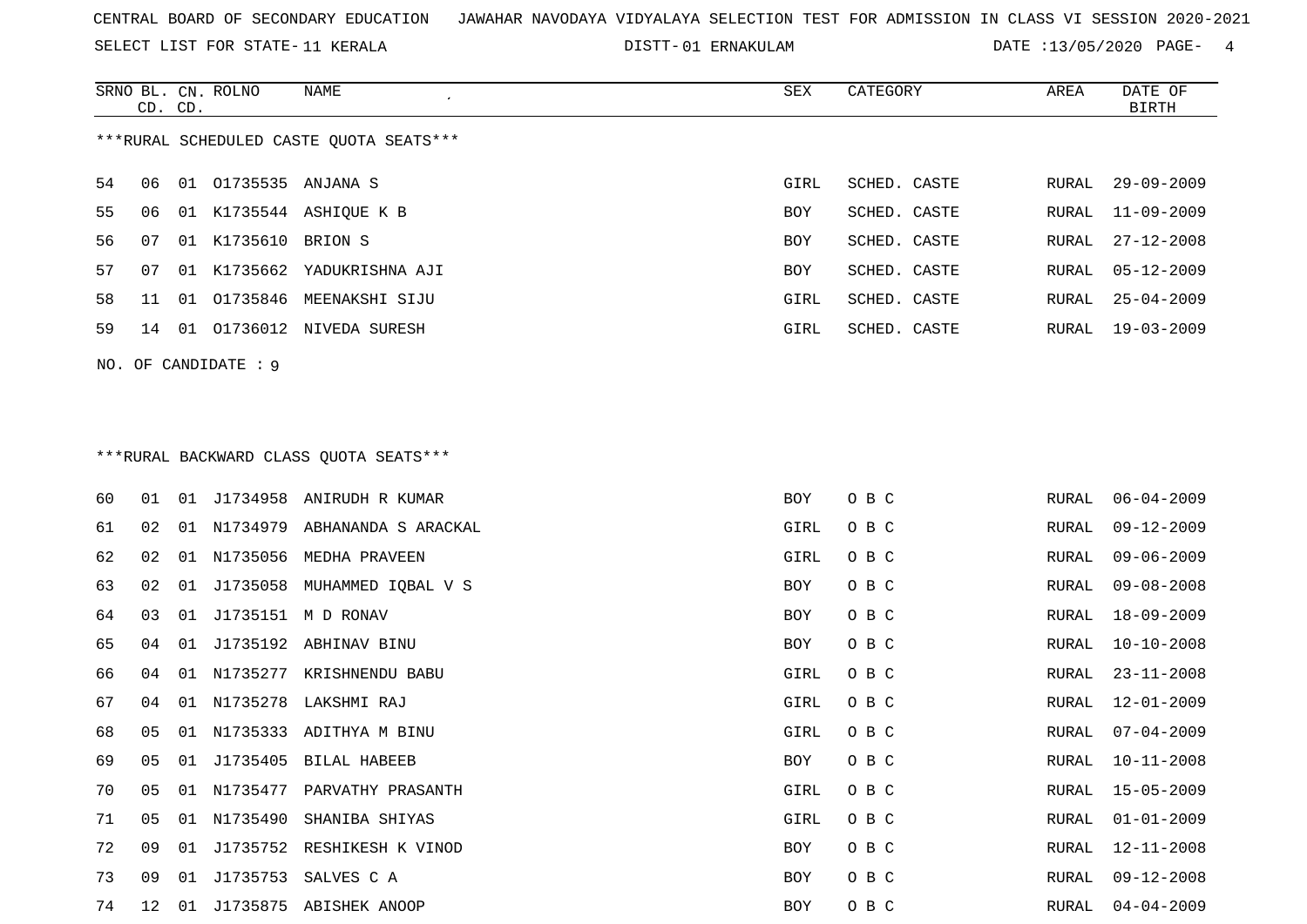SELECT LIST FOR STATE- DISTT- 11 KERALA

01 ERNAKULAM DATE :13/05/2020 PAGE- 5

|    | CD. CD. |    | SRNO BL. CN. ROLNO      | NAME                                    | SEX        | CATEGORY     | AREA  | DATE OF<br><b>BIRTH</b> |
|----|---------|----|-------------------------|-----------------------------------------|------------|--------------|-------|-------------------------|
|    |         |    |                         | ***RURAL BACKWARD CLASS QUOTA SEATS***  |            |              |       |                         |
| 75 |         |    |                         | 13 01 J1735948 ADHWAID RAGESH           | BOY        | O B C        | RURAL | $07 - 09 - 2008$        |
|    |         |    | NO. OF CANDIDATE : $16$ |                                         |            |              |       |                         |
|    |         |    |                         |                                         |            |              |       |                         |
|    |         |    |                         | ***RURAL SCHEDULED TRIBE QUOTA SEATS*** |            |              |       |                         |
| 76 | 04      | 01 |                         | K1735214 AMBADY VENU                    | BOY        | SCHED. CASTE | RURAL | $29 - 10 - 2008$        |
| 77 | 04      | 01 | 01735301                | SNIVYA N MANOJ                          | GIRL       | SCHED. CASTE | RURAL | 18-09-2008              |
| 78 | 05      | 01 | L1735507                | VIVEKANAND M A                          | <b>BOY</b> | SCHED. TRIBE | RURAL | $19 - 05 - 2009$        |
| 79 | 06      | 01 | 01735576                | SATHYA SUNIL                            | GIRL       | SCHED. CASTE | RURAL | $24 - 08 - 2009$        |
| 80 | 07      | 01 |                         | K1735663 YADUKRISHNAN M                 | BOY        | SCHED. CASTE | RURAL | $08 - 04 - 2009$        |
|    |         |    | NO. OF CANDIDATE : 5    |                                         |            |              |       |                         |

TOTAL SELECTED CANDIDATE : 80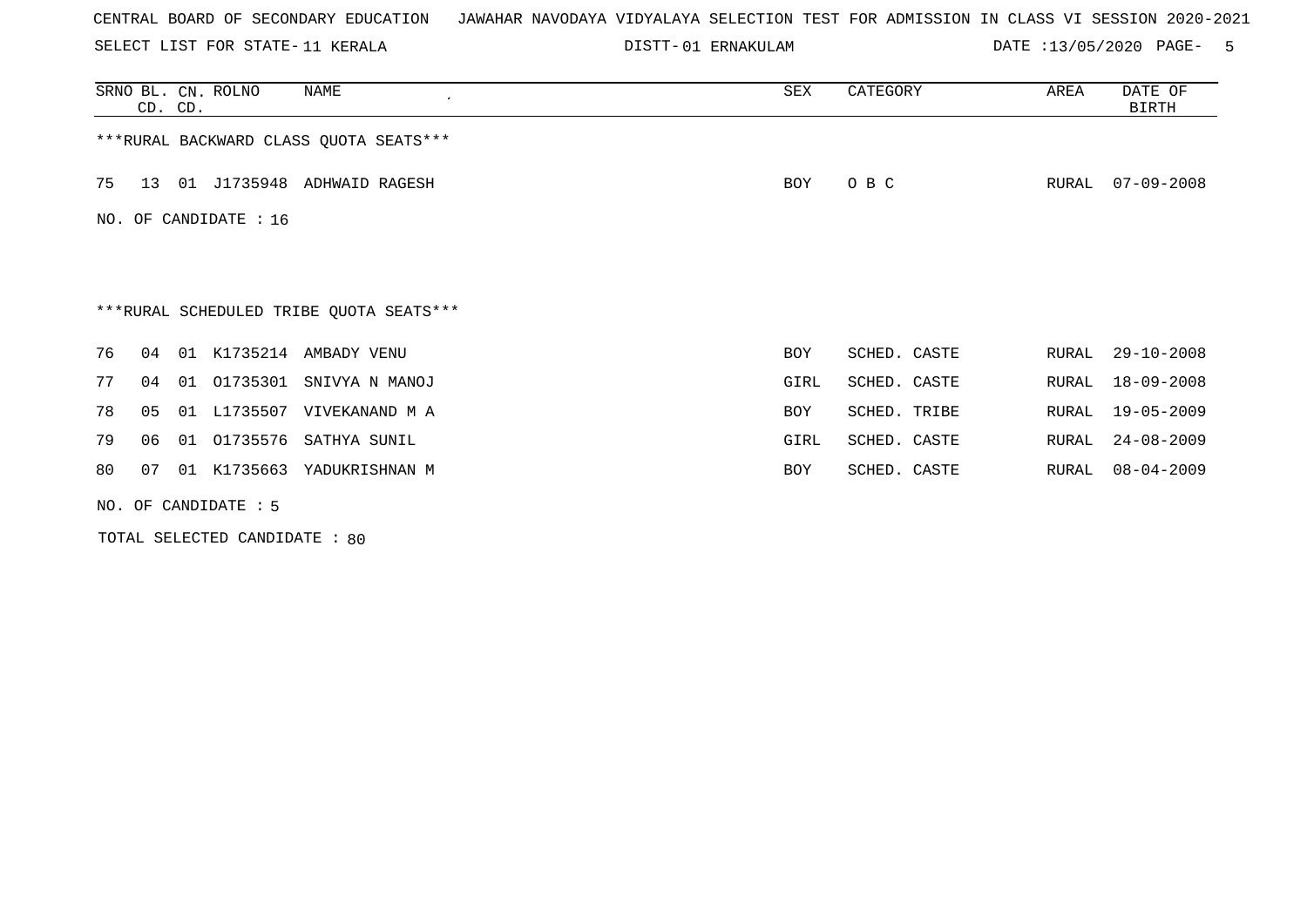SELECT LIST FOR STATE- DISTT- 11 KERALA

02 IDUKKI DATE :13/05/2020 PAGE- 1

|    |    |         | SRNO BL. CN. ROLNO    | NAME<br>$\cdot$                     | SEX        | CATEGORY     | AREA  | DATE OF          |
|----|----|---------|-----------------------|-------------------------------------|------------|--------------|-------|------------------|
|    |    | CD. CD. |                       |                                     |            |              |       | <b>BIRTH</b>     |
|    |    |         | ***OPEN UR SEATS***   |                                     |            |              |       |                  |
|    |    |         |                       |                                     |            |              |       |                  |
| 1  | 03 | 01      |                       | J1736121 BENAIAH ROHAN PAL. R       | <b>BOY</b> | O B C        | RURAL | $29 - 06 - 2009$ |
| 2  | 03 |         |                       | 01 J1736166 RIGVAN SANTH ADHITHYA P | BOY        | O B C        | RURAL | 14-03-2009       |
| 3  | 03 |         | 01 K1736167 ROHITH S  |                                     | BOY        | SCHED. CASTE | RURAL | $21 - 01 - 2009$ |
| 4  | 04 | 01      | J1736185 ABEL K G     |                                     | BOY        | O B C        | RURAL | $01 - 12 - 2009$ |
| 5  | 05 | 01      |                       | M1736322 ALCINA SANTHOSH            | GIRL       | GENERAL      | RURAL | $23 - 02 - 2009$ |
| 6  | 05 |         |                       | 01 I1736349 EVAN TOMY               | BOY        | GENERAL      | RURAL | 18-12-2008       |
| 7  | 06 | 01      |                       | A1736389 ABHINAND M NAIR            | <b>BOY</b> | GENERAL      | URBAN | $11 - 06 - 2009$ |
| 8  | 08 | 01      |                       | A1736614 JOSEPH ANTONY              | BOY        | GENERAL      | URBAN | $28 - 11 - 2008$ |
| 9  | 08 |         |                       | 01 J1736631 MUHAMMED SAFI AFSAL     | BOY        | O B C        | RURAL | $27 - 01 - 2009$ |
| 10 | 08 | 01      |                       | E1736652 PRARTHANA                  | GIRL       | GENERAL      | URBAN | $13 - 01 - 2009$ |
|    |    |         | NO. OF CANDIDATE : 10 |                                     |            |              |       |                  |

\*\*\*OPEN SCHEDULED CASTE QUOTA SEATS\*\*\*

|  |  | 11 03 01 K1736158 NITHEESH MANI          | BOY  | SCHED. CASTE |  | RURAL 17-02-2009 |
|--|--|------------------------------------------|------|--------------|--|------------------|
|  |  | 12   07   01   01736446   AYANA   PRASAD | GIRL | SCHED. CASTE |  | RURAL 29-09-2009 |
|  |  | 13 08 01 G1736679 VEDACG                 | GIRL | SCHED. CASTE |  | URBAN 26-06-2009 |

NO. OF CANDIDATE : 3

\*\*\*OPEN DISABLED QUOTA SEATS\*\*\*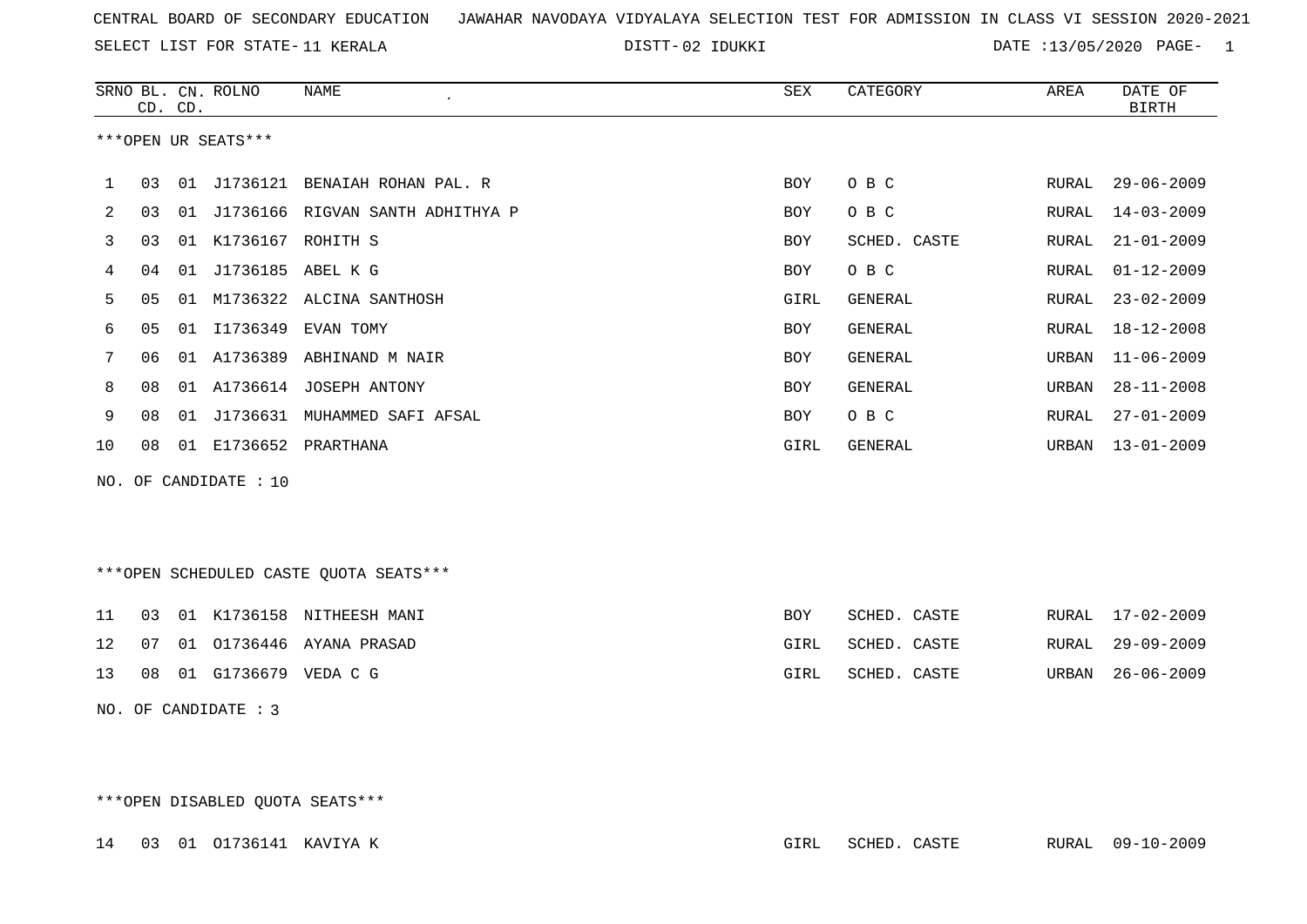SELECT LIST FOR STATE- DISTT- 11 KERALA

02 IDUKKI DATE :13/05/2020 PAGE- 2

|    |                 | CD. CD. | SRNO BL. CN. ROLNO     | NAME                                   | <b>SEX</b> | CATEGORY       | AREA  | DATE OF<br>$\operatorname{BIRTH}$ |
|----|-----------------|---------|------------------------|----------------------------------------|------------|----------------|-------|-----------------------------------|
|    |                 |         | NO. OF CANDIDATE : $1$ |                                        |            |                |       |                                   |
|    |                 |         |                        |                                        |            |                |       |                                   |
|    |                 |         |                        |                                        |            |                |       |                                   |
|    |                 |         |                        | *** OPEN BACKWARD CLASS QUOTA SEATS*** |            |                |       |                                   |
| 15 | 03              |         |                        | 01 N1736136 JAYASHREE M                | GIRL       | O B C          | RURAL | $09 - 10 - 2008$                  |
| 16 | 04              |         |                        | 01 N1736231 ARADHAYA THANKACHAN        | GIRL       | O B C          | RURAL | $11 - 02 - 2009$                  |
| 17 | 06              |         |                        | 01 J1736425 SABARI S NATH              | BOY        | O B C          | RURAL | $26 - 11 - 2009$                  |
| 18 | 07              |         |                        | 01 J1736454 DHEERAJ K R                | <b>BOY</b> | O B C          | RURAL | $28 - 11 - 2008$                  |
| 19 | 08              |         | 01 N1736572 B GAURI    |                                        | GIRL       | O B C          | RURAL | $17 - 06 - 2009$                  |
|    |                 |         | NO. OF CANDIDATE : 5   |                                        |            |                |       |                                   |
|    |                 |         |                        |                                        |            |                |       |                                   |
|    |                 |         |                        |                                        |            |                |       |                                   |
|    |                 |         |                        | ***OPEN SCHEDULED TRIBE QUOTA SEATS*** |            |                |       |                                   |
| 20 |                 |         |                        | 05 01 P1736370 PARVATHY PRASANNAKUMAR  | GIRL       | SCHED. TRIBE   |       | RURAL 16-03-2009                  |
|    |                 |         | NO. OF CANDIDATE : $1$ |                                        |            |                |       |                                   |
|    |                 |         |                        |                                        |            |                |       |                                   |
|    |                 |         |                        |                                        |            |                |       |                                   |
|    |                 |         | ***RURAL OPEN SEATS*** |                                        |            |                |       |                                   |
|    |                 |         |                        |                                        |            |                |       |                                   |
| 21 | 01              |         |                        | 01 N1736023 ABLA ASSAINAR              | GIRL       | O B C          | RURAL | $07 - 02 - 2008$                  |
| 22 | 01              |         |                        | 01 J1736040 ARJUN KRISHNA M P          | BOY        | O B C          | RURAL | 12-05-2009                        |
| 23 | 01              |         |                        | 01 J1736051 ISHAN SANIL                | <b>BOY</b> | O B C          | RURAL | $10 - 11 - 2008$                  |
| 24 | 01              |         |                        | 01 J1736054 JINIL MATHEW               | <b>BOY</b> | O B C          | RURAL | $07 - 08 - 2009$                  |
| 25 | 02 <sub>o</sub> |         |                        | 01 I1736085 KAILAS PANICKER A          | <b>BOY</b> | <b>GENERAL</b> | RURAL | $23 - 02 - 2009$                  |

26 02 01 N1736088 KRISHNAVENI V R GIRL O B C RURAL 31-07-2009 27 02 01 N1736096 PRIYADHARSHINI D GIRL O B C RURAL 16-10-2009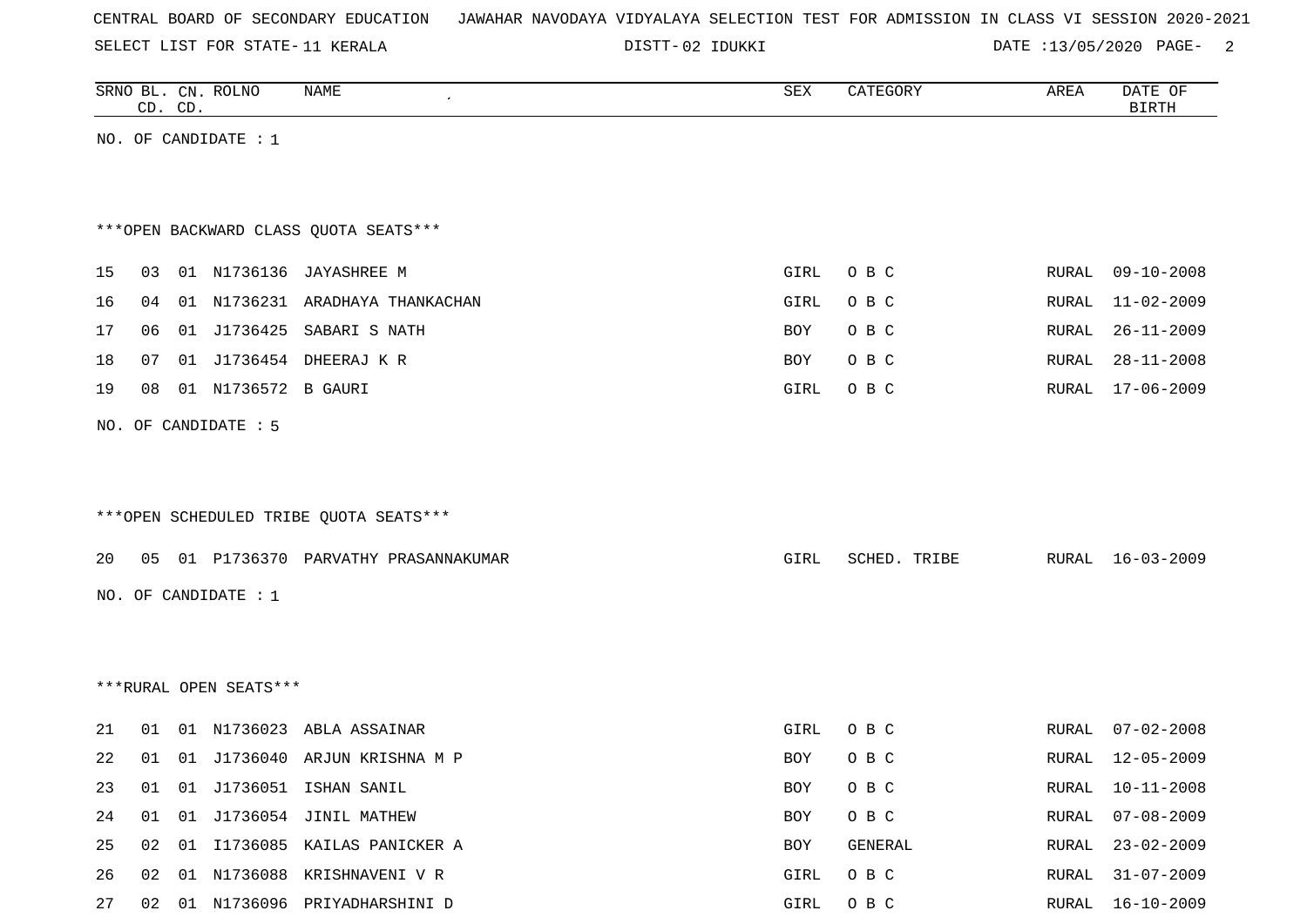SELECT LIST FOR STATE- DISTT- 11 KERALA

02 IDUKKI DATE :13/05/2020 PAGE- 3

|    |    | CD. CD. | SRNO BL. CN. ROLNO     | NAME                            | <b>SEX</b> | CATEGORY     | AREA         | DATE OF<br><b>BIRTH</b> |
|----|----|---------|------------------------|---------------------------------|------------|--------------|--------------|-------------------------|
|    |    |         | ***RURAL OPEN SEATS*** |                                 |            |              |              |                         |
|    |    |         |                        |                                 |            |              |              |                         |
| 28 | 02 |         | 01 J1736104 VIBIN R    |                                 | <b>BOY</b> | O B C        | RURAL        | $17 - 10 - 2008$        |
| 29 | 03 |         |                        | 01 I1736112 ALAN TOMY           | BOY        | GENERAL      | RURAL        | $11 - 04 - 2009$        |
| 30 | 03 |         | 01 I1736138            | JERRISON ANTONY                 | BOY        | GENERAL      | RURAL        | $05 - 05 - 2009$        |
| 31 | 03 |         | 01 K1736140            | KARTHIKEYAN M                   | BOY        | SCHED. CASTE | RURAL        | $21 - 07 - 2009$        |
| 32 | 04 | 01      |                        | J1736183 AARYAN S RAJ           | <b>BOY</b> | O B C        | RURAL        | $31 - 08 - 2008$        |
| 33 | 04 |         | 01 M1736222            | ANJANA K A                      | GIRL       | GENERAL      | RURAL        | $04 - 04 - 2009$        |
| 34 | 04 |         |                        | 01 I1736251 EMIL JOSEPH BINU    | BOY        | GENERAL      | RURAL        | $23 - 06 - 2009$        |
| 35 | 04 | 01      |                        | J1736291 SAM JOHN ROJI          | <b>BOY</b> | O B C        | RURAL        | $17 - 06 - 2009$        |
| 36 | 05 |         |                        | 01 I1736316 ADON SHINO          | <b>BOY</b> | GENERAL      | <b>RURAL</b> | $28 - 01 - 2009$        |
| 37 | 05 |         |                        | 01 M1736333 ANN MARY JOSEPH     | GIRL       | GENERAL      | RURAL        | $23 - 09 - 2009$        |
| 38 | 05 |         |                        | 01 N1736337 ANUPAMA K MANOJ     | GIRL       | O B C        | RURAL        | $08 - 04 - 2009$        |
| 39 | 05 | 01      |                        | M1736374 RICHA JOY              | GIRL       | GENERAL      | <b>RURAL</b> | $30 - 03 - 2009$        |
| 40 | 06 |         | 01 M1736398            | ANN MARIA                       | GIRL       | GENERAL      | RURAL        | $28 - 07 - 2009$        |
| 41 | 06 | 01      |                        | I1736404 ARUN VARGHESE          | BOY        | GENERAL      | RURAL        | $02 - 02 - 2009$        |
| 42 | 06 |         |                        | 01 N1736405 ARYA NANDHA SAJI    | GIRL       | O B C        | RURAL        | $01 - 01 - 2010$        |
| 43 | 06 |         | 01 M1736409            | AYONA MOL TOJI                  | GIRL       | GENERAL      | RURAL        | $03 - 04 - 2009$        |
| 44 | 06 |         | 01 N1736410            | DEVAPRIYA JAIPAL                | GIRL       | O B C        | <b>RURAL</b> | $21 - 04 - 2008$        |
| 45 | 07 |         |                        | 01 I1736439 AJAY GREGORY BAIJU  | BOY        | GENERAL      | RURAL        | $07 - 02 - 2009$        |
| 46 | 07 |         |                        | 01 M1736458 ELINE THERESA JOBIN | GIRL       | GENERAL      | RURAL        | $11 - 11 - 2008$        |
| 47 | 07 | 01      |                        | J1736459 GIRIDHAR B THENURAAN   | BOY        | O B C        | RURAL        | $08 - 12 - 2008$        |
| 48 | 07 | 01      | N1736484               | SREYA JOBI                      | GIRL       | O B C        | <b>RURAL</b> | $05 - 05 - 2009$        |
| 49 | 08 | 01      | I1736619               | KARTHIK JAYAN                   | BOY        | GENERAL      | RURAL        | $17 - 10 - 2008$        |
| 50 | 08 |         | 01 M1736676            | SWARNA SAJO                     | GIRL       | GENERAL      | RURAL        | $21 - 11 - 2008$        |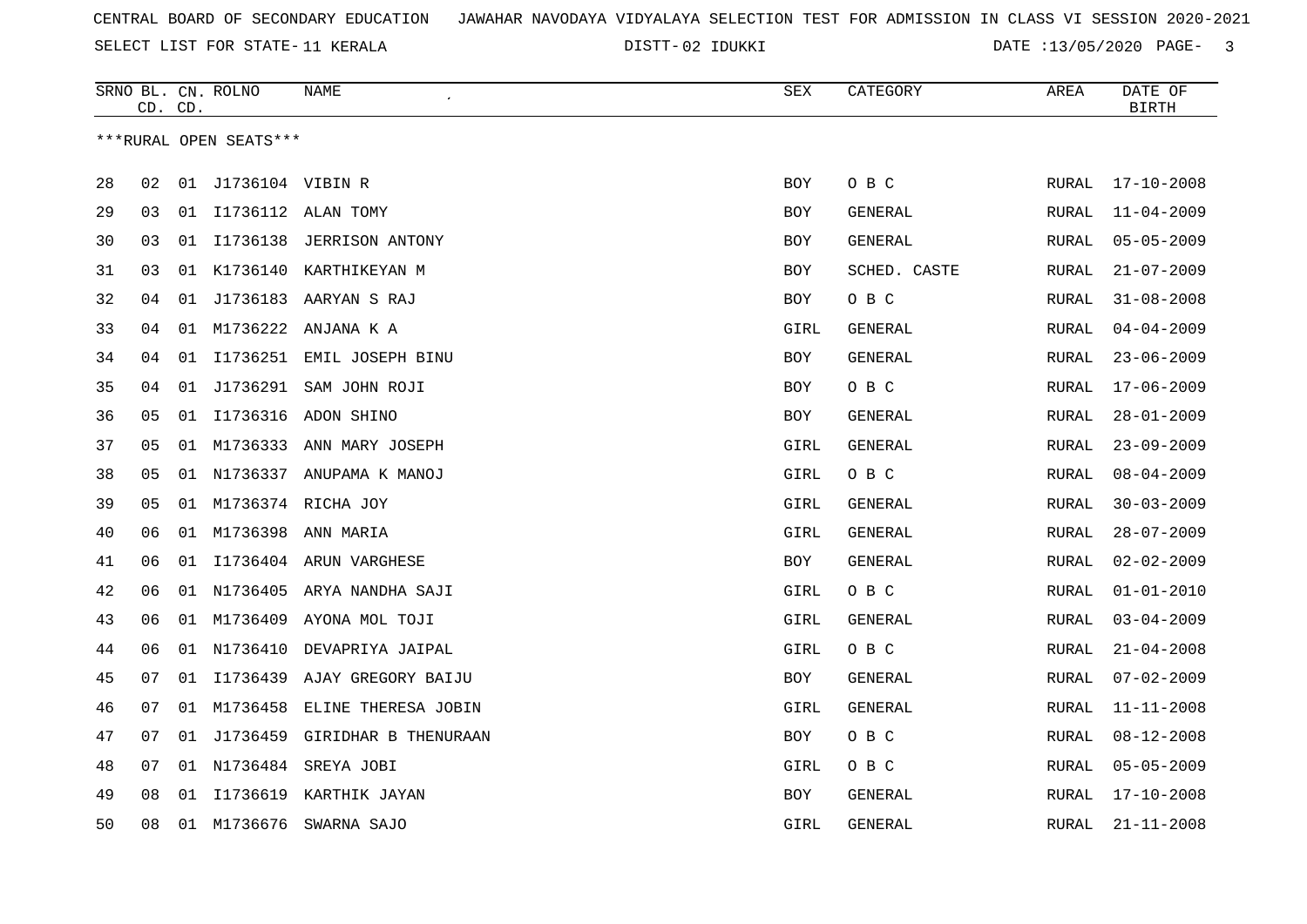|  |  |  | CENTRAL BOARD OF SECONDARY EDUCATION – JAWAHAR NAVODAYA VIDYALAYA SELECTION TEST FOR ADMISSION IN CLASS VI SESSION 2020-2021 |  |  |  |  |  |  |  |  |  |  |  |  |  |  |
|--|--|--|------------------------------------------------------------------------------------------------------------------------------|--|--|--|--|--|--|--|--|--|--|--|--|--|--|
|--|--|--|------------------------------------------------------------------------------------------------------------------------------|--|--|--|--|--|--|--|--|--|--|--|--|--|--|

SELECT LIST FOR STATE-11 KERALA DISTT-02 IDUKKI DATE :13/05/2020 PAGE- 4

|    | CD. CD. |    | SRNO BL. CN. ROLNO    | NAME<br>$\cdot$                         | <b>SEX</b> | CATEGORY     | AREA  | DATE OF<br>BIRTH |
|----|---------|----|-----------------------|-----------------------------------------|------------|--------------|-------|------------------|
|    |         |    | NO. OF CANDIDATE : 30 |                                         |            |              |       |                  |
|    |         |    |                       |                                         |            |              |       |                  |
|    |         |    |                       |                                         |            |              |       |                  |
|    |         |    |                       | ***RURAL SCHEDULED CASTE QUOTA SEATS*** |            |              |       |                  |
| 51 | 03      |    |                       | 01 K1736127 DEV PRASAD R                | BOY        | SCHED. CASTE | RURAL | $28 - 09 - 2008$ |
| 52 | 03      | 01 | K1736128              | DHANAN JAY R                            | BOY        | SCHED. CASTE | RURAL | $28 - 11 - 2009$ |
| 53 | 03      | 01 | 01736129              | DHANYALAYA. P                           | GIRL       | SCHED. CASTE | RURAL | $14 - 10 - 2009$ |
| 54 | 03      |    | 01 K1736132           | <b>GOKULA DHARSHAN</b>                  | BOY        | SCHED. CASTE | RURAL | $03 - 07 - 2009$ |
| 55 | 03      | 01 | 01736148              | MADHUMITA G                             | GIRL       | SCHED. CASTE | RURAL | $27 - 06 - 2009$ |
| 56 | 03      | 01 |                       | K1736152 M GAUTHAM GURUMURTHI           | BOY        | SCHED. CASTE | RURAL | $09 - 04 - 2010$ |
| 57 | 03      |    | 01 K1736153 MITHUN M  |                                         | BOY        | SCHED. CASTE | RURAL | $03 - 01 - 2010$ |
| 58 | 03      |    |                       | 01 K1736164 PRANAV S P                  | BOY        | SCHED. CASTE | RURAL | $28 - 07 - 2009$ |
| 59 | 06      | 01 |                       | 01736423 RAJALAKSHMY K SYJU             | GIRL       | SCHED. CASTE | RURAL | $19 - 08 - 2009$ |
|    |         |    | NO. OF CANDIDATE : 9  |                                         |            |              |       |                  |
|    |         |    |                       |                                         |            |              |       |                  |
|    |         |    |                       |                                         |            |              |       |                  |
|    |         |    |                       | *** RURAL BACKWARD CLASS QUOTA SEATS*** |            |              |       |                  |
| 60 | 01      |    |                       | 01 N1736045 DEVANANDANA K R             | GIRL       | O B C        | RURAL | $28 - 05 - 2009$ |
| 61 | 01      | 01 |                       | J1736057 MAHADEV BIJU                   | BOY        | O B C        | RURAL | $10 - 11 - 2008$ |
| 62 | 03      |    | 01 J1736124 C HARISH  |                                         | BOY        | O B C        | RURAL | $07 - 03 - 2009$ |
| 63 | 03      | 01 |                       | N1736142 KAVIYA M                       | GIRL       | O B C        | RURAL | $30 - 04 - 2009$ |
| 64 | 03      |    |                       | 01 J1736154 MUKUNDHAN B                 | BOY        | O B C        | RURAL | $30 - 07 - 2009$ |
| 65 | 04      |    |                       | 01 N1736256 GOURI SASI                  | GIRL       | O B C        | RURAL | $08 - 09 - 2009$ |
| 66 | 05      | 01 |                       | N1736314 ADITHYA BIJU                   | GIRL       | O B C        | RURAL | $21 - 11 - 2008$ |
| 67 | 05      |    |                       | 01 J1736328 ANANDHU AJU                 | BOY        | O B C        | RURAL | $20 - 11 - 2009$ |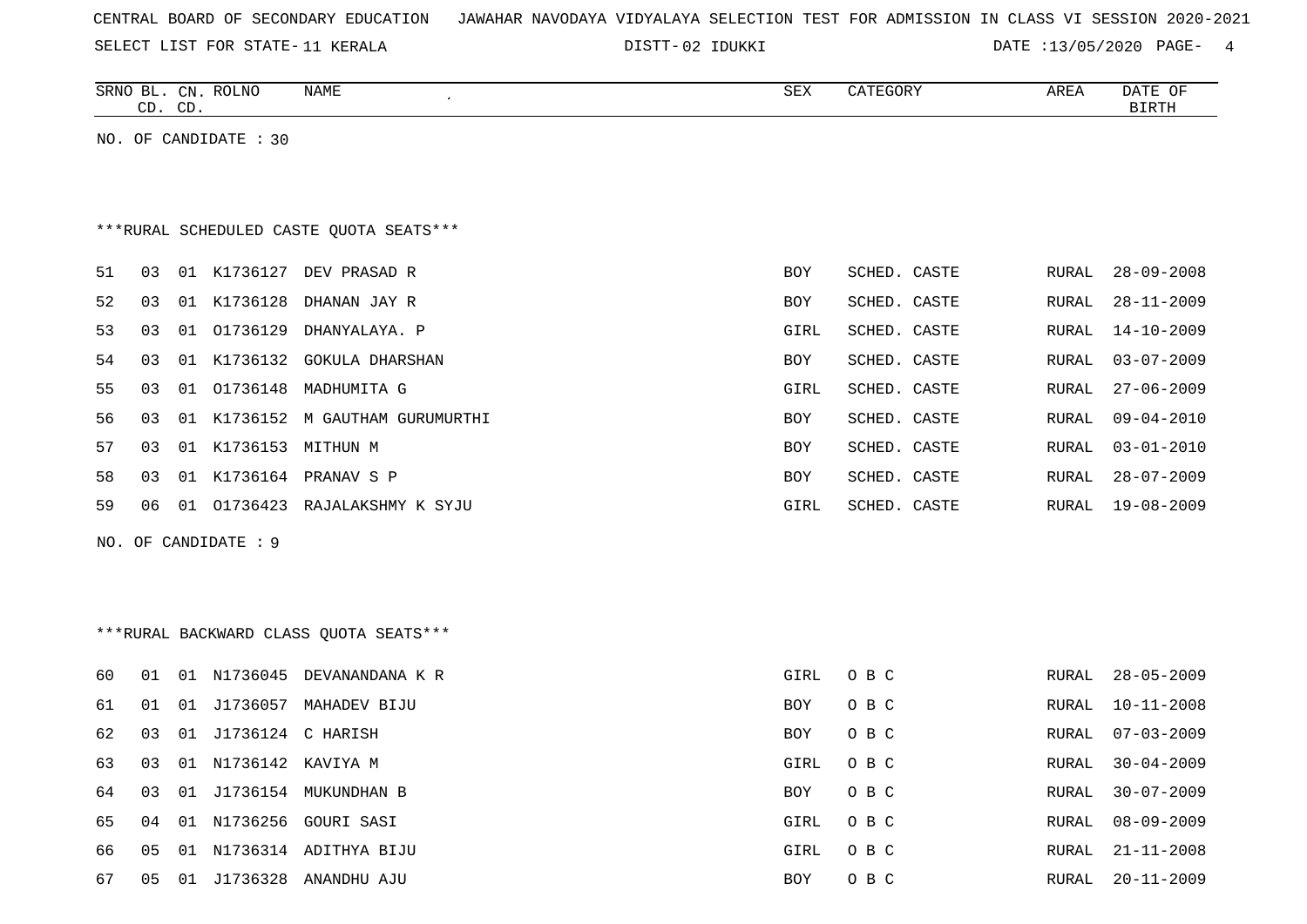SELECT LIST FOR STATE- DISTT- 11 KERALA

02 IDUKKI DATE :13/05/2020 PAGE- 5

|    | CD. CD. | SRNO BL. CN. ROLNO      | NAME<br>$\mathcal{L}_{\mathcal{L}}$     | SEX  | CATEGORY | AREA  | DATE OF<br><b>BIRTH</b> |
|----|---------|-------------------------|-----------------------------------------|------|----------|-------|-------------------------|
|    |         |                         | *** RURAL BACKWARD CLASS QUOTA SEATS*** |      |          |       |                         |
| 68 | 05      |                         | 01 N1736362 KRISHNENDHU K R             | GIRL | O B C    | RURAL | 14-11-2009              |
| 69 | 05      |                         | 01 N1736365 MEERA M SABUJI              | GIRL | O B C    | RURAL | 19-06-2009              |
| 70 | 07      |                         | 01 J1736434 ABHIJITH SURESH             | BOY  | O B C    | RURAL | 16-07-2009              |
| 71 | 07      |                         | 01 J1736435 ABHINAND AJAY               | BOY  | O B C    | RURAL | $01 - 07 - 2009$        |
| 72 | 07      | 01 J1736453             | DEVA NANDHAN REJI                       | BOY  | O B C    | RURAL | 15-12-2008              |
| 73 | 07      |                         | 01 N1736475 NIDHINA E                   | GIRL | O B C    | RURAL | 16-01-2010              |
| 74 | 07      |                         | 01 N1736483 SIVANANDANA SATHEESH        | GIRL | O B C    | RURAL | $03 - 02 - 2009$        |
| 75 | 08      |                         | 01 J1736548 ANURAG SUNIL                | BOY  | O B C    | RURAL | $02 - 05 - 2009$        |
|    |         | NO. OF CANDIDATE : $16$ |                                         |      |          |       |                         |
|    |         |                         |                                         |      |          |       |                         |

## \*\*\*RURAL SCHEDULED TRIBE QUOTA SEATS\*\*\*

|  |  | 76 04 01 L1736192 ABHINENDU K SHIJU | BOY        | SCHED. TRIBE | RURAL 05-06-2009 |
|--|--|-------------------------------------|------------|--------------|------------------|
|  |  | 77 04 01 P1736294 SARANGI RAJEEV    | GIRL       | SCHED. TRIBE | RURAL 03-06-2009 |
|  |  | 78  05  01  L1736312  ABHINAV  E  R | <b>BOY</b> | SCHED. TRIBE | RURAL 18-01-2010 |
|  |  | 79 05 01 P1736315 ADITHYA P J       | GIRL       | SCHED. TRIBE | RURAL 06-09-2009 |
|  |  | 80 08 01 L1736607 ISHAAN CHAND      | BOY        | SCHED. TRIBE | RURAL 17-09-2009 |

NO. OF CANDIDATE : 5

TOTAL SELECTED CANDIDATE : 80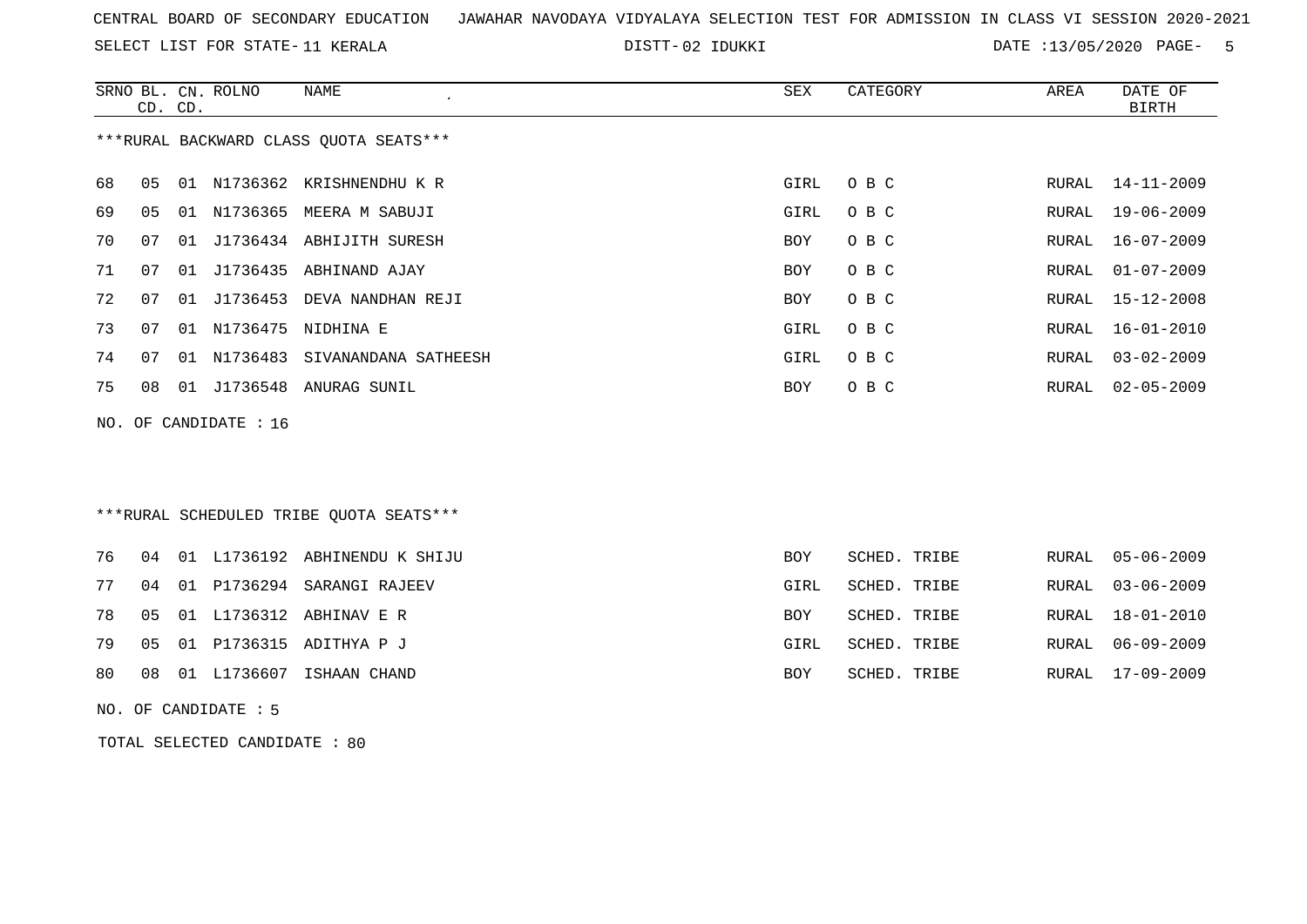SELECT LIST FOR STATE- DISTT- 11 KERALA

03 KASARAGOD DATE :13/05/2020 PAGE- 1

|    |    | CD. CD. | SRNO BL. CN. ROLNO   | <b>NAME</b><br>$\epsilon$              | ${\tt SEX}$ | CATEGORY     | AREA  | DATE OF<br><b>BIRTH</b> |
|----|----|---------|----------------------|----------------------------------------|-------------|--------------|-------|-------------------------|
|    |    |         | ***OPEN UR SEATS***  |                                        |             |              |       |                         |
| 1  | 01 |         |                      | 02 B1736999 VAISHNAV K P               | BOY         | O B C        | URBAN | $04 - 10 - 2009$        |
| 2  | 02 | 01      |                      | I1737049 ARJUNDEV VIJAYAN              | BOY         | GENERAL      | RURAL | $23 - 12 - 2008$        |
| 3  | 02 | 01      |                      | M1737077 DIYA RAMACHANDARAN            | <b>GIRL</b> | GENERAL      | RURAL | $03 - 01 - 2010$        |
| 4  | 03 | 02      | E1737316             | SOUPARNIKA P V                         | GIRL        | GENERAL      | URBAN | $19 - 01 - 2010$        |
| 5  | 04 | 01      |                      | C1737388 KARTHIK P                     | <b>BOY</b>  | SCHED. CASTE | URBAN | $27 - 12 - 2008$        |
| 6  | 05 |         | 01 M1737483 ARDRA.C  |                                        | <b>GIRL</b> | GENERAL      | RURAL | $06 - 01 - 2009$        |
| 7  | 05 | 01      |                      | M1737565 MAYA MOHANAN K                | <b>GIRL</b> | GENERAL      | RURAL | $20 - 04 - 2009$        |
| 8  | 05 | 01      | I1737615             | SHIVANAND T K                          | BOY         | GENERAL      | RURAL | $10 - 05 - 2010$        |
| 9  | 06 |         |                      | 02 I1737789 KAILAS M NAIR              | BOY         | GENERAL      | RURAL | $16 - 04 - 2009$        |
|    |    |         | NO. OF CANDIDATE : 9 |                                        |             |              |       |                         |
|    |    |         |                      |                                        |             |              |       |                         |
|    |    |         |                      |                                        |             |              |       |                         |
|    |    |         |                      | ***OPEN SCHEDULED CASTE QUOTA SEATS*** |             |              |       |                         |
| 10 | 01 |         | 02 C1736976          | SREERAJ LAL                            | <b>BOY</b>  | SCHED. CASTE | URBAN | $31 - 07 - 2009$        |
| 11 | 04 | 01      |                      | 01737398 NIYAKRISHNA V U               | GIRL        | SCHED. CASTE | RURAL | $09 - 07 - 2009$        |
| 12 | 05 |         | 01 01737640          | SRUTHISREE S                           | GIRL        | SCHED. CASTE | RURAL | $21 - 08 - 2009$        |
|    |    |         | NO. OF CANDIDATE : 3 |                                        |             |              |       |                         |
|    |    |         |                      |                                        |             |              |       |                         |
|    |    |         |                      |                                        |             |              |       |                         |

## \*\*\*OPEN DISABLED QUOTA SEATS\*\*\*

|  |  | 13 01 01 M1736751 ANNA SHOBI JOSEPH | GIRL | GENERAL      | RURAL 10-01-2010 |
|--|--|-------------------------------------|------|--------------|------------------|
|  |  | 14 06 02 L1737824 SHARDUL S P       | BOY  | SCHED. TRIBE | RURAL 25-10-2009 |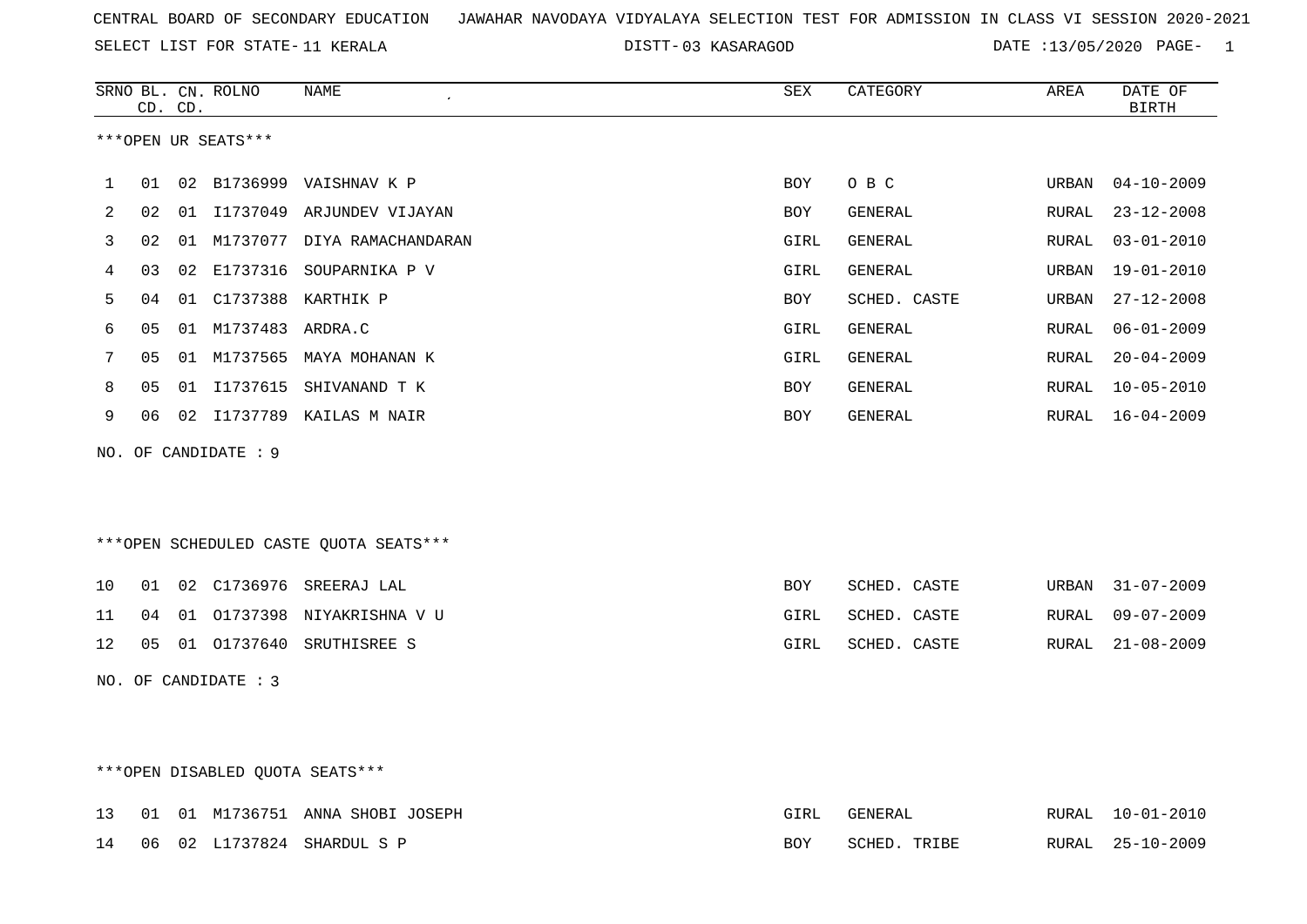SELECT LIST FOR STATE- DISTT- 11 KERALA

03 KASARAGOD DATE :13/05/2020 PAGE- 2

|    | CD. CD. |    | SRNO BL. CN. ROLNO     | NAME                                   | SEX        | CATEGORY     | AREA  | DATE OF<br><b>BIRTH</b> |
|----|---------|----|------------------------|----------------------------------------|------------|--------------|-------|-------------------------|
|    |         |    | NO. OF CANDIDATE : 2   |                                        |            |              |       |                         |
|    |         |    |                        |                                        |            |              |       |                         |
|    |         |    |                        | *** OPEN BACKWARD CLASS QUOTA SEATS*** |            |              |       |                         |
| 15 |         |    |                        | 01 01 B1736831 ISHAAN KRISHNA A V      | <b>BOY</b> | O B C        | URBAN | $13 - 01 - 2010$        |
| 16 | 02      | 01 |                        | N1737078 E A ARIFA NOORI               | GIRL       | O B C        | RURAL | $17 - 08 - 2009$        |
| 17 | 02      | 02 |                        | J1737160 SREEHARI R                    | <b>BOY</b> | O B C        | RURAL | $11 - 11 - 2009$        |
| 18 | 05      |    |                        | 01 N1737603 SANOOSHA A                 | GIRL       | O B C        | RURAL | $19 - 08 - 2009$        |
| 19 | 06      |    |                        | 02 N1737845 VAIGA C V                  | GIRL       | O B C        | RURAL | $21 - 03 - 2009$        |
|    |         |    | NO. OF CANDIDATE : 5   |                                        |            |              |       |                         |
|    |         |    |                        |                                        |            |              |       |                         |
|    |         |    |                        |                                        |            |              |       |                         |
|    |         |    |                        | ***OPEN SCHEDULED TRIBE QUOTA SEATS*** |            |              |       |                         |
| 20 |         |    | 05 01 L1737587 PAVAN P |                                        | BOY        | SCHED. TRIBE | RURAL | $29 - 06 - 2009$        |
|    |         |    | NO. OF CANDIDATE : 1   |                                        |            |              |       |                         |
|    |         |    |                        |                                        |            |              |       |                         |
|    |         |    |                        |                                        |            |              |       |                         |
|    |         |    | ***RURAL OPEN SEATS*** |                                        |            |              |       |                         |
| 21 | 01      |    |                        | 01 N1736763 ARYA ANESH                 | GIRL       | O B C        | RURAL | $26 - 10 - 2009$        |
| 22 | 01      |    |                        | 01 N1736776 AVANDHIKA C                | GIRL       | O B C        | RURAL | $22 - 05 - 2009$        |
| 23 |         |    |                        | 01 02 J1736867 M KARTHIK               | BOY        | O B C        |       | RURAL 24-05-2009        |
| 24 |         |    |                        | 01 02 N1736943 SHIVANYA S              | GIRL       | O B C        | RURAL | $09 - 08 - 2009$        |
| 25 |         |    |                        | 01 02 J1736989 THEJAS M V              | BOY        | O B C        | RURAL | $21 - 09 - 2009$        |
| 26 |         |    |                        | 02 01 N1737016 ABHIMANYU K MANIKANDAN  | GIRL       | O B C        |       | RURAL 11-10-2009        |
|    |         |    |                        |                                        |            |              |       |                         |

27 02 01 I1737050 ARJUN M NAMBIAR BOY GENERAL RURAL 10-06-2009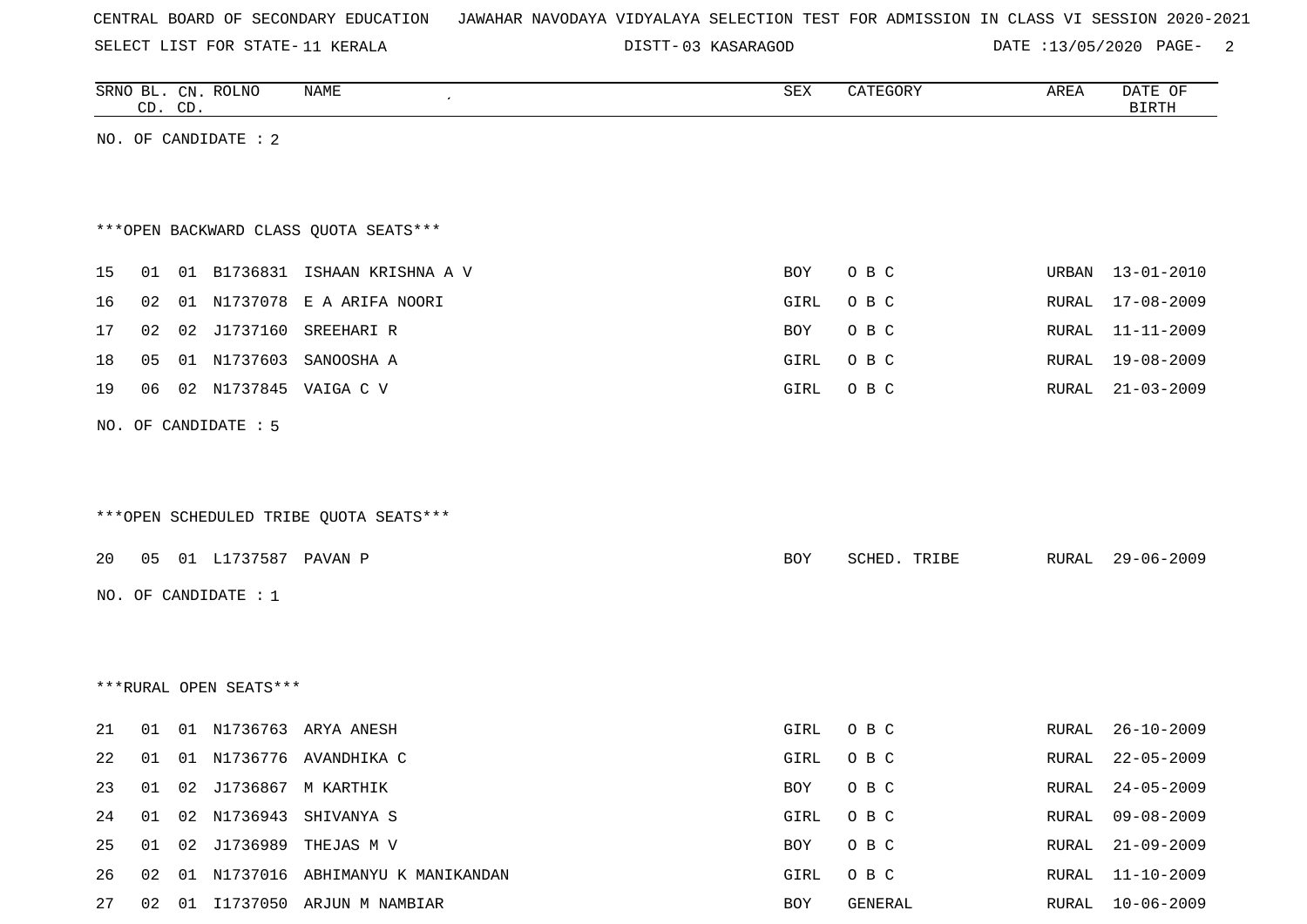SELECT LIST FOR STATE- DISTT- 11 KERALA

03 KASARAGOD DATE :13/05/2020 PAGE- 3

|    | CD. CD. |    | SRNO BL. CN. ROLNO     | NAME                               | <b>SEX</b> | CATEGORY       | AREA         | DATE OF<br><b>BIRTH</b> |
|----|---------|----|------------------------|------------------------------------|------------|----------------|--------------|-------------------------|
|    |         |    | ***RURAL OPEN SEATS*** |                                    |            |                |              |                         |
|    |         |    |                        |                                    |            |                |              |                         |
| 28 | 02      | 01 |                        | M1737094 KEERTHANA MAHESH          | GIRL       | <b>GENERAL</b> | RURAL        | $15 - 08 - 2008$        |
| 29 | 02      | 02 |                        | I1737110 NANDAKISHOR               | BOY        | GENERAL        | RURAL        | $30 - 10 - 2008$        |
| 30 | 02      | 02 |                        | M1737171 THEERTHA P                | GIRL       | <b>GENERAL</b> | RURAL        | $31 - 05 - 2008$        |
| 31 | 03      |    |                        | 02 N1737206 ANCIKA WINSLET D SOUZA | GIRL       | O B C          | RURAL        | $22 - 01 - 2009$        |
| 32 | 03      | 02 | N1737219               | AYSHATH SAFLAH                     | GIRL       | O B C          | RURAL        | $28 - 09 - 2009$        |
| 33 | 03      | 02 | P1737243               | GREESHMA B                         | GIRL       | SCHED. TRIBE   | RURAL        | $28 - 01 - 2009$        |
| 34 | 03      | 02 |                        | N1737260 K.P.POOJA LAKSHMI         | GIRL       | O B C          | RURAL        | $02 - 06 - 2009$        |
| 35 | 03      | 02 | J1737286               | PAVAN RAJ S                        | <b>BOY</b> | O B C          | RURAL        | $12 - 02 - 2009$        |
| 36 | 04      |    |                        | 01 J1737334 ABHISHAN SHAJI         | BOY        | O B C          | RURAL        | $20 - 02 - 2009$        |
| 37 | 04      | 01 | N1737349               | ANAMIKA K V                        | GIRL       | O B C          | RURAL        | $29 - 09 - 2009$        |
| 38 | 04      | 01 |                        | N1737374 DEVANANDA M P             | GIRL       | O B C          | RURAL        | $17 - 04 - 2009$        |
| 39 | 04      | 01 | N1737399               | PARVATHI RAJAN                     | GIRL       | O B C          | RURAL        | $06 - 10 - 2008$        |
| 40 | 04      |    |                        | 01 J1737441 YADUNANDAN P K         | BOY        | O B C          | RURAL        | $08 - 06 - 2009$        |
| 41 | 05      | 01 | I1737546               | JISHNUPRAKASH K                    | BOY        | GENERAL        | RURAL        | $08 - 12 - 2008$        |
| 42 | 05      |    |                        | 01 M1737573 NIKHILA K              | GIRL       | GENERAL        | RURAL        | $23 - 03 - 2010$        |
| 43 | 05      | 01 |                        | M1737574 NIRANJANA VIJAYAKUMAR     | GIRL       | GENERAL        | RURAL        | $09 - 03 - 2009$        |
| 44 | 05      | 01 | M1737632               | SREENANDA K                        | GIRL       | GENERAL        | RURAL        | $19 - 03 - 2009$        |
| 45 | 05      |    | 01 M1737639            | SRUTHIKA K                         | GIRL       | GENERAL        | RURAL        | $16 - 09 - 2009$        |
| 46 | 06      | 01 |                        | N1737690 AISHWARYA P V             | GIRL       | O B C          | RURAL        | $14 - 01 - 2009$        |
| 47 | 06      |    | 01 J1737716 ANURAJ K   |                                    | BOY        | овс            | RURAL        | $05 - 12 - 2009$        |
| 48 | 06      | 01 | I1737745               | BHAGATH P NAIR                     | <b>BOY</b> | GENERAL        | <b>RURAL</b> | $28 - 09 - 2009$        |
| 49 | 06      | 02 |                        | I1737804 MATHEW SHAJU              | <b>BOY</b> | GENERAL        | RURAL        | $04 - 08 - 2008$        |
| 50 | 06      |    | 02 J1737827            | SHIVNAND M                         | <b>BOY</b> | овс            | RURAL        | $15 - 06 - 2009$        |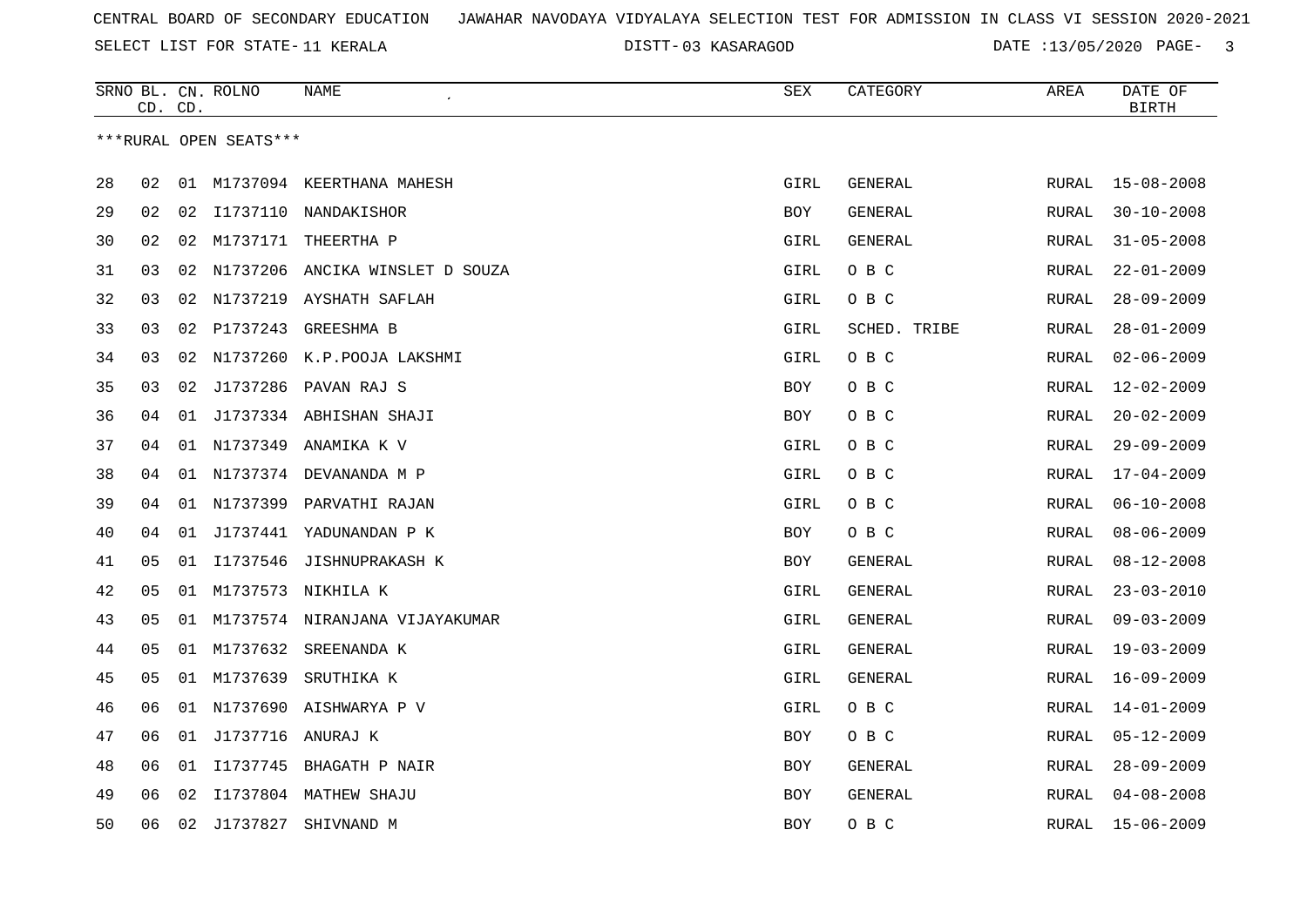|  |  |  |  | CENTRAL BOARD OF SECONDARY EDUCATION – JAWAHAR NAVODAYA VIDYALAYA SELECTION TEST FOR ADMISSION IN CLASS VI SESSION 2020-2021 |  |  |  |  |  |  |  |  |  |  |  |  |  |  |
|--|--|--|--|------------------------------------------------------------------------------------------------------------------------------|--|--|--|--|--|--|--|--|--|--|--|--|--|--|
|--|--|--|--|------------------------------------------------------------------------------------------------------------------------------|--|--|--|--|--|--|--|--|--|--|--|--|--|--|

SELECT LIST FOR STATE- DISTT- 11 KERALA

03 KASARAGOD DATE :13/05/2020 PAGE- 4

|    |    | CD. CD. | SRNO BL. CN. ROLNO    | NAME                                     | SEX  | CATEGORY     | AREA          | DATE OF<br><b>BIRTH</b> |
|----|----|---------|-----------------------|------------------------------------------|------|--------------|---------------|-------------------------|
|    |    |         | NO. OF CANDIDATE : 30 |                                          |      |              |               |                         |
|    |    |         |                       |                                          |      |              |               |                         |
|    |    |         |                       |                                          |      |              |               |                         |
|    |    |         |                       | *** RURAL SCHEDULED CASTE QUOTA SEATS*** |      |              |               |                         |
| 51 | 01 |         |                       | 01 K1736844 KASHINATH V                  | BOY  | SCHED. CASTE | ${\tt RURAL}$ | $10 - 02 - 2010$        |
| 52 | 01 |         | 02 01736934           | SHIKHA E R                               | GIRL | SCHED. CASTE | RURAL         | $06 - 02 - 2010$        |
| 53 | 02 |         | 01 L1737069           | BHARATH KRISHNA K                        | BOY  | SCHED. TRIBE | RURAL         | $11 - 06 - 2009$        |
| 54 | 03 | 02      | 01737232 DEEKSHA      |                                          | GIRL | SCHED. CASTE | RURAL         | $24 - 06 - 2010$        |
| 55 | 03 |         | 02 01737263           | MAMATHA                                  | GIRL | SCHED. CASTE | RURAL         | $18 - 02 - 2009$        |
| 56 | 04 |         |                       | 01 P1737414 SAYANDHANA K VINOD           | GIRL | SCHED. TRIBE | RURAL         | $20 - 06 - 2009$        |
| 57 | 05 |         | 01 K1737630           | SREEHARI K V                             | BOY  | SCHED. CASTE | RURAL         | $10 - 09 - 2009$        |
| 58 | 05 |         | 01 01737644           | THANUSHA K                               | GIRL | SCHED. CASTE | RURAL         | $07 - 09 - 2009$        |
| 59 | 06 |         |                       | 02 L1737800 MAHESWAR N B                 | BOY  | SCHED. TRIBE | RURAL         | $18 - 05 - 2009$        |
|    |    |         | NO. OF CANDIDATE : 9  |                                          |      |              |               |                         |
|    |    |         |                       |                                          |      |              |               |                         |
|    |    |         |                       |                                          |      |              |               |                         |
|    |    |         |                       | ***RURAL BACKWARD CLASS QUOTA SEATS***   |      |              |               |                         |
|    |    |         |                       |                                          |      |              |               |                         |
| 60 | 02 |         | 01 J1737027 ADISH C   |                                          | BOY  | O B C        | RURAL         | $11 - 03 - 2010$        |
| 61 | 02 |         |                       | 01 J1737045 ANIRUDH S P                  | BOY  | O B C        | RURAL         | 17-12-2009              |
| 62 | 02 |         |                       | 02 N1737162 SREELAYA A J                 | GIRL | O B C        | RURAL         | $30 - 05 - 2009$        |
| 63 | 05 |         | 01 N1737443 ABHINA B  |                                          | GIRL | O B C        | RURAL         | $15 - 07 - 2009$        |
| 64 | 05 |         |                       | 01 N1737464 AMRITHA P J                  | GIRL | O B C        | RURAL         | $18 - 05 - 2009$        |
| 65 | 05 |         |                       | 01 J1737544 JEEVAN KRISHNA D K           | BOY  | O B C        | RURAL         | $03 - 01 - 2010$        |
| 66 | 05 |         |                       | 01 N1737599 RIYA BABU A K                | GIRL | O B C        | RURAL         | $28 - 08 - 2008$        |

67 05 01 J1737611 SHIVAJITH A V 67 2008 2008 2009 2010 2020 2031-02-2008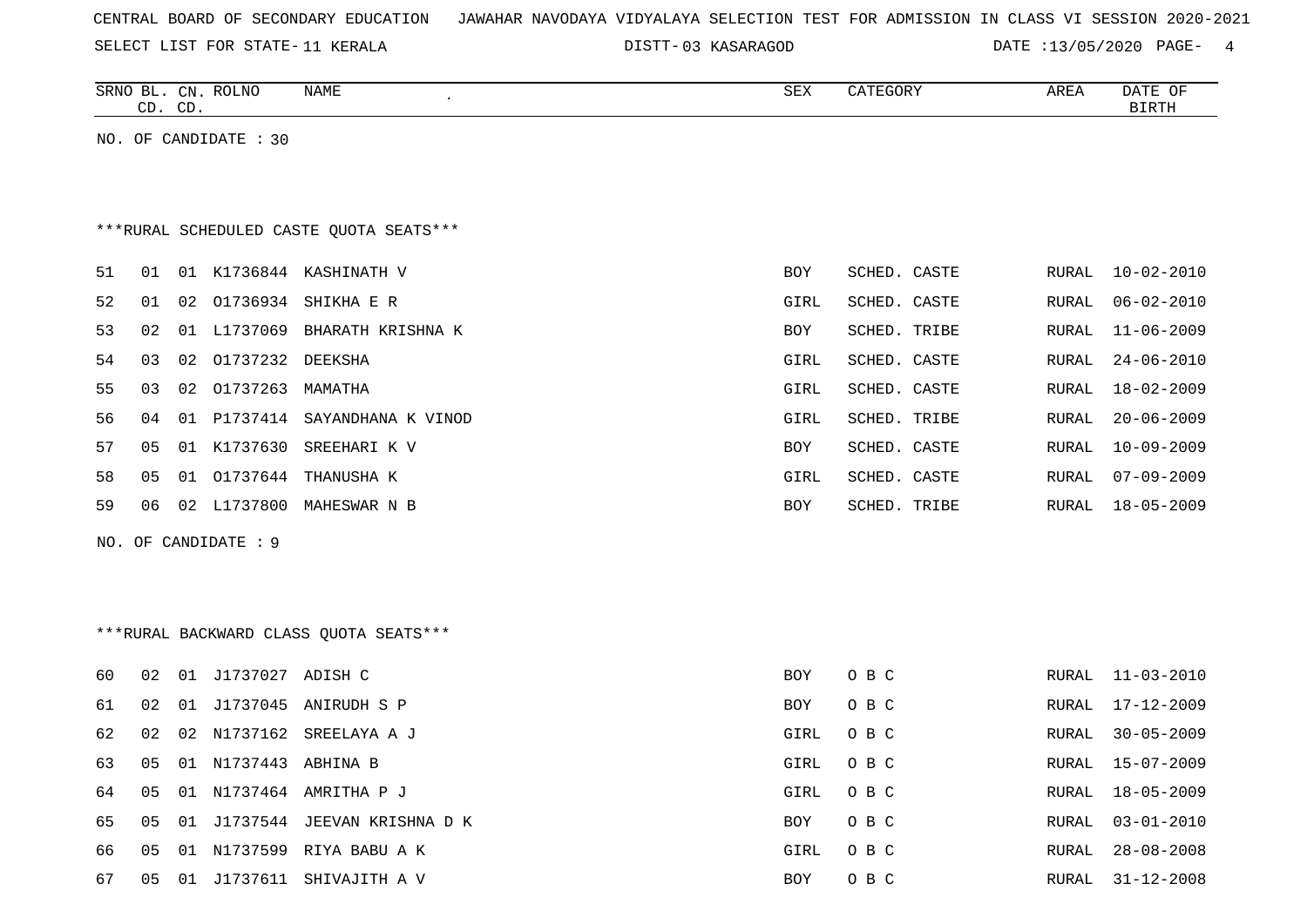SELECT LIST FOR STATE- DISTT- 11 KERALA

03 KASARAGOD DATE :13/05/2020 PAGE- 5

|    |    | CD. CD. | SRNO BL. CN. ROLNO    | <b>NAME</b>                              | ${\tt SEX}$ | CATEGORY     | AREA  | DATE OF<br><b>BIRTH</b> |
|----|----|---------|-----------------------|------------------------------------------|-------------|--------------|-------|-------------------------|
|    |    |         |                       | *** RURAL BACKWARD CLASS QUOTA SEATS***  |             |              |       |                         |
| 68 | 05 |         |                       | 01 N1737621 SHRAVYA R N                  | GIRL        | O B C        | RURAL | $29 - 09 - 2009$        |
| 69 | 05 |         |                       | 01 N1737659 VIKSHITHA G                  | GIRL        | O B C        | RURAL | $25 - 05 - 2009$        |
| 70 | 05 |         |                       | 01 N1737664 VISMAYA P                    | GIRL        | O B C        | RURAL | $09 - 10 - 2009$        |
| 71 | 06 |         |                       | 01 J1737668 AARISH KUMAR K P             | BOY         | O B C        | RURAL | $02 - 09 - 2009$        |
| 72 | 06 |         |                       | 01 J1737674 ABHINAV SURESH               | <b>BOY</b>  | O B C        | RURAL | $28 - 10 - 2009$        |
| 73 | 06 | 01      |                       | N1737707 ANAMIKA PRAKASH                 | GIRL        | O B C        | RURAL | $15 - 10 - 2009$        |
| 74 | 06 | 02      |                       | J1737771 GHANASHYAM V K                  | <b>BOY</b>  | O B C        | RURAL | $27 - 06 - 2009$        |
| 75 | 06 |         |                       | 02 J1737793 KARTHIK V                    | BOY         | O B C        | RURAL | $17 - 10 - 2008$        |
|    |    |         | NO. OF CANDIDATE : 16 |                                          |             |              |       |                         |
|    |    |         |                       |                                          |             |              |       |                         |
|    |    |         |                       |                                          |             |              |       |                         |
|    |    |         |                       | *** RURAL SCHEDULED TRIBE QUOTA SEATS*** |             |              |       |                         |
| 76 | 03 |         |                       | 02 L1737287 PRADEESH R C                 | <b>BOY</b>  | SCHED. TRIBE | RURAL | $24 - 12 - 2009$        |
| 77 | 03 |         | 02 L1737317           | SREEJITH B                               | BOY         | SCHED. TRIBE | RURAL | $12 - 06 - 2009$        |
|    |    |         |                       | 01 P1737462 AMRITHA KRISHNAN             |             |              |       |                         |
| 78 | 05 |         |                       |                                          | GIRL        | SCHED. TRIBE | RURAL | $09 - 11 - 2009$        |
| 79 | 05 |         |                       | 01 L1737491 ARSHITH P                    | BOY         | SCHED. TRIBE | RURAL | $31 - 03 - 2010$        |
| 80 | 06 |         |                       | 02 P1737806 NEETHU MOL                   | GIRL        | SCHED. TRIBE | RURAL | $28 - 07 - 2009$        |

NO. OF CANDIDATE : 5

TOTAL SELECTED CANDIDATE : 80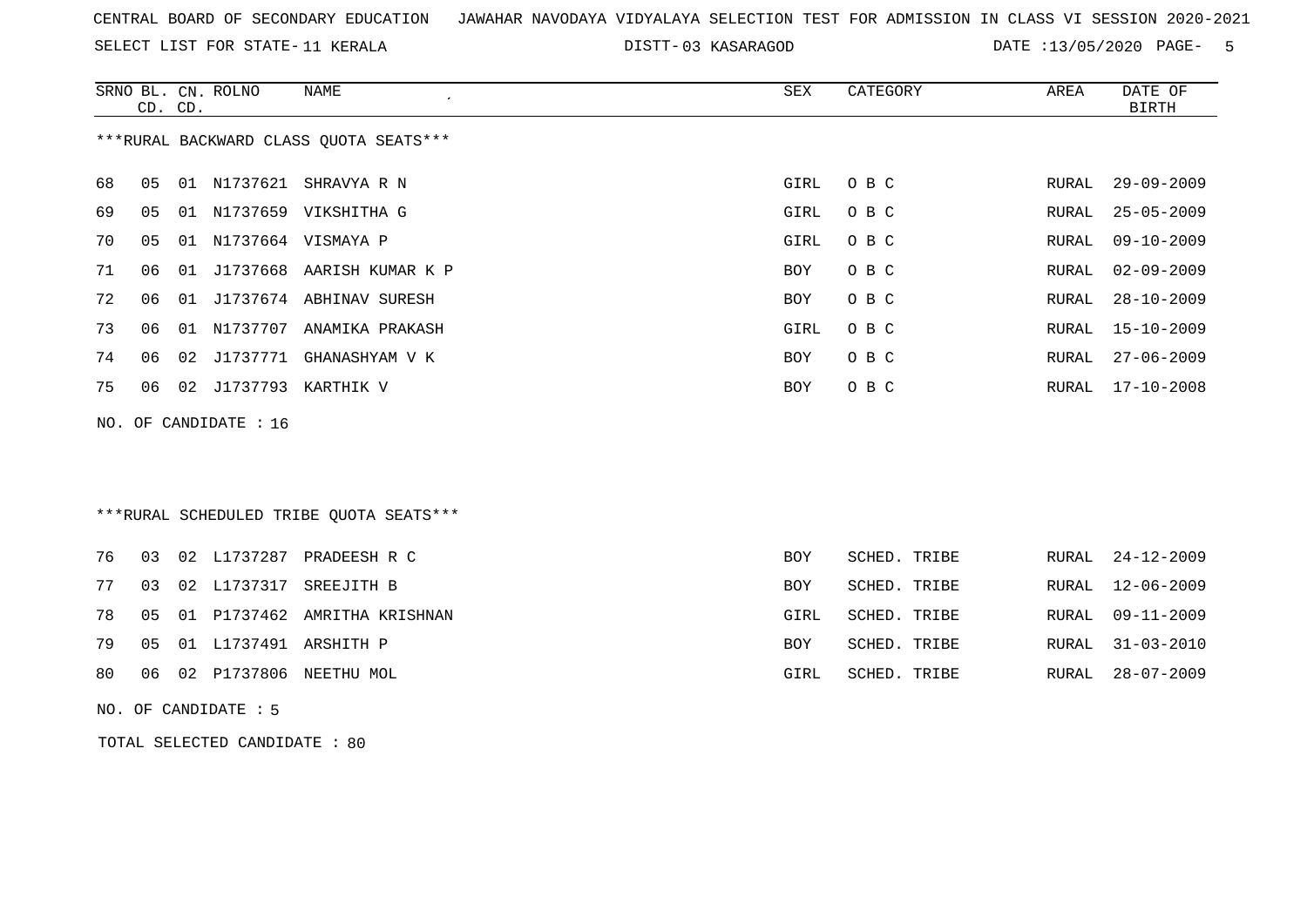SELECT LIST FOR STATE- DISTT- 11 KERALA

04 PATHANAMTHITTA DATE :13/05/2020 PAGE- 1

|    | CD. CD. |    | SRNO BL. CN. ROLNO   | <b>NAME</b>                             | ${\tt SEX}$ | CATEGORY     | AREA  | DATE OF<br><b>BIRTH</b> |
|----|---------|----|----------------------|-----------------------------------------|-------------|--------------|-------|-------------------------|
|    |         |    | ***OPEN UR SEATS***  |                                         |             |              |       |                         |
| 1  | 01      |    |                      | 01 A1737888 ARJUN A M                   | <b>BOY</b>  | GENERAL      | URBAN | $27 - 08 - 2009$        |
| 2  | 01      |    |                      | 01 M1737911 GIA MARIAM GEORGE           | GIRL        | GENERAL      | RURAL | $22 - 06 - 2009$        |
| 3  | 03      |    |                      | 01 I1738026 AADEL SHIJU GEORGE          | BOY         | GENERAL      | RURAL | $04 - 11 - 2009$        |
| 4  | 05      | 01 |                      | M1738202 SHIVANI SUNIL                  | GIRL        | GENERAL      | RURAL | $24 - 12 - 2008$        |
| 5  | 05      |    |                      | 01 I1738209 VAISHNAV RANJITH            | BOY         | GENERAL      | RURAL | $12 - 11 - 2008$        |
| 6  | 06      |    |                      | 01 C1738247 ATHUL RAJ R                 | BOY         | SCHED. CASTE | URBAN | $26 - 10 - 2009$        |
| 7  | 06      |    |                      | 01 E1738257 DURGA GANESH                | GIRL        | GENERAL      | URBAN | $10 - 05 - 2009$        |
| 8  | 07      | 01 |                      | M1738394 NIVEDITHA R S                  | GIRL        | GENERAL      | RURAL | $12 - 02 - 2009$        |
| 9  | 09      |    |                      | 01 I1738686 ASISH FENI                  | BOY         | GENERAL      | RURAL | $13 - 09 - 2008$        |
|    |         |    | NO. OF CANDIDATE : 9 |                                         |             |              |       |                         |
|    |         |    |                      |                                         |             |              |       |                         |
|    |         |    |                      |                                         |             |              |       |                         |
|    |         |    |                      | *** OPEN SCHEDULED CASTE QUOTA SEATS*** |             |              |       |                         |
| 10 | 03      |    |                      | 01 K1738091 KALYAN CHANDRA C S          | <b>BOY</b>  | SCHED. CASTE | RURAL | $18 - 08 - 2009$        |
| 11 | 07      | 01 |                      | C1738296 ABHINAND A                     | BOY         | SCHED. CASTE | URBAN | $21 - 06 - 2009$        |
| 12 | 08      |    |                      | 01 01738523 SANIYA ASOK                 | GIRL        | SCHED. CASTE | RURAL | $18 - 02 - 2009$        |
|    |         |    | NO. OF CANDIDATE : 3 |                                         |             |              |       |                         |
|    |         |    |                      |                                         |             |              |       |                         |
|    |         |    |                      |                                         |             |              |       |                         |

# \*\*\*OPEN DISABLED QUOTA SEATS\*\*\*

|  |  | 13  05  01  M1738185  JOSHNA  JOJY  | GIRL    | GENERAL | RURAL 03-03-2009 |
|--|--|-------------------------------------|---------|---------|------------------|
|  |  | 14 07 01 J1738387 MUHAMMED HISHAM A | BOY OBC |         | RURAL 05-06-2010 |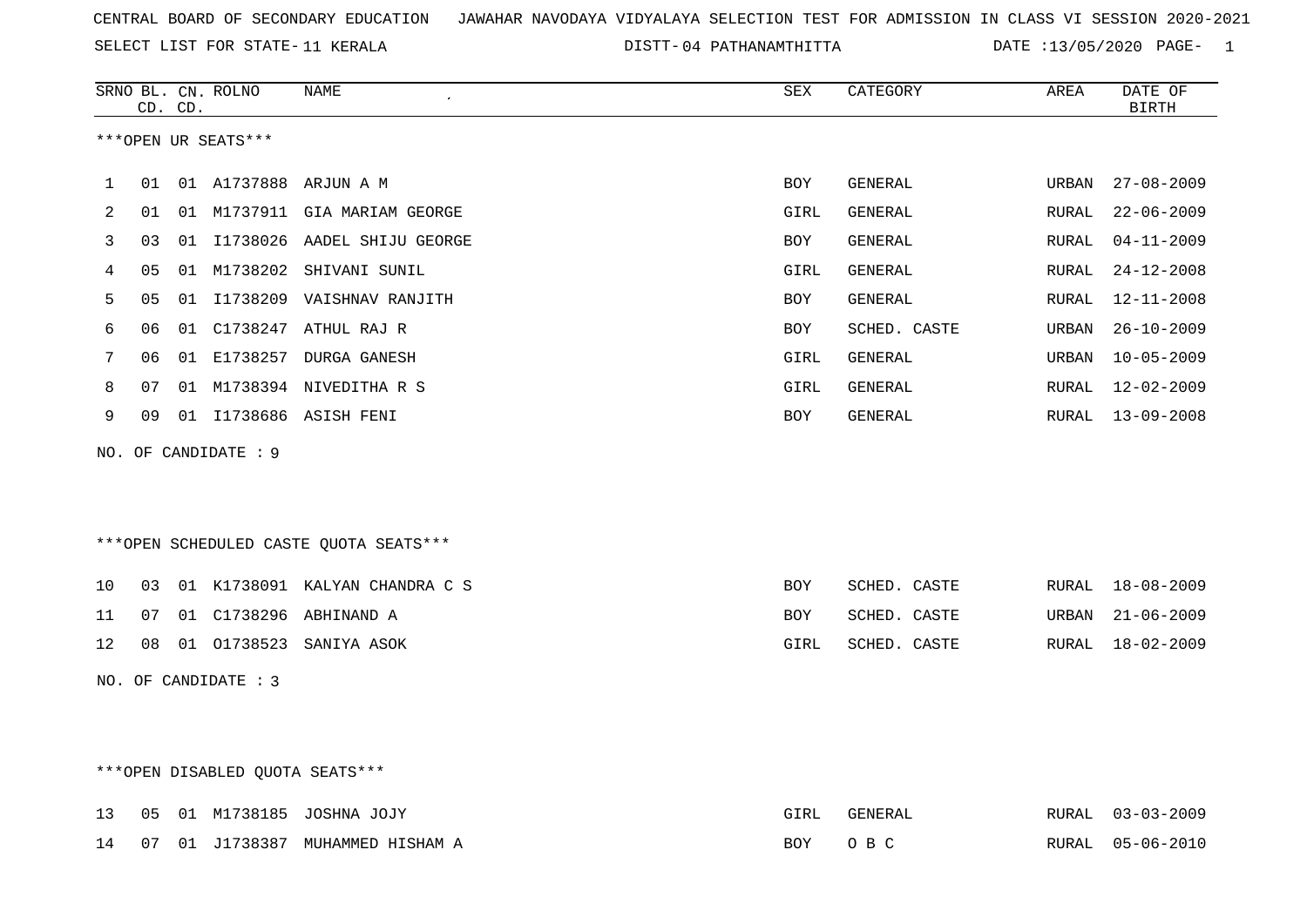SELECT LIST FOR STATE- DISTT- 11 KERALA

04 PATHANAMTHITTA DATE :13/05/2020 PAGE- 2

|    |    | CD. CD. | SRNO BL. CN. ROLNO     | NAME                                   | ${\tt SEX}$ | CATEGORY     | AREA  | DATE OF<br><b>BIRTH</b> |
|----|----|---------|------------------------|----------------------------------------|-------------|--------------|-------|-------------------------|
|    |    |         | NO. OF CANDIDATE : 2   |                                        |             |              |       |                         |
|    |    |         |                        |                                        |             |              |       |                         |
|    |    |         |                        |                                        |             |              |       |                         |
|    |    |         |                        | *** OPEN BACKWARD CLASS QUOTA SEATS*** |             |              |       |                         |
| 15 | 01 |         | 01 J1737874 AL NIHAN   |                                        | BOY         | O B C        | RURAL | $07 - 11 - 2008$        |
| 16 | 07 |         |                        | 01 J1738308 ADITHYAN B                 | BOY         | O B C        | RURAL | $18 - 06 - 2009$        |
| 17 | 07 |         |                        | 01 J1738366 ISHAN MUHAMMED             | BOY         | O B C        | RURAL | 17-07-2009              |
| 18 | 08 |         |                        | 01 F1738471 BHAVYA S KUMAR             | GIRL        | O B C        | URBAN | $16 - 06 - 2009$        |
| 19 | 09 |         |                        | 01 N1738660 ANJIMA AJAY                | GIRL        | O B C        | RURAL | $29 - 11 - 2009$        |
|    |    |         | NO. OF CANDIDATE : 5   |                                        |             |              |       |                         |
|    |    |         |                        |                                        |             |              |       |                         |
|    |    |         |                        |                                        |             |              |       |                         |
|    |    |         |                        | ***OPEN SCHEDULED TRIBE QUOTA SEATS*** |             |              |       |                         |
| 20 | 03 |         |                        | 01 01738106 NIRANJANA AJITHKUMAR       | GIRL        | SCHED. CASTE | RURAL | $04 - 10 - 2008$        |
|    |    |         |                        |                                        |             |              |       |                         |
|    |    |         | NO. OF CANDIDATE : $1$ |                                        |             |              |       |                         |
|    |    |         |                        |                                        |             |              |       |                         |
|    |    |         |                        |                                        |             |              |       |                         |
|    |    |         | ***RURAL OPEN SEATS*** |                                        |             |              |       |                         |
| 21 | 01 |         |                        | 01 I1737853 AADIDEV RAJESH             | BOY         | GENERAL      | RURAL | $18 - 05 - 2009$        |
| 22 | 01 |         |                        | 01 I1737854 AADISESH A                 | BOY         | GENERAL      | RURAL | $22 - 07 - 2009$        |
| 23 | 01 |         |                        | 01 J1737938 SACHU M S                  | BOY         | O B C        | RURAL | $29 - 10 - 2009$        |
| 24 | 02 |         |                        | 01 I1737959 ADHIL S NAIR               | BOY         | GENERAL      | RURAL | $08 - 04 - 2009$        |
| 25 | 02 | 01      |                        | I1737984 BRIYON TOM SBIBU              | BOY         | GENERAL      | RURAL | $20 - 05 - 2009$        |
| 26 | 02 | 01      |                        | I1737993 GAYOS POTHEN BINOY            | BOY         | GENERAL      | RURAL | $06 - 07 - 2009$        |
| 27 | 03 |         |                        | 01 I1738053 ALPHIN GEORGE BABU         | BOY         | GENERAL      | RURAL | 18-12-2008              |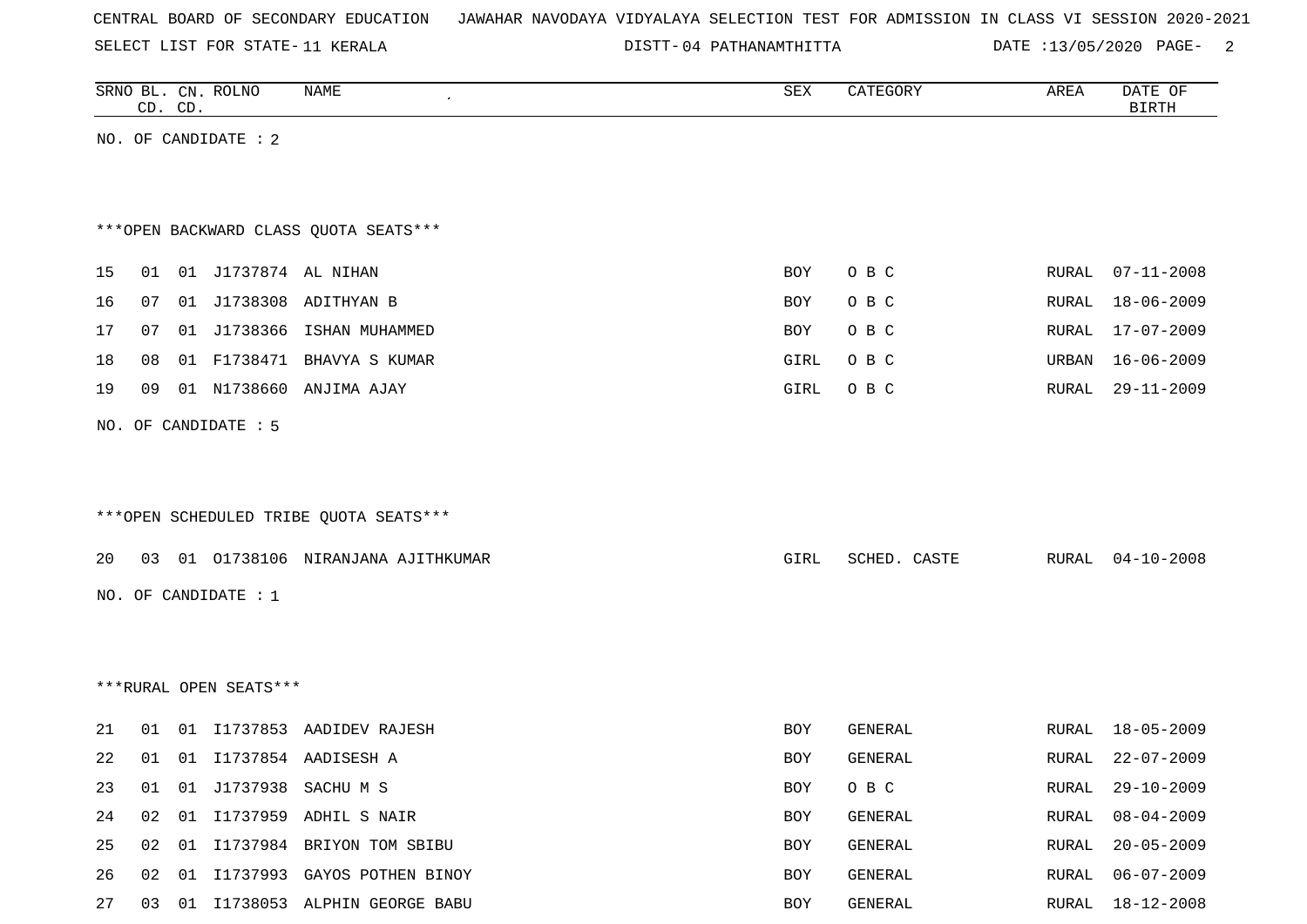SELECT LIST FOR STATE- DISTT- 11 KERALA

04 PATHANAMTHITTA DATE :13/05/2020 PAGE- 3

|    | CD. | CD. | SRNO BL. CN. ROLNO     | NAME                          | SEX        | CATEGORY       | AREA         | DATE OF<br><b>BIRTH</b> |
|----|-----|-----|------------------------|-------------------------------|------------|----------------|--------------|-------------------------|
|    |     |     | ***RURAL OPEN SEATS*** |                               |            |                |              |                         |
| 28 | 03  | 01  | N1738099               | MIDHUNA S PANIKER             | GIRL       | O B C          | <b>RURAL</b> | $21 - 01 - 2009$        |
| 29 | 03  |     | 01 M1738128            | SREENIDHI S                   | GIRL       | GENERAL        | <b>RURAL</b> | $05 - 08 - 2008$        |
| 30 | 03  | 01  |                        | M1738132 V. MAITHILI NATH     | GIRL       | <b>GENERAL</b> | <b>RURAL</b> | $24 - 04 - 2009$        |
| 31 | 04  | 01  |                        | 01738140 KARUNA K ASHOKAN     | GIRL       | SCHED. CASTE   | RURAL        | $13 - 07 - 2009$        |
| 32 | 04  | 01  |                        | I1738143 RAHUL RAJEEV         | BOY        | GENERAL        | RURAL        | $02 - 09 - 2009$        |
| 33 | 05  |     |                        | 01 M1738149 ADRITHA S NAIR    | GIRL       | GENERAL        | RURAL        | $30 - 01 - 2009$        |
| 34 | 05  | 01  |                        | I1738191 KRISHNADATH P NAIR   | BOY        | <b>GENERAL</b> | RURAL        | $23 - 08 - 2008$        |
| 35 | 05  | 01  | M1738199               | SHAROL ELSA THOMAS            | GIRL       | GENERAL        | RURAL        | $06 - 10 - 2009$        |
| 36 | 06  | 01  | I1738218               | ABHISHEK.S.A                  | BOY        | GENERAL        | RURAL        | $26 - 07 - 2010$        |
| 37 | 06  | 01  | M1738285               | SARAH SAMSON                  | GIRL       | GENERAL        | RURAL        | $27 - 01 - 2010$        |
| 38 | 07  |     |                        | 01 J1738298 ABHINAND PRASAD   | BOY        | O B C          | RURAL        | $02 - 10 - 2008$        |
| 39 | 07  | 01  |                        | J1738302 ABHINAV KRISHNA      | <b>BOY</b> | O B C          | <b>RURAL</b> | $21 - 08 - 2009$        |
| 40 | 07  | 01  |                        | I1738353 DEVA NANDAN P R      | <b>BOY</b> | GENERAL        | RURAL        | $13 - 06 - 2009$        |
| 41 | 07  | 01  | I1738411               | SREEDHIN S PILLAI             | BOY        | GENERAL        | RURAL        | $26 - 05 - 2009$        |
| 42 | 07  | 01  | J1738412               | SREE GOVIND                   | BOY        | O B C          | RURAL        | $28 - 09 - 2009$        |
| 43 | 08  | 01  | M1738488               | GLORIA J KURUVILLA            | GIRL       | GENERAL        | RURAL        | $29 - 07 - 2009$        |
| 44 | 08  |     |                        | 01 N1738512 NORA SHYJU        | GIRL       | O B C          | RURAL        | $25 - 10 - 2008$        |
| 45 | 08  | 01  | M1738517               | RANJITHA RENJITH              | GIRL       | GENERAL        | RURAL        | $06 - 12 - 2008$        |
| 46 | 09  | 01  |                        | M1738547 AADILEKSHMI KRISHNAN | GIRL       | GENERAL        | <b>RURAL</b> | $24 - 02 - 2010$        |
| 47 | 09  |     |                        | 01 N1738636 AMRITHA V R       | GIRL       | O B C          | RURAL        | $05 - 01 - 2009$        |
| 48 | 09  | 01  |                        | M1738672 APARNA MANOJ         | GIRL       | GENERAL        | <b>RURAL</b> | $20 - 03 - 2009$        |
| 49 | 09  | 02  |                        | M1738708 DANA ANU             | GIRL       | GENERAL        | RURAL        | $12 - 01 - 2009$        |
| 50 | 09  | 02  | M1738709               | DEVANANDA HARI                | GIRL       | GENERAL        | RURAL        | $22 - 12 - 2008$        |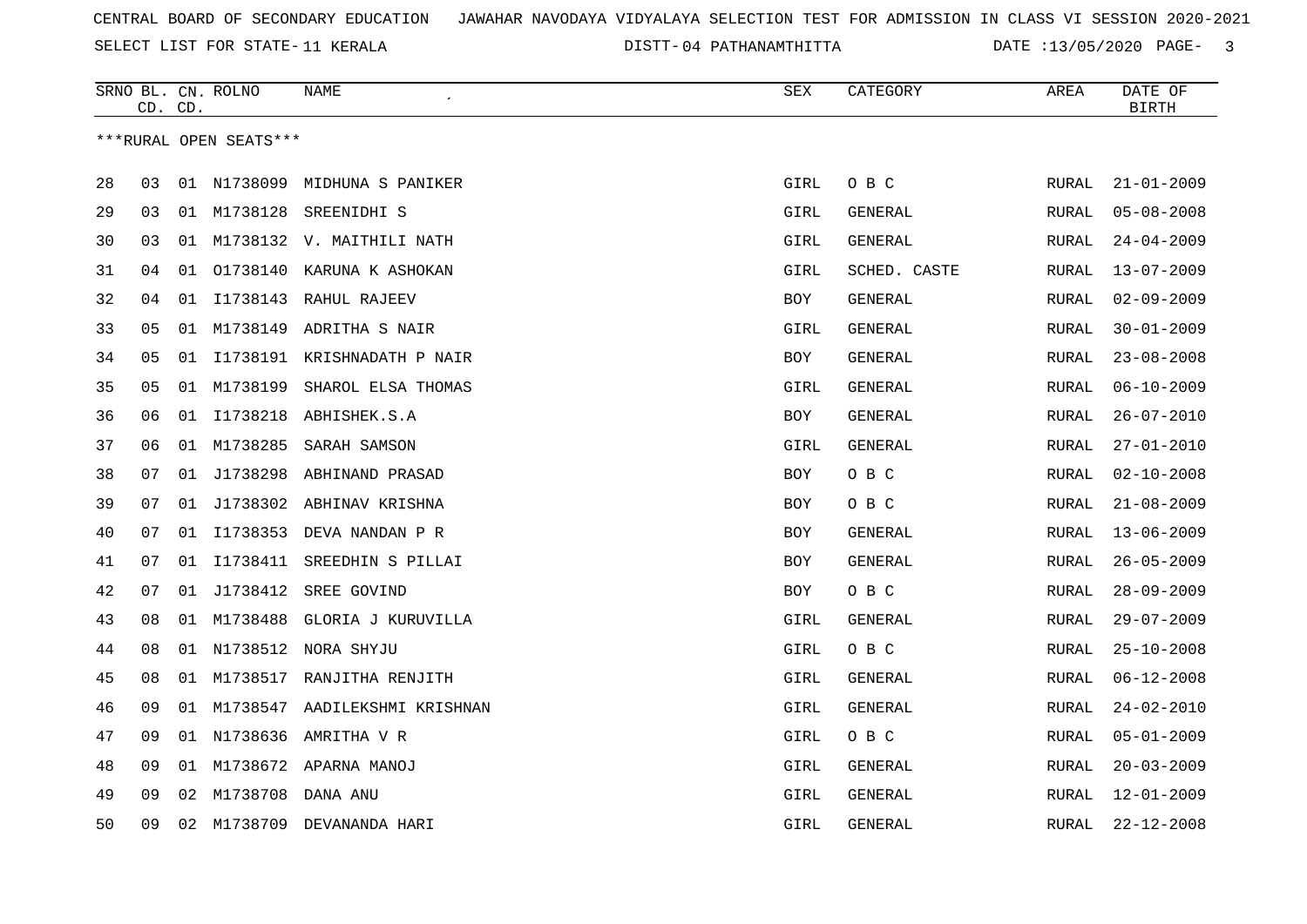|  |  |  | CENTRAL BOARD OF SECONDARY EDUCATION – JAWAHAR NAVODAYA VIDYALAYA SELECTION TEST FOR ADMISSION IN CLASS VI SESSION 2020-2021 |  |  |  |  |  |  |  |  |  |  |  |  |  |  |
|--|--|--|------------------------------------------------------------------------------------------------------------------------------|--|--|--|--|--|--|--|--|--|--|--|--|--|--|
|--|--|--|------------------------------------------------------------------------------------------------------------------------------|--|--|--|--|--|--|--|--|--|--|--|--|--|--|

SELECT LIST FOR STATE- DISTT- 11 KERALA

DISTT-04 PATHANAMTHITTA DATE :13/05/2020 PAGE- 4

|    |    | CD. CD. | SRNO BL. CN. ROLNO    | NAME                                     | SEX         | CATEGORY     | AREA         | DATE OF<br><b>BIRTH</b> |
|----|----|---------|-----------------------|------------------------------------------|-------------|--------------|--------------|-------------------------|
|    |    |         | NO. OF CANDIDATE : 30 |                                          |             |              |              |                         |
|    |    |         |                       |                                          |             |              |              |                         |
|    |    |         |                       |                                          |             |              |              |                         |
|    |    |         |                       | *** RURAL SCHEDULED CASTE QUOTA SEATS*** |             |              |              |                         |
| 51 | 03 |         |                       | 01 K1738056 AMBARISH H                   | BOY         | SCHED. CASTE | RURAL        | $11 - 08 - 2009$        |
| 52 | 05 | 01      | 01738172 DEVIKA S     |                                          | GIRL        | SCHED. CASTE | <b>RURAL</b> | $08 - 09 - 2009$        |
| 53 | 05 | 01      |                       | 01738210 VEENA BIJU                      | GIRL        | SCHED. CASTE | RURAL        | $05 - 02 - 2009$        |
| 54 | 07 | 01      | 01738377              | KRISHNAPRIYA O                           | GIRL        | SCHED. CASTE | <b>RURAL</b> | $23 - 06 - 2009$        |
| 55 | 07 | 01      | K1738399              | PREJITH J                                | BOY         | SCHED. CASTE | RURAL        | $10 - 01 - 2009$        |
| 56 | 07 | 01      |                       | 01738400 RESHMA RAJESH                   | <b>GIRL</b> | SCHED. CASTE | <b>RURAL</b> | $02 - 03 - 2009$        |
| 57 | 07 |         | 01 K1738419           | SREEVALSAN S P                           | BOY         | SCHED. CASTE | RURAL        | 19-04-2009              |
| 58 | 09 |         | 01 01738638           | ANAKHA ANIL                              | GIRL        | SCHED. CASTE | RURAL        | $24 - 11 - 2009$        |
| 59 | 09 | 02      | 01738856              | SWETHA C S                               | GIRL        | SCHED. CASTE | RURAL        | $17 - 04 - 2009$        |
|    |    |         | NO. OF CANDIDATE : 9  |                                          |             |              |              |                         |
|    |    |         |                       |                                          |             |              |              |                         |
|    |    |         |                       |                                          |             |              |              |                         |
|    |    |         |                       | *** RURAL BACKWARD CLASS QUOTA SEATS***  |             |              |              |                         |
| 60 | 01 |         |                       | 01 J1737905 DHARMIC DINESH               | <b>BOY</b>  | O B C        | <b>RURAL</b> | $06 - 03 - 2009$        |
| 61 | 01 | 01      | J1737930              | NEERAJ DEV B                             | BOY         | O B C        | <b>RURAL</b> | $27 - 02 - 2009$        |
| 62 | 03 | 01      | J1738105              | NAVNEETH PRASAD                          | BOY         | O B C        | <b>RURAL</b> | $20 - 04 - 2009$        |
| 63 | 05 | 01      |                       | J1738150 ADWAITH V A                     | BOY         | O B C        | <b>RURAL</b> | $22 - 02 - 2010$        |
| 64 | 07 | 01      | J1738362              | GOUTHAM SANTHOSH                         | BOY         | O B C        | <b>RURAL</b> | $04 - 03 - 2009$        |
| 65 | 08 | 01      |                       | J1738437 ADHUL DHARMAPUTHRAN             | BOY         | O B C        | <b>RURAL</b> | $11 - 01 - 2009$        |
| 66 | 08 |         |                       | 01 N1738458 ANGEL AJI                    | <b>GIRL</b> | O B C        | <b>RURAL</b> | $19 - 09 - 2008$        |
| 67 | 09 |         |                       | 01 J1738583 ADITHYA PRASAD               | BOY         | O B C        | RURAL        | $15 - 11 - 2008$        |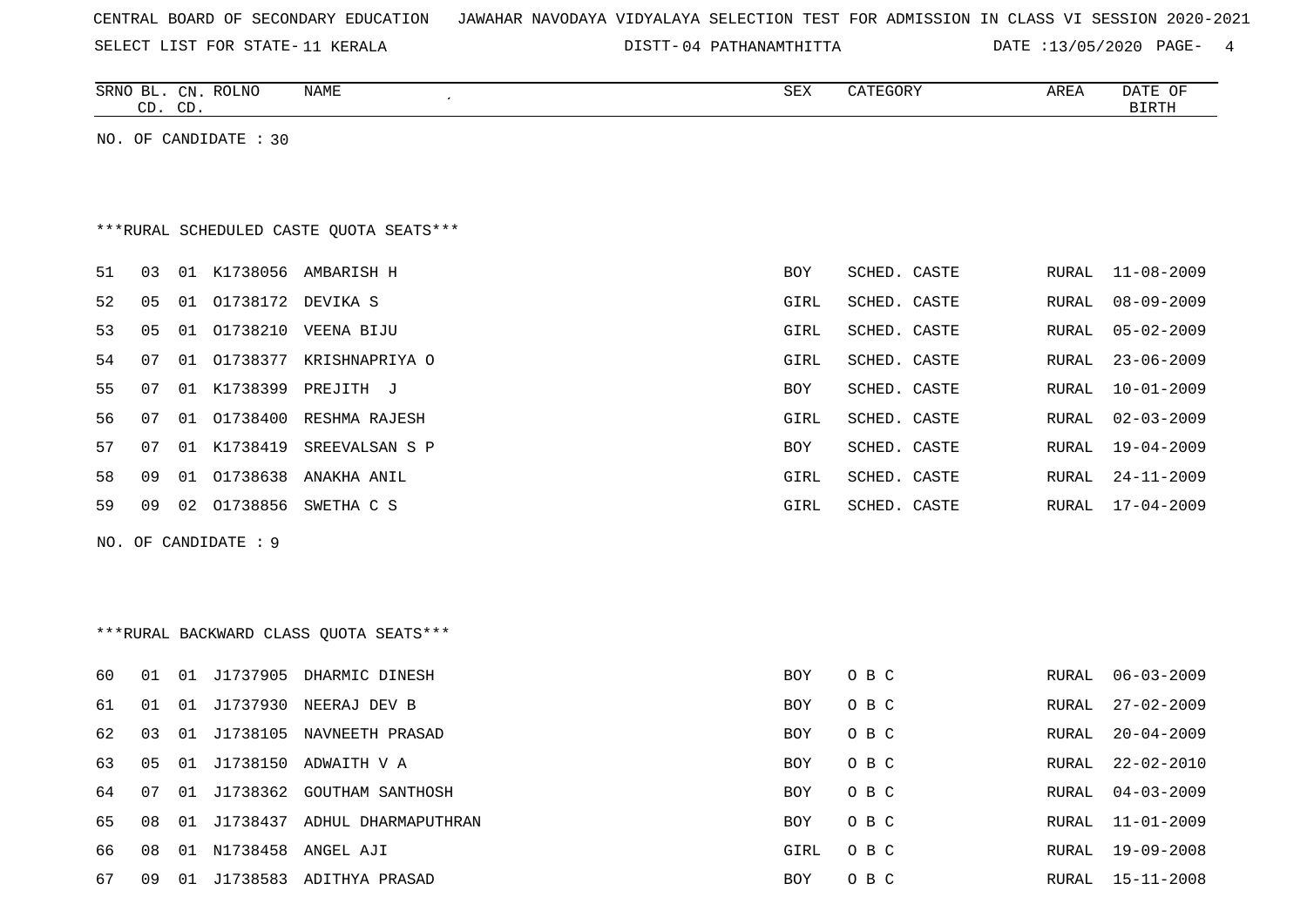SELECT LIST FOR STATE- DISTT- 11 KERALA

04 PATHANAMTHITTA DATE :13/05/2020 PAGE- 5

|    | CD. CD. |    | SRNO BL. CN. ROLNO    | <b>NAME</b>                              | ${\tt SEX}$ | CATEGORY     | AREA         | DATE OF<br><b>BIRTH</b> |
|----|---------|----|-----------------------|------------------------------------------|-------------|--------------|--------------|-------------------------|
|    |         |    |                       | *** RURAL BACKWARD CLASS QUOTA SEATS***  |             |              |              |                         |
| 68 | 09      |    |                       | 01 J1738641 ANANDHAN SHIJU               | BOY         | O B C        | RURAL        | $21 - 05 - 2009$        |
| 69 | 09      | 02 |                       | N1738724 FIDHA FATHIMA P N               | GIRL        | O B C        | RURAL        | $25 - 12 - 2008$        |
| 70 | 09      | 02 | N1738800              | PARVATHY E J                             | GIRL        | O B C        | RURAL        | $11 - 10 - 2008$        |
| 71 | 09      | 02 | J1738805              | PRANAV MADHU                             | <b>BOY</b>  | O B C        | RURAL        | $02 - 11 - 2008$        |
| 72 | 09      | 02 | J1738816              | ROHITH RAJEEV                            | BOY         | O B C        | RURAL        | $27 - 05 - 2009$        |
| 73 | 09      | 02 | N1738834              | S GEETHANJALI                            | <b>GIRL</b> | O B C        | RURAL        | $28 - 04 - 2009$        |
| 74 | 09      | 02 | N1738852              | SURYA GAYATRI S                          | <b>GIRL</b> | O B C        | RURAL        | $06 - 07 - 2009$        |
| 75 | 09      | 02 |                       | J1738859 VAISHNAV A                      | <b>BOY</b>  | O B C        | RURAL        | $20 - 11 - 2009$        |
|    |         |    | NO. OF CANDIDATE : 16 |                                          |             |              |              |                         |
|    |         |    |                       | *** RURAL SCHEDULED TRIBE QUOTA SEATS*** |             |              |              |                         |
| 76 | 01      |    |                       | 01 01737899 DAYA SANTHOSH                | GIRL        | SCHED. CASTE | RURAL        | 15-07-2009              |
| 77 | 07      | 01 |                       | K1738301 ABHINAV K MANOJ                 | <b>BOY</b>  | SCHED. CASTE | <b>RURAL</b> | $01 - 11 - 2008$        |
| 78 | 07      |    | 01 K1738404 SANISH S  |                                          | <b>BOY</b>  | SCHED. CASTE | <b>RURAL</b> | $03 - 03 - 2009$        |
| 79 | 08      | 01 | K1738433              | ABHINAV S                                | <b>BOY</b>  | SCHED. CASTE | <b>RURAL</b> | $23 - 03 - 2009$        |
| 80 | 09      |    |                       | 02 K1738831 SANJU C SANTHOSH             | BOY         | SCHED. CASTE | RURAL        | $10 - 09 - 2008$        |
|    |         |    | NO. OF CANDIDATE : 5  |                                          |             |              |              |                         |

TOTAL SELECTED CANDIDATE : 80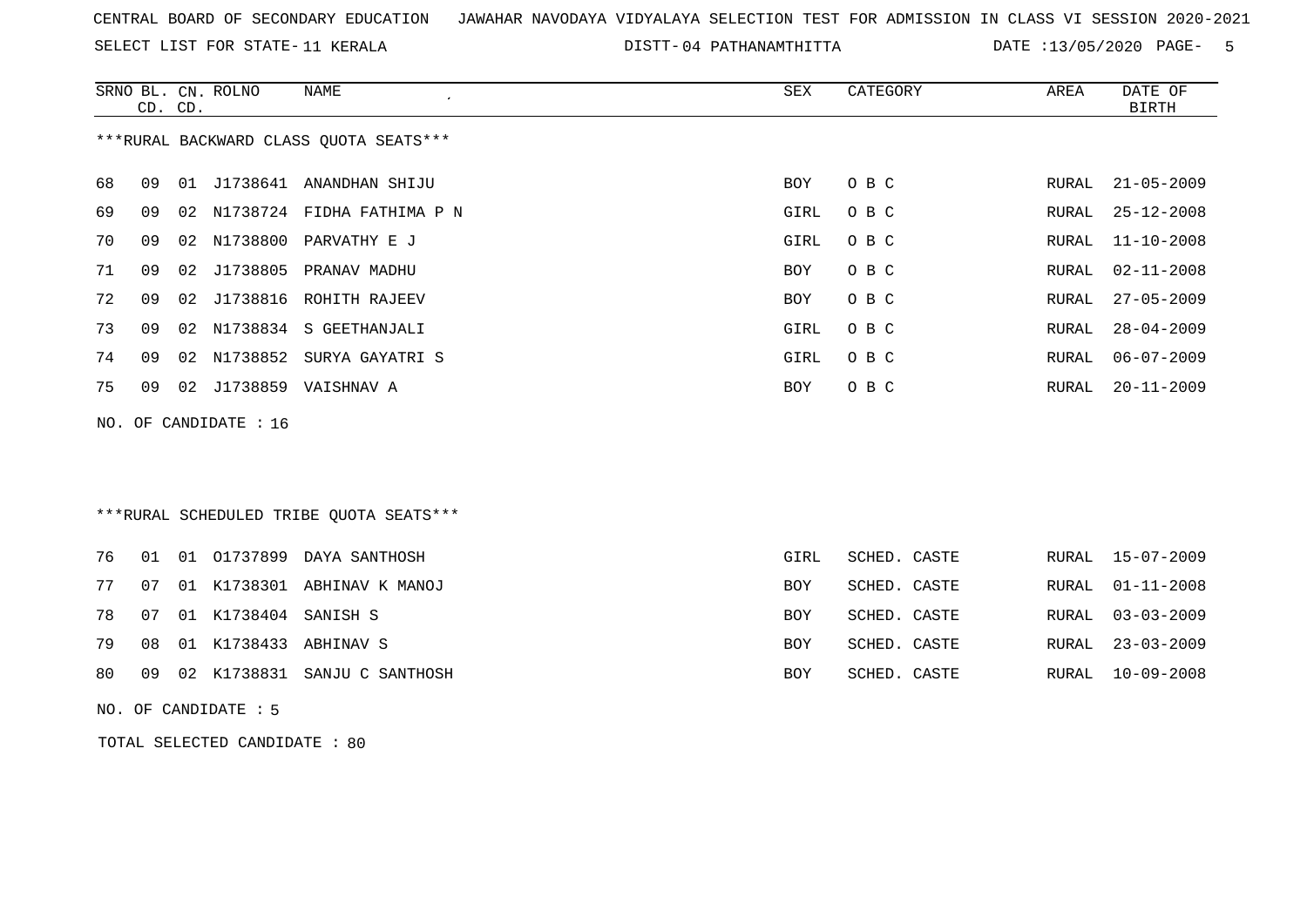SELECT LIST FOR STATE- DISTT- 11 KERALA

05 KANNUR DATE :13/05/2020 PAGE- 1

|    |    | CD. CD. | SRNO BL. CN. ROLNO      | <b>NAME</b><br>$\pmb{\cdot}$           | ${\tt SEX}$ | CATEGORY     | AREA  | DATE OF<br><b>BIRTH</b> |
|----|----|---------|-------------------------|----------------------------------------|-------------|--------------|-------|-------------------------|
|    |    |         | ***OPEN UR SEATS***     |                                        |             |              |       |                         |
| 1  | 01 |         |                         | 01 N1738921 JIYA ROSE P V              | GIRL        | O B C        | RURAL | $18 - 08 - 2008$        |
| 2  | 03 |         | 01 N1739088 DEVIKA K    |                                        | <b>GIRL</b> | O B C        | RURAL | $25 - 09 - 2009$        |
| 3  | 04 |         |                         | 01 N1739191 ALAKANANDHA K              | GIRL        | O B C        | RURAL | $14 - 03 - 2010$        |
| 4  | 04 |         |                         | 01 N1739296 SHANUPRIYA P S             | GIRL        | O B C        | RURAL | $24 - 08 - 2009$        |
| 5  | 05 |         | 01 A1739386 UJJWAL S    |                                        | BOY         | GENERAL      | URBAN | $25 - 05 - 2009$        |
| 6  | 05 |         |                         | 01 A1739390 VISRUTH G                  | BOY         | GENERAL      | URBAN | $03 - 10 - 2008$        |
| 7  | 07 |         | 01 B1739445 KAILS K     |                                        | BOY         | O B C        | URBAN | $10 - 10 - 2008$        |
| 8  | 10 |         |                         | 01 A1739722 ABHINJITH B SHAJI          | BOY         | GENERAL      | URBAN | $29 - 03 - 2009$        |
| 9  | 10 |         |                         | 01 J1739843 DEVANARAYANAN O K          | BOY         | O B C        | RURAL | $18 - 08 - 2010$        |
| 10 | 10 |         |                         | 01 N1739860 DIYA PRAMOD                | GIRL        | O B C        | RURAL | $08 - 12 - 2009$        |
| 11 | 10 |         |                         | 01 I1739982 SOORYATHEJ P R             | BOY         | GENERAL      | RURAL | 24-12-2009              |
|    |    |         | NO. OF CANDIDATE : $11$ |                                        |             |              |       |                         |
|    |    |         |                         |                                        |             |              |       |                         |
|    |    |         |                         |                                        |             |              |       |                         |
|    |    |         |                         | ***OPEN SCHEDULED CASTE QUOTA SEATS*** |             |              |       |                         |
| 12 | 01 |         |                         | 01 01738881 AGNISHIKHA P P             | GIRL        | SCHED. CASTE | RURAL | $13 - 05 - 2009$        |
|    |    |         |                         |                                        |             |              |       |                         |
| 13 | 02 |         | 01 C1738978 ANJAL.K     |                                        | BOY         | SCHED. CASTE | URBAN | $24 - 07 - 2009$        |
| 14 | 05 |         |                         | 01 K1739361 GOUTHAM KRISHNA            | BOY         | SCHED. CASTE | RURAL | $23 - 05 - 2009$        |
|    |    |         | NO. OF CANDIDATE : 3    |                                        |             |              |       |                         |
|    |    |         |                         |                                        |             |              |       |                         |
|    |    |         |                         |                                        |             |              |       |                         |

\*\*\*OPEN BACKWARD CLASS QUOTA SEATS\*\*\*

|  | 15 04 01 N1739277 NIVEDITHA ANIL | GIRL OBC | RURAL 03-07-2009 |
|--|----------------------------------|----------|------------------|
|  | 16 05 01 B1739329 ADEEL ROOPESH  | BOY OBC  | URBAN 06-06-2009 |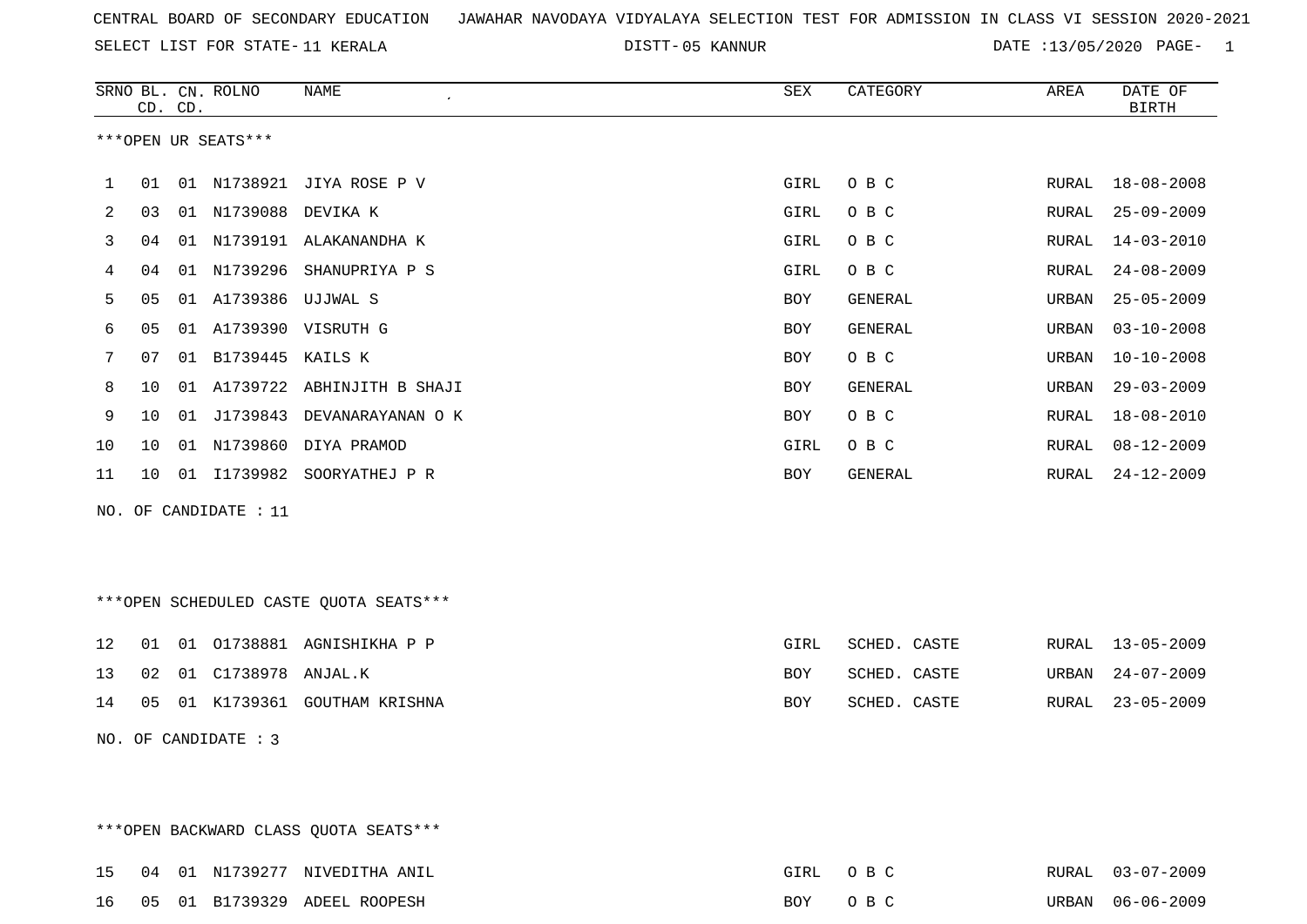SELECT LIST FOR STATE- DISTT- 11 KERALA

05 KANNUR DATE :13/05/2020 PAGE- 2

|    |    | CD. CD. | SRNO BL. CN. ROLNO     | <b>NAME</b>                            | SEX        | CATEGORY     | AREA         | DATE OF<br><b>BIRTH</b> |
|----|----|---------|------------------------|----------------------------------------|------------|--------------|--------------|-------------------------|
|    |    |         |                        | *** OPEN BACKWARD CLASS QUOTA SEATS*** |            |              |              |                         |
| 17 | 10 |         | 01 J1739713 AADISH K   |                                        | BOY        | O B C        | RURAL        | $21 - 09 - 2009$        |
| 18 | 10 |         |                        | 01 N1739735 ADISREE A V                | GIRL       | O B C        | <b>RURAL</b> | $10 - 03 - 2009$        |
| 19 | 11 |         | 01 N1740166            | SREEYUKTHA V                           | GIRL       | O B C        | RURAL        | $26 - 05 - 2009$        |
|    |    |         | NO. OF CANDIDATE : 5   |                                        |            |              |              |                         |
|    |    |         |                        | ***OPEN SCHEDULED TRIBE QUOTA SEATS*** |            |              |              |                         |
| 20 | 10 |         |                        | 01 L1739747 AJAY NADH                  | BOY        | SCHED. TRIBE | RURAL        | $20 - 02 - 2009$        |
|    |    |         | NO. OF CANDIDATE : 1   |                                        |            |              |              |                         |
|    |    |         |                        |                                        |            |              |              |                         |
|    |    |         |                        |                                        |            |              |              |                         |
|    |    |         | ***RURAL OPEN SEATS*** |                                        |            |              |              |                         |
| 21 | 01 |         |                        | 01 I1738869 AADIL VARGHESE             | BOY        | GENERAL      | RURAL        | $06 - 05 - 2008$        |
| 22 | 01 |         |                        | 01 I1738873 ABHINAV B.R                | <b>BOY</b> | GENERAL      | RURAL        | $07 - 05 - 2009$        |
| 23 | 01 | 01      |                        | J1738882 AJMAL SUBAIR                  | BOY        | O B C        | <b>RURAL</b> | $20 - 09 - 2009$        |
| 24 | 01 | 01      | N1738888               | ANAGHA C M                             | GIRL       | O B C        | <b>RURAL</b> | $15 - 08 - 2009$        |
| 25 | 01 | 01      | I1738930               | NIVED MANAYIL                          | BOY        | GENERAL      | RURAL        | $06 - 06 - 2009$        |
| 26 | 01 | 01      | M1738943               | SHIKHA AJESH                           | GIRL       | GENERAL      | RURAL        | $17 - 09 - 2009$        |
| 27 | 02 |         | 01 J1739015 SOURAV S   |                                        | <b>BOY</b> | O B C        | RURAL        | $09 - 11 - 2008$        |
| 28 | 03 | 01      |                        | J1739028 ABHINANDU K S                 | <b>BOY</b> | O B C        | RURAL        | $28 - 11 - 2008$        |
| 29 | 03 |         |                        | 01 M1739040 AGNUS BINOY                | GIRL       | GENERAL      | RURAL        | $21 - 01 - 2009$        |
| 30 | 03 |         |                        | 01 I1739112 JOSHWA BOBSON              | BOY        | GENERAL      | RURAL        | $22 - 03 - 2009$        |
| 31 | 03 | 01      |                        | N1739114 LAKSHMI NANDA P               | GIRL       | O B C        | <b>RURAL</b> | $04 - 10 - 2008$        |
| 32 | 03 |         |                        | 01 M1739124 MOZNA TES PREMJI           | GIRL       | GENERAL      | RURAL        | $23 - 12 - 2008$        |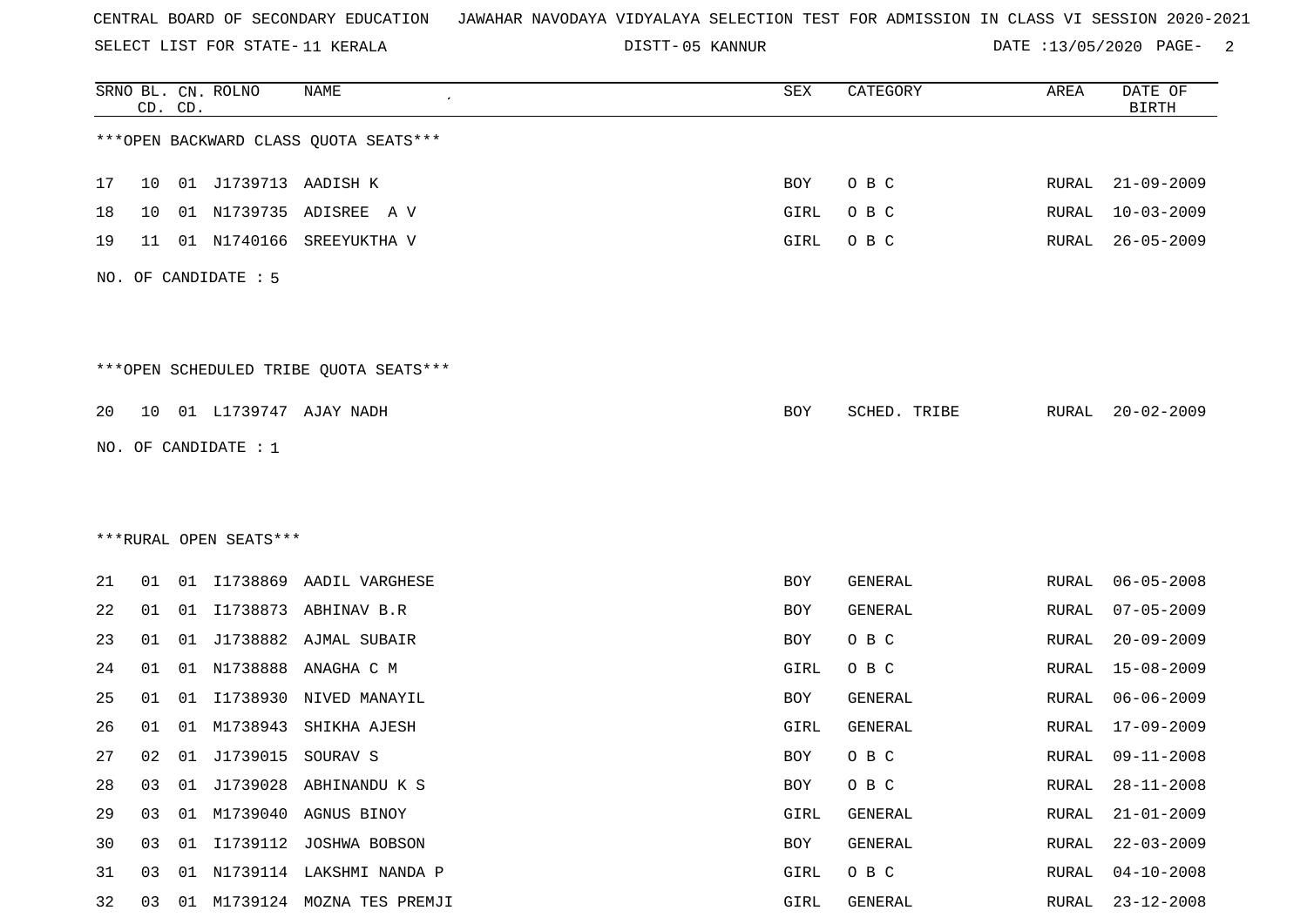SELECT LIST FOR STATE- DISTT- 11 KERALA

05 KANNUR DATE :13/05/2020 PAGE- 3

|    | CD. CD. |    | SRNO BL. CN. ROLNO     | <b>NAME</b>         | SEX         | CATEGORY       | AREA         | DATE OF<br><b>BIRTH</b> |
|----|---------|----|------------------------|---------------------|-------------|----------------|--------------|-------------------------|
|    |         |    | ***RURAL OPEN SEATS*** |                     |             |                |              |                         |
| 33 | 03      |    | 01 M1739130            | NIRANJANA NAMBIAR   | GIRL        | <b>GENERAL</b> | RURAL        | $08 - 02 - 2009$        |
| 34 | 04      | 01 | J1739294               | SAYAND M            | <b>BOY</b>  | O B C          | RURAL        | $24 - 02 - 2009$        |
| 35 | 04      |    | 01 N1739307            | SREENIDHI T PRAKASH | GIRL        | O B C          | RURAL        | $01 - 07 - 2009$        |
| 36 | 04      | 01 | J1739308               | SREERENJ T V        | <b>BOY</b>  | O B C          | RURAL        | $28 - 09 - 2009$        |
| 37 | 04      | 01 | I1739315               | VAISHNAV V V        | <b>BOY</b>  | <b>GENERAL</b> | <b>RURAL</b> | $05 - 10 - 2009$        |
| 38 | 04      | 01 | M1739321 VYGA S        |                     | GIRL        | GENERAL        | RURAL        | $26 - 09 - 2009$        |
| 39 | 08      | 01 |                        | N1739570 RITHIKA P  | GIRL        | O B C          | RURAL        | $22 - 07 - 2009$        |
| 40 | 08      | 01 | N1739591               | SHIVANYA VINOD M K  | GIRL        | O B C          | RURAL        | $02 - 02 - 2010$        |
| 41 | 10      | 01 | M1739861               | DONA DAIJIN         | <b>GIRL</b> | <b>GENERAL</b> | <b>RURAL</b> | $10 - 02 - 2009$        |
| 42 | 10      | 01 | I1739886               | JOYAL JOSE MATHEW   | <b>BOY</b>  | <b>GENERAL</b> | RURAL        | $21 - 08 - 2009$        |
| 43 | 10      | 01 | I1739962               | SEBIN M DEVASIA     | <b>BOY</b>  | <b>GENERAL</b> | RURAL        | $27 - 02 - 2009$        |
| 44 | 10      | 01 | J1739967               | SHARON RAJESH       | <b>BOY</b>  | O B C          | RURAL        | $23 - 03 - 2009$        |
| 45 | 10      | 01 | M1739978               | SIVANANDHA V C      | GIRL        | <b>GENERAL</b> | RURAL        | $17 - 04 - 2009$        |
| 46 | 11      | 01 | J1740044               | ADHIKIRAN A K       | BOY         | O B C          | RURAL        | $02 - 10 - 2009$        |
| 47 | 11      | 01 | M1740070               | ANGEL SUNIL         | GIRL        | <b>GENERAL</b> | RURAL        | $09 - 03 - 2009$        |
| 48 | 11      |    | 01 M1740075            | ANNLEYA RENNY       | GIRL        | <b>GENERAL</b> | RURAL        | $28 - 07 - 2009$        |
| 49 | 11      | 01 | I1740149               | SAYANTH V           | <b>BOY</b>  | <b>GENERAL</b> | RURAL        | $11 - 04 - 2009$        |
| 50 | 11      | 01 | M1740170               | THEJASREE NAMBIAR   | <b>GIRL</b> | <b>GENERAL</b> | RURAL        | $12 - 02 - 2009$        |

NO. OF CANDIDATE : 30

\*\*\*RURAL SCHEDULED CASTE QUOTA SEATS\*\*\*

|  |  | 51 02 01 K1738966 ABHAYKRISHNA P | BOY  | SCHED. CASTE |  | RURAL 30-12-2009 |
|--|--|----------------------------------|------|--------------|--|------------------|
|  |  | 52 02 01 01738984 ARCHANA T      | GIRL | SCHED. CASTE |  | RURAL 31-05-2009 |
|  |  | 53 02 01 01739007 RITHUNANDA P   | GIRL | SCHED. CASTE |  | RURAL 10-10-2009 |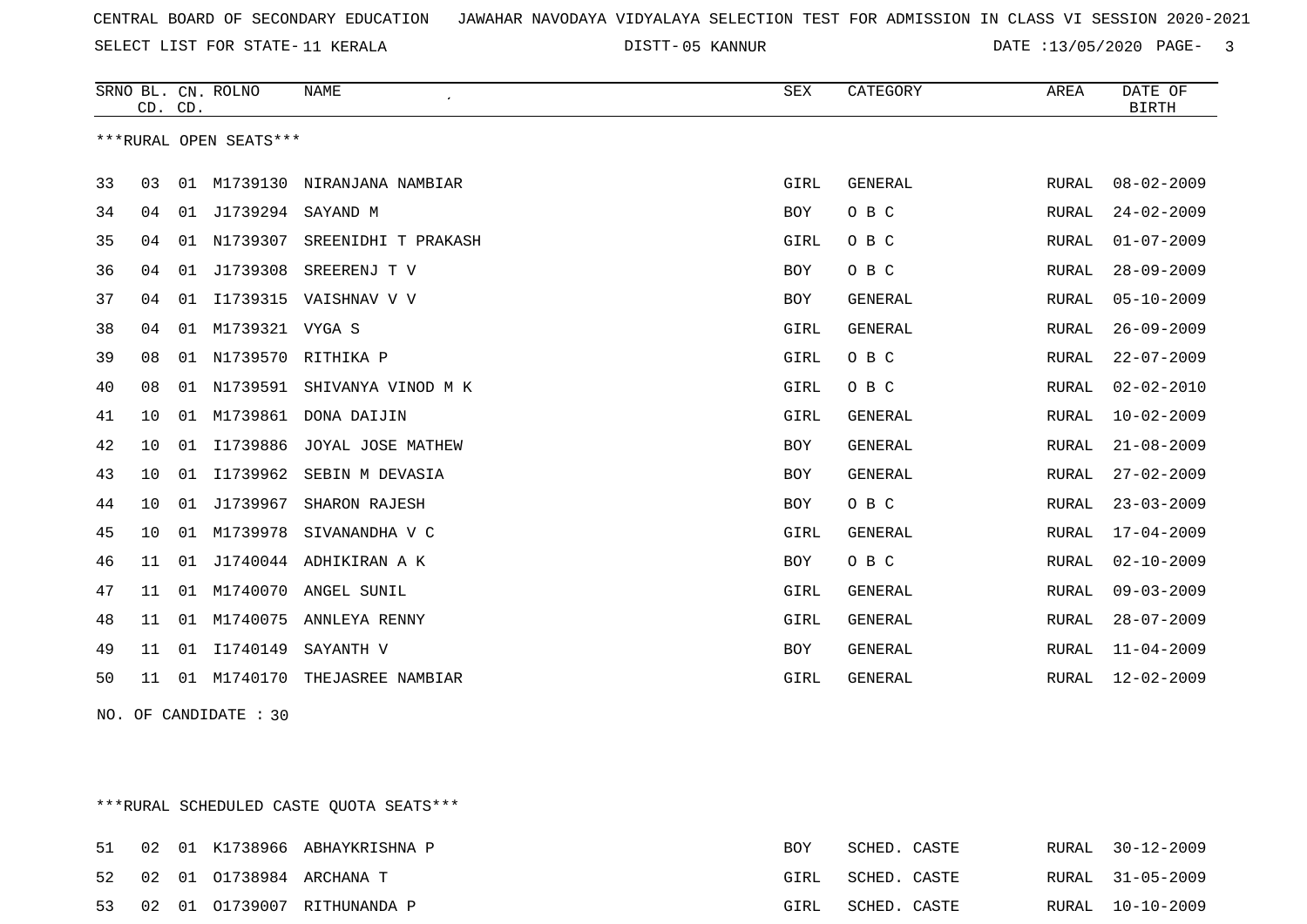SELECT LIST FOR STATE- DISTT- 11 KERALA

SRNO BL. CN.

ROLNO NAME SEX CATEGORY AREA DATE OF

05 KANNUR DATE :13/05/2020 PAGE- 4

| ***RURAL SCHEDULED CASTE QUOTA SEATS***<br>54<br>01 01739084 DEVANANDA C<br>$04 - 02 - 2009$<br>03<br>GIRL<br>SCHED. CASTE<br>RURAL<br>55<br>01 K1739180 ADYUTH MANOJ<br>SCHED. CASTE<br>$28 - 05 - 2009$<br>04<br>BOY<br>RURAL<br>56<br>01 01739366 K NANDITHA<br>05<br>GIRL<br>SCHED. CASTE<br>${\tt RURAL}$<br>$13 - 02 - 2009$<br>57<br>01 01739427 ANAMIKA CHANDRA O<br>SCHED. CASTE<br>$10 - 11 - 2008$<br>GIRL<br>RURAL<br>07<br>58<br>01 01739431 AVANDHIKA C K<br>07<br>GIRL<br>SCHED. CASTE<br>RURAL<br>14-10-2009<br>59<br>01 K1739973 SIDHARTH P<br>SCHED. CASTE<br>$11 - 12 - 2008$<br>10<br>BOY<br>RURAL<br>NO. OF CANDIDATE : 9<br>*** RURAL BACKWARD CLASS QUOTA SEATS***<br>60<br>01 J1738975 AMEGH SUNIL<br>O B C<br>$25 - 12 - 2008$<br>02<br>BOY<br>RURAL<br>61<br>J1738991 DEEPAK S JITH<br>O B C<br>02<br>01<br>BOY<br>$19 - 12 - 2008$<br>RURAL<br>62<br>J1739173 ABHISHEK MADHUKAR KANNANKAI<br>O B C<br>$24 - 04 - 2009$<br>04<br>01<br>BOY<br>RURAL<br>63<br>01 J1739176 ADIDEV C<br>O B C<br>$09 - 12 - 2009$<br>04<br>BOY<br>RURAL<br>64<br>01 J1739221 AROMAL T<br>O B C<br>$25 - 09 - 2009$<br>04<br>BOY<br>RURAL<br>65<br>N1739269<br>NAJA FATHIMA C H<br>O B C<br>$06 - 06 - 2009$<br>04<br>01<br>GIRL<br>RURAL<br>66<br>J1739285 RITHU RAJ P P<br>O B C<br>$01 - 11 - 2009$<br>04<br>01<br>BOY<br>RURAL<br>67<br>N1739322 VYGA T M<br>O B C<br>GIRL<br>$16 - 08 - 2009$<br>04<br>01<br>RURAL<br>68<br>N1739378<br>O B C<br>$18 - 06 - 2009$<br>05<br>01<br>SHIVANYA B<br>GIRL<br>RURAL<br>69<br>O B C<br>07<br>J1739436 DHRUVADH BINESH T<br>BOY<br>$21 - 08 - 2009$<br>01<br>RURAL<br>70<br>$05 - 09 - 2009$<br>07<br>01 N1739462 VARSHITHA JALESH<br>GIRL<br>O B C<br>RURAL<br>71<br>01 N1739482 ALEENARAJ C K<br>GIRL<br>O B C<br>$02 - 08 - 2008$<br>08<br>RURAL<br>72<br>01 J1739636 ANIRUDH A S<br>09<br>BOY<br>O B C<br>RURAL<br>$12 - 06 - 2009$<br>73<br>J1739682 NIVED K<br>O B C<br>$01 - 09 - 2008$<br>09<br>01<br>BOY<br>RURAL<br>74<br>01 N1739728 ABHIYA P K<br>O B C<br>$22 - 05 - 2009$<br>10<br>GIRL<br>RURAL | CD. CD. |  |  |  |  |  |  | <b>BIRTH</b> |  |  |  |  |
|------------------------------------------------------------------------------------------------------------------------------------------------------------------------------------------------------------------------------------------------------------------------------------------------------------------------------------------------------------------------------------------------------------------------------------------------------------------------------------------------------------------------------------------------------------------------------------------------------------------------------------------------------------------------------------------------------------------------------------------------------------------------------------------------------------------------------------------------------------------------------------------------------------------------------------------------------------------------------------------------------------------------------------------------------------------------------------------------------------------------------------------------------------------------------------------------------------------------------------------------------------------------------------------------------------------------------------------------------------------------------------------------------------------------------------------------------------------------------------------------------------------------------------------------------------------------------------------------------------------------------------------------------------------------------------------------------------------------------------------------------------------------------------------------------------------------------------------------------------------------------------------------------------------------------------------------------------------------------------------------------------------------------------------------------------------|---------|--|--|--|--|--|--|--------------|--|--|--|--|
|                                                                                                                                                                                                                                                                                                                                                                                                                                                                                                                                                                                                                                                                                                                                                                                                                                                                                                                                                                                                                                                                                                                                                                                                                                                                                                                                                                                                                                                                                                                                                                                                                                                                                                                                                                                                                                                                                                                                                                                                                                                                  |         |  |  |  |  |  |  |              |  |  |  |  |
|                                                                                                                                                                                                                                                                                                                                                                                                                                                                                                                                                                                                                                                                                                                                                                                                                                                                                                                                                                                                                                                                                                                                                                                                                                                                                                                                                                                                                                                                                                                                                                                                                                                                                                                                                                                                                                                                                                                                                                                                                                                                  |         |  |  |  |  |  |  |              |  |  |  |  |
|                                                                                                                                                                                                                                                                                                                                                                                                                                                                                                                                                                                                                                                                                                                                                                                                                                                                                                                                                                                                                                                                                                                                                                                                                                                                                                                                                                                                                                                                                                                                                                                                                                                                                                                                                                                                                                                                                                                                                                                                                                                                  |         |  |  |  |  |  |  |              |  |  |  |  |
|                                                                                                                                                                                                                                                                                                                                                                                                                                                                                                                                                                                                                                                                                                                                                                                                                                                                                                                                                                                                                                                                                                                                                                                                                                                                                                                                                                                                                                                                                                                                                                                                                                                                                                                                                                                                                                                                                                                                                                                                                                                                  |         |  |  |  |  |  |  |              |  |  |  |  |
|                                                                                                                                                                                                                                                                                                                                                                                                                                                                                                                                                                                                                                                                                                                                                                                                                                                                                                                                                                                                                                                                                                                                                                                                                                                                                                                                                                                                                                                                                                                                                                                                                                                                                                                                                                                                                                                                                                                                                                                                                                                                  |         |  |  |  |  |  |  |              |  |  |  |  |
|                                                                                                                                                                                                                                                                                                                                                                                                                                                                                                                                                                                                                                                                                                                                                                                                                                                                                                                                                                                                                                                                                                                                                                                                                                                                                                                                                                                                                                                                                                                                                                                                                                                                                                                                                                                                                                                                                                                                                                                                                                                                  |         |  |  |  |  |  |  |              |  |  |  |  |
|                                                                                                                                                                                                                                                                                                                                                                                                                                                                                                                                                                                                                                                                                                                                                                                                                                                                                                                                                                                                                                                                                                                                                                                                                                                                                                                                                                                                                                                                                                                                                                                                                                                                                                                                                                                                                                                                                                                                                                                                                                                                  |         |  |  |  |  |  |  |              |  |  |  |  |
|                                                                                                                                                                                                                                                                                                                                                                                                                                                                                                                                                                                                                                                                                                                                                                                                                                                                                                                                                                                                                                                                                                                                                                                                                                                                                                                                                                                                                                                                                                                                                                                                                                                                                                                                                                                                                                                                                                                                                                                                                                                                  |         |  |  |  |  |  |  |              |  |  |  |  |
|                                                                                                                                                                                                                                                                                                                                                                                                                                                                                                                                                                                                                                                                                                                                                                                                                                                                                                                                                                                                                                                                                                                                                                                                                                                                                                                                                                                                                                                                                                                                                                                                                                                                                                                                                                                                                                                                                                                                                                                                                                                                  |         |  |  |  |  |  |  |              |  |  |  |  |
|                                                                                                                                                                                                                                                                                                                                                                                                                                                                                                                                                                                                                                                                                                                                                                                                                                                                                                                                                                                                                                                                                                                                                                                                                                                                                                                                                                                                                                                                                                                                                                                                                                                                                                                                                                                                                                                                                                                                                                                                                                                                  |         |  |  |  |  |  |  |              |  |  |  |  |
|                                                                                                                                                                                                                                                                                                                                                                                                                                                                                                                                                                                                                                                                                                                                                                                                                                                                                                                                                                                                                                                                                                                                                                                                                                                                                                                                                                                                                                                                                                                                                                                                                                                                                                                                                                                                                                                                                                                                                                                                                                                                  |         |  |  |  |  |  |  |              |  |  |  |  |
|                                                                                                                                                                                                                                                                                                                                                                                                                                                                                                                                                                                                                                                                                                                                                                                                                                                                                                                                                                                                                                                                                                                                                                                                                                                                                                                                                                                                                                                                                                                                                                                                                                                                                                                                                                                                                                                                                                                                                                                                                                                                  |         |  |  |  |  |  |  |              |  |  |  |  |
|                                                                                                                                                                                                                                                                                                                                                                                                                                                                                                                                                                                                                                                                                                                                                                                                                                                                                                                                                                                                                                                                                                                                                                                                                                                                                                                                                                                                                                                                                                                                                                                                                                                                                                                                                                                                                                                                                                                                                                                                                                                                  |         |  |  |  |  |  |  |              |  |  |  |  |
|                                                                                                                                                                                                                                                                                                                                                                                                                                                                                                                                                                                                                                                                                                                                                                                                                                                                                                                                                                                                                                                                                                                                                                                                                                                                                                                                                                                                                                                                                                                                                                                                                                                                                                                                                                                                                                                                                                                                                                                                                                                                  |         |  |  |  |  |  |  |              |  |  |  |  |
|                                                                                                                                                                                                                                                                                                                                                                                                                                                                                                                                                                                                                                                                                                                                                                                                                                                                                                                                                                                                                                                                                                                                                                                                                                                                                                                                                                                                                                                                                                                                                                                                                                                                                                                                                                                                                                                                                                                                                                                                                                                                  |         |  |  |  |  |  |  |              |  |  |  |  |
|                                                                                                                                                                                                                                                                                                                                                                                                                                                                                                                                                                                                                                                                                                                                                                                                                                                                                                                                                                                                                                                                                                                                                                                                                                                                                                                                                                                                                                                                                                                                                                                                                                                                                                                                                                                                                                                                                                                                                                                                                                                                  |         |  |  |  |  |  |  |              |  |  |  |  |
|                                                                                                                                                                                                                                                                                                                                                                                                                                                                                                                                                                                                                                                                                                                                                                                                                                                                                                                                                                                                                                                                                                                                                                                                                                                                                                                                                                                                                                                                                                                                                                                                                                                                                                                                                                                                                                                                                                                                                                                                                                                                  |         |  |  |  |  |  |  |              |  |  |  |  |
|                                                                                                                                                                                                                                                                                                                                                                                                                                                                                                                                                                                                                                                                                                                                                                                                                                                                                                                                                                                                                                                                                                                                                                                                                                                                                                                                                                                                                                                                                                                                                                                                                                                                                                                                                                                                                                                                                                                                                                                                                                                                  |         |  |  |  |  |  |  |              |  |  |  |  |
|                                                                                                                                                                                                                                                                                                                                                                                                                                                                                                                                                                                                                                                                                                                                                                                                                                                                                                                                                                                                                                                                                                                                                                                                                                                                                                                                                                                                                                                                                                                                                                                                                                                                                                                                                                                                                                                                                                                                                                                                                                                                  |         |  |  |  |  |  |  |              |  |  |  |  |
|                                                                                                                                                                                                                                                                                                                                                                                                                                                                                                                                                                                                                                                                                                                                                                                                                                                                                                                                                                                                                                                                                                                                                                                                                                                                                                                                                                                                                                                                                                                                                                                                                                                                                                                                                                                                                                                                                                                                                                                                                                                                  |         |  |  |  |  |  |  |              |  |  |  |  |
|                                                                                                                                                                                                                                                                                                                                                                                                                                                                                                                                                                                                                                                                                                                                                                                                                                                                                                                                                                                                                                                                                                                                                                                                                                                                                                                                                                                                                                                                                                                                                                                                                                                                                                                                                                                                                                                                                                                                                                                                                                                                  |         |  |  |  |  |  |  |              |  |  |  |  |
|                                                                                                                                                                                                                                                                                                                                                                                                                                                                                                                                                                                                                                                                                                                                                                                                                                                                                                                                                                                                                                                                                                                                                                                                                                                                                                                                                                                                                                                                                                                                                                                                                                                                                                                                                                                                                                                                                                                                                                                                                                                                  |         |  |  |  |  |  |  |              |  |  |  |  |
|                                                                                                                                                                                                                                                                                                                                                                                                                                                                                                                                                                                                                                                                                                                                                                                                                                                                                                                                                                                                                                                                                                                                                                                                                                                                                                                                                                                                                                                                                                                                                                                                                                                                                                                                                                                                                                                                                                                                                                                                                                                                  |         |  |  |  |  |  |  |              |  |  |  |  |
|                                                                                                                                                                                                                                                                                                                                                                                                                                                                                                                                                                                                                                                                                                                                                                                                                                                                                                                                                                                                                                                                                                                                                                                                                                                                                                                                                                                                                                                                                                                                                                                                                                                                                                                                                                                                                                                                                                                                                                                                                                                                  |         |  |  |  |  |  |  |              |  |  |  |  |
|                                                                                                                                                                                                                                                                                                                                                                                                                                                                                                                                                                                                                                                                                                                                                                                                                                                                                                                                                                                                                                                                                                                                                                                                                                                                                                                                                                                                                                                                                                                                                                                                                                                                                                                                                                                                                                                                                                                                                                                                                                                                  |         |  |  |  |  |  |  |              |  |  |  |  |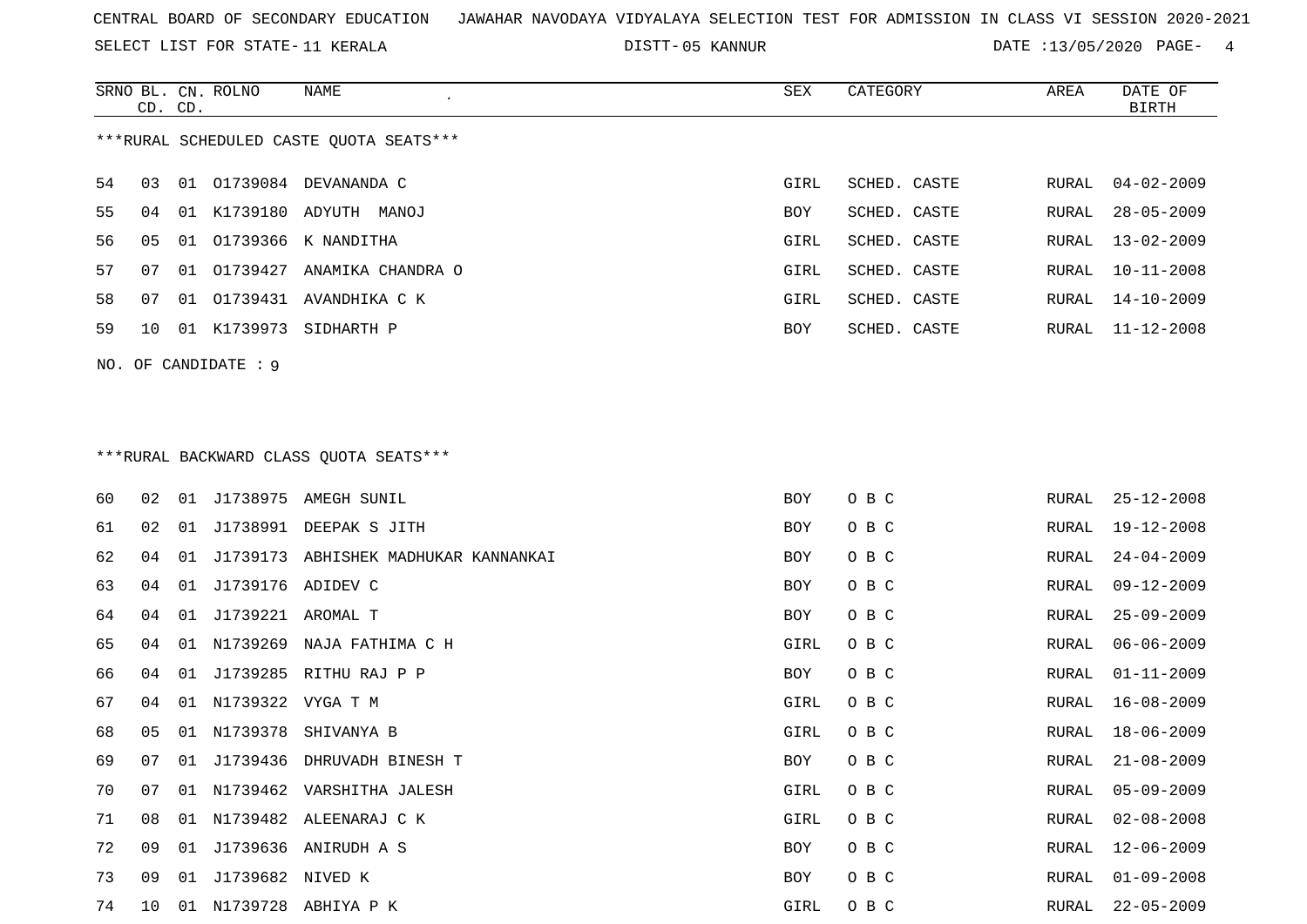SELECT LIST FOR STATE- DISTT- 11 KERALA

05 KANNUR DATE :13/05/2020 PAGE- 5

|    | CD. CD. | SRNO BL. CN. ROLNO     | NAME<br>$\epsilon$                      | SEX        | CATEGORY     | AREA  | DATE OF<br><b>BIRTH</b> |
|----|---------|------------------------|-----------------------------------------|------------|--------------|-------|-------------------------|
|    |         |                        | *** RURAL BACKWARD CLASS QUOTA SEATS*** |            |              |       |                         |
| 75 | 10      | 01 N1740031            | ZAHRA YASMINE.M                         | GIRL       | O B C        | RURAL | 05-11-2009              |
|    |         | NO. OF CANDIDATE : 16  |                                         |            |              |       |                         |
|    |         |                        |                                         |            |              |       |                         |
|    |         |                        |                                         |            |              |       |                         |
|    |         |                        | ***RURAL SCHEDULED TRIBE QUOTA SEATS*** |            |              |       |                         |
| 76 | 03      |                        | 01 P1739148 SIKHA C B                   | GIRL       | SCHED. TRIBE | RURAL | $21 - 12 - 2009$        |
| 77 | 08      |                        | 01 L1739470 ABIJITH T                   | <b>BOY</b> | SCHED. TRIBE | RURAL | $19 - 09 - 2009$        |
| 78 | 10      |                        | 01 P1739768 AMRUTHA P                   | GIRL       | SCHED. TRIBE | RURAL | $23 - 07 - 2008$        |
| 79 | 10      | 01 P1739851 DILNA      |                                         | GIRL       | SCHED. TRIBE | RURAL | $03 - 04 - 2009$        |
| 80 | 10      |                        | 01 P1739915 NAYANA KRISHNA              | GIRL       | SCHED. TRIBE | RURAL | 26-06-2010              |
|    |         | NO. OF CANDIDATE $: 5$ |                                         |            |              |       |                         |

TOTAL SELECTED CANDIDATE : 80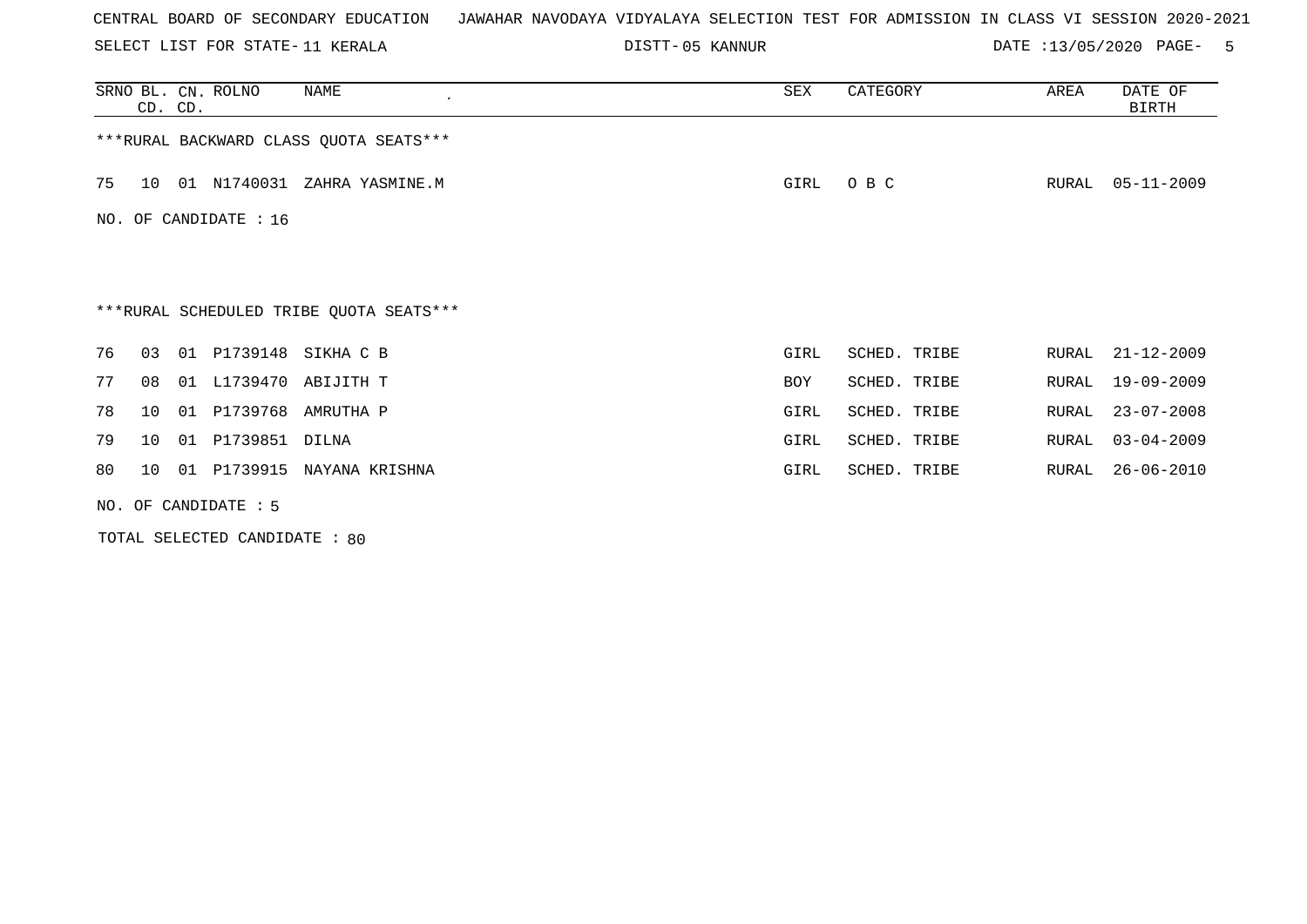SELECT LIST FOR STATE- DISTT- 11 KERALA

06 KOTTAYAM DATE :13/05/2020 PAGE- 1

|    |    | CD. CD. | SRNO BL. CN. ROLNO    | NAME                                   | SEX        | CATEGORY     | AREA  | DATE OF<br><b>BIRTH</b> |
|----|----|---------|-----------------------|----------------------------------------|------------|--------------|-------|-------------------------|
|    |    |         | ***OPEN UR SEATS***   |                                        |            |              |       |                         |
| 1  | 05 |         |                       | 01 I1740476 ALBIN SAJAN                | BOY        | GENERAL      | RURAL | $13 - 12 - 2008$        |
| 2  | 05 |         | 01 A1740488           | EMMANUEL CYRIAC                        | BOY        | GENERAL      | URBAN | $10 - 09 - 2008$        |
| 3  | 07 |         |                       | 01 I1740586 ADARSH V M                 | BOY        | GENERAL      | RURAL | $11 - 02 - 2009$        |
| 4  | 07 |         |                       | 01 F1740614 ANANDITA BOBBEN            | GIRL       | O B C        | URBAN | $22 - 05 - 2009$        |
| 5  | 07 | 01      |                       | I1740618 ANEKH VASAN                   | BOY        | GENERAL      | RURAL | $23 - 08 - 2008$        |
| 6  | 07 | 01      |                       | J1740644 DEVADATH VIDHYADHARAN         | BOY        | O B C        | RURAL | $06 - 09 - 2009$        |
| 7  | 08 | 01      |                       | I1740721 ABHIRAM ULLAS                 | BOY        | GENERAL      | RURAL | $30 - 03 - 2009$        |
| 8  | 08 | 01      |                       | I1740732 ALBIN ROY                     | BOY        | GENERAL      | RURAL | $24 - 03 - 2009$        |
| 9  | 10 | 01      |                       | M1740871 ALEENA CELIN THOMAS           | GIRL       | GENERAL      | RURAL | $20 - 10 - 2009$        |
| 10 | 10 |         |                       | 01 B1740905 SANJAYKRISHNA S            | BOY        | O B C        | URBAN | $05 - 01 - 2010$        |
| 11 | 11 |         |                       | 01 N1740939 SARIGA SUNIL               | GIRL       | O B C        | RURAL | $17 - 11 - 2009$        |
|    |    |         | NO. OF CANDIDATE : 11 |                                        |            |              |       |                         |
|    |    |         |                       |                                        |            |              |       |                         |
|    |    |         |                       |                                        |            |              |       |                         |
|    |    |         |                       | ***OPEN SCHEDULED CASTE QUOTA SEATS*** |            |              |       |                         |
|    |    |         |                       |                                        |            |              |       |                         |
| 12 | 04 |         |                       | 01 K1740421 DARSHAN HANISH             | BOY        | SCHED. CASTE | RURAL | $25 - 09 - 2009$        |
| 13 | 09 |         |                       | 01 K1740819 ABHINAV P SUNIL            | <b>BOY</b> | SCHED. CASTE | RURAL | $07 - 08 - 2009$        |
| 14 | 10 |         |                       | 01 K1740867 ABHINAV S SAJEESH          | <b>BOY</b> | SCHED. CASTE | RURAL | $10 - 11 - 2009$        |
|    |    |         | NO. OF CANDIDATE : 3  |                                        |            |              |       |                         |
|    |    |         |                       |                                        |            |              |       |                         |
|    |    |         |                       |                                        |            |              |       |                         |

\*\*\*OPEN BACKWARD CLASS QUOTA SEATS\*\*\*

|  |  | 15 02 01 B1740244 GANESH DEV S | BOY | $\bigcap$ $R$ $C$ | URBAN 04-03-2009 |
|--|--|--------------------------------|-----|-------------------|------------------|
|  |  | 16 05 01 N1740497 MIDHUNA BINU |     | GIRL OBC          | RURAL 06-06-2009 |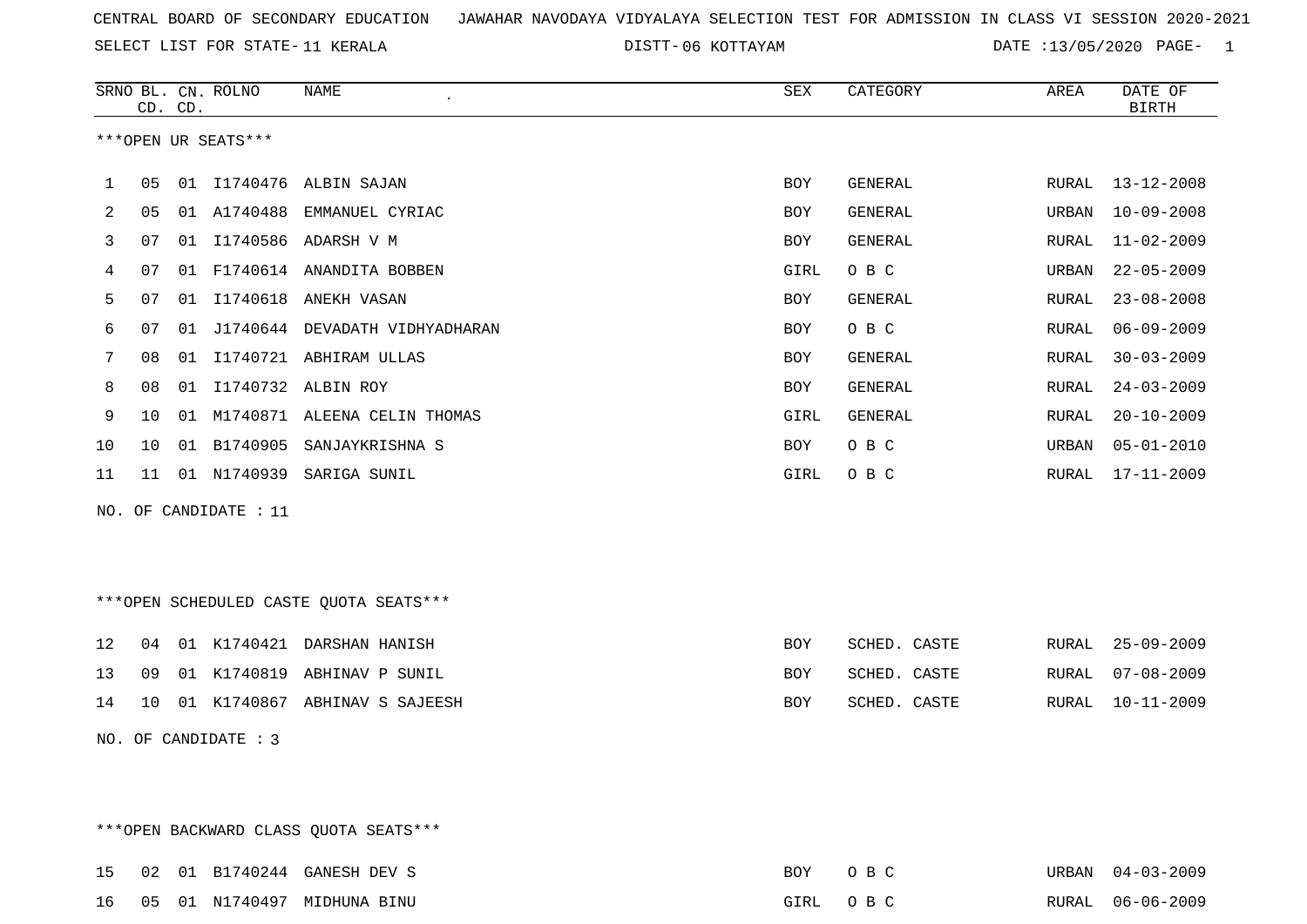SELECT LIST FOR STATE- DISTT- 11 KERALA

06 KOTTAYAM DATE :13/05/2020 PAGE- 2

|    |    | CD. CD. | SRNO BL. CN. ROLNO     | NAME                                   | SEX  | CATEGORY     | AREA  | DATE OF<br><b>BIRTH</b> |
|----|----|---------|------------------------|----------------------------------------|------|--------------|-------|-------------------------|
|    |    |         |                        | *** OPEN BACKWARD CLASS QUOTA SEATS*** |      |              |       |                         |
| 17 | 08 |         |                        | 01 J1740802 SHREYAS LAL                | BOY  | O B C        |       | RURAL 10-01-2009        |
| 18 | 10 |         |                        | 01 N1740872 ANANYA S ABHILASH          | GIRL | O B C        | RURAL | $15 - 11 - 2009$        |
| 19 | 11 |         | 01 N1740918            | AKSHARA V                              | GIRL | O B C        | RURAL | $27 - 06 - 2009$        |
|    |    |         | NO. OF CANDIDATE : 5   |                                        |      |              |       |                         |
|    |    |         |                        | ***OPEN SCHEDULED TRIBE QUOTA SEATS*** |      |              |       |                         |
| 20 |    |         |                        | 04 01 P1740424 DEVIKA MANOJ            | GIRL | SCHED. TRIBE | RURAL | 10-10-2009              |
|    |    |         | NO. OF CANDIDATE : 1   |                                        |      |              |       |                         |
|    |    |         |                        |                                        |      |              |       |                         |
|    |    |         |                        |                                        |      |              |       |                         |
|    |    |         | ***RURAL OPEN SEATS*** |                                        |      |              |       |                         |
| 21 | 01 |         |                        | 01 M1740189 POOJA S NAIR               | GIRL | GENERAL      | RURAL | $01 - 10 - 2009$        |
| 22 | 01 |         |                        | 01 M1740192 SURAFY MOL M M             | GIRL | GENERAL      | RURAL | $04 - 09 - 2009$        |
| 23 | 02 | 01      | I1740249               | JEFF TOM                               | BOY  | GENERAL      | RURAL | $18 - 06 - 2009$        |
| 24 | 03 | 01      | I1740320               | ARYAN R                                | BOY  | GENERAL      | RURAL | $21 - 08 - 2009$        |
| 25 | 03 | 01      | I1740322               | ASHIN MATHEWKUTTY                      | BOY  | GENERAL      | RURAL | $21 - 12 - 2008$        |
| 26 | 03 | 01      | J1740355               | MOHIT ARUN                             | BOY  | O B C        | RURAL | $30 - 01 - 2009$        |
| 27 | 04 |         |                        | 01 I1740375 AJAY KRISHNAN              | BOY  | GENERAL      | RURAL | $22 - 03 - 2009$        |
| 28 | 04 |         |                        | 01 N1740403 ARUNA BIJU                 | GIRL | O B C        | RURAL | $19 - 08 - 2008$        |
| 29 | 04 |         |                        | 01 I1740435 JOAN JOSY                  | BOY  | GENERAL      | RURAL | $08 - 08 - 2008$        |
| 30 | 04 |         |                        | 01 M1740438 JOSLINA SKARIAH            | GIRL | GENERAL      | RURAL | $22 - 01 - 2010$        |
| 31 | 04 | 01      |                        | M1740464 SREYA SASI                    | GIRL | GENERAL      | RURAL | $15 - 06 - 2009$        |
| 32 | 05 |         |                        | 01 I1740475 ALAN THOMAS                | BOY  | GENERAL      | RURAL | $16 - 10 - 2008$        |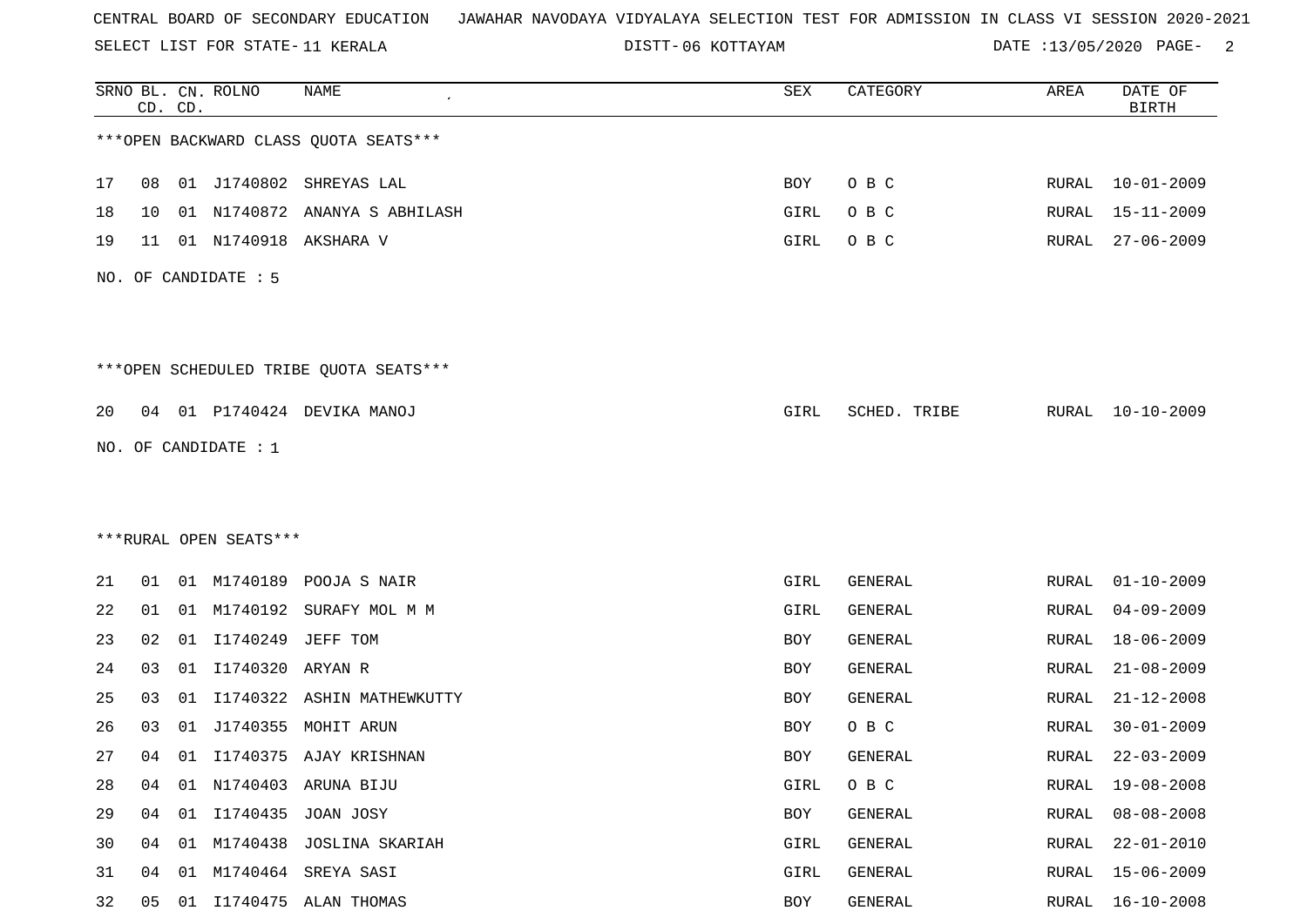SELECT LIST FOR STATE- DISTT- 11 KERALA

06 KOTTAYAM DATE :13/05/2020 PAGE- 3

|    |    | CD. CD. | SRNO BL. CN. ROLNO     | <b>NAME</b>                  | SEX        | CATEGORY       | AREA         | DATE OF<br><b>BIRTH</b> |
|----|----|---------|------------------------|------------------------------|------------|----------------|--------------|-------------------------|
|    |    |         | ***RURAL OPEN SEATS*** |                              |            |                |              |                         |
| 33 | 05 | 01      | M1740498               | NILA MARIA JOJO              | GIRL       | <b>GENERAL</b> | RURAL        | $12 - 10 - 2009$        |
| 34 | 06 | 01      |                        | I1740514 AMITHAB VIJAYAKUMAR | BOY        | <b>GENERAL</b> | RURAL        | $09 - 10 - 2008$        |
| 35 | 06 | 01      | I1740559               | NOEL ALIYAS                  | BOY        | <b>GENERAL</b> | RURAL        | $05 - 03 - 2009$        |
| 36 | 06 | 01      |                        | I1740562 ROGER SHIJU         | <b>BOY</b> | <b>GENERAL</b> | RURAL        | $30 - 11 - 2009$        |
| 37 | 07 | 01      | J1740632               | ARJUN REJUKUMAR              | <b>BOY</b> | O B C          | <b>RURAL</b> | $30 - 10 - 2009$        |
| 38 | 07 | 01      | M1740638               | <b>BALA ANIT</b>             | GIRL       | <b>GENERAL</b> | RURAL        | $03 - 03 - 2009$        |
| 39 | 08 | 01      |                        | I1740724 ADARSH S NAIR       | <b>BOY</b> | GENERAL        | RURAL        | $06 - 04 - 2009$        |
| 40 | 08 | 01      | M1740800               | SHIYONA ROMIO                | GIRL       | <b>GENERAL</b> | RURAL        | $02 - 12 - 2008$        |
| 41 | 08 | 01      | M1740817               | VRINDA S                     | GIRL       | <b>GENERAL</b> | RURAL        | $19 - 02 - 2009$        |
| 42 | 09 | 01      | M1740818               | AARCHA SANTHOSH              | GIRL       | <b>GENERAL</b> | <b>RURAL</b> | $11 - 12 - 2008$        |
| 43 | 09 | 01      | M1740853               | PARVATHI SYAM                | GIRL       | GENERAL        | RURAL        | $15 - 01 - 2009$        |
| 44 | 09 | 01      | J1740858               | SREEHARI S R                 | <b>BOY</b> | O B C          | RURAL        | $25 - 11 - 2009$        |
| 45 | 10 | 01      | N1740879               | AVANTHIKA REJI               | GIRL       | O B C          | RURAL        | $04 - 04 - 2009$        |
| 46 | 10 | 01      | J1740886               | ESHAN.S.MUHAMMED             | <b>BOY</b> | O B C          | <b>RURAL</b> | $14 - 01 - 2009$        |
| 47 | 10 | 01      | M1740906               | SHALINI G NAIR               | GIRL       | <b>GENERAL</b> | RURAL        | $12 - 06 - 2009$        |
| 48 | 11 | 01      | I1740917               | ADWAITH V NAIR               | <b>BOY</b> | GENERAL        | RURAL        | $01 - 06 - 2009$        |
| 49 | 11 | 01      | I1740919               | ALBIE ABRAHAM                | <b>BOY</b> | <b>GENERAL</b> | RURAL        | $18 - 03 - 2009$        |
| 50 | 11 | 01      | N1740938               | SANDRA SOMAN                 | GIRL       | O B C          | <b>RURAL</b> | $06 - 06 - 2009$        |

NO. OF CANDIDATE : 30

\*\*\*RURAL SCHEDULED CASTE QUOTA SEATS\*\*\*

|  |  | 51 02 01 01740259 LEKSHMI RAJU | GIRL       | SCHED. CASTE |  | RURAL 01-04-2010 |
|--|--|--------------------------------|------------|--------------|--|------------------|
|  |  | 52 02 01 K1740263 NAVEEN AJITH | <b>BOY</b> | SCHED. CASTE |  | RURAL 16-01-2009 |
|  |  | 53 03 01 K1740299 ADHAV RAJ    | <b>BOY</b> | SCHED. CASTE |  | RURAL 10-07-2009 |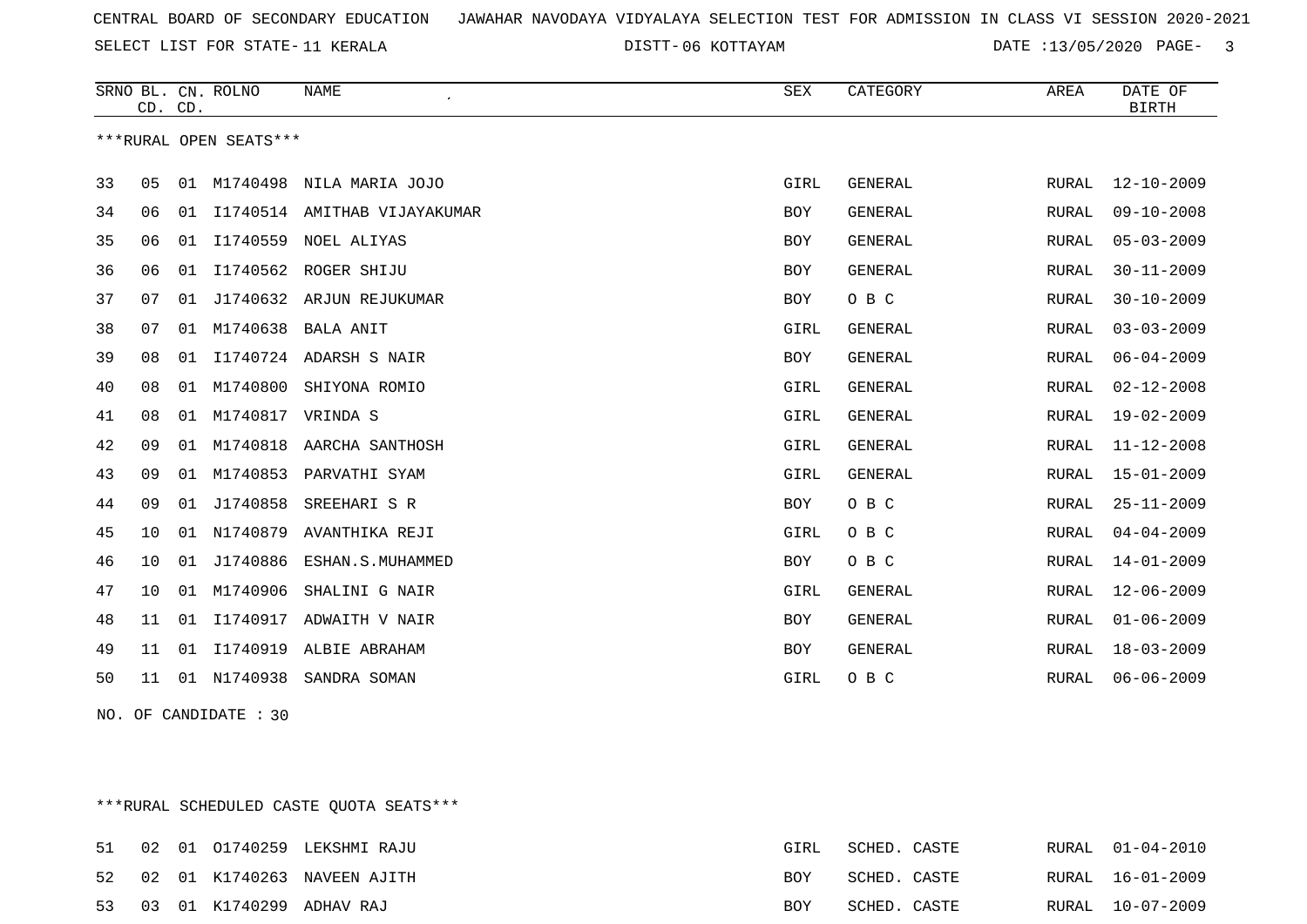SELECT LIST FOR STATE- DISTT- 11 KERALA

06 KOTTAYAM DATE :13/05/2020 PAGE- 4

RURAL 21-01-2009

RURAL 30-04-2009

|    | CD. CD. |    | SRNO BL. CN. ROLNO  | NAME<br>$\cdot$                          | ${\tt SEX}$ | CATEGORY     | AREA         | DATE OF<br><b>BIRTH</b> |
|----|---------|----|---------------------|------------------------------------------|-------------|--------------|--------------|-------------------------|
|    |         |    |                     | *** RURAL SCHEDULED CASTE QUOTA SEATS*** |             |              |              |                         |
| 54 | 03      |    |                     | 01 K1740318 ARAVIND P VINOD              | <b>BOY</b>  | SCHED. CASTE | RURAL        | $15 - 03 - 2009$        |
| 55 | 03      | 01 | 01740362            | SIVARANJINI P S                          | GIRL        | SCHED. CASTE | <b>RURAL</b> | $17 - 07 - 2009$        |
| 56 | 06      | 01 |                     | 01740530 DEVIKRISHNA D.                  | GIRL        | SCHED. CASTE | RURAL        | $30 - 10 - 2008$        |
| 57 | 06      |    |                     | 01 K1740552 KARTHIK KRISHNA              | <b>BOY</b>  | SCHED. CASTE | RURAL        | $22 - 09 - 2008$        |
| 58 | 08      |    |                     | 01 01740741 ANARKHA P R                  | GIRL        | SCHED. CASTE | RURAL        | $27 - 12 - 2008$        |
| 59 | 09      |    |                     | 01 K1740848 NANDA GOPAL                  | BOY         | SCHED. CASTE | RURAL        | $26 - 06 - 2009$        |
|    |         |    | NO. OF CANDIDATE: 9 |                                          |             |              |              |                         |
|    |         |    |                     |                                          |             |              |              |                         |
|    |         |    |                     |                                          |             |              |              |                         |
|    |         |    |                     | *** RURAL BACKWARD CLASS QUOTA SEATS***  |             |              |              |                         |
| 60 | 02      |    |                     | 01 J1740248 JEFFRIN SEBASTIAN            | <b>BOY</b>  | O B C        | RURAL        | $27 - 07 - 2009$        |
| 61 | 03      |    |                     | 01 N1740351 LAKSHMI K REJI               | GIRL        | O B C        | RURAL        | $30 - 12 - 2008$        |
| 62 | 04      | 01 |                     | N1740399 ARCHANA SHAJI                   | GIRL        | O B C        | RURAL        | $26 - 08 - 2008$        |
| 63 | 04      | 01 |                     | N1740434 HIBA FATHIMA                    | GIRL        | O B C        | RURAL        | $18 - 07 - 2008$        |
| 64 | 04      |    | 01 N1740463         | SREELAKSHMI SANDEEP                      | GIRL        | O B C        | RURAL        | $30 - 08 - 2008$        |
| 65 | 04      | 01 | J1740469 VASUDEV    | SUNIL                                    | <b>BOY</b>  | O B C        | RURAL        | $06 - 10 - 2009$        |
| 66 | 06      |    |                     | 01 J1740509 ABHINAV R                    | <b>BOY</b>  | O B C        | RURAL        | $13 - 04 - 2009$        |
| 67 | 07      | 01 |                     | J1740591 ADITHYAN M V                    | BOY         | O B C        | RURAL        | $10 - 03 - 2009$        |
| 68 | 07      |    |                     | 01 J1740592 ADITHYAN T R                 | BOY         | O B C        | RURAL        | $21 - 07 - 2009$        |
| 69 | 07      | 01 | N1740639            | BHAGYALAKSHMI MANOJ                      | GIRL        | O B C        | RURAL        | $02 - 04 - 2009$        |
| 70 | 07      |    | 01 N1740705         | SRADHA BINU                              | <b>GIRL</b> | O B C        | RURAL        | $30 - 07 - 2009$        |
|    |         |    |                     |                                          |             |              |              |                         |

71 08 01 J1740796 PRANAV K PRAJITH BOY O B C RURAL 28-02-2009

74 10 01 J1740903 SACHIN SAI G BOY O B C RURAL 15-05-2009

72 08 01 J1740810 SWAROOP V S BOY O B C

73 08 01 N1740811 SWATHY SATHEESH GIRL O B C RURAL 30-04-2009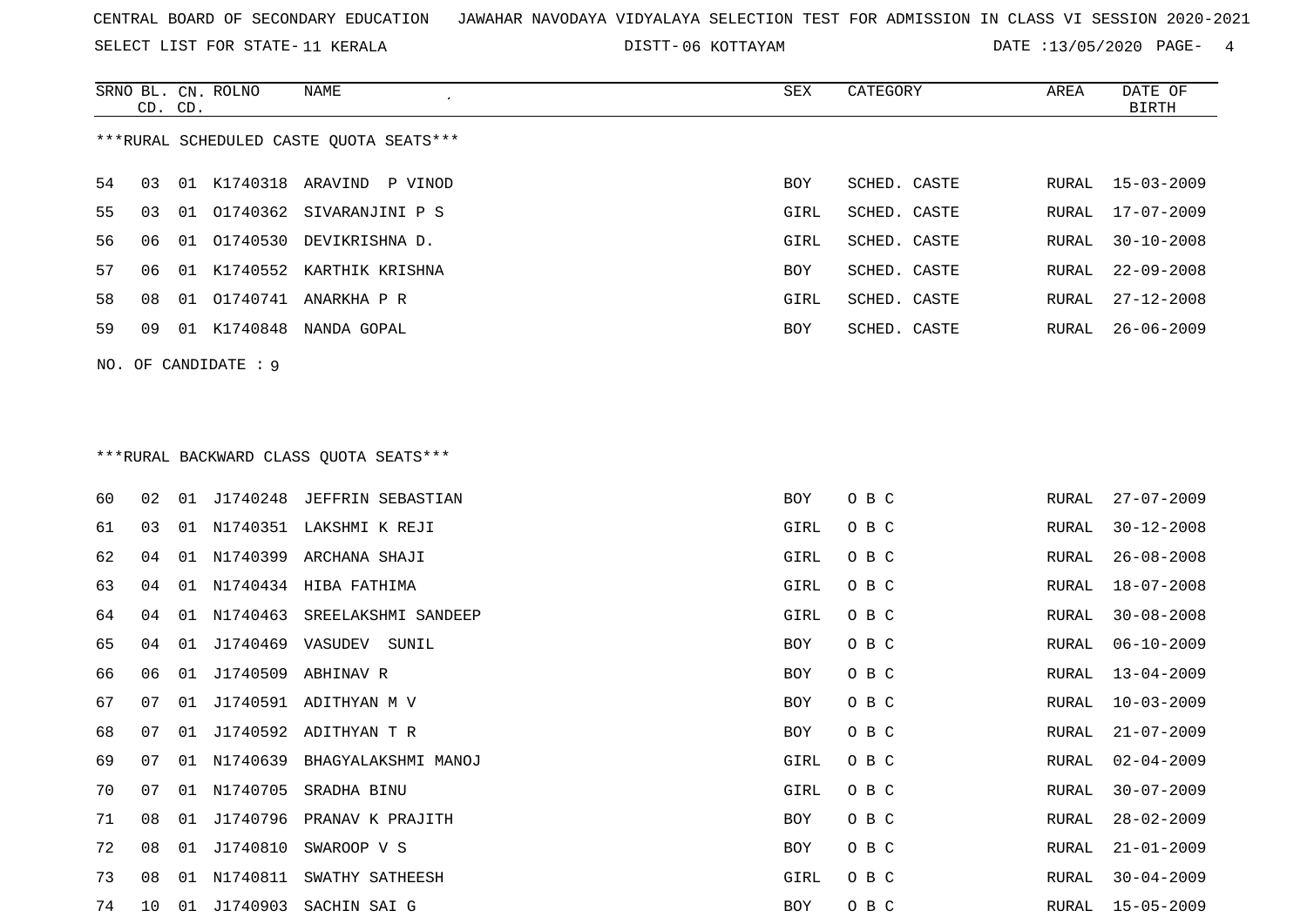SELECT LIST FOR STATE- DISTT- 11 KERALA

06 KOTTAYAM DATE :13/05/2020 PAGE- 5

| SRNO BL. CN. ROLNO<br>NAME<br>$\cdot$<br>CD. CD. | SEX        | CATEGORY     | AREA  | DATE OF<br>BIRTH |  |  |  |  |  |
|--------------------------------------------------|------------|--------------|-------|------------------|--|--|--|--|--|
| *** RURAL BACKWARD CLASS QUOTA SEATS***          |            |              |       |                  |  |  |  |  |  |
| 01 J1740928 HAFFIZ MUHAMMED<br>75<br>11          | BOY        | O B C        | RURAL | $27 - 02 - 2009$ |  |  |  |  |  |
| NO. OF CANDIDATE : $16$                          |            |              |       |                  |  |  |  |  |  |
|                                                  |            |              |       |                  |  |  |  |  |  |
| ***RURAL SCHEDULED TRIBE QUOTA SEATS***          |            |              |       |                  |  |  |  |  |  |
| 01 01740186 LAKSHMI S<br>76<br>01                | GIRL       | SCHED. CASTE | RURAL | $01 - 01 - 2009$ |  |  |  |  |  |
| 01 K1740306 AKSHAY KRISHNA P DILEESH<br>77<br>03 | <b>BOY</b> | SCHED. CASTE | RURAL | $24 - 11 - 2009$ |  |  |  |  |  |
| 01 K1740506 ABHIDEV RAJ<br>78<br>06              | <b>BOY</b> | SCHED. CASTE | RURAL | $05 - 01 - 2009$ |  |  |  |  |  |
| 01 01740581 ABHIRAMI P S<br>79<br>07             | GIRL       | SCHED. CASTE | RURAL | $22 - 01 - 2009$ |  |  |  |  |  |
| 01 K1740852 OMSWAROOP K PRAVEEN<br>80<br>09      | <b>BOY</b> | SCHED. CASTE | RURAL | $01 - 04 - 2009$ |  |  |  |  |  |
| NO. OF CANDIDATE $: 5$                           |            |              |       |                  |  |  |  |  |  |

TOTAL SELECTED CANDIDATE : 80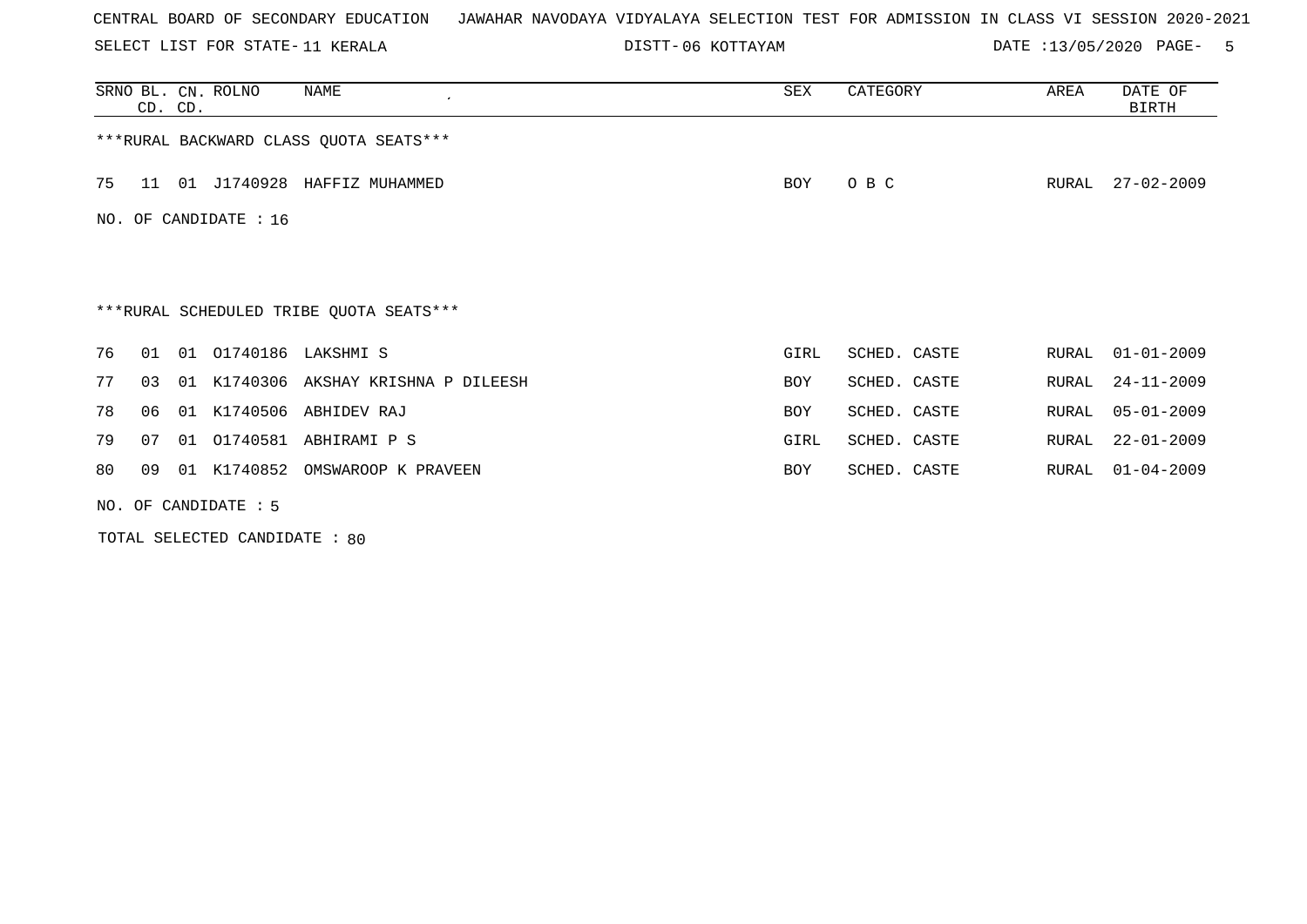SELECT LIST FOR STATE- DISTT- 11 KERALA

\*\*\*OPEN BACKWARD CLASS QUOTA SEATS\*\*\*

DISTT-07 KOZHIKODE DATE :13/05/2020 PAGE- 1

|    |    | CD. CD. | SRNO BL. CN. ROLNO    | <b>NAME</b><br>$\bullet$               | <b>SEX</b> | CATEGORY       | AREA  | DATE OF<br><b>BIRTH</b> |
|----|----|---------|-----------------------|----------------------------------------|------------|----------------|-------|-------------------------|
|    |    |         | ***OPEN UR SEATS***   |                                        |            |                |       |                         |
| 1  | 01 |         |                       | 01 A1740948 ADVIK VAIBHAV M P          | <b>BOY</b> | GENERAL        | URBAN | $30 - 10 - 2009$        |
| 2  | 01 |         | 01 J1740975 DHYANDEV  |                                        | BOY        | O B C          | RURAL | $07 - 05 - 2009$        |
| 3  | 02 |         |                       | 01 N1741116 FATHIMA MIRFA R            | GIRL       | O B C          | RURAL | $15 - 05 - 2009$        |
| 4  | 06 |         |                       | 01 J1741643 ABHIRAM M K                | <b>BOY</b> | O B C          | RURAL | $25 - 07 - 2009$        |
| 5  | 06 | 01      |                       | J1741654 ADIKRISHNA K                  | <b>BOY</b> | O B C          | RURAL | $15 - 03 - 2009$        |
| 6  | 06 | 01      |                       | J1741761 SAVINAI SURESH                | BOY        | O B C          | RURAL | $27 - 03 - 2009$        |
| 7  | 07 |         |                       | 01 I1741797 ABHINAV B NAIR             | <b>BOY</b> | <b>GENERAL</b> | RURAL | $08 - 02 - 2009$        |
| 8  | 08 | 01      |                       | E1741858 ANUPAMA MANASI H K            | GIRL       | GENERAL        | URBAN | $01 - 01 - 2009$        |
| 9  | 09 |         |                       | 01 B1741891 ARUN UNNIKRISHNAN          | BOY        | O B C          | URBAN | $27 - 09 - 2009$        |
| 10 | 09 |         |                       | 01 B1741902 HARIKRISHNAN P M           | BOY        | O B C          | URBAN | 18-11-2009              |
| 11 | 11 |         | 01 J1742103 FLINTOFF  | . М                                    | BOY        | O B C          | RURAL | $18 - 08 - 2009$        |
|    |    |         | NO. OF CANDIDATE : 11 |                                        |            |                |       |                         |
|    |    |         |                       |                                        |            |                |       |                         |
|    |    |         |                       |                                        |            |                |       |                         |
|    |    |         |                       | ***OPEN SCHEDULED CASTE QUOTA SEATS*** |            |                |       |                         |
|    |    |         |                       |                                        |            |                |       |                         |
| 12 | 07 |         |                       | 01 01741833 MALAVIKA B SREEDHER        | GIRL       | SCHED. CASTE   | RURAL | $01 - 03 - 2009$        |
| 13 | 08 |         | 01 C1741877           | SREEDEV S                              | BOY        | SCHED. CASTE   | URBAN | $27 - 07 - 2009$        |
| 14 | 10 |         |                       | 01 01741987 ARSHITHA K S               | GIRL       | SCHED. CASTE   | RURAL | $17 - 01 - 2009$        |
|    |    |         | NO. OF CANDIDATE : 3  |                                        |            |                |       |                         |
|    |    |         |                       |                                        |            |                |       |                         |
|    |    |         |                       |                                        |            |                |       |                         |

15 04 01 N1741332 FATHIMA RIFA.P.K GIRL O B C RURAL 04-02-2009 16 05 01 B1741473 ARON S MELVIN BOY O B C URBAN 02-10-2008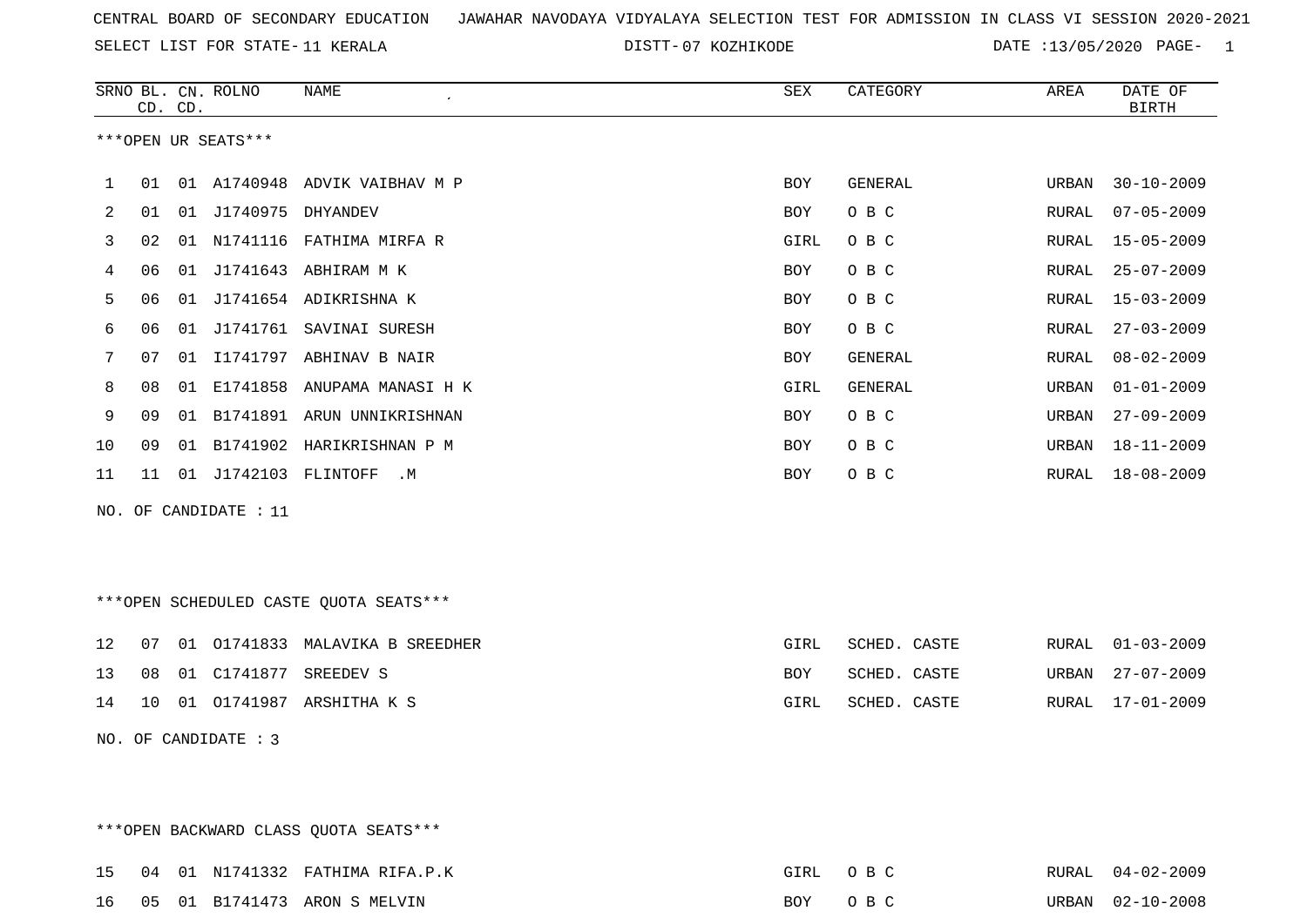SELECT LIST FOR STATE- DISTT- 11 KERALA

DISTT-07 KOZHIKODE **DATE** :13/05/2020 PAGE- 2

|    |                 | CD. CD. | SRNO BL. CN. ROLNO     | <b>NAME</b>                            | SEX        | CATEGORY       | AREA         | DATE OF<br><b>BIRTH</b> |
|----|-----------------|---------|------------------------|----------------------------------------|------------|----------------|--------------|-------------------------|
|    |                 |         |                        | *** OPEN BACKWARD CLASS QUOTA SEATS*** |            |                |              |                         |
| 17 | 10              |         |                        | 01 N1742039 NIHARA K M                 | GIRL       | O B C          | <b>RURAL</b> | $31 - 12 - 2008$        |
| 18 | 10              | 01      | J1742048               | ROOPAN RAJ P                           | BOY        | O B C          | RURAL        | $24 - 01 - 2009$        |
| 19 | 11              |         | 01 F1742119            | RITHIKA ISHANA                         | GIRL       | O B C          | URBAN        | $03 - 03 - 2010$        |
|    |                 |         | NO. OF CANDIDATE : 5   |                                        |            |                |              |                         |
|    |                 |         |                        | ***OPEN SCHEDULED TRIBE QUOTA SEATS*** |            |                |              |                         |
| 20 | 12 <sup>°</sup> |         |                        | 01 K1742133 ABHINDEV B                 | BOY        | SCHED. CASTE   | RURAL        | $23 - 10 - 2009$        |
|    |                 |         | NO. OF CANDIDATE : 1   |                                        |            |                |              |                         |
|    |                 |         |                        |                                        |            |                |              |                         |
|    |                 |         |                        |                                        |            |                |              |                         |
|    |                 |         | ***RURAL OPEN SEATS*** |                                        |            |                |              |                         |
| 21 | 01              |         | 01 J1740987 HARIDEV    |                                        | <b>BOY</b> | O B C          | RURAL        | $07 - 05 - 2009$        |
| 22 | 02              |         |                        | 01 M1741093 ANGEL VINOD                | GIRL       | <b>GENERAL</b> | RURAL        | 12-12-2008              |
| 23 | 02              | 01      | I1741126               | GRIGORY K JOE                          | BOY        | GENERAL        | RURAL        | $14 - 04 - 2009$        |
| 24 | 02              | 01      | J1741161 NIVED S       |                                        | BOY        | O B C          | <b>RURAL</b> | $07 - 07 - 2009$        |
| 25 | 03              | 01      |                        | I1741218 ATHMAJ K VINU                 | BOY        | GENERAL        | RURAL        | $06 - 07 - 2009$        |
| 26 | 04              | 01      |                        | I1741261 ABHAY DEV KB                  | BOY        | GENERAL        | RURAL        | $23 - 03 - 2009$        |
| 27 | 04              | 01      |                        | I1741265 ABICINTO PAUL                 | BOY        | GENERAL        | RURAL        | $16 - 05 - 2009$        |
| 28 | 04              |         |                        | 01 J1741269 ADITHYAN BAIJU             | BOY        | O B C          | <b>RURAL</b> | $18 - 04 - 2009$        |
| 29 | 04              |         |                        | 01 N1741307 AYSHA LAMIYA CK            | GIRL       | O B C          | RURAL        | $26 - 02 - 2009$        |
| 30 | 04              |         | 01 J1741349 HAZIM S    |                                        | BOY        | O B C          | <b>RURAL</b> | $04 - 09 - 2009$        |
| 31 | 04              |         |                        | 01 J1741372 NADEEM HAIDAR              | BOY        | O B C          | <b>RURAL</b> | $18 - 02 - 2009$        |
| 32 | 04              |         |                        | 01 I1741405 SURYA KIRAN S              | BOY        | GENERAL        | RURAL        | $26 - 05 - 2009$        |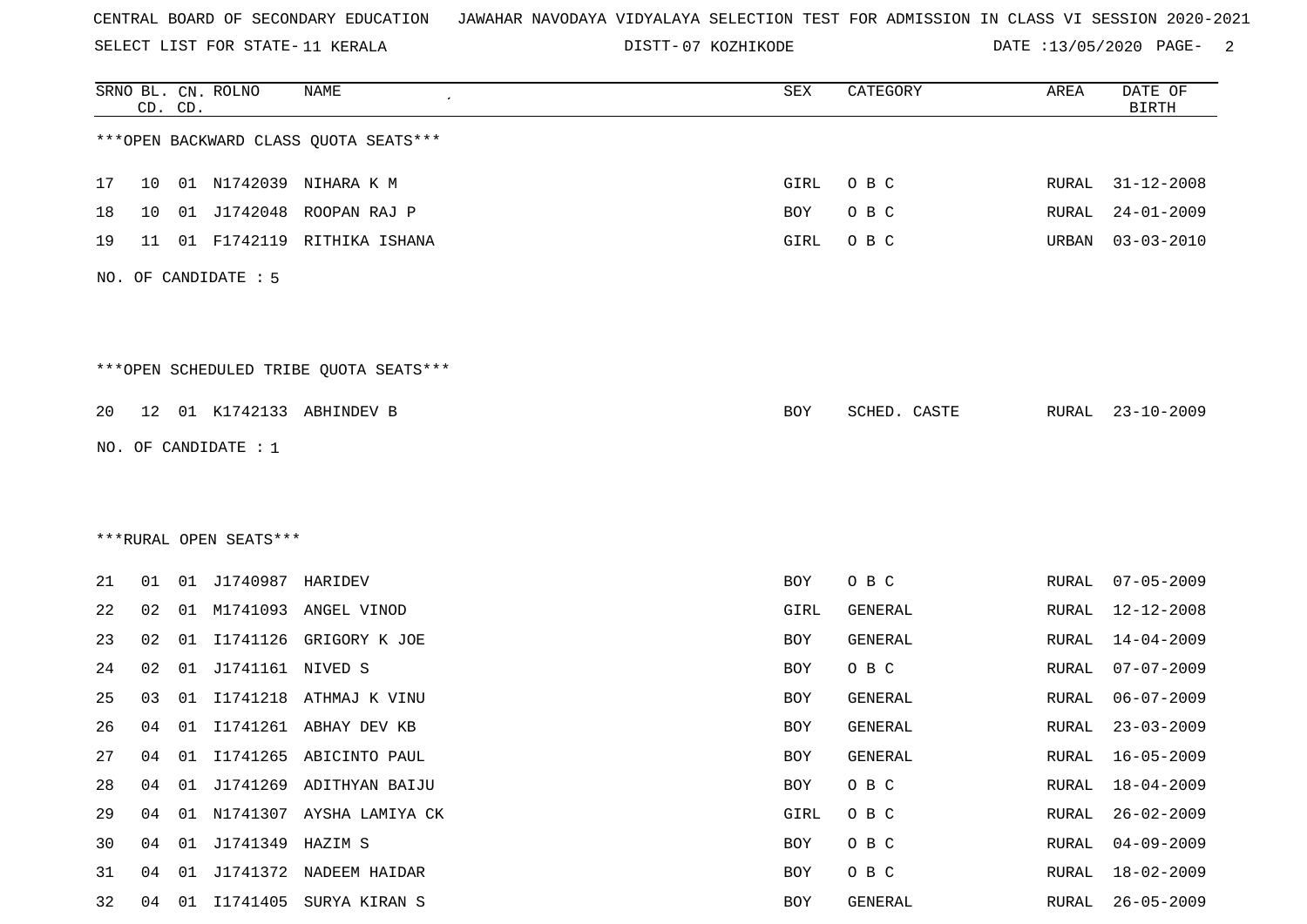SELECT LIST FOR STATE- DISTT- 11 KERALA

DISTT-07 KOZHIKODE DATE :13/05/2020 PAGE- 3

|    | CD. CD. |    | SRNO BL. CN. ROLNO     | <b>NAME</b>              | <b>SEX</b> | CATEGORY       | AREA  | DATE OF<br>BIRTH |
|----|---------|----|------------------------|--------------------------|------------|----------------|-------|------------------|
|    |         |    | ***RURAL OPEN SEATS*** |                          |            |                |       |                  |
| 33 | 06      |    | 01 J1741698            | DEVAJ MOHAN              | BOY        | O B C          | RURAL | $01 - 05 - 2009$ |
| 34 | 06      | 01 | I1741739               | NIRANJAN S               | BOY        | GENERAL        | RURAL | $18 - 04 - 2009$ |
| 35 | 06      |    |                        | 01 N1741765 SIVANI V S   | GIRL       | O B C          | RURAL | $18 - 12 - 2008$ |
| 36 | 06      | 01 |                        | J1741788 VYSHNAV P       | BOY        | O B C          | RURAL | $04 - 03 - 2009$ |
| 37 | 07      | 01 |                        | J1741792 AADHITHYAN S    | <b>BOY</b> | O B C          | RURAL | $10 - 04 - 2009$ |
| 38 | 07      | 01 | I1741840               | SARANG C                 | BOY        | GENERAL        | RURAL | $09 - 01 - 2009$ |
| 39 | 07      |    | 01 J1741847            | THANMAY MADHAV P         | BOY        | O B C          | RURAL | $28 - 11 - 2009$ |
| 40 | 07      | 01 | M1741852 VYGA K        |                          | GIRL       | <b>GENERAL</b> | RURAL | $14 - 01 - 2009$ |
| 41 | 09      | 01 | M1741888               | ANAVADHYA GOURI A        | GIRL       | GENERAL        | RURAL | $07 - 05 - 2010$ |
| 42 | 09      | 01 | I1741899               | DHANANJAY K M            | <b>BOY</b> | GENERAL        | RURAL | $21 - 02 - 2009$ |
| 43 | 09      |    | 01 01741923 NIYA A R   |                          | GIRL       | SCHED. CASTE   | RURAL | $06 - 12 - 2008$ |
| 44 | 10      | 01 |                        | J1741941 AADHIDEV S R    | BOY        | O B C          | RURAL | $06 - 07 - 2009$ |
| 45 | 10      | 01 |                        | I1741960 ADITHYAN D      | BOY        | <b>GENERAL</b> | RURAL | $13 - 10 - 2009$ |
| 46 | 10      | 01 | J1741996               | DEVADATH S B             | <b>BOY</b> | O B C          | RURAL | $27 - 02 - 2009$ |
| 47 | 10      |    | 01 M1742059            | SONA JOBY                | GIRL       | GENERAL        | RURAL | $20 - 02 - 2010$ |
| 48 | 11      | 01 | N1742089               | ANISHKA N K              | GIRL       | O B C          | RURAL | $21 - 05 - 2009$ |
| 49 | $12 \,$ | 01 |                        | N1742152 DIYA DINESH P D | GIRL       | O B C          | RURAL | $01 - 02 - 2010$ |
| 50 | 12      | 01 | N1742167               | PRARTHANA S P            | GIRL       | O B C          | RURAL | $30 - 04 - 2009$ |

NO. OF CANDIDATE : 30

\*\*\*RURAL SCHEDULED CASTE QUOTA SEATS\*\*\*

|  |                         | 51 02 01 01741069 AANMIA S M    | GIRL       | SCHED. CASTE |  | RURAL 11-10-2008 |
|--|-------------------------|---------------------------------|------------|--------------|--|------------------|
|  |                         | 52 02 01 K1741096 ANURUDHAN V K | <b>BOY</b> | SCHED. CASTE |  | RURAL 05-10-2009 |
|  | 53 02 01 01741113 DIYAN |                                 | GIRL       | SCHED. CASTE |  | RURAL 15-03-2009 |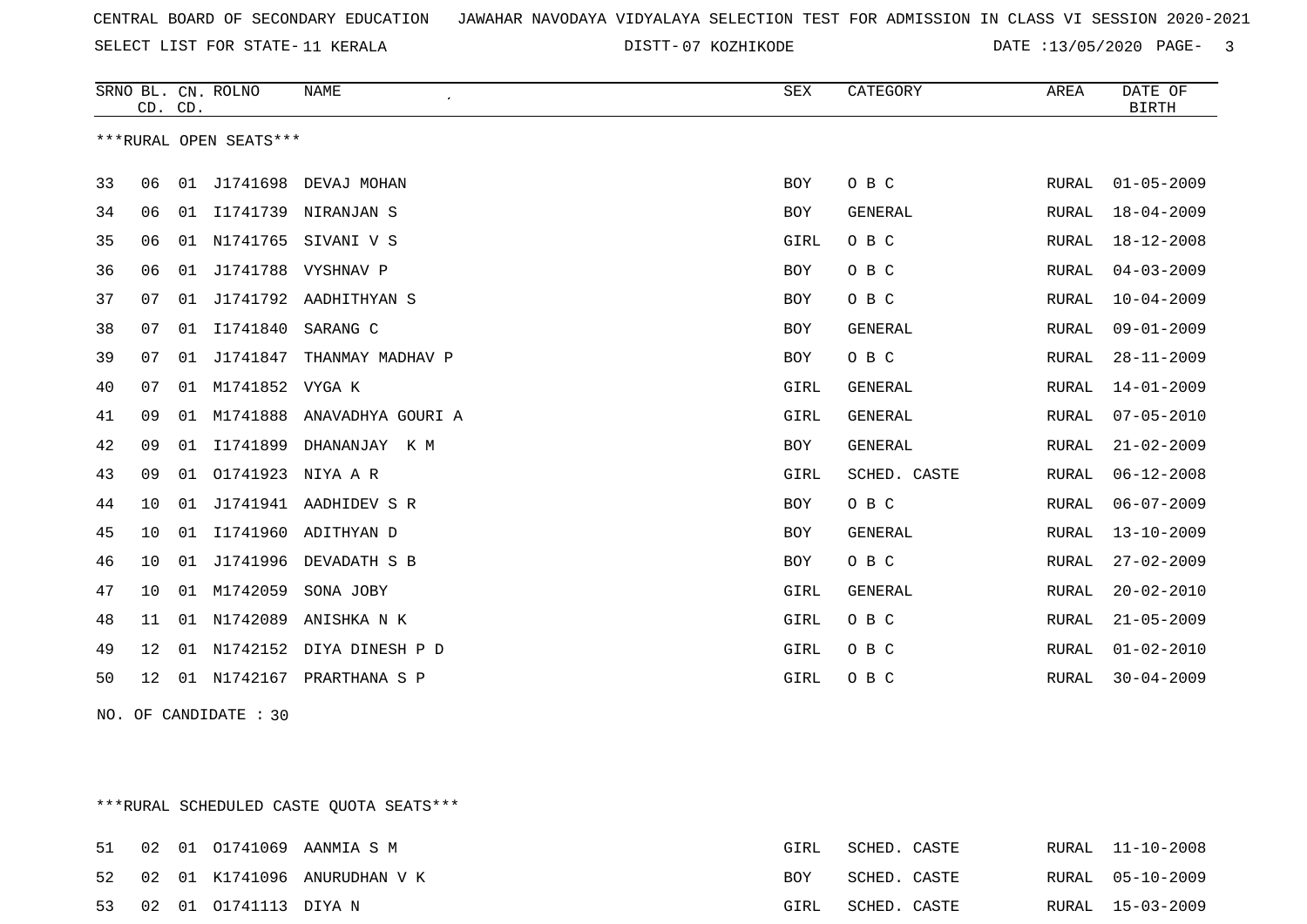SELECT LIST FOR STATE- DISTT- 11 KERALA

DISTT-07 KOZHIKODE DATE :13/05/2020 PAGE- 4

|    |    |         | NAME                                                                                                | SEX                                                                                                                                                                                                                                                                                                                                                                                                                                                                                                                                                                                     | CATEGORY     | AREA          | DATE OF<br><b>BIRTH</b> |
|----|----|---------|-----------------------------------------------------------------------------------------------------|-----------------------------------------------------------------------------------------------------------------------------------------------------------------------------------------------------------------------------------------------------------------------------------------------------------------------------------------------------------------------------------------------------------------------------------------------------------------------------------------------------------------------------------------------------------------------------------------|--------------|---------------|-------------------------|
|    |    |         |                                                                                                     |                                                                                                                                                                                                                                                                                                                                                                                                                                                                                                                                                                                         |              |               |                         |
| 04 |    |         |                                                                                                     | <b>BOY</b>                                                                                                                                                                                                                                                                                                                                                                                                                                                                                                                                                                              | SCHED. CASTE | RURAL         | $22 - 09 - 2008$        |
| 04 | 01 |         |                                                                                                     | GIRL                                                                                                                                                                                                                                                                                                                                                                                                                                                                                                                                                                                    | SCHED. CASTE | RURAL         | $08 - 05 - 2009$        |
| 07 | 01 |         |                                                                                                     | GIRL                                                                                                                                                                                                                                                                                                                                                                                                                                                                                                                                                                                    | SCHED. CASTE | RURAL         | $16 - 12 - 2008$        |
| 07 |    |         |                                                                                                     | GIRL                                                                                                                                                                                                                                                                                                                                                                                                                                                                                                                                                                                    | SCHED. CASTE | RURAL         | $06 - 01 - 2009$        |
| 08 |    |         |                                                                                                     | GIRL                                                                                                                                                                                                                                                                                                                                                                                                                                                                                                                                                                                    | SCHED. CASTE | RURAL         | $13 - 07 - 2009$        |
| 10 |    |         |                                                                                                     | BOY                                                                                                                                                                                                                                                                                                                                                                                                                                                                                                                                                                                     | SCHED. CASTE | RURAL         | 14-01-2009              |
|    |    |         |                                                                                                     |                                                                                                                                                                                                                                                                                                                                                                                                                                                                                                                                                                                         |              |               |                         |
|    |    |         |                                                                                                     |                                                                                                                                                                                                                                                                                                                                                                                                                                                                                                                                                                                         |              |               |                         |
|    |    |         |                                                                                                     |                                                                                                                                                                                                                                                                                                                                                                                                                                                                                                                                                                                         |              |               |                         |
|    |    |         |                                                                                                     |                                                                                                                                                                                                                                                                                                                                                                                                                                                                                                                                                                                         |              |               |                         |
| 01 |    |         | SREEDEV                                                                                             | <b>BOY</b>                                                                                                                                                                                                                                                                                                                                                                                                                                                                                                                                                                              | O B C        | RURAL         | $07 - 05 - 2009$        |
| 01 |    |         |                                                                                                     | BOY                                                                                                                                                                                                                                                                                                                                                                                                                                                                                                                                                                                     | O B C        | RURAL         | $14 - 11 - 2009$        |
| 02 | 01 |         |                                                                                                     | <b>BOY</b>                                                                                                                                                                                                                                                                                                                                                                                                                                                                                                                                                                              | O B C        | RURAL         | $13 - 07 - 2009$        |
| 02 |    |         |                                                                                                     | GIRL                                                                                                                                                                                                                                                                                                                                                                                                                                                                                                                                                                                    | O B C        | ${\tt RURAL}$ | $04 - 01 - 2009$        |
| 02 |    |         |                                                                                                     | <b>BOY</b>                                                                                                                                                                                                                                                                                                                                                                                                                                                                                                                                                                              | O B C        | RURAL         | $11 - 02 - 2009$        |
| 03 | 01 |         |                                                                                                     | GIRL                                                                                                                                                                                                                                                                                                                                                                                                                                                                                                                                                                                    | O B C        | RURAL         | $01 - 06 - 2009$        |
| 03 |    |         |                                                                                                     | BOY                                                                                                                                                                                                                                                                                                                                                                                                                                                                                                                                                                                     | O B C        | RURAL         | $03 - 09 - 2009$        |
| 03 | 01 |         |                                                                                                     | GIRL                                                                                                                                                                                                                                                                                                                                                                                                                                                                                                                                                                                    | O B C        | RURAL         | $18 - 05 - 2009$        |
| 05 | 01 |         |                                                                                                     | BOY                                                                                                                                                                                                                                                                                                                                                                                                                                                                                                                                                                                     | O B C        | RURAL         | $26 - 08 - 2008$        |
| 06 |    |         |                                                                                                     | <b>BOY</b>                                                                                                                                                                                                                                                                                                                                                                                                                                                                                                                                                                              | O B C        | RURAL         | $07 - 11 - 2008$        |
| 06 | 01 |         |                                                                                                     | <b>BOY</b>                                                                                                                                                                                                                                                                                                                                                                                                                                                                                                                                                                              | O B C        | RURAL         | $03 - 07 - 2009$        |
| 06 | 01 |         |                                                                                                     | BOY                                                                                                                                                                                                                                                                                                                                                                                                                                                                                                                                                                                     | O B C        | RURAL         | $16 - 12 - 2009$        |
| 10 |    |         |                                                                                                     | GIRL                                                                                                                                                                                                                                                                                                                                                                                                                                                                                                                                                                                    | O B C        | RURAL         | $11 - 10 - 2008$        |
| 10 |    |         |                                                                                                     | GIRL                                                                                                                                                                                                                                                                                                                                                                                                                                                                                                                                                                                    | O B C        | RURAL         | 11-07-2009              |
|    |    | CD. CD. | SRNO BL. CN. ROLNO<br>01 01741876<br>NO. OF CANDIDATE : 9<br>01 J1741048<br>01 J1741238<br>N1741256 | ***RURAL SCHEDULED CASTE QUOTA SEATS***<br>01 K1741291 ARJUN CHANDRAN<br>01741380 NIVEDHYA VINOD<br>01741808 ANISHA P<br>01 01741811 ASHILA P<br>SIVANANDA E K<br>01 K1742054 SHARU KRISHNA S<br>*** RURAL BACKWARD CLASS QUOTA SEATS***<br>01 J1741059 THANMAI S RAJ<br>J1741124 GOKUL KRISHNA K<br>01 N1741136 KRISHNAKAVYA G<br>01 J1741158 NIVED S<br>N1741232 HAYA P P<br>MUMTHASIR AHAMMED.S.S<br>THANMAYA S P<br>J1741414 ABHIMANYU E K<br>01 J1741660 ALBIKRISHNA S S<br>J1741663 AMARJITH K<br>J1741769 SIVATHEERTH S<br>01 N1741999 DEVANANDA V J<br>01 N1742000 DEVIKA SHAJI |              |               |                         |

11 01 N1742106 HANA FATHIMA GIRL O B C RURAL 28-03-2009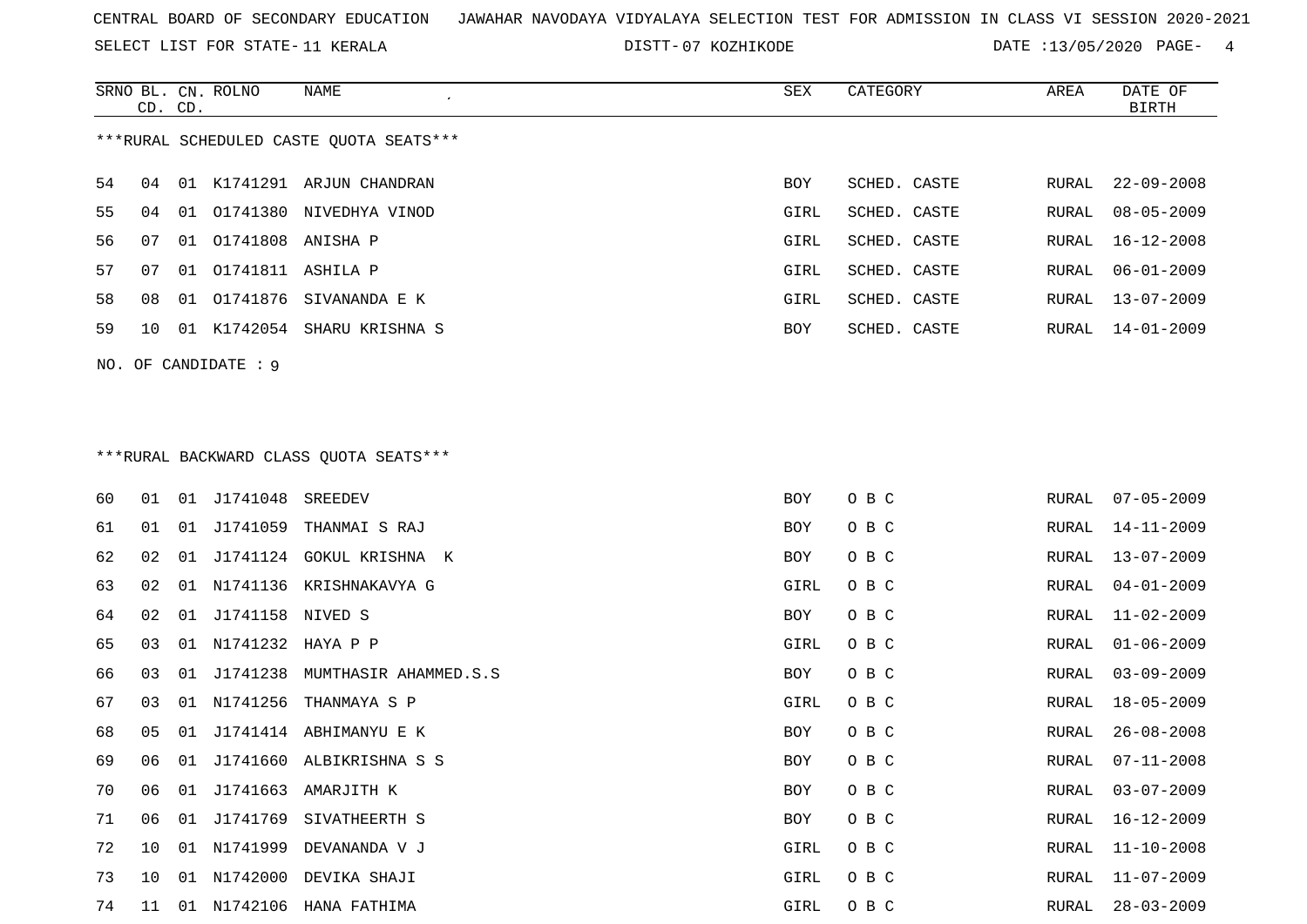SELECT LIST FOR STATE- DISTT- 11 KERALA

DISTT-07 KOZHIKODE **DATE** :13/05/2020 PAGE- 5

|     | CD. CD.              |    | SRNO BL. CN. ROLNO | NAME<br>$\epsilon$                      | SEX        | CATEGORY     | AREA  | DATE OF<br>BIRTH |  |  |
|-----|----------------------|----|--------------------|-----------------------------------------|------------|--------------|-------|------------------|--|--|
|     |                      |    |                    | ***RURAL BACKWARD CLASS QUOTA SEATS***  |            |              |       |                  |  |  |
| 75  | 11                   |    | 01 N1742115        | NEJA FATHIMA                            | GIRL       | O B C        | RURAL | 11-11-2009       |  |  |
| NO. | OF CANDIDATE : 16    |    |                    |                                         |            |              |       |                  |  |  |
|     |                      |    |                    |                                         |            |              |       |                  |  |  |
|     |                      |    |                    | ***RURAL SCHEDULED TRIBE QUOTA SEATS*** |            |              |       |                  |  |  |
| 76  | 02                   | 01 |                    | 01741165 PARVANA C S                    | GIRL       | SCHED. CASTE | RURAL | $03 - 08 - 2009$ |  |  |
| 77  | 03                   | 01 |                    | K1741215 ANIRUDH N                      | BOY        | SCHED. CASTE | RURAL | $28 - 09 - 2009$ |  |  |
| 78  | 03                   | 01 | 01741226           | <b>GODBINA BIJU</b>                     | GIRL       | SCHED. CASTE | RURAL | $29 - 01 - 2010$ |  |  |
| 79  | 04                   | 01 |                    | O1741298 ASWATHI P P                    | GIRL       | SCHED. CASTE | RURAL | $12 - 08 - 2009$ |  |  |
| 80  | 11                   | 01 | K1742081 ALAN R B  |                                         | <b>BOY</b> | SCHED. CASTE | RURAL | $05 - 08 - 2009$ |  |  |
|     | NO. OF CANDIDATE : 5 |    |                    |                                         |            |              |       |                  |  |  |

TOTAL SELECTED CANDIDATE : 80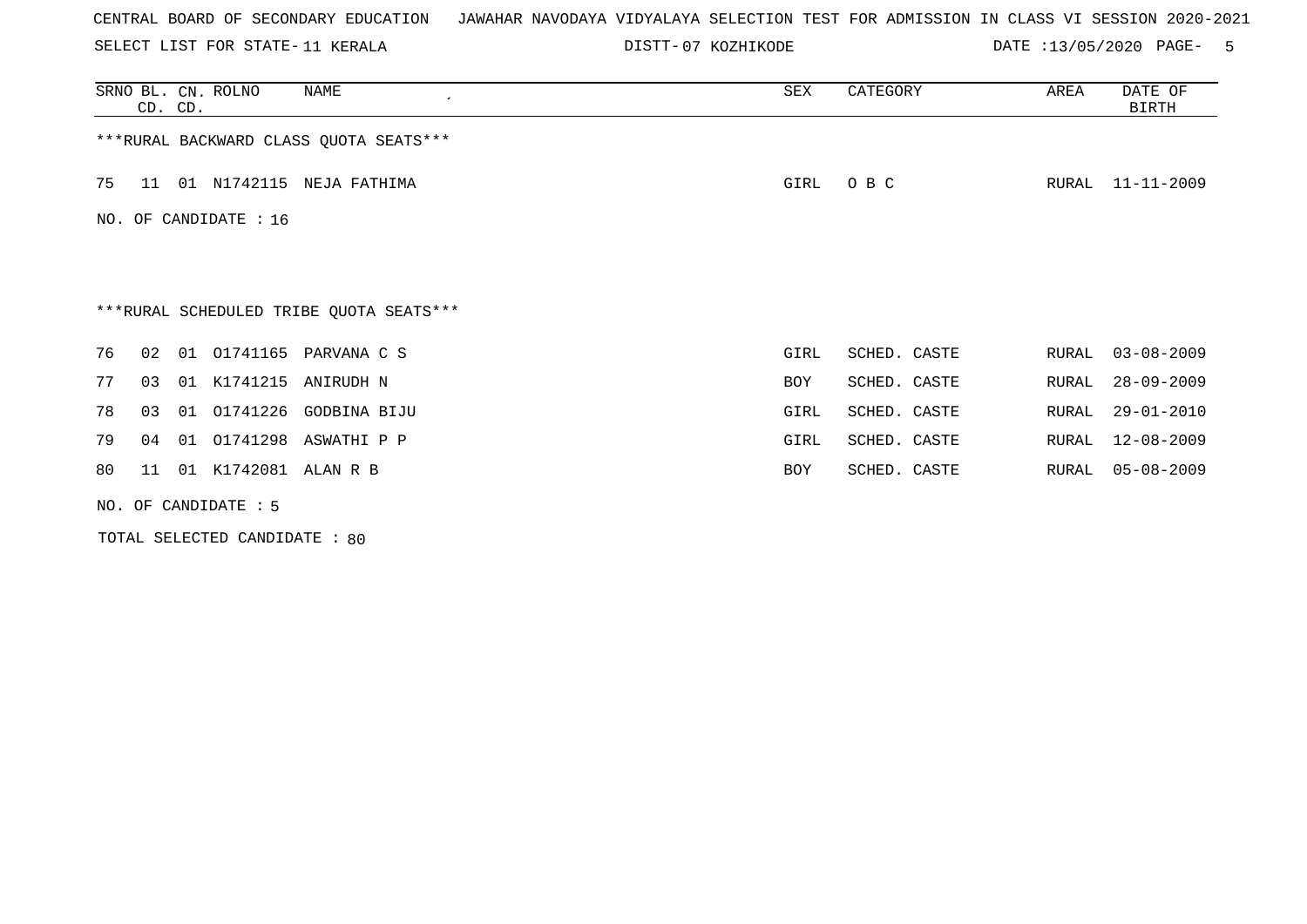SELECT LIST FOR STATE- DISTT- 11 KERALA

DISTT-08 THRISSUR **DATE** :13/05/2020 PAGE- 1

|                | CD. CD.           |    | SRNO BL. CN. ROLNO    | <b>NAME</b>                                  | <b>SEX</b> | CATEGORY        | AREA  | DATE OF<br><b>BIRTH</b> |
|----------------|-------------------|----|-----------------------|----------------------------------------------|------------|-----------------|-------|-------------------------|
|                |                   |    | ***OPEN UR SEATS***   |                                              |            |                 |       |                         |
| 1              | 01                |    | 01 F1742188 ALEENA S  |                                              | GIRL       | O B C           | URBAN | $02 - 02 - 2009$        |
| 2              | 02                |    |                       | 01 F1742245 AYSHA MOHAMED ALI                | GIRL       | O B C           | URBAN | $18 - 11 - 2008$        |
| 3              | 06                |    |                       | 01 F1742592 AVANTHIKA A M                    | GIRL       | O B C           | URBAN | $21 - 09 - 2009$        |
| 4              | 07                | 01 | I1742637              | JOHN BENNY                                   | <b>BOY</b> | GENERAL         | RURAL | $09 - 09 - 2009$        |
| 5              | 11                | 01 | B1742765              | DHANANJAY DILEEP                             | BOY        | O B C           | URBAN | $09 - 06 - 2009$        |
| 6              | 11                | 01 | J1742767              | ISHAN P VIMAL                                | BOY        | O B C           | RURAL | $26 - 10 - 2008$        |
| 7              | $12 \overline{ }$ | 01 | E1742809              | JANANI K                                     | GIRL       | GENERAL         | URBAN | $14 - 05 - 2009$        |
| 8              | 12                | 01 | B1742823              | ROHAN DEV M R                                | BOY        | O B C           | URBAN | $25 - 10 - 2008$        |
| 9              | 15                | 01 | I1742958              | JOHAAN JOMON                                 | <b>BOY</b> | GENERAL         | RURAL | $18 - 08 - 2008$        |
| 10             | 16                | 01 |                       | I1742984 ALAN KANNATH VINGIL                 | <b>BOY</b> | GENERAL         | RURAL | $15 - 01 - 2009$        |
|                |                   |    | NO. OF CANDIDATE : 10 |                                              |            |                 |       |                         |
|                |                   |    |                       |                                              |            |                 |       |                         |
|                |                   |    |                       |                                              |            |                 |       |                         |
|                |                   |    |                       | ***OPEN SCHEDULED CASTE QUOTA SEATS***       |            |                 |       |                         |
| 11             | 09                | 01 |                       | C1742694 ANAMITHRU N ABHAYAN                 | <b>BOY</b> | SCHED. CASTE    | URBAN | $07 - 04 - 2009$        |
| $\overline{1}$ |                   |    |                       | $0.0$ $0.1$ $0.1742710$ $1.070112$ $1.01742$ | ATDT       | $CCTID$ $CCTID$ |       | COLORATE OF COLORATION  |

|  |  | TA UYULI GITARIYIN VIGHAR S      | GIKL | SCHLD. CASIL |  | URBAN 47-08-4009 |
|--|--|----------------------------------|------|--------------|--|------------------|
|  |  | 13 12 01 K1742826 SUDHEV GIREESH | BOY  | SCHED. CASTE |  | RURAL 12-07-2009 |

NO. OF CANDIDATE : 3

\*\*\*OPEN DISABLED QUOTA SEATS\*\*\*

14 12 01 F1742821 NIVEDYA K B GIRL O B C URBAN 18-02-2009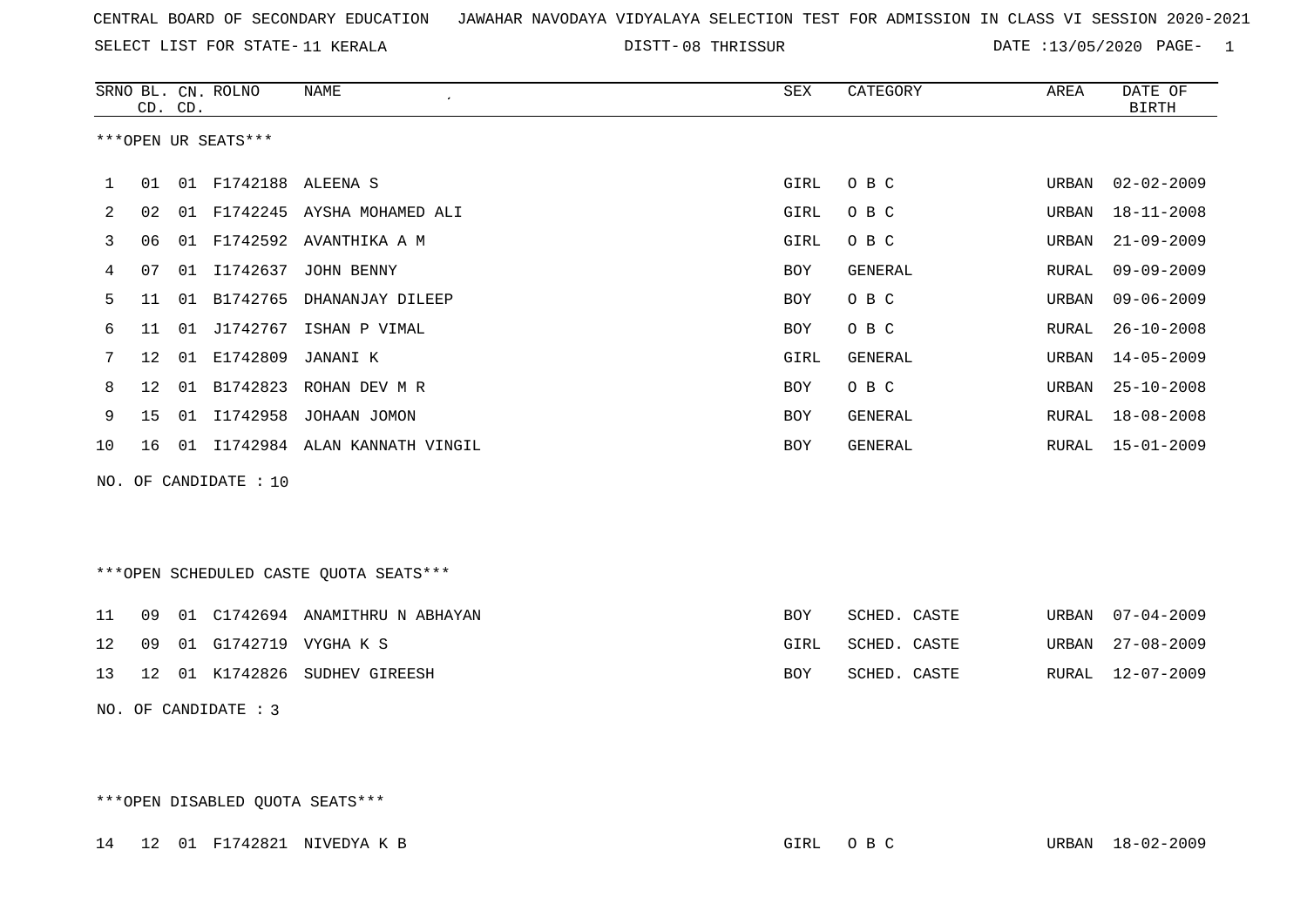|  | CENTRAL BOARD OF SECONDARY EDUCATION – JAWAHAR NAVODAYA VIDYALAYA SELECTION TEST FOR ADMISSION IN CLASS VI SESSION 2020-2021 |  |  |  |  |  |  |  |  |  |  |
|--|------------------------------------------------------------------------------------------------------------------------------|--|--|--|--|--|--|--|--|--|--|
|--|------------------------------------------------------------------------------------------------------------------------------|--|--|--|--|--|--|--|--|--|--|

SELECT LIST FOR STATE- DISTT- 11 KERALA

08 THRISSUR DATE :13/05/2020 PAGE- 2

|    | CD. CD. |    | SRNO BL. CN. ROLNO     | NAME                                   | ${\tt SEX}$ | CATEGORY     | AREA  | DATE OF<br><b>BIRTH</b> |
|----|---------|----|------------------------|----------------------------------------|-------------|--------------|-------|-------------------------|
|    |         |    | NO. OF CANDIDATE : $1$ |                                        |             |              |       |                         |
|    |         |    |                        |                                        |             |              |       |                         |
|    |         |    |                        |                                        |             |              |       |                         |
|    |         |    |                        | *** OPEN BACKWARD CLASS QUOTA SEATS*** |             |              |       |                         |
| 15 | 03      |    |                        | 01 N1742309 ARYANANDHA N S             | GIRL        | O B C        | RURAL | 15-02-2009              |
| 16 | 06      |    |                        | 01 J1742563 ABHIMANYU P S              | BOY         | O B C        | RURAL | $01 - 02 - 2010$        |
| 17 | 08      |    |                        | 01 N1742679 SREE PARVATY               | GIRL        | O B C        | RURAL | $07 - 04 - 2009$        |
| 18 | 09      | 01 | B1742709               | NIRANJAN.S                             | BOY         | O B C        | URBAN | $13 - 03 - 2009$        |
| 19 | 16      |    |                        | 01 B1742982 ADISH BIJU                 | BOY         | O B C        | URBAN | $25 - 02 - 2009$        |
|    |         |    | NO. OF CANDIDATE : 5   |                                        |             |              |       |                         |
|    |         |    |                        |                                        |             |              |       |                         |
|    |         |    |                        |                                        |             |              |       |                         |
|    |         |    |                        | ***OPEN SCHEDULED TRIBE QUOTA SEATS*** |             |              |       |                         |
|    |         |    |                        |                                        |             |              |       |                         |
| 20 | 16      |    |                        | 01 P1743013 NIRANJANA BABU             | GIRL        | SCHED. TRIBE | RURAL | $28 - 04 - 2010$        |
|    |         |    | NO. OF CANDIDATE : 1   |                                        |             |              |       |                         |
|    |         |    |                        |                                        |             |              |       |                         |
|    |         |    |                        |                                        |             |              |       |                         |
|    |         |    | ***RURAL OPEN SEATS*** |                                        |             |              |       |                         |
| 21 | 02      |    |                        | 01 N1742243 AVANI C S                  | GIRL        | O B C        | RURAL | $25 - 12 - 2008$        |
| 22 | 03      |    |                        | 01 N1742304 AMRITA GOPIKRISHNAN        | GIRL        | O B C        | RURAL | 12-12-2008              |
| 23 | 03      |    |                        | 01 M1742322 KARTHIKA K                 | GIRL        | GENERAL      | RURAL | 02-08-2009              |
| 24 | 03      | 01 |                        | I1742325 NAVANEETH KRISHNA V           | BOY         | GENERAL      | RURAL | $31 - 10 - 2009$        |
| 25 | 03      |    |                        | 01 J1742329 SANJAY KRISHNA K S         | BOY         | O B C        | RURAL | 18-10-2008              |
| 26 | 04      |    |                        | 01 J1742361 ADHIDEV S                  | BOY         | $O$ B $C$    | RURAL | $17 - 11 - 2008$        |
| 27 |         |    |                        | 04 01 M1742372 ALEENA JOSHY            | GIRL        | GENERAL      |       | RURAL 05-10-2009        |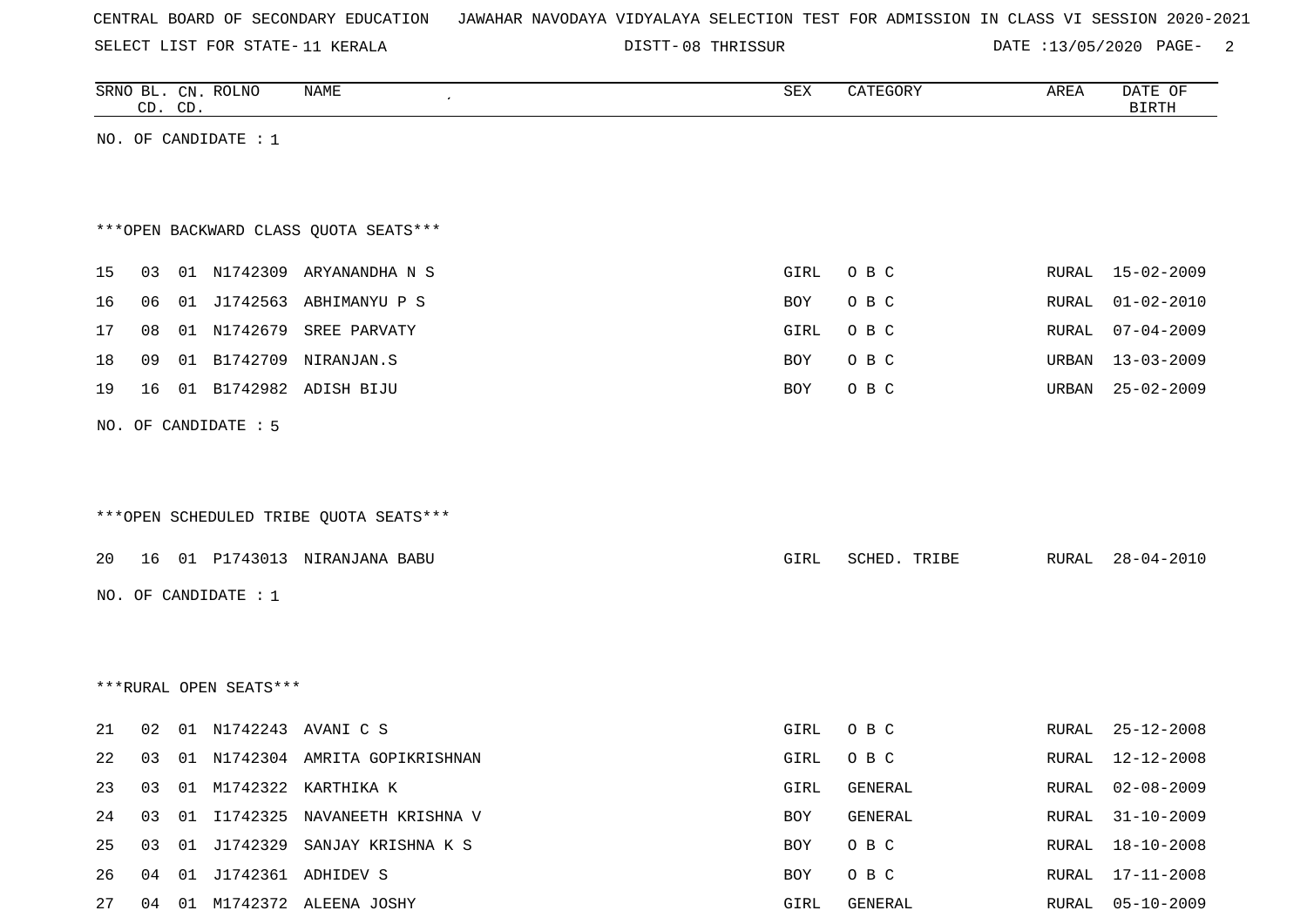08 THRISSUR DATE :13/05/2020 PAGE- 3

|    |    | CD. CD. | SRNO BL. CN. ROLNO     | NAME                               | <b>SEX</b> | CATEGORY       | AREA         | DATE OF<br><b>BIRTH</b> |
|----|----|---------|------------------------|------------------------------------|------------|----------------|--------------|-------------------------|
|    |    |         | ***RURAL OPEN SEATS*** |                                    |            |                |              |                         |
|    |    |         |                        |                                    |            |                |              |                         |
| 28 | 04 |         | 01 J1742411 ARJUN D    |                                    | BOY        | O B C          | RURAL        | $10 - 07 - 2009$        |
| 29 | 04 |         |                        | 01 N1742451 KRISHNAJA K.K          | GIRL       | O B C          | RURAL        | $03 - 11 - 2008$        |
| 30 | 05 |         |                        | 01 I1742528 ADITHYAN S PARAMESWAR  | BOY        | GENERAL        | RURAL        | $16 - 02 - 2008$        |
| 31 | 05 |         | 01 11742542            | GODWIN K J                         | <b>BOY</b> | <b>GENERAL</b> | <b>RURAL</b> | $12 - 06 - 2009$        |
| 32 | 06 | 01      |                        | J1742601 KOUSHIK K S               | <b>BOY</b> | O B C          | <b>RURAL</b> | $05 - 12 - 2008$        |
| 33 | 07 |         | 01 N1742638            | NEHA N G                           | GIRL       | O B C          | RURAL        | $31 - 05 - 2009$        |
| 34 | 08 | 01      |                        | J1742650 ANANDHAKRISHNAN. P . MANU | BOY        | O B C          | RURAL        | $26 - 11 - 2009$        |
| 35 | 08 | 01      |                        | 01742672 NEELAMBARI M S            | GIRL       | SCHED. CASTE   | RURAL        | $28 - 01 - 2010$        |
| 36 | 11 |         |                        | 01 N1742772 NAVTHA KALARIKKAL      | GIRL       | O B C          | RURAL        | $02 - 03 - 2009$        |
| 37 | 11 | 01      |                        | I1742773 NEEV PAUL VINIL           | BOY        | GENERAL        | RURAL        | $12 - 08 - 2009$        |
| 38 | 11 | 01      |                        | J1742775 PRANAV.K.S                | BOY        | O B C          | RURAL        | $15 - 11 - 2008$        |
| 39 | 11 |         | 01 N1742777            | SANIHA K A                         | GIRL       | O B C          | RURAL        | $16 - 12 - 2009$        |
| 40 | 12 | 01      |                        | J1742822 PARTHIP K U               | <b>BOY</b> | O B C          | <b>RURAL</b> | $14 - 07 - 2009$        |
| 41 | 12 | 01      |                        | I1742834 VARUN NARAYAN M           | <b>BOY</b> | GENERAL        | <b>RURAL</b> | $05 - 06 - 2009$        |
| 42 | 13 | 01      |                        | J1742850 ASWANTH KRISHNA C B       | BOY        | O B C          | RURAL        | $31 - 12 - 2008$        |
| 43 | 13 | 01      |                        | J1742865 ROHITH BIJU               | <b>BOY</b> | O B C          | RURAL        | $16 - 02 - 2009$        |
| 44 | 14 | 01      |                        | J1742903 DEVAPRAYAG K S            | <b>BOY</b> | O B C          | RURAL        | $21 - 02 - 2009$        |
| 45 | 15 | 01      |                        | J1742963 KARTHIK KRISHNA K         | BOY        | O B C          | RURAL        | $12 - 12 - 2008$        |
| 46 | 15 | 01      |                        | K1742964 KARTHIK V V               | BOY        | SCHED. CASTE   | RURAL        | $05 - 08 - 2009$        |
| 47 | 15 |         |                        | 01 M1742966 LAYA MARIYA            | GIRL       | GENERAL        | RURAL        | $12 - 10 - 2009$        |
| 48 | 16 | 01      | I1742986               | ALDRICH V I                        | BOY        | GENERAL        | RURAL        | $30 - 10 - 2009$        |
| 49 | 16 |         |                        | 01 M1742992 ANGELA MERIN BIJU      | GIRL       | <b>GENERAL</b> | <b>RURAL</b> | $26 - 12 - 2008$        |
| 50 | 16 |         |                        | 01 N1743014 NIVEDHYA P M           | GIRL       | O B C          | RURAL        | $27 - 02 - 2009$        |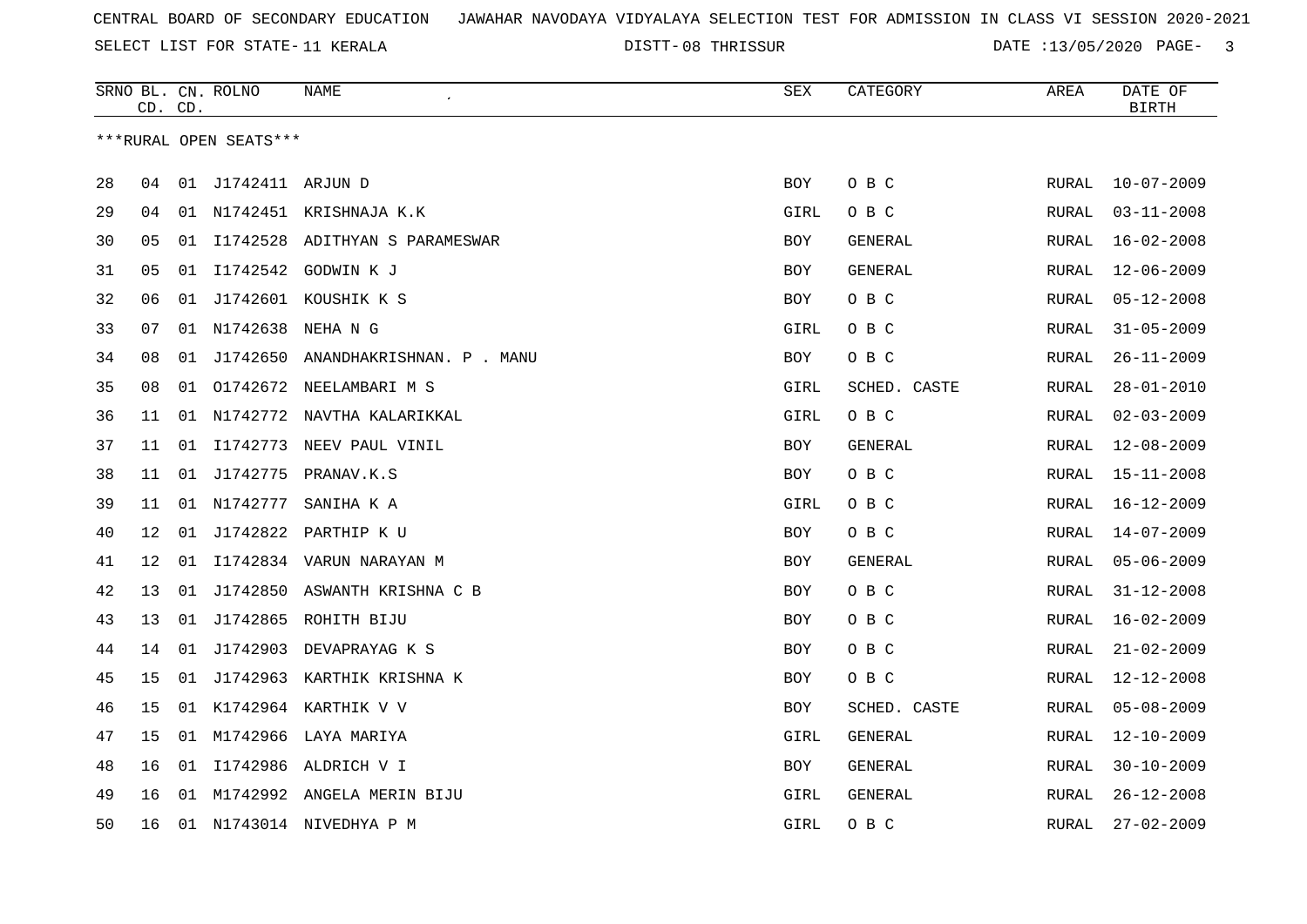|  |  |  |  | CENTRAL BOARD OF SECONDARY EDUCATION – JAWAHAR NAVODAYA VIDYALAYA SELECTION TEST FOR ADMISSION IN CLASS VI SESSION 2020-2021 |  |  |  |  |  |  |  |  |  |  |  |  |  |  |
|--|--|--|--|------------------------------------------------------------------------------------------------------------------------------|--|--|--|--|--|--|--|--|--|--|--|--|--|--|
|--|--|--|--|------------------------------------------------------------------------------------------------------------------------------|--|--|--|--|--|--|--|--|--|--|--|--|--|--|

08 THRISSUR DATE :13/05/2020 PAGE- 4

|          | SRNO BL. CN. ROLNO<br>CD. CD. |                       | <b>NAME</b><br>$\pmb{\cdot}$                         | <b>SEX</b>         | CATEGORY       | AREA                  | DATE OF<br><b>BIRTH</b>              |
|----------|-------------------------------|-----------------------|------------------------------------------------------|--------------------|----------------|-----------------------|--------------------------------------|
|          |                               | NO. OF CANDIDATE : 30 |                                                      |                    |                |                       |                                      |
|          |                               |                       |                                                      |                    |                |                       |                                      |
|          |                               |                       |                                                      |                    |                |                       |                                      |
|          |                               |                       | ***RURAL SCHEDULED CASTE QUOTA SEATS***              |                    |                |                       |                                      |
| 51<br>02 |                               | 01 01742284           | SREELAKSHMI P S                                      | GIRL               | SCHED. CASTE   | <b>RURAL</b>          | $10 - 06 - 2009$                     |
| 52<br>05 | 01                            | K1742526              | ADHWAITH K LATHEESH                                  | BOY                | SCHED. CASTE   | <b>RURAL</b>          | $13 - 02 - 2009$                     |
| 53<br>08 | 01                            |                       | 01742665 MEDHA T S                                   | GIRL               | SCHED. CASTE   | RURAL                 | $21 - 08 - 2009$                     |
| 54<br>12 | 01                            | 01742808              | GOURINANDA V G                                       | GIRL               | SCHED. CASTE   | RURAL                 | $07 - 11 - 2009$                     |
| 55<br>14 | 01                            | 01742902              | DEVANANDHA. A.S                                      | GIRL               | SCHED. CASTE   | RURAL                 | $11 - 02 - 2009$                     |
| 56<br>14 | 01                            | 01742909              | HENA V S                                             | GIRL               | SCHED. CASTE   | <b>RURAL</b>          | $15 - 12 - 2008$                     |
| 57<br>15 |                               | 01 K1742938           | AKSHITH ANIYAN                                       | BOY                | SCHED. CASTE   | <b>RURAL</b>          | $01 - 10 - 2008$                     |
| 58<br>15 | 01                            | 01742947              | DHANALAKSHMI M C                                     | GIRL               | SCHED. CASTE   | RURAL                 | $04 - 06 - 2009$                     |
| 59<br>16 |                               |                       | 01 01743011 NANDHITHA MUKUNDAKUMAR                   | GIRL               | SCHED. CASTE   | <b>RURAL</b>          | $14 - 10 - 2008$                     |
|          |                               | NO. OF CANDIDATE : 9  |                                                      |                    |                |                       |                                      |
|          |                               |                       |                                                      |                    |                |                       |                                      |
|          |                               |                       |                                                      |                    |                |                       |                                      |
|          |                               |                       | ***RURAL BACKWARD CLASS OUOTA SEATS***               |                    |                |                       |                                      |
|          |                               |                       |                                                      |                    |                |                       |                                      |
| 60<br>01 |                               |                       | 01 J1742206 MUHAMMED YASIR                           | BOY                | O B C          | RURAL                 | $05 - 03 - 2010$                     |
| 61<br>06 |                               |                       | 01 N1742582 ANGELINA BIJU                            | GIRL               | O B C          | <b>RURAL</b>          | $14 - 04 - 2009$                     |
| 62<br>06 |                               | 01 N1742597           | GAADHA V S                                           | GIRL               | O B C          | <b>RURAL</b>          | $08 - 01 - 2009$                     |
| 63<br>08 |                               | 01 N1742667           | MISHEL K M                                           | GIRL               | O B C          | <b>RURAL</b>          | $15 - 01 - 2009$                     |
| 64<br>08 | 01                            | J1742670              | NAVEEN KRISHNA PRASAD                                | BOY                | O B C          | RURAL                 | $29 - 05 - 2009$                     |
| 65<br>08 | 08                            |                       | 01 N1742682 VAIGA BIJU<br>01 J1742683 VIJAYANAND K P | GIRL<br><b>BOY</b> | O B C<br>O B C | RURAL<br><b>RURAL</b> | $06 - 02 - 2009$<br>$02 - 07 - 2009$ |

67 11 01 J1742746 ANANTHUKRISHNA T R BOY O B C RURAL 06-10-2008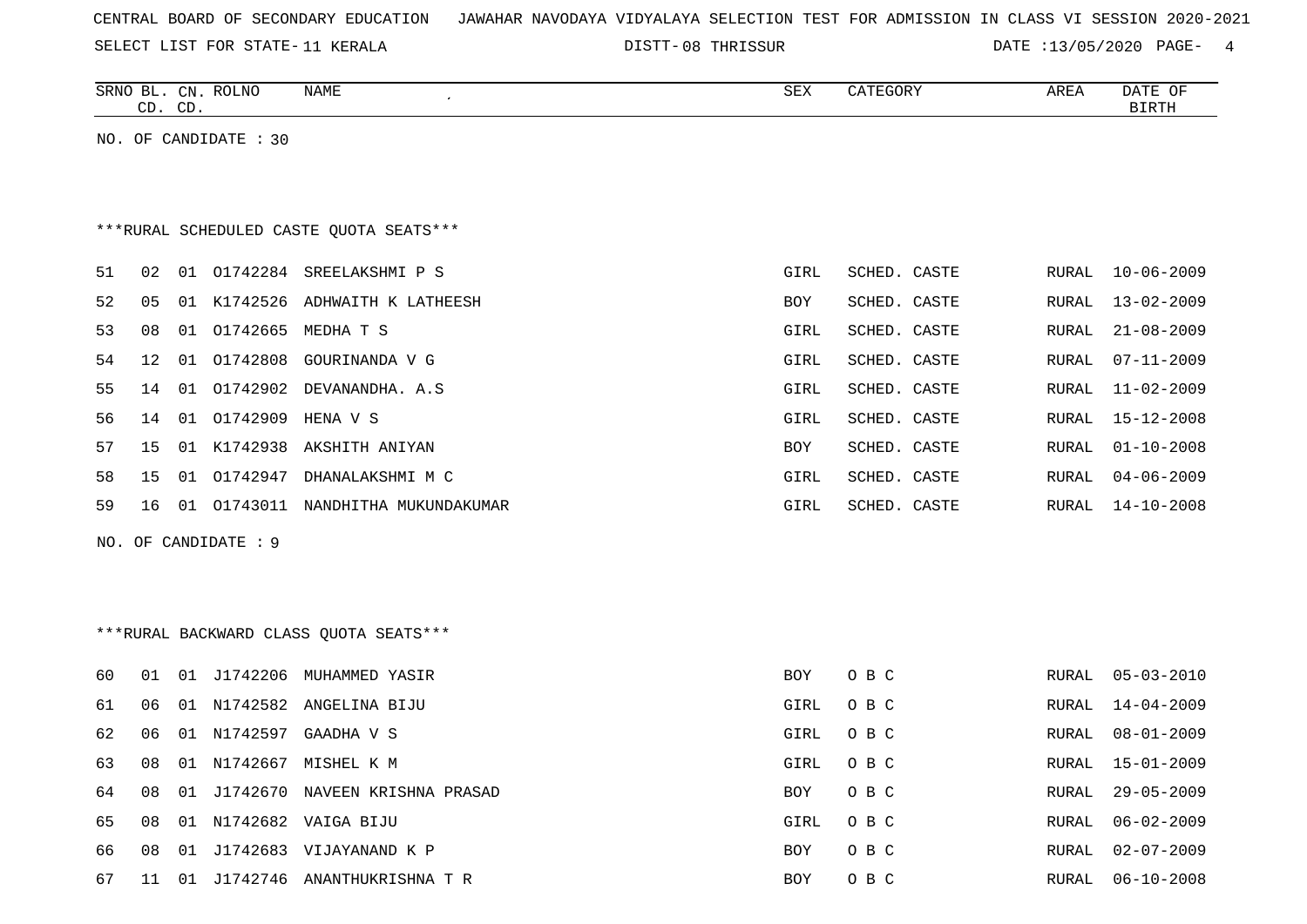SELECT LIST FOR STATE- DISTT- 11 KERALA

08 THRISSUR DATE :13/05/2020 PAGE- 5

|     | CD. CD. |    | SRNO BL. CN. ROLNO | NAME<br>$\cdot$                         | SEX  | CATEGORY | AREA  | DATE OF<br>BIRTH |
|-----|---------|----|--------------------|-----------------------------------------|------|----------|-------|------------------|
|     |         |    |                    | ***RURAL BACKWARD CLASS QUOTA SEATS***  |      |          |       |                  |
| 68  | 11      |    |                    | 01 J1742747 ANANTHU P S                 | BOY  | O B C    | RURAL | 18-09-2008       |
| 69  | 11      |    |                    | 01 J1742780 SREYAS C S                  | BOY  | O B C    | RURAL | $27 - 05 - 2009$ |
| 70  | 12      | 01 |                    | J1742799 ANANTHANARAYANAN K A           | BOY  | O B C    | RURAL | $15 - 05 - 2009$ |
| 71  | 14      |    |                    | 01 N1742872 ABIRAMI P M                 | GIRL | O B C    | RURAL | $23 - 06 - 2009$ |
| 72  | 15      |    |                    | 01 N1742955 HESSA U S                   | GIRL | O B C    | RURAL | $07 - 07 - 2009$ |
| 73  | 15      |    |                    | 01 N1742960 JOTHYLAKSHMI P J            | GIRL | O B C    | RURAL | $06 - 05 - 2009$ |
| 74  | 15      |    | 01 N1742972        | SONA PARVEEN RAPHY                      | GIRL | O B C    | RURAL | $10 - 12 - 2008$ |
| 75  | 15      | 01 | J1742974           | SREEPATH KRISHNA P                      | BOY  | O B C    | RURAL | $14 - 11 - 2008$ |
| NO. |         |    | OF CANDIDATE : 16  |                                         |      |          |       |                  |
|     |         |    |                    |                                         |      |          |       |                  |
|     |         |    |                    |                                         |      |          |       |                  |
|     |         |    |                    | ***RURAL SCHEDULED TRIBE QUOTA SEATS*** |      |          |       |                  |

|  |  | 76 01 01 01742190 ARCHANA T N      | GIRL       | SCHED. CASTE |  | RURAL 15-09-2009 |
|--|--|------------------------------------|------------|--------------|--|------------------|
|  |  | 77 02 01 K1742246 BAVIN M B        | <b>BOY</b> | SCHED. CASTE |  | RURAL 07-12-2008 |
|  |  | 78 08 01 01742656 ANUPRIYA.T.S     | GIRL       | SCHED. CASTE |  | RURAL 17-09-2009 |
|  |  | 79 08 01 01742671 NAVITHA . K . V  | GIRL       | SCHED. CASTE |  | RURAL 19-03-2009 |
|  |  | 80 12 01 K1742792 ADWAIKRISHNA C S | BOY        | SCHED. CASTE |  | RURAL 21-12-2009 |

NO. OF CANDIDATE : 5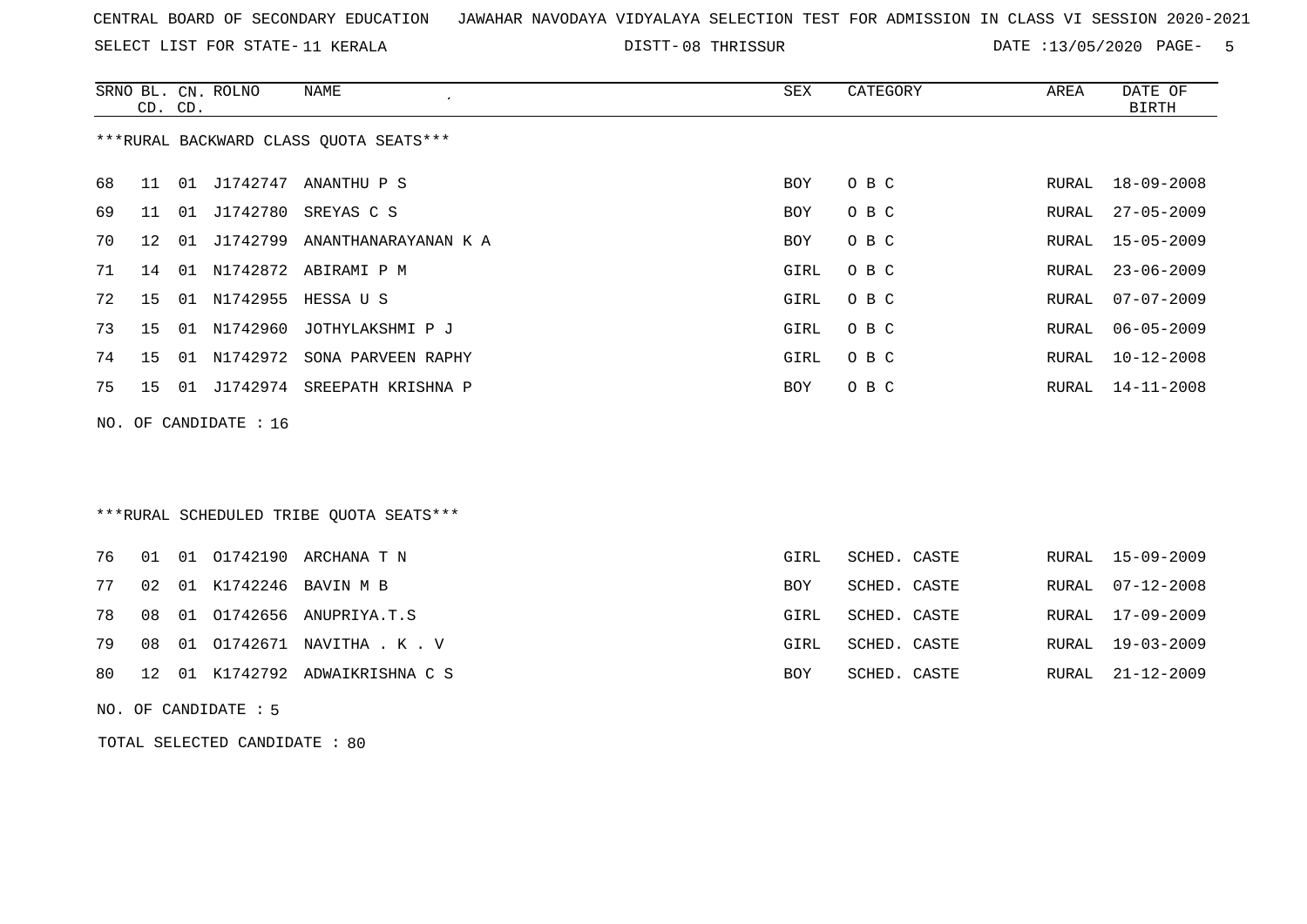09 PALAKKAD DATE :13/05/2020 PAGE- 1

|     |    | CD. CD. | SRNO BL. CN. ROLNO   | <b>NAME</b><br>$\lambda$               | <b>SEX</b>  | CATEGORY     | AREA         | DATE OF<br><b>BIRTH</b> |
|-----|----|---------|----------------------|----------------------------------------|-------------|--------------|--------------|-------------------------|
|     |    |         | ***OPEN UR SEATS***  |                                        |             |              |              |                         |
| 1   | 01 |         |                      | 01 N1743041 ADHISHRI R A               | GIRL        | O B C        | RURAL        | $04 - 11 - 2009$        |
| 2   | 01 |         |                      | 01 N1743207 SURABHI S                  | GIRL        | O B C        | RURAL        | $30 - 01 - 2009$        |
| 3   | 03 |         | 01 N1743415          | PRABITHA B                             | <b>GIRL</b> | O B C        | RURAL        | $19 - 09 - 2009$        |
| 4   | 07 |         |                      | 01 N1743899 MAIDHILI S                 | GIRL        | O B C        | <b>RURAL</b> | $05 - 11 - 2009$        |
| 5   | 08 | 01      |                      | N1743971 ANUSHKA UNNI U                | GIRL        | O B C        | RURAL        | $11 - 02 - 2009$        |
| 6   | 08 | 01      | M1743991             | CHRISTEEN BOSE                         | GIRL        | GENERAL      | RURAL        | $04 - 09 - 2009$        |
| 7   | 08 |         | 01 11744029          | SAIKRISHNA. M                          | <b>BOY</b>  | GENERAL      | RURAL        | $17 - 11 - 2008$        |
| 8   | 09 | 01      | J1744070             | ANANTHAKRISHNAN. S                     | BOY         | O B C        | RURAL        | $23 - 10 - 2008$        |
| 9   | 10 |         | 01 A1744213          | NAVANEETH KRISHNA M N                  | <b>BOY</b>  | GENERAL      | URBAN        | $05 - 05 - 2009$        |
| 10  | 10 | 01      |                      | F1744263 VAIKA M P                     | GIRL        | O B C        | URBAN        | $11 - 11 - 2009$        |
| 11  | 12 |         |                      | 01 I1744357 R RATHEESH                 | <b>BOY</b>  | GENERAL      | RURAL        | $19 - 10 - 2009$        |
| NO. |    |         | OF CANDIDATE : 11    |                                        |             |              |              |                         |
|     |    |         |                      | ***OPEN SCHEDULED CASTE QUOTA SEATS*** |             |              |              |                         |
| 12  | 05 |         |                      | 01 01743674 GOURI ARUN A               | GIRL        | SCHED. CASTE | RURAL        | $17 - 09 - 2009$        |
| 13  | 10 | 01      |                      | O1744254 SREENANDA P S                 | GIRL        | SCHED. CASTE | RURAL        | $20 - 05 - 2008$        |
| 14  | 11 |         |                      | 01 01744282 AKSHARA M RAJ              | GIRL        | SCHED. CASTE | RURAL        | $21 - 11 - 2009$        |
|     |    |         | NO. OF CANDIDATE : 3 |                                        |             |              |              |                         |

\*\*\*OPEN BACKWARD CLASS QUOTA SEATS\*\*\*

|  | 15 01 01 N1743139 LAYA A |                              | GIRL OBC |  | RURAL 05-07-2008 |
|--|--------------------------|------------------------------|----------|--|------------------|
|  |                          | 16 03 01 F1743453 SRINIDHI S | GIRL OBC |  | URBAN 13-08-2009 |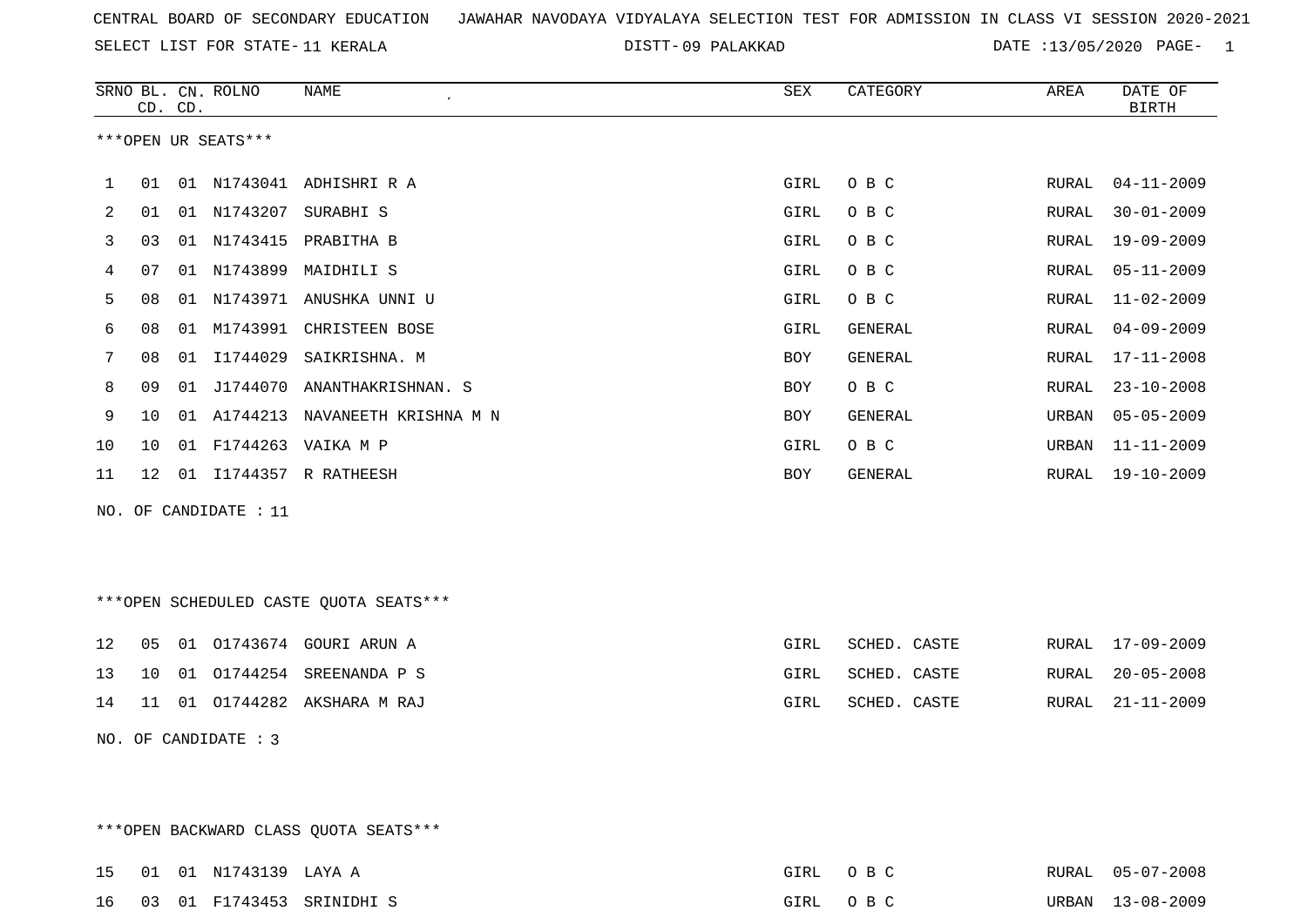SELECT LIST FOR STATE- DISTT- 11 KERALA

09 PALAKKAD DATE :13/05/2020 PAGE- 2

|    |    | CD. CD. | SRNO BL. CN. ROLNO     | <b>NAME</b>                             | SEX  | CATEGORY     | AREA         | DATE OF<br><b>BIRTH</b> |
|----|----|---------|------------------------|-----------------------------------------|------|--------------|--------------|-------------------------|
|    |    |         |                        | *** OPEN BACKWARD CLASS QUOTA SEATS***  |      |              |              |                         |
| 17 | 04 |         |                        | 01 J1743482 ADARSH C R                  | BOY  | O B C        | RURAL        | 19-07-2009              |
| 18 | 08 |         |                        | 01 J1743944 ABHINKRISHNA. R             | BOY  | O B C        | RURAL        | 13-11-2009              |
| 19 | 12 |         |                        | 01 J1744340 ATHUL KRISHNA N             | BOY  | O B C        | RURAL        | $26 - 10 - 2008$        |
|    |    |         | NO. OF CANDIDATE : 5   |                                         |      |              |              |                         |
|    |    |         |                        | *** OPEN SCHEDULED TRIBE QUOTA SEATS*** |      |              |              |                         |
| 20 |    |         |                        | 02 01 P1743222 AISWARYA GK              | GIRL | SCHED. TRIBE |              | RURAL 15-02-2009        |
|    |    |         | NO. OF CANDIDATE : 1   |                                         |      |              |              |                         |
|    |    |         |                        |                                         |      |              |              |                         |
|    |    |         |                        |                                         |      |              |              |                         |
|    |    |         | ***RURAL OPEN SEATS*** |                                         |      |              |              |                         |
| 21 | 01 |         |                        | 01 J1743043 ADHWAYPRAKASH               | BOY  | O B C        | RURAL        | $02 - 03 - 2009$        |
| 22 | 01 |         | 01 N1743169            | RAMEESA .H                              | GIRL | O B C        | RURAL        | $01 - 01 - 2009$        |
| 23 | 01 |         |                        | 01 N1743172 RITHU A R                   | GIRL | O B C        | RURAL        | $13 - 08 - 2008$        |
| 24 | 02 |         | 01 P1743240            | INDHU K                                 | GIRL | SCHED. TRIBE | RURAL        | $30 - 05 - 2010$        |
| 25 | 03 |         | 01 J1743364 DEEPAK V   |                                         | BOY  | O B C        | RURAL        | $08 - 12 - 2009$        |
| 26 | 03 |         |                        | 01 J1743416 PRAHFFUL CHANDRAN C         | BOY  | O B C        | RURAL        | $24 - 03 - 2009$        |
| 27 | 04 |         |                        | 01 J1743499 AMAN UNNI                   | BOY  | O B C        | RURAL        | $25 - 04 - 2009$        |
| 28 | 04 |         | 01 N1743507 ANANYA P   |                                         | GIRL | O B C        | RURAL        | $09 - 08 - 2009$        |
| 29 | 04 |         | 01 N1743574 SILSHA S   |                                         | GIRL | O B C        | RURAL        | $22 - 05 - 2009$        |
| 30 | 05 |         |                        | 01 01743736 SREEDHA SREENIVASAN         | GIRL | SCHED. CASTE | <b>RURAL</b> | $24 - 02 - 2010$        |
| 31 | 06 |         |                        | 01 M1743769 AMRITHA U K                 | GIRL | GENERAL      | RURAL        | $09 - 03 - 2009$        |
| 32 | 06 |         |                        | 01 N1743800 KEERTHANA BICHU             | GIRL | O B C        | RURAL        | $09 - 01 - 2010$        |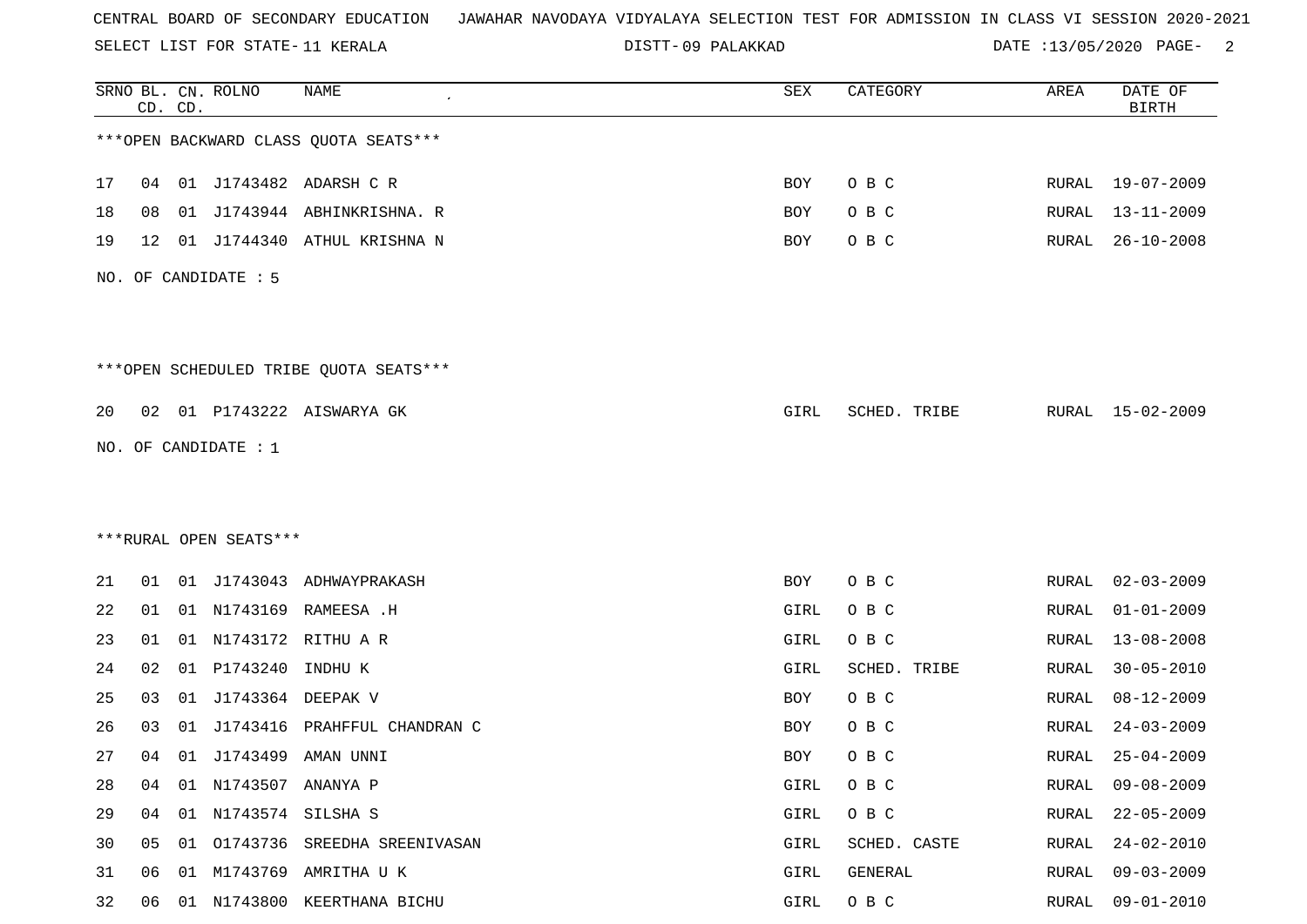09 PALAKKAD DATE :13/05/2020 PAGE- 3

|    | CD. CD. |    | SRNO BL. CN. ROLNO     | <b>NAME</b>                 | ${\tt SEX}$ | CATEGORY     | AREA  | DATE OF<br><b>BIRTH</b> |
|----|---------|----|------------------------|-----------------------------|-------------|--------------|-------|-------------------------|
|    |         |    | ***RURAL OPEN SEATS*** |                             |             |              |       |                         |
| 33 | 06      |    | 01 M1743805 NEHA R     |                             | GIRL        | GENERAL      | RURAL | $21 - 04 - 2009$        |
| 34 | 06      |    |                        | 01 N1743814 SANA HUSSAIN    | GIRL        | O B C        | RURAL | $13 - 02 - 2009$        |
| 35 | 07      | 01 | J1743835 ABINAV P      |                             | BOY         | O B C        | RURAL | $24 - 02 - 2009$        |
| 36 | 07      | 01 | M1743863               | ARCHAPRAMOD                 | GIRL        | GENERAL      | RURAL | $16 - 06 - 2009$        |
| 37 | 08      |    |                        | 01 N1743962 ANASWARA V      | GIRL        | O B C        | RURAL | $26 - 07 - 2009$        |
| 38 | 08      |    |                        | 01 N1744010 NAYANA B        | GIRL        | O B C        | RURAL | $04 - 04 - 2009$        |
| 39 | 09      |    | 01 N1744082 DEVIKA.T   |                             | GIRL        | O B C        | RURAL | $11 - 06 - 2008$        |
| 40 | 09      | 01 | I1744106               | SREENISH SIVARAM. T. K.     | BOY         | GENERAL      | RURAL | $29 - 03 - 2009$        |
| 41 | 10      | 01 |                        | J1744116 ABHIJITH K J       | BOY         | O B C        | RURAL | $04 - 05 - 2009$        |
| 42 | 10      | 01 |                        | J1744174 ATHUL O C          | BOY         | O B C        | RURAL | $31 - 01 - 2009$        |
| 43 | 11      | 01 | 01744284               | ANAMIKA M                   | GIRL        | SCHED. CASTE | RURAL | $19 - 03 - 2009$        |
| 44 | 11      |    |                        | 01 N1744295 FATHIMA MURAD C | GIRL        | O B C        | RURAL | $30 - 01 - 2009$        |
| 45 | 11      | 01 |                        | N1744302 HIMA DAS P K       | GIRL        | O B C        | RURAL | $19 - 05 - 2010$        |
| 46 | 12      | 01 | M1744329               | ANANYA K                    | GIRL        | GENERAL      | RURAL | $31 - 10 - 2009$        |
| 47 | 12      | 01 |                        | M1744334 ARCHANA M          | GIRL        | GENERAL      | RURAL | $13 - 03 - 2009$        |
| 48 | 12      | 01 | N1744359               | SANDRA. T.S.                | GIRL        | O B C        | RURAL | $10 - 05 - 2009$        |
| 49 | 13      | 01 |                        | J1744378 AJAY KRISHNA V     | BOY         | O B C        | RURAL | $02 - 03 - 2010$        |
| 50 | 13      | 01 |                        | J1744390 ASHLI HASHMI A     | BOY         | O B C        | RURAL | $04 - 04 - 2009$        |
|    |         |    | NO. OF CANDIDATE : 30  |                             |             |              |       |                         |

\*\*\*RURAL SCHEDULED CASTE QUOTA SEATS\*\*\*

|  |  | 51 01 01 K1743127 JINUSK   | <b>BOY</b> | SCHED. CASTE |  | RURAL 24-06-2008 |
|--|--|----------------------------|------------|--------------|--|------------------|
|  |  | 52 01 01 K1743214 VIGNESHR | <b>BOY</b> | SCHED. CASTE |  | RURAL 26-03-2009 |
|  |  | 53 04 01 01743529 ATHIRA R | GIRL       | SCHED. CASTE |  | RURAL 10-07-2009 |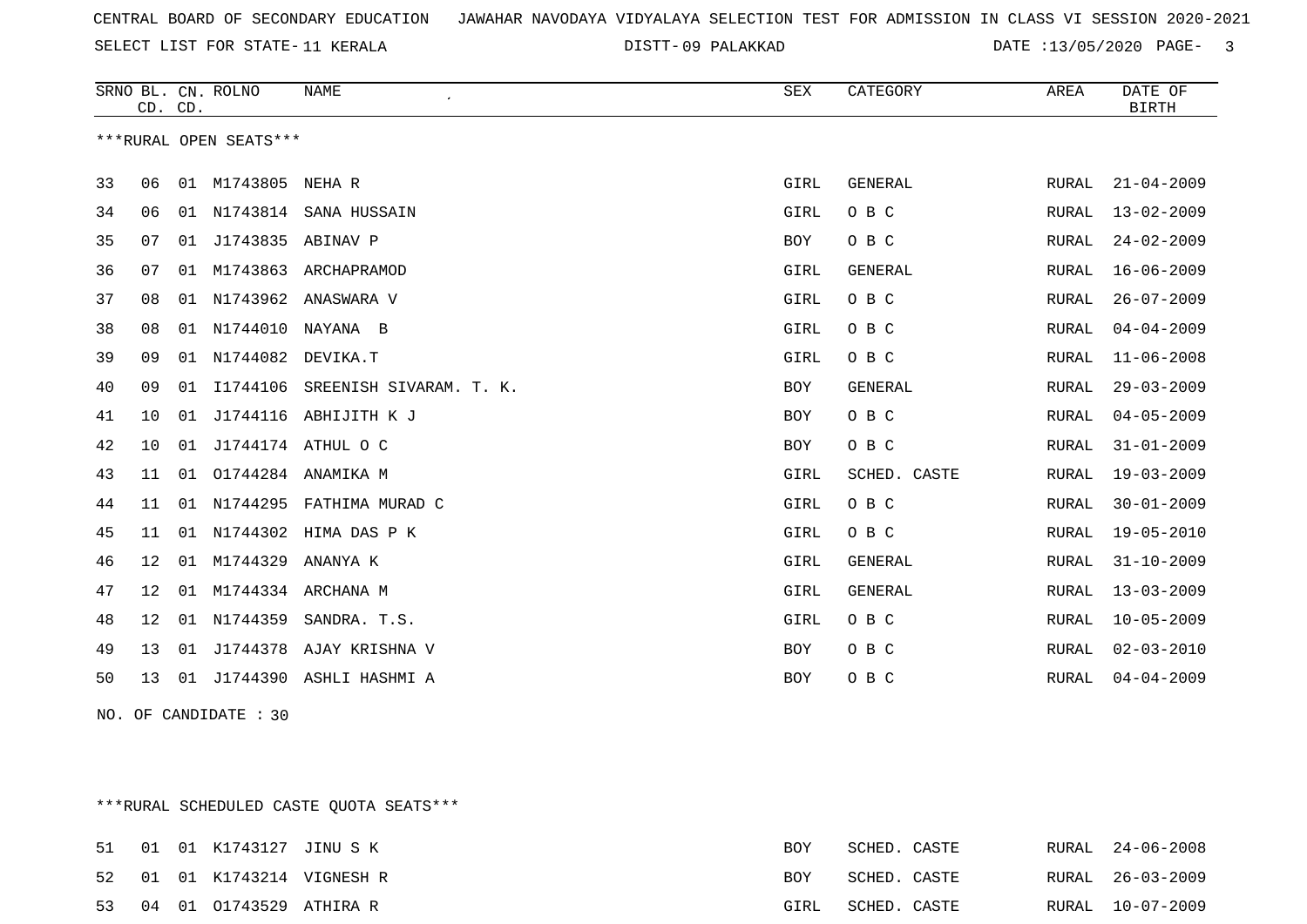SELECT LIST FOR STATE- DISTT- 11 KERALA

09 PALAKKAD DATE :13/05/2020 PAGE- 4

| SRNO BL. CN. ROLNO | CD. CD. |                      | NAME<br>$\epsilon$                       | SEX        | CATEGORY     | AREA  | DATE OF<br><b>BIRTH</b> |
|--------------------|---------|----------------------|------------------------------------------|------------|--------------|-------|-------------------------|
|                    |         |                      | *** RURAL SCHEDULED CASTE QUOTA SEATS*** |            |              |       |                         |
| 54<br>04           |         | 01 K1743553 KAILAS S |                                          | BOY        | SCHED. CASTE | RURAL | 17-12-2008              |
| 55<br>05           |         |                      | 01 K1743647 ARJUN R K                    | BOY        | SCHED. CASTE | RURAL | $07 - 11 - 2008$        |
| 56<br>05           |         | 01 01743652 ARYA R   |                                          | GIRL       | SCHED. CASTE | RURAL | $22 - 02 - 2009$        |
| 57<br>05           |         | 01 K1743673 FEBIN SR |                                          | BOY        | SCHED. CASTE | RURAL | $12 - 05 - 2008$        |
| 58<br>08           |         | 01 K1744046 SUBIN S  |                                          | <b>BOY</b> | SCHED. CASTE | RURAL | $05 - 05 - 2009$        |
| 59<br>10           |         |                      | 01 K1744120 ABHINAV P                    | BOY        | SCHED. CASTE | RURAL | $13 - 05 - 2009$        |
|                    |         | NO. OF CANDIDATE : 9 |                                          |            |              |       |                         |
|                    |         |                      |                                          |            |              |       |                         |
|                    |         |                      | ***RURAL BACKWARD CLASS QUOTA SEATS***   |            |              |       |                         |
|                    |         |                      |                                          |            |              |       |                         |

| 60 | 01             | 01 |                  | J1743027 ABHAY KRISHNA . R  | BOY  | O B C | RURAL | $09 - 02 - 2009$ |
|----|----------------|----|------------------|-----------------------------|------|-------|-------|------------------|
| 61 | 01             |    |                  | 01 J1743058 AMAL ASOK       | BOY  | O B C | RURAL | $05 - 12 - 2008$ |
| 62 | 01             | 01 | N1743119         | DIYA DAS                    | GIRL | O B C | RURAL | $21 - 02 - 2009$ |
| 63 | 03             | 01 |                  | N1743325 AKSHARA S          | GIRL | O B C | RURAL | $09 - 03 - 2009$ |
| 64 | 03             | 01 | J1743362 DARSH S |                             | BOY  | O B C | RURAL | $04 - 02 - 2009$ |
| 65 | 03             | 01 | J1743397         | MOHAMMED SUHAIL M           | BOY  | O B C | RURAL | $04 - 07 - 2009$ |
| 66 | 03             |    |                  | 01 N1743401 MUHSINA FATHIMA | GIRL | O B C | RURAL | $28 - 02 - 2009$ |
| 67 | 0 <sub>3</sub> | 01 | N1743402         | NANDANA K                   | GIRL | O B C | RURAL | $23 - 05 - 2009$ |
| 68 | 07             |    | 01 N1743920      | SMRITHIKRISHNA.M.U          | GIRL | O B C | RURAL | $24 - 08 - 2009$ |
| 69 | 08             | 01 | N1743948 ADHYA J |                             | GIRL | O B C | RURAL | $25 - 11 - 2008$ |
| 70 | 08             |    | 01 J1743989      | BHAVIN B                    | BOY  | O B C | RURAL | $17 - 01 - 2009$ |
| 71 | 08             | 01 |                  | J1744011 NEERAJ M C         | BOY  | O B C | RURAL | $26 - 01 - 2010$ |
| 72 | 08             | 01 | N1744016         | NIVEDHITHA P                | GIRL | O B C | RURAL | $18 - 11 - 2008$ |
| 73 | 08             | 01 |                  | N1744051 VINIKSHA R         | GIRL | O B C | RURAL | $17 - 03 - 2009$ |
| 74 | 10             | 01 |                  | J1744132 ADITHYAKRISHNA Y R | BOY  | O B C | RURAL | $19 - 08 - 2009$ |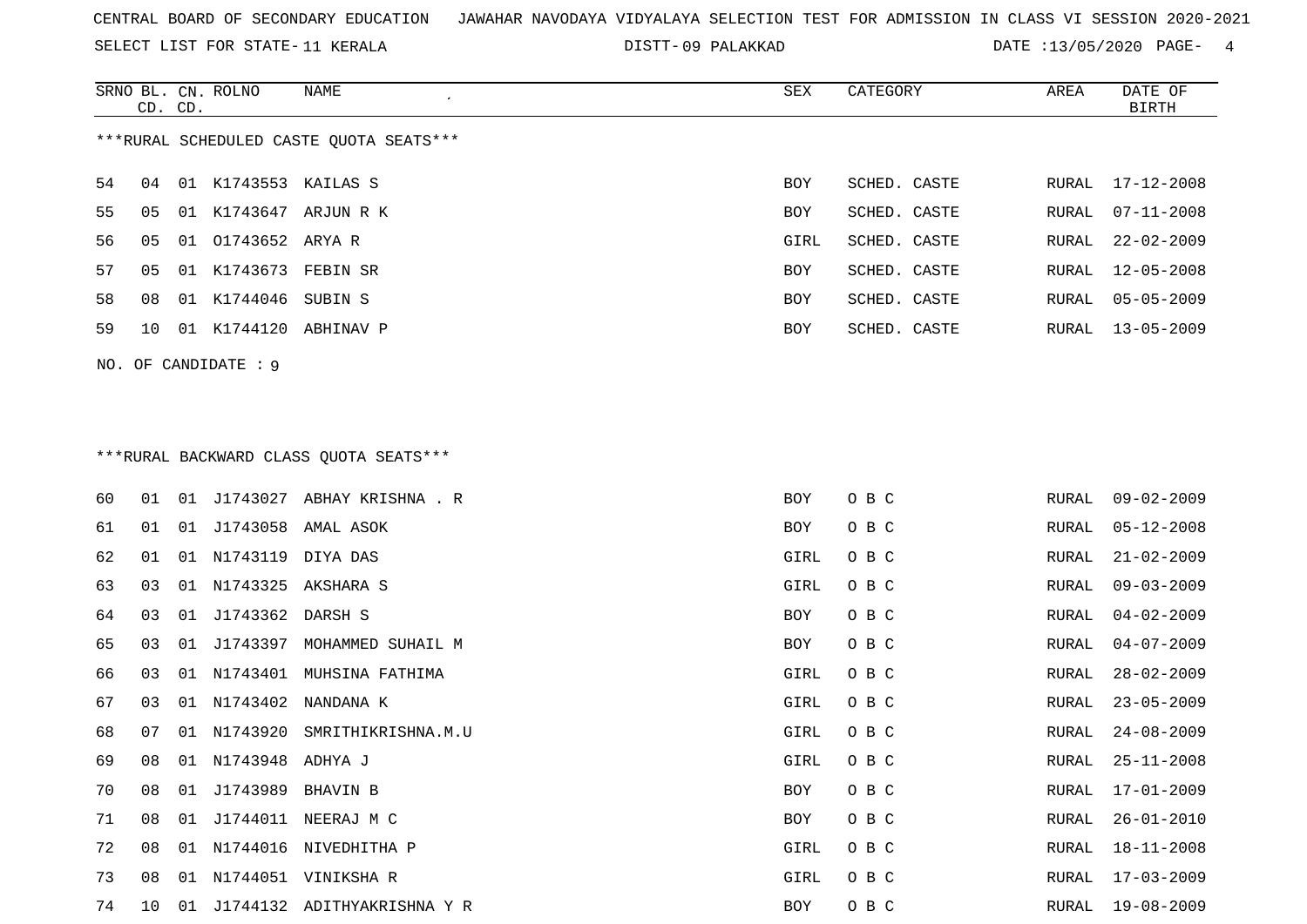SELECT LIST FOR STATE- DISTT- 11 KERALA

09 PALAKKAD DATE :13/05/2020 PAGE- 5

| SRNO BL. CN. ROLNO<br>NAME<br>$\cdot$<br>CD. CD. | SEX        | CATEGORY     | AREA  | DATE OF<br>BIRTH |
|--------------------------------------------------|------------|--------------|-------|------------------|
| *** RURAL BACKWARD CLASS QUOTA SEATS***          |            |              |       |                  |
| 01 N1744155 ANANYA P S<br>75<br>10               | GIRL       | O B C        | RURAL | $12 - 10 - 2009$ |
| NO. OF CANDIDATE : $16$                          |            |              |       |                  |
|                                                  |            |              |       |                  |
| ***RURAL SCHEDULED TRIBE QUOTA SEATS***          |            |              |       |                  |
| 76<br>01 P1743226 ANUPRIYA R<br>02               | GIRL       | SCHED. TRIBE | RURAL | 14-02-2009       |
| 77<br>01 P1743249<br>02<br>MANJU S               | GIRL       | SCHED. TRIBE | RURAL | $16 - 05 - 2009$ |
| 01 P1743262 RENJINI R<br>78<br>02                | GIRL       | SCHED. TRIBE | RURAL | $15 - 01 - 2009$ |
| 01 L1743265 SACHIN S<br>79<br>02                 | <b>BOY</b> | SCHED. TRIBE | RURAL | $23 - 11 - 2009$ |
| 01 L1743810 RATHEESH P<br>80<br>06               | <b>BOY</b> | SCHED. TRIBE | RURAL | 15-12-2008       |
| NO. OF CANDIDATE $: 5$                           |            |              |       |                  |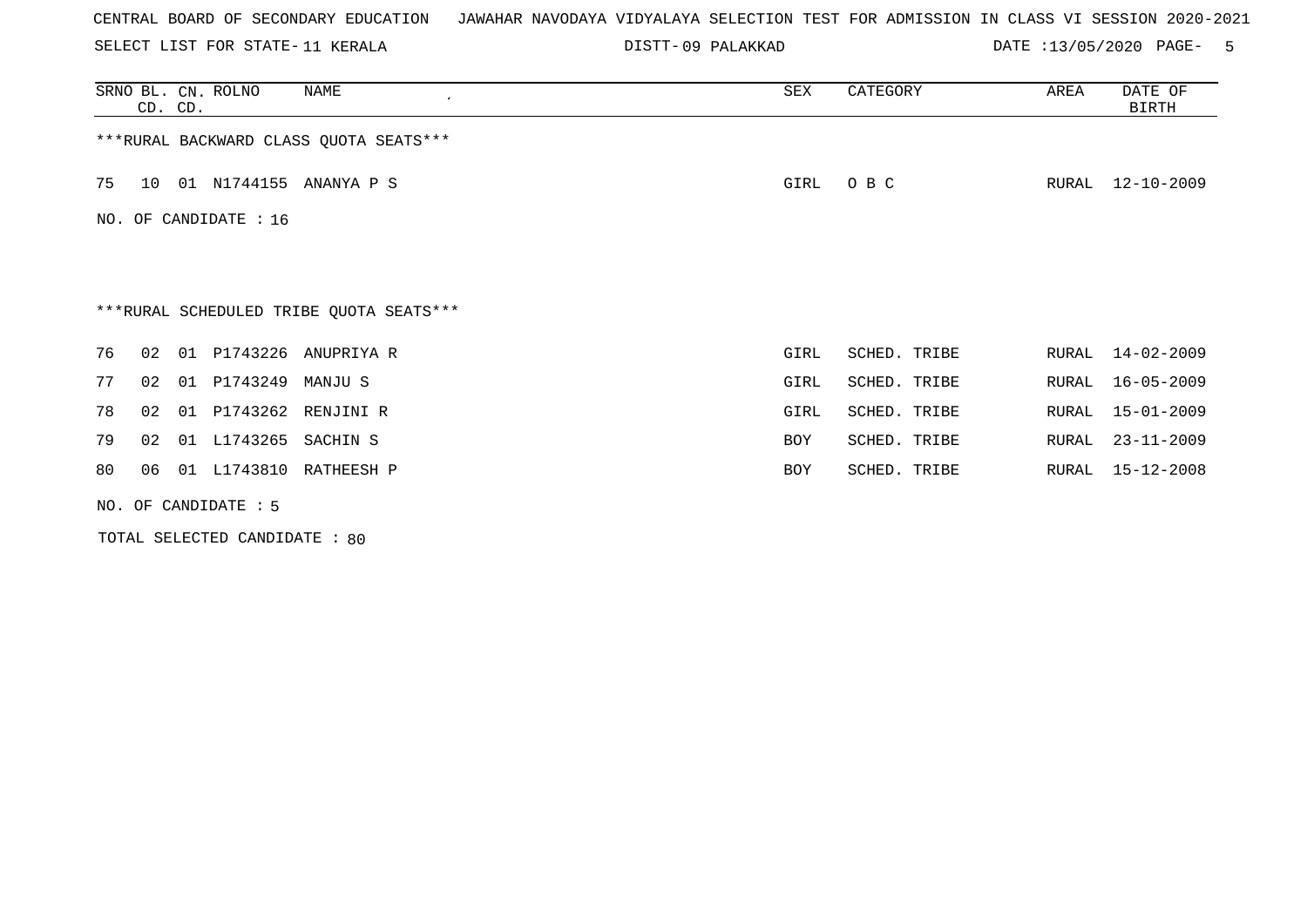SELECT LIST FOR STATE- DISTT- 11 KERALA

DISTT-10 MALAPPURAM DATE :13/05/2020 PAGE- 1

|    |    | CD. CD. | SRNO BL. CN. ROLNO    | <b>NAME</b><br>$\pmb{\cdot}$           | <b>SEX</b> | CATEGORY     | AREA  | DATE OF<br><b>BIRTH</b> |
|----|----|---------|-----------------------|----------------------------------------|------------|--------------|-------|-------------------------|
|    |    |         | ***OPEN UR SEATS***   |                                        |            |              |       |                         |
| 1  | 01 |         |                       | 01 E1744481 NIVEDITHA V C              | GIRL       | GENERAL      | URBAN | $27 - 09 - 2008$        |
| 2  | 03 |         |                       | 01 A1744571 ATHULKRISHNA P NAIR        | BOY        | GENERAL      | URBAN | $25 - 01 - 2010$        |
| 3  | 04 |         |                       | 01 B1744618 ABHINAV T                  | <b>BOY</b> | O B C        | URBAN | $23 - 11 - 2008$        |
| 4  | 06 |         |                       | 01 K1744699 AJITH P S                  | BOY        | SCHED. CASTE | RURAL | $23 - 06 - 2009$        |
| 5  | 06 |         |                       | 01 E1744712 ANN MARIA JOSH             | GIRL       | GENERAL      | URBAN | $18 - 07 - 2009$        |
| 6  | 06 |         |                       | 01 J1744742 HABEEB RAHMAN CK           | BOY        | O B C        | RURAL | $18 - 06 - 2009$        |
| 7  | 07 |         |                       | 01 J1744848 ISHAN MUHAMMED S           | BOY        | O B C        | RURAL | $14 - 02 - 2009$        |
| 8  | 09 |         |                       | 01 B1744941 ABHINAV K                  | BOY        | O B C        | URBAN | $04 - 02 - 2009$        |
| 9  | 11 |         |                       | 01 I1745109 DEVADARSAN K               | BOY        | GENERAL      | RURAL | $26 - 11 - 2008$        |
| 10 | 11 |         |                       | 01 M1745136 MEENAKSHI K ANAND          | GIRL       | GENERAL      | RURAL | $20 - 04 - 2009$        |
| 11 |    |         |                       | 14 01 J1745342 AMEN SADIQUE K T        | BOY        | O B C        | RURAL | $27 - 05 - 2008$        |
|    |    |         | NO. OF CANDIDATE : 11 |                                        |            |              |       |                         |
|    |    |         |                       |                                        |            |              |       |                         |
|    |    |         |                       |                                        |            |              |       |                         |
|    |    |         |                       | ***OPEN SCHEDULED CASTE QUOTA SEATS*** |            |              |       |                         |
| 12 |    |         |                       | 01 01 01744445 ARDRANJANA V R          | GIRL       | SCHED. CASTE | RURAL | $31 - 03 - 2008$        |
| 13 | 01 |         |                       | 01 01744476 MIDHUNA P K                | GIRL       | SCHED. CASTE | RURAL | $14 - 02 - 2009$        |
| 14 |    |         |                       | 07 01 01744818 ABHISHNA KM             | GIRL       | SCHED. CASTE | RURAL | $09 - 09 - 2009$        |
|    |    |         | NO. OF CANDIDATE : 3  |                                        |            |              |       |                         |
|    |    |         |                       |                                        |            |              |       |                         |
|    |    |         |                       |                                        |            |              |       |                         |

\*\*\*OPEN BACKWARD CLASS QUOTA SEATS\*\*\*

|  |  | 15 01 01 F1744461 FATHIMA DHILNA K | GIRL OBC | URBAN 26-12-2008 |
|--|--|------------------------------------|----------|------------------|
|  |  | 16 06 01 N1744767 NANDANA SUNIL    | GIRL OBC | RURAL 13-02-2009 |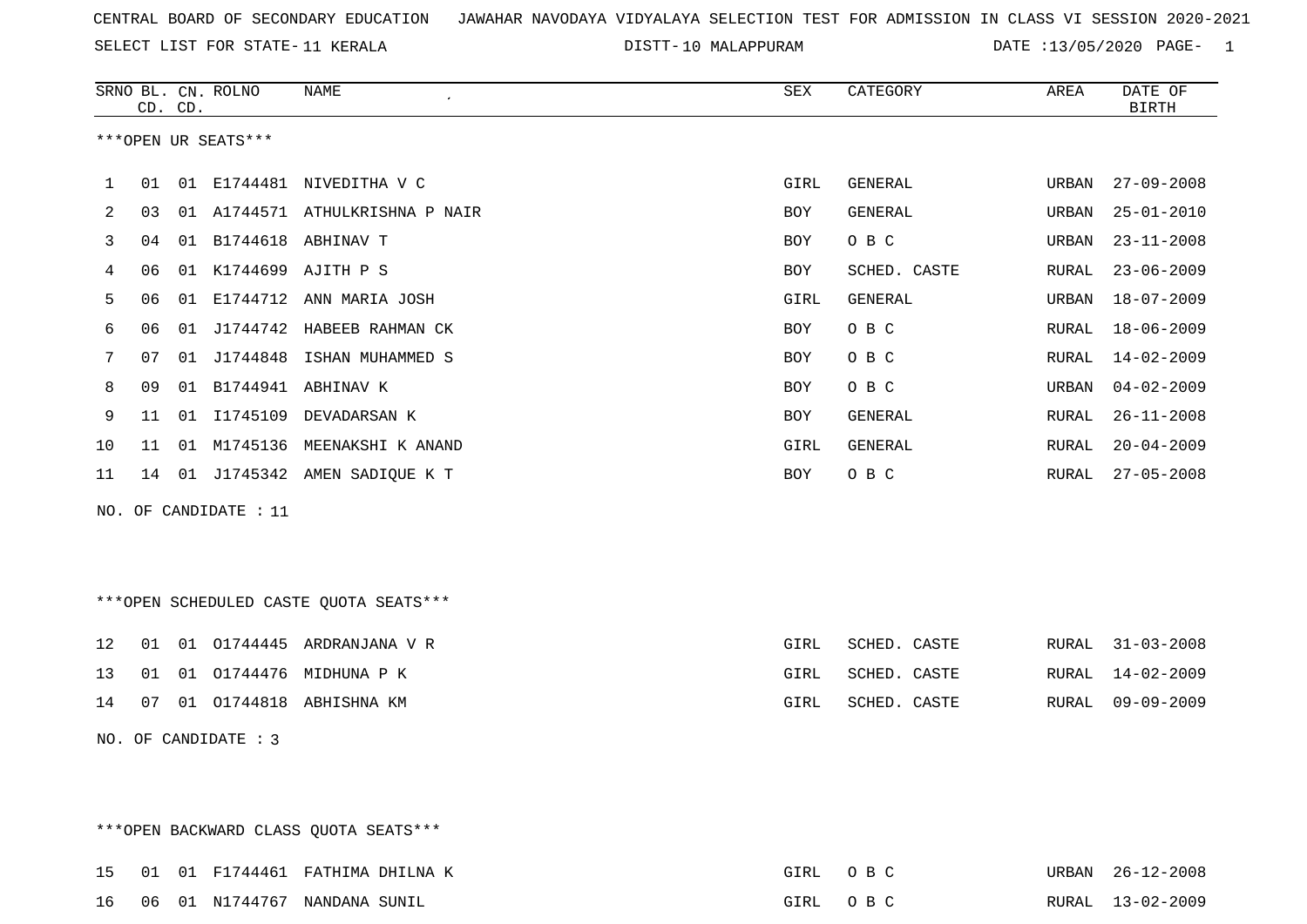SELECT LIST FOR STATE- DISTT- 11 KERALA

DISTT-10 MALAPPURAM DATE :13/05/2020 PAGE- 2

|    |    | CD. CD. | SRNO BL. CN. ROLNO     | NAME                                    | SEX  | CATEGORY     | AREA         | DATE OF<br><b>BIRTH</b> |
|----|----|---------|------------------------|-----------------------------------------|------|--------------|--------------|-------------------------|
|    |    |         |                        | *** OPEN BACKWARD CLASS QUOTA SEATS***  |      |              |              |                         |
| 17 | 07 |         |                        | 01 J1744872 RISHIDEV P                  | BOY  | O B C        |              | RURAL 11-07-2009        |
| 18 | 09 |         |                        | 01 F1744952 AKSHARA.C                   | GIRL | O B C        | URBAN        | $15 - 11 - 2008$        |
| 19 | 14 |         |                        | 01 J1745354 BINSHAN HAMZA K             | BOY  | O B C        | RURAL        | $21 - 06 - 2008$        |
|    |    |         | NO. OF CANDIDATE : 5   |                                         |      |              |              |                         |
|    |    |         |                        | *** OPEN SCHEDULED TRIBE QUOTA SEATS*** |      |              |              |                         |
| 20 |    |         |                        | 10 01 H1745070 VYGA M K                 | GIRL | SCHED. TRIBE | URBAN        | $05 - 11 - 2009$        |
|    |    |         | NO. OF CANDIDATE : 1   |                                         |      |              |              |                         |
|    |    |         |                        |                                         |      |              |              |                         |
|    |    |         |                        |                                         |      |              |              |                         |
|    |    |         | ***RURAL OPEN SEATS*** |                                         |      |              |              |                         |
| 21 | 01 |         |                        | 01 K1744437 AMAREESH I                  | BOY  | SCHED. CASTE | RURAL        | $30 - 05 - 2009$        |
| 22 | 01 |         | 01 N1744458 FAHINA     |                                         | GIRL | O B C        | RURAL        | $07 - 10 - 2008$        |
| 23 | 01 | 01      | N1744499               | THEERTHA AK                             | GIRL | O B C        | RURAL        | $09 - 01 - 2009$        |
| 24 | 02 | 01      | J1744528               | GAUTHAM KRISHNA P                       | BOY  | O B C        | RURAL        | $21 - 07 - 2009$        |
| 25 | 03 | 01      | J1744589               | JAISH K                                 | BOY  | O B C        | RURAL        | $15 - 01 - 2009$        |
| 26 | 04 | 01      | N1744642               | ISHA SHAMEEM CP                         | GIRL | O B C        | RURAL        | $16 - 08 - 2009$        |
| 27 |    |         |                        | 04 01 J1744662 SHEHDIN P.               | BOY  | O B C        | RURAL        | 24-02-2009              |
| 28 | 05 | 01      |                        | M1744670 ANASWARA JOSEPH                | GIRL | GENERAL      | <b>RURAL</b> | $23 - 08 - 2008$        |
| 29 | 05 |         |                        | 01 J1744673 ASHMALBEZAM T P             | BOY  | O B C        | <b>RURAL</b> | $27 - 10 - 2008$        |
| 30 | 05 |         |                        | 01 N1744676 AYSHA MANHAL C              | GIRL | O B C        | RURAL        | $06 - 11 - 2008$        |
| 31 | 06 | 01      |                        | J1744700 AKSHAY R                       | BOY  | O B C        | RURAL        | $25 - 02 - 2009$        |
| 32 | 06 |         |                        | 01 N1744714 ANUNANDHA T                 | GIRL | O B C        | <b>RURAL</b> | $03 - 03 - 2009$        |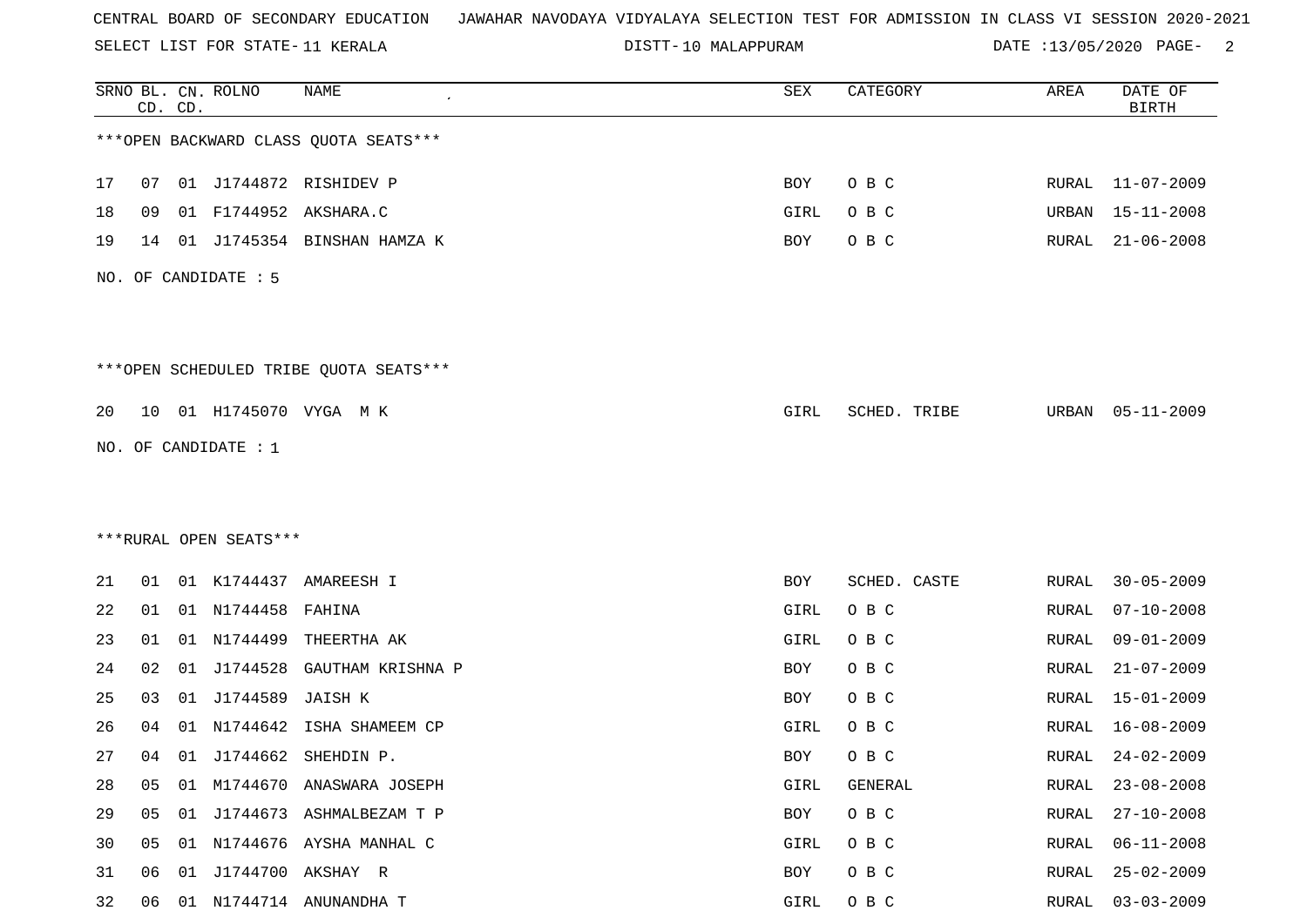10 MALAPPURAM DATE :13/05/2020 PAGE- 3

|    | CD. CD. |    | SRNO BL. CN. ROLNO     | <b>NAME</b>             | <b>SEX</b> | CATEGORY       | AREA         | DATE OF<br><b>BIRTH</b> |
|----|---------|----|------------------------|-------------------------|------------|----------------|--------------|-------------------------|
|    |         |    | ***RURAL OPEN SEATS*** |                         |            |                |              |                         |
| 33 | 06      | 01 | I1744751 JOHN K J      |                         | <b>BOY</b> | <b>GENERAL</b> | RURAL        | $22 - 09 - 2009$        |
| 34 | 06      | 01 | N1744792               | SHIBILA V               | GIRL       | O B C          | RURAL        | $30 - 11 - 2008$        |
| 35 | 07      | 01 | J1744837 DINIL V       |                         | BOY        | O B C          | RURAL        | $30 - 12 - 2008$        |
| 36 | 07      | 01 | J1744863               | NIHAL E                 | BOY        | O B C          | RURAL        | $03 - 02 - 2009$        |
| 37 | 07      | 01 | I1744890               | YADU KRISHNAN           | BOY        | <b>GENERAL</b> | <b>RURAL</b> | $24 - 06 - 2008$        |
| 38 | 08      | 01 |                        | J1744910 HASHIM M IQBAL | BOY        | O B C          | RURAL        | $04 - 09 - 2009$        |
| 39 | 09      |    | 01 J1745003            | PRANAV T                | BOY        | O B C          | RURAL        | $29 - 12 - 2009$        |
| 40 | 10      | 01 | N1745047               | GAUTAMI GOPAKUMAR       | GIRL       | O B C          | RURAL        | $09 - 07 - 2009$        |
| 41 | 10      | 01 | J1745052               | MUHAMMED SABAHUL KHAIR  | BOY        | O B C          | RURAL        | $20 - 05 - 2010$        |
| 42 | 10      | 01 | K1745063               | PRANAV KRISHNA P        | BOY        | SCHED. CASTE   | RURAL        | $28 - 05 - 2009$        |
| 43 | 11      |    | 01 N1745155            | SAFNA C                 | GIRL       | O B C          | RURAL        | $06 - 04 - 2009$        |
| 44 | 11      | 01 | N1745166               | SNEHA K                 | GIRL       | O B C          | RURAL        | $05 - 04 - 2009$        |
| 45 | 12      | 01 | M1745224               | SAFALYA J               | GIRL       | <b>GENERAL</b> | RURAL        | $26 - 08 - 2009$        |
| 46 | 14      | 01 | J1745332 AFNAN C       |                         | BOY        | O B C          | RURAL        | $20 - 07 - 2008$        |
| 47 | 14      | 01 |                        | J1745350 ASWIN T P      | BOY        | O B C          | RURAL        | $23 - 12 - 2008$        |
| 48 | 14      | 01 | N1745355               | DILNA FATHIMA K         | GIRL       | O B C          | RURAL        | $21 - 09 - 2007$        |
| 49 | 14      | 01 | N1745373               | MEERA A C               | GIRL       | O B C          | RURAL        | $07 - 09 - 2009$        |
| 50 | 14      | 01 | I1745397               | SOLOMON SOJAN           | BOY        | GENERAL        | RURAL        | $12 - 12 - 2008$        |

NO. OF CANDIDATE : 30

\*\*\*RURAL SCHEDULED CASTE QUOTA SEATS\*\*\*

|  |  | 51 02 01 01744520 AVANTHIKA P       | GIRL       | SCHED. CASTE |  | RURAL 28-01-2009 |
|--|--|-------------------------------------|------------|--------------|--|------------------|
|  |  | 52 03 01 K1744578 DIVIN VIJAY       | <b>BOY</b> | SCHED. CASTE |  | RURAL 19-03-2009 |
|  |  | 53 06 01 01744718 ARUNDHATHI PRAMOD | GIRL       | SCHED. CASTE |  | RURAL 07-07-2008 |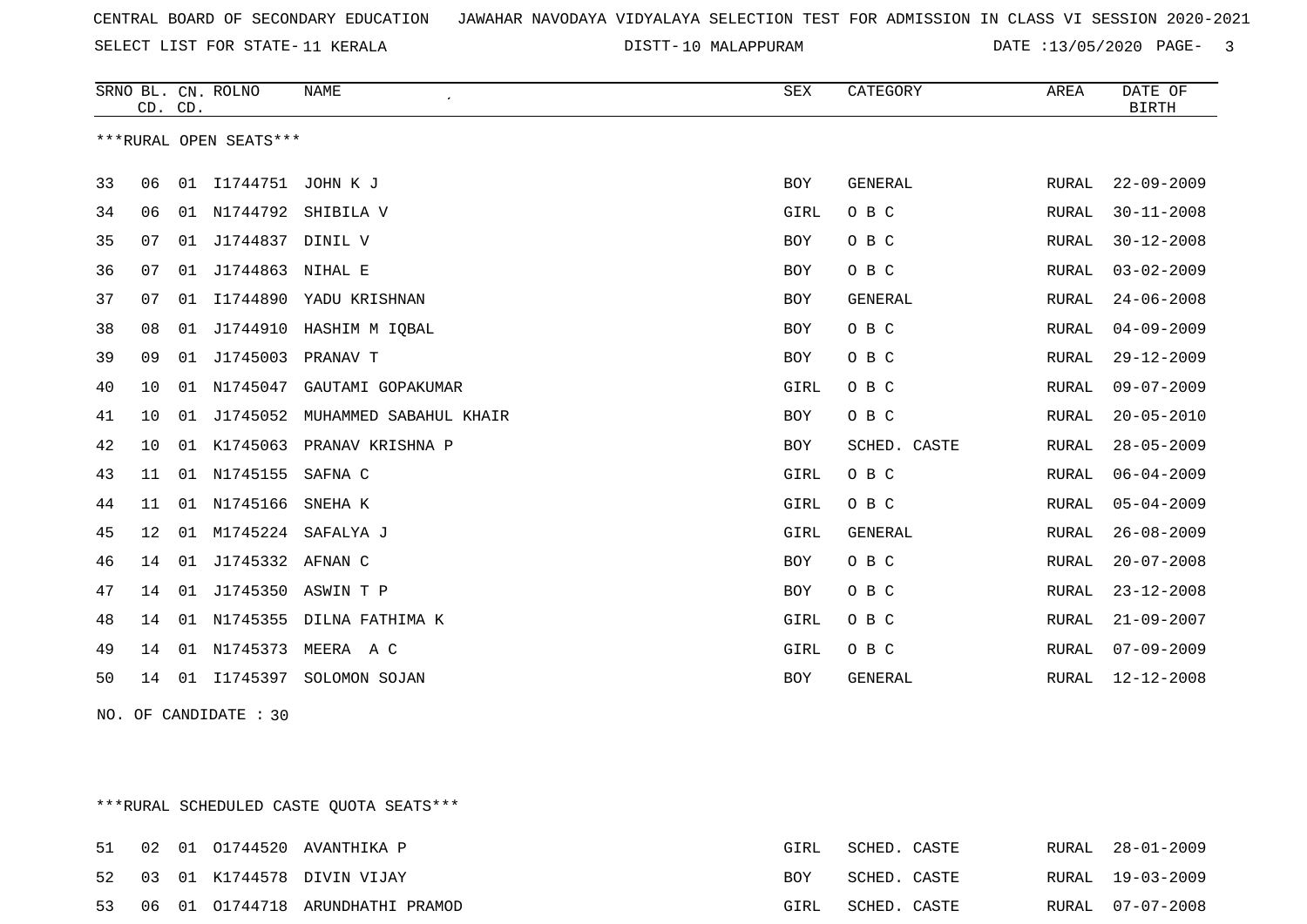SELECT LIST FOR STATE- DISTT- 11 KERALA

DISTT-10 MALAPPURAM DATE :13/05/2020 PAGE- 4

|    | CD. CD. |    | SRNO BL. CN. ROLNO   | NAME<br>$\epsilon$                      | SEX  | CATEGORY     | AREA  | DATE OF<br><b>BIRTH</b> |
|----|---------|----|----------------------|-----------------------------------------|------|--------------|-------|-------------------------|
|    |         |    |                      | ***RURAL SCHEDULED CASTE QUOTA SEATS*** |      |              |       |                         |
| 54 | 06      |    | 01 01744723          | ASWATHI KRISHNA. T                      | GIRL | SCHED. CASTE | RURAL | $12 - 08 - 2009$        |
| 55 | 07      |    | 01 01744883          | SREENANDA PS                            | GIRL | SCHED. CASTE | RURAL | $19 - 07 - 2008$        |
| 56 | 11      | 01 |                      | 01745096 ANASWARA KRISHNA R P           | GIRL | SCHED. CASTE | RURAL | $02 - 03 - 2009$        |
| 57 | 12      | 01 |                      | K1745173 ABHINAV K                      | BOY  | SCHED. CASTE | RURAL | $03 - 07 - 2009$        |
| 58 | 14      |    |                      | 01 K1745324 ABHINAV M                   | BOY  | SCHED. CASTE | RURAL | $30 - 04 - 2009$        |
| 59 | 14      |    |                      | 01 K1745380 NEERAJ KRISHNA A            | BOY  | SCHED. CASTE | RURAL | $23 - 07 - 2009$        |
|    |         |    | NO. OF CANDIDATE : 9 |                                         |      |              |       |                         |
|    |         |    |                      |                                         |      |              |       |                         |
|    |         |    |                      |                                         |      |              |       |                         |
|    |         |    |                      | *** RURAL BACKWARD CLASS QUOTA SEATS*** |      |              |       |                         |
| 60 | 02      | 01 | J1744538             | MUHAMMAD RAZI EM                        | BOY  | O B C        | RURAL | $03 - 12 - 2008$        |
| 61 | 02      | 01 | N1744541             | NADA HASSAN PV                          | GIRL | O B C        | RURAL | $15 - 03 - 2010$        |
| 62 | 02      | 01 |                      | J1744543 NIRANJ SUNIL                   | BOY  | O B C        | RURAL | $11 - 10 - 2008$        |
| 63 | 02      | 01 | N1744548             | SANAA MARYAM                            | GIRL | O B C        | RURAL | $23 - 05 - 2009$        |
| 64 | 03      | 01 | N1744564 ANATHA M    |                                         | GIRL | O B C        | RURAL | 17-06-2007              |
| 65 | 03      |    |                      | 01 J1744601 NAVEEN KRISHNA MP           | BOY  | O B C        | RURAL | $14 - 04 - 2009$        |
| 66 | 03      |    |                      | 01 N1744613 VIGHA SANTHOSH P            | GIRL | O B C        | RURAL | $23 - 01 - 2009$        |
| 67 | 07      | 01 | N1744854             | MEHANA K                                | GIRL | O B C        | RURAL | $29 - 07 - 2009$        |
| 68 | 07      | 01 | J1744861             | MUHAMMED SABITH P P                     | BOY  | O B C        | RURAL | $27 - 03 - 2009$        |
| 69 | 08      |    |                      | 01 N1744903 DHILSHA KUMARAIN V A        | GIRL | O B C        | RURAL | $24 - 03 - 2008$        |
| 70 | 08      |    |                      | 01 N1744905 FATHIMA FIDHA M P           | GIRL | O B C        | RURAL | $27 - 10 - 2008$        |
| 71 | 11      |    |                      | 01 N1745082 ADITHYA. A                  | GIRL | O B C        | RURAL | $22 - 03 - 2010$        |
| 72 | 11      |    |                      | 01 N1745126 HARSHA VIJAY C K            | GIRL | O B C        | RURAL | $11 - 02 - 2009$        |
| 73 | 12      |    | 01 J1745180 ADHWIN.T |                                         | BOY  | O B C        | RURAL | $22 - 01 - 2009$        |
| 74 | 12      |    |                      | 01 N1745203 DEVI THANMAYA P             | GIRL | O B C        | RURAL | $26 - 06 - 2009$        |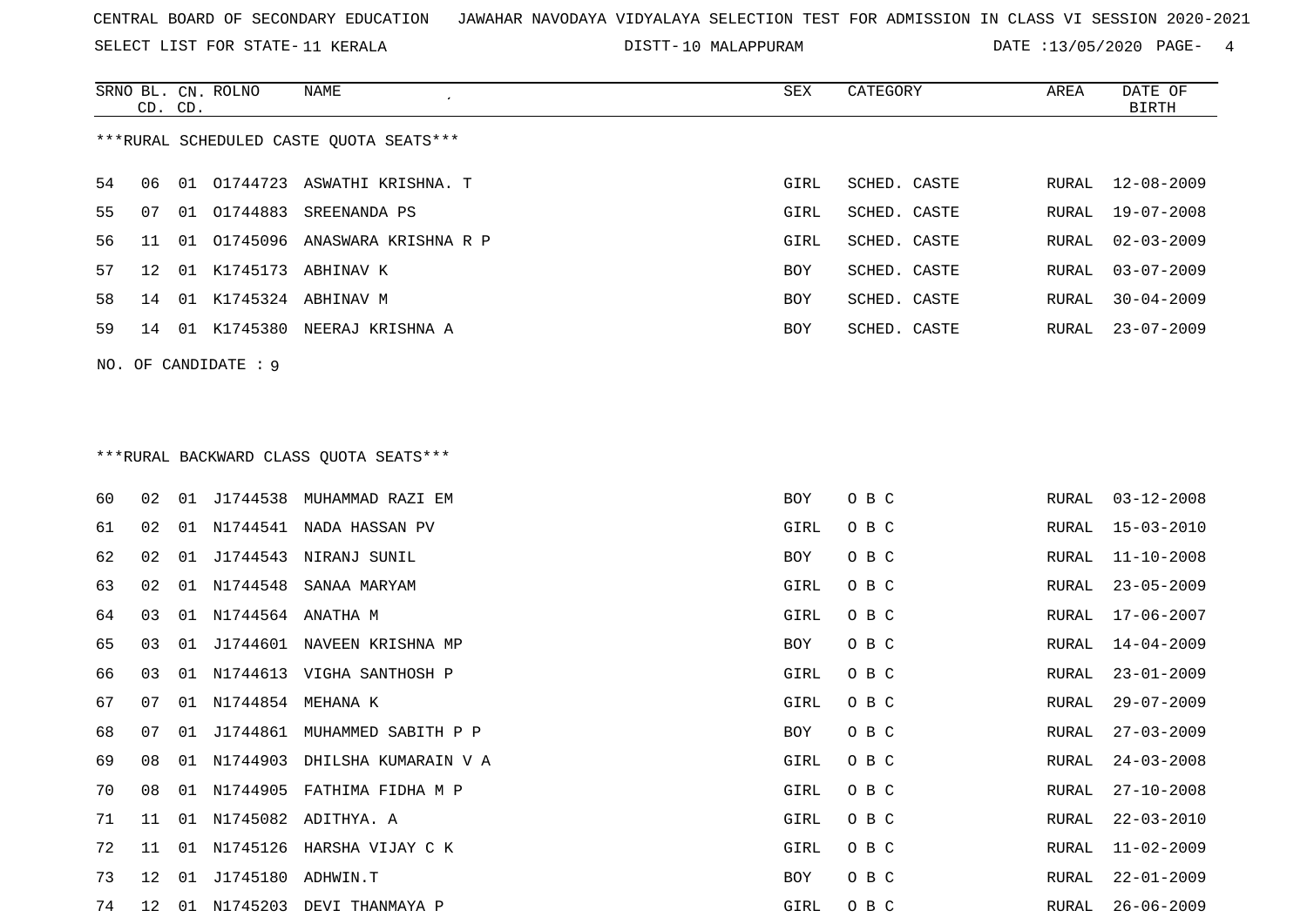SELECT LIST FOR STATE- DISTT- 11 KERALA

DISTT-10 MALAPPURAM DATE :13/05/2020 PAGE- 5

|                         | CD. CD. |    | SRNO BL. CN. ROLNO   | NAME                                    | SEX  | CATEGORY     | AREA  | DATE OF<br>BIRTH |  |
|-------------------------|---------|----|----------------------|-----------------------------------------|------|--------------|-------|------------------|--|
|                         |         |    |                      | *** RURAL BACKWARD CLASS QUOTA SEATS*** |      |              |       |                  |  |
| 75                      |         |    |                      | 12 01 J1745210 HRITHIK T                | BOY  | O B C        | RURAL | 11-02-2009       |  |
| NO. OF CANDIDATE : $16$ |         |    |                      |                                         |      |              |       |                  |  |
|                         |         |    |                      |                                         |      |              |       |                  |  |
|                         |         |    |                      | ***RURAL SCHEDULED TRIBE QUOTA SEATS*** |      |              |       |                  |  |
| 76                      | 01      |    | 01 01744446 ASHIMA C |                                         | GIRL | SCHED. CASTE | RURAL | $30 - 10 - 2008$ |  |
| 77                      | 06      | 01 | P1744789             | SANENDHU S                              | GIRL | SCHED. TRIBE | RURAL | $13 - 08 - 2009$ |  |
| 78                      | 07      | 01 |                      | P1744871 PAVITHRA N P                   | GIRL | SCHED. TRIBE | RURAL | $02 - 05 - 2009$ |  |
| 79                      | 11      | 01 | 01745095             | ANANYA T P                              | GIRL | SCHED. CASTE | RURAL | $10 - 10 - 2009$ |  |
| 80                      | 11      |    |                      | 01 01745102 ARCHANA MURALI              | GIRL | SCHED. CASTE | RURAL | $24 - 09 - 2009$ |  |
|                         |         |    | NO. OF CANDIDATE : 5 |                                         |      |              |       |                  |  |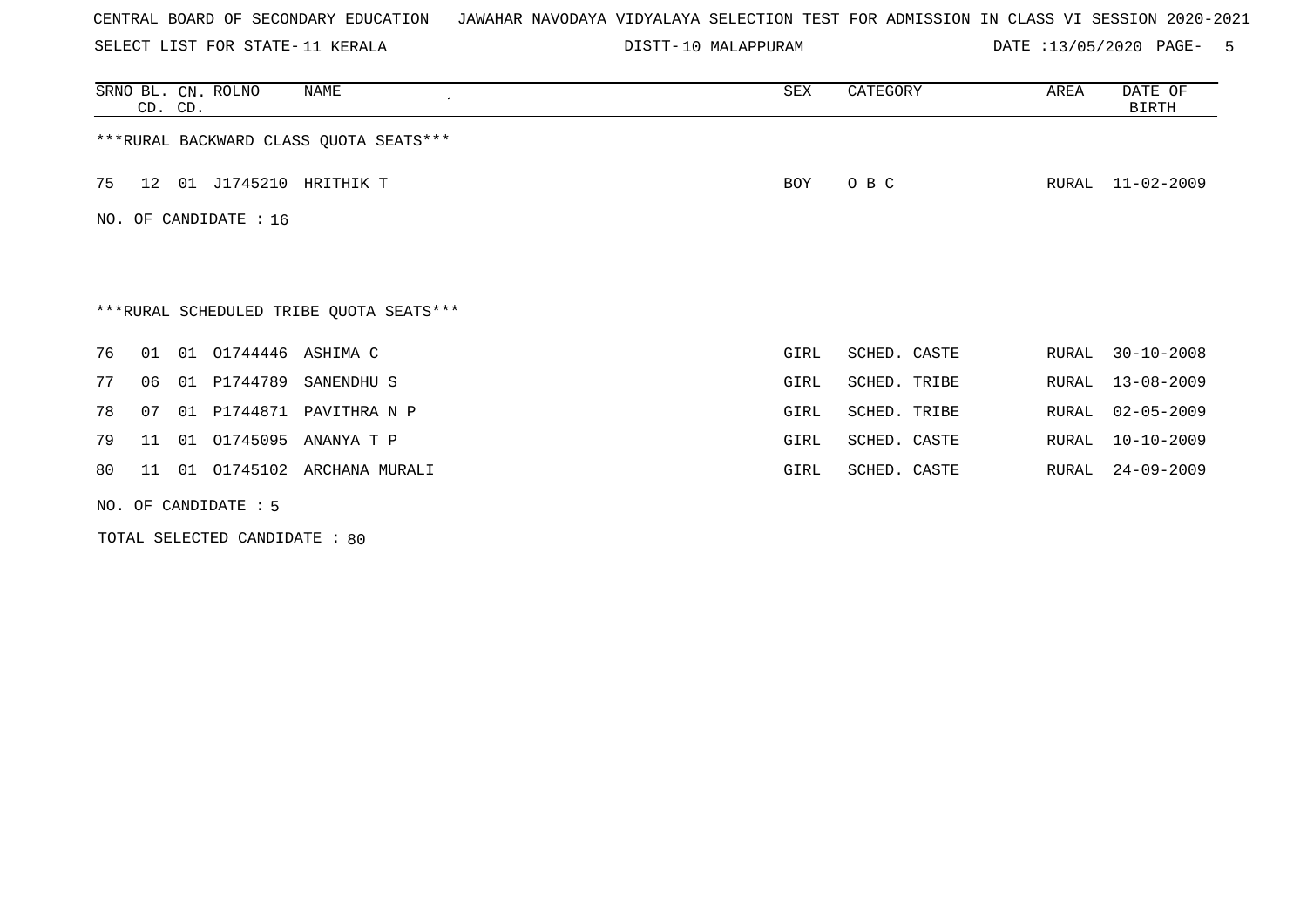SELECT LIST FOR STATE- DISTT- 11 KERALA

DISTT-11 ALLEPPEY DATE :13/05/2020 PAGE- 1

|     |    | CD. CD. | SRNO BL. CN. ROLNO  | <b>NAME</b>                            | SEX        | CATEGORY       | AREA         | DATE OF<br><b>BIRTH</b> |
|-----|----|---------|---------------------|----------------------------------------|------------|----------------|--------------|-------------------------|
|     |    |         | ***OPEN UR SEATS*** |                                        |            |                |              |                         |
| 1   | 01 |         |                     | 01 N1745482 NAVYA P JAYAN              | GIRL       | O B C          | RURAL        | $31 - 07 - 2009$        |
| 2   | 02 | 01      | I1745536            | GIRISANKAR S                           | <b>BOY</b> | GENERAL        | RURAL        | $22 - 04 - 2009$        |
| 3   | 06 |         | 01 N1745859         | HARSHITA ARUN                          | GIRL       | O B C          | <b>RURAL</b> | $21 - 02 - 2009$        |
| 4   | 06 | 01      | B1745862            | J S ADITHYAN                           | <b>BOY</b> | O B C          | URBAN        | $04 - 06 - 2008$        |
| 5   | 06 | 01      |                     | B1745876 PREMJYOTH P                   | BOY        | O B C          | URBAN        | $11 - 05 - 2009$        |
| 6   | 07 | 01      | M1745931            | GOURIPARVATHI                          | GIRL       | GENERAL        | RURAL        | $01 - 02 - 2009$        |
| 7   | 08 | 01      |                     | E1745982 ACSAH MERIN VARUGHESE         | GIRL       | <b>GENERAL</b> | URBAN        | $04 - 06 - 2009$        |
| 8   | 08 | 01      |                     | B1746135 VISHNU JAYAN PILLAI           | <b>BOY</b> | O B C          | URBAN        | $12 - 06 - 2009$        |
| 9   | 09 | 01      |                     | B1746141 ABBHIGEETH K P<br>BIJU        | <b>BOY</b> | O B C          | URBAN        | $26 - 06 - 2009$        |
| 10  | 09 | 01      |                     | J1746295 PRANAV SREEJITH TIYER         | <b>BOY</b> | O B C          | RURAL        | $24 - 07 - 2008$        |
| NO. |    |         | OF CANDIDATE : 10   |                                        |            |                |              |                         |
|     |    |         |                     | ***OPEN SCHEDULED CASTE QUOTA SEATS*** |            |                |              |                         |
| 11  | 03 | 01      | 01745623            | DRISHYA D S                            | GIRL       | SCHED. CASTE   | <b>RURAL</b> | $07 - 05 - 2010$        |
| 12  | 10 | 01      | 01746388            | BLESSY P S                             | GIRL       | SCHED. CASTE   | RURAL        | 18-07-2009              |
| 13  | 11 | 01      | 01746511            | SANGHAMITHRA S                         | GIRL       | SCHED. CASTE   | RURAL        | $23 - 03 - 2009$        |

NO. OF CANDIDATE : 3

\*\*\*OPEN DISABLED QUOTA SEATS\*\*\*

14 09 01 I1746177 A GOURINATH BOY GENERAL RURAL 30-04-2009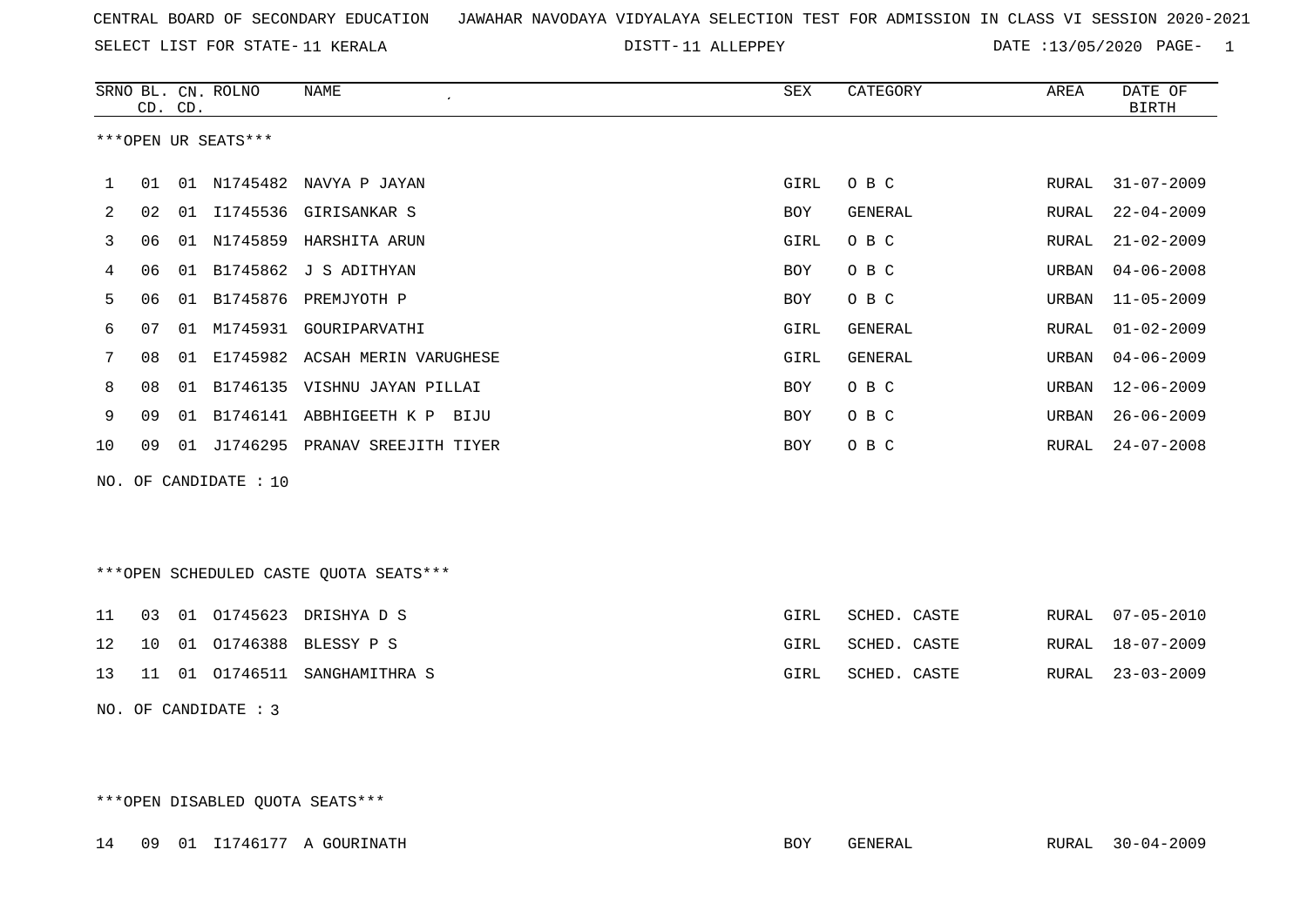SELECT LIST FOR STATE- DISTT- 11 KERALA

DISTT-11 ALLEPPEY DATE :13/05/2020 PAGE- 2

|    | CD. CD. | SRNO BL. CN. ROLNO     | <b>NAME</b>                            | ${\tt SEX}$ | CATEGORY     | AREA  | DATE OF<br><b>BIRTH</b> |
|----|---------|------------------------|----------------------------------------|-------------|--------------|-------|-------------------------|
|    |         | NO. OF CANDIDATE : $1$ |                                        |             |              |       |                         |
|    |         |                        |                                        |             |              |       |                         |
|    |         |                        |                                        |             |              |       |                         |
|    |         |                        | *** OPEN BACKWARD CLASS QUOTA SEATS*** |             |              |       |                         |
| 15 | 01      |                        | 01 N1745460 FATIMA K S                 | GIRL        | O B C        | RURAL | $31 - 12 - 2008$        |
| 16 | 08      |                        | 01 J1746082 MADHAV K RAJESH            | BOY         | O B C        | RURAL | $16 - 03 - 2009$        |
| 17 | 08      |                        | 01 N1746122 SUGANA SUBHASH             | GIRL        | O B C        | RURAL | $28 - 05 - 2009$        |
| 18 | 09      |                        | 01 F1746275 LEKSHMI PARVANA S          | GIRL        | O B C        | URBAN | $21 - 08 - 2009$        |
| 19 | 10      | 01 J1746348 ADARSH S   |                                        | BOY         | O B C        | RURAL | 18-12-2008              |
|    |         | NO. OF CANDIDATE : 5   |                                        |             |              |       |                         |
|    |         |                        |                                        |             |              |       |                         |
|    |         |                        |                                        |             |              |       |                         |
|    |         |                        | ***OPEN SCHEDULED TRIBE QUOTA SEATS*** |             |              |       |                         |
| 20 |         |                        | 08 01 H1746007 ANANYA B MEENA          | GIRL        | SCHED. TRIBE |       | URBAN 17-02-2009        |
|    |         | NO. OF CANDIDATE : 1   |                                        |             |              |       |                         |
|    |         |                        |                                        |             |              |       |                         |
|    |         |                        |                                        |             |              |       |                         |
|    |         |                        |                                        |             |              |       |                         |
|    |         | ***RURAL OPEN SEATS*** |                                        |             |              |       |                         |
| 21 |         |                        | 01 01 J1745501 SREEHARI P ANIL         | BOY         | O B C        |       | RURAL 17-09-2009        |
| 22 |         |                        | 01 01 N1745510 ZAIRAH FATHIMA. S       | GIRL        | O B C        | RURAL | $27 - 03 - 2009$        |
| 23 | 02      |                        | 01 N1745538 GOWRI KRISHNA              | GIRL        | O B C        |       | RURAL 25-12-2009        |
| 24 | 03      |                        | 01 M1745604 APARNA ARUN                | GIRL        | GENERAL      | RURAL | $24 - 04 - 2009$        |
| 25 | 03      |                        | 01 M1745618 DEVAGAYATHRI MAHESH        | GIRL        | GENERAL      | RURAL | $21 - 05 - 2009$        |
| 26 | 03      |                        | 01 J1745659 SIVAJI K JYOTHI            | BOY         | O B C        | RURAL | $16 - 12 - 2008$        |
| 27 |         |                        | 03 01 I1745663 SOORYADEV S             | BOY         | GENERAL      |       | RURAL 20-08-2008        |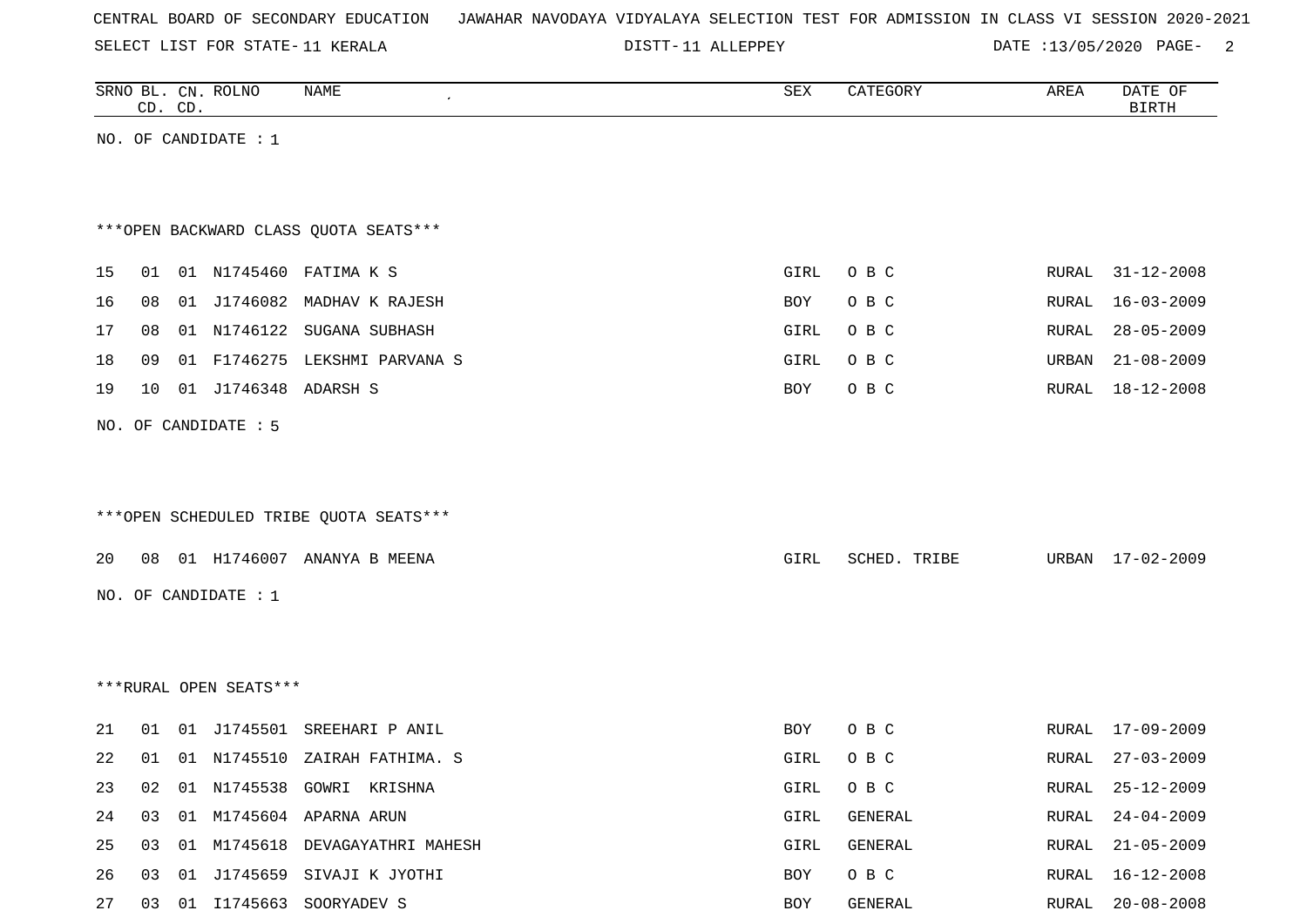SELECT LIST FOR STATE- DISTT- 11 KERALA

DISTT-11 ALLEPPEY **DATE** :13/05/2020 PAGE- 3

|    | CD. CD. |    | SRNO BL. CN. ROLNO     | NAME                               | SEX        | CATEGORY     | AREA         | DATE OF<br><b>BIRTH</b> |
|----|---------|----|------------------------|------------------------------------|------------|--------------|--------------|-------------------------|
|    |         |    | ***RURAL OPEN SEATS*** |                                    |            |              |              |                         |
| 28 | 04      | 01 |                        | I1745682 ADITHYAN A                | <b>BOY</b> | GENERAL      | RURAL        | $20 - 04 - 2009$        |
| 29 | 04      | 01 |                        | I1745697 FREDI CHACKO MATHEW       | BOY        | GENERAL      | RURAL        | $20 - 06 - 2009$        |
| 30 | 04      | 01 |                        | M1745721 VISHNUPRIYA V KURUP       | GIRL       | GENERAL      | <b>RURAL</b> | $08 - 10 - 2008$        |
| 31 | 05      | 01 |                        | I1745722 AADITHYAN LATHEESH        | BOY        | GENERAL      | RURAL        | $22 - 09 - 2008$        |
| 32 | 05      |    |                        | 01 M1745728 ABIYA JESSLY SAM       | GIRL       | GENERAL      | RURAL        | $03 - 03 - 2009$        |
| 33 | 05      | 01 |                        | I1745772 HARISANKER A              | BOY        | GENERAL      | RURAL        | $10 - 01 - 2009$        |
| 34 | 05      |    |                        | 01 M1745783 MYTHILY ANIL           | GIRL       | GENERAL      | <b>RURAL</b> | $27 - 02 - 2009$        |
| 35 | 06      |    |                        | 01 K1745819 ABHINAV M              | BOY        | SCHED. CASTE | RURAL        | $04 - 06 - 2009$        |
| 36 | 06      |    |                        | 01 J1745860 HARSHITH S             | BOY        | O B C        | <b>RURAL</b> | $01 - 08 - 2009$        |
| 37 | 06      | 01 |                        | M1745877 RITIKA V S PILLAI         | GIRL       | GENERAL      | RURAL        | $17 - 11 - 2008$        |
| 38 | 07      |    |                        | 01 N1745913 AMRUTHA SURESH         | GIRL       | O B C        | RURAL        | $04 - 12 - 2008$        |
| 39 | 07      | 01 | J1745968               | YADAV LAL V J                      | <b>BOY</b> | O B C        | <b>RURAL</b> | $06 - 03 - 2008$        |
| 40 | 08      |    |                        | 01 J1745986 ADHITHYAN D            | BOY        | O B C        | RURAL        | $08 - 10 - 2009$        |
| 41 | 08      | 01 | I1746049               | DHANUSH M PILLAI                   | BOY        | GENERAL      | RURAL        | $15 - 02 - 2009$        |
| 42 | 08      | 01 |                        | I1746063 GOURI SANKAR S.           | <b>BOY</b> | GENERAL      | RURAL        | $16 - 11 - 2008$        |
| 43 | 09      | 01 |                        | I1746165 ADITHYAN P                | BOY        | GENERAL      | RURAL        | $30 - 11 - 2008$        |
| 44 | 10      | 01 |                        | I1746357 AMAL MAKOTHAKATT          | BOY        | GENERAL      | RURAL        | $19 - 08 - 2009$        |
| 45 | 10      |    |                        | 01 I1746375 ARJUNKRISHNA ANIRUDHAN | <b>BOY</b> | GENERAL      | <b>RURAL</b> | $05 - 10 - 2008$        |
| 46 | 10      |    | 01 I1746456            | SREEDEV. A                         | <b>BOY</b> | GENERAL      | RURAL        | $20 - 04 - 2010$        |
| 47 | 11      |    |                        | 01 N1746489 ANGELEENA P S          | GIRL       | O B C        | RURAL        | $21 - 12 - 2008$        |
| 48 | 12      | 01 | I1746518               | ABEL TOM BIJU                      | <b>BOY</b> | GENERAL      | <b>RURAL</b> | $21 - 07 - 2009$        |
| 49 | 12      | 01 |                        | J1746519 ABHINAV S                 | <b>BOY</b> | O B C        | <b>RURAL</b> | $20 - 02 - 2009$        |
| 50 | 12      |    |                        | 01 I1746522 ALAN ANTO SONEY        | <b>BOY</b> | GENERAL      | RURAL        | $20 - 05 - 2009$        |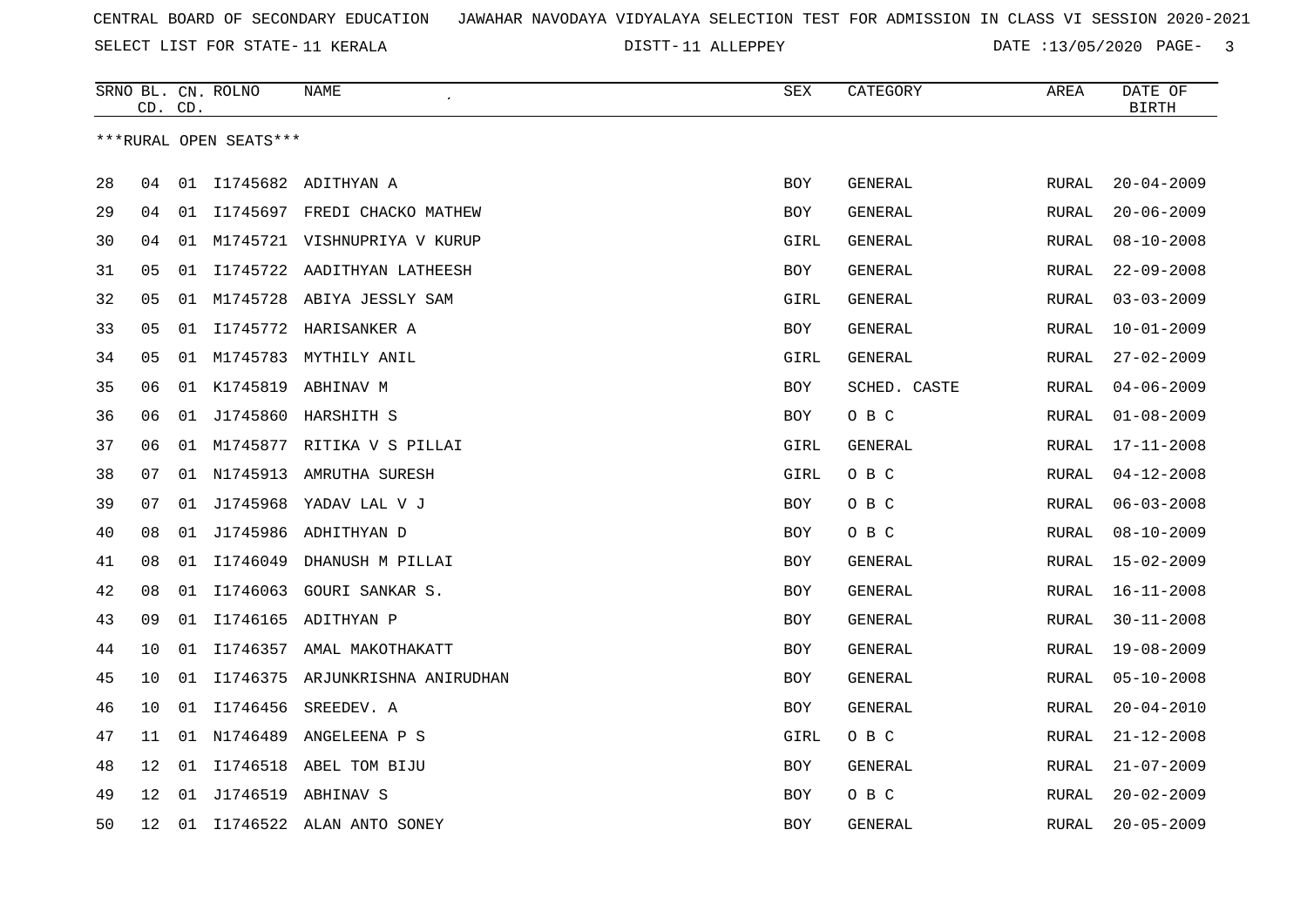| CENTRAL BOARD OF SECONDARY EDUCATION – JAWAHAR NAVODAYA VIDYALAYA SELECTION TEST FOR ADMISSION IN CLASS VI SESSION 2020-2021 |  |  |  |  |  |  |  |
|------------------------------------------------------------------------------------------------------------------------------|--|--|--|--|--|--|--|
|------------------------------------------------------------------------------------------------------------------------------|--|--|--|--|--|--|--|

DISTT-11 ALLEPPEY DATE :13/05/2020 PAGE- 4

| SRNO<br>∸<br>$\sim$<br>ىت | CΝ<br>$-$<br>$\cap$ T<br>ىب | <b>ROLNO</b> | NAME | CDZ<br>∆∟ت | P<br>GUR. | AREA | <b>DATE</b><br>$\sim$ $\sim$<br>OF.<br>້ີ້ |
|---------------------------|-----------------------------|--------------|------|------------|-----------|------|--------------------------------------------|
|                           |                             |              |      |            |           |      |                                            |

NO. OF CANDIDATE : 30

# \*\*\*RURAL SCHEDULED CASTE QUOTA SEATS\*\*\*

| 51 | 01  | 01 | 01745481            | NANDANA A V               | GIRL       | SCHED. CASTE | RURAL | 20-05-2009 |
|----|-----|----|---------------------|---------------------------|------------|--------------|-------|------------|
| 52 | 03  | 01 | 01745649            | NOUME R KALYANI           | GIRL       | SCHED. CASTE | RURAL | 25-11-2008 |
| 53 | 03  |    | 01 K1745674 VIDHU V |                           | <b>BOY</b> | SCHED. CASTE | RURAL | 05-03-2009 |
| 54 | 04  |    | 01 K1745683         | ADITHYAN M                | <b>BOY</b> | SCHED. CASTE | RURAL | 16-10-2009 |
| 55 | 08  |    |                     | 01 01746014 ANJITHA SUNIL | GIRL       | SCHED. CASTE | RURAL | 15-07-2009 |
| 56 | 09  |    |                     | 01 K1746148 ABHINAV A     | <b>BOY</b> | SCHED. CASTE | RURAL | 27-04-2009 |
| 57 | O 9 | 01 | 01746213 APARNA J   |                           | GIRL       | SCHED. CASTE | RURAL | 27-04-2009 |
| 58 | 11  |    | 01 K1746493         | ASHIK LENIN               | <b>BOY</b> | SCHED. CASTE | RURAL | 04-08-2009 |
| 59 | 11  | 01 | 01746500            | DEVANANDANA S             | GIRL       | SCHED. CASTE | RURAL | 23-03-2009 |
|    |     |    |                     |                           |            |              |       |            |

NO. OF CANDIDATE : 9

# \*\*\*RURAL BACKWARD CLASS QUOTA SEATS\*\*\*

| 60 | 01  | 01  |             | J1745465 HARIGOVIND M      | <b>BOY</b> | O B C | RURAL | $27 - 05 - 2009$ |
|----|-----|-----|-------------|----------------------------|------------|-------|-------|------------------|
| 61 | 04  |     |             | 01 J1745685 AKSHAI K SHAJI | <b>BOY</b> | O B C | RURAL | 14-03-2009       |
| 62 | 04  |     | 01 J1745714 | SHINOJ S KRISHNA           | <b>BOY</b> | O B C | RURAL | $16 - 01 - 2009$ |
| 63 | 05  | O 1 | N1745808    | VARALEKSHMI PRATHAPAN      | GIRL       | O B C | RURAL | $14 - 07 - 2009$ |
| 64 | 09. |     |             | 01 J1746154 ABHIRAM R      | <b>BOY</b> | O B C | RURAL | $26 - 11 - 2008$ |
| 65 | 09. |     | 01 J1746157 | ABHISHEK SHIBU             | <b>BOY</b> | O B C | RURAL | $12 - 03 - 2009$ |
| 66 | 09  | O 1 | J1746267    | KASINATHAN V               | <b>BOY</b> | O B C | RURAL | $22 - 02 - 2009$ |
| 67 | 09  | -01 | N1746271    | KRISHNA B                  | GIRL       | O B C | RURAL | $01 - 07 - 2008$ |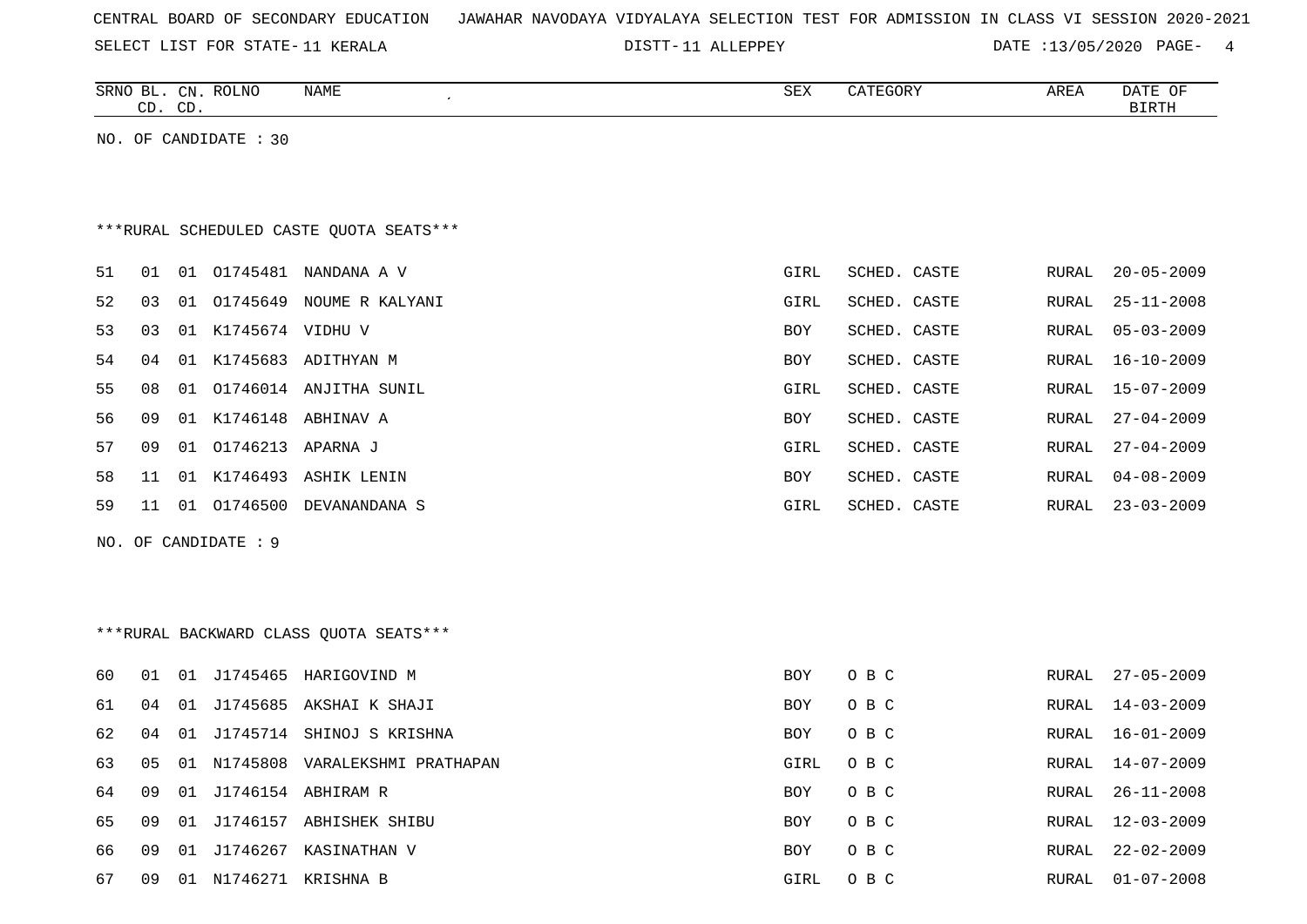SELECT LIST FOR STATE- DISTT- 11 KERALA

DISTT-11 ALLEPPEY DATE :13/05/2020 PAGE- 5

|    |    | CD. CD. | SRNO BL. CN. ROLNO      | NAME<br>$\epsilon$                     | SEX  | CATEGORY | AREA  | DATE OF<br>BIRTH |
|----|----|---------|-------------------------|----------------------------------------|------|----------|-------|------------------|
|    |    |         |                         | ***RURAL BACKWARD CLASS QUOTA SEATS*** |      |          |       |                  |
| 68 | 10 |         |                         | 01 J1746331 AADISESH B                 | BOY  | O B C    | RURAL | $09 - 08 - 2009$ |
| 69 | 10 |         |                         | 01 J1746342 ABHISHEK ARUN              | BOY  | O B C    | RURAL | $03 - 04 - 2009$ |
| 70 | 10 |         | 01 N1746359             | AMMU ANOOB                             | GIRL | O B C    | RURAL | $03 - 11 - 2008$ |
| 71 | 10 |         |                         | 01 N1746364 ANANYA K V                 | GIRL | O B C    | RURAL | $23 - 11 - 2009$ |
| 72 | 10 |         |                         | 01 J1746366 ANIRUDH S VELIYAKATH       | BOY  | O B C    | RURAL | $25 - 10 - 2008$ |
| 73 | 10 |         |                         | 01 J1746432 NIRANJAN BOSE              | BOY  | O B C    | RURAL | $16 - 01 - 2009$ |
| 74 | 11 |         |                         | 01 N1746484 AKSHARA N MIDHUN           | GIRL | O B C    | RURAL | $26 - 11 - 2008$ |
| 75 | 11 |         |                         | 01 N1746509 PRENLEY PRASEETH           | GIRL | O B C    | RURAL | $02 - 08 - 2008$ |
|    |    |         | NO. OF CANDIDATE : $16$ |                                        |      |          |       |                  |
|    |    |         |                         |                                        |      |          |       |                  |
|    |    |         |                         |                                        |      |          |       |                  |

\*\*\*RURAL SCHEDULED TRIBE QUOTA SEATS\*\*\*

|  |                           | 76 05 01 P1745754 ANN MARIA LIJO  | GIRL       | SCHED. TRIBE | RURAL 05-10-2009 |
|--|---------------------------|-----------------------------------|------------|--------------|------------------|
|  |                           | 77 06 01 L1745887 SUBHASH DAS.S   | <b>BOY</b> | SCHED. TRIBE | RURAL 13-08-2009 |
|  |                           | 78 08 01 01746018 ANURENJINI ANIL | GIRL       | SCHED. CASTE | RURAL 29-04-2009 |
|  | 79 08 01 L1746091 NAVIN V |                                   | <b>BOY</b> | SCHED. TRIBE | RURAL 11-02-2009 |
|  |                           | 80 09 01 K1746263 JISHNU DEV      | BOY        | SCHED. CASTE | RURAL 26-08-2008 |

NO. OF CANDIDATE : 5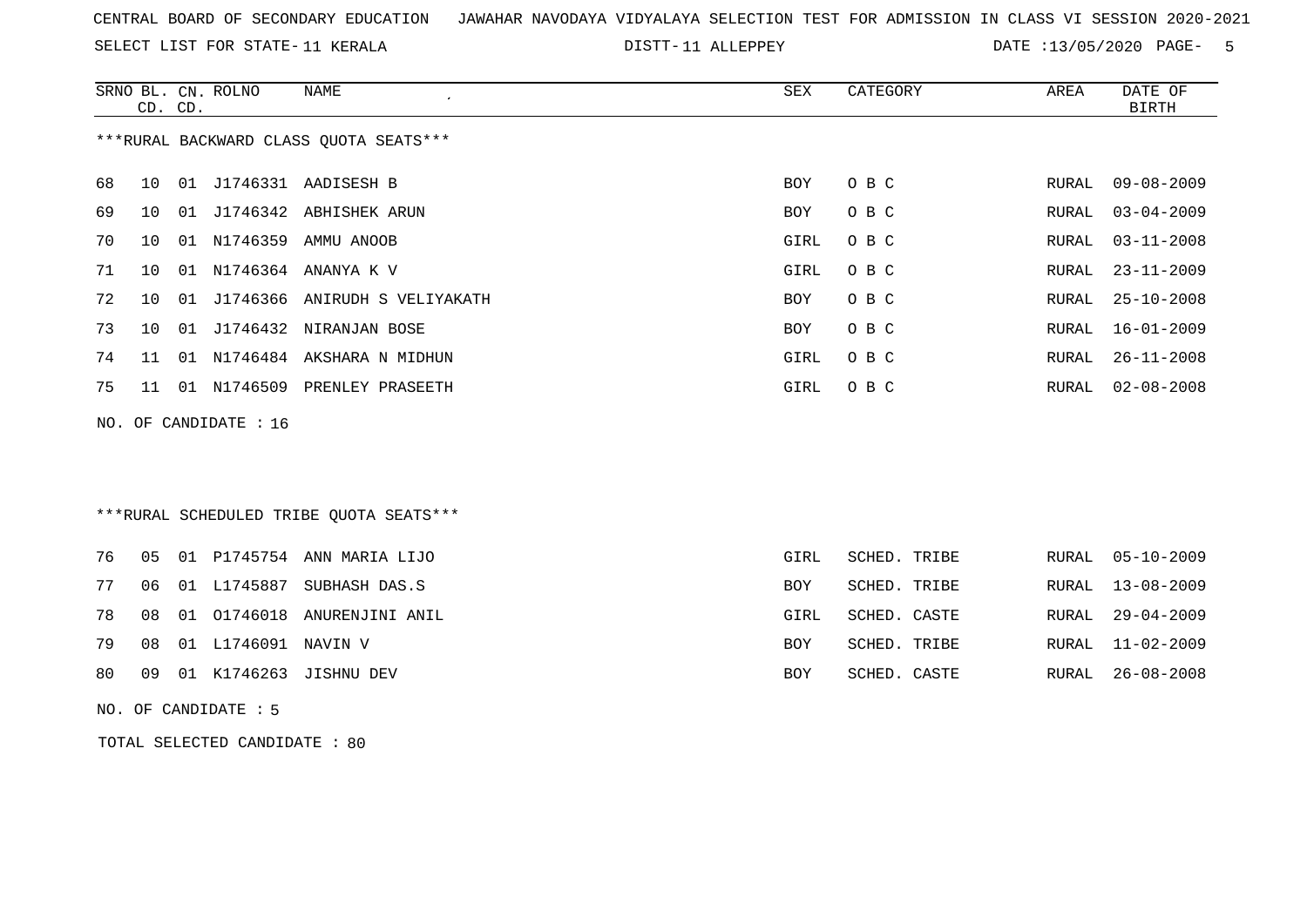SELECT LIST FOR STATE- DISTT- 11 KERALA

DISTT-12 KOLLAM DATE :13/05/2020 PAGE- 1

|    |    | CD. CD. | SRNO BL. CN. ROLNO    | NAME<br>$\epsilon$           | SEX | CATEGORY | AREA  | DATE OF<br><b>BIRTH</b> |
|----|----|---------|-----------------------|------------------------------|-----|----------|-------|-------------------------|
|    |    |         | ***OPEN UR SEATS***   |                              |     |          |       |                         |
| 1  | 03 | 01      | J1746799              | NAVANEETH KANNAN B           | BOY | O B C    | RURAL | $10 - 12 - 2008$        |
| 2  | 03 | 01      |                       | J1746814 RHITHWIK S N        | BOY | O B C    | RURAL | 15-09-2009              |
| 3  | 03 | 01      |                       | I1746819 SARANSANKAR P R     | BOY | GENERAL  | RURAL | $22 - 11 - 2009$        |
| 4  | 08 | 01      | A1747203              | AADINATH J                   | BOY | GENERAL  | URBAN | $23 - 06 - 2009$        |
| 5  | 08 | 01      |                       | J1747236 ADWAITH S. S        | BOY | O B C    | RURAL | $20 - 05 - 2009$        |
| 6  | 08 | 01      | I1747297              | DHANANJAY KRISHNA R          | BOY | GENERAL  | RURAL | $14 - 01 - 2009$        |
|    | 10 | 01      | J1747657              | ATHUL KRISHNA A              | BOY | O B C    | RURAL | $16 - 10 - 2008$        |
| 8  | 11 | 01      | J1747827              | BHARATH<br>KARMA A J         | BOY | O B C    | RURAL | $07 - 05 - 2009$        |
| 9  | 12 | 01      | J1748053 REHAN A      |                              | BOY | O B C    | RURAL | $07 - 05 - 2009$        |
| 10 | 13 | 01      |                       | A1748154 APHEK MATHEW THOMAS | BOY | GENERAL  | URBAN | $29 - 05 - 2009$        |
|    |    |         | NO. OF CANDIDATE : 10 |                              |     |          |       |                         |

\*\*\*OPEN SCHEDULED CASTE QUOTA SEATS\*\*\*

|  |  | 11 11 01 01747848 MADHAVI M              | GIRL | SCHED. CASTE      |  | RURAL 10-07-2009 |
|--|--|------------------------------------------|------|-------------------|--|------------------|
|  |  | 12  12  01  01748039  PARVATHI  PRADEEP  |      | GIRL SCHED. CASTE |  | RURAL 27-09-2008 |
|  |  | 13   12   01   01748080   SREE RESMI   S | GIRL | SCHED. CASTE      |  | RURAL 16-09-2009 |

NO. OF CANDIDATE : 3

\*\*\*OPEN DISABLED QUOTA SEATS\*\*\*

14 04 01 M1746901 LEKSHMI S GIRL GENERAL RURAL 18-05-2008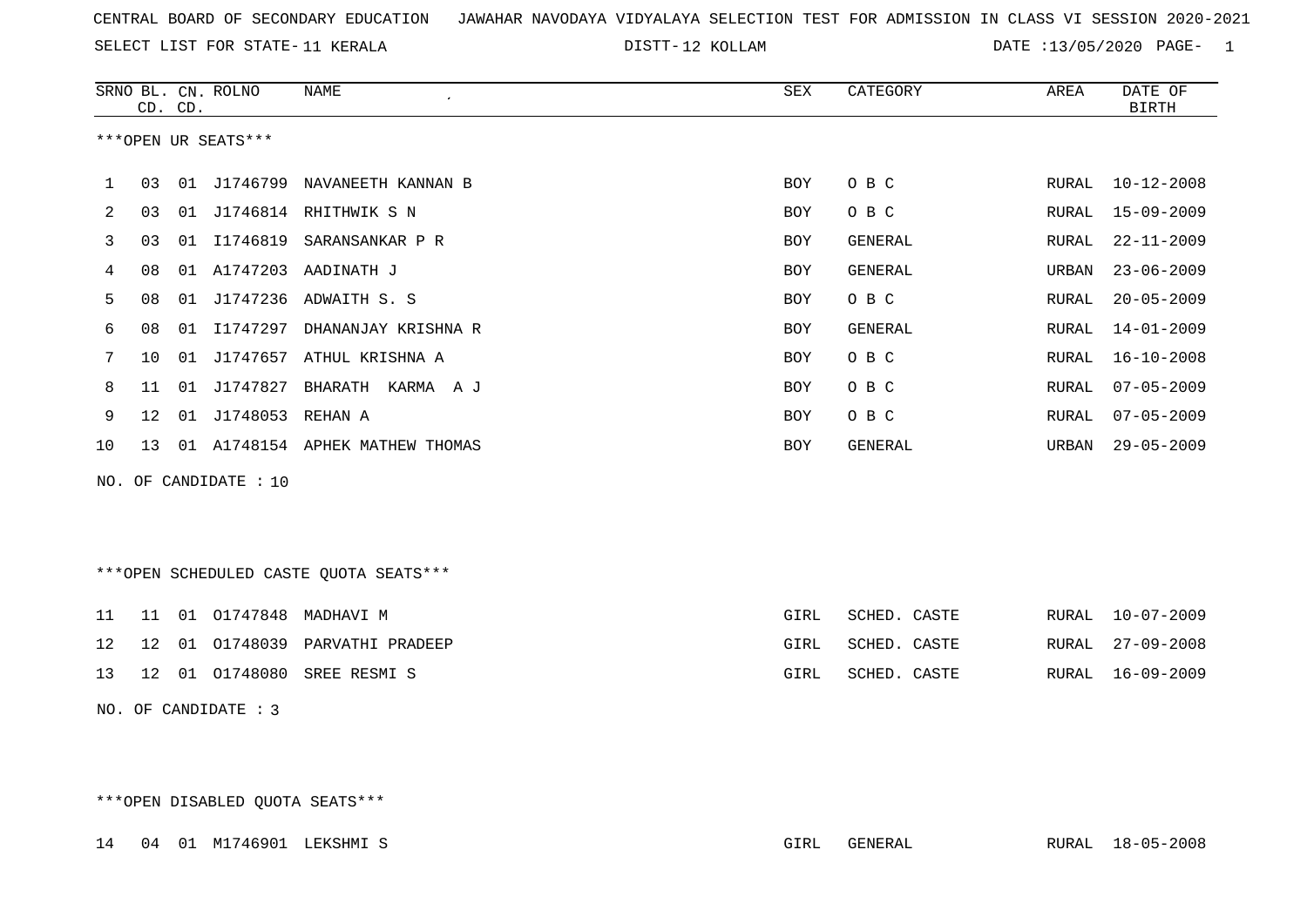| CENTRAL BOARD OF SECONDARY EDUCATION – JAWAHAR NAVODAYA VIDYALAYA SELECTION TEST FOR ADMISSION IN CLASS VI SESSION 2020-2021 |  |  |  |  |
|------------------------------------------------------------------------------------------------------------------------------|--|--|--|--|
|------------------------------------------------------------------------------------------------------------------------------|--|--|--|--|

DISTT-12 KOLLAM DATE :13/05/2020 PAGE- 2

|    |    | CD. CD. | SRNO BL. CN. ROLNO     | NAME                                   | SEX         | CATEGORY     | AREA         | DATE OF<br><b>BIRTH</b> |
|----|----|---------|------------------------|----------------------------------------|-------------|--------------|--------------|-------------------------|
|    |    |         | NO. OF CANDIDATE : $1$ |                                        |             |              |              |                         |
|    |    |         |                        |                                        |             |              |              |                         |
|    |    |         |                        |                                        |             |              |              |                         |
|    |    |         |                        | *** OPEN BACKWARD CLASS QUOTA SEATS*** |             |              |              |                         |
| 15 | 03 |         |                        | 01 N1746767 HAMRA FATHIMA R S          | <b>GIRL</b> | O B C        | RURAL        | $16 - 01 - 2009$        |
| 16 | 03 |         | 01 J1746813            | REJIN RAJ V M                          | BOY         | O B C        | <b>RURAL</b> | $25 - 06 - 2009$        |
| 17 | 09 |         |                        | 01 J1747410 ABHINEET GANESH            | <b>BOY</b>  | O B C        | RURAL        | 19-07-2009              |
| 18 | 09 |         | 01 N1747459            | AVISHKA R P                            | GIRL        | O B C        | RURAL        | $27 - 02 - 2009$        |
| 19 | 12 |         | 01 N1748069            | SONA MARIA SOLAMAN                     | GIRL        | O B C        | RURAL        | $25 - 01 - 2008$        |
|    |    |         | NO. OF CANDIDATE : 5   |                                        |             |              |              |                         |
|    |    |         |                        |                                        |             |              |              |                         |
|    |    |         |                        |                                        |             |              |              |                         |
|    |    |         |                        | ***OPEN SCHEDULED TRIBE QUOTA SEATS*** |             |              |              |                         |
| 20 | 01 |         |                        | 01 L1746600 DRITHIK RAJ R D            | <b>BOY</b>  | SCHED. TRIBE | RURAL        | 19-03-2009              |
|    |    |         |                        |                                        |             |              |              |                         |
|    |    |         | NO. OF CANDIDATE : $1$ |                                        |             |              |              |                         |
|    |    |         |                        |                                        |             |              |              |                         |
|    |    |         |                        |                                        |             |              |              |                         |
|    |    |         | ***RURAL OPEN SEATS*** |                                        |             |              |              |                         |
| 21 | 01 |         |                        | 01 I1746554 ABHINAV. H                 | BOY         | GENERAL      | RURAL        | $29 - 06 - 2009$        |
| 22 | 01 |         |                        | 01 I1746558 ABHIRAM R SAJAY            | <b>BOY</b>  | GENERAL      | RURAL        | $10 - 08 - 2008$        |
| 23 | 01 |         |                        | 01 M1746595 DAKSHINA R                 | GIRL        | GENERAL      | RURAL        | $01 - 12 - 2009$        |
| 24 | 01 | 01      | N1746609               | GOWRY KRISHNA S                        | GIRL        | O B C        | <b>RURAL</b> | $15 - 07 - 2009$        |
| 25 | 01 |         |                        | 01 I1746635 PRAJITH KUMAR P S          | BOY         | GENERAL      | RURAL        | $21 - 12 - 2009$        |
| 26 | 03 |         |                        | 01 I1746772 JEFFIN JOHNSON             | BOY         | GENERAL      | RURAL        | $24 - 07 - 2009$        |
| 27 | 03 |         |                        | 01 I1746784 MAHADEVAN S                | BOY         | GENERAL      | RURAL        | $23 - 03 - 2009$        |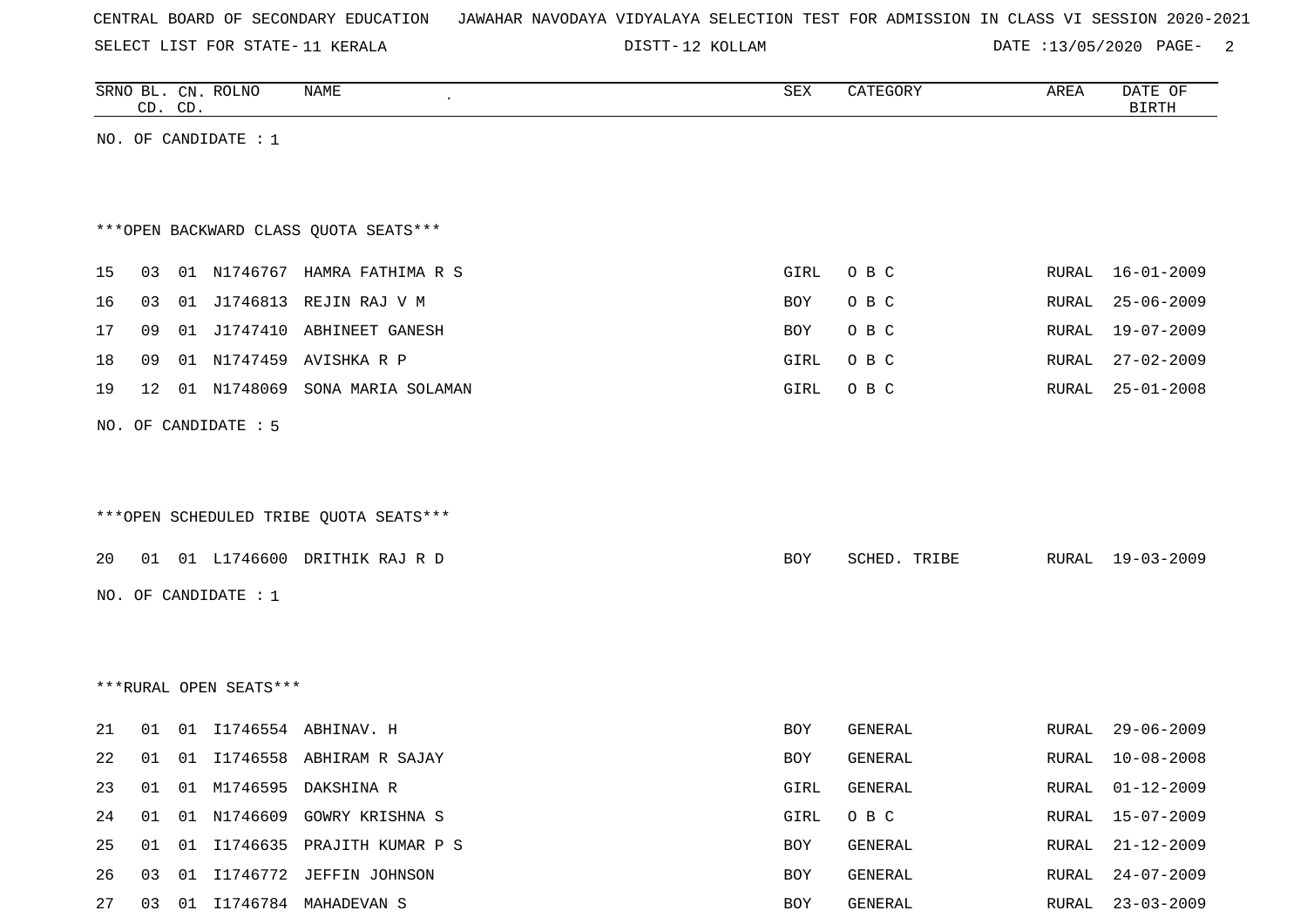SELECT LIST FOR STATE- DISTT- 11 KERALA

12 KOLLAM DATE :13/05/2020 PAGE- 3

|    |                 | CD. CD. | SRNO BL. CN. ROLNO     | NAME                         | <b>SEX</b> | CATEGORY       | AREA          | DATE OF<br><b>BIRTH</b> |
|----|-----------------|---------|------------------------|------------------------------|------------|----------------|---------------|-------------------------|
|    |                 |         | ***RURAL OPEN SEATS*** |                              |            |                |               |                         |
|    |                 |         |                        |                              |            |                |               |                         |
| 28 | 03              |         |                        | 01 J1746788 MUHAMMAD FAYAZ S | <b>BOY</b> | O B C          | RURAL         | $05 - 01 - 2009$        |
| 29 | 03              |         |                        | 01 N1746796 NAJILA NAZEER    | GIRL       | O B C          | RURAL         | $14 - 11 - 2008$        |
| 30 | 03              |         | 01 N1746815            | SADHIKA J                    | GIRL       | O B C          | RURAL         | $23 - 12 - 2009$        |
| 31 | 04              |         | 01 11746888            | DHEERAJ KUMAR                | BOY        | GENERAL        | RURAL         | $16 - 03 - 2009$        |
| 32 | 05              |         | 01 N1747040            | SREYA SHAJI                  | GIRL       | O B C          | RURAL         | $05 - 11 - 2008$        |
| 33 | 06              | 01      | J1747058               | AKASH D A                    | BOY        | O B C          | RURAL         | $06 - 06 - 2009$        |
| 34 | 06              |         | 01 11747123            | SOORYAMSH M KARAN            | BOY        | GENERAL        | RURAL         | $16 - 12 - 2008$        |
| 35 | 07              |         |                        | 01 I1747181 KARTHIK RAJ      | <b>BOY</b> | GENERAL        | <b>RURAL</b>  | $18 - 08 - 2009$        |
| 36 | 08              |         |                        | 01 M1747328 MAHITHA GOPAN    | GIRL       | GENERAL        | ${\tt RURAL}$ | $10 - 02 - 2009$        |
| 37 | 08              | 01      | J1747338               | NAVANEETH PRATHAP S          | <b>BOY</b> | O B C          | RURAL         | $30 - 04 - 2009$        |
| 38 | 08              | 01      |                        | I1747391 U V BHARADWAJ       | <b>BOY</b> | GENERAL        | <b>RURAL</b>  | $08 - 10 - 2008$        |
| 39 | 10              | 01      | M1747673               | DEVANANDA VISHNU             | GIRL       | GENERAL        | <b>RURAL</b>  | $23 - 06 - 2009$        |
| 40 | 11              |         | 01 M1747831 DEVIKA R   |                              | GIRL       | GENERAL        | RURAL         | $08 - 07 - 2009$        |
| 41 | 11              |         |                        | 01 I1747841 JOAB MATHEW      | <b>BOY</b> | <b>GENERAL</b> | RURAL         | $24 - 02 - 2009$        |
| 42 | 11              | 01      | I1747843               | JOSHUA REJI                  | BOY        | GENERAL        | RURAL         | $15 - 08 - 2008$        |
| 43 | 11              |         |                        | 01 N1747860 NAYANA U R       | GIRL       | O B C          | <b>RURAL</b>  | $07 - 10 - 2008$        |
| 44 | 12 <sub>1</sub> |         |                        | 01 M1747916 ADRIJA RAJEEV    | GIRL       | GENERAL        | RURAL         | $24 - 08 - 2008$        |
| 45 | 12              |         |                        | 01 J1747976 BASSIM SHAH      | <b>BOY</b> | O B C          | RURAL         | $08 - 09 - 2009$        |
| 46 | 12              | 01      |                        | I1747981 DEVANANDAN J        | BOY        | GENERAL        | RURAL         | $17 - 06 - 2009$        |
| 47 | 13              | 01      |                        | I1748106 ABID JAYAN          | BOY        | GENERAL        | RURAL         | $28 - 07 - 2008$        |
| 48 | 13              | 01      |                        | I1748117 ADITHYAN S.D        | BOY        | GENERAL        | RURAL         | $24 - 01 - 2009$        |
| 49 | 13              |         | 01 I1748158 ARJUN A    |                              | BOY        | GENERAL        | RURAL         | $15 - 05 - 2009$        |
| 50 | 13              |         |                        | 01 I1748204 HEMANT C ANIL    | <b>BOY</b> | <b>GENERAL</b> | RURAL         | $24 - 03 - 2009$        |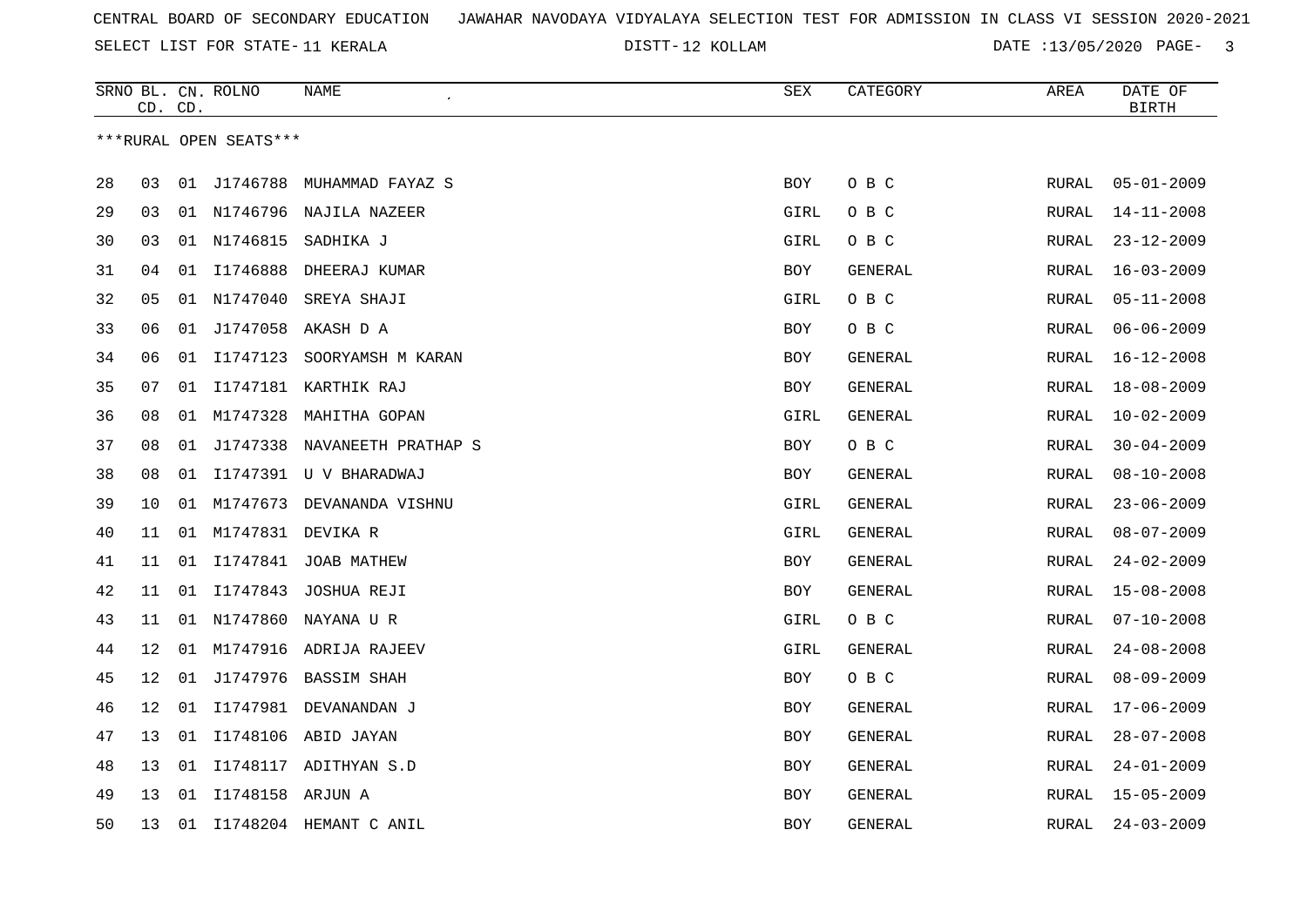| CENTRAL BOARD OF SECONDARY EDUCATION – JAWAHAR NAVODAYA VIDYALAYA SELECTION TEST FOR ADMISSION IN CLASS VI SESSION 2020-2021 |  |
|------------------------------------------------------------------------------------------------------------------------------|--|
|------------------------------------------------------------------------------------------------------------------------------|--|

SELECT LIST FOR STATE- DISTT- 11 KERALA 12 KOLLAM DATE :13/05/2020 PAGE- 4

|    |    | CD. CD. | SRNO BL. CN. ROLNO    | NAME                                    | SEX        | CATEGORY     | AREA         | DATE OF<br>BIRTH |
|----|----|---------|-----------------------|-----------------------------------------|------------|--------------|--------------|------------------|
|    |    |         | NO. OF CANDIDATE : 30 |                                         |            |              |              |                  |
|    |    |         |                       |                                         |            |              |              |                  |
|    |    |         |                       |                                         |            |              |              |                  |
|    |    |         |                       | ***RURAL SCHEDULED CASTE QUOTA SEATS*** |            |              |              |                  |
| 51 | 03 |         | 01 K1746718 AKSHAY A  |                                         | <b>BOY</b> | SCHED. CASTE | RURAL        | $26 - 05 - 2009$ |
| 52 | 05 |         |                       | 01 K1746986 DEVANARAYANAN P S           | BOY        | SCHED. CASTE | RURAL        | $18 - 09 - 2008$ |
| 53 | 08 | 01      |                       | 01747205 AAVANI NANDA S                 | GIRL       | SCHED. CASTE | <b>RURAL</b> | $08 - 04 - 2009$ |
| 54 | 08 |         | 01 K1747241 AJU S     |                                         | BOY        | SCHED. CASTE | RURAL        | $27 - 03 - 2009$ |
| 55 | 11 | 01      |                       | 01747883 VAIGA S P                      | GIRL       | SCHED. CASTE | RURAL        | $13 - 04 - 2009$ |
| 56 | 12 |         |                       | 01 01747980 DARSANA S                   | GIRL       | SCHED. CASTE | RURAL        | $06 - 07 - 2010$ |
| 57 | 13 | 01      |                       | 01748145 ANASWARA R B                   | GIRL       | SCHED. CASTE | RURAL        | $24 - 04 - 2009$ |
| 58 | 13 |         | 01 K1748159 ARJUN C   |                                         | BOY        | SCHED. CASTE | RURAL        | $21 - 05 - 2009$ |
| 59 |    |         |                       | 13 01 01748244 NIVEDYA KANNAN           | GIRL       | SCHED. CASTE | RURAL        | $10 - 09 - 2009$ |
|    |    |         | NO. OF CANDIDATE : 9  |                                         |            |              |              |                  |
|    |    |         |                       |                                         |            |              |              |                  |
|    |    |         |                       |                                         |            |              |              |                  |
|    |    |         |                       | ***RURAL BACKWARD CLASS QUOTA SEATS***  |            |              |              |                  |
|    |    |         |                       |                                         |            |              |              |                  |
| 60 | 01 |         |                       | 01 J1746552 ABHINANDH S S               | BOY        | O B C        | RURAL        | $08 - 05 - 2009$ |
| 61 | 01 |         | 01 J1746599           | DHARUN A                                | <b>BOY</b> | O B C        | <b>RURAL</b> | $30 - 01 - 2009$ |
| 62 | 01 |         |                       | 01 J1746625 MUHAMMED ALIF. S            | BOY        | O B C        | RURAL        | $14 - 01 - 2009$ |
| 63 | 01 |         |                       | 01 N1746651 VISMAYA B S                 | GIRL       | O B C        | RURAL        | $05 - 05 - 2009$ |
| 64 | 03 | 01      |                       | J1746697 ABHINAV B R                    | BOY        | O B C        | RURAL        | $28 - 08 - 2008$ |
| 65 | 03 |         |                       | 01 J1746703 ABHISURYA V                 | BOY        | O B C        | RURAL        | $28 - 06 - 2009$ |
| 66 | 03 |         |                       | 01 J1746755 DEVANARAYAN.S               | <b>BOY</b> | O B C        | RURAL        | $30 - 01 - 2009$ |

67 03 01 J1746771 JAGAN JOSH BOY O B C RURAL 28-05-2009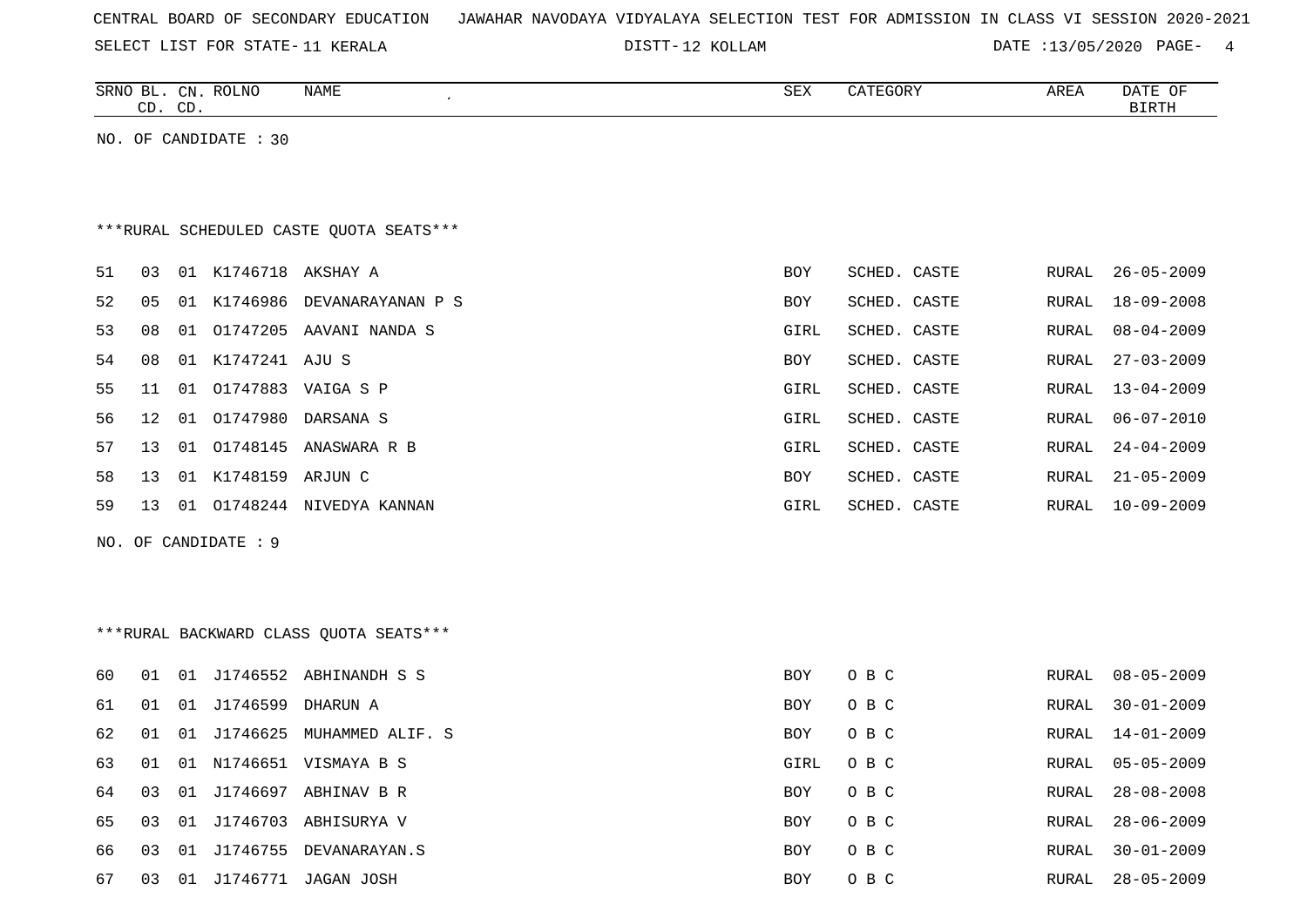SELECT LIST FOR STATE- DISTT- 11 KERALA

12 KOLLAM DATE :13/05/2020 PAGE- 5

|    |                 | CD. CD. | SRNO BL. CN. ROLNO    | NAME<br>$\epsilon$                     | SEX  | CATEGORY | AREA  | DATE OF<br>BIRTH |
|----|-----------------|---------|-----------------------|----------------------------------------|------|----------|-------|------------------|
|    |                 |         |                       | ***RURAL BACKWARD CLASS OUOTA SEATS*** |      |          |       |                  |
| 68 | 08              |         |                       | 01 N1747240 AISWARYA S R               | GIRL | O B C    | RURAL | $25 - 10 - 2008$ |
| 69 | 08              |         |                       | 01 J1747253 AMARNATH A R               | BOY  | O B C    | RURAL | $13 - 03 - 2009$ |
| 70 | 09              |         |                       | 01 J1747403 AALIM AKTHAR A             | BOY  | O B C    | RURAL | $07 - 10 - 2008$ |
| 71 | 09              |         |                       | 01 J1747413 ADIKESH S                  | BOY  | O B C    | RURAL | $10 - 11 - 2008$ |
| 72 | 09              |         |                       | 01 J1747524 NIHAL MUHAMMED S           | BOY  | O B C    | RURAL | $30 - 12 - 2008$ |
| 73 | 10 <sup>°</sup> |         | 01 N1747700 KAVYA S   |                                        | GIRL | O B C    | RURAL | $08 - 01 - 2009$ |
| 74 | 12 <sup>°</sup> |         |                       | 01 N1747998 HANA SHERIN                | GIRL | O B C    | RURAL | $08 - 08 - 2009$ |
| 75 | 13 <sup>°</sup> |         |                       | 01 N1748121 AIDAH FATHIMA              | GIRL | O B C    | RURAL | $17 - 02 - 2009$ |
|    |                 |         | NO. OF CANDIDATE : 16 |                                        |      |          |       |                  |
|    |                 |         |                       |                                        |      |          |       |                  |

\*\*\*RURAL SCHEDULED TRIBE QUOTA SEATS\*\*\*

|  | 76 02 01 01746685 SELVI M  |                                     | GIRL | SCHED. CASTE |  | RURAL 01-09-2009 |
|--|----------------------------|-------------------------------------|------|--------------|--|------------------|
|  |                            | 77 03 01 K1746764 GOKUL GIREESH     | BOY  | SCHED. CASTE |  | RURAL 06-12-2008 |
|  |                            | 78   06   01   K1747067   ARAVIND.A | BOY  | SCHED. CASTE |  | RURAL 20-05-2009 |
|  |                            | 79 12 01 01747995 GOPIKAKRISHNAN    | GIRL | SCHED. CASTE |  | RURAL 19-12-2008 |
|  | 80 13 01 K1748269 VISHNU V |                                     | BOY  | SCHED. CASTE |  | RURAL 21-08-2009 |

NO. OF CANDIDATE : 5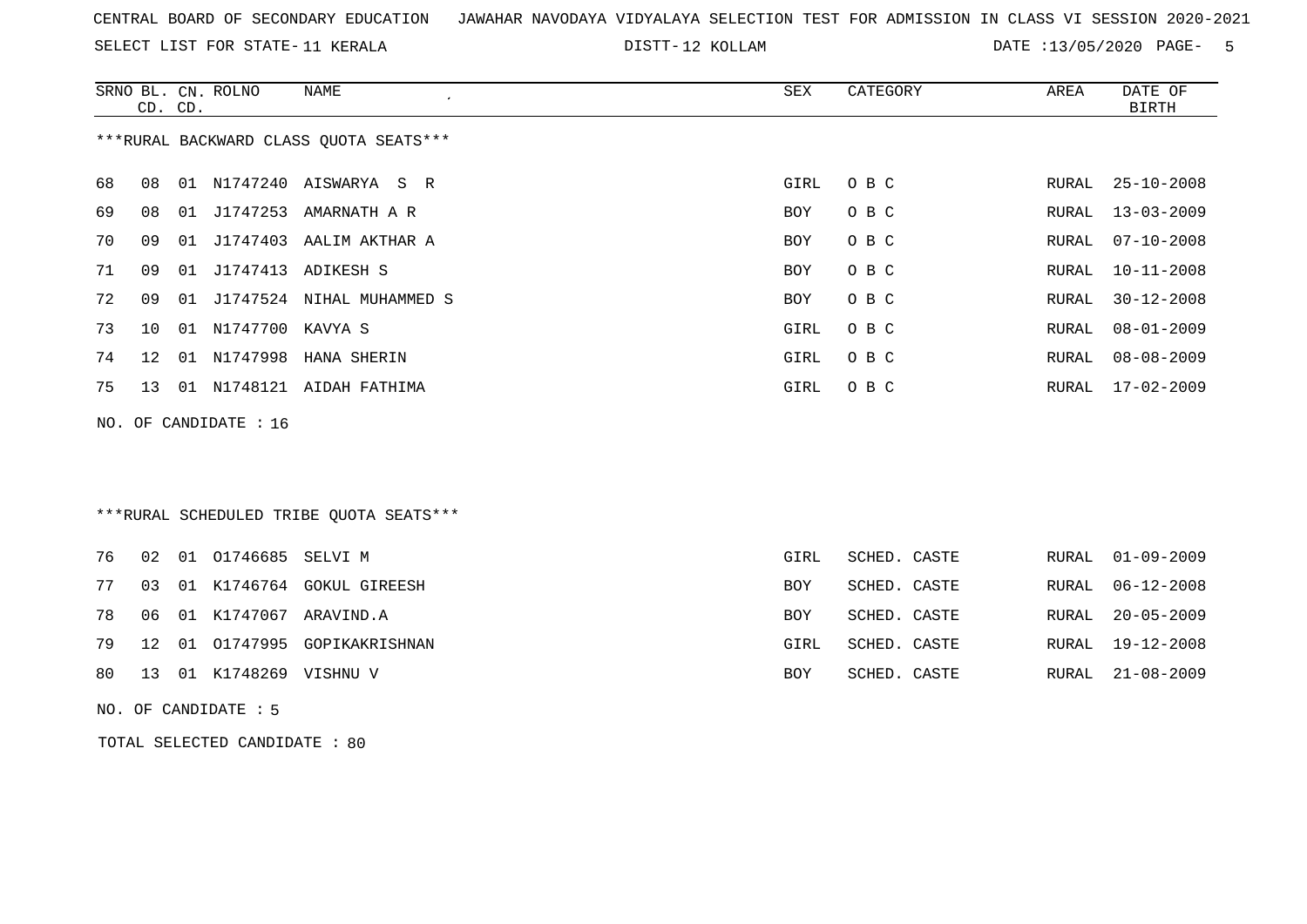SELECT LIST FOR STATE- DISTT- 11 KERALA

DISTT-13 THIRUVANANTHAPURAM DATE :13/05/2020 PAGE- 1

|    |    | CD. CD. | SRNO BL. CN. ROLNO    | NAME<br>$\lambda$                      | SEX  | CATEGORY       | AREA  | DATE OF<br><b>BIRTH</b> |
|----|----|---------|-----------------------|----------------------------------------|------|----------------|-------|-------------------------|
|    |    |         | ***OPEN UR SEATS***   |                                        |      |                |       |                         |
| 1  | 03 |         |                       | 01 I1748436 NEERAJ R S                 | BOY  | GENERAL        | RURAL | $23 - 02 - 2009$        |
| 2  | 05 |         |                       | 01 G1748524 ADWAITHA M S               | GIRL | SCHED. CASTE   | URBAN | $30 - 09 - 2008$        |
| 3  | 05 |         |                       | 01 B1748582 MAHESWAR.K                 | BOY  | O B C          | URBAN | $16 - 10 - 2009$        |
| 4  | 05 |         |                       | 01 A1748628 SREEHARI R A               | BOY  | GENERAL        | URBAN | $09 - 06 - 2009$        |
| 5  | 06 |         |                       | 01 M1748675 ARYA KRISHNA V R           | GIRL | GENERAL        | RURAL | $06 - 12 - 2008$        |
| 6  | 07 |         |                       | 01 M1748743 ABHIRAMI S                 | GIRL | GENERAL        | RURAL | $01 - 02 - 2009$        |
| 7  | 07 |         |                       | 01 I1748744 ABHI SANKAR S S            | BOY  | <b>GENERAL</b> | RURAL | $22 - 02 - 2009$        |
| 8  | 07 |         |                       | 01 A1748790 IWIN PHILIP BENJU          | BOY  | GENERAL        | URBAN | $06 - 05 - 2009$        |
| 9  | 09 | 01      |                       | I1749056 KAUSHIK AMBADI S              | BOY  | GENERAL        | RURAL | $20 - 11 - 2008$        |
| 10 | 11 |         |                       | 01 I1749314 NATHANAEL ROY              | BOY  | GENERAL        | RURAL | $21 - 02 - 2009$        |
| 11 |    |         |                       | 12 01 I1749375 ARJUN A P               | BOY  | GENERAL        | RURAL | $22 - 12 - 2008$        |
|    |    |         | NO. OF CANDIDATE : 11 |                                        |      |                |       |                         |
|    |    |         |                       |                                        |      |                |       |                         |
|    |    |         |                       |                                        |      |                |       |                         |
|    |    |         |                       | ***OPEN SCHEDULED CASTE QUOTA SEATS*** |      |                |       |                         |
| 12 | 04 |         |                       | 01 01748470 ARSHA S R                  | GIRL | SCHED. CASTE   | RURAL | $28 - 12 - 2008$        |
| 13 | 10 |         |                       | 01 K1749187 NIVED C PRASAD             | BOY  | SCHED. CASTE   | RURAL | $08 - 07 - 2009$        |
| 14 | 11 |         |                       | 01 01749246 ADITHYA S                  | GIRL | SCHED. CASTE   | RURAL | $02 - 04 - 2009$        |
|    |    |         | NO. OF CANDIDATE : 3  |                                        |      |                |       |                         |
|    |    |         |                       |                                        |      |                |       |                         |
|    |    |         |                       |                                        |      |                |       |                         |
|    |    |         |                       | *** OPEN BACKWARD CLASS QUOTA SEATS*** |      |                |       |                         |

|  |  | 15 01 01 J1748274 ABHIN D L | BOY OBC  |  | RURAL 30-12-2008 |
|--|--|-----------------------------|----------|--|------------------|
|  |  | 16 03 01 N1748427 GOURI L R | GIRL OBC |  | RURAL 18-11-2009 |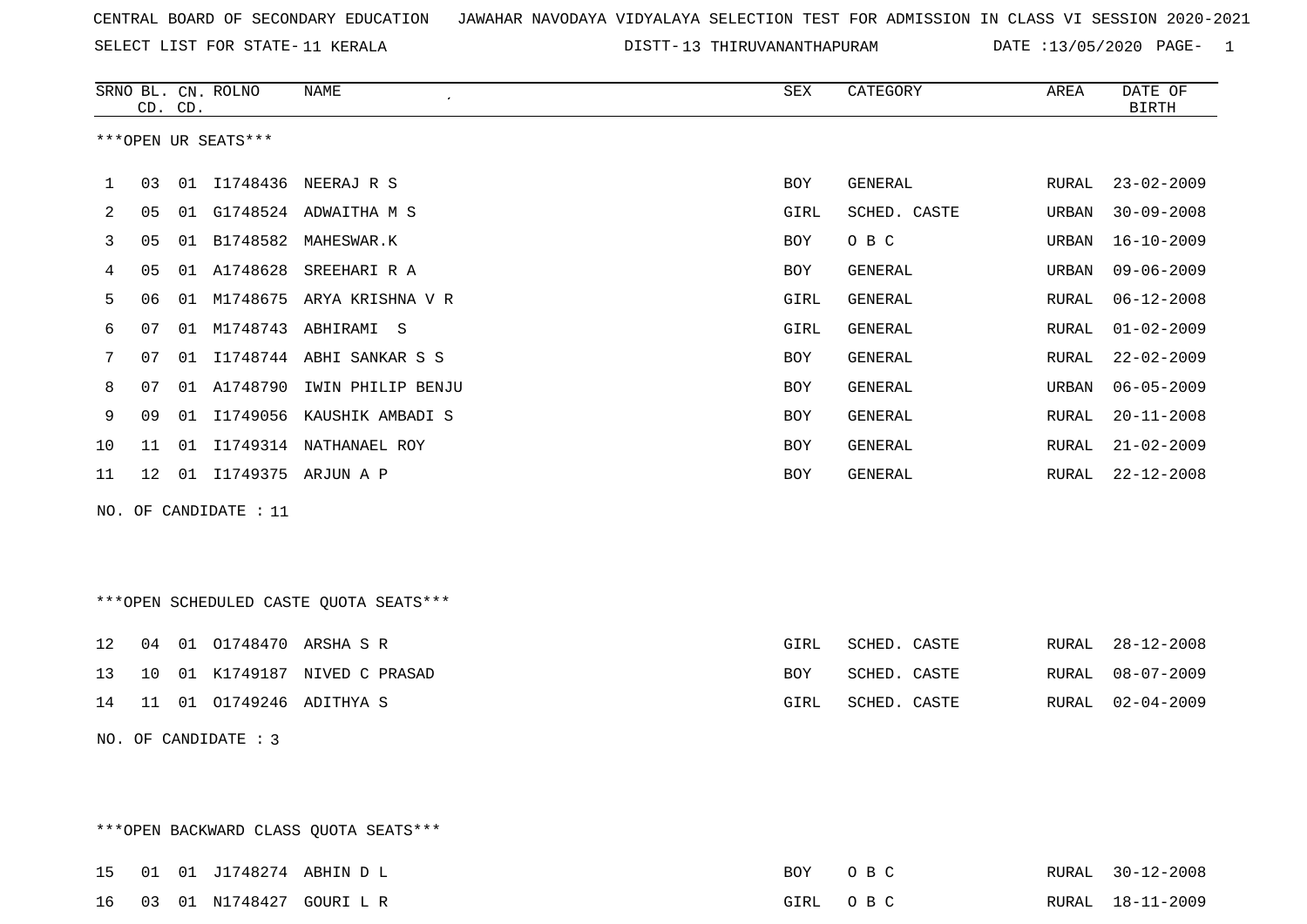SELECT LIST FOR STATE- DISTT- 11 KERALA

DISTT-13 THIRUVANANTHAPURAM DATE :13/05/2020 PAGE- 2

|    |    | CD. CD. | SRNO BL. CN. ROLNO     | <b>NAME</b>                            | SEX        | CATEGORY     | AREA  | DATE OF<br><b>BIRTH</b> |
|----|----|---------|------------------------|----------------------------------------|------------|--------------|-------|-------------------------|
|    |    |         |                        | *** OPEN BACKWARD CLASS QUOTA SEATS*** |            |              |       |                         |
| 17 | 05 |         |                        | 01 F1748618 SAMIKSHA BAIJU             | GIRL       | O B C        | URBAN | $16 - 12 - 2008$        |
| 18 | 07 |         | 01 J1748783            | DEVESH P N                             | BOY        | O B C        | RURAL | $30 - 10 - 2008$        |
| 19 | 10 |         |                        | 01 J1749124 ADWAITH S S                | BOY        | O B C        | RURAL | $18 - 05 - 2009$        |
|    |    |         | NO. OF CANDIDATE : 5   |                                        |            |              |       |                         |
|    |    |         |                        | ***OPEN SCHEDULED TRIBE QUOTA SEATS*** |            |              |       |                         |
| 20 | 08 |         |                        | 01 P1748943 NIVEDITHA R                | GIRL       | SCHED. TRIBE | RURAL | $31 - 10 - 2008$        |
|    |    |         | NO. OF CANDIDATE : 1   |                                        |            |              |       |                         |
|    |    |         |                        |                                        |            |              |       |                         |
|    |    |         |                        |                                        |            |              |       |                         |
|    |    |         | ***RURAL OPEN SEATS*** |                                        |            |              |       |                         |
| 21 | 01 |         | 01 N1748288            | ARKSHA SINGH S                         | GIRL       | O B C        | RURAL | $05 - 11 - 2008$        |
| 22 | 01 |         |                        | 01 M1748308 MEERA S NATH               | GIRL       | GENERAL      | RURAL | $23 - 04 - 2009$        |
| 23 | 01 | 01      | J1748310               | NAVEEN A S                             | BOY        | O B C        | RURAL | $08 - 12 - 2009$        |
| 24 | 02 | 01      | J1748362               | ASHISH A SHYJU                         | BOY        | O B C        | RURAL | $21 - 03 - 2009$        |
| 25 | 02 | 01      | I1748370               | DEVNAND                                | BOY        | GENERAL      | RURAL | $11 - 09 - 2009$        |
| 26 | 03 | 01      | M1748403               | ABHIRAMI R                             | GIRL       | GENERAL      | RURAL | $18 - 01 - 2009$        |
| 27 | 03 |         |                        | 01 M1748431 KRISHNENDHUU B             | GIRL       | GENERAL      | RURAL | $08 - 08 - 2009$        |
| 28 | 03 | 01      |                        | I1748450 THEJAS S V                    | <b>BOY</b> | GENERAL      | RURAL | $05 - 10 - 2009$        |
| 29 | 03 |         |                        | 01 I1748452 VINAYAK P S                | BOY        | GENERAL      | RURAL | $04 - 05 - 2009$        |
| 30 | 04 |         |                        | 01 I1748503 VAISHNAV GOPAN             | BOY        | GENERAL      | RURAL | $03 - 04 - 2009$        |
| 31 | 06 | 01      |                        | I1748688 GOWTHAM NAIR. S.H             | BOY        | GENERAL      | RURAL | $19 - 11 - 2008$        |
| 32 | 06 | 01      | 11748701 MIDHUN R      |                                        | BOY        | GENERAL      | RURAL | $10 - 05 - 2009$        |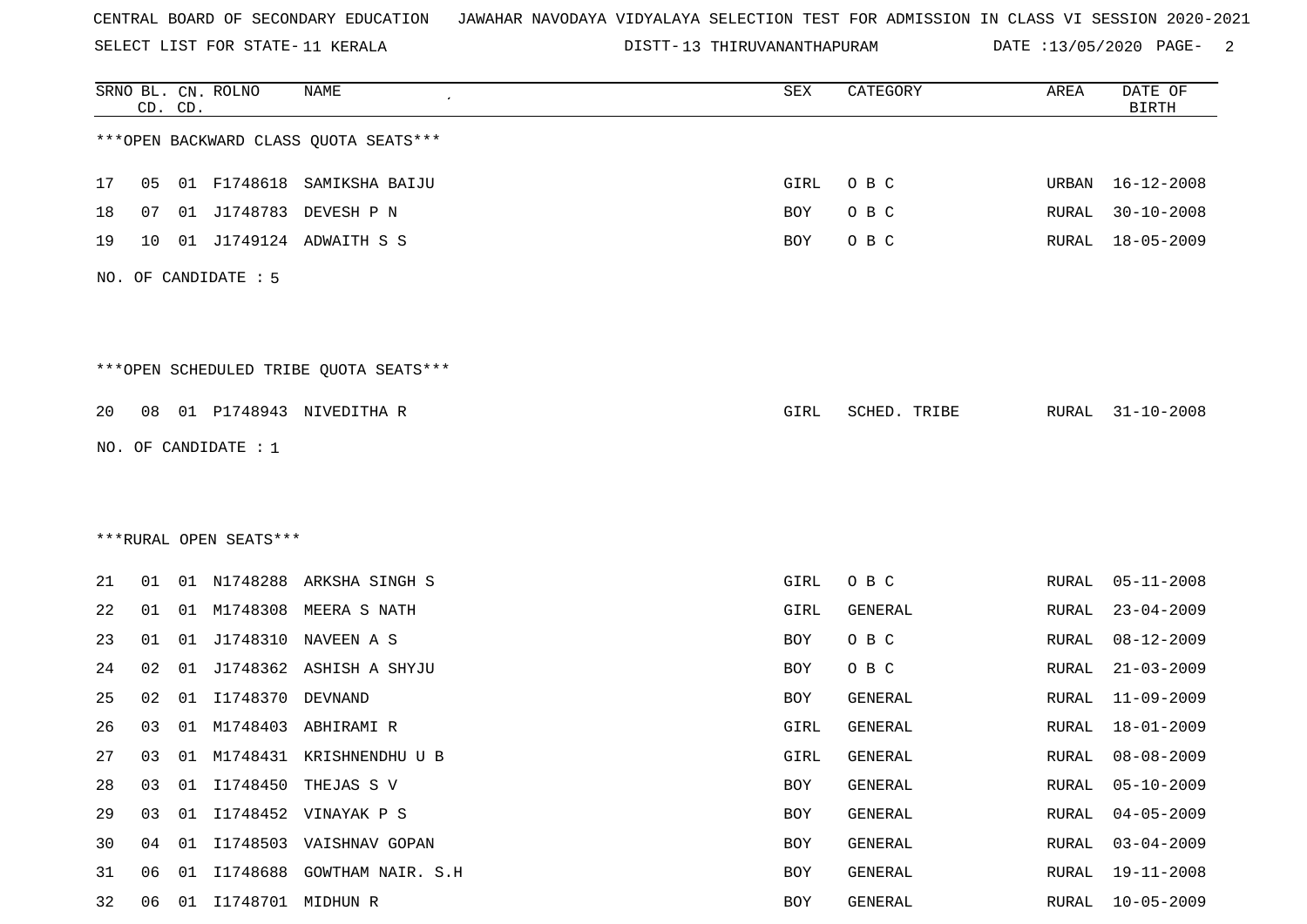SELECT LIST FOR STATE- DISTT- 11 KERALA

13 THIRUVANANTHAPURAM DATE :13/05/2020 PAGE- 3

|    | CD. CD. |    | SRNO BL. CN. ROLNO     | <b>NAME</b>                 | ${\tt SEX}$ | CATEGORY       | AREA  | DATE OF<br><b>BIRTH</b> |
|----|---------|----|------------------------|-----------------------------|-------------|----------------|-------|-------------------------|
|    |         |    | ***RURAL OPEN SEATS*** |                             |             |                |       |                         |
| 33 | 07      | 01 | I1748797               | KASINADH A                  | <b>BOY</b>  | <b>GENERAL</b> | RURAL | $13 - 09 - 2009$        |
| 34 | 07      | 01 | J1748832               | SREEHARI B R                | <b>BOY</b>  | O B C          | RURAL | $31 - 01 - 2010$        |
| 35 | 08      |    |                        | 01 J1748861 ADITHYAN B R    | <b>BOY</b>  | O B C          | RURAL | $07 - 11 - 2009$        |
| 36 | 08      | 01 | I1748878               | ANAND M G                   | <b>BOY</b>  | GENERAL        | RURAL | $28 - 08 - 2009$        |
| 37 | 08      | 01 | M1748925               | KAVYA S NAIR                | GIRL        | <b>GENERAL</b> | RURAL | $30 - 10 - 2009$        |
| 38 | 08      | 01 | J1748933               | MIDHUN KRISHNA K            | <b>BOY</b>  | O B C          | RURAL | $24 - 04 - 2009$        |
| 39 | 09      |    |                        | 01 I1749042 DEVANAAD B NAIR | <b>BOY</b>  | GENERAL        | RURAL | $10 - 08 - 2009$        |
| 40 | 09      | 01 | N1749060               | KRISHNA R                   | GIRL        | O B C          | RURAL | $30 - 01 - 2009$        |
| 41 | 09      |    | 01 J1749087            | SANDEEP SUJAN               | <b>BOY</b>  | O B C          | RURAL | $02 - 12 - 2008$        |
| 42 | 09      | 01 | J1749100               | SREEHARI S S                | <b>BOY</b>  | O B C          | RURAL | $23 - 01 - 2009$        |
| 43 | 10      |    | 01 I1749172 DEV. R     |                             | <b>BOY</b>  | GENERAL        | RURAL | $24 - 05 - 2009$        |
| 44 | 11      | 01 | J1749288               | DEVASURYA                   | <b>BOY</b>  | O B C          | RURAL | $18 - 11 - 2009$        |
| 45 | 11      | 01 | I1749295               | <b>GANESH MOHAN</b>         | <b>BOY</b>  | GENERAL        | RURAL | $20 - 05 - 2010$        |
| 46 | 11      | 01 | M1749315               | NAVAMI K J                  | GIRL        | GENERAL        | RURAL | $15 - 06 - 2009$        |
| 47 | 11      | 01 | J1749320               | PARTHASARATHY S H           | BOY         | O B C          | RURAL | $28 - 10 - 2008$        |
| 48 | 12      | 01 | I1749360               | ADITHYA D J                 | <b>BOY</b>  | GENERAL        | RURAL | $11 - 11 - 2009$        |
| 49 | 12      | 01 | N1749384               | GAYATHRI S BIJU             | GIRL        | O B C          | RURAL | $29 - 04 - 2009$        |
| 50 | 12      | 01 | J1749389               | KAASINADHAN ASHIK           | <b>BOY</b>  | O B C          | RURAL | $25 - 02 - 2009$        |

NO. OF CANDIDATE : 30

\*\*\*RURAL SCHEDULED CASTE QUOTA SEATS\*\*\*

|  | 51 01 01 K1748284 ANURA G |                              | BOY  | SCHED. CASTE |  | RURAL 07-04-2009 |
|--|---------------------------|------------------------------|------|--------------|--|------------------|
|  |                           | 52 01 01 01748320 SREYA B S  | GIRL | SCHED. CASTE |  | RURAL 15-10-2009 |
|  |                           | 53 02 01 01748361 ASHIMA K S | GIRL | SCHED. CASTE |  | RURAL 25-07-2009 |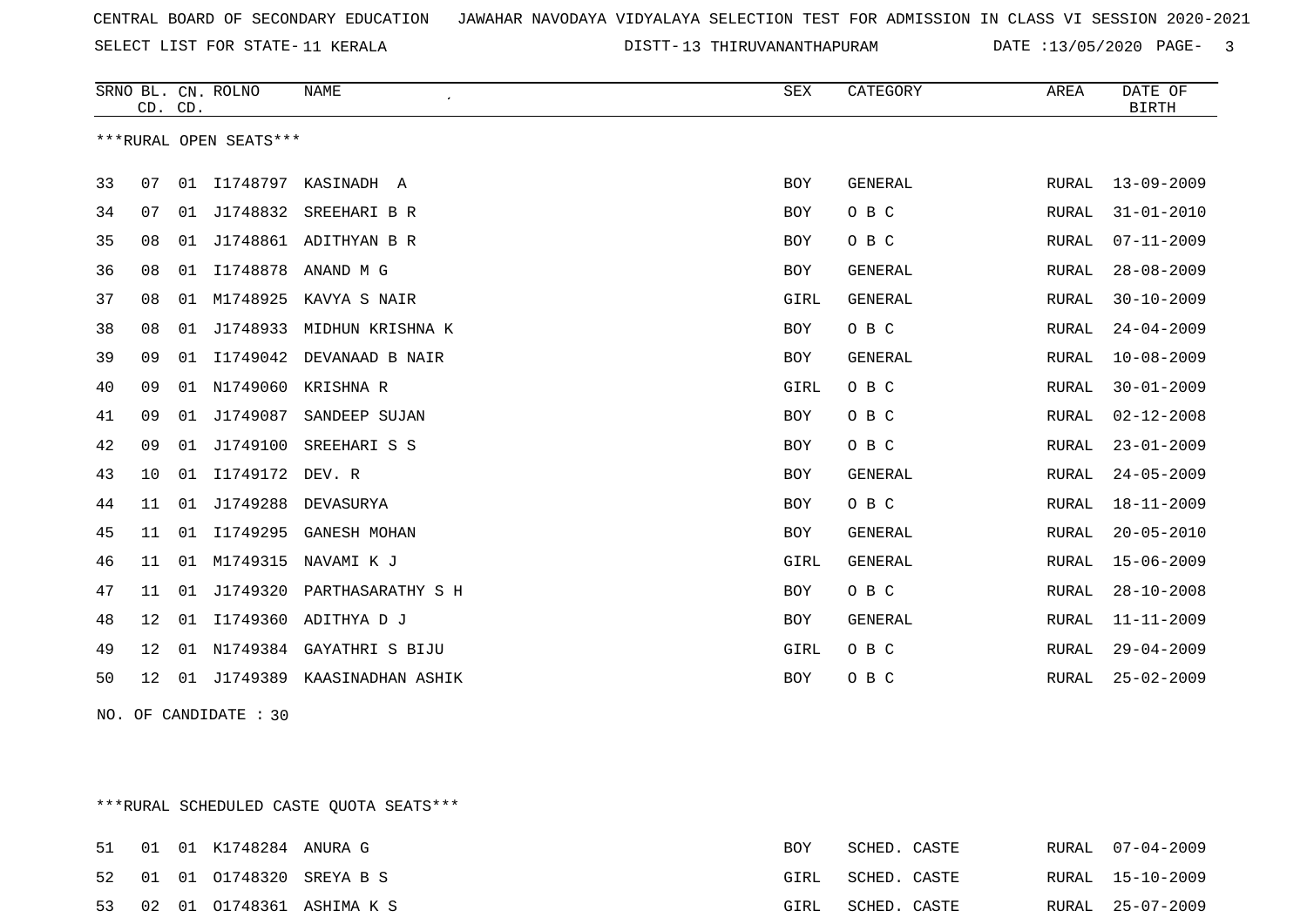SELECT LIST FOR STATE- DISTT- 11 KERALA

13 THIRUVANANTHAPURAM DATE :13/05/2020 PAGE- 4

|    | CD. CD. |    | SRNO BL. CN. ROLNO   | NAME                                    | SEX        | CATEGORY     | AREA  | DATE OF<br><b>BIRTH</b> |
|----|---------|----|----------------------|-----------------------------------------|------------|--------------|-------|-------------------------|
|    |         |    |                      | ***RURAL SCHEDULED CASTE QUOTA SEATS*** |            |              |       |                         |
| 54 | 02      |    |                      | 01 K1748383 NIKHILRAJ A S               | BOY        | SCHED. CASTE | RURAL | 18-12-2008              |
| 55 | 06      |    |                      | 01 01748663 AKHILA ANI                  | GIRL       | SCHED. CASTE | RURAL | $19 - 11 - 2009$        |
| 56 | 07      |    | 01 K1748786          | GAUTHAM S BINU                          | BOY        | SCHED. CASTE | RURAL | $03 - 03 - 2009$        |
| 57 | 07      | 01 |                      | K1748792 KAILAS KARTHIK P               | BOY        | SCHED. CASTE | RURAL | $31 - 01 - 2009$        |
| 58 | 08      | 01 | 01748903             | DEVANANDANA A S                         | GIRL       | SCHED. CASTE | RURAL | $30 - 10 - 2008$        |
| 59 | 08      |    |                      | 01 01748907 DEVI NIVEDYA B              | GIRL       | SCHED. CASTE | RURAL | $22 - 12 - 2008$        |
|    |         |    | NO. OF CANDIDATE : 9 |                                         |            |              |       |                         |
|    |         |    |                      |                                         |            |              |       |                         |
|    |         |    |                      |                                         |            |              |       |                         |
|    |         |    |                      | *** RURAL BACKWARD CLASS QUOTA SEATS*** |            |              |       |                         |
| 60 | 05      |    |                      | 01 J1748587 MOHAMMED ASIF N             | BOY        | O B C        | RURAL | $12 - 03 - 2009$        |
| 61 | 07      |    |                      | 01 J1748750 ADNAN ALZAID F              | BOY        | O B C        | RURAL | $21 - 06 - 2009$        |
| 62 | 07      |    |                      | 01 J1748762 AMAL N AJAY                 | BOY        | O B C        | RURAL | $18 - 03 - 2009$        |
| 63 | 07      | 01 |                      | N1748766 ANSA ASIM                      | GIRL       | O B C        | RURAL | $26 - 03 - 2010$        |
| 64 | 07      | 01 | N1748781             | DEVANANDA                               | GIRL       | O B C        | RURAL | $21 - 04 - 2009$        |
| 65 | 10      | 01 |                      | N1749111 AASHMI S R                     | GIRL       | O B C        | RURAL | $19 - 10 - 2009$        |
| 66 | 10      |    |                      | 01 J1749138 AMRITHNIRANJAN              | BOY        | O B C        | RURAL | $22 - 09 - 2009$        |
| 67 | 10      | 01 |                      | N1749140 ANAKHA R.S                     | GIRL       | O B C        | RURAL | $08 - 09 - 2009$        |
| 68 | 11      | 01 | J1749252 AMEEN S     |                                         | BOY        | O B C        | RURAL | $06 - 10 - 2008$        |
| 69 | 11      |    |                      | 01 N1749257 ANANYA PRAJU                | GIRL       | O B C        | RURAL | $15 - 05 - 2009$        |
| 70 | 11      |    |                      | 01 N1749289 DEVI NANDA S                | GIRL       | овс          | RURAL | $04 - 02 - 2009$        |
| 71 | 12      |    |                      | 01 J1749357 ABHIJITH S                  | <b>BOY</b> | O B C        | RURAL | $07 - 08 - 2009$        |
| 72 | 12      |    |                      | 01 N1749369 AKSHAYA S J                 | GIRL       | O B C        | RURAL | $09 - 05 - 2009$        |
| 73 | 12      |    |                      | 01 J1749372 ANANTHA KRISHNA S           | BOY        | O B C        | RURAL | $10 - 10 - 2008$        |
| 74 |         |    |                      | 12 01 J1749379 BRAHMAPUTRA R S          | BOY        | O B C        |       | RURAL 05-06-2009        |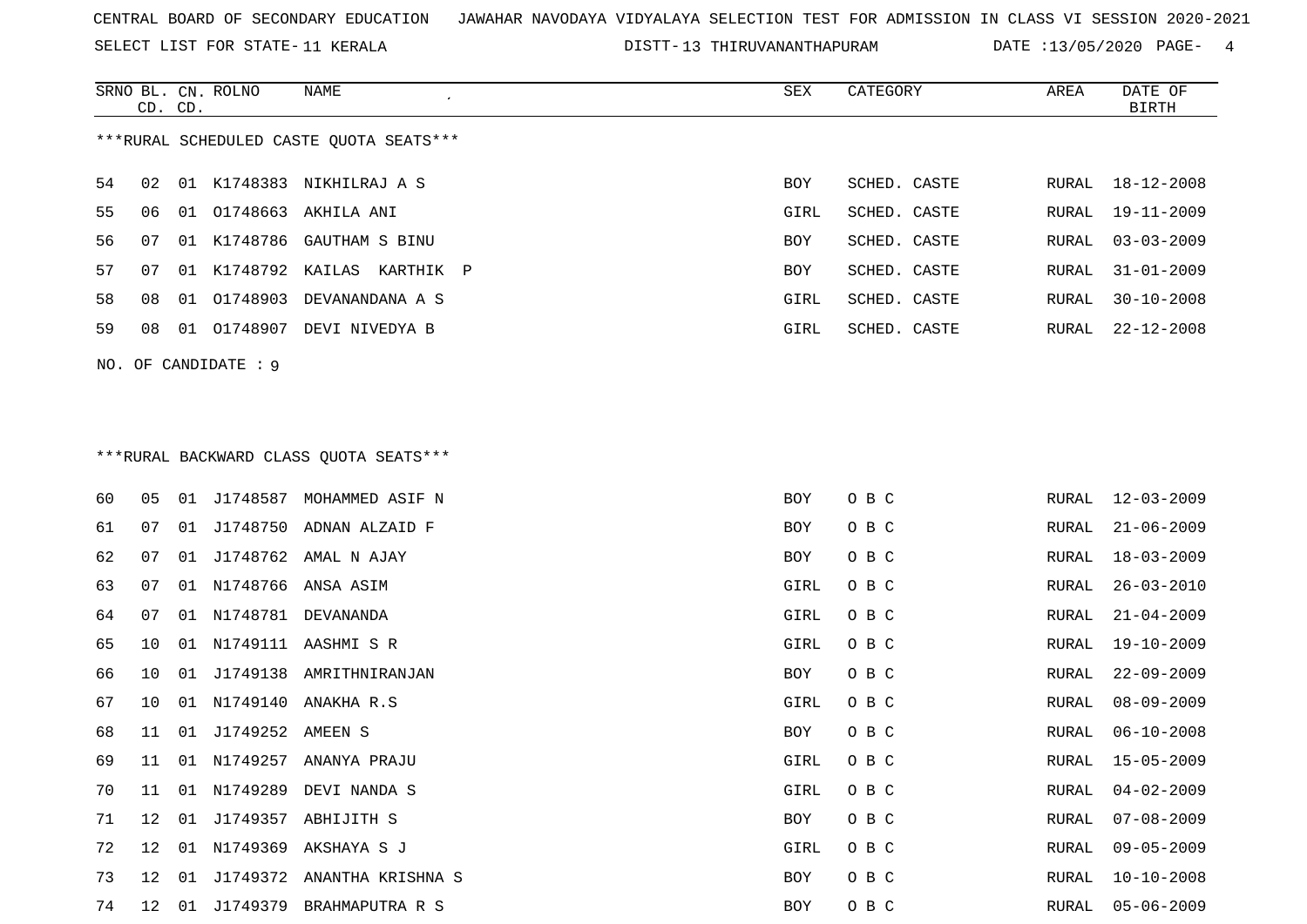SELECT LIST FOR STATE- DISTT- 11 KERALA

DISTT-13 THIRUVANANTHAPURAM DATE :13/05/2020 PAGE- 5

|    | CD. CD.                 |    | SRNO BL. CN. ROLNO   | NAME                                    | SEX  | CATEGORY     | AREA  | DATE OF<br>BIRTH |  |  |
|----|-------------------------|----|----------------------|-----------------------------------------|------|--------------|-------|------------------|--|--|
|    |                         |    |                      | *** RURAL BACKWARD CLASS QUOTA SEATS*** |      |              |       |                  |  |  |
| 75 | 12 <sup>1</sup>         |    | 01 N1749415          | SANDRA R S                              | GIRL | O B C        | RURAL | $22 - 02 - 2009$ |  |  |
|    | NO. OF CANDIDATE : $16$ |    |                      |                                         |      |              |       |                  |  |  |
|    |                         |    |                      |                                         |      |              |       |                  |  |  |
|    |                         |    |                      | ***RURAL SCHEDULED TRIBE QUOTA SEATS*** |      |              |       |                  |  |  |
| 76 | 02                      | 01 |                      | K1748374 JITHANAND J B                  | BOY  | SCHED. CASTE | RURAL | $02 - 08 - 2009$ |  |  |
| 77 | 08                      |    |                      | 01 L1748871 AMAL DEV V A                | BOY  | SCHED. TRIBE | RURAL | $18 - 05 - 2009$ |  |  |
| 78 | 08                      |    | 01 01748895 ASWANI N |                                         | GIRL | SCHED. CASTE | RURAL | $14 - 03 - 2009$ |  |  |
| 79 | 10                      |    | 01 01749167          | CHANDRA SURESH A                        | GIRL | SCHED. CASTE | RURAL | $28 - 04 - 2009$ |  |  |
| 80 | 11                      |    |                      | 01 K1749353 VINEESH V M                 | BOY  | SCHED. CASTE | RURAL | $09 - 09 - 2009$ |  |  |
|    |                         |    | NO. OF CANDIDATE : 5 |                                         |      |              |       |                  |  |  |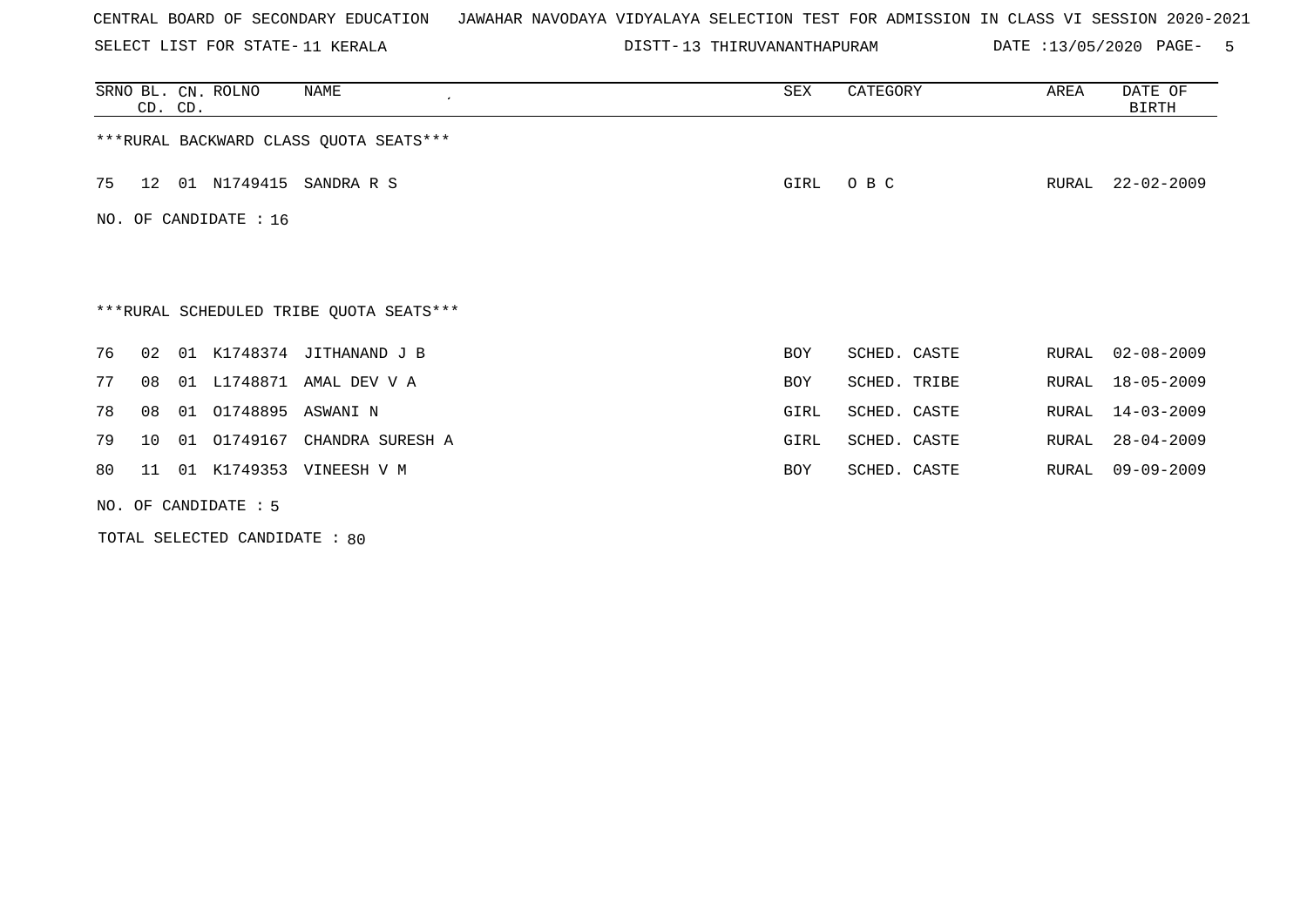SELECT LIST FOR STATE- DISTT- 11 KERALA

DISTT-14 WAYANAD **DATE** :13/05/2020 PAGE- 1

|         |    | CD. CD. | SRNO BL. CN. ROLNO   | NAME                                   | SEX        | CATEGORY       | AREA  | DATE OF<br>BIRTH |
|---------|----|---------|----------------------|----------------------------------------|------------|----------------|-------|------------------|
|         |    |         | ***OPEN UR SEATS***  |                                        |            |                |       |                  |
| 1       | 01 |         |                      | 01 I1749470 ALBERT DANIEL              | BOY        | GENERAL        | RURAL | $06 - 08 - 2009$ |
| 2       | 01 |         |                      | 01 M1749476 ALONA AAN JUSTINE          | GIRL       | GENERAL        | RURAL | $12 - 07 - 2009$ |
| 3       | 01 | 02      | I1749745             | SATHYANADH ADITHYAN                    | <b>BOY</b> | <b>GENERAL</b> | RURAL | $09 - 02 - 2009$ |
| 4       | 01 | 02      | N1749768             | SKANTHA KEERTHI T S                    | GIRL       | O B C          | RURAL | $14 - 04 - 2009$ |
| 5       | 01 | 02      |                      | I1749793 TOM ALPHONSE MATHEW           | <b>BOY</b> | GENERAL        | RURAL | $12 - 06 - 2009$ |
| 6       | 02 | 02      | I1750100             | NIDHIN JOSEPH                          | <b>BOY</b> | GENERAL        | RURAL | $24 - 10 - 2009$ |
| 7       | 02 | 02      | N1750183             | SHIFANA K P                            | GIRL       | O B C          | RURAL | $05 - 09 - 2009$ |
| 8       | 03 | 01      | I1750301 ALEN JOE    |                                        | BOY        | GENERAL        | RURAL | $07 - 01 - 2009$ |
|         |    |         | NO. OF CANDIDATE : 8 | ***OPEN SCHEDULED CASTE OUOTA SEATS*** |            |                |       |                  |
| 9       | 01 |         |                      | 01 K1749432 ABHINAV M                  | BOY        | SCHED. CASTE   | RURAL | 21-04-2009       |
| $10 \,$ | 01 |         |                      | 01 K1749576 DHANEESH P S               | <b>BOY</b> | SCHED. CASTE   | RURAL | $24 - 01 - 2009$ |
| 11      | 02 |         |                      | 01 C1749939 DHARSAN V R                | BOY        | SCHED. CASTE   | URBAN | $26 - 03 - 2009$ |
|         |    |         | NO. OF CANDIDATE : 3 |                                        |            |                |       |                  |
|         |    |         |                      | *** OPEN BACKWARD CLASS QUOTA SEATS*** |            |                |       |                  |
| $12$    | 01 |         |                      | 02 N1749734 SAMEESHA S KUMAR           | GIRL       | O B C          | RURAL | 13-12-2008       |
| 13      | 02 | 02      |                      | B1750149 ROHITH RAJ P                  | BOY        | O B C          | URBAN | $18 - 10 - 2008$ |
| 14      |    |         |                      | 02 02 N1750209 VAIGANANDA P S          | GIRL       | O B C          | RURAL | $27 - 03 - 2009$ |

15 03 01 J1750319 AMJITH SANTHOSH BOY O B C RURAL 22-06-2009 16 03 01 J1750497 GOWTHAMKRISHNA G BOY O B C RURAL 22-11-2008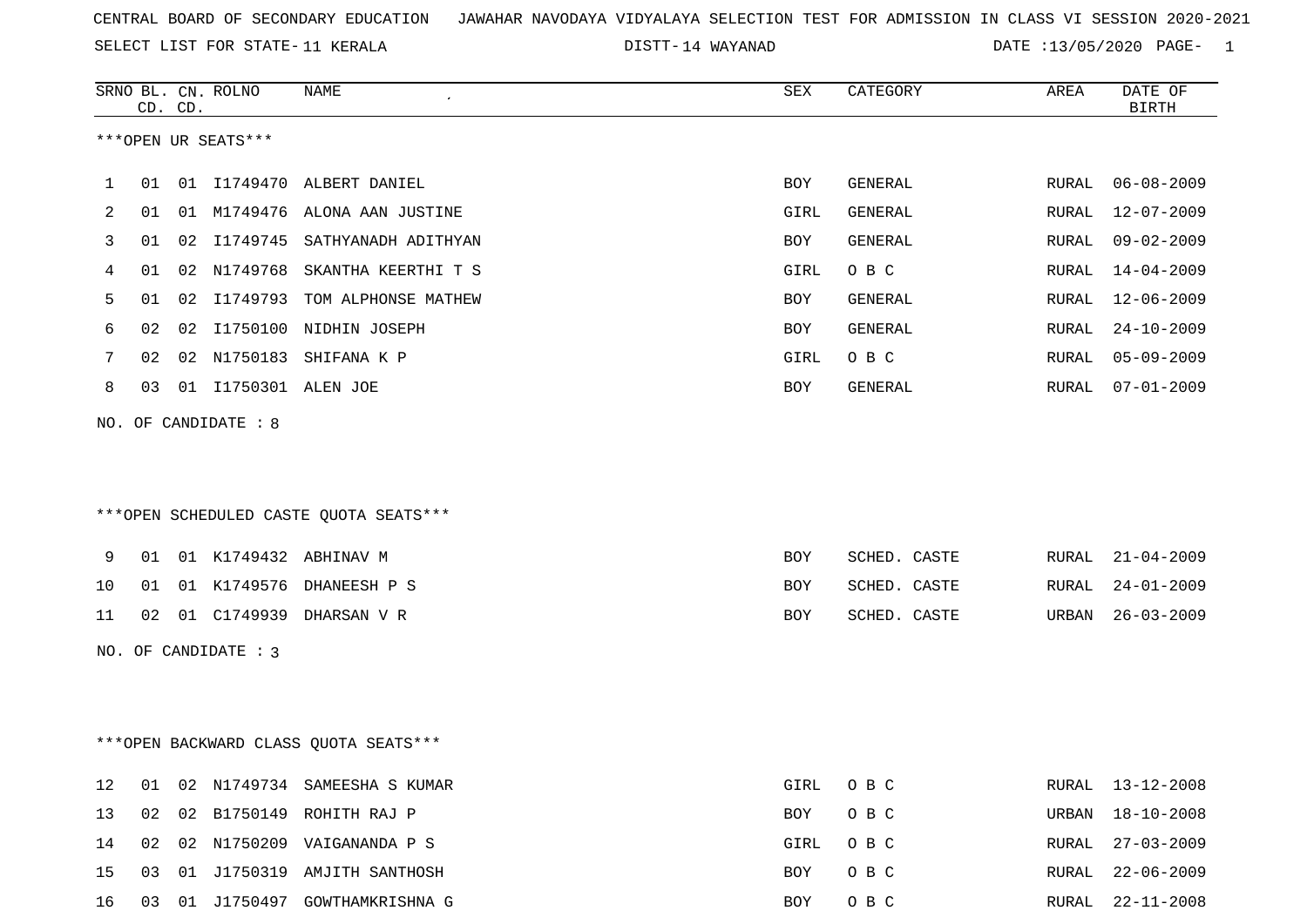| CENTRAL BOARD OF SECONDARY EDUCATION – JAWAHAR NAVODAYA VIDYALAYA SELECTION TEST FOR ADMISSION IN CLASS VI SESSION 2020-2021 |  |  |  |
|------------------------------------------------------------------------------------------------------------------------------|--|--|--|
|------------------------------------------------------------------------------------------------------------------------------|--|--|--|

DISTT-14 WAYANAD DATE :13/05/2020 PAGE- 2

| SRNO<br>. …        | CN             | <b>ROLNO</b><br>NAME | O TIN<br>つロマ | $\mathcal{L}$<br>GUR. | AREA | DATE<br>$\sim$ $\sim$<br>OF. |
|--------------------|----------------|----------------------|--------------|-----------------------|------|------------------------------|
| $\sim$ $\sim$<br>س | $\cap$ T<br>ىب |                      |              |                       |      |                              |

NO. OF CANDIDATE : 5

# \*\*\*OPEN SCHEDULED TRIBE QUOTA SEATS\*\*\*

|  |  | 17 01 02 L1749631 KARTHIK K B | BOY  | SCHED. TRIBE |  | RURAL 07-03-2009 |
|--|--|-------------------------------|------|--------------|--|------------------|
|  |  | 18 01 02 P1749766 SIVANYA M S | GIRL | SCHED. TRIBE |  | RURAL 15-02-2009 |
|  |  | 19 02 02 P1750189 SINISHAK C  | GIRL | SCHED. TRIBE |  | RURAL 03-01-2009 |
|  |  | 20 03 02 P1750750 SHRAYANA AB | GIRL | SCHED. TRIBE |  | RURAL 18-09-2009 |
|  |  |                               |      |              |  |                  |

NO. OF CANDIDATE : 4

#### \*\*\*RURAL OPEN SEATS\*\*\*

| 21 | 01    | 01 | M1749477 | ALSHA SHIBU                | GIRL | GENERAL |       | RURAL 11-11-2008 |
|----|-------|----|----------|----------------------------|------|---------|-------|------------------|
| 22 | 01    | 01 | J1749485 | ANANDHU A                  | BOY  | O B C   | RURAL | 02-11-2009       |
| 23 | 01    | 01 | M1749490 | ANEELIYA P                 | GIRL | GENERAL | RURAL | $01 - 03 - 2009$ |
| 24 | 01    | 01 | I1749503 | ANON SABU                  | BOY  | GENERAL | RURAL | 14-06-2009       |
| 25 | 01    | 01 | M1749509 | ANUNAYA V S                | GIRL | GENERAL | RURAL | $29 - 12 - 2008$ |
| 26 | 01    | 01 | N1749524 | ARDRA VS                   | GIRL | O B C   | RURAL | $26 - 02 - 2009$ |
| 27 | 01    | 01 |          | N1749582 DINARA M SATHEESH | GIRL | O B C   | RURAL | 11-06-2009       |
| 28 | 01    | 02 |          | I1749637 KELVIN SUNNY      | BOY  | GENERAL | RURAL | $09 - 05 - 2009$ |
| 29 | 01    | 02 |          | J1749692 NIRANJAN V S      | BOY  | O B C   | RURAL | $20 - 01 - 2009$ |
| 30 | 01    | 02 | M1749741 | SARAH CHERIYAN             | GIRL | GENERAL | RURAL | $23 - 07 - 2009$ |
| 31 | 02    | 01 | M1749843 | ADITHYA KRISHNA            | GIRL | GENERAL | RURAL | $29 - 09 - 2008$ |
| 32 | 02    | 01 | I1749860 | ALBERT PETER               | BOY  | GENERAL | RURAL | $22 - 08 - 2009$ |
| 33 | 02 01 |    | I1749865 | ALEX PETER                 | BOY  | GENERAL |       | RURAL 22-08-2009 |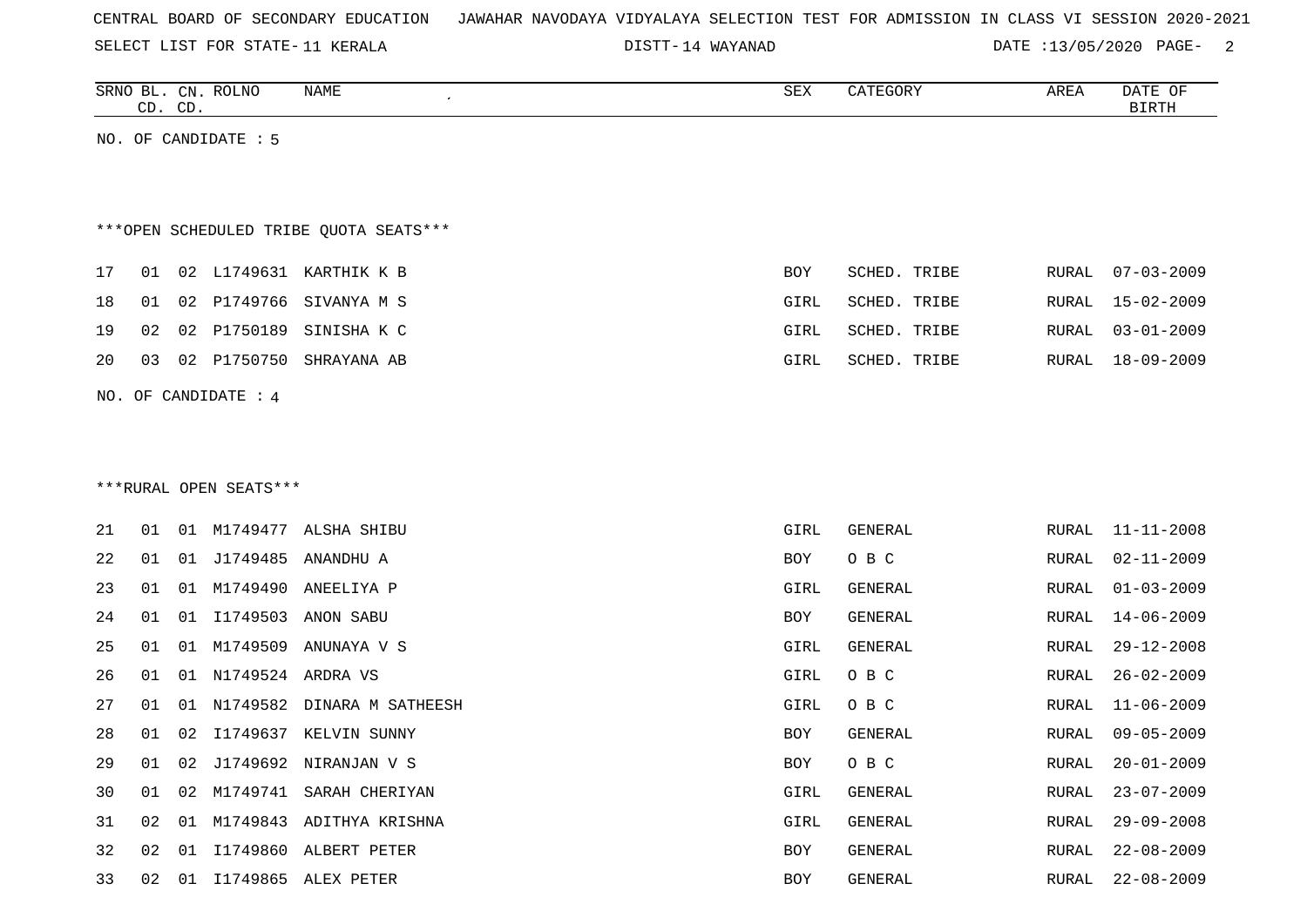14 WAYANAD DATE :13/05/2020 PAGE- 3

|    |    | CD. CD. | SRNO BL. CN. ROLNO     | NAME<br>$\epsilon$                      | SEX        | CATEGORY       | AREA         | DATE OF<br><b>BIRTH</b> |
|----|----|---------|------------------------|-----------------------------------------|------------|----------------|--------------|-------------------------|
|    |    |         | ***RURAL OPEN SEATS*** |                                         |            |                |              |                         |
| 34 | 02 |         |                        | 01 I1749927 BILJITH N R                 | <b>BOY</b> | <b>GENERAL</b> | <b>RURAL</b> | $26 - 02 - 2009$        |
| 35 | 02 |         |                        | 01 J1749931 DARSHAK V S                 | <b>BOY</b> | O B C          | <b>RURAL</b> | $04 - 05 - 2009$        |
| 36 | 02 | 01      |                        | I1749946 EDWIN JOSHY                    | BOY        | GENERAL        | RURAL        | $01 - 09 - 2009$        |
| 37 | 02 | 01      |                        | I1750004 KEVIN CHACKO ROBY              | <b>BOY</b> | GENERAL        | RURAL        | $24 - 02 - 2009$        |
| 38 | 02 |         |                        | 01 M1750019 MERLIN MATHEW               | GIRL       | <b>GENERAL</b> | RURAL        | $03 - 11 - 2009$        |
| 39 | 03 |         |                        | 01 I1750297 ALBY SAJI                   | <b>BOY</b> | GENERAL        | RURAL        | $03 - 05 - 2009$        |
| 40 | 03 |         | 01 11750488            | GAUTHAM S NAIR                          | <b>BOY</b> | GENERAL        | <b>RURAL</b> | $14 - 04 - 2009$        |
| 41 | 03 |         | 01 N1750515            | INSHA MUSTHAFA                          | GIRL       | O B C          | RURAL        | $07 - 05 - 2009$        |
| 42 | 03 | 02      |                        | N1750546 MEHNAMEHAR                     | GIRL       | O B C          | RURAL        | $29 - 04 - 2009$        |
| 43 | 03 | 02      |                        | I1750652 NIRANJAN K R                   | BOY        | GENERAL        | RURAL        | $25 - 02 - 2009$        |
| 44 | 03 |         |                        | 02 I1750740 SHARON S JOHN               | BOY        | <b>GENERAL</b> | RURAL        | $22 - 01 - 2009$        |
|    |    |         | NO. OF CANDIDATE : 24  |                                         |            |                |              |                         |
|    |    |         |                        |                                         |            |                |              |                         |
|    |    |         |                        |                                         |            |                |              |                         |
|    |    |         |                        | ***RURAL SCHEDULED CASTE QUOTA SEATS*** |            |                |              |                         |
| 45 | 01 |         |                        | 01 K1749466 AKSHITHKRISHNA SAJI         | BOY        | SCHED. CASTE   | RURAL        | $23 - 02 - 2009$        |
| 46 | 01 | 01      |                        | 01749520 ARCHANA JAYAN                  | GIRL       | SCHED. CASTE   | RURAL        | $24 - 10 - 2009$        |
| 47 | 01 | 02      |                        | O1749676 NANDANA P S                    | GIRL       | SCHED. CASTE   | <b>RURAL</b> | $04 - 03 - 2009$        |
| 48 | 01 | 02      | 01749775               | SREE NANDANA V S                        | GIRL       | SCHED. CASTE   | RURAL        | $12 - 12 - 2009$        |
| 49 | 01 | 02      | 01749779               | SREESHMA A                              | GIRL       | SCHED. CASTE   | RURAL        | $09 - 03 - 2009$        |
| 50 | 01 | 02      | 01749782               | SRUTHI KEERTHI                          | GIRL       | SCHED. CASTE   | <b>RURAL</b> | $09 - 11 - 2009$        |
| 51 | 03 | 01      |                        | K1750259 ADHIN ANEESH                   | BOY        | SCHED. CASTE   | RURAL        | 19-04-2010              |
| 52 | 03 |         |                        | 01 01750262 ADILEKSHMI P R              | GIRL       | SCHED. CASTE   | <b>RURAL</b> | $29 - 11 - 2009$        |

03 02 O1750806 VYGA K B GIRL SCHED. CASTE RURAL 25-07-2009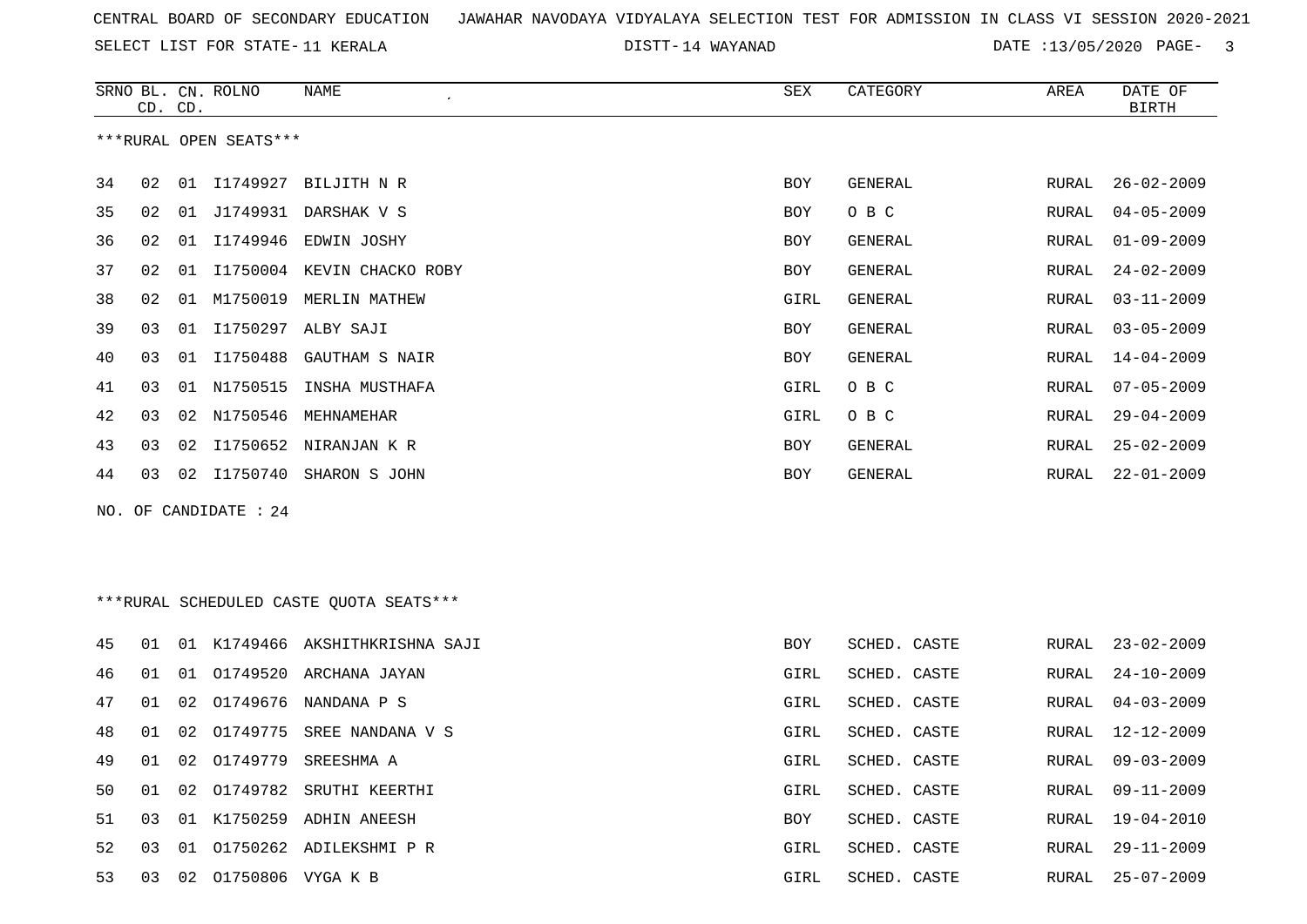| CENTRAL BOARD OF SECONDARY EDUCATION – JAWAHAR NAVODAYA VIDYALAYA SELECTION TEST FOR ADMISSION IN CLASS VI SESSION 2020-2021 |  |  |  |  |  |  |  |  |  |  |  |
|------------------------------------------------------------------------------------------------------------------------------|--|--|--|--|--|--|--|--|--|--|--|
|------------------------------------------------------------------------------------------------------------------------------|--|--|--|--|--|--|--|--|--|--|--|

DISTT-14 WAYANAD **DATE** :13/05/2020 PAGE- 4

|    | CD. CD. |    | SRNO BL. CN. ROLNO   | <b>NAME</b>                            | <b>SEX</b> | CATEGORY | AREA         | DATE OF<br><b>BIRTH</b> |
|----|---------|----|----------------------|----------------------------------------|------------|----------|--------------|-------------------------|
|    |         |    | NO. OF CANDIDATE : 9 |                                        |            |          |              |                         |
|    |         |    |                      |                                        |            |          |              |                         |
|    |         |    |                      |                                        |            |          |              |                         |
|    |         |    |                      | ***RURAL BACKWARD CLASS OUOTA SEATS*** |            |          |              |                         |
| 54 | 01      |    |                      | 01 N1749424 ABHA LAKSHMI               | GIRL       | O B C    | RURAL        | $20 - 04 - 2009$        |
| 55 | 01      | 01 |                      | J1749441 ABHIRAM P ANIL                | BOY        | O B C    | RURAL        | $21 - 05 - 2009$        |
| 56 | 01      | 01 |                      | N1749455 AFLAHA FARHANA A H            | GIRL       | O B C    | RURAL        | $09 - 10 - 2008$        |
| 57 | 01      | 01 | N1749496             | ANJANA PARVATHI M S                    | GIRL       | O B C    | RURAL        | $13 - 10 - 2008$        |
| 58 | 01      | 01 | J1749526             | ARJUN PRATHAP                          | BOY        | O B C    | RURAL        | $13 - 06 - 2009$        |
| 59 | 01      | 01 | N1749568             | DEVANANDANA M S                        | GIRL       | O B C    | RURAL        | $08 - 03 - 2009$        |
| 60 | 01      | 01 | J1749591             | ELVIS MANUAL JOSEPH                    | BOY        | O B C    | RURAL        | $17 - 11 - 2009$        |
| 61 | 01      | 01 | N1749604             | GANGA LAKSHMI K S                      | GIRL       | O B C    | RURAL        | $22 - 02 - 2010$        |
| 62 | 01      | 02 | N1749686             | NAYANA SANTHOSH                        | GIRL       | O B C    | RURAL        | $25 - 03 - 2009$        |
| 63 | 01      | 02 | J1749719             | RISHIKESH C S                          | <b>BOY</b> | O B C    | RURAL        | $12 - 01 - 2010$        |
| 64 | 02      | 01 | N1749873             | AMANNA AJITH                           | GIRL       | O B C    | RURAL        | $17 - 03 - 2009$        |
| 65 | 02      | 02 | J1750229             | YASH MANOJ                             | <b>BOY</b> | O B C    | <b>RURAL</b> | $11 - 08 - 2008$        |
| 66 | 03      | 01 |                      | N1750434 DEVASREE SURESH               | GIRL       | O B C    | RURAL        | $21 - 05 - 2010$        |
| 67 | 03      | 01 | N1750445             | DILSHANA FATHIMA                       | GIRL       | O B C    | RURAL        | $31 - 08 - 2009$        |
| 68 | 03      | 01 |                      | J1750487 GAUTHAM KRISHNA P S           | BOY        | O B C    | RURAL        | $29 - 10 - 2009$        |
| 69 | 03      | 02 |                      | J1750645 NAVANEETH RATHEESH            | BOY        | O B C    | RURAL        | $14 - 04 - 2009$        |

NO. OF CANDIDATE : 16

\*\*\*RURAL SCHEDULED TRIBE QUOTA SEATS\*\*\*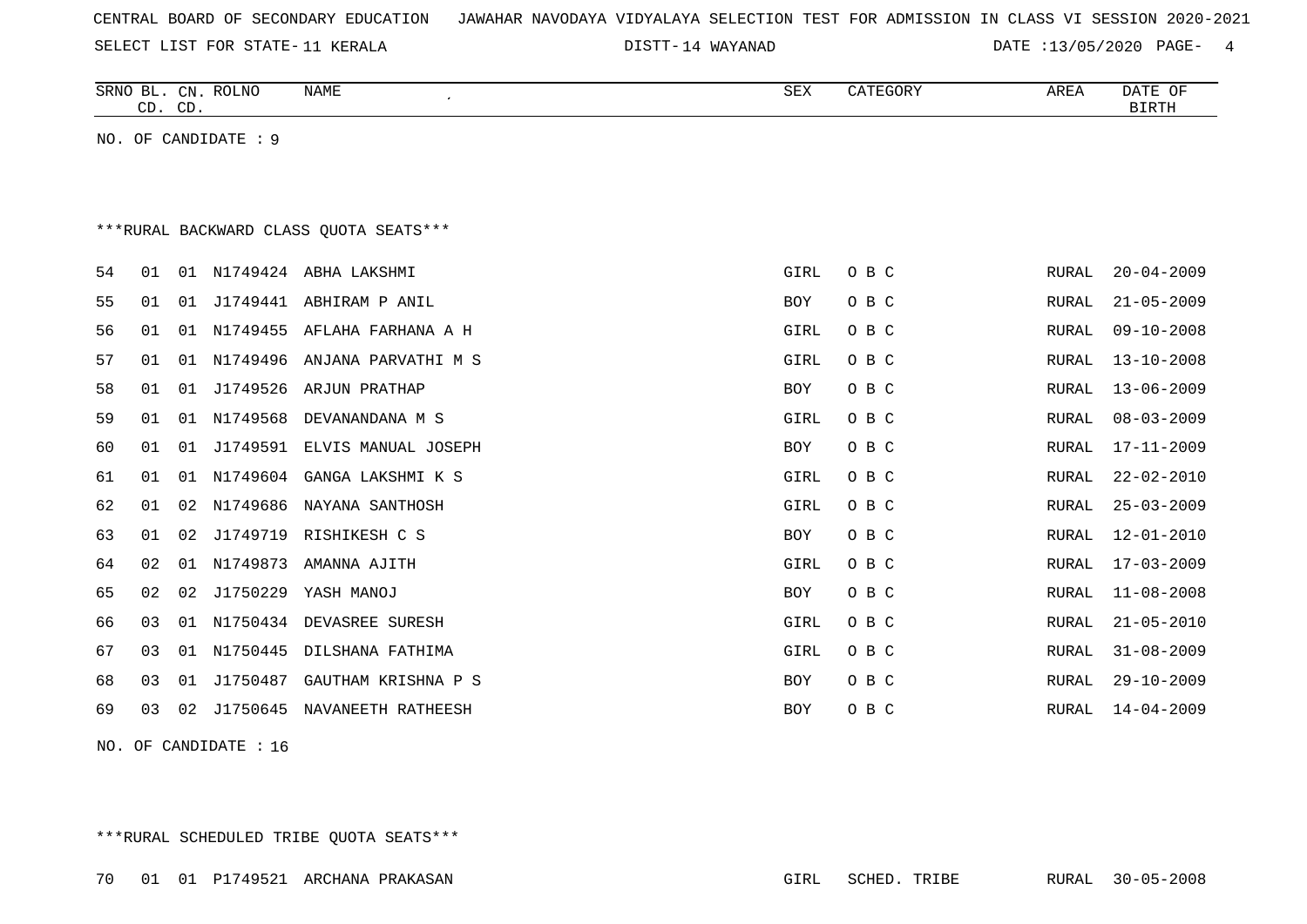SELECT LIST FOR STATE- DISTT- 11 KERALA

14 WAYANAD DATE :13/05/2020 PAGE- 5

|    | CD. CD.                                 |  | SRNO BL. CN. ROLNO    | NAME                            | SEX        | CATEGORY     | AREA  | DATE OF<br><b>BIRTH</b> |  |  |  |
|----|-----------------------------------------|--|-----------------------|---------------------------------|------------|--------------|-------|-------------------------|--|--|--|
|    | ***RURAL SCHEDULED TRIBE OUOTA SEATS*** |  |                       |                                 |            |              |       |                         |  |  |  |
| 71 | 01                                      |  | 01 P1749532 ARYA M K  |                                 | GIRL       | SCHED. TRIBE | RURAL | 14-05-2009              |  |  |  |
| 72 | 01                                      |  |                       | 01 P1749534 ARYA SHAJI          | GIRL       | SCHED. TRIBE | RURAL | $24 - 07 - 2009$        |  |  |  |
| 73 | 01                                      |  |                       | 02 P1749634 KASMEERA CHANDRAN A | GIRL       | SCHED. TRIBE | RURAL | $18 - 03 - 2010$        |  |  |  |
| 74 | 01                                      |  | 02 P1749642 LAYA P S  |                                 | GIRL       | SCHED. TRIBE | RURAL | $04 - 02 - 2009$        |  |  |  |
| 75 | 01                                      |  | 02 L1749643           | MAHESH V S                      | <b>BOY</b> | SCHED. TRIBE | RURAL | $17 - 06 - 2009$        |  |  |  |
| 76 | 01                                      |  |                       | 02 L1749682 NANDU C N           | BOY        | SCHED. TRIBE | RURAL | $31 - 07 - 2009$        |  |  |  |
| 77 | 02                                      |  | 01 P1749897           | ARCHANA RAMESH                  | GIRL       | SCHED. TRIBE | RURAL | $01 - 03 - 2009$        |  |  |  |
| 78 | 03                                      |  |                       | 01 L1750396 ASWIN DEV U S       | BOY        | SCHED. TRIBE | RURAL | $25 - 04 - 2009$        |  |  |  |
| 79 | 03                                      |  |                       | 01 P1750411 AVISHNA V V         | GIRL       | SCHED. TRIBE | RURAL | $06 - 03 - 2009$        |  |  |  |
| 80 | 03                                      |  | 02 P1750784 VAIGA     |                                 | GIRL       | SCHED. TRIBE | RURAL | $28 - 04 - 2009$        |  |  |  |
|    |                                         |  | NO. OF CANDIDATE : 11 |                                 |            |              |       |                         |  |  |  |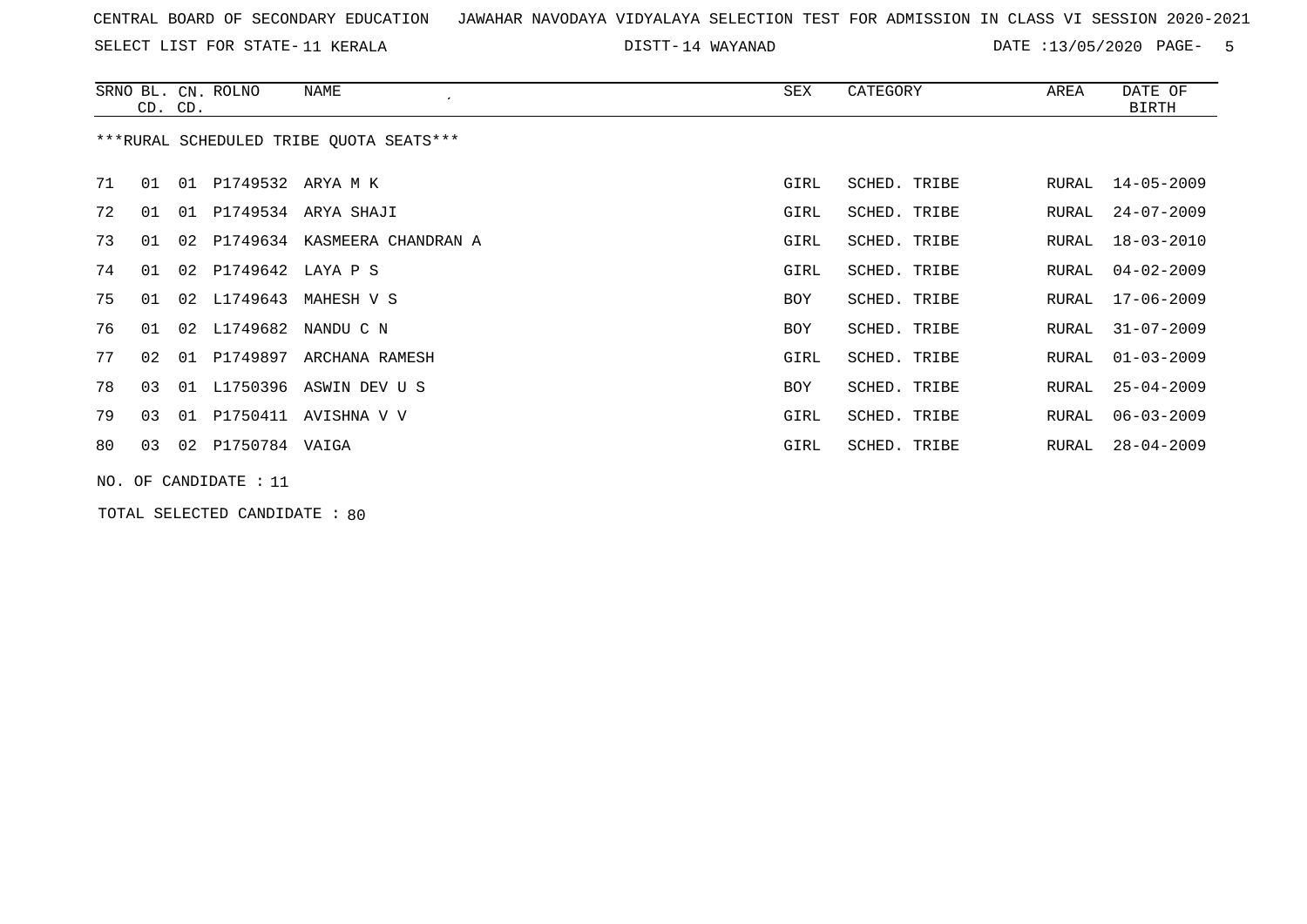CENTRAL BOARD OF SECONDARY EDUCATION JAWAHAR NAVODAYA VIDYALAYA SELECTION TEST FOR ADMISSION IN CLASS VI SESSION 2020-2021 SELECT LIST FOR STATE-26 UT ANDAMAN AND NICOBAR ISLANDS DISTT-DATE :13/05/2020 PAGE- 1

|                | CD. CD. | SRNO BL. CN. ROLNO      | NAME                                   | SEX          | CATEGORY                      | AREA | DATE OF<br><b>BIRTH</b> |
|----------------|---------|-------------------------|----------------------------------------|--------------|-------------------------------|------|-------------------------|
|                |         | ***OPEN UR SEATS***     |                                        |              |                               |      |                         |
| $\mathbf{1}$   |         |                         | 02 01 L3400567 AZMED ALI               | <b>BOY</b>   | SCHED. TRIBE RURAL 09-07-2008 |      |                         |
| $\overline{2}$ |         |                         | 02 01 I3400606 TEJAS KUMAR             | BOY          | GENERAL                       |      | RURAL 25-04-2010        |
|                |         | NO. OF CANDIDATE : 2    |                                        |              |                               |      |                         |
|                |         |                         |                                        |              |                               |      |                         |
|                |         |                         | ***OPEN SCHEDULED CASTE QUOTA SEATS*** |              |                               |      |                         |
| 3              |         | 01 01 P3400548 VENDELIN |                                        | GIRL         | SCHED. TRIBE RURAL 03-03-2009 |      |                         |
| 4              |         |                         | 03 01 P3400662 MONA GRACE              | GIRL         | SCHED. TRIBE RURAL 02-10-2009 |      |                         |
|                |         | NO. OF CANDIDATE : 2    |                                        |              |                               |      |                         |
|                |         |                         |                                        |              |                               |      |                         |
|                |         |                         | *** OPEN BACKWARD CLASS QUOTA SEATS*** |              |                               |      |                         |
| 5              |         |                         | 01 01 I3400341 AAMAN KUMAR SINGH       | BOY          | GENERAL                       |      | RURAL 29-03-2010        |
| 6              |         |                         | 02 01 M3400607 A RISHITHA              | GIRL         | GENERAL                       |      | RURAL 25-07-2010        |
| 7              |         |                         | 03 01 I3400640 ARMAN TIRKEY            | BOY          | GENERAL                       |      | RURAL 02-03-2010        |
|                |         | NO. OF CANDIDATE : 3    |                                        |              |                               |      |                         |
|                |         |                         |                                        |              |                               |      |                         |
|                |         |                         | ***OPEN SCHEDULED TRIBE QUOTA SEATS*** |              |                               |      |                         |
| 8              |         |                         | 01 01 L3400411 H VETHAPAN              | BOY          | SCHED. TRIBE                  |      | RURAL 15-03-2009        |
|                |         |                         |                                        | $\sim$ $  -$ |                               |      | ------- 11.10.0000      |

|  |                           | 9 OI OI P3400423 JESSICA FRANK | GIRL SCHED. TRIBE |  | RURAL 14-10-2009 |
|--|---------------------------|--------------------------------|-------------------|--|------------------|
|  | 10 02 01 P3400571 RITISHA |                                | GIRL SCHED. TRIBE |  | RURAL 09-05-2010 |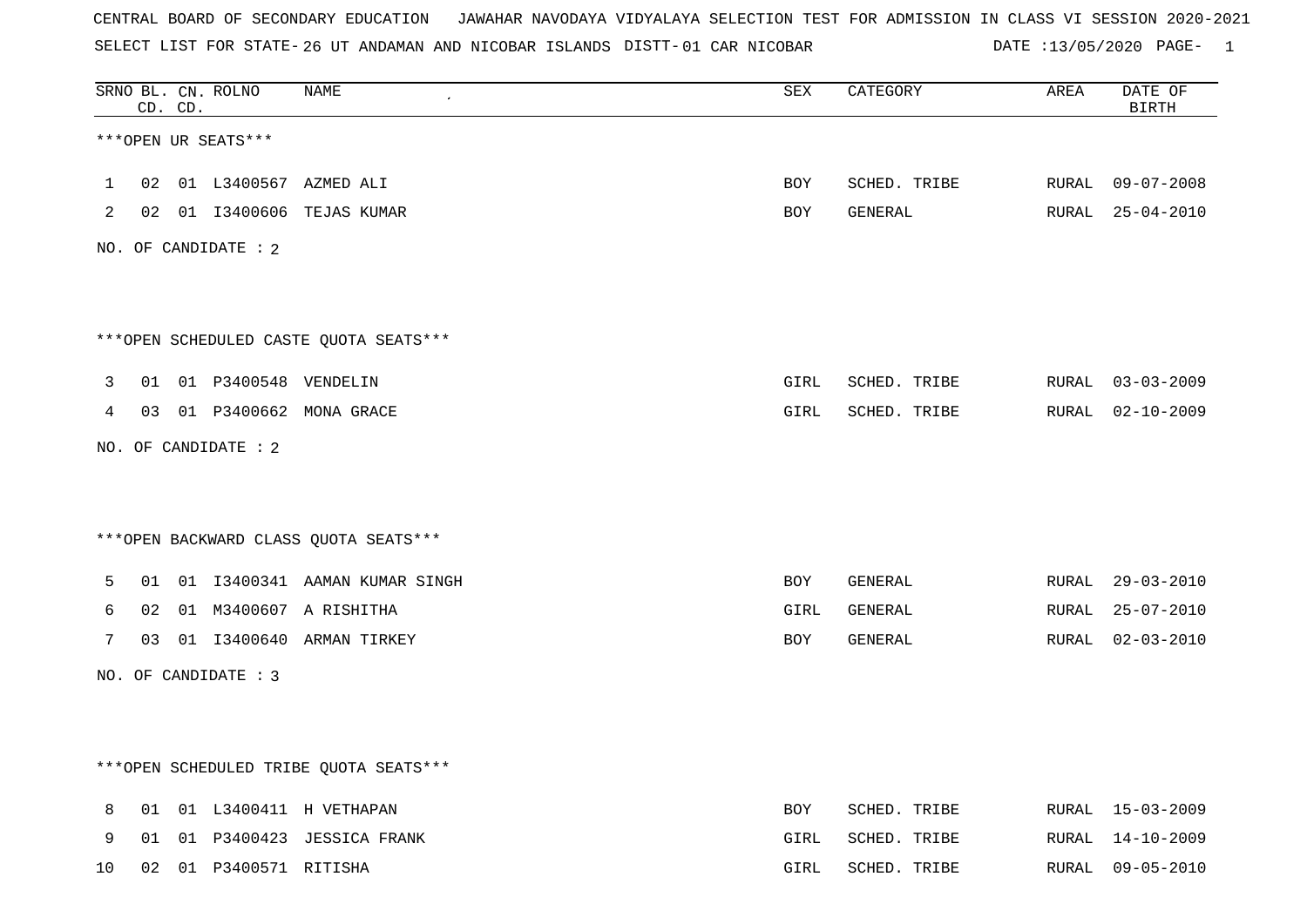SELECT LIST FOR STATE-26 UT ANDAMAN AND NICOBAR ISLANDS DISTT-

DATE :13/05/2020 PAGE- 2

|    | CD. CD. |    | SRNO BL. CN. ROLNO     | NAME<br>$\cdot$      | SEX        | CATEGORY     | AREA  | DATE OF<br>BIRTH |
|----|---------|----|------------------------|----------------------|------------|--------------|-------|------------------|
|    |         |    | NO. OF CANDIDATE : $3$ |                      |            |              |       |                  |
|    |         |    |                        |                      |            |              |       |                  |
|    |         |    |                        |                      |            |              |       |                  |
|    |         |    | ***RURAL OPEN SEATS*** |                      |            |              |       |                  |
| 11 | 01      | 01 | L3400367               | CYRIL VAITHU         | <b>BOY</b> | SCHED. TRIBE | RURAL | $09 - 03 - 2009$ |
| 12 | 01      |    | 01 L3400498            | ROBIONO FRANK        | BOY        | SCHED. TRIBE | RURAL | $30 - 06 - 2009$ |
| 13 | 02      | 01 | P3400603               | SARA SIMEON          | GIRL       | SCHED. TRIBE | RURAL | $09 - 12 - 2009$ |
| 14 | 02      | 02 | I3400617               | RAMA KRISHNAN        | BOY        | GENERAL      | RURAL | $13 - 08 - 2009$ |
| 15 | 03      | 01 | I3400637               | ANMOL TOPPO          | BOY        | GENERAL      | RURAL | $15 - 08 - 2007$ |
| 16 | 03      |    | 01 P3400671            | PRINCY SARANIA       | GIRL       | SCHED. TRIBE | RURAL | $22 - 03 - 2010$ |
| 17 | 03      | 01 |                        | M3400680 U. BAVITHRA | GIRL       | GENERAL      | RURAL | $30 - 05 - 2010$ |
|    |         |    | NO. OF CANDIDATE : $7$ |                      |            |              |       |                  |

\*\*\*RURAL BACKWARD CLASS QUOTA SEATS\*\*\*

18 03 01 M3400661 MAANVI URAON GIRL GENERAL RURAL 02-12-2009

NO. OF CANDIDATE : 1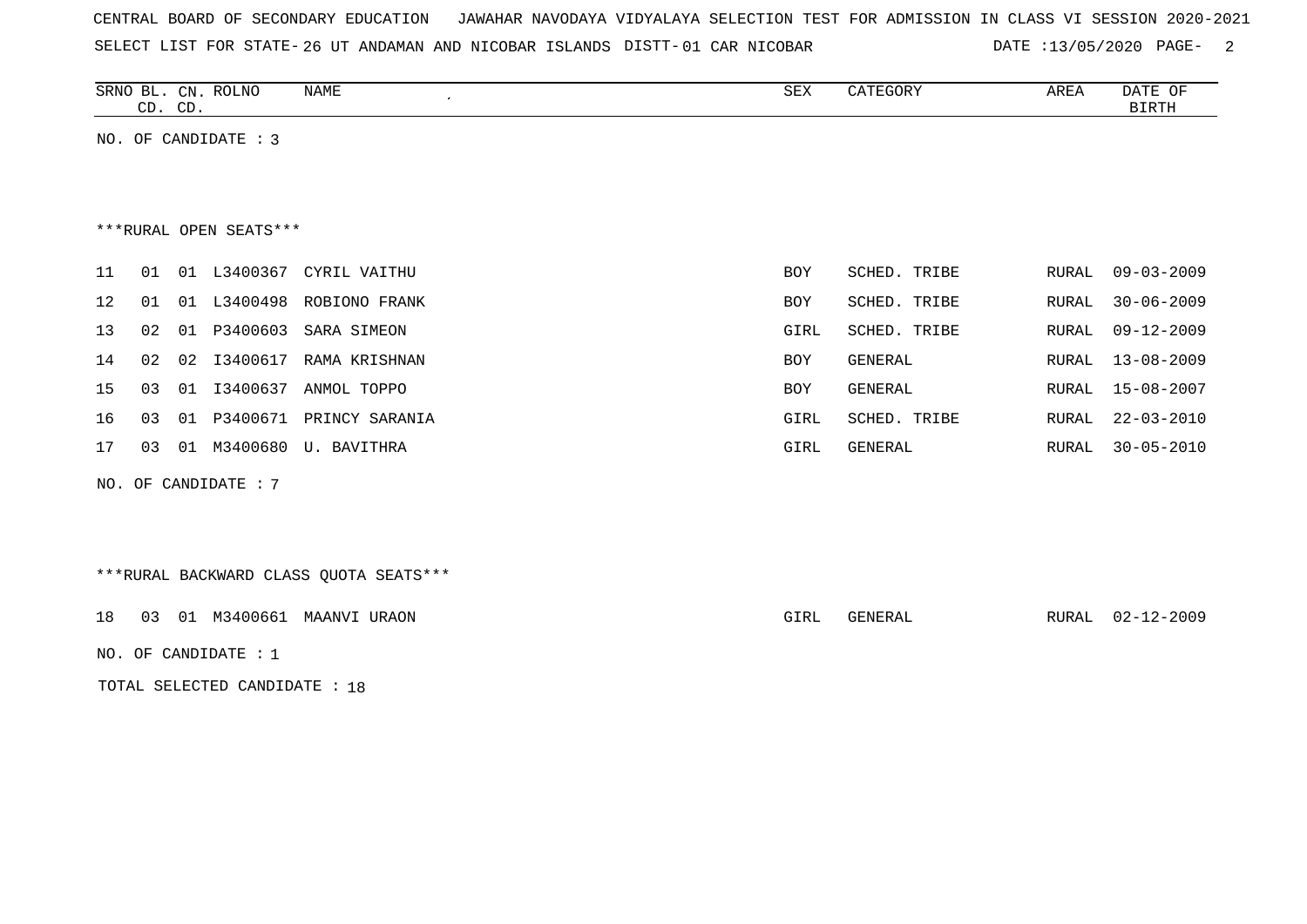CENTRAL BOARD OF SECONDARY EDUCATION JAWAHAR NAVODAYA VIDYALAYA SELECTION TEST FOR ADMISSION IN CLASS VI SESSION 2020-2021 SELECT LIST FOR STATE- DISTT- 26 UT ANDAMAN AND NICOBAR ISLANDS 02 NORTH AND MIDDLE ANDAMAN DATE :13/05/2020 PAGE- 1

|    |    | CD. CD. | SRNO BL. CN. ROLNO    | <b>NAME</b><br>$\pmb{\cdot}$           | ${\tt SEX}$ | CATEGORY     | AREA  | DATE OF<br><b>BIRTH</b> |
|----|----|---------|-----------------------|----------------------------------------|-------------|--------------|-------|-------------------------|
|    |    |         | ***OPEN UR SEATS***   |                                        |             |              |       |                         |
| 1  | 01 |         |                       | 01 J3400893 SUDIP HALDER               | BOY         | O B C        | RURAL | $27 - 08 - 2010$        |
| 2  | 02 | 01      | N3400940              | BARSHA MISTRY                          | GIRL        | O B C        | RURAL | $02 - 01 - 2009$        |
| 3  | 02 | 01      | I3400979              | MOHAMMED REHAN                         | BOY         | GENERAL      | RURAL | $04 - 08 - 2009$        |
| 4  | 02 | 01      |                       | J3400981 NAITIK KARMAKAR               | BOY         | O B C        | RURAL | $20 - 02 - 2009$        |
| 5  | 02 | 01      |                       | I3401020 SHIVAM HAWLADAR               | BOY         | GENERAL      | RURAL | $14 - 04 - 2009$        |
| 6  | 03 | 01      | 03401054 RASHMI       |                                        | GIRL        | SCHED. CASTE | RURAL | $30 - 11 - 2008$        |
| 7  | 03 | 01      |                       | J3401065 HEMAL HALDAR                  | BOY         | O B C        | RURAL | $25 - 06 - 2009$        |
| 8  | 03 | 01      |                       | J3401217 DEBASISH ROY                  | BOY         | O B C        | RURAL | $12 - 11 - 2009$        |
| 9  | 03 | 02      |                       | N3401294 RIYA MONDAL                   | GIRL        | O B C        | RURAL | $20 - 10 - 2009$        |
| 10 | 03 | 02      |                       | I3401311 PRATEEK SAHA                  | BOY         | GENERAL      | RURAL | $06 - 03 - 2009$        |
| 11 | 03 |         |                       | 02 M3401323 SRISTI ROY                 | GIRL        | GENERAL      | RURAL | $28 - 01 - 2010$        |
|    |    |         | NO. OF CANDIDATE : 11 |                                        |             |              |       |                         |
|    |    |         |                       |                                        |             |              |       |                         |
|    |    |         |                       |                                        |             |              |       |                         |
|    |    |         |                       | ***OPEN SCHEDULED CASTE QUOTA SEATS*** |             |              |       |                         |
| 12 | 02 |         |                       | 01 L3401019 SHAUN BARAIK               | <b>BOY</b>  | SCHED. TRIBE |       | RURAL 23-02-2009        |
| 13 | 03 |         | 02 L3401335 NINION    |                                        | BOY         | SCHED. TRIBE | RURAL | $02 - 07 - 2009$        |
|    |    |         | NO. OF CANDIDATE : 2  |                                        |             |              |       |                         |
|    |    |         |                       |                                        |             |              |       |                         |
|    |    |         |                       |                                        |             |              |       |                         |
|    |    |         |                       |                                        |             |              |       |                         |

\*\*\*OPEN BACKWARD CLASS QUOTA SEATS\*\*\*

|  |  | 14 01 01 N3400856 SAKSHIDAS       | GIRL OBC | RURAL 28-11-2009 |
|--|--|-----------------------------------|----------|------------------|
|  |  | 15 02 01 J3400993 PRANTICK SIKDER | BOY OBC  | RURAL 20-12-2008 |
|  |  | 16 03 01 J3401150 SUDEB MISTRY    | BOY OBC  | RURAL 20-01-2010 |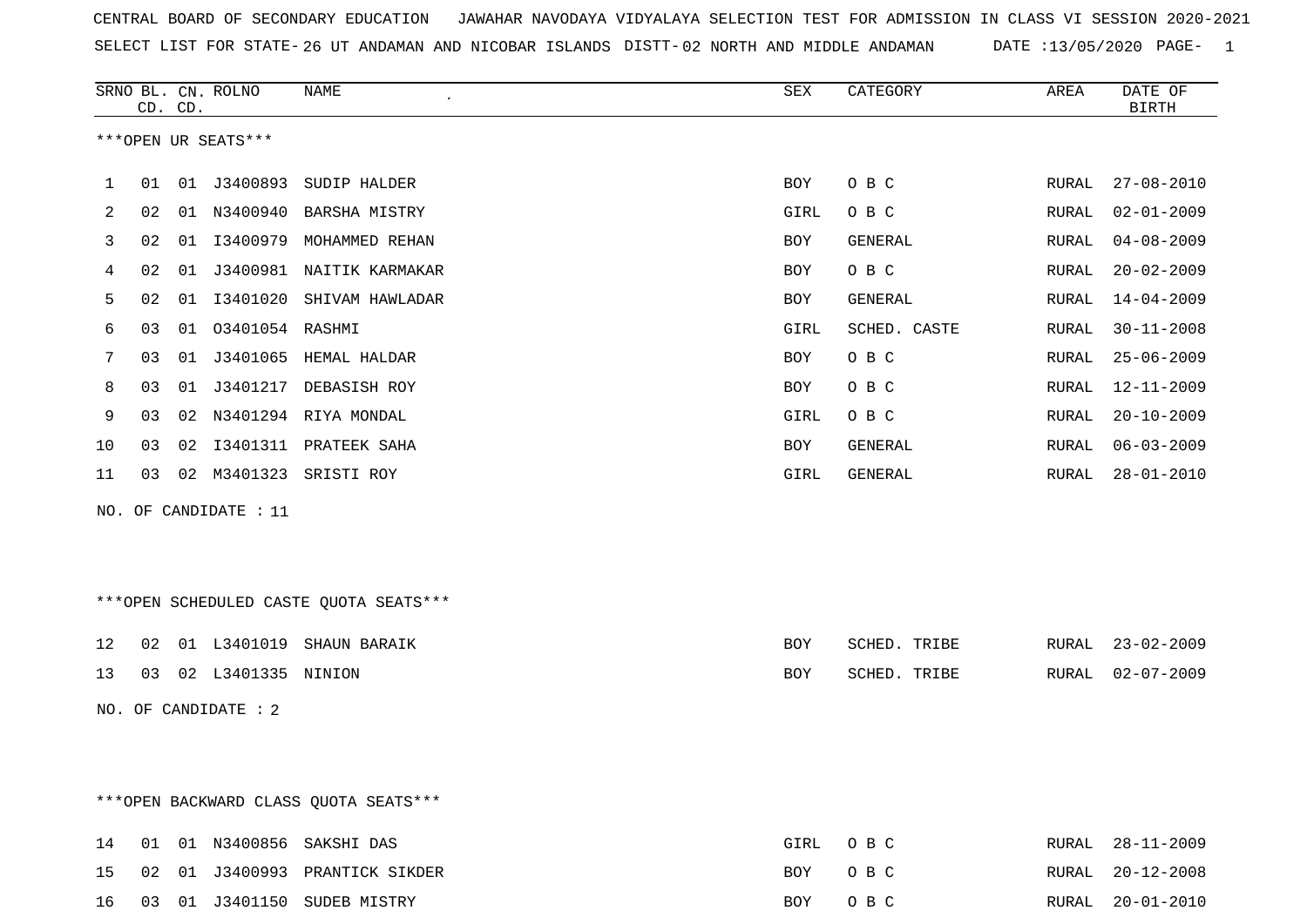CENTRAL BOARD OF SECONDARY EDUCATION JAWAHAR NAVODAYA VIDYALAYA SELECTION TEST FOR ADMISSION IN CLASS VI SESSION 2020-2021 SELECT LIST FOR STATE- DISTT- 26 UT ANDAMAN AND NICOBAR ISLANDS 02 NORTH AND MIDDLE ANDAMAN DATE :13/05/2020 PAGE- 2

|    | CD. CD. |    | SRNO BL. CN. ROLNO     | NAME                                   | SEX  | CATEGORY     | AREA         | DATE OF<br><b>BIRTH</b> |
|----|---------|----|------------------------|----------------------------------------|------|--------------|--------------|-------------------------|
|    |         |    |                        | *** OPEN BACKWARD CLASS QUOTA SEATS*** |      |              |              |                         |
| 17 | 03      |    |                        | 01 N3401258 ANANYA BAROI               | GIRL | O B C        | RURAL        | $24 - 03 - 2010$        |
| 18 | 03      |    |                        | 02 N3401314 PRANSHI BISWAS             | GIRL | O B C        | RURAL        | $05 - 05 - 2009$        |
|    |         |    | NO. OF CANDIDATE : 5   |                                        |      |              |              |                         |
|    |         |    |                        | ***OPEN SCHEDULED TRIBE QUOTA SEATS*** |      |              |              |                         |
| 19 | 02      |    | 01 L3401010            | SAKSHAM BARLA                          | BOY  | SCHED. TRIBE |              | RURAL 18-10-2008        |
|    |         |    | NO. OF CANDIDATE : 1   |                                        |      |              |              |                         |
|    |         |    |                        |                                        |      |              |              |                         |
|    |         |    | ***RURAL OPEN SEATS*** |                                        |      |              |              |                         |
| 20 | 01      |    |                        | 01 N3400683 AARPITA BEPARI             | GIRL | O B C        | RURAL        | $27 - 11 - 2008$        |
| 21 | 01      | 01 | N3400702               | ANCHAL DAS                             | GIRL | O B C        | RURAL        | $17 - 08 - 2009$        |
| 22 | 01      |    |                        | 01 N3400713 ANKSHIKA MONDAL            | GIRL | O B C        | RURAL        | $08 - 01 - 2010$        |
| 23 | 01      | 01 | J3400739               | BIPLAB BAROI                           | BOY  | O B C        | RURAL        | $05 - 10 - 2009$        |
| 24 | 01      | 01 | M3400792               | MANYA                                  | GIRL | GENERAL      | RURAL        | $18 - 09 - 2009$        |
| 25 | 01      | 01 |                        | M3400794 MEGHA BISWAS                  | GIRL | GENERAL      | RURAL        | $25 - 08 - 2009$        |
| 26 | 01      | 01 | I3400812               | PIJUS DAS                              | BOY  | GENERAL      | RURAL        | $13 - 02 - 2009$        |
| 27 | 01      |    | 01 M3400866            | SA YAZHINI                             | GIRL | GENERAL      | RURAL        | $26 - 12 - 2008$        |
| 28 | 01      | 01 |                        | N3400875 SHRUTI HOWLADER               | GIRL | O B C        | RURAL        | $10 - 07 - 2009$        |
| 29 | 01      | 01 |                        | J3400894 SUDIPTO DAS                   | BOY  | O B C        | RURAL        | $15 - 06 - 2009$        |
| 30 | 01      |    |                        | 01 I3400899 SURAJ KUMAR ROY            | BOY  | GENERAL      | RURAL        | $25 - 11 - 2009$        |
| 31 | 01      | 01 | I3400901               | SUVHAM ROY                             | BOY  | GENERAL      | <b>RURAL</b> | $24 - 02 - 2009$        |
| 32 | 02      |    | 01 I3400921 ABISHEK    |                                        | BOY  | GENERAL      | RURAL        | $01 - 04 - 2010$        |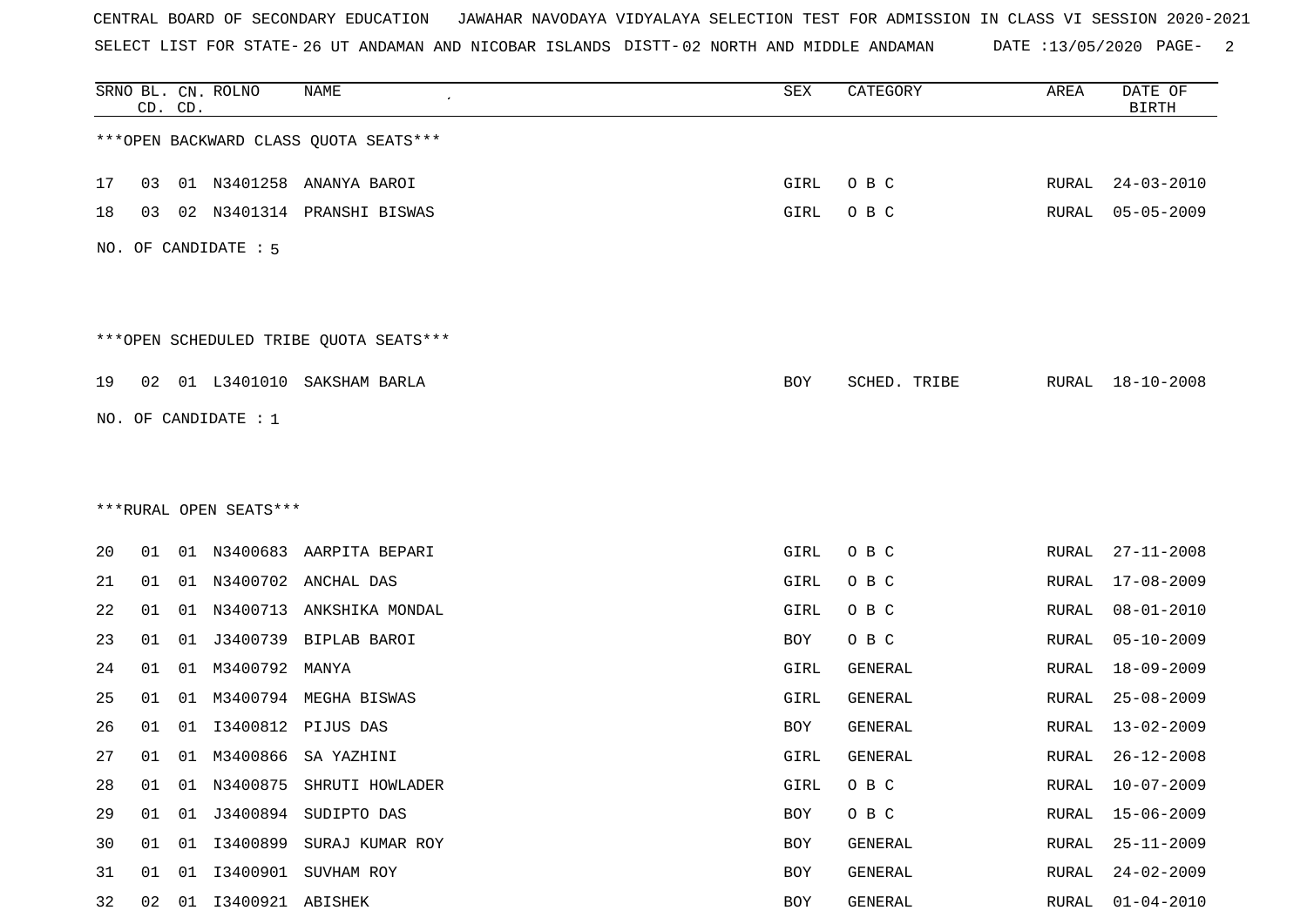CENTRAL BOARD OF SECONDARY EDUCATION JAWAHAR NAVODAYA VIDYALAYA SELECTION TEST FOR ADMISSION IN CLASS VI SESSION 2020-2021 SELECT LIST FOR STATE- DISTT- 26 UT ANDAMAN AND NICOBAR ISLANDS 02 NORTH AND MIDDLE ANDAMAN DATE :13/05/2020 PAGE- 3

|    | CD. CD. |    | SRNO BL. CN. ROLNO     | <b>NAME</b><br>$\cdot$ | <b>SEX</b> | CATEGORY       | AREA         | DATE OF<br><b>BIRTH</b> |
|----|---------|----|------------------------|------------------------|------------|----------------|--------------|-------------------------|
|    |         |    | ***RURAL OPEN SEATS*** |                        |            |                |              |                         |
| 33 | 02      |    | 01 I3400954 G LUCKY    |                        | <b>BOY</b> | GENERAL        | RURAL        | $02 - 02 - 2009$        |
| 34 | 02      | 01 |                        | J3401001 RISHI MONDAL  | <b>BOY</b> | O B C          | RURAL        | $11 - 04 - 2009$        |
| 35 | 02      | 01 | N3401022               | SHRESTHA ROY           | GIRL       | O B C          | <b>RURAL</b> | $08 - 09 - 2008$        |
| 36 | 02      | 01 | M3401033               | SUKRTI HALDER          | GIRL       | <b>GENERAL</b> | <b>RURAL</b> | $14 - 05 - 2009$        |
| 37 | 02      | 01 | I3401037               | TANMAYA BISWAS         | BOY        | GENERAL        | RURAL        | $17 - 12 - 2008$        |
| 38 | 02      | 01 | M3401045               | Y BHAVNA               | GIRL       | GENERAL        | RURAL        | $20 - 11 - 2009$        |
| 39 | 03      | 01 | N3401077               | ANUBHA DAS             | GIRL       | O B C          | <b>RURAL</b> | $15 - 09 - 2009$        |
| 40 | 03      | 01 | N3401080               | TANIYA MANDAL          | GIRL       | O B C          | RURAL        | 14-07-2009              |
| 41 | 03      | 01 | M3401104 SRIJA T       |                        | GIRL       | GENERAL        | <b>RURAL</b> | $02 - 09 - 2009$        |
| 42 | 03      | 01 | N3401105               | ANSHIKHA DEBNATH       | GIRL       | O B C          | <b>RURAL</b> | $02 - 12 - 2009$        |
| 43 | 03      | 01 | I3401122               | ADHARSH. S             | <b>BOY</b> | GENERAL        | RURAL        | $02 - 10 - 2009$        |
| 44 | 03      | 01 | N3401167               | DEEPA BALA             | GIRL       | O B C          | RURAL        | $05 - 05 - 2009$        |
| 45 | 03      | 01 | J3401186               | ARNAB MONDAL           | <b>BOY</b> | O B C          | <b>RURAL</b> | $19 - 09 - 2009$        |
| 46 | 03      | 01 | I3401199               | S. GUNALAN             | <b>BOY</b> | GENERAL        | RURAL        | $12 - 10 - 2007$        |
| 47 | 03      | 01 | M3401210               | SANJANA KUMARI         | GIRL       | GENERAL        | RURAL        | $06 - 05 - 2009$        |
| 48 | 03      | 02 | N3401325               | KRIPA DHALI            | GIRL       | O B C          | <b>RURAL</b> | $04 - 12 - 2009$        |
| 49 | 03      | 02 |                        | J3401327 VICKY MALAKAR | <b>BOY</b> | O B C          | RURAL        | $18 - 11 - 2009$        |

NO. OF CANDIDATE : 30

\*\*\*RURAL BACKWARD CLASS QUOTA SEATS\*\*\*

|  |  | 50 01 01 J3400684 ABHAY DEWRY        | BOY OBC  | RURAL 06-04-2010 |
|--|--|--------------------------------------|----------|------------------|
|  |  | 51 01 01 N3400725 ASMITA PAUL        | GIRL OBC | RURAL 19-02-2010 |
|  |  | 52 01 01 J3400728 BANGSHIDHAR MONDAL | BOY OBC  | RURAL 18-12-2008 |
|  |  | 53 01 01 N3400732 BARSHA MONDAL      | GIRL OBC | RURAL 21-02-2009 |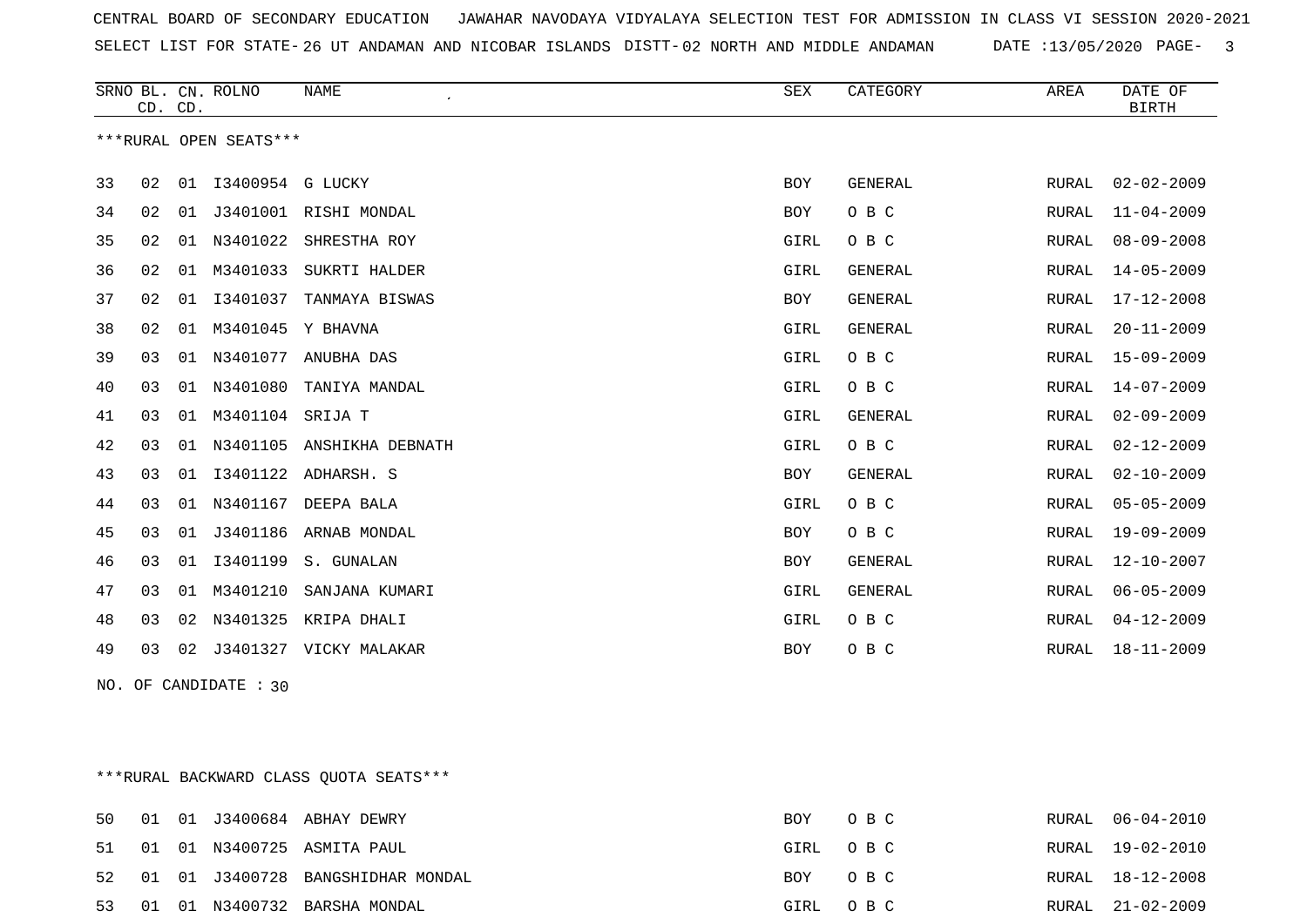CENTRAL BOARD OF SECONDARY EDUCATION JAWAHAR NAVODAYA VIDYALAYA SELECTION TEST FOR ADMISSION IN CLASS VI SESSION 2020-2021 SELECT LIST FOR STATE- DISTT- 26 UT ANDAMAN AND NICOBAR ISLANDS 02 NORTH AND MIDDLE ANDAMAN DATE :13/05/2020 PAGE- 4

|    |    | CD. CD. | SRNO BL. CN. ROLNO | NAME                                   | SEX        | CATEGORY | AREA  | DATE OF<br>BIRTH |
|----|----|---------|--------------------|----------------------------------------|------------|----------|-------|------------------|
|    |    |         |                    | ***RURAL BACKWARD CLASS QUOTA SEATS*** |            |          |       |                  |
| 54 | 01 | 01      |                    | N3400754 DISHA MISTRY                  | GIRL       | O B C    | RURAL | $27 - 08 - 2010$ |
| 55 | 01 | 01      | N3400799           | NANDITA BACHER                         | GIRL       | O B C    | RURAL | $04 - 09 - 2009$ |
| 56 | 01 | 01      | N3400869           | SHILPI BISWAS                          | GIRL       | O B C    | RURAL | $25 - 08 - 2010$ |
| 57 | 02 | 01      | N3400933           | ANUSIKHA HOWLADER                      | GIRL       | O B C    | RURAL | $27 - 01 - 2009$ |
| 58 | 02 | 01      | N3400941           | BHAVYA BALA                            | GIRL       | O B C    | RURAL | $09 - 06 - 2009$ |
| 59 | 02 | 01      | N3401021           | SHRAYA MATABBER                        | GIRL       | O B C    | RURAL | $03 - 01 - 2010$ |
| 60 | 03 | 01      | N3401091           | DHIRA MALLICK                          | GIRL       | O B C    | RURAL | $10 - 03 - 2010$ |
| 61 | 03 | 01      | N3401123           | ANANYA HALDER                          | GIRL       | O B C    | RURAL | $27 - 11 - 2009$ |
| 62 | 03 | 01      | N3401188           | PURABI MONDAL                          | GIRL       | O B C    | RURAL | $13 - 08 - 2010$ |
| 63 | 03 | 01      | N3401211           | ANUSKA MADHU                           | GIRL       | O B C    | RURAL | 18-12-2009       |
| 64 | 03 | 02      | N3401304           | TRISHA MONDAL                          | GIRL       | O B C    | RURAL | $07 - 03 - 2010$ |
| 65 | 03 | 02      | J3401317           | PRITHU MAZUMDER                        | <b>BOY</b> | O B C    | RURAL | $13 - 08 - 2009$ |
|    |    |         |                    |                                        |            |          |       |                  |

NO. OF CANDIDATE : 16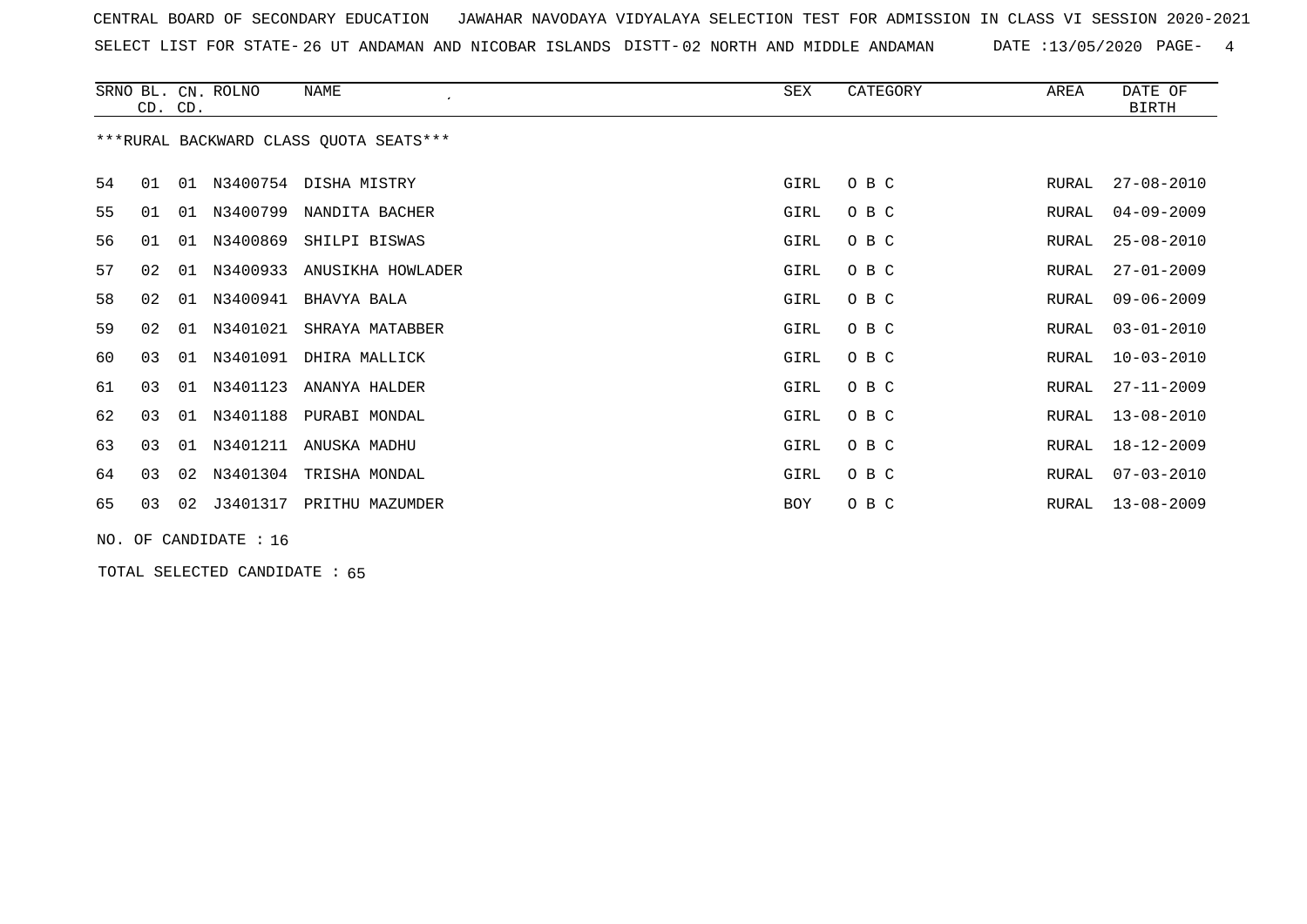CENTRAL BOARD OF SECONDARY EDUCATION JAWAHAR NAVODAYA VIDYALAYA SELECTION TEST FOR ADMISSION IN CLASS VI SESSION 2020-2021 SELECT LIST FOR STATE-26 UT ANDAMAN AND NICOBAR ISLANDS DISTT-DATE :13/05/2020 PAGE- 1

|              |    | CD. CD. | SRNO BL. CN. ROLNO   | <b>NAME</b><br>$\cdot$                 | SEX        | CATEGORY       | AREA  | DATE OF<br><b>BIRTH</b> |
|--------------|----|---------|----------------------|----------------------------------------|------------|----------------|-------|-------------------------|
|              |    |         | ***OPEN UR SEATS***  |                                        |            |                |       |                         |
| $\mathbf{1}$ |    |         |                      | 01 01 J3401391 BARAN HALDER            | BOY        | O B C          | RURAL | $01 - 05 - 2009$        |
| 2            |    |         |                      | 02 02 E3401956 R. DHARSHINI            | GIRL       | GENERAL        | URBAN | $25 - 03 - 2009$        |
| 3            | 03 |         |                      | 01 M3402136 ANAMIKA TIRKEY             | GIRL       | <b>GENERAL</b> | RURAL | $29 - 10 - 2009$        |
| 4            | 03 |         |                      | 01 M3402190 MOUMITA PANDEY             | GIRL       | GENERAL        | RURAL | $07 - 06 - 2008$        |
|              |    |         | NO. OF CANDIDATE : 4 |                                        |            |                |       |                         |
|              |    |         |                      |                                        |            |                |       |                         |
|              |    |         |                      |                                        |            |                |       |                         |
|              |    |         |                      | ***OPEN SCHEDULED CASTE QUOTA SEATS*** |            |                |       |                         |
| 5            | 02 |         |                      | 01 C3401710 B V PARTHASARATHI          | BOY        | SCHED. CASTE   | URBAN | $16 - 10 - 2009$        |
| 6            |    |         |                      | 02 01 C3401816 KOMMU BHARAT SURYA      | <b>BOY</b> | SCHED. CASTE   | URBAN | $03 - 08 - 2009$        |
|              |    |         | NO. OF CANDIDATE : 2 |                                        |            |                |       |                         |
|              |    |         |                      |                                        |            |                |       |                         |
|              |    |         |                      |                                        |            |                |       |                         |
|              |    |         |                      | *** OPEN BACKWARD CLASS QUOTA SEATS*** |            |                |       |                         |
| 7            |    |         |                      | 01  01  J3401369  ANUJ  MANDAL         | BOY        | O B C          |       | RURAL 31-10-2009        |
| 8            | 01 |         |                      | 01 J3401382 ARPAN SAHA                 | BOY        | O B C          | RURAL | $15 - 10 - 2008$        |
| 9            | 02 |         |                      | 02 B3401924 PRATAY MANDAL              | <b>BOY</b> | O B C          | URBAN | $15 - 07 - 2009$        |
|              |    |         | NO. OF CANDIDATE : 3 |                                        |            |                |       |                         |

\*\*\*OPEN SCHEDULED TRIBE QUOTA SEATS\*\*\*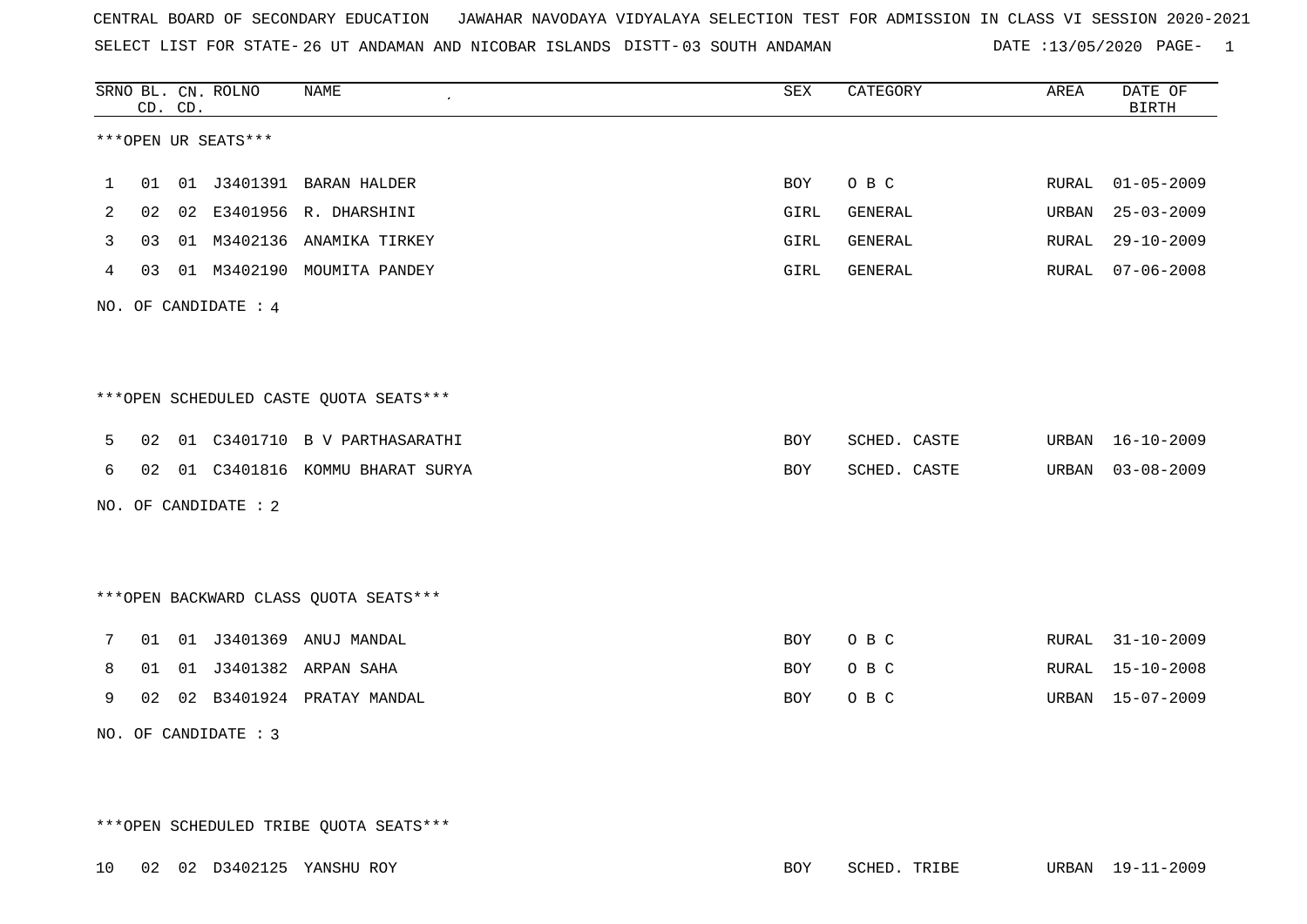SELECT LIST FOR STATE-26 UT ANDAMAN AND NICOBAR ISLANDS DISTT-03 SOUTH ANDAMAN DATE :13/05/2020 PAGE- 2

|    |                        | CD. CD. | SRNO BL. CN. ROLNO     | NAME<br>$\epsilon$ | SEX        | CATEGORY | AREA         | DATE OF<br><b>BIRTH</b> |  |  |  |
|----|------------------------|---------|------------------------|--------------------|------------|----------|--------------|-------------------------|--|--|--|
|    |                        |         | NO. OF CANDIDATE : $1$ |                    |            |          |              |                         |  |  |  |
|    |                        |         |                        |                    |            |          |              |                         |  |  |  |
|    |                        |         |                        |                    |            |          |              |                         |  |  |  |
|    | ***RURAL OPEN SEATS*** |         |                        |                    |            |          |              |                         |  |  |  |
| 11 | 01                     | 01      | M3401411               | DAVI PILLAI        | GIRL       | GENERAL  | RURAL        | $19 - 05 - 2009$        |  |  |  |
| 12 | 01                     | 01      | N3401441               | JOGITA BISWAS      | GIRL       | O B C    | <b>RURAL</b> | $11 - 03 - 2010$        |  |  |  |
| 13 | 01                     | 01      | I3401462               | MADDU YOJIT        | BOY        | GENERAL  | <b>RURAL</b> | $09 - 02 - 2009$        |  |  |  |
| 14 | 01                     | 01      | M3401497               | P RASHMITHA        | GIRL       | GENERAL  | <b>RURAL</b> | $25 - 09 - 2008$        |  |  |  |
| 15 | 01                     | 01      | N3401509               | RASHI CHARAN       | GIRL       | O B C    | <b>RURAL</b> | $23 - 10 - 2009$        |  |  |  |
| 16 | 01                     | 01      | M3401550               | S NEERAJA          | GIRL       | GENERAL  | <b>RURAL</b> | $17 - 02 - 2009$        |  |  |  |
| 17 | 01                     | 01      | J3401555               | SOLOK JOYDHAR      | <b>BOY</b> | O B C    | <b>RURAL</b> | $08 - 05 - 2009$        |  |  |  |
| 18 | 02                     | 01      | J3401641               | ANSHU KR HIRA      | BOY        | O B C    | RURAL        | $20 - 02 - 2010$        |  |  |  |
| 19 | 02                     | 01      | J3401797               | KANKON MONDAL      | BOY        | O B C    | <b>RURAL</b> | $28 - 01 - 2010$        |  |  |  |
| 20 | 02                     | 01      | M3401866               | M.MOHITA           | GIRL       | GENERAL  | <b>RURAL</b> | $24 - 04 - 2010$        |  |  |  |
| 21 | 02                     | 02      | I3401928               | PRITESH SORENG     | BOY        | GENERAL  | <b>RURAL</b> | $18 - 08 - 2009$        |  |  |  |
| 22 | 02                     | 02      | N3401967               | RIYA KULLU         | GIRL       | O B C    | <b>RURAL</b> | $03 - 09 - 2009$        |  |  |  |
| 23 | 03                     | 01      | J3402135               | AKASH MONDAL       | <b>BOY</b> | O B C    | <b>RURAL</b> | $19 - 09 - 2008$        |  |  |  |
| 24 | 03                     | 01      | I3402154               | B UDAY             | BOY        | GENERAL  | <b>RURAL</b> | $08 - 10 - 2009$        |  |  |  |
| 25 | 03                     | 01      |                        | M3402193 M ROHINI  | GIRL       | GENERAL  | <b>RURAL</b> | $26 - 05 - 2010$        |  |  |  |

NO. OF CANDIDATE : 15

\*\*\*RURAL BACKWARD CLASS QUOTA SEATS\*\*\*

|  |  | 26 01 01 J3401510 RAWNAK MONDAL | BOY OBC  |  | RURAL 17-01-2010 |
|--|--|---------------------------------|----------|--|------------------|
|  |  | 27 01 01 N3401551 SNEHADAS      | GIRL OBC |  | RURAL 24-10-2008 |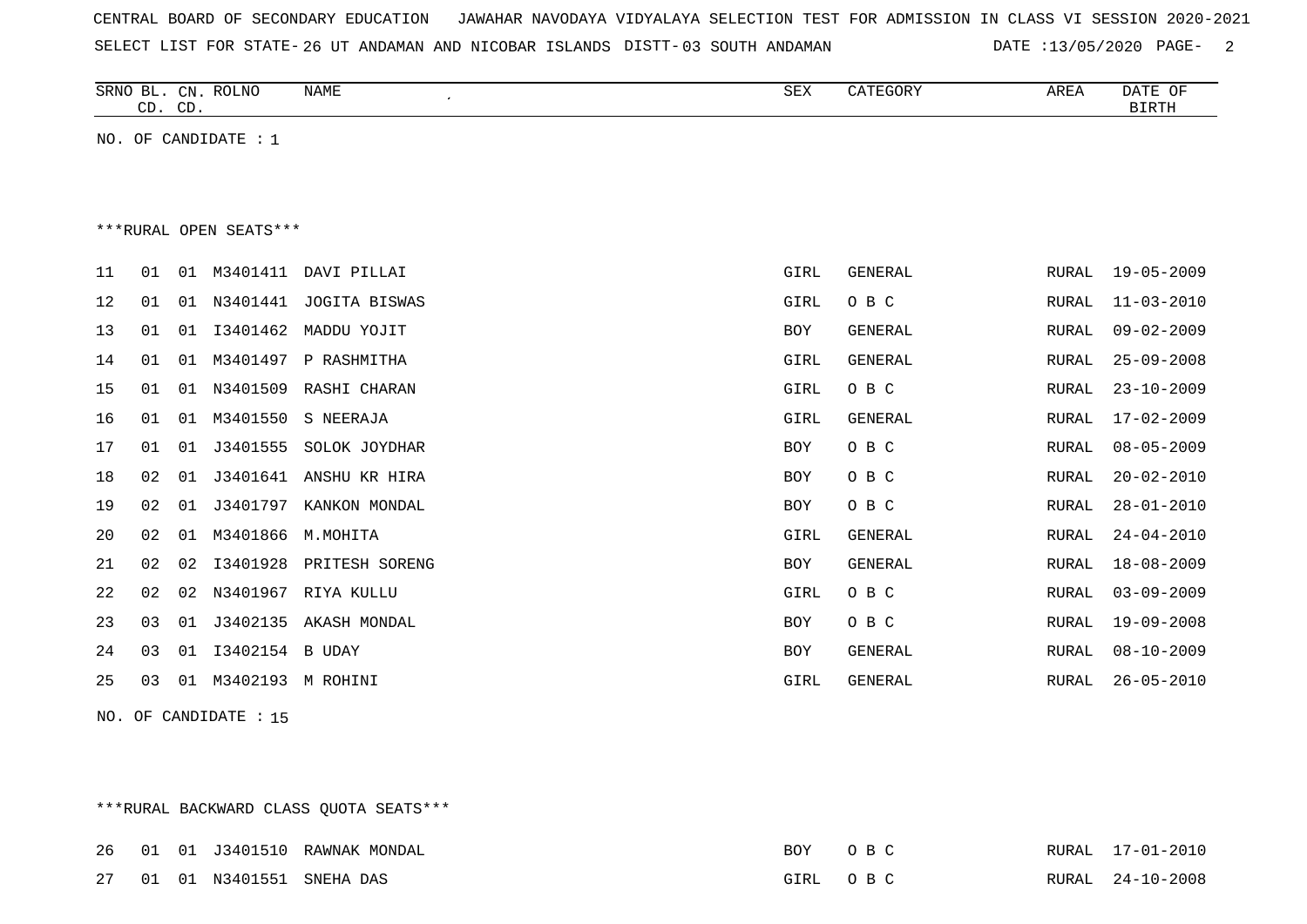SELECT LIST FOR STATE-26 UT ANDAMAN AND NICOBAR ISLANDS DISTT-03 SOUTH ANDAMAN DATE :13/05/2020 PAGE- 3

|     |                                        | CD. CD. | SRNO BL. CN. ROLNO | NAME<br>$\epsilon$      | SEX  | CATEGORY | AREA  | DATE OF<br><b>BIRTH</b> |  |  |
|-----|----------------------------------------|---------|--------------------|-------------------------|------|----------|-------|-------------------------|--|--|
|     | ***RURAL BACKWARD CLASS QUOTA SEATS*** |         |                    |                         |      |          |       |                         |  |  |
| 28  | 03                                     |         |                    | 01 N3402137 ANANYA ROY  | GIRL | O B C    | RURAL | $30 - 07 - 2009$        |  |  |
| 29  | 03                                     | 01      |                    | J3402158 DEBANSH HALDER | BOY  | O B C    | RURAL | $16 - 03 - 2010$        |  |  |
| 30  | 03                                     | 01      | N3402167           | ESHIKA SAHA             | GIRL | O B C    | RURAL | $28 - 06 - 2009$        |  |  |
| 31  | 03                                     | 01      | J3402208           | ROHAN MONDAL            | BOY  | O B C    | RURAL | $10 - 04 - 2009$        |  |  |
| 32  | 03                                     | 01      | J3402225           | SUBHASISH BAIRAGI       | BOY  | O B C    | RURAL | 09-02-2010              |  |  |
| 33  | 03                                     | 01      | J3402226           | SUBOJIT BAIDYA          | BOY  | O B C    | RURAL | $30 - 01 - 2010$        |  |  |
| NO. |                                        |         | OF CANDIDATE: 8    |                         |      |          |       |                         |  |  |
|     |                                        |         |                    |                         |      |          |       |                         |  |  |

\*\*\*RURAL SCHEDULED TRIBE QUOTA SEATS\*\*\*

|  |  | 34 03 01 L3402147 AZRIEL DELROY |      | SCHED. TRIBE | RURAL | $03 - 04 - 2009$ |
|--|--|---------------------------------|------|--------------|-------|------------------|
|  |  | 35 03 01 P3402220 SHYLEEN ANGEL | GIRL | SCHED. TRIBE | RURAL | $20 - 12 - 2008$ |

NO. OF CANDIDATE : 2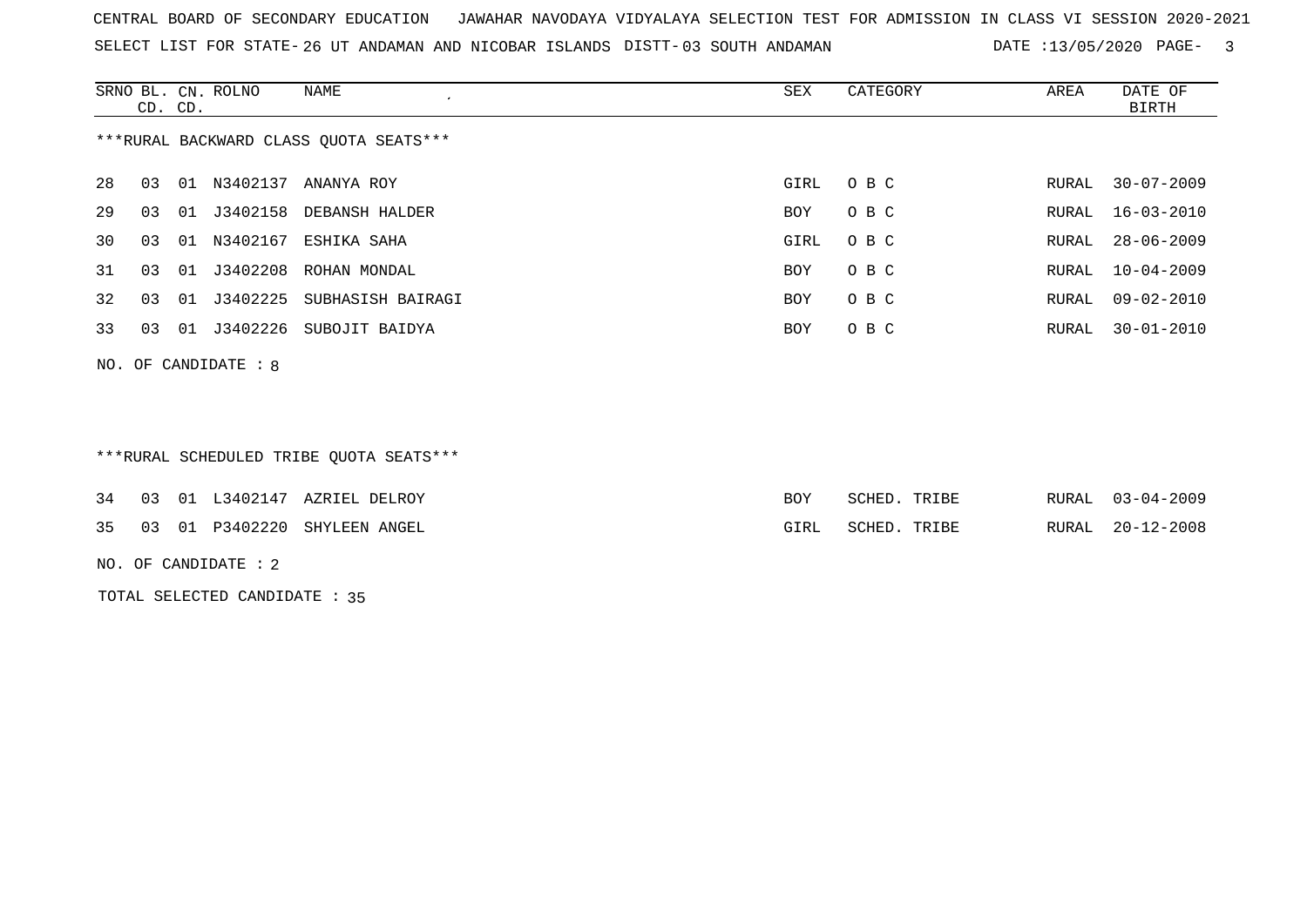| CENTRAL BOARD OF SECONDARY EDUCATION – JAWAHAR NAVODAYA VIDYALAYA SELECTION TEST FOR ADMISSION IN CLASS VI SESSION 2020-2021 |  |  |  |  |
|------------------------------------------------------------------------------------------------------------------------------|--|--|--|--|
|------------------------------------------------------------------------------------------------------------------------------|--|--|--|--|

SELECT LIST FOR STATE- DISTT- 32 UT LAKSHADWEEP 01 MINICOY DATE :13/05/2020 PAGE- 1

|   |    | CD. CD. | SRNO BL. CN. ROLNO   | <b>NAME</b>                             | ${\tt SEX}$ | CATEGORY     | AREA  | DATE OF<br><b>BIRTH</b> |
|---|----|---------|----------------------|-----------------------------------------|-------------|--------------|-------|-------------------------|
|   |    |         | ***OPEN UR SEATS***  |                                         |             |              |       |                         |
|   |    |         |                      | 1 06 01 P3415579 NAJIYA BINDH ANWER D N | GIRL        | SCHED. TRIBE |       | RURAL 29-12-2009        |
|   |    |         | NO. OF CANDIDATE : 1 |                                         |             |              |       |                         |
|   |    |         |                      |                                         |             |              |       |                         |
|   |    |         |                      | ***OPEN SCHEDULED CASTE QUOTA SEATS***  |             |              |       |                         |
| 2 |    |         |                      | 02 01 H3415391 ASNA AFREEN              | GIRL        | SCHED. TRIBE |       | URBAN 20-07-2009        |
| 3 |    |         |                      | 06 01 L3415571 MOHAMMED RAZEEN V M      | BOY         | SCHED. TRIBE |       | RURAL 01-06-2009        |
|   |    |         | NO. OF CANDIDATE : 2 |                                         |             |              |       |                         |
|   |    |         |                      |                                         |             |              |       |                         |
|   |    |         |                      | *** OPEN DISABLED QUOTA SEATS***        |             |              |       |                         |
|   |    |         |                      | 4 01 01 B3415342 HARIMANGESH INDORA     | BOY         | O B C        |       | URBAN 23-06-2009        |
|   |    |         | NO. OF CANDIDATE : 1 |                                         |             |              |       |                         |
|   |    |         |                      |                                         |             |              |       |                         |
|   |    |         |                      | ***OPEN SCHEDULED TRIBE QUOTA SEATS***  |             |              |       |                         |
| 5 | 03 |         |                      | 01 L3415437 MOHAMMED JAFFER SADIK P P   | BOY         | SCHED. TRIBE |       | RURAL 07-04-2009        |
| 6 | 07 |         |                      | 01 P3415621 RUBAIDA D M                 | GIRL        | SCHED. TRIBE |       | RURAL 26-02-2009        |
| 7 | 10 |         |                      | 01 L3415685 MOHAMMED THAHSEEM P P       | BOY         | SCHED. TRIBE | RURAL | $12 - 04 - 2009$        |

NO. OF CANDIDATE : 3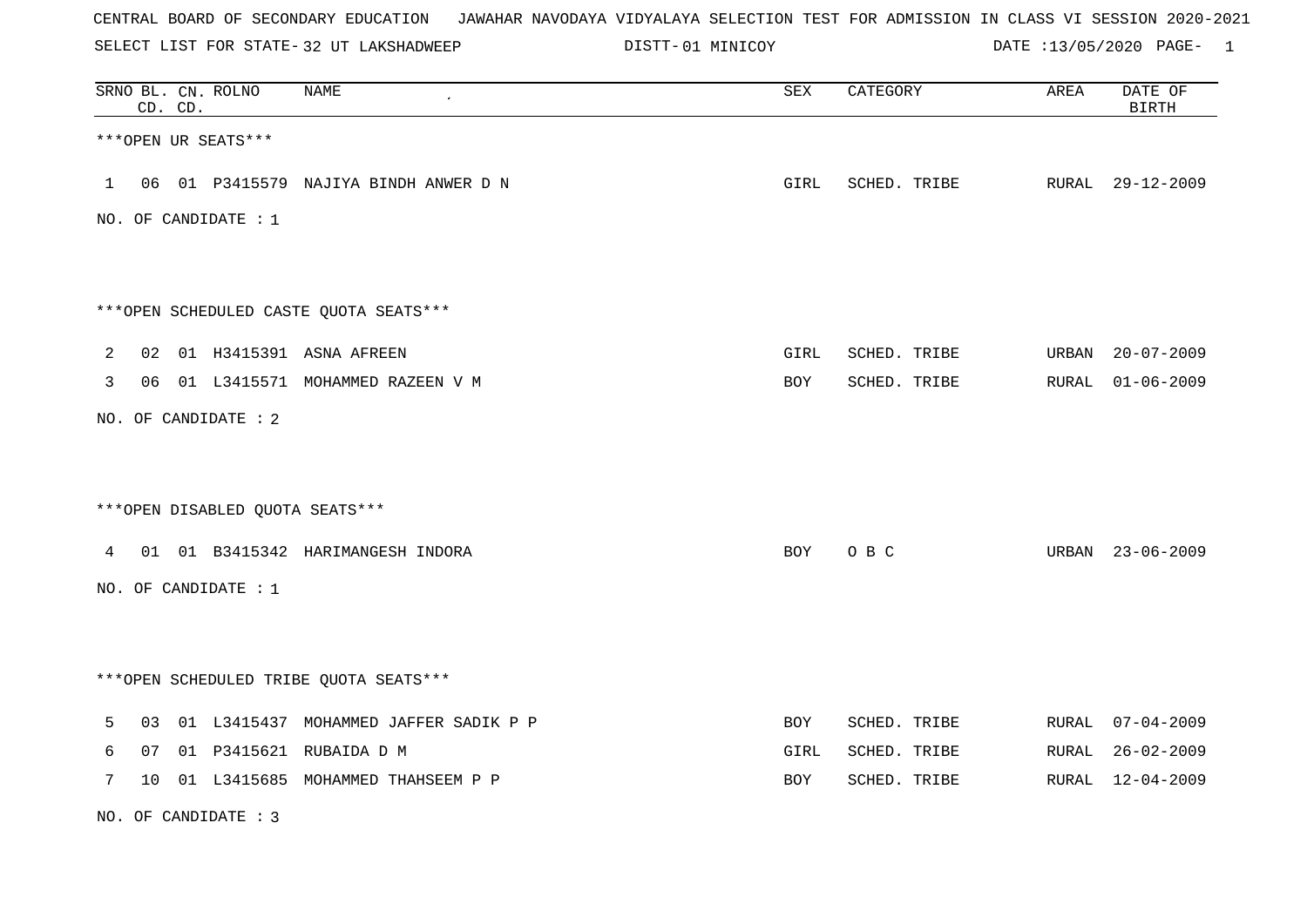SELECT LIST FOR STATE- DISTT- 32 UT LAKSHADWEEP

DISTT-01 MINICOY **DATE** :13/05/2020 PAGE- 2

|    |                                          | CD. CD. | SRNO BL. CN. ROLNO     | <b>NAME</b>                             | <b>SEX</b> | CATEGORY     | AREA  | DATE OF<br><b>BIRTH</b> |  |  |
|----|------------------------------------------|---------|------------------------|-----------------------------------------|------------|--------------|-------|-------------------------|--|--|
|    |                                          |         | ***RURAL OPEN SEATS*** |                                         |            |              |       |                         |  |  |
| 8  | 01                                       |         |                        | 01 L3415335 AYMAN ALI                   | BOY        | SCHED. TRIBE | RURAL | 17-02-2009              |  |  |
| 9  |                                          |         |                        | 01 01 P3415338 FAHEEMA.Y.M              | GIRL       | SCHED. TRIBE | RURAL | $28 - 01 - 2009$        |  |  |
| 10 | 02                                       |         |                        | 01 L3415415 RONAQ HUSSAIN O.V           | BOY        | SCHED. TRIBE | RURAL | $25 - 02 - 2009$        |  |  |
| 11 | 03                                       |         |                        | 01 L3415439 MOHAMMED RINSHAD M K        | BOY        | SCHED. TRIBE | RURAL | $16 - 03 - 2009$        |  |  |
| 12 | 05                                       |         |                        | 01 P3415503 FAISA BEEGUM R M            | GIRL       | SCHED. TRIBE | RURAL | $05 - 06 - 2009$        |  |  |
| 13 | 06                                       |         |                        | 01 L3415569 MOHAMMED MAHROOF K K        | BOY        | SCHED. TRIBE | RURAL | 17-01-2009              |  |  |
| 14 | 09                                       |         |                        | 01 P3415667 NAFIDA HUSSAIN M C          | GIRL       | SCHED. TRIBE |       | RURAL 04-04-2009        |  |  |
|    |                                          |         | NO. OF CANDIDATE : 7   |                                         |            |              |       |                         |  |  |
|    |                                          |         |                        |                                         |            |              |       |                         |  |  |
|    |                                          |         |                        |                                         |            |              |       |                         |  |  |
|    |                                          |         |                        | ***RURAL SCHEDULED CASTE OUOTA SEATS*** |            |              |       |                         |  |  |
| 15 | 01                                       |         |                        | 01 L3415376 SAMITH MOHAMMED H L B       | <b>BOY</b> | SCHED. TRIBE | RURAL | 13-11-2008              |  |  |
| 16 | 04                                       |         |                        | 01 P3415454 AMNA JAVADHA P I            | GIRL       | SCHED. TRIBE | RURAL | $21 - 12 - 2008$        |  |  |
| 17 | 05                                       |         |                        | 01 P3415508 HADEEJA HANIYA T K          | GIRL       | SCHED. TRIBE | RURAL | $06 - 04 - 2009$        |  |  |
| 18 | 05                                       |         |                        | 01 P3415515 MABROORA M K                | GIRL       | SCHED. TRIBE | RURAL | 18-10-2009              |  |  |
| 19 |                                          |         |                        | 07 01 L3415606 MOHAMMED SHAH KHAN M K   | BOY        | SCHED. TRIBE |       | RURAL 13-05-2009        |  |  |
|    |                                          |         | NO. OF CANDIDATE : 5   |                                         |            |              |       |                         |  |  |
|    |                                          |         |                        |                                         |            |              |       |                         |  |  |
|    |                                          |         |                        |                                         |            |              |       |                         |  |  |
|    | *** RURAL SCHEDULED TRIBE QUOTA SEATS*** |         |                        |                                         |            |              |       |                         |  |  |
| 20 |                                          |         |                        | 01 01 L3415328 AFSAL ABID               | BOY        | SCHED. TRIBE |       | RURAL 23-05-2009        |  |  |
| 21 |                                          |         |                        | 01 01 P3415340 FAZLEENA MUTHEGE         | GIRL       | SCHED. TRIBE | RURAL | $01 - 12 - 2008$        |  |  |

22 02 01 P3415395 FATHIMA A GIRL SCHED. TRIBE RURAL 23-10-2009

23 04 01 P3415459 FATHIMA JUHANA SHRIN . A GIRL SCHED. TRIBE RURAL 02-07-2009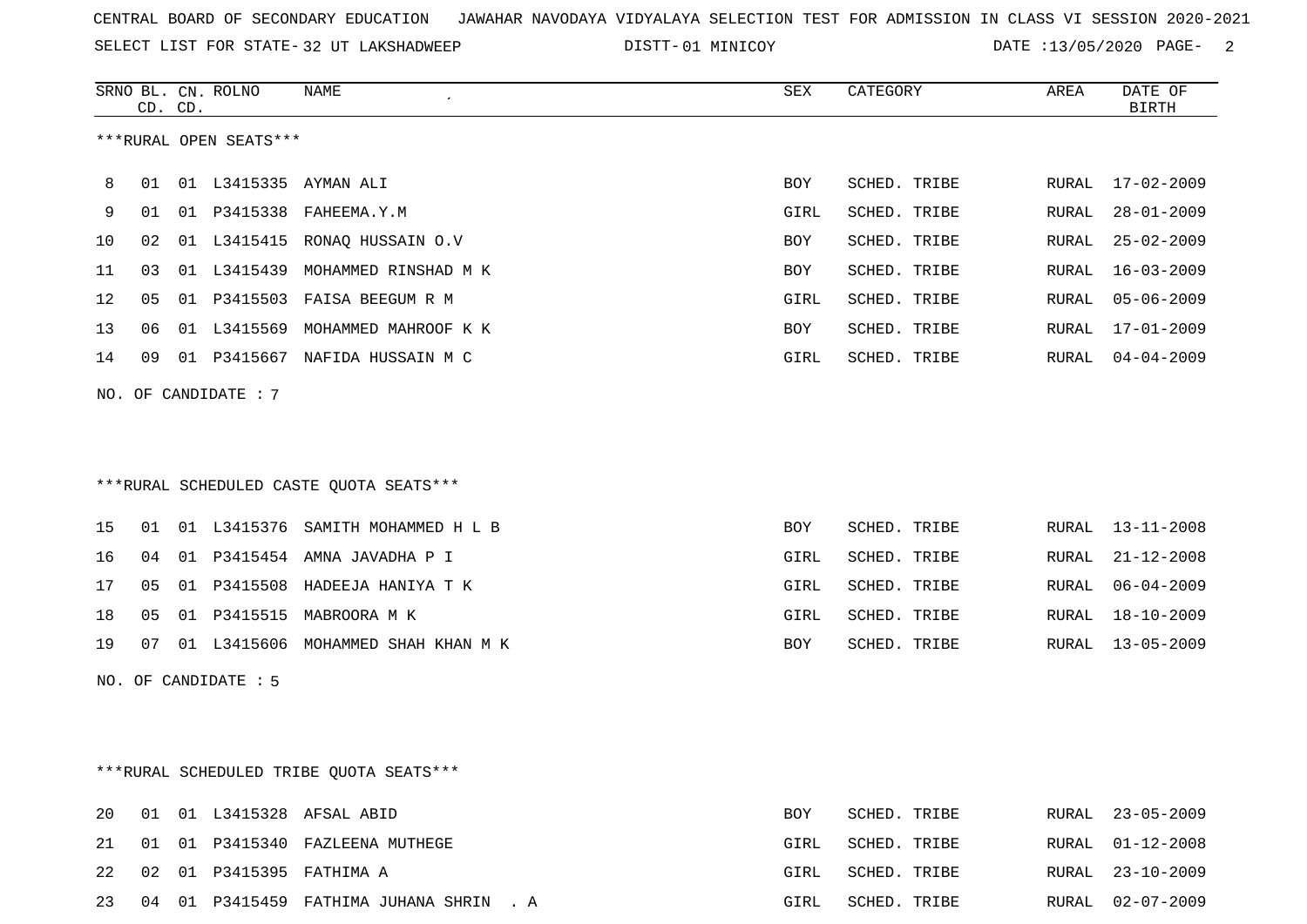SELECT LIST FOR STATE- DISTT- 32 UT LAKSHADWEEP

DISTT-01 MINICOY **DATE** :13/05/2020 PAGE- 3

|                                         | CD. CD. |    | SRNO BL. CN. ROLNO | NAME                        | SEX        | CATEGORY     | AREA  | DATE OF<br>BIRTH |  |
|-----------------------------------------|---------|----|--------------------|-----------------------------|------------|--------------|-------|------------------|--|
| ***RURAL SCHEDULED TRIBE OUOTA SEATS*** |         |    |                    |                             |            |              |       |                  |  |
| 24                                      | 05      |    |                    | 01 P3415543 NISHADHA P P    | GIRL       | SCHED. TRIBE | RURAL | $09 - 11 - 2008$ |  |
| 25                                      | 07      |    | 01 L3415587        | ABDUL SINAN B P             | BOY        | SCHED. TRIBE | RURAL | $14 - 01 - 2009$ |  |
| 26                                      | 07      |    |                    | 01 L3415588 AFREED KHAN K M | <b>BOY</b> | SCHED. TRIBE |       | RURAL 18-08-2009 |  |
| 27                                      | 07      | 01 | P3415599           | HUMAIRA BANU A P            | GIRL       | SCHED. TRIBE | RURAL | $13 - 11 - 2009$ |  |
| 28                                      | 07      |    |                    | 01 P3415630 VASILA K P      | GIRL       | SCHED. TRIBE | RURAL | $14 - 06 - 2008$ |  |
| 29                                      | 09      |    | 01 L3415660        | MOHAMMED RIMSHAD KHAN T M   | <b>BOY</b> | SCHED. TRIBE | RURAL | $16 - 04 - 2009$ |  |
| NO. OF CANDIDATE : $10$                 |         |    |                    |                             |            |              |       |                  |  |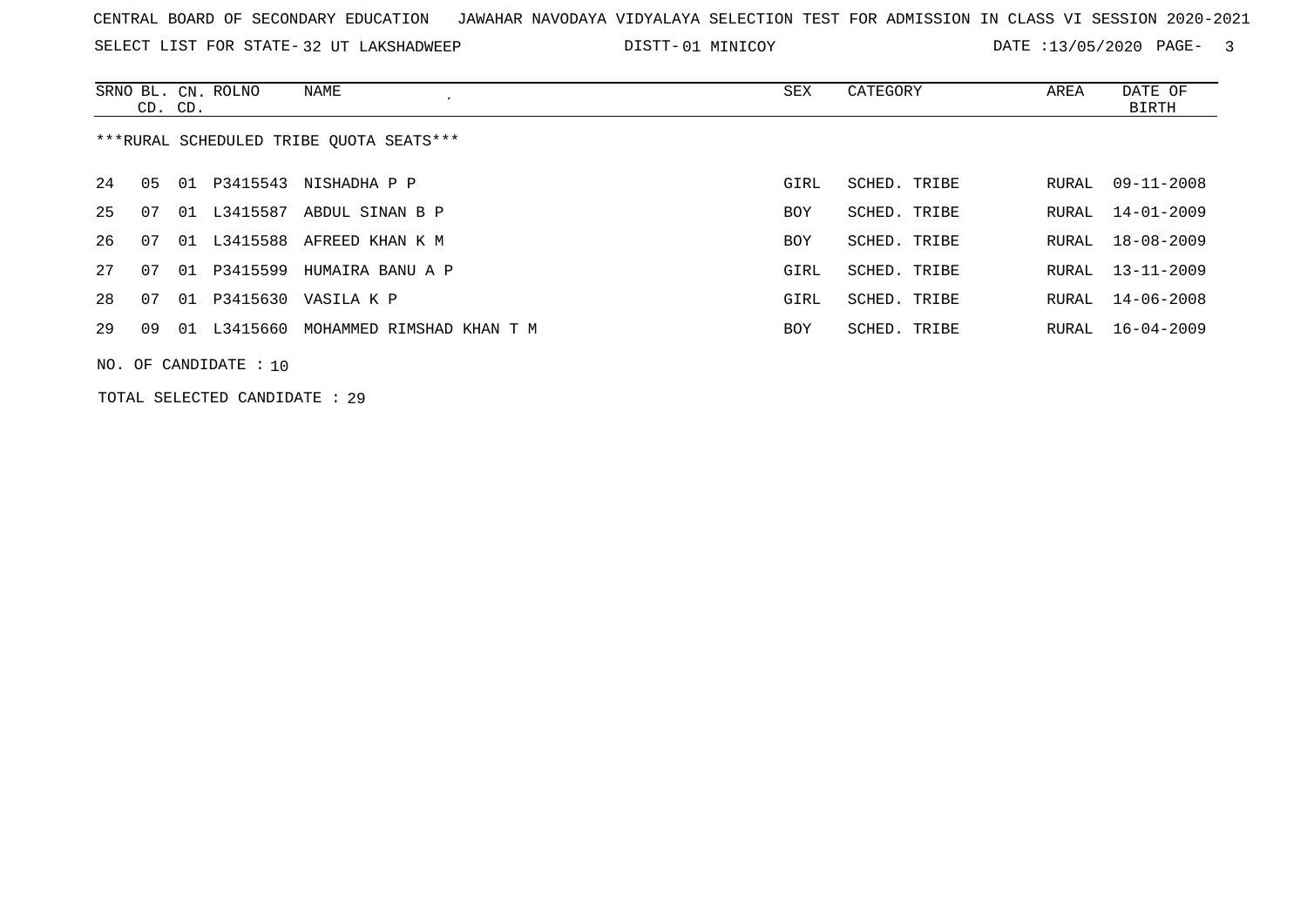SELECT LIST FOR STATE- DISTT- 33 UT PUDUCHERRY

01 KARAIKAL DATE :13/05/2020 PAGE- 1

|    |    | CD. CD. | SRNO BL. CN. ROLNO    | <b>NAME</b><br>$\pmb{\cdot}$           | ${\tt SEX}$ | CATEGORY     | AREA  | DATE OF<br><b>BIRTH</b> |
|----|----|---------|-----------------------|----------------------------------------|-------------|--------------|-------|-------------------------|
|    |    |         | ***OPEN UR SEATS***   |                                        |             |              |       |                         |
| 1  | 01 |         | 01 N3415775 ANUSHA A  |                                        | GIRL        | O B C        | RURAL | $24 - 05 - 2009$        |
| 2  | 01 |         | 01 K3415887           | DHANVANTH VARSHAN V                    | BOY         | SCHED. CASTE | RURAL | $18 - 12 - 2009$        |
| 3  | 01 | 01      |                       | B3416038 JALAL MOHAMED J               | <b>BOY</b>  | O B C        | URBAN | $15 - 04 - 2010$        |
| 4  | 01 | 02      | G3416109              | KAVIPRIYA .C                           | GIRL        | SCHED. CASTE | URBAN | $23 - 07 - 2009$        |
| 5  | 01 | 02      |                       | C3416150 KISHORE .R                    | BOY         | SCHED. CASTE | URBAN | $26 - 03 - 2009$        |
| 6  | 01 |         | 02 N3416338 NISI G    |                                        | GIRL        | O B C        | RURAL | $19 - 05 - 2010$        |
| 7  | 01 | 02      |                       | B3416395 PRAGADEESH P                  | <b>BOY</b>  | O B C        | URBAN | $24 - 10 - 2009$        |
| 8  | 01 | 03      | J3416497 ROHIT H      |                                        | BOY         | O B C        | RURAL | $19 - 10 - 2009$        |
| 9  | 01 | 03      |                       | J3416696 S. RAGHUL                     | <b>BOY</b>  | $O$ B $C$    | RURAL | $14 - 03 - 2009$        |
| 10 | 01 |         |                       | 03 G3416794 THANISHA .N                | GIRL        | SCHED. CASTE | URBAN | $11 - 08 - 2010$        |
|    |    |         | NO. OF CANDIDATE : 10 |                                        |             |              |       |                         |
|    |    |         |                       |                                        |             |              |       |                         |
|    |    |         |                       |                                        |             |              |       |                         |
|    |    |         |                       | ***OPEN SCHEDULED CASTE QUOTA SEATS*** |             |              |       |                         |
| 11 | 01 |         | 02 K3416235 MANOJ     |                                        | <b>BOY</b>  | SCHED. CASTE | RURAL | $22 - 06 - 2010$        |
| 12 | 01 | 02      |                       | 03416385 POOJITHA S                    | GIRL        | SCHED. CASTE | RURAL | $24 - 03 - 2010$        |
| 13 | 01 | 03      |                       | 03416685 S M MATHUVATHANE              | GIRL        | SCHED. CASTE | RURAL | $18 - 06 - 2010$        |
| 14 | 01 |         |                       | 03 K3416847 VIJAY EDISON S             | BOY         | SCHED. CASTE | RURAL | $14 - 04 - 2010$        |
|    |    |         | NO. OF CANDIDATE : 4  |                                        |             |              |       |                         |
|    |    |         |                       |                                        |             |              |       |                         |

\*\*\*OPEN BACKWARD CLASS QUOTA SEATS\*\*\* 15 01 01 F3415878 DEVADHARSHINI .G GIRL O B C URBAN 17-06-2009URBAN 17-06-2009 16 01 02 J3416173 KRISHNAKUMAR B BOY O B C RURAL 06-11-2009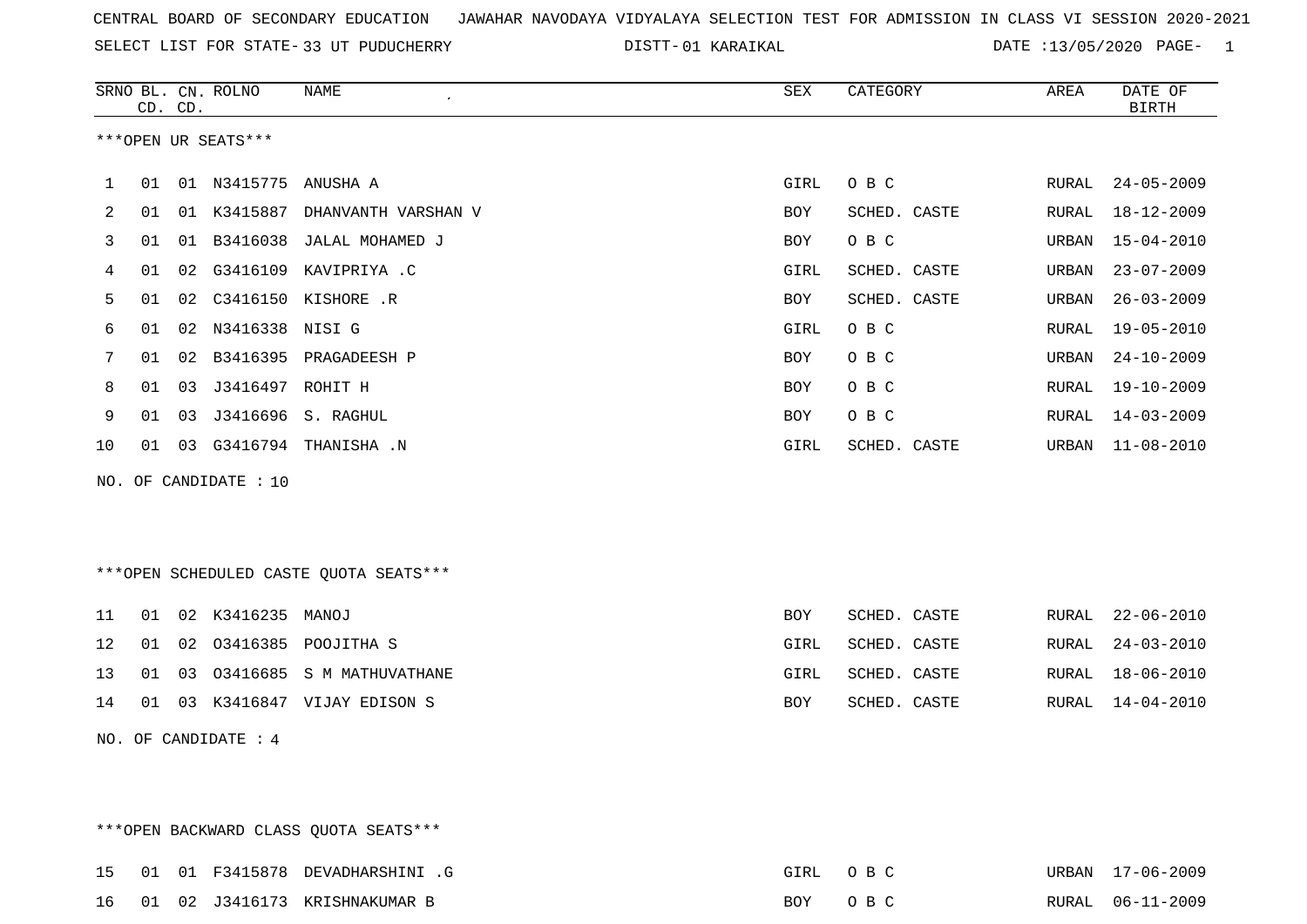SELECT LIST FOR STATE- DISTT- 33 UT PUDUCHERRY

01 KARAIKAL DATE :13/05/2020 PAGE- 2

|    |    | CD. CD. | SRNO BL. CN. ROLNO       | <b>NAME</b>                             | SEX  | CATEGORY     | AREA  | DATE OF<br><b>BIRTH</b> |
|----|----|---------|--------------------------|-----------------------------------------|------|--------------|-------|-------------------------|
|    |    |         |                          | *** OPEN BACKWARD CLASS QUOTA SEATS***  |      |              |       |                         |
| 17 | 01 |         |                          | 02 N3416223 MAHESWARI A                 | GIRL | O B C        |       | RURAL 17-09-2009        |
| 18 | 01 | 02      | B3416299                 | MUHAMMED AATHIF S                       | BOY  | O B C        | URBAN | $15 - 06 - 2010$        |
| 19 | 01 |         | 03 N3416757              | SUGIRTHA .V                             | GIRL | O B C        | RURAL | $07 - 10 - 2009$        |
|    |    |         | NO. OF CANDIDATE : 5     |                                         |      |              |       |                         |
|    |    |         |                          | *** OPEN SCHEDULED TRIBE QUOTA SEATS*** |      |              |       |                         |
| 20 |    |         | 01  03  03416874  V KAVI |                                         | GIRL | SCHED. CASTE |       | RURAL 27-07-2010        |
|    |    |         | NO. OF CANDIDATE : 1     |                                         |      |              |       |                         |
|    |    |         |                          |                                         |      |              |       |                         |
|    |    |         |                          |                                         |      |              |       |                         |
|    |    |         | ***RURAL OPEN SEATS***   |                                         |      |              |       |                         |
| 21 |    |         |                          | 01 01 N3415753 AMIRTHA K                | GIRL | O B C        | RURAL | 12-06-2010              |
| 22 | 01 |         |                          | 01 K3415757 ANANDHA KUMAR S             | BOY  | SCHED. CASTE | RURAL | $04 - 06 - 2009$        |
| 23 | 01 |         |                          | 01 K3415764 ANBUSEMMOZHI                | BOY  | SCHED. CASTE | RURAL | $28 - 08 - 2010$        |
| 24 | 01 | 01      | J3415821                 | <b>BALA GANESH .M</b>                   | BOY  | O B C        | RURAL | 12-11-2009              |
| 25 | 01 |         | 01 K3415830 BARATH K     |                                         | BOY  | SCHED. CASTE | RURAL | 13-08-2010              |
| 26 | 01 | 01      | N3415867                 | DARSHA S                                | GIRL | O B C        | RURAL | $05 - 10 - 2009$        |
| 27 |    |         |                          | 01 01 03415875 DEEPIKA V                | GIRL | SCHED. CASTE | RURAL | $20 - 10 - 2009$        |
| 28 | 01 |         |                          | 01 N3415895 DHARSHANA S                 | GIRL | O B C        | RURAL | $29 - 05 - 2010$        |
| 29 | 01 |         |                          | 01 N3415927 DURGA DEVI                  | GIRL | O B C        | RURAL | $05 - 09 - 2009$        |
| 30 | 01 |         | 01 K3415935 EASWARAN     |                                         | BOY  | SCHED. CASTE | RURAL | $05 - 05 - 2010$        |
| 31 | 01 | 01      |                          | J3415991 HANISH .T                      | BOY  | $O$ B $C$    | RURAL | $26 - 02 - 2010$        |
| 32 | 01 |         |                          | 02 03416127 KEERTHANA.B                 | GIRL | SCHED. CASTE | RURAL | $07 - 05 - 2010$        |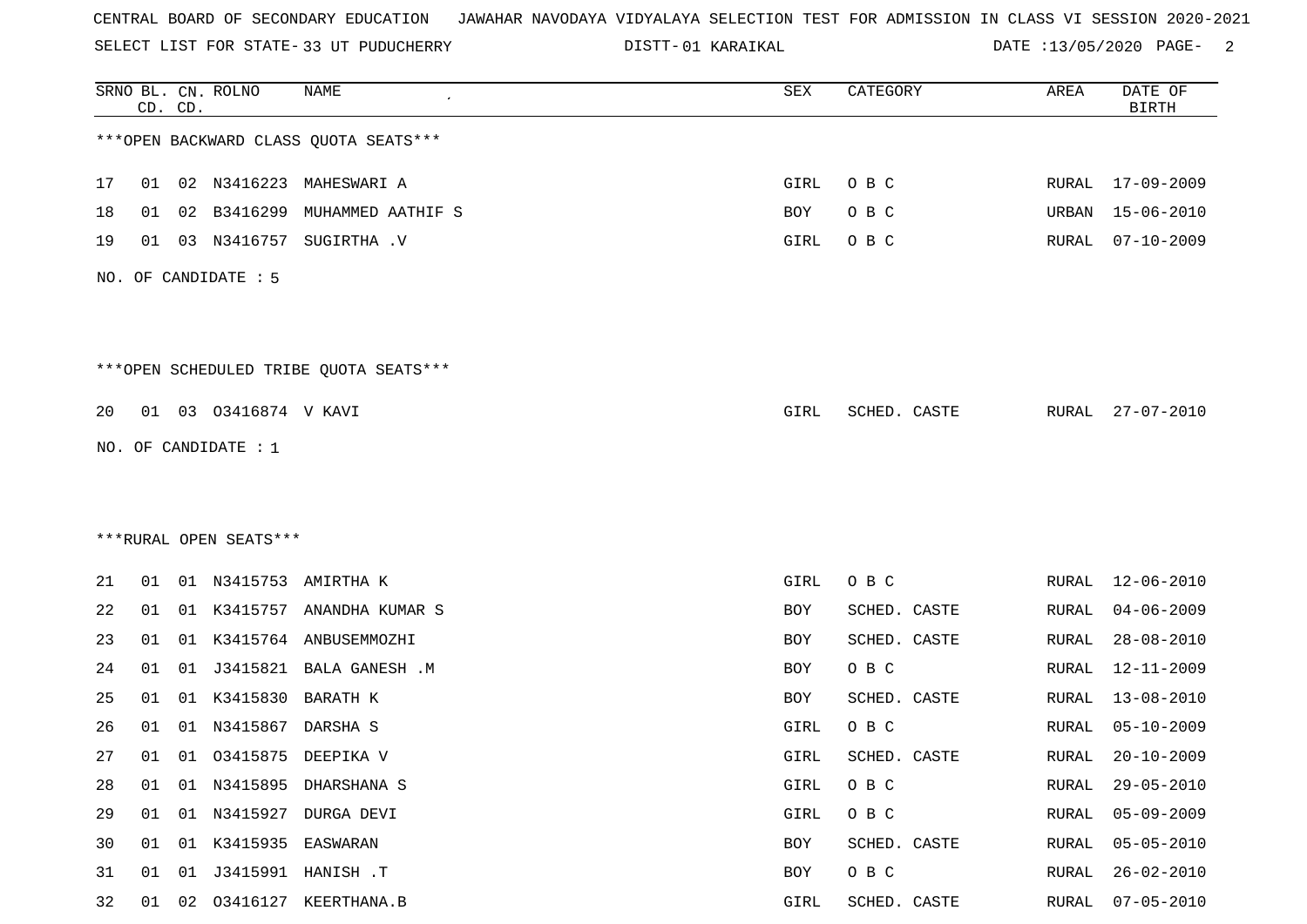SELECT LIST FOR STATE- DISTT- 33 UT PUDUCHERRY

01 KARAIKAL DATE :13/05/2020 PAGE- 3

|    | CD. CD. |    | SRNO BL. CN. ROLNO     | <b>NAME</b><br>$\epsilon$ | <b>SEX</b> | CATEGORY       | AREA         | DATE OF<br><b>BIRTH</b> |
|----|---------|----|------------------------|---------------------------|------------|----------------|--------------|-------------------------|
|    |         |    | ***RURAL OPEN SEATS*** |                           |            |                |              |                         |
| 33 | 01      | 02 |                        | 03416191 LEKSHIKA.K       | GIRL       | SCHED. CASTE   | RURAL        | $10 - 06 - 2010$        |
| 34 | 01      | 02 | J3416273               | MOHAMED NAMESH H          | BOY        | O B C          | RURAL        | $14 - 09 - 2009$        |
| 35 | 01      | 02 | N3416294               | M SWATHI                  | GIRL       | O B C          | <b>RURAL</b> | $28 - 12 - 2009$        |
| 36 | 01      | 02 |                        | K3416344 NITHISHWARAN.E   | BOY        | SCHED. CASTE   | RURAL        | $27 - 05 - 2010$        |
| 37 | 01      | 02 | J3416403               | PRATHAP C                 | <b>BOY</b> | O B C          | RURAL        | $02 - 03 - 2010$        |
| 38 | 01      | 02 | J3416409               | PRAVEEN S                 | BOY        | O B C          | RURAL        | $05 - 08 - 2009$        |
| 39 | 01      | 03 | J3416551               | SAM DANIEL J              | <b>BOY</b> | O B C          | RURAL        | $19 - 12 - 2009$        |
| 40 | 01      | 03 | J3416571               | SANJAI .S                 | BOY        | O B C          | RURAL        | $04 - 06 - 2010$        |
| 41 | 01      | 03 | J3416577               | SANJAY A                  | <b>BOY</b> | O B C          | RURAL        | $22 - 01 - 2010$        |
| 42 | 01      | 03 | J3416593               | S. AROON                  | <b>BOY</b> | O B C          | RURAL        | $19 - 09 - 2009$        |
| 43 | 01      | 03 | N3416667               | SIVAKARUNYA .S            | GIRL       | O B C          | RURAL        | $12 - 09 - 2009$        |
| 44 | 01      | 03 | 03416739               | SUBALAKSHMI.M             | GIRL       | SCHED. CASTE   | RURAL        | $06 - 12 - 2009$        |
| 45 | 01      | 03 | I3416759               | SUHAN PANDA S             | <b>BOY</b> | <b>GENERAL</b> | RURAL        | $02 - 04 - 2010$        |
| 46 | 01      | 03 | N3416831               | VEDHANAYAGI S             | GIRL       | O B C          | RURAL        | $09 - 10 - 2009$        |
| 47 | 01      | 03 | K3416838               | V HARSHAN                 | <b>BOY</b> | SCHED. CASTE   | <b>RURAL</b> | $25 - 06 - 2009$        |
| 48 | 01      | 03 | K3416868 VISHWA V      |                           | <b>BOY</b> | SCHED. CASTE   | <b>RURAL</b> | $13 - 08 - 2009$        |

NO. OF CANDIDATE : 28

\*\*\*RURAL SCHEDULED CASTE QUOTA SEATS\*\*\*

| 49    | 01 |  | 01 K3415741 AKASH RAO           | BOY  | SCHED. CASTE |       | RURAL 11-05-2010 |
|-------|----|--|---------------------------------|------|--------------|-------|------------------|
| 50 01 |    |  | 01 K3415818 BADRINATH .M        | BOY  | SCHED. CASTE | RURAL | 28-06-2009       |
|       |    |  | 51 01 01 03415954 EZHILARASI K  | GIRL | SCHED. CASTE |       | RURAL 21-08-2010 |
|       |    |  | 52 01 01 03416010 HARISHMA B    | GIRL | SCHED. CASTE |       | RURAL 10-07-2010 |
|       |    |  | 53 01 01 K3416074 J SIVAPRAGASH | BOY  | SCHED. CASTE |       | RURAL 16-09-2009 |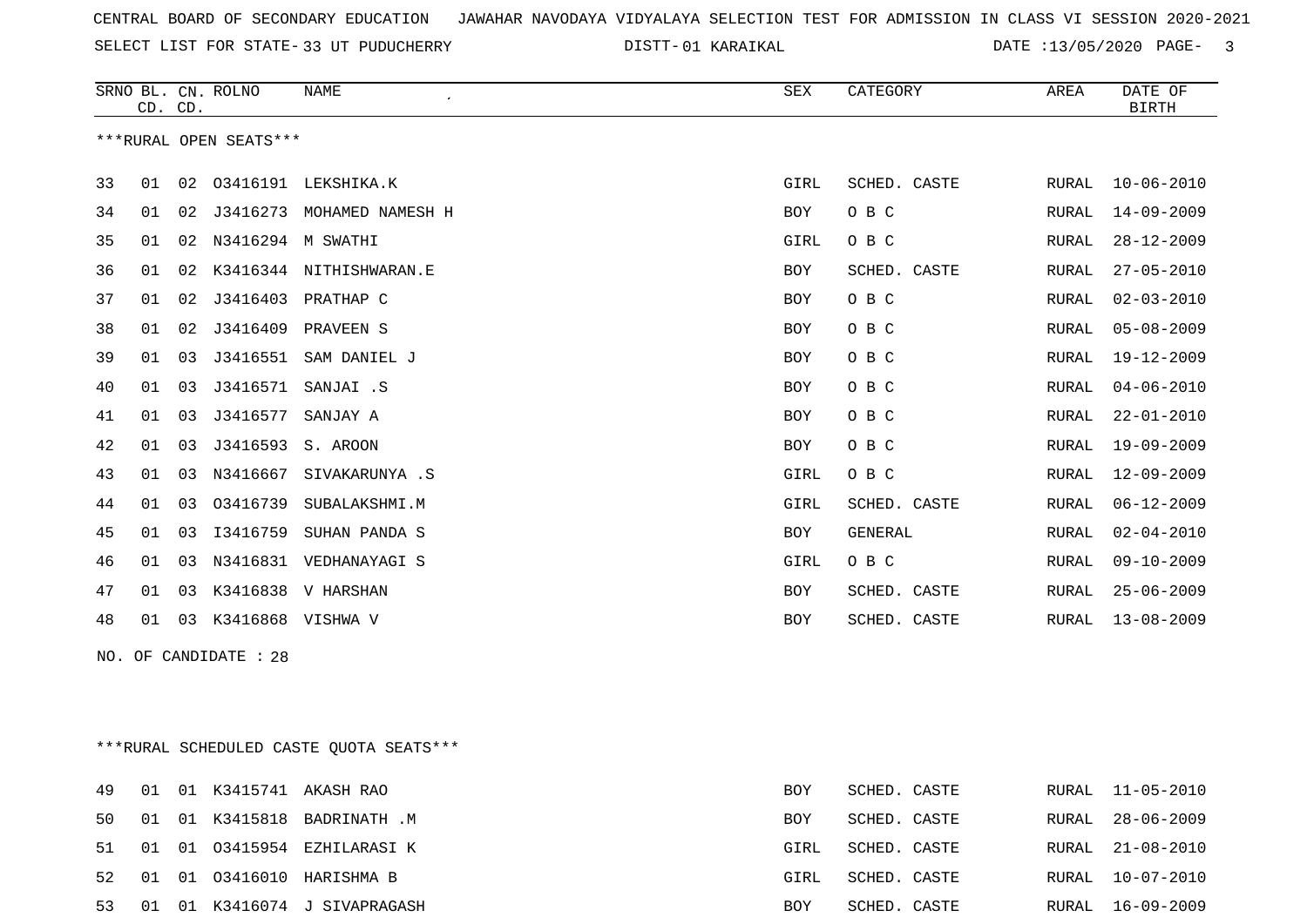SELECT LIST FOR STATE- DISTT- 33 UT PUDUCHERRY

01 KARAIKAL DATE :13/05/2020 PAGE- 4

|                                         | CD. CD.                 |    | SRNO BL. CN. ROLNO   | NAME                       | SEX        | CATEGORY     | AREA  | DATE OF<br>BIRTH |  |  |
|-----------------------------------------|-------------------------|----|----------------------|----------------------------|------------|--------------|-------|------------------|--|--|
| ***RURAL SCHEDULED CASTE OUOTA SEATS*** |                         |    |                      |                            |            |              |       |                  |  |  |
| 54                                      | 01                      |    |                      | 02 03416119 KAVIYARASI N   | GIRL       | SCHED. CASTE | RURAL | $28 - 06 - 2010$ |  |  |
| 55                                      | 01                      |    |                      | 02 K3416410 PRAVIN KUMAR S | <b>BOY</b> | SCHED. CASTE | RURAL | $28 - 08 - 2010$ |  |  |
| 56                                      | 01                      |    | 02 K3416437          | R ABITHESH                 | <b>BOY</b> | SCHED. CASTE | RURAL | $23 - 10 - 2009$ |  |  |
| 57                                      | 01                      |    | 02 K3416443 RAGES .R |                            | <b>BOY</b> | SCHED. CASTE |       | RURAL 16-06-2010 |  |  |
| 58                                      | 01                      |    |                      | 03 03416505 R. RAGINI      | GIRL       | SCHED. CASTE |       | RURAL 15-10-2009 |  |  |
| 59                                      | 01                      | 03 | 03416782 SWETHA L    |                            | GIRL       | SCHED. CASTE | RURAL | 17-06-2010       |  |  |
|                                         | $NO.$ OF CANDIDATE : 11 |    |                      |                            |            |              |       |                  |  |  |

# \*\*\*RURAL BACKWARD CLASS QUOTA SEATS\*\*\*

| 60 | 01 |    |                      | 01 J3415747 ALBAHADUL .S      | BOY  | O B C | RURAL | 18-12-2009       |
|----|----|----|----------------------|-------------------------------|------|-------|-------|------------------|
| 61 | 01 |    |                      | 01 N3415854 BUVANESWARI R     | GIRL | O B C | RURAL | $24 - 10 - 2009$ |
| 62 | 01 |    |                      | 01 N3415923 D SHREEMATHI      | GIRL | O B C | RURAL | $09 - 02 - 2010$ |
| 63 | 01 | 01 | N3416024 HINDUSRI    |                               | GIRL | O B C | RURAL | $29 - 01 - 2010$ |
| 64 | 01 |    | 01 N3416039 JANANI   |                               | GIRL | O B C | RURAL | $08 - 07 - 2009$ |
| 65 | 01 | 01 |                      | J3416075 J.S. ROHITH          | BOY  | O B C | RURAL | $19 - 10 - 2009$ |
| 66 | 01 |    |                      | 02 N3416108 KAVINYA .R        | GIRL | O B C | RURAL | 12-03-2010       |
| 67 | 01 |    | 02 J3416169 K PRAVIN |                               | BOY  | O B C | RURAL | $09 - 06 - 2010$ |
| 68 | 01 |    |                      | 02 N3416204 L. RISHIKA        | GIRL | O B C | RURAL | $12 - 12 - 2009$ |
| 69 | 01 |    |                      | 02 N3416263 M. KEERTHANA      | GIRL | O B C | RURAL | 12-06-2010       |
| 70 | 01 |    |                      | 02 N3416267 M NIKITHA         | GIRL | O B C | RURAL | $27 - 05 - 2010$ |
| 71 | 01 |    |                      | 02 N3416371 PAVITHA RANJINI S | GIRL | O B C | RURAL | 18-12-2009       |
| 72 | 01 | 02 |                      | J3416444 RAGETH .R            | BOY  | O B C | RURAL | $06 - 11 - 2009$ |
| 73 | 01 | 03 |                      | N3416556 SANDHIYA DHEVI S     | GIRL | O B C | RURAL | $07 - 08 - 2010$ |
| 74 | 01 | 03 |                      | N3416614 SESEE ROOBA S        | GIRL | O B C | RURAL | $05 - 01 - 2010$ |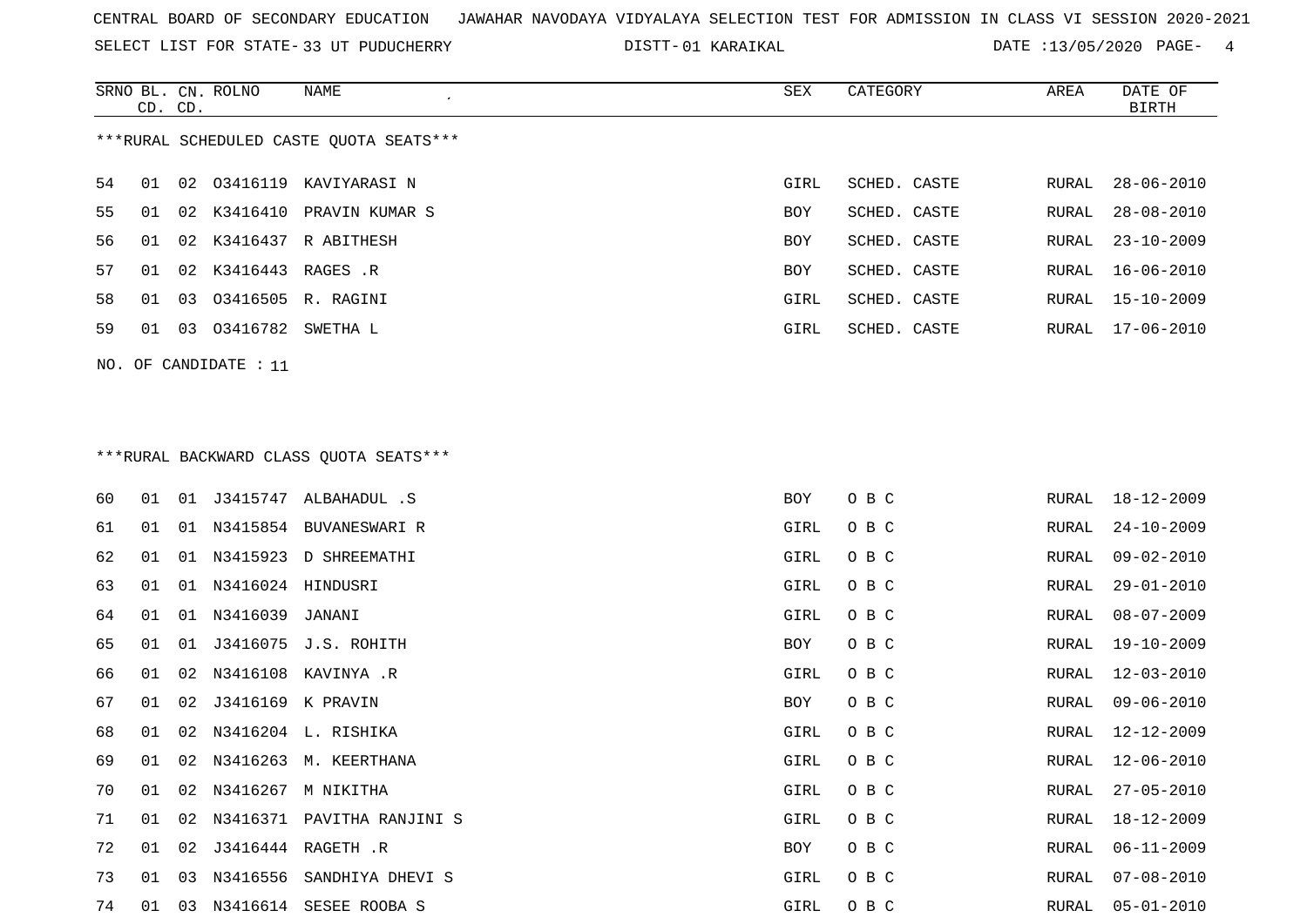SELECT LIST FOR STATE- DISTT- 33 UT PUDUCHERRY

01 KARAIKAL DATE :13/05/2020 PAGE- 5

|    | SRNO BL. CN. ROLNO<br>CD. CD. |                       | NAME<br>$\epsilon$                      | SEX  | CATEGORY     | AREA  | DATE OF<br><b>BIRTH</b> |  |  |
|----|-------------------------------|-----------------------|-----------------------------------------|------|--------------|-------|-------------------------|--|--|
|    |                               |                       | *** RURAL BACKWARD CLASS QUOTA SEATS*** |      |              |       |                         |  |  |
| 75 | 01                            |                       | 03 N3416902 YUVATHI R                   | GIRL | O B C        | RURAL | $28 - 05 - 2010$        |  |  |
|    |                               | NO. OF CANDIDATE : 16 |                                         |      |              |       |                         |  |  |
|    |                               |                       |                                         |      |              |       |                         |  |  |
|    |                               |                       | ***RURAL SCHEDULED TRIBE QUOTA SEATS*** |      |              |       |                         |  |  |
| 76 | 01                            |                       | 02 03416099 KARTHIGA R                  | GIRL | SCHED. CASTE | RURAL | $29 - 09 - 2009$        |  |  |
| 77 | 02<br>01                      | 03416309              | NANDHINI K                              | GIRL | SCHED. CASTE | RURAL | $17 - 11 - 2009$        |  |  |
| 78 | 03<br>01                      |                       | 03416612 SEMMOZHI.J                     | GIRL | SCHED. CASTE | RURAL | 18-08-2010              |  |  |
| 79 | 03<br>01                      | 03416743              | SUBASHRI K                              | GIRL | SCHED. CASTE | RURAL | $10 - 06 - 2010$        |  |  |
| 80 | 01                            |                       | 03 03416901 YUVASRI S                   | GIRL | SCHED. CASTE | RURAL | $15 - 06 - 2010$        |  |  |
|    | NO. OF CANDIDATE : 5          |                       |                                         |      |              |       |                         |  |  |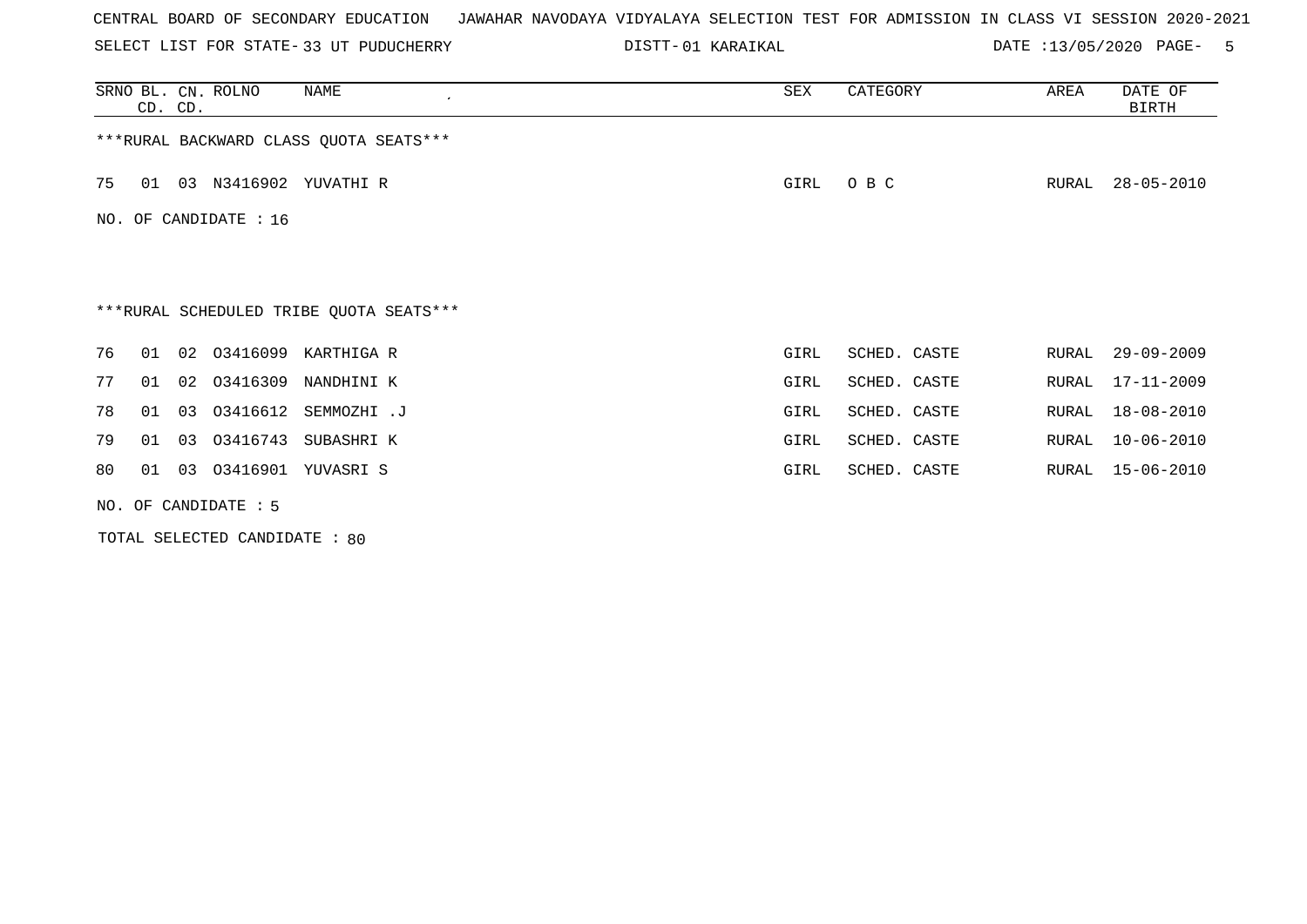SELECT LIST FOR STATE- DISTT- 33 UT PUDUCHERRY

02 PUDUCHERRY DATE :13/05/2020 PAGE- 1

|     |                                        | CD. CD. | SRNO BL. CN. ROLNO   | NAME                                    | SEX        | CATEGORY     | AREA  | DATE OF<br><b>BIRTH</b> |  |
|-----|----------------------------------------|---------|----------------------|-----------------------------------------|------------|--------------|-------|-------------------------|--|
|     |                                        |         | ***OPEN UR SEATS***  |                                         |            |              |       |                         |  |
| 1   | 01                                     |         | 01 B3417057 MITHUN   |                                         | <b>BOY</b> | O B C        | URBAN | $08 - 12 - 2009$        |  |
| 2   | 02                                     |         |                      | 01 C3417367 SUJEETVEERAN P              | <b>BOY</b> | SCHED. CASTE | URBAN | $14 - 03 - 2010$        |  |
| 3   | 02                                     |         |                      | 01 B3417374 VIGNESHWARAN R              | BOY        | O B C        | URBAN | $22 - 03 - 2010$        |  |
| 4   | 03                                     |         |                      | 01 03417728 S.SIVAKAVI                  | GIRL       | SCHED. CASTE | RURAL | 14-11-2009              |  |
| 5   | 04                                     |         | 01 N3417999          | JANANI M                                | GIRL       | O B C        | RURAL | $11 - 03 - 2010$        |  |
| 6   | 04                                     |         |                      | 01 N3418078 KODIMALAR G                 | GIRL       | O B C        | RURAL | $15 - 02 - 2010$        |  |
| 7   | 05                                     |         | 01 N3418497 BALASRI  |                                         | GIRL       | O B C        | RURAL | $23 - 05 - 2010$        |  |
| 8   | 05                                     |         |                      | 01 J3418682 MUKUNTHAN M                 | BOY        | O B C        | RURAL | $08 - 12 - 2009$        |  |
| 9   | 05                                     |         |                      |                                         | <b>BOY</b> | O B C        | RURAL | $18 - 11 - 2009$        |  |
| 10  | 05                                     |         |                      | 01 J3418779 SHIVAPRAKASH.S              | BOY        | O B C        | RURAL | $13 - 09 - 2009$        |  |
| 11  | 05                                     |         |                      | 01 B3418847 V S DINESH                  | BOY        | O B C        | URBAN | $23 - 09 - 2009$        |  |
| NO. |                                        |         | OF CANDIDATE : 11    |                                         |            |              |       |                         |  |
|     |                                        |         |                      |                                         |            |              |       |                         |  |
|     |                                        |         |                      |                                         |            |              |       |                         |  |
|     |                                        |         |                      | *** OPEN SCHEDULED CASTE QUOTA SEATS*** |            |              |       |                         |  |
| 12  | 02                                     |         |                      | 01 G3417245 B SATHIYAVIRUDHA            | GIRL       | SCHED. CASTE | URBAN | $04 - 09 - 2009$        |  |
| 13  | 04                                     |         |                      | 02 K3418301 SANJEEV P                   | <b>BOY</b> | SCHED. CASTE | RURAL | $11 - 10 - 2009$        |  |
| 14  | 05                                     |         |                      | 01 03418722 PRATHISHA                   | GIRL       | SCHED. CASTE | RURAL | $28 - 08 - 2010$        |  |
|     |                                        |         | NO. OF CANDIDATE : 3 |                                         |            |              |       |                         |  |
|     |                                        |         |                      |                                         |            |              |       |                         |  |
|     |                                        |         |                      |                                         |            |              |       |                         |  |
|     | *** OPEN BACKWARD CLASS QUOTA SEATS*** |         |                      |                                         |            |              |       |                         |  |

|  |  | 15 01 01 J3417018 KATHIRAVAN K  | BOY     | OR C | RURAL 30-12-2009 |
|--|--|---------------------------------|---------|------|------------------|
|  |  | 16 04 01 J3417851 BALAMURUGAN T | BOY OBC |      | RURAL 21-09-2009 |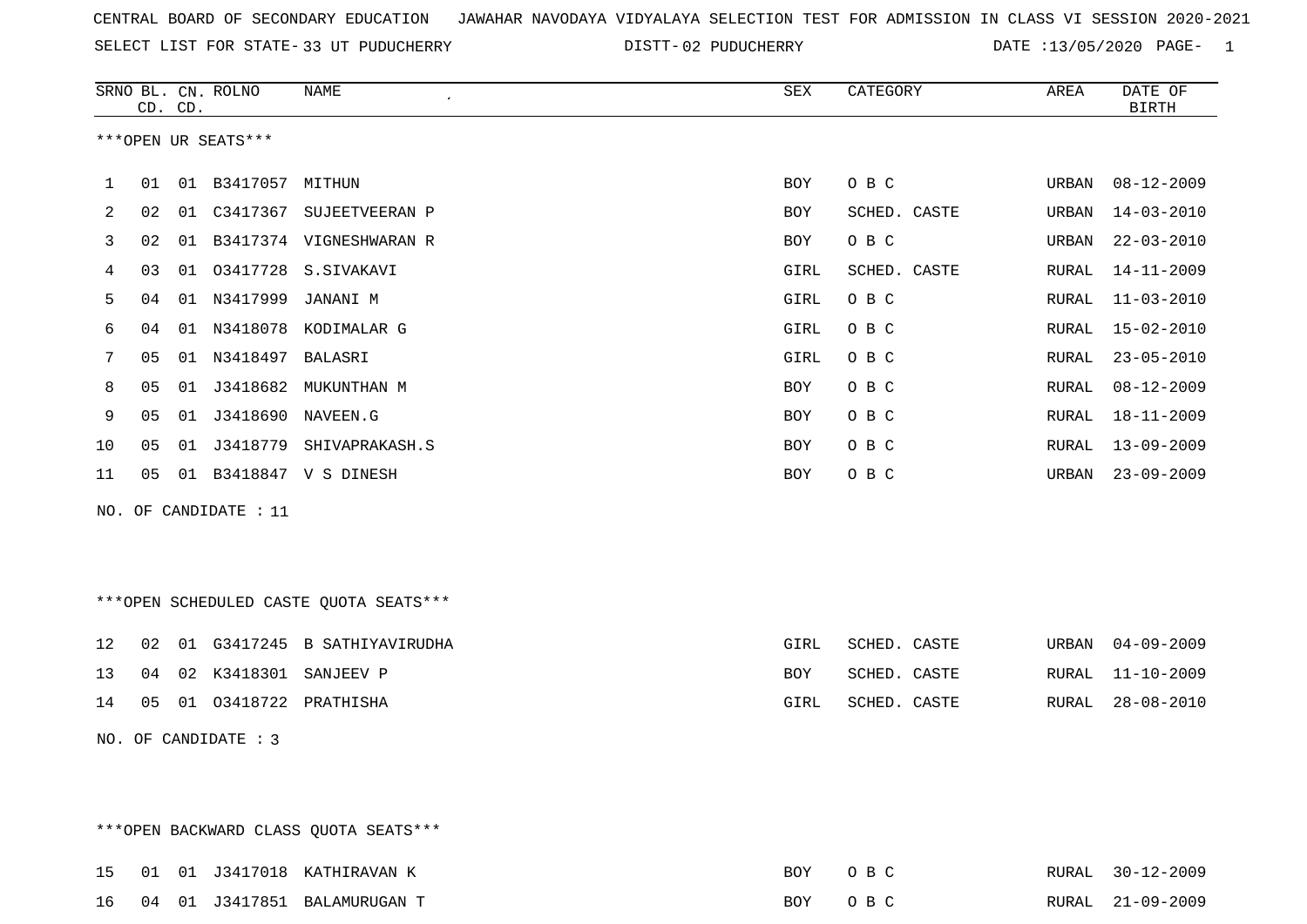SELECT LIST FOR STATE- DISTT- 33 UT PUDUCHERRY

DISTT-02 PUDUCHERRY DATE :13/05/2020 PAGE- 2

|    |    | CD. CD. | SRNO BL. CN. ROLNO     | <b>NAME</b>                            | SEX        | CATEGORY     | AREA         | DATE OF<br><b>BIRTH</b> |
|----|----|---------|------------------------|----------------------------------------|------------|--------------|--------------|-------------------------|
|    |    |         |                        | *** OPEN BACKWARD CLASS QUOTA SEATS*** |            |              |              |                         |
| 17 | 04 |         | 02 N3418364 SUBASRI    |                                        | GIRL       | O B C        | RURAL        | $18 - 03 - 2010$        |
| 18 | 05 | 01      | J3418524               | DHARUN.T                               | BOY        | O B C        | RURAL        | $22 - 09 - 2009$        |
| 19 | 05 |         | 01 J3418642 KISHORE    |                                        | BOY        | O B C        | RURAL        | $12 - 09 - 2009$        |
|    |    |         | NO. OF CANDIDATE : 5   |                                        |            |              |              |                         |
|    |    |         |                        | ***OPEN SCHEDULED TRIBE QUOTA SEATS*** |            |              |              |                         |
| 20 | 05 |         | 01 P3418706 NITHYA     |                                        | GIRL       | SCHED. TRIBE | RURAL        | 11-02-2010              |
|    |    |         | NO. OF CANDIDATE : $1$ |                                        |            |              |              |                         |
|    |    |         |                        |                                        |            |              |              |                         |
|    |    |         |                        |                                        |            |              |              |                         |
|    |    |         | ***RURAL OPEN SEATS*** |                                        |            |              |              |                         |
| 21 | 03 |         | 01 K3417467            | ELAMARAN.E                             | BOY        | SCHED. CASTE | RURAL        | $16 - 06 - 2010$        |
| 22 | 03 |         |                        | 01 J3417488 HEMACHANDRAN               | <b>BOY</b> | O B C        | RURAL        | $25 - 06 - 2009$        |
| 23 | 03 | 01      |                        | N3417491 HEMLATE K                     | GIRL       | O B C        | RURAL        | $15 - 12 - 2008$        |
| 24 | 03 | 01      | 03417508               | KANIMOZHI G                            | GIRL       | SCHED. CASTE | RURAL        | $10 - 10 - 2009$        |
| 25 | 03 | 01      |                        | J3417524 KEDHARNATH.H                  | BOY        | O B C        | RURAL        | $23 - 06 - 2009$        |
| 26 | 03 | 01      |                        | J3417664 R PRADEESH                    | BOY        | O B C        | RURAL        | $01 - 09 - 2009$        |
| 27 | 03 |         | 01 03417687 SARMIDHA   |                                        | GIRL       | SCHED. CASTE | RURAL        | $24 - 02 - 2010$        |
| 28 | 03 | 01      |                        | 03417730 SUBISHAS.S                    | GIRL       | SCHED. CASTE | <b>RURAL</b> | $30 - 11 - 2009$        |
| 29 | 03 |         |                        | 01 K3417744 THAMIZHCHELVAN S           | BOY        | SCHED. CASTE | <b>RURAL</b> | $06 - 12 - 2009$        |
| 30 |    | 04 01   |                        | J3417856 B GAUTHAM                     | BOY        | O B C        | RURAL        | $12 - 10 - 2009$        |
| 31 | 04 | 01      |                        | J3417959 GURUPRASANTH M                | BOY        | O B C        | <b>RURAL</b> | $03 - 09 - 2009$        |
| 32 |    | 04 01   |                        | J3418032 KAMALESH V                    | BOY        | O B C        | RURAL        | $29 - 06 - 2009$        |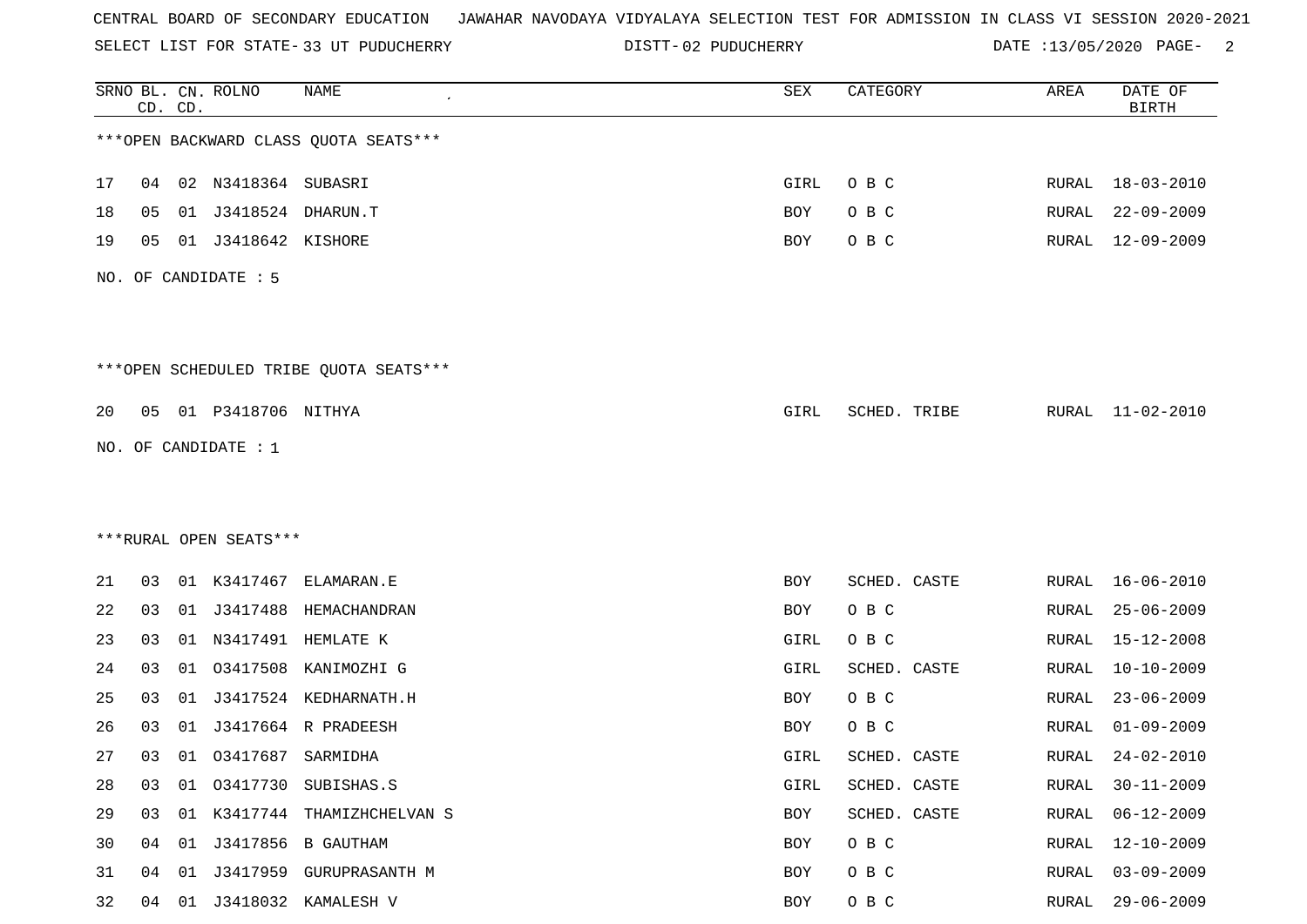SELECT LIST FOR STATE- DISTT- 33 UT PUDUCHERRY

DISTT-02 PUDUCHERRY DATE :13/05/2020 PAGE- 3

|    | CD. CD.        |    | SRNO BL. CN. ROLNO     | <b>NAME</b><br>$\pmb{\cdot}$ | <b>SEX</b>  | CATEGORY     | AREA         | DATE OF<br><b>BIRTH</b> |
|----|----------------|----|------------------------|------------------------------|-------------|--------------|--------------|-------------------------|
|    |                |    | ***RURAL OPEN SEATS*** |                              |             |              |              |                         |
| 33 | 04             | 01 | 03418063               | KEERTHIKHA N                 | GIRL        | SCHED. CASTE | RURAL        | $01 - 07 - 2010$        |
| 34 | 04             | 01 | K3418074 KISHORE       |                              | <b>BOY</b>  | SCHED. CASTE | RURAL        | $04 - 06 - 2010$        |
| 35 | 04             | 01 | J3418091               | LALITESH                     | BOY         | O B C        | <b>RURAL</b> | $02 - 08 - 2010$        |
| 36 | 04             | 02 | J3418292               | S.AKASH                      | BOY         | O B C        | RURAL        | $19 - 05 - 2010$        |
| 37 | 04             | 02 | N3418324               | SEVANDHI                     | GIRL        | O B C        | RURAL        | 19-11-2009              |
| 38 | 05             | 01 | 03418453               | AARTHI                       | GIRL        | SCHED. CASTE | RURAL        | $15 - 09 - 2009$        |
| 39 | 05             | 01 | N3418461 ADITYA I      |                              | GIRL        | O B C        | RURAL        | $22 - 12 - 2009$        |
| 40 | 05             | 01 | J3418505               | D. DEEPAN                    | BOY         | O B C        | RURAL        | $23 - 12 - 2009$        |
| 41 | 05             | 01 | N3418514               | DEEPIKA.M                    | GIRL        | O B C        | RURAL        | $20 - 07 - 2010$        |
| 42 | 05             | 01 | N3418517               | DEVASRI.S                    | GIRL        | O B C        | RURAL        | $29 - 04 - 2010$        |
| 43 | 05             | 01 | K3418520               | DHARANI                      | <b>BOY</b>  | SCHED. CASTE | RURAL        | $08 - 09 - 2009$        |
| 44 | 05             | 01 | J3418549               | GOKUL                        | BOY         | O B C        | RURAL        | $25 - 11 - 2009$        |
| 45 | 05             | 01 | J3418561               | HARIKRISHNAN                 | BOY         | O B C        | RURAL        | $07 - 12 - 2009$        |
| 46 | 0 <sub>5</sub> | 01 | K3418606               | KAMALRAJ.K                   | <b>BOY</b>  | SCHED. CASTE | <b>RURAL</b> | $16 - 08 - 2009$        |
| 47 | 05             | 01 | N3418665               | MATHUMITHA.P                 | GIRL        | O B C        | RURAL        | $04 - 08 - 2009$        |
| 48 | 05             | 01 | J3418671               | MONISH                       | BOY         | O B C        | RURAL        | $18 - 06 - 2010$        |
| 49 | 05             | 01 | N3418821               | VANITHA.T                    | <b>GIRL</b> | O B C        | <b>RURAL</b> | $29 - 12 - 2009$        |

NO. OF CANDIDATE : 29

\*\*\*RURAL SCHEDULED CASTE QUOTA SEATS\*\*\*

|  |                            | 50 03 01 K3417606 NITHYKASH.M | BOY  | SCHED. CASTE |  | RURAL 14-05-2010 |
|--|----------------------------|-------------------------------|------|--------------|--|------------------|
|  | 51 04 01 03417805 AJISHA B |                               | GIRL | SCHED. CASTE |  | RURAL 12-02-2010 |
|  |                            | 52 04 01 03417913 DHARSHINI K | GIRL | SCHED. CASTE |  | RURAL 30-05-2010 |
|  | 53 04 01 03418101 LIBINA   |                               | GIRL | SCHED. CASTE |  | RURAL 01-12-2009 |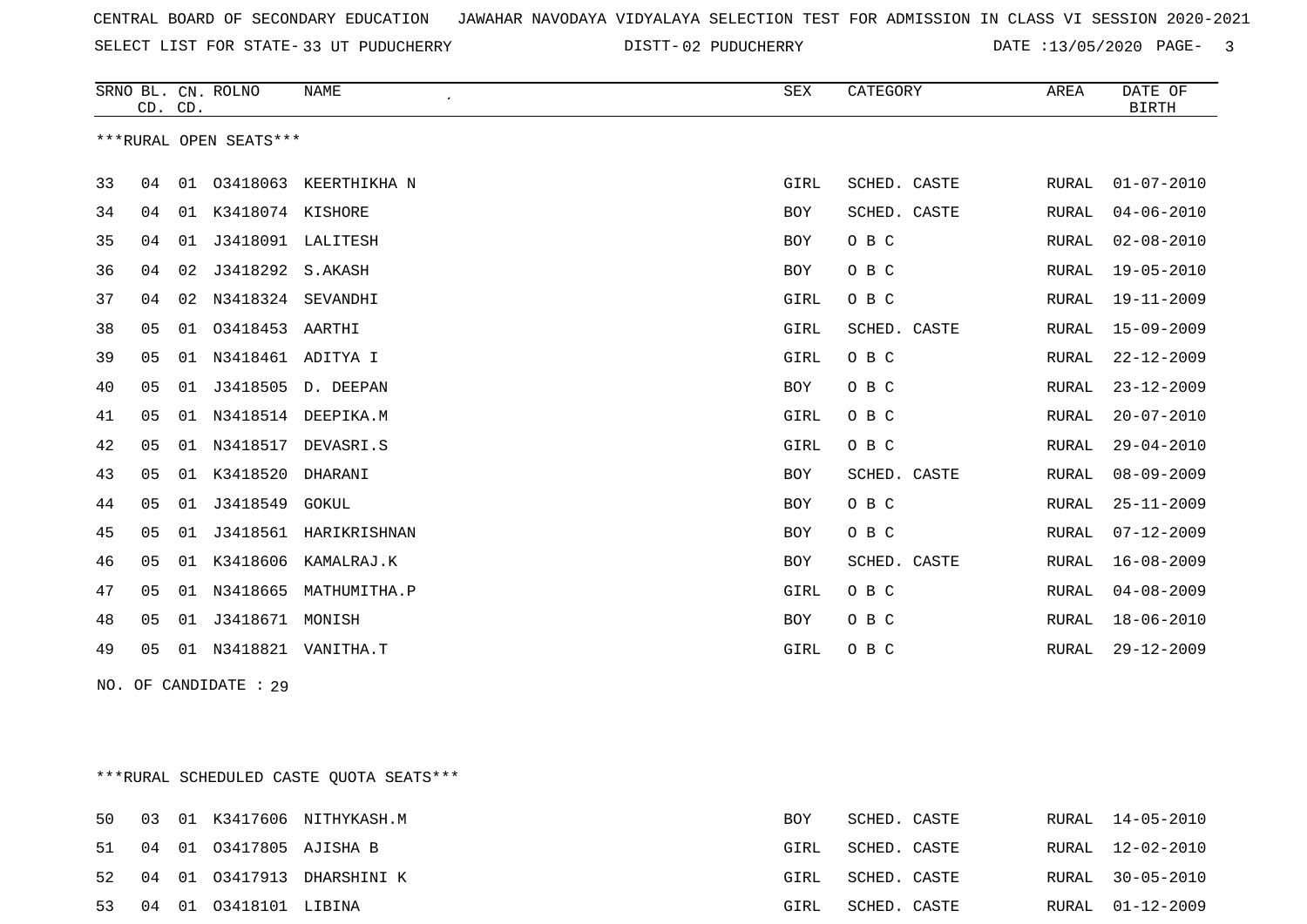SELECT LIST FOR STATE- DISTT- 33 UT PUDUCHERRY

DISTT-02 PUDUCHERRY DATE :13/05/2020 PAGE- 4

|     |    | CD. CD. | SRNO BL. CN. ROLNO   | <b>NAME</b>                              | <b>SEX</b> | CATEGORY     | AREA  | DATE OF<br><b>BIRTH</b> |
|-----|----|---------|----------------------|------------------------------------------|------------|--------------|-------|-------------------------|
|     |    |         |                      | *** RURAL SCHEDULED CASTE QUOTA SEATS*** |            |              |       |                         |
| 54  | 04 |         |                      | 01 K3418122 MASILAMANI K                 | BOY        | SCHED. CASTE | RURAL | $03 - 11 - 2009$        |
| 55  | 04 |         |                      | 02 03418233 PRIYAVADHANA Y               | GIRL       | SCHED. CASTE | RURAL | $01 - 06 - 2010$        |
| 56  | 04 |         |                      | 02 K3418429 VINOTH KUMAR S               | BOY        | SCHED. CASTE | RURAL | $13 - 10 - 2009$        |
| 57  | 05 |         | 01 03418587          | JAMUNA                                   | GIRL       | SCHED. CASTE | RURAL | $03 - 06 - 2010$        |
| 58  | 05 |         |                      | 01 K3418652 LINGESHWARAN                 | BOY        | SCHED. CASTE | RURAL | $15 - 04 - 2010$        |
| 59  | 05 |         | 01 K3418753 SAKTHI.S |                                          | <b>BOY</b> | SCHED. CASTE | RURAL | $23 - 04 - 2009$        |
| NO. |    |         | OF CANDIDATE : 10    |                                          |            |              |       |                         |
|     |    |         |                      |                                          |            |              |       |                         |
|     |    |         |                      |                                          |            |              |       |                         |
|     |    |         |                      | *** RURAL BACKWARD CLASS QUOTA SEATS***  |            |              |       |                         |
| 60  | 01 |         |                      | 01 J3416935 BHARATH D                    | BOY        | O B C        | RURAL | $24 - 10 - 2009$        |
| 61  | 01 | 01      | J3417119             | ROHITHVARMAN M                           | BOY        | O B C        | RURAL | $22 - 12 - 2008$        |
| 62  | 01 | 01      |                      | J3417175 SUGUNESH S                      | <b>BOY</b> | O B C        | RURAL | $06 - 10 - 2009$        |
| 63  | 03 |         |                      | 01 N3417429 B.GAYATHRI                   | GIRL       | O B C        | RURAL | $30 - 12 - 2009$        |
| 64  | 03 |         |                      | 01 N3417761 V DHIVYA DHARSHINI           | GIRL       | O B C        | RURAL | $16 - 11 - 2009$        |
| --- |    |         |                      |                                          |            |              |       | .                       |

| 64 | 03 |                         | 01 N3417761 V DHIVYA DHARSHINI | GIRL | O B C | RURAL | $16 - 11 - 2009$ |
|----|----|-------------------------|--------------------------------|------|-------|-------|------------------|
| 65 | 04 | 01 N3417902 DEVISRI     |                                | GIRL | O B C | RURAL | $07 - 09 - 2009$ |
| 66 | 04 |                         | 01 N3417912 DHARSHINI          | GIRL | O B C | RURAL | $23 - 12 - 2009$ |
| 67 | 04 |                         | 02 J3418145 MOHITHKUMAAR S     | BOY  | O B C | RURAL | $05 - 01 - 2010$ |
| 68 | 04 | 02 N3418147 MONIKA      |                                | GIRL | O B C | RURAL | $21 - 08 - 2009$ |
| 69 | 04 | 02 N3418242 RAGAVI M    |                                | GIRL | O B C | RURAL | $08 - 01 - 2010$ |
| 70 | 04 |                         | 02 J3418413 VARUN P A          | BOY  | O B C | RURAL | $09 - 04 - 2008$ |
| 71 | 05 | 01 N3418673 MONISHA     |                                | GIRL | O B C | RURAL | $01 - 03 - 2010$ |
| 72 | 05 | 01 J3418760 SANJAY S    |                                | BOY  | O B C | RURAL | 17-12-2009       |
| 73 | 05 |                         | 01 J3418766 SASITHARAN G       | BOY  | O B C | RURAL | $25 - 12 - 2009$ |
| 74 |    | 05 01 J3418803 SWETHANA |                                | BOY  | O B C |       | RURAL 09-06-2010 |
|    |    |                         |                                |      |       |       |                  |
|    |    |                         |                                |      |       |       |                  |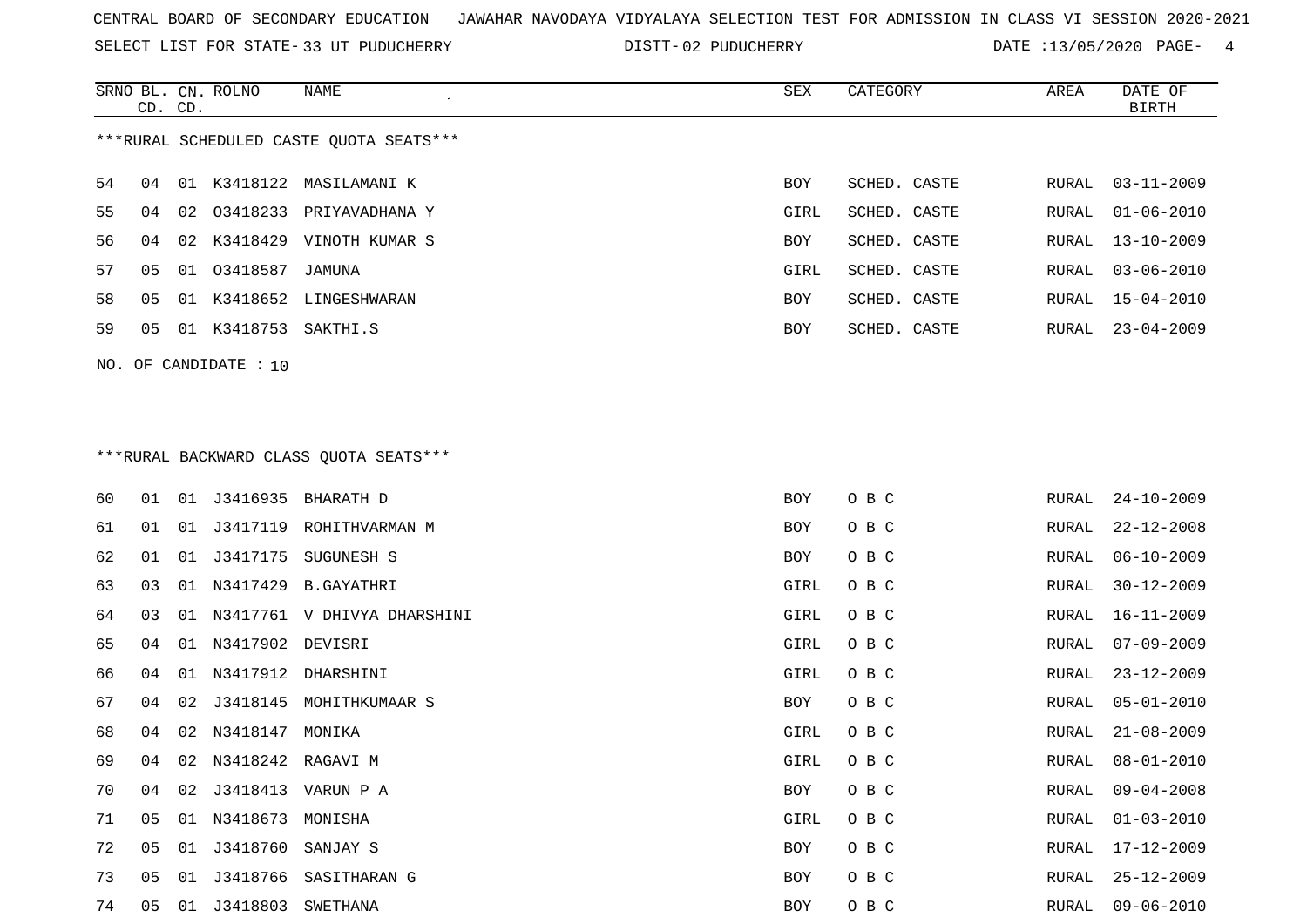SELECT LIST FOR STATE- DISTT- 33 UT PUDUCHERRY

DISTT-02 PUDUCHERRY DATE :13/05/2020 PAGE- 5

|     | CD. CD.                                 |    | SRNO BL. CN. ROLNO   | <b>NAME</b>                             | SEX  | CATEGORY     | AREA  | DATE OF<br><b>BIRTH</b> |  |  |  |  |
|-----|-----------------------------------------|----|----------------------|-----------------------------------------|------|--------------|-------|-------------------------|--|--|--|--|
|     | *** RURAL BACKWARD CLASS QUOTA SEATS*** |    |                      |                                         |      |              |       |                         |  |  |  |  |
| 75  | 05                                      |    | 01 N3418811          | THASLIM BANU M                          | GIRL | O B C        | RURAL | $03 - 05 - 2010$        |  |  |  |  |
| NO. |                                         |    | OF CANDIDATE : 16    |                                         |      |              |       |                         |  |  |  |  |
|     |                                         |    |                      |                                         |      |              |       |                         |  |  |  |  |
|     |                                         |    |                      | ***RURAL SCHEDULED TRIBE QUOTA SEATS*** |      |              |       |                         |  |  |  |  |
| 76  | 03                                      | 01 | 03417455             | DHIVIYADHARSHINI.M                      | GIRL | SCHED. CASTE | RURAL | 15-09-2009              |  |  |  |  |
| 77  | 03                                      | 01 | 03417605             | NITHYASRI M                             | GIRL | SCHED. CASTE | RURAL | $09 - 12 - 2009$        |  |  |  |  |
| 78  | 04                                      | 01 | 03418118             | MALINI M                                | GIRL | SCHED. CASTE | RURAL | $28 - 12 - 2009$        |  |  |  |  |
| 79  | 04                                      | 02 | K3418380             | SURJITHRAJ                              | BOY  | SCHED. CASTE | RURAL | $04 - 08 - 2009$        |  |  |  |  |
| 80  | 05                                      | 01 | L3418737             | RAMAN                                   | BOY  | SCHED. TRIBE | RURAL | $26 - 02 - 2010$        |  |  |  |  |
|     |                                         |    | NO. OF CANDIDATE : 5 |                                         |      |              |       |                         |  |  |  |  |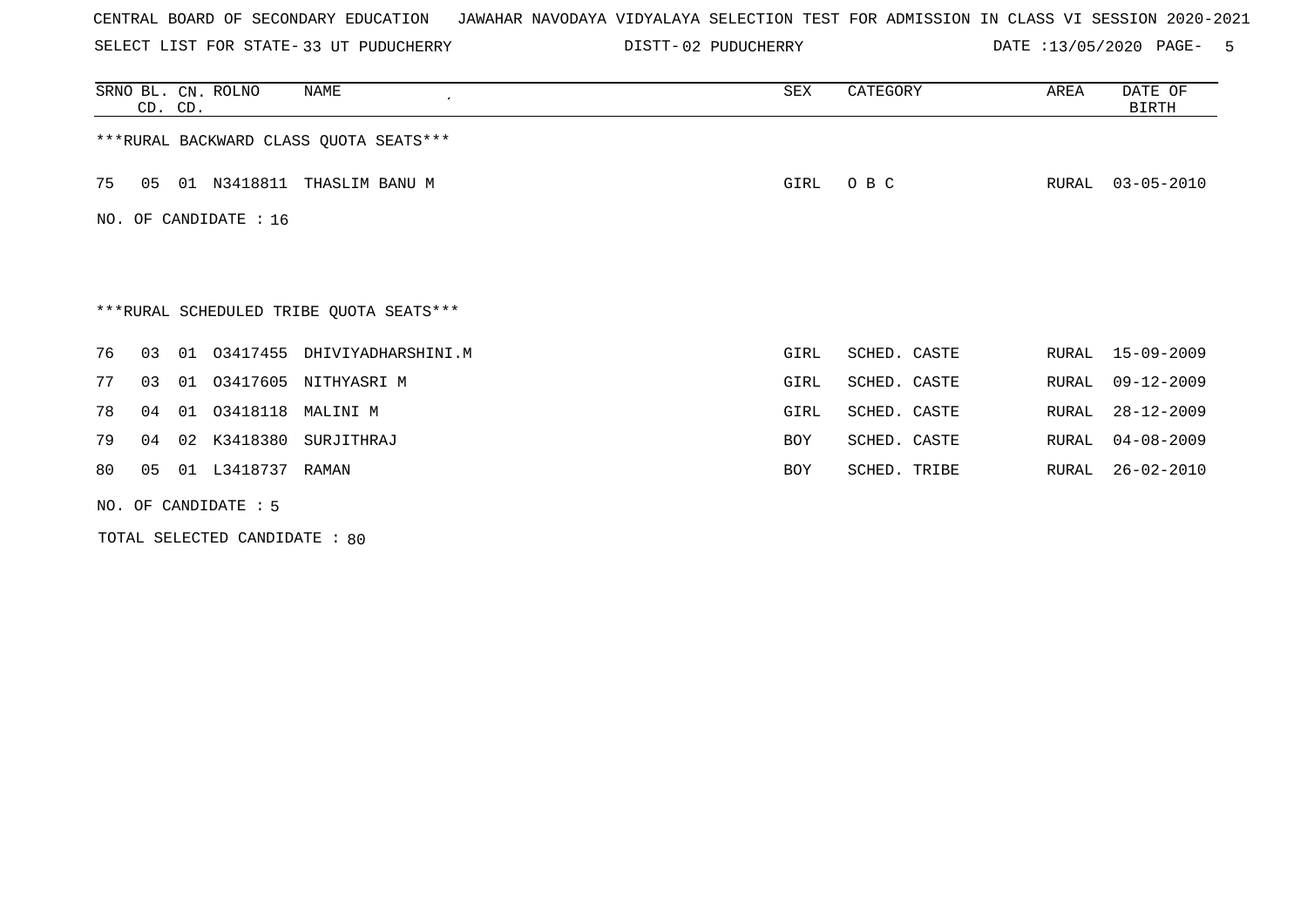| CENTRAL BOARD OF SECONDARY EDUCATION – JAWAHAR NAVODAYA VIDYALAYA SELECTION TEST FOR ADMISSION IN CLASS VI SESSION 2020-2021 |  |
|------------------------------------------------------------------------------------------------------------------------------|--|
|------------------------------------------------------------------------------------------------------------------------------|--|

SELECT LIST FOR STATE-33 UT PUDUCHERRY

33 UT PUDUCHERRY 03 MAHE DATE :13/05/2020 PAGE- 1

|     |    | CD. CD. | SRNO BL. CN. ROLNO     | NAME                                    | ${\tt SEX}$ | CATEGORY       | AREA  | DATE OF<br><b>BIRTH</b> |
|-----|----|---------|------------------------|-----------------------------------------|-------------|----------------|-------|-------------------------|
|     |    |         | ***OPEN UR SEATS***    |                                         |             |                |       |                         |
| 1   | 01 |         | 01 F3418857 AABHA      |                                         | GIRL        | O B C          | URBAN | 19-10-2009              |
| 2   | 01 |         |                        | 01 B3418861 AADIDEV S                   | BOY         | O B C          | URBAN | $13 - 12 - 2009$        |
| 3   | 01 |         |                        | 01 E3418863 AARYA A R                   | GIRL        | GENERAL        | URBAN | $26 - 10 - 2009$        |
| 4   | 01 |         | 01 E3418890            | ANISHA ANIL                             | GIRL        | GENERAL        | URBAN | $25 - 02 - 2009$        |
| 5   | 01 |         |                        | 01 E3418940 GARGI VIPIN                 | GIRL        | <b>GENERAL</b> | URBAN | $16 - 12 - 2008$        |
| 6   | 01 |         |                        | 01 F3418954 JANVI JAYAN                 | GIRL        | O B C          | URBAN | $26 - 12 - 2008$        |
| 7   | 01 | 01      |                        | F3418956 KEERTHANA KR                   | GIRL        | O B C          | URBAN | $24 - 11 - 2009$        |
| 8   | 01 |         | 01 B3418993 NIVEDH K   |                                         | BOY         | O B C          | URBAN | $11 - 02 - 2009$        |
| 9   | 01 |         |                        | 01 B3419013 ROHAN SREEJITH              | <b>BOY</b>  | O B C          | URBAN | $17 - 09 - 2008$        |
| 10  | 01 |         |                        | 01 B3419027 SHIBILIN GREGORY FERNANDEZ  | BOY         | O B C          | URBAN | $22 - 08 - 2008$        |
| 11  | 01 |         | 01 A3419040            | SREENAND S                              | BOY         | GENERAL        | URBAN | $05 - 12 - 2008$        |
| NO. |    |         | OF CANDIDATE : 11      |                                         |             |                |       |                         |
|     |    |         |                        |                                         |             |                |       |                         |
|     |    |         |                        | *** OPEN SCHEDULED CASTE QUOTA SEATS*** |             |                |       |                         |
| 12  |    |         |                        | 01 01 G3419048 S.VISHALINEE             | GIRL        | SCHED. CASTE   | URBAN | $31 - 07 - 2009$        |
|     |    |         |                        |                                         |             |                |       |                         |
|     |    |         | NO. OF CANDIDATE : 1   |                                         |             |                |       |                         |
|     |    |         |                        |                                         |             |                |       |                         |
|     |    |         |                        | *** OPEN BACKWARD CLASS QUOTA SEATS***  |             |                |       |                         |
| 13  |    |         |                        | 01 01 F3418901 ARYA NANDHA K            | GIRL        | O B C          | URBAN | $06 - 05 - 2009$        |
| 14  |    |         |                        | 01 01 F3418926 DIYA ANIL                | GIRL        | O B C          | URBAN | $28 - 03 - 2009$        |
| 15  |    |         |                        | 01 01 B3418998 OMER HANI                | BOY         | O B C          | URBAN | $11 - 05 - 2009$        |
| 16  |    |         | 01 01 F3419057 VEDHA P |                                         | GIRL        | O B C          |       | URBAN 21-03-2010        |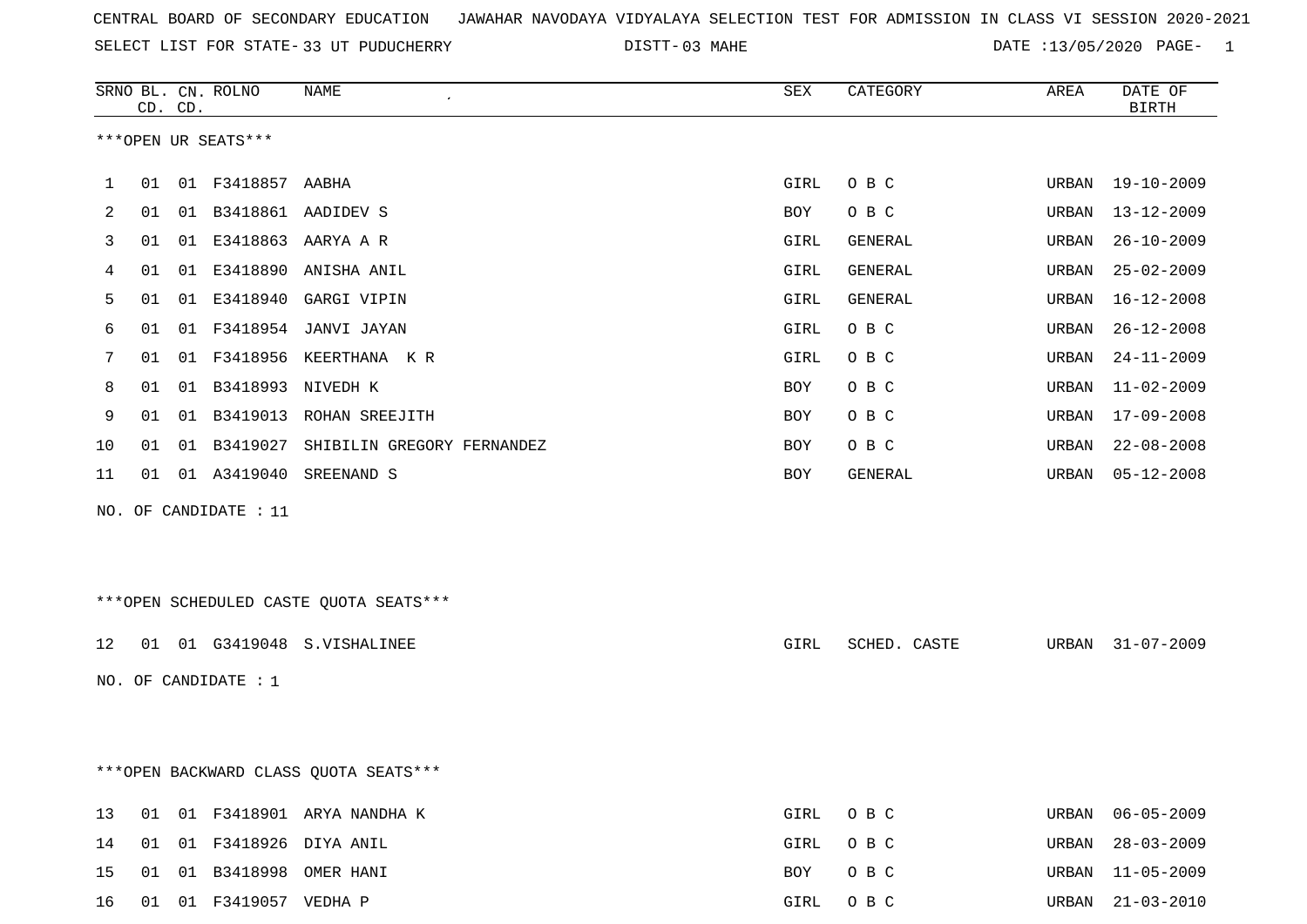| CENTRAL BOARD OF SECONDARY EDUCATION – JAWAHAR NAVODAYA VIDYALAYA SELECTION TEST FOR ADMISSION IN CLASS VI SESSION 2020-2021 |  |  |  |  |
|------------------------------------------------------------------------------------------------------------------------------|--|--|--|--|
|------------------------------------------------------------------------------------------------------------------------------|--|--|--|--|

SELECT LIST FOR STATE- DISTT- 33 UT PUDUCHERRY 03 MAHE DATE :13/05/2020 PAGE- 2

| SRNO BL. CN. ROLNO<br>NAME<br>CD. CD. | SEX        | CATEGORY | AREA  | DATE OF<br>BIRTH |
|---------------------------------------|------------|----------|-------|------------------|
| ***OPEN BACKWARD CLASS QUOTA SEATS*** |            |          |       |                  |
| 01 B3419067<br>01<br>17<br>YESWANDH P | <b>BOY</b> | O B C    | URBAN | 27-02-2009       |
| NO. OF CANDIDATE $: 5$                |            |          |       |                  |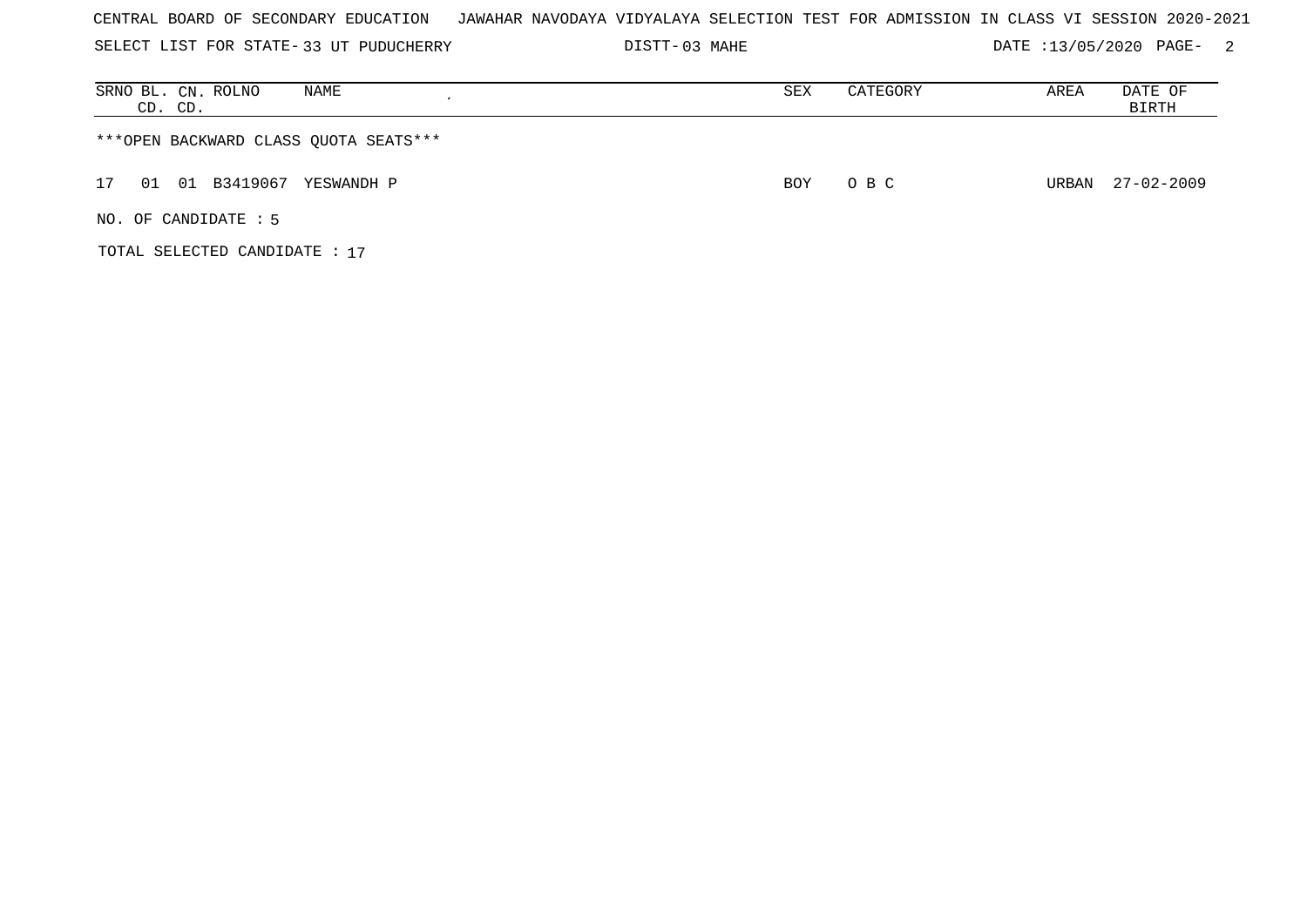SELECT LIST FOR STATE- DISTT- 33 UT PUDUCHERRY

04 YANAM DATE :13/05/2020 PAGE- 1

|    |    | CD. CD. | SRNO BL. CN. ROLNO    | <b>NAME</b>                                     | <b>SEX</b> | CATEGORY     | AREA  | DATE OF<br><b>BIRTH</b> |
|----|----|---------|-----------------------|-------------------------------------------------|------------|--------------|-------|-------------------------|
|    |    |         | ***OPEN UR SEATS***   |                                                 |            |              |       |                         |
| 1  | 01 |         | 01 B3419077           | ANEM MAHITH NAGA SATYA SAI                      | BOY        | O B C        | URBAN | $04 - 01 - 2010$        |
| 2  | 01 | 01      |                       | E3419091 BALABHADRUNI ANWITHA KARTHIKA VARSHINI | GIRL       | GENERAL      | URBAN | $20 - 03 - 2010$        |
| 3  | 01 |         | 01 A3419095           | BANDARU DURGESH SHANMUKHA KANAKA RAO            | BOY        | GENERAL      | URBAN | $21 - 01 - 2010$        |
| 4  | 01 | 01      | F3419117              | CHILUKURI ANJANI MRUDHULA                       | GIRL       | O B C        | URBAN | $21 - 02 - 2010$        |
| 5  | 01 |         |                       | 01 F3419125 CHITTURI SRIVIDYA                   | GIRL       | O B C        | URBAN | $06 - 11 - 2009$        |
| 6  | 01 | 01      |                       | A3419135 DAVULURI SRI AVINASH                   | <b>BOY</b> | GENERAL      | URBAN | $15 - 11 - 2009$        |
| 7  | 01 |         |                       | 01 B3419239 KOLLU SREE VIJAY                    | <b>BOY</b> | O B C        | URBAN | $23 - 11 - 2009$        |
| 8  | 01 |         | 01 F3419286           | MALLADI NIHARIKA                                | GIRL       | O B C        | URBAN | $15 - 12 - 2009$        |
| 9  | 01 |         |                       | 02 B3419305 MATTAPARTHI JWANA SRI RAM PRATAP    | BOY        | O B C        | URBAN | $31 - 12 - 2009$        |
| 10 | 01 | 02      | G3419320              | MOKA PRADHITHA SAI SRI                          | GIRL       | SCHED. CASTE | URBAN | $10 - 12 - 2009$        |
| 11 |    |         |                       | 01 02 F3419458 SANGADI VAISHNAVI                | GIRL       | O B C        | URBAN | $06 - 05 - 2010$        |
|    |    |         | NO. OF CANDIDATE : 11 |                                                 |            |              |       |                         |
|    |    |         |                       | ***OPEN SCHEDULED CASTE QUOTA SEATS***          |            |              |       |                         |
| 12 | 01 |         |                       | 02 C3419444 REVU SHYAM KUMAR                    | <b>BOY</b> | SCHED. CASTE | URBAN | $27 - 06 - 2010$        |
| 13 | 01 | 02      |                       | G3419503 VAJJARAPU NAGA SYAMA ANUSHA            | GIRL       | SCHED. CASTE | URBAN | $21 - 07 - 2010$        |
| 14 |    |         |                       | 01 02 G3419508 VARASALA LAKSHMI DEEVENA         | GIRL       | SCHED. CASTE | URBAN | $22 - 04 - 2010$        |
|    |    |         | NO. OF CANDIDATE : 3  |                                                 |            |              |       |                         |

\*\*\*OPEN BACKWARD CLASS QUOTA SEATS\*\*\*

|  |  | 15 01 01 B3419179 KADALI NITESH KUMAR TEJA | BOY | O B C    | URBAN 17-11-2010 |
|--|--|--------------------------------------------|-----|----------|------------------|
|  |  | 16 01 01 F3419194 KAMADI ROSHINI           |     | GIRL OBC | URBAN 05-08-2009 |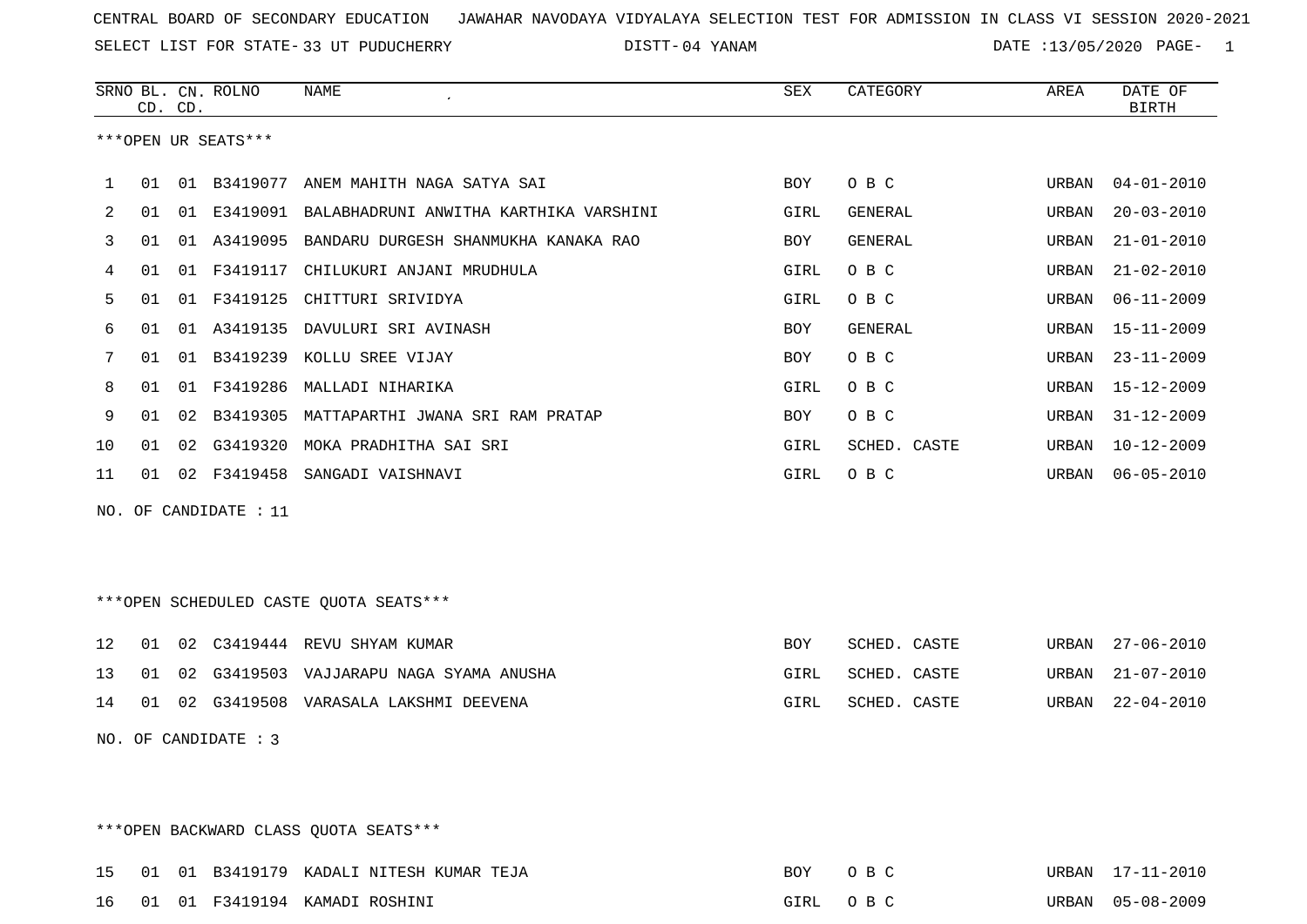SELECT LIST FOR STATE- DISTT- 33 UT PUDUCHERRY

04 YANAM DATE :13/05/2020 PAGE- 2

|    | CD. CD.                                | SRNO BL. CN. ROLNO           | NAME                                    | SEX  | CATEGORY     | AREA  | DATE OF<br><b>BIRTH</b> |  |  |  |  |
|----|----------------------------------------|------------------------------|-----------------------------------------|------|--------------|-------|-------------------------|--|--|--|--|
|    | *** OPEN BACKWARD CLASS QUOTA SEATS*** |                              |                                         |      |              |       |                         |  |  |  |  |
| 17 | 02<br>01                               |                              | F3419309 MATTA SHANMUKA VARSHINI        | GIRL | O B C        | URBAN | $03 - 02 - 2010$        |  |  |  |  |
| 18 | 01                                     |                              | 02 F3419456 SANGADI DEEVENA KUMARI      | GIRL | O B C        | URBAN | 25-11-2010              |  |  |  |  |
| 19 | 01                                     | 02 B3419495                  | TIRUMANI MANOJ SIVA DILEEP              | BOY  | O B C        | URBAN | $07 - 12 - 2009$        |  |  |  |  |
|    |                                        | NO. OF CANDIDATE $: 5$       |                                         |      |              |       |                         |  |  |  |  |
|    |                                        |                              | *** OPEN SCHEDULED TRIBE QUOTA SEATS*** |      |              |       |                         |  |  |  |  |
| 20 | 01                                     |                              | 02 G3419521 YADLA SANJANA               | GIRL | SCHED. CASTE | URBAN | 15-09-2009              |  |  |  |  |
|    |                                        | NO. OF CANDIDATE : $1$       |                                         |      |              |       |                         |  |  |  |  |
|    |                                        | TOTAL SELECTED CANDIDATE: 20 |                                         |      |              |       |                         |  |  |  |  |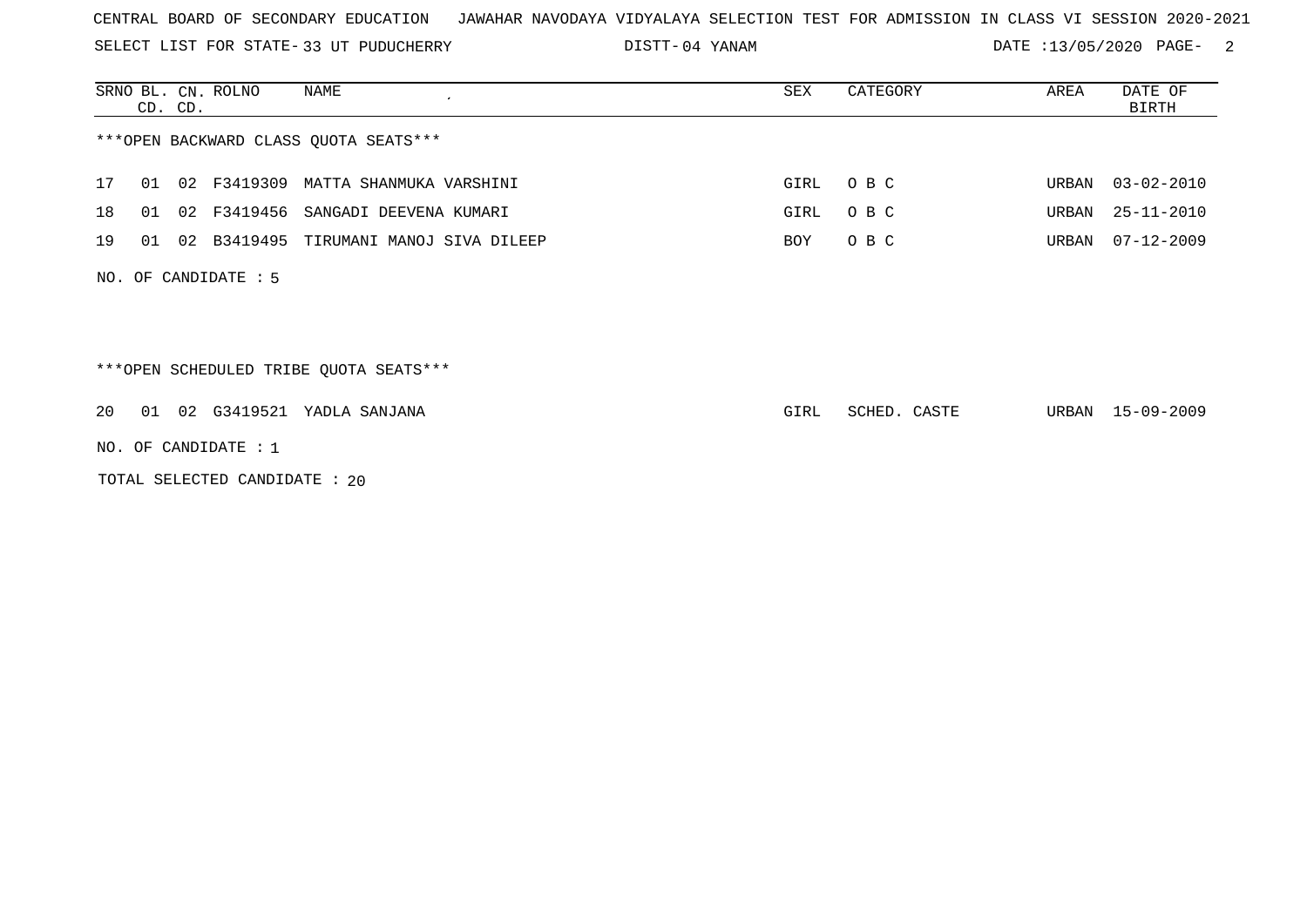SELECT LIST FOR STATE- DISTT- 36 TELANGANA

01 ADILABAD DATE :13/05/2020 PAGE- 1

|    |    | CD. CD. | SRNO BL. CN. ROLNO   | <b>NAME</b>                               | SEX        | CATEGORY       | AREA  | DATE OF<br><b>BIRTH</b> |
|----|----|---------|----------------------|-------------------------------------------|------------|----------------|-------|-------------------------|
|    |    |         | ***OPEN UR SEATS***  |                                           |            |                |       |                         |
| 1  | 04 |         |                      | 01 J3494478 DYAVARASHETTI SHASHANK        | BOY        | O B C          | RURAL | $01 - 12 - 2008$        |
| 2  | 04 |         |                      | 03 N3494855 SRIPATHI SHARVANI             | GIRL       | O B C          | RURAL | $26 - 08 - 2009$        |
| 3  | 05 |         |                      | 01 03495054 NANDANAKAANI SANKEERTHANA     | GIRL       | SCHED. CASTE   | RURAL | $04 - 04 - 2009$        |
| 4  | 07 |         |                      | 01 E3495540 BANDI SNEHITHA REDDY          | GIRL       | <b>GENERAL</b> | URBAN | $15 - 06 - 2009$        |
| 5  | 08 |         |                      | 01 I3495926 GUNDA RITHVIK                 | BOY        | GENERAL        | RURAL | $04 - 01 - 2009$        |
|    |    |         | NO. OF CANDIDATE : 5 |                                           |            |                |       |                         |
|    |    |         |                      |                                           |            |                |       |                         |
|    |    |         |                      |                                           |            |                |       |                         |
|    |    |         |                      | ***OPEN SCHEDULED CASTE QUOTA SEATS***    |            |                |       |                         |
| 6  | 03 |         |                      | 01 G3493800 A NAVYA SRI                   | GIRL       | SCHED. CASTE   | URBAN | $07 - 04 - 2010$        |
| 7  | 07 |         | 02 K3495726          | MARRI AKSHITH                             | BOY        | SCHED. CASTE   | RURAL | $27 - 11 - 2009$        |
| 8  | 11 |         |                      | 01 K3496540 CHILAKABATINI SIDDARTHA RAJAN | <b>BOY</b> | SCHED. CASTE   | RURAL | $09 - 03 - 2009$        |
| 9  | 11 |         |                      | 02 03496942 TEKUULA SREEJA                | GIRL       | SCHED. CASTE   | RURAL | $02 - 01 - 2009$        |
|    |    |         | NO. OF CANDIDATE : 4 |                                           |            |                |       |                         |
|    |    |         |                      |                                           |            |                |       |                         |
|    |    |         |                      |                                           |            |                |       |                         |
|    |    |         |                      | ***OPEN DISABLED QUOTA SEATS***           |            |                |       |                         |
| 10 | 05 |         |                      | 01 K3495036 MANGELA RAJAN KUMAR           | BOY        | SCHED. CASTE   | RURAL | $01 - 01 - 2009$        |
| 11 |    |         |                      | 11 01 N3496530 CHANDRAGIRI LAXMI PRASANNA | GIRL       | O B C          | RURAL | $01 - 01 - 2010$        |
|    |    |         | NO. OF CANDIDATE : 2 |                                           |            |                |       |                         |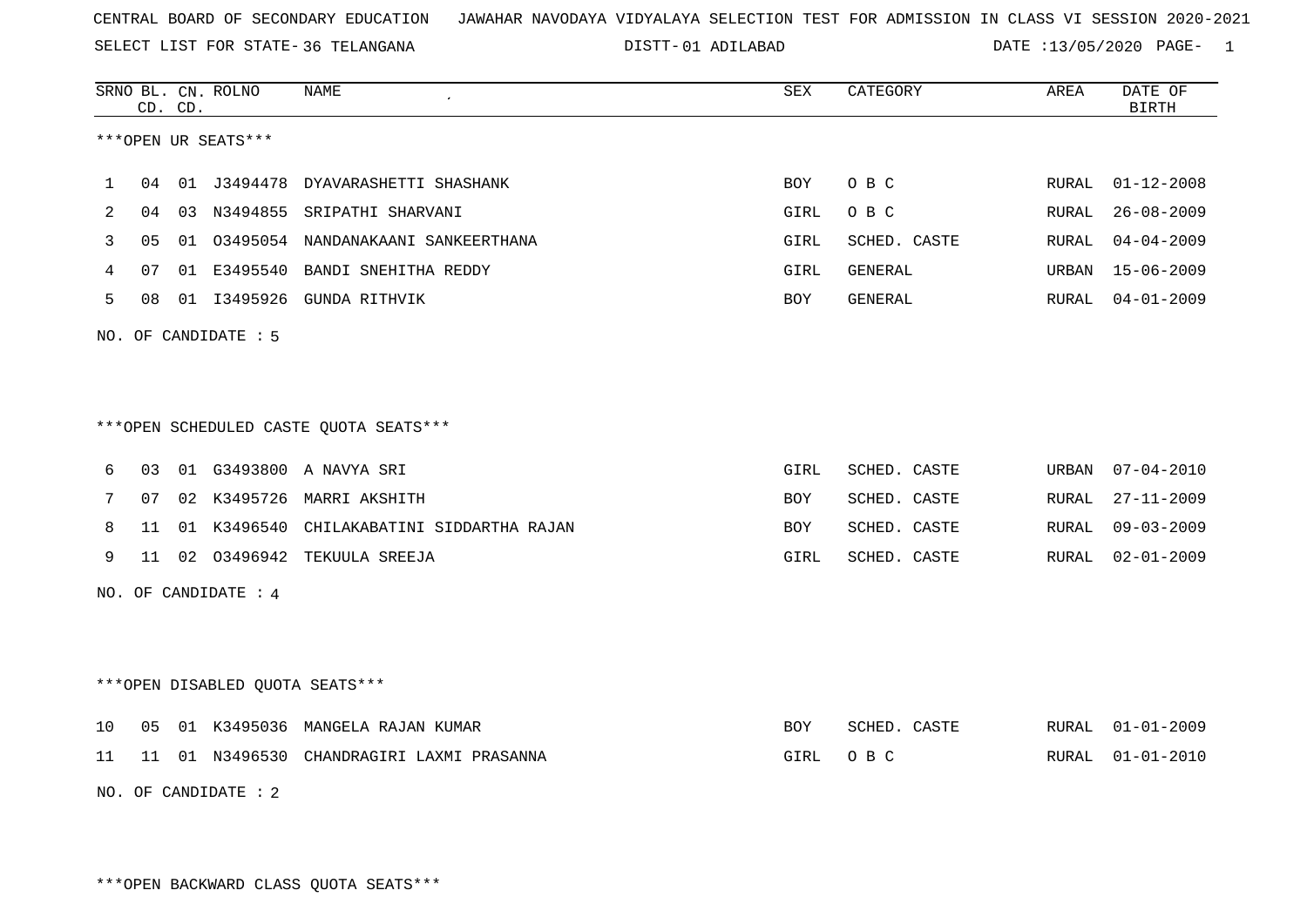SELECT LIST FOR STATE- DISTT- 36 TELANGANA

01 ADILABAD DATE :13/05/2020 PAGE- 2

O B C RURAL 16-05-2009

RURAL 18-04-2010

|    |    | CD. CD. | SRNO BL. CN. ROLNO     | <b>NAME</b>                            | ${\tt SEX}$ | CATEGORY     | AREA  | DATE OF<br><b>BIRTH</b> |
|----|----|---------|------------------------|----------------------------------------|-------------|--------------|-------|-------------------------|
|    |    |         |                        | *** OPEN BACKWARD CLASS QUOTA SEATS*** |             |              |       |                         |
| 12 | 03 |         |                        |                                        | <b>BOY</b>  | O B C        | RURAL | $03 - 12 - 2008$        |
| 13 | 04 |         |                        | 01 J3494369 ASAMWAR HEMANTH            | <b>BOY</b>  | O B C        | RURAL | $03 - 05 - 2010$        |
| 14 | 04 |         |                        | 03 J3494756 PREMA SRIKRISHNA           | <b>BOY</b>  | O B C        | RURAL | $21 - 01 - 2009$        |
| 15 | 07 |         |                        | 02 B3495847 THUDI KALYAN SRIVATSAVA    | <b>BOY</b>  | O B C        | URBAN | $27 - 06 - 2008$        |
| 16 | 09 |         |                        | 01 N3496091 GANDLA MAHIKA              | GIRL        | O B C        | RURAL | $04 - 09 - 2009$        |
|    |    |         | NO. OF CANDIDATE : 5   |                                        |             |              |       |                         |
|    |    |         |                        |                                        |             |              |       |                         |
|    |    |         |                        | ***OPEN SCHEDULED TRIBE QUOTA SEATS*** |             |              |       |                         |
| 17 | 04 |         |                        | 02 L3494664 MAGGIDI SUMITH             | <b>BOY</b>  | SCHED. TRIBE |       | RURAL 17-07-2010        |
| 18 | 14 |         |                        | 01 L3497768 JUGNAKA VINAY KRISHNA      | <b>BOY</b>  | SCHED. TRIBE | RURAL | $19 - 08 - 2008$        |
| 19 | 14 |         |                        | 01 L3497785 KHETHAVATH VARUN           | BOY         | SCHED. TRIBE | RURAL | $03 - 03 - 2009$        |
| 20 | 14 |         |                        | 01 L3497837 PAWAR YUVRAJ               | BOY         | SCHED. TRIBE | RURAL | $02 - 10 - 2009$        |
|    |    |         | NO. OF CANDIDATE : 4   |                                        |             |              |       |                         |
|    |    |         |                        |                                        |             |              |       |                         |
|    |    |         | ***RURAL OPEN SEATS*** |                                        |             |              |       |                         |
|    |    |         |                        |                                        |             |              |       |                         |
| 21 | 01 |         |                        | 01 I3493127 KOMURAVELLY SUSHRITH       | <b>BOY</b>  | GENERAL      | RURAL | $04 - 07 - 2009$        |
| 22 | 01 |         |                        | 02 L3493291 RATHOD HARSHAVARDHAN       | <b>BOY</b>  | SCHED. TRIBE |       | RURAL 16-09-2009        |

23 01 02 J3493378 THUDI VINAY BOY O B C RURAL 23-08-2009

25 02 02 J3493713 SAKARVAR KARTHIK BOY O B C RURAL 03-09-2009

27 03 02 J3494304 THODISHETTY KOUSHIK BOY O B C RURAL 29-04-2010

24 02 01 J3493437 APKA VAMSHI KRISHNA BOY O BOY

26 03 01 M3493976 INDURI VAISHNAVI GIRL GENERAL RURAL 18-04-2010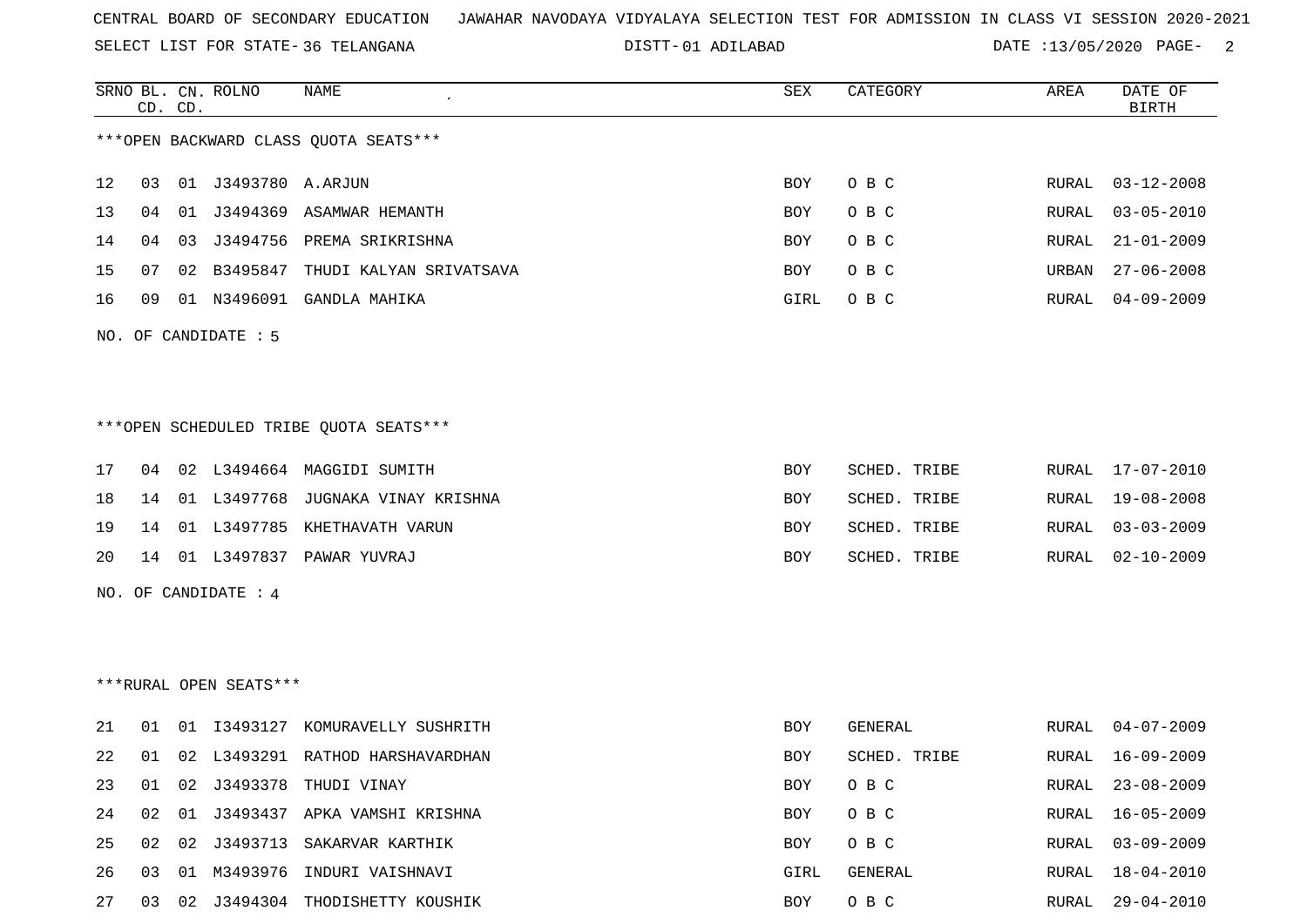SELECT LIST FOR STATE- DISTT- 36 TELANGANA

01 ADILABAD DATE :13/05/2020 PAGE- 3

|    | CD. CD.         |    | SRNO BL. CN. ROLNO     | <b>NAME</b><br>$\lambda$       | <b>SEX</b>  | CATEGORY     | AREA  | DATE OF<br><b>BIRTH</b> |
|----|-----------------|----|------------------------|--------------------------------|-------------|--------------|-------|-------------------------|
|    |                 |    | ***RURAL OPEN SEATS*** |                                |             |              |       |                         |
| 28 | 04              |    | 01 I3494355            | AMEDA SRIRAM                   | BOY         | GENERAL      | RURAL | $01 - 12 - 2008$        |
| 29 | 04              | 02 |                        | N3494594 KADUKUNTWAD SHRAVANI  | <b>GIRL</b> | O B C        | RURAL | $06 - 09 - 2008$        |
| 30 | 04              | 03 |                        | J3494771 RASULA HARSHITH KUMAR | <b>BOY</b>  | O B C        | RURAL | $23 - 09 - 2008$        |
| 31 | 05              | 01 | L3495084               | RATHOD VINAYAK                 | <b>BOY</b>  | SCHED. TRIBE | RURAL | $03 - 09 - 2008$        |
| 32 | 06              | 01 | J3495272               | INAGANTI SAI KUMAR             | <b>BOY</b>  | O B C        | RURAL | $14 - 09 - 2009$        |
| 33 | 06              | 02 | J3495347               | MALYALA PRANAY VARMA           | <b>BOY</b>  | O B C        | RURAL | $04 - 09 - 2009$        |
| 34 | 07              | 01 | K3495586               | DASARI HASMITH KRISHNA         | <b>BOY</b>  | SCHED. CASTE | RURAL | $05 - 06 - 2009$        |
| 35 | 08              | 01 | J3495963               | KUBIDE PRANEETH                | <b>BOY</b>  | O B C        | RURAL | $17 - 10 - 2009$        |
| 36 | 10              | 01 | M3496349               | KUMBAM VINUTHNA                | GIRL        | GENERAL      | RURAL | $28 - 02 - 2010$        |
| 37 | 11              |    | 01 L3496502            | BANOTH BRASAMVISING NAIK       | <b>BOY</b>  | SCHED. TRIBE | RURAL | $27 - 12 - 2007$        |
| 38 | 11              | 02 | J3496781               | MOHAMMED ABDUR RAHEMAN         | <b>BOY</b>  | O B C        | RURAL | $16 - 09 - 2009$        |
| 39 | 12 <sub>1</sub> | 01 | P3497036               | BOTLAKUNTA SHARANYA            | GIRL        | SCHED. TRIBE | RURAL | $01 - 11 - 2008$        |
| 40 | 13              | 01 | K3497492               | DURGAM ARCHITH                 | <b>BOY</b>  | SCHED. CASTE | RURAL | $08 - 08 - 2009$        |
| 41 | 14              |    | 01 L3497801            | MAGADE AKASH                   | <b>BOY</b>  | SCHED. TRIBE | RURAL | $18 - 07 - 2008$        |
| 42 | 14              | 01 | P3497811               | MESRAM HIMABINDU               | GIRL        | SCHED. TRIBE | RURAL | $06 - 12 - 2009$        |
|    |                 |    | NO. OF CANDIDATE : 22  |                                |             |              |       |                         |
|    |                 |    |                        |                                |             |              |       |                         |
|    |                 |    |                        |                                |             |              |       |                         |
|    |                 |    |                        |                                |             |              |       |                         |

\*\*\*RURAL SCHEDULED CASTE QUOTA SEATS\*\*\*

|     | 03   |    | 01 03493786 AEDLA LAASYA SRI      | GIRL       | SCHED. CASTE |       | RURAL 27-12-2009 |
|-----|------|----|-----------------------------------|------------|--------------|-------|------------------|
| 44  | 0.3  |    | 01 K3493930 GADDAM HARSHA VARDHAN | <b>BOY</b> | SCHED. CASTE |       | RURAL 03-07-2009 |
| 45  | - 03 | 01 | 03494060 KONTHAM RAJASRI          | GIRL       | SCHED. CASTE |       | RURAL 11-01-2010 |
| 46. | 04   | 01 | 03494433 CHEVATI NAINIKA          | GIRL       | SCHED. CASTE | RURAL | 21-01-2010       |
| 47  | 05   | 01 | K3494958 GATTU ABIKSHITH          | BOY        | SCHED. CASTE | RURAL | 24-12-2009       |
| 48  | - 05 | 01 | 03495050 MUNESULA SINDHUJA        | GIRL       | SCHED. CASTE | RURAL | 22-12-2008       |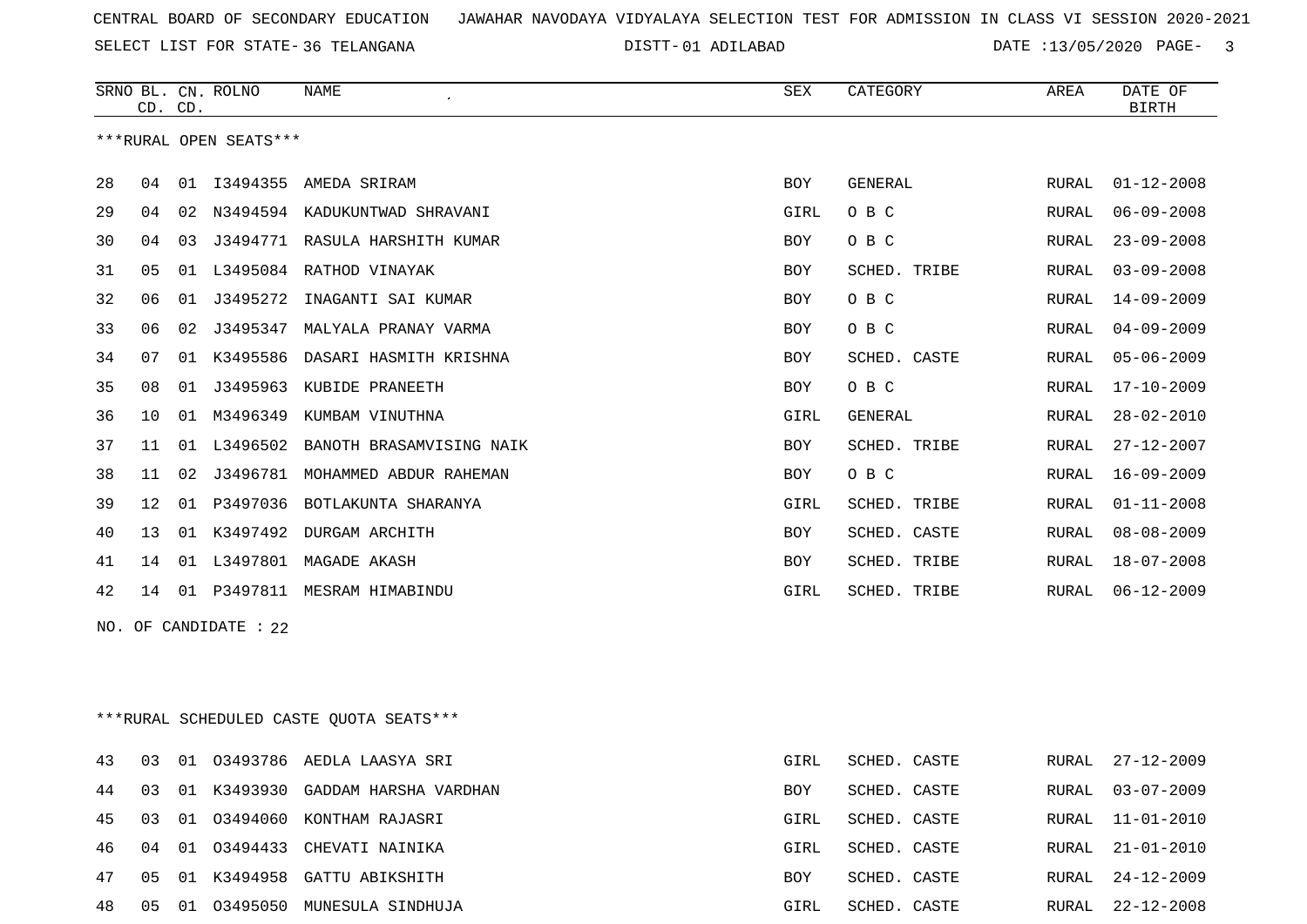SELECT LIST FOR STATE- DISTT- 36 TELANGANA

01 ADILABAD DATE :13/05/2020 PAGE- 4

|     |    | CD. CD. | SRNO BL. CN. ROLNO | <b>NAME</b>                             | <b>SEX</b> | CATEGORY     | AREA  | DATE OF<br><b>BIRTH</b> |
|-----|----|---------|--------------------|-----------------------------------------|------------|--------------|-------|-------------------------|
|     |    |         |                    | ***RURAL SCHEDULED CASTE QUOTA SEATS*** |            |              |       |                         |
|     |    |         |                    |                                         |            |              |       |                         |
| 49  | 06 | 01      |                    | 03495181 BOMMENA NIHARIKA               | GIRL       | SCHED. CASTE | RURAL | $26 - 09 - 2008$        |
| 50  | 06 | 02      |                    | 03495392 NAMALIKONDA SIRI               | GIRL       | SCHED. CASTE | RURAL | $21 - 08 - 2010$        |
| 51  | 06 |         |                    | 02 03495484 THOKALA GAYATHRI            | GIRL       | SCHED. CASTE | RURAL | $07 - 08 - 2009$        |
| 52  | 07 |         | 01 K3495587        | DEVI VISHWANK TEJA                      | BOY        | SCHED. CASTE | RURAL | $02 - 07 - 2008$        |
| 53  | 14 |         |                    | 01 K3497773 KAMBLE VISHWAJITH           | BOY        | SCHED. CASTE | RURAL | $06 - 02 - 2009$        |
| NO. |    |         | OF CANDIDATE : 11  |                                         |            |              |       |                         |
|     |    |         |                    |                                         |            |              |       |                         |
|     |    |         |                    |                                         |            |              |       |                         |
|     |    |         |                    | *** RURAL BACKWARD CLASS QUOTA SEATS*** |            |              |       |                         |
| 54  | 03 |         |                    | 01 J3493781 AARTHI PAVAN SAI            | <b>BOY</b> | O B C        | RURAL | 19-05-2009              |
| 55  | 03 |         |                    | 01 N3493874 CHILVERI CHANDRA HASINI     | GIRL       | O B C        | RURAL | 17-06-2009              |
| 56  | 03 | 01      |                    | J3494031 KANDHURI RISHI KUMAR           | BOY        | O B C        | RURAL | $28 - 12 - 2009$        |
| 57  | 03 |         |                    | 01 J3494105 M CHANAKYA                  | BOY        | O B C        | RURAL | $22 - 04 - 2009$        |
| 58  | 03 |         |                    | 02 J3494176 P DURGA SAI SHIVTEJ PRALIKH | BOY        | O B C        | RURAL | $27 - 02 - 2009$        |
| 59  | 03 |         |                    | 02 J3494284 SRIRAMOJU ABHIRAM           | BOY        | O B C        | RURAL | $13 - 11 - 2009$        |
| 60  | 04 | 01      | J3494420           | BUSHOLLA KRISHNA                        | BOY        | O B C        | RURAL | $19 - 05 - 2009$        |
| 61  | 04 | 02      | J3494593           | KADARLA VEDHANTH SHANMUKHA              | BOY        | O B C        | RURAL | $05 - 05 - 2010$        |
| 62  | 04 |         |                    | 02 N3494649 LACHARLA ANANYA             | GIRL       | O B C        | RURAL | $05 - 08 - 2010$        |
| 63  | 06 | 01      | N3495220           | DASARI SPURTHI                          | GIRL       | O B C        | RURAL | $25 - 05 - 2009$        |
| 64  | 06 |         |                    | 02 J3495463 SINGAM VIVEK                | BOY        | O B C        | RURAL | $16 - 06 - 2010$        |
| 65  | 10 |         |                    | 01 N3496223 ADEPU SRI VENNELA           | GIRL       | O B C        | RURAL | $30 - 03 - 2009$        |
| 66  | 10 |         |                    | 01 J3496231 ANISH ADIMULAM              | BOY        | O B C        | RURAL | $16 - 04 - 2010$        |
| 67  | 10 |         |                    | 01 J3496242 BANDI KUSHAGRA              | BOY        | O B C        | RURAL | $18 - 03 - 2009$        |
| 68  | 10 |         |                    | 01 J3496368 METTU SUMANTH               | BOY        | O B C        | RURAL | $07 - 11 - 2008$        |
| 69  | 10 |         |                    | 01 N3496401 PUPPALA SHRINIDHI           | GIRL       | O B C        | RURAL | $03 - 06 - 2009$        |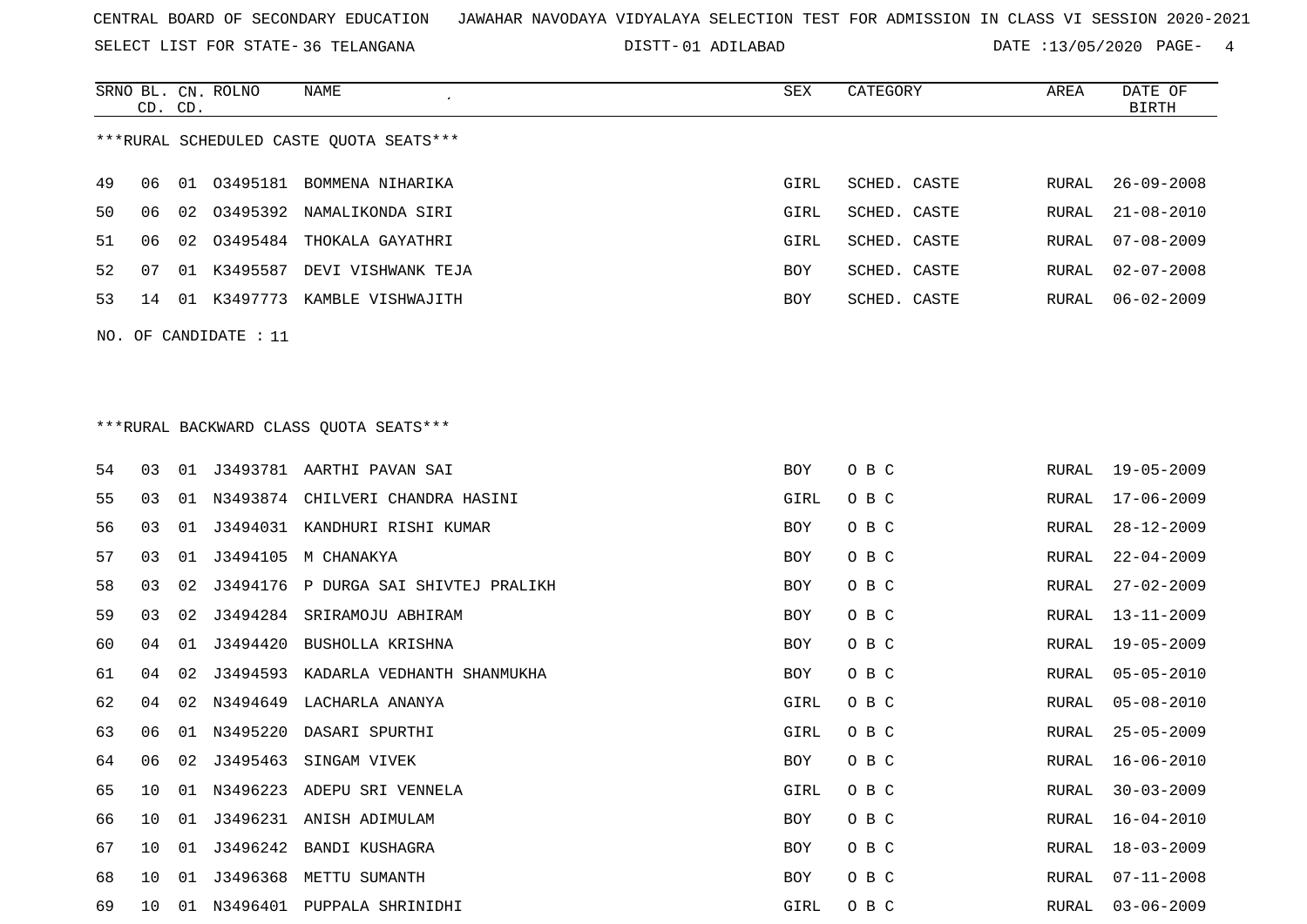| CENTRAL BOARD OF SECONDARY EDUCATION – JAWAHAR NAVODAYA VIDYALAYA SELECTION TEST FOR ADMISSION IN CLASS VI SESSION 2020-2021 |
|------------------------------------------------------------------------------------------------------------------------------|
|------------------------------------------------------------------------------------------------------------------------------|

SELECT LIST FOR STATE- DISTT- 36 TELANGANA

DISTT-01 ADILABAD DATE :13/05/2020 PAGE- 5

|    |                | CD. CD. | SRNO BL. CN. ROLNO    | <b>NAME</b><br>$\cdot$                  | <b>SEX</b> | CATEGORY     | AREA         | DATE OF<br><b>BIRTH</b> |
|----|----------------|---------|-----------------------|-----------------------------------------|------------|--------------|--------------|-------------------------|
|    |                |         | NO. OF CANDIDATE : 16 |                                         |            |              |              |                         |
|    |                |         |                       |                                         |            |              |              |                         |
|    |                |         |                       |                                         |            |              |              |                         |
|    |                |         |                       | ***RURAL SCHEDULED TRIBE OUOTA SEATS*** |            |              |              |                         |
|    |                |         |                       |                                         |            |              |              |                         |
| 70 | 02             |         | 01 L3493418           | ADE RAM SINGH                           | <b>BOY</b> | SCHED. TRIBE | RURAL        | $01 - 01 - 2009$        |
| 71 | 02             | 01      | L3493532              | JADHAV SAIRAJ                           | <b>BOY</b> | SCHED. TRIBE | RURAL        | $19 - 05 - 2010$        |
| 72 | 03             |         | 01 L3493859           | <b>B RAMCHARAN</b>                      | <b>BOY</b> | SCHED. TRIBE | RURAL        | $12 - 09 - 2009$        |
| 73 | 03             | 02      | L3494291              | SUNKARI ARAVIND                         | <b>BOY</b> | SCHED. TRIBE | RURAL        | $08 - 05 - 2009$        |
| 74 | 03             | 02      | P3494319              | UYIKA SIRI VENNELA                      | GIRL       | SCHED. TRIBE | RURAL        | $09 - 04 - 2010$        |
| 75 | 04             | 03      |                       | L3494780 RATHOD GOKUL                   | <b>BOY</b> | SCHED. TRIBE | RURAL        | $06 - 08 - 2007$        |
| 76 | 04             | 03      | P3494806              | R.VAISHALI                              | GIRL       | SCHED. TRIBE | <b>RURAL</b> | $18 - 02 - 2008$        |
| 77 | 0 <sub>5</sub> | 01      | L3494926              | BANOTH SHESHI KUMAR                     | <b>BOY</b> | SCHED. TRIBE | RURAL        | $10 - 04 - 2008$        |
| 78 | 06             | 01      | L3495165              | BANAVATH ADITYA                         | <b>BOY</b> | SCHED. TRIBE | RURAL        | $02 - 03 - 2009$        |
| 79 | 06             | 01      | L3495166              | BANAVATH RAMTHANAY                      | <b>BOY</b> | SCHED. TRIBE | RURAL        | $01 - 07 - 2009$        |
| 80 | 14             | 01      | P3497766              | JAVADE SHIRISHA                         | GIRL       | SCHED. TRIBE | RURAL        | $03 - 02 - 2009$        |

NO. OF CANDIDATE : 11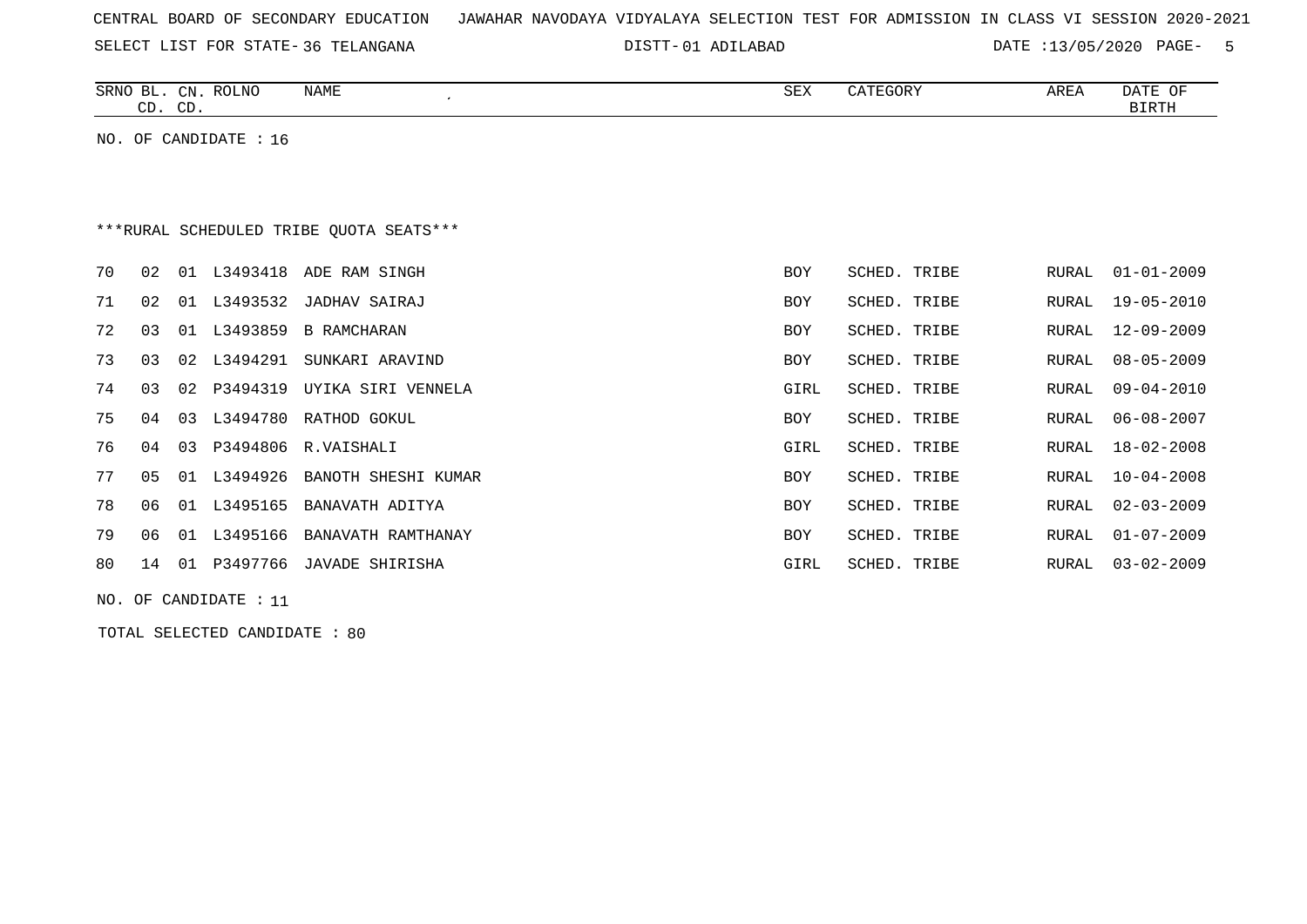SELECT LIST FOR STATE- DISTT- 36 TELANGANA

02 KARIMNAGAR DATE :13/05/2020 PAGE- 1

|     |                 | CD. CD. | SRNO BL. CN. ROLNO     | NAME                                   | SEX        | CATEGORY     | AREA         | DATE OF<br><b>BIRTH</b> |
|-----|-----------------|---------|------------------------|----------------------------------------|------------|--------------|--------------|-------------------------|
|     |                 |         | ***OPEN UR SEATS***    |                                        |            |              |              |                         |
| 1   | 02              |         |                        | 01 N3498143 GUNTI AKSHARA              | GIRL       | O B C        | RURAL        | $28 - 12 - 2009$        |
| 2   | 02              |         |                        | 02 B3498398 VENUVANKA SHIVA            | BOY        | O B C        | URBAN        | 14-07-2008              |
| 3   | 04              |         |                        | 01 B3498805 DUGGINALA VIKAS            | BOY        | O B C        | URBAN        | $09 - 08 - 2010$        |
| 4   | 04              |         | 01 F3498825            | GADDAM ANANYA SREE                     | GIRL       | O B C        | URBAN        | $18 - 05 - 2010$        |
| 5   | 09              |         |                        | 01 03502373 BOGE SHIVANANDINI          | GIRL       | SCHED. CASTE | <b>RURAL</b> | $05 - 05 - 2010$        |
| 6   | 10 <sup>°</sup> |         |                        | 01 E3502555 ANUGUTHRIPURA              | GIRL       | GENERAL      | URBAN        | 13-07-2010              |
| 7   | 12              |         |                        | 01 F3504048 CH.MANOGNAA                | GIRL       | O B C        | URBAN        | 16-06-2010              |
| NO. |                 |         | OF CANDIDATE: 7        | ***OPEN SCHEDULED CASTE QUOTA SEATS*** |            |              |              |                         |
| 8   |                 |         |                        | 04 01 K3498801 DONTHA RAMCHARAN        | BOY        | SCHED. CASTE | RURAL        | $02 - 07 - 2010$        |
| 9   | 05              |         |                        | 04 K3500301 P. NITHISH KUMAR           | BOY        | SCHED. CASTE | RURAL        | $11 - 01 - 2009$        |
| 10  | 05              |         |                        | 05 K3500490 SOGALA NIKHIL              | BOY        | SCHED. CASTE | RURAL        | $05 - 04 - 2009$        |
| 11  | 11              |         |                        | 03 C3503795 TURPATI SHANTHAN KUMAR     | BOY        | SCHED. CASTE | URBAN        | $12 - 06 - 2009$        |
|     |                 |         | NO. OF CANDIDATE : $4$ |                                        |            |              |              |                         |
|     |                 |         |                        | ***OPEN DISABLED QUOTA SEATS***        |            |              |              |                         |
| 12  | 06              |         |                        | 06 J3501806 SIDDA SRIKANTH             | BOY        | O B C        | RURAL        | $29 - 07 - 2007$        |
| 13  |                 |         |                        | 13 01 J3505090 RAPELLY RUTHWIK         | <b>BOY</b> | O B C        | RURAL        | 19-07-2008              |
|     |                 |         | NO. OF CANDIDATE: 2    |                                        |            |              |              |                         |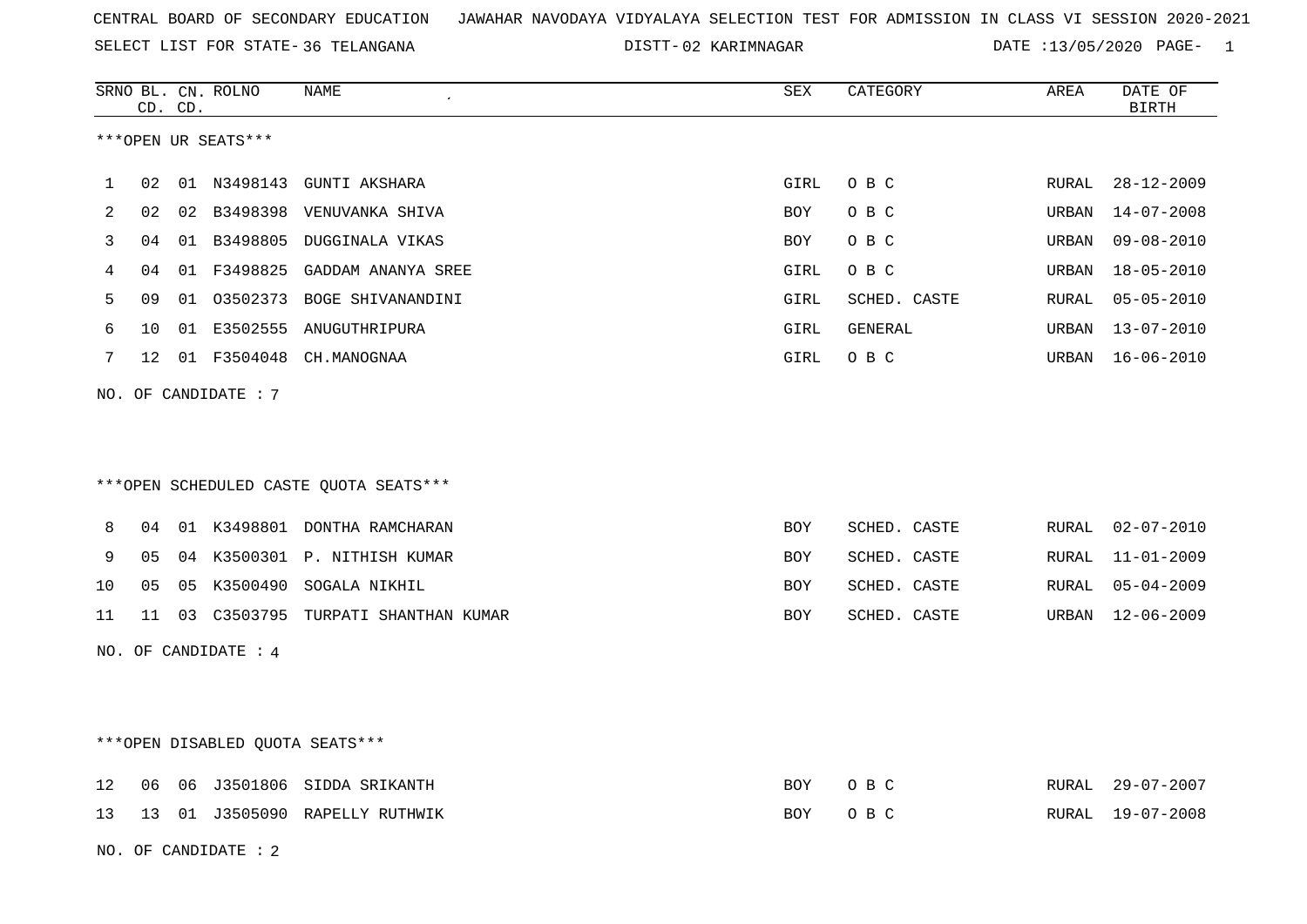SELECT LIST FOR STATE- DISTT- 36 TELANGANA

02 KARIMNAGAR DATE :13/05/2020 PAGE- 2

|    |    | CD. CD. | SRNO BL. CN. ROLNO     | NAME                                   | SEX  | CATEGORY       | AREA          | DATE OF<br><b>BIRTH</b> |
|----|----|---------|------------------------|----------------------------------------|------|----------------|---------------|-------------------------|
|    |    |         |                        | *** OPEN BACKWARD CLASS QUOTA SEATS*** |      |                |               |                         |
| 14 | 04 |         | 01 N3498809            | EGGETI VARSHINI                        | GIRL | O B C          | RURAL         | $11 - 07 - 2008$        |
| 15 | 04 | 02      | B3499002               | MANTHENA SHIVARAM                      | BOY  | O B C          | URBAN         | $06 - 11 - 2009$        |
| 16 | 04 | 03      | B3499105               | OJJA VASHISHTA YADAV                   | BOY  | O B C          | URBAN         | $11 - 06 - 2009$        |
| 17 | 10 | 01      |                        | B3502511 ABDUL ROSHAN                  | BOY  | O B C          | URBAN         | $03 - 06 - 2009$        |
| 18 | 10 |         |                        | 03 F3503072 PULLURI LAKSHANA           | GIRL | O B C          | URBAN         | $10 - 05 - 2009$        |
|    |    |         | NO. OF CANDIDATE : 5   |                                        |      |                |               |                         |
|    |    |         |                        |                                        |      |                |               |                         |
|    |    |         |                        |                                        |      |                |               |                         |
|    |    |         |                        | ***OPEN SCHEDULED TRIBE QUOTA SEATS*** |      |                |               |                         |
| 19 | 10 |         |                        | 01 L3502602 BHUKYA SREYAN SIDDARTH     | BOY  | SCHED. TRIBE   | RURAL         | $16 - 03 - 2010$        |
| 20 | 11 |         |                        | 02 L3503565 MALOTHU YASHWANTH JADAV    | BOY  | SCHED. TRIBE   | RURAL         | $04 - 02 - 2009$        |
|    |    |         | NO. OF CANDIDATE : 2   |                                        |      |                |               |                         |
|    |    |         |                        |                                        |      |                |               |                         |
|    |    |         |                        |                                        |      |                |               |                         |
|    |    |         | ***RURAL OPEN SEATS*** |                                        |      |                |               |                         |
| 21 | 01 |         | 01 N3497966            | ULLENGALA BHAVANI                      | GIRL | O B C          | RURAL         | $03 - 11 - 2009$        |
| 22 | 02 | 02      | J3498223               | MEDICHALMALA ADITHYA                   | BOY  | O B C          | RURAL         | $27 - 10 - 2008$        |
| 23 | 03 | 01      | I3498502               | <b>GOURISHETTI RAHUL</b>               | BOY  | <b>GENERAL</b> | RURAL         | 19-04-2010              |
| 24 | 03 | 01      |                        | 13498549 KURA BHAGYAVANTRILOK          | BOY  | <b>GENERAL</b> | RURAL         | $17 - 09 - 2010$        |
| 25 | 04 | 01      |                        | J3498769 CHENNABOINA KARTHIK           | BOY  | O B C          | RURAL         | $19 - 11 - 2008$        |
| 26 | 04 | 03      |                        | 03499130 PALNATI RISHITHAVARSHINI      | GIRL | SCHED. CASTE   | RURAL         | $12 - 10 - 2009$        |
| 27 | 04 | 03      |                        | J3499274 VADDEPALLY AKHIL              | BOY  | O B C          | RURAL         | $11 - 02 - 2009$        |
| 28 | 05 | 02      |                        | J3499757 GANTA REVANTH SAI             | BOY  | O B C          | ${\tt RURAL}$ | $29 - 01 - 2010$        |
| 29 | 05 | 03      |                        | J3500009 KUTTIKUPPALA LOHITH           | BOY  | O B C          | RURAL         | $03 - 11 - 2009$        |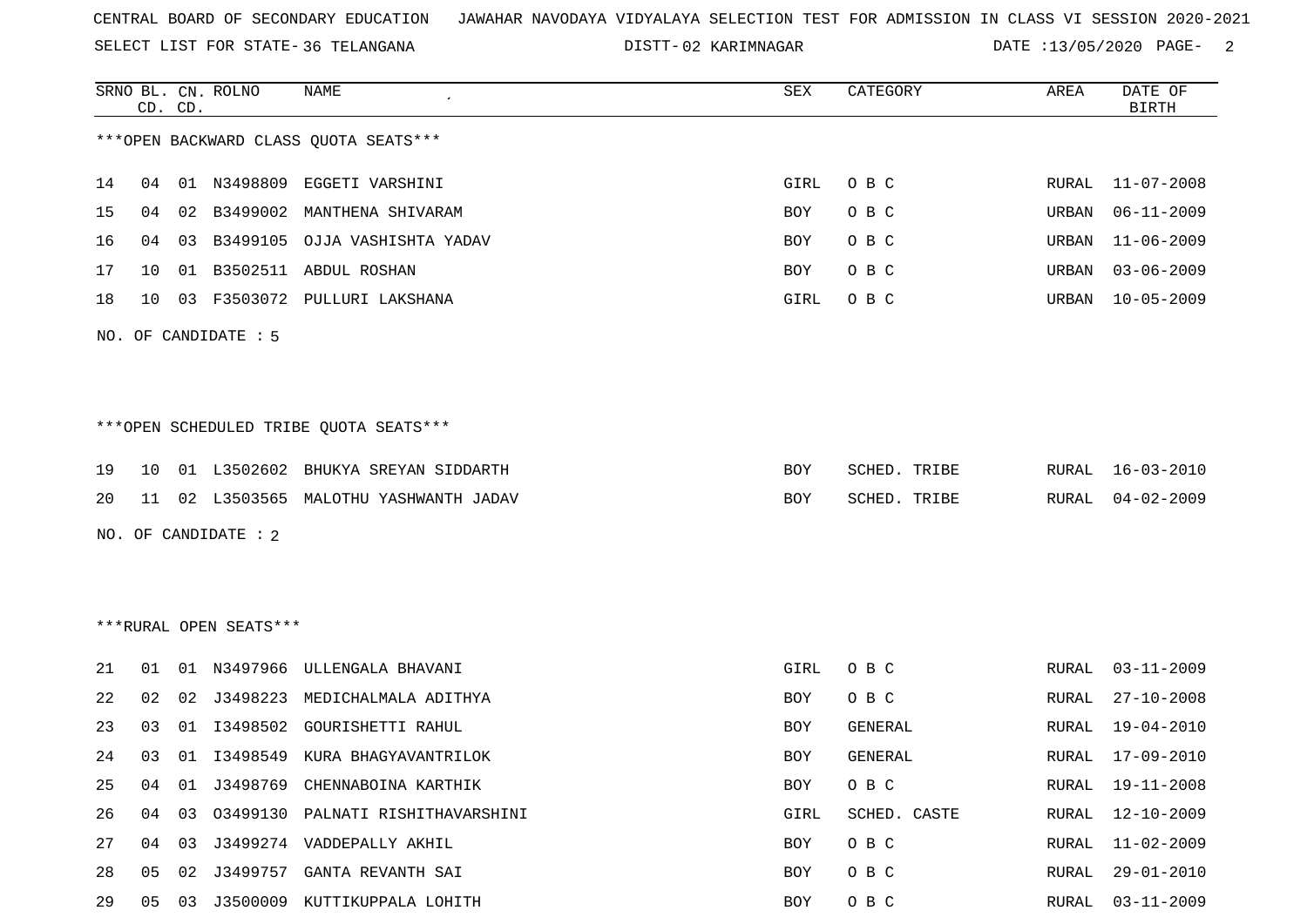SELECT LIST FOR STATE- DISTT- 36 TELANGANA

02 KARIMNAGAR DATE :13/05/2020 PAGE- 3

|    | CD. CD. |    | SRNO BL. CN. ROLNO     | <b>NAME</b>                           | SEX        | CATEGORY       | AREA  | DATE OF<br><b>BIRTH</b> |
|----|---------|----|------------------------|---------------------------------------|------------|----------------|-------|-------------------------|
|    |         |    | ***RURAL OPEN SEATS*** |                                       |            |                |       |                         |
| 30 | 06      | 02 | N3501007               | GADDAM DEEPA                          | GIRL       | O B C          | RURAL | $22 - 08 - 2009$        |
| 31 | 06      | 03 |                        | K3501246 KATKURI FANEENDRA            | BOY        | SCHED. CASTE   | RURAL | $29 - 07 - 2008$        |
| 32 | 07      |    |                        | 01 K3502117 KONDAGORLA YASHWANTH      | BOY        | SCHED. CASTE   | RURAL | $07 - 09 - 2008$        |
| 33 | 08      | 01 | J3502272               | JURRU PRAVEEN KUMAR                   | BOY        | O B C          | RURAL | $13 - 10 - 2009$        |
| 34 | 08      | 01 | N3502309               | PILLI SHIVANI                         | GIRL       | O B C          | RURAL | $30 - 04 - 2010$        |
| 35 | 09      | 01 | J3502393               | ELPULA SHIVA KUMAR                    | <b>BOY</b> | O B C          | RURAL | $27 - 01 - 2009$        |
| 36 | 09      |    |                        | 01 J3502456 NALLAPU LAXMI VARA PRASAD | <b>BOY</b> | O B C          | RURAL | $12 - 08 - 2009$        |
| 37 | 10      | 02 |                        | N3502886 KYATHAM SAI KRUTHI           | GIRL       | O B C          | RURAL | $19 - 07 - 2009$        |
| 38 | 10      | 03 | M3503014               | NOMULA HARSHITHA                      | GIRL       | <b>GENERAL</b> | RURAL | $04 - 07 - 2009$        |
| 39 | 10      | 03 | M3503133               | SRINITHYAREDDY BETHI                  | GIRL       | <b>GENERAL</b> | RURAL | $05 - 12 - 2009$        |
| 40 | 11      |    | 01 J3503273            | BANDARI VARSHITH                      | <b>BOY</b> | O B C          | RURAL | $10 - 01 - 2009$        |
| 41 | 11      | 01 | J3503408               | GAJENGI VIGNESHWAR                    | <b>BOY</b> | O B C          | RURAL | $20 - 03 - 2010$        |
| 42 | 12      | 02 | J3504148               | GADAM SRIRAM                          | <b>BOY</b> | O B C          | RURAL | $23 - 12 - 2009$        |
| 43 | 12      | 03 | M3504547               | NALIMELA SRINIDHI                     | GIRL       | GENERAL        | RURAL | $29 - 03 - 2010$        |
| 44 | 13      |    | 01 J3504906            | BOINI SIDHARTHA                       | <b>BOY</b> | O B C          | RURAL | $20 - 09 - 2009$        |
| 45 | 13      | 01 | J3505029               | MADIGELA SIDDARTH                     | <b>BOY</b> | O B C          | RURAL | $10 - 04 - 2009$        |
| 46 | 14      | 01 | N3505186               | BODAPATLA HASRITHA                    | GIRL       | O B C          | RURAL | $24 - 12 - 2009$        |
| 47 | 14      | 01 | N3505202               | CHENNAMADHAVUNI SHRESHTA              | GIRL       | O B C          | RURAL | $01 - 02 - 2010$        |

NO. OF CANDIDATE : 27

\*\*\*RURAL SCHEDULED CASTE QUOTA SEATS\*\*\*

| 48. |  | 01 01 03497932 EERA SATHVIKA       | GIRL | SCHED. CASTE |  | RURAL 13-07-2010 |
|-----|--|------------------------------------|------|--------------|--|------------------|
| 49  |  | 02 01 03498057 CHILUMULA RASHMITHA | GIRL | SCHED. CASTE |  | RURAL 18-03-2009 |
| 50  |  | 05 02 K3499827 JADI SHASHANK       | BOY  | SCHED. CASTE |  | RURAL 25-04-2009 |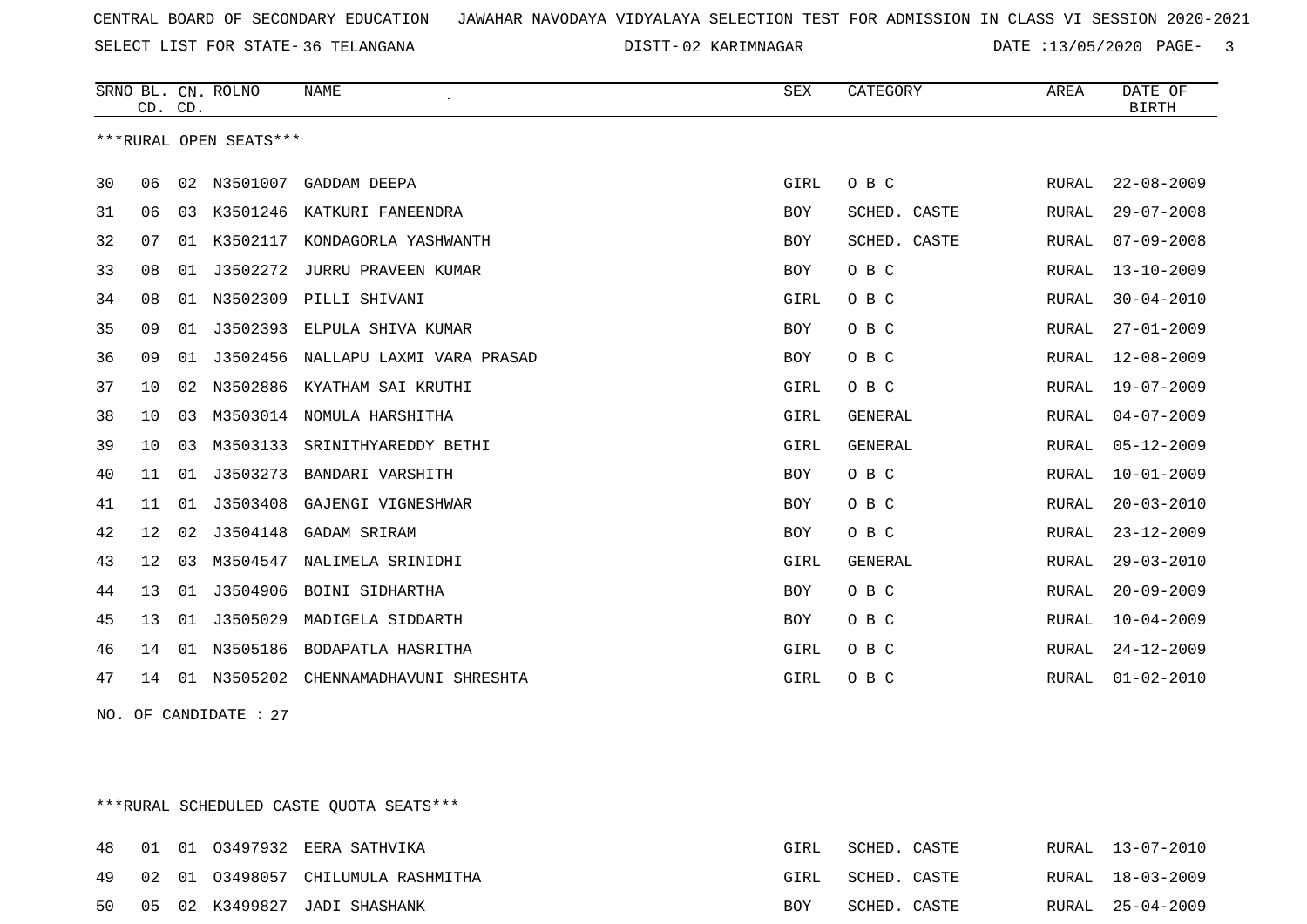SELECT LIST FOR STATE- DISTT- 36 TELANGANA

SRNO BL. CN.

CD. CD.

ROLNO NAME SEX CATEGORY AREA DATE OF

BIRTH

02 KARIMNAGAR DATE :13/05/2020 PAGE- 4

|    |    |    |                       | ***RURAL SCHEDULED CASTE QUOTA SEATS*** |            |              |               |                  |
|----|----|----|-----------------------|-----------------------------------------|------------|--------------|---------------|------------------|
| 51 | 05 | 03 | K3499905 K.ASHER      |                                         | BOY        | SCHED. CASTE | RURAL         | $28 - 10 - 2008$ |
| 52 | 05 | 04 |                       | 03500325 PULI SAI VARSHINI              | GIRL       | SCHED. CASTE | RURAL         | $23 - 04 - 2009$ |
| 53 | 05 | 04 |                       | 03500358 RAMATENKI SAMANVITHA           | GIRL       | SCHED. CASTE | RURAL         | 19-10-2009       |
| 54 | 10 | 03 | K3503022              | PABBA AKSHAY KUMAR                      | BOY        | SCHED. CASTE | RURAL         | $21 - 08 - 2009$ |
| 55 | 10 | 03 | 03503031              | PALEPU MANOGHNA                         | GIRL       | SCHED. CASTE | RURAL         | $04 - 10 - 2010$ |
| 56 | 10 | 03 | 03503127              | SINGARAPU AKSHAYA                       | GIRL       | SCHED. CASTE | ${\tt RURAL}$ | $12 - 03 - 2010$ |
| 57 | 10 | 03 |                       | K3503197 VELPULA ABHIRAM                | BOY        | SCHED. CASTE | RURAL         | $06 - 06 - 2009$ |
| 58 | 11 | 02 |                       | 03503493 KARENGULA ASHMITHANAND         | GIRL       | SCHED. CASTE | RURAL         | $22 - 10 - 2009$ |
| 59 | 13 |    |                       | 01 03505042 MUDDAMALLA JESSIKA          | GIRL       | SCHED. CASTE | RURAL         | $18 - 04 - 2008$ |
|    |    |    | NO. OF CANDIDATE : 12 | *** RURAL BACKWARD CLASS QUOTA SEATS*** |            |              |               |                  |
| 60 | 05 |    | 01 N3499518           | BODDUPALLI RISHITHA                     | GIRL       | O B C        | RURAL         | $18 - 03 - 2010$ |
| 61 | 05 | 01 | J3499570              | CHALLA SATHYAVARDHAN                    | BOY        | O B C        | RURAL         | $05 - 12 - 2008$ |
| 62 | 05 | 02 | N3499615              | CHIPIRISETTI RITHVIKA                   | GIRL       | O B C        | RURAL         | $02 - 09 - 2009$ |
| 63 | 05 | 04 | N3500361 R.ANANYA     |                                         | GIRL       | O B C        | RURAL         | $11 - 06 - 2010$ |
| 64 | 06 | 04 | J3501288              | KOMMU HARSHITH KUMAR                    | BOY        | O B C        | RURAL         | $03 - 03 - 2009$ |
| 65 | 09 | 01 | N3502481              | SAMALA MEENAKSHI                        | GIRL       | O B C        | RURAL         | $21 - 04 - 2009$ |
| 66 | 10 | 01 | J3502576              | BALASANI RENITH SAI                     | BOY        | O B C        | RURAL         | $07 - 05 - 2009$ |
| 67 | 10 | 02 | J3502930              | MANTHENA RISHITH                        | BOY        | O B C        | RURAL         | $20 - 05 - 2009$ |
| 68 | 10 | 02 |                       | J3502935 MARASI RAJKUMAR                | <b>BOY</b> | O B C        | RURAL         | $08 - 10 - 2009$ |
| 69 | 10 |    |                       | 03 J3503060 POLASA KARTHIK              | <b>BOY</b> | O B C        | <b>RURAL</b>  | $30 - 11 - 2009$ |
| 70 | 10 | 03 |                       | J3503124 SHEERAM HARSHAVARDHAN          | BOY        | O B C        | RURAL         | $12 - 07 - 2009$ |
| 71 | 11 |    |                       | 01 J3503299 BOGA SIDHARTHA              | BOY        | O B C        | RURAL         | $05 - 03 - 2008$ |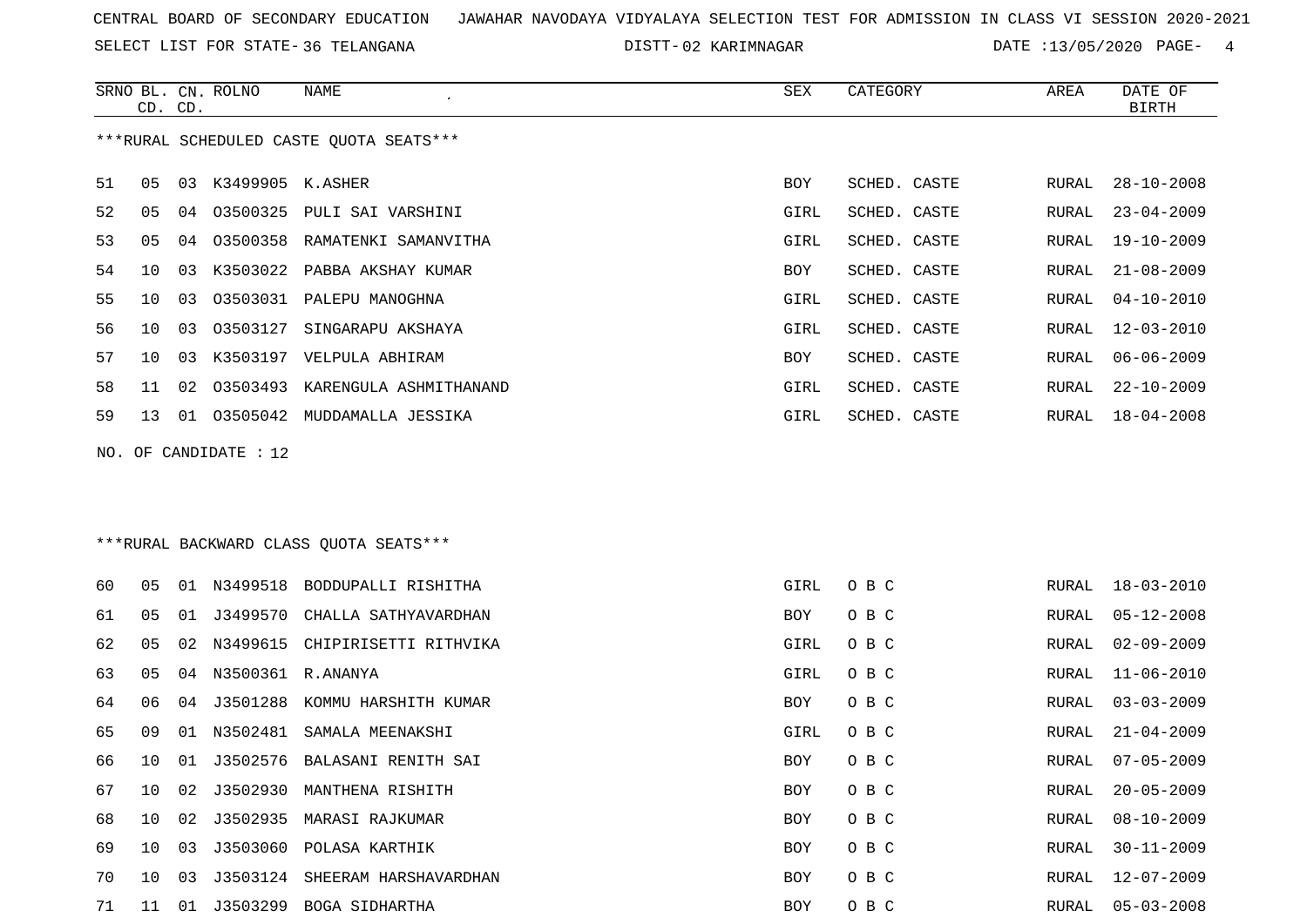SELECT LIST FOR STATE- DISTT- 36 TELANGANA

02 KARIMNAGAR DATE :13/05/2020 PAGE- 5

|    | CD. CD.         |    | SRNO BL. CN. ROLNO      | NAME                                    | SEX        | CATEGORY     | AREA         | DATE OF<br><b>BIRTH</b> |
|----|-----------------|----|-------------------------|-----------------------------------------|------------|--------------|--------------|-------------------------|
|    |                 |    |                         | ***RURAL BACKWARD CLASS QUOTA SEATS***  |            |              |              |                         |
| 72 | 11              | 03 | N3503667                | PALUMARU SAHASRA                        | GIRL       | O B C        | RURAL        | $24 - 08 - 2010$        |
| 73 | 11              | 03 | J3503680                | PEGADA SAI KISHOR                       | BOY        | O B C        | RURAL        | $05 - 12 - 2008$        |
| 74 | 11              | 03 | N3503789                | THUDI HARINI                            | GIRL       | O B C        | RURAL        | $10 - 12 - 2009$        |
| 75 | 13              | 01 | J3505113                | TEEGALA MADHURANJITH                    | <b>BOY</b> | O B C        | RURAL        | $13 - 05 - 2009$        |
|    |                 |    | NO. OF CANDIDATE : $16$ |                                         |            |              |              |                         |
|    |                 |    |                         | ***RURAL SCHEDULED TRIBE OUOTA SEATS*** |            |              |              |                         |
| 76 | 02              | 01 | L3498005                | AZMEERA SIDHARTHA NAYAK                 | <b>BOY</b> | SCHED. TRIBE | RURAL        | $12 - 08 - 2009$        |
| 77 | 0 <sub>5</sub>  | 01 | L3499415                | A.PRAVEEN                               | <b>BOY</b> | SCHED. TRIBE | <b>RURAL</b> | $05 - 12 - 2007$        |
| 78 | 07              | 01 | L3502100                | JARUPULA SHIVA KUMAR                    | <b>BOY</b> | SCHED. TRIBE | RURAL        | $13 - 12 - 2009$        |
| 79 | 12 <sup>°</sup> | 03 | L3504436                | MALOTH RAKESH                           | <b>BOY</b> | SCHED. TRIBE | RURAL        | 16-04-2008              |
| 80 | 13              |    | 01 L3505024             | KURRA SREEDEEP VARDHAN                  | <b>BOY</b> | SCHED. TRIBE | RURAL        | $05 - 06 - 2008$        |

NO. OF CANDIDATE : 5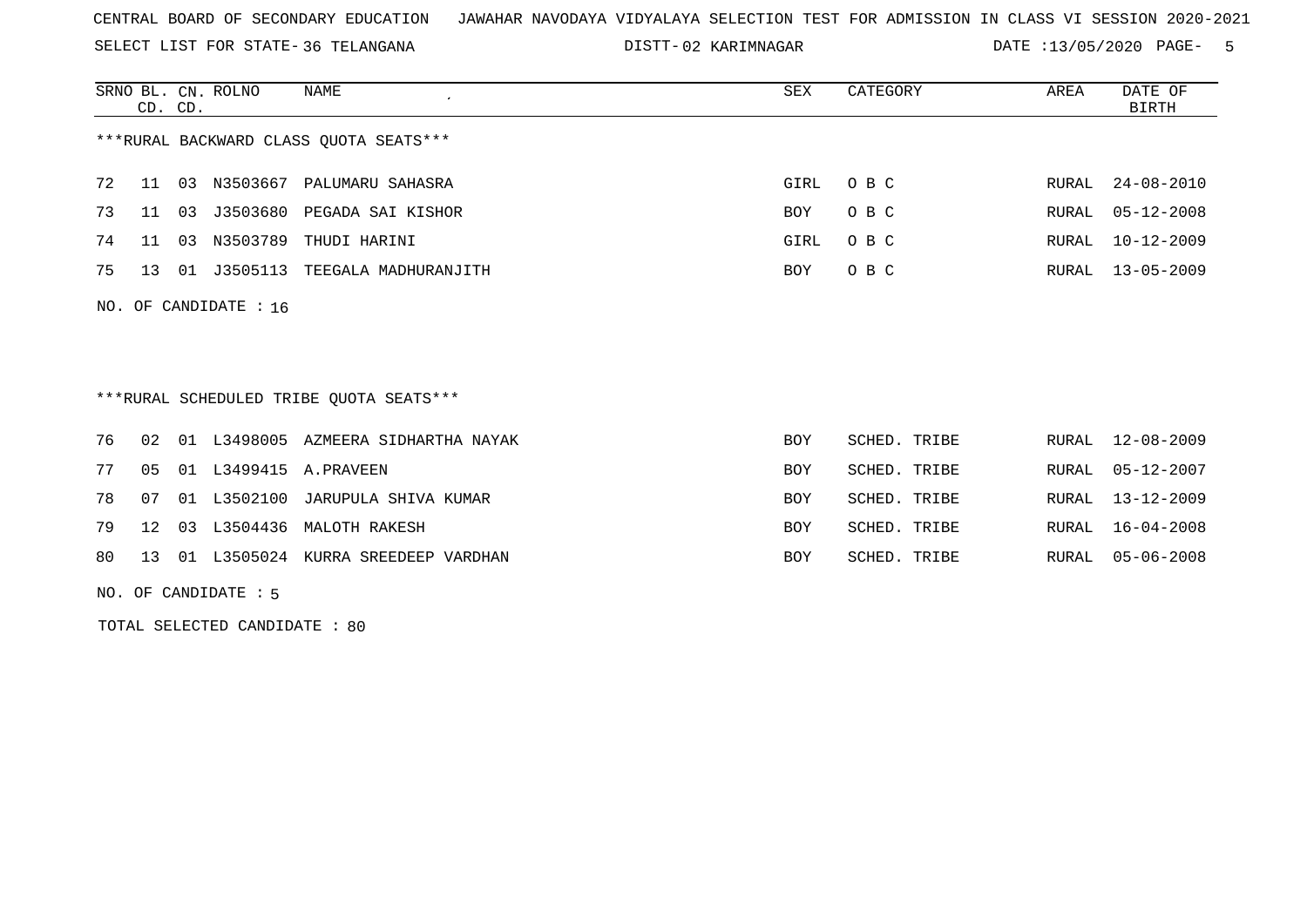SELECT LIST FOR STATE- DISTT- 36 TELANGANA

03 KHAMMAM DATE :13/05/2020 PAGE- 1

|                                  |                                        | CD. CD. | SRNO BL. CN. ROLNO | NAME<br>$\epsilon$                            | ${\tt SEX}$ | CATEGORY       | AREA  | DATE OF<br><b>BIRTH</b> |  |  |
|----------------------------------|----------------------------------------|---------|--------------------|-----------------------------------------------|-------------|----------------|-------|-------------------------|--|--|
| ***OPEN UR SEATS***              |                                        |         |                    |                                               |             |                |       |                         |  |  |
| 1                                | 03                                     |         |                    | 01 M3505980 VUYYURU SREESARANYA REDDY         | GIRL        | GENERAL        |       | RURAL 23-12-2009        |  |  |
| 2                                | 04                                     |         |                    | 01 I3506062 CHAVA UJWALRAM                    | BOY         | <b>GENERAL</b> | RURAL | $25 - 04 - 2010$        |  |  |
| 3                                | 0 <sub>5</sub>                         |         |                    | 01 M3506393 ANUMOLU.TANMAYEE                  | GIRL        | GENERAL        | RURAL | $12 - 11 - 2009$        |  |  |
| 4                                | 07                                     |         |                    | 01 J3507644 MEDEPALLI SAI ROHAN               | BOY.        | O B C          | RURAL | $07 - 10 - 2009$        |  |  |
| 5                                | 09                                     |         |                    | 01 J3508079 SIRIPURAPU BHARATH VISWAK         | BOY         | O B C          |       | RURAL 30-08-2009        |  |  |
|                                  | NO. OF CANDIDATE : 5                   |         |                    |                                               |             |                |       |                         |  |  |
|                                  |                                        |         |                    |                                               |             |                |       |                         |  |  |
|                                  |                                        |         |                    |                                               |             |                |       |                         |  |  |
|                                  | ***OPEN SCHEDULED CASTE QUOTA SEATS*** |         |                    |                                               |             |                |       |                         |  |  |
| 6                                | 04                                     |         |                    | 02 K3506348 VUBBANA HEMANTH KRISHNA           | BOY         | SCHED. CASTE   |       | RURAL 01-05-2009        |  |  |
| 7                                | 08                                     |         |                    | 01 03507826 DOMALA MERCY                      | GIRL        | SCHED. CASTE   | RURAL | $02 - 04 - 2009$        |  |  |
| 8                                | 08                                     |         |                    | 01 K3507936 VULLOJU UMA SHARVANANDH           | BOY         | SCHED. CASTE   | RURAL | $28 - 07 - 2010$        |  |  |
| NO. OF CANDIDATE : 3             |                                        |         |                    |                                               |             |                |       |                         |  |  |
|                                  |                                        |         |                    |                                               |             |                |       |                         |  |  |
|                                  |                                        |         |                    |                                               |             |                |       |                         |  |  |
| *** OPEN DISABLED QUOTA SEATS*** |                                        |         |                    |                                               |             |                |       |                         |  |  |
| 9                                | 05                                     |         |                    | 04 03506972 PERUMALLAPALLY T S VIDYA BHARATHI | GIRL        | SCHED. CASTE   |       | RURAL 25-12-2009        |  |  |
| 10                               | 07                                     |         |                    | 01 N3507722 THUMATI LAASYASREE                | GIRL        | O B C          |       | RURAL 19-03-2010        |  |  |
| NO. OF CANDIDATE : 2             |                                        |         |                    |                                               |             |                |       |                         |  |  |
|                                  |                                        |         |                    |                                               |             |                |       |                         |  |  |
|                                  |                                        |         |                    |                                               |             |                |       |                         |  |  |

\*\*\*OPEN BACKWARD CLASS QUOTA SEATS\*\*\*

11 05 03 B3506811 KORATANA PRANEETH SIVA KUMAR BOY O B C URBAN 01-09-2009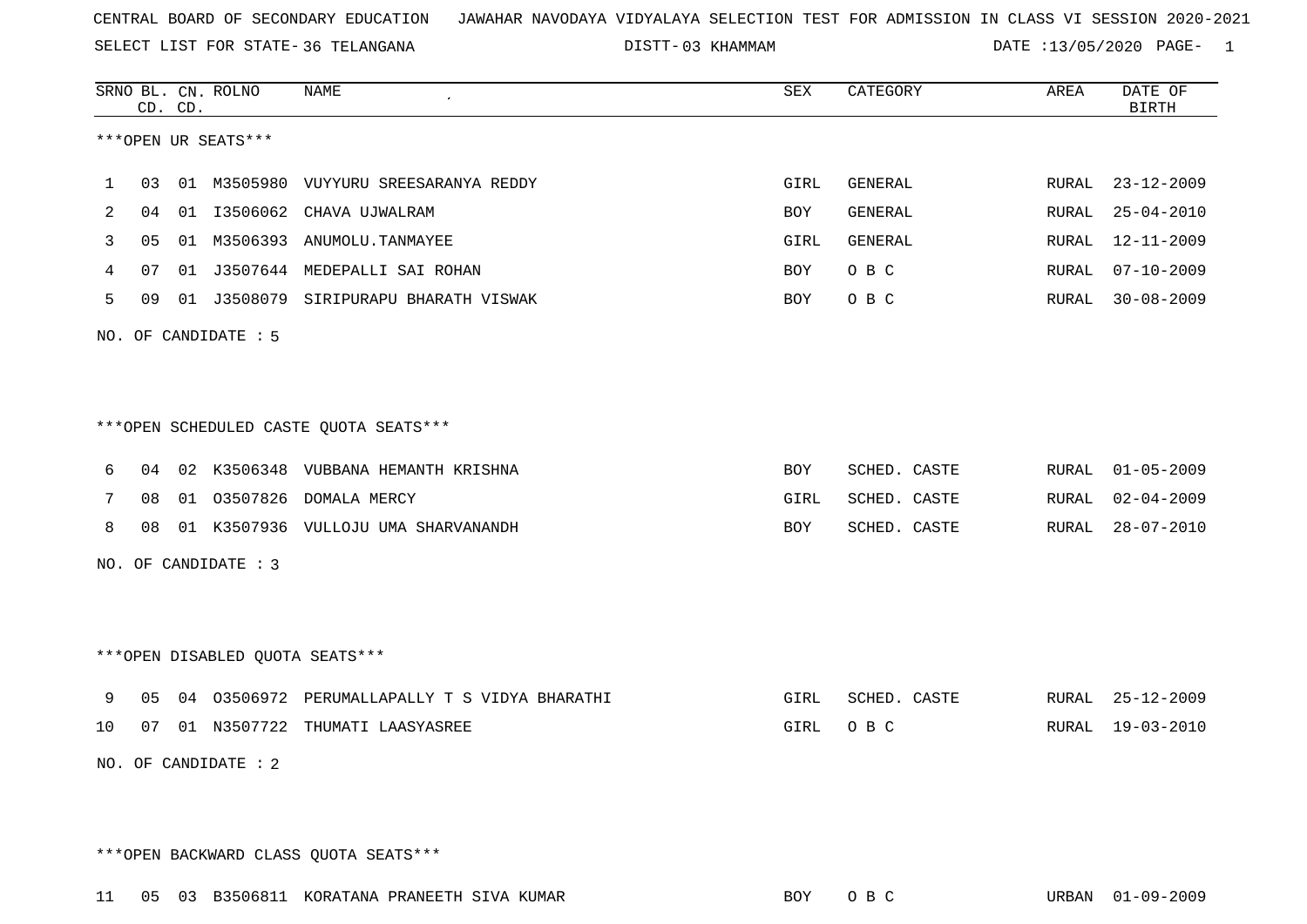SELECT LIST FOR STATE- DISTT- 36 TELANGANA

03 KHAMMAM DATE :13/05/2020 PAGE- 2

RURAL 25-08-2009

|                                        |    | CD. CD. | SRNO BL. CN. ROLNO | NAME                                    | <b>SEX</b> | CATEGORY     | AREA  | DATE OF<br><b>BIRTH</b> |  |
|----------------------------------------|----|---------|--------------------|-----------------------------------------|------------|--------------|-------|-------------------------|--|
|                                        |    |         |                    | *** OPEN BACKWARD CLASS QUOTA SEATS***  |            |              |       |                         |  |
| 12                                     | 05 |         |                    | 04 F3506986 PONNAM RAJA SHRAYANA        | GIRL       | O B C        | URBAN | $15 - 02 - 2010$        |  |
| 13                                     | 07 |         |                    | 01 J3507636 MALLELA ANIRUDH             | BOY        | O B C        | RURAL | $28 - 07 - 2009$        |  |
| 14                                     | 07 |         |                    | 01 J3507702 SHAKHAMUDI NARESH           | <b>BOY</b> | O B C        | RURAL | $15 - 03 - 2010$        |  |
| 15                                     | 08 |         |                    | 01 J3507907 SHAIK MEERA AZEEM           | <b>BOY</b> | O B C        |       | RURAL 09-06-2009        |  |
| NO. OF CANDIDATE : 5                   |    |         |                    |                                         |            |              |       |                         |  |
|                                        |    |         |                    |                                         |            |              |       |                         |  |
|                                        |    |         |                    |                                         |            |              |       |                         |  |
| ***OPEN SCHEDULED TRIBE QUOTA SEATS*** |    |         |                    |                                         |            |              |       |                         |  |
| 16                                     | 02 |         |                    | 01 L3505766 THATI HARSHITH SAI          | <b>BOY</b> | SCHED. TRIBE | RURAL | $07 - 11 - 2009$        |  |
| 17                                     | 05 |         |                    | 01 H3506491 BHUKYA BHARGAVI             | GIRL       | SCHED. TRIBE | URBAN | $22 - 01 - 2009$        |  |
| 18                                     | 06 |         |                    | 01 L3507290 GUGULOTH KRISHNA CHAITHANYA | <b>BOY</b> | SCHED. TRIBE | RURAL | $20 - 07 - 2009$        |  |
| 19                                     | 06 |         |                    | 02 L3507371 MADAKAM RAJA                | <b>BOY</b> | SCHED. TRIBE | RURAL | $19 - 06 - 2008$        |  |
| 20                                     | 07 |         |                    | 01 D3507714 TEJAVATH SAI MANOJ          | <b>BOY</b> | SCHED. TRIBE | URBAN | $04 - 05 - 2009$        |  |
| NO. OF CANDIDATE : 5                   |    |         |                    |                                         |            |              |       |                         |  |
|                                        |    |         |                    |                                         |            |              |       |                         |  |
|                                        |    |         |                    |                                         |            |              |       |                         |  |
| ***RURAL OPEN SEATS***                 |    |         |                    |                                         |            |              |       |                         |  |
| 21                                     | 01 |         |                    | 01 03505557 RUNJA THANVILASHA           | GIRL       | SCHED. CASTE |       | RURAL 19-11-2008        |  |
| 22                                     | 02 |         |                    | 01 L3505643 KALAM HEMANTH KARTHI        | <b>BOY</b> | SCHED. TRIBE | RURAL | 19-08-2009              |  |
| 23                                     | 03 |         |                    | 01 N3505954 SINGAM AKSHARA              | GIRL       | O B C        | RURAL | 14-11-2009              |  |
| 24                                     | 04 |         |                    | 01 I3505990 AILURI AKHIL REDDY          | <b>BOY</b> | GENERAL      | RURAL | 14-07-2009              |  |
| 25                                     | 04 |         |                    | 01 I3506118 GUNDA YOKSHITH              | <b>BOY</b> | GENERAL      | RURAL | $09 - 02 - 2010$        |  |

27 05 03 N3506819 KUMMARIKUNTLA PRAVALIKA GIRL O B C RURAL 11-12-2009

26 04 02 J3506328 UDDAGIRI UDAY KIRAN BOY O B C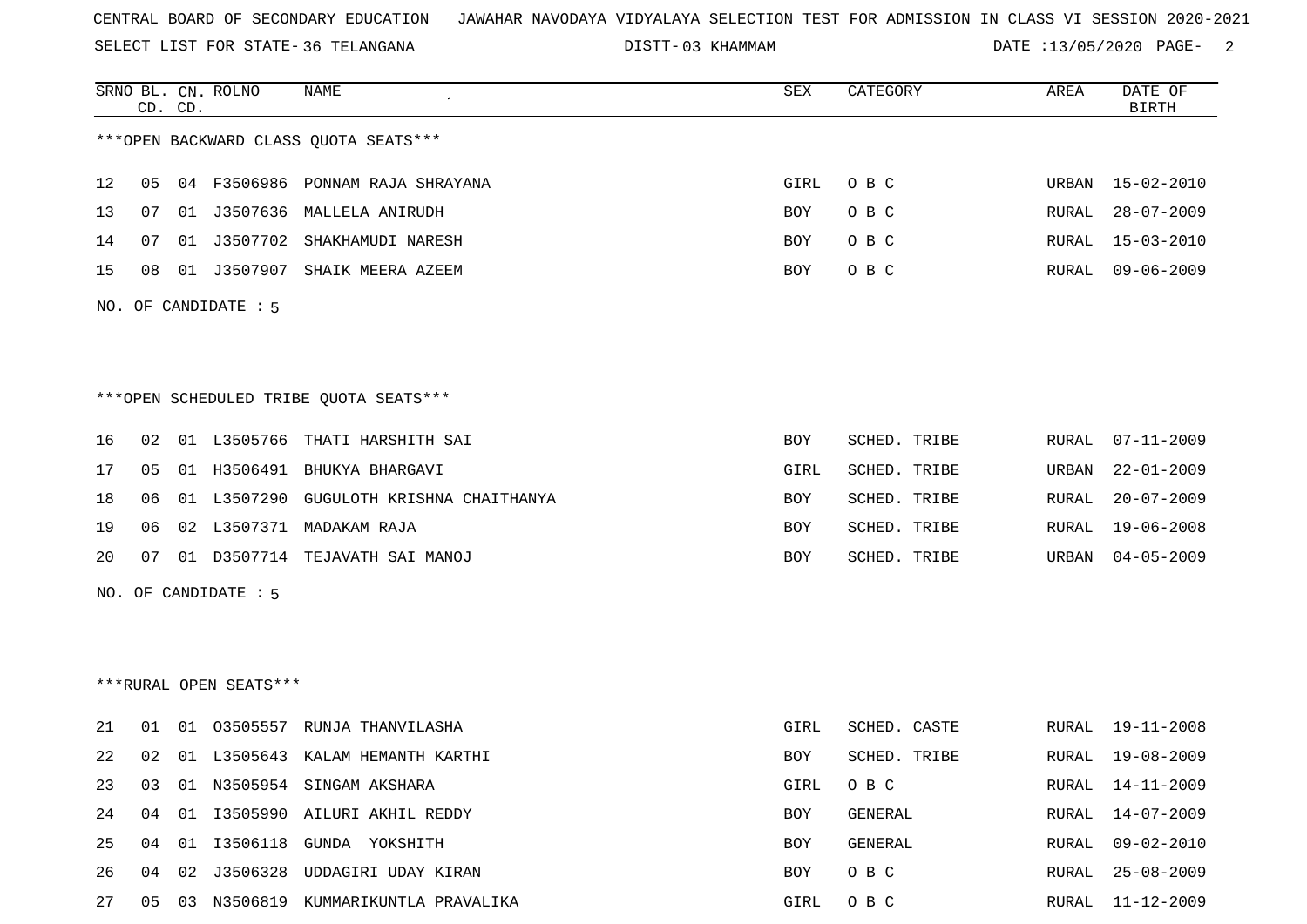SELECT LIST FOR STATE- DISTT- 36 TELANGANA

03 KHAMMAM DATE :13/05/2020 PAGE- 3

|                                         |    | CD. CD. | SRNO BL. CN. ROLNO     | NAME                             | SEX        | CATEGORY     | AREA  | DATE OF<br><b>BIRTH</b> |  |
|-----------------------------------------|----|---------|------------------------|----------------------------------|------------|--------------|-------|-------------------------|--|
|                                         |    |         | ***RURAL OPEN SEATS*** |                                  |            |              |       |                         |  |
| 28                                      | 05 |         | 03 K3506919            | NAMAVARAPU BHANUPRASAD           | BOY        | SCHED. CASTE | RURAL | $24 - 01 - 2009$        |  |
| 29                                      | 05 |         | 04 N3507073            | TESHA SRI                        | GIRL       | O B C        | RURAL | $01 - 04 - 2010$        |  |
| 30                                      | 06 |         | 01 L3507253            | DARAVATHU LAXMI RAHUL            | BOY        | SCHED. TRIBE | RURAL | $07 - 08 - 2010$        |  |
| 31                                      | 06 | 02      | J3507388               | MATETI YASHWANTH                 | BOY        | O B C        | RURAL | $27 - 08 - 2009$        |  |
| 32                                      | 07 |         | 01 K3507583            | GOLLAMANDALA VARUN VARSHIT       | BOY        | SCHED. CASTE | RURAL | $14 - 08 - 2010$        |  |
| 33                                      | 07 |         |                        | 01 J3507675 PATTEM SHALEMRAJU    | BOY        | O B C        | RURAL | $02 - 07 - 2008$        |  |
| 34                                      | 08 |         | 01 J3507877            | MULAGUNDLA MANIDEEP              | BOY        | O B C        | RURAL | $17 - 09 - 2009$        |  |
| 35                                      | 08 |         |                        | 01 P3507885 NUNAVATH SRIVANI     | GIRL       | SCHED. TRIBE | RURAL | $10 - 04 - 2008$        |  |
| 36                                      | 09 |         | 01 L3508076            | SAVALAM LALITH ADITYA            | BOY        | SCHED. TRIBE | RURAL | $09 - 09 - 2009$        |  |
| 37                                      | 10 |         | 01 L3508116            | BADAVATH DINESH                  | BOY        | SCHED. TRIBE | RURAL | $31 - 03 - 2009$        |  |
| 38                                      | 10 |         | 01 L3508168            | BODA SIVA GANESH                 | BOY        | SCHED. TRIBE | RURAL | $22 - 12 - 2009$        |  |
| 39                                      | 10 |         |                        | 01 I3508300 NELLURI YAKSHITH     | <b>BOY</b> | GENERAL      | RURAL | $01 - 02 - 2008$        |  |
|                                         |    |         | NO. OF CANDIDATE : 19  |                                  |            |              |       |                         |  |
|                                         |    |         |                        |                                  |            |              |       |                         |  |
|                                         |    |         |                        |                                  |            |              |       |                         |  |
| ***RURAL SCHEDULED CASTE QUOTA SEATS*** |    |         |                        |                                  |            |              |       |                         |  |
| 40                                      | 01 | 01      |                        | 03505584 YADLAPALLY SAILAJA      | GIRL       | SCHED. CASTE | RURAL | $07 - 08 - 2009$        |  |
| 41                                      | 04 |         |                        | 01 03506074 DAMALA NAVYA         | GIRL       | SCHED. CASTE | RURAL | $04 - 08 - 2007$        |  |
| 42                                      | 04 | 01      |                        | 03506091 EKKIRALA NANDINI        | GIRL       | SCHED. CASTE | RURAL | $04 - 05 - 2008$        |  |
| 43                                      | 04 |         |                        | 02 K3506222 MOREIRA DANIEL       | BOY        | SCHED. CASTE | RURAL | $16 - 03 - 2009$        |  |
| 44                                      | 04 |         |                        | 02 03506313 THADIKAMALLA SHALINI | GIRL       | SCHED. CASTE |       | RURAL 10-11-2009        |  |
| 45                                      | 04 | 02      |                        | 03506349 YADALA JAMEEMA          | GIRL       | SCHED. CASTE | RURAL | $16 - 05 - 2009$        |  |
| 46                                      | 05 |         |                        | 04 03506981 PODAPANGI DHORANI    | GIRL       | SCHED. CASTE | RURAL | $27 - 03 - 2009$        |  |
| 47                                      | 08 |         |                        | 01 03507819 DAMALLA MEGHANA      | GIRL       | SCHED. CASTE | RURAL | $28 - 01 - 2009$        |  |
| 48                                      | 08 |         |                        | 01 K3507902 SALAVADI REETVIK     | BOY        | SCHED. CASTE |       | RURAL 14-06-2007        |  |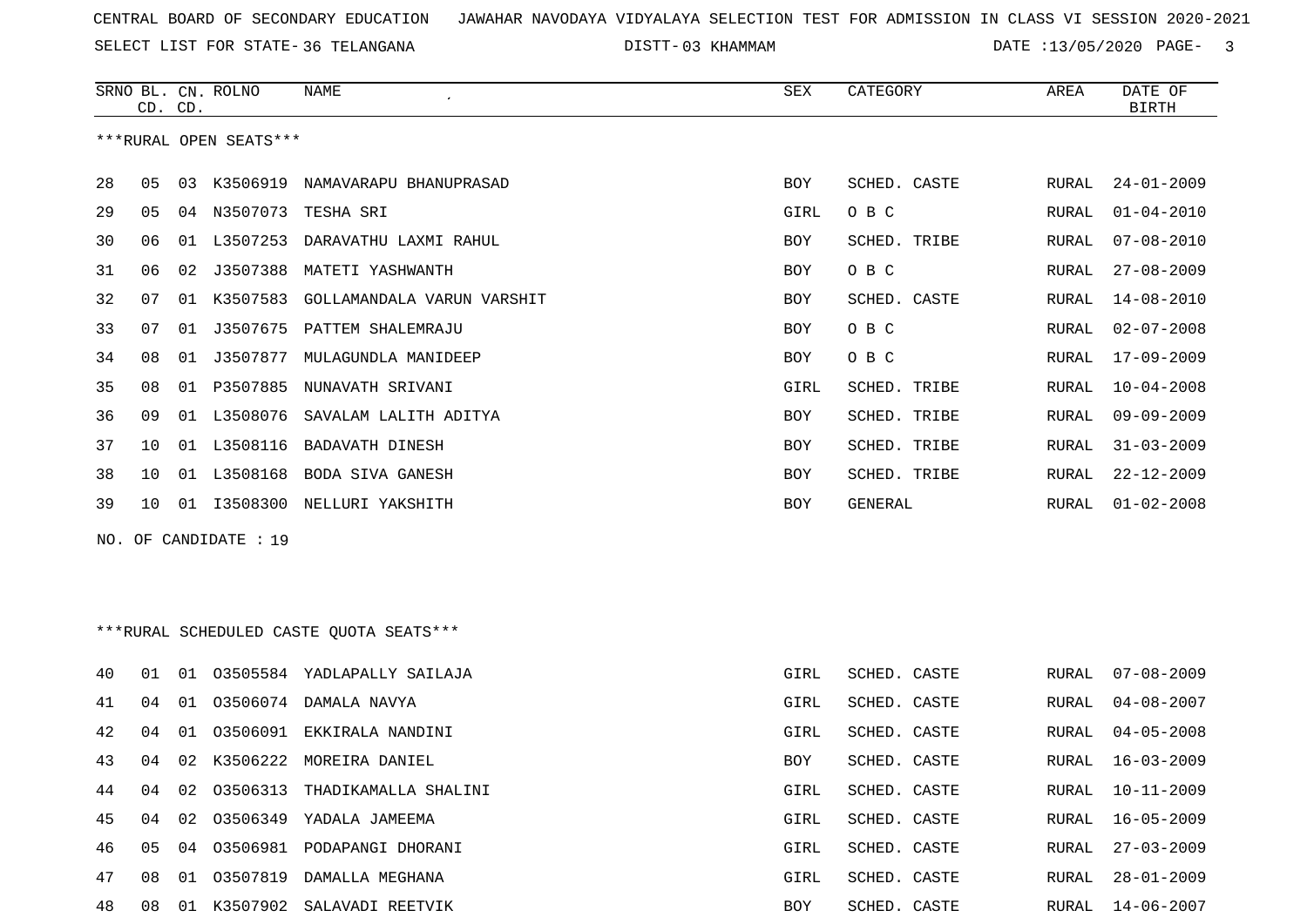SELECT LIST FOR STATE- DISTT- 36 TELANGANA

03 KHAMMAM DATE :13/05/2020 PAGE- 4

|    | CD. CD.                                |    | SRNO BL. CN. ROLNO    | NAME                                    | ${\tt SEX}$ | CATEGORY     | AREA         | DATE OF<br><b>BIRTH</b> |  |  |  |
|----|----------------------------------------|----|-----------------------|-----------------------------------------|-------------|--------------|--------------|-------------------------|--|--|--|
|    |                                        |    |                       | ***RURAL SCHEDULED CASTE QUOTA SEATS*** |             |              |              |                         |  |  |  |
| 49 | 09                                     |    |                       | 01 K3508064 PUSALA SOMNADH              | <b>BOY</b>  | SCHED. CASTE | RURAL        | 15-06-2009              |  |  |  |
|    |                                        |    | NO. OF CANDIDATE : 10 |                                         |             |              |              |                         |  |  |  |
|    |                                        |    |                       |                                         |             |              |              |                         |  |  |  |
|    |                                        |    |                       |                                         |             |              |              |                         |  |  |  |
|    | ***RURAL BACKWARD CLASS OUOTA SEATS*** |    |                       |                                         |             |              |              |                         |  |  |  |
| 50 | 04                                     |    | 01 J3506019           | BANDI NAGARAJU                          | <b>BOY</b>  | O B C        | RURAL        | $29 - 11 - 2008$        |  |  |  |
| 51 | 04                                     |    |                       | 02 J3506256 PEDDAGOWDLA ADITYA          | <b>BOY</b>  | O B C        | RURAL        | $30 - 03 - 2009$        |  |  |  |
| 52 | 04                                     |    | 02 J3506318           | THOTA JASWANTH                          | <b>BOY</b>  | O B C        | RURAL        | $11 - 02 - 2010$        |  |  |  |
| 53 | 04                                     |    |                       | 02 N3506344 VEMULA TULASI               | GIRL        | O B C        | RURAL        | $09 - 05 - 2008$        |  |  |  |
| 54 | 05                                     |    | 02 N3506604           | CH NEETHIKA                             | GIRL        | O B C        | RURAL        | $29 - 04 - 2009$        |  |  |  |
| 55 | 05                                     |    |                       | 03 N3506888 MOHAMMAD SANAFIRDOSH        | GIRL        | O B C        | RURAL        | $18 - 10 - 2008$        |  |  |  |
| 56 | 06                                     | 02 |                       | J3507391 MOGILI YASHWANTH               | BOY         | O B C        | RURAL        | $30 - 11 - 2009$        |  |  |  |
| 57 | 07                                     |    |                       | 01 N3507589 GUDIDA MANASA               | GIRL        | O B C        | RURAL        | $08 - 09 - 2008$        |  |  |  |
| 58 | 07                                     | 01 |                       | J3507651 MOTUKURI YUVAN                 | BOY         | O B C        | RURAL        | $19 - 11 - 2009$        |  |  |  |
| 59 | 07                                     |    |                       | 01 J3507712 TEEGALAPALLY DHEERAJ KUMAR  | BOY         | O B C        | RURAL        | 18-12-2009              |  |  |  |
| 60 | 07                                     |    |                       | 01 N3507745 YALLAVULA UMA MAHESWARI     | GIRL        | O B C        | RURAL        | $01 - 01 - 2010$        |  |  |  |
| 61 | 08                                     |    |                       | 01 J3507801 BINGI VENU VARDHAN          | BOY         | O B C        | RURAL        | $04 - 12 - 2008$        |  |  |  |
| 62 | 08                                     |    |                       | 01 N3507848 KANDALA SPANDANA            | GIRL        | O B C        | RURAL        | $24 - 02 - 2009$        |  |  |  |
| 63 | 08                                     | 01 |                       | J3507894 PITTALA JAYANTH                | BOY         | O B C        | RURAL        | $11 - 09 - 2009$        |  |  |  |
| 64 | 09                                     |    |                       | 01 N3508052 PATELU DEEKSHITHA           | GIRL        | O B C        | RURAL        | $06 - 12 - 2009$        |  |  |  |
| 65 | 09                                     |    |                       | 01 N3508057 PONNADA HARI SRI PRIAYA     | GIRL        | O B C        | <b>RURAL</b> | $09 - 11 - 2009$        |  |  |  |

NO. OF CANDIDATE : 16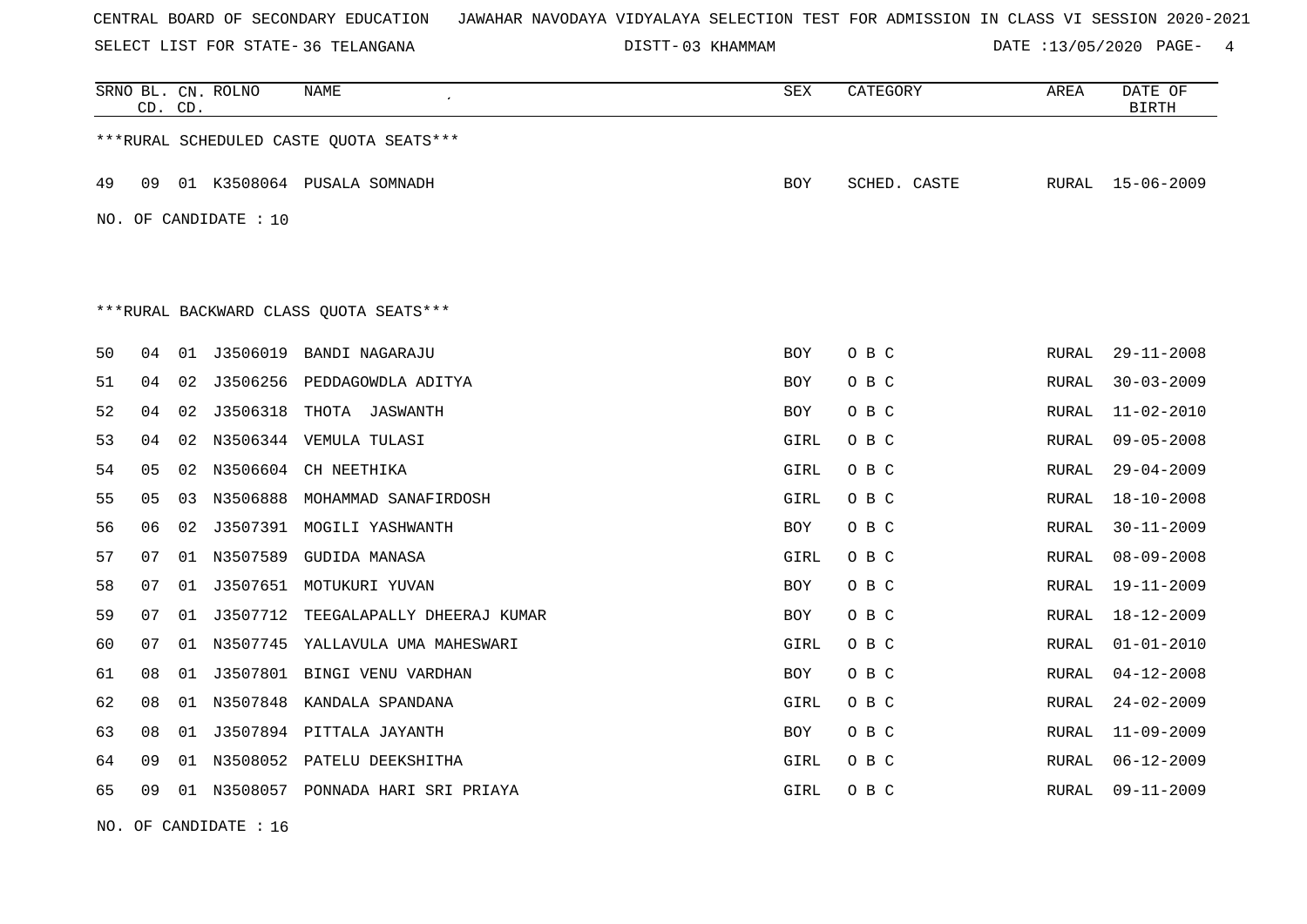SELECT LIST FOR STATE- DISTT- 36 TELANGANA

03 KHAMMAM DATE :13/05/2020 PAGE- 5

|    | CD. CD.                                 |    | SRNO BL. CN. ROLNO | <b>NAME</b>                       | SEX        | CATEGORY     | AREA  | DATE OF<br><b>BIRTH</b> |  |  |  |
|----|-----------------------------------------|----|--------------------|-----------------------------------|------------|--------------|-------|-------------------------|--|--|--|
|    | ***RURAL SCHEDULED TRIBE OUOTA SEATS*** |    |                    |                                   |            |              |       |                         |  |  |  |
| 66 | 02                                      | 01 |                    | P3505629 GUNDI SHESHI KALA        | GIRL       | SCHED. TRIBE | RURAL | $10 - 05 - 2010$        |  |  |  |
| 67 | 04                                      |    |                    | 01 P3506110 GUGULOTH AMRUTHA      | GIRL       | SCHED. TRIBE | RURAL | $18 - 02 - 2010$        |  |  |  |
| 68 | 04                                      |    | 02 L3506199        | MALOTHU SAI VAMSI                 | BOY        | SCHED. TRIBE | RURAL | $19 - 08 - 2009$        |  |  |  |
| 69 | 04                                      |    |                    | 02 L3506235 NANDRU NISHANTH       | BOY        | SCHED. TRIBE | RURAL | $13 - 10 - 2009$        |  |  |  |
| 70 | 05                                      |    |                    | 01 L3506461 BANOTHU HARSHAVARDHAN | BOY        | SCHED. TRIBE | RURAL | $25 - 06 - 2009$        |  |  |  |
| 71 | 08                                      |    | 01 L3507805        | BODA RAHUL                        | BOY        | SCHED. TRIBE | RURAL | $11 - 11 - 2008$        |  |  |  |
| 72 | 08                                      |    | 01 L3507843        | JATOTH CHARANTEJ                  | <b>BOY</b> | SCHED. TRIBE | RURAL | $03 - 02 - 2009$        |  |  |  |
| 73 | 08                                      |    |                    | 01 L3507884 NUNAVATH AJAY KUMAR   | BOY        | SCHED. TRIBE | RURAL | $27 - 09 - 2007$        |  |  |  |
| 74 | 09                                      |    | 01 L3507970        | CHICHADI DEVIK KOHLI              | BOY        | SCHED. TRIBE | RURAL | $27 - 03 - 2009$        |  |  |  |
| 75 | 09                                      | 01 | L3507999           | JEJJARI DHANVIN                   | BOY        | SCHED. TRIBE | RURAL | $24 - 07 - 2010$        |  |  |  |
| 76 | 10 <sup>°</sup>                         | 01 | P3508125           | BANOTH DIVYA CHANDANA             | GIRL       | SCHED. TRIBE | RURAL | $19 - 05 - 2009$        |  |  |  |
| 77 | 10 <sup>°</sup>                         | 01 | L3508221           | GUGULOTH JEEVAN                   | BOY        | SCHED. TRIBE | RURAL | $09 - 08 - 2008$        |  |  |  |
| 78 | 10 <sup>1</sup>                         | 01 | L3508226           | GUGULOTH RAM CHARAN               | BOY        | SCHED. TRIBE | RURAL | $04 - 04 - 2009$        |  |  |  |
| 79 | 10 <sup>1</sup>                         |    | 01 P3508305        | PAYAM EEPSITHA RAMA SRI MAHALAXMI | GIRL       | SCHED. TRIBE | RURAL | $28 - 09 - 2010$        |  |  |  |
| 80 | 10 <sup>°</sup>                         |    |                    | 01 P3508354 VANKUDOTH BHANU SRI   | GIRL       | SCHED. TRIBE | RURAL | $13 - 08 - 2009$        |  |  |  |

NO. OF CANDIDATE : 15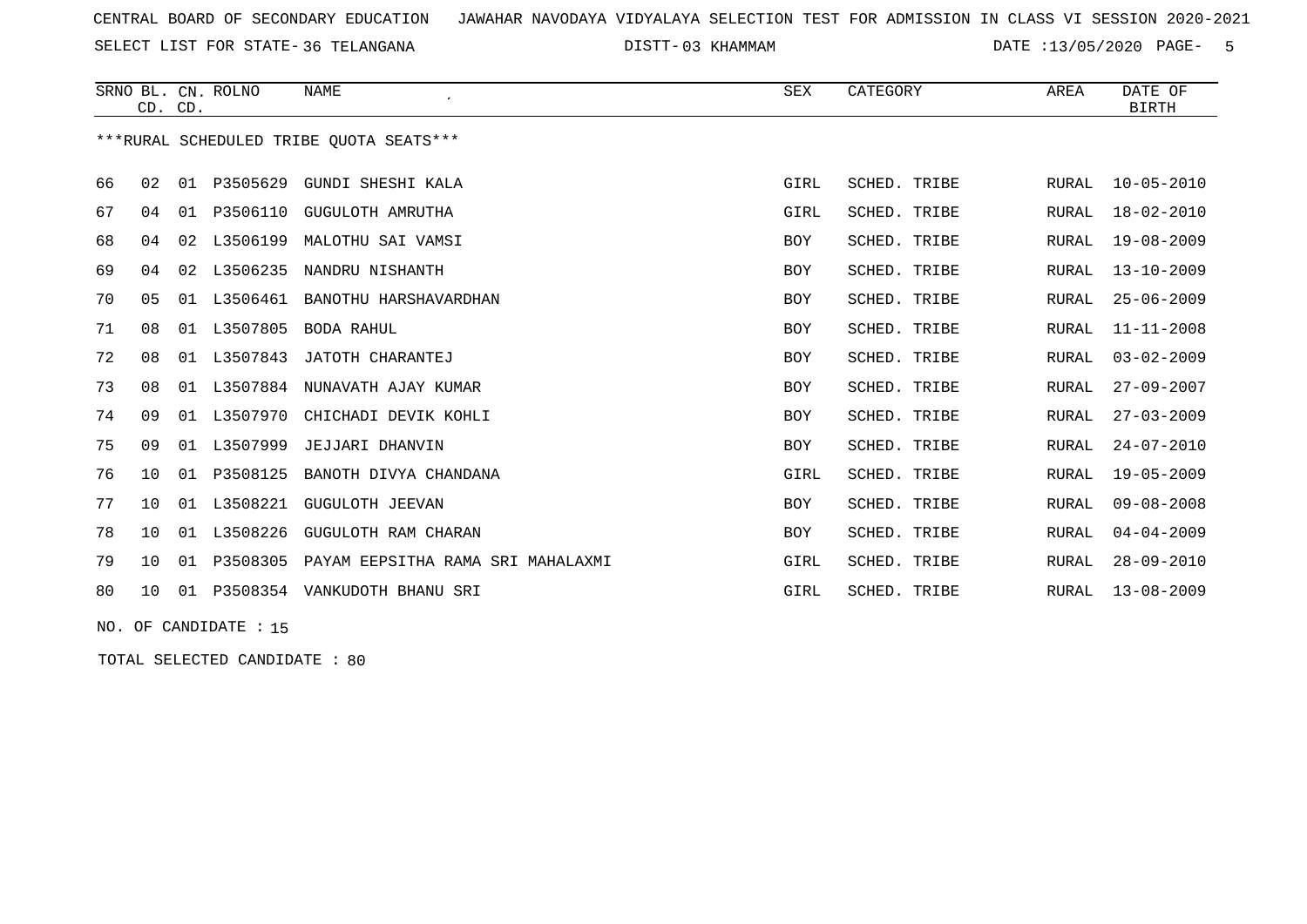SELECT LIST FOR STATE- DISTT- 36 TELANGANA

05 MAHABUBNAGAR DATE :13/05/2020 PAGE- 1

|    |    | CD. CD. | SRNO BL. CN. ROLNO     | <b>NAME</b>                            | <b>SEX</b> | CATEGORY     | AREA  | DATE OF<br><b>BIRTH</b> |
|----|----|---------|------------------------|----------------------------------------|------------|--------------|-------|-------------------------|
|    |    |         | ***OPEN UR SEATS***    |                                        |            |              |       |                         |
| 1  | 02 |         |                        | 01 J3508718 A GNANEESH                 | BOY        | O B C        | RURAL | $30 - 07 - 2008$        |
| 2  | 02 |         |                        | 01  13508722  B. ABHINAV               | BOY        | GENERAL      | RURAL | $12 - 04 - 2009$        |
| 3  | 05 |         |                        | 01 J3509506 ARIVILI VARUN SANDESH      | BOY        | O B C        | RURAL | $13 - 12 - 2009$        |
| 4  | 06 |         |                        | 01 B3510074 G. MANVITH KUMAR GOUD      | BOY        | O B C        | URBAN | $10 - 12 - 2009$        |
| 5  | 10 |         |                        | 03 B3511756 N SRIVARDHAN               | BOY        | O B C        | URBAN | $10 - 08 - 2010$        |
| 6  | 12 |         |                        | 01 E3512572 ABBA SAHITHI               | GIRL       | GENERAL      | URBAN | $15 - 08 - 2010$        |
|    |    |         | NO. OF CANDIDATE : $6$ |                                        |            |              |       |                         |
|    |    |         |                        |                                        |            |              |       |                         |
|    |    |         |                        |                                        |            |              |       |                         |
|    |    |         |                        | ***OPEN SCHEDULED CASTE QUOTA SEATS*** |            |              |       |                         |
| 7  | 01 |         |                        | 01 C3508418 B.SAI TEJA                 | BOY        | SCHED. CASTE | URBAN | 19-05-2009              |
| 8  | 03 |         |                        | 01 K3509038 J VINAY KUMAR              | BOY        | SCHED. CASTE | RURAL | $05 - 11 - 2008$        |
| 9  | 03 |         |                        | 01 K3509100 P ABHISHEK                 | BOY        | SCHED. CASTE | RURAL | 18-07-2007              |
| 10 | 05 |         |                        | 01 K3509505 A RAVI KUMAR               | BOY        | SCHED. CASTE | RURAL | $07 - 07 - 2010$        |
|    |    |         | NO. OF CANDIDATE : 4   |                                        |            |              |       |                         |
|    |    |         |                        |                                        |            |              |       |                         |
|    |    |         |                        |                                        |            |              |       |                         |
|    |    |         |                        | *** OPEN DISABLED QUOTA SEATS***       |            |              |       |                         |
| 11 | 04 |         |                        | 02 J3509457 THANDRA RAAMARYAN PRANAV   | BOY        | O B C        | RURAL | $01 - 04 - 2010$        |
| 12 | 05 |         | 01 L3509602 DEVENDRA   |                                        | BOY        | SCHED. TRIBE | RURAL | $01 - 01 - 2010$        |
| 13 | 11 |         | 01 N3512010 ASHRITHA   |                                        | GIRL       | O B C        | RURAL | $20 - 12 - 2008$        |
|    |    |         | NO. OF CANDIDATE : 3   |                                        |            |              |       |                         |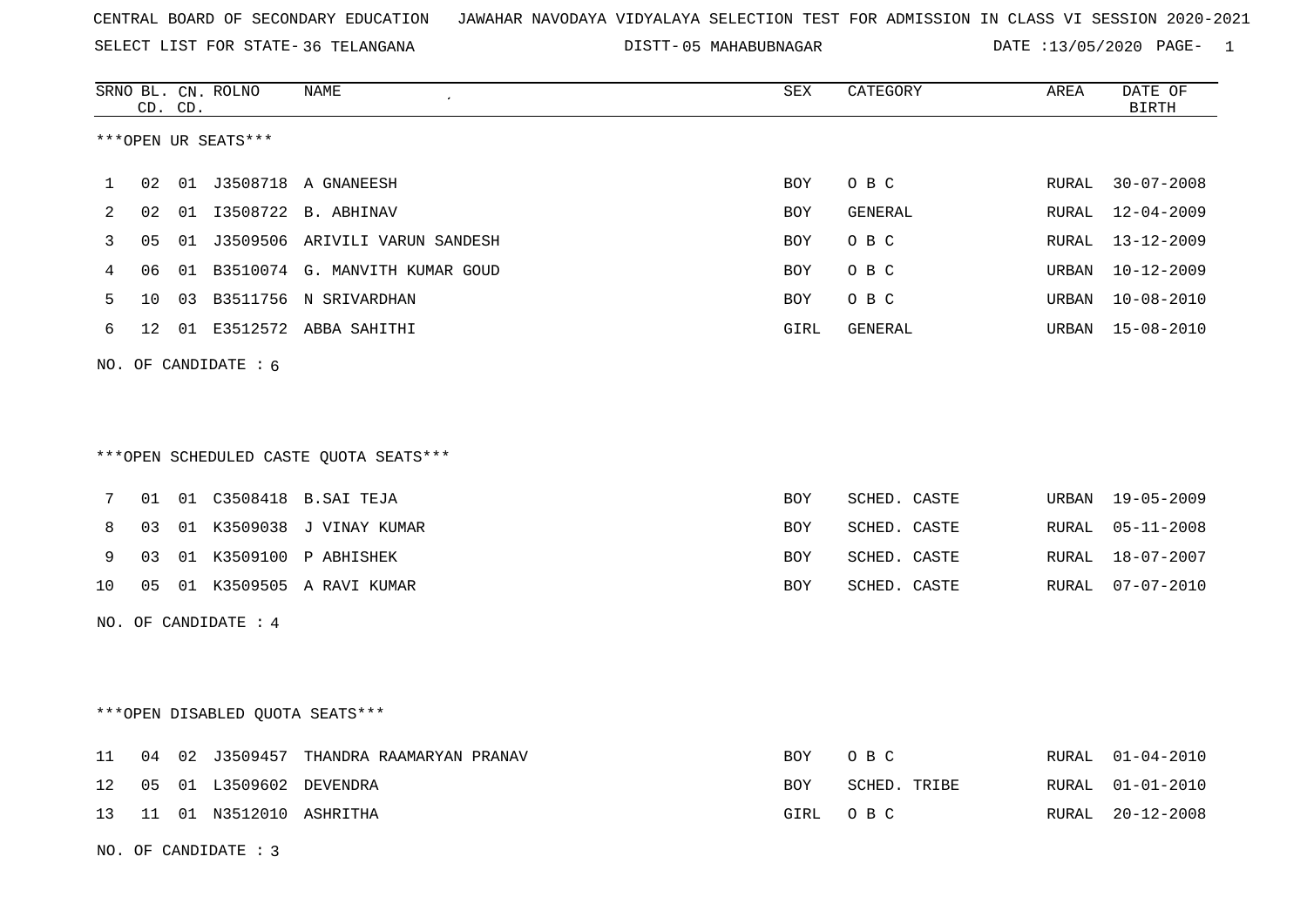SELECT LIST FOR STATE- DISTT- 36 TELANGANA

05 MAHABUBNAGAR DATE :13/05/2020 PAGE- 2

|    |    | CD. CD. | SRNO BL. CN. ROLNO     | <b>NAME</b>                             | SEX        | CATEGORY     | AREA  | DATE OF<br><b>BIRTH</b> |
|----|----|---------|------------------------|-----------------------------------------|------------|--------------|-------|-------------------------|
|    |    |         |                        | *** OPEN BACKWARD CLASS QUOTA SEATS***  |            |              |       |                         |
| 14 | 02 |         |                        | 01 N3508865 M K RAMYA                   | GIRL       | O B C        | RURAL | $22 - 06 - 2010$        |
| 15 | 04 | 02      | F3509382               | PANUGANTI SANGRAMIKA                    | GIRL       | O B C        | URBAN | $13 - 06 - 2009$        |
| 16 | 05 | 02      | N3509775               | MADUGUNDU BINDU PRIYA                   | GIRL       | O B C        | RURAL | $17 - 06 - 2010$        |
| 17 | 10 | 02      |                        | F3511534 KETHOOR SREENIDHI              | GIRL       | O B C        | URBAN | $30 - 07 - 2009$        |
| 18 | 10 | 03      |                        | N3511618 K TEJASWINI                    | GIRL       | O B C        | RURAL | $10 - 07 - 2009$        |
|    |    |         | NO. OF CANDIDATE : 5   |                                         |            |              |       |                         |
|    |    |         |                        |                                         |            |              |       |                         |
|    |    |         |                        | *** OPEN SCHEDULED TRIBE QUOTA SEATS*** |            |              |       |                         |
| 19 | 01 |         | 01 L3508463            | ESLAVATH RAJENDHAR                      | BOY        | SCHED. TRIBE | RURAL | $01 - 01 - 2009$        |
| 20 | 12 |         |                        | 03 L3513264 M DEEPAK RATHOD             | BOY        | SCHED. TRIBE | RURAL | $09 - 05 - 2007$        |
|    |    |         | NO. OF CANDIDATE : 2   |                                         |            |              |       |                         |
|    |    |         |                        |                                         |            |              |       |                         |
|    |    |         | ***RURAL OPEN SEATS*** |                                         |            |              |       |                         |
|    |    |         |                        |                                         |            |              |       |                         |
| 21 | 01 |         | 01 L3508457            | E JASHWANTH NAIK                        | BOY        | SCHED. TRIBE | RURAL | 14-12-2007              |
| 22 | 01 |         | 01 L3508459            | E NARENDHAR                             | BOY        | SCHED. TRIBE | RURAL | 12-11-2007              |
| 23 | 02 | 01      | J3508774               | G JASWANTH                              | BOY        | O B C        | RURAL | $10 - 01 - 2010$        |
| 24 | 02 | 01      |                        | J3508929 TELUGU RANJITH KUMAR           | BOY        | O B C        | RURAL | $13 - 06 - 2010$        |
| 25 | 03 | 01      |                        | J3509109 P T VISHWA TEJA                | <b>BOY</b> | O B C        | RURAL | $12 - 07 - 2010$        |
| 26 | 03 |         |                        | 01 J3509136 T.JASHWANTH                 | BOY        | O B C        | RURAL | $29 - 08 - 2009$        |
| 27 | 04 |         |                        | 02 J3509373 N. RAM CHARAN GOUD          | BOY        | O B C        | RURAL | $10 - 01 - 2008$        |
| 28 | 05 | 01      |                        | M3509487 ADDULA PRANAVI                 | GIRL       | GENERAL      | RURAL | $21 - 05 - 2010$        |
| 29 | 05 |         |                        | 02 J3509883 R N MANIDEEP                | BOY        | O B C        | RURAL | $14 - 01 - 2010$        |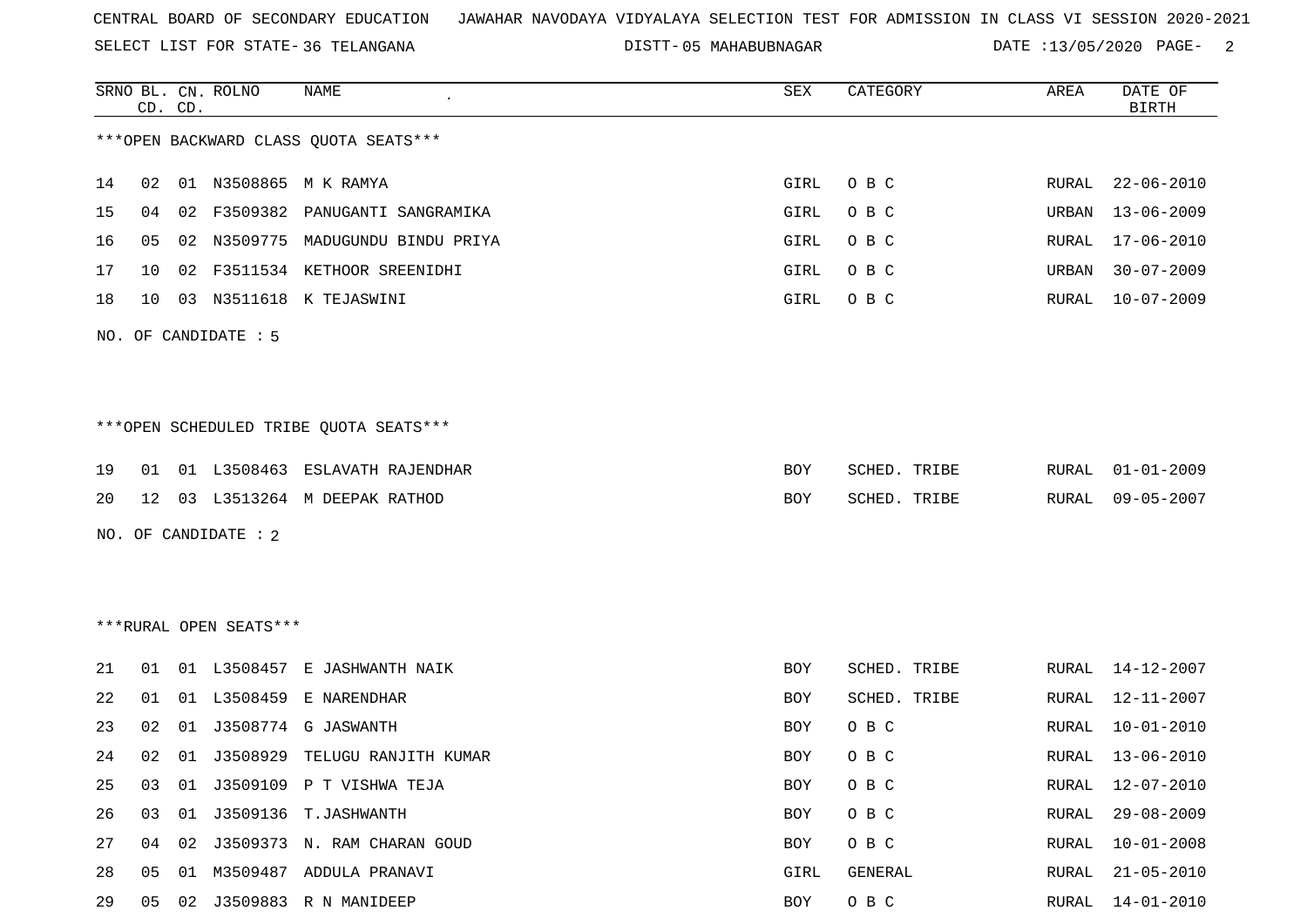SELECT LIST FOR STATE- DISTT- 36 TELANGANA

05 MAHABUBNAGAR DATE :13/05/2020 PAGE- 3

|    | CD. CD. |    | SRNO BL. CN. ROLNO     | <b>NAME</b>                  | <b>SEX</b> | CATEGORY       | AREA         | DATE OF<br><b>BIRTH</b> |
|----|---------|----|------------------------|------------------------------|------------|----------------|--------------|-------------------------|
|    |         |    | ***RURAL OPEN SEATS*** |                              |            |                |              |                         |
| 30 | 06      | 01 | J3510052               | EARLAPALLY KOUSHIL           | <b>BOY</b> | O B C          | RURAL        | $03 - 08 - 2009$        |
| 31 | 06      | 02 | M3510341 Y ABIGNA      |                              | GIRL       | GENERAL        | RURAL        | $14 - 01 - 2010$        |
| 32 | 07      | 01 | J3510486               | MAALE KUSHAL GOUD            | BOY        | O B C          | RURAL        | $20 - 07 - 2010$        |
| 33 | 07      | 01 | N3510493               | MANGALI RAKSHITHA            | GIRL       | O B C          | RURAL        | $28 - 10 - 2008$        |
| 34 | 07      | 01 | J3510590               | TELUGU NAVEEN KUMAR          | <b>BOY</b> | O B C          | RURAL        | $16 - 03 - 2008$        |
| 35 | 08      | 01 |                        | I3510722 K MADHUSUDHAN REDDY | BOY        | <b>GENERAL</b> | RURAL        | $18 - 10 - 2009$        |
| 36 | 08      | 01 |                        | N3510732 K PRANATHI          | GIRL       | O B C          | RURAL        | $06 - 10 - 2009$        |
| 37 | 08      | 01 |                        | J3510865 V BHANUPRAKASH      | <b>BOY</b> | O B C          | RURAL        | $31 - 07 - 2007$        |
| 38 | 09      | 01 |                        | J3510956 GADDE BANVIHAR      | BOY        | O B C          | RURAL        | $25 - 05 - 2009$        |
| 39 | 09      | 01 |                        | J3511018 K SAI SAMPATH GOUD  | BOY        | O B C          | <b>RURAL</b> | $20 - 08 - 2009$        |
| 40 | 10      | 03 |                        | J3511654 MD FOUZAN           | BOY        | O B C          | RURAL        | $26 - 10 - 2009$        |
| 41 | 10      | 04 | M3511836 R.RAMYA       |                              | GIRL       | <b>GENERAL</b> | RURAL        | $08 - 05 - 2009$        |
| 42 | 11      | 01 | I3512123               | GADDAMPALLY GANESH REDDY     | <b>BOY</b> | <b>GENERAL</b> | RURAL        | $04 - 12 - 2008$        |
| 43 | 11      | 02 | N3512219               | KEERTHANA                    | GIRL       | O B C          | <b>RURAL</b> | $08 - 08 - 2009$        |
| 44 | 12      | 01 |                        | N3512582 ACHSAH MARIYAM RAJ  | GIRL       | O B C          | RURAL        | $06 - 03 - 2009$        |
| 45 | 12      | 05 |                        | K3513574 ROHITH TEJA         | <b>BOY</b> | SCHED. CASTE   | <b>RURAL</b> | $04 - 05 - 2009$        |
| 46 | 13      | 02 | J3514108               | K BHARATH                    | BOY        | O B C          | RURAL        | $26 - 01 - 2009$        |
| 47 | 13      | 02 |                        | J3514123 K DINESH KARTHIK    | BOY        | O B C          | RURAL        | $25 - 09 - 2009$        |
| 48 | 13      | 03 |                        | J3514324 N HEMANTH           | BOY        | O B C          | RURAL        | $07 - 06 - 2009$        |
|    |         |    |                        |                              |            |                |              |                         |

NO. OF CANDIDATE : 28

\*\*\*RURAL SCHEDULED CASTE QUOTA SEATS\*\*\*

|  |                            | 49 01 01 K3508391 ANUPOTHULA BHARATH BUSHAN | BOY | SCHED. CASTE |  | RURAL 27-03-2010 |
|--|----------------------------|---------------------------------------------|-----|--------------|--|------------------|
|  | 50 02 01 03508873 M SRAVYA |                                             |     | SCHED. CASTE |  | RURAL 19-07-2010 |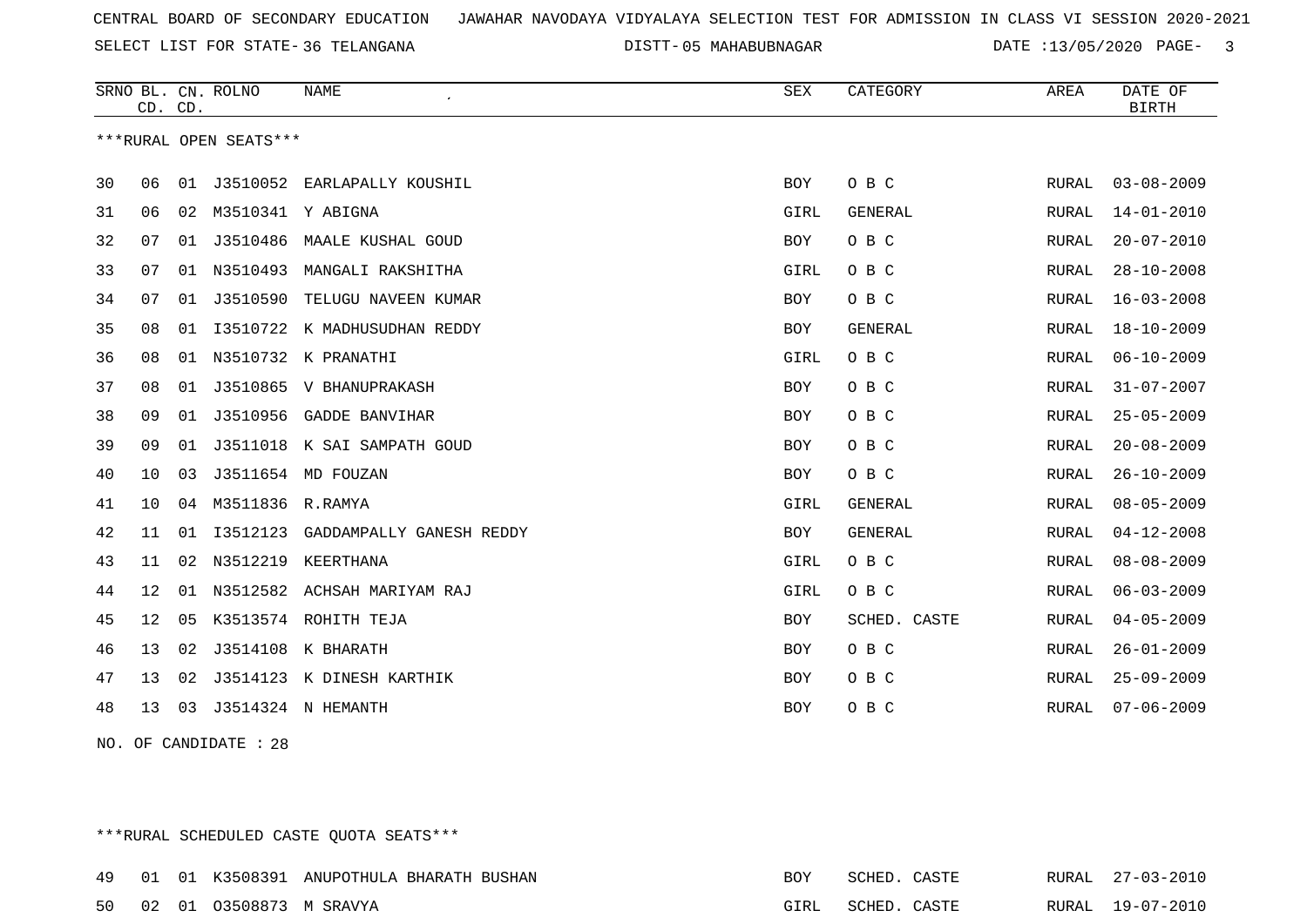SELECT LIST FOR STATE- DISTT- 36 TELANGANA

DISTT-05 MAHABUBNAGAR DATE :13/05/2020 PAGE- 4

|    | CD. CD. |    | SRNO BL. CN. ROLNO   | NAME                                    | SEX  | CATEGORY     | AREA  | DATE OF<br><b>BIRTH</b> |
|----|---------|----|----------------------|-----------------------------------------|------|--------------|-------|-------------------------|
|    |         |    |                      | ***RURAL SCHEDULED CASTE QUOTA SEATS*** |      |              |       |                         |
| 51 | 02      |    |                      | 01 03508875 M VISHISTA                  | GIRL | SCHED. CASTE | RURAL | $21 - 06 - 2009$        |
| 52 | 03      |    |                      | 01 03508990 C JAHNAVI                   | GIRL | SCHED. CASTE | RURAL | $26 - 01 - 2009$        |
| 53 | 07      |    |                      | 01 03510348 ADEPU TESHMA SRI            | GIRL | SCHED. CASTE | RURAL | $16 - 10 - 2009$        |
| 54 | 07      | 01 | K3510405             | ETTI HARSHAVARUN                        | BOY  | SCHED. CASTE | RURAL | $11 - 01 - 2009$        |
| 55 | 09      | 01 | K3510939             | D ARAVIND                               | BOY  | SCHED. CASTE | RURAL | $12 - 07 - 2008$        |
| 56 | 09      | 01 |                      | K3511019 K.SAI SHASHANK                 | BOY  | SCHED. CASTE | RURAL | $04 - 07 - 2010$        |
| 57 | 09      | 02 |                      | 03511095 PASUPULA SANDHYA               | GIRL | SCHED. CASTE | RURAL | $19 - 08 - 2010$        |
| 58 | 10      | 03 |                      | 03511683 MOTHI HASINI                   | GIRL | SCHED. CASTE | RURAL | $30 - 01 - 2009$        |
| 59 | 11      |    |                      | 03 K3512449 SEEMA RAVI TEJA             | BOY  | SCHED. CASTE | RURAL | $14 - 01 - 2009$        |
|    |         |    |                      | *** RURAL BACKWARD CLASS QUOTA SEATS*** |      |              |       |                         |
| 60 | 01      | 01 | N3508430             | CHENNA VENNELA                          | GIRL | O B C        | RURAL | 12-12-2009              |
| 61 | 01      | 01 |                      | J3508537 KOTRA HARSHIT                  | BOY  | O B C        | RURAL | $16 - 02 - 2009$        |
| 62 | 02      | 01 |                      | J3508724 B ADITHYA                      | BOY  | O B C        | RURAL | $16 - 03 - 2010$        |
| 63 | 02      | 01 |                      | J3508764 DEVA CHOLA ADITHYA REDDY       | BOY  | O B C        | RURAL | $18 - 06 - 2010$        |
| 64 | 02      | 01 |                      | N3508776 G KAVYA SRI                    | GIRL | O B C        | RURAL | $28 - 09 - 2008$        |
| 65 | 02      | 01 |                      | N3508862 M.DHAKSHA SRI                  | GIRL | O B C        | RURAL | $02 - 10 - 2009$        |
| 66 | 02      |    |                      | 01 N3508893 POLICE NITHYA SRI           | GIRL | O B C        | RURAL | $21 - 02 - 2009$        |
| 67 | 02      |    |                      | 01 J3508953 V SAI ROHITH                | BOY  | O B C        | RURAL | $25 - 08 - 2010$        |
| 68 | 03      |    |                      | 01 J3509006 G.AJAY KUMAR                | BOY  | O B C        | RURAL | $07 - 07 - 2008$        |
| 69 | 03      |    |                      | 01 J3509062 K SHIVARAJU                 | BOY  | O B C        | RURAL | $07 - 08 - 2007$        |
| 70 | 03      |    |                      | 01 N3509069 KURVA PADMAVATHI            | GIRL | O B C        | RURAL | $15 - 04 - 2010$        |
| 71 | 09      |    | 01 J3510954 E PARTHU |                                         | BOY  | O B C        | RURAL | $10 - 06 - 2009$        |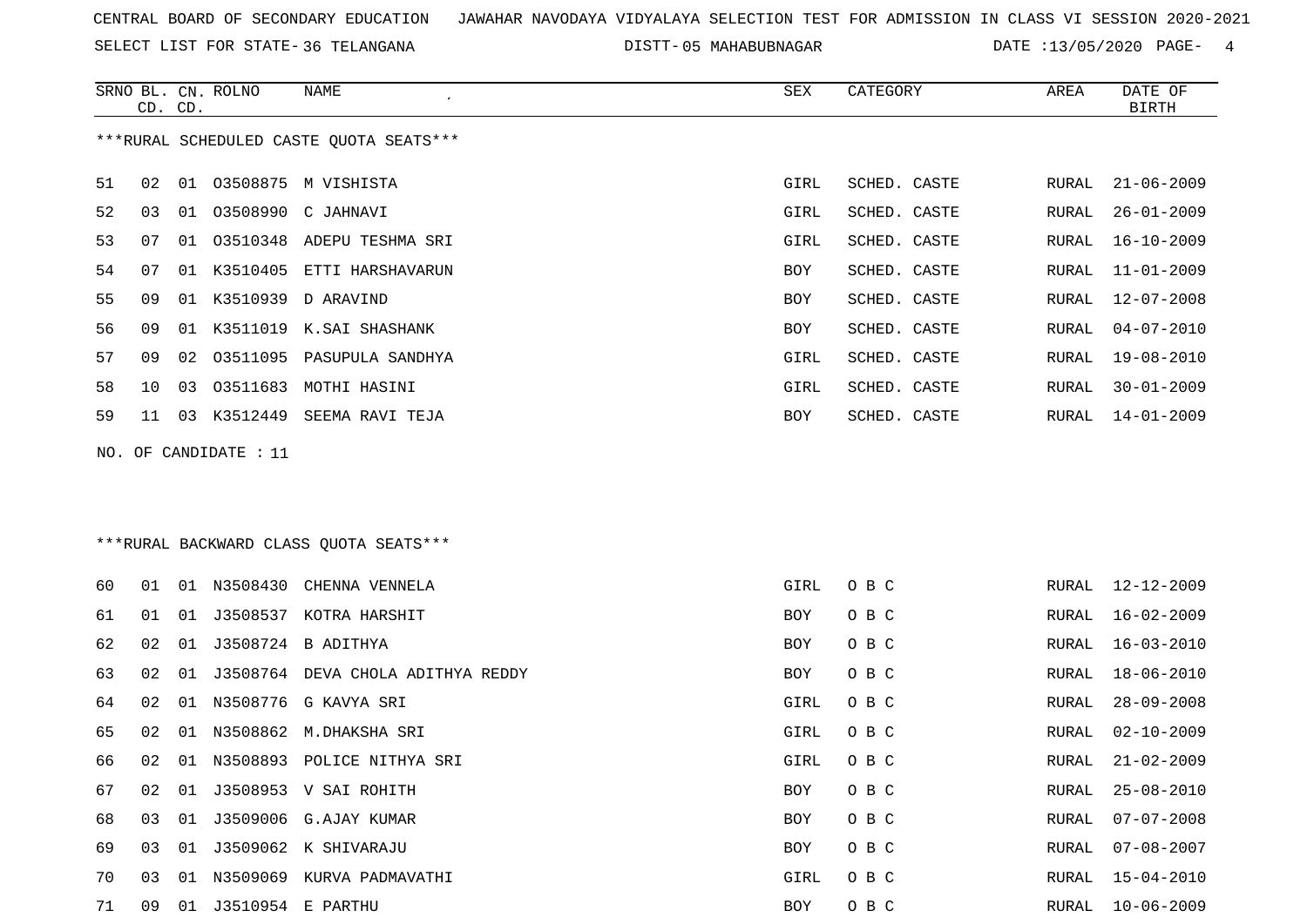SELECT LIST FOR STATE- DISTT- 36 TELANGANA

05 MAHABUBNAGAR DATE :13/05/2020 PAGE- 5

|                         | CD. CD.                                 |    | SRNO BL. CN. ROLNO | NAME                                   | SEX  | CATEGORY | AREA  | DATE OF<br>BIRTH |  |
|-------------------------|-----------------------------------------|----|--------------------|----------------------------------------|------|----------|-------|------------------|--|
|                         |                                         |    |                    | ***RURAL BACKWARD CLASS QUOTA SEATS*** |      |          |       |                  |  |
| 72                      | 09                                      |    |                    | 02 N3511025 LAASYA SRI                 | GIRL | O B C    |       | RURAL 13-11-2008 |  |
| 73                      | 09                                      |    | 02 J3511046        | M MANOJ KUMAR                          | BOY  | O B C    | RURAL | $06 - 08 - 2009$ |  |
| 74                      | 13                                      | 01 | J3513900           | B.THANISH                              | BOY  | O B C    | RURAL | 19-01-2008       |  |
| 75                      | 13                                      | 01 | N3513952           | D PRANAVI SRI                          | GIRL | O B C    | RURAL | 07-12-2009       |  |
| NO. OF CANDIDATE : $16$ |                                         |    |                    |                                        |      |          |       |                  |  |
|                         | ***RURAL SCHEDULED TRIBE OUOTA SEATS*** |    |                    |                                        |      |          |       |                  |  |

|  |                            | 76 01 01 P3508445 DESHAVATH SATHWIKA    | GIRL       | SCHED. TRIBE | RURAL 25-12-2009 |
|--|----------------------------|-----------------------------------------|------------|--------------|------------------|
|  | 77 01 02 L3508566 M CHARAN |                                         | <b>BOY</b> | SCHED. TRIBE | RURAL 14-08-2007 |
|  |                            | 78 04 02 L3509356 MUDAVATH DANIAL NAYAK | <b>BOY</b> | SCHED. TRIBE | RURAL 27-02-2010 |
|  |                            | 79 09 02 L3511116 P RISHIVARDHAN        | <b>BOY</b> | SCHED. TRIBE | RURAL 26-02-2008 |
|  |                            | 80 13 02 L3514120 K DAYAKAR             | <b>BOY</b> | SCHED. TRIBE | RURAL 09-06-2009 |

NO. OF CANDIDATE : 5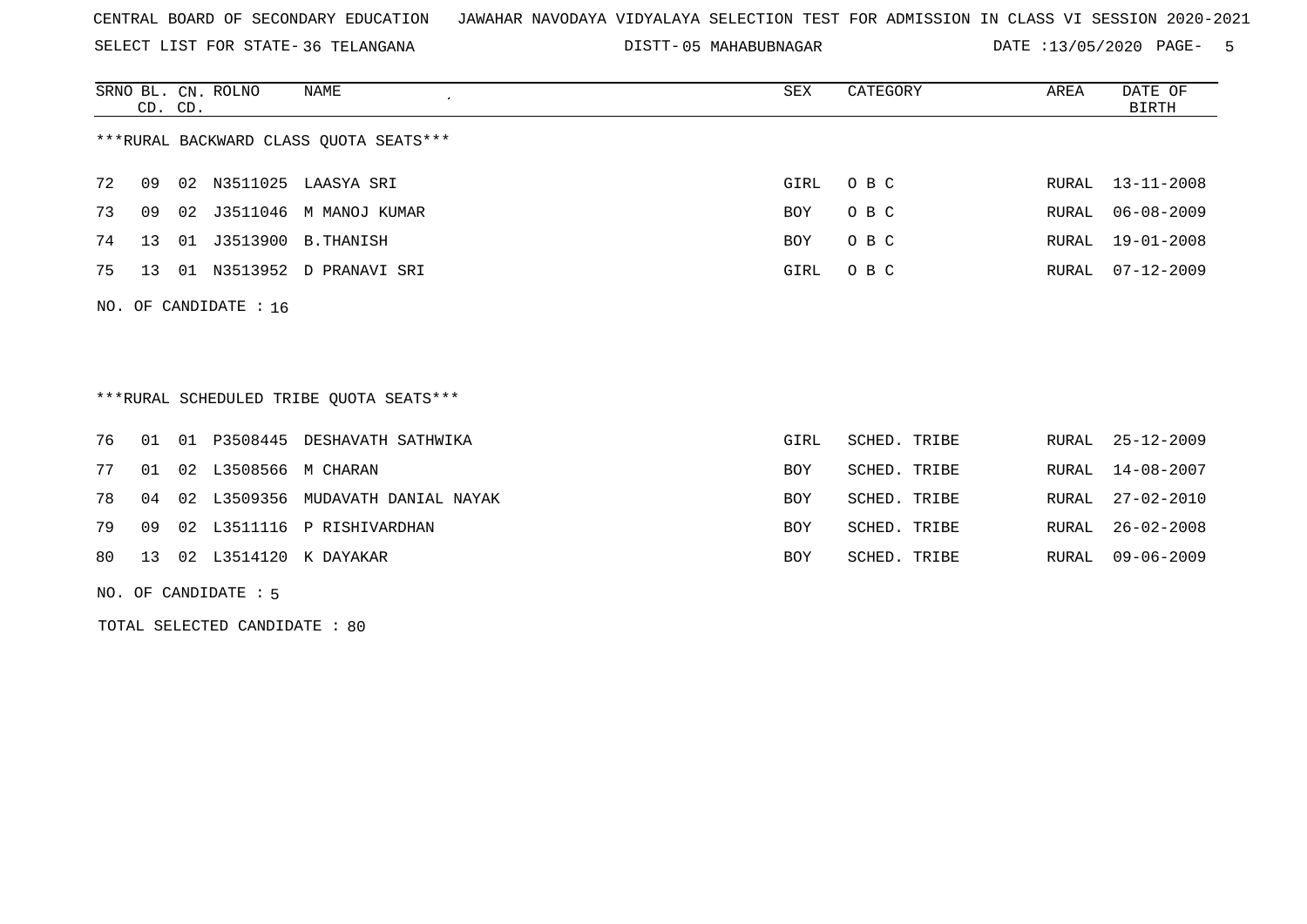SELECT LIST FOR STATE- DISTT- 36 TELANGANA

DISTT-06 MEDAK 13/05/2020 PAGE- 1

|    |          | <b>NAME</b><br>$\epsilon$                                                                            | ${\tt SEX}$                                                                                                                                                                                                                                                                                                                                                                                                                       | CATEGORY     | AREA                         | DATE OF<br><b>BIRTH</b> |
|----|----------|------------------------------------------------------------------------------------------------------|-----------------------------------------------------------------------------------------------------------------------------------------------------------------------------------------------------------------------------------------------------------------------------------------------------------------------------------------------------------------------------------------------------------------------------------|--------------|------------------------------|-------------------------|
|    |          |                                                                                                      |                                                                                                                                                                                                                                                                                                                                                                                                                                   |              |                              |                         |
| 01 |          |                                                                                                      | GIRL                                                                                                                                                                                                                                                                                                                                                                                                                              | O B C        | RURAL                        | $13 - 07 - 2009$        |
| 01 |          |                                                                                                      | GIRL                                                                                                                                                                                                                                                                                                                                                                                                                              | O B C        | RURAL                        | $24 - 10 - 2009$        |
| 01 | 01       |                                                                                                      | BOY                                                                                                                                                                                                                                                                                                                                                                                                                               | O B C        | URBAN                        | $31 - 03 - 2008$        |
| 04 |          |                                                                                                      | BOY                                                                                                                                                                                                                                                                                                                                                                                                                               | SCHED. TRIBE | RURAL                        | $13 - 07 - 2009$        |
| 05 |          |                                                                                                      | BOY                                                                                                                                                                                                                                                                                                                                                                                                                               | O B C        | RURAL                        | $07 - 11 - 2008$        |
| 09 | 02       |                                                                                                      | BOY                                                                                                                                                                                                                                                                                                                                                                                                                               | O B C        | RURAL                        | $21 - 04 - 2008$        |
| 10 |          |                                                                                                      | BOY                                                                                                                                                                                                                                                                                                                                                                                                                               | GENERAL      | RURAL                        | $04 - 03 - 2010$        |
| 10 |          |                                                                                                      | GIRL                                                                                                                                                                                                                                                                                                                                                                                                                              | O B C        | RURAL                        | $27 - 01 - 2009$        |
|    |          |                                                                                                      |                                                                                                                                                                                                                                                                                                                                                                                                                                   |              |                              |                         |
|    |          |                                                                                                      |                                                                                                                                                                                                                                                                                                                                                                                                                                   |              |                              |                         |
|    |          |                                                                                                      |                                                                                                                                                                                                                                                                                                                                                                                                                                   |              |                              |                         |
|    |          |                                                                                                      |                                                                                                                                                                                                                                                                                                                                                                                                                                   |              |                              |                         |
|    |          |                                                                                                      |                                                                                                                                                                                                                                                                                                                                                                                                                                   |              |                              |                         |
|    |          |                                                                                                      |                                                                                                                                                                                                                                                                                                                                                                                                                                   |              |                              | $25 - 04 - 2010$        |
|    |          |                                                                                                      |                                                                                                                                                                                                                                                                                                                                                                                                                                   |              |                              | $12 - 06 - 2009$        |
| 11 |          |                                                                                                      | BOY                                                                                                                                                                                                                                                                                                                                                                                                                               | SCHED. CASTE | RURAL                        | $13 - 10 - 2008$        |
|    |          |                                                                                                      | GIRL                                                                                                                                                                                                                                                                                                                                                                                                                              | SCHED. CASTE | URBAN                        | $24 - 04 - 2009$        |
|    |          |                                                                                                      |                                                                                                                                                                                                                                                                                                                                                                                                                                   |              |                              |                         |
|    |          |                                                                                                      |                                                                                                                                                                                                                                                                                                                                                                                                                                   |              |                              |                         |
|    |          |                                                                                                      |                                                                                                                                                                                                                                                                                                                                                                                                                                   |              |                              |                         |
|    | 01<br>03 | SRNO BL. CN. ROLNO<br>CD. CD.<br>***OPEN UR SEATS***<br>NO. OF CANDIDATE : 8<br>NO. OF CANDIDATE : 4 | 01 N3514593 B.SHARANYA<br>01 N3514647 GUNTHAPALLY SOWMYA<br>B3514712 MANNE JANAKIRAM<br>01 L3516037 KATROTH VISHNU VARDHAN<br>01 J3516402 BUGUDALA SAIKIRAN<br>J3517564 I ROHIT SAI BABU<br>02 I3518295 GANDE SIDDARTH<br>04 N3518754 TUMMA NAKSHATRA<br>*** OPEN SCHEDULED CASTE QUOTA SEATS***<br>01 K3514642 GORLAKADI JAIPAL<br>01 K3515366 JAKKULA GOUTHAM<br>01 K3518804 ALEK SRI RAJ ERROLLA<br>11 01 G3518961 K.SRAVANTHI | BOY<br>BOY   | SCHED. CASTE<br>SCHED. CASTE | RURAL<br>RURAL          |

## \*\*\*OPEN DISABLED QUOTA SEATS\*\*\*

|  |  | 13 03 03 M3515719 SOKKULA SAHITHI | GIRL    | GENERAL | RURAL 22-01-2009 |
|--|--|-----------------------------------|---------|---------|------------------|
|  |  | 14 08 01 B3517244 MADHUNALA VIVEK | BOY OBC |         | URBAN 19-07-2010 |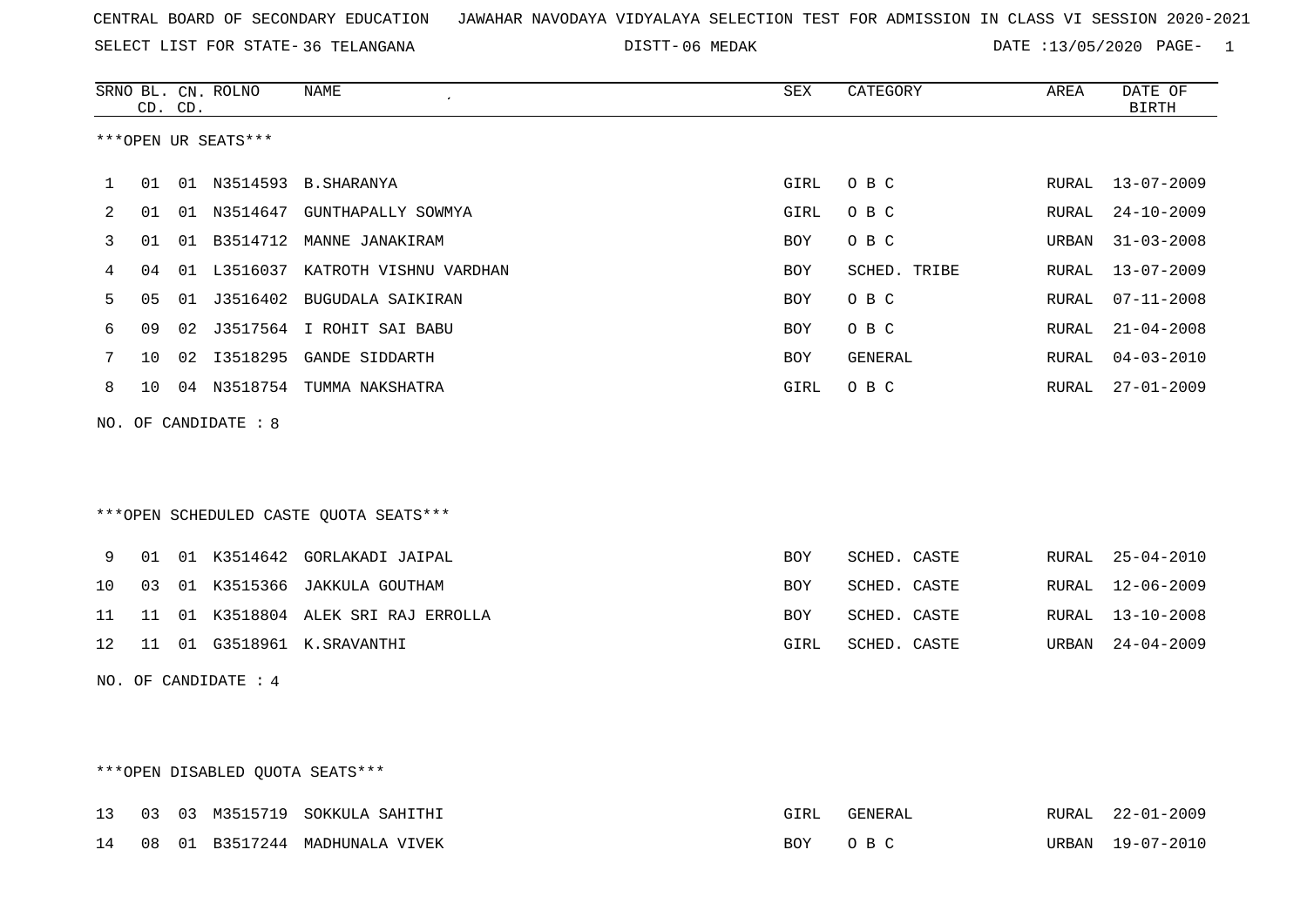SELECT LIST FOR STATE- DISTT- 36 TELANGANA

06 MEDAK DATE :13/05/2020 PAGE- 2

|    | CD. CD.                                |    | SRNO BL. CN. ROLNO     | NAME                                   | SEX        | CATEGORY     | AREA          | DATE OF<br><b>BIRTH</b> |  |  |
|----|----------------------------------------|----|------------------------|----------------------------------------|------------|--------------|---------------|-------------------------|--|--|
|    |                                        |    | NO. OF CANDIDATE : 2   |                                        |            |              |               |                         |  |  |
|    |                                        |    |                        |                                        |            |              |               |                         |  |  |
|    |                                        |    |                        |                                        |            |              |               |                         |  |  |
|    | *** OPEN BACKWARD CLASS OUOTA SEATS*** |    |                        |                                        |            |              |               |                         |  |  |
| 15 | 01                                     |    |                        | 01 F3514690 KOTTA SRI VARSHA           | GIRL       | O B C        | URBAN         | $16 - 03 - 2010$        |  |  |
| 16 | 01                                     |    |                        | 01 B3514771 PULIPETA KRISHNAKANTH      | BOY        | O B C        | URBAN         | $26 - 05 - 2010$        |  |  |
| 17 | 04                                     |    |                        | 01 J3516024 KANGETI MANIKANTA VINAY    | <b>BOY</b> | O B C        | RURAL         | $20 - 04 - 2010$        |  |  |
| 18 | 10                                     |    |                        | 04 J3518723 SUTHARI SRIKAR             | <b>BOY</b> | O B C        | RURAL         | $01 - 01 - 2010$        |  |  |
| 19 | 11                                     |    |                        | 02 N3518968 KURNA INDUJA               | GIRL       | O B C        | RURAL         | $27 - 07 - 2009$        |  |  |
|    |                                        |    | NO. OF CANDIDATE : 5   |                                        |            |              |               |                         |  |  |
|    |                                        |    |                        |                                        |            |              |               |                         |  |  |
|    |                                        |    |                        |                                        |            |              |               |                         |  |  |
|    |                                        |    |                        | ***OPEN SCHEDULED TRIBE QUOTA SEATS*** |            |              |               |                         |  |  |
| 20 | 05                                     |    |                        | 01 L3516374 BANOTH SAIRAM              | <b>BOY</b> | SCHED. TRIBE | RURAL         | 18-04-2009              |  |  |
|    |                                        |    |                        |                                        |            |              |               |                         |  |  |
|    |                                        |    | NO. OF CANDIDATE : $1$ |                                        |            |              |               |                         |  |  |
|    |                                        |    |                        |                                        |            |              |               |                         |  |  |
|    |                                        |    |                        |                                        |            |              |               |                         |  |  |
|    |                                        |    | ***RURAL OPEN SEATS*** |                                        |            |              |               |                         |  |  |
| 21 | 01                                     |    |                        | 01 N3514594 B.SREE HARINI              | GIRL       | O B C        | RURAL         | $07 - 04 - 2009$        |  |  |
| 22 | 01                                     |    |                        | 01 J3514675 KARTHIKEYA GUJJARI         | BOY        | O B C        | ${\tt RURAL}$ | 15-12-2009              |  |  |
| 23 | 01                                     |    |                        | 01 N3514692 KUMMARI ASHWINI            | GIRL       | O B C        | RURAL         | $12 - 07 - 2010$        |  |  |
| 24 | 02                                     | 01 |                        | 13514825 ALLI ASHWITH REDDY            | <b>BOY</b> | GENERAL      | RURAL         | $12 - 03 - 2009$        |  |  |
| 25 | 03                                     |    |                        | 02 J3515487 KUDIKALA DINESH            | <b>BOY</b> | O B C        | RURAL         | $07 - 11 - 2009$        |  |  |

26 03 03 J3515633 PATEL AVISHKAR BOY O B C RURAL 28-02-2009 27 03 03 J3515657 P SAI ESHWAR BOY O B C RURAL 25-09-2009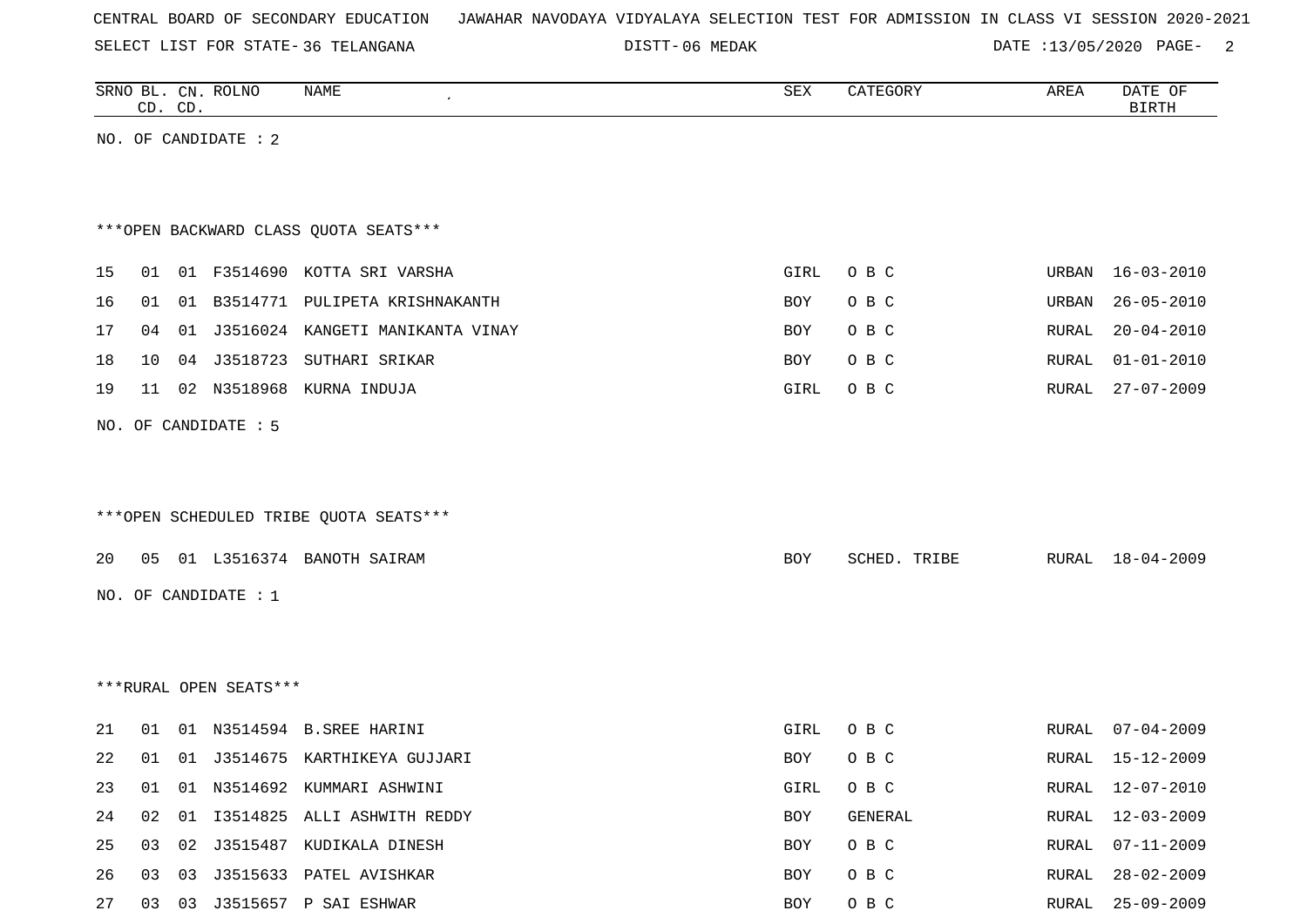SELECT LIST FOR STATE- DISTT- 36 TELANGANA

DISTT-06 MEDAK **DATE** :13/05/2020 PAGE- 3

|    | CD. CD. |    | SRNO BL. CN. ROLNO     | <b>NAME</b>                   | <b>SEX</b>  | CATEGORY       | AREA         | DATE OF<br><b>BIRTH</b> |
|----|---------|----|------------------------|-------------------------------|-------------|----------------|--------------|-------------------------|
|    |         |    | ***RURAL OPEN SEATS*** |                               |             |                |              |                         |
| 28 | 03      | 03 | J3515736               | SURAM HEMANTH TEJA            | <b>BOY</b>  | O B C          | RURAL        | $25 - 03 - 2010$        |
| 29 | 04      | 02 |                        | J3516111 MANDA SHASHANK       | <b>BOY</b>  | O B C          | RURAL        | $23 - 07 - 2010$        |
| 30 | 04      | 02 |                        | J3516271 SAYABUGARI SHIVA SAI | <b>BOY</b>  | O B C          | RURAL        | $25 - 08 - 2010$        |
| 31 | 05      | 01 | J3516405               | CHANDA ABHILASH               | BOY         | O B C          | RURAL        | $02 - 10 - 2010$        |
| 32 | 05      |    | 01 M3516407            | CHILUMULA VARSHINI            | GIRL        | GENERAL        | RURAL        | $22 - 05 - 2009$        |
| 33 | 05      | 02 |                        | P3516646 VADITHYA KRUTHIKA    | GIRL        | SCHED. TRIBE   | <b>RURAL</b> | $10 - 10 - 2009$        |
| 34 | 06      |    | 01 N3516756            | G CHANDANA                    | GIRL        | O B C          | RURAL        | $23 - 04 - 2009$        |
| 35 | 06      | 01 |                        | J3516821 KUMMARI SRIRAM       | <b>BOY</b>  | O B C          | RURAL        | $22 - 05 - 2010$        |
| 36 | 06      | 02 |                        | J3516961 TUNGANI SUHITH SAI   | BOY         | O B C          | RURAL        | $19 - 01 - 2010$        |
| 37 | 07      | 01 |                        | M3517093 LINGANNAGARI SATWIKA | <b>GIRL</b> | <b>GENERAL</b> | RURAL        | $13 - 08 - 2009$        |
| 38 | 07      | 01 |                        | 13517112 M SRINIVASA CHARYA   | BOY         | <b>GENERAL</b> | RURAL        | $04 - 05 - 2009$        |
| 39 | 07      |    |                        | 01 N3517187 VOORA TRISHIRA    | GIRL        | O B C          | RURAL        | $20 - 01 - 2010$        |
| 40 | 08      |    |                        | 01 K3517223 EPPA ASHOK        | <b>BOY</b>  | SCHED. CASTE   | RURAL        | $23 - 05 - 2010$        |
| 41 | 08      |    |                        | 01 N3517267 PADAMATI NANDHINI | GIRL        | O B C          | RURAL        | $10 - 03 - 2009$        |
| 42 | 09      | 04 |                        | J3517876 PRAVEEN KUMAR        | <b>BOY</b>  | O B C          | RURAL        | $19 - 04 - 2009$        |
| 43 | 10      |    |                        | 01 N3518107 AVUNOORI LAHARI   | GIRL        | O B C          | RURAL        | $15 - 07 - 2009$        |
| 44 | 10      | 01 | N3518120               | BANDARI AISHWARYA             | GIRL        | O B C          | RURAL        | $06 - 06 - 2009$        |
| 45 | 10      |    | 02 J3518225            | DANDLA THIRAN                 | <b>BOY</b>  | O B C          | RURAL        | $26 - 08 - 2008$        |
| 46 | 11      |    |                        | 01 N3518857 BIRADAR VARSHA    | GIRL        | O B C          | RURAL        | $04 - 05 - 2009$        |
| 47 | 11      | 02 | I3518998               | MUNIGAALA SAI NANDAN          | <b>BOY</b>  | <b>GENERAL</b> | RURAL        | $23 - 08 - 2008$        |
| 48 | 11      |    | 02 N3519102            | ZOVERIYA BEGAM                | GIRL        | O B C          | RURAL        | $02 - 04 - 2008$        |

NO. OF CANDIDATE : 28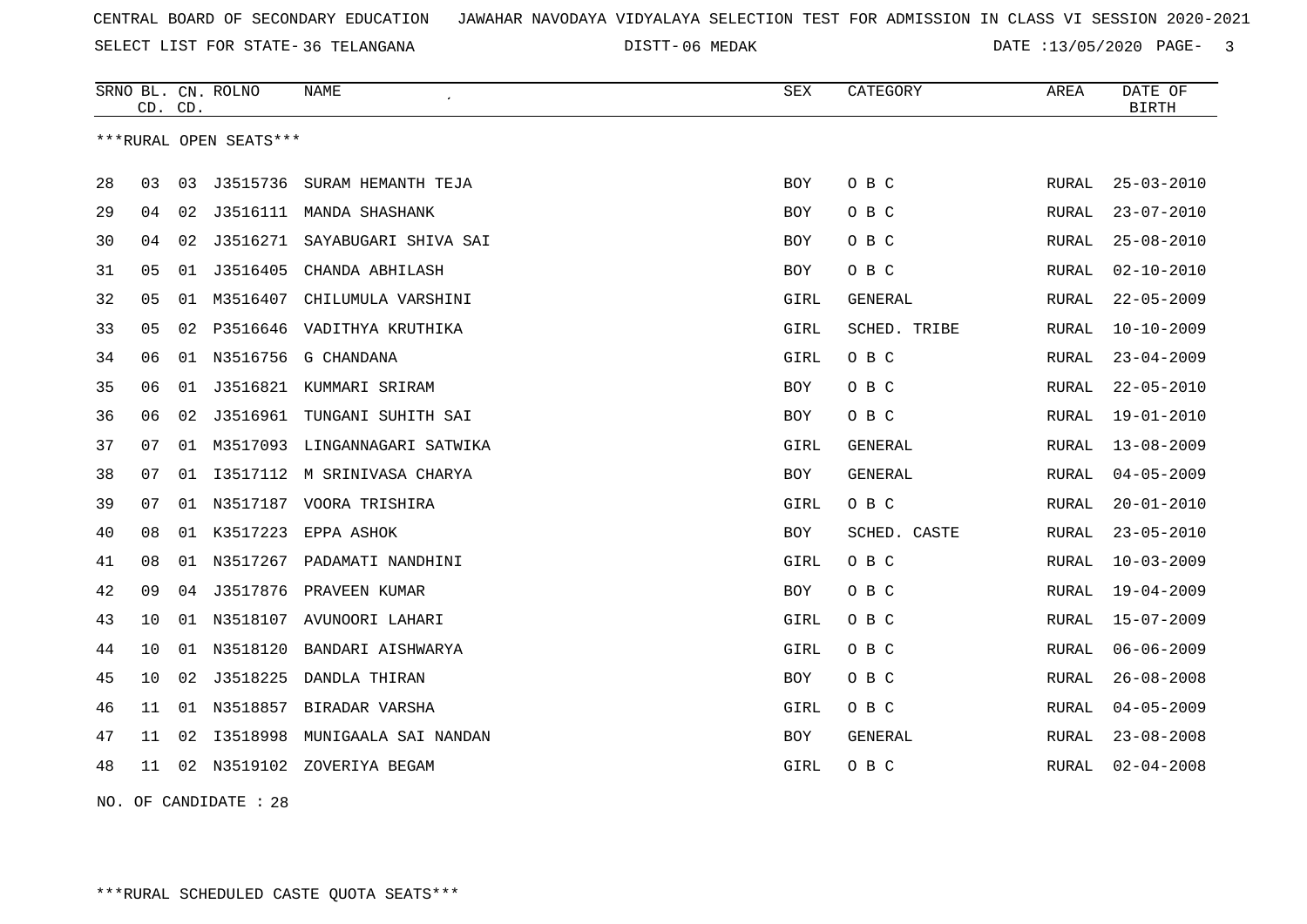SELECT LIST FOR STATE- DISTT- 36 TELANGANA

DISTT-06 MEDAK 13/05/2020 PAGE- 4

|                       |                 | CD. CD. | SRNO BL. CN. ROLNO | <b>NAME</b><br>$\epsilon$                                                                                                                                                                                                                                                                                                                                                                                                                                   | SEX        | CATEGORY     | AREA  | DATE OF<br><b>BIRTH</b> |
|-----------------------|-----------------|---------|--------------------|-------------------------------------------------------------------------------------------------------------------------------------------------------------------------------------------------------------------------------------------------------------------------------------------------------------------------------------------------------------------------------------------------------------------------------------------------------------|------------|--------------|-------|-------------------------|
|                       |                 |         |                    | ***RURAL SCHEDULED CASTE OUOTA SEATS***                                                                                                                                                                                                                                                                                                                                                                                                                     |            |              |       |                         |
| 49                    | 03              |         |                    | 01 03515226 B SATHWIKA                                                                                                                                                                                                                                                                                                                                                                                                                                      | GIRL       | SCHED. CASTE | RURAL | $13 - 08 - 2009$        |
| 50                    | 04              | 01      |                    | K3516002 JALANI MITHRA                                                                                                                                                                                                                                                                                                                                                                                                                                      | BOY        | SCHED. CASTE | RURAL | $12 - 10 - 2009$        |
| 51                    | 04              | 02      |                    | 03516098 MALA SMILY                                                                                                                                                                                                                                                                                                                                                                                                                                         | GIRL       | SCHED. CASTE | RURAL | $01 - 12 - 2009$        |
| 52                    | 0 <sub>5</sub>  | 01      |                    | 03516496 KATIKE EESHA HARSHINI                                                                                                                                                                                                                                                                                                                                                                                                                              | GIRL       | SCHED. CASTE | RURAL | $05 - 08 - 2008$        |
| 53                    | 05              |         |                    | 01 K3516499 K. AVINASH                                                                                                                                                                                                                                                                                                                                                                                                                                      | <b>BOY</b> | SCHED. CASTE | RURAL | $10 - 11 - 2009$        |
| 54                    | 06              |         |                    | 01 K3516728 DAPPU PRANAY                                                                                                                                                                                                                                                                                                                                                                                                                                    | BOY        | SCHED. CASTE | RURAL | $25 - 01 - 2009$        |
| 55                    | 06              | 02      |                    | K3516960 TUJALAPURAM CHARAN TEJA                                                                                                                                                                                                                                                                                                                                                                                                                            | <b>BOY</b> | SCHED. CASTE | RURAL | $01 - 06 - 2008$        |
| 56                    | 09              | 01      |                    | 03517344 A.TEJASWINI                                                                                                                                                                                                                                                                                                                                                                                                                                        | GIRL       | SCHED. CASTE | RURAL | $04 - 07 - 2009$        |
| 57                    | 09              |         |                    | 01 K3517370 BEGARI GIDHYON PAUL                                                                                                                                                                                                                                                                                                                                                                                                                             | BOY        | SCHED. CASTE | RURAL | $23 - 10 - 2009$        |
| 58                    | 10 <sup>°</sup> |         | 01 03518115        | BAKI SRUJANA                                                                                                                                                                                                                                                                                                                                                                                                                                                | GIRL       | SCHED. CASTE | RURAL | $20 - 10 - 2009$        |
| 59                    | 11              | 02      |                    | 03518990 MOTU SRIVIGNYA                                                                                                                                                                                                                                                                                                                                                                                                                                     | GIRL       | SCHED. CASTE | RURAL | $31 - 12 - 2009$        |
| NO. OF CANDIDATE : 11 |                 |         |                    |                                                                                                                                                                                                                                                                                                                                                                                                                                                             |            |              |       |                         |
|                       |                 |         |                    | $\lambda$ , $\lambda$ , $\lambda$ , $\lambda$ , $\lambda$ , $\lambda$ , $\lambda$ , $\lambda$ , $\lambda$ , $\lambda$ , $\lambda$ , $\lambda$ , $\lambda$ , $\lambda$ , $\lambda$ , $\lambda$ , $\lambda$ , $\lambda$ , $\lambda$ , $\lambda$ , $\lambda$ , $\lambda$ , $\lambda$ , $\lambda$ , $\lambda$ , $\lambda$ , $\lambda$ , $\lambda$ , $\lambda$ , $\lambda$ , $\lambda$ , $\lambda$ , $\lambda$ , $\lambda$ , $\lambda$ , $\lambda$ , $\lambda$ , |            |              |       |                         |

\*\*\*RURAL BACKWARD CLASS QUOTA SEATS\*\*\*

| 60 | . N 1 | . N 1 | N3514673    | KANTHI NANDINI                      | GIRL       | O B C |       | RURAL 25-08-2010 |
|----|-------|-------|-------------|-------------------------------------|------------|-------|-------|------------------|
| 61 | 03    |       | 02 J3515514 | MADASU SATHWIK                      | BOY        | O B C |       | RURAL 05-11-2009 |
| 62 | 04    |       |             | 02 J3516232 POTHARAJU DEERAJ        | <b>BOY</b> | O B C |       | RURAL 06-09-2009 |
| 63 | 04    |       |             | 02 J3516264 SANABOYANA JAYA KRISHNA | BOY        | O B C |       | RURAL 12-06-2009 |
| 64 | 05    |       |             | 01 N3516366 BAITAKPATIL MANISHA     | GIRL       | O B C | RURAL | 15-06-2010       |
| 65 | 05    |       |             | 02 N3516510 KOTE VAISHALI           | GIRL       | O B C | RURAL | $27 - 09 - 2009$ |
| 66 | 07    |       | 01 N3517107 | MENGARABOINA SRI VARSHINI           | GIRL       | O B C | RURAL | 29-03-2010       |
| 67 | 07    |       |             | 01 J3517167 S LAVAN KUMAR           | BOY        | O B C | RURAL | 19-01-2010       |
| 68 | O 9   |       | 01 J3517468 | DARA VINAY KUMAR                    | <b>BOY</b> | O B C | RURAL | 29-11-2009       |
| 69 | 09    | 02    | N3517518    | GANGAPURAM SRUTHI                   | GIRL       | O B C | RURAL | $07 - 05 - 2009$ |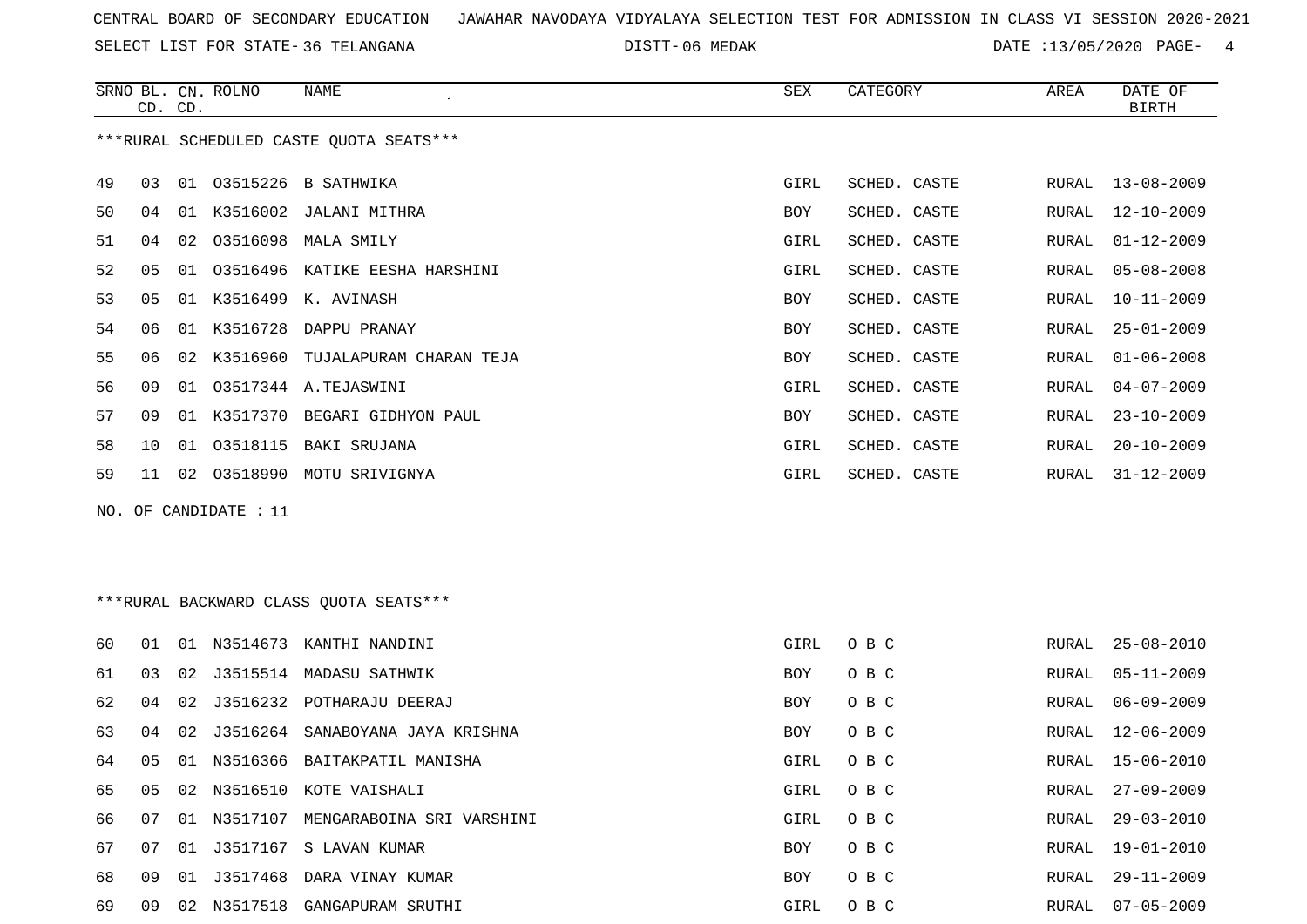SELECT LIST FOR STATE- DISTT- 36 TELANGANA

06 MEDAK DATE :13/05/2020 PAGE- 5

|                                        |     | CD. CD. | SRNO BL. CN. ROLNO | NAME<br>$\cdot$          | SEX        | CATEGORY | AREA  | DATE OF<br>BIRTH |  |
|----------------------------------------|-----|---------|--------------------|--------------------------|------------|----------|-------|------------------|--|
| ***RURAL BACKWARD CLASS OUOTA SEATS*** |     |         |                    |                          |            |          |       |                  |  |
| 70                                     | 09  |         | 02 J3517671        | KUNTOLA SAATWIK GOUD     | <b>BOY</b> | O B C    | RURAL | 09-04-2009       |  |
| 71                                     | 09  | 04      | J3517886           | P SRI CHENDAN GOUD       | <b>BOY</b> | O B C    |       | RURAL 11-03-2009 |  |
| 72                                     | 1 O | . N 1   | N3518126           | BANDARU VINUTHNA         | GIRL       | O B C    |       | RURAL 15-08-2009 |  |
| 73                                     | 10  |         | 04 J3518713        | SRIGADA LOKESH           | <b>BOY</b> | O B C    |       | RURAL 18-06-2010 |  |
| 74                                     | 11  | 01      |                    | J3518853 BIRADAR DHANUSH | <b>BOY</b> | O B C    | RURAL | $06 - 10 - 2010$ |  |
| 75                                     | 11  | 02      |                    | J3518972 M.ABHILASH      | <b>BOY</b> | O B C    |       | RURAL 11-10-2010 |  |
| NO. OF CANDIDATE : $16$                |     |         |                    |                          |            |          |       |                  |  |

## \*\*\*RURAL SCHEDULED TRIBE QUOTA SEATS\*\*\*

|  |  | 76 03 01 L3515293 DHANAVATH PAVAN    | <b>BOY</b> | SCHED. TRIBE |  | RURAL 15-05-2010 |
|--|--|--------------------------------------|------------|--------------|--|------------------|
|  |  | 77 04 02 P3516089 LAMBADI SWETHA     | GIRL       | SCHED. TRIBE |  | RURAL 28-04-2009 |
|  |  | 78  05  02  P3516606  RATHOD NANDINI | GIRL       | SCHED. TRIBE |  | RURAL 02-07-2009 |
|  |  | 79 05 02 L3516616 RATHOD YOGESH      | <b>BOY</b> | SCHED. TRIBE |  | RURAL 06-08-2009 |
|  |  | 80 09 04 P3517885 P SPOORJITHA       | GIRL       | SCHED. TRIBE |  | RURAL 06-01-2010 |
|  |  |                                      |            |              |  |                  |

NO. OF CANDIDATE : 5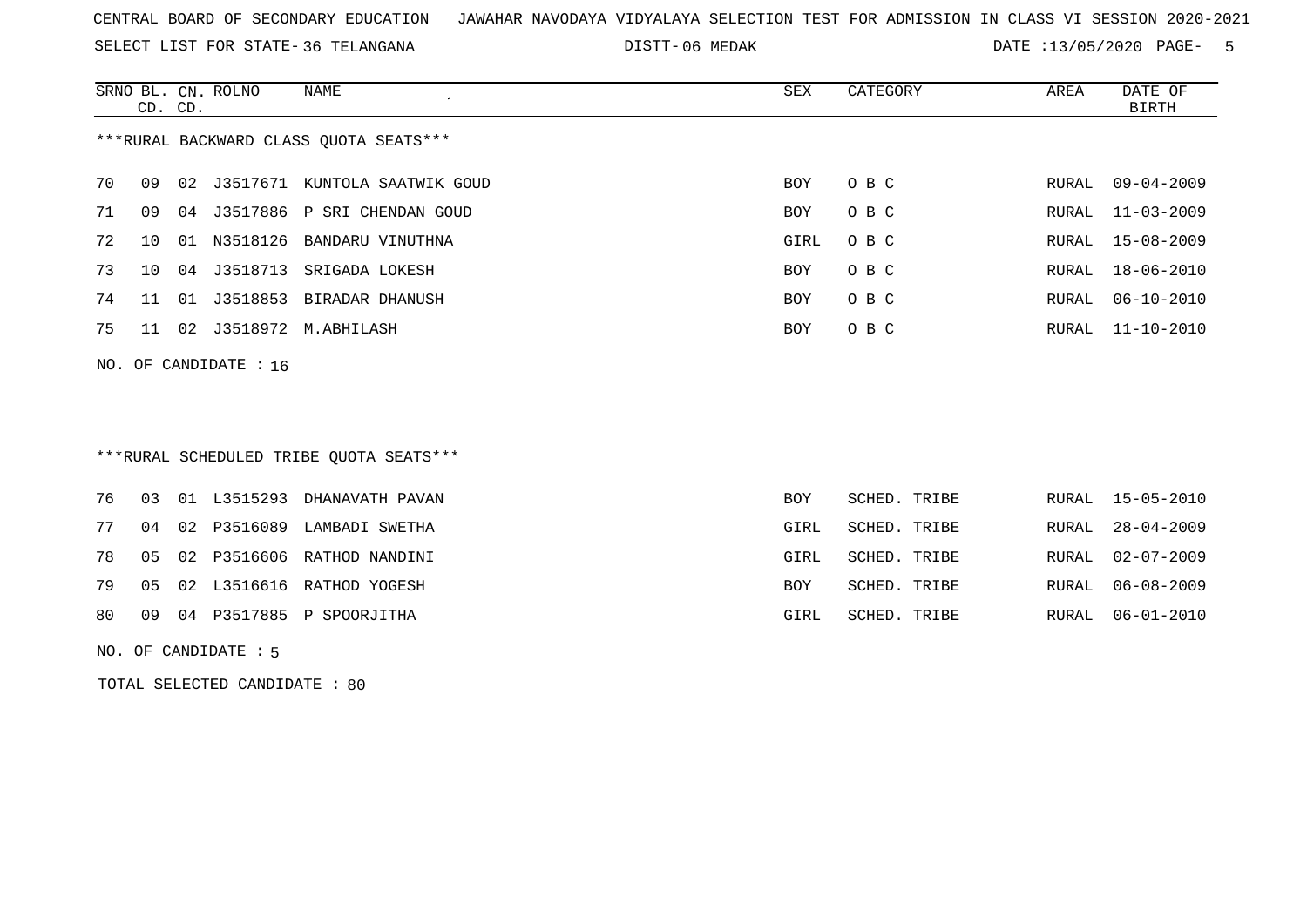SELECT LIST FOR STATE- DISTT- 36 TELANGANA

07 NALGONDA DATE :13/05/2020 PAGE- 1

|    |    | CD. CD. | SRNO BL. CN. ROLNO   | NAME                                      | <b>SEX</b> | CATEGORY     | AREA  | DATE OF<br><b>BIRTH</b> |
|----|----|---------|----------------------|-------------------------------------------|------------|--------------|-------|-------------------------|
|    |    |         | ***OPEN UR SEATS***  |                                           |            |              |       |                         |
| 1  | 06 |         |                      | 01 J3520377 NAKKA SHIVACHARAN             | BOY        | O B C        | RURAL | $08 - 03 - 2009$        |
| 2  | 07 |         |                      | 01 N3520712 LENKALA RITHIKA               | GIRL       | O B C        | RURAL | $21 - 02 - 2010$        |
| 3  | 10 |         |                      | 01 G3521337 MAMIDI PRAGNYASRI PBM SHIVANI | GIRL       | SCHED. CASTE | URBAN | $10 - 02 - 2010$        |
| 4  | 11 |         | 01 C3521518          | CHINTHA KARTHIK                           | <b>BOY</b> | SCHED. CASTE | URBAN | $01 - 04 - 2010$        |
| 5  | 11 |         |                      | 02 J3521669 KURAKULA KARTHIK              | <b>BOY</b> | O B C        | RURAL | $28 - 08 - 2008$        |
| 6  | 12 |         | 01 13522208          | SHAGAM DHUSHYANTH REDDY                   | BOY        | GENERAL      | RURAL | $06 - 09 - 2009$        |
| 7  |    |         |                      | 14 01 N3522511 GUNDU NEETHU VIDYA         | GIRL       | O B C        | RURAL | $07 - 10 - 2009$        |
|    |    |         | NO. OF CANDIDATE : 7 |                                           |            |              |       |                         |
|    |    |         |                      |                                           |            |              |       |                         |
|    |    |         |                      |                                           |            |              |       |                         |
|    |    |         |                      | ***OPEN SCHEDULED CASTE QUOTA SEATS***    |            |              |       |                         |
| 8  | 11 |         |                      | 03 03521784 P.BHAVYA SRI                  | GIRL       | SCHED. CASTE | RURAL | 10-02-2010              |
| 9  | 12 |         |                      | 01 03521979 GARLAPATI PRANAVI             | GIRL       | SCHED. CASTE | RURAL | $31 - 01 - 2009$        |
| 10 | 12 |         |                      | 01 K3522100 M PREM CHARAN TEJA            | BOY        | SCHED. CASTE | RURAL | 17-05-2008              |
|    |    |         | NO. OF CANDIDATE : 3 |                                           |            |              |       |                         |
|    |    |         |                      |                                           |            |              |       |                         |
|    |    |         |                      |                                           |            |              |       |                         |
|    |    |         |                      | ***OPEN DISABLED OUOTA SEATS***           |            |              |       |                         |
| 11 | 11 |         |                      | 03 L3521820 RAMAVATH JAGADEESH            | BOY        | SCHED. TRIBE | RURAL | 15-11-2008              |
| 12 | 13 | 01      |                      | J3522362 UPPALA SHASHANK                  | BOY        | O B C        | RURAL | 15-12-2008              |
| 13 | 14 |         |                      | 01 I3522671 SAREDDY GANESH REDDY          | BOY        | GENERAL      | RURAL | 16-04-2008              |
|    |    |         | NO. OF CANDIDATE : 3 |                                           |            |              |       |                         |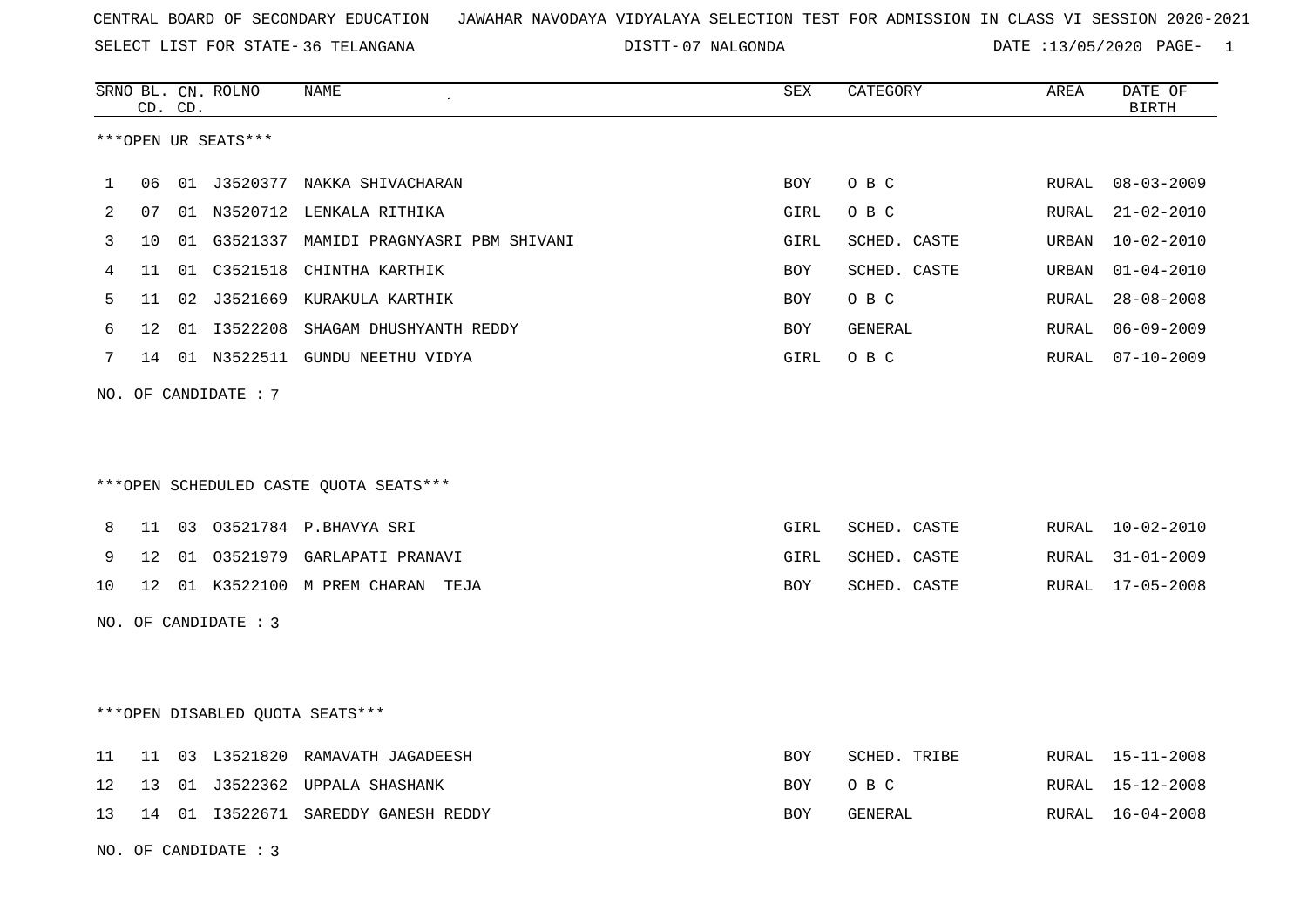SELECT LIST FOR STATE- DISTT- 36 TELANGANA

07 NALGONDA DATE :13/05/2020 PAGE- 2

| 14<br>06<br>15<br>01<br>06<br>16<br>01<br>08<br>17<br>03<br>11<br>18<br>11<br>03<br>NO. OF CANDIDATE : 5 | *** OPEN BACKWARD CLASS QUOTA SEATS***<br>01 B3520152 ABHINAV GAUTAM GUNDEPURI<br>N3520478<br>THANGELLA MOUNIKA<br>J3521036<br>THAVITI KRISH RESHWANTH<br>B3521789 PENUGONDA SUHAS<br>B3521795 POLAGONI DIKSHITH GOUD | O B C<br>BOY<br>O B C<br>GIRL<br>O B C<br>BOY<br>O B C<br>BOY<br>O B C<br>BOY | URBAN<br>RURAL<br>RURAL<br>URBAN | 03-12-2009<br>$19 - 07 - 2009$<br>$16 - 03 - 2009$ |
|----------------------------------------------------------------------------------------------------------|-----------------------------------------------------------------------------------------------------------------------------------------------------------------------------------------------------------------------|-------------------------------------------------------------------------------|----------------------------------|----------------------------------------------------|
|                                                                                                          |                                                                                                                                                                                                                       |                                                                               |                                  |                                                    |
|                                                                                                          |                                                                                                                                                                                                                       |                                                                               |                                  |                                                    |
|                                                                                                          |                                                                                                                                                                                                                       |                                                                               |                                  |                                                    |
|                                                                                                          |                                                                                                                                                                                                                       |                                                                               |                                  |                                                    |
|                                                                                                          |                                                                                                                                                                                                                       |                                                                               |                                  | $04 - 05 - 2010$                                   |
|                                                                                                          |                                                                                                                                                                                                                       |                                                                               | URBAN                            | $23 - 07 - 2008$                                   |
|                                                                                                          |                                                                                                                                                                                                                       |                                                                               |                                  |                                                    |
|                                                                                                          | ***OPEN SCHEDULED TRIBE QUOTA SEATS***                                                                                                                                                                                |                                                                               |                                  |                                                    |
| 19<br>01 L3519472<br>02                                                                                  | SAPAVATH RANGA                                                                                                                                                                                                        | SCHED. TRIBE<br>BOY                                                           | RURAL                            | 12-07-2008                                         |
| 20<br>12                                                                                                 | 01 P3522178 RAMAVATH SINDUJA                                                                                                                                                                                          | GIRL                                                                          | SCHED. TRIBE<br>RURAL            | $02 - 10 - 2009$                                   |
| NO. OF CANDIDATE : 2                                                                                     |                                                                                                                                                                                                                       |                                                                               |                                  |                                                    |
|                                                                                                          |                                                                                                                                                                                                                       |                                                                               |                                  |                                                    |
| ***RURAL OPEN SEATS***                                                                                   |                                                                                                                                                                                                                       |                                                                               |                                  |                                                    |
| 21<br>01<br>01                                                                                           | 03519290 V DEVIPRIYA                                                                                                                                                                                                  | SCHED. CASTE<br>GIRL                                                          | RURAL                            | $02 - 10 - 2009$                                   |
| 22<br>02<br>01                                                                                           | I3519313<br>BANALA PHANIRAJ KUMAR                                                                                                                                                                                     | GENERAL<br>BOY                                                                | RURAL                            | $23 - 07 - 2009$                                   |
| 23<br>02<br>01                                                                                           | P3519455<br>RAMAVATH LAVANYA                                                                                                                                                                                          | SCHED. TRIBE<br>GIRL                                                          | RURAL                            | $21 - 12 - 2008$                                   |
| 24<br>03<br>01                                                                                           | 03519515 BUDIGEPAKA AMULYA                                                                                                                                                                                            | GIRL<br>SCHED. CASTE                                                          | RURAL                            | $20 - 11 - 2009$                                   |
| 25<br>03<br>01                                                                                           | J3519528 KODARI VINAY                                                                                                                                                                                                 | O B C<br>BOY                                                                  | RURAL                            | $03 - 02 - 2009$                                   |
| 26<br>01 J3519578<br>04                                                                                  | BHANU TEJA                                                                                                                                                                                                            | O B C<br>BOY                                                                  | RURAL                            | $10 - 09 - 2008$                                   |
| 27<br>04                                                                                                 |                                                                                                                                                                                                                       | BOY                                                                           | SCHED. TRIBE<br>RURAL            | $01 - 01 - 2008$                                   |
| 28<br>05<br>01                                                                                           | 01 L3519649 ISLAVATH ANJANEYULU                                                                                                                                                                                       |                                                                               |                                  |                                                    |
| 29<br>I3519983 GAJJI RITHVIK<br>05<br>01                                                                 | M3519941 BOGALA AISHWARYA                                                                                                                                                                                             | GIRL<br>GENERAL                                                               | RURAL                            | $27 - 06 - 2009$                                   |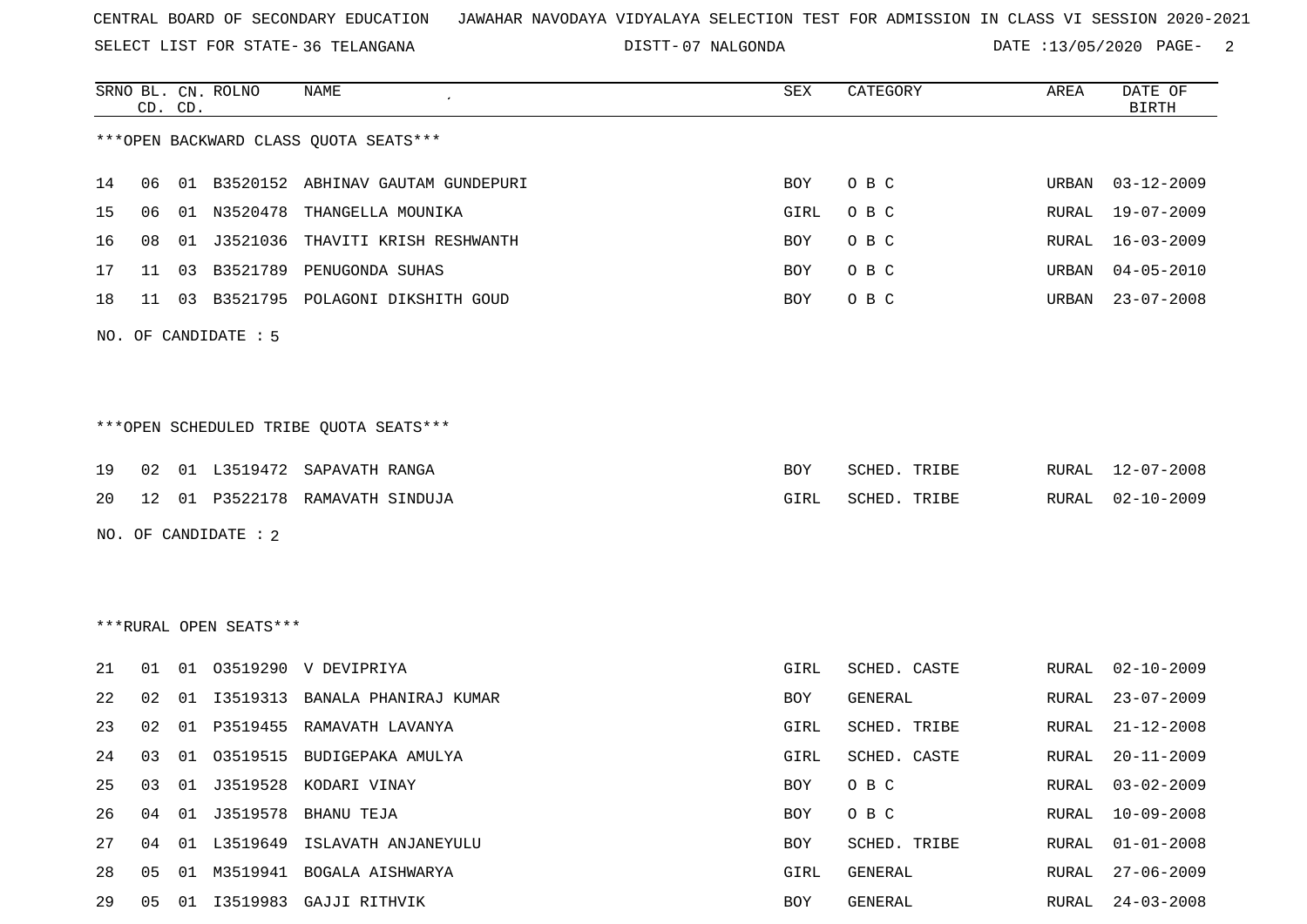SELECT LIST FOR STATE- DISTT- 36 TELANGANA

07 NALGONDA DATE :13/05/2020 PAGE- 3

|    | CD. CD. |    | SRNO BL. CN. ROLNO     | <b>NAME</b>                   | SEX        | CATEGORY            | AREA  | DATE OF<br><b>BIRTH</b> |
|----|---------|----|------------------------|-------------------------------|------------|---------------------|-------|-------------------------|
|    |         |    | ***RURAL OPEN SEATS*** |                               |            |                     |       |                         |
| 30 | 06      |    |                        | 01 I3520154 AKSHAY CHITTALURI | BOY        | GENERAL             | RURAL | 12-12-2009              |
| 31 | 06      | 01 |                        | L3520200 BHUKYA OHM PRANITH   | BOY        | SCHED. TRIBE        | RURAL | $18 - 07 - 2010$        |
| 32 | 07      | 01 |                        | J3520674 KAMISHETTI MANOJ     | BOY        | O B C               | RURAL | $24 - 07 - 2009$        |
| 33 | 07      | 02 |                        | J3520736 MATTAPALLY VIVEK     | BOY        | O B C               | RURAL | $30 - 06 - 2008$        |
| 34 | 08      | 01 | J3521037               | THAVITI SRISHANK              | BOY        | O B C               | RURAL | $22 - 03 - 2010$        |
| 35 | 09      | 01 |                        | J3521104 DODIMETLA GIRIDHAR   | BOY        | O B C               | RURAL | $19 - 01 - 2010$        |
| 36 | 09      |    |                        | 01 L3521161 MERAVATH BANGARU  | BOY        | <b>SCHED. TRIBE</b> | RURAL | $01 - 01 - 2009$        |
| 37 | 10      | 01 | J3521415               | YAMADALA NAVADEEP             | <b>BOY</b> | O B C               | RURAL | $03 - 04 - 2010$        |
| 38 | 10      | 01 | M3521416               | YANALA AADHITRI REDDY         | GIRL       | <b>GENERAL</b>      | RURAL | $19 - 07 - 2009$        |
| 39 | 11      | 01 | K3521458               | ASHRITH                       | BOY        | SCHED. CASTE        | RURAL | $10 - 06 - 2010$        |
| 40 | 11      |    | 01 M3521548            | ENREDDY HINDUJA REDDY         | GIRL       | GENERAL             | RURAL | $06 - 02 - 2009$        |
| 41 | 12      | 01 | J3522103               | MUTHINENI VARUN               | BOY        | O B C               | RURAL | $19 - 12 - 2008$        |
| 42 | $12 \,$ |    | 01 L3522198            | SAFAVATH RAHUL GOPI DEV       | <b>BOY</b> | SCHED. TRIBE        | RURAL | $22 - 09 - 2009$        |
| 43 | 13      | 01 | M3522367               | YECHURI LASYASRI              | GIRL       | GENERAL             | RURAL | $08 - 09 - 2009$        |
| 44 | 14      |    | 01 L3522469            | DHARAVATH CHARAN              | BOY        | SCHED. TRIBE        | RURAL | $04 - 02 - 2009$        |
| 45 | 14      | 01 | I3522599               | MIRYALA LAXMI BHARGAV REDDY   | BOY        | GENERAL             | RURAL | $02 - 01 - 2010$        |
| 46 | 15      |    | 01 N3522790            | KARNATI NAVYA                 | GIRL       | O B C               | RURAL | $29 - 11 - 2009$        |
| 47 | 15      | 01 | 03522800               | KONDAGADUPULA SREENIDHI       | GIRL       | SCHED. CASTE        | RURAL | $22 - 04 - 2010$        |

NO. OF CANDIDATE : 27

\*\*\*RURAL SCHEDULED CASTE QUOTA SEATS\*\*\*

|    |  | 48 05 01 03519911 AVIRENDLA SHYAMSRI VARSHIKA | GIRL       | SCHED. CASTE |  | RURAL 16-09-2008 |
|----|--|-----------------------------------------------|------------|--------------|--|------------------|
|    |  | 49 05 01 K3519957 CHINTAMALLA SAMPATH KUMAR   | BOY        | SCHED. CASTE |  | RURAL 17-02-2009 |
| 50 |  | 06 01 K3520495 VANGURI GOWRI SHANKAR          | <b>BOY</b> | SCHED. CASTE |  | RURAL 10-08-2010 |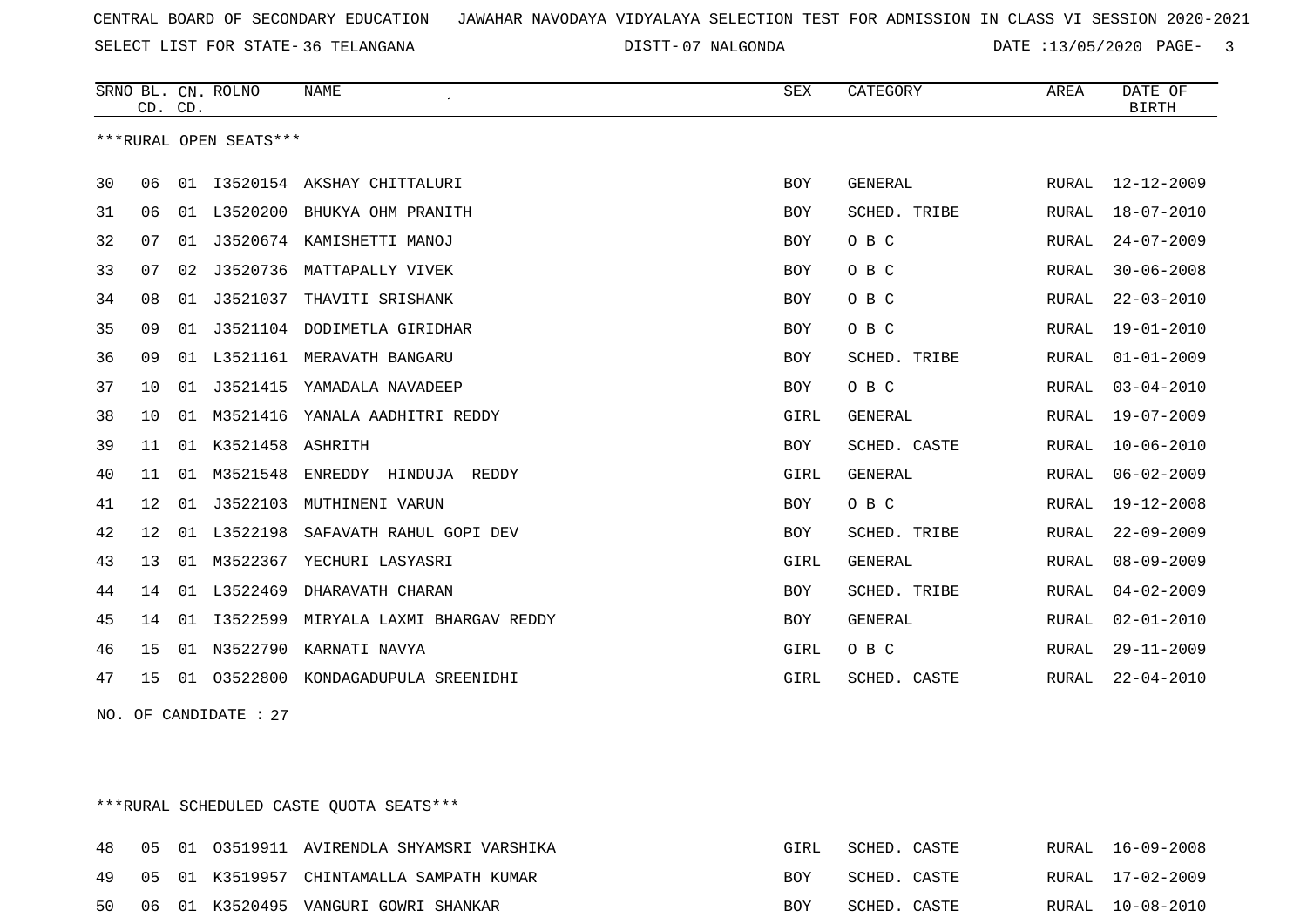SELECT LIST FOR STATE- DISTT- 36 TELANGANA

07 NALGONDA DATE :13/05/2020 PAGE- 4

|    | CD. CD.               |    | SRNO BL. CN. ROLNO | NAME                                    | SEX        | CATEGORY     | AREA  | DATE OF<br><b>BIRTH</b> |  |  |  |
|----|-----------------------|----|--------------------|-----------------------------------------|------------|--------------|-------|-------------------------|--|--|--|
|    |                       |    |                    | ***RURAL SCHEDULED CASTE QUOTA SEATS*** |            |              |       |                         |  |  |  |
| 51 | 07                    |    |                    | 01 03520641 GADDALA SRIJA               | GIRL       | SCHED. CASTE | RURAL | $07 - 04 - 2008$        |  |  |  |
| 52 | 08                    |    |                    | 01 K3521000 MARAPANGU LOKESH            | BOY        | SCHED. CASTE | RURAL | $23 - 10 - 2010$        |  |  |  |
| 53 | 09                    | 01 | K3521171           | NAVILE HARISH KUMAR                     | BOY        | SCHED. CASTE | RURAL | $17 - 04 - 2010$        |  |  |  |
| 54 | 11                    | 02 |                    | K3521619 KASARLA MALLAIAH NANDU         | BOY        | SCHED. CASTE | RURAL | $03 - 10 - 2008$        |  |  |  |
| 55 | 14                    |    | 01 K3522369        | ADIMULLA ABHINAY                        | BOY        | SCHED. CASTE | RURAL | $28 - 08 - 2008$        |  |  |  |
| 56 | 14                    |    |                    | 01 03522462 DASARI SALONI JOSHNA        | GIRL       | SCHED. CASTE | RURAL | $08 - 04 - 2010$        |  |  |  |
| 57 | 14                    |    |                    | 01 K3522584 MAMIDI SRI HARSHA           | BOY        | SCHED. CASTE | RURAL | 19-12-2008              |  |  |  |
|    | NO. OF CANDIDATE : 10 |    |                    |                                         |            |              |       |                         |  |  |  |
|    |                       |    |                    |                                         |            |              |       |                         |  |  |  |
|    |                       |    |                    |                                         |            |              |       |                         |  |  |  |
|    |                       |    |                    | ***RURAL BACKWARD CLASS OUOTA SEATS***  |            |              |       |                         |  |  |  |
| 58 | 04                    |    | 01 J3519585        | BODDUPALLY GOPICHAND                    | <b>BOY</b> | O B C        | RURAL | $01 - 01 - 2009$        |  |  |  |
| 59 | 04                    |    |                    | 01 J3519586 BODDUPALLY GOPINATH         | BOY        | O B C        | RURAL | $14 - 09 - 2009$        |  |  |  |
| 60 | 04                    |    |                    | 01 N3519607 DONTHIREDDY SRIVENUS REDDY  | GIRL       | O B C        | RURAL | $12 - 12 - 2008$        |  |  |  |
| 61 | 04                    | 02 |                    | J3519742 NALLAMEKALA SHIVA              | BOY        | O B C        | RURAL | $03 - 04 - 2009$        |  |  |  |
| 62 | 05                    | 01 |                    | J3520121 SHAIK NIJAMUDDIN               | BOY        | O B C        | RURAL | $08 - 03 - 2010$        |  |  |  |
| 63 | 06                    |    |                    | 01 N3520407 PILLUTLA JASWITHA           | GIRL       | O B C        | RURAL | $23 - 11 - 2009$        |  |  |  |
| 64 | 07                    | 01 |                    | N3520647 GODADATI SRIVALLI              | GIRL       | O B C        | RURAL | $12 - 02 - 2010$        |  |  |  |
| 65 | 07                    | 02 | N3520840           | REDDYPALLY POOJITHA                     | GIRL       | O B C        | RURAL | $30 - 04 - 2008$        |  |  |  |
| 66 | 11                    | 03 | N3521908           | YADAMA DEEKSHITHA                       | GIRL       | O B C        | RURAL | $29 - 12 - 2009$        |  |  |  |
| 67 | 12                    | 01 | J3521916           | ALLABOINA SIDDU                         | BOY        | O B C        | RURAL | $15 - 09 - 2008$        |  |  |  |
| 68 | 12 <sup>°</sup>       |    |                    | 01 J3522132 PAGILLA JAYAKETHAN          | BOY        | O B C        | RURAL | 11-06-2009              |  |  |  |
|    |                       |    |                    |                                         |            |              |       |                         |  |  |  |

 14 01 J3522424 BICHALA PRASIDDH BOY O B C RURAL 02-03-2010 14 01 N3522425 BODAPATLA HANSIKA GIRL O B C RURAL 06-12-2009 14 01 J3522444 CHEKKALA GANESH BOY O B C RURAL 15-08-2008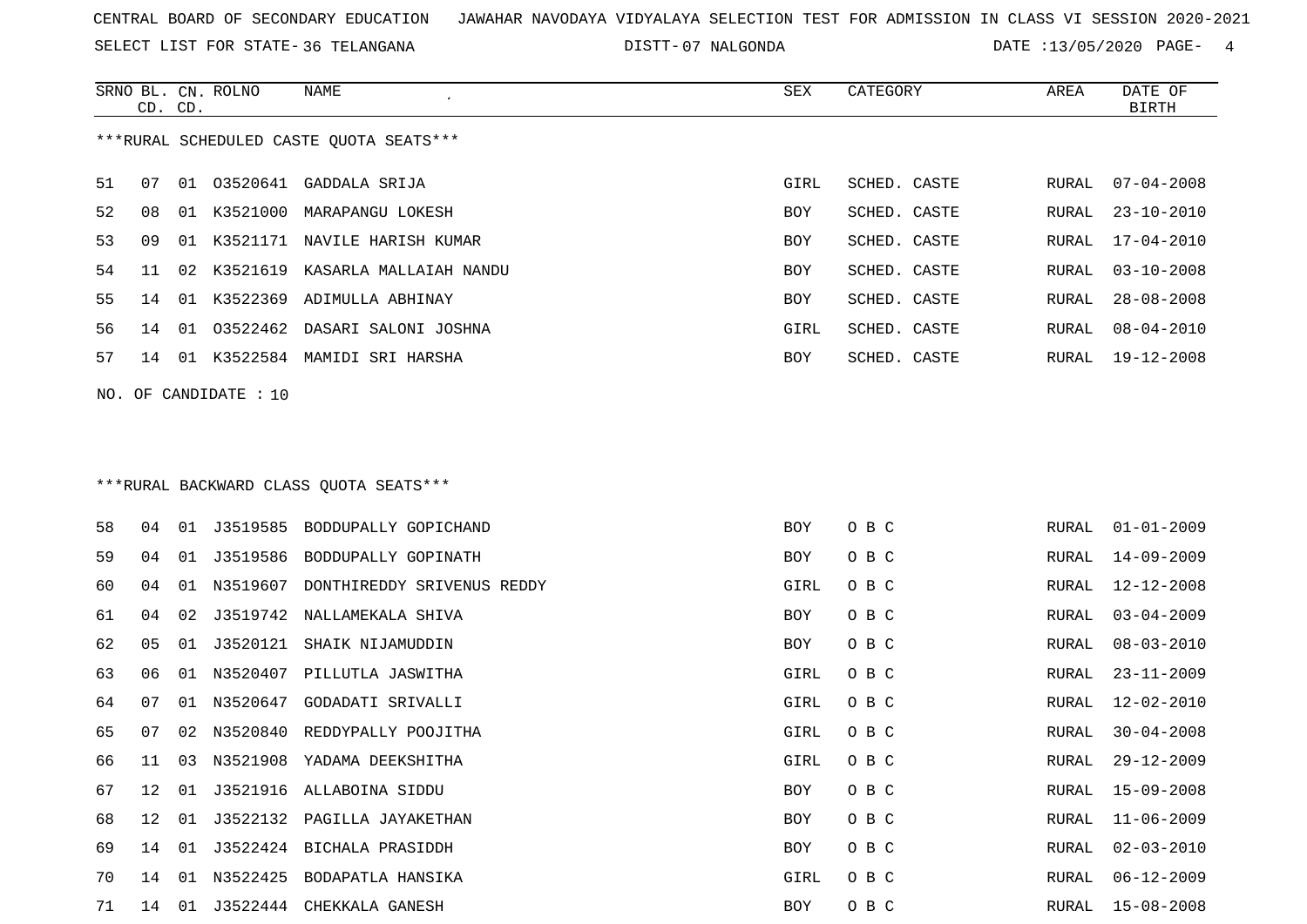SELECT LIST FOR STATE- DISTT- 36 TELANGANA

07 NALGONDA DATE :13/05/2020 PAGE- 5

|                       | CD. CD.         |    | SRNO BL. CN. ROLNO | NAME                                    | SEX  | CATEGORY     | AREA  | DATE OF<br><b>BIRTH</b> |  |  |
|-----------------------|-----------------|----|--------------------|-----------------------------------------|------|--------------|-------|-------------------------|--|--|
|                       |                 |    |                    | ***RURAL BACKWARD CLASS OUOTA SEATS***  |      |              |       |                         |  |  |
| 72                    | 14              |    |                    | 01 N3522445 CHENNAGANI INDHU            | GIRL | O B C        | RURAL | $08 - 09 - 2009$        |  |  |
| 73                    | 14              | 01 |                    | J3522481 DODDA VAIBHAV                  | BOY  | O B C        | RURAL | $30 - 12 - 2009$        |  |  |
| NO. OF CANDIDATE : 16 |                 |    |                    |                                         |      |              |       |                         |  |  |
|                       |                 |    |                    |                                         |      |              |       |                         |  |  |
|                       |                 |    |                    |                                         |      |              |       |                         |  |  |
|                       |                 |    |                    | ***RURAL SCHEDULED TRIBE QUOTA SEATS*** |      |              |       |                         |  |  |
| 74                    | 07              |    | 01 L3520615        | DHEERAVATH MOUNIKA                      | BOY  | SCHED. TRIBE | RURAL | $08 - 10 - 2007$        |  |  |
| 75                    | 07              | 02 | L3520855           | SAPAVATH RAKSHITH KUMAR                 | BOY  | SCHED. TRIBE | RURAL | $11 - 08 - 2009$        |  |  |
| 76                    | 12 <sup>°</sup> | 01 | L3522153           | RAMAVATH AJAY                           | BOY  | SCHED. TRIBE | RURAL | $09 - 09 - 2008$        |  |  |
| 77                    | 12              | 01 | P3522207           | SAPAVATH THAPSI                         | GIRL | SCHED. TRIBE | RURAL | $20 - 03 - 2009$        |  |  |
| 78                    | 12 <sup>°</sup> | 01 | P3522231           | VADITHIYA DEEKSHITHA                    | GIRL | SCHED. TRIBE | RURAL | $04 - 10 - 2009$        |  |  |
| 79                    | 14              | 01 | P3522420           | BHUKYA PRAVALIKA                        | GIRL | SCHED. TRIBE | RURAL | $08 - 03 - 2010$        |  |  |
| 80                    |                 |    | 14 01 L3522471     | DHARAVATH KARTHIK                       | BOY  | SCHED. TRIBE | RURAL | 26-05-2009              |  |  |

NO. OF CANDIDATE : 7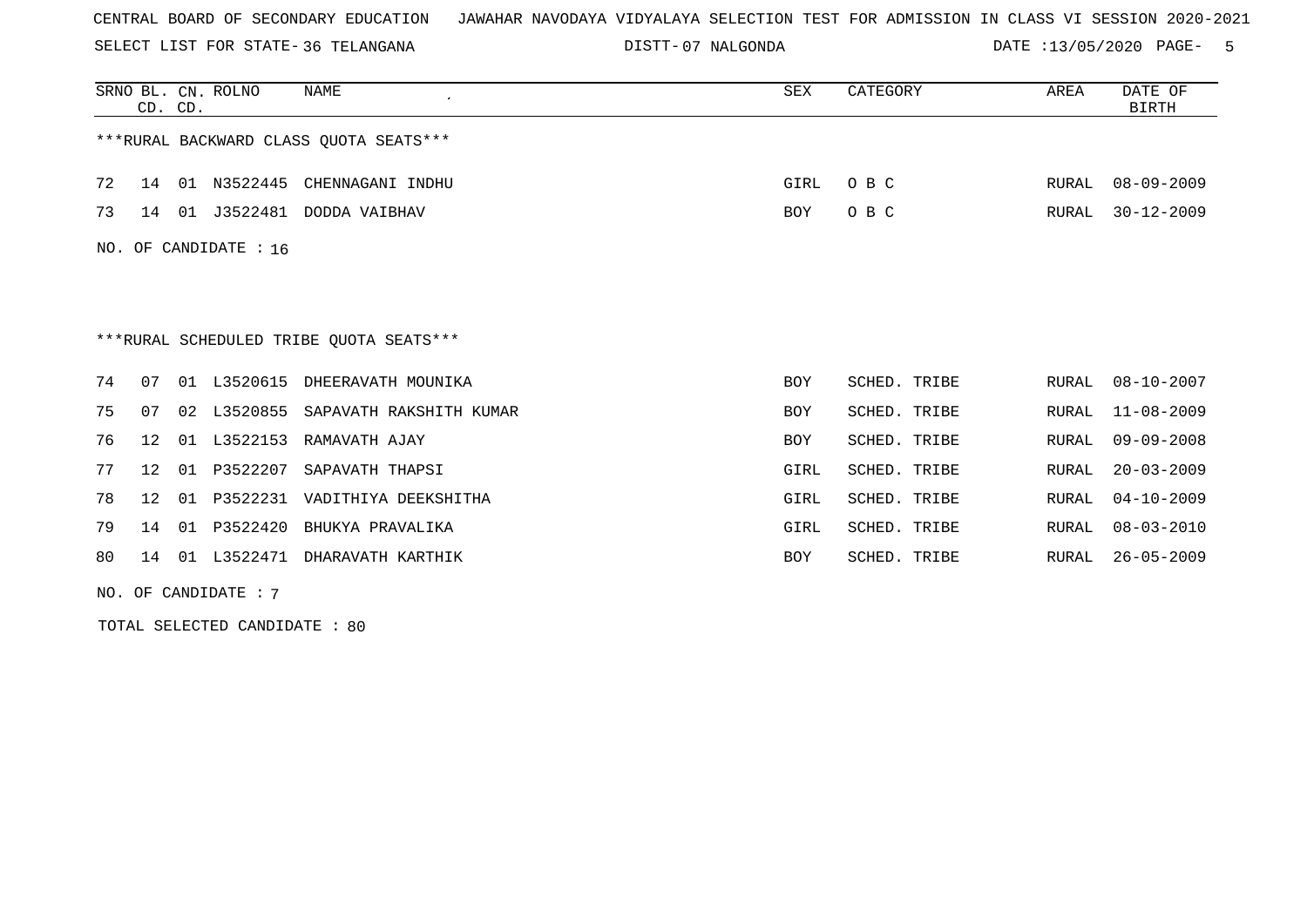SELECT LIST FOR STATE- DISTT- 36 TELANGANA

NO. OF CANDIDATE : 3

|    | CD. CD.         |    | SRNO BL. CN. ROLNO              | NAME                                   | SEX        | CATEGORY     | AREA  | DATE OF<br><b>BIRTH</b> |
|----|-----------------|----|---------------------------------|----------------------------------------|------------|--------------|-------|-------------------------|
|    |                 |    | ***OPEN UR SEATS***             |                                        |            |              |       |                         |
| 1  | 01              | 02 | 03523183                        | SHAGANTI NAKSHATHRA                    | GIRL       | SCHED. CASTE | RURAL | $20 - 10 - 2009$        |
| 2  | 03              | 02 | F3523506 G.KRUTHI               |                                        | GIRL       | O B C        | URBAN | $01 - 01 - 2010$        |
| 3  | 08              | 02 | E3525890                        | J MANASWI                              | GIRL       | GENERAL      | URBAN | $28 - 12 - 2009$        |
| 4  | 12              |    |                                 | 03 J3528254 PATLOLLA SURYA VARDHAN     | BOY        | O B C        | RURAL | $25 - 05 - 2010$        |
|    |                 |    | NO. OF CANDIDATE : 4            |                                        |            |              |       |                         |
|    |                 |    |                                 | ***OPEN SCHEDULED CASTE QUOTA SEATS*** |            |              |       |                         |
| 5  | 03              | 02 | G3523489                        | GANDHAM ASHWINI                        | GIRL       | SCHED. CASTE | URBAN | $28 - 08 - 2009$        |
| 6  | 03              |    | 04 K3523906                     | ULLENGA RISHIK                         | BOY        | SCHED. CASTE | RURAL | $06 - 06 - 2010$        |
| 7  | 06              |    |                                 | 01 C3524511 CHANDA SHIVA KUMAR         | <b>BOY</b> | SCHED. CASTE | URBAN | $22 - 05 - 2009$        |
| 8  | 08              | 05 | G3526399                        | SIRIGIRI DHARANI                       | GIRL       | SCHED. CASTE | URBAN | $04 - 10 - 2009$        |
| 9  | 12 <sup>°</sup> |    |                                 | 02 K3528041 INAMPUDI JAYANTH           | <b>BOY</b> | SCHED. CASTE | RURAL | 02-12-2009              |
|    |                 |    | NO. OF CANDIDATE : 5            |                                        |            |              |       |                         |
|    |                 |    |                                 |                                        |            |              |       |                         |
|    |                 |    | ***OPEN DISABLED QUOTA SEATS*** |                                        |            |              |       |                         |
| 10 | 03              |    |                                 | 04 J3523916 VADLA SAICHARAN            | BOY        | O B C        | RURAL | $26 - 04 - 2008$        |
| 11 | 09              |    |                                 | 01 J3526737 JUBRE VARUN                | BOY        | O B C        | RURAL | 15-12-2009              |
| 12 | 09              |    |                                 | 02 M3526806 MAKELWAR AKHILA            | GIRL       | GENERAL      | RURAL | 18-10-2009              |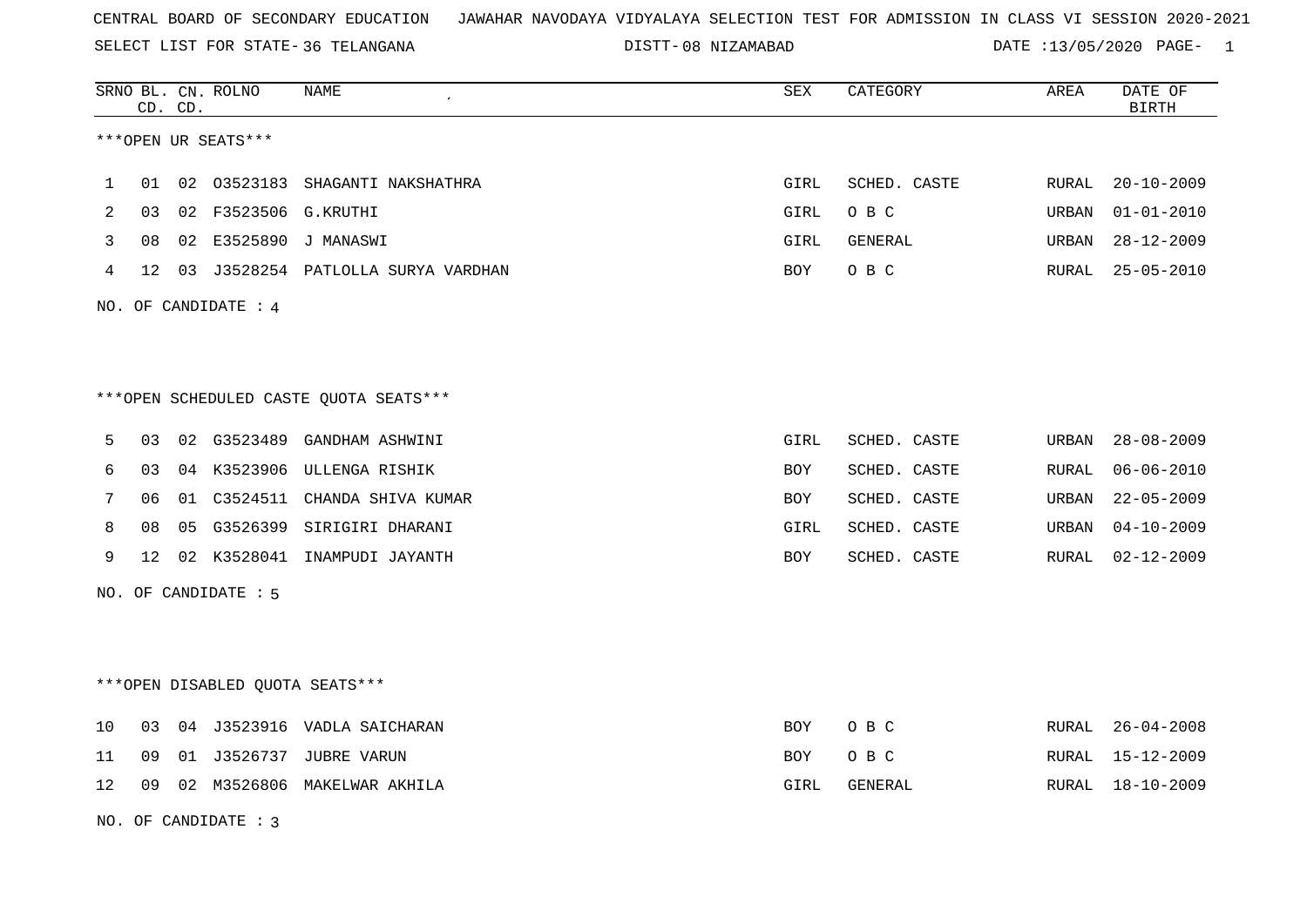SELECT LIST FOR STATE- DISTT- 36 TELANGANA

|    |    | CD. CD. | SRNO BL. CN. ROLNO     | NAME                                    | SEX        | CATEGORY     | AREA         | DATE OF<br><b>BIRTH</b> |
|----|----|---------|------------------------|-----------------------------------------|------------|--------------|--------------|-------------------------|
|    |    |         |                        | *** OPEN BACKWARD CLASS QUOTA SEATS***  |            |              |              |                         |
| 13 | 01 |         |                        | 02 B3523098 MEESALA HRUTHVIK            | BOY        | O B C        | URBAN        | $20 - 04 - 2009$        |
| 14 | 03 |         |                        | 01 J3523358 A VENKATA KARTHIKEYA        | BOY        | O B C        | RURAL        | $09 - 10 - 2009$        |
| 15 | 03 |         |                        | 04 J3523892 THIRUNAGARI DHEERAJ         | BOY        | O B C        | RURAL        | $30 - 10 - 2009$        |
| 16 | 09 |         |                        | 02 N3526906 PICHUKA PARIPURNA           | GIRL       | O B C        | RURAL        | $02 - 09 - 2009$        |
| 17 | 10 |         |                        | 01 B3527049 BALE SRINIVAS               | BOY        | O B C        | URBAN        | $30 - 09 - 2009$        |
|    |    |         | NO. OF CANDIDATE : $5$ |                                         |            |              |              |                         |
|    |    |         |                        | ***OPEN SCHEDULED TRIBE QUOTA SEATS***  |            |              |              |                         |
| 18 | 03 |         |                        | 03 D3523747 N.RITHWIK SINGH             | BOY        | SCHED. TRIBE | URBAN        | 15-08-2010              |
| 19 | 07 |         |                        | 01 L3525154 BANOTH AJAY                 | BOY        | SCHED. TRIBE | RURAL        | $10 - 12 - 2008$        |
| 20 | 09 |         |                        | 02 L3526833 MEGAVATH ARUNACHALAM        | BOY        | SCHED. TRIBE | RURAL        | $29 - 12 - 2009$        |
|    |    |         | NO. OF CANDIDATE : 3   |                                         |            |              |              |                         |
|    |    |         |                        |                                         |            |              |              |                         |
|    |    |         | ***RURAL OPEN SEATS*** |                                         |            |              |              |                         |
| 21 | 01 |         |                        | 01 J3522895 ARGATLA HRUTHIK             | BOY        | O B C        | RURAL        | $17 - 06 - 2009$        |
| 22 | 02 |         | 01 J3523250            | CHILIVERI VIGNESH                       | BOY        | O B C        | RURAL        | $04 - 05 - 2009$        |
| 23 | 03 |         |                        | 02 I3523541 HASNAPURAM RAJASHEKAR REDDY | BOY        | GENERAL      | RURAL        | $02 - 06 - 2009$        |
| 24 | 04 |         |                        | 01 K3523999 KASHERLA RAVITEJA           | <b>BOY</b> | SCHED. CASTE | <b>RURAL</b> | $07 - 12 - 2009$        |
| 25 | 05 |         | 01 03524133            | CHENGALA SNIGDHA                        | GIRL       | SCHED. CASTE | <b>RURAL</b> | $08 - 08 - 2010$        |
| 26 | 05 |         |                        | 02 I3524344 S ASHWANTH REDDY            | BOY        | GENERAL      | RURAL        | $23 - 08 - 2010$        |
| 27 | 06 |         |                        | 02 J3524624 GOTHI SRIRAM                | <b>BOY</b> | O B C        | RURAL        | $04 - 03 - 2009$        |
| 28 |    |         |                        | 06 03 13524786 LOKA LOKESH<br>REDDY     | BOY        | GENERAL      | RURAL        | $07 - 06 - 2009$        |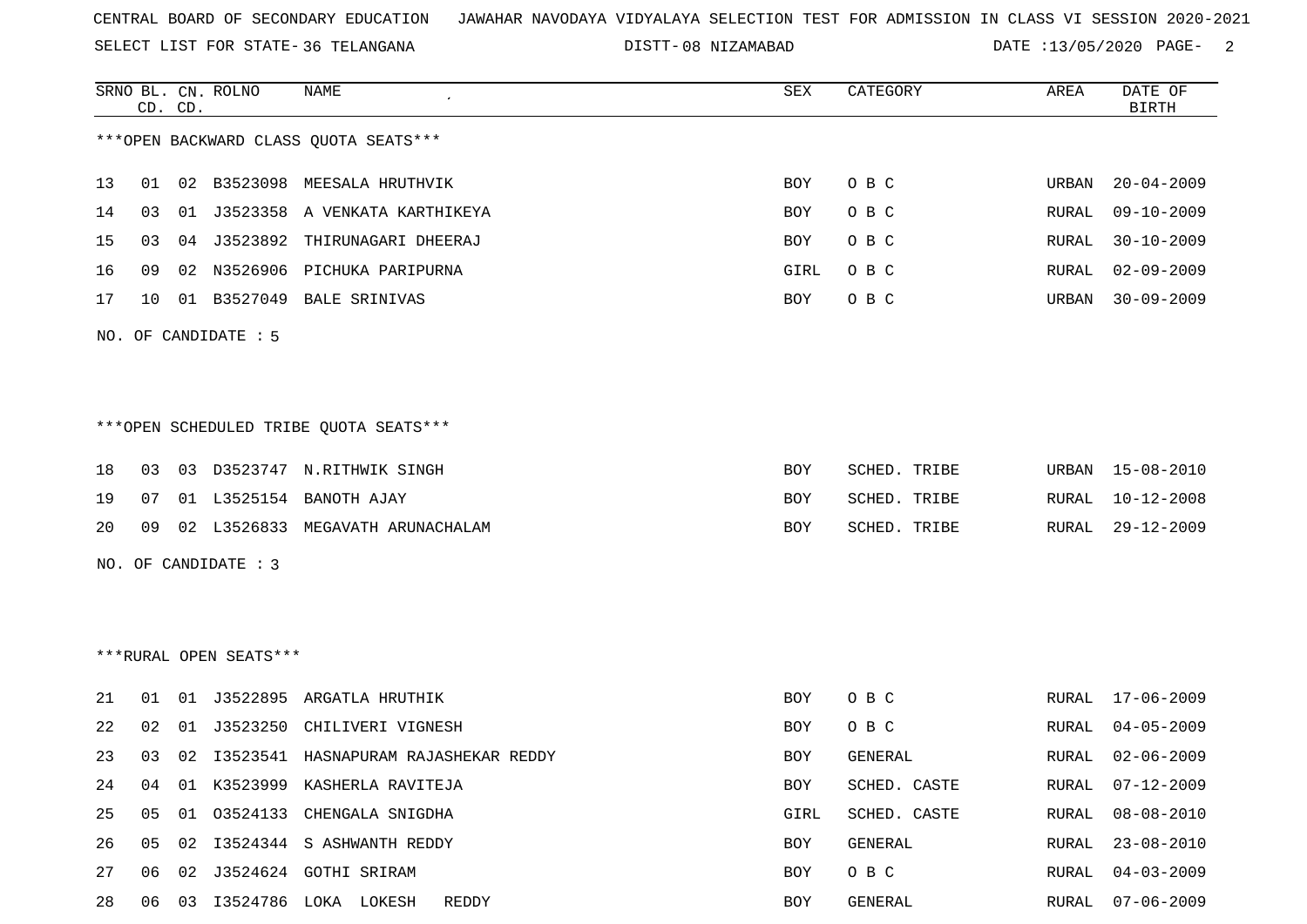SELECT LIST FOR STATE- DISTT- 36 TELANGANA

|    | CD. CD. |    | SRNO BL. CN. ROLNO     | NAME                                    | SEX         | CATEGORY       | AREA  | DATE OF<br><b>BIRTH</b> |
|----|---------|----|------------------------|-----------------------------------------|-------------|----------------|-------|-------------------------|
|    |         |    | ***RURAL OPEN SEATS*** |                                         |             |                |       |                         |
| 29 | 06      |    |                        | 03 N3524822 MATOORI NIKHITHA            | GIRL        | O B C          | RURAL | $31 - 08 - 2008$        |
| 30 | 07      |    |                        | 01  13525185 B. RUSHIKESH               | BOY         | GENERAL        | RURAL | $21 - 09 - 2009$        |
| 31 | 07      | 01 | I3525228               | DUMPALA ANUDEEP REDDY                   | BOY         | GENERAL        | RURAL | $21 - 03 - 2010$        |
| 32 | 08      | 04 |                        | J3526296 PODILI SRI RAM TEJA            | BOY         | O B C          | RURAL | $01 - 12 - 2008$        |
| 33 | 09      | 02 |                        | I3526796 LOKULA MAHAVEER                | BOY         | <b>GENERAL</b> | RURAL | $30 - 03 - 2010$        |
| 34 | 09      | 02 |                        | J3526890 PATEL MAHESH                   | BOY         | O B C          | RURAL | $07 - 09 - 2009$        |
| 35 | 10      |    |                        | 01 L3527045 BADHAVATH PARASHURAM        | BOY         | SCHED. TRIBE   | RURAL | $01 - 06 - 2010$        |
| 36 | 11      | 01 |                        | K3527418 BOLLAM SAHITH                  | BOY         | SCHED. CASTE   | RURAL | $09 - 01 - 2010$        |
| 37 | 11      | 02 |                        | J3527547 HORE KEDAR                     | BOY         | O B C          | RURAL | $07 - 01 - 2009$        |
| 38 | 12      |    |                        | 02 N3528094 KODURI ANJALI               | GIRL        | O B C          | RURAL | $01 - 02 - 2009$        |
| 39 | 12      |    |                        | 03 N3528189 MARA SINDHUJA               | GIRL        | O B C          | RURAL | 14-12-2009              |
|    |         |    | NO. OF CANDIDATE : 19  |                                         |             |                |       |                         |
|    |         |    |                        |                                         |             |                |       |                         |
|    |         |    |                        |                                         |             |                |       |                         |
|    |         |    |                        | ***RURAL SCHEDULED CASTE QUOTA SEATS*** |             |                |       |                         |
| 40 | 01      |    |                        | 01 03523030 HAITHA DEVATHA SARAYU       | GIRL        | SCHED. CASTE   | RURAL | $15 - 11 - 2010$        |
| 41 | 01      | 02 |                        | 03523077 MALYALA SAHASRA                | GIRL        | SCHED. CASTE   | RURAL | 18-12-2009              |
| 42 | 01      | 02 | 03523086               | MARAKALA ANSHU                          | <b>GIRL</b> | SCHED. CASTE   | RURAL | $21 - 06 - 2009$        |
| 43 | 01      | 02 |                        | K3523211 TUDICHERLA RISHWANTH           | BOY         | SCHED. CASTE   | RURAL | $17 - 09 - 2010$        |
| 44 | 02      |    |                        | 01 K3523266 GANDHAM SRAVIK              | BOY         | SCHED. CASTE   | RURAL | $16 - 02 - 2009$        |
| 45 | 03      |    |                        | 01 03523385 BAYYANI AKHILA              | GIRL        | SCHED. CASTE   | RURAL | $28 - 03 - 2009$        |
| 46 | 03      |    |                        | 01 K3523415 BONDLA SIDDHARTH SUPADH     | BOY         | SCHED. CASTE   | RURAL | $10 - 07 - 2010$        |
| 47 | 03      | 02 |                        | 03523499 GARSHA MAMATHA                 | GIRL        | SCHED. CASTE   | RURAL | $06 - 02 - 2008$        |
| 48 | 04      |    |                        | 01 03523968 DONPAL SATHVIKA             | GIRL        | SCHED. CASTE   | RURAL | $05 - 10 - 2010$        |
| 49 |         |    |                        | 05 01 K3524119 BASA VEDANT SRI          | BOY         | SCHED. CASTE   | RURAL | 23-06-2010              |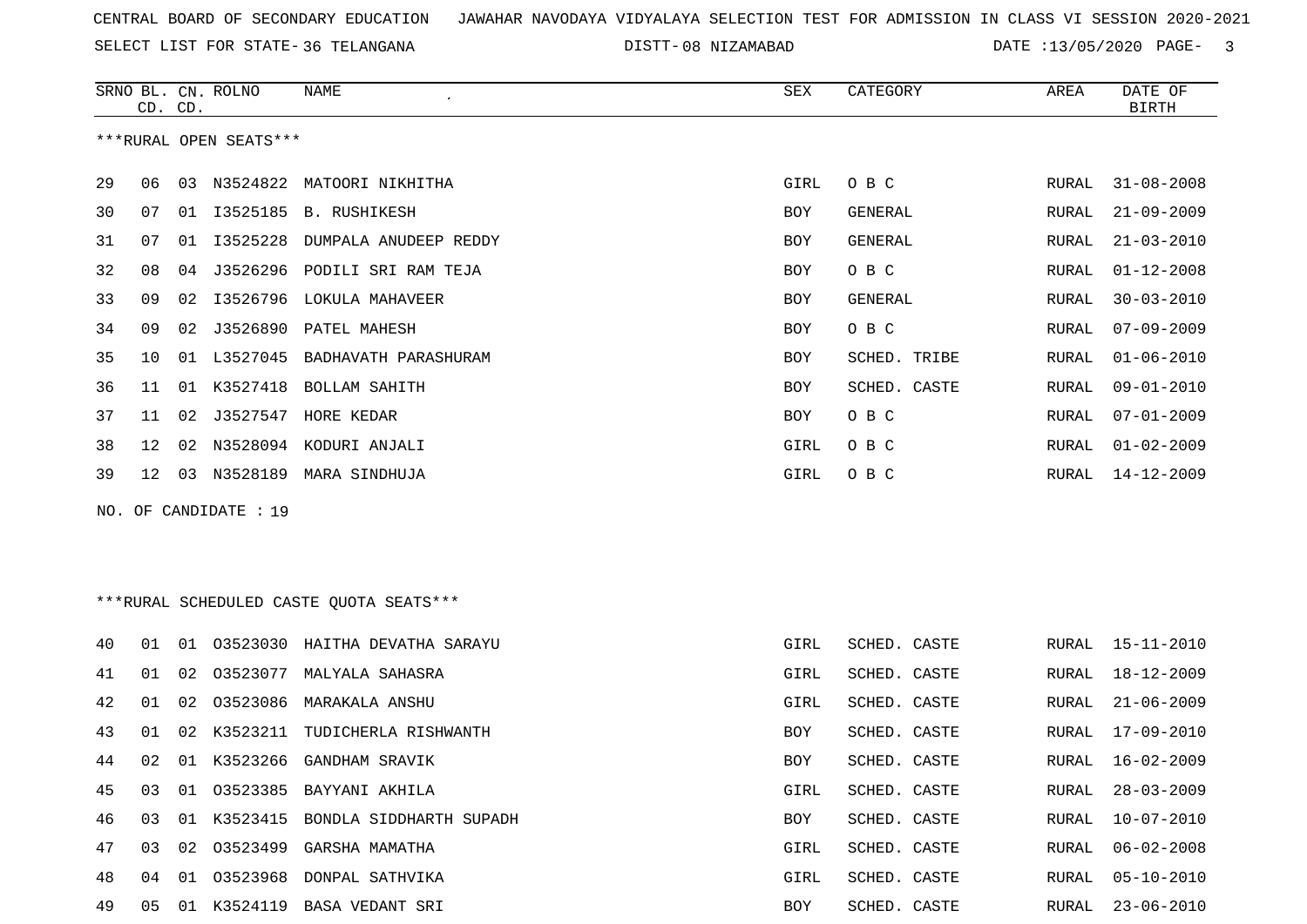SELECT LIST FOR STATE- DISTT- 36 TELANGANA

|    | CD. CD. |    | SRNO BL. CN. ROLNO      | NAME                                    | SEX         | CATEGORY     | AREA  | DATE OF<br><b>BIRTH</b> |
|----|---------|----|-------------------------|-----------------------------------------|-------------|--------------|-------|-------------------------|
|    |         |    |                         | ***RURAL SCHEDULED CASTE QUOTA SEATS*** |             |              |       |                         |
| 50 | 05      |    |                         | 01  03524201  JENNU  MANASWI            | GIRL        | SCHED. CASTE | RURAL | $28 - 10 - 2009$        |
| 51 | 05      |    | 01 K3524202 J KETHAN    |                                         | BOY         | SCHED. CASTE | RURAL | $01 - 01 - 2010$        |
| 52 | 05      |    |                         | 01 K3524210 KAPPALA THANUSH             | BOY         | SCHED. CASTE | RURAL | $29 - 06 - 2009$        |
| 53 | 12      | 01 |                         | 03528005 GADDAM KALPANA                 | <b>GIRL</b> | SCHED. CASTE | RURAL | $22 - 04 - 2010$        |
| 54 | 12      | 02 |                         | K3528044 JAGGARI MYTHREJ                | BOY         | SCHED. CASTE | RURAL | $07 - 12 - 2009$        |
| 55 | 12      | 03 |                         | K3528258 PATTI RAMCHARAN                | BOY         | SCHED. CASTE | RURAL | $29 - 03 - 2009$        |
|    |         |    | NO. OF CANDIDATE : 16   |                                         |             |              |       |                         |
|    |         |    |                         |                                         |             |              |       |                         |
|    |         |    |                         |                                         |             |              |       |                         |
|    |         |    |                         | *** RURAL BACKWARD CLASS QUOTA SEATS*** |             |              |       |                         |
| 56 | 01      |    | 01 J3522976 D GANESH    |                                         | BOY         | O B C        | RURAL | $14 - 10 - 2009$        |
| 57 | 01      |    |                         | 02 N3523084 MANGLARAPU VIJETHA          | GIRL        | O B C        | RURAL | 19-10-2010              |
| 58 | 01      |    | 02 N3523088             | MARAMPALLY KEERTHANA                    | GIRL        | O B C        | RURAL | $06 - 02 - 2009$        |
| 59 | 01      | 02 |                         | J3523221 VELPURI SRIVARDHAN             | BOY         | O B C        | RURAL | $09 - 12 - 2009$        |
| 60 | 02      | 01 | J3523272                | GURRAM SANJAY                           | BOY         | O B C        | RURAL | $27 - 11 - 2008$        |
| 61 | 02      | 01 | N3523274                | JAIPELLI ANVIKA                         | GIRL        | O B C        | RURAL | $21 - 02 - 2009$        |
| 62 | 02      | 01 |                         | N3523292 NAKKALA KAVYA                  | GIRL        | O B C        | RURAL | $30 - 08 - 2010$        |
| 63 | 03      | 02 | J3523570                | KAMMARI ARJUN                           | BOY         | O B C        | RURAL | $30 - 06 - 2010$        |
| 64 | 03      | 04 |                         | N3523936 YENNUWAR SRINIDHI              | GIRL        | O B C        | RURAL | 17-03-2010              |
| 65 | 09      |    |                         | 02 J3526845 M SAI SRIKAR                | BOY         | O B C        | RURAL | $13 - 07 - 2009$        |
| 66 | 09      | 02 |                         | N3526853 MYAKALWAR SHRUTHIKA            | GIRL        | O B C        | RURAL | $05 - 12 - 2009$        |
| 67 | 09      |    |                         | 02 J3526899 PATIL SAIRAJ                | BOY         | O B C        | RURAL | $04 - 08 - 2010$        |
| 68 | 09      |    |                         | 02 J3526912 P. PRAJOTH                  | BOY         | O B C        | RURAL | $21 - 08 - 2009$        |
| 69 | 12      |    |                         | 01 J3527969 DAPHEDAR SRIRAM CHAKRI      | BOY         | O B C        | RURAL | $04 - 11 - 2009$        |
| 70 |         |    | 12 02 N3528087 K HARIKA |                                         | GIRL        | O B C        |       | RURAL 11-10-2009        |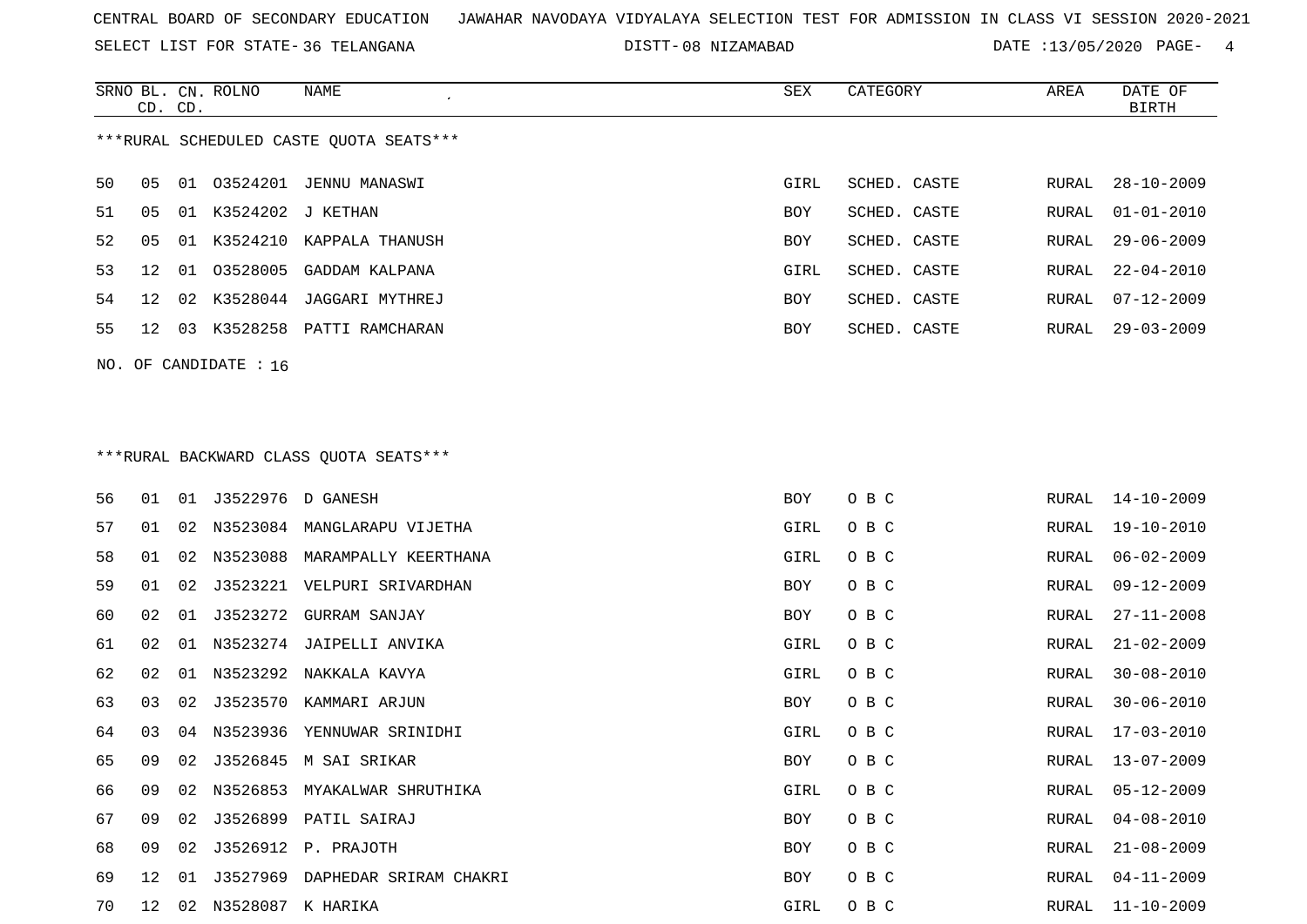SELECT LIST FOR STATE- DISTT- 36 TELANGANA

08 NIZAMABAD DATE :13/05/2020 PAGE- 5

|    | CD. CD. |    | SRNO BL. CN. ROLNO    | NAME                                     | <b>SEX</b> | CATEGORY     | AREA  | DATE OF<br><b>BIRTH</b> |
|----|---------|----|-----------------------|------------------------------------------|------------|--------------|-------|-------------------------|
|    |         |    |                       | ***RURAL BACKWARD CLASS OUOTA SEATS***   |            |              |       |                         |
| 71 | 12      | 03 |                       | J3528225 NEELAM KASHYAP                  | <b>BOY</b> | O B C        | RURAL | $24 - 06 - 2010$        |
|    |         |    | NO. OF CANDIDATE : 16 |                                          |            |              |       |                         |
|    |         |    |                       |                                          |            |              |       |                         |
|    |         |    |                       | *** RURAL SCHEDULED TRIBE QUOTA SEATS*** |            |              |       |                         |
| 72 | 01      |    |                       | 02 L3523072 MADDIKUNTA VARSHITH          | <b>BOY</b> | SCHED. TRIBE | RURAL | $27 - 11 - 2010$        |
| 73 | 02      | 01 | P3523301              | PUTTA ANUPRIYA                           | GIRL       | SCHED. TRIBE | RURAL | $02 - 03 - 2009$        |
| 74 | 03      | 02 | P3523585              | KATROTH VISHWATHA RATHOD                 | GIRL       | SCHED. TRIBE | RURAL | $26 - 11 - 2009$        |
| 75 | 07      | 01 | L3525155              | BANOTH ARUN                              | <b>BOY</b> | SCHED. TRIBE | RURAL | $05 - 06 - 2010$        |
| 76 | 07      | 01 | P3525186              | B.SHRUTHI                                | GIRL       | SCHED. TRIBE | RURAL | $23 - 02 - 2009$        |
| 77 | 08      | 04 | L3526238              | N.VENKATESH                              | <b>BOY</b> | SCHED. TRIBE | RURAL | $02 - 11 - 2010$        |
| 78 | 12      | 02 | L3528088              | KHOLA VIKRAM RATHOD                      | <b>BOY</b> | SCHED. TRIBE | RURAL | $18 - 02 - 2010$        |
| 79 | $12 \,$ | 03 |                       | L3528284 RAMAVATH SAI KIRAN              | <b>BOY</b> | SCHED. TRIBE | RURAL | $03 - 03 - 2009$        |
| 80 | 12      | 03 |                       | P3528287 RATHOD VAISHNAVI                | GIRL       | SCHED. TRIBE | RURAL | $23 - 12 - 2010$        |

NO. OF CANDIDATE : 9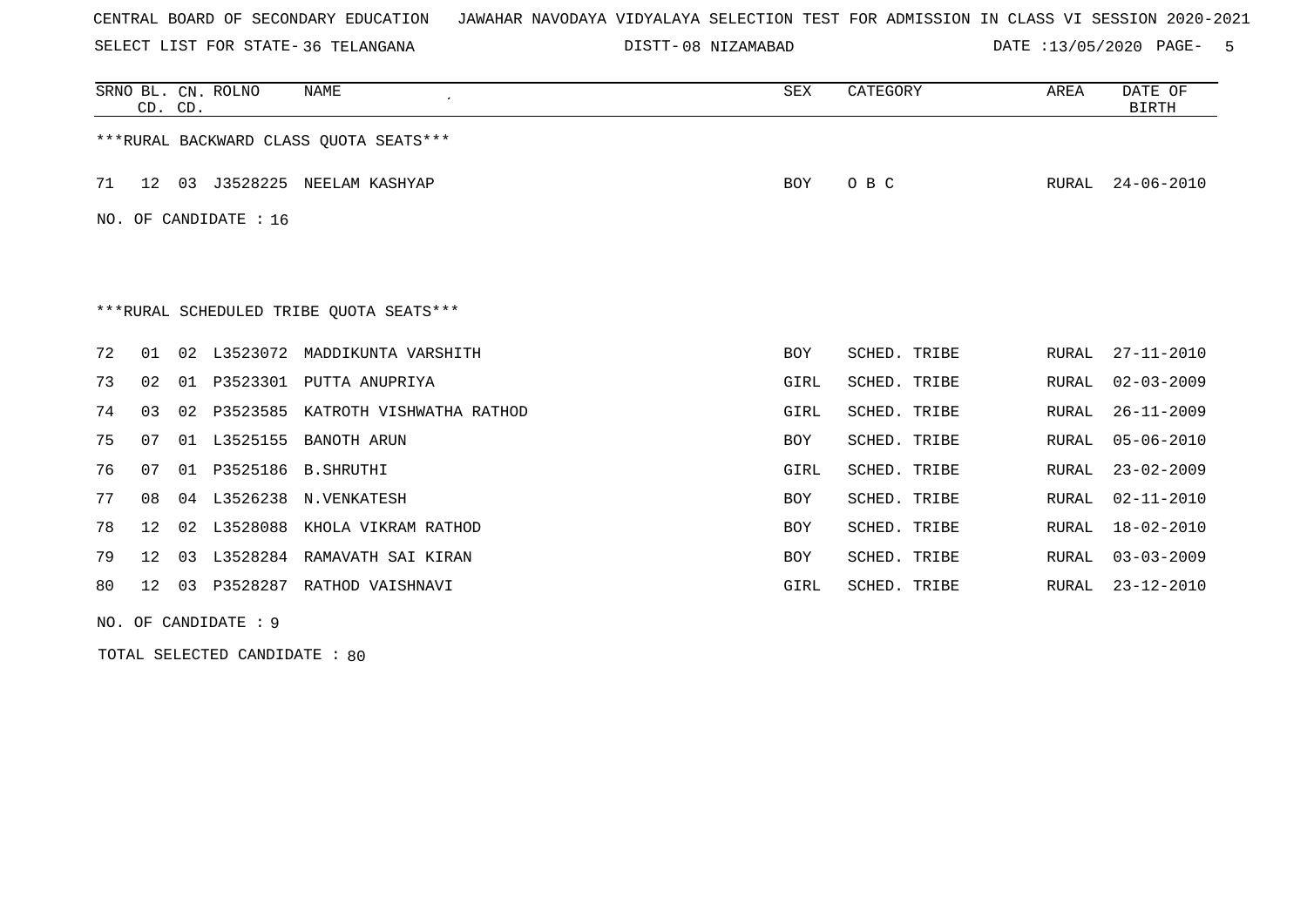SELECT LIST FOR STATE- DISTT- 36 TELANGANA

DISTT-09 RANGA REDDY **DATE** :13/05/2020 PAGE- 1

|    | CD. CD.        |    | SRNO BL. CN. ROLNO    | <b>NAME</b>                            | SEX         | CATEGORY       | AREA  | DATE OF<br><b>BIRTH</b> |
|----|----------------|----|-----------------------|----------------------------------------|-------------|----------------|-------|-------------------------|
|    |                |    |                       |                                        |             |                |       |                         |
|    |                |    | ***OPEN UR SEATS***   |                                        |             |                |       |                         |
| 1  | 01             |    | 01 M3528491           | GUNNALA MRUDULA                        | GIRL        | GENERAL        | RURAL | $30 - 12 - 2008$        |
| 2  | 02             | 01 | F3528922              | GNYANESHWARI SUNAR                     | GIRL        | O B C          | URBAN | $11 - 10 - 2009$        |
| 3  | 02             | 01 | A3529053              | LINGALA DHRUVA<br>CHARAN RAO           | <b>BOY</b>  | <b>GENERAL</b> | URBAN | $05 - 02 - 2010$        |
| 4  | 05             | 01 | A3529941              | ADEPU ABHIRAM                          | <b>BOY</b>  | <b>GENERAL</b> | URBAN | $19 - 09 - 2009$        |
| 5  | 05             | 05 | E3530999              | M.DAKSHATA                             | <b>GIRL</b> | <b>GENERAL</b> | URBAN | $30 - 10 - 2009$        |
| 6  | 05             | 07 | A3531387              | RAMA PRADYUN                           | <b>BOY</b>  | <b>GENERAL</b> | URBAN | $28 - 02 - 2010$        |
| 7  | 05             | 07 | E3531490              | SAUMYA JHA                             | <b>GIRL</b> | <b>GENERAL</b> | URBAN | $05 - 02 - 2009$        |
| 8  | 0 <sub>5</sub> | 08 | A3531692              | V ADARSH REDDY                         | <b>BOY</b>  | <b>GENERAL</b> | URBAN | $31 - 07 - 2009$        |
| 9  | 07             |    |                       | 01 E3532677 ANVI AGARWAL               | <b>GIRL</b> | GENERAL        | URBAN | $23 - 02 - 2009$        |
| 10 | 07             | 02 |                       | B3533157 PANADI JASHWANTH              | <b>BOY</b>  | O B C          | URBAN | $22 - 01 - 2010$        |
|    |                |    | NO. OF CANDIDATE : 10 |                                        |             |                |       |                         |
|    |                |    |                       |                                        |             |                |       |                         |
|    |                |    |                       |                                        |             |                |       |                         |
|    |                |    |                       | ***OPEN SCHEDULED CASTE QUOTA SEATS*** |             |                |       |                         |
| 11 | 05             | 02 | C3530292 DASARI       | DAYA<br>SATHWIK                        | <b>BOY</b>  | SCHED. CASTE   | URBAN | $26 - 03 - 2009$        |
| 12 | 05             | 07 | C3531465              | SANADI VED VRISHANK                    | <b>BOY</b>  | SCHED. CASTE   | URBAN | $15 - 08 - 2009$        |

NO. OF CANDIDATE : 3

\*\*\*OPEN DISABLED QUOTA SEATS\*\*\*

14 05 05 B3530953 MANDARAPU KRANTHI NAIDU BOY O B C URBAN 19-04-2010

13 07 02 C3533296 SWARIT MUKESH TALSE BOY SCHED. CASTE URBAN 03-01-2010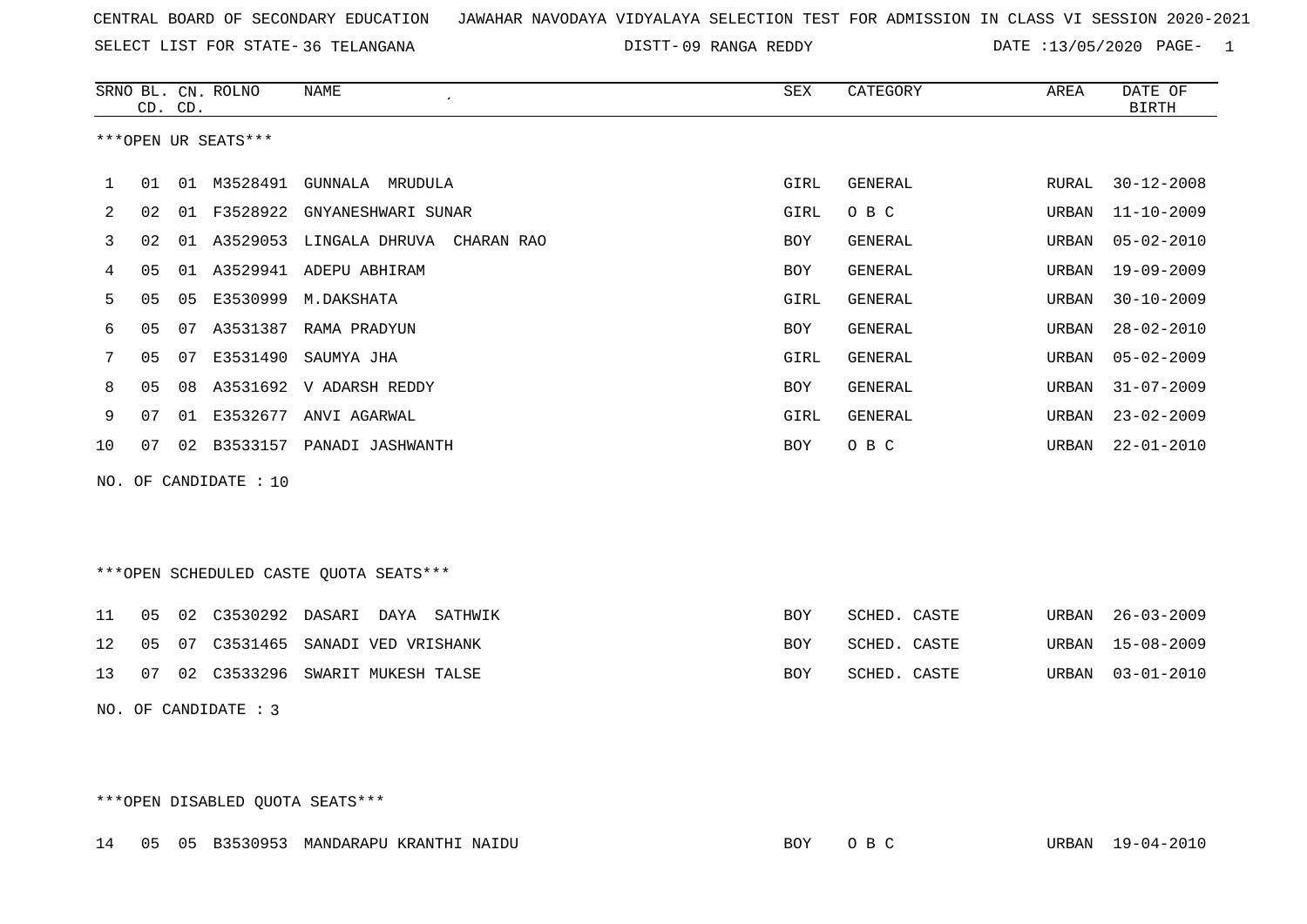|  |  |  |  | CENTRAL BOARD OF SECONDARY EDUCATION – JAWAHAR NAVODAYA VIDYALAYA SELECTION TEST FOR ADMISSION IN CLASS VI SESSION 2020-2021 |  |  |  |  |  |  |  |  |  |  |  |  |  |
|--|--|--|--|------------------------------------------------------------------------------------------------------------------------------|--|--|--|--|--|--|--|--|--|--|--|--|--|
|--|--|--|--|------------------------------------------------------------------------------------------------------------------------------|--|--|--|--|--|--|--|--|--|--|--|--|--|

SELECT LIST FOR STATE- DISTT- 36 TELANGANA

DISTT-09 RANGA REDDY DATE :13/05/2020 PAGE- 2

|    | CD. CD. |    | SRNO BL. CN. ROLNO     | NAME                                    | SEX  | CATEGORY     | AREA         | DATE OF<br><b>BIRTH</b> |
|----|---------|----|------------------------|-----------------------------------------|------|--------------|--------------|-------------------------|
|    |         |    | NO. OF CANDIDATE : $1$ |                                         |      |              |              |                         |
|    |         |    |                        |                                         |      |              |              |                         |
|    |         |    |                        |                                         |      |              |              |                         |
|    |         |    |                        | *** OPEN BACKWARD CLASS QUOTA SEATS***  |      |              |              |                         |
| 15 | 02      |    | 02 F3529161 ORPU       | THRILOKYA                               | GIRL | O B C        | URBAN        | $10 - 01 - 2010$        |
| 16 | 03      |    | 01 J3529565            | PANDULA TEJA GOUD                       | BOY  | O B C        | RURAL        | $28 - 07 - 2009$        |
| 17 | 03      |    |                        | 01 N3529567 PASULA MANISHA              | GIRL | O B C        | RURAL        | $16 - 09 - 2008$        |
| 18 | 05      | 07 | B3531498               | SEERA SAI ABHINAV                       | BOY  | O B C        | URBAN        | $30 - 05 - 2009$        |
| 19 | 05      | 08 | J3531601               | TALLARI MALLIKARJUN                     | BOY  | O B C        | RURAL        | $01 - 01 - 2010$        |
|    |         |    | NO. OF CANDIDATE : 5   |                                         |      |              |              |                         |
|    |         |    |                        |                                         |      |              |              |                         |
|    |         |    |                        |                                         |      |              |              |                         |
|    |         |    |                        | ***OPEN SCHEDULED TRIBE QUOTA SEATS***  |      |              |              |                         |
| 20 | 05      |    | 07 D3531443            | SABAVATH ASHISH                         | BOY  | SCHED. TRIBE | URBAN        | $13 - 04 - 2008$        |
|    |         |    |                        |                                         |      |              |              |                         |
|    |         |    | NO. OF CANDIDATE : $1$ |                                         |      |              |              |                         |
|    |         |    |                        |                                         |      |              |              |                         |
|    |         |    | ***RURAL OPEN SEATS*** |                                         |      |              |              |                         |
|    |         |    |                        |                                         |      |              |              |                         |
| 21 | 01      |    | 01 M3528370            | AANUGU KOMAL                            | GIRL | GENERAL      | <b>RURAL</b> | $25 - 11 - 2009$        |
| 22 | 01      |    | 01 M3528440            | DAREDDY HANSIKA                         | GIRL | GENERAL      | RURAL        | $10 - 05 - 2010$        |
| 23 | 01      |    |                        | 02 M3528663 R AKSHITH REDDY             | GIRL | GENERAL      |              | RURAL 11-01-2010        |
| 24 | 02      |    |                        | 01 I3528990 KARTHIKEYAN REDDY SURAKANTI | BOY  | GENERAL      | RURAL        | $16 - 08 - 2009$        |
| 25 | 02      | 02 |                        | L3529120 MUDAVATH GIRI PRASAD           | BOY  | SCHED. TRIBE | RURAL        | $07 - 08 - 2009$        |
| 26 | 03      |    |                        | 01 N3529397 B TAPASWINI                 | GIRL | O B C        | RURAL        | 29-09-2009              |
| 27 | 03      |    |                        | 01 N3529540 NAMPALLY SIRI CHANDANA      | GIRL | O B C        | RURAL        | 19-05-2010              |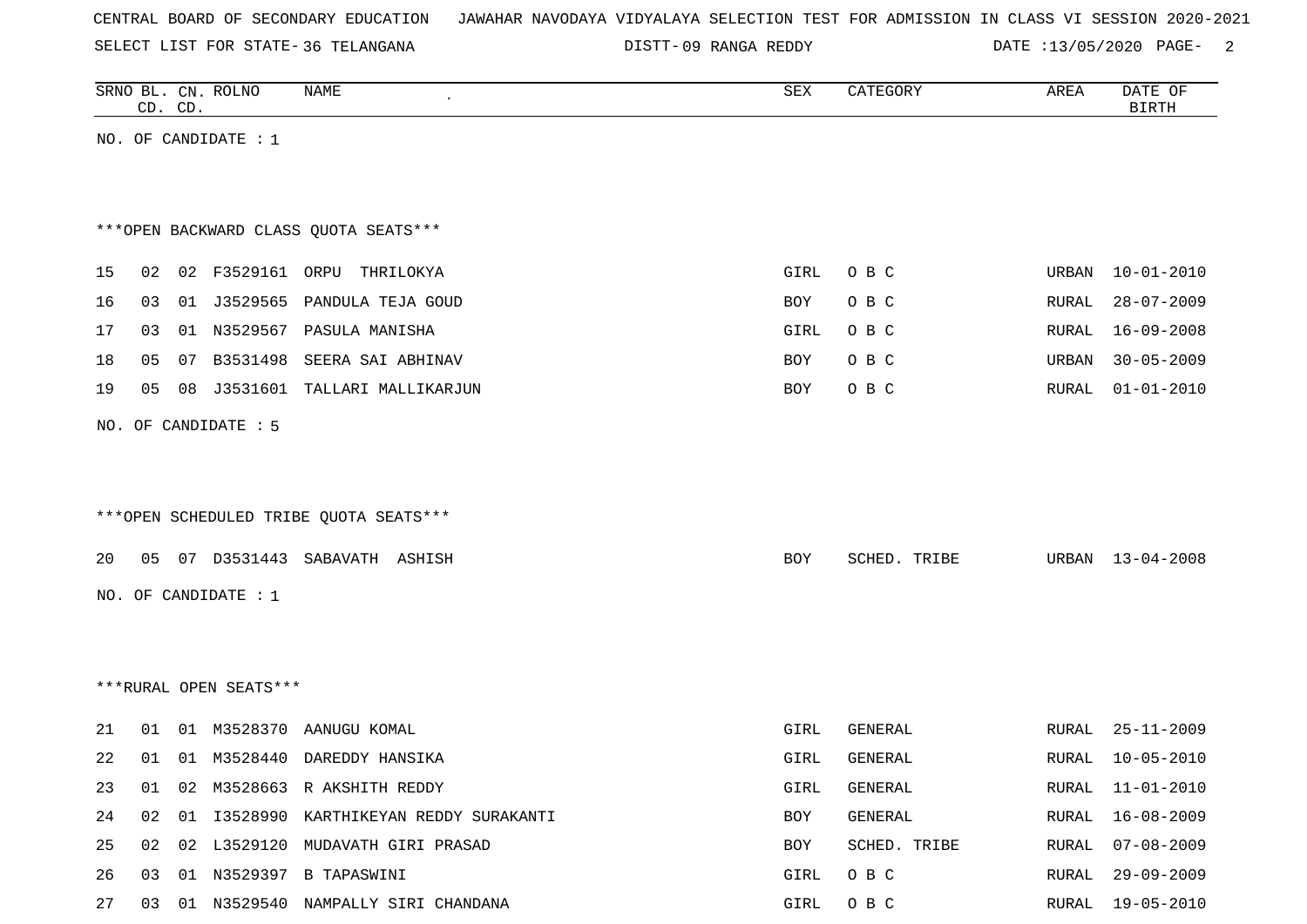SELECT LIST FOR STATE- DISTT- 36 TELANGANA

09 RANGA REDDY DATE :13/05/2020 PAGE- 3

|    |    | CD. CD. | SRNO BL. CN. ROLNO     | <b>NAME</b>                                  | <b>SEX</b> | CATEGORY     | AREA         | DATE OF<br><b>BIRTH</b> |
|----|----|---------|------------------------|----------------------------------------------|------------|--------------|--------------|-------------------------|
|    |    |         | ***RURAL OPEN SEATS*** |                                              |            |              |              |                         |
| 28 | 03 |         |                        | 01 N3529573 PETA JYOTHI YADAV                | GIRL       | O B C        | RURAL        | $01 - 09 - 2009$        |
| 29 | 04 |         |                        | 01 J3529664 A MANOJ GOUD                     | BOY        | O B C        | RURAL        | $16 - 09 - 2009$        |
| 30 | 04 | 01      | L3529710               | DANAVATH SHASHANK                            | BOY        | SCHED. TRIBE | RURAL        | $30 - 04 - 2010$        |
| 31 | 04 | 01      | J3529735               | GONE BADRINATH                               | BOY        | O B C        | RURAL        | $01 - 03 - 2010$        |
| 32 | 04 | 01      |                        | J3529760 KARRA.MANISH CHANDRA                | <b>BOY</b> | O B C        | RURAL        | $11 - 08 - 2010$        |
| 33 | 04 |         |                        | 01 L3529788 K RAHUL NAYAK                    | <b>BOY</b> | SCHED. TRIBE | RURAL        | $29 - 03 - 2009$        |
| 34 | 05 | 04      |                        | J3530704 KAVALI JESHWANTH                    | BOY        | O B C        | RURAL        | $02 - 12 - 2009$        |
| 35 | 05 | 05      | I3530908               | MADIREDDY HEMANTH REDDY                      | BOY        | GENERAL      | RURAL        | $01 - 08 - 2008$        |
| 36 | 05 | 06      |                        | M3531141 NARAHARI LAKSHMI                    | GIRL       | GENERAL      | RURAL        | $28 - 07 - 2009$        |
| 37 | 06 | 01      | J3531932               | CHINTHAKINDI MOKSHAGNYA                      | BOY        | O B C        | RURAL        | $09 - 03 - 2010$        |
| 38 | 06 | 01      | I3532007               | GANTA ABHINAV REDDY                          | BOY        | GENERAL      | RURAL        | $23 - 04 - 2009$        |
| 39 | 06 | 01      | J3532015               | <b>G MALLIKARJUN</b>                         | BOY        | O B C        | RURAL        | $27 - 07 - 2009$        |
| 40 | 06 |         |                        | 02 N3532238 KURVA SRILATHA                   | GIRL       | O B C        | RURAL        | $12 - 01 - 2011$        |
| 41 | 06 | 02      |                        | J3532361 MUNNUR SAI VARDHAN                  | BOY        | O B C        | <b>RURAL</b> | $09 - 02 - 2010$        |
| 42 | 07 | 02      |                        | J3533206 P TEJA SWAROOP                      | BOY        | O B C        | RURAL        | $27 - 08 - 2009$        |
| 43 | 08 | 01      | N3533498               | GANJIPALLI RAKSHITHA                         | GIRL       | O B C        | RURAL        | $11 - 07 - 2010$        |
| 44 | 08 | 01      | J3533513               | G SHANTH KUMAR                               | <b>BOY</b> | O B C        | <b>RURAL</b> | $17 - 06 - 2009$        |
| 45 | 08 |         |                        | 01 J3533537 J SAI PRANEETH GOUD              | <b>BOY</b> | O B C        | RURAL        | $22 - 06 - 2009$        |
| 46 | 08 |         |                        | 01 I3533567 KOTHAPALLY SHRUTHIKEERTHAN REDDY | BOY        | GENERAL      | RURAL        | $18 - 02 - 2010$        |
| 47 | 09 |         |                        | 01 L3533944 D VIKRAM SINGH RATHOD            | <b>BOY</b> | SCHED. TRIBE | <b>RURAL</b> | $15 - 03 - 2009$        |
| 48 | 09 | 02      | L3534206 V SHIVA       |                                              | BOY        | SCHED. TRIBE | <b>RURAL</b> | $01 - 10 - 2008$        |
| 49 | 10 | 01      |                        | 03534272 M SRINITHYA                         | GIRL       | SCHED. CASTE | <b>RURAL</b> | $18 - 05 - 2010$        |
| 50 | 10 | 01      | 03534303               | SHEELAPALLY MADHU PRIYA                      | GIRL       | SCHED. CASTE | RURAL        | $09 - 03 - 2009$        |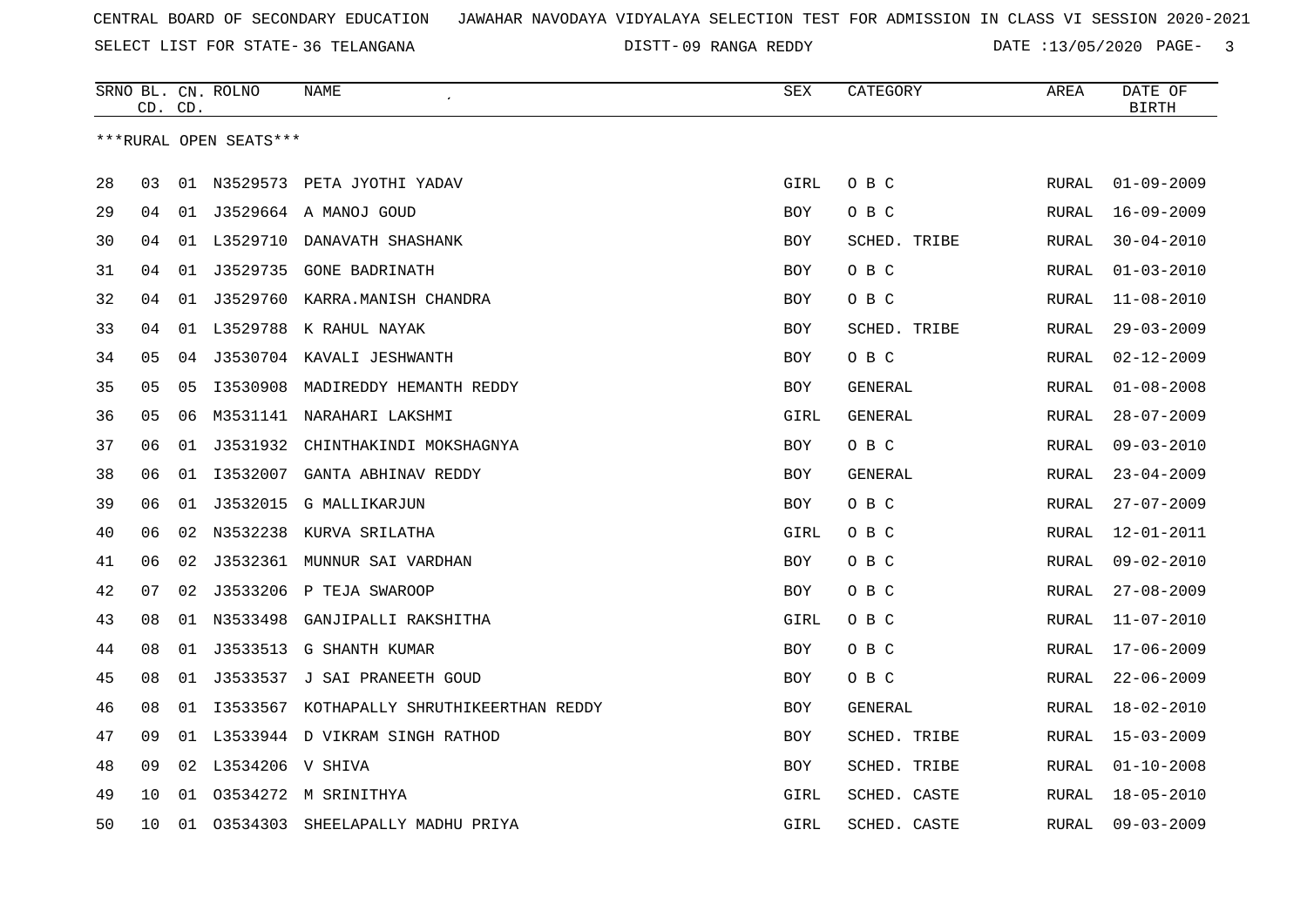|  |  |  | CENTRAL BOARD OF SECONDARY EDUCATION – JAWAHAR NAVODAYA VIDYALAYA SELECTION TEST FOR ADMISSION IN CLASS VI SESSION 2020-2021 |  |  |  |  |  |  |  |  |  |  |  |  |  |  |
|--|--|--|------------------------------------------------------------------------------------------------------------------------------|--|--|--|--|--|--|--|--|--|--|--|--|--|--|
|--|--|--|------------------------------------------------------------------------------------------------------------------------------|--|--|--|--|--|--|--|--|--|--|--|--|--|--|

SELECT LIST FOR STATE- DISTT- 36 TELANGANA 09 RANGA REDDY DATE :13/05/2020 PAGE- 4

|    |    | CD. CD. | SRNO BL. CN. ROLNO      | NAME                                    | <b>SEX</b>  | CATEGORY     | AREA  | DATE OF<br><b>BIRTH</b> |
|----|----|---------|-------------------------|-----------------------------------------|-------------|--------------|-------|-------------------------|
|    |    |         | NO. OF CANDIDATE $: 30$ |                                         |             |              |       |                         |
|    |    |         |                         |                                         |             |              |       |                         |
|    |    |         |                         |                                         |             |              |       |                         |
|    |    |         |                         | ***RURAL SCHEDULED CASTE QUOTA SEATS*** |             |              |       |                         |
| 51 | 01 |         |                         | 01 K3528377 ALLAVADA HARSHAVARDHAN      | BOY         | SCHED. CASTE | RURAL | $29 - 05 - 2009$        |
| 52 | 01 |         |                         | 01 03528416 B. VARSHINI                 | GIRL        | SCHED. CASTE | RURAL | $30 - 06 - 2009$        |
| 53 | 01 |         |                         | 01 K3528543 K. HEMACHANDRA              | BOY         | SCHED. CASTE | RURAL | $19 - 03 - 2008$        |
| 54 | 05 |         |                         | 01 K3530029 BAINDLA CHARAN KUMAR        | <b>BOY</b>  | SCHED. CASTE | RURAL | $27 - 11 - 2007$        |
| 55 | 05 |         |                         | 01 K3530077 BASAVANTHA RONITH KUMAR     | <b>BOY</b>  | SCHED. CASTE | RURAL | $17 - 01 - 2009$        |
| 56 | 05 |         |                         | 04 03530751 KODAS VAISHNAVI             | GIRL        | SCHED. CASTE | RURAL | $21 - 09 - 2008$        |
| 57 | 05 |         |                         | 04 03530860 KUNUKALA SRAVANTHI          | GIRL        | SCHED. CASTE | RURAL | $02 - 07 - 2007$        |
| 58 | 07 |         |                         | 01 03533117 N CHETHANA                  | <b>GIRL</b> | SCHED. CASTE | RURAL | $10 - 01 - 2009$        |
| 59 | 07 |         |                         | 02 03533165 PASALETI DEEPIKA            | GIRL        | SCHED. CASTE | RURAL | $02 - 11 - 2009$        |
|    |    |         | NO. OF CANDIDATE : 9    |                                         |             |              |       |                         |
|    |    |         |                         |                                         |             |              |       |                         |
|    |    |         |                         |                                         |             |              |       |                         |
|    |    |         |                         | *** RURAL BACKWARD CLASS QUOTA SEATS*** |             |              |       |                         |
|    |    |         |                         |                                         |             |              |       |                         |
| 60 | 01 |         |                         | 01 J3528478 GOLLA SRI KRISHNA YADAV     | <b>BOY</b>  | O B C        | RURAL | 17-05-2009              |
| 61 | 01 |         |                         | 01 J3528526 KALAL AKHIL GOUD            | <b>BOY</b>  | O B C        | RURAL | $14 - 03 - 2010$        |
| 62 | 01 |         |                         | 01 J3528534 KATRAVALA PRATHYUSH CHANDRA | <b>BOY</b>  | O B C        | RURAL | $11 - 03 - 2009$        |
| 63 | 01 | 02      |                         | J3528686 SIDDAPURAM ANISH               | BOY         | O B C        | RURAL | $20 - 06 - 2009$        |
| 64 | 02 |         |                         | 01 N3528932 GULLIPALLI JAHNAVI          | GIRL        | O B C        | RURAL | $12 - 02 - 2010$        |
| 65 | 02 |         |                         | 01 J3529043 KURUVA ABHIRAM              | BOY         | O B C        | RURAL | $13 - 06 - 2008$        |
| 66 | 02 |         |                         |                                         | BOY         | O B C        | RURAL | $09 - 04 - 2009$        |
| 67 | 02 |         |                         | 02 J3529107 M.PARDHIV YADAV             | <b>BOY</b>  | O B C        |       | RURAL 19-12-2008        |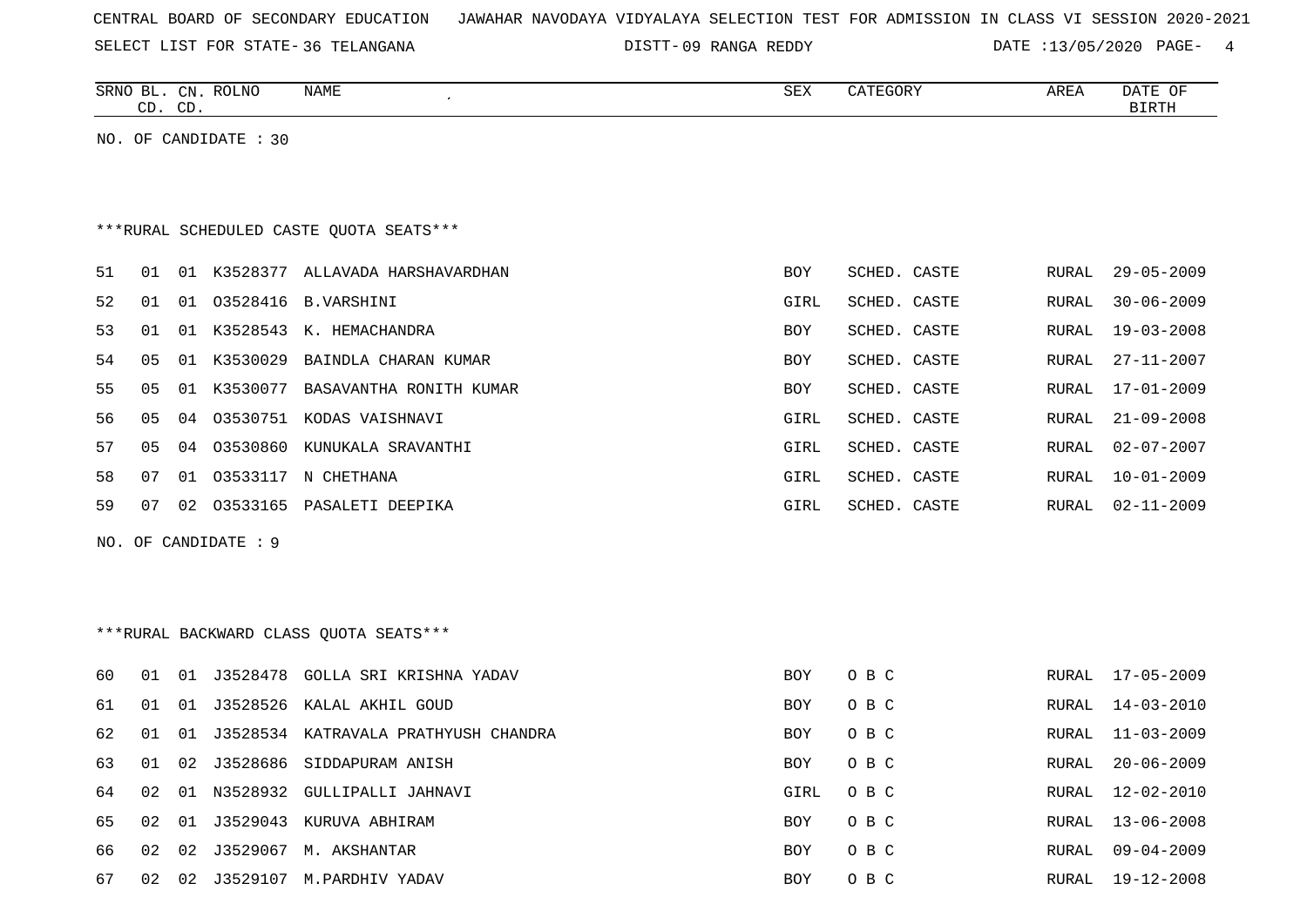SELECT LIST FOR STATE- DISTT- 36 TELANGANA

09 RANGA REDDY DATE :13/05/2020 PAGE- 5

SCHED. TRIBE RURAL 20-10-2010

SCHED. TRIBE RURAL 13-11-2009

|     | CD. CD.        |    | SRNO BL. CN. ROLNO | NAME                                    | SEX        | CATEGORY     | AREA  | DATE OF<br><b>BIRTH</b> |
|-----|----------------|----|--------------------|-----------------------------------------|------------|--------------|-------|-------------------------|
|     |                |    |                    | *** RURAL BACKWARD CLASS QUOTA SEATS*** |            |              |       |                         |
| 68  | 03             | 01 | N3529501           | KODADALA<br>THANUSREE                   | GIRL       | O B C        | RURAL | $15 - 03 - 2009$        |
| 69  | 03             | 01 | N3529521           | MALISETI HEANY JONES                    | GIRL       | O B C        | RURAL | $21 - 08 - 2010$        |
| 70  | 05             | 01 |                    | J3530134 BODARI JESHWANTH               | <b>BOY</b> | O B C        | RURAL | $29 - 12 - 2008$        |
| 71  | 05             | 03 |                    | J3530492 GOURAIAHGARI OMKAR GOUD        | <b>BOY</b> | O B C        | RURAL | $17 - 12 - 2008$        |
| 72  | 0 <sub>5</sub> | 03 |                    | J3530566 HARSHAVARDHAN P                | <b>BOY</b> | O B C        | RURAL | $11 - 10 - 2009$        |
| 73  | 05             | 05 | J3530962           | MANIKONDA HEMANTH                       | <b>BOY</b> | O B C        | RURAL | $06 - 12 - 2009$        |
| 74  | 0 <sub>5</sub> | 05 | J3531017           | MERUGU BHAVYA SAI                       | <b>BOY</b> | O B C        | RURAL | $09 - 06 - 2010$        |
| 75  | 05             | 08 | J3531639           | THOUDU YASHWANTH                        | <b>BOY</b> | O B C        | RURAL | $05 - 01 - 2009$        |
| NO. |                |    | OF CANDIDATE : 16  |                                         |            |              |       |                         |
|     |                |    |                    | ***RURAL SCHEDULED TRIBE OUOTA SEATS*** |            |              |       |                         |
| 76  | 02             | 01 | L3528762 ANGOTHU   | ARJUN                                   | <b>BOY</b> | SCHED. TRIBE | RURAL | $08 - 10 - 2009$        |
| 77  | 02             |    | 02 P3529285        | TEJAVATH SHATHAKSHI NAIK                | GIRL       | SCHED. TRIBE | RURAL | $30 - 03 - 2010$        |

78 04 01 L3529770 KETHAVATH NANI BOY SCHED. TRIBE RURAL 16-06-2007

79 05 02 L3530328 DHEERAVATH JAGADEESH BOY SCHED. TRIBE ROY

- 80 07 01 L3533092 MUDAVAT SIDDARTH NAIK SCHED. TRIBE ROY
- NO. OF CANDIDATE : 5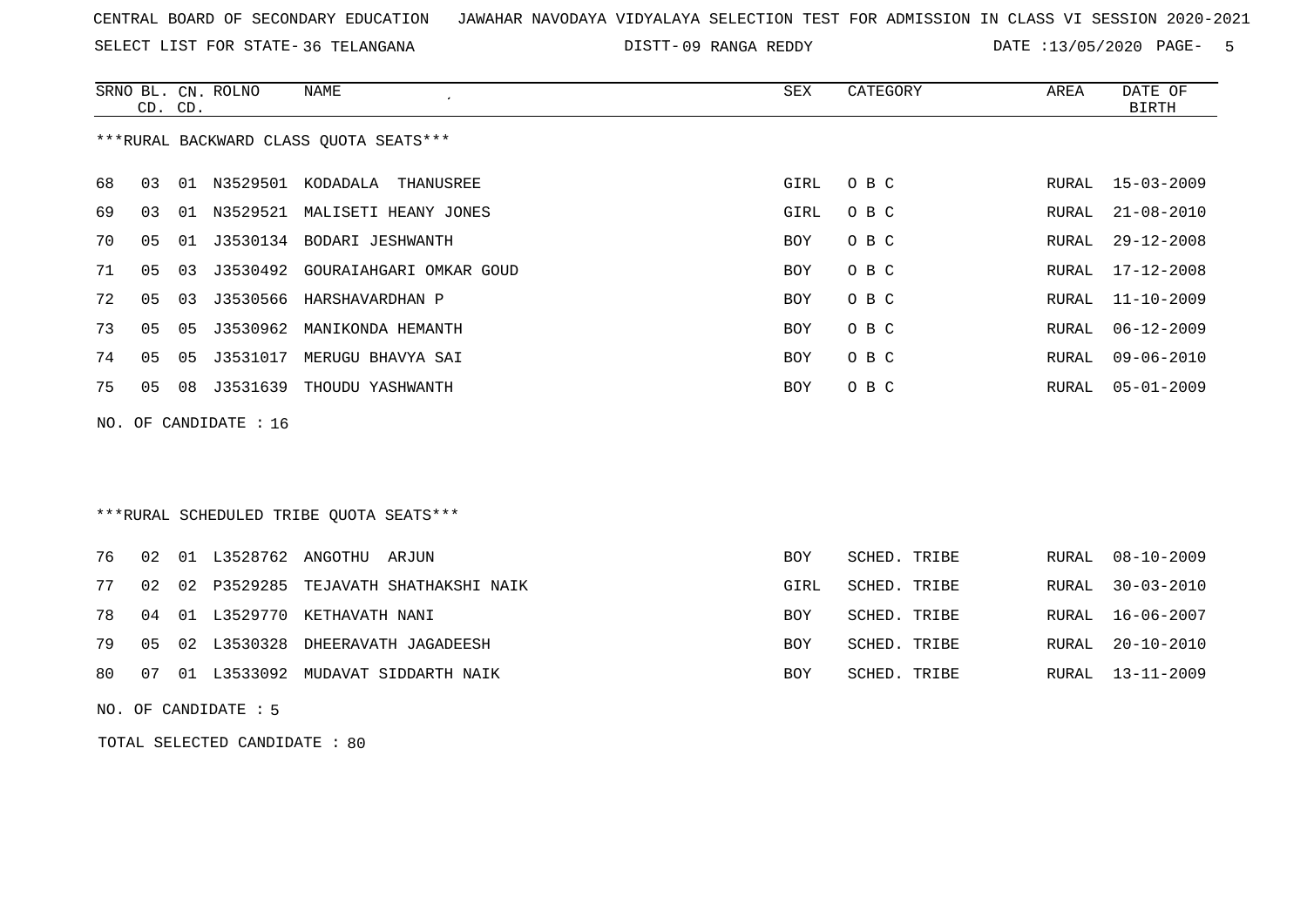SELECT LIST FOR STATE- DISTT- 36 TELANGANA

10 WARANGAL DATE :13/05/2020 PAGE- 1

|    |    | CD. CD. | SRNO BL. CN. ROLNO   | NAME                                   | SEX        | CATEGORY     | AREA  | DATE OF<br><b>BIRTH</b> |
|----|----|---------|----------------------|----------------------------------------|------------|--------------|-------|-------------------------|
|    |    |         | ***OPEN UR SEATS***  |                                        |            |              |       |                         |
| 1  | 02 |         | 01 M3534592          | NAINAKANTI AKSHARA                     | GIRL       | GENERAL      | RURAL | $16 - 08 - 2010$        |
| 2  | 05 | 01      | J3535060             | SALENDRA SHARANTEJA                    | BOY        | O B C        | RURAL | $12 - 04 - 2010$        |
| 3  | 06 |         |                      | 02 D3535633 RAYAPURAM VARUN SANDESH    | BOY        | SCHED. TRIBE | URBAN | $26 - 12 - 2008$        |
| 4  | 10 |         |                      | 01 J3536888 DOMALA MANI DHEEPAK        | BOY        | O B C        | RURAL | $03 - 12 - 2009$        |
| 5  | 13 |         |                      | 01 G3538396 DASARI HIMABINDU           | GIRL       | SCHED. CASTE | URBAN | 14-07-2007              |
|    |    |         | NO. OF CANDIDATE : 5 |                                        |            |              |       |                         |
|    |    |         |                      |                                        |            |              |       |                         |
|    |    |         |                      | ***OPEN SCHEDULED CASTE QUOTA SEATS*** |            |              |       |                         |
| 6  | 03 |         |                      | 01 K3534688 KOYYADA DANIEL             | <b>BOY</b> | SCHED. CASTE | RURAL | 15-09-2009              |
| 7  | 03 | 01      | 03534689             | KOYYADA MINAL SRI                      | GIRL       | SCHED. CASTE | RURAL | $16 - 05 - 2009$        |
| 8  | 06 |         |                      | 01 G3535102 AKSHARA KONGARA            | GIRL       | SCHED. CASTE | URBAN | $07 - 10 - 2009$        |
| 9  | 11 |         |                      | 01 03537367 ENUMULA AKSHITHA           | GIRL       | SCHED. CASTE | RURAL | 15-10-2008              |
|    |    |         | NO. OF CANDIDATE : 4 |                                        |            |              |       |                         |
|    |    |         |                      |                                        |            |              |       |                         |
|    |    |         |                      | ***OPEN DISABLED QUOTA SEATS***        |            |              |       |                         |
| 10 | 06 |         |                      | 01 G3535387 KAMPELLY SHERMILA          | GIRL       | SCHED. CASTE | URBAN | $02 - 12 - 2008$        |
| 11 | 13 |         | 01 L3538516          | NANGAVATH ANIL                         | <b>BOY</b> | SCHED. TRIBE | RURAL | $08 - 02 - 2009$        |
| 12 | 14 |         |                      | 02 J3539074 MALLIKARJUN JUNNA          | <b>BOY</b> | O B C        | RURAL | $07 - 03 - 2008$        |
|    |    |         | NO. OF CANDIDATE: 3  |                                        |            |              |       |                         |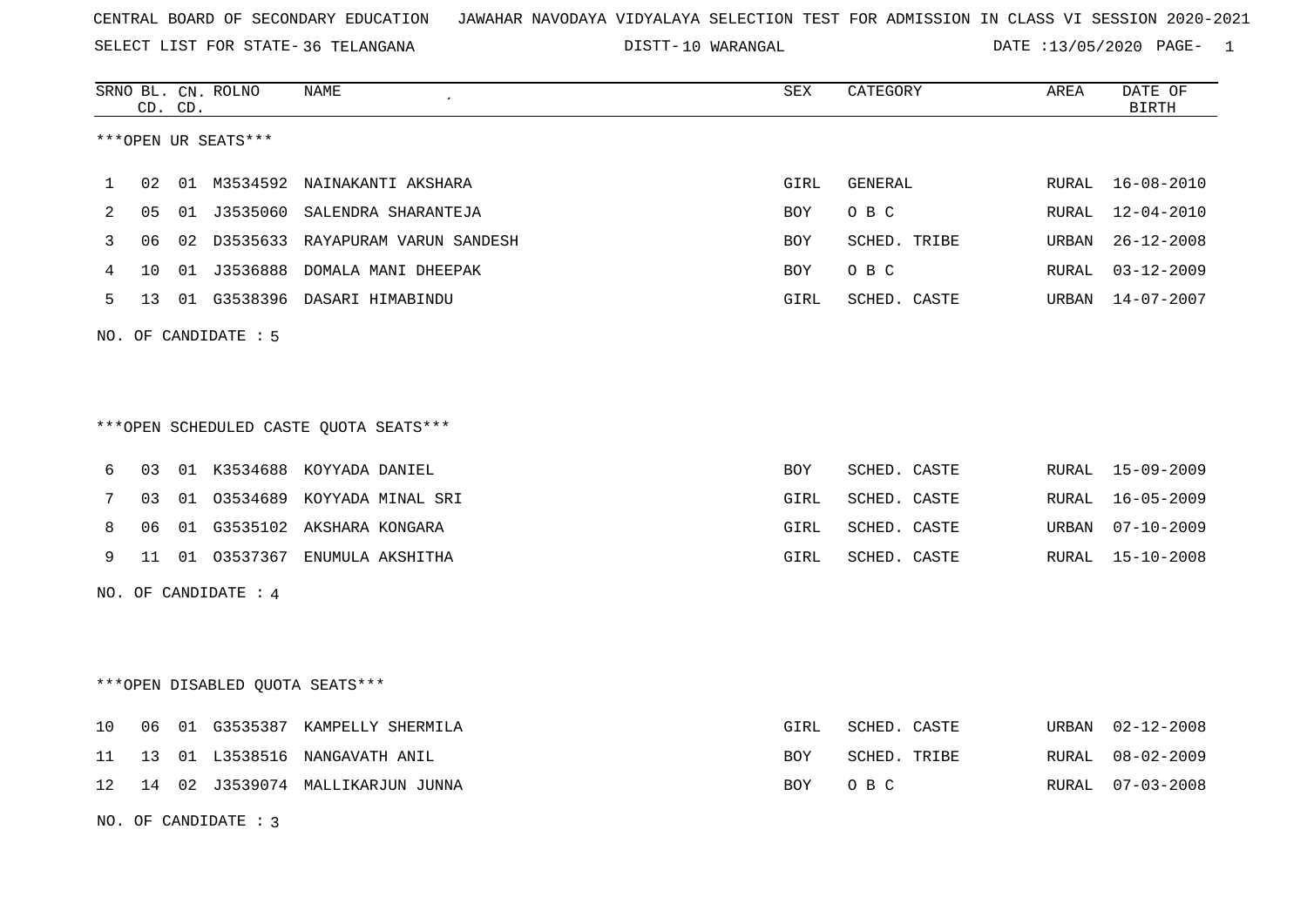SELECT LIST FOR STATE- DISTT- 36 TELANGANA

DISTT-10 WARANGAL 10 WARANGAL DATE :13/05/2020 PAGE- 2

|     |                      | CD. CD. | SRNO BL. CN. ROLNO     | NAME                                    | SEX  | CATEGORY     | AREA  | DATE OF<br><b>BIRTH</b> |
|-----|----------------------|---------|------------------------|-----------------------------------------|------|--------------|-------|-------------------------|
|     |                      |         |                        | *** OPEN BACKWARD CLASS QUOTA SEATS***  |      |              |       |                         |
| 13  | 05                   |         |                        | 01 J3535043 MARRI AKHIL                 | BOY  | O B C        | RURAL | $06 - 12 - 2008$        |
| 14  | 12                   | 01      |                        | J3537727 ARUKALA ASHISHVARDHAN          | BOY  | O B C        | RURAL | $09 - 10 - 2009$        |
| 15  | 12                   | 02      |                        | J3538011 KAKKERLA PARDHU                | BOY  | O B C        | RURAL | $25 - 05 - 2009$        |
| 16  | 14                   |         |                        | 02 J3539146 MOHAMMED SAIF ALIKHAN       | BOY  | O B C        | RURAL | $05 - 10 - 2009$        |
| 17  | 14                   |         | 03 F3539445            | ZOHA                                    | GIRL | O B C        | URBAN | $25 - 09 - 2009$        |
|     | NO. OF CANDIDATE : 5 |         |                        |                                         |      |              |       |                         |
|     |                      |         |                        |                                         |      |              |       |                         |
|     |                      |         |                        | *** OPEN SCHEDULED TRIBE QUOTA SEATS*** |      |              |       |                         |
| 18  | 09                   |         | 01 L3536435            | GUGULOTH AKASH                          | BOY  | SCHED. TRIBE | RURAL | $08 - 07 - 2007$        |
| 19  | 12                   |         |                        | 01 L3537840 BODA SHASHI PRIYATHAM       | BOY  | SCHED. TRIBE | RURAL | $07 - 12 - 2008$        |
| 20  | 14                   |         |                        | 03 D3539281 PULICHERI SHIVA PRASAD      | BOY  | SCHED. TRIBE | URBAN | $25 - 01 - 2009$        |
| NO. |                      |         | OF CANDIDATE : 3       |                                         |      |              |       |                         |
|     |                      |         |                        |                                         |      |              |       |                         |
|     |                      |         |                        |                                         |      |              |       |                         |
|     |                      |         | ***RURAL OPEN SEATS*** |                                         |      |              |       |                         |
| 21  | 01                   |         | 01 P3534447            | PALTHIYA SHIVA PRIYA                    | GIRL | SCHED. TRIBE | RURAL | $23 - 04 - 2009$        |
| 22  | 02                   |         |                        | 01 J3534569 KATUKOJWALA RAMTEJA         | BOY  | O B C        | RURAL | $02 - 03 - 2009$        |
| 23  | 02                   |         |                        | 01 J3534626 VELISHOJU SHIVA NAGA SAI    | BOY  | O B C        | RURAL | $27 - 07 - 2009$        |
| 24  | 03                   |         |                        | 01 J3534644 BUDDE VILOK ADITYA VARMA    | BOY  | O B C        | RURAL | $22 - 01 - 2010$        |
| 25  | 04                   |         |                        | 01 J3534859 KUNDARAPU SAI RISHIK        | BOY  | $O$ B $C$    | RURAL | $09 - 07 - 2009$        |
| 26  | 05                   |         |                        | 01 P3535026 KALTHI PRANITHA             | GIRL | SCHED. TRIBE | RURAL | $22 - 11 - 2010$        |
| 27  | 06                   |         |                        | 01 K3535122 ANDE AVINASH                | BOY  | SCHED. CASTE | RURAL | $15 - 08 - 2009$        |
| 28  |                      |         |                        | 06 02 N3535445 MACHERLA CHAITHRA        | GIRL | O B C        | RURAL | 14-09-2010              |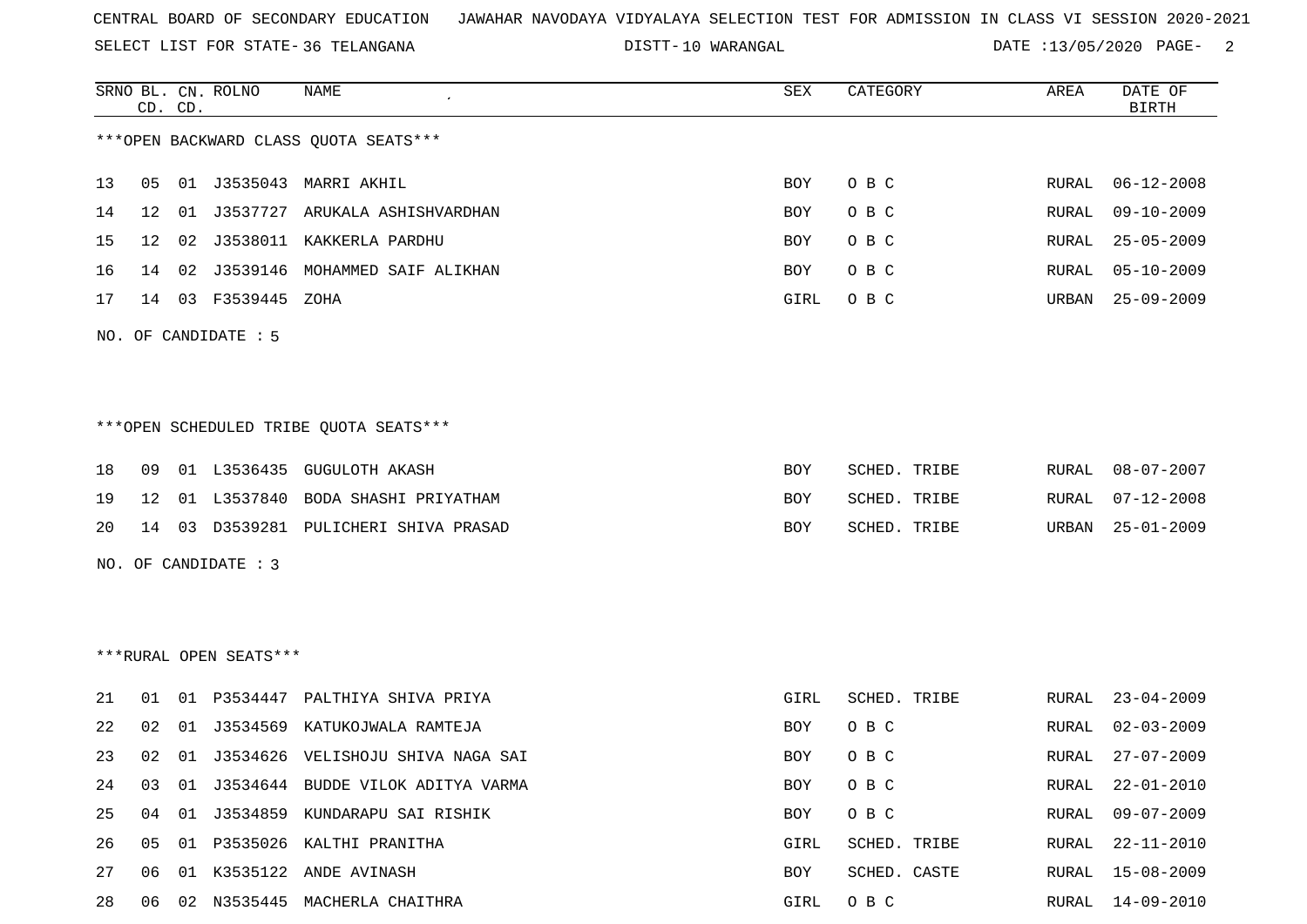SELECT LIST FOR STATE- DISTT- 36 TELANGANA

DISTT-10 WARANGAL 2008 2010 10 DATE :13/05/2020 PAGE- 3

|    | CD. CD.         |    | SRNO BL. CN. ROLNO     | NAME                                    | <b>SEX</b> | CATEGORY     | AREA  | DATE OF<br><b>BIRTH</b> |
|----|-----------------|----|------------------------|-----------------------------------------|------------|--------------|-------|-------------------------|
|    |                 |    | ***RURAL OPEN SEATS*** |                                         |            |              |       |                         |
| 29 | 06              |    |                        | 02 J3535738 VOGALABOINA AKSHAY KUMAR    | <b>BOY</b> | O B C        | RURAL | $21 - 06 - 2009$        |
| 30 | 07              |    |                        | 01 L3535855 GUGULOTHU SAI KUMAR         | <b>BOY</b> | SCHED. TRIBE | RURAL | $13 - 11 - 2008$        |
| 31 | 08              |    |                        | 01 N3535993 ANUMULA MANASWI             | GIRL       | O B C        | RURAL | 19-12-2009              |
| 32 | 09              |    |                        | 01 L3536242 BADAVATH CHARAN             | BOY        | SCHED. TRIBE | RURAL | $01 - 01 - 2009$        |
| 33 | 09              |    |                        | 01 J3536466 GUNDA RAHUL                 | <b>BOY</b> | O B C        | RURAL | $16 - 12 - 2008$        |
| 34 | 10              |    |                        | 02 J3537145 RAMAGIRI GOUTHAM            | BOY        | O B C        | RURAL | $20 - 04 - 2009$        |
| 35 | 10              |    |                        | 02 13537236 VULLI SAI VARSHITH          | <b>BOY</b> | GENERAL      | RURAL | $27 - 06 - 2009$        |
| 36 | 11              | 02 |                        | I3537470 LOKASANI YASHWANTH REDDY       | <b>BOY</b> | GENERAL      | RURAL | $18 - 11 - 2009$        |
| 37 | 12 <sup>°</sup> | 03 |                        | M3538333 VEERAMALLA SAHASRA SREE        | GIRL       | GENERAL      | RURAL | $20 - 02 - 2009$        |
| 38 | 12              | 03 |                        | J3538340 VEMULA SRIKAR                  | <b>BOY</b> | O B C        | RURAL | $07 - 09 - 2009$        |
| 39 | 13              |    |                        | 01 I3538589 VALLAPU CHARAN              | BOY        | GENERAL      | RURAL | $09 - 12 - 2009$        |
| 40 | 14              |    |                        | 03 J3539204 NIMMANI MANIROOP            | <b>BOY</b> | O B C        | RURAL | $12 - 06 - 2009$        |
| 41 | 14              | 03 | I3539330               | SHAKAMOORI MANIDEEP                     | BOY        | GENERAL      | RURAL | $28 - 09 - 2009$        |
| 42 |                 |    |                        | 15 01 N3539651 PENDLI ANJANA SRI        | GIRL       | O B C        | RURAL | $08 - 02 - 2010$        |
|    |                 |    | NO. OF CANDIDATE : 22  |                                         |            |              |       |                         |
|    |                 |    |                        | ***RURAL SCHEDULED CASTE OUOTA SEATS*** |            |              |       |                         |
| 43 | 03              |    |                        | 01 K3534712 POLUDASU NEERAJ             | BOY        | SCHED. CASTE | RURAL | $10 - 05 - 2009$        |
| 44 | 08              |    |                        | 01 K3536002 BANDIPELLY SATHWIK          | BOY        | SCHED. CASTE | RURAL | $24 - 12 - 2008$        |
| 45 | 10              |    |                        | 01 03536857 CHELAMALLA MAANSI MEENAN    | GIRL       | SCHED. CASTE | RURAL | $16 - 06 - 2010$        |
| 46 | 11              |    |                        | 01 03537248 ADLA POURNAMI               | GIRL       | SCHED. CASTE | RURAL | $26 - 07 - 2008$        |
| 47 |                 |    |                        | 11 01 K3537443 KISHORKUMAR MOGASANI     | <b>BOY</b> | SCHED. CASTE |       | RURAL 20-12-2009        |

 11 02 K3537497 MASU ANJAN PRASAD BOY SCHED. CASTE RURAL 24-07-2009 12 02 K3537990 JANNU VIRAT ROHAN BOY SCHED. CASTE RURAL 10-06-2008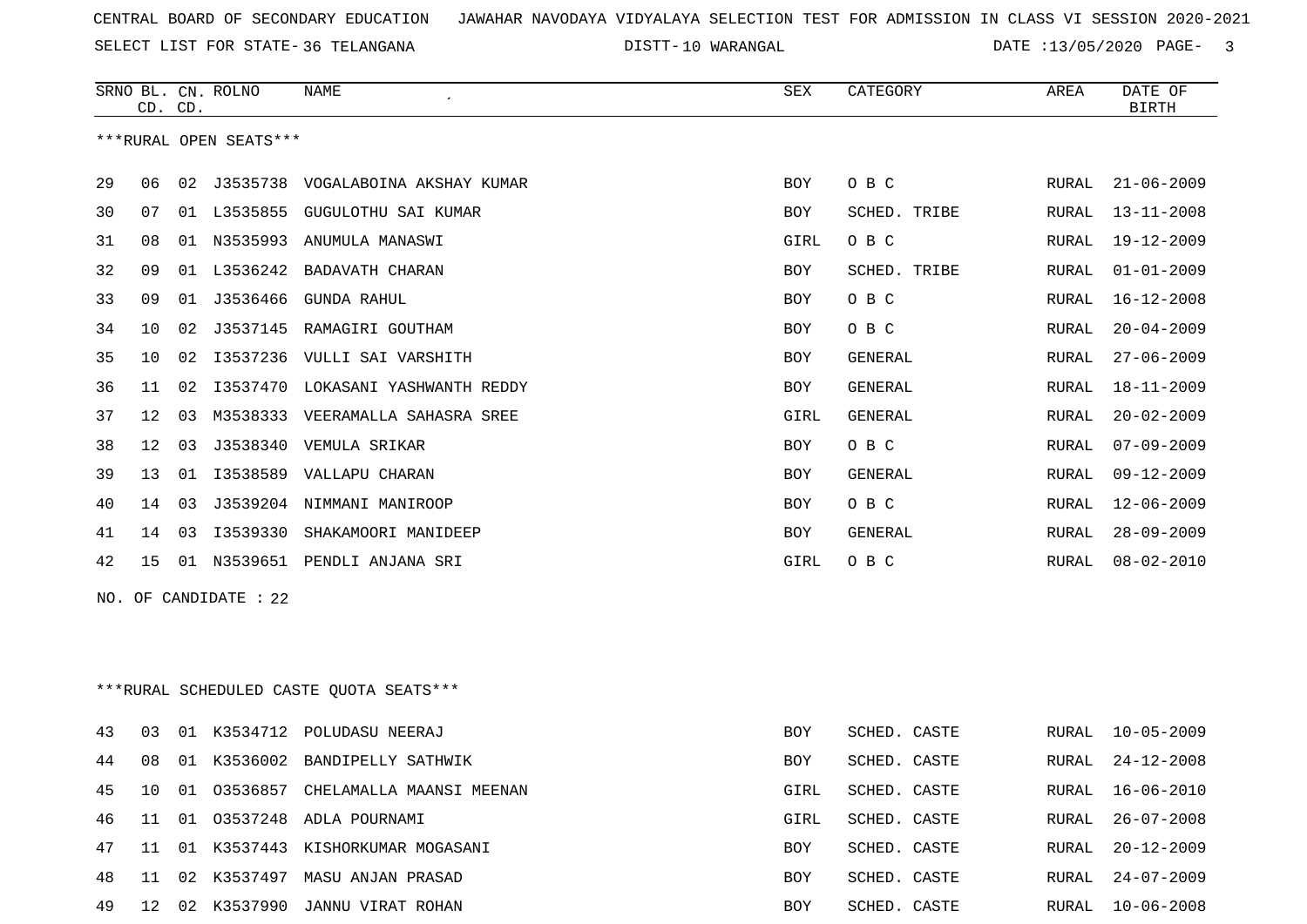SELECT LIST FOR STATE- DISTT- 36 TELANGANA

SRNO BL. CN.

ROLNO NAME SEX CATEGORY AREA DATE OF

DISTT-10 WARANGAL **DATE** :13/05/2020 PAGE- 4

|                                         | CD. CD. |    |                       |                                         |            |              |  |               | <b>BIRTH</b>     |
|-----------------------------------------|---------|----|-----------------------|-----------------------------------------|------------|--------------|--|---------------|------------------|
| ***RURAL SCHEDULED CASTE QUOTA SEATS*** |         |    |                       |                                         |            |              |  |               |                  |
| 50                                      | 12      | 03 | K3538202              | PAISA ABHINANDH                         | BOY        | SCHED. CASTE |  | RURAL         | $19 - 06 - 2009$ |
| 51                                      | 12      | 03 | 03538203              | PAISA ANUSHA                            | GIRL       | SCHED. CASTE |  | RURAL         | $02 - 03 - 2009$ |
| 52                                      | 13      | 01 | K3538387              | BOTLA SHARATH BABU                      | BOY        | SCHED. CASTE |  | RURAL         | $10 - 04 - 2008$ |
| 53                                      | 14      | 01 | K3538786              | DAKKA VICTOR PAUL                       | BOY        | SCHED. CASTE |  | RURAL         | $23 - 11 - 2009$ |
| 54                                      | 15      |    |                       | 01 K3539656 PENDLY SAIKRISHNA           | BOY        | SCHED. CASTE |  | RURAL         | $08 - 08 - 2010$ |
|                                         |         |    | NO. OF CANDIDATE : 12 |                                         |            |              |  |               |                  |
|                                         |         |    |                       |                                         |            |              |  |               |                  |
|                                         |         |    |                       |                                         |            |              |  |               |                  |
|                                         |         |    |                       | *** RURAL BACKWARD CLASS QUOTA SEATS*** |            |              |  |               |                  |
| 55                                      | 01      |    |                       | 01 N3534405 KOTHAKOTA AMRUTHA VARSHINI  | GIRL       | O B C        |  | RURAL         | $03 - 12 - 2008$ |
| 56                                      | 03      | 01 | J3534695              | MANDALOJU SAI RAM                       | BOY        | O B C        |  | RURAL         | $12 - 06 - 2007$ |
| 57                                      | 05      | 01 |                       | J3535074 ULLENGULA BHARADVAJ            | BOY        | O B C        |  | RURAL         | $23 - 01 - 2009$ |
| 58                                      | 09      | 01 |                       | N3536215 AKKERA POOJITHA                | GIRL       | O B C        |  | RURAL         | $23 - 11 - 2008$ |
| 59                                      | 11      | 01 |                       | J3537381 GAYAM MALLIKARJUN              | BOY        | O B C        |  | RURAL         | $15 - 06 - 2010$ |
| 60                                      | 11      | 01 |                       | N3537459 KULLA SRIVANI                  | GIRL       | O B C        |  | RURAL         | $24 - 10 - 2009$ |
| 61                                      | 12      |    | 01 N3537853           | BUDUGONDA SAHASRA                       | GIRL       | O B C        |  | ${\tt RURAL}$ | $23 - 07 - 2010$ |
| 62                                      | 12      | 01 | N3537860              | BURRA SRIHARSHA                         | GIRL       | O B C        |  | RURAL         | $03 - 12 - 2009$ |
| 63                                      | 12      | 01 | J3537866              | CHEEKATI RAVICHANDRA                    | BOY        | O B C        |  | RURAL         | $13 - 07 - 2010$ |
| 64                                      | 12      | 02 | J3538028              | KASULA NAVANEETH                        | BOY        | O B C        |  | RURAL         | $13 - 04 - 2009$ |
| 65                                      | 12      | 03 | J3538187              | NEELAM ANISH                            | BOY        | O B C        |  | RURAL         | $03 - 08 - 2009$ |
| 66                                      | 12      | 03 |                       | J3538247 RAMAGIRI SHASHIVARAN           | BOY        | O B C        |  | RURAL         | $18 - 04 - 2009$ |
| 67                                      |         |    |                       | 12 03 J3538275 SINGIREDDY DRUVA KIRAN   | BOY        | O B C        |  | RURAL         | $27 - 04 - 2009$ |
| 68                                      | 13      |    |                       | 01 N3538446 J. SRINIDHI                 | GIRL       | O B C        |  | RURAL         | $10 - 01 - 2010$ |
| 69                                      | 13      |    |                       | 01 J3538453 KATAKAM SATHVIK             | <b>BOY</b> | O B C        |  | RURAL         | $05 - 02 - 2010$ |
| 70                                      | 13      |    |                       | 01 J3538528 PAKA RAMCHARAN              | BOY        | O B C        |  | RURAL         | $31 - 01 - 2010$ |
|                                         |         |    |                       |                                         |            |              |  |               |                  |